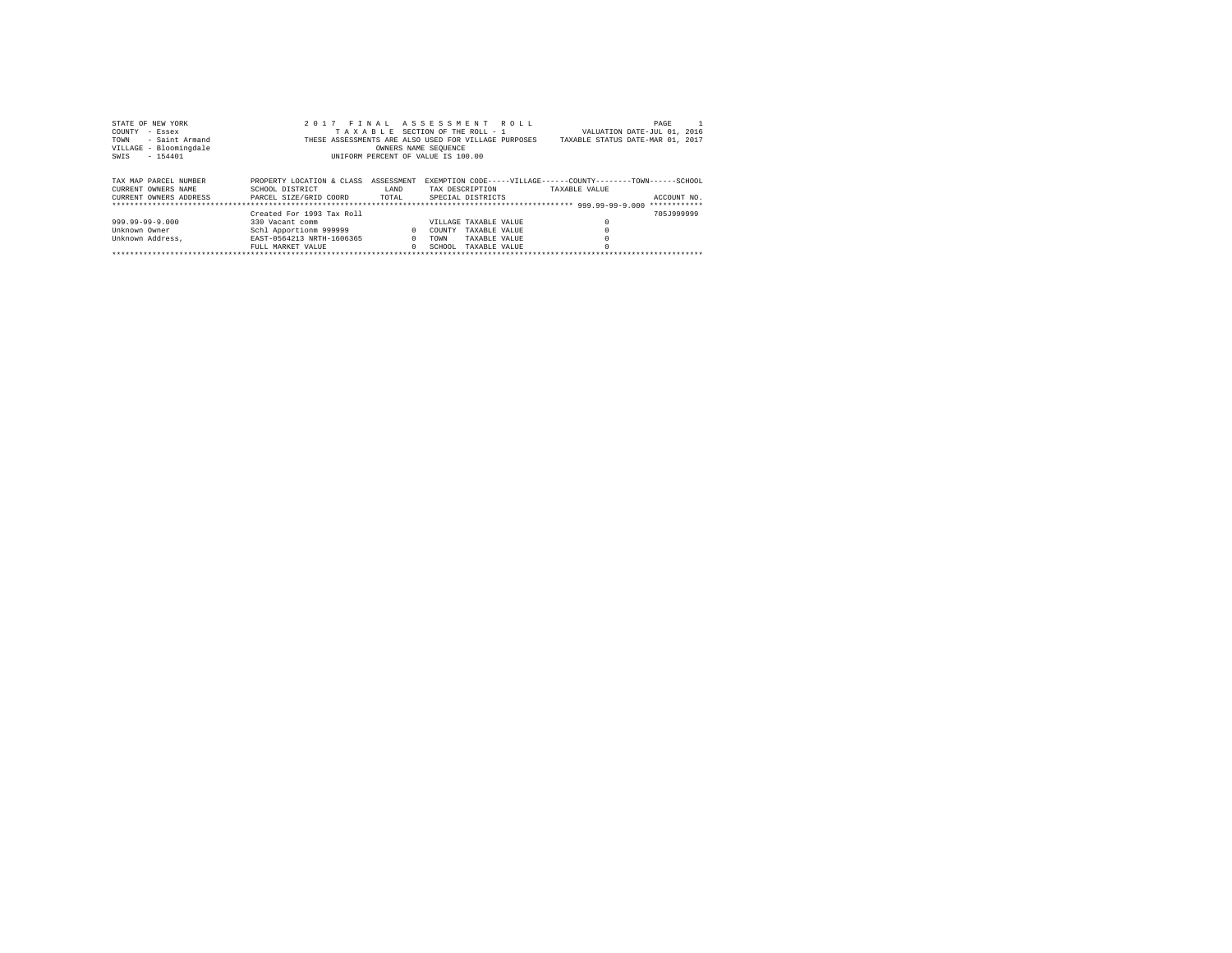| STATE OF NEW YORK      | 2017 FINAL ASSESSMENT ROLL                           | $\overline{2}$<br>PAGE           |
|------------------------|------------------------------------------------------|----------------------------------|
| COUNTY - Essex         | TAXABLE SECTION OF THE ROLL - 1                      | VALUATION DATE-JUL 01, 2016      |
| TOWN - Saint Armand    | THESE ASSESSMENTS ARE ALSO USED FOR VILLAGE PURPOSES | TAXABLE STATUS DATE-MAR 01, 2017 |
| VILLAGE - Bloomingdale |                                                      | RPS150/V04/L015                  |
| SWIS - 154401          |                                                      | CURRENT DATE 6/21/2017           |
|                        | UNIFORM PERCENT OF VALUE IS 100.00                   |                                  |
|                        | ROLL SUB SECTION- - TOTALS                           |                                  |

|           | the contract of the contract of the contract of | ΩN            | . IVI 64 |           |
|-----------|-------------------------------------------------|---------------|----------|-----------|
| CODI<br>. |                                                 | <br><br>_____ | m        | ▵<br>- 11 |

NO SPECIAL DISTRICTS AT THIS LEVEL

# \*\*\* S C H O O L D I S T R I C T S U M M A R Y \*\*\*

| CODE   | DISTRICT NAME      | TOTAL<br>PARCELS | ASSESSED<br>LAND | ASSESSED<br>TOTAL | <b>EXEMPT</b><br>AMOUNT | TOTAL<br>TAXABLE | STAR<br>AMOUNT | STAR<br>TAXABLE |
|--------|--------------------|------------------|------------------|-------------------|-------------------------|------------------|----------------|-----------------|
| 999999 | Schl Apportionment |                  |                  |                   |                         |                  |                |                 |
|        | SUB-TOTAL          |                  |                  |                   |                         |                  |                |                 |
|        | TOTAL              |                  |                  |                   |                         |                  |                |                 |

### \*\*\* S Y S T E M C O D E S S U M M A R Y \*\*\*

### NO SYSTEM EXEMPTIONS AT THIS LEVEL

#### \*\*\* E X E M P T I O N S U M M A R Y \*\*\*

NO EXEMPTIONS AT THIS LEVEL

# $\hspace{0.1cm}$  \*\*\*  $\hspace{0.1cm}$  G R A N D  $\hspace{0.1cm}$  T O T A L S  $\hspace{0.1cm}$  \*\*\*

| ROLL |             | TOTAL   | ACCROCED<br>3 L O O L L | <b>ASSESSED</b> | TAXABLE | TAXABLE | TAXABLE | TAXABLE | STAR    |
|------|-------------|---------|-------------------------|-----------------|---------|---------|---------|---------|---------|
| SEC  | DESCRIPTION | PARCELS | LAND                    | TOTAL           | VILLAGE | COUNTY  | TOWN    | SCHOOL  | TAXABLE |
|      | TAXABLE     |         |                         |                 |         |         |         |         |         |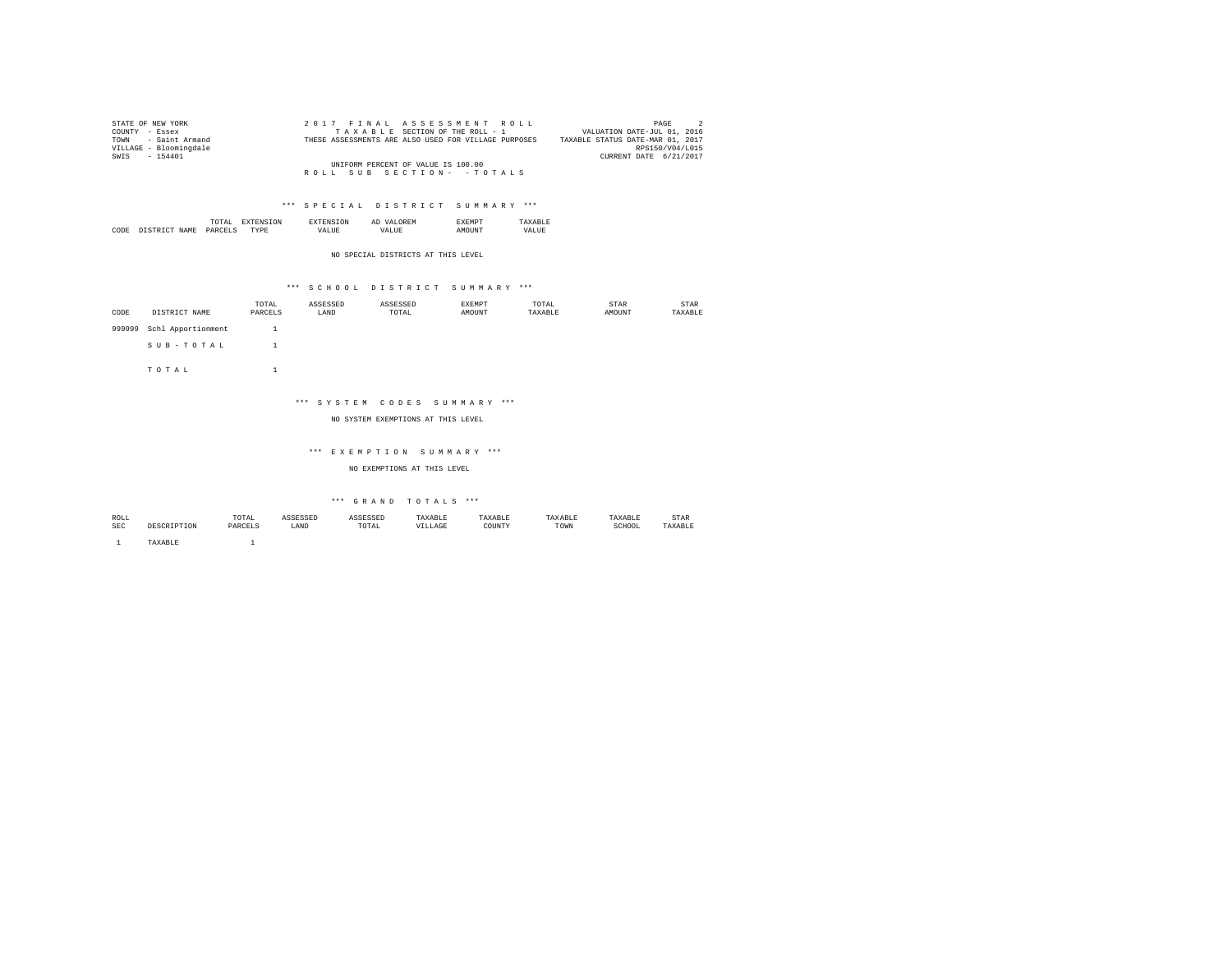| STATE OF NEW YORK      | 2017 FINAL ASSESSMENT ROLL                           | PAGE                             |
|------------------------|------------------------------------------------------|----------------------------------|
| COUNTY - Essex         | TAXABLE SECTION OF THE ROLL - 1                      | VALUATION DATE-JUL 01, 2016      |
| TOWN - Saint Armand    | THESE ASSESSMENTS ARE ALSO USED FOR VILLAGE PURPOSES | TAXABLE STATUS DATE-MAR 01, 2017 |
| VILLAGE - Bloomingdale |                                                      | RPS150/V04/L015                  |
| SWIS - 154401          | UNIFORM PERCENT OF VALUE IS 100.00                   | CURRENT DATE 6/21/2017           |
|                        |                                                      |                                  |
|                        | ROLL SECTION TOTALS                                  |                                  |

|      |        | the contract of the contract of the contract of | m   |        | Al       | ?ME |         |
|------|--------|-------------------------------------------------|-----|--------|----------|-----|---------|
| CODE | NT∆M∍. | `ת מ                                            | мp. | ''Aldr | ≀A I.II⊧ |     | "'AT.L. |

NO SPECIAL DISTRICTS AT THIS LEVEL

### \*\*\* S C H O O L D I S T R I C T S U M M A R Y \*\*\*

| CODE   | DISTRICT NAME      | TOTAL<br>PARCELS | ASSESSED<br>LAND | ASSESSED<br>TOTAL | EXEMPT<br>AMOUNT | TOTAL<br>TAXABLE | STAR<br>AMOUNT | STAR<br>TAXABLE |
|--------|--------------------|------------------|------------------|-------------------|------------------|------------------|----------------|-----------------|
|        |                    |                  |                  |                   |                  |                  |                |                 |
| 999999 | Schl Apportionment |                  |                  |                   |                  |                  |                |                 |
|        | SUB-TOTAL          |                  |                  |                   |                  |                  |                |                 |
|        | TOTAL              |                  |                  |                   |                  |                  |                |                 |

### \*\*\* S Y S T E M C O D E S S U M M A R Y \*\*\*

### NO SYSTEM EXEMPTIONS AT THIS LEVEL

#### \*\*\* E X E M P T I O N S U M M A R Y \*\*\*

NO EXEMPTIONS AT THIS LEVEL

# $\hspace{0.1cm}$  \*\*\*  $\hspace{0.1cm}$  G R A N D  $\hspace{0.1cm}$  T O T A L S  $\hspace{0.1cm}$  \*\*\*

| ROLL       |        | TOTAL    | ecrectn<br>ستديات | <b>SSESSED</b><br>the control of the control of the      | TAXABLE | TAXABLE     | 'AXABLE | TAXABLE     | STAR           |
|------------|--------|----------|-------------------|----------------------------------------------------------|---------|-------------|---------|-------------|----------------|
| <b>SEC</b> |        | DARCET " | LAND              | TOTAL<br>the contract of the contract of the contract of | ILLAGE  | COUNTY<br>. | TOWN    | SCHOOL<br>. | <b>TAVADID</b> |
|            |        |          |                   |                                                          |         |             |         |             |                |
|            | AXABLE |          |                   |                                                          |         |             |         |             |                |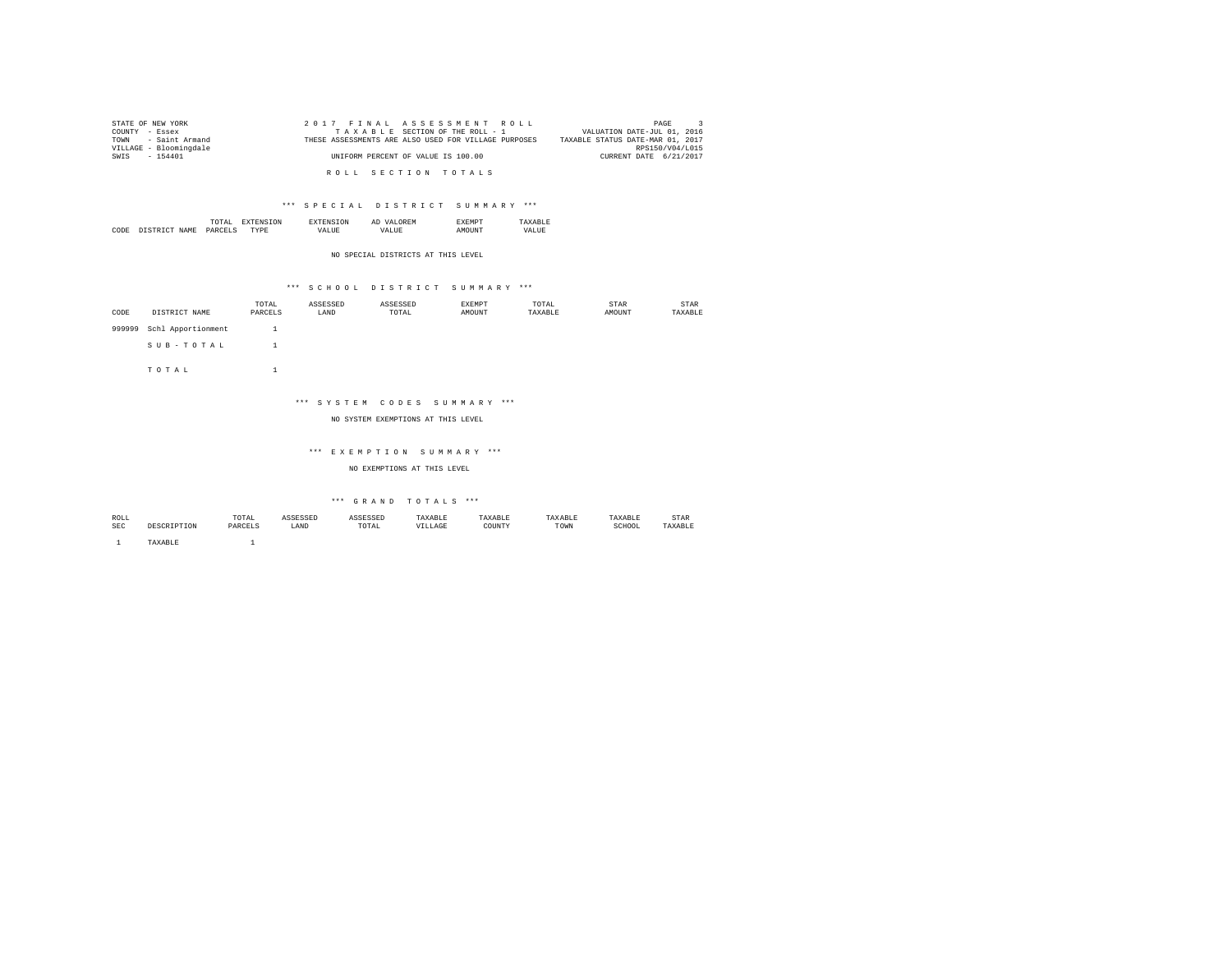| STATE OF NEW YORK      | 2017 FINAL ASSESSMENT ROLL                           | PAGE                             |
|------------------------|------------------------------------------------------|----------------------------------|
| COUNTY - Essex         |                                                      | VALUATION DATE-JUL 01, 2016      |
| - Saint Armand<br>TOWN | THESE ASSESSMENTS ARE ALSO USED FOR VILLAGE PURPOSES | TAXABLE STATUS DATE-MAR 01, 2017 |
| VILLAGE - Bloomingdale | SWIS TOTALS                                          | RPS150/V04/L015                  |
| SWIS<br>$-154401$      | UNIFORM PERCENT OF VALUE IS 100.00                   | CURRENT DATE 6/21/2017           |

|  | the contract of the contract of the contract of |  | A. |  |
|--|-------------------------------------------------|--|----|--|
|  |                                                 |  |    |  |
|  |                                                 |  |    |  |

NO SPECIAL DISTRICTS AT THIS LEVEL

### \*\*\* S C H O O L D I S T R I C T S U M M A R Y \*\*\*

| CODE | DISTRICT NAME             | TOTAL<br>PARCELS | ASSESSED<br>LAND | ASSESSED<br>TOTAL | EXEMPT<br><b>AMOUNT</b> | TOTAL<br>TAXABLE | STAR<br>AMOUNT | <b>STAR</b><br>TAXABLE |
|------|---------------------------|------------------|------------------|-------------------|-------------------------|------------------|----------------|------------------------|
|      | 999999 Schl Apportionment |                  |                  |                   |                         |                  |                |                        |
|      | SUB-TOTAL                 |                  |                  |                   |                         |                  |                |                        |

T O T A L 1

# \*\*\* S Y S T E M C O D E S S U M M A R Y \*\*\*

NO SYSTEM EXEMPTIONS AT THIS LEVEL

### \*\*\* E X E M P T I O N S U M M A R Y \*\*\*

NO EXEMPTIONS AT THIS LEVEL

### \*\*\* G R A N D T O T A L S \*\*\*

| ROLL       |              | TOTAL   | ASSESSED | ASSESSED | TAXABLE | TAXABLE | TAXABLE | TAXABLE | STAR    |
|------------|--------------|---------|----------|----------|---------|---------|---------|---------|---------|
| <b>SEC</b> | DESCRIPTION  | PARCELS | LAND     | TOTAL    | VILLAGE | COUNTY  | TOWN    | SCHOOL  | TAXABLE |
|            |              |         |          |          |         |         |         |         |         |
|            | TAXABLE      |         |          |          |         |         |         |         |         |
|            |              |         |          |          |         |         |         |         |         |
|            |              |         |          |          |         |         |         |         |         |
| $\star$    | TOTAL<br>SUB |         |          |          |         |         |         |         |         |

\*\* GRAND TOTAL 1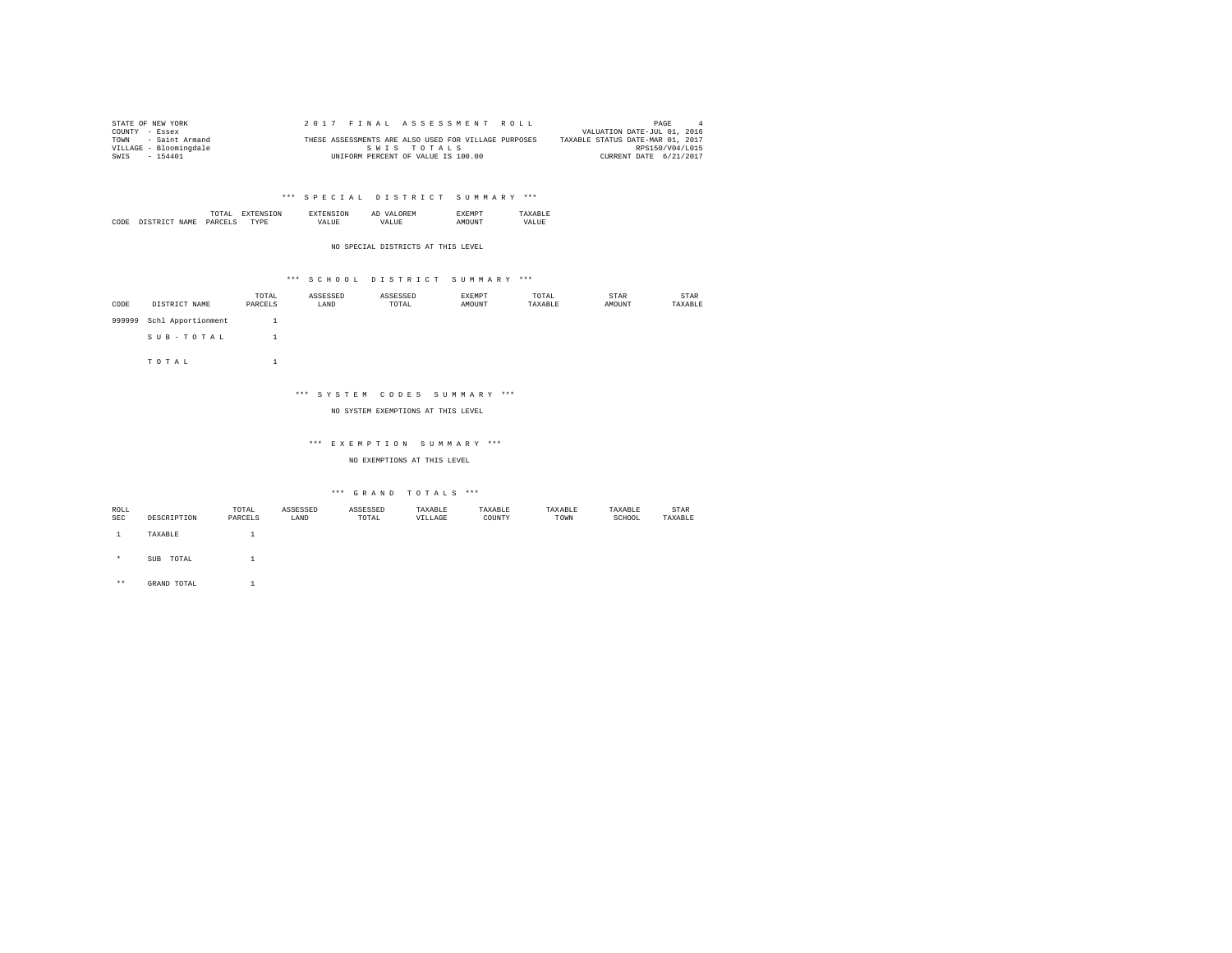| STATE OF NEW YORK                                |                                                                                                    |                      | 2017 FINAL ASSESSMENT ROLL         |          | PAGE 5<br>VALUATION DATE-JUL 01, 2016 |               |
|--------------------------------------------------|----------------------------------------------------------------------------------------------------|----------------------|------------------------------------|----------|---------------------------------------|---------------|
| COUNTY - Essex                                   |                                                                                                    |                      | TAXABLE SECTION OF THE ROLL - 1    |          |                                       |               |
| TOWN - Saint Armand<br>VILLAGE - Saranac Lake    | THESE ASSESSMENTS ARE ALSO USED FOR VILLAGE PURPOSES TAXABLE STATUS DATE-MAR 01, 2017              |                      |                                    |          |                                       |               |
|                                                  |                                                                                                    | OWNERS NAME SEQUENCE |                                    |          |                                       |               |
| SWIS - 154403                                    |                                                                                                    |                      | UNIFORM PERCENT OF VALUE IS 100.00 |          |                                       |               |
|                                                  |                                                                                                    |                      |                                    |          |                                       |               |
|                                                  |                                                                                                    |                      |                                    |          |                                       |               |
| TAX MAP PARCEL NUMBER                            | PROPERTY LOCATION & CLASS ASSESSMENT EXEMPTION CODE-----VILLAGE------COUNTY-------TOWN------SCHOOL |                      |                                    |          |                                       |               |
| CURRENT OWNERS NAME                              | SCHOOL DISTRICT                                                                                    | LAND                 | TAX DESCRIPTION                    |          | TAXABLE VALUE                         |               |
| CURRENT OWNERS ADDRESS                           | PARCEL SIZE/GRID COORD                                                                             | TOTAL                | SPECIAL DISTRICTS                  |          |                                       | ACCOUNT NO.   |
|                                                  |                                                                                                    |                      |                                    |          |                                       |               |
|                                                  | Old Military Rd                                                                                    |                      |                                    |          |                                       | 701A100211    |
| $32.150 - 1 - 16.000$                            | 311 Res vac land                                                                                   |                      | VILLAGE TAXABLE VALUE              |          | 8,400                                 |               |
| Aaron Kenneth                                    | Saranac Lake 164601                                                                                |                      | 8,400 COUNTY TAXABLE VALUE         |          | 8,400                                 |               |
| Aaron-Kruczek Hadley                             | 11 Twp.11 O.m.t.                                                                                   |                      | 8,400 TOWN TAXABLE VALUE           |          | 8,400                                 |               |
| 67 Old Military Rd                               | FRNT 75.00 DPTH 125.00                                                                             |                      | SCHOOL TAXABLE VALUE               |          | 8,400                                 |               |
| Saranac Lake, NY 12983                           | ACRES 0.20                                                                                         |                      | E1480 Emergency Services           |          | .00 MT                                |               |
|                                                  | EAST-0553748 NRTH-1579119                                                                          |                      |                                    |          |                                       |               |
|                                                  | DEED BOOK 1500 PG-184                                                                              |                      |                                    |          |                                       |               |
|                                                  | FULL MARKET VALUE                                                                                  | 8,400                |                                    |          |                                       |               |
|                                                  |                                                                                                    |                      |                                    |          |                                       |               |
|                                                  |                                                                                                    |                      |                                    |          |                                       | 701A100212    |
|                                                  | 67 Old Military Rd                                                                                 |                      | BAS STAR 41854                     | $\Omega$ | $\sim$ 0                              | $\Omega$      |
| 32.150-1-17.000                                  | 210 1 Family Res                                                                                   |                      |                                    |          |                                       | 30,000        |
| Aaron Kenneth                                    | Saranac Lake 164601                                                                                |                      | 41,400 VILLAGE TAXABLE VALUE       |          | 212,600                               |               |
| Aaron-Kruczek Hadley                             | 11 Twp 11 Omt                                                                                      |                      | 212,600 COUNTY TAXABLE VALUE       |          | 212,600                               |               |
| 67 Old Military Rd                               |                                                                                                    |                      | TOWN<br>TAXABLE VALUE              |          | 212,600                               |               |
| Saranac Lake, NY 12983                           | EAST-0553736 NRTH-1579240                                                                          |                      | SCHOOL TAXABLE VALUE               |          | 182,600                               |               |
|                                                  |                                                                                                    |                      | E1480 Emergency Services           |          | $.00$ MT                              |               |
|                                                  | FULL MARKET VALUE                                                                                  | 212,600              |                                    |          |                                       |               |
|                                                  |                                                                                                    |                      |                                    |          |                                       |               |
|                                                  | 103 Old Military Rd                                                                                |                      |                                    |          |                                       | 701A100209    |
| $32.150 - 1 - 7.002$                             | 210 1 Family Res                                                                                   |                      | BAS STAR 41854                     | $\Omega$ | $\sim$ 0                              | $0 \t 30,000$ |
| Aldrich Kristin                                  | Saranac Lake 164601                                                                                |                      | 45,400 VILLAGE TAXABLE VALUE       |          | 209,300                               |               |
| 103 Old Military Rd                              | 11 Twp 11 Omt                                                                                      |                      | 209,300 COUNTY TAXABLE VALUE       |          | 209,300                               |               |
| Saranac Lake, NY 12983                           | ACRES 0.91 BANK CORE                                                                               |                      | TOWN TAXABLE VALUE                 |          | 209,300                               |               |
|                                                  | EAST-0554004 NRTH-1579790                                                                          |                      | SCHOOL TAXABLE VALUE               |          | 179,300                               |               |
|                                                  | DEED BOOK 1758 PG-168                                                                              |                      | E1480 Emergency Services           |          | $.00$ MT                              |               |
|                                                  | FULL MARKET VALUE                                                                                  | 209,300              |                                    |          |                                       |               |
|                                                  |                                                                                                    |                      |                                    |          |                                       |               |
|                                                  | Mountain Rd                                                                                        |                      |                                    |          |                                       | 701Z015008    |
| 32.134-1-1.112                                   | 311 Res vac land                                                                                   |                      | VILLAGE TAXABLE VALUE              |          | 7,100                                 |               |
| Alpine Development Group LLC Saranac Lake 164601 |                                                                                                    |                      | 7,100 COUNTY TAXABLE VALUE         |          | 7,100                                 |               |
| 7 Pepperbush Pl                                  |                                                                                                    |                      | 7,100 TOWN TAXABLE VALUE           |          | 7.100                                 |               |
| Ballston Spa, NY 12020                           |                                                                                                    |                      | SCHOOL TAXABLE VALUE               |          | 7.100                                 |               |
|                                                  | 11 Twp 11 Omt<br>Lots 27,28<br>Highland Park                                                       |                      |                                    |          |                                       |               |
|                                                  |                                                                                                    |                      | E1480 Emergency Services           |          | $.00$ MT                              |               |
|                                                  | ACRES 0.55                                                                                         |                      |                                    |          |                                       |               |
|                                                  | EAST-0554175 NRTH-1580360                                                                          |                      |                                    |          |                                       |               |
|                                                  | DEED BOOK 1800 PG-76                                                                               |                      |                                    |          |                                       |               |
|                                                  | FULL MARKET VALUE                                                                                  | 7.100                |                                    |          |                                       |               |
|                                                  |                                                                                                    |                      |                                    |          |                                       |               |
|                                                  | Mountain Rd                                                                                        |                      |                                    |          |                                       | 701Z015009    |
| 32.134-1-1.113                                   | 311 Res vac land                                                                                   |                      | VILLAGE TAXABLE VALUE              |          | 24,800                                |               |
| Alpine Development Group LLC Saranac Lake 164601 |                                                                                                    |                      | 24,800 COUNTY TAXABLE VALUE        |          | 24,800                                |               |
| 7 Pepperbush Pl                                  | 11 OMT TWP 11 RS                                                                                   |                      | 24,800 TOWN TAXABLE VALUE          |          | 24,800                                |               |
| Ballston Spa, NY 12020                           | Lots 24, 25, 31-36                                                                                 |                      | SCHOOL TAXABLE VALUE               |          | 24,800                                |               |
|                                                  | Highland Park                                                                                      |                      | E1480 Emergency Services .00 MT    |          |                                       |               |
|                                                  | ACRES 1.50                                                                                         |                      |                                    |          |                                       |               |
|                                                  | EAST-0553966 NRTH-1580119                                                                          |                      |                                    |          |                                       |               |
|                                                  | DEED BOOK 1800 PG-76                                                                               |                      |                                    |          |                                       |               |
|                                                  | FULL MARKET VALUE                                                                                  | 24,800               |                                    |          |                                       |               |
|                                                  |                                                                                                    |                      |                                    |          |                                       |               |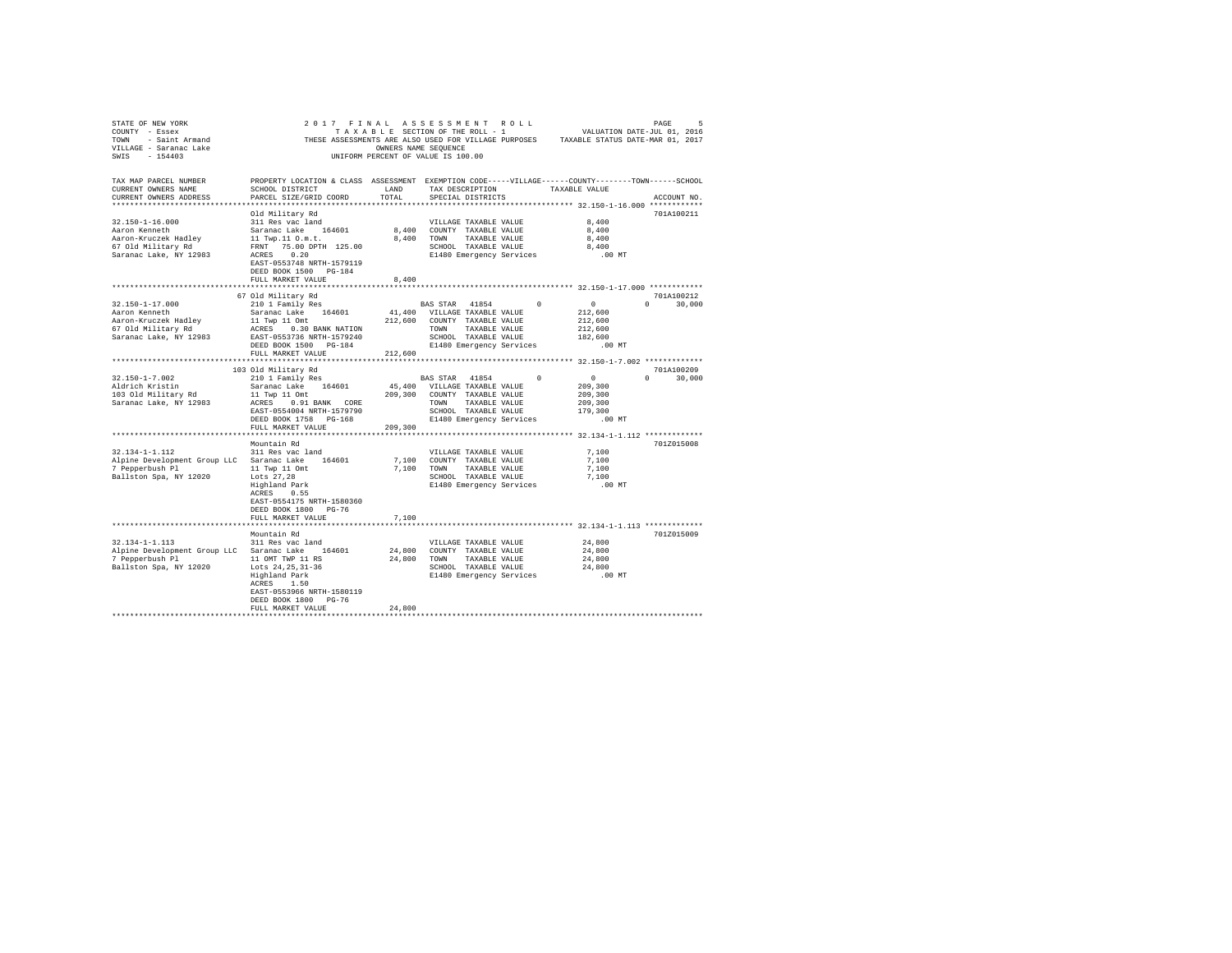| STATE OF NEW YORK                                                                                                                                   |                                                                                                                                                                                                                           | OWNERS NAME SEOUENCE     | UNIFORM PERCENT OF VALUE IS 100.00                                                                                                                                   | THESE ASSESSMENTS ARE ALSO USED FOR VILLAGE PURPOSES TAXABLE STATUS DATE-MAR 01, 2017                                              |
|-----------------------------------------------------------------------------------------------------------------------------------------------------|---------------------------------------------------------------------------------------------------------------------------------------------------------------------------------------------------------------------------|--------------------------|----------------------------------------------------------------------------------------------------------------------------------------------------------------------|------------------------------------------------------------------------------------------------------------------------------------|
| TAX MAP PARCEL NUMBER<br>CURRENT OWNERS NAME<br>CURRENT OWNERS ADDRESS                                                                              | SCHOOL DISTRICT<br>PARCEL SIZE/GRID COORD                                                                                                                                                                                 | LAND<br>TOTAL            | TAX DESCRIPTION<br>SPECIAL DISTRICTS                                                                                                                                 | PROPERTY LOCATION & CLASS ASSESSMENT EXEMPTION CODE-----VILLAGE------COUNTY-------TOWN------SCHOOL<br>TAXABLE VALUE<br>ACCOUNT NO. |
| $32.150 - 4 - 1.000$<br>Alpine Development Group LLC Saranac Lake 164601<br>7 Pepperbush Pl<br>Ballston Spa, NY 12020                               | Mountain Ln<br>311 Res vac land<br>11 Rs Twp 11 Omt<br>Highland Park Lot 29 30<br>ACRES 0.40<br>EAST-0553713 NRTH-1579866<br>DEED BOOK 1800 PG-76<br>FULL MARKET VALUE                                                    | 12,600                   | VILLAGE TAXABLE VALUE<br>12,600 COUNTY TAXABLE VALUE<br>12,600 TOWN TAXABLE VALUE<br>SCHOOL TAXABLE VALUE<br>FRNT 114.00 DPTH 100.00 E1480 Emergency Services .00 MT | 701A186002<br>12,600<br>12,600<br>12,600<br>12,600                                                                                 |
| $32.150 - 1 - 13.000$<br>Appell Kenneth R<br>Appell Hilary S<br>353 Keese Mill Rd<br>Paul Smiths, NY 12970                                          | 73 Old Military Rd<br>230 3 Family Res<br>Saranac Lake 164601<br>11 Twp 11 Omt<br>214,700 TOWN TAXABLE VALUE<br>ACRES 0.70 SCHOOL TAXABLE VALUE<br>EAST-0553857 NRTH-1579425<br>DEED BOOK 1139 PG-99<br>FULL MARKET VALUE | *************<br>214,700 | VILLAGE TAXABLE VALUE<br>43,800 COUNTY TAXABLE VALUE<br>SCHOOL TAXABLE VALUE<br>E1480 Emergency Services                                                             | ************** 32.150-1-13.000 ************<br>701A100506<br>214,700<br>214,700<br>214,700<br>214,700<br>$.00$ MT                  |
| 32.135-1-6.000<br>Arsenault Philip<br>Arsenault Clada<br>27 Harbour View Ter<br>PO Box 389<br>Westport, NY 12993-0389                               | Bloomingdale Ave<br>311 Res vac land<br>Saranac Lake 164601<br>10 Twp 11 Omt<br>133 X 155 X Irr<br>ACRES 0.80<br>EAST-0555128 NRTH-1580404<br>DEED BOOK 476 PG-370<br>FULL MARKET VALUE                                   | 2,600                    | VILLAGE TAXABLE VALUE<br>2,600 COUNTY TAXABLE VALUE<br>2,600 TOWN TAXABLE VALUE<br>SCHOOL TAXABLE VALUE<br>E1480 Emergency Services                                  | 701A179025<br>2,600<br>2.600<br>2,600<br>2,600<br>.00MT                                                                            |
| $32.135 - 2 - 1.000$<br>Arsenault Philip<br>Arsenault Clada<br>27 Harbour View Ter<br>PO Box 389<br>Westport, NY 12993-0389 DEED BOOK 476 PG-370    | ******************************<br>Bloomingdale Ave<br>311 Res vac land<br>Saranac Lake 164601<br>EAST-0555449 NRTH-1580471<br>FULL MARKET VALUE                                                                           | 7,500                    | VILLAGE TAXABLE VALUE<br>7,500 COUNTY TAXABLE VALUE<br>7.500 TOWN TAXABLE VALUE<br>SCHOOL TAXABLE VALUE<br>E1480 Emergency Services .00 MT                           | 701A100105<br>7.500<br>7,500<br>7,500<br>7,500                                                                                     |
| $32.166 - 1 - 2.500$<br>32.100-1-2.500<br>Arthur Zachary M<br>Gibbons-Arthur Hannah M<br>90 Grove St<br>Saranac Lake, NY 12983 J.d. survey Map 3027 | 90 Grove St<br>210 1 Family Res<br>Saranac Lake 164601<br>11 Twp 11 Omt<br>2 Old Military Est Lot 4<br>ACRES 0.19<br>EAST-0554270 NRTH-1578860<br>DEED BOOK 1843 PG-103<br>FULL MARKET VALUE                              | 99,300                   | VILLAGE TAXABLE VALUE<br>18,800 COUNTY TAXABLE VALUE<br>99,300 TOWN TAXABLE VALUE                                                                                    | 701A181012<br>99,300<br>99,300<br>99,300                                                                                           |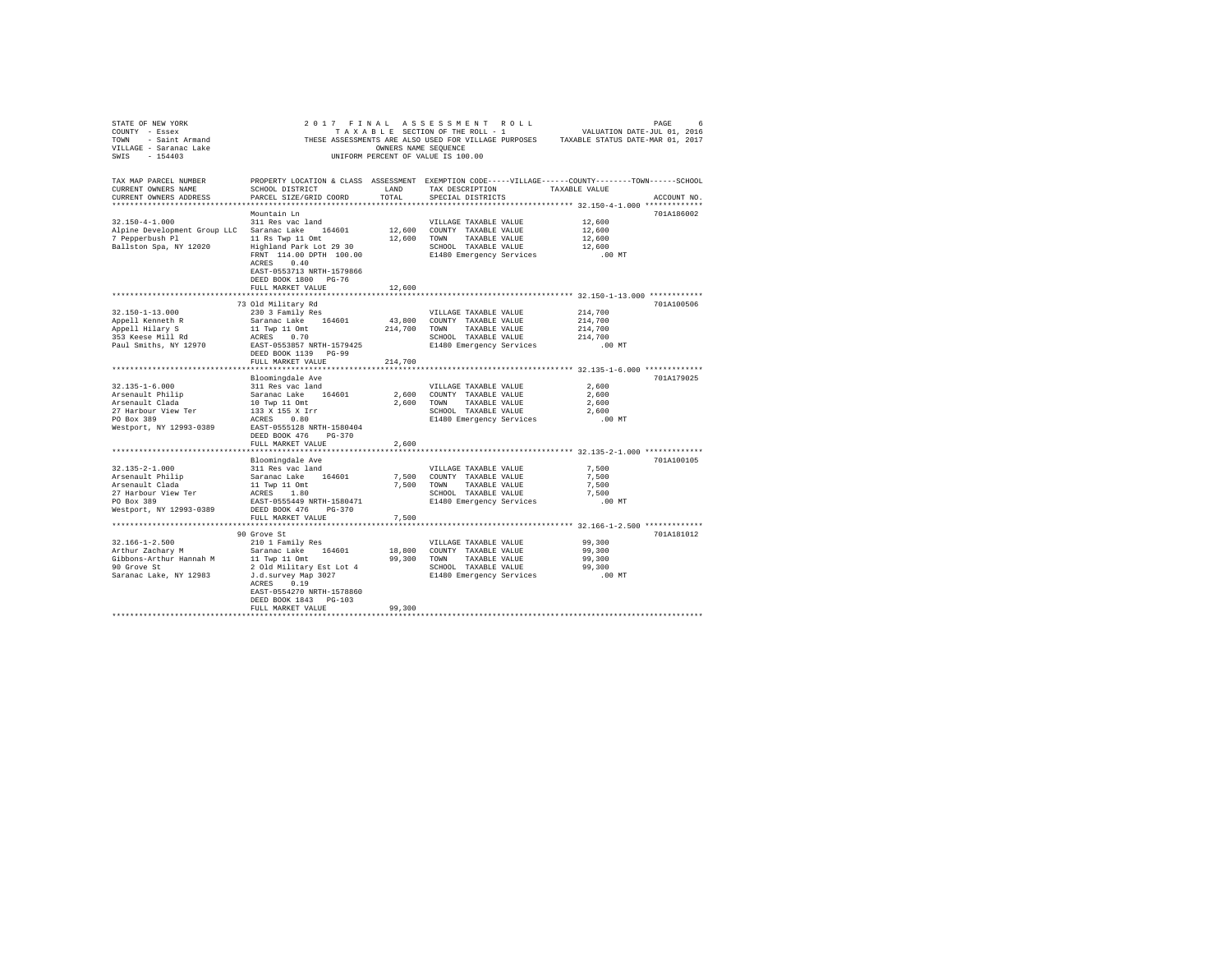| STATE OF NEW YORK                                                      |                                                                                                                                                                                                                                                                                                     |                      | 2017 FINAL ASSESSMENT ROLL                                    |               |                                                                                       | 7<br>PAGE     |
|------------------------------------------------------------------------|-----------------------------------------------------------------------------------------------------------------------------------------------------------------------------------------------------------------------------------------------------------------------------------------------------|----------------------|---------------------------------------------------------------|---------------|---------------------------------------------------------------------------------------|---------------|
| COUNTY - Essex                                                         |                                                                                                                                                                                                                                                                                                     |                      | TAXABLE SECTION OF THE ROLL - 1                               |               | VALUATION DATE-JUL 01, 2016                                                           |               |
|                                                                        |                                                                                                                                                                                                                                                                                                     |                      |                                                               |               | THESE ASSESSMENTS ARE ALSO USED FOR VILLAGE PURPOSES TAXABLE STATUS DATE-MAR 01, 2017 |               |
| TOWN - Saint Armand<br>VILLAGE - Saranac Lake                          |                                                                                                                                                                                                                                                                                                     | OWNERS NAME SEQUENCE |                                                               |               |                                                                                       |               |
| SWIS - 154403                                                          |                                                                                                                                                                                                                                                                                                     |                      | UNIFORM PERCENT OF VALUE IS 100.00                            |               |                                                                                       |               |
|                                                                        |                                                                                                                                                                                                                                                                                                     |                      |                                                               |               |                                                                                       |               |
|                                                                        |                                                                                                                                                                                                                                                                                                     |                      |                                                               |               |                                                                                       |               |
| TAX MAP PARCEL NUMBER                                                  | PROPERTY LOCATION & CLASS ASSESSMENT EXEMPTION CODE-----VILLAGE------COUNTY-------TOWN------SCHOOL                                                                                                                                                                                                  |                      |                                                               |               |                                                                                       |               |
| CURRENT OWNERS NAME                                                    | SCHOOL DISTRICT                                                                                                                                                                                                                                                                                     |                      | LAND TAX DESCRIPTION TAXABLE VALUE<br>TOTAL SERCIAL DISTRICTS |               |                                                                                       |               |
| CURRENT OWNERS ADDRESS                                                 | PARCEL SIZE/GRID COORD                                                                                                                                                                                                                                                                              | TOTAL.               | SPECIAL DISTRICTS                                             |               |                                                                                       | ACCOUNT NO.   |
|                                                                        |                                                                                                                                                                                                                                                                                                     |                      |                                                               |               |                                                                                       |               |
|                                                                        | 145 Old Military Rd                                                                                                                                                                                                                                                                                 |                      |                                                               |               |                                                                                       | 701A100110    |
| $32.134 - 1 - 4.000$                                                   |                                                                                                                                                                                                                                                                                                     |                      |                                                               |               | $\sim$ 0                                                                              | 0 65,500      |
| Bixler Patricia S                                                      |                                                                                                                                                                                                                                                                                                     |                      |                                                               |               | 281,800                                                                               |               |
|                                                                        |                                                                                                                                                                                                                                                                                                     |                      | 281.800 COUNTY TAXABLE VALUE                                  |               | 281,800                                                                               |               |
| Attn: Patricia Hilling 11 Twp 11 Omt<br>145 Old Military Rd ACRES 0.50 |                                                                                                                                                                                                                                                                                                     |                      | TOWN<br>TAXABLE VALUE                                         |               | 281,800                                                                               |               |
| Saranac Lake, NY 12983                                                 | EAST-0554308 NRTH-1580211                                                                                                                                                                                                                                                                           |                      | SCHOOL TAXABLE VALUE                                          |               | 216,300                                                                               |               |
|                                                                        | DEED BOOK 978 PG-223                                                                                                                                                                                                                                                                                |                      | E1480 Emergency Services                                      |               | .00 MT                                                                                |               |
|                                                                        | FULL MARKET VALUE                                                                                                                                                                                                                                                                                   | 281,800              |                                                               |               |                                                                                       |               |
|                                                                        |                                                                                                                                                                                                                                                                                                     |                      |                                                               |               |                                                                                       |               |
|                                                                        | 286 Park Ave                                                                                                                                                                                                                                                                                        |                      |                                                               |               |                                                                                       | 701A100501    |
| $32.150 - 3 - 5.000$                                                   | 210 1 Family Res                                                                                                                                                                                                                                                                                    |                      | VILLAGE TAXABLE VALUE                                         |               | 475,000                                                                               |               |
| Bonavist Kathleen                                                      | Saranac Lake 164601 56,800 COUNTY TAXABLE VALUE                                                                                                                                                                                                                                                     |                      |                                                               |               | 475,000                                                                               |               |
| Bonavist Ralph M                                                       | 11 Twp 11 OMT                                                                                                                                                                                                                                                                                       | 475,000 TOWN         |                                                               | TAXABLE VALUE | 475,000                                                                               |               |
| 387 Third Ave Apt 201                                                  | ACRES 2.80                                                                                                                                                                                                                                                                                          |                      | SCHOOL TAXABLE VALUE                                          |               | 475,000                                                                               |               |
| Troy, NY 12182                                                         | EAST-0554181 NRTH-1579056                                                                                                                                                                                                                                                                           |                      | E1480 Emergency Services                                      |               | $.00$ MT                                                                              |               |
|                                                                        | DEED BOOK 1637 PG-276                                                                                                                                                                                                                                                                               |                      |                                                               |               |                                                                                       |               |
|                                                                        |                                                                                                                                                                                                                                                                                                     |                      |                                                               |               |                                                                                       |               |
|                                                                        |                                                                                                                                                                                                                                                                                                     | 475,000              |                                                               |               |                                                                                       |               |
|                                                                        | FULL MARKET VALUE                                                                                                                                                                                                                                                                                   |                      |                                                               |               |                                                                                       |               |
|                                                                        | 382 Park Ave                                                                                                                                                                                                                                                                                        |                      |                                                               |               |                                                                                       | 701A100311    |
| $32.134 - 1 - 16.000$                                                  | 230 3 Family Res                                                                                                                                                                                                                                                                                    |                      | VILLAGE TAXABLE VALUE                                         |               | 145,000                                                                               |               |
|                                                                        |                                                                                                                                                                                                                                                                                                     |                      |                                                               |               | 145,000                                                                               |               |
|                                                                        |                                                                                                                                                                                                                                                                                                     |                      | 48,600 COUNTY TAXABLE VALUE                                   | TAXABLE VALUE | 145,000                                                                               |               |
| Britting Norman A<br>Britting Nancy J                                  |                                                                                                                                                                                                                                                                                                     |                      | SCHOOL TAXABLE VALUE                                          |               | 145,000                                                                               |               |
| 194 Great Neck Rd                                                      | Saranac Lake 164601 48,600 COUNTY<br>11 Twp.11 O.m.t. 145,000 TOWN<br>ACRES 1.43 SCHOOL                                                                                                                                                                                                             |                      |                                                               |               | $.00$ MT                                                                              |               |
| Havelock, NC 28532                                                     |                                                                                                                                                                                                                                                                                                     |                      | E1480 Emergency Services                                      |               |                                                                                       |               |
|                                                                        | EAST-0554907 NRTH-1580089<br>DEED BOOK 1731 PG-197                                                                                                                                                                                                                                                  |                      |                                                               |               |                                                                                       |               |
|                                                                        | FULL MARKET VALUE                                                                                                                                                                                                                                                                                   | 145,000              |                                                               |               |                                                                                       |               |
|                                                                        |                                                                                                                                                                                                                                                                                                     |                      |                                                               |               |                                                                                       | 701A100304    |
|                                                                        | 14 Mountain Ln                                                                                                                                                                                                                                                                                      |                      |                                                               |               | $\sim$ 0                                                                              |               |
| 32.150-1-2.000                                                         | ч мошканнын<br>210 1 Family Res                                                                                                                                                                                                                                                                     |                      | BAS STAR 41854 0                                              |               |                                                                                       | $0 \t 30,000$ |
| Brosseau Richard                                                       |                                                                                                                                                                                                                                                                                                     |                      |                                                               |               | 199,900                                                                               |               |
| Brosseau Suzanne                                                       |                                                                                                                                                                                                                                                                                                     |                      |                                                               |               | 199,900                                                                               |               |
| 14 Mountain Ln                                                         |                                                                                                                                                                                                                                                                                                     |                      |                                                               |               | 199,900                                                                               |               |
| Saranac Lake, NY 12983                                                 | 210 1 Tamily Res (54601 42,200 VILLAGE TAXABLE VALUE<br>11 Twp 11 Omt 199,900 COUNTY TAXABLE VALUE<br>2008 2014 AC BANKADKBANK 199,900 COUNTY TAXABLE VALUE<br>2008 0.400 ACHONIC TAXABLE VALUE<br>EAST-0553915 NRTH-1579687                                                                        |                      | SCHOOL TAXABLE VALUE                                          |               | 169,900                                                                               |               |
|                                                                        | DEED BOOK 1145 PG-52                                                                                                                                                                                                                                                                                |                      | E1480 Emergency Services                                      |               | .00 MT                                                                                |               |
|                                                                        | FULL MARKET VALUE                                                                                                                                                                                                                                                                                   | 199,900              |                                                               |               |                                                                                       |               |
|                                                                        |                                                                                                                                                                                                                                                                                                     |                      |                                                               |               |                                                                                       |               |
|                                                                        | 317 Park Ave                                                                                                                                                                                                                                                                                        |                      |                                                               |               |                                                                                       | 701A100413    |
| $32.150 - 2 - 3.000$                                                   | 210 1 Family Res                                                                                                                                                                                                                                                                                    |                      | VILLAGE TAXABLE VALUE                                         |               | 349,500                                                                               |               |
| Burger Jack A                                                          |                                                                                                                                                                                                                                                                                                     |                      | 43,400 COUNTY TAXABLE VALUE                                   |               | 349,500                                                                               |               |
| Burger Carol N                                                         |                                                                                                                                                                                                                                                                                                     |                      | 349,500 TOWN TAXABLE VALUE                                    |               | 349,500                                                                               |               |
| PO Box 404                                                             |                                                                                                                                                                                                                                                                                                     |                      | SCHOOL TAXABLE VALUE                                          |               | 349,500<br>$.00$ MT                                                                   |               |
| Delhi, NY 13753                                                        | $\begin{tabular}{ll} $\angle 10$ & $\mathrm{r}$~\text{simily Res} \\ \text{Saraance Lake} & $\mathrm{164601}$ \\ 11~\text{Typ 11}~\text{Ont} \\ \text{ACRES} & 0.60 \\ \text{ESST-0554220 NRTH-1579602} \\ \text{IRPRD-DOV} & $\triangle 00$ & $\mathrm{m}$. \end{tabular}$<br>DEED BOOK 988 PG-247 |                      | E1480 Emergency Services                                      |               |                                                                                       |               |
|                                                                        | FULL MARKET VALUE                                                                                                                                                                                                                                                                                   | 349,500              |                                                               |               |                                                                                       |               |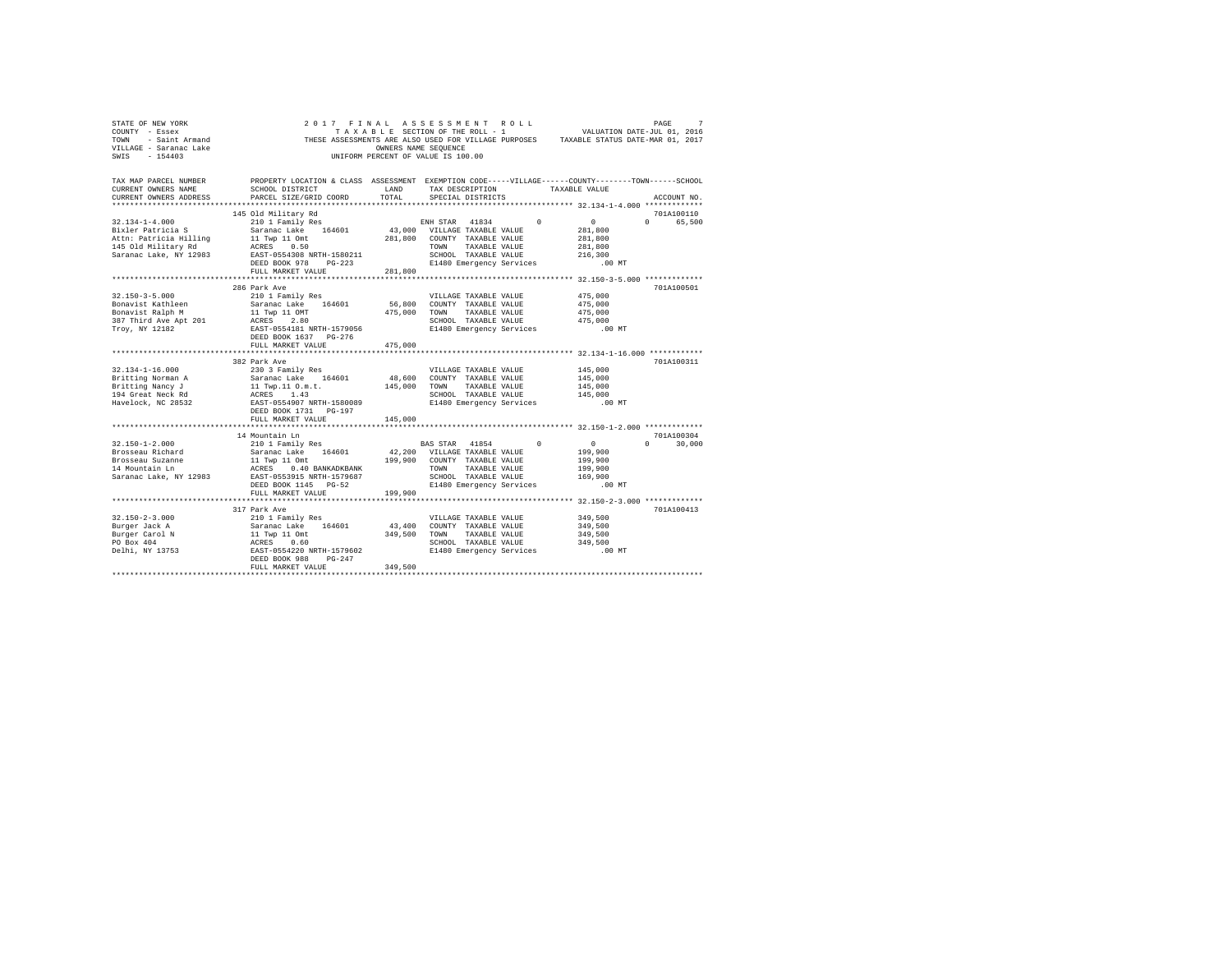| STATE OF NEW YORK                                                                                                                                                                                                                                  |                                                                                                              |                      |                                                  | $2017 \quad F\texttt{INAL} \quad \texttt{ASSESSMENT} \quad \texttt{COLL} \quad \texttt{PAGE} \quad \texttt{8} \\ \texttt{TAXABLE} \quad \texttt{SECTION OF THE ROLL} - 1 \quad \texttt{VALUATION DATE-JUL} \quad \texttt{01, 2016} \quad \texttt{02, 2016} \quad \texttt{03, 2017} \quad \texttt{04, 2018} \quad \texttt{05, 2018} \quad \texttt{06, 2019} \quad \texttt{08, 2019} \quad \texttt{09, 2019} \quad \texttt{01,$ |  |
|----------------------------------------------------------------------------------------------------------------------------------------------------------------------------------------------------------------------------------------------------|--------------------------------------------------------------------------------------------------------------|----------------------|--------------------------------------------------|-------------------------------------------------------------------------------------------------------------------------------------------------------------------------------------------------------------------------------------------------------------------------------------------------------------------------------------------------------------------------------------------------------------------------------|--|
| $\begin{array}{lll} \texttt{COUNT} & -& \texttt{Esesex} \\ \texttt{TOWN} & -& \texttt{Saint Armand} \\ \texttt{VILLIAGE} & -& \texttt{Saranac Lake} \\ & & \texttt{SAA12} \end{array} \hspace{1.5cm} \begin{array}{ll} \texttt{THESE} \end{array}$ |                                                                                                              |                      |                                                  |                                                                                                                                                                                                                                                                                                                                                                                                                               |  |
|                                                                                                                                                                                                                                                    |                                                                                                              | OWNERS NAME SEOUENCE |                                                  | THESE ASSESSMENTS ARE ALSO USED FOR VILLAGE PURPOSES TAXABLE STATUS DATE-MAR 01, 2017                                                                                                                                                                                                                                                                                                                                         |  |
|                                                                                                                                                                                                                                                    |                                                                                                              |                      | UNIFORM PERCENT OF VALUE IS 100.00               |                                                                                                                                                                                                                                                                                                                                                                                                                               |  |
|                                                                                                                                                                                                                                                    |                                                                                                              |                      |                                                  |                                                                                                                                                                                                                                                                                                                                                                                                                               |  |
| TAX MAP PARCEL NUMBER                                                                                                                                                                                                                              |                                                                                                              |                      |                                                  | PROPERTY LOCATION & CLASS ASSESSMENT EXEMPTION CODE-----VILLAGE------COUNTY-------TOWN------SCHOOL                                                                                                                                                                                                                                                                                                                            |  |
| CURRENT OWNERS NAME                                                                                                                                                                                                                                | SCHOOL DISTRICT                                                                                              | LAND                 | TAX DESCRIPTION TAXABLE VALUE                    |                                                                                                                                                                                                                                                                                                                                                                                                                               |  |
| CURRENT OWNERS ADDRESS                                                                                                                                                                                                                             | PARCEL SIZE/GRID COORD                                                                                       | TOTAL                | SPECIAL DISTRICTS                                | ACCOUNT NO.                                                                                                                                                                                                                                                                                                                                                                                                                   |  |
|                                                                                                                                                                                                                                                    |                                                                                                              |                      |                                                  |                                                                                                                                                                                                                                                                                                                                                                                                                               |  |
|                                                                                                                                                                                                                                                    | Park Ave                                                                                                     |                      |                                                  | 701A100414                                                                                                                                                                                                                                                                                                                                                                                                                    |  |
| 32.150-2-5.000                                                                                                                                                                                                                                     | 311 Res vac land                                                                                             |                      | VILLAGE TAXABLE VALUE                            | 8,400                                                                                                                                                                                                                                                                                                                                                                                                                         |  |
|                                                                                                                                                                                                                                                    |                                                                                                              |                      | 8,400 COUNTY TAXABLE VALUE                       | 8,400                                                                                                                                                                                                                                                                                                                                                                                                                         |  |
| Burger Jack A<br>Burger Jack A<br>Burger Carol N                                                                                                                                                                                                   |                                                                                                              |                      | 8,400 TOWN TAXABLE VALUE                         | 8,400                                                                                                                                                                                                                                                                                                                                                                                                                         |  |
| PO Box 404                                                                                                                                                                                                                                         |                                                                                                              |                      | SCHOOL TAXABLE VALUE                             | 8,400                                                                                                                                                                                                                                                                                                                                                                                                                         |  |
| Delhi, NY 13753                                                                                                                                                                                                                                    | Saranac Lake 164601<br>11 Twp.11 0.m.t.<br>FRNT 59.00 DPTH 100.00<br>ACRES 0.20<br>EAST-0554221 NRTH-1579487 |                      | E1480 Emergency Services                         | $.00$ MT                                                                                                                                                                                                                                                                                                                                                                                                                      |  |
|                                                                                                                                                                                                                                                    |                                                                                                              |                      |                                                  |                                                                                                                                                                                                                                                                                                                                                                                                                               |  |
|                                                                                                                                                                                                                                                    | DEED BOOK 988 PG-247                                                                                         |                      |                                                  |                                                                                                                                                                                                                                                                                                                                                                                                                               |  |
|                                                                                                                                                                                                                                                    | FULL MARKET VALUE                                                                                            | 8,400                |                                                  |                                                                                                                                                                                                                                                                                                                                                                                                                               |  |
|                                                                                                                                                                                                                                                    |                                                                                                              |                      |                                                  |                                                                                                                                                                                                                                                                                                                                                                                                                               |  |
|                                                                                                                                                                                                                                                    | Old Military Rd                                                                                              |                      |                                                  | 701A100503                                                                                                                                                                                                                                                                                                                                                                                                                    |  |
| 32.134-1-1.111                                                                                                                                                                                                                                     | 311 Res vac land                                                                                             |                      | VILLAGE TAXABLE VALUE                            | 24,500                                                                                                                                                                                                                                                                                                                                                                                                                        |  |
| Casier Audrey<br>308 Park Ave                                                                                                                                                                                                                      | Saranac Lake 164601                                                                                          |                      | 24,500 COUNTY TAXABLE VALUE                      | 24,500                                                                                                                                                                                                                                                                                                                                                                                                                        |  |
|                                                                                                                                                                                                                                                    | 11 Twp 11 Omt                                                                                                |                      | 24,500 TOWN TAXABLE VALUE                        | 24,500                                                                                                                                                                                                                                                                                                                                                                                                                        |  |
| Saranac Lake, NY 12983                                                                                                                                                                                                                             | Lots 1                                                                                                       |                      | SCHOOL TAXABLE VALUE                             | 24,500                                                                                                                                                                                                                                                                                                                                                                                                                        |  |
|                                                                                                                                                                                                                                                    | Highland Park<br>ACRES 1.11                                                                                  |                      | E1480 Emergency Services                         | $.00$ MT                                                                                                                                                                                                                                                                                                                                                                                                                      |  |
|                                                                                                                                                                                                                                                    |                                                                                                              |                      |                                                  |                                                                                                                                                                                                                                                                                                                                                                                                                               |  |
|                                                                                                                                                                                                                                                    | EAST-0553668 NRTH-1580105                                                                                    |                      |                                                  |                                                                                                                                                                                                                                                                                                                                                                                                                               |  |
|                                                                                                                                                                                                                                                    | DEED BOOK 828 PG-163                                                                                         |                      |                                                  |                                                                                                                                                                                                                                                                                                                                                                                                                               |  |
|                                                                                                                                                                                                                                                    | FULL MARKET VALUE                                                                                            | 24,500               |                                                  |                                                                                                                                                                                                                                                                                                                                                                                                                               |  |
|                                                                                                                                                                                                                                                    | Palisade Pkwv                                                                                                |                      |                                                  | 701Z015010                                                                                                                                                                                                                                                                                                                                                                                                                    |  |
| 32.134-1-1.114                                                                                                                                                                                                                                     | 311 Res vac land                                                                                             |                      | VILLAGE TAXABLE VALUE                            | 16,700                                                                                                                                                                                                                                                                                                                                                                                                                        |  |
|                                                                                                                                                                                                                                                    |                                                                                                              |                      |                                                  | 16,700                                                                                                                                                                                                                                                                                                                                                                                                                        |  |
|                                                                                                                                                                                                                                                    |                                                                                                              |                      |                                                  | 16,700                                                                                                                                                                                                                                                                                                                                                                                                                        |  |
|                                                                                                                                                                                                                                                    |                                                                                                              |                      | SCHOOL TAXABLE VALUE                             | 16,700                                                                                                                                                                                                                                                                                                                                                                                                                        |  |
|                                                                                                                                                                                                                                                    |                                                                                                              |                      | E1480 Emergency Services                         | .00 MT                                                                                                                                                                                                                                                                                                                                                                                                                        |  |
|                                                                                                                                                                                                                                                    | EAST-0553754 NRTH-1580204                                                                                    |                      |                                                  |                                                                                                                                                                                                                                                                                                                                                                                                                               |  |
|                                                                                                                                                                                                                                                    | DEED BOOK 828 PG-163                                                                                         |                      |                                                  |                                                                                                                                                                                                                                                                                                                                                                                                                               |  |
|                                                                                                                                                                                                                                                    | FULL MARKET VALUE                                                                                            | 16,700               |                                                  |                                                                                                                                                                                                                                                                                                                                                                                                                               |  |
|                                                                                                                                                                                                                                                    |                                                                                                              |                      |                                                  |                                                                                                                                                                                                                                                                                                                                                                                                                               |  |
|                                                                                                                                                                                                                                                    | Palisade Park Way                                                                                            |                      |                                                  | 701Z015014                                                                                                                                                                                                                                                                                                                                                                                                                    |  |
| 32.134-1-1.115                                                                                                                                                                                                                                     | raiisade rark way<br>311 Res vac land                                                                        |                      | VILLAGE TAXABLE VALUE                            | 23,300                                                                                                                                                                                                                                                                                                                                                                                                                        |  |
|                                                                                                                                                                                                                                                    |                                                                                                              |                      |                                                  | 23,300                                                                                                                                                                                                                                                                                                                                                                                                                        |  |
|                                                                                                                                                                                                                                                    |                                                                                                              |                      |                                                  | 23,300                                                                                                                                                                                                                                                                                                                                                                                                                        |  |
|                                                                                                                                                                                                                                                    |                                                                                                              |                      |                                                  | 23,300                                                                                                                                                                                                                                                                                                                                                                                                                        |  |
|                                                                                                                                                                                                                                                    |                                                                                                              |                      | E1480 Emergency Services                         | .00 MT                                                                                                                                                                                                                                                                                                                                                                                                                        |  |
|                                                                                                                                                                                                                                                    | EAST-0553754 NRTH-1580204                                                                                    |                      |                                                  |                                                                                                                                                                                                                                                                                                                                                                                                                               |  |
|                                                                                                                                                                                                                                                    | DEED BOOK 828 PG-163                                                                                         |                      |                                                  |                                                                                                                                                                                                                                                                                                                                                                                                                               |  |
|                                                                                                                                                                                                                                                    | FULL MARKET VALUE                                                                                            | 23,300               |                                                  |                                                                                                                                                                                                                                                                                                                                                                                                                               |  |
|                                                                                                                                                                                                                                                    |                                                                                                              |                      |                                                  | *************************** 32.134-1-1.116 *************                                                                                                                                                                                                                                                                                                                                                                      |  |
|                                                                                                                                                                                                                                                    | Palisade Park Way                                                                                            |                      |                                                  | 701Z015015                                                                                                                                                                                                                                                                                                                                                                                                                    |  |
| 32.134-1-1.116                                                                                                                                                                                                                                     | 311 Res vac land                                                                                             |                      | VILLAGE TAXABLE VALUE                            | 6,400                                                                                                                                                                                                                                                                                                                                                                                                                         |  |
|                                                                                                                                                                                                                                                    |                                                                                                              |                      | 6,400 COUNTY TAXABLE VALUE                       | 6,400                                                                                                                                                                                                                                                                                                                                                                                                                         |  |
| Casier Audrey Saranac Lake 164601 6,40<br>2009 Park Ave 11 Twp 11 Omt 6,40<br>Saranac Lake, NY 12983 Lot 3 Highland Park 6,40<br>Lot 3 Highland Park 6,40                                                                                          |                                                                                                              |                      | 6,400 TOWN TAXABLE VALUE<br>SCHOOL TAXABLE VALUE | 6,400                                                                                                                                                                                                                                                                                                                                                                                                                         |  |
|                                                                                                                                                                                                                                                    |                                                                                                              |                      |                                                  | 6,400                                                                                                                                                                                                                                                                                                                                                                                                                         |  |
|                                                                                                                                                                                                                                                    | EAST-0553830 NRTH-1580324                                                                                    |                      | E1480 Emergency Services                         | .00 MT                                                                                                                                                                                                                                                                                                                                                                                                                        |  |
|                                                                                                                                                                                                                                                    | DEED BOOK 828 PG-163                                                                                         |                      |                                                  |                                                                                                                                                                                                                                                                                                                                                                                                                               |  |
|                                                                                                                                                                                                                                                    | FULL MARKET VALUE                                                                                            | 6,400                |                                                  |                                                                                                                                                                                                                                                                                                                                                                                                                               |  |
|                                                                                                                                                                                                                                                    |                                                                                                              |                      |                                                  |                                                                                                                                                                                                                                                                                                                                                                                                                               |  |
|                                                                                                                                                                                                                                                    |                                                                                                              |                      |                                                  |                                                                                                                                                                                                                                                                                                                                                                                                                               |  |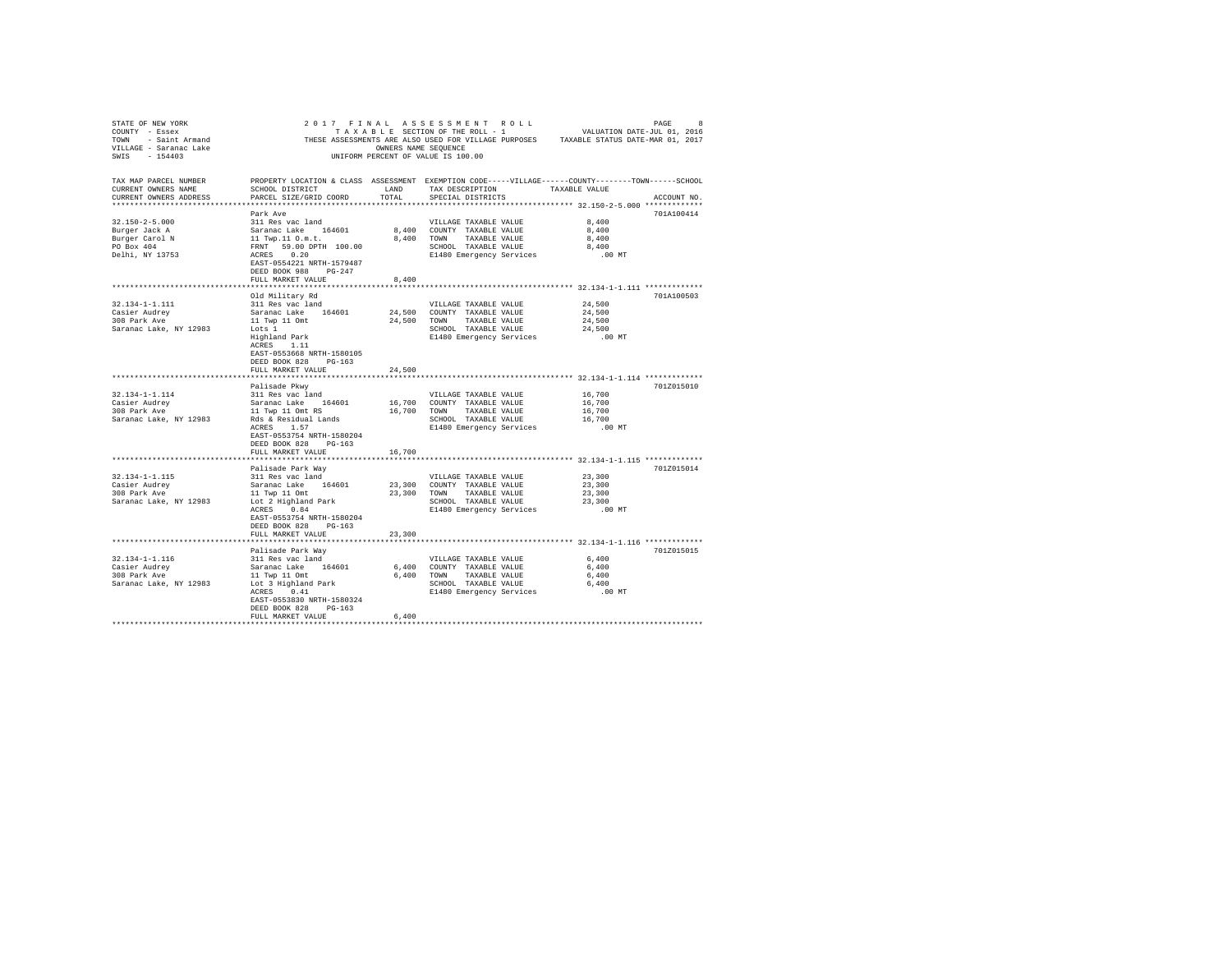| TAX MAP PARCEL NUMBER<br>CURRENT OWNERS NAME                                                                                                                                                                                                                                                                                                                                           | PROPERTY LOCATION & CLASS ASSESSMENT EXEMPTION CODE-----VILLAGE------COUNTY-------TOWN------SCHOOL                                                    |                   |                                                                                             |                                                          |             |
|----------------------------------------------------------------------------------------------------------------------------------------------------------------------------------------------------------------------------------------------------------------------------------------------------------------------------------------------------------------------------------------|-------------------------------------------------------------------------------------------------------------------------------------------------------|-------------------|---------------------------------------------------------------------------------------------|----------------------------------------------------------|-------------|
| CURRENT OWNERS NAME                                                                                                                                                                                                                                                                                                                                                                    | SCHOOL DISTRICT                       LAND        TAX DESCRIPTION                  TAXABLE VALUE                                                      |                   |                                                                                             |                                                          |             |
| CURRENT OWNERS ADDRESS                                                                                                                                                                                                                                                                                                                                                                 | PARCEL SIZE/GRID COORD TOTAL                                                                                                                          |                   | SPECIAL DISTRICTS                                                                           |                                                          | ACCOUNT NO. |
|                                                                                                                                                                                                                                                                                                                                                                                        |                                                                                                                                                       |                   |                                                                                             |                                                          |             |
|                                                                                                                                                                                                                                                                                                                                                                                        | Panorama Dr                                                                                                                                           |                   |                                                                                             |                                                          | 7012006010  |
| $32.29 - 1 - 5.000$                                                                                                                                                                                                                                                                                                                                                                    | 311 Res vac land                                                                                                                                      |                   | VILLAGE TAXABLE VALUE                                                                       | 76,000<br>76,000                                         |             |
|                                                                                                                                                                                                                                                                                                                                                                                        |                                                                                                                                                       |                   | 76,000 COUNTY TAXABLE VALUE                                                                 |                                                          |             |
|                                                                                                                                                                                                                                                                                                                                                                                        |                                                                                                                                                       |                   | 76,000 TOWN TAXABLE VALUE                                                                   | 76,000<br>76,000<br>00 MT.                               |             |
|                                                                                                                                                                                                                                                                                                                                                                                        |                                                                                                                                                       |                   | SCHOOL TAXABLE VALUE                                                                        |                                                          |             |
|                                                                                                                                                                                                                                                                                                                                                                                        | ACRES 1.17                                                                                                                                            |                   | E1480 Emergency Services                                                                    |                                                          |             |
|                                                                                                                                                                                                                                                                                                                                                                                        | EAST-0553983 NRTH-1581044                                                                                                                             |                   |                                                                                             |                                                          |             |
|                                                                                                                                                                                                                                                                                                                                                                                        | DEED BOOK 1675 PG-28                                                                                                                                  |                   |                                                                                             |                                                          |             |
|                                                                                                                                                                                                                                                                                                                                                                                        | FULL MARKET VALUE                                                                                                                                     | 76,000            |                                                                                             |                                                          |             |
|                                                                                                                                                                                                                                                                                                                                                                                        |                                                                                                                                                       |                   |                                                                                             | **************************** 32.29-1-7.000 ************* |             |
|                                                                                                                                                                                                                                                                                                                                                                                        | Panorama Dr                                                                                                                                           |                   |                                                                                             |                                                          | 701Z002009  |
| $32.29 - 1 - 7.000$                                                                                                                                                                                                                                                                                                                                                                    | 311 Res vac land                                                                                                                                      |                   | VILLAGE TAXABLE VALUE                                                                       | 38,000                                                   |             |
|                                                                                                                                                                                                                                                                                                                                                                                        |                                                                                                                                                       |                   |                                                                                             | 38,000                                                   |             |
|                                                                                                                                                                                                                                                                                                                                                                                        |                                                                                                                                                       |                   |                                                                                             |                                                          |             |
|                                                                                                                                                                                                                                                                                                                                                                                        |                                                                                                                                                       |                   | TOWN TAXABLE VALUE 38,000<br>SCHOOL TAXABLE VALUE 38,000<br>E1480 Emergency Services .00 MT |                                                          |             |
|                                                                                                                                                                                                                                                                                                                                                                                        |                                                                                                                                                       |                   |                                                                                             |                                                          |             |
|                                                                                                                                                                                                                                                                                                                                                                                        |                                                                                                                                                       |                   |                                                                                             |                                                          |             |
|                                                                                                                                                                                                                                                                                                                                                                                        |                                                                                                                                                       |                   |                                                                                             |                                                          |             |
|                                                                                                                                                                                                                                                                                                                                                                                        | FULL MARKET VALUE                                                                                                                                     | 38,000            |                                                                                             |                                                          |             |
|                                                                                                                                                                                                                                                                                                                                                                                        |                                                                                                                                                       |                   |                                                                                             |                                                          |             |
|                                                                                                                                                                                                                                                                                                                                                                                        | Panorama Dr                                                                                                                                           |                   |                                                                                             |                                                          | 701Z002010  |
| $32.29 - 1 - 11.000$                                                                                                                                                                                                                                                                                                                                                                   | 311 Res vac land                                                                                                                                      |                   | VILLAGE TAXABLE VALUE                                                                       | 38,000                                                   |             |
| $\begin{tabular}{lllllllllll} 32.29--111.0000 & 311 & 880 & 840 & 1480 & 38,000 \\ \hline Casier Runcis & 32 & 100 & Myt. {\tt wpl1 Rs} & 38,000 \\ \hline CoDavid Casier & 100 & Myt. {\tt wpl1 Rs} & 38,000 \\ \hline C/O David Casier & 11 \; Cliff~ Park Sub \\ 20 \; Solar View\; Dr & 20 \; RES795558 \; MRTH-1580756 \\ \hline EED\; BOOK\; 1753 & PG-202 & 12.324 \\ \end{tab$ |                                                                                                                                                       |                   | 38,000 COUNTY TAXABLE VALUE                                                                 | 38,000                                                   |             |
|                                                                                                                                                                                                                                                                                                                                                                                        |                                                                                                                                                       |                   | 38,000 TOWN TAXABLE VALUE                                                                   | 38,000                                                   |             |
|                                                                                                                                                                                                                                                                                                                                                                                        |                                                                                                                                                       |                   | SCHOOL TAXABLE VALUE                                                                        | 38,000                                                   |             |
|                                                                                                                                                                                                                                                                                                                                                                                        |                                                                                                                                                       |                   | E1480 Emergency Services .00 MT                                                             |                                                          |             |
|                                                                                                                                                                                                                                                                                                                                                                                        |                                                                                                                                                       |                   |                                                                                             |                                                          |             |
|                                                                                                                                                                                                                                                                                                                                                                                        |                                                                                                                                                       |                   |                                                                                             |                                                          |             |
|                                                                                                                                                                                                                                                                                                                                                                                        | FULL MARKET VALUE                                                                                                                                     | 38,000            |                                                                                             |                                                          |             |
|                                                                                                                                                                                                                                                                                                                                                                                        |                                                                                                                                                       |                   |                                                                                             |                                                          |             |
|                                                                                                                                                                                                                                                                                                                                                                                        | Palisade Park Way                                                                                                                                     |                   |                                                                                             |                                                          | 701Z007002  |
| $32.29 - 1 - 21.000$                                                                                                                                                                                                                                                                                                                                                                   | 311 Res vac land                                                                                                                                      |                   | VILLAGE TAXABLE VALUE                                                                       | 4,500                                                    |             |
|                                                                                                                                                                                                                                                                                                                                                                                        |                                                                                                                                                       |                   |                                                                                             |                                                          |             |
|                                                                                                                                                                                                                                                                                                                                                                                        |                                                                                                                                                       |                   |                                                                                             |                                                          |             |
|                                                                                                                                                                                                                                                                                                                                                                                        |                                                                                                                                                       |                   |                                                                                             |                                                          |             |
|                                                                                                                                                                                                                                                                                                                                                                                        |                                                                                                                                                       |                   |                                                                                             |                                                          |             |
|                                                                                                                                                                                                                                                                                                                                                                                        |                                                                                                                                                       |                   |                                                                                             |                                                          |             |
|                                                                                                                                                                                                                                                                                                                                                                                        | EAST-0553801 NRTH-1580682                                                                                                                             |                   |                                                                                             |                                                          |             |
|                                                                                                                                                                                                                                                                                                                                                                                        | DEED BOOK 864 PG-172                                                                                                                                  |                   |                                                                                             |                                                          |             |
|                                                                                                                                                                                                                                                                                                                                                                                        | FULL MARKET VALUE                                                                                                                                     | 4,500             |                                                                                             |                                                          |             |
|                                                                                                                                                                                                                                                                                                                                                                                        |                                                                                                                                                       | *************     |                                                                                             |                                                          |             |
|                                                                                                                                                                                                                                                                                                                                                                                        | Panorama Dr                                                                                                                                           |                   |                                                                                             |                                                          | 701A187007  |
| $32.29 - 1 - 27.100$                                                                                                                                                                                                                                                                                                                                                                   | 311 Res vac land                                                                                                                                      |                   | VILLAGE TAXABLE VALUE                                                                       | 177,000                                                  |             |
| Casier Francis                                                                                                                                                                                                                                                                                                                                                                         |                                                                                                                                                       |                   | 177,000 COUNTY TAXABLE VALUE                                                                | 177,000                                                  |             |
|                                                                                                                                                                                                                                                                                                                                                                                        |                                                                                                                                                       | 177,000 TOWN      | TAXABLE VALUE                                                                               | 177,000                                                  |             |
|                                                                                                                                                                                                                                                                                                                                                                                        |                                                                                                                                                       |                   |                                                                                             |                                                          |             |
|                                                                                                                                                                                                                                                                                                                                                                                        |                                                                                                                                                       |                   | SCHOOL TAXABLE VALUE 177,000<br>E1480 Emergency Services .00 MT                             |                                                          |             |
| Casier Francis<br>Casier Audrey<br>C/o David Casier<br>20 Solar View Dr<br>Winooski, VT 05404                                                                                                                                                                                                                                                                                          | 311 Acas vac Laure<br>10 Twp 11 Omt Rs<br>10 Twp 11 Omt Rs<br>Lots 2,14,15,16<br>Tower Lot - Cliff Park<br>ACRES<br>5.00<br>BAST-0553789 NRTH-1581046 |                   |                                                                                             |                                                          |             |
|                                                                                                                                                                                                                                                                                                                                                                                        |                                                                                                                                                       |                   |                                                                                             |                                                          |             |
|                                                                                                                                                                                                                                                                                                                                                                                        | DEED BOOK 864 PG-172                                                                                                                                  |                   |                                                                                             |                                                          |             |
|                                                                                                                                                                                                                                                                                                                                                                                        | FULL MARKET VALUE                                                                                                                                     | 177,000           |                                                                                             |                                                          |             |
|                                                                                                                                                                                                                                                                                                                                                                                        |                                                                                                                                                       | ***************** |                                                                                             |                                                          |             |
|                                                                                                                                                                                                                                                                                                                                                                                        |                                                                                                                                                       |                   |                                                                                             |                                                          |             |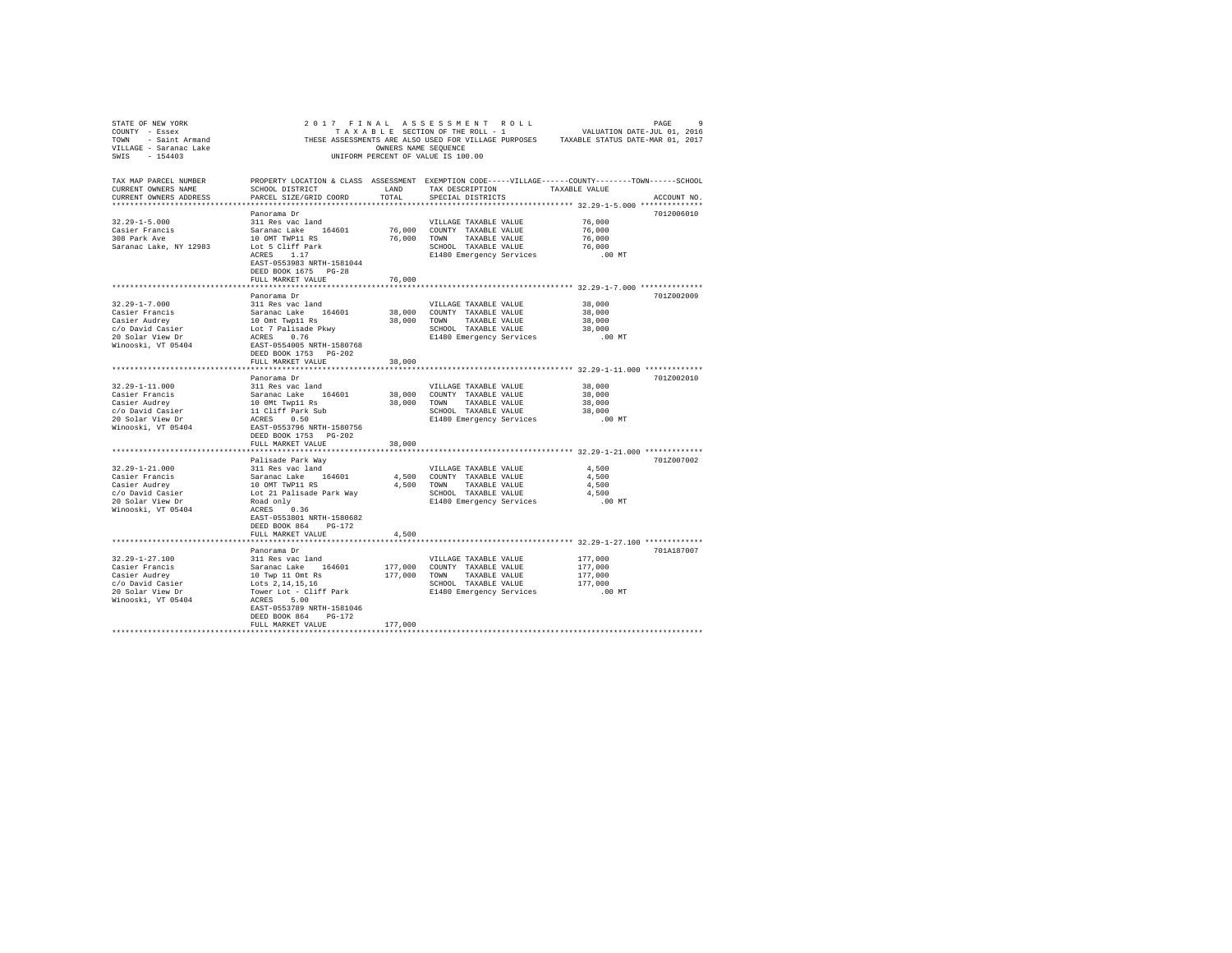| STATE OF NEW YORK<br>COUNTY - Essex<br>TOWN - Saint Armand | 2017 FINAL ASSESSMENT ROLL                                                                         |                   | TAXABLE SECTION OF THE ROLL - 1    | THESE ASSESSMENTS ARE ALSO USED FOR VILLAGE PURPOSES TAXABLE STATUS DATE-MAR 01, 2017 | VALUATION DATE-JUL 01, 2016 | 10<br>PAGE                      |
|------------------------------------------------------------|----------------------------------------------------------------------------------------------------|-------------------|------------------------------------|---------------------------------------------------------------------------------------|-----------------------------|---------------------------------|
| VILLAGE - Saranac Lake<br>SWTS $-154403$                   | OWNERS NAME SEQUENCE                                                                               |                   | UNIFORM PERCENT OF VALUE IS 100.00 |                                                                                       |                             |                                 |
| TAX MAP PARCEL NUMBER                                      | PROPERTY LOCATION & CLASS ASSESSMENT EXEMPTION CODE-----VILLAGE------COUNTY-------TOWN------SCHOOL |                   |                                    |                                                                                       |                             |                                 |
| CURRENT OWNERS NAME                                        | SCHOOL DISTRICT                                                                                    | LAND              |                                    | TAX DESCRIPTION TAXABLE VALUE                                                         |                             |                                 |
| CURRENT OWNERS ADDRESS                                     | PARCEL SIZE/GRID COORD                                                                             | TOTAL             | SPECIAL DISTRICTS                  |                                                                                       |                             | ACCOUNT NO.                     |
|                                                            | 308 Park Ave                                                                                       |                   |                                    |                                                                                       |                             | 701A100108                      |
| $32.150 - 3 - 6.000$                                       | 281 Multiple res                                                                                   |                   | ENH STAR 41834                     | $\Omega$                                                                              | $\sim$ 0                    | $\Omega$ and $\Omega$<br>65,500 |
| Casier Francis                                             | Saranac Lake 164601                                                                                |                   | 89,700 VILLAGE TAXABLE VALUE       |                                                                                       | 566,100                     |                                 |
| Casier Audrey                                              | 11 Twp.11 O.m.t.<br>1761/309 Life Use to<br>Francis & Audrey Casier<br>ACRES 1.70                  |                   | 566,100 COUNTY TAXABLE VALUE       |                                                                                       | 566,100                     |                                 |
| c/o David Casier                                           |                                                                                                    |                   | TOWN TAXABLE VALUE                 |                                                                                       | 566,100                     |                                 |
| 20 Solar View Dr                                           |                                                                                                    |                   | SCHOOL TAXABLE VALUE               |                                                                                       | 500,600                     |                                 |
| Winooski, VT 05404                                         |                                                                                                    |                   | E1480 Emergency Services           |                                                                                       | .00 MT                      |                                 |
|                                                            | EAST-0554394 NRTH-1579335<br>DEED BOOK 1761 PG-309                                                 |                   |                                    |                                                                                       |                             |                                 |
|                                                            | FULL MARKET VALUE                                                                                  | 566,100           |                                    |                                                                                       |                             |                                 |
|                                                            |                                                                                                    | ***************** |                                    | ******************************** 32.29-1-8.000 ***************                        |                             |                                 |
|                                                            | Panorama Dr                                                                                        |                   |                                    |                                                                                       |                             | 701Z002019                      |
| $32.29 - 1 - 8.000$                                        | 311 Res vac land                                                                                   |                   | VILLAGE TAXABLE VALUE              |                                                                                       | 76,000                      |                                 |
| Casier Francis Audrey                                      | Saranac Lake 164601                                                                                | 76,000            | COUNTY TAXABLE VALUE               |                                                                                       | 76,000                      |                                 |
| Casier David                                               | 10 Omt Twp 11 Rs                                                                                   |                   | 76,000 TOWN TAXABLE VALUE          |                                                                                       | 76,000                      |                                 |
| 20 Solar View Dr                                           | Lot 8 Palisade Parkway                                                                             |                   | SCHOOL TAXABLE VALUE               |                                                                                       | 76,000                      |                                 |
| Winooski, VT 05404                                         | Mt Pisgah Park                                                                                     |                   | E1480 Emergency Services           |                                                                                       | $.00$ MT                    |                                 |
|                                                            | ACRES 0.84                                                                                         |                   |                                    |                                                                                       |                             |                                 |
|                                                            | EAST-0553975 NRTH-1580625<br>DEED BOOK 864 PG-172                                                  |                   |                                    |                                                                                       |                             |                                 |
|                                                            | FULL MARKET VALUE                                                                                  | 76,000            |                                    |                                                                                       |                             |                                 |
|                                                            |                                                                                                    |                   |                                    |                                                                                       |                             |                                 |
|                                                            | 383 Park Ave                                                                                       |                   |                                    |                                                                                       |                             | 701A100305                      |
| $32.134 - 1 - 8.000$                                       | 210 1 Family Res                                                                                   |                   | VILLAGE TAXABLE VALUE              |                                                                                       | 303,800                     |                                 |
| Catania Roger                                              | Saranac Lake 164601                                                                                | 43,000            | COUNTY TAXABLE VALUE               |                                                                                       | 303,800                     |                                 |
| Catania Amv                                                | 11 Twp.11 O.m.t.<br>ACRES 0.50 BANKROUNDPT                                                         | 303,800           | TOWN TAXABLE VALUE                 |                                                                                       | 303,800                     |                                 |
| 9 Saint Hill Ln                                            |                                                                                                    |                   | SCHOOL TAXABLE VALUE               |                                                                                       | 303,800                     |                                 |
| Saranac Lake, NY 12983                                     | EAST-0554631 NRTH-1580314                                                                          |                   |                                    | E1480 Emergency Services                                                              | .00MT                       |                                 |
|                                                            | DEED BOOK 1847 PG-163<br>FULL MARKET VALUE                                                         |                   |                                    |                                                                                       |                             |                                 |
|                                                            |                                                                                                    | 303,800           |                                    |                                                                                       |                             |                                 |
|                                                            | 1347 Pine St                                                                                       |                   |                                    |                                                                                       |                             | 701A100403                      |
| $32.166 - 2 - 2.000$                                       | 210 1 Family Res                                                                                   |                   | VILLAGE TAXABLE VALUE              |                                                                                       | 149,000                     |                                 |
| Cedar Circle LLC                                           | Saranac Lake 164601                                                                                | 21,700            | COUNTY TAXABLE VALUE               |                                                                                       | 149,000                     |                                 |
| c/o Andrea M Audi                                          | 11 Twp.11 O.m.t.                                                                                   | 149,000           | TOWN                               | TAXABLE VALUE                                                                         | 149,000                     |                                 |
| PO Box 222                                                 | 1703/153 Life Use to                                                                               |                   | SCHOOL TAXABLE VALUE               |                                                                                       | 149,000                     |                                 |
| Saranac Lake, NY 12983                                     | Charles E Riley<br>ACRES - 0.30                                                                    |                   |                                    | E1480 Emergency Services                                                              | $.00$ MT                    |                                 |
|                                                            | ACRES 0.30                                                                                         |                   |                                    |                                                                                       |                             |                                 |
|                                                            | EAST-0554019 NRTH-1578105                                                                          |                   |                                    |                                                                                       |                             |                                 |
|                                                            | DEED BOOK 1860 PG-323<br>FULL MARKET VALUE                                                         | 149,000           |                                    |                                                                                       |                             |                                 |
|                                                            |                                                                                                    |                   |                                    |                                                                                       |                             |                                 |
|                                                            |                                                                                                    |                   |                                    |                                                                                       |                             |                                 |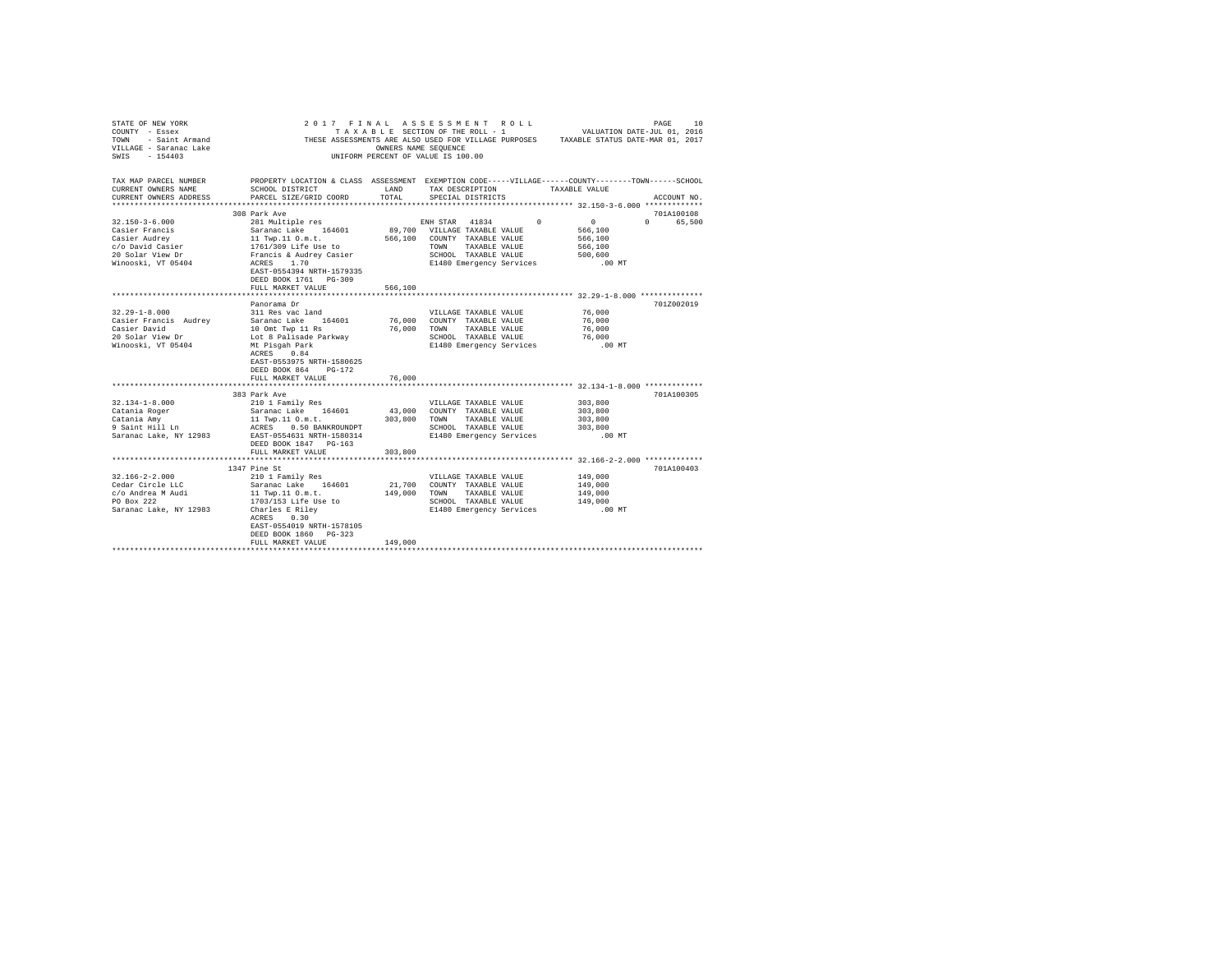| STATE OF NEW YORK<br>COUNTY - Essex<br>TOWN - Saint Armand<br>VILLAGE - Saranac Lake<br>SWIS - 154403 | 2017 FINAL ASSESSMENT ROLL                                                                                                                      | TAXABLE SECTION OF THE ROLL - 1<br>OWNERS NAME SEQUENCE<br>UNIFORM PERCENT OF VALUE IS 100.00 |                             |                       |                          | VALUATION DATE-JUL 01, 2016<br>THESE ASSESSMENTS ARE ALSO USED FOR VILLAGE PURPOSES TAXABLE STATUS DATE-MAR 01, 2017 | PAGE       | 11          |
|-------------------------------------------------------------------------------------------------------|-------------------------------------------------------------------------------------------------------------------------------------------------|-----------------------------------------------------------------------------------------------|-----------------------------|-----------------------|--------------------------|----------------------------------------------------------------------------------------------------------------------|------------|-------------|
| TAX MAP PARCEL NUMBER<br>CURRENT OWNERS NAME<br>CURRENT OWNERS ADDRESS                                | PROPERTY LOCATION & CLASS ASSESSMENT EXEMPTION CODE-----VILLAGE------COUNTY-------TOWN------SCHOOL<br>SCHOOL DISTRICT<br>PARCEL SIZE/GRID COORD | LAND<br>TOTAL                                                                                 |                             | SPECIAL DISTRICTS     |                          | TAX DESCRIPTION TAXABLE VALUE                                                                                        |            | ACCOUNT NO. |
|                                                                                                       |                                                                                                                                                 |                                                                                               |                             |                       |                          |                                                                                                                      | 701Z007005 |             |
| $32.134 - 1 - 10.200$                                                                                 | Park Ave<br>311 Res vac land                                                                                                                    |                                                                                               |                             | VILLAGE TAXABLE VALUE |                          | 24,100                                                                                                               |            |             |
| Cheru Family Ltd Partnership Saranac Lake 164601                                                      |                                                                                                                                                 |                                                                                               | 24,100 COUNTY TAXABLE VALUE |                       |                          | 24,100                                                                                                               |            |             |
| 399 Park Ave                                                                                          | OMT TWP 11 RS                                                                                                                                   | 24,100                                                                                        | TOWN                        | TAXABLE VALUE         |                          | 24,100                                                                                                               |            |             |
| Saranac Lake, NY 12983                                                                                | ACRES 0.36                                                                                                                                      |                                                                                               |                             |                       | SCHOOL TAXABLE VALUE     | 24,100                                                                                                               |            |             |
|                                                                                                       | EAST-0554719 NRTH-1580490                                                                                                                       |                                                                                               |                             |                       | E1480 Emergency Services | $.00$ MT                                                                                                             |            |             |
|                                                                                                       | DEED BOOK 1493 PG-131                                                                                                                           |                                                                                               |                             |                       |                          |                                                                                                                      |            |             |
|                                                                                                       | FULL MARKET VALUE                                                                                                                               | 24,100                                                                                        |                             |                       |                          |                                                                                                                      |            |             |
|                                                                                                       |                                                                                                                                                 |                                                                                               |                             |                       |                          |                                                                                                                      |            |             |
|                                                                                                       | 137 Old Military Rd                                                                                                                             |                                                                                               |                             |                       |                          |                                                                                                                      | 701A100302 |             |
| $32.134 - 1 - 5.000$                                                                                  | 210 1 Family Res                                                                                                                                |                                                                                               | BAS STAR 41854              |                       | $\Omega$                 | $\mathbf{0}$                                                                                                         | $\Omega$   | 30,000      |
| Clarkin Sarah A                                                                                       | Saranac Lake 164601                                                                                                                             | 43,800 VILLAGE TAXABLE VALUE                                                                  |                             |                       |                          | 247,000                                                                                                              |            |             |
| Weber Richard E III                                                                                   | 11 Twp 11 Omt                                                                                                                                   | 247,000                                                                                       |                             | COUNTY TAXABLE VALUE  |                          | 247,000                                                                                                              |            |             |
| 137 Old Military Rd                                                                                   | ACRES 0.69                                                                                                                                      |                                                                                               | <b>TOWN</b>                 | TAXABLE VALUE         |                          | 247,000                                                                                                              |            |             |
| Saranac Lake, NY 12983                                                                                | EAST-0554236 NRTH-1580123                                                                                                                       |                                                                                               |                             | SCHOOL TAXABLE VALUE  |                          | 217,000                                                                                                              |            |             |
|                                                                                                       | DEED BOOK 1690 PG-270                                                                                                                           |                                                                                               |                             |                       | E1480 Emergency Services | $.00$ MT                                                                                                             |            |             |
|                                                                                                       | FULL MARKET VALUE                                                                                                                               | 247,000                                                                                       |                             |                       |                          |                                                                                                                      |            |             |
|                                                                                                       | 425 Park Ave                                                                                                                                    |                                                                                               |                             |                       |                          |                                                                                                                      | 701A100309 |             |
| $32.134 - 1 - 13.000$                                                                                 | 210 1 Family Res                                                                                                                                |                                                                                               |                             | VILLAGE TAXABLE VALUE |                          | 193,700                                                                                                              |            |             |
| Colarusso Thomas W                                                                                    | Saranac Lake 164601                                                                                                                             | 46,200                                                                                        |                             | COUNTY TAXABLE VALUE  |                          | 193,700                                                                                                              |            |             |
| Colarusso Kristi J                                                                                    | 10 Twp.11 0.m.t.                                                                                                                                | 193,700                                                                                       | TOWN                        | TAXABLE VALUE         |                          | 193,700                                                                                                              |            |             |
| 425 Park Ave                                                                                          | ACRES 1.20 BANK WFARGO                                                                                                                          |                                                                                               |                             |                       | SCHOOL TAXABLE VALUE     | 193,700                                                                                                              |            |             |
| Saranac Lake, NY 12983                                                                                | EAST-0554782 NRTH-1580793                                                                                                                       |                                                                                               |                             |                       | E1480 Emergency Services | $.00$ MT                                                                                                             |            |             |
|                                                                                                       | DEED BOOK 1808 PG-98                                                                                                                            |                                                                                               |                             |                       |                          |                                                                                                                      |            |             |
|                                                                                                       | FULL MARKET VALUE                                                                                                                               | 193,700                                                                                       |                             |                       |                          |                                                                                                                      |            |             |
|                                                                                                       | **************************                                                                                                                      | ***********                                                                                   |                             |                       |                          |                                                                                                                      |            |             |
|                                                                                                       | 57 Old Military Rd                                                                                                                              |                                                                                               |                             |                       |                          |                                                                                                                      | 701A100205 |             |
| $32.150 - 1 - 15.000$                                                                                 | 210 1 Family Res                                                                                                                                |                                                                                               |                             | VILLAGE TAXABLE VALUE |                          | 169,200                                                                                                              |            |             |
| Conrad Lauren Marie                                                                                   | Saranac Lake 164601                                                                                                                             | 41,400                                                                                        |                             | COUNTY TAXABLE VALUE  |                          | 169,200                                                                                                              |            |             |
| Crosier Victoria Elisabeth                                                                            | 11 Twp 11 Omt<br>ACRES 0.31                                                                                                                     | 169,200                                                                                       | TOWN                        | TAXABLE VALUE         |                          | 169,200                                                                                                              |            |             |
| 1175 Richmond Rd                                                                                      | EAST-0553830 NRTH-1579140                                                                                                                       |                                                                                               |                             |                       | SCHOOL TAXABLE VALUE     | 169,200<br>.00 MT                                                                                                    |            |             |
| Red Lion, PA 17356                                                                                    | DEED BOOK 1792 PG-95                                                                                                                            |                                                                                               |                             |                       | E1480 Emergency Services |                                                                                                                      |            |             |
|                                                                                                       | FULL MARKET VALUE                                                                                                                               | 169,200                                                                                       |                             |                       |                          |                                                                                                                      |            |             |
|                                                                                                       | Bloomingdale Ave                                                                                                                                |                                                                                               |                             |                       |                          |                                                                                                                      | 701A178077 |             |
| $32.135 - 1 - 1.000$                                                                                  | 311 Res vac land                                                                                                                                |                                                                                               |                             | VILLAGE TAXABLE VALUE |                          | 5,200                                                                                                                |            |             |
| Cook Scott                                                                                            | Saranac Lake 164601                                                                                                                             | 5,200                                                                                         |                             | COUNTY TAXABLE VALUE  |                          | 5,200                                                                                                                |            |             |
| 273 Trudeau Rd                                                                                        | Twp 11 Omt 10                                                                                                                                   | 5.200                                                                                         | TOWN                        | TAXABLE VALUE         |                          | 5,200                                                                                                                |            |             |
| Saranac Lake, NY 12983                                                                                | FRNT 91.00 DPTH 133.00                                                                                                                          |                                                                                               |                             |                       | SCHOOL TAXABLE VALUE     | 5,200                                                                                                                |            |             |
|                                                                                                       | 0.30<br>ACRES                                                                                                                                   |                                                                                               |                             |                       | E1480 Emergency Services | $.00$ MT                                                                                                             |            |             |
|                                                                                                       | EAST-0555377 NRTH-1580930                                                                                                                       |                                                                                               |                             |                       |                          |                                                                                                                      |            |             |
|                                                                                                       | DEED BOOK 1356 PG-287                                                                                                                           |                                                                                               |                             |                       |                          |                                                                                                                      |            |             |
|                                                                                                       | FULL MARKET VALUE                                                                                                                               | 5.200                                                                                         |                             |                       |                          |                                                                                                                      |            |             |
|                                                                                                       |                                                                                                                                                 |                                                                                               |                             |                       |                          |                                                                                                                      |            |             |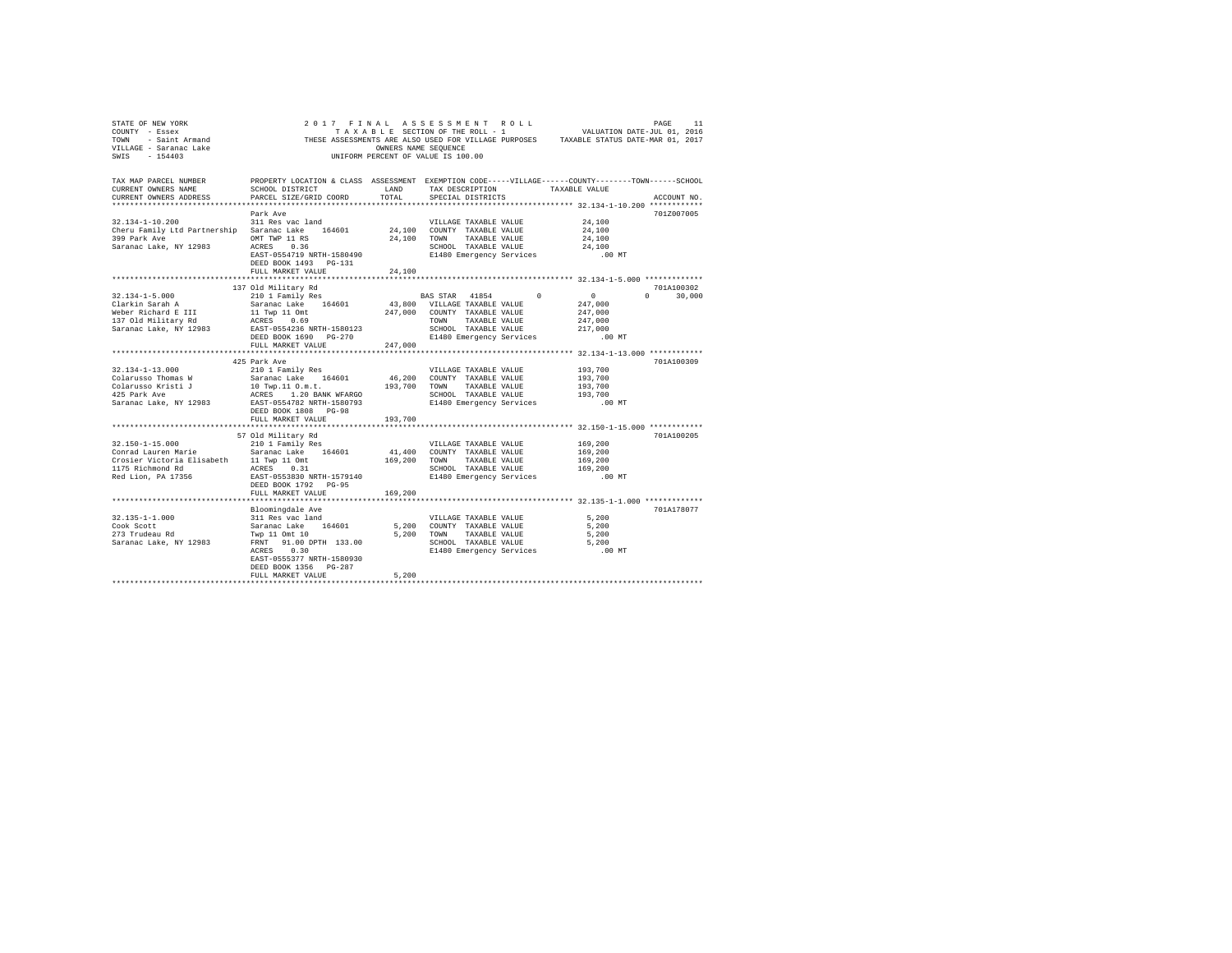| STATE OF NEW YORK FRACE ASSESS ON EXAMPLE AS A STRIP OF A SAMPLE PARK ON THE SERVIT - ESSEX ASSESSMENT SAMPLE ON TAXABLE STATE OF THE TOWN THEST ASSESSMENTS ARE ALSO USED FOR VILLAGE PURPOSES TAXABLE STATUS DATE-HAR 01, 20<br>SWIS - 154403                                                                                                                                                         |                                                                                                                                                                                                                               | UNIFORM PERCENT OF VALUE IS 100.00   |                       |  |                              |          |             |  |
|---------------------------------------------------------------------------------------------------------------------------------------------------------------------------------------------------------------------------------------------------------------------------------------------------------------------------------------------------------------------------------------------------------|-------------------------------------------------------------------------------------------------------------------------------------------------------------------------------------------------------------------------------|--------------------------------------|-----------------------|--|------------------------------|----------|-------------|--|
| TAX MAP PARCEL NUMBER PROPERTY LOCATION & CLASS ASSESSMENT EXEMPTION CODE-----VILLAGE-----COUNTY-------TOWN------SCHOOL<br>CURRENT OWNERS NAME<br>CURRENT OWNERS ADDRESS                                                                                                                                                                                                                                | SCHOOL DISTRICT $\hfill$ LAND $\hfill$ TAX DESCRIPTION $\hfill$ TAXABLE VALUE<br>PARCEL SIZE/GRID COORD                                                                                                                       | TOTAL                                | SPECIAL DISTRICTS     |  |                              |          | ACCOUNT NO. |  |
|                                                                                                                                                                                                                                                                                                                                                                                                         |                                                                                                                                                                                                                               |                                      |                       |  |                              |          |             |  |
|                                                                                                                                                                                                                                                                                                                                                                                                         | 424 Park Ave                                                                                                                                                                                                                  |                                      |                       |  |                              |          | 701A100303  |  |
| $\begin{tabular}{l c c c c c} \multicolumn{1}{c c c c} \multicolumn{1}{c c c} \multicolumn{1}{c c c} \multicolumn{1}{c c c} \multicolumn{1}{c c c} \multicolumn{1}{c c c} \multicolumn{1}{c c c} \multicolumn{1}{c c c} \multicolumn{1}{c c c} \multicolumn{1}{c c c} \multicolumn{1}{c c c} \multicolumn{1}{c c c} \multicolumn{1}{c c c} \multicolumn{1}{c c c} \multicolumn{1}{c c c} \multicolumn{$ |                                                                                                                                                                                                                               |                                      |                       |  |                              |          | 0 65,500    |  |
|                                                                                                                                                                                                                                                                                                                                                                                                         |                                                                                                                                                                                                                               |                                      |                       |  |                              |          |             |  |
|                                                                                                                                                                                                                                                                                                                                                                                                         |                                                                                                                                                                                                                               |                                      |                       |  |                              |          |             |  |
|                                                                                                                                                                                                                                                                                                                                                                                                         |                                                                                                                                                                                                                               |                                      |                       |  |                              |          |             |  |
|                                                                                                                                                                                                                                                                                                                                                                                                         |                                                                                                                                                                                                                               |                                      |                       |  |                              |          |             |  |
|                                                                                                                                                                                                                                                                                                                                                                                                         | FULL MARKET VALUE                                                                                                                                                                                                             | 213,100                              |                       |  |                              |          |             |  |
|                                                                                                                                                                                                                                                                                                                                                                                                         |                                                                                                                                                                                                                               |                                      |                       |  |                              |          |             |  |
|                                                                                                                                                                                                                                                                                                                                                                                                         | 23 Old Militarv Rd                                                                                                                                                                                                            |                                      |                       |  |                              |          | 701A100103  |  |
| $32.166 - 1 - 2.100$                                                                                                                                                                                                                                                                                                                                                                                    | 411 Apartment                                                                                                                                                                                                                 |                                      |                       |  | VILLAGE TAXABLE VALUE 92,600 |          |             |  |
| Decker Robert                                                                                                                                                                                                                                                                                                                                                                                           | Saranac Lake 164601                                                                                                                                                                                                           | 19,100 COUNTY TAXABLE VALUE          |                       |  |                              | 92,600   |             |  |
| PO Box 1275                                                                                                                                                                                                                                                                                                                                                                                             |                                                                                                                                                                                                                               |                                      |                       |  |                              |          |             |  |
| Saranac Lake, NY 12983                                                                                                                                                                                                                                                                                                                                                                                  | Unit and the second of the section of the section of the section of the section of the section of the section of the section of the section of the section of the section of the section of the section of the section of the |                                      |                       |  |                              |          |             |  |
|                                                                                                                                                                                                                                                                                                                                                                                                         |                                                                                                                                                                                                                               |                                      |                       |  |                              | $.00$ MT |             |  |
|                                                                                                                                                                                                                                                                                                                                                                                                         | ACRES 0.48                                                                                                                                                                                                                    |                                      |                       |  |                              |          |             |  |
|                                                                                                                                                                                                                                                                                                                                                                                                         | EAST-0554096 NRTH-1578846                                                                                                                                                                                                     |                                      |                       |  |                              |          |             |  |
|                                                                                                                                                                                                                                                                                                                                                                                                         | DEED BOOK 1266 PG-82                                                                                                                                                                                                          |                                      |                       |  |                              |          |             |  |
|                                                                                                                                                                                                                                                                                                                                                                                                         | FULL MARKET VALUE                                                                                                                                                                                                             | 92,600                               |                       |  |                              |          |             |  |
|                                                                                                                                                                                                                                                                                                                                                                                                         | 455 Park Ave                                                                                                                                                                                                                  |                                      |                       |  |                              |          | 701A100402  |  |
| $32.29 - 1 - 25.000$                                                                                                                                                                                                                                                                                                                                                                                    | 210 1 Family Res                                                                                                                                                                                                              |                                      |                       |  | ENH STAR 41834 0 0           |          | 0 65,500    |  |
|                                                                                                                                                                                                                                                                                                                                                                                                         |                                                                                                                                                                                                                               |                                      |                       |  |                              |          |             |  |
|                                                                                                                                                                                                                                                                                                                                                                                                         |                                                                                                                                                                                                                               |                                      |                       |  |                              |          |             |  |
|                                                                                                                                                                                                                                                                                                                                                                                                         |                                                                                                                                                                                                                               |                                      |                       |  |                              |          |             |  |
|                                                                                                                                                                                                                                                                                                                                                                                                         |                                                                                                                                                                                                                               |                                      |                       |  |                              |          |             |  |
|                                                                                                                                                                                                                                                                                                                                                                                                         |                                                                                                                                                                                                                               |                                      |                       |  |                              |          |             |  |
|                                                                                                                                                                                                                                                                                                                                                                                                         | EAST-0554973 NRTH-1581104                                                                                                                                                                                                     |                                      |                       |  |                              |          |             |  |
|                                                                                                                                                                                                                                                                                                                                                                                                         | DEED BOOK 478 PG-344                                                                                                                                                                                                          |                                      |                       |  |                              |          |             |  |
|                                                                                                                                                                                                                                                                                                                                                                                                         | FULL MARKET VALUE                                                                                                                                                                                                             | 214,800                              |                       |  |                              |          |             |  |
|                                                                                                                                                                                                                                                                                                                                                                                                         |                                                                                                                                                                                                                               |                                      |                       |  |                              |          |             |  |
|                                                                                                                                                                                                                                                                                                                                                                                                         | 71 Old Military Rd                                                                                                                                                                                                            |                                      |                       |  |                              |          | 701A100405  |  |
| 32.150-1-3.002                                                                                                                                                                                                                                                                                                                                                                                          | 210 1 Family Res                                                                                                                                                                                                              |                                      | VILLAGE TAXABLE VALUE |  |                              | 128,400  |             |  |
|                                                                                                                                                                                                                                                                                                                                                                                                         |                                                                                                                                                                                                                               | $41\,,500$ $\,$ COUNTY TAXABLE VALUE |                       |  |                              |          |             |  |
|                                                                                                                                                                                                                                                                                                                                                                                                         |                                                                                                                                                                                                                               |                                      |                       |  |                              |          |             |  |
|                                                                                                                                                                                                                                                                                                                                                                                                         |                                                                                                                                                                                                                               |                                      |                       |  |                              |          |             |  |
|                                                                                                                                                                                                                                                                                                                                                                                                         |                                                                                                                                                                                                                               |                                      |                       |  |                              |          |             |  |
|                                                                                                                                                                                                                                                                                                                                                                                                         | FULL MARKET VALUE                                                                                                                                                                                                             | 128,400                              |                       |  |                              |          |             |  |
|                                                                                                                                                                                                                                                                                                                                                                                                         |                                                                                                                                                                                                                               |                                      |                       |  |                              |          |             |  |
|                                                                                                                                                                                                                                                                                                                                                                                                         | 347 Park Ave                                                                                                                                                                                                                  |                                      |                       |  |                              |          | 701A100202  |  |
| 32.150-2-1.000                                                                                                                                                                                                                                                                                                                                                                                          | 210 1 Family Res                                                                                                                                                                                                              |                                      | VILLAGE TAXABLE VALUE |  |                              | 358,100  |             |  |
|                                                                                                                                                                                                                                                                                                                                                                                                         |                                                                                                                                                                                                                               |                                      |                       |  |                              |          |             |  |
|                                                                                                                                                                                                                                                                                                                                                                                                         |                                                                                                                                                                                                                               |                                      |                       |  |                              |          |             |  |
|                                                                                                                                                                                                                                                                                                                                                                                                         |                                                                                                                                                                                                                               |                                      |                       |  |                              |          |             |  |
|                                                                                                                                                                                                                                                                                                                                                                                                         |                                                                                                                                                                                                                               |                                      |                       |  |                              | $.00$ MT |             |  |
|                                                                                                                                                                                                                                                                                                                                                                                                         | DEED BOOK 1610 PG-130                                                                                                                                                                                                         |                                      |                       |  |                              |          |             |  |
|                                                                                                                                                                                                                                                                                                                                                                                                         | FULL MARKET VALUE                                                                                                                                                                                                             | 358,100                              |                       |  |                              |          |             |  |
|                                                                                                                                                                                                                                                                                                                                                                                                         |                                                                                                                                                                                                                               |                                      |                       |  |                              |          |             |  |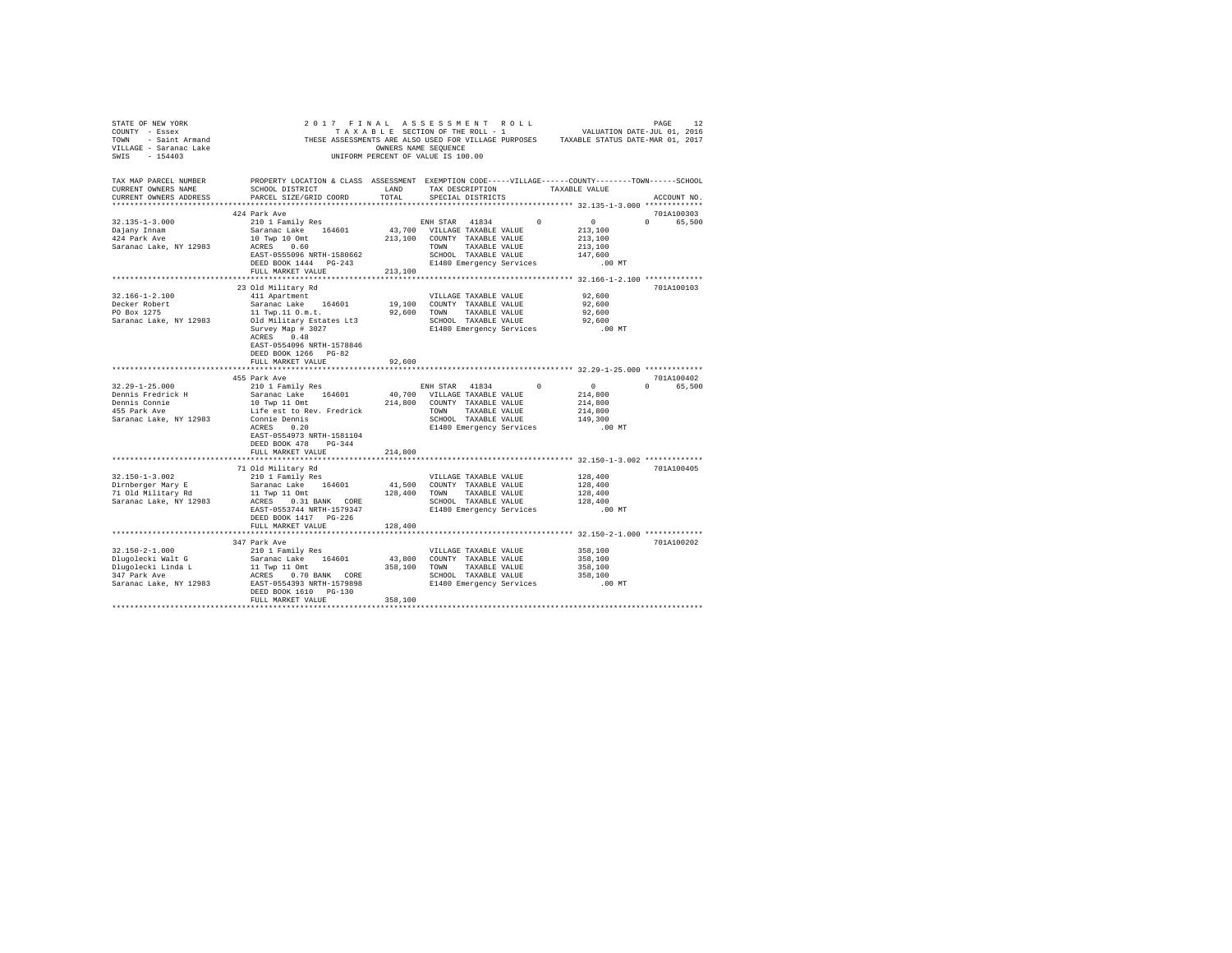| SWIS - 154403                                                                                   | $\begin{array}{cccccccccccccc} \texttt{STATE OF NEW YORK} & & & & & 2\ 0\ 1\ 7\ & & & & 2\ 0\ 1\ 7\ & & & & 1\ 0\ \texttt{COMYT} & & & & & & \texttt{T}\ \texttt{COMPT} & & & & & & & & \texttt{T}\ \texttt{COMPT} & & & & & & & & & \texttt{T}\ \texttt{COMPT} & & & & & & & & & \texttt{T}\ \texttt{COMPT} & & & & & & & & & \texttt{T}\ \texttt{COMPT} & & & & & & & & & \texttt{T}\ \texttt{COMPT} & & & & & & & & & \texttt{T}\ \texttt{COMPT}$                                                                                                                                   |               | UNIFORM PERCENT OF VALUE IS 100.00                                                                                                |               |                                            |                                                              |
|-------------------------------------------------------------------------------------------------|----------------------------------------------------------------------------------------------------------------------------------------------------------------------------------------------------------------------------------------------------------------------------------------------------------------------------------------------------------------------------------------------------------------------------------------------------------------------------------------------------------------------------------------------------------------------------------------|---------------|-----------------------------------------------------------------------------------------------------------------------------------|---------------|--------------------------------------------|--------------------------------------------------------------|
| TAX MAP PARCEL NUMBER<br>CURRENT OWNERS NAME<br>CURRENT OWNERS ADDRESS                          | PROPERTY LOCATION & CLASS ASSESSMENT EXEMPTION CODE-----VILLAGE------COUNTY-------TOWN------SCHOOL<br>SCHOOL DISTRICT<br>PARCEL SIZE/GRID COORD                                                                                                                                                                                                                                                                                                                                                                                                                                        | LAND<br>TOTAL | TAX DESCRIPTION TAXABLE VALUE<br>SPECIAL DISTRICTS                                                                                |               |                                            | ACCOUNT NO.                                                  |
|                                                                                                 | 416 Park Ave                                                                                                                                                                                                                                                                                                                                                                                                                                                                                                                                                                           |               |                                                                                                                                   |               |                                            | 701A100313<br>$0 \t 30.000$                                  |
|                                                                                                 |                                                                                                                                                                                                                                                                                                                                                                                                                                                                                                                                                                                        |               |                                                                                                                                   |               |                                            |                                                              |
| $32.119 - 1 - 1.000$<br>Duffy John P<br>Duffy Marilyn<br>460 Park Ave<br>Saranac Lake, NY 12983 | EAST-0555226 NRTH-1581074                                                                                                                                                                                                                                                                                                                                                                                                                                                                                                                                                              |               | TOWN<br>TAXABLE VALUE                                                                                                             |               | 202,500                                    | 701A100115<br>15,000 6,000<br>$0 \t 30.000$                  |
|                                                                                                 | DEED BOOK 613 PG-67<br>FULL MARKET VALUE                                                                                                                                                                                                                                                                                                                                                                                                                                                                                                                                               |               | SCHOOL TAXABLE VALUE 181,500<br>217,500 E1480 Emergency Services .00 MT                                                           |               |                                            |                                                              |
| 32.150-1-10.000<br>Dumais Alain J<br>PO Box 1112<br>Saranac Lake, NY 12983                      | 83 Old Military Rd<br>210 1 Family Res<br>210 1 Family Res<br>Saranac Lake 164601 41,400 COUNTY TAXABLE VALUE<br>11 Twp 11 Omt<br>ACRES 0.30<br>EAST-0553950 NRTH-1579507<br>DEED BOOK 1859 PG-146                                                                                                                                                                                                                                                                                                                                                                                     |               | VILLAGE TAXABLE VALUE 182,400<br>182,400 TOWN TAXABLE VALUE<br>SCHOOL TAXABLE VALUE<br>SCHOOL IMANULL<br>E1480 Emergency Services |               | 182,400<br>182,400<br>182,400<br>.00 MT    | 701A100215                                                   |
|                                                                                                 | FULL MARKET VALUE                                                                                                                                                                                                                                                                                                                                                                                                                                                                                                                                                                      | 182,400       |                                                                                                                                   |               |                                            |                                                              |
|                                                                                                 | Old Military Rd<br>$111 \text{ Res } \text{vac} \text{ land} \begin{array}{l} \text{511} \text{ Res } \text{vac} \text{ land} \\ \text{521} \text{ data} \text{ } \text{Total} \text{ } \text{C} \text{ } \text{C} \text{ } \text{MME} \text{ } \text{ } \text{N} \text{ } \text{ } \text{MME} \text{ } \text{ } \text{S} \text{ } \text{ } \text{MME} \text{ } \text{ } \text{ } \text{MME} \text{ } \text{ } \text{ } \text{MME} \text{ } \text{ } \text{ } \text{MME} \text{ } \text{ } \text{ } \text{$<br>EAST-0554039 NRTH-1580348<br>DEED BOOK 1158 PG-129<br>FULL MARKET VALUE | 6,200         | SCHOOL TAXABLE VALUE<br>E1480 Emergency Services                                                                                  |               | 6,200<br>6,200<br>6,200<br>6,200<br>.00 MT | 701A198004                                                   |
|                                                                                                 | ************************                                                                                                                                                                                                                                                                                                                                                                                                                                                                                                                                                               |               |                                                                                                                                   |               |                                            |                                                              |
| $32.150 - 1 - 1.002$<br>Fina Donald K<br>Fina Ann J<br>34 Mountain Ln                           | 34 Mountain Ln<br>281 Multiple res<br>Saranac Lake 164601<br>11 Twp 11 Omt<br>ACRES 0.62                                                                                                                                                                                                                                                                                                                                                                                                                                                                                               |               | VETCOM CTS 41130 30,000 25,000<br>47,400 VETDIS CTS 41140 0 50,000<br>193,200 ENH STAR 41834 0 0                                  |               |                                            | 701A174001<br>25,000 10,000<br>$50,000$ $20,000$<br>0 65,500 |
|                                                                                                 | FULL MARKET VALUE                                                                                                                                                                                                                                                                                                                                                                                                                                                                                                                                                                      |               | VILLAGE TAXABLE VALUE<br>COUNTY TAXABLE VALUE<br>TOWN<br>193,200 SCHOOL TAXABLE VALUE                                             | TAXABLE VALUE | 163,200<br>118,200<br>118,200<br>97,700    |                                                              |
|                                                                                                 |                                                                                                                                                                                                                                                                                                                                                                                                                                                                                                                                                                                        |               | E1480 Emergency Services                                                                                                          |               | .00 MT                                     |                                                              |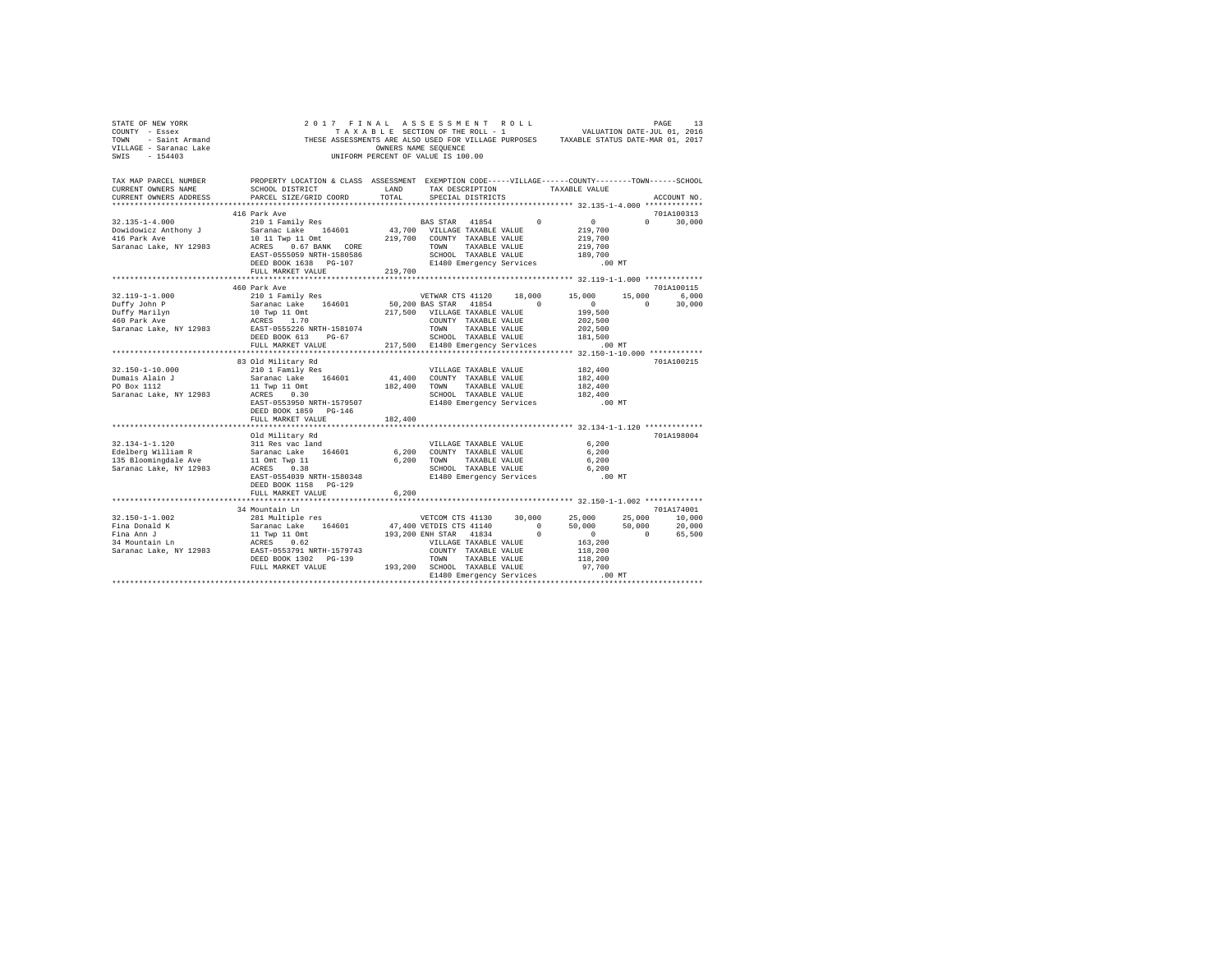| SWIS - 154403                                                                                                                                                                                                                                                                                                                                                                                                                                                                                                    | OWNERS NAME SEQUENCE<br>UNIFORM PERCENT OF VALUE IS 100.00                                                                                                                |         |                                                                            |                                                                        |               |
|------------------------------------------------------------------------------------------------------------------------------------------------------------------------------------------------------------------------------------------------------------------------------------------------------------------------------------------------------------------------------------------------------------------------------------------------------------------------------------------------------------------|---------------------------------------------------------------------------------------------------------------------------------------------------------------------------|---------|----------------------------------------------------------------------------|------------------------------------------------------------------------|---------------|
| TAX MAP PARCEL NUMBER     PROPERTY LOCATION & CLASS ASSESSMENT EXEMPTION CODE-----VILLAGE-----COUNTY-------TOWN------SCHOOL<br>CURRENT OWNERS NAME     SCHOOL DISTRICT     LAND   TAX DESCRIPTION     TAXABLE VALUE<br>CURRENT OWNERS ADDRESS                                                                                                                                                                                                                                                                    | PARCEL SIZE/GRID COORD                                                                                                                                                    | TOTAL   | SPECIAL DISTRICTS                                                          |                                                                        | ACCOUNT NO.   |
|                                                                                                                                                                                                                                                                                                                                                                                                                                                                                                                  |                                                                                                                                                                           |         |                                                                            |                                                                        |               |
|                                                                                                                                                                                                                                                                                                                                                                                                                                                                                                                  | 82 Old Military Rd                                                                                                                                                        |         |                                                                            |                                                                        | 701A100301    |
|                                                                                                                                                                                                                                                                                                                                                                                                                                                                                                                  |                                                                                                                                                                           |         |                                                                            |                                                                        | $0 \t30,000$  |
|                                                                                                                                                                                                                                                                                                                                                                                                                                                                                                                  |                                                                                                                                                                           |         |                                                                            |                                                                        |               |
|                                                                                                                                                                                                                                                                                                                                                                                                                                                                                                                  |                                                                                                                                                                           |         |                                                                            |                                                                        |               |
|                                                                                                                                                                                                                                                                                                                                                                                                                                                                                                                  |                                                                                                                                                                           |         |                                                                            |                                                                        |               |
|                                                                                                                                                                                                                                                                                                                                                                                                                                                                                                                  |                                                                                                                                                                           |         | SCHOOL TAXABLE VALUE<br>E1480 Emergency Services                           |                                                                        |               |
|                                                                                                                                                                                                                                                                                                                                                                                                                                                                                                                  | DEED BOOK 638 PG-156                                                                                                                                                      |         |                                                                            | $.00$ MT                                                               |               |
|                                                                                                                                                                                                                                                                                                                                                                                                                                                                                                                  | FULL MARKET VALUE                                                                                                                                                         | 248,000 |                                                                            |                                                                        |               |
|                                                                                                                                                                                                                                                                                                                                                                                                                                                                                                                  |                                                                                                                                                                           |         |                                                                            |                                                                        |               |
| $32.29 - 1 - 6.000$                                                                                                                                                                                                                                                                                                                                                                                                                                                                                              | 296 Panorama Dr                                                                                                                                                           |         |                                                                            | 530,100                                                                | 701Z012003    |
| Gillis Mark                                                                                                                                                                                                                                                                                                                                                                                                                                                                                                      | 210 1 Family Res<br>Saranac Lake 164601 210,000 COUNTY TAXABLE VALUE<br>10 OUT TWO II RS 164601 530,100 TOWN TAXABLE VALUE<br>LOT 6 Cliff Park 530,100 TOWN TAXABLE VALUE |         |                                                                            | 530,100                                                                |               |
|                                                                                                                                                                                                                                                                                                                                                                                                                                                                                                                  |                                                                                                                                                                           |         |                                                                            | 530,100                                                                |               |
| Gillis Veronica<br>PO Box 772                                                                                                                                                                                                                                                                                                                                                                                                                                                                                    |                                                                                                                                                                           |         |                                                                            | 530,100                                                                |               |
|                                                                                                                                                                                                                                                                                                                                                                                                                                                                                                                  |                                                                                                                                                                           |         | E1480 Emergency Services                                                   | .00 MT                                                                 |               |
| $\texttt{Saranac Lake, NY 12983}\footnotesize \texttt{LOC 6 Cliff Park}\footnotesize \texttt{SCHODC. TAXABLE VALUE}\footnotesize \texttt{NADE RAYLUE} \footnotesize \texttt{SCH00L} \footnotesize \texttt{RAYLUE} \footnotesize \texttt{SCH00L} \footnotesize \texttt{RAYLUE} \footnotesize \texttt{SCH00L} \footnotesize \texttt{RAYLUE} \footnotesize \texttt{SCH00L} \footnotesize \texttt{RAYLUE} \footnotesize \texttt{SCH00L} \footnotesize \texttt{RAYLUE} \footnotesize \texttt{SCH00L} \footnotesize \$ |                                                                                                                                                                           |         |                                                                            |                                                                        |               |
|                                                                                                                                                                                                                                                                                                                                                                                                                                                                                                                  | DEED BOOK 1680 PG-306                                                                                                                                                     |         |                                                                            |                                                                        |               |
|                                                                                                                                                                                                                                                                                                                                                                                                                                                                                                                  | FULL MARKET VALUE                                                                                                                                                         | 530,100 |                                                                            |                                                                        |               |
|                                                                                                                                                                                                                                                                                                                                                                                                                                                                                                                  |                                                                                                                                                                           |         |                                                                            |                                                                        |               |
|                                                                                                                                                                                                                                                                                                                                                                                                                                                                                                                  | Cantwell Wav                                                                                                                                                              |         |                                                                            |                                                                        | 701A180029    |
| $32.166 - 1 - 2.200$                                                                                                                                                                                                                                                                                                                                                                                                                                                                                             | 311 Res vac land                                                                                                                                                          |         | VILLAGE TAXABLE VALUE<br>600 COUNTY TAXABLE VALUE<br>VILLAGE TAXABLE VALUE | 600                                                                    |               |
|                                                                                                                                                                                                                                                                                                                                                                                                                                                                                                                  |                                                                                                                                                                           |         |                                                                            | 600                                                                    |               |
|                                                                                                                                                                                                                                                                                                                                                                                                                                                                                                                  |                                                                                                                                                                           |         | 600 TOWN TAXABLE VALUE                                                     | 600                                                                    |               |
|                                                                                                                                                                                                                                                                                                                                                                                                                                                                                                                  |                                                                                                                                                                           |         |                                                                            | SCHOOL TAXABLE VALUE 600<br>E1480 Emergency Services 600 MT            |               |
|                                                                                                                                                                                                                                                                                                                                                                                                                                                                                                                  |                                                                                                                                                                           |         |                                                                            |                                                                        |               |
|                                                                                                                                                                                                                                                                                                                                                                                                                                                                                                                  |                                                                                                                                                                           |         |                                                                            |                                                                        |               |
|                                                                                                                                                                                                                                                                                                                                                                                                                                                                                                                  |                                                                                                                                                                           |         |                                                                            |                                                                        |               |
|                                                                                                                                                                                                                                                                                                                                                                                                                                                                                                                  | DEED BOOK 1550 PG-173                                                                                                                                                     |         |                                                                            |                                                                        |               |
|                                                                                                                                                                                                                                                                                                                                                                                                                                                                                                                  | FULL MARKET VALUE                                                                                                                                                         | 600     |                                                                            |                                                                        |               |
|                                                                                                                                                                                                                                                                                                                                                                                                                                                                                                                  | 93 Old Military Rd                                                                                                                                                        |         |                                                                            |                                                                        | 701A100206    |
| $32.150 - 1 - 9.000$                                                                                                                                                                                                                                                                                                                                                                                                                                                                                             | 210 1 Family Res                                                                                                                                                          |         |                                                                            |                                                                        |               |
| Hagar Linda BW                                                                                                                                                                                                                                                                                                                                                                                                                                                                                                   | 10 1 Family Res<br>210 1 Family Res<br>210 1 Family Res<br>210 1 Family Res<br>30 10 10 65,500<br>20 16,000<br>20 65,500                                                  |         |                                                                            |                                                                        |               |
| 93 Old Military Rd                                                                                                                                                                                                                                                                                                                                                                                                                                                                                               |                                                                                                                                                                           |         | 167,900 VILLAGE TAXABLE VALUE                                              | 149,900                                                                |               |
| Saranac Lake, NY 12983                                                                                                                                                                                                                                                                                                                                                                                                                                                                                           | 11 Twp 11 Omt<br>ACRES 0.20                                                                                                                                               |         | COUNTY TAXABLE VALUE                                                       | 152,900                                                                |               |
|                                                                                                                                                                                                                                                                                                                                                                                                                                                                                                                  | EAST-0554008 NRTH-1579595                                                                                                                                                 |         |                                                                            | 152,900                                                                |               |
|                                                                                                                                                                                                                                                                                                                                                                                                                                                                                                                  | DEED BOOK 814 PG-266                                                                                                                                                      |         | TOWN TAXABLE VALUE<br>SCHOOL TAXABLE VALUE                                 |                                                                        |               |
|                                                                                                                                                                                                                                                                                                                                                                                                                                                                                                                  | FULL MARKET VALUE                                                                                                                                                         |         |                                                                            | SCHOOL TAXABLE VALUE 96,400<br>167,900 E1480 Emergency Services .00 MT |               |
|                                                                                                                                                                                                                                                                                                                                                                                                                                                                                                                  |                                                                                                                                                                           |         |                                                                            |                                                                        |               |
|                                                                                                                                                                                                                                                                                                                                                                                                                                                                                                                  |                                                                                                                                                                           |         |                                                                            |                                                                        |               |
|                                                                                                                                                                                                                                                                                                                                                                                                                                                                                                                  | 391 Park Ave                                                                                                                                                              |         |                                                                            |                                                                        | 701A100409    |
| $32.134 - 1 - 9.000$                                                                                                                                                                                                                                                                                                                                                                                                                                                                                             |                                                                                                                                                                           |         | BAS STAR 41854 0 0                                                         |                                                                        | $0 \t 30.000$ |
|                                                                                                                                                                                                                                                                                                                                                                                                                                                                                                                  | 210 1 Family Res                                                                                                                                                          |         |                                                                            | 242,700                                                                |               |
| Hanford Hannah L<br>391 Park Ave                                                                                                                                                                                                                                                                                                                                                                                                                                                                                 | Saranac Lake 164601 43,000 VILLAGE TAXABLE VALUE<br>11 Twp.11 O.m.t. 242,700 COUNTY TAXABLE VALUE                                                                         |         |                                                                            | 242,700                                                                |               |
|                                                                                                                                                                                                                                                                                                                                                                                                                                                                                                                  |                                                                                                                                                                           |         |                                                                            | 242,700                                                                |               |
|                                                                                                                                                                                                                                                                                                                                                                                                                                                                                                                  |                                                                                                                                                                           |         |                                                                            | 212,700                                                                |               |
|                                                                                                                                                                                                                                                                                                                                                                                                                                                                                                                  |                                                                                                                                                                           |         |                                                                            | $.00$ MT                                                               |               |
|                                                                                                                                                                                                                                                                                                                                                                                                                                                                                                                  | FULL MARKET VALUE                                                                                                                                                         | 242,700 |                                                                            |                                                                        |               |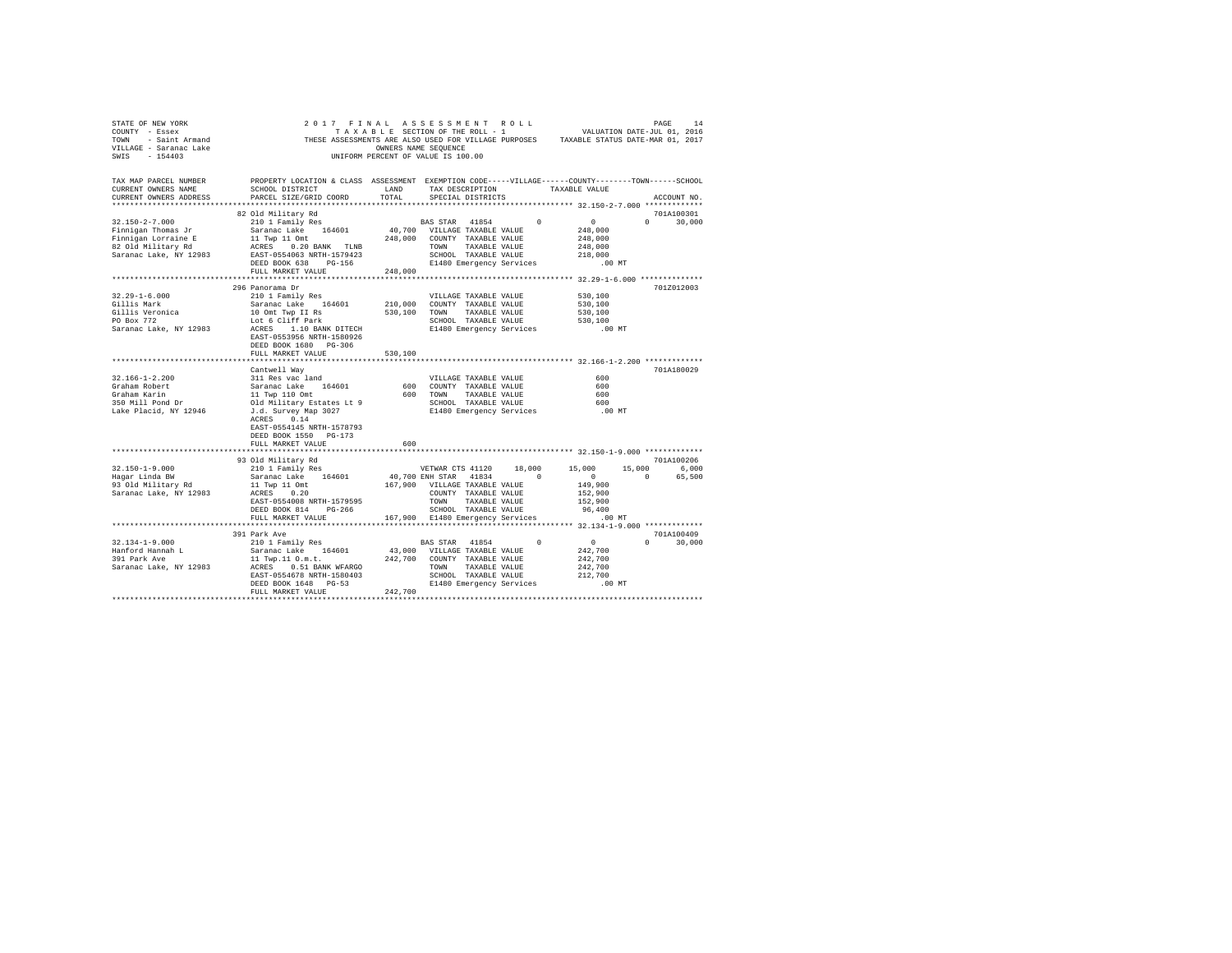| STATE OF NEW YORK<br>COUNTY - Essex<br>TOWN - Saint Armand<br>VILLAGE - Saranac Lake<br>$-154403$<br>SWTS | THESE ASSESSMENTS ARE ALSO USED FOR VILLAGE PURPOSES TAXABLE STATUS DATE-MAR 01, 2017                                                                               | OWNERS NAME SEQUENCE | 2017 FINAL ASSESSMENT ROLL<br>TAXABLE SECTION OF THE ROLL - 1<br>UNIFORM PERCENT OF VALUE IS 100.00        |          | VALUATION DATE-JUL 01, 2016                   | PAGE     | 15                   |
|-----------------------------------------------------------------------------------------------------------|---------------------------------------------------------------------------------------------------------------------------------------------------------------------|----------------------|------------------------------------------------------------------------------------------------------------|----------|-----------------------------------------------|----------|----------------------|
| TAX MAP PARCEL NUMBER<br>CURRENT OWNERS NAME<br>CURRENT OWNERS ADDRESS                                    | PROPERTY LOCATION & CLASS ASSESSMENT EXEMPTION CODE-----VILLAGE------COUNTY-------TOWN------SCHOOL<br>SCHOOL DISTRICT<br>PARCEL SIZE/GRID COORD<br>**************** | LAND<br>TOTAL.       | TAX DESCRIPTION<br>SPECIAL DISTRICTS                                                                       |          | TAXABLE VALUE                                 |          | ACCOUNT NO.          |
|                                                                                                           |                                                                                                                                                                     |                      |                                                                                                            |          | **************** 32.29-1-23.000 ************* |          |                      |
| $32.29 - 1 - 23.000$                                                                                      | 439 Park Ave<br>210 1 Family Res                                                                                                                                    |                      | BAS STAR 41854                                                                                             | $\Omega$ | $\sim$ 0                                      | $\Omega$ | 7079907875           |
| Hann Stephen<br>Hann Molly Shubert<br>439 Park Ave<br>Saranac Lake, NY 12983                              | Saranac Lake 164601<br>Twp 11 Omt Lot 10<br>ACRES 1.01 BANK CORE<br>EAST-0554599 NRTH-1580994                                                                       |                      | 46,100 VILLAGE TAXABLE VALUE<br>207.000 COUNTY TAXABLE VALUE<br>TOWN TAXABLE VALUE<br>SCHOOL TAXABLE VALUE |          | 207,000<br>207,000<br>207,000<br>177,000      |          | 30,000               |
|                                                                                                           | DEED BOOK 1597 PG-152                                                                                                                                               |                      | E1480 Emergency Services                                                                                   |          | $.00$ MT                                      |          |                      |
|                                                                                                           | FULL MARKET VALUE                                                                                                                                                   | 207,000              |                                                                                                            |          |                                               |          |                      |
|                                                                                                           |                                                                                                                                                                     |                      |                                                                                                            |          |                                               |          |                      |
| $32.150 - 2 - 8.000$                                                                                      | 76 Old Military Rd                                                                                                                                                  |                      | BAS STAR 41854                                                                                             | $\Omega$ | 0                                             | $\Omega$ | 701A100411<br>30,000 |
| Hayden James W                                                                                            | 210 1 Family Res<br>Saranac Lake 164601                                                                                                                             |                      | 40,700 VILLAGE TAXABLE VALUE                                                                               |          | 215,100                                       |          |                      |
| Hayden Shelley T                                                                                          | 11 Twp 11 Omt                                                                                                                                                       |                      | 215,100 COUNTY TAXABLE VALUE                                                                               |          | 215,100                                       |          |                      |
| 76 Old Mititary Rd                                                                                        | ACRES 0.20                                                                                                                                                          |                      | TOWN<br>TAXABLE VALUE                                                                                      |          | 215,100                                       |          |                      |
| Saranac Lake, NY 12983                                                                                    | EAST-0554012 NRTH-1579341                                                                                                                                           |                      | SCHOOL TAXABLE VALUE                                                                                       |          | 185,100                                       |          |                      |
|                                                                                                           | DEED BOOK 848 PG-194                                                                                                                                                |                      | E1480 Emergency Services                                                                                   |          | $.00$ MT                                      |          |                      |
|                                                                                                           | FULL MARKET VALUE                                                                                                                                                   | 215,100              |                                                                                                            |          |                                               |          |                      |
|                                                                                                           |                                                                                                                                                                     |                      |                                                                                                            |          |                                               |          |                      |
|                                                                                                           | 333 Park Ave                                                                                                                                                        |                      |                                                                                                            |          |                                               |          | 701A100408           |
| $32.150 - 2 - 2.000$                                                                                      | 210 1 Family Res                                                                                                                                                    |                      | BAS STAR 41854                                                                                             | $\Omega$ | 0                                             | $\Omega$ | 30.000               |
| Hayward Barbara A                                                                                         | Saranac Lake 164601                                                                                                                                                 |                      | 45,200 VILLAGE TAXABLE VALUE                                                                               |          | 258,500                                       |          |                      |
| Hayward Guy J                                                                                             | 11 Twp 11 Omt                                                                                                                                                       |                      | 258,500 COUNTY TAXABLE VALUE                                                                               |          | 258,500                                       |          |                      |
| 333 Park Ave                                                                                              | ACRES 0.90                                                                                                                                                          |                      | TOWN<br>TAXABLE VALUE                                                                                      |          | 258,500                                       |          |                      |
| Saranac Lake, NY 12983                                                                                    | EAST-0554313 NRTH-1579753                                                                                                                                           |                      | SCHOOL TAXABLE VALUE                                                                                       |          | 228,500                                       |          |                      |
|                                                                                                           | DEED BOOK 1123 PG-189                                                                                                                                               |                      | E1480 Emergency Services                                                                                   |          | $.00$ MT                                      |          |                      |
|                                                                                                           | FULL MARKET VALUE                                                                                                                                                   | 258,500              |                                                                                                            |          |                                               |          |                      |
|                                                                                                           |                                                                                                                                                                     |                      |                                                                                                            |          |                                               |          | 701A100107           |
| 32.150-1-11.000                                                                                           | 15 Mountain Ln<br>220 2 Family Res                                                                                                                                  |                      | VILLAGE TAXABLE VALUE                                                                                      |          | 125,800                                       |          |                      |
| Hill Daniel F                                                                                             | Saranac Lake 164601                                                                                                                                                 |                      | 40,000 COUNTY TAXABLE VALUE                                                                                |          | 125,800                                       |          |                      |
| 1714 County Rte 18                                                                                        | 11 Twp 11 Omt                                                                                                                                                       |                      | 125,800 TOWN TAXABLE VALUE                                                                                 |          | 125,800                                       |          |                      |
| Saranac Lake, NY 12983                                                                                    | ACRES 0.10                                                                                                                                                          |                      | SCHOOL TAXABLE VALUE                                                                                       |          | 125,800                                       |          |                      |
|                                                                                                           | EAST-0553849 NRTH-1579556                                                                                                                                           |                      | E1480 Emergency Services                                                                                   |          | $.00$ MT                                      |          |                      |
|                                                                                                           | DEED BOOK 1444 PG-272                                                                                                                                               |                      |                                                                                                            |          |                                               |          |                      |
|                                                                                                           | FULL MARKET VALUE                                                                                                                                                   | 125,800              |                                                                                                            |          |                                               |          |                      |
|                                                                                                           |                                                                                                                                                                     |                      |                                                                                                            |          |                                               |          |                      |
|                                                                                                           | 35 Old Military Rd                                                                                                                                                  |                      |                                                                                                            |          |                                               |          | 701A100111           |
| $32.166 - 1 - 1.000$                                                                                      | 210 1 Family Res                                                                                                                                                    |                      | VILLAGE TAXABLE VALUE                                                                                      |          | 496,100                                       |          |                      |
| Hill Michael A                                                                                            | Saranac Lake 164601                                                                                                                                                 |                      | 46,400 COUNTY TAXABLE VALUE                                                                                |          | 496,100                                       |          |                      |
| Hill Michelle L<br>35 Old Military Rd                                                                     | 11 Twp 11 Omt<br>ACRES 1.07 BANK NATION                                                                                                                             |                      | 496,100 TOWN TAXABLE VALUE<br>SCHOOL TAXABLE VALUE                                                         |          | 496,100<br>496,100                            |          |                      |
| Saranac Lake, NY 12983                                                                                    | EAST-0553825 NRTH-1578863                                                                                                                                           |                      | E1480 Emergency Services                                                                                   |          | $.00$ MT                                      |          |                      |
|                                                                                                           | DEED BOOK 1317 PG-36                                                                                                                                                |                      |                                                                                                            |          |                                               |          |                      |
|                                                                                                           | FULL MARKET VALUE                                                                                                                                                   | 496,100              |                                                                                                            |          |                                               |          |                      |
|                                                                                                           |                                                                                                                                                                     |                      |                                                                                                            |          |                                               |          |                      |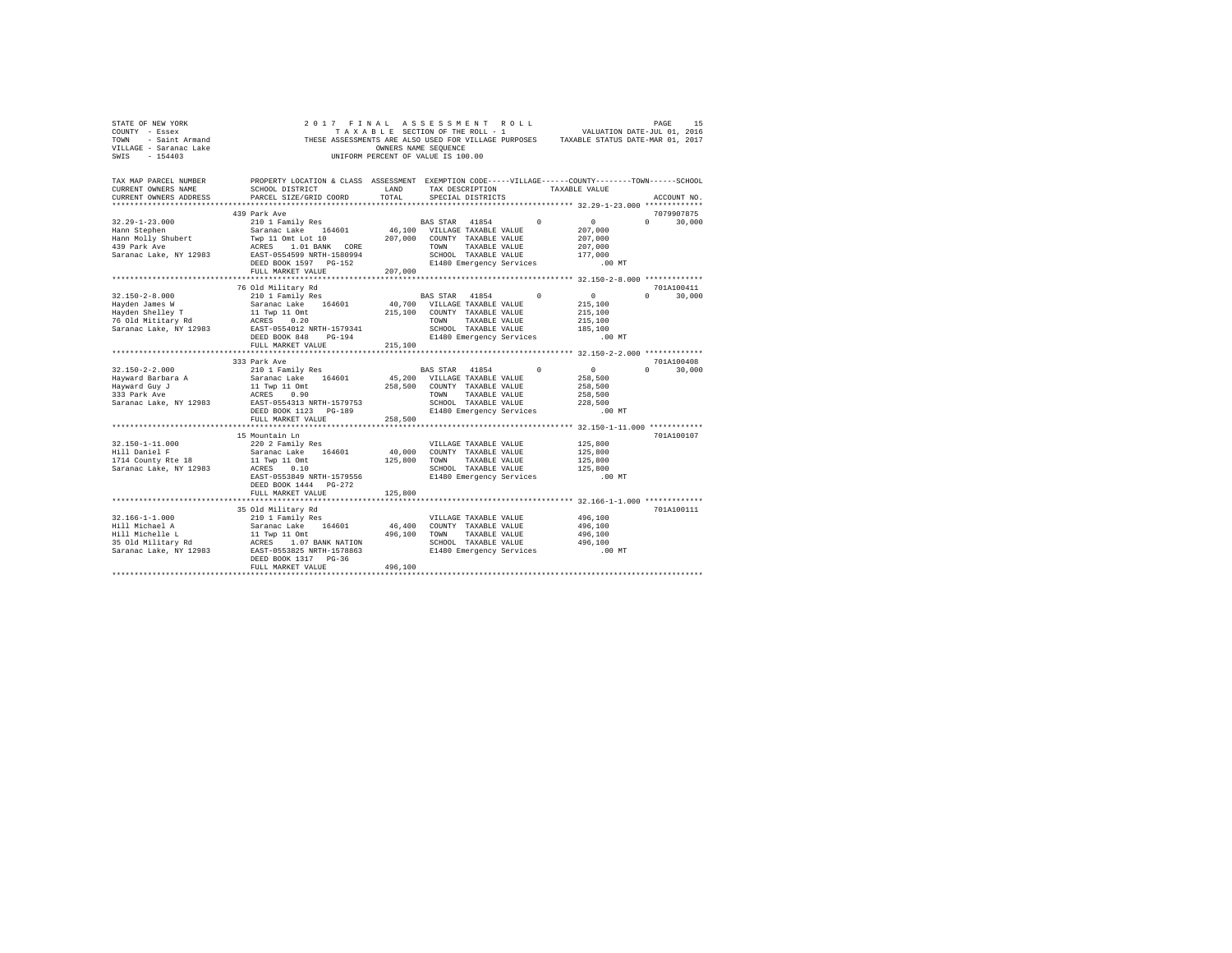| VILLAGE - Saranac Lake<br>SWIS - 154403                                                                                                                                                                                                           |                                                                                                                         | OWNERS NAME SEQUENCE<br>UNIFORM PERCENT OF VALUE IS 100.00 |                          |                   |                                                                          |                                                                  |                             |
|---------------------------------------------------------------------------------------------------------------------------------------------------------------------------------------------------------------------------------------------------|-------------------------------------------------------------------------------------------------------------------------|------------------------------------------------------------|--------------------------|-------------------|--------------------------------------------------------------------------|------------------------------------------------------------------|-----------------------------|
| TAX MAP PARCEL NUMBER PROPERTY LOCATION & CLASS ASSESSMENT EXEMPTION CODE-----VILLAGE------COUNTY-------TOWN------SCHOOL<br>CURRENT OWNERS NAME<br>CURRENT OWNERS ADDRESS                                                                         | SCHOOL DISTRICT                     LAND        TAX DESCRIPTION                 TAXABLE VALUE<br>PARCEL SIZE/GRID COORD | TOTAL                                                      |                          | SPECIAL DISTRICTS |                                                                          |                                                                  | ACCOUNT NO.                 |
|                                                                                                                                                                                                                                                   |                                                                                                                         |                                                            |                          |                   |                                                                          |                                                                  |                             |
|                                                                                                                                                                                                                                                   | 443 Park Ave                                                                                                            |                                                            |                          |                   |                                                                          |                                                                  | 701A100201<br>$0 \t 30,000$ |
|                                                                                                                                                                                                                                                   |                                                                                                                         |                                                            |                          |                   |                                                                          |                                                                  |                             |
|                                                                                                                                                                                                                                                   |                                                                                                                         |                                                            |                          |                   |                                                                          | 200,900<br>200,900                                               |                             |
|                                                                                                                                                                                                                                                   |                                                                                                                         |                                                            |                          |                   |                                                                          |                                                                  |                             |
|                                                                                                                                                                                                                                                   |                                                                                                                         |                                                            |                          |                   |                                                                          |                                                                  |                             |
|                                                                                                                                                                                                                                                   |                                                                                                                         |                                                            |                          |                   |                                                                          | .00 MT                                                           |                             |
|                                                                                                                                                                                                                                                   | FULL MARKET VALUE 200.900                                                                                               |                                                            |                          |                   |                                                                          |                                                                  |                             |
|                                                                                                                                                                                                                                                   |                                                                                                                         |                                                            |                          |                   |                                                                          |                                                                  |                             |
|                                                                                                                                                                                                                                                   | 132 Bloomingdale Ave                                                                                                    |                                                            |                          |                   |                                                                          |                                                                  | 701A100113                  |
| $32.166 - 2 - 1.000$                                                                                                                                                                                                                              | 483 Converted Re                                                                                                        |                                                            |                          |                   | VILLAGE TAXABLE VALUE                                                    | 296,500                                                          |                             |
|                                                                                                                                                                                                                                                   |                                                                                                                         |                                                            |                          |                   |                                                                          | 296,500                                                          |                             |
| Hold-North Properties LLC<br>296,500 COUNTY TAXABLE VALUE PO Box 1317<br>1846 Placid, NY 12946<br>296,500 TONN TAXABLE VALUE (ARE PLACIDE ACRES 0.70 296,500 TONN TAXABLE VALUE                                                                   |                                                                                                                         |                                                            |                          |                   |                                                                          | 296,500                                                          |                             |
|                                                                                                                                                                                                                                                   |                                                                                                                         |                                                            |                          |                   | SCHOOL TAXABLE VALUE<br>SCHOOL TAXABLE VALUE<br>E1480 Emergency Services | 296,500                                                          |                             |
|                                                                                                                                                                                                                                                   | EAST-0553920 NRTH-1578142                                                                                               |                                                            |                          |                   |                                                                          | .00 MT                                                           |                             |
|                                                                                                                                                                                                                                                   | DEED BOOK 1672 PG-100                                                                                                   |                                                            |                          |                   |                                                                          |                                                                  |                             |
|                                                                                                                                                                                                                                                   | FULL MARKET VALUE                                                                                                       | 296,500                                                    |                          |                   |                                                                          | *********************************** 32.166-1-2.320 ************* |                             |
|                                                                                                                                                                                                                                                   | 26 Cantwell Way                                                                                                         |                                                            |                          |                   |                                                                          |                                                                  | 701Z000015                  |
| $32.166 - 1 - 2.320$                                                                                                                                                                                                                              | 210 1 Family Res                                                                                                        |                                                            | VILLAGE TAXABLE VALUE    |                   |                                                                          | 31,200                                                           |                             |
|                                                                                                                                                                                                                                                   |                                                                                                                         |                                                            |                          |                   |                                                                          | 31,200                                                           |                             |
|                                                                                                                                                                                                                                                   |                                                                                                                         |                                                            |                          |                   |                                                                          |                                                                  |                             |
| 32.166-1-2.320<br>Innovation Now LLC<br>3aranac Lake 164601 14,200 COUNTY TAXABLE VALUE<br>363 Chatiemac Rd<br>363 Chatiemac Rd<br>363 Chatiemac Rd<br>363 Chatiemac Rd<br>363 Chatiemac Rd<br>363 Chatiemac Rd<br>363 Chatiemac Rd<br>363 Chatie |                                                                                                                         |                                                            |                          |                   |                                                                          | $31,200$<br>$31,200$                                             |                             |
|                                                                                                                                                                                                                                                   | ACRES 0.23                                                                                                              |                                                            |                          |                   | E1480 Emergency Services                                                 | .00 MT                                                           |                             |
|                                                                                                                                                                                                                                                   | EAST-0553951 NRTH-1578806                                                                                               |                                                            |                          |                   |                                                                          |                                                                  |                             |
|                                                                                                                                                                                                                                                   | DEED BOOK 1772 PG-179                                                                                                   |                                                            |                          |                   |                                                                          |                                                                  |                             |
|                                                                                                                                                                                                                                                   | FULL MARKET VALUE                                                                                                       | 31,200                                                     |                          |                   |                                                                          |                                                                  |                             |
|                                                                                                                                                                                                                                                   |                                                                                                                         |                                                            |                          |                   |                                                                          |                                                                  |                             |
|                                                                                                                                                                                                                                                   | Old Military Rd                                                                                                         |                                                            |                          |                   |                                                                          |                                                                  | 701A180030                  |
| $32.166 - 1 - 2.310$                                                                                                                                                                                                                              |                                                                                                                         |                                                            | VILLAGE TAXABLE VALUE    |                   |                                                                          | 1.00                                                             |                             |
| Johnson Oliver F<br>2309 7th Ave                                                                                                                                                                                                                  | 311 Res vac land<br>Saranac Lake 164601<br>11 Twp 11 Omt<br>Wly 3 Ft Of Lot 3                                           |                                                            | 100 COUNTY TAXABLE VALUE |                   |                                                                          | 100                                                              |                             |
|                                                                                                                                                                                                                                                   |                                                                                                                         |                                                            | 100 TOWN TAXABLE VALUE   |                   |                                                                          | 100                                                              |                             |
| Pueblo, CO 81003                                                                                                                                                                                                                                  |                                                                                                                         |                                                            |                          |                   | SCHOOL TAXABLE VALUE<br>E1480 Emergency Services                         | 100<br>$.00$ MT                                                  |                             |
|                                                                                                                                                                                                                                                   | J.d. Survey Map 3027<br>ACRES 0.01                                                                                      |                                                            |                          |                   |                                                                          |                                                                  |                             |
|                                                                                                                                                                                                                                                   | EAST-0553987 NRTH-1578814                                                                                               |                                                            |                          |                   |                                                                          |                                                                  |                             |
|                                                                                                                                                                                                                                                   | DEED BOOK 1421 PG-254                                                                                                   |                                                            |                          |                   |                                                                          |                                                                  |                             |
|                                                                                                                                                                                                                                                   | FULL MARKET VALUE                                                                                                       | 100                                                        |                          |                   |                                                                          |                                                                  |                             |
|                                                                                                                                                                                                                                                   |                                                                                                                         |                                                            |                          |                   |                                                                          |                                                                  |                             |
|                                                                                                                                                                                                                                                   |                                                                                                                         |                                                            |                          |                   |                                                                          |                                                                  | 701A199001                  |
|                                                                                                                                                                                                                                                   |                                                                                                                         |                                                            |                          |                   |                                                                          |                                                                  | $0 \t 30,000$               |
|                                                                                                                                                                                                                                                   |                                                                                                                         |                                                            |                          |                   |                                                                          |                                                                  |                             |
|                                                                                                                                                                                                                                                   |                                                                                                                         |                                                            |                          |                   |                                                                          |                                                                  |                             |
|                                                                                                                                                                                                                                                   |                                                                                                                         |                                                            |                          |                   |                                                                          |                                                                  |                             |
|                                                                                                                                                                                                                                                   |                                                                                                                         |                                                            |                          |                   |                                                                          |                                                                  |                             |
|                                                                                                                                                                                                                                                   |                                                                                                                         |                                                            |                          |                   |                                                                          | .00 MT                                                           |                             |
|                                                                                                                                                                                                                                                   | DEED BOOK 1176 PG-219                                                                                                   |                                                            |                          |                   |                                                                          |                                                                  |                             |
|                                                                                                                                                                                                                                                   | FULL MARKET VALUE                                                                                                       | 312,400                                                    |                          |                   |                                                                          |                                                                  |                             |
|                                                                                                                                                                                                                                                   |                                                                                                                         |                                                            |                          |                   |                                                                          |                                                                  |                             |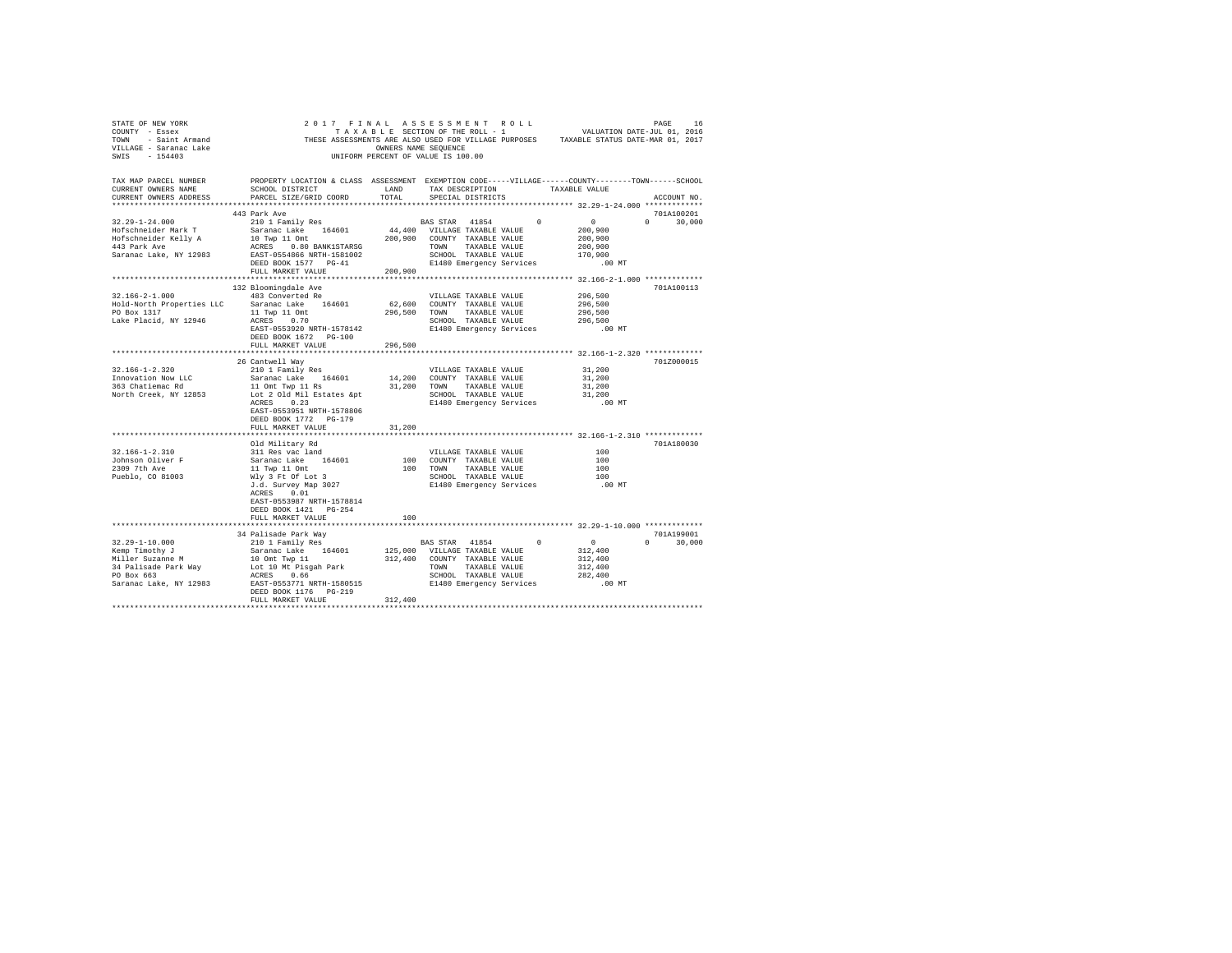| STATE OF NEW YORK                                       |                                                                                                                                                                                                                                                |              |                                                  |          |                             |
|---------------------------------------------------------|------------------------------------------------------------------------------------------------------------------------------------------------------------------------------------------------------------------------------------------------|--------------|--------------------------------------------------|----------|-----------------------------|
| TAX MAP PARCEL NUMBER<br>CURRENT OWNERS NAME            | PROPERTY LOCATION & CLASS ASSESSMENT EXEMPTION CODE-----VILLAGE------COUNTY-------TOWN------SCHOOL<br>SCHOOL DISTRICT                                                                                                                          | LAND         | TAX DESCRIPTION TAXABLE VALUE                    |          |                             |
| CURRENT OWNERS ADDRESS                                  | PARCEL SIZE/GRID COORD                                                                                                                                                                                                                         | TOTAL        | SPECIAL DISTRICTS                                |          | ACCOUNT NO.                 |
|                                                         | Palisade Park Way                                                                                                                                                                                                                              |              |                                                  |          | 701Z007017                  |
| $32.29 - 1 - 28.000$                                    |                                                                                                                                                                                                                                                |              |                                                  | 57,000   |                             |
| Kemp Timothy J                                          |                                                                                                                                                                                                                                                |              |                                                  | 57,000   |                             |
|                                                         |                                                                                                                                                                                                                                                |              |                                                  | 57,000   |                             |
| Miller Suzanne M<br>PO Box 663                          | VILLAGE TAXABLE VALUE<br>Saranac Lake 164601 57,000 COUNTY TAXABLE VALUE<br>LOC 21 Cliff Park 57,000 COUNTY TAXABLE VALUE<br>ACRES 0.87<br>ACRES 0.87<br>SCHOOL TAXABLE VALUE<br>SCHOOL TAXABLE VALUE<br>SCHOOL TAXABLE VALUE<br>SCHOOL TAXABL |              |                                                  | 57,000   |                             |
| Saranac Lake, NY 12983                                  |                                                                                                                                                                                                                                                |              | E1480 Emergency Services                         | $.00$ MT |                             |
|                                                         | DEED BOOK 1523 PG-295                                                                                                                                                                                                                          |              |                                                  |          |                             |
|                                                         | FULL MARKET VALUE                                                                                                                                                                                                                              | 57,000       |                                                  |          |                             |
|                                                         |                                                                                                                                                                                                                                                |              |                                                  |          |                             |
|                                                         | Panorama Dr                                                                                                                                                                                                                                    |              |                                                  |          | 705Z003002                  |
|                                                         | 311 Res vac land                                                                                                                                                                                                                               |              | VILLAGE TAXABLE VALUE                            | 74,900   |                             |
| $32.29 - 1 - 1.000$<br>Loase John F                     | Saranac Lake 164601 74,900<br>10 Omt Twp 11 Rs 74,900                                                                                                                                                                                          |              | COUNTY TAXABLE VALUE                             | 74,900   |                             |
| Loase Gretchen                                          |                                                                                                                                                                                                                                                |              | 74,900 TOWN TAXABLE VALUE                        | 74,900   |                             |
| 358 Lake Shore Dr                                       | Lot 1<br>ACRES 1.70                                                                                                                                                                                                                            |              | SCHOOL TAXABLE VALUE                             | 74,900   |                             |
| Pleasantville, NY 10570                                 | EAST-0554067 NRTH-1581622<br>DEED BOOK 1331 PG-140                                                                                                                                                                                             |              | E1480 Emergency Services .00 MT                  |          |                             |
|                                                         | FULL MARKET VALUE                                                                                                                                                                                                                              | 74,900       |                                                  |          |                             |
|                                                         |                                                                                                                                                                                                                                                |              |                                                  |          |                             |
| 32.134-1-11.000                                         | 409 Park Ave<br>215 1 Fam Res w/                                                                                                                                                                                                               |              | BAS STAR 41854 0                                 | $\sim$ 0 | 701A100214<br>$0 \t 30.000$ |
|                                                         |                                                                                                                                                                                                                                                |              | 42,600 VILLAGE TAXABLE VALUE                     | 282,500  |                             |
|                                                         |                                                                                                                                                                                                                                                |              |                                                  | 282,500  |                             |
| Maiore Daniel James<br>Maiore Mandi Lyn<br>409 Park Ave |                                                                                                                                                                                                                                                |              |                                                  | 282,500  |                             |
| Saranac Lake, NY 12983                                  | EAST-0554747 NRTH-1580558                                                                                                                                                                                                                      |              | SCHOOL TAXABLE VALUE                             | 252,500  |                             |
|                                                         | DEED BOOK 1745 PG-65                                                                                                                                                                                                                           |              | E1480 Emergency Services                         | $.00$ MT |                             |
|                                                         | FULL MARKET VALUE                                                                                                                                                                                                                              | 282,500      |                                                  |          |                             |
|                                                         |                                                                                                                                                                                                                                                |              |                                                  |          |                             |
|                                                         | 350 Park Ave                                                                                                                                                                                                                                   |              |                                                  |          | 701A100213                  |
| $32.150 - 3 - 1.000$                                    | 210 1 Family Res                                                                                                                                                                                                                               |              | VILLAGE TAXABLE VALUE 674,400                    |          |                             |
| Mazzeo Frederick                                        | Saranac Lake 164601                                                                                                                                                                                                                            |              | 54,100 COUNTY TAXABLE VALUE                      | 674,400  |                             |
| 350 Park Ave                                            | 11 Twp 11 Omt                                                                                                                                                                                                                                  | 674,400 TOWN | TAXABLE VALUE                                    | 674,400  |                             |
| Saranac Lake, NY 12983                                  | Correction Deed<br>ACRES 2.35                                                                                                                                                                                                                  |              | SCHOOL TAXABLE VALUE<br>E1480 Emergency Services | 674,400  |                             |
|                                                         |                                                                                                                                                                                                                                                |              |                                                  | $.00$ MT |                             |
|                                                         | EAST-0554758 NRTH-1579813                                                                                                                                                                                                                      |              |                                                  |          |                             |
|                                                         | DEED BOOK 1817 PG-330<br>FULL MARKET VALUE                                                                                                                                                                                                     | 674,400      |                                                  |          |                             |
|                                                         |                                                                                                                                                                                                                                                |              |                                                  |          |                             |
|                                                         | 446 Park Ave                                                                                                                                                                                                                                   |              |                                                  |          | 701A178076                  |
| $32.135 - 1 - 2.000$                                    | 210 1 Family Res                                                                                                                                                                                                                               |              | BAS STAR 41854 0                                 | $\sim$ 0 | $0 \t 30.000$               |
|                                                         | Saranac Lake 164601                                                                                                                                                                                                                            |              | 52,600 VILLAGE TAXABLE VALUE                     | 280,800  |                             |
| Merkel Ann E<br>446 Park Ave<br>446 Park Ave            |                                                                                                                                                                                                                                                |              | 280,800 COUNTY TAXABLE VALUE                     | 280,800  |                             |
| Saranac Lake, NY 12983                                  |                                                                                                                                                                                                                                                |              | TOWN TAXABLE VALUE                               | 280,800  |                             |
|                                                         | 10 Twp 11 Omt<br>177 Park Ave<br>ACRES 2.10                                                                                                                                                                                                    |              | SCHOOL TAXABLE VALUE                             | 250,800  |                             |
|                                                         | EAST-0555136 NRTH-1580835 E1480 Emergency Services                                                                                                                                                                                             |              |                                                  | .00 MT   |                             |
|                                                         | DEED BOOK 1553 PG-307                                                                                                                                                                                                                          |              |                                                  |          |                             |
|                                                         | FULL MARKET VALUE                                                                                                                                                                                                                              | 280,800      |                                                  |          |                             |
|                                                         |                                                                                                                                                                                                                                                |              |                                                  |          |                             |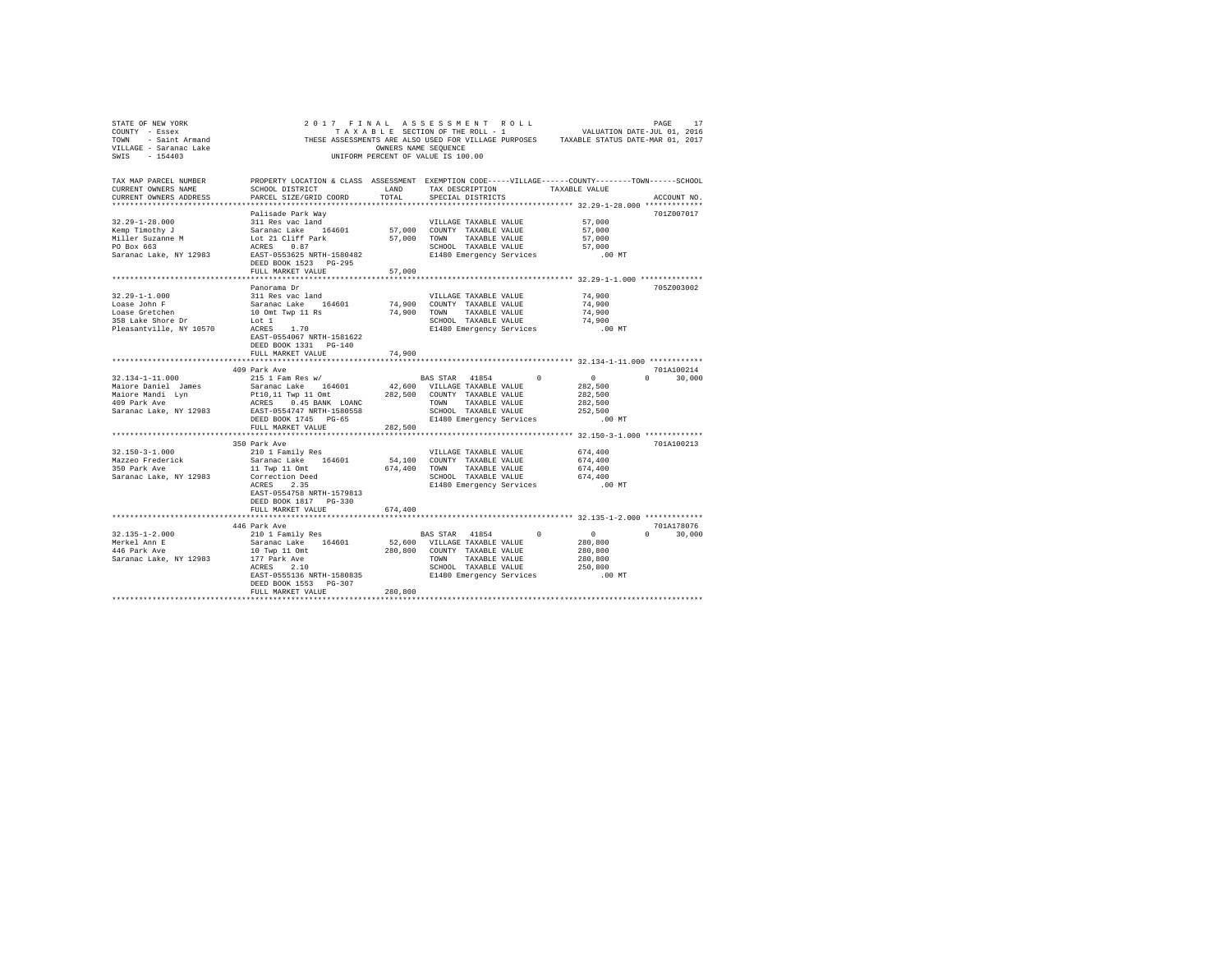| STATE OF NEW YORK         |                                                                                                    |                      | 2017 FINAL ASSESSMENT ROLL         |                                                                                       | PAGE 18<br>VALUATION DATE-JUL 01, 2016 |
|---------------------------|----------------------------------------------------------------------------------------------------|----------------------|------------------------------------|---------------------------------------------------------------------------------------|----------------------------------------|
| COUNTY - Essex            |                                                                                                    |                      | TAXABLE SECTION OF THE ROLL - 1    |                                                                                       |                                        |
| TOWN - Saint Armand       |                                                                                                    |                      |                                    | THESE ASSESSMENTS ARE ALSO USED FOR VILLAGE PURPOSES TAXABLE STATUS DATE-MAR 01, 2017 |                                        |
| VILLAGE - Saranac Lake    |                                                                                                    | OWNERS NAME SEOUENCE |                                    |                                                                                       |                                        |
| SWIS<br>$-154403$         |                                                                                                    |                      | UNIFORM PERCENT OF VALUE IS 100.00 |                                                                                       |                                        |
|                           |                                                                                                    |                      |                                    |                                                                                       |                                        |
|                           |                                                                                                    |                      |                                    |                                                                                       |                                        |
| TAX MAP PARCEL NUMBER     | PROPERTY LOCATION & CLASS ASSESSMENT EXEMPTION CODE-----VILLAGE------COUNTY-------TOWN------SCHOOL |                      |                                    |                                                                                       |                                        |
| CURRENT OWNERS NAME       | SCHOOL DISTRICT                                                                                    | LAND                 | TAX DESCRIPTION                    | TAXABLE VALUE                                                                         |                                        |
| CURRENT OWNERS ADDRESS    | PARCEL SIZE/GRID COORD                                                                             | TOTAL.               | SPECIAL DISTRICTS                  |                                                                                       | ACCOUNT NO.                            |
| ************************* |                                                                                                    |                      |                                    |                                                                                       |                                        |
|                           | Panorama Dr                                                                                        |                      |                                    |                                                                                       | 701Z001008                             |
| $32.29 - 1 - 12.000$      | 311 Res vac land                                                                                   |                      | VILLAGE TAXABLE VALUE              | 76,000                                                                                |                                        |
| Metzger Joseph            | Saranac Lake 164601                                                                                |                      | 76,000 COUNTY TAXABLE VALUE        | 76,000                                                                                |                                        |
| 1821 Merrick Ave          | 10 Omt Twp 11 Rs                                                                                   | 76,000               | TOWN TAXABLE VALUE                 | 76,000                                                                                |                                        |
|                           |                                                                                                    |                      |                                    | 76,000                                                                                |                                        |
| Merrick, NY 11566         | Lot 12 Panorama Dr.                                                                                |                      | SCHOOL TAXABLE VALUE               |                                                                                       |                                        |
|                           | ACRES 0.78                                                                                         |                      | E1480 Emergency Services           | .00 MT                                                                                |                                        |
|                           | EAST-0553693 NRTH-1580957                                                                          |                      |                                    |                                                                                       |                                        |
|                           | DEED BOOK 1270 PG-76                                                                               |                      |                                    |                                                                                       |                                        |
|                           | FULL MARKET VALUE                                                                                  | 76,000               |                                    |                                                                                       |                                        |
|                           |                                                                                                    |                      |                                    |                                                                                       |                                        |
|                           | Panorama Dr                                                                                        |                      |                                    |                                                                                       | 701Z001006                             |
| $32.29 - 1 - 13.000$      | 311 Res vac land                                                                                   |                      | VILLAGE TAXABLE VALUE              | 76,000                                                                                |                                        |
| Metzger Joseph            | Saranac Lake 164601                                                                                | 76,000               | COUNTY TAXABLE VALUE               | 76,000                                                                                |                                        |
| 1821 Merrick Ave          | 10 Omt Twp 11 Rs                                                                                   | 76,000               | TOWN TAXABLE VALUE                 | 76,000                                                                                |                                        |
| Merrick, NY 11566         | Lot 13 Panorama Dr                                                                                 |                      | SCHOOL TAXABLE VALUE               | 76,000                                                                                |                                        |
|                           | ACRES 0.64                                                                                         |                      | E1480 Emergency Services           | $.00$ MT                                                                              |                                        |
|                           | EAST-0553686 NRTH-1581137                                                                          |                      |                                    |                                                                                       |                                        |
|                           | DEED BOOK 1270 PG-76                                                                               |                      |                                    |                                                                                       |                                        |
|                           | FULL MARKET VALUE                                                                                  | 76,000               |                                    |                                                                                       |                                        |
|                           |                                                                                                    |                      |                                    |                                                                                       |                                        |
|                           |                                                                                                    |                      |                                    |                                                                                       | 701Z001007                             |
|                           | Panorama Dr                                                                                        |                      |                                    |                                                                                       |                                        |
| $32.29 - 1 - 18.000$      | 311 Res vac land                                                                                   |                      | VILLAGE TAXABLE VALUE              | 76,000                                                                                |                                        |
| Metzger Joseph            | Saranac Lake 164601                                                                                | 76,000               | COUNTY TAXABLE VALUE               | 76,000                                                                                |                                        |
| 1821 Merrick Ave          | 10 Omt Twp 11 Rs                                                                                   | 76,000               | TOWN<br>TAXABLE VALUE              | 76,000                                                                                |                                        |
| Merrick, NY 11566         | Lot 18 Panorama Dr                                                                                 |                      | SCHOOL TAXABLE VALUE               | 76,000                                                                                |                                        |
|                           | ACRES 0.88                                                                                         |                      | E1480 Emergency Services           | .00MT                                                                                 |                                        |
|                           | EAST-0553535 NRTH-1581171                                                                          |                      |                                    |                                                                                       |                                        |
|                           | DEED BOOK 1270 PG-76                                                                               |                      |                                    |                                                                                       |                                        |
|                           | FULL MARKET VALUE                                                                                  | 76,000               |                                    |                                                                                       |                                        |
|                           | ***********************                                                                            |                      |                                    | ******************************** 32.29-1-19.000 *************                         |                                        |
|                           | Panorama Dr                                                                                        |                      |                                    |                                                                                       | 701Z001009                             |
| $32.29 - 1 - 19.000$      | 311 Res vac land                                                                                   |                      | VILLAGE TAXABLE VALUE              | 76,000                                                                                |                                        |
| Metzger Joseph            | Saranac Lake 164601                                                                                | 76,000               | COUNTY TAXABLE VALUE               | 76,000                                                                                |                                        |
| 1821 Merrick Ave          | 10 Omt Twp 11 Rs                                                                                   | 76,000               | TOWN TAXABLE VALUE                 | 76,000                                                                                |                                        |
| Merrick, NY 11566         | Lot 19 Panorama Dr.                                                                                |                      | SCHOOL TAXABLE VALUE               | 76,000                                                                                |                                        |
|                           | ACRES 0.78                                                                                         |                      | E1480 Emergency Services           | $.00$ MT                                                                              |                                        |
|                           | EAST-0553563 NRTH-1580937                                                                          |                      |                                    |                                                                                       |                                        |
|                           |                                                                                                    |                      |                                    |                                                                                       |                                        |
|                           | DEED BOOK 1270 PG-76                                                                               |                      |                                    |                                                                                       |                                        |
|                           | FULL MARKET VALUE                                                                                  | 76,000               |                                    |                                                                                       |                                        |
|                           |                                                                                                    |                      |                                    |                                                                                       |                                        |
|                           | Park Ave                                                                                           |                      |                                    |                                                                                       | 701A100308                             |
| $32.150 - 2 - 9.000$      | 311 Res vac land                                                                                   |                      | VILLAGE TAXABLE VALUE              | 8,400                                                                                 |                                        |
| Meyer Richard B           | Saranac Lake 164601                                                                                |                      | 8,400 COUNTY TAXABLE VALUE         | 8,400                                                                                 |                                        |
| Meyer Gail C              | 11 Twp.11 0.m.t.                                                                                   | 8,400                | TOWN TAXABLE VALUE                 | 8,400                                                                                 |                                        |
| 66 Old Military Rd        | FRNT 98.60 DPTH 100.00                                                                             |                      | SCHOOL TAXABLE VALUE               | 8,400                                                                                 |                                        |
| Saranac Lake, NY 12983    | ACRES 0.20                                                                                         |                      | E1480 Emergency Services           | $.00$ MT                                                                              |                                        |
|                           | EAST-0554100 NRTH-1579296                                                                          |                      |                                    |                                                                                       |                                        |
|                           | DEED BOOK 951 PG-265                                                                               |                      |                                    |                                                                                       |                                        |
|                           | FULL MARKET VALUE                                                                                  | 8,400                |                                    |                                                                                       |                                        |
|                           |                                                                                                    |                      |                                    |                                                                                       |                                        |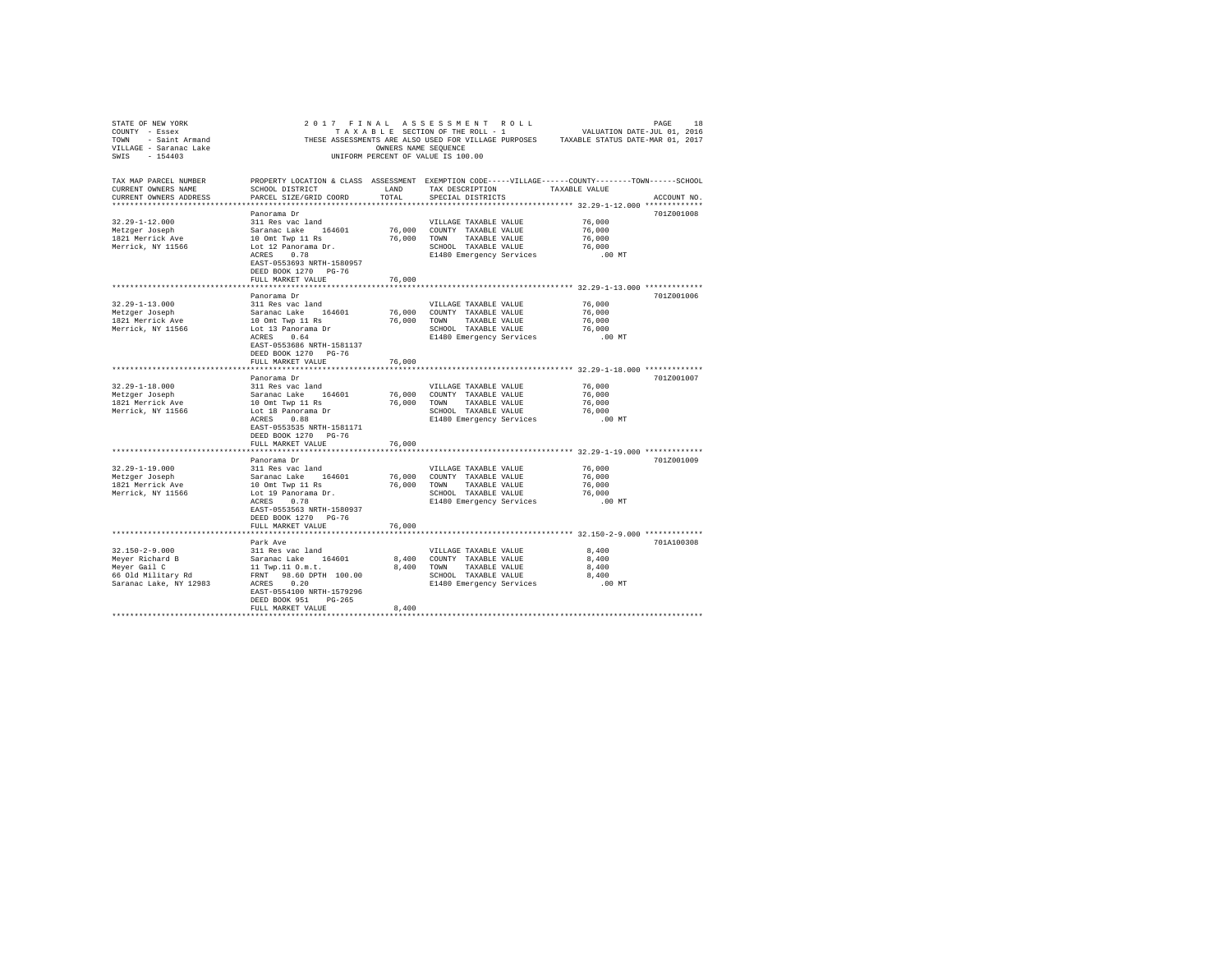| STATE OF NEW YORK<br>COUNTY - Essex<br>TOWN - Saint Armand<br>VILLAGE - Saranac Lake<br>SWIS - 154403<br>TAX MAP PARCEL NUMBER THE PROPERTY LOCATION & CLASS ASSESSMENT EXEMPTION CODE-----VILLAGE------COUNTY-------TOWN------SCHOOL                                                                                                                                                             | 2017 FINAL ASSESSMENT ROLL<br>THE RAIL AND IS AND A THE ROLL - 1<br>TRAIL BLE SECTION OF THE ROLL - 1 WALUATION DATE-JUL 01, 2016<br>THESE ASSESSMENTS ARE ALSO USED FOR VILLAGE PURPOSES TAXABLE STATUS DATE-MAR 01, 2017                                                                                                            | OWNERS NAME SEQUENCE<br>UNIFORM PERCENT OF VALUE IS 100.00 |                   |                                             | PAGE<br>19    |  |
|---------------------------------------------------------------------------------------------------------------------------------------------------------------------------------------------------------------------------------------------------------------------------------------------------------------------------------------------------------------------------------------------------|---------------------------------------------------------------------------------------------------------------------------------------------------------------------------------------------------------------------------------------------------------------------------------------------------------------------------------------|------------------------------------------------------------|-------------------|---------------------------------------------|---------------|--|
| CURRENT OWNERS NAME                                                                                                                                                                                                                                                                                                                                                                               | SCHOOL DISTRICT LAND                                                                                                                                                                                                                                                                                                                  |                                                            |                   | TAX DESCRIPTION TAXABLE VALUE               |               |  |
| CURRENT OWNERS ADDRESS                                                                                                                                                                                                                                                                                                                                                                            | PARCEL SIZE/GRID COORD                                                                                                                                                                                                                                                                                                                | TOTAL                                                      | SPECIAL DISTRICTS |                                             | ACCOUNT NO.   |  |
|                                                                                                                                                                                                                                                                                                                                                                                                   |                                                                                                                                                                                                                                                                                                                                       |                                                            |                   |                                             |               |  |
|                                                                                                                                                                                                                                                                                                                                                                                                   | 66 Old Military Rd<br>210 1 Family Res                                                                                                                                                                                                                                                                                                |                                                            |                   |                                             | 701A100307    |  |
| $32.150 - 2 - 10.000$<br>Meyer Richard B                                                                                                                                                                                                                                                                                                                                                          |                                                                                                                                                                                                                                                                                                                                       |                                                            |                   | BAS STAR 41854 0 0<br>337,100               | $0 \t 30.000$ |  |
| Meyer Gail C                                                                                                                                                                                                                                                                                                                                                                                      |                                                                                                                                                                                                                                                                                                                                       |                                                            |                   | 337,100                                     |               |  |
| 66 Old Military Rd                                                                                                                                                                                                                                                                                                                                                                                |                                                                                                                                                                                                                                                                                                                                       |                                                            |                   |                                             |               |  |
| Saranac Lake, NY 12983                                                                                                                                                                                                                                                                                                                                                                            |                                                                                                                                                                                                                                                                                                                                       |                                                            |                   | 337,100<br>307,100                          |               |  |
|                                                                                                                                                                                                                                                                                                                                                                                                   | DEED BOOK 951 PG-268                                                                                                                                                                                                                                                                                                                  |                                                            |                   | E1480 Emergency Services .00 MT             |               |  |
|                                                                                                                                                                                                                                                                                                                                                                                                   | FULL MARKET VALUE 337,100                                                                                                                                                                                                                                                                                                             |                                                            |                   |                                             |               |  |
|                                                                                                                                                                                                                                                                                                                                                                                                   |                                                                                                                                                                                                                                                                                                                                       |                                                            |                   |                                             |               |  |
|                                                                                                                                                                                                                                                                                                                                                                                                   | 334 Park Ave                                                                                                                                                                                                                                                                                                                          |                                                            |                   |                                             | 701A100310    |  |
| $32.150 - 3 - 2.000$                                                                                                                                                                                                                                                                                                                                                                              | 210 1 Family Res                                                                                                                                                                                                                                                                                                                      |                                                            |                   | VETWAR CTS 41120 18,000 15,000 15,000 6,000 |               |  |
|                                                                                                                                                                                                                                                                                                                                                                                                   |                                                                                                                                                                                                                                                                                                                                       |                                                            |                   |                                             |               |  |
|                                                                                                                                                                                                                                                                                                                                                                                                   |                                                                                                                                                                                                                                                                                                                                       |                                                            |                   |                                             |               |  |
|                                                                                                                                                                                                                                                                                                                                                                                                   |                                                                                                                                                                                                                                                                                                                                       |                                                            |                   |                                             |               |  |
|                                                                                                                                                                                                                                                                                                                                                                                                   |                                                                                                                                                                                                                                                                                                                                       |                                                            |                   |                                             |               |  |
| $\begin{tabular}{l c c c c c} \multicolumn{3}{c}{\textbf{M}:=\textbf{h}=0.000} & \multicolumn{3}{c}{\textbf{M}:=\textbf{h}=0.000} & \multicolumn{3}{c}{\textbf{M}:=\textbf{h}=0.000} & \multicolumn{3}{c}{\textbf{M}:=\textbf{h}=0.000} & \multicolumn{3}{c}{\textbf{M}:=\textbf{h}=0.000} & \multicolumn{3}{c}{\textbf{M}:=\textbf{h}=0.000} & \multicolumn{3}{c}{\textbf{M}:=\textbf{h}=0.000}$ |                                                                                                                                                                                                                                                                                                                                       |                                                            |                   |                                             |               |  |
|                                                                                                                                                                                                                                                                                                                                                                                                   |                                                                                                                                                                                                                                                                                                                                       |                                                            |                   |                                             |               |  |
|                                                                                                                                                                                                                                                                                                                                                                                                   | 406 Park Ave                                                                                                                                                                                                                                                                                                                          |                                                            |                   |                                             | 701A100312    |  |
|                                                                                                                                                                                                                                                                                                                                                                                                   |                                                                                                                                                                                                                                                                                                                                       |                                                            |                   |                                             |               |  |
|                                                                                                                                                                                                                                                                                                                                                                                                   |                                                                                                                                                                                                                                                                                                                                       |                                                            |                   |                                             |               |  |
|                                                                                                                                                                                                                                                                                                                                                                                                   |                                                                                                                                                                                                                                                                                                                                       |                                                            |                   |                                             |               |  |
|                                                                                                                                                                                                                                                                                                                                                                                                   |                                                                                                                                                                                                                                                                                                                                       |                                                            |                   |                                             |               |  |
|                                                                                                                                                                                                                                                                                                                                                                                                   | DEED BOOK 1829 PG-61                                                                                                                                                                                                                                                                                                                  |                                                            |                   | .00 MT                                      |               |  |
|                                                                                                                                                                                                                                                                                                                                                                                                   | FULL MARKET VALUE                                                                                                                                                                                                                                                                                                                     | 223,300                                                    |                   |                                             |               |  |
|                                                                                                                                                                                                                                                                                                                                                                                                   |                                                                                                                                                                                                                                                                                                                                       |                                                            |                   |                                             |               |  |
|                                                                                                                                                                                                                                                                                                                                                                                                   | 45 Grove St                                                                                                                                                                                                                                                                                                                           |                                                            |                   |                                             | 701A100203    |  |
| $32.150 - 3 - 4.000$                                                                                                                                                                                                                                                                                                                                                                              | $\begin{tabular}{lcccc} 45 Gvove St \\ 210 1 Fami1y Res & AGED ALL & 41800 & 59,950 & 59,950 & 59,950 & 59,950 & 59,950 \\ Saranac Lake & 164601 & 49,000 ENH STAR & 41834 & 0 & 0 & 59,950 \\ 11 Type, 11.0 m.t. & 119,900 VLLLAR R1814 & 0 & 0 & 0 & 59,950 \\ RCES & 1.50 & VLLLARST RXABLE VALUE & 59,950 & 0 & 59,950 \\ RRES &$ |                                                            |                   |                                             |               |  |
| Murphy Georgia                                                                                                                                                                                                                                                                                                                                                                                    |                                                                                                                                                                                                                                                                                                                                       |                                                            |                   |                                             |               |  |
| 45 Grove St                                                                                                                                                                                                                                                                                                                                                                                       |                                                                                                                                                                                                                                                                                                                                       |                                                            |                   |                                             |               |  |
| Saranac Lake, NY 12983                                                                                                                                                                                                                                                                                                                                                                            |                                                                                                                                                                                                                                                                                                                                       |                                                            |                   |                                             |               |  |
|                                                                                                                                                                                                                                                                                                                                                                                                   |                                                                                                                                                                                                                                                                                                                                       |                                                            |                   |                                             |               |  |
|                                                                                                                                                                                                                                                                                                                                                                                                   |                                                                                                                                                                                                                                                                                                                                       |                                                            |                   |                                             |               |  |
|                                                                                                                                                                                                                                                                                                                                                                                                   |                                                                                                                                                                                                                                                                                                                                       |                                                            |                   |                                             |               |  |
|                                                                                                                                                                                                                                                                                                                                                                                                   | Panorama Dr                                                                                                                                                                                                                                                                                                                           |                                                            |                   |                                             | 7017003011    |  |
| $32.29 - 1 - 4.000$                                                                                                                                                                                                                                                                                                                                                                               |                                                                                                                                                                                                                                                                                                                                       |                                                            |                   | 88,000                                      |               |  |
|                                                                                                                                                                                                                                                                                                                                                                                                   |                                                                                                                                                                                                                                                                                                                                       |                                                            |                   | 88,000                                      |               |  |
| Oleary Kathleen<br>7 Garden St                                                                                                                                                                                                                                                                                                                                                                    |                                                                                                                                                                                                                                                                                                                                       |                                                            |                   | 88,000                                      |               |  |
| Hyde Park, NY 12538                                                                                                                                                                                                                                                                                                                                                                               |                                                                                                                                                                                                                                                                                                                                       |                                                            |                   | 88,000                                      |               |  |
|                                                                                                                                                                                                                                                                                                                                                                                                   |                                                                                                                                                                                                                                                                                                                                       |                                                            |                   | E1480 Emergency Services .00 MT             |               |  |
|                                                                                                                                                                                                                                                                                                                                                                                                   | EAST-0554005 NRTH-1581179                                                                                                                                                                                                                                                                                                             |                                                            |                   |                                             |               |  |
|                                                                                                                                                                                                                                                                                                                                                                                                   | DEED BOOK 1352 PG-62                                                                                                                                                                                                                                                                                                                  |                                                            |                   |                                             |               |  |
|                                                                                                                                                                                                                                                                                                                                                                                                   | FULL MARKET VALUE                                                                                                                                                                                                                                                                                                                     | 88,000                                                     |                   |                                             |               |  |
|                                                                                                                                                                                                                                                                                                                                                                                                   |                                                                                                                                                                                                                                                                                                                                       |                                                            |                   |                                             |               |  |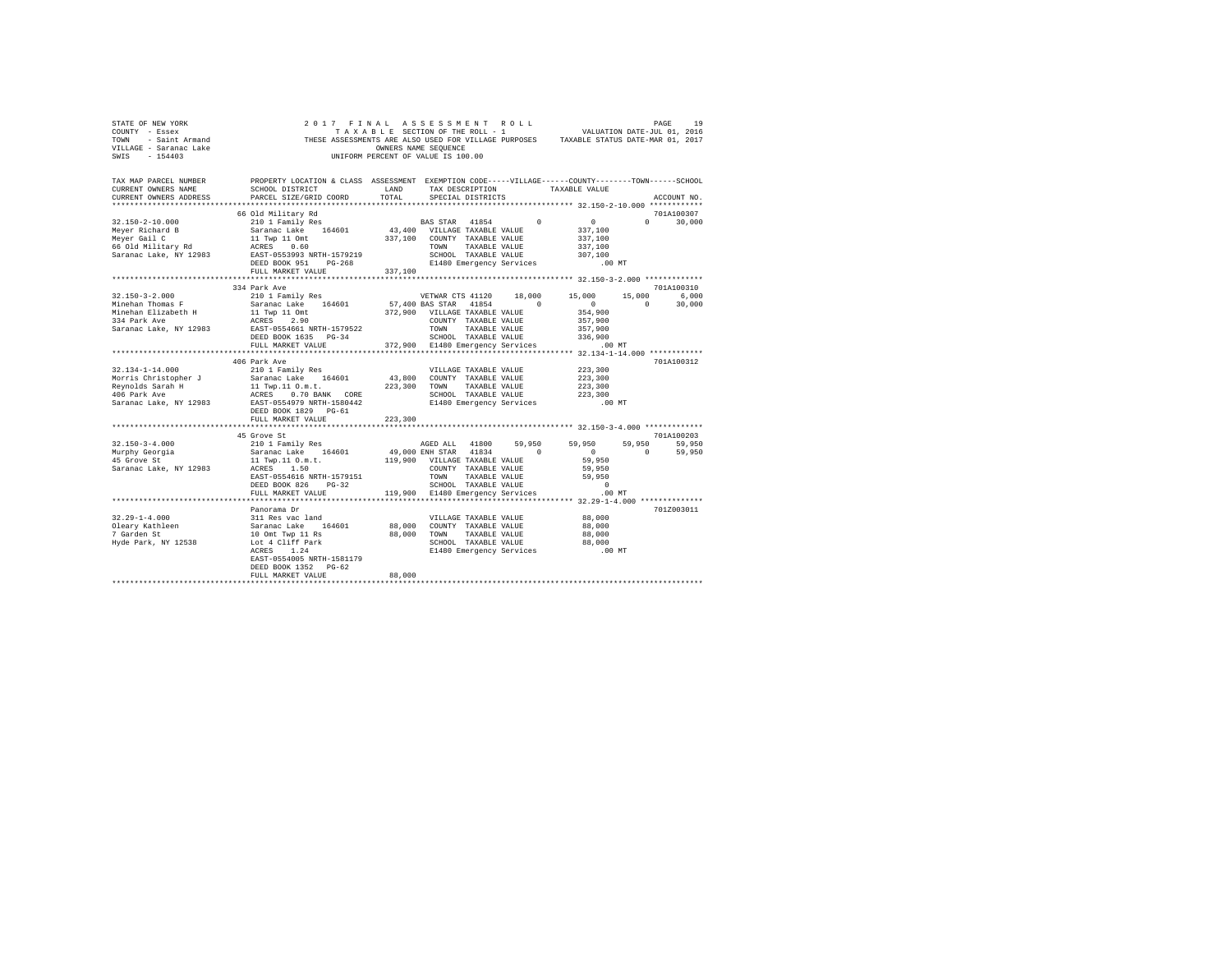| STATE OF NEW YORK<br>COUNTY - Essex<br>TOWN - Saint Armand<br>VILLAGE - Saranac Lake<br>SWIS - 154403 | 2017 FINAL ASSESSMENT ROLL<br>THESE ASSESSMENTS ARE ALSO USED FOR VILLAGE PURPOSES TAXABLE STATUS DATE-MAR 01, 2017                            | TAXABLE SECTION OF THE ROLL - 1<br>OWNERS NAME SEQUENCE<br>UNIFORM PERCENT OF VALUE IS 100.00 |                          |                                            |                               | VALUATION DATE-JUL 01, 2016 |          | PAGE                 | 20     |
|-------------------------------------------------------------------------------------------------------|------------------------------------------------------------------------------------------------------------------------------------------------|-----------------------------------------------------------------------------------------------|--------------------------|--------------------------------------------|-------------------------------|-----------------------------|----------|----------------------|--------|
| TAX MAP PARCEL NUMBER<br>CURRENT OWNERS NAME<br>CURRENT OWNERS ADDRESS                                | PROPERTY LOCATION & CLASS ASSESSMENT EXEMPTION CODE-----VILLAGE-----COUNTY-------TOWN------SCHOOL<br>SCHOOL DISTRICT<br>PARCEL SIZE/GRID COORD | LAND<br>TOTAL                                                                                 |                          | SPECIAL DISTRICTS                          | TAX DESCRIPTION TAXABLE VALUE |                             |          | ACCOUNT NO.          |        |
|                                                                                                       | 115 Old Military Rd                                                                                                                            |                                                                                               |                          |                                            |                               |                             |          | 701A100314           |        |
| $32.150 - 1 - 6.000$                                                                                  | 210 1 Family Res                                                                                                                               |                                                                                               | ENH STAR 41834           |                                            | $\Omega$                      | $\sim$ 0                    | $\Omega$ |                      | 65,500 |
| ONeill John P                                                                                         | Saranac Lake 164601                                                                                                                            | 63,300 VILLAGE TAXABLE VALUE                                                                  |                          |                                            |                               | 258,500                     |          |                      |        |
| ONeill Rebecca D                                                                                      | 11 Twp 11 Omt                                                                                                                                  | 258,500                                                                                       |                          | COUNTY TAXABLE VALUE                       |                               | 258,500                     |          |                      |        |
| 115 Old Military Rd                                                                                   | ACRES 1.42<br>EAST-0554066 NRTH-1579932                                                                                                        |                                                                                               | TOWN                     | TAXABLE VALUE                              |                               | 258,500                     |          |                      |        |
| Saranac Lake, NY 12983                                                                                |                                                                                                                                                |                                                                                               |                          | SCHOOL TAXABLE VALUE                       |                               | 193,000                     |          |                      |        |
|                                                                                                       | DEED BOOK 1039 PG-299                                                                                                                          |                                                                                               | E1480 Emergency Services |                                            |                               | $.00$ MT                    |          |                      |        |
|                                                                                                       | FULL MARKET VALUE                                                                                                                              | 258,500                                                                                       |                          |                                            |                               |                             |          |                      |        |
|                                                                                                       |                                                                                                                                                |                                                                                               |                          |                                            |                               |                             |          |                      |        |
| $32.134 - 1 - 15.000$                                                                                 | 392 Park Ave                                                                                                                                   |                                                                                               |                          |                                            |                               |                             |          | 701A100112           |        |
|                                                                                                       | 210 1 Family Res<br>Saranac Lake 164601                                                                                                        | 49,000                                                                                        |                          | VILLAGE TAXABLE VALUE                      |                               | 424,900<br>424,900          |          |                      |        |
| Ortman Holly<br>392 Park Ave                                                                          | 11 Twp.11 O.m.t.                                                                                                                               | 424,900                                                                                       |                          | COUNTY TAXABLE VALUE<br>TOWN TAXABLE VALUE |                               | 424,900                     |          |                      |        |
| Saranac Lake, NY 12983                                                                                | ACRES 1.50 BANK CORE                                                                                                                           |                                                                                               |                          | SCHOOL TAXABLE VALUE                       |                               | 424,900                     |          |                      |        |
|                                                                                                       | EAST-0554960 NRTH-1580252                                                                                                                      |                                                                                               |                          | E1480 Emergency Services                   |                               | $.00$ MT                    |          |                      |        |
|                                                                                                       | DEED BOOK 1858 PG-199                                                                                                                          |                                                                                               |                          |                                            |                               |                             |          |                      |        |
|                                                                                                       | FULL MARKET VALUE                                                                                                                              | 424,900                                                                                       |                          |                                            |                               |                             |          |                      |        |
|                                                                                                       |                                                                                                                                                |                                                                                               |                          |                                            |                               |                             |          |                      |        |
|                                                                                                       | Old Military Rd                                                                                                                                |                                                                                               |                          |                                            |                               |                             |          | 701A100504           |        |
| $32.134 - 1 - 2.000$                                                                                  | 311 Res vac land                                                                                                                               |                                                                                               |                          | VILLAGE TAXABLE VALUE                      |                               | 1,700                       |          |                      |        |
| Osolin Anastasia                                                                                      |                                                                                                                                                | 1,700                                                                                         |                          | COUNTY TAXABLE VALUE                       |                               | 1,700                       |          |                      |        |
| Perkins Morgan                                                                                        |                                                                                                                                                | 1,700                                                                                         | TOWN                     | TAXABLE VALUE                              |                               | 1,700                       |          |                      |        |
| 155 Old Military Rd                                                                                   | 311 Res Vac Tanu<br>Saranac Lake 164601<br>Lot 11 Twp 11 Omt<br>FRNT 133.40 DPTH 165.00<br>ACRES 0.32 BANK CORE                                |                                                                                               |                          | SCHOOL TAXABLE VALUE                       |                               | 1,700                       |          |                      |        |
| Saranac Lake, NY 12983                                                                                | EAST-0554444 NRTH-1580374                                                                                                                      |                                                                                               | E1480 Emergency Services |                                            |                               | .00 MT                      |          |                      |        |
|                                                                                                       | DEED BOOK 1674 PG-117<br>FULL MARKET VALUE                                                                                                     | 1,700                                                                                         |                          |                                            |                               |                             |          |                      |        |
|                                                                                                       |                                                                                                                                                |                                                                                               |                          |                                            |                               |                             |          |                      |        |
|                                                                                                       | 155 Old Military Rd                                                                                                                            |                                                                                               |                          |                                            |                               |                             |          | 701A100505           |        |
| $32.134 - 1 - 3.000$                                                                                  | 210 1 Family Res                                                                                                                               |                                                                                               | BAS STAR 41854           |                                            |                               | $\sim$ 0                    | $\Omega$ | 30,000               |        |
| Osolin Anastasia                                                                                      | Saranac Lake 164601                                                                                                                            | 42,400 VILLAGE TAXABLE VALUE                                                                  |                          |                                            |                               | 167,600                     |          |                      |        |
| Perkins Morgan                                                                                        | 11 Twp 11 Omt                                                                                                                                  | 167,600                                                                                       |                          | COUNTY TAXABLE VALUE                       |                               | 167,600                     |          |                      |        |
| 155 Old Military Rd                                                                                   | ACRES 0.43 BANK CORE<br>EAST-0554368 NRTH-1580291                                                                                              |                                                                                               | TOWN                     | TAXABLE VALUE                              |                               | 167,600                     |          |                      |        |
| Saranac Lake, NY 12983                                                                                |                                                                                                                                                |                                                                                               |                          | SCHOOL TAXABLE VALUE                       |                               | 137,600                     |          |                      |        |
|                                                                                                       | DEED BOOK 1674 PG-117                                                                                                                          |                                                                                               | E1480 Emergency Services |                                            |                               | $.00$ MT                    |          |                      |        |
|                                                                                                       | FULL MARKET VALUE                                                                                                                              | 167,600                                                                                       |                          |                                            |                               |                             |          |                      |        |
|                                                                                                       |                                                                                                                                                |                                                                                               |                          |                                            |                               |                             |          |                      |        |
| $32.134 - 1 - 10.100$                                                                                 | 399 Park Ave<br>210 1 Family Res                                                                                                               |                                                                                               | ENH STAR 41834           |                                            | $\Omega$                      | $\sim$ 0                    | $\cap$   | 701A100204<br>65,500 |        |
| Palyswiat Rudolph C                                                                                   | Saranac Lake 164601                                                                                                                            | 43,100 VILLAGE TAXABLE VALUE                                                                  |                          |                                            |                               | 298,000                     |          |                      |        |
| Palyswiat Cheryl A                                                                                    |                                                                                                                                                | 298,000                                                                                       | COUNTY TAXABLE VALUE     |                                            |                               | 298,000                     |          |                      |        |
| 399 Park Ave                                                                                          | Pt10,11 Twp.11 O.m.t.<br>ACRES 0.52                                                                                                            |                                                                                               | TOWN                     | TAXABLE VALUE                              |                               | 298,000                     |          |                      |        |
| Saranac Lake, NY 12983                                                                                | EAST-0554497 NRTH-1580532                                                                                                                      |                                                                                               |                          | SCHOOL TAXABLE VALUE                       |                               | 232.500                     |          |                      |        |
|                                                                                                       | DEED BOOK 1044 PG-15                                                                                                                           |                                                                                               |                          | E1480 Emergency Services                   |                               | $.00$ MT                    |          |                      |        |
|                                                                                                       | FULL MARKET VALUE                                                                                                                              | 298,000                                                                                       |                          |                                            |                               |                             |          |                      |        |
|                                                                                                       |                                                                                                                                                |                                                                                               |                          |                                            |                               |                             |          |                      |        |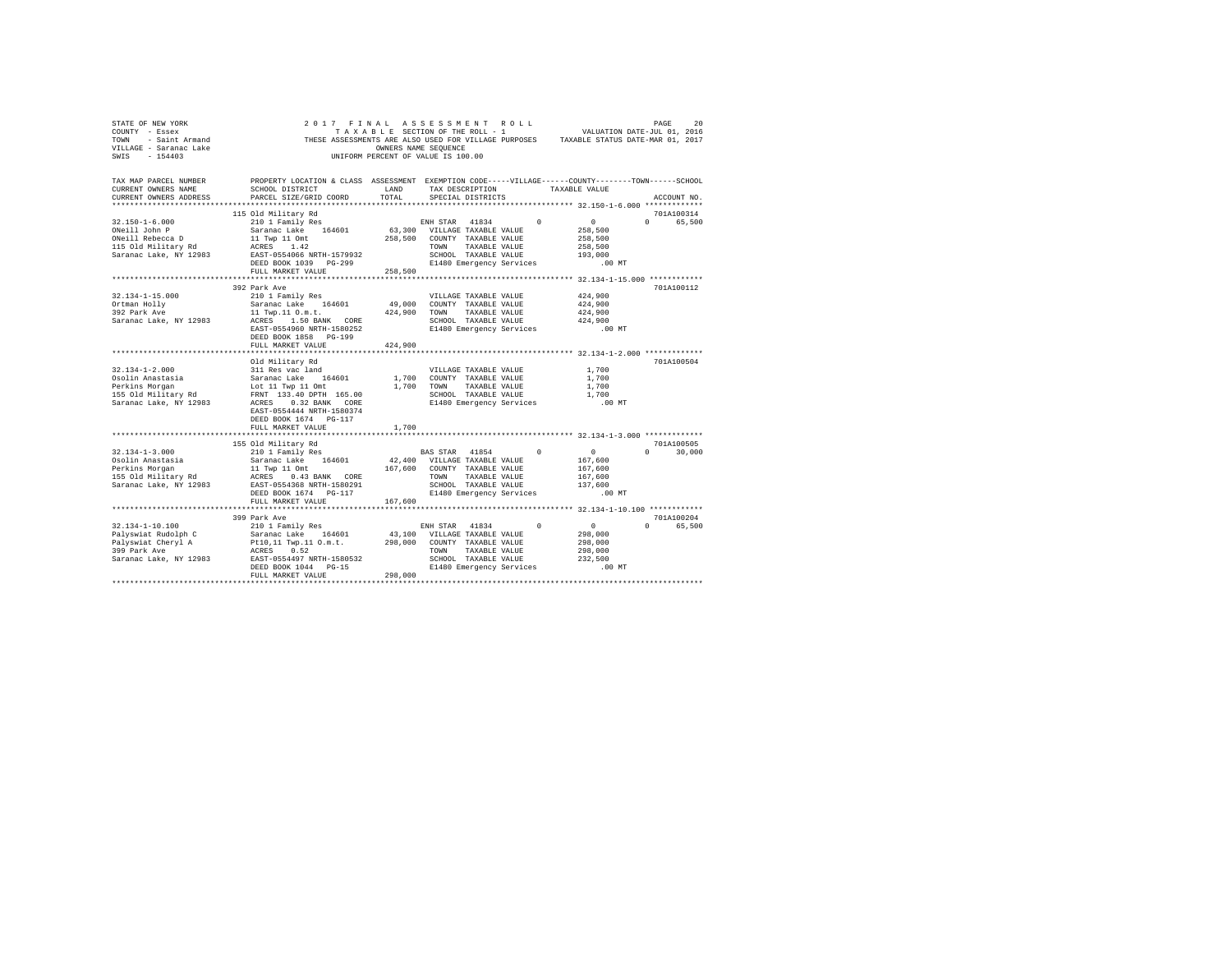| STATE OF NEW YORK<br>COUNTY - Essex<br>TOWN - Saint Armand<br>VILLAGE - Saranac Lake<br>SWIS - 154403 | 2017 FINAL ASSESSMENT ROLL<br>TAXABLE SECTION OF THE ROLL - 1<br>THESE ASSESSMENTS ARE ALSO USED FOR VILLAGE PURPOSES TAXABLE STATUS DATE-JUL 01, 2016        | OWNERS NAME SEQUENCE<br>UNIFORM PERCENT OF VALUE IS 100.00                                                                               |                                                  |  |                    | PAGE                        | 21 |
|-------------------------------------------------------------------------------------------------------|---------------------------------------------------------------------------------------------------------------------------------------------------------------|------------------------------------------------------------------------------------------------------------------------------------------|--------------------------------------------------|--|--------------------|-----------------------------|----|
| TAX MAP PARCEL NUMBER<br>CURRENT OWNERS NAME<br>CURRENT OWNERS ADDRESS                                | PROPERTY LOCATION & CLASS ASSESSMENT EXEMPTION CODE-----VILLAGE------COUNTY-------TOWN------SCHOOL<br>PARCEL SIZE/GRID COORD                                  | TOTAL                                                                                                                                    | SPECIAL DISTRICTS                                |  |                    | ACCOUNT NO.                 |    |
|                                                                                                       |                                                                                                                                                               |                                                                                                                                          |                                                  |  |                    |                             |    |
| 32.150-1-14.000                                                                                       | 65 Old Militarv Rd                                                                                                                                            |                                                                                                                                          |                                                  |  |                    | 701A100207<br>$0 \t 30,000$ |    |
| Paschke Scott D                                                                                       |                                                                                                                                                               | $\begin{tabular}{lllllllllll} \texttt{BAS STAR} & 41854 & 0 & 0 \\ 41,600 & \texttt{VILLAGE TAXABLE VALUE} & & 254,900 \\ \end{tabular}$ |                                                  |  | 254,900            |                             |    |
| Paschke Lisa J                                                                                        |                                                                                                                                                               |                                                                                                                                          |                                                  |  | 254,900            |                             |    |
| 65 Old Military Rd                                                                                    |                                                                                                                                                               |                                                                                                                                          |                                                  |  | 254,900            |                             |    |
| Saranac Lake, NY 12983                                                                                |                                                                                                                                                               |                                                                                                                                          |                                                  |  | 224,900            |                             |    |
|                                                                                                       |                                                                                                                                                               |                                                                                                                                          |                                                  |  | .00 MT             |                             |    |
|                                                                                                       | FULL MARKET VALUE                                                                                                                                             | 254,900                                                                                                                                  |                                                  |  |                    |                             |    |
|                                                                                                       |                                                                                                                                                               |                                                                                                                                          |                                                  |  |                    |                             |    |
|                                                                                                       | Old Military Rd                                                                                                                                               |                                                                                                                                          |                                                  |  |                    | 701A194003                  |    |
| $32.134 - 1 - 1.210$                                                                                  | 311 Res vac land                                                                                                                                              |                                                                                                                                          | VILLAGE TAXABLE VALUE                            |  | 28,100             |                             |    |
| Pelletieri Mary A                                                                                     | Saranac Lake 164601                                                                                                                                           | 28,100 COUNTY TAXABLE VALUE                                                                                                              |                                                  |  | 28,100             |                             |    |
| 97 Old Military Rd                                                                                    | 11 Twp 11 Omt                                                                                                                                                 | 28,100 TOWN TAXABLE VALUE                                                                                                                |                                                  |  | 28,100             |                             |    |
| Saranac Lake, NY 12983                                                                                | Lot 4<br>Old Military Rd & Wroten                                                                                                                             |                                                                                                                                          | SCHOOL TAXABLE VALUE<br>E1480 Emergency Services |  | 28,100<br>$.00$ MT |                             |    |
|                                                                                                       | ACRES 0.51                                                                                                                                                    |                                                                                                                                          |                                                  |  |                    |                             |    |
|                                                                                                       | EAST-0554519 NRTH-1580842                                                                                                                                     |                                                                                                                                          |                                                  |  |                    |                             |    |
|                                                                                                       | DEED BOOK 1508 PG-183                                                                                                                                         |                                                                                                                                          |                                                  |  |                    |                             |    |
|                                                                                                       | FULL MARKET VALUE                                                                                                                                             | 28,100                                                                                                                                   |                                                  |  |                    |                             |    |
|                                                                                                       |                                                                                                                                                               |                                                                                                                                          |                                                  |  |                    |                             |    |
|                                                                                                       | 97 Old Military Rd                                                                                                                                            |                                                                                                                                          |                                                  |  |                    | 701A100106                  |    |
| $32.150 - 1 - 8.000$                                                                                  | 210 1 Family Res                                                                                                                                              |                                                                                                                                          | VILLAGE TAXABLE VALUE                            |  | 189,500            |                             |    |
| Pelletieri Mary A<br>97 Old Military Rd                                                               | 210 1 raming nes 164601 160,700 COUNTY TAXABLE VALUE<br>Saranac Lake 164601 160,700 COUNTY TAXABLE VALUE<br>11 Twp 11 Omt 189,500 TOWN TAXABLE VALUE          |                                                                                                                                          |                                                  |  | 189,500            |                             |    |
|                                                                                                       |                                                                                                                                                               |                                                                                                                                          |                                                  |  | 189,500            |                             |    |
| Saranac Lake, NY 12983                                                                                | ${\tt ACKES} \qquad \quad 0.20 \text{ BANK} \qquad \text{NBT} \qquad \qquad {\tt SCH0OL} \quad {\tt TAXABLE\ VALUE}$                                          |                                                                                                                                          |                                                  |  | 189,500            |                             |    |
|                                                                                                       | EAST-0554042 NRTH-1579652<br>DEED BOOK 1125 PG-151                                                                                                            |                                                                                                                                          | E1480 Emergency Services                         |  | $.00$ MT           |                             |    |
|                                                                                                       | FULL MARKET VALUE                                                                                                                                             | 189,500                                                                                                                                  |                                                  |  |                    |                             |    |
|                                                                                                       |                                                                                                                                                               |                                                                                                                                          |                                                  |  |                    |                             |    |
|                                                                                                       | Panorama Dr                                                                                                                                                   |                                                                                                                                          |                                                  |  |                    | 701Z010004                  |    |
| $32.29 - 1 - 29.000$                                                                                  | NILLAGE TAXABLE VALUE<br>311 Res vac land<br>164601 94,500 COUNTY TAXABLE VALUE<br>10 Twp 11 Ont Rs<br>10 TAXABLE VALUE<br>16 1 Cliff Park<br>16 3 Cliff Park |                                                                                                                                          |                                                  |  | 94,500             |                             |    |
| Pierson Thomas S                                                                                      |                                                                                                                                                               |                                                                                                                                          |                                                  |  | 94,500             |                             |    |
| Pierson Jaclyn M                                                                                      |                                                                                                                                                               | 94,500 TOWN TAXABLE VALUE                                                                                                                |                                                  |  | 94,500             |                             |    |
| 13 Woodbine Ter                                                                                       |                                                                                                                                                               |                                                                                                                                          | SCHOOL TAXABLE VALUE                             |  | 94,500             |                             |    |
| Sparta, NJ 07871                                                                                      | ACRES 1.37                                                                                                                                                    |                                                                                                                                          | E1480 Emergency Services                         |  | .00 MT             |                             |    |
|                                                                                                       | EAST-0554005 NRTH-1581319                                                                                                                                     |                                                                                                                                          |                                                  |  |                    |                             |    |
|                                                                                                       | DEED BOOK 1615 PG-179                                                                                                                                         |                                                                                                                                          |                                                  |  |                    |                             |    |
|                                                                                                       | FULL MARKET VALUE                                                                                                                                             | 94,500                                                                                                                                   |                                                  |  |                    |                             |    |
|                                                                                                       | 125 Old Military Rd                                                                                                                                           |                                                                                                                                          |                                                  |  |                    | 701Z002008                  |    |
| $32.134 - 1 - 6.200$                                                                                  | 210 1 Family Res                                                                                                                                              | BAS STAR 41854 0                                                                                                                         |                                                  |  | $\sim$ 0           | $0 \t 30.000$               |    |
|                                                                                                       |                                                                                                                                                               | 43,400 VILLAGE TAXABLE VALUE                                                                                                             |                                                  |  | 167,300            |                             |    |
|                                                                                                       |                                                                                                                                                               | 167,300 COUNTY TAXABLE VALUE                                                                                                             |                                                  |  | 167,300            |                             |    |
|                                                                                                       |                                                                                                                                                               | TOWN TAXABLE VALUE                                                                                                                       |                                                  |  | 167,300            |                             |    |
|                                                                                                       |                                                                                                                                                               |                                                                                                                                          | SCHOOL TAXABLE VALUE                             |  | 137,300            |                             |    |
|                                                                                                       | EAST-0554175 NRTH-1580038                                                                                                                                     |                                                                                                                                          | E1480 Emergency Services                         |  | .00 MT             |                             |    |
|                                                                                                       | DEED BOOK 1293 PG-45                                                                                                                                          |                                                                                                                                          |                                                  |  |                    |                             |    |
|                                                                                                       | FULL MARKET VALUE                                                                                                                                             | 167,300                                                                                                                                  |                                                  |  |                    |                             |    |
|                                                                                                       |                                                                                                                                                               |                                                                                                                                          |                                                  |  |                    |                             |    |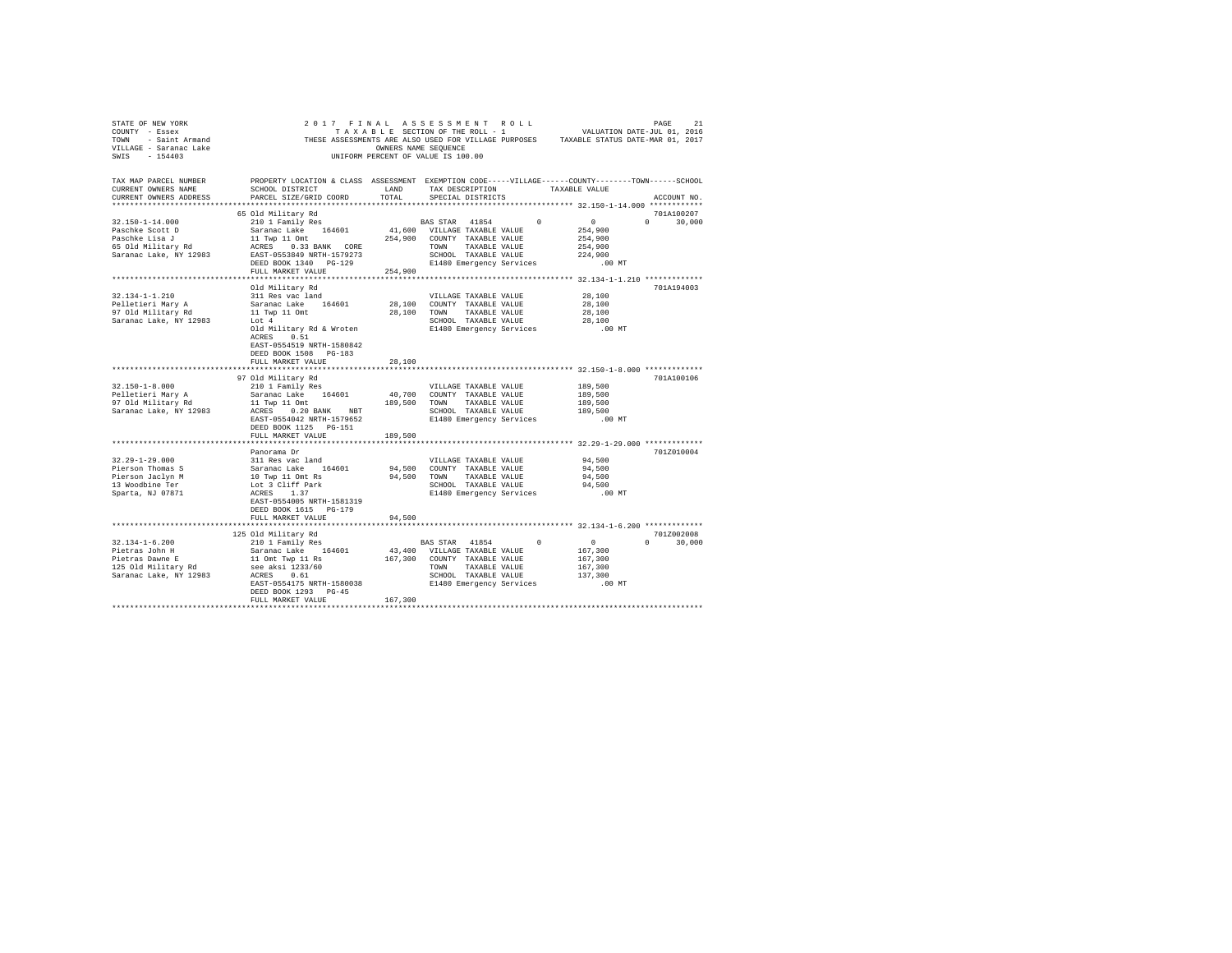| TAX MAP PARCEL NUMBER THE PROPERTY LOCATION & CLASS ASSESSMENT EXEMPTION CODE-----VILLAGE------COUNTY-------TOWN------SCHOOL                                                                                                                                                                                                                                                                            |                                                    |        |  | ACCOUNT NO. |
|---------------------------------------------------------------------------------------------------------------------------------------------------------------------------------------------------------------------------------------------------------------------------------------------------------------------------------------------------------------------------------------------------------|----------------------------------------------------|--------|--|-------------|
|                                                                                                                                                                                                                                                                                                                                                                                                         |                                                    |        |  |             |
| $\begin{tabular}{l c c c c c} \multicolumn{4}{c c c c} \multicolumn{4}{c c c} \multicolumn{4}{c c c} \multicolumn{4}{c c c} \multicolumn{4}{c c c} \multicolumn{4}{c c c} \multicolumn{4}{c c c} \multicolumn{4}{c c c} \multicolumn{4}{c c c} \multicolumn{4}{c c c} \multicolumn{4}{c c c} \multicolumn{4}{c c c} \multicolumn{4}{c c c} \multicolumn{4}{c c c} \multicolumn{4}{c c c} \multicolumn{$ |                                                    |        |  |             |
|                                                                                                                                                                                                                                                                                                                                                                                                         |                                                    |        |  |             |
|                                                                                                                                                                                                                                                                                                                                                                                                         |                                                    |        |  |             |
|                                                                                                                                                                                                                                                                                                                                                                                                         |                                                    |        |  |             |
|                                                                                                                                                                                                                                                                                                                                                                                                         |                                                    |        |  |             |
|                                                                                                                                                                                                                                                                                                                                                                                                         |                                                    |        |  |             |
|                                                                                                                                                                                                                                                                                                                                                                                                         |                                                    |        |  |             |
|                                                                                                                                                                                                                                                                                                                                                                                                         |                                                    |        |  |             |
|                                                                                                                                                                                                                                                                                                                                                                                                         |                                                    |        |  |             |
|                                                                                                                                                                                                                                                                                                                                                                                                         |                                                    |        |  |             |
|                                                                                                                                                                                                                                                                                                                                                                                                         |                                                    |        |  |             |
|                                                                                                                                                                                                                                                                                                                                                                                                         |                                                    |        |  |             |
|                                                                                                                                                                                                                                                                                                                                                                                                         | Panorama Dr                                        |        |  | 701Z002020  |
|                                                                                                                                                                                                                                                                                                                                                                                                         |                                                    |        |  |             |
|                                                                                                                                                                                                                                                                                                                                                                                                         |                                                    |        |  |             |
|                                                                                                                                                                                                                                                                                                                                                                                                         |                                                    |        |  |             |
|                                                                                                                                                                                                                                                                                                                                                                                                         |                                                    |        |  |             |
|                                                                                                                                                                                                                                                                                                                                                                                                         |                                                    |        |  |             |
|                                                                                                                                                                                                                                                                                                                                                                                                         |                                                    |        |  |             |
|                                                                                                                                                                                                                                                                                                                                                                                                         |                                                    |        |  |             |
|                                                                                                                                                                                                                                                                                                                                                                                                         | EAST-0553965 NRTH-1580468                          |        |  |             |
|                                                                                                                                                                                                                                                                                                                                                                                                         | DEED BOOK 1804 PG-229                              |        |  |             |
|                                                                                                                                                                                                                                                                                                                                                                                                         | FULL MARKET VALUE                                  | 76,000 |  |             |
|                                                                                                                                                                                                                                                                                                                                                                                                         |                                                    |        |  |             |
|                                                                                                                                                                                                                                                                                                                                                                                                         |                                                    |        |  |             |
|                                                                                                                                                                                                                                                                                                                                                                                                         |                                                    |        |  |             |
|                                                                                                                                                                                                                                                                                                                                                                                                         |                                                    |        |  |             |
|                                                                                                                                                                                                                                                                                                                                                                                                         |                                                    |        |  |             |
|                                                                                                                                                                                                                                                                                                                                                                                                         |                                                    |        |  |             |
|                                                                                                                                                                                                                                                                                                                                                                                                         |                                                    |        |  |             |
|                                                                                                                                                                                                                                                                                                                                                                                                         |                                                    |        |  |             |
|                                                                                                                                                                                                                                                                                                                                                                                                         | DEED BOOK 1449 PG-175<br>FULL MARKET VALUE 230,200 |        |  |             |
|                                                                                                                                                                                                                                                                                                                                                                                                         |                                                    |        |  |             |
|                                                                                                                                                                                                                                                                                                                                                                                                         |                                                    |        |  | 701Z002007  |
|                                                                                                                                                                                                                                                                                                                                                                                                         | Panorama Dr                                        |        |  |             |
|                                                                                                                                                                                                                                                                                                                                                                                                         |                                                    |        |  |             |
|                                                                                                                                                                                                                                                                                                                                                                                                         |                                                    |        |  |             |
|                                                                                                                                                                                                                                                                                                                                                                                                         |                                                    |        |  |             |
|                                                                                                                                                                                                                                                                                                                                                                                                         |                                                    |        |  |             |
|                                                                                                                                                                                                                                                                                                                                                                                                         | EAST-0553475 NRTH-1581451<br>DEED BOOK 1854 PG-38  |        |  |             |
|                                                                                                                                                                                                                                                                                                                                                                                                         | FULL MARKET VALUE                                  | 30.400 |  |             |
|                                                                                                                                                                                                                                                                                                                                                                                                         |                                                    |        |  |             |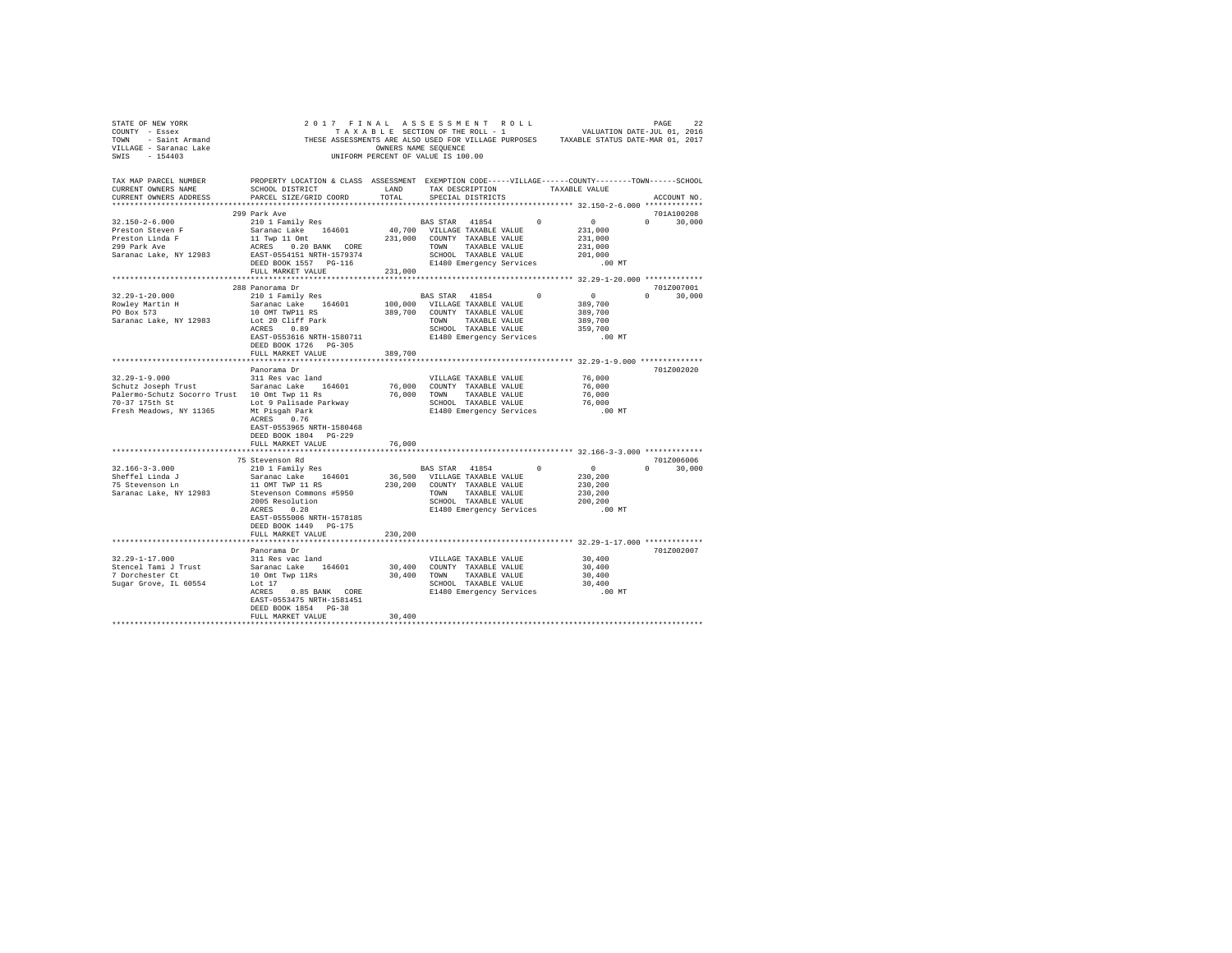| STATE OF NEW YORK<br>SINGLE - SINGLE SERVICE SINGLE THE SAINT - SAINT Armand THE THE STATE STATES OF SATURDA STATES SERVICE SERVICE SERVICE SERVICE SERVICE SERVICE SERVICE SERVICE SERVICE SERVICE SERVICE SERVICE SERVICE SERVICE SERVICE SERVICE |                                                                                                                                                                                                                                        | OWNERS NAME SEQUENCE | 2017 FINAL ASSESSMENT ROLL<br>TAXABLE SECTION OF THE ROLL - 1<br>UNIFORM PERCENT OF VALUE IS 100.00 |          | 23 PAGE<br>2016 VALUATION DATE-JUL 01, 2016<br>THESE ASSESSMENTS ARE ALSO USED FOR VILLAGE PURPOSES TAXABLE STATUS DATE-MAR 01, 2017 |                    |
|-----------------------------------------------------------------------------------------------------------------------------------------------------------------------------------------------------------------------------------------------------|----------------------------------------------------------------------------------------------------------------------------------------------------------------------------------------------------------------------------------------|----------------------|-----------------------------------------------------------------------------------------------------|----------|--------------------------------------------------------------------------------------------------------------------------------------|--------------------|
| TAX MAP PARCEL NUMBER<br>CURRENT OWNERS NAME<br>CURRENT OWNERS ADDRESS                                                                                                                                                                              | PROPERTY LOCATION & CLASS ASSESSMENT EXEMPTION CODE-----VILLAGE------COUNTY-------TOWN------SCHOOL<br>SCHOOL DISTRICT LAND<br>PARCEL SIZE/GRID COORD TOTAL                                                                             |                      | TAX DESCRIPTION TAXABLE VALUE<br>SPECIAL DISTRICTS                                                  |          |                                                                                                                                      | ACCOUNT NO.        |
|                                                                                                                                                                                                                                                     | 19 Mountain Ln                                                                                                                                                                                                                         |                      |                                                                                                     |          |                                                                                                                                      | 701A100415         |
| $32.150 - 1 - 12.000$<br>Toohey Michael R<br>19 Mountain Ln<br>Saranac Lake, NY 12983                                                                                                                                                               | 11 Twp.11 O.m.t.<br>34.7 X 102.9Xirr<br>ACRES 0.10                                                                                                                                                                                     |                      | 62,400 COUNTY TAXABLE VALUE<br>TOWN TAXABLE VALUE<br>SCHOOL TAXABLE VALUE                           | $\Omega$ | $\sim$ 0<br>62,400<br>62,400<br>62,400<br>32,400                                                                                     | $\Omega$<br>30,000 |
|                                                                                                                                                                                                                                                     | EAST-0553803 NRTH-1579588<br>DEED BOOK 1368 PG-278<br>FULL MARKET VALUE                                                                                                                                                                | 62,400               | E1480 Emergency Services                                                                            |          | $.00$ MT                                                                                                                             |                    |
|                                                                                                                                                                                                                                                     |                                                                                                                                                                                                                                        |                      |                                                                                                     |          |                                                                                                                                      |                    |
| 32.134-1-17.000<br>Trifera LLC                                                                                                                                                                                                                      | 370 Park Ave<br>210 1 Family Res<br>Saranac Lake 164601                                                                                                                                                                                |                      | VILLAGE TAXABLE VALUE<br>43,700 COUNTY TAXABLE VALUE                                                |          | 276,000<br>276,000                                                                                                                   | 701A100306         |
|                                                                                                                                                                                                                                                     | 2001 Western Ave Ste 430 11 Twp 11 Omt<br>Seattile, WA 98121 2023 0.67<br>EXES 0.67 EXES-0554649 NRTH-1579977<br>PRIOR OWNER ON 3/01/2017 DEED BOOK 1872 PG-313<br>Stara Timothy R                                                     |                      | 276,000 TOWN<br>TAXABLE VALUE<br>SCHOOL TAXABLE VALUE<br>E1480 Emergency Services                   |          | 276,000<br>276,000<br>.00MT                                                                                                          |                    |
|                                                                                                                                                                                                                                                     |                                                                                                                                                                                                                                        | 276,000              |                                                                                                     |          |                                                                                                                                      |                    |
|                                                                                                                                                                                                                                                     | 371 Park Ave                                                                                                                                                                                                                           |                      |                                                                                                     |          |                                                                                                                                      | 701A100407         |
| 32.134-1-7.000<br>Vigener Niklas<br>Smith Michelle                                                                                                                                                                                                  | 210 1 Family Res                                                                                                                                                                                                                       |                      | VILLAGE TAXABLE VALUE                                                                               |          | 440,100                                                                                                                              |                    |
|                                                                                                                                                                                                                                                     |                                                                                                                                                                                                                                        |                      |                                                                                                     |          | 440,100                                                                                                                              |                    |
|                                                                                                                                                                                                                                                     |                                                                                                                                                                                                                                        |                      |                                                                                                     |          | 440,100                                                                                                                              |                    |
| 36 Plantation Cir<br>Sudbury, MA 01776                                                                                                                                                                                                              | 210 1 Family Res 48,400 COUNTY TAXABLE VALUE<br>SATARAC LAT TWO 11 O MT 48,400 COUNTY TAXABLE VALUE<br>LOC 11 TWP 11 O MT 440,100 TOWN TAXABLE VALUE<br>ACRES 1.400 RES 10 BARK WEREO SCHOOL TAXABLE VALUE<br>EAST-0554507 NRTH-158009 |                      | SCHOOL TAXABLE VALUE<br>E1480 Emergency Services                                                    |          | 440,100                                                                                                                              |                    |
|                                                                                                                                                                                                                                                     | DEED BOOK 1796 PG-30<br>FULL MARKET VALUE 440,100                                                                                                                                                                                      |                      |                                                                                                     |          | .00 MT                                                                                                                               |                    |
|                                                                                                                                                                                                                                                     |                                                                                                                                                                                                                                        |                      |                                                                                                     |          |                                                                                                                                      |                    |
|                                                                                                                                                                                                                                                     | 417 Park Ave                                                                                                                                                                                                                           |                      |                                                                                                     |          |                                                                                                                                      | 701A100502         |
| 32.134-1-12.000<br>Wolff Robert J<br>Wolff Karen M                                                                                                                                                                                                  | 210 1 Family Res<br>Saranac Lake 164601 43,400 VILLAGE TAXABLE VALUE<br>10 Twp.11 0.m.t.                                                                                                                                               |                      | BAS STAR 41854 0<br>313,400 COUNTY TAXABLE VALUE                                                    |          | $\sim$ 0<br>313,400<br>313,400                                                                                                       | $0 \t 30.000$      |
| 417 Park Ave<br>Saranac Lake, NY 12983                                                                                                                                                                                                              | ACRES 0.60<br>EAST-0554759 NRTH-1580641<br>DEED BOOK 1054 PG-319                                                                                                                                                                       |                      | TOWN<br>TAXABLE VALUE<br>SCHOOL TAXABLE VALUE<br>E1480 Emergency Services                           |          | 313,400<br>283,400<br>$.00$ MT                                                                                                       |                    |
|                                                                                                                                                                                                                                                     | FULL MARKET VALUE                                                                                                                                                                                                                      | 313,400              |                                                                                                     |          |                                                                                                                                      |                    |
|                                                                                                                                                                                                                                                     |                                                                                                                                                                                                                                        |                      |                                                                                                     |          |                                                                                                                                      |                    |
|                                                                                                                                                                                                                                                     | 157 Old Military Rd                                                                                                                                                                                                                    |                      |                                                                                                     |          |                                                                                                                                      | 701Z000007         |
| $32.29 - 1 - 22.000$                                                                                                                                                                                                                                | 311 Res vac land                                                                                                                                                                                                                       |                      | VILLAGE TAXABLE VALUE                                                                               |          | 19,700                                                                                                                               |                    |
|                                                                                                                                                                                                                                                     | $\verb Wolff Robert J MD  & \verb Sarnac Lake  164601  19,700 COUNTY TAXABLE VALUE  \\$                                                                                                                                                |                      |                                                                                                     |          | 19,700                                                                                                                               |                    |
|                                                                                                                                                                                                                                                     |                                                                                                                                                                                                                                        |                      | 19,700 TOWN TAXABLE VALUE                                                                           |          | 19,700                                                                                                                               |                    |
|                                                                                                                                                                                                                                                     | DEED BOOK 1221 PG-82                                                                                                                                                                                                                   |                      | SCHOOL TAXABLE VALUE<br>E1480 Emergency Services                                                    |          | 19,700<br>$.00$ MT                                                                                                                   |                    |
|                                                                                                                                                                                                                                                     | FULL MARKET VALUE                                                                                                                                                                                                                      | 19,700               |                                                                                                     |          |                                                                                                                                      |                    |
|                                                                                                                                                                                                                                                     |                                                                                                                                                                                                                                        |                      |                                                                                                     |          |                                                                                                                                      |                    |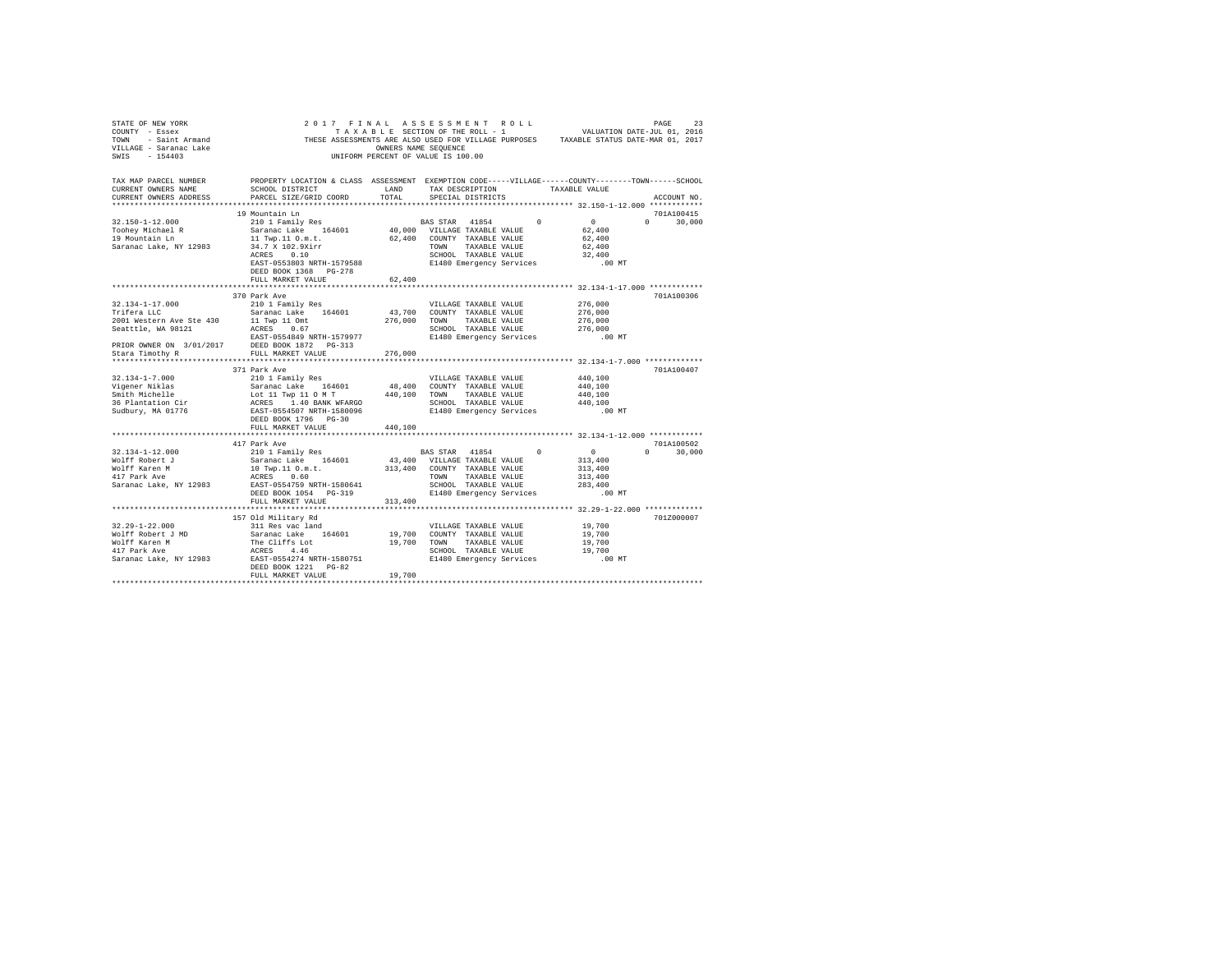| STATE OF NEW YORK<br>COUNTY - Essex<br>TOWN<br>VILLAGE - Saranac Lake<br>SWIS - 154403 |                                         |        | 2017 FINAL ASSESSMENT ROLL      | 24<br>PAGE<br>TAXABLE SECTION OF THE ROLL - 1 VALUATION DATE-JUL 01, 2016<br>F A X A B L E SECTION OF THE ROLL - 1 UALUATION DATE-JUL 01, 2016<br>FREE ASSESSMENTS ARE ALSO USED FOR VILLAGE PURPOSES TAXABLE STATUS DATE-MAR 01, 2017<br>FREE STATION OF THEST AND ESSUENCE ON SAME SAME STATUS DATE-MAR 01, 201 |
|----------------------------------------------------------------------------------------|-----------------------------------------|--------|---------------------------------|-------------------------------------------------------------------------------------------------------------------------------------------------------------------------------------------------------------------------------------------------------------------------------------------------------------------|
|                                                                                        |                                         |        |                                 | TAX MAP PARCEL NUMBER PROPERTY LOCATION & CLASS ASSESSMENT EXEMPTION CODE-----VILLAGE------COUNTY-------TOWN-----SCHOOL                                                                                                                                                                                           |
| CURRENT OWNERS NAME                                                                    | SCHOOL DISTRICT LAND                    |        | TAX DESCRIPTION TAXABLE VALUE   |                                                                                                                                                                                                                                                                                                                   |
| CURRENT OWNERS ADDRESS PARCEL SIZE/GRID COORD TOTAL SPECIAL DISTRICTS                  |                                         |        |                                 | ACCOUNT NO.                                                                                                                                                                                                                                                                                                       |
|                                                                                        |                                         |        |                                 |                                                                                                                                                                                                                                                                                                                   |
|                                                                                        | Old Military Rd                         |        |                                 | 701Z000008                                                                                                                                                                                                                                                                                                        |
| 32.134-1-1.220 311 Res vac land                                                        |                                         |        | VILLAGE TAXABLE VALUE 13,700    |                                                                                                                                                                                                                                                                                                                   |
| Wolff Robert J MD Saranac Lake 164601 13,700                                           |                                         |        | COUNTY TAXABLE VALUE 13,700     |                                                                                                                                                                                                                                                                                                                   |
| Wolff Karen M                                                                          | 11 Omt Twp 11 Rs 13,700                 |        | TAXABLE VALUE 13,700<br>TOWN    |                                                                                                                                                                                                                                                                                                                   |
| 417 Park Ave<br>ACRES 0.48                                                             |                                         |        | SCHOOL TAXABLE VALUE 13,700     |                                                                                                                                                                                                                                                                                                                   |
| Saranac Lake, NY 12983 EAST-0554493 NRTH-1580645 E1480 Emergency Services .00 MT       |                                         |        |                                 |                                                                                                                                                                                                                                                                                                                   |
|                                                                                        | DEED BOOK 1221 PG-87                    |        |                                 |                                                                                                                                                                                                                                                                                                                   |
|                                                                                        | FULL MARKET VALUE 13,700                |        |                                 |                                                                                                                                                                                                                                                                                                                   |
|                                                                                        | Old Military Rd                         |        |                                 | 701Z000009                                                                                                                                                                                                                                                                                                        |
| 32.134-1-1.230 311 Res vac land                                                        |                                         |        | VILLAGE TAXABLE VALUE 13,700    |                                                                                                                                                                                                                                                                                                                   |
| Wolff Robert J MD                                                                      | Saranac Lake 164601 13,700              |        | COUNTY TAXABLE VALUE 13,700     |                                                                                                                                                                                                                                                                                                                   |
| Wolff Karen M                                                                          | 11 Omt Twp 11 Rs 13,700                 |        | TAXABLE VALUE 13,700<br>TOWN    |                                                                                                                                                                                                                                                                                                                   |
| ACRES 0.48<br>417 Park Ave                                                             |                                         |        | SCHOOL TAXABLE VALUE 13,700     |                                                                                                                                                                                                                                                                                                                   |
| Saranac Lake, NY 12983                                                                 | ACRES 0.48<br>EAST-0554501 NRTH-1580736 |        | E1480 Emergency Services .00 MT |                                                                                                                                                                                                                                                                                                                   |
|                                                                                        | DEED BOOK 1221 PG-87                    |        |                                 |                                                                                                                                                                                                                                                                                                                   |
|                                                                                        | FULL MARKET VALUE                       | 13,700 |                                 |                                                                                                                                                                                                                                                                                                                   |
|                                                                                        |                                         |        |                                 |                                                                                                                                                                                                                                                                                                                   |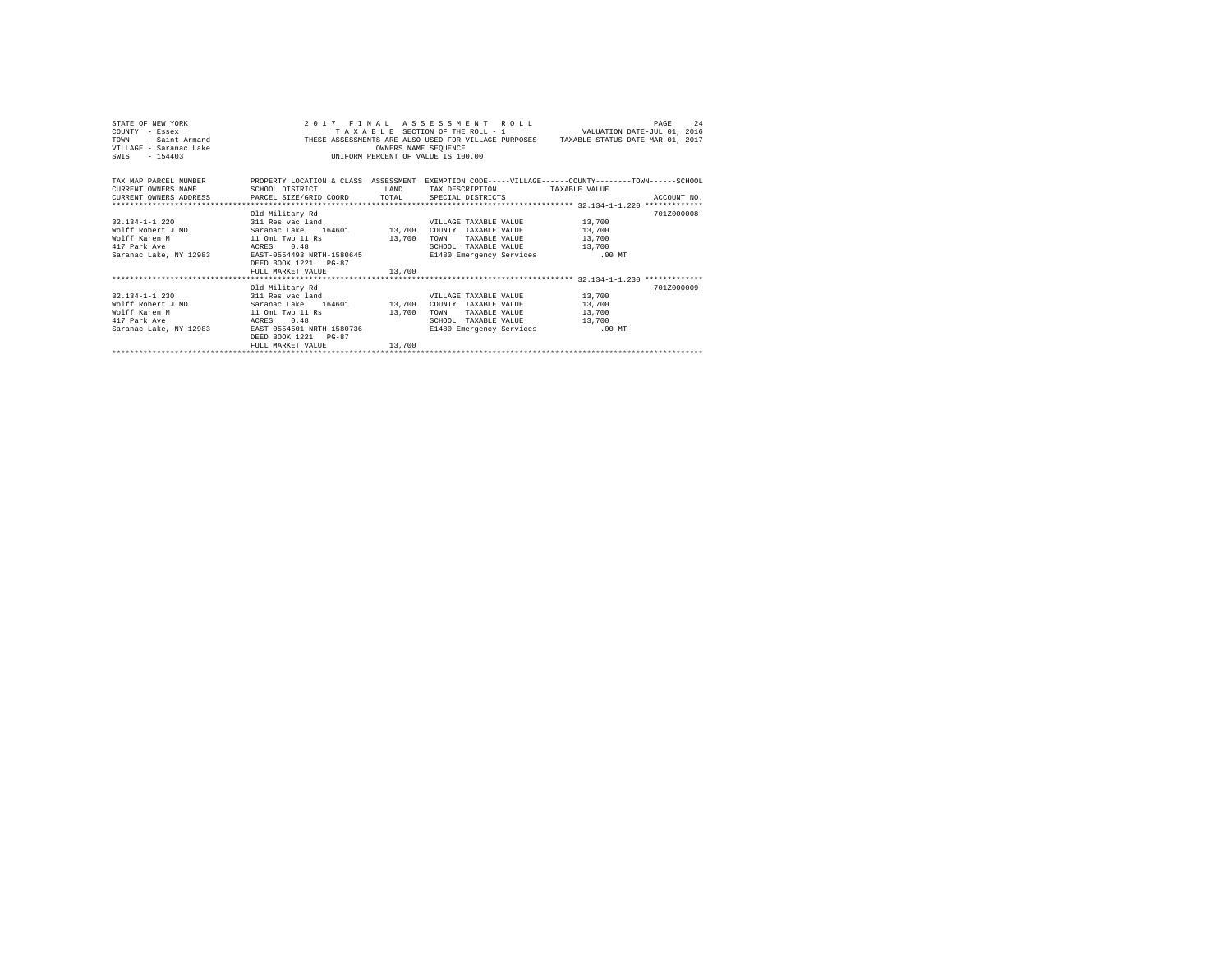| STATE OF NEW YORK      | 2017 FINAL ASSESSMENT ROLL                           | -25<br>PAGE                      |
|------------------------|------------------------------------------------------|----------------------------------|
| COUNTY - Essex         | TAXABLE SECTION OF THE ROLL - 1                      | VALUATION DATE-JUL 01, 2016      |
| TOWN - Saint Armand    | THESE ASSESSMENTS ARE ALSO USED FOR VILLAGE PURPOSES | TAXABLE STATUS DATE-MAR 01, 2017 |
| VILLAGE - Saranac Lake |                                                      | RPS150/V04/L015                  |
| SWIS - 154403          |                                                      | CURRENT DATE 6/21/2017           |
|                        | UNIFORM PERCENT OF VALUE IS 100.00                   |                                  |
|                        | ROLL SUB SECTION- - TOTALS                           |                                  |

|      |                      | TAL<br>the contract of the contract of the contract of |    |       | AΓ<br>. . |             |
|------|----------------------|--------------------------------------------------------|----|-------|-----------|-------------|
| CODE | ' CTD<br>AME<br>$ -$ | ロスロバ<br>. כדו                                          | ъF | /ALUE | $\cdots$  | ALUE<br>VD. |
|      |                      |                                                        |    |       |           |             |

E1480 Emergency Serv 96 MOVTAX

# \*\*\* S C H O O L D I S T R I C T S U M M A R Y \*\*\*

| CODE   | DISTRICT NAME | TOTAL<br>PARCELS | ASSESSED<br>LAND | ASSESSED<br>TOTAL | <b>EXEMPT</b><br>AMOUNT | TOTAL<br>TAXABLE | STAR<br>AMOUNT | STAR<br>TAXABLE |
|--------|---------------|------------------|------------------|-------------------|-------------------------|------------------|----------------|-----------------|
| 164601 | Saranac Lake  | 96               | 4256.900         | 16360,400         | 107,950                 | 16252.450        | 1333,950       | 14918,500       |
|        | SUB-TOTAL     | 96               | 4256.900         | 16360,400         | 107,950                 | 16252.450        | 1333,950       | 14918,500       |
|        | TOTAL         | 96               | 4256.900         | 16360,400         | 107.950                 | 16252.450        | 1333,950       | 14918,500       |

### \*\*\* S Y S T E M C O D E S S U M M A R Y \*\*\*

NO SYSTEM EXEMPTIONS AT THIS LEVEL

### \*\*\* E X E M P T I O N S U M M A R Y \*\*\*

|       |                 | TOTAL   |         |         |         |          |
|-------|-----------------|---------|---------|---------|---------|----------|
| CODE  | DESCRIPTION     | PARCELS | VILLAGE | COUNTY  | TOWN    | SCHOOL   |
| 41120 | VETWAR CTS      |         | 54,000  | 45,000  | 45,000  | 18,000   |
| 41130 | VETCOM CTS      |         | 30,000  | 25,000  | 25,000  | 10,000   |
| 41140 | VETDIS CTS      |         |         | 50,000  | 50,000  | 20,000   |
| 41800 | AGED ALL        |         | 59,950  | 59,950  | 59,950  | 59,950   |
| 41834 | ENH STAR        | 9       |         |         |         | 583.950  |
| 41854 | <b>BAS STAR</b> | 25      |         |         |         | 750,000  |
|       | TOTAL           | 40      | 143,950 | 179,950 | 179,950 | 1441,900 |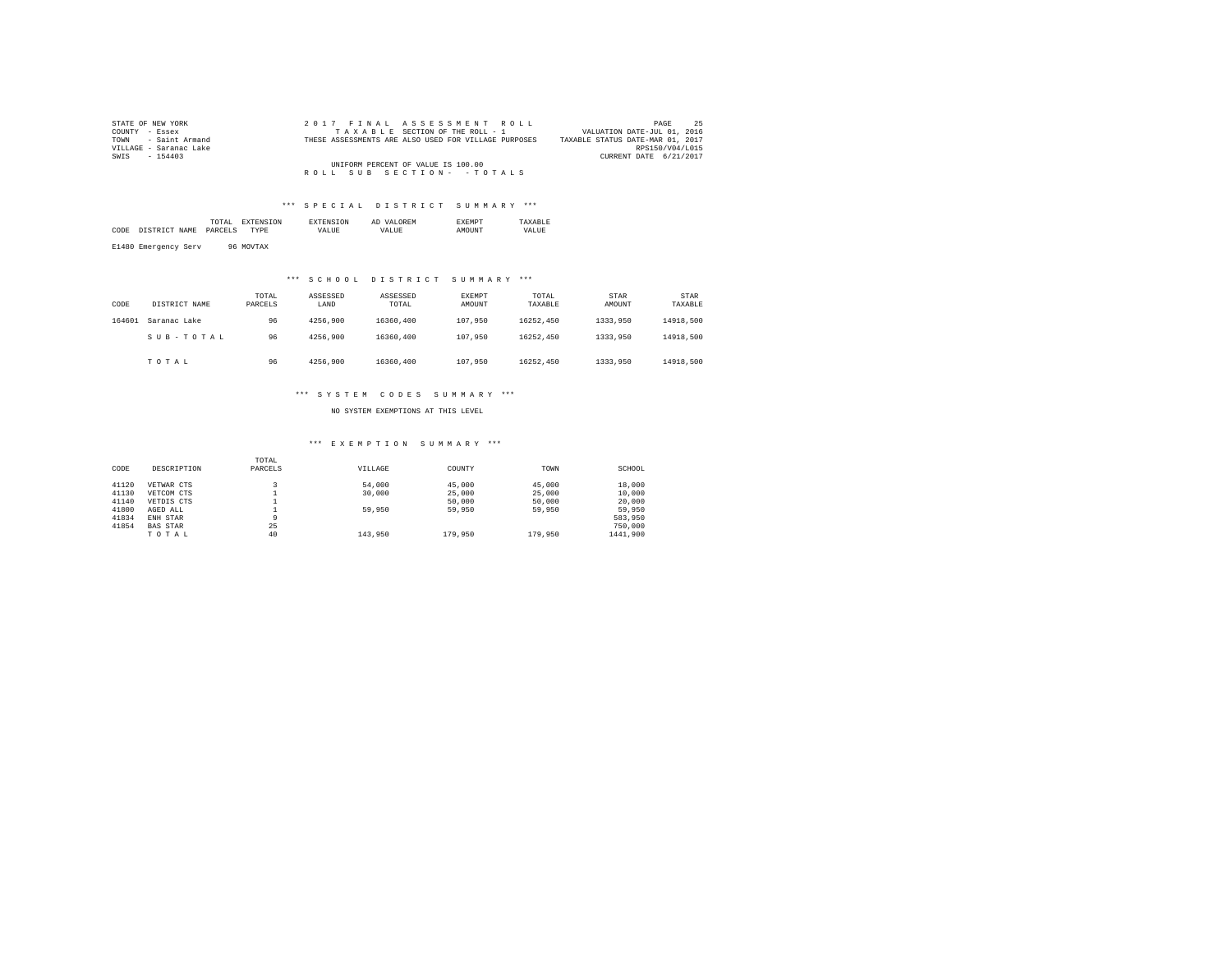| STATE OF NEW YORK      |  | 2017 FINAL ASSESSMENT ROLL                           | 26<br>PAGE                       |
|------------------------|--|------------------------------------------------------|----------------------------------|
| COUNTY - Essex         |  | TAXABLE SECTION OF THE ROLL - 1                      | VALUATION DATE-JUL 01, 2016      |
| TOWN - Saint Armand    |  | THESE ASSESSMENTS ARE ALSO USED FOR VILLAGE PURPOSES | TAXABLE STATUS DATE-MAR 01, 2017 |
| VILLAGE - Saranac Lake |  |                                                      | RPS150/V04/L015                  |
| SWIS<br>$-154403$      |  |                                                      | CURRENT DATE 6/21/2017           |
|                        |  | UNIFORM PERCENT OF VALUE IS 100.00                   |                                  |
|                        |  | ROLL SUB SECTION- - TOTALS                           |                                  |
|                        |  |                                                      |                                  |

| ROLL       | DESCRIPTION | TOTAL   | ASSESSED | ASSESSED  | TAXABLE   | TAXABLE   | TAXABLE   | TAXABLE   | STAR      |
|------------|-------------|---------|----------|-----------|-----------|-----------|-----------|-----------|-----------|
| <b>SEC</b> |             | PARCELS | LAND     | TOTAL     | VILLAGE   | COUNTY    | TOWN      | SCHOOL    | TAXABLE   |
|            | TAXABLE     | 96      | 4256.900 | 16360,400 | 16216,450 | 16180.450 | 16180.450 | 16252.450 | 14918,500 |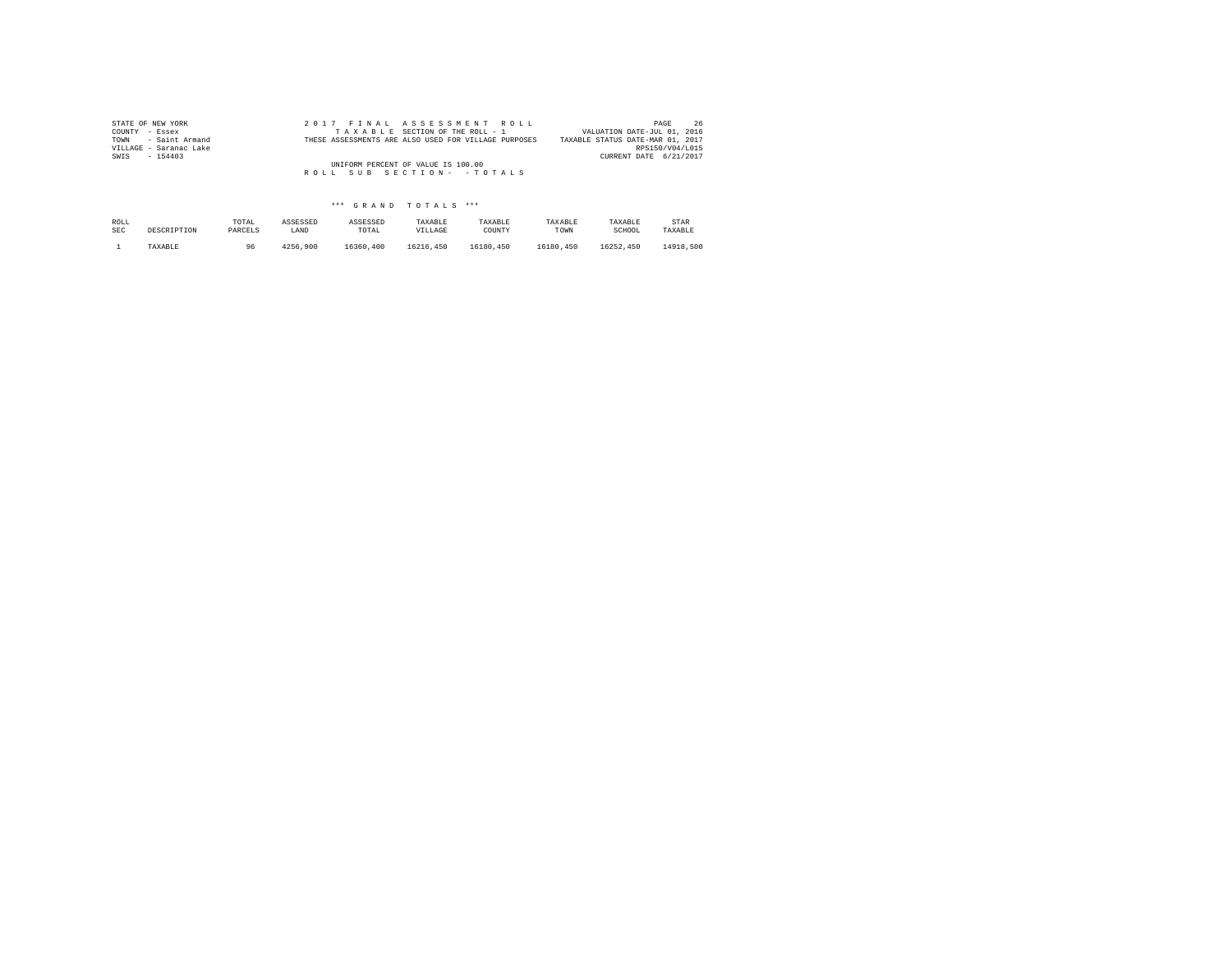| STATE OF NEW YORK      | 2017 FINAL ASSESSMENT ROLL                           | 27<br>PAGE                       |
|------------------------|------------------------------------------------------|----------------------------------|
| COUNTY - Essex         | TAXABLE SECTION OF THE ROLL - 1                      | VALUATION DATE-JUL 01, 2016      |
| TOWN - Saint Armand    | THESE ASSESSMENTS ARE ALSO USED FOR VILLAGE PURPOSES | TAXABLE STATUS DATE-MAR 01, 2017 |
| VILLAGE - Saranac Lake |                                                      | RPS150/V04/L015                  |
| SWIS - 154403          | UNIFORM PERCENT OF VALUE IS 100.00                   | CURRENT DATE 6/21/2017           |
|                        |                                                      |                                  |
|                        | ROLL SECTION TOTALS                                  |                                  |

|      |                      | TAL<br>the contract of the contract of the contract of |    |       | AΓ<br>. . |             |
|------|----------------------|--------------------------------------------------------|----|-------|-----------|-------------|
| CODE | ' CTD<br>AME<br>$ -$ | ロスロバ<br>. כדו                                          | ъF | /ALUE | $\cdots$  | ALUE<br>VD. |
|      |                      |                                                        |    |       |           |             |

E1480 Emergency Serv 96 MOVTAX

# \*\*\* S C H O O L D I S T R I C T S U M M A R Y \*\*\*

| CODE   | DISTRICT NAME | TOTAL<br>PARCELS | ASSESSED<br>LAND | ASSESSED<br>TOTAL | <b>EXEMPT</b><br>AMOUNT | TOTAL<br>TAXABLE | STAR<br>AMOUNT | STAR<br>TAXABLE |
|--------|---------------|------------------|------------------|-------------------|-------------------------|------------------|----------------|-----------------|
| 164601 | Saranac Lake  | 96               | 4256.900         | 16360,400         | 107,950                 | 16252.450        | 1333,950       | 14918.500       |
|        | SUB-TOTAL     | 96               | 4256.900         | 16360,400         | 107,950                 | 16252.450        | 1333,950       | 14918.500       |
|        | TOTAL         | 96               | 4256.900         | 16360,400         | 107,950                 | 16252.450        | 1333,950       | 14918.500       |

### \*\*\* S Y S T E M C O D E S S U M M A R Y \*\*\*

NO SYSTEM EXEMPTIONS AT THIS LEVEL

### \*\*\* E X E M P T I O N S U M M A R Y \*\*\*

|       |                 | TOTAL   |         |         |         |          |
|-------|-----------------|---------|---------|---------|---------|----------|
| CODE  | DESCRIPTION     | PARCELS | VILLAGE | COUNTY  | TOWN    | SCHOOL   |
| 41120 | VETWAR CTS      |         | 54,000  | 45,000  | 45,000  | 18,000   |
| 41130 | VETCOM CTS      |         | 30,000  | 25,000  | 25,000  | 10,000   |
| 41140 | VETDIS CTS      |         |         | 50,000  | 50,000  | 20,000   |
| 41800 | AGED ALL        |         | 59,950  | 59,950  | 59,950  | 59,950   |
| 41834 | ENH STAR        | 9       |         |         |         | 583.950  |
| 41854 | <b>BAS STAR</b> | 25      |         |         |         | 750,000  |
|       | TOTAL           | 40      | 143,950 | 179,950 | 179,950 | 1441,900 |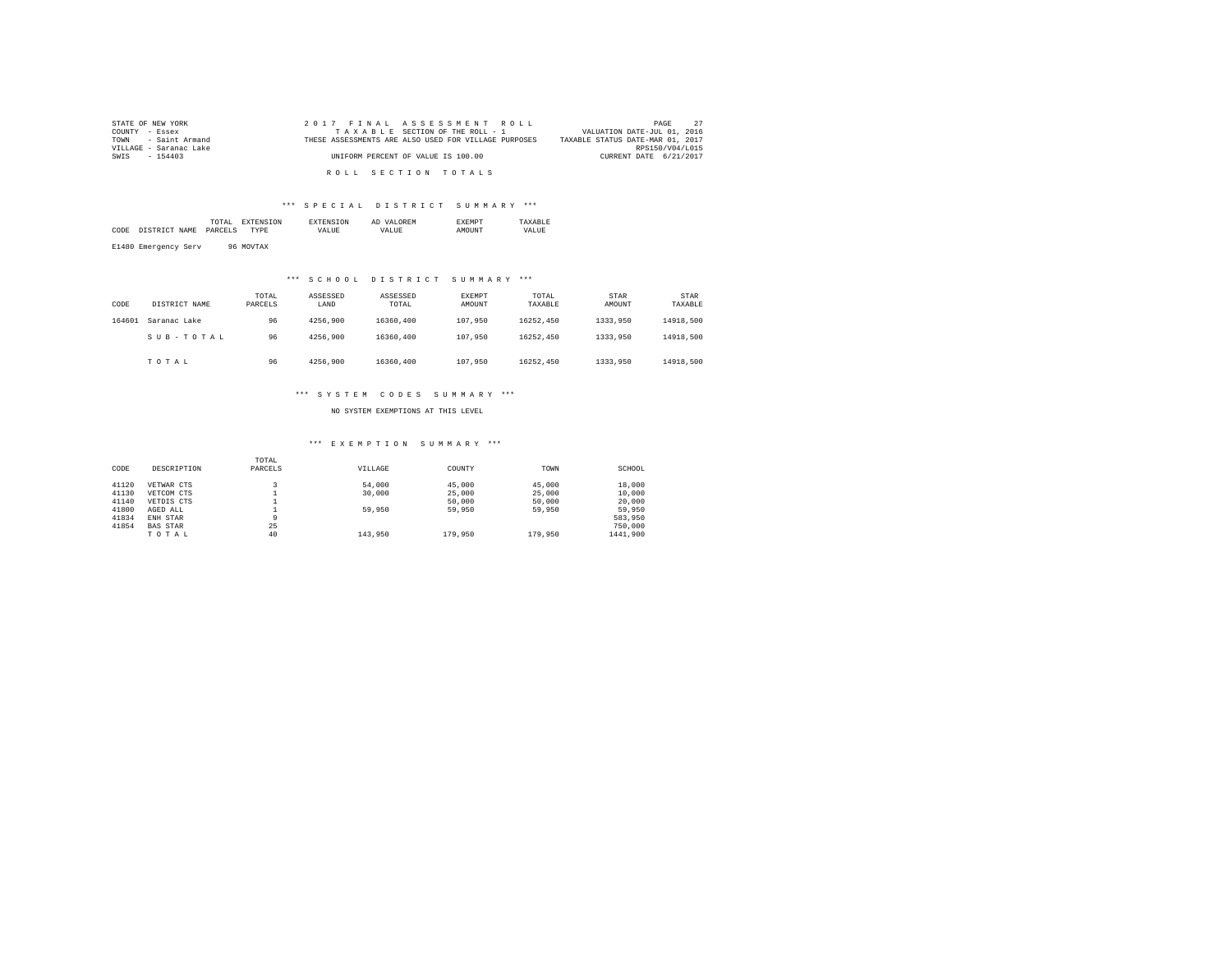| STATE OF NEW YORK      | 2017 FINAL ASSESSMENT ROLL                           | 28<br>PAGE                       |
|------------------------|------------------------------------------------------|----------------------------------|
| COUNTY - Essex         | TAXABLE SECTION OF THE ROLL - 1                      | VALUATION DATE-JUL 01, 2016      |
| TOWN - Saint Armand    | THESE ASSESSMENTS ARE ALSO USED FOR VILLAGE PURPOSES | TAXABLE STATUS DATE-MAR 01, 2017 |
| VILLAGE - Saranac Lake |                                                      | RPS150/V04/L015                  |
| SWIS<br>$-154403$      | UNIFORM PERCENT OF VALUE IS 100.00                   | CURRENT DATE 6/21/2017           |
|                        |                                                      |                                  |
|                        | ROLL SECTION TOTALS                                  |                                  |
|                        |                                                      |                                  |

| ROLL       | DESCRIPTION | TOTAL   | ASSESSED | ASSESSED  | TAXABLE   | TAXABLE   | TAXABLE   | TAXABLE   | STAR      |
|------------|-------------|---------|----------|-----------|-----------|-----------|-----------|-----------|-----------|
| <b>SEC</b> |             | PARCELS | LAND     | TOTAL     | VILLAGE   | COUNTY    | TOWN      | SCHOOL    | TAXABLE   |
|            | TAXABLE     | 96      | 4256.900 | 16360,400 | 16216.450 | 16180.450 | 16180.450 | 16252.450 | 14918,500 |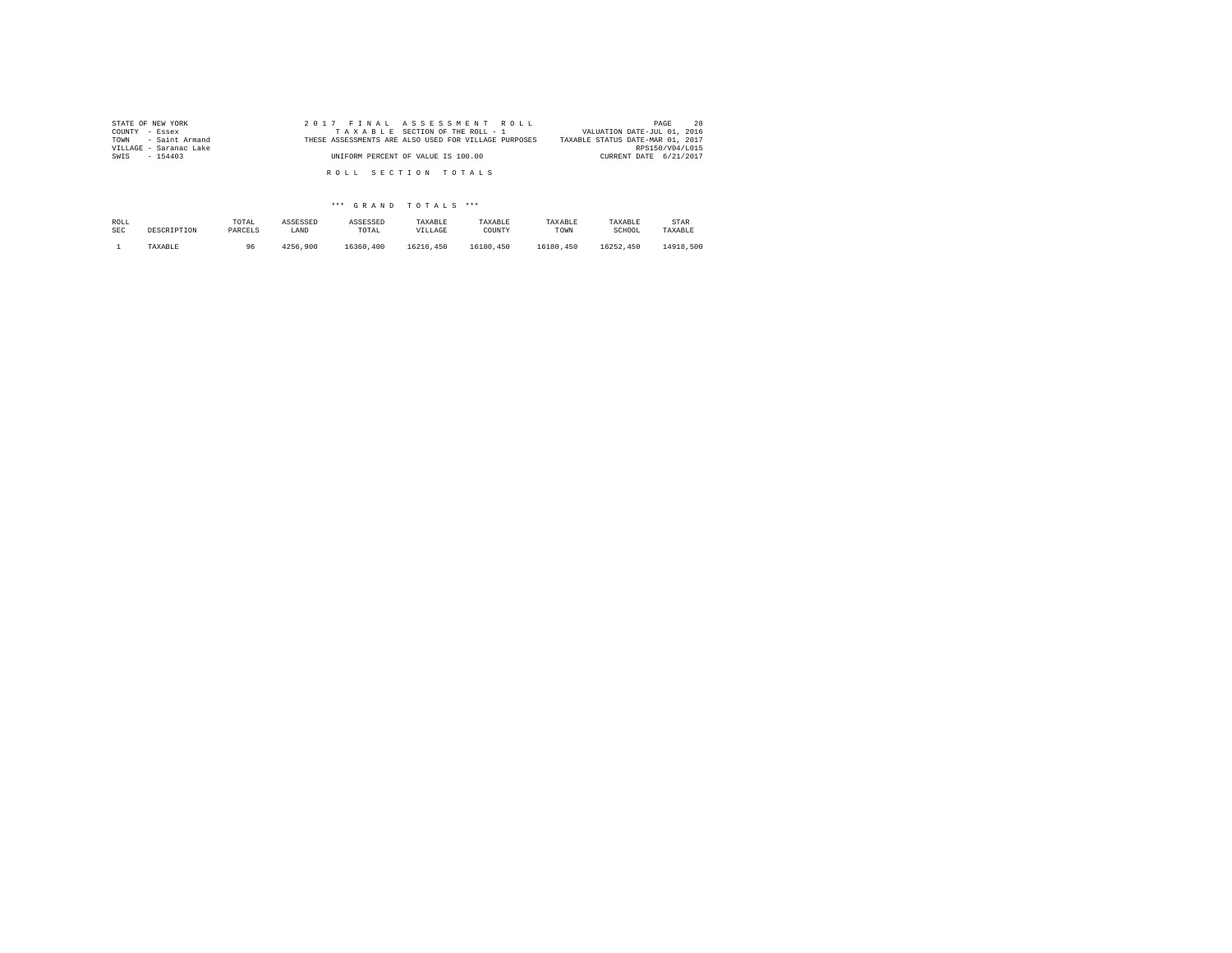| STATE OF NEW YORK<br>COUNTY - Essex<br>- Saint Armand<br>TOWN<br>VILLAGE - Saranac Lake<br>SWTS<br>$-154403$ | 2017 FINAL ASSESSMENT                                                                                                                                                                                  | OWNERS NAME SEOUENCE       | R O T. T.<br>SPECIAL FRANCHISE SECTION OF THE ROLL - 5<br>UNIFORM PERCENT OF VALUE IS 100.00   | VALUATION DATE-JUL 01, 2016<br>THESE ASSESSMENTS ARE ALSO USED FOR VILLAGE PURPOSES TAXABLE STATUS DATE-MAR 01, 2017 | 29<br>PAGE  |
|--------------------------------------------------------------------------------------------------------------|--------------------------------------------------------------------------------------------------------------------------------------------------------------------------------------------------------|----------------------------|------------------------------------------------------------------------------------------------|----------------------------------------------------------------------------------------------------------------------|-------------|
| TAX MAP PARCEL NUMBER<br>CURRENT OWNERS NAME<br>CURRENT OWNERS ADDRESS                                       | PROPERTY LOCATION & CLASS ASSESSMENT EXEMPTION CODE-----VILLAGE------COUNTY-------TOWN------SCHOOL<br>SCHOOL DISTRICT<br>PARCEL SIZE/GRID COORD                                                        | T.AND<br>TOTAL             | TAX DESCRIPTION<br>SPECIAL DISTRICTS                                                           | TAXABLE VALUE                                                                                                        | ACCOUNT NO. |
| 544.3-9999-132.350/8601<br>National Grid<br>Real Estate Tax Dept<br>300 Erie Blvd West<br>Syracuse, NY 13202 | Village Of Saranac Lk<br>861 Elec & gas<br>Saranac Lake 164601<br>Special Franchise Village 73,038<br>No Land Improvements Only<br>132350-154403-860<br>EAST-0556881 NRTH-1584492<br>FULL MARKET VALUE | $\Omega$<br>73,038         | VILLAGE TAXABLE VALUE<br>COUNTY TAXABLE VALUE<br>TOWN<br>TAXABLE VALUE<br>SCHOOL TAXABLE VALUE | 73,038<br>73,038<br>73,038<br>73,038                                                                                 | 701F305905  |
| 544.3-9999-944.730/8601<br>Time Warner-Utica<br>PO Box 7467<br>Charlotte, NC 28241-7467                      | Village Of Saranac Lk<br>869 Television<br>Saranac Lake 164601<br>Special Franchise Village 9.541<br>No Land Improvements Only<br>907800-154403-860<br>EAST-0556881 NRTH-1584492<br>FULL MARKET VALUE  | $\Omega$<br>9.541          | VILLAGE TAXABLE VALUE<br>COUNTY TAXABLE VALUE<br>TOWN<br>TAXABLE VALUE<br>SCHOOL TAXABLE VALUE | 9.541<br>9.541<br>9.541<br>9.541                                                                                     | 701F305904  |
| 544.3-9999-631.900/8601<br>Verizon<br>c/o Duff & Phelps<br>PO Box 2749<br>Addison, TX 75001                  | Village Of Saranac Lk<br>866 Telephone<br>Saranac Lake 164601<br>Special Franchise Village<br>No Land Improvements Only<br>631900-154403-860<br>EAST-0556881 NRTH-1584492<br>FULL MARKET VALUE         | $\Omega$<br>8,246<br>8.246 | VILLAGE TAXABLE VALUE<br>COUNTY TAXABLE VALUE<br>TAXABLE VALUE<br>TOWN<br>SCHOOL TAXABLE VALUE | 8.246<br>8,246<br>8.246<br>8.246                                                                                     | 701F305902  |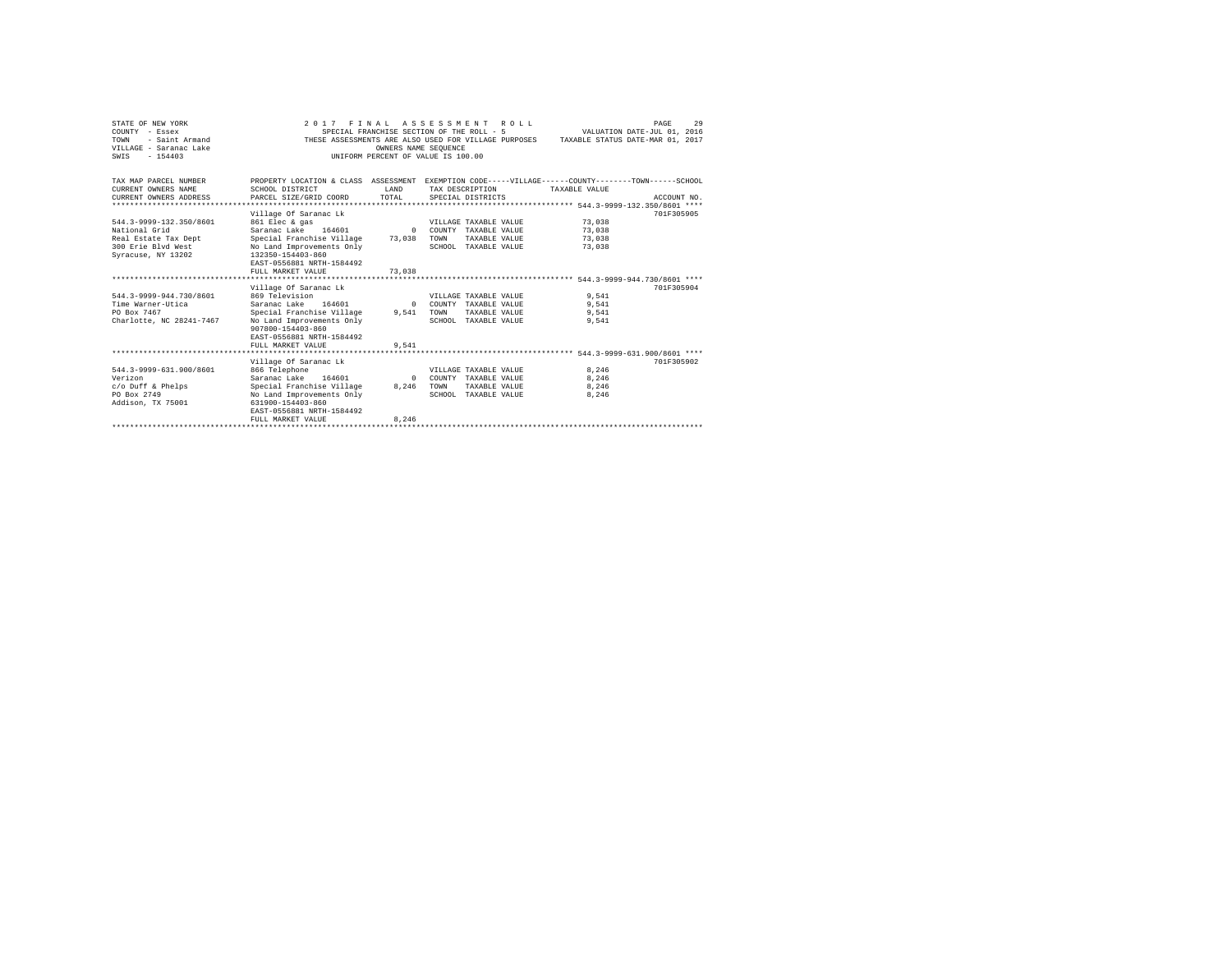| STATE OF NEW YORK      | 2017 FINAL ASSESSMENT ROLL                           | 30<br>PAGE                       |
|------------------------|------------------------------------------------------|----------------------------------|
| COUNTY - Essex         | SPECIAL FRANCHISE SECTION OF THE ROLL - 5            | VALUATION DATE-JUL 01, 2016      |
| TOWN - Saint Armand    | THESE ASSESSMENTS ARE ALSO USED FOR VILLAGE PURPOSES | TAXABLE STATUS DATE-MAR 01, 2017 |
| VILLAGE - Saranac Lake |                                                      | RPS150/V04/L015                  |
| SWIS - 154403          |                                                      | CURRENT DATE 6/21/2017           |
|                        | UNIFORM PERCENT OF VALUE IS 100.00                   |                                  |
|                        | ROLL SUB SECTION- - TOTALS                           |                                  |

|      |                | the contract of the contract of the contract of | <b>L'NI</b> | АL | . .  |  |
|------|----------------|-------------------------------------------------|-------------|----|------|--|
| CODE | NAMF<br>$\sim$ | DARC                                            | $\cdots$    |    | 5118 |  |

NO SPECIAL DISTRICTS AT THIS LEVEL

# \*\*\* S C H O O L D I S T R I C T S U M M A R Y \*\*\*

| CODE   | DISTRICT NAME | TOTAL<br>PARCELS | ASSESSED<br>LAND | ASSESSED<br>TOTAL | EXEMPT<br>AMOUNT | TOTAL<br>TAXABLE | STAR<br>AMOUNT | <b>STAR</b><br>TAXABLE |
|--------|---------------|------------------|------------------|-------------------|------------------|------------------|----------------|------------------------|
| 164601 | Saranac Lake  |                  |                  | 90.825            |                  | 90.825           |                | 90,825                 |
|        | SUB-TOTAL     |                  |                  | 90.825            |                  | 90.825           |                | 90,825                 |
|        | TOTAL         |                  |                  | 90.825            |                  | 90.825           |                | 90.825                 |

### \*\*\* S Y S T E M C O D E S S U M M A R Y \*\*\*

NO SYSTEM EXEMPTIONS AT THIS LEVEL

### \*\*\* E X E M P T I O N S U M M A R Y \*\*\*

NO EXEMPTIONS AT THIS LEVEL

| ROLL | DESCRIPTION       | TOTAL   | ASSESSED | ASSESSED | TAXABLE | TAXABLE    | TAXABLE | TAXABLE | STAR    |
|------|-------------------|---------|----------|----------|---------|------------|---------|---------|---------|
| SEC  |                   | PARCELS | LAND     | TOTAL    | VILLAGE | COUNTY     | TOWN    | SCHOOL  | TAXABLE |
|      | SPECIAL FRANCHISE |         |          | 90.825   | 90.825  | 90<br>.825 | 90.825  | 90.825  | 90.825  |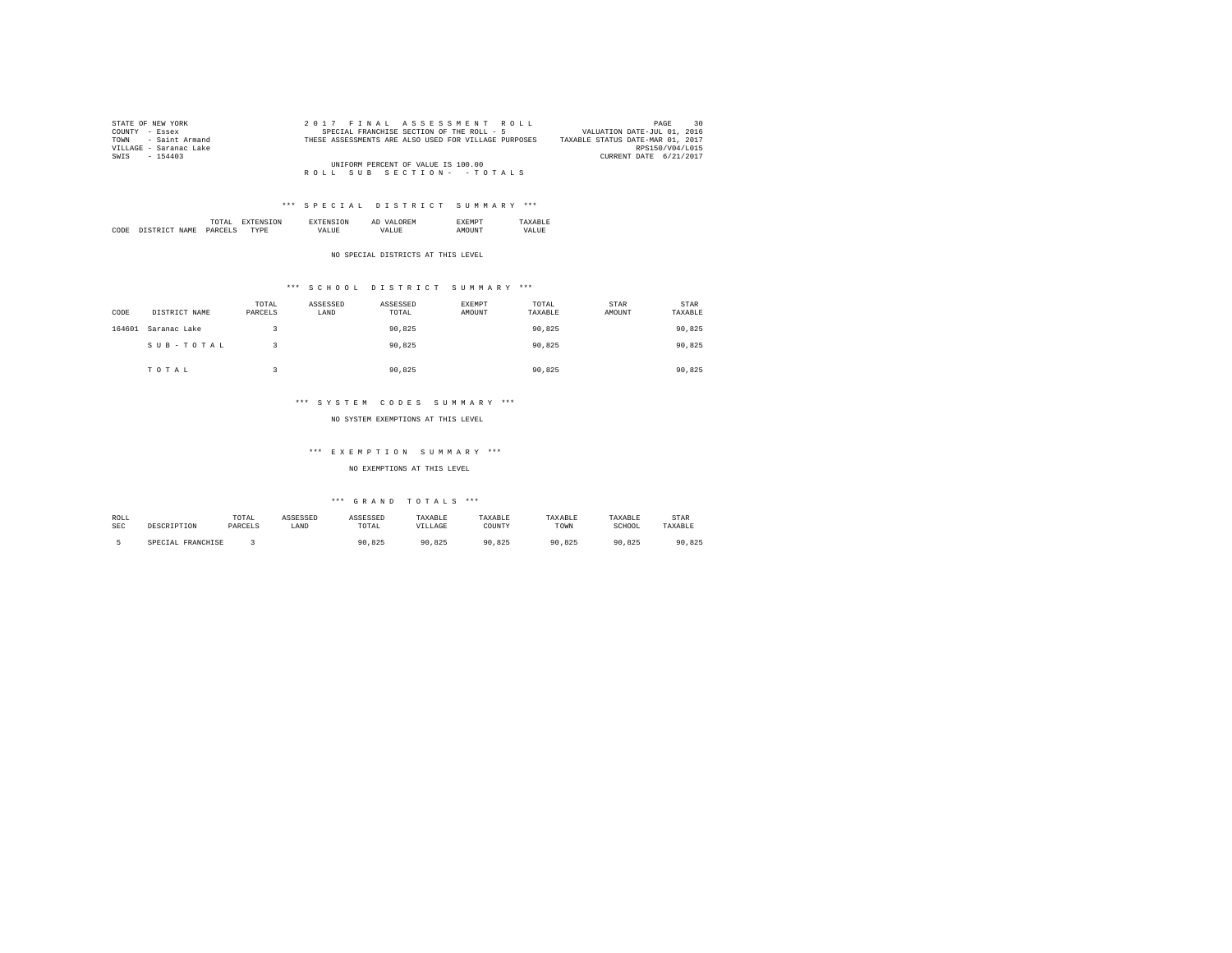| STATE OF NEW YORK      | 2017 FINAL ASSESSMENT ROLL                           | 31<br>PAGE                       |
|------------------------|------------------------------------------------------|----------------------------------|
| COUNTY - Essex         | SPECIAL FRANCHISE SECTION OF THE ROLL - 5            | VALUATION DATE-JUL 01, 2016      |
| TOWN - Saint Armand    | THESE ASSESSMENTS ARE ALSO USED FOR VILLAGE PURPOSES | TAXABLE STATUS DATE-MAR 01, 2017 |
| VILLAGE - Saranac Lake |                                                      | RPS150/V04/L015                  |
| SWIS - 154403          | UNIFORM PERCENT OF VALUE IS 100.00                   | CURRENT DATE 6/21/2017           |
|                        |                                                      |                                  |
|                        | ROLL SECTION TOTALS                                  |                                  |

|      |      | the contract of the contract of the contract of | ΩN |        | Al |  |
|------|------|-------------------------------------------------|----|--------|----|--|
| CODE | NAME | DΔ<br>______                                    |    | $\sim$ |    |  |

NO SPECIAL DISTRICTS AT THIS LEVEL

# \*\*\* S C H O O L D I S T R I C T S U M M A R Y \*\*\*

| CODE   | DISTRICT NAME | TOTAL<br>PARCELS | ASSESSED<br>LAND | ASSESSED<br>TOTAL | EXEMPT<br>AMOUNT | TOTAL<br>TAXABLE | <b>STAR</b><br>AMOUNT | STAR<br>TAXABLE |
|--------|---------------|------------------|------------------|-------------------|------------------|------------------|-----------------------|-----------------|
| 164601 | Saranac Lake  |                  |                  | 90.825            |                  | 90.825           |                       | 90,825          |
|        | SUB-TOTAL     |                  |                  | 90.825            |                  | 90.825           |                       | 90,825          |
|        | TOTAL         |                  |                  | 90.825            |                  | 90.825           |                       | 90.825          |

### \*\*\* S Y S T E M C O D E S S U M M A R Y \*\*\*

NO SYSTEM EXEMPTIONS AT THIS LEVEL

### \*\*\* E X E M P T I O N S U M M A R Y \*\*\*

NO EXEMPTIONS AT THIS LEVEL

| ROLL       | DESCRIPTION       | TOTAL   | ASSESSED | ASSESSED | TAXABLE | TAXABLE | TAXABLE         | TAXABLE | STAR       |
|------------|-------------------|---------|----------|----------|---------|---------|-----------------|---------|------------|
| <b>SEC</b> |                   | PARCELS | LAND     | TOTAL    | VILLAGE | COUNT)  | TOWN            | SCHOOL  | TAXABLE    |
|            | SPECIAL FRANCHISE |         |          | 90.825   | 90.825  | 90.825  | .825<br>$\circ$ | 90.825  | 90<br>.825 |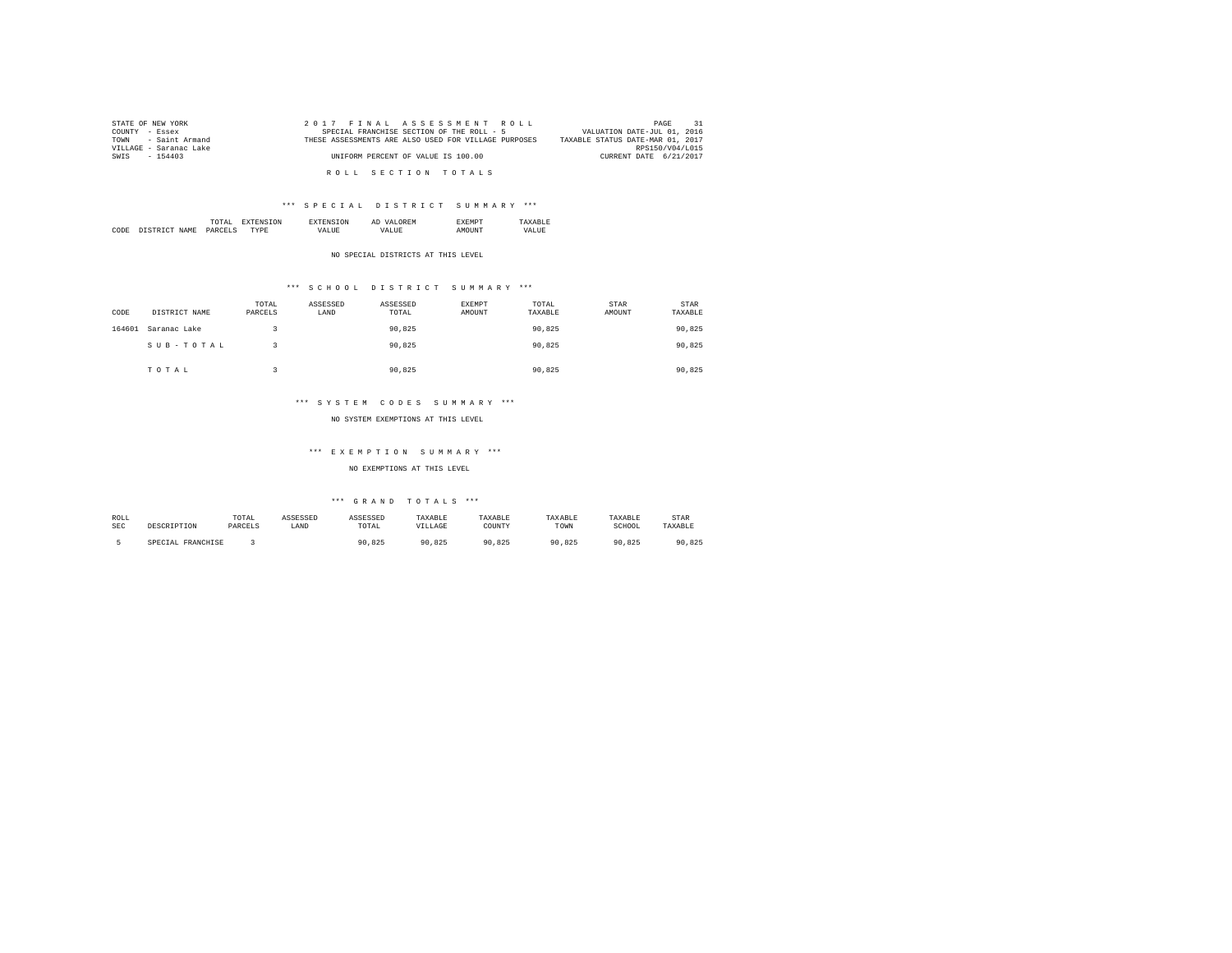| STATE OF NEW YORK<br>COUNTY - Essex<br>- Saint Armand<br>TOWN<br>VILLAGE - Saranac Lake<br>$-154403$<br>SWTS | 2017<br>FINAL                                                                                                         | OWNERS NAME SEOUENCE | ASSESSMENT ROLL<br>UTILITY & R.R. SECTION OF THE ROLL - 6<br>UNIFORM PERCENT OF VALUE IS 100.00 | VALUATION DATE-JUL 01, 2016<br>THESE ASSESSMENTS ARE ALSO USED FOR VILLAGE PURPOSES TAXABLE STATUS DATE-MAR 01, 2017 | PAGE<br>32  |
|--------------------------------------------------------------------------------------------------------------|-----------------------------------------------------------------------------------------------------------------------|----------------------|-------------------------------------------------------------------------------------------------|----------------------------------------------------------------------------------------------------------------------|-------------|
| TAX MAP PARCEL NUMBER<br>CURRENT OWNERS NAME                                                                 | PROPERTY LOCATION & CLASS ASSESSMENT EXEMPTION CODE-----VILLAGE------COUNTY-------TOWN------SCHOOL<br>SCHOOL DISTRICT | LAND                 | TAX DESCRIPTION                                                                                 | TAXABLE VALUE                                                                                                        |             |
| CURRENT OWNERS ADDRESS<br>**********************                                                             | PARCEL SIZE/GRID COORD                                                                                                | TOTAL                | SPECIAL DISTRICTS                                                                               |                                                                                                                      | ACCOUNT NO. |
|                                                                                                              |                                                                                                                       |                      |                                                                                                 |                                                                                                                      | 705N205702  |
| $32.29 - 1 - 26.000$                                                                                         | 96 Mount Pisgah Ln<br>833 Radio                                                                                       |                      | VILLAGE TAXABLE VALUE                                                                           | 90,000                                                                                                               |             |
| Harris Corporation                                                                                           | Saranac Lake<br>164601                                                                                                | 59,200               | COUNTY TAXABLE VALUE                                                                            | 90,000                                                                                                               |             |
| Mail Stop A-12E                                                                                              | 10 Twp 11 Omt                                                                                                         | 90,000               | TOWN<br>TAXABLE VALUE                                                                           | 90,000                                                                                                               |             |
| 1025 W NASA Blvd                                                                                             | 919720-154401-188                                                                                                     |                      | SCHOOL TAXABLE VALUE                                                                            | 90,000                                                                                                               |             |
| Melbourne, FL 32919                                                                                          | Tower North Of Wroten Ave<br>3.70<br>ACRES<br>EAST-0553639 NRTH-1581836<br>DEED BOOK 1609 PG-103                      |                      | E1480 Emergency Services                                                                        | $.00$ MT                                                                                                             |             |
|                                                                                                              | FULL MARKET VALUE                                                                                                     | 90,000               |                                                                                                 |                                                                                                                      |             |
|                                                                                                              | Public Service                                                                                                        |                      |                                                                                                 |                                                                                                                      | 701E280007  |
| 644.3-9999-132.350/1001                                                                                      | 882 Elec Trans Imp                                                                                                    |                      | VILLAGE TAXABLE VALUE                                                                           | 25, 115                                                                                                              |             |
| National Grid                                                                                                | Saranac Lake 164601                                                                                                   | $\circ$              | COUNTY TAXABLE VALUE                                                                            | 25,115                                                                                                               |             |
| Real Estate Tax Dept                                                                                         | L P Transmission Line                                                                                                 | 25, 115              | TOWN<br>TAXABLE VALUE                                                                           | 25,115                                                                                                               |             |
| 300 Erie Blyd West                                                                                           | 132350-812237-100                                                                                                     |                      | SCHOOL TAXABLE VALUE                                                                            | 25,115                                                                                                               |             |
| Syracuse, NY 13202                                                                                           | T603 Lake Colby Lp 3<br>EAST-0556881 NRTH-1584492<br>FULL MARKET VALUE                                                | 25,115               |                                                                                                 |                                                                                                                      |             |
|                                                                                                              |                                                                                                                       |                      |                                                                                                 | ************************ 644.3-9999-132.350/1881 ****                                                                |             |
|                                                                                                              | Public Service                                                                                                        |                      |                                                                                                 |                                                                                                                      | 701E205807  |
| 644.3-9999-132.350/1881                                                                                      | 884 Elec Dist Out                                                                                                     |                      | VILLAGE TAXABLE VALUE                                                                           | 220,441                                                                                                              |             |
| National Grid                                                                                                | Saranac Lake 164601                                                                                                   | $^{\circ}$           | COUNTY TAXABLE VALUE                                                                            | 220,441                                                                                                              |             |
| Real Estate Tax Dept                                                                                         | 132350-888888-188 Total                                                                                               | 220.441              | TOWN<br>TAXABLE VALUE                                                                           | 220,441                                                                                                              |             |
| 300 Erie Blvd West                                                                                           | Electric Distribution                                                                                                 |                      | SCHOOL TAXABLE VALUE                                                                            | 220,441                                                                                                              |             |
| Syracuse, NY 13202                                                                                           | EAST-0556881 NRTH-1584492<br>FULL MARKET VALUE                                                                        | 220.441              |                                                                                                 |                                                                                                                      |             |
|                                                                                                              |                                                                                                                       |                      |                                                                                                 | **************************** 644.3-9999-631.900/1881 ****                                                            |             |
|                                                                                                              | Public Service                                                                                                        |                      |                                                                                                 |                                                                                                                      | 701E205710  |
| 644.3-9999-631.900/1881                                                                                      | 836 Telecom. eq.                                                                                                      |                      | VILLAGE TAXABLE VALUE                                                                           | 3.431                                                                                                                |             |
| Verizon New York                                                                                             | Saranac Lake 164601                                                                                                   | $\Omega$             | COUNTY TAXABLE VALUE                                                                            | 3,431                                                                                                                |             |
| c/o Duff & Phelps                                                                                            | Sl Poles Wires Cables                                                                                                 | 3,431                | TOWN<br>TAXABLE VALUE                                                                           | 3.431                                                                                                                |             |
| PO Box 2749                                                                                                  | 631900-888888-188                                                                                                     |                      | SCHOOL TAXABLE VALUE                                                                            | 3,431                                                                                                                |             |
| Addison, TX 75001                                                                                            | Outside Plant-No Land<br>EAST-0556881 NRTH-1584492                                                                    |                      |                                                                                                 |                                                                                                                      |             |
|                                                                                                              | FULL MARKET VALUE                                                                                                     | 3,431                |                                                                                                 |                                                                                                                      |             |
|                                                                                                              |                                                                                                                       |                      |                                                                                                 | ************************* 32.102-1-2.000/1 ***********                                                               |             |
|                                                                                                              | 96 Mount Pisgah Ln                                                                                                    |                      |                                                                                                 |                                                                                                                      | 701E297002  |
| $32.102 - 1 - 2.000/1$<br>Verizon New York Inc                                                               | 837 Cell Tower<br>Saranac Lake 164601                                                                                 | 600                  | VILLAGE TAXABLE VALUE                                                                           | 300,000<br>300,000                                                                                                   |             |
| $c$ /o Duff & Phelps                                                                                         | Sl Poles Wires Cables                                                                                                 | 300,000              | COUNTY TAXABLE VALUE<br>TOWN<br>TAXABLE VALUE                                                   | 300,000                                                                                                              |             |
| PO Box 2749                                                                                                  | 631900-080877-100                                                                                                     |                      | SCHOOL TAXABLE VALUE                                                                            | 300,000                                                                                                              |             |
| Addison, TX 75001                                                                                            | Mt Pisqah Microwave Site                                                                                              |                      | E1480 Emergency Services                                                                        | $.00$ MT                                                                                                             |             |
|                                                                                                              | EAST-0553455 NRTH-1581957<br>DEED BOOK 1360 PG-289                                                                    |                      |                                                                                                 |                                                                                                                      |             |
|                                                                                                              | FULL MARKET VALUE                                                                                                     | 300,000              |                                                                                                 |                                                                                                                      |             |
|                                                                                                              |                                                                                                                       |                      |                                                                                                 |                                                                                                                      |             |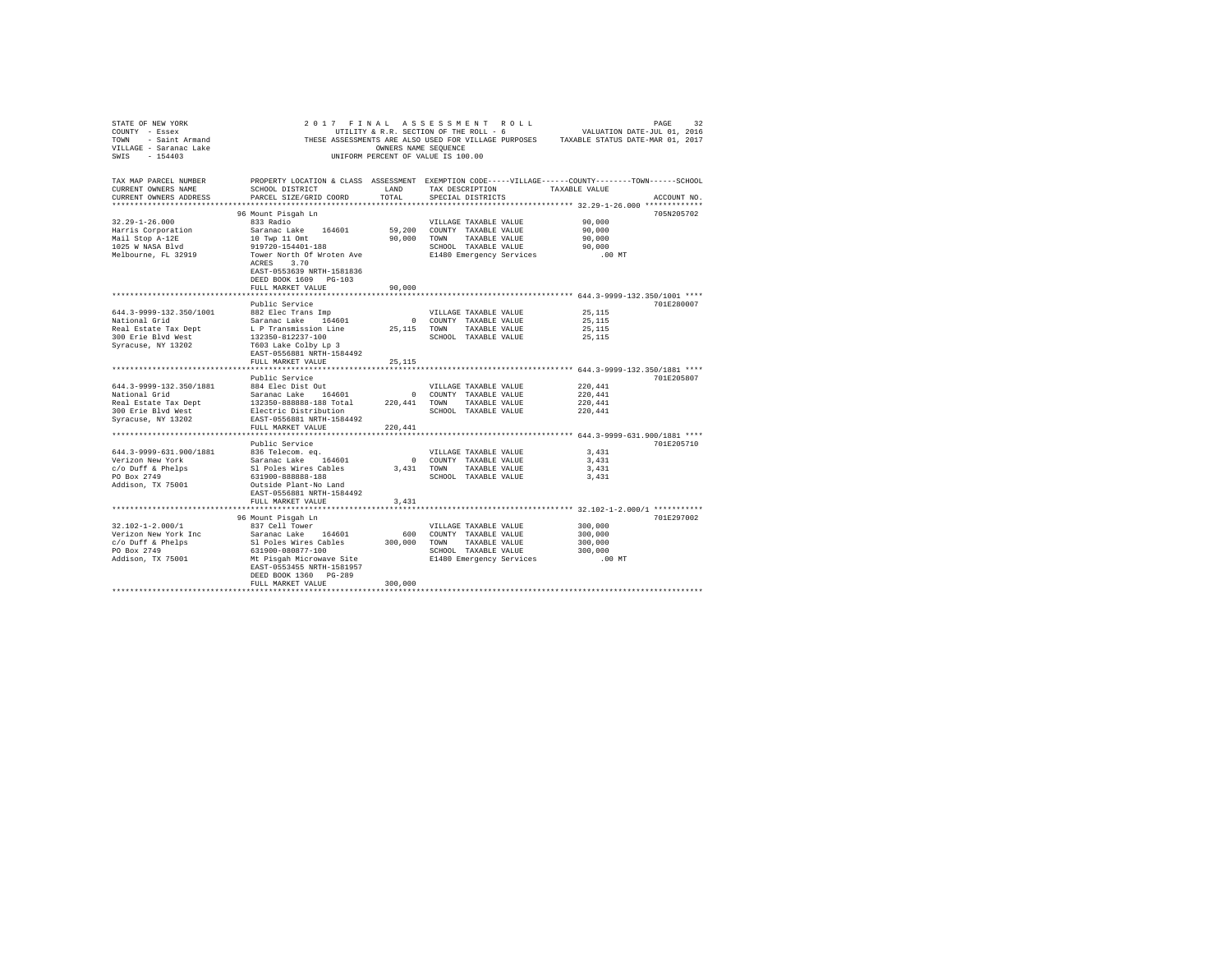| STATE OF NEW YORK      | 2017 FINAL ASSESSMENT ROLL                           | PAGE                             |
|------------------------|------------------------------------------------------|----------------------------------|
| COUNTY - Essex         | UTILITY & R.R. SECTION OF THE ROLL - 6               | VALUATION DATE-JUL 01, 2016      |
| TOWN - Saint Armand    | THESE ASSESSMENTS ARE ALSO USED FOR VILLAGE PURPOSES | TAXABLE STATUS DATE-MAR 01, 2017 |
| VILLAGE - Saranac Lake |                                                      | RPS150/V04/L015                  |
| SWIS<br>$-154403$      |                                                      | CURRENT DATE 6/21/2017           |
|                        | UNIFORM PERCENT OF VALUE IS 100.00                   |                                  |
|                        | ROLL SUB SECTION- - TOTALS                           |                                  |

|      |      | .<br>the contract of the contract of the contract of | נורו ' |          | AL  |              |             |
|------|------|------------------------------------------------------|--------|----------|-----|--------------|-------------|
| CODE | NAME | DADCET                                               | DF     | $\cdots$ | 77. | <b>OTTMP</b> | .<br>. TIDE |
|      |      |                                                      |        |          |     |              |             |

E1480 Emergency Serv 2 MOVTAX

# \*\*\* S C H O O L D I S T R I C T S U M M A R Y \*\*\*

| CODE   | DISTRICT NAME | TOTAL<br>PARCELS | ASSESSED<br>LAND | ASSESSED<br>TOTAL | EXEMPT<br>AMOUNT | TOTAL<br>TAXABLE | <b>STAR</b><br>AMOUNT | <b>STAR</b><br>TAXABLE |
|--------|---------------|------------------|------------------|-------------------|------------------|------------------|-----------------------|------------------------|
| 164601 | Saranac Lake  | ь                | 59,800           | 638,987           |                  | 638.987          |                       | 638,987                |
|        | SUB-TOTAL     | ь                | 59,800           | 638,987           |                  | 638.987          |                       | 638,987                |
|        | TOTAL         |                  | 59,800           | 638,987           |                  | 638.987          |                       | 638,987                |

### \*\*\* S Y S T E M C O D E S S U M M A R Y \*\*\*

NO SYSTEM EXEMPTIONS AT THIS LEVEL

### \*\*\* E X E M P T I O N S U M M A R Y \*\*\*

NO EXEMPTIONS AT THIS LEVEL

| ROLL       |                  | TOTAL   | ASSESSED | ASSESSED | TAXABLE | TAXABLE | TAXABLE | TAXABLE | STAR    |
|------------|------------------|---------|----------|----------|---------|---------|---------|---------|---------|
| <b>SEC</b> | DESCRIPTION      | PARCELS | LAND     | TOTAL    | VILLAGE | COUNTY  | TOWN    | SCHOOL  | TAXABLE |
|            | UTILITIES & N.C. |         | 59,800   | 638.987  | 638,987 | 638.987 | 638,987 | 638.987 | 638,987 |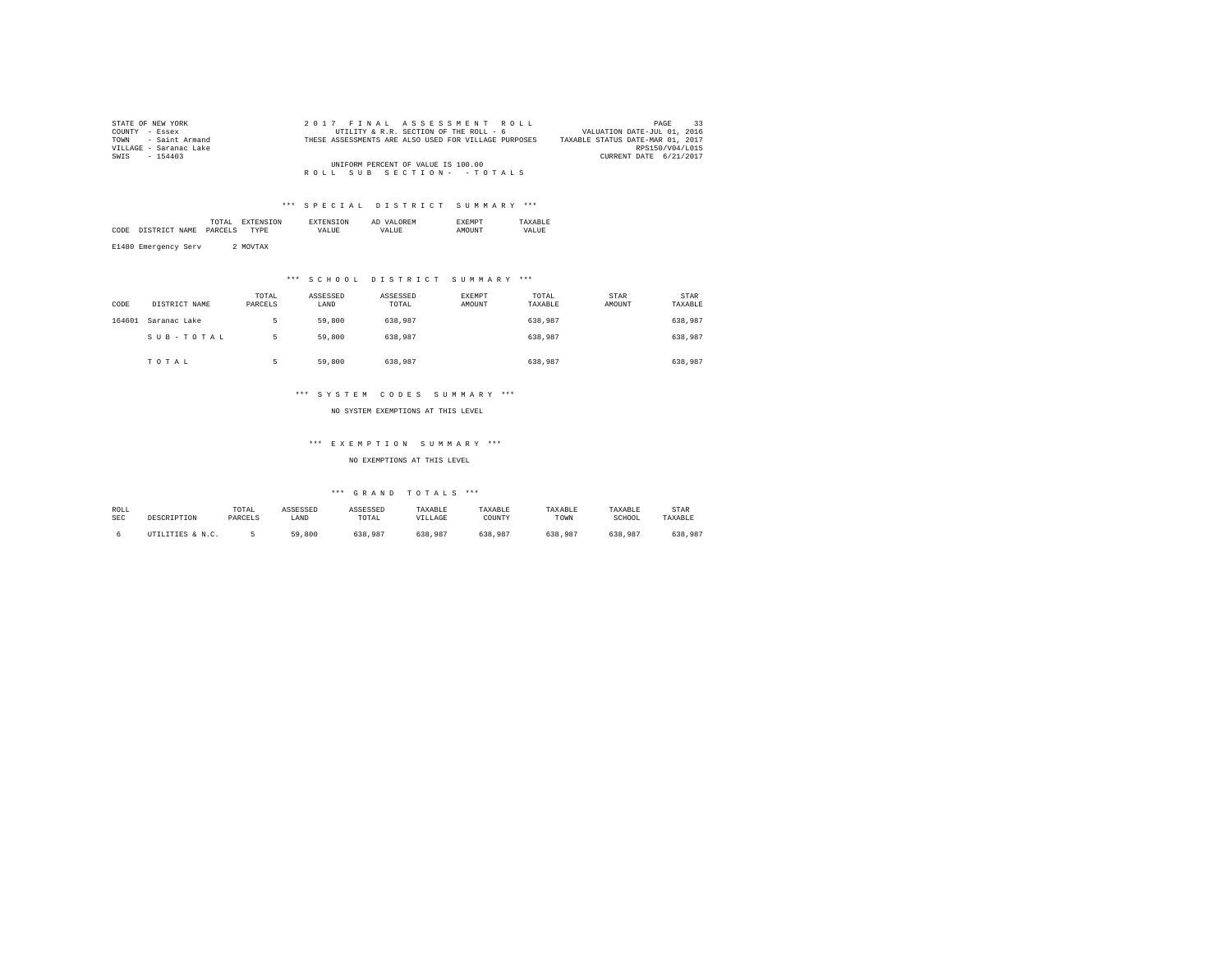| STATE OF NEW YORK      | 2017 FINAL ASSESSMENT ROLL                           | 34<br>PAGE                       |
|------------------------|------------------------------------------------------|----------------------------------|
| COUNTY - Essex         | UTILITY & R.R. SECTION OF THE ROLL - 6               | VALUATION DATE-JUL 01, 2016      |
| TOWN - Saint Armand    | THESE ASSESSMENTS ARE ALSO USED FOR VILLAGE PURPOSES | TAXABLE STATUS DATE-MAR 01, 2017 |
| VILLAGE - Saranac Lake |                                                      | RPS150/V04/L015                  |
| SWIS - 154403          | UNIFORM PERCENT OF VALUE IS 100.00                   | CURRENT DATE 6/21/2017           |
|                        |                                                      |                                  |
|                        | ROLL SECTION TOTALS                                  |                                  |

| $ -$<br>$\sim$<br>77.<br>$\cdots$<br>'N. |      |      | the contract of the contract of the contract of | 'N | AL | 'N |  |
|------------------------------------------|------|------|-------------------------------------------------|----|----|----|--|
|                                          | CODE | NAME | DARC                                            |    |    |    |  |

E1480 Emergency Serv 2 MOVTAX

### \*\*\* S C H O O L D I S T R I C T S U M M A R Y \*\*\*

| CODE   | DISTRICT NAME | TOTAL<br>PARCELS | ASSESSED<br>LAND | ASSESSED<br>TOTAL | EXEMPT<br><b>AMOUNT</b> | TOTAL<br>TAXABLE | STAR<br>AMOUNT | <b>STAR</b><br>TAXABLE |
|--------|---------------|------------------|------------------|-------------------|-------------------------|------------------|----------------|------------------------|
| 164601 | Saranac Lake  |                  | 59,800           | 638,987           |                         | 638,987          |                | 638,987                |
|        | SUB-TOTAL     | 5                | 59,800           | 638,987           |                         | 638,987          |                | 638,987                |
|        | TOTAL         |                  | 59,800           | 638,987           |                         | 638.987          |                | 638,987                |

### \*\*\* S Y S T E M C O D E S S U M M A R Y \*\*\*

NO SYSTEM EXEMPTIONS AT THIS LEVEL

### \*\*\* E X E M P T I O N S U M M A R Y \*\*\*

NO EXEMPTIONS AT THIS LEVEL

| ROLL       |                  | TOTAL   | ASSESSED | ASSESSED | TAXABLE | TAXABLE | TAXABLE | TAXABLE | STAR    |
|------------|------------------|---------|----------|----------|---------|---------|---------|---------|---------|
| <b>SEC</b> | DESCRIPTION      | PARCELS | LAND     | TOTAL    | VILLAGE | COUNTY  | TOWN    | SCHOOL  | TAXABLE |
|            | UTILITIES & N.C. |         | 59,800   | 638.987  | 638,987 | 638.987 | 638,987 | 638.987 | 638,987 |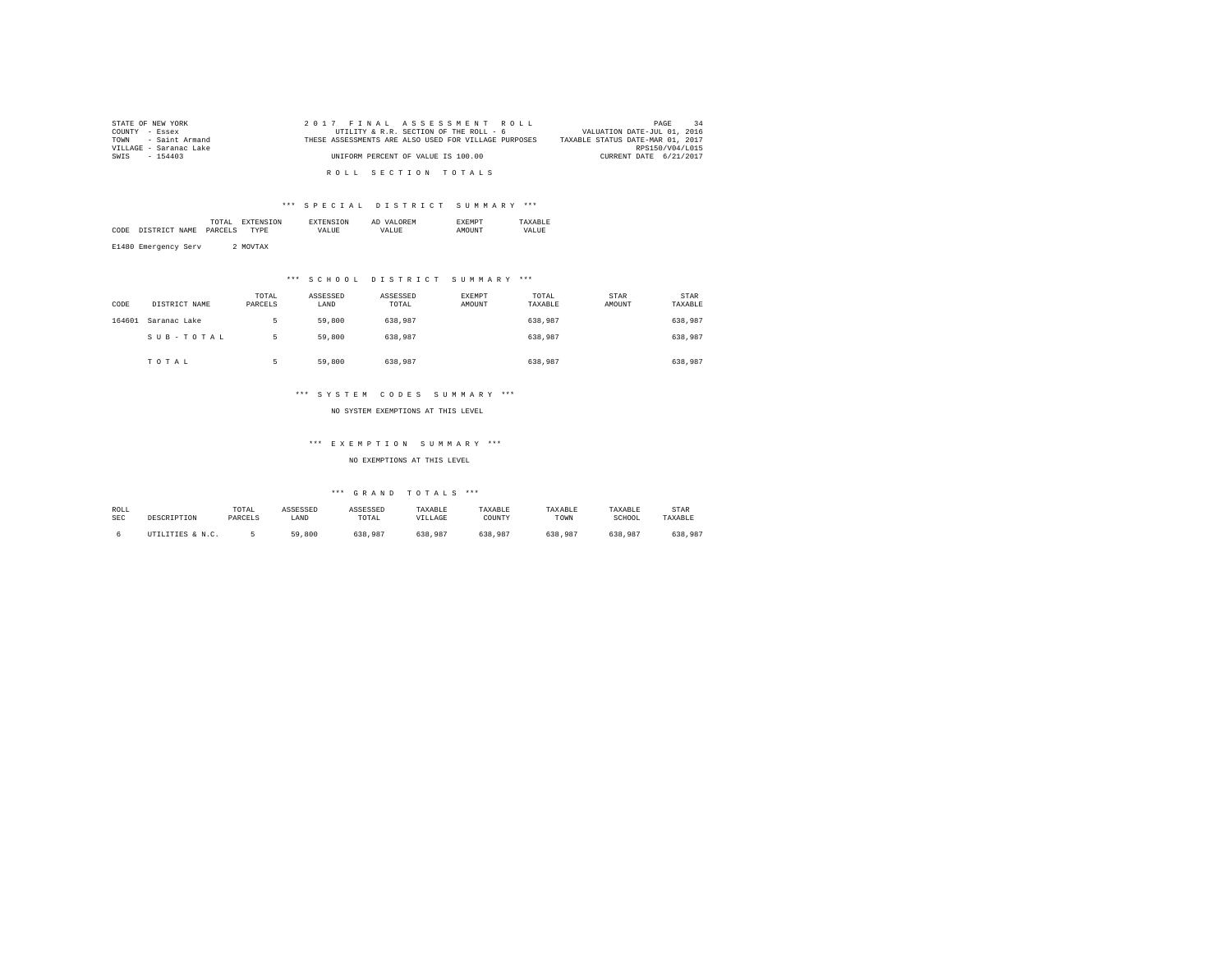| STATE OF NEW YORK<br>COUNTY - Essex<br>TOWN - Saint Armand<br>VILLAGE - Saranac Lake<br>SWIS - 154403 | WHOLLY EXEMPT SECTION OF THE ROLL - 8 WALUATION DATE-JUL 01, 2016<br>THESE ASSESSMENTS ARE ALSO USED FOR VILLAGE PURPOSES TAXABLE STATUS DATE-MAR 01, 2017 | OWNERS NAME SEQUENCE | 2017 FINAL ASSESSMENT ROLL<br>WHOLLY EXEMPT SECTION OF THE ROLL - 8<br>UNIFORM PERCENT OF VALUE IS 100.00 |               |               |                      | 35<br>PAGE<br>VALUATION DATE-JUL 01, 2016 |
|-------------------------------------------------------------------------------------------------------|------------------------------------------------------------------------------------------------------------------------------------------------------------|----------------------|-----------------------------------------------------------------------------------------------------------|---------------|---------------|----------------------|-------------------------------------------|
| TAX MAP PARCEL NUMBER<br>CURRENT OWNERS NAME<br>CURRENT OWNERS ADDRESS                                | PROPERTY LOCATION & CLASS ASSESSMENT EXEMPTION CODE-----VILLAGE------COUNTY-------TOWN------SCHOOL<br>SCHOOL DISTRICT<br>PARCEL SIZE/GRID COORD            | LAND<br>TOTAL        | TAX DESCRIPTION<br>SPECIAL DISTRICTS                                                                      |               | TAXABLE VALUE |                      | ACCOUNT NO.                               |
|                                                                                                       |                                                                                                                                                            |                      |                                                                                                           |               |               |                      | 705J102204                                |
| 32.103-1-1.000                                                                                        | 600 AMA Way<br>615 Educatn fac                                                                                                                             |                      | NP ORGANIZ 25300 6695,300                                                                                 |               | 6695,300      | 6695,300             | 6695,300                                  |
| American Management                                                                                   | Saranac Lake 164601                                                                                                                                        |                      | 464,600 VILLAGE TAXABLE VALUE                                                                             |               |               | $^{\circ}$           |                                           |
| Association International 9 10 30 Richards Sur                                                        |                                                                                                                                                            |                      | 6695,300 COUNTY TAXABLE VALUE                                                                             |               |               | $\Omega$             |                                           |
| Attn: Vice President Finance ACRES 64.02                                                              |                                                                                                                                                            |                      | TOWN TAXABLE VALUE                                                                                        |               |               | $\Omega$             |                                           |
| Corporate Controller EAST-0555337 NRTH-1582481                                                        |                                                                                                                                                            |                      | SCHOOL TAXABLE VALUE                                                                                      |               |               | $\Omega$             |                                           |
| 600 AMA Way                                                                                           | DEED BOOK 1734 PG-100                                                                                                                                      |                      | E1480 Emergency Services                                                                                  |               |               | $.00$ MT             |                                           |
| Saranac Lake, NY 12983<br>*******************************                                             | FULL MARKET VALUE<br>********************                                                                                                                  | 6695,300             |                                                                                                           |               |               |                      |                                           |
|                                                                                                       | Bloomingdale Ave                                                                                                                                           |                      |                                                                                                           |               |               |                      | 705J178069                                |
| 32.103-2-1.000                                                                                        | 330 Vacant comm                                                                                                                                            |                      | TOWN OWN I 13500                                                                                          | 900           | 900           | 900                  | 900                                       |
| American Management                                                                                   | Saranac Lake 164601                                                                                                                                        |                      | 900 VILLAGE TAXABLE VALUE                                                                                 |               |               | $^{\circ}$           |                                           |
| Association International Richards Survey Lot 10                                                      |                                                                                                                                                            |                      | 900 COUNTY TAXABLE VALUE                                                                                  |               |               | $\Omega$             |                                           |
| c/o Vice President Finance ACRES 0.45                                                                 |                                                                                                                                                            |                      | TOWN TAXABLE VALUE                                                                                        |               |               | $\Omega$             |                                           |
| 600 AMA Way                                                                                           | EAST-0555426 NRTH-1582155                                                                                                                                  |                      | SCHOOL TAXABLE VALUE                                                                                      |               |               | $\Omega$             |                                           |
| Saranac Lake, NY 12983-5534                                                                           | FULL MARKET VALUE                                                                                                                                          |                      | 900 E1480 Emergency Services                                                                              |               |               | $.00$ MT             |                                           |
|                                                                                                       |                                                                                                                                                            |                      |                                                                                                           |               |               |                      |                                           |
| 32.166-3-1.000                                                                                        | 44 Stevenson Rd<br>681 Culture bldg                                                                                                                        |                      | HIST SOC 26250 120,300 120,300                                                                            |               |               |                      | 7079906104<br>120,300 120,300             |
| Stevenson Society Of                                                                                  | Saranac Lake 164601                                                                                                                                        |                      | 39,900 VILLAGE TAXABLE VALUE                                                                              |               |               | $\Omega$             |                                           |
|                                                                                                       | 11 Twp 11 Omt                                                                                                                                              |                      | 120,300 COUNTY TAXABLE VALUE                                                                              |               |               | $\Omega$             |                                           |
| America<br>11 Stevenson Ln                                                                            | R L Stevenson Cottage                                                                                                                                      |                      | TOWN TAXABLE VALUE                                                                                        |               |               | $\Omega$             |                                           |
| Saranac Lake, NY 12983                                                                                | Lot And Stevenson Lane                                                                                                                                     |                      | SCHOOL TAXABLE VALUE                                                                                      |               |               | $\Omega$             |                                           |
|                                                                                                       | FRNT 80.00 DPTH 217.00                                                                                                                                     |                      | E1480 Emergency Services                                                                                  |               | $.00$ MT      |                      |                                           |
|                                                                                                       | ACRES 0.30                                                                                                                                                 |                      |                                                                                                           |               |               |                      |                                           |
|                                                                                                       | EAST-0554646 NRTH-1578232                                                                                                                                  |                      |                                                                                                           |               |               |                      |                                           |
|                                                                                                       | DEED BOOK 852 PG-240<br>FULL MARKET VALUE                                                                                                                  | 120,300              |                                                                                                           |               |               |                      |                                           |
|                                                                                                       |                                                                                                                                                            |                      |                                                                                                           |               |               |                      |                                           |
|                                                                                                       | 680 NYS Route 3                                                                                                                                            |                      |                                                                                                           |               |               |                      | 7079907874                                |
| $23.328 - 1 - 1.000$                                                                                  | 853 Sewage                                                                                                                                                 |                      | VILLAGE OW 13650 3532,900                                                                                 |               | 3532,900      |                      | 3532.900 3532.900                         |
| Village Of Saranac Lake Saranac Lake 164601<br>Sewage Disposal Property Twp 11 Omt Lot 29             |                                                                                                                                                            |                      | 148,700 VILLAGE TAXABLE VALUE                                                                             |               |               | $\Omega$             |                                           |
|                                                                                                       |                                                                                                                                                            |                      | 3532.900 COUNTY TAXABLE VALUE                                                                             |               |               | $\Omega$             |                                           |
| 39 Main St Ste 9                                                                                      | 201/171 Pump Station<br>ACRES 12.30                                                                                                                        |                      | TOWN TAXABLE VALUE<br>SCHOOL TAXABLE VALUE                                                                |               |               | $\Omega$<br>$\Omega$ |                                           |
| Saranac Lake, NY 12983                                                                                | EAST-0556881 NRTH-1584492                                                                                                                                  |                      | E1480 Emergency Services                                                                                  |               |               | .00MT                |                                           |
|                                                                                                       | DEED BOOK 202 PG-39                                                                                                                                        |                      |                                                                                                           |               |               |                      |                                           |
|                                                                                                       | FULL MARKET VALUE                                                                                                                                          | 3532,900             |                                                                                                           |               |               |                      |                                           |
|                                                                                                       |                                                                                                                                                            |                      |                                                                                                           |               |               |                      |                                           |
|                                                                                                       | 92 Mount Pisgah Ln                                                                                                                                         |                      |                                                                                                           |               |               |                      | 7079906106                                |
| $32.102 - 1 - 2.000$                                                                                  | 551 Ski area                                                                                                                                               |                      | VILLAGE OW 13650                                                                                          | 887,000       | 887,000       | 887,000              | 887,000                                   |
| Village Of Saranac Lake                                                                               | Saranac Lake 164601                                                                                                                                        |                      | 555,200 VILLAGE TAXABLE VALUE                                                                             |               |               | $^{\circ}$           |                                           |
| 39 Main St Ste 9                                                                                      | 9 & 10 Twp 11 Omt<br>ACRES 71.88                                                                                                                           |                      | 887,000 COUNTY TAXABLE VALUE                                                                              |               |               | $\Omega$<br>$\Omega$ |                                           |
| Saranac Lake, NY 12983                                                                                | EAST-0554076 NRTH-1582567                                                                                                                                  |                      | TOWN<br>SCHOOL TAXABLE VALUE                                                                              | TAXABLE VALUE |               | $\Omega$             |                                           |
|                                                                                                       | DEED BOOK 312 PG-553                                                                                                                                       |                      | E1480 Emergency Services                                                                                  |               |               | .00 MT               |                                           |
|                                                                                                       | FULL MARKET VALUE                                                                                                                                          | 887,000              |                                                                                                           |               |               |                      |                                           |
|                                                                                                       |                                                                                                                                                            |                      |                                                                                                           |               |               |                      |                                           |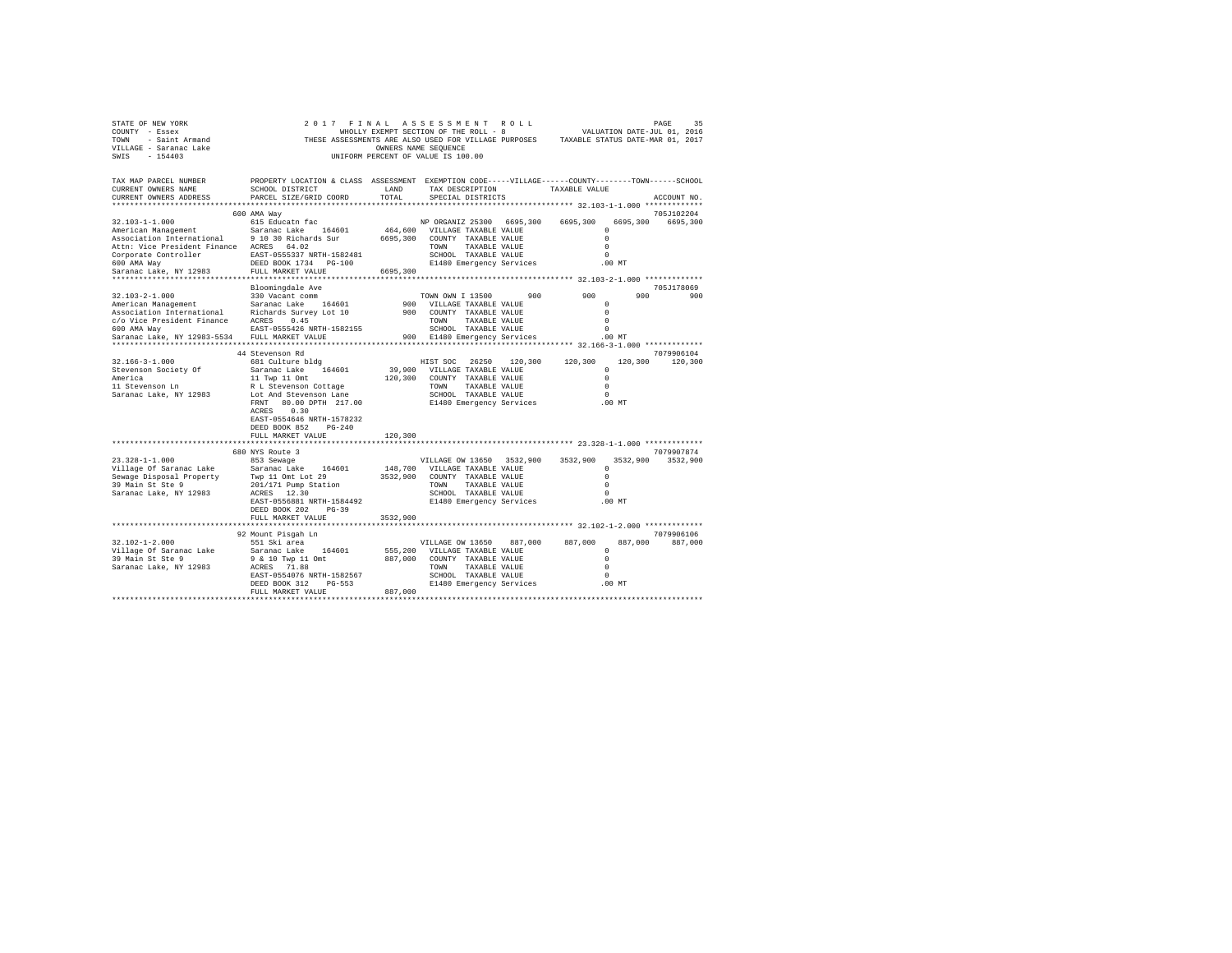| STATE OF NEW YORK<br>COUNTY - Essex<br>TOWN<br>- Saint Armand<br>VILLAGE - Saranac Lake<br>$-154403$<br>SWIS |                                                                                                                       |              | 2017 FINAL ASSESSMENT ROLL<br>WHOLLY EXEMPT SECTION OF THE ROLL - 8<br>THESE ASSESSMENTS ARE ALSO USED FOR VILLAGE PURPOSES TAXABLE STATUS DATE-MAR 01, 2017<br>OWNERS NAME SEQUENCE<br>UNIFORM PERCENT OF VALUE IS 100.00 |       | VALUATION DATE-JUL 01, 2016 |        | PAGE<br>36          |
|--------------------------------------------------------------------------------------------------------------|-----------------------------------------------------------------------------------------------------------------------|--------------|----------------------------------------------------------------------------------------------------------------------------------------------------------------------------------------------------------------------------|-------|-----------------------------|--------|---------------------|
| TAX MAP PARCEL NUMBER<br>CURRENT OWNERS NAME                                                                 | PROPERTY LOCATION & CLASS ASSESSMENT EXEMPTION CODE-----VILLAGE------COUNTY-------TOWN------SCHOOL<br>SCHOOL DISTRICT | <b>T.AND</b> | TAX DESCRIPTION                                                                                                                                                                                                            |       | TAXABLE VALUE               |        |                     |
| CURRENT OWNERS ADDRESS                                                                                       | PARCEL SIZE/GRID COORD                                                                                                | TOTAL        | SPECIAL DISTRICTS                                                                                                                                                                                                          |       |                             |        | ACCOUNT NO.         |
|                                                                                                              |                                                                                                                       |              |                                                                                                                                                                                                                            |       |                             |        |                     |
| $32.135 - 3 - 1.000$                                                                                         | Bloomingdale Ave<br>311 Res vac land                                                                                  |              | VIL OWN 0 13730                                                                                                                                                                                                            | 1.200 | 1,200                       | 1,200  | 701A179026<br>1,200 |
| Village of Saranac Lake                                                                                      | 164601<br>Saranac Lake                                                                                                |              | 1,200 VILLAGE TAXABLE VALUE                                                                                                                                                                                                |       | $^{\circ}$                  |        |                     |
| 39 Main St Ste 9                                                                                             | 11 Twp 11 Omt                                                                                                         | 1,200        | COUNTY TAXABLE VALUE                                                                                                                                                                                                       |       | $\Omega$                    |        |                     |
| Saranac Lake, NY 12983                                                                                       | 365 X 90 X 350                                                                                                        |              | TAXABLE VALUE<br>TOWN                                                                                                                                                                                                      |       | $\Omega$                    |        |                     |
|                                                                                                              | 0.30<br>ACRES                                                                                                         |              | SCHOOL TAXABLE VALUE                                                                                                                                                                                                       |       | $\Omega$                    |        |                     |
|                                                                                                              | EAST-0555173 NRTH-1580105                                                                                             |              | E1480 Emergency Services                                                                                                                                                                                                   |       | .00MT                       |        |                     |
|                                                                                                              | DEED BOOK 1410 PG-243                                                                                                 |              |                                                                                                                                                                                                                            |       |                             |        |                     |
|                                                                                                              | FULL MARKET VALUE                                                                                                     | 1,200        |                                                                                                                                                                                                                            |       |                             |        |                     |
|                                                                                                              |                                                                                                                       |              |                                                                                                                                                                                                                            |       |                             |        |                     |
|                                                                                                              | Old Military Rd                                                                                                       |              |                                                                                                                                                                                                                            |       |                             |        | 7079906109          |
| $32.150 - 2 - 4.000$                                                                                         | 311 Res vac land                                                                                                      |              | VILLAGE OW 13650                                                                                                                                                                                                           |       | 17.600 17.600               | 17,600 | 17,600              |
| Village Of Saranac Lake<br>39 Main St Ste 9                                                                  | Saranac Lake<br>164601<br>11 Twp 11 Omt                                                                               |              | 17,600 VILLAGE TAXABLE VALUE<br>17,600 COUNTY TAXABLE VALUE                                                                                                                                                                |       | $\Omega$<br>$\Omega$        |        |                     |
| Saranac Lake, NY 12983                                                                                       | FRNT 100.00 DPTH 100.00                                                                                               |              | TOWN<br>TAXABLE VALUE                                                                                                                                                                                                      |       | $\Omega$                    |        |                     |
|                                                                                                              | 0.21<br>ACRES                                                                                                         |              | SCHOOL TAXABLE VALUE                                                                                                                                                                                                       |       | $\Omega$                    |        |                     |
|                                                                                                              | EAST-0554134 NRTH-1579538                                                                                             |              | E1480 Emergency Services                                                                                                                                                                                                   |       | $.00$ MT                    |        |                     |
|                                                                                                              | FULL MARKET VALUE                                                                                                     | 17,600       |                                                                                                                                                                                                                            |       |                             |        |                     |
|                                                                                                              |                                                                                                                       |              |                                                                                                                                                                                                                            |       |                             |        |                     |
|                                                                                                              | Bloomingdale Ave                                                                                                      |              |                                                                                                                                                                                                                            |       |                             |        | 701A179027          |
| $32.150 - 3 - 3.000$                                                                                         | 311 Res vac land                                                                                                      |              | VIL OWN 0 13730                                                                                                                                                                                                            | 6.300 | 6,300                       | 6,300  | 6.300               |
| Village of Saranac Lake                                                                                      | 164601<br>Saranac Lake                                                                                                |              | 6,300 VILLAGE TAXABLE VALUE                                                                                                                                                                                                |       | $\Omega$                    |        |                     |
| 39 Main St Ste 9                                                                                             | 11 Twp 11 Omt                                                                                                         | 6,300        | COUNTY TAXABLE VALUE                                                                                                                                                                                                       |       | $\Omega$                    |        |                     |
| Saranac Lake, NY 12983                                                                                       | ACRES 1.20                                                                                                            |              | <b>TOWN</b><br>TAXABLE VALUE                                                                                                                                                                                               |       | $\Omega$                    |        |                     |
|                                                                                                              | EAST-0554919 NRTH-1579472                                                                                             |              | SCHOOL TAXABLE VALUE                                                                                                                                                                                                       |       | $\Omega$                    |        |                     |
|                                                                                                              | DEED BOOK 1410 PG-243                                                                                                 | 6,300        | E1480 Emergency Services                                                                                                                                                                                                   |       | .00MT                       |        |                     |
|                                                                                                              | FULL MARKET VALUE                                                                                                     |              |                                                                                                                                                                                                                            |       |                             |        |                     |
|                                                                                                              |                                                                                                                       |              |                                                                                                                                                                                                                            |       |                             |        |                     |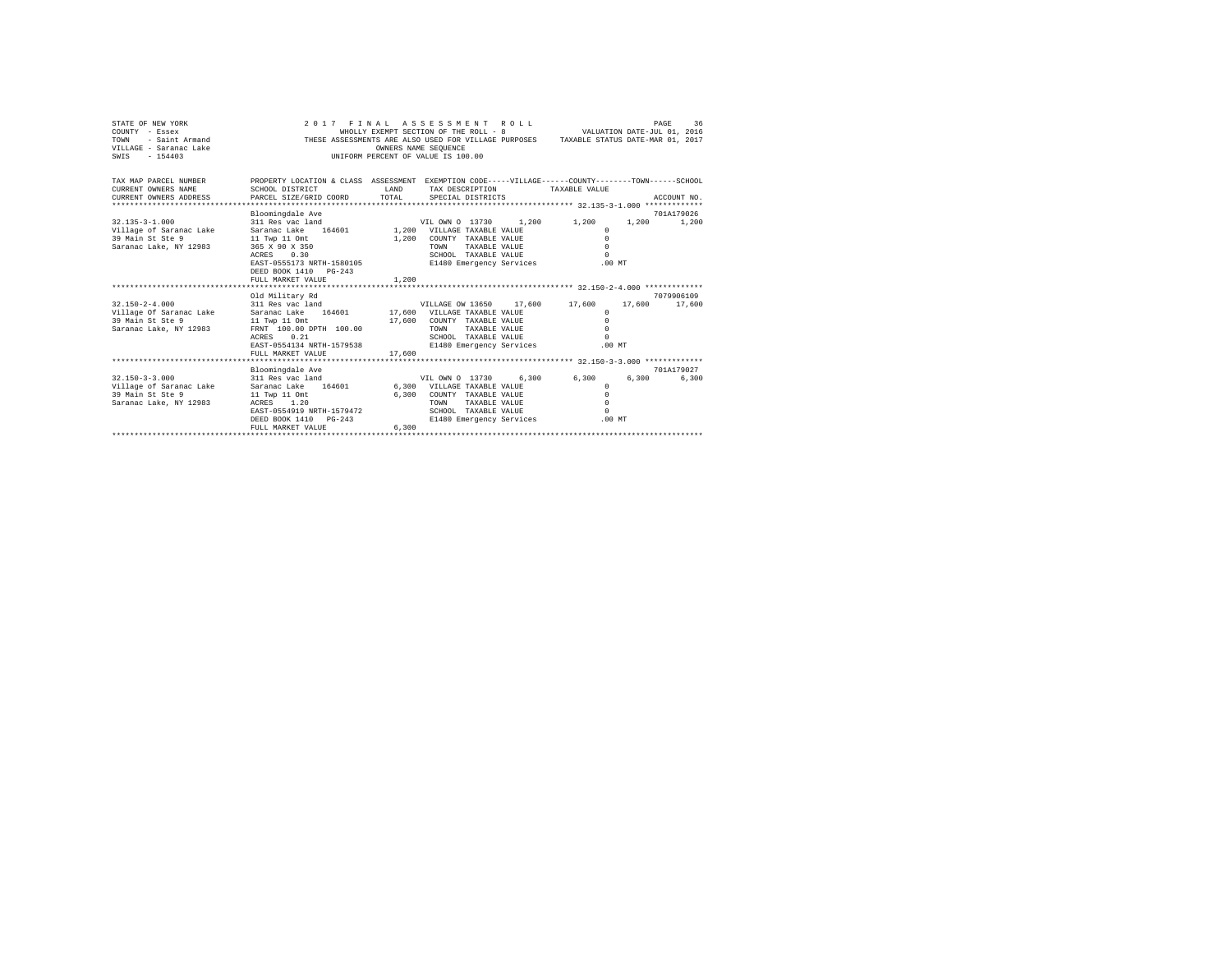| STATE OF NEW YORK      | 2017 FINAL ASSESSMENT ROLL                           | 37<br>PAGE                       |
|------------------------|------------------------------------------------------|----------------------------------|
| COUNTY - Essex         | WHOLLY EXEMPT SECTION OF THE ROLL - 8                | VALUATION DATE-JUL 01, 2016      |
| TOWN - Saint Armand    | THESE ASSESSMENTS ARE ALSO USED FOR VILLAGE PURPOSES | TAXABLE STATUS DATE-MAR 01, 2017 |
| VILLAGE - Saranac Lake |                                                      | RPS150/V04/L015                  |
| SWIS - 154403          |                                                      | CURRENT DATE 6/21/2017           |
|                        | UNIFORM PERCENT OF VALUE IS 100.00                   |                                  |
|                        | ROLL SUB SECTION- - TOTALS                           |                                  |

### \*\*\* S P E C I A L D I S T R I C T S U M M A R Y \*\*\*

|      | the contract of the contract of the contract of |   |       | <br>Al | . M L |       |
|------|-------------------------------------------------|---|-------|--------|-------|-------|
| CODI |                                                 | . | /ALUE | VALUE  | יהודר | VALUE |
|      |                                                 |   |       |        |       |       |

E1480 Emergency Serv 8 MOVTAX

## \*\*\* S C H O O L D I S T R I C T S U M M A R Y \*\*\*

| CODE   | DISTRICT NAME | TOTAL<br>PARCELS | ASSESSED<br>LAND | ASSESSED<br>TOTAL | EXEMPT<br>AMOUNT | TOTAL<br>TAXABLE | <b>STAR</b><br>AMOUNT | STAR<br>TAXABLE |
|--------|---------------|------------------|------------------|-------------------|------------------|------------------|-----------------------|-----------------|
| 164601 | Saranac Lake  | 8                | 1234,400         | 11261.500         | 11261.500        |                  |                       |                 |
|        | SUB-TOTAL     | 8                | 1234,400         | 11261.500         | 11261.500        |                  |                       |                 |
|        | TOTAL         | 8                | 1234,400         | 11261.500         | 11261.500        |                  |                       |                 |

#### \*\*\* S Y S T E M C O D E S S U M M A R Y \*\*\*

NO SYSTEM EXEMPTIONS AT THIS LEVEL

#### \*\*\* E X E M P T I O N S U M M A R Y \*\*\*

| CODE  | DESCRIPTION | TOTAL<br>PARCELS | VILLAGE   | COUNTY    | TOWN      | SCHOOL    |
|-------|-------------|------------------|-----------|-----------|-----------|-----------|
| 13500 | TOWN OWN I  |                  | 900       | 900       | 900       | 900       |
| 13650 | VILLAGE OW  |                  | 4437.500  | 4437.500  | 4437.500  | 4437.500  |
| 13730 | VIL OWN O   |                  | 7.500     | 7.500     | 7.500     | 7.500     |
| 25300 | NP ORGANIZ  |                  | 6695,300  | 6695,300  | 6695,300  | 6695,300  |
| 26250 | HIST SOC    |                  | 120,300   | 120,300   | 120,300   | 120,300   |
|       | TOTAL       | 8                | 11261.500 | 11261.500 | 11261.500 | 11261.500 |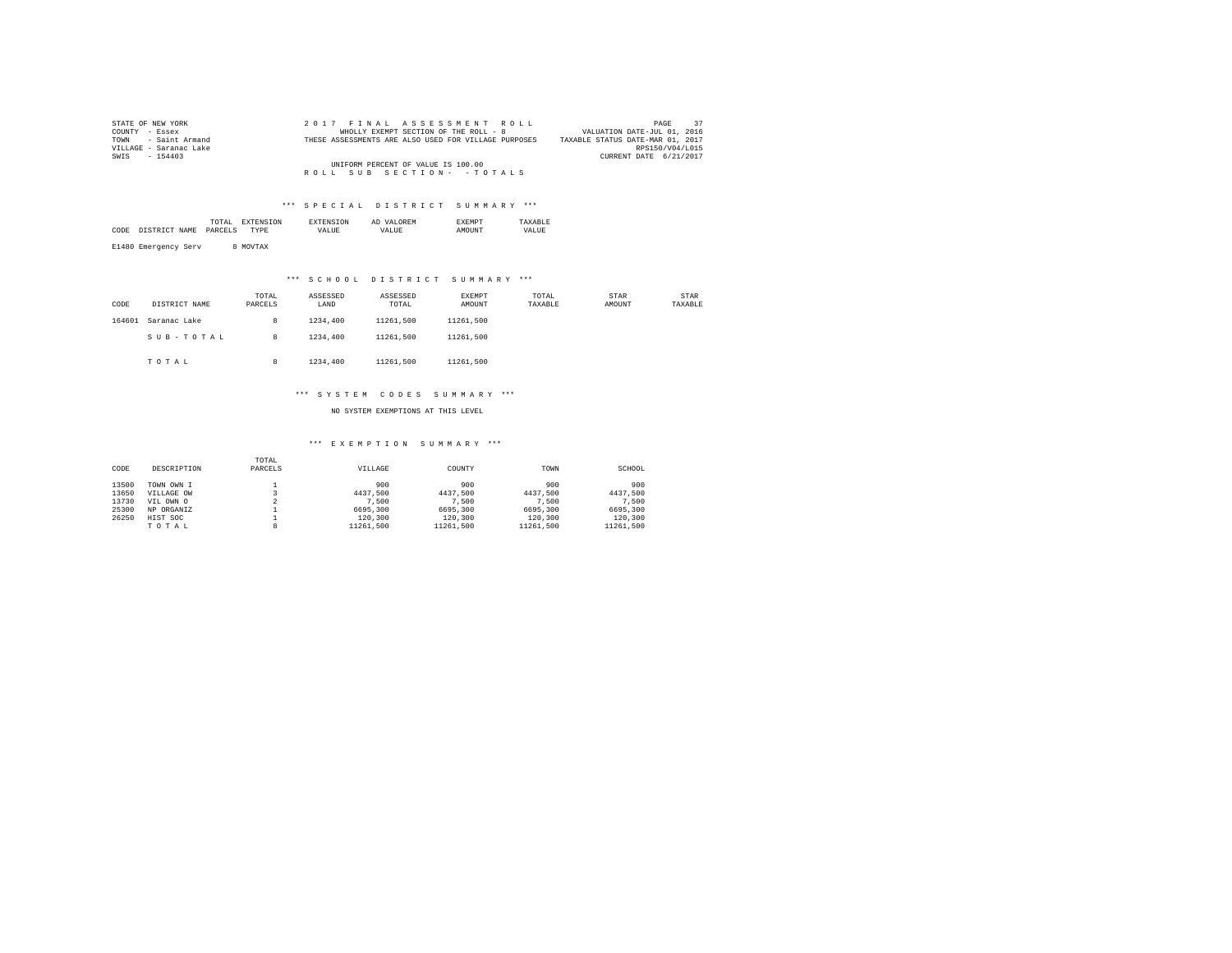| STATE OF NEW YORK      | 2017 FINAL ASSESSMENT ROLL                           | 38<br>PAGE                       |
|------------------------|------------------------------------------------------|----------------------------------|
| COUNTY - Essex         | WHOLLY EXEMPT SECTION OF THE ROLL - 8                | VALUATION DATE-JUL 01, 2016      |
| TOWN - Saint Armand    | THESE ASSESSMENTS ARE ALSO USED FOR VILLAGE PURPOSES | TAXABLE STATUS DATE-MAR 01, 2017 |
| VILLAGE - Saranac Lake |                                                      | RPS150/V04/L015                  |
| SWIS - 154403          |                                                      | CURRENT DATE 6/21/2017           |
|                        | UNIFORM PERCENT OF VALUE IS 100.00                   |                                  |
|                        | ROLL SUB SECTION- - TOTALS                           |                                  |
|                        |                                                      |                                  |

## \*\*\* G R A N D T O T A L S \*\*\*

| ROLL<br><b>SEC</b> | DESCRIPTION   | TOTAL<br>PARCELS | ASSESSED<br>LAND | ASSESSED<br>TOTAL | TAXABLE<br>VILLAGE | TAXABLE<br>COUNTY | TAXABLE<br>TOWN | TAXABLE<br>SCHOOL | STAR<br>TAXABLE |
|--------------------|---------------|------------------|------------------|-------------------|--------------------|-------------------|-----------------|-------------------|-----------------|
|                    | WHOLLY EXEMPT |                  | .400<br>1234     | 11261.500         |                    |                   |                 |                   |                 |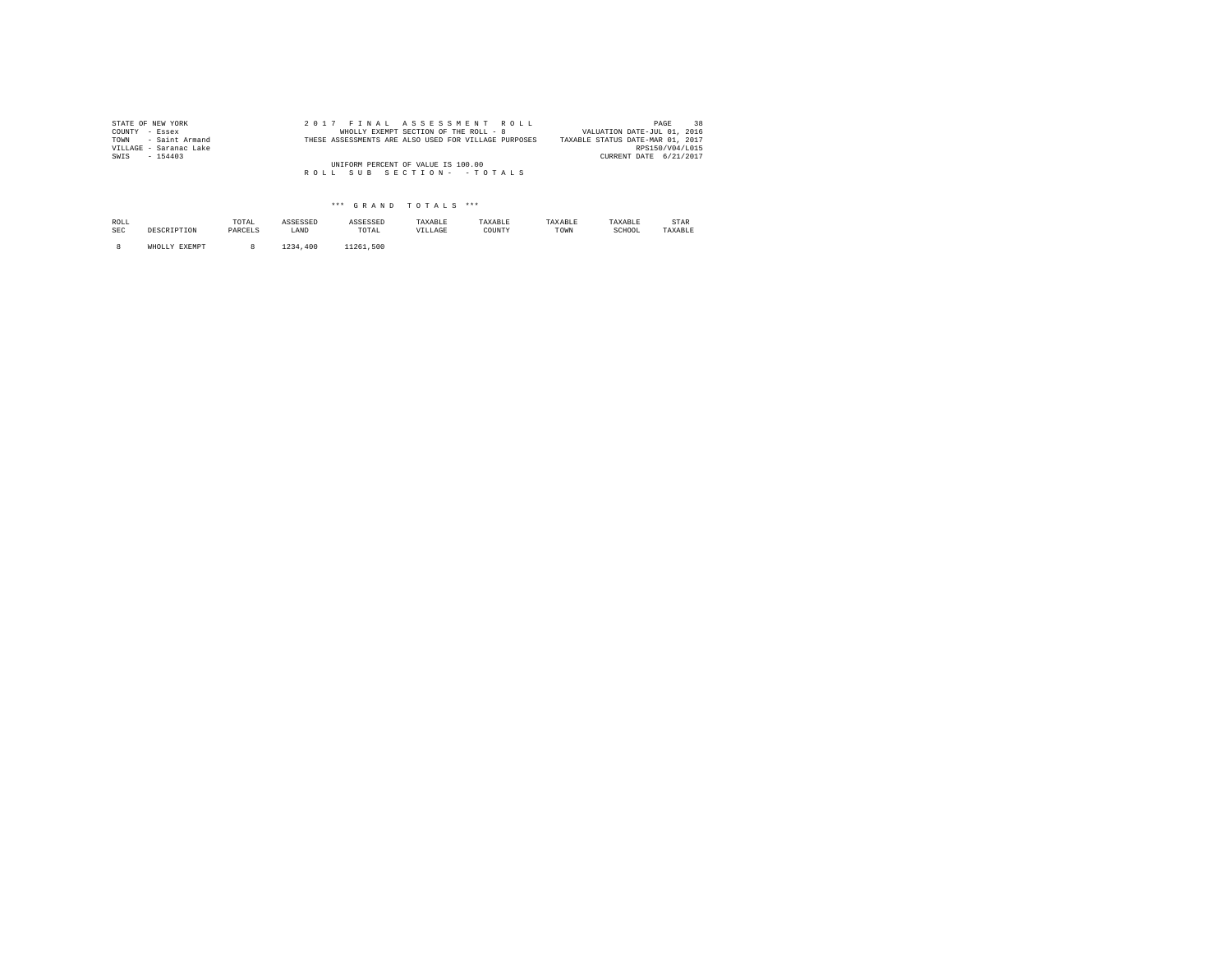| STATE OF NEW YORK      | 2017 FINAL ASSESSMENT ROLL                           | 39<br>PAGE                       |
|------------------------|------------------------------------------------------|----------------------------------|
| COUNTY - Essex         | WHOLLY EXEMPT SECTION OF THE ROLL - 8                | VALUATION DATE-JUL 01, 2016      |
| TOWN - Saint Armand    | THESE ASSESSMENTS ARE ALSO USED FOR VILLAGE PURPOSES | TAXABLE STATUS DATE-MAR 01, 2017 |
| VILLAGE - Saranac Lake |                                                      | RPS150/V04/L015                  |
| SWIS - 154403          | UNIFORM PERCENT OF VALUE IS 100.00                   | CURRENT DATE 6/21/2017           |
|                        |                                                      |                                  |
|                        | ROLL SECTION TOTALS                                  |                                  |

#### \*\*\* S P E C I A L D I S T R I C T S U M M A R Y \*\*\*

|      |                     | the contract of the contract of the contract of | 'N |                | ∩REM<br>Al |       |
|------|---------------------|-------------------------------------------------|----|----------------|------------|-------|
| CODE | ידים דמידים<br>MAMU | DA DA                                           |    | VALUE<br>_____ | VALUE      | VALUE |
|      |                     |                                                 |    |                |            |       |

E1480 Emergency Serv 8 MOVTAX

## \*\*\* S C H O O L D I S T R I C T S U M M A R Y \*\*\*

| CODE   | DISTRICT NAME | TOTAL<br>PARCELS | ASSESSED<br>LAND | ASSESSED<br>TOTAL | EXEMPT<br>AMOUNT | TOTAL<br>TAXABLE | <b>STAR</b><br>AMOUNT | STAR<br>TAXABLE |
|--------|---------------|------------------|------------------|-------------------|------------------|------------------|-----------------------|-----------------|
| 164601 | Saranac Lake  | 8                | 1234,400         | 11261.500         | 11261.500        |                  |                       |                 |
|        | SUB-TOTAL     | 8                | 1234,400         | 11261.500         | 11261.500        |                  |                       |                 |
|        | TOTAL         | 8                | 1234,400         | 11261.500         | 11261.500        |                  |                       |                 |

#### \*\*\* S Y S T E M C O D E S S U M M A R Y \*\*\*

NO SYSTEM EXEMPTIONS AT THIS LEVEL

#### \*\*\* E X E M P T I O N S U M M A R Y \*\*\*

| CODE  | DESCRIPTION | TOTAL<br>PARCELS | VILLAGE   | COUNTY    | TOWN      | SCHOOL    |
|-------|-------------|------------------|-----------|-----------|-----------|-----------|
| 13500 | TOWN OWN I  |                  | 900       | 900       | 900       | 900       |
| 13650 | VILLAGE OW  |                  | 4437.500  | 4437.500  | 4437.500  | 4437.500  |
| 13730 | VIL OWN O   |                  | 7.500     | 7.500     | 7.500     | 7.500     |
| 25300 | NP ORGANIZ  |                  | 6695,300  | 6695,300  | 6695,300  | 6695,300  |
| 26250 | HIST SOC    |                  | 120,300   | 120,300   | 120,300   | 120,300   |
|       | TOTAL       | 8                | 11261.500 | 11261.500 | 11261.500 | 11261.500 |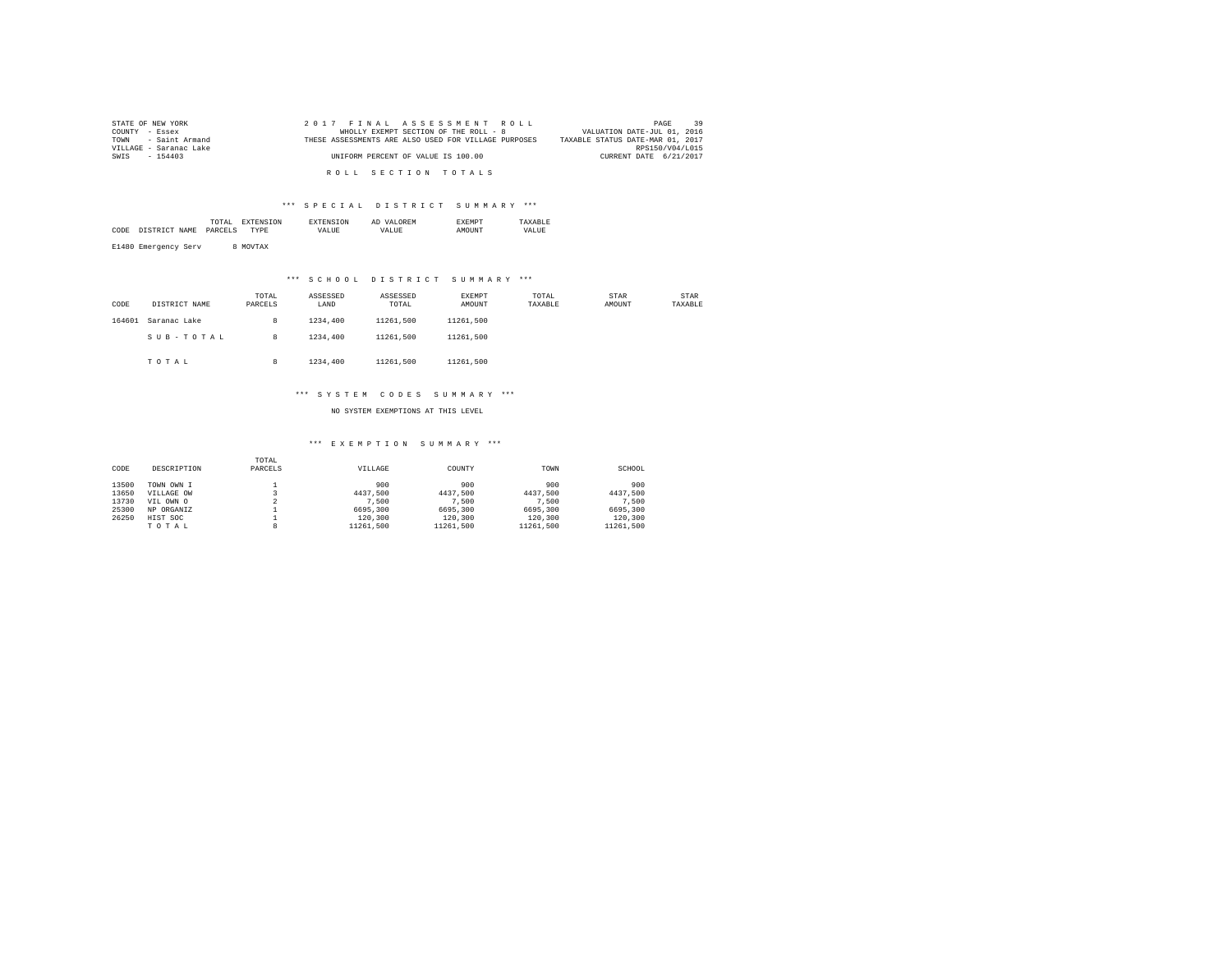| STATE OF NEW YORK      | 2017 FINAL ASSESSMENT ROLL                           | 40<br>PAGE                       |
|------------------------|------------------------------------------------------|----------------------------------|
| COUNTY - Essex         | WHOLLY EXEMPT SECTION OF THE ROLL - 8                | VALUATION DATE-JUL 01, 2016      |
| TOWN - Saint Armand    | THESE ASSESSMENTS ARE ALSO USED FOR VILLAGE PURPOSES | TAXABLE STATUS DATE-MAR 01, 2017 |
| VILLAGE - Saranac Lake |                                                      | RPS150/V04/L015                  |
| SWIS - 154403          | UNIFORM PERCENT OF VALUE IS 100.00                   | CURRENT DATE 6/21/2017           |
|                        |                                                      |                                  |
|                        | ROLL SECTION TOTALS                                  |                                  |
|                        |                                                      |                                  |

## \*\*\* G R A N D T O T A L S \*\*\*

| ROLL<br>SEC | DESCRIPTION   | TOTAL<br>PARCELS | ASSESSED<br>LAND | ASSESSED<br>TOTAL | TAXABLE<br>VILLAGE | TAXABLE<br>COUNTY | TAXABLE<br>TOWN | TAXABLE<br>SCHOOL | STAR<br>TAXABLE |
|-------------|---------------|------------------|------------------|-------------------|--------------------|-------------------|-----------------|-------------------|-----------------|
|             | WHOLLY EXEMPT |                  | 1234<br>.400     | 11261.500         |                    |                   |                 |                   |                 |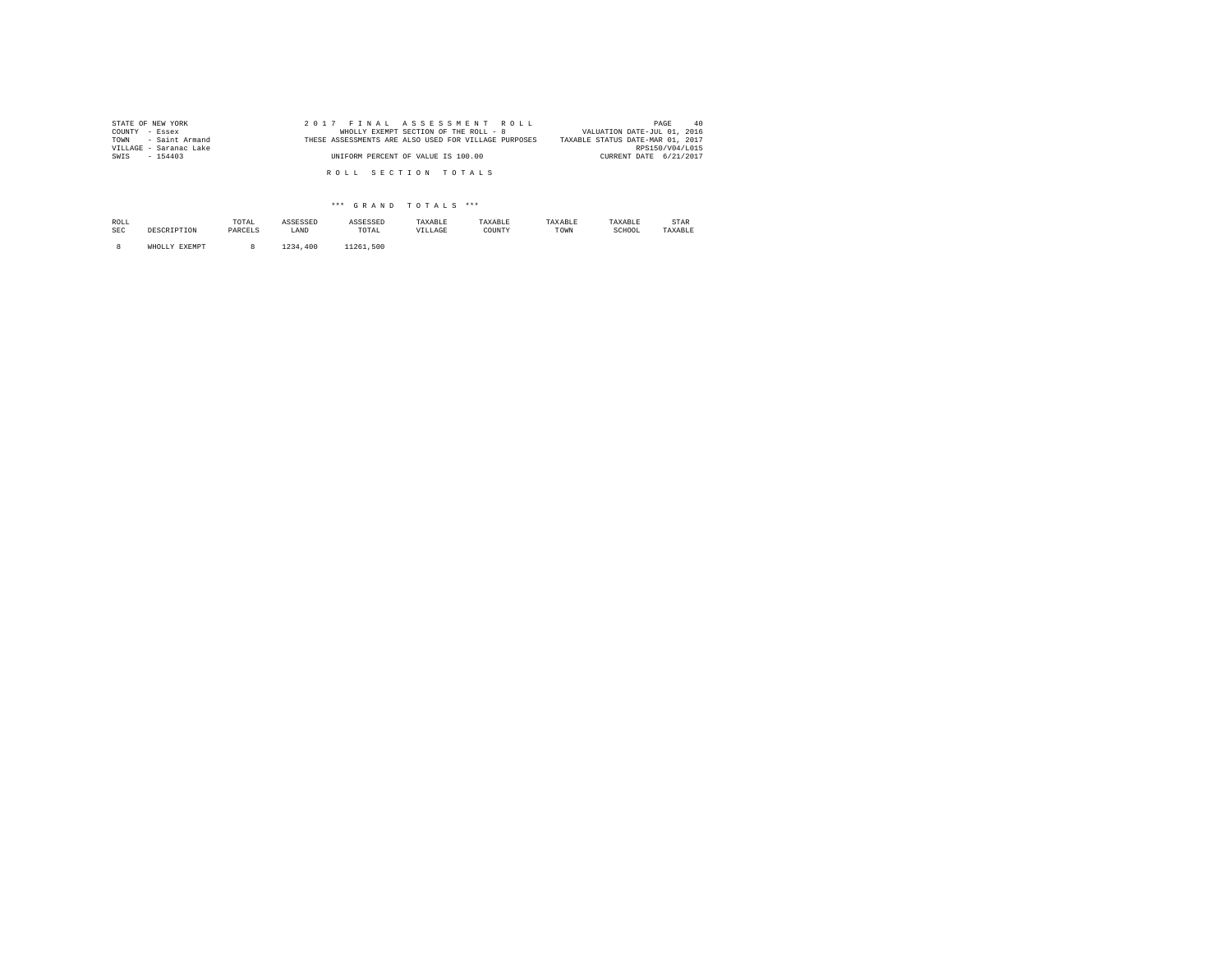| STATE OF NEW YORK      |  | 2017 FINAL ASSESSMENT ROLL                           |                                  | PAGE<br>41                  |
|------------------------|--|------------------------------------------------------|----------------------------------|-----------------------------|
| COUNTY - Essex         |  |                                                      |                                  | VALUATION DATE-JUL 01, 2016 |
| TOWN - Saint Armand    |  | THESE ASSESSMENTS ARE ALSO USED FOR VILLAGE PURPOSES | TAXABLE STATUS DATE-MAR 01, 2017 |                             |
| VILLAGE - Saranac Lake |  | SWIS TOTALS                                          |                                  | RPS150/V04/L015             |
| SWIS<br>$-154403$      |  | UNIFORM PERCENT OF VALUE IS 100.00                   |                                  | CURRENT DATE 6/21/2017      |

## \*\*\* SPECIAL DISTRICT SUMMARY \*\*\*

|      |                      | TOTAL   | <b>EXTENSION</b> | <b>EXTENSION</b> | AD VALOREM | <b>EXEMPT</b> | TAXARLE |
|------|----------------------|---------|------------------|------------------|------------|---------------|---------|
| CODE | DISTRICT NAME        | PARCELS | <b>TYPE</b>      | <b>VALUE</b>     | VALUE.     | AMOUNT        | VALUE   |
|      | E1480 Emergency Serv |         | 106 MOVTAX       |                  |            |               |         |

#### \*\*\* S C H O O L D I S T R I C T S U M M A R Y \*\*\*

| CODE   | DISTRICT NAME | TOTAL<br>PARCELS | ASSESSED<br>LAND | ASSESSED<br>TOTAL | <b>EXEMPT</b><br>AMOUNT | TOTAL<br>TAXABLE | STAR<br>AMOUNT | STAR<br>TAXABLE |
|--------|---------------|------------------|------------------|-------------------|-------------------------|------------------|----------------|-----------------|
| 164601 | Saranac Lake  | 112              | 5551,100         | 28351.712         | 11369,450               | 16982.262        | 1333,950       | 15648.312       |
|        | SUB-TOTAL     | 112              | 5551,100         | 28351.712         | 11369,450               | 16982.262        | 1333,950       | 15648.312       |
|        | TOTAL         | 112              | 5551,100         | 28351.712         | 11369,450               | 16982.262        | 1333,950       | 15648.312       |

#### \*\*\* S Y S T E M C O D E S S U M M A R Y \*\*\*

NO SYSTEM EXEMPTIONS AT THIS LEVEL

#### \*\*\* E X E M P T I O N S U M M A R Y \*\*\*

|       |                 | TOTAL          |           |           |           |           |
|-------|-----------------|----------------|-----------|-----------|-----------|-----------|
| CODE  | DESCRIPTION     | PARCELS        | VILLAGE   | COUNTY    | TOWN      | SCHOOL    |
| 13500 | TOWN OWN I      |                | 900       | 900       | 900       | 900       |
| 13650 | VILLAGE OW      |                | 4437.500  | 4437.500  | 4437.500  | 4437.500  |
| 13730 | VIL OWN O       | $\overline{2}$ | 7.500     | 7.500     | 7.500     | 7.500     |
| 25300 | NP ORGANIZ      |                | 6695,300  | 6695,300  | 6695,300  | 6695,300  |
| 26250 | HIST SOC        |                | 120,300   | 120,300   | 120,300   | 120,300   |
| 41120 | VETWAR CTS      |                | 54,000    | 45,000    | 45,000    | 18,000    |
| 41130 | VETCOM CTS      |                | 30,000    | 25,000    | 25,000    | 10,000    |
| 41140 | VETDIS CTS      |                |           | 50,000    | 50,000    | 20,000    |
| 41800 | AGED ALL        |                | 59,950    | 59,950    | 59,950    | 59,950    |
| 41834 | ENH STAR        | 9              |           |           |           | 583,950   |
| 41854 | <b>BAS STAR</b> | 25             |           |           |           | 750,000   |
|       | TOTAL           | 48             | 11405,450 | 11441,450 | 11441.450 | 12703,400 |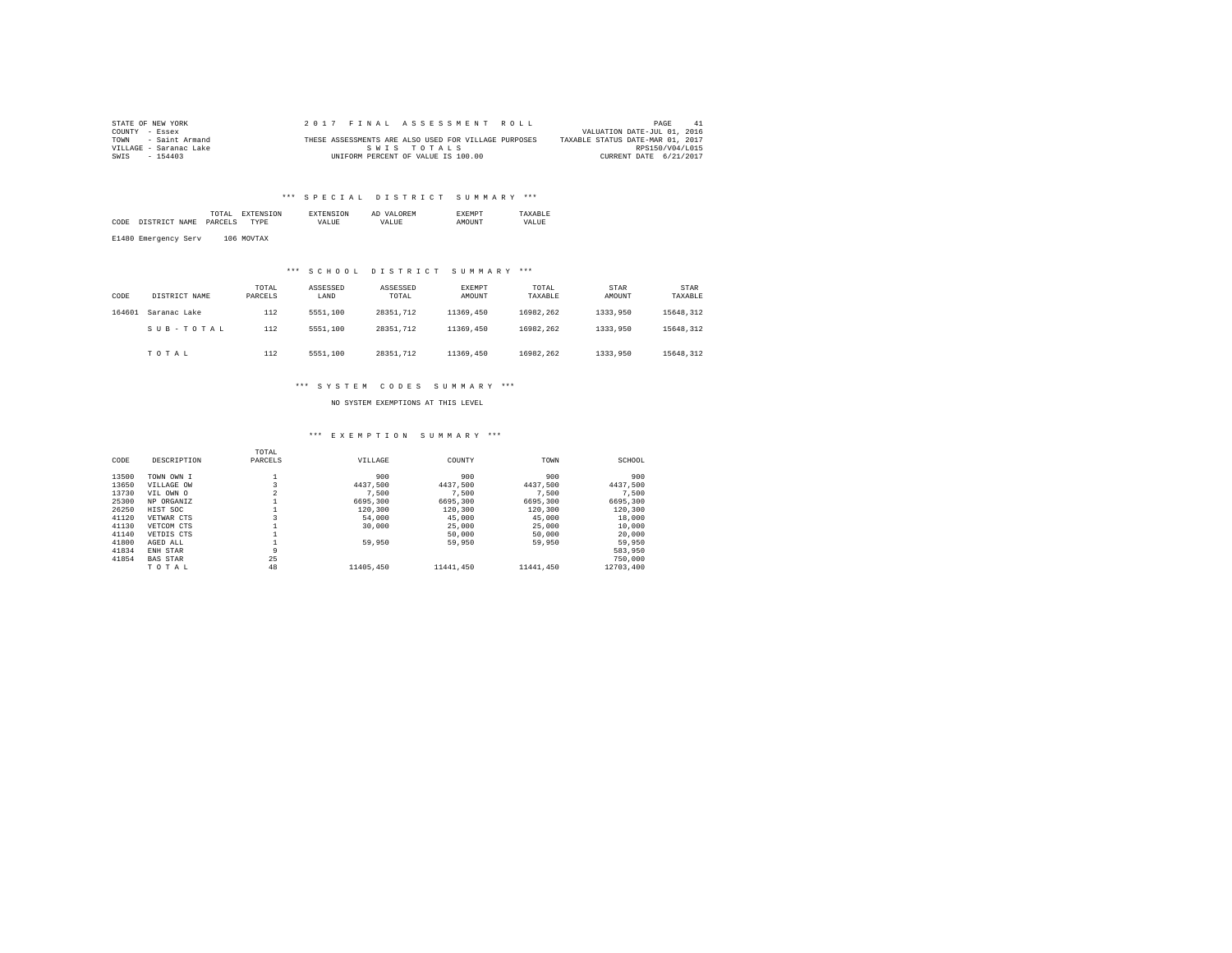| STATE OF NEW YORK      | 2017 FINAL ASSESSMENT ROLL                           | 42<br>PAGE                       |
|------------------------|------------------------------------------------------|----------------------------------|
| COUNTY - Essex         |                                                      | VALUATION DATE-JUL 01, 2016      |
| TOWN - Saint Armand    | THESE ASSESSMENTS ARE ALSO USED FOR VILLAGE PURPOSES | TAXABLE STATUS DATE-MAR 01, 2017 |
| VILLAGE - Saranac Lake | SWIS TOTALS                                          | RPS150/V04/L015                  |
| SWIS - 154403          | UNIFORM PERCENT OF VALUE IS 100.00                   | CURRENT DATE 6/21/2017           |

# \*\*\* G R A N D T O T A L S \*\*\*

| ROLL<br>SEC | DESCRIPTION         | TOTAL<br>PARCELS | ASSESSED<br>LAND | ASSESSED<br>TOTAL | TAXABLE<br>VILLAGE | TAXABLE<br>COUNTY | TAXABLE<br>TOWN | TAXABLE<br>SCHOOL | STAR<br>TAXABLE |
|-------------|---------------------|------------------|------------------|-------------------|--------------------|-------------------|-----------------|-------------------|-----------------|
|             | TAXABLE             | 96               | 4256,900         | 16360.400         | 16216.450          | 16180.450         | 16180.450       | 16252.450         | 14918,500       |
| 5           | SPECIAL FRANCHISE   | $\overline{3}$   |                  | 90.825            | 90.825             | 90.825            | 90.825          | 90.825            | 90.825          |
| 6           | UTILITIES & N.C.    | 5                | 59,800           | 638.987           | 638,987            | 638,987           | 638,987         | 638.987           | 638,987         |
| 8           | WHOLLY EXEMPT       | 8                | 1234,400         | 11261.500         |                    |                   |                 |                   |                 |
| $\star$     | <b>SUB</b><br>TOTAL | 112              | 5551,100         | 28351.712         | 16946.262          | 16910.262         | 16910.262       | 16982.262         | 15648.312       |
| $***$       | GRAND TOTAL         | 112              | 5551,100         | 28351.712         | 16946.262          | 16910.262         | 16910.262       | 16982.262         | 15648.312       |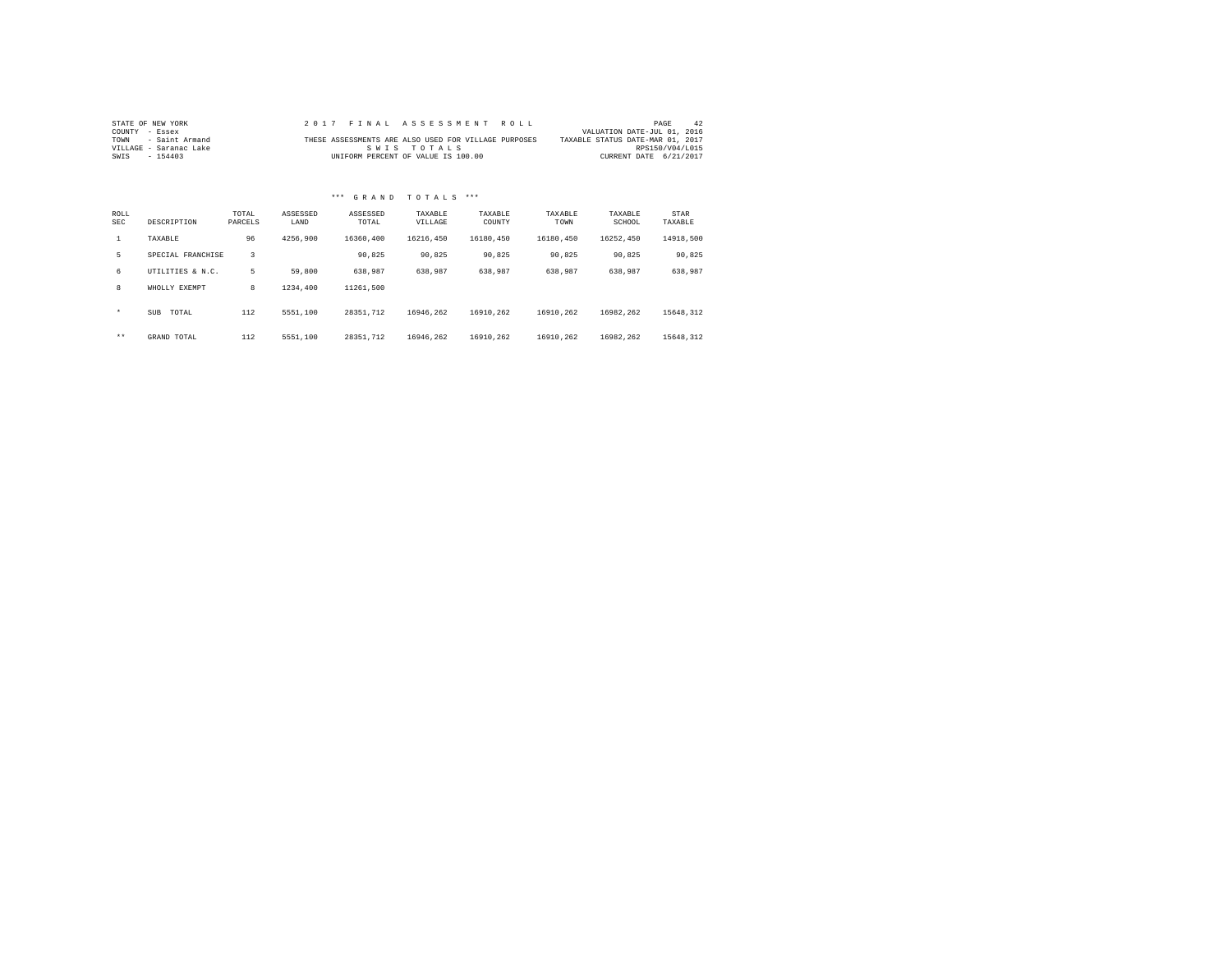|                | STATE OF NEW YORK   |  |  |                                    | 2017 FINAL ASSESSMENT ROLL      |                                  | PAGE | 43 |
|----------------|---------------------|--|--|------------------------------------|---------------------------------|----------------------------------|------|----|
| COUNTY - Essex |                     |  |  |                                    | TAXABLE SECTION OF THE ROLL - 1 | VALUATION DATE-JUL 01, 2016      |      |    |
|                | TOWN - Saint Armand |  |  |                                    |                                 | TAXABLE STATUS DATE-MAR 01, 2017 |      |    |
| SWIS           | $-154489$           |  |  | OWNERS NAME SEOUENCE               |                                 |                                  |      |    |
|                |                     |  |  | UNIFORM PERCENT OF VALUE IS 100.00 |                                 |                                  |      |    |
|                |                     |  |  |                                    |                                 |                                  |      |    |

| TAX MAP PARCEL NUMBER       |                                      |              | PROPERTY LOCATION & CLASS ASSESSMENT EXEMPTION CODE----------------COUNTY-------TOWN-----SCHOOL |                    |                    |
|-----------------------------|--------------------------------------|--------------|-------------------------------------------------------------------------------------------------|--------------------|--------------------|
| CURRENT OWNERS NAME         | SCHOOL DISTRICT                      | LAND         | TAX DESCRIPTION                                                                                 | TAXABLE VALUE      |                    |
| CURRENT OWNERS ADDRESS      | PARCEL SIZE/GRID COORD               | TOTAL        | SPECIAL DISTRICTS                                                                               |                    | ACCOUNT NO.        |
|                             |                                      |              |                                                                                                 |                    |                    |
|                             | 1016 NYS Route 3                     |              |                                                                                                 |                    | 705J180004         |
| $23.3 - 1 - 12.200$         | 449 Other Storag                     |              | COUNTY TAXABLE VALUE                                                                            | 442.200            |                    |
| 1016 Saranac Properties LLC | Saranac Lake 164601                  | 108,200 TOWN | TAXABLE VALUE                                                                                   | 442.200            |                    |
| 20 Burrstone Rd             | 1771/192 Lease                       | 442,200      | SCHOOL TAXABLE VALUE                                                                            | 442.200            |                    |
| New York Mills, NY 13417    | ACRES 15.50                          |              | E1450 Emergency Services                                                                        | $.00$ MT           |                    |
|                             | EAST-0561165 NRTH-1591826            |              | FP440 Fire Protection                                                                           | 442,200 TO         |                    |
|                             | DEED BOOK 1668 PG-172                |              |                                                                                                 |                    |                    |
|                             | FULL MARKET VALUE                    | 442.200      |                                                                                                 |                    |                    |
|                             | ************************             |              |                                                                                                 |                    |                    |
|                             | NYS Route 3                          |              |                                                                                                 |                    | 705Z015013         |
| $23.3 - 1 - 12.200 / 1$     | 449 Other Storag                     |              | IND DEVLP 18020<br>$^{\circ}$                                                                   | 259,080<br>259,080 | 259,080            |
| 1016 Saranac Properties LLC | Saranac Lake 164601                  |              | 15,000 COUNTY TAXABLE VALUE                                                                     | 388,620            |                    |
| 20 Burrstone Rd             | This Acct is located                 | 647,700 TOWN | TAXABLE VALUE                                                                                   | 388,620            |                    |
| New York Mills, NY 13417    | within 23.3-1-12.200                 |              | SCHOOL TAXABLE VALUE                                                                            | 388,620            |                    |
|                             | 10 Year PILOT 2015-25 Ter            |              | E1450 Emergency Services                                                                        | $.00$ MT           |                    |
|                             | EAST-0561165 NRTH-1591826            |              | FP440 Fire Protection                                                                           | 647,700 TO         |                    |
|                             | DEED BOOK 1668 PG-172                |              |                                                                                                 |                    |                    |
|                             | FULL MARKET VALUE                    | 647,700      |                                                                                                 |                    |                    |
|                             |                                      |              |                                                                                                 |                    |                    |
|                             |                                      |              |                                                                                                 |                    |                    |
|                             | 11 River Rd                          |              |                                                                                                 |                    | 702A100601         |
| $13.57 - 4 - 6.000$         | 210 1 Family Res                     |              | ENH STAR 41834 0                                                                                | $\sim$ 0           | $\cap$<br>65,500   |
| Abendroth James A           | Saranac Lake 164601                  |              | 35,100 COUNTY TAXABLE VALUE                                                                     | 115,700            |                    |
| Abendroth Mary C            | 101 Richards Sur Omt 11 115,700 TOWN |              | TAXABLE VALUE                                                                                   | 115,700            |                    |
| 11 River Rd                 | 1.5 Acres                            |              | SCHOOL TAXABLE VALUE                                                                            | 50,200             |                    |
| PO Box 203                  | ACRES 1.10                           |              | E1451 Emergency Services                                                                        | $.00$ MT           |                    |
| Bloomingdale, NY 12913      | EAST-0565248 NRTH-1606281            |              | FP440 Fire Protection                                                                           | 115,700 TO         |                    |
|                             | DEED BOOK 914<br>$PG-245$            |              | SD442 Bloomingdale Sewer D                                                                      | 115,700 TO M       |                    |
|                             | FULL MARKET VALUE                    |              | 115,700 WD442 Bloomingdale Water D                                                              | 115,700 TO M       |                    |
|                             |                                      |              |                                                                                                 |                    |                    |
|                             | 1719 NYS Route 3                     |              |                                                                                                 |                    | 705Z000004         |
| $13.57 - 1 - 22.002$        | 486 Mini-mart                        |              | COUNTY TAXABLE VALUE                                                                            | 179,300            |                    |
| Abrams Kimberly A           | Saranac Lake 164601                  | 38,900 TOWN  | TAXABLE VALUE                                                                                   | 179,300            |                    |
| 121 Campion Way             | 101 Omt Twp 11 Rs                    |              | 179,300 SCHOOL TAXABLE VALUE                                                                    | 179,300            |                    |
| Vermontville, NY 12989      | 1217/122                             |              | E1451 Emergency Services                                                                        | .00MT              |                    |
|                             | ACRES<br>0.38                        |              | FP440 Fire Protection                                                                           | 179,300 TO         |                    |
|                             |                                      |              |                                                                                                 |                    |                    |
|                             | EAST-0564809 NRTH-1606575            |              | SD442 Bloomingdale Sewer D                                                                      | 179,300 TO M       |                    |
|                             | DEED BOOK 1217 PG-119                |              | WD442 Bloomingdale Water D                                                                      | 179,300 TO M       |                    |
|                             | FULL MARKET VALUE                    | 179,300      |                                                                                                 |                    |                    |
|                             |                                      |              |                                                                                                 |                    |                    |
|                             | 121 Campion Way                      |              |                                                                                                 |                    | 705J183003         |
| $13.4 - 1 - 65.300$         | 240 Rural res                        |              | BAS STAR 41854<br>$\Omega$                                                                      | $\sim$ 0           | 30,000<br>$\Omega$ |
| Abrams Russell J            | 164601<br>Saranac Lake               |              | 33,400 COUNTY TAXABLE VALUE                                                                     | 75,800             |                    |
| Abrams Kimberly             | 141 Rs Twp 11 Omt                    |              | 75,800 TOWN<br>TAXABLE VALUE                                                                    | 75,800             |                    |
| 121 Campion Way             | Campion Subd Lot 3                   |              | SCHOOL TAXABLE VALUE                                                                            | 45,800             |                    |
| Vermontville, NY 12989      | ACRES 11.92                          |              | E1451 Emergency Services                                                                        | $.00$ MT           |                    |
|                             | EAST-0570807 NRTH-1608389            |              | FP440 Fire Protection                                                                           | 75,800 TO          |                    |
|                             | DEED BOOK 773<br>$PG-238$            |              |                                                                                                 |                    |                    |
|                             | FULL MARKET VALUE                    | 75,800       |                                                                                                 |                    |                    |
|                             |                                      |              |                                                                                                 |                    |                    |
|                             |                                      |              |                                                                                                 |                    |                    |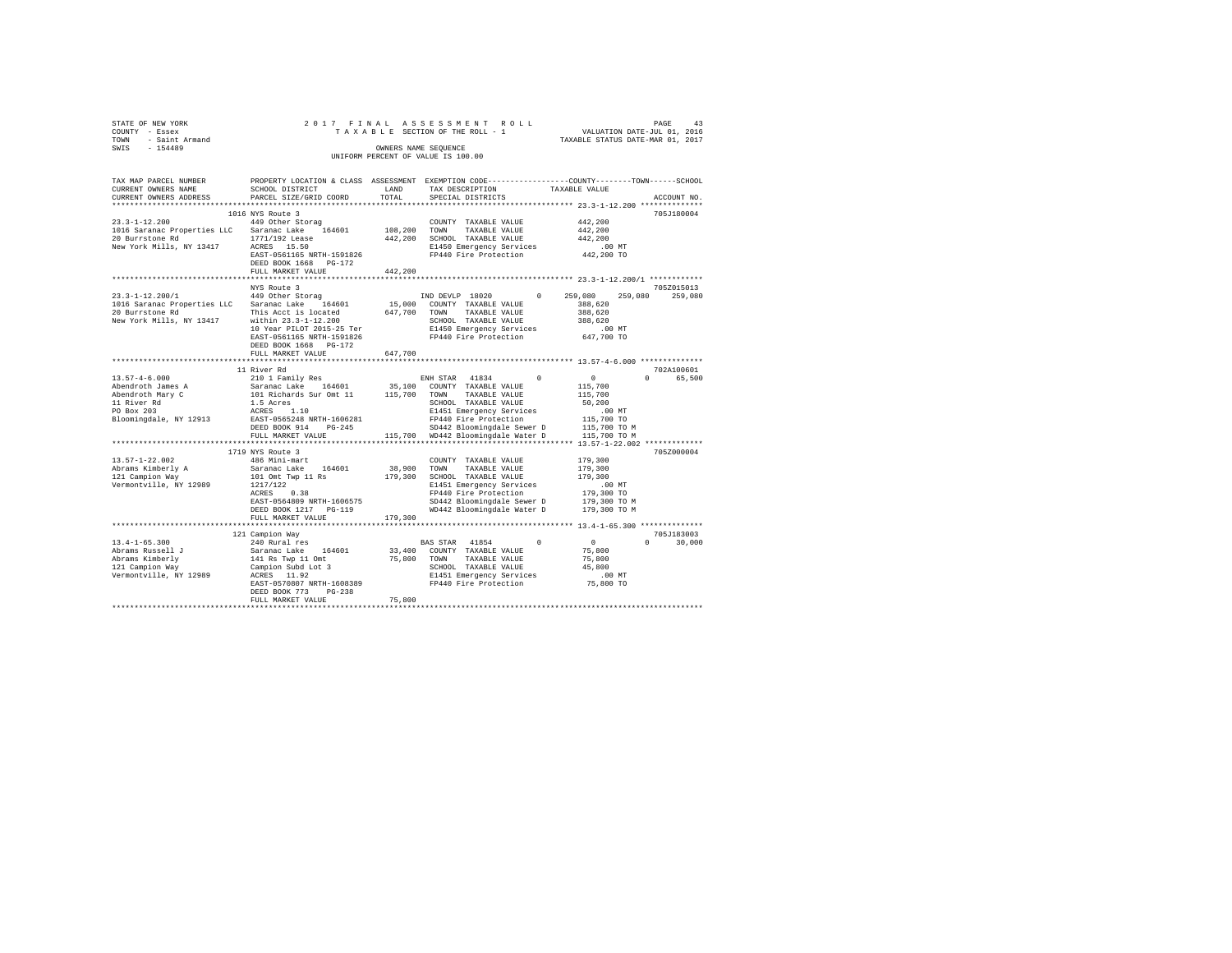| STATE OF NEW YORK                        |                                                                                                                                                                                                                                                               |         |                                                                                                 |                                                    |               |
|------------------------------------------|---------------------------------------------------------------------------------------------------------------------------------------------------------------------------------------------------------------------------------------------------------------|---------|-------------------------------------------------------------------------------------------------|----------------------------------------------------|---------------|
| COUNTY - Essex                           |                                                                                                                                                                                                                                                               |         |                                                                                                 |                                                    |               |
| TOWN - Saint Armand                      |                                                                                                                                                                                                                                                               |         |                                                                                                 |                                                    |               |
| SWIS - 154489                            |                                                                                                                                                                                                                                                               |         | OWNERS NAME SEOUENCE                                                                            |                                                    |               |
|                                          |                                                                                                                                                                                                                                                               |         | UNIFORM PERCENT OF VALUE IS 100.00                                                              |                                                    |               |
|                                          |                                                                                                                                                                                                                                                               |         |                                                                                                 |                                                    |               |
| TAX MAP PARCEL NUMBER                    |                                                                                                                                                                                                                                                               |         | PROPERTY LOCATION & CLASS ASSESSMENT EXEMPTION CODE---------------COUNTY-------TOWN------SCHOOL |                                                    |               |
| CURRENT OWNERS NAME                      | SCHOOL DISTRICT                                                                                                                                                                                                                                               | LAND    | TAX DESCRIPTION                                                                                 | TAXABLE VALUE                                      |               |
| CURRENT OWNERS ADDRESS                   | PARCEL SIZE/GRID COORD                                                                                                                                                                                                                                        | TOTAL   | SPECIAL DISTRICTS                                                                               |                                                    | ACCOUNT NO.   |
|                                          |                                                                                                                                                                                                                                                               |         |                                                                                                 |                                                    |               |
|                                          | 25 Roseman Rd                                                                                                                                                                                                                                                 |         |                                                                                                 |                                                    | 705J102414    |
| $15. - 1 - 28.000$                       | 240 Rural res                                                                                                                                                                                                                                                 |         | COUNTY TAXABLE VALUE                                                                            | 118,500                                            |               |
|                                          | Saranac Lake 164601                                                                                                                                                                                                                                           |         | 46,800 TOWN TAXABLE VALUE                                                                       | 118,500                                            |               |
| Adams Kerry B<br>4556 Kyte Rd            | 373 Richards Sur                                                                                                                                                                                                                                              |         | 118,500 SCHOOL TAXABLE VALUE                                                                    | 118,500                                            |               |
| Shortsville, NY 14548                    | ACRES 15.04                                                                                                                                                                                                                                                   |         | E1451 Emergency Services                                                                        |                                                    |               |
|                                          |                                                                                                                                                                                                                                                               |         | EAST-0607317 NRTH-1613666<br>FP440 Fire Protection<br>PRPH DOOK 1700 - 2011                     | 00 MT.<br>118,500 TO                               |               |
|                                          | DEED BOOK 1789 PG-286                                                                                                                                                                                                                                         |         |                                                                                                 |                                                    |               |
|                                          | FULL MARKET VALUE                                                                                                                                                                                                                                             | 118,500 |                                                                                                 |                                                    |               |
|                                          |                                                                                                                                                                                                                                                               |         | ***************************** 13.57-1-15.000 *************                                      |                                                    |               |
|                                          | 1735 NYS Route 3                                                                                                                                                                                                                                              |         |                                                                                                 |                                                    | 702A101506    |
| $13.57 - 1 - 15.000$                     | 210 1 Family Res                                                                                                                                                                                                                                              |         | COUNTY TAXABLE VALUE                                                                            | 114,700                                            |               |
| Adirondack By Owner LLC                  | Saranac Lake 164601                                                                                                                                                                                                                                           |         | 33,100 TOWN TAXABLE VALUE                                                                       | 114,700                                            |               |
| PO Box 337                               | 101 Richards Sur Omt 11 114,700 SCHOOL TAXABLE VALUE                                                                                                                                                                                                          |         |                                                                                                 | 114,700                                            |               |
| Bloomingdale, NY 12913                   |                                                                                                                                                                                                                                                               |         | E1451 Emergency Services                                                                        | .00 MT                                             |               |
|                                          | 1102/60 Bla<br>ACRES 0.74                                                                                                                                                                                                                                     |         | FP440 Fire Protection                                                                           | 114,700 TO                                         |               |
|                                          |                                                                                                                                                                                                                                                               |         |                                                                                                 |                                                    |               |
|                                          | EAST-0565177 NRTH-1606758                                                                                                                                                                                                                                     |         | SD442 Bloomingdale Sewer D 114,700 TO M<br>WD442 Bloomingdale Water D 114,700 TO M              |                                                    |               |
|                                          | DEED BOOK 1567 PG-52<br>FULL MARKET VALUE                                                                                                                                                                                                                     |         |                                                                                                 |                                                    |               |
|                                          | *********************                                                                                                                                                                                                                                         | 114,700 |                                                                                                 | ********************* 23.3-2-26.000 ************** |               |
|                                          |                                                                                                                                                                                                                                                               |         |                                                                                                 |                                                    |               |
|                                          | 64 Mount Pisqah Ln                                                                                                                                                                                                                                            |         |                                                                                                 |                                                    | 705J175016    |
| $23.3 - 2 - 26.000$<br>Aery Family Trust | 210 1 Family Res                                                                                                                                                                                                                                              |         | BAS STAR 41854<br>$^{\circ}$                                                                    | $\sim$ 0<br>287,100                                | $0 \t 30,000$ |
|                                          | Saranac Lake 164601                                                                                                                                                                                                                                           |         | 57,800 COUNTY TAXABLE VALUE                                                                     |                                                    |               |
| c/o Paul & Sandra Aery                   |                                                                                                                                                                                                                                                               |         | 287,100 TOWN TAXABLE VALUE                                                                      | 287,100                                            |               |
| 64 Mount Pisgah Ln                       | Elchards Survey Lot 9<br>Book 822 Page 336<br>Glenn Ridge Lots 5 & 6                                                                                                                                                                                          |         | SCHOOL TAXABLE VALUE                                                                            | 257,100                                            |               |
| Saranac Lake, NY 12983                   |                                                                                                                                                                                                                                                               |         | E1450 Emergency Services                                                                        | .00 MT                                             |               |
|                                          | ACRES 2.59                                                                                                                                                                                                                                                    |         | FP440 Fire Protection                                                                           | 287,100 TO                                         |               |
|                                          | EAST-0553806 NRTH-1584070                                                                                                                                                                                                                                     |         |                                                                                                 |                                                    |               |
|                                          | DEED BOOK 1727 PG-269                                                                                                                                                                                                                                         |         |                                                                                                 |                                                    |               |
|                                          | FULL MARKET VALUE                                                                                                                                                                                                                                             | 287,100 |                                                                                                 |                                                    |               |
|                                          |                                                                                                                                                                                                                                                               |         |                                                                                                 |                                                    |               |
|                                          | 166 Moose Pond Ln                                                                                                                                                                                                                                             |         |                                                                                                 |                                                    | 705J104012    |
| $23.2 - 1 - 8.000$                       | 260 Seasonal res                                                                                                                                                                                                                                              |         | COUNTY TAXABLE VALUE                                                                            | 58,000                                             |               |
| Aguglia Steven M                         | Saranac Lake 164601<br>164 Richards Sur                                                                                                                                                                                                                       |         | 32,400 TOWN TAXABLE VALUE<br>58,000 SCHOOL TAXABLE VALUE                                        | 58,000                                             |               |
| 5135 Emery Dr                            |                                                                                                                                                                                                                                                               |         |                                                                                                 | 58,000                                             |               |
| Reno, NV 89506                           | ACRES 2.00                                                                                                                                                                                                                                                    |         | E1451 Emergency Services                                                                        | $.00$ MT                                           |               |
|                                          | EAST-0572506 NRTH-1599060                                                                                                                                                                                                                                     |         | FP440 Fire Protection                                                                           | 58,000 TO                                          |               |
|                                          | DEED BOOK 1793 PG-208                                                                                                                                                                                                                                         |         |                                                                                                 |                                                    |               |
|                                          | FULL MARKET VALUE                                                                                                                                                                                                                                             | 58,000  |                                                                                                 |                                                    |               |
|                                          |                                                                                                                                                                                                                                                               |         | ***************************** 13.56-4-3.000 **************                                      |                                                    |               |
|                                          | 34 Poplar Ln                                                                                                                                                                                                                                                  |         |                                                                                                 |                                                    | 702A101105    |
|                                          | 13.56-4-3.000<br>Akey Danielle M<br>Po Box 165<br>Po Box 165<br>Po Box 165<br>Po Box 165<br>Po 1001 Pg 89<br>Doll Pg 89<br>Domingdale, NY 12913<br>Doll Pg 89<br>Po 1001 Pg 89<br>Po Box 165<br>Po Box 12913<br>Doll Pg 89<br>Po Box 165<br>Po Box 12913<br>P |         | COUNTY TAXABLE VALUE                                                                            | 89,700                                             |               |
|                                          |                                                                                                                                                                                                                                                               |         | 19,000 TOWN TAXABLE VALUE                                                                       | 89,700                                             |               |
|                                          |                                                                                                                                                                                                                                                               |         | 89,700 SCHOOL TAXABLE VALUE                                                                     | 89,700                                             |               |
|                                          |                                                                                                                                                                                                                                                               |         |                                                                                                 |                                                    |               |
|                                          | ACRES 0.20 BANK OCWEN                                                                                                                                                                                                                                         |         | E1451 Emergency Services .00 MT<br>FP440 Fire Protection 89,700 TO                              |                                                    |               |
|                                          | EAST-0562422 NRTH-1606727                                                                                                                                                                                                                                     |         |                                                                                                 |                                                    |               |
|                                          | DEED BOOK 1754 PG-275                                                                                                                                                                                                                                         |         |                                                                                                 |                                                    |               |
|                                          | FULL MARKET VALUE                                                                                                                                                                                                                                             | 89,700  |                                                                                                 |                                                    |               |
|                                          |                                                                                                                                                                                                                                                               |         |                                                                                                 |                                                    |               |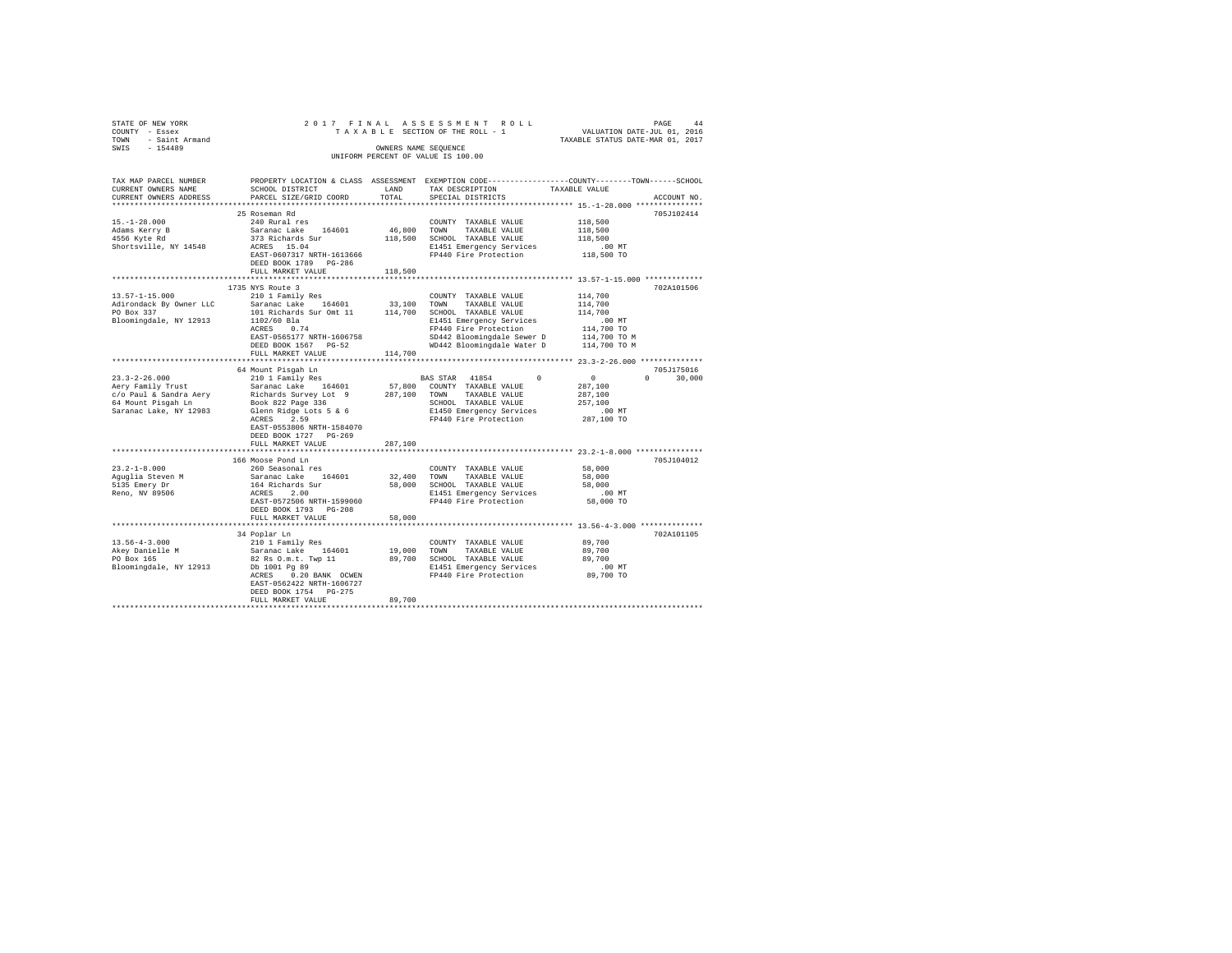| STATE OF NEW YORK<br>COUNTY - Essex                                                                                                                                                                                                                                    |                                            |          | PAGE 45 בDAGE 45 A S S B S S M B N T R O L L PAGE 45 PAGE 45 T A X A B L B SECTION OF THE ROLL - 1 TAXABLE STATUS DATE-NAR 0.1, 2016 |         |               |
|------------------------------------------------------------------------------------------------------------------------------------------------------------------------------------------------------------------------------------------------------------------------|--------------------------------------------|----------|--------------------------------------------------------------------------------------------------------------------------------------|---------|---------------|
|                                                                                                                                                                                                                                                                        |                                            |          |                                                                                                                                      |         |               |
|                                                                                                                                                                                                                                                                        |                                            |          | OWNERS NAME SEQUENCE                                                                                                                 |         |               |
| TOWN - Saint Armand<br>SWIS - 154489                                                                                                                                                                                                                                   |                                            |          | UNIFORM PERCENT OF VALUE IS 100.00                                                                                                   |         |               |
|                                                                                                                                                                                                                                                                        |                                            |          |                                                                                                                                      |         |               |
| TAX MAP PARCEL NUMBER                                                                                                                                                                                                                                                  |                                            |          | PROPERTY LOCATION & CLASS ASSESSMENT EXEMPTION CODE---------------COUNTY-------TOWN------SCHOOL                                      |         |               |
|                                                                                                                                                                                                                                                                        |                                            |          |                                                                                                                                      |         |               |
|                                                                                                                                                                                                                                                                        |                                            |          |                                                                                                                                      |         | ACCOUNT NO.   |
|                                                                                                                                                                                                                                                                        |                                            |          |                                                                                                                                      |         |               |
|                                                                                                                                                                                                                                                                        |                                            |          |                                                                                                                                      |         | 705J102203    |
|                                                                                                                                                                                                                                                                        |                                            |          |                                                                                                                                      |         |               |
|                                                                                                                                                                                                                                                                        |                                            |          |                                                                                                                                      |         |               |
|                                                                                                                                                                                                                                                                        |                                            |          |                                                                                                                                      |         |               |
|                                                                                                                                                                                                                                                                        |                                            |          |                                                                                                                                      |         |               |
|                                                                                                                                                                                                                                                                        |                                            |          |                                                                                                                                      |         |               |
|                                                                                                                                                                                                                                                                        | DEED BOOK 1500 PG-136                      |          |                                                                                                                                      |         |               |
|                                                                                                                                                                                                                                                                        | FULL MARKET VALUE                          | 258,500  |                                                                                                                                      |         |               |
|                                                                                                                                                                                                                                                                        |                                            |          |                                                                                                                                      |         |               |
|                                                                                                                                                                                                                                                                        | Forest Hill Ave                            |          |                                                                                                                                      |         | 705J186006    |
|                                                                                                                                                                                                                                                                        |                                            |          |                                                                                                                                      |         |               |
|                                                                                                                                                                                                                                                                        |                                            |          |                                                                                                                                      |         |               |
| $111\n32.38-1-4.300\nAll the 50\nAllen Schamin\nAllem Schamin\n33.200\nAllen Health State\n34.201\nAllem Schamin\n35.201\nAllem Schamin\n36.202\nAllem Schamin\n37.203\n38.204\n39.200\n30.201\n31.200\n32.201\n33.201\n34.201\n35.201\n36.202\n37.203\n38.201\n39.20$ |                                            |          |                                                                                                                                      |         |               |
|                                                                                                                                                                                                                                                                        |                                            |          |                                                                                                                                      |         |               |
|                                                                                                                                                                                                                                                                        |                                            |          |                                                                                                                                      |         |               |
|                                                                                                                                                                                                                                                                        | DEED BOOK 1500 PG-136<br>FULL MARKET VALUE | 35,200   |                                                                                                                                      |         |               |
|                                                                                                                                                                                                                                                                        |                                            |          |                                                                                                                                      |         |               |
|                                                                                                                                                                                                                                                                        |                                            |          |                                                                                                                                      |         | 705.T102713   |
|                                                                                                                                                                                                                                                                        |                                            |          |                                                                                                                                      |         | $0 \t 30.000$ |
|                                                                                                                                                                                                                                                                        |                                            |          |                                                                                                                                      |         |               |
|                                                                                                                                                                                                                                                                        |                                            |          |                                                                                                                                      |         |               |
|                                                                                                                                                                                                                                                                        |                                            |          |                                                                                                                                      |         |               |
|                                                                                                                                                                                                                                                                        |                                            |          |                                                                                                                                      |         |               |
|                                                                                                                                                                                                                                                                        |                                            |          |                                                                                                                                      |         |               |
|                                                                                                                                                                                                                                                                        | FULL MARKET VALUE 108,700                  |          |                                                                                                                                      |         |               |
|                                                                                                                                                                                                                                                                        |                                            |          |                                                                                                                                      |         |               |
|                                                                                                                                                                                                                                                                        | 94 Roosevelt Ln                            |          |                                                                                                                                      |         | 705J102601    |
| 13.3-1-15.000<br>Allen Robert H Trust                                                                                                                                                                                                                                  |                                            |          |                                                                                                                                      |         |               |
|                                                                                                                                                                                                                                                                        |                                            |          |                                                                                                                                      |         |               |
| PO Box 25                                                                                                                                                                                                                                                              | 83 Richards Sur<br>00022.10<br>ACRES 20.70 |          | 163,200 COUNTY TAXABLE VALUE<br>TOWN TAXABLE VALUE                                                                                   | 148,200 |               |
| Bloomingdale, NY 12913 00022.10                                                                                                                                                                                                                                        |                                            |          |                                                                                                                                      | 148,200 |               |
|                                                                                                                                                                                                                                                                        |                                            |          |                                                                                                                                      | 127,200 |               |
|                                                                                                                                                                                                                                                                        | EAST-0562682 NRTH-1603810                  |          |                                                                                                                                      |         |               |
|                                                                                                                                                                                                                                                                        | DEED BOOK 1856 PG-311                      |          | SCHOOL TAXABLE VALUE 127,200<br>E1451 Emergency Services 10.00 MT<br>FP440 Fire Protection 163,200 TO                                |         |               |
|                                                                                                                                                                                                                                                                        | FULL MARKET VALUE                          | 163, 200 |                                                                                                                                      |         |               |
|                                                                                                                                                                                                                                                                        |                                            |          |                                                                                                                                      |         |               |
|                                                                                                                                                                                                                                                                        | 217 Trudeau Rd                             |          |                                                                                                                                      |         | 705J102910    |
| $23.3 - 1 - 52.000$                                                                                                                                                                                                                                                    | 210 1 Family Res                           |          | COUNTY TAXABLE VALUE                                                                                                                 | 158,400 |               |
|                                                                                                                                                                                                                                                                        |                                            |          |                                                                                                                                      | 158,400 |               |
|                                                                                                                                                                                                                                                                        |                                            |          |                                                                                                                                      | 158,400 |               |
|                                                                                                                                                                                                                                                                        |                                            |          | E1450 Emergency Services .00 MT<br>FP440 Fire Protection .058,400 TO                                                                 |         |               |
|                                                                                                                                                                                                                                                                        | ACRES 0.93                                 |          |                                                                                                                                      |         |               |
|                                                                                                                                                                                                                                                                        | EAST-0554664 NRTH-1585590                  |          |                                                                                                                                      |         |               |
|                                                                                                                                                                                                                                                                        | DRED BOOK 707 - BC 057                     |          |                                                                                                                                      |         |               |

DEED BOOK 797 PG-057 FULL MARKET VALUE 158,400 \*\*\*\*\*\*\*\*\*\*\*\*\*\*\*\*\*\*\*\*\*\*\*\*\*\*\*\*\*\*\*\*\*\*\*\*\*\*\*\*\*\*\*\*\*\*\*\*\*\*\*\*\*\*\*\*\*\*\*\*\*\*\*\*\*\*\*\*\*\*\*\*\*\*\*\*\*\*\*\*\*\*\*\*\*\*\*\*\*\*\*\*\*\*\*\*\*\*\*\*\*\*\*\*\*\*\*\*\*\*\*\*\*\*\*\*\*\*\*\*\*\*\*\*\*\*\*\*\*\*\*\*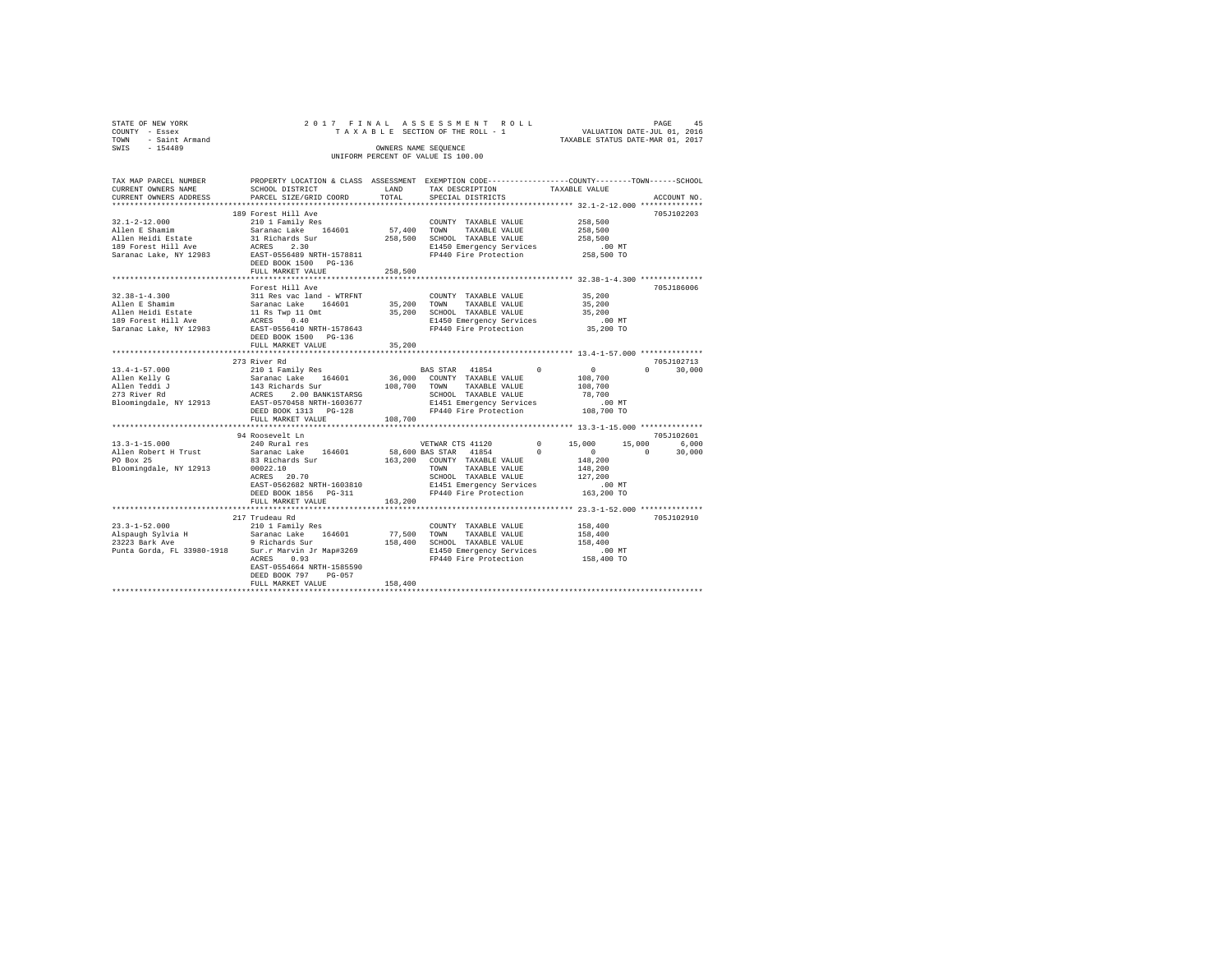| STATE OF NEW YORK<br>COUNTY - Essex                                                                | 2017 FINAL                                            |                      | TAXABLE SECTION OF THE ROLL - 1    | PAGE 46 PAGE 46<br>SECTION OF THE ROLL - 1 VALUATION DATE-JUL 01, 2016<br>TAXABLE STATUS DATE-MAR 01, 2017 |
|----------------------------------------------------------------------------------------------------|-------------------------------------------------------|----------------------|------------------------------------|------------------------------------------------------------------------------------------------------------|
| TOWN - Saint Armand                                                                                |                                                       |                      |                                    |                                                                                                            |
| SWIS - 154489                                                                                      |                                                       | OWNERS NAME SEQUENCE |                                    |                                                                                                            |
|                                                                                                    |                                                       |                      | UNIFORM PERCENT OF VALUE IS 100.00 |                                                                                                            |
|                                                                                                    |                                                       |                      |                                    |                                                                                                            |
| TAX MAP PARCEL NUMBER                                                                              |                                                       |                      |                                    | PROPERTY LOCATION & CLASS ASSESSMENT EXEMPTION CODE----------------COUNTY-------TOWN-----SCHOOL            |
| CURRENT OWNERS NAME                                                                                | SCHOOL DISTRICT                                       | LAND                 | TAX DESCRIPTION                    | TAXABLE VALUE                                                                                              |
| CURRENT OWNERS ADDRESS                                                                             | PARCEL SIZE/GRID COORD                                | TOTAL                | SPECIAL DISTRICTS                  | ACCOUNT NO.                                                                                                |
|                                                                                                    |                                                       |                      |                                    |                                                                                                            |
|                                                                                                    | 3 McKenzie Mountain Way                               |                      |                                    | 705Z003009                                                                                                 |
| $13.3 - 3 - 6.000$                                                                                 | 210 1 Family Res                                      |                      | COUNTY TAXABLE VALUE               | 203,400                                                                                                    |
|                                                                                                    | Saranac Lake 164601                                   | 57,300 TOWN          | TAXABLE VALUE                      | 203,400                                                                                                    |
| Amell Craig R<br>PO Box 112                                                                        | 83 Richards Survey                                    |                      | 203,400 SCHOOL TAXABLE VALUE       | 203,400                                                                                                    |
| Bloomingdale, NY 12913                                                                             | Lot 6                                                 |                      | E1451 Emergency Services           | $.00$ MT                                                                                                   |
|                                                                                                    | ACRES 3.38 BANK CORE                                  |                      | FP440 Fire Protection              | 203,400 TO                                                                                                 |
|                                                                                                    | EAST-0561346 NRTH-1603327                             |                      |                                    |                                                                                                            |
|                                                                                                    | DEED BOOK 1497 PG-23                                  |                      |                                    |                                                                                                            |
|                                                                                                    | FULL MARKET VALUE                                     | 203,400              |                                    |                                                                                                            |
|                                                                                                    |                                                       |                      |                                    |                                                                                                            |
| $13.4 - 1 - 43.000$                                                                                | 1836 NYS Route 3<br>210 1 Family Res                  |                      | BAS STAR 41854 0                   | 705J104314<br>$\sim$ 0<br>$\Omega$ and $\Omega$<br>30,000                                                  |
|                                                                                                    |                                                       |                      | 36,000 COUNTY TAXABLE VALUE        | 94,700                                                                                                     |
| Amell Donald<br>Amell Cindy                                                                        | Saranac Lake 164601<br>121 Richards Sur<br>ACRES 2.00 | 94.700 TOWN          | TAXABLE VALUE                      | 94,700                                                                                                     |
|                                                                                                    |                                                       |                      | SCHOOL TAXABLE VALUE               | 64,700                                                                                                     |
| 1836 NYS Rte 3<br>PO Box 232                                                                       | EAST-0567336 NRTH-1607679                             |                      | E1451 Emergency Services           | $.00$ MT                                                                                                   |
| Bloomingdale, NY 12913                                                                             | DEED BOOK 948 PG-191                                  |                      | FP440 Fire Protection              | 94,700 TO                                                                                                  |
|                                                                                                    | FULL MARKET VALUE                                     | 94,700               |                                    |                                                                                                            |
|                                                                                                    |                                                       |                      |                                    |                                                                                                            |
|                                                                                                    | 57 Saranac Ln                                         |                      |                                    | 705J189017                                                                                                 |
| $32.38 - 1 - 40.000$                                                                               | 210 1 Family Res                                      |                      | COUNTY TAXABLE VALUE               | 230,600                                                                                                    |
| Ammon James R                                                                                      | Saranac Lake 164601                                   | 36,900 TOWN          | TAXABLE VALUE                      | 230,600                                                                                                    |
| Ammon Patricia M<br>57 Saranac Ln                                                                  | 11 Twp 11 Omt Rs                                      |                      | 230,600 SCHOOL TAXABLE VALUE       | 230,600                                                                                                    |
|                                                                                                    | Lot 74 Rockledge Park<br>ACRES 0.30                   |                      | E1450 Emergency Services           | .00 MT                                                                                                     |
| Saranac Lake, NY 12983                                                                             |                                                       |                      | FP440 Fire Protection              | 230,600 TO                                                                                                 |
|                                                                                                    | EAST-0555469 NRTH-1579610                             |                      | WD441 Rockledge water              | 230,600 TO M                                                                                               |
|                                                                                                    | DEED BOOK 1853 PG-87                                  |                      |                                    |                                                                                                            |
|                                                                                                    | FULL MARKET VALUE                                     | 230,600              |                                    |                                                                                                            |
|                                                                                                    | 150 Main St                                           |                      |                                    | 705Z007010                                                                                                 |
| $13.3 - 2 - 11.000$                                                                                | 311 Res vac land                                      |                      | COUNTY TAXABLE VALUE               | 42,500                                                                                                     |
|                                                                                                    | Saranac Lake 164601                                   | 42.500 TOWN          | TAXABLE VALUE                      | 42.500                                                                                                     |
| Ammon Thomas R<br>PO Box 124                                                                       | 83 OMT TWP11 RS                                       |                      | 42,500 SCHOOL TAXABLE VALUE        | 42,500                                                                                                     |
| Lake Clear, NY 12945                                                                               | Lot 12 Johnson Hill Est                               |                      | E1451 Emergency Services           | $.00$ MT                                                                                                   |
|                                                                                                    | ACRES 3.89                                            |                      | FP440 Fire Protection              | 42,500 TO                                                                                                  |
|                                                                                                    | EAST-0561255 NRTH-1604293                             |                      |                                    |                                                                                                            |
|                                                                                                    | DEED BOOK 1845 PG-276                                 |                      |                                    |                                                                                                            |
|                                                                                                    | FULL MARKET VALUE                                     | 42,500               |                                    |                                                                                                            |
|                                                                                                    |                                                       |                      |                                    |                                                                                                            |
|                                                                                                    | 9 Oregon Plains Rd                                    |                      |                                    | 702A100706                                                                                                 |
| 13.56-2-14.000                                                                                     | 484 1 use sm bld                                      |                      | COUNTY TAXABLE VALUE               | 52,700                                                                                                     |
| Antediluvian Antiques & Curios Saranac Lake 164601                                                 |                                                       |                      | 38,700 TOWN TAXABLE VALUE          | 52,700                                                                                                     |
| 2024 Saranac Ave 101 Richards Sur Omt. 11                                                          |                                                       |                      | 52,700 SCHOOL TAXABLE VALUE        | 52,700                                                                                                     |
| Lake Plaid, NY 12946                                                                               | ACRES 0.36                                            |                      | E1451 Emergency Services           | $.00$ MT                                                                                                   |
|                                                                                                    | EAST-0563735 NRTH-1607157                             |                      | FP440 Fire Protection              | 52,700 TO                                                                                                  |
| PRIOR OWNER ON 3/01/2017 DEED BOOK 1798 PG-277<br>Antediluvian Antiques & Curios FULL MARKET VALUE |                                                       | 52,700               |                                    |                                                                                                            |
|                                                                                                    |                                                       |                      |                                    |                                                                                                            |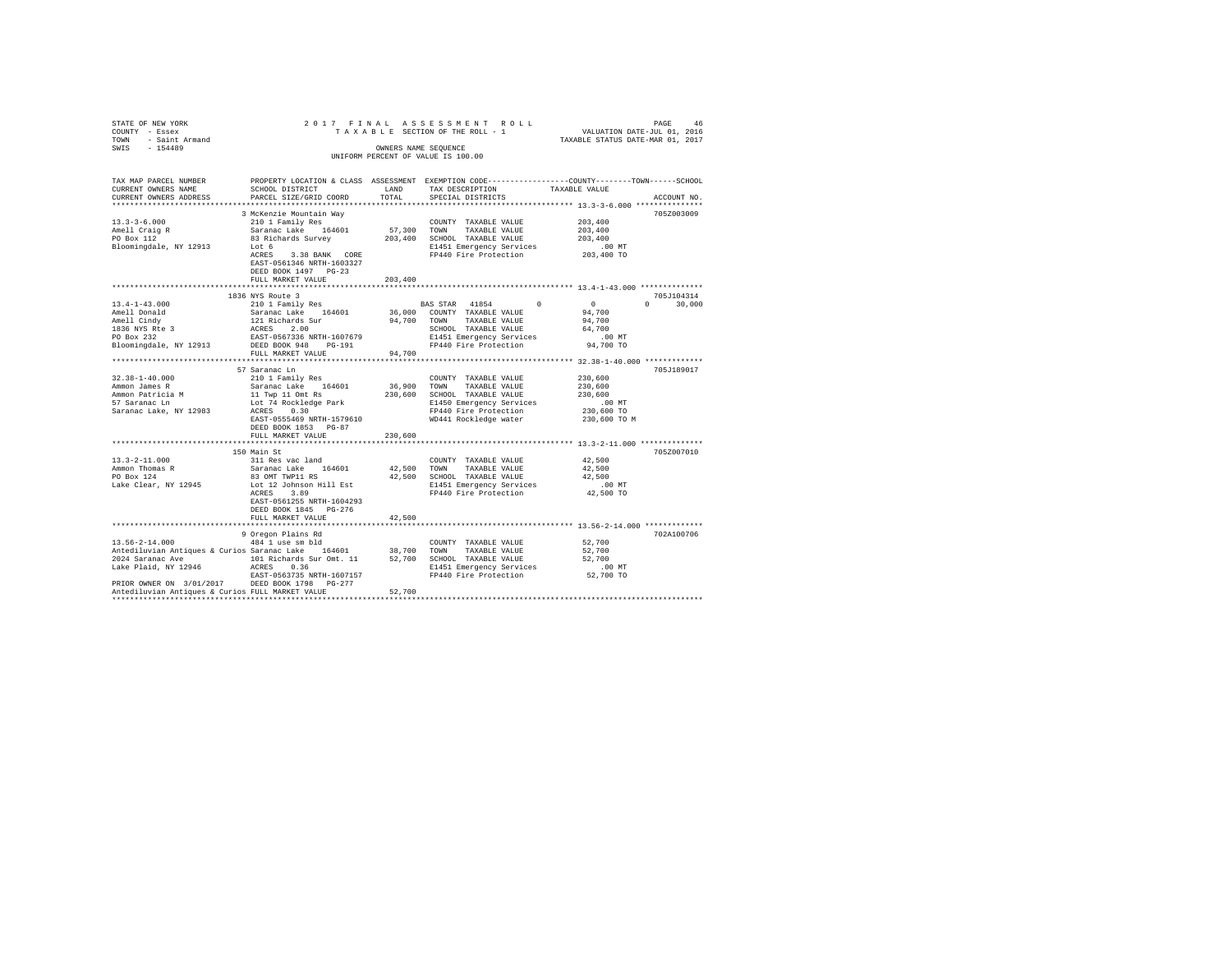| STATE OF NEW YORK<br>COUNTY - Essex<br>TOWN - Saint Armand<br>SWIS - 154489                              |                                                                                                                                                                                                                                                                                                                                                                      |         | OWNERS NAME SEQUENCE<br>UNIFORM PERCENT OF VALUE IS 100.00                                                                                                                                                                                                                                                                                                                                                                                                                                                                      | $\begin{tabular}{ccccc} 2 & 0 & 1 & 7 & F II N AL & A S S E S S S M E N T & R O L L & VALUATION DATEM DATOM DATTOM DATTOM DATT-ULU 01, 2016 & 2017 & 0147 & 01017 \end{tabular}$ |  |  |  |
|----------------------------------------------------------------------------------------------------------|----------------------------------------------------------------------------------------------------------------------------------------------------------------------------------------------------------------------------------------------------------------------------------------------------------------------------------------------------------------------|---------|---------------------------------------------------------------------------------------------------------------------------------------------------------------------------------------------------------------------------------------------------------------------------------------------------------------------------------------------------------------------------------------------------------------------------------------------------------------------------------------------------------------------------------|----------------------------------------------------------------------------------------------------------------------------------------------------------------------------------|--|--|--|
| TAX MAP PARCEL NUMBER<br>CURRENT OWNERS NAME                                                             | CURRENT OWNERS ADDRESS PARCEL SIZE/GRID COORD TOTAL SPECIAL DISTRICTS                                                                                                                                                                                                                                                                                                |         |                                                                                                                                                                                                                                                                                                                                                                                                                                                                                                                                 | PROPERTY LOCATION & CLASS ASSESSMENT EXEMPTION CODE---------------COUNTY-------TOWN------SCHOOL<br>ACCOUNT NO.                                                                   |  |  |  |
| $13.64 - 2 - 1.112$<br>Anthos Edward M<br>Aprea Nancy M<br>63 Centennial Dr Ste 12<br>Norwood, MA 02062  | 85 Maple Ln<br>210 1 Family Res<br>Saranac Lake 164601 53,100 TOWN TAXABLE VALUE<br>83 ONT TWP 11 RS 108,800 SCHOOL TAXABLE VALUE<br>ACRES 1.57 1185 108,800 SCHOOL TAXABLE VALUE<br>ACRES 1.57<br>ACRES 1.57<br>EAST-0560857 NRTH-1605435<br>DEED BOOK 1821 PG-100<br>FULL MARKET VALUE 108,800                                                                     |         |                                                                                                                                                                                                                                                                                                                                                                                                                                                                                                                                 | 705Z009002<br>108,800<br>108,800<br>108,800                                                                                                                                      |  |  |  |
|                                                                                                          |                                                                                                                                                                                                                                                                                                                                                                      |         |                                                                                                                                                                                                                                                                                                                                                                                                                                                                                                                                 |                                                                                                                                                                                  |  |  |  |
| $13.4 - 1 - 71.120$<br>Antonelli Laura<br>Freeman Keith A<br>119 Moose Pond Ln<br>Bloomingdale, NY 12913 | 119 Moose Pond Ln<br>240 Rural res<br>Saranac Lake 164601<br>164 Rs Twp 11 Omt 225,400 TOWN TAXABLE VALUE<br>Db 818 Pg 108<br>ACRES 11.98<br>EAST-0572847 NRTH-1599832<br>DEED BOOK 1241    PG-201<br>FULL MARKET VALUE                                                                                                                                              | 225,400 | $\begin{tabular}{ccccc} \texttt{X} & \texttt{S} & \texttt{S} & \texttt{S} & \texttt{S} & \texttt{S} & \texttt{S} & \texttt{S} & \texttt{S} & \texttt{S} & \texttt{S} & \texttt{S} & \texttt{S} & \texttt{S} & \texttt{S} & \texttt{S} & \texttt{S} & \texttt{S} & \texttt{S} & \texttt{S} & \texttt{S} & \texttt{S} & \texttt{S} & \texttt{S} & \texttt{S} & \texttt{S} & \texttt{S} & \texttt{S} & \texttt{S} & \texttt{S} & \$<br>SCHOOL TAXABLE VALUE<br>E1451 Emergency Services .00 MT<br>FP440 Fire Protection 225,400 TO | 705J178004<br>$0 \t 30,000$<br>195,400                                                                                                                                           |  |  |  |
|                                                                                                          |                                                                                                                                                                                                                                                                                                                                                                      |         |                                                                                                                                                                                                                                                                                                                                                                                                                                                                                                                                 |                                                                                                                                                                                  |  |  |  |
| 14.-1-11.000<br>Arnold Richard R<br>PO Box 231<br>Bloomingdale, NY 12913                                 | River Rd<br>312 Vac w/imprv<br>Saranac Lake 164601 73,200 COWN TAXABLE VALUE<br>341 361 Richards Survey 75,600 SCHOOL TAXABLE VALUE<br>241 361 Richards Survey 75,600 SCHOOL TAXABLE VALUE<br>EP 114790 75AC<br>EP 1440 Fire Protection<br>RCRES 86.67<br>RCRES 86.67<br>EAST-0599312 NRTH-1612569<br>DEED BOOK 1147 PG-90                                           |         | COUNTY TAXABLE VALUE                                                                                                                                                                                                                                                                                                                                                                                                                                                                                                            | 705J102304<br>75,600<br>75,600<br>75,600<br>$.00$ MT<br>75,600 TO                                                                                                                |  |  |  |
|                                                                                                          | FULL MARKET VALUE                                                                                                                                                                                                                                                                                                                                                    | 75,600  |                                                                                                                                                                                                                                                                                                                                                                                                                                                                                                                                 |                                                                                                                                                                                  |  |  |  |
|                                                                                                          |                                                                                                                                                                                                                                                                                                                                                                      |         |                                                                                                                                                                                                                                                                                                                                                                                                                                                                                                                                 |                                                                                                                                                                                  |  |  |  |
| $13.56 - 4 - 2.000$<br>Arsenault Clada L Trust<br>27 Harbour View Ter<br>Westport, NY 12993              | Poplar Ln<br>311 Res vac land<br>Saranac Lake 164601<br>902 Rando June 1977 - 1977 - 1978 SCHOOL TAXABLE VALUE<br>90 X 100<br>RESS 0.20 R1451 Emergency Services<br>RCRES 0.20<br>90 X 100<br>EAST-0562410 NRTH-1606808<br>DEED BOOK 1801    PG-173<br>FULL MARKET VALUE                                                                                             | 13,300  | COUNTY TAXABLE VALUE<br>13,300 TOWN TAXABLE VALUE<br>COUNTY TAXABLE VALUE 13,300                                                                                                                                                                                                                                                                                                                                                                                                                                                | 702A100605<br>13,300<br>13,300<br>.00 MT.<br>13,300 TO                                                                                                                           |  |  |  |
|                                                                                                          |                                                                                                                                                                                                                                                                                                                                                                      |         |                                                                                                                                                                                                                                                                                                                                                                                                                                                                                                                                 | *********************** 13.56-7-22.000 *************                                                                                                                             |  |  |  |
| 13.56-7-22.000<br>Arsenault Clada L Trust<br>27 Harbour View Ter<br>Westport, NY 12993                   | Poplar Ln<br>311 Res vac land<br>Saranac Lake 164601<br>91 - 1920 - 1930 - 1930 - 1940 - 1940 - 1940 - 1940 - 1940 - 1940 - 1940 - 1940 - 1940 - 1940 - 1940 - 1940 - 1<br> 1950 - 1950 - 1940 - 1940 - 1940 - 1940 - 1940 - 1940 - 1940 - 1940 - 1940 - 1940 - 1940 - 1940 - 1940 - 1940<br>EAST-0562618 NRTH-1606492<br>DEED BOOK 1801 PG-173<br>FULL MARKET VALUE | 13,300  | COUNTY TAXABLE VALUE<br>13,300 TOWN TAXABLE VALUE                                                                                                                                                                                                                                                                                                                                                                                                                                                                               | 702A100604<br>13,300<br>13,300                                                                                                                                                   |  |  |  |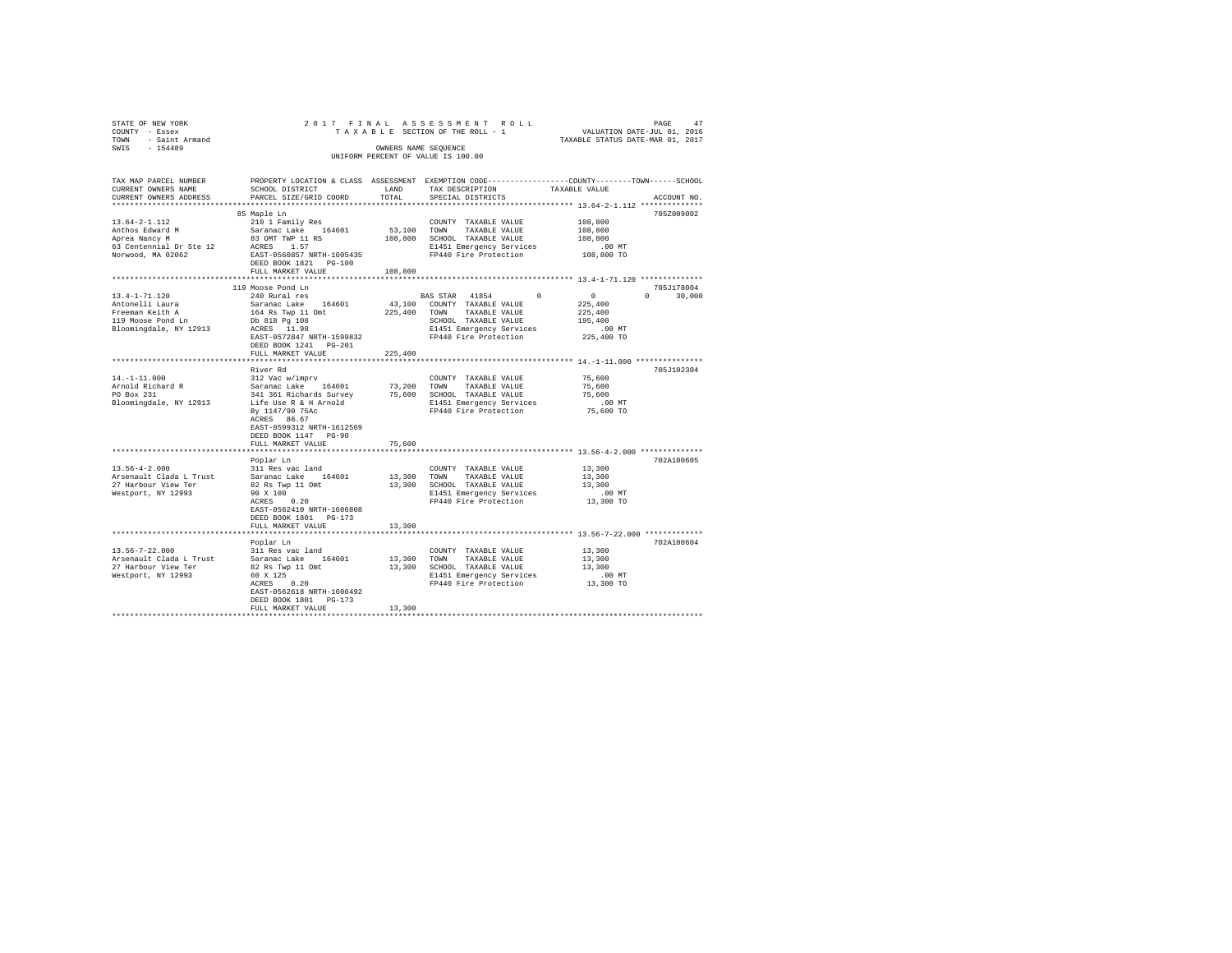| STATE OF NEW YORK<br>COUNTY - Essex<br>TOWN - Saint Armand<br>SWIS - 154489 |                                                                                              | OWNERS NAME SEQUENCE | 2017 FINAL ASSESSMENT ROLL<br>UNIFORM PERCENT OF VALUE IS 100.00                                                                                                                                                                                                                                                                                                                                                                                                        | PAGE<br>48<br>T A X A B L E SECTION OF THE ROLL - 1 VALUATION DATE-JUL 01, 2016<br>TAXABLE STATUS DATE-MAR 01, 2017            |  |
|-----------------------------------------------------------------------------|----------------------------------------------------------------------------------------------|----------------------|-------------------------------------------------------------------------------------------------------------------------------------------------------------------------------------------------------------------------------------------------------------------------------------------------------------------------------------------------------------------------------------------------------------------------------------------------------------------------|--------------------------------------------------------------------------------------------------------------------------------|--|
| TAX MAP PARCEL NUMBER<br>CURRENT OWNERS NAME<br>CURRENT OWNERS ADDRESS      | SCHOOL DISTRICT<br>PARCEL SIZE/GRID COORD                                                    | LAND<br>TOTAL        | TAX DESCRIPTION<br>SPECIAL DISTRICTS                                                                                                                                                                                                                                                                                                                                                                                                                                    | PROPERTY LOCATION & CLASS ASSESSMENT EXEMPTION CODE---------------COUNTY-------TOWN-----SCHOOL<br>TAXABLE VALUE<br>ACCOUNT NO. |  |
|                                                                             |                                                                                              |                      |                                                                                                                                                                                                                                                                                                                                                                                                                                                                         |                                                                                                                                |  |
|                                                                             | NYS Route 3                                                                                  |                      |                                                                                                                                                                                                                                                                                                                                                                                                                                                                         | 702A100603                                                                                                                     |  |
|                                                                             |                                                                                              |                      | COUNTY TAXABLE VALUE                                                                                                                                                                                                                                                                                                                                                                                                                                                    | 8,600                                                                                                                          |  |
|                                                                             |                                                                                              |                      | 8,600 TOWN TAXABLE VALUE                                                                                                                                                                                                                                                                                                                                                                                                                                                | 8,600                                                                                                                          |  |
|                                                                             |                                                                                              |                      | 8,600 SCHOOL TAXABLE VALUE                                                                                                                                                                                                                                                                                                                                                                                                                                              | 8,600                                                                                                                          |  |
| Westport, NY 12993                                                          | ACRES 0.30                                                                                   |                      | E1451 Emergency Services                                                                                                                                                                                                                                                                                                                                                                                                                                                | .00 MT                                                                                                                         |  |
|                                                                             | EAST-0565320 NRTH-1606544<br>DEED BOOK 1801 PG-173                                           |                      | FP440 Fire Protection                                                                                                                                                                                                                                                                                                                                                                                                                                                   | 8,600 TO                                                                                                                       |  |
|                                                                             | FULL MARKET VALUE                                                                            | 8,600                |                                                                                                                                                                                                                                                                                                                                                                                                                                                                         |                                                                                                                                |  |
|                                                                             |                                                                                              |                      |                                                                                                                                                                                                                                                                                                                                                                                                                                                                         |                                                                                                                                |  |
|                                                                             | Cantwell Way                                                                                 |                      |                                                                                                                                                                                                                                                                                                                                                                                                                                                                         | 705J180028                                                                                                                     |  |
| 32.166-5-1.114                                                              | 311 Res vac land                                                                             |                      | COUNTY TAXABLE VALUE<br>100 TOWN TAXABLE VALUE<br>COUNTY TAXABLE VALUE                                                                                                                                                                                                                                                                                                                                                                                                  | 100                                                                                                                            |  |
| Arthur Zachary M                                                            | Saranac Lake 164601                                                                          |                      |                                                                                                                                                                                                                                                                                                                                                                                                                                                                         | 100                                                                                                                            |  |
|                                                                             | Gibbons-Arthur Hannah M 11 Richards Survey                                                   |                      | 100 SCHOOL TAXABLE VALUE                                                                                                                                                                                                                                                                                                                                                                                                                                                | 100                                                                                                                            |  |
| 90 Grove St<br>Saranac Lake, NY 12983                                       | Old Military Est Pt Lot 4<br>32x34x30 J D Survey 3027                                        |                      | E1450 Emergency Services<br>FP440 Fire Protection                                                                                                                                                                                                                                                                                                                                                                                                                       | .00 MT<br>100 TO                                                                                                               |  |
|                                                                             | ACRES 0.01                                                                                   |                      |                                                                                                                                                                                                                                                                                                                                                                                                                                                                         |                                                                                                                                |  |
|                                                                             | EAST-0554273 NRTH-1578805                                                                    |                      |                                                                                                                                                                                                                                                                                                                                                                                                                                                                         |                                                                                                                                |  |
|                                                                             | DEED BOOK 1843 PG-103                                                                        |                      |                                                                                                                                                                                                                                                                                                                                                                                                                                                                         |                                                                                                                                |  |
|                                                                             | FULL MARKET VALUE                                                                            | 100                  |                                                                                                                                                                                                                                                                                                                                                                                                                                                                         |                                                                                                                                |  |
|                                                                             |                                                                                              |                      |                                                                                                                                                                                                                                                                                                                                                                                                                                                                         |                                                                                                                                |  |
|                                                                             | 1547 NYS Route 3                                                                             |                      |                                                                                                                                                                                                                                                                                                                                                                                                                                                                         | 705J102605                                                                                                                     |  |
| $13.4 - 1 - 12.110$<br>Aselin Robert                                        | 312 Vac w/imprv<br>Saranac Lake 164601                                                       |                      | COUNTY TAXABLE VALUE<br>51,800 TOWN TAXABLE VALUE                                                                                                                                                                                                                                                                                                                                                                                                                       | 65,700<br>65,700                                                                                                               |  |
| 1547 Rte 3                                                                  |                                                                                              |                      | 65,700 SCHOOL TAXABLE VALUE                                                                                                                                                                                                                                                                                                                                                                                                                                             | 65,700                                                                                                                         |  |
| Saranac Lake, NY 12983                                                      | 103 Twp 11 Omt Rs<br>ACRES 51.49                                                             |                      | E1451 Emergency Services                                                                                                                                                                                                                                                                                                                                                                                                                                                | $.00$ MT                                                                                                                       |  |
|                                                                             | EAST-0564740 NRTH-1602627                                                                    |                      | FP440 Fire Protection                                                                                                                                                                                                                                                                                                                                                                                                                                                   | 65,700 TO                                                                                                                      |  |
|                                                                             | DEED BOOK 1192    PG-346                                                                     |                      |                                                                                                                                                                                                                                                                                                                                                                                                                                                                         |                                                                                                                                |  |
|                                                                             | FULL MARKET VALUE                                                                            | 65,700               |                                                                                                                                                                                                                                                                                                                                                                                                                                                                         |                                                                                                                                |  |
|                                                                             |                                                                                              |                      |                                                                                                                                                                                                                                                                                                                                                                                                                                                                         |                                                                                                                                |  |
| $13.56 - 10 - 3.000$                                                        | 72 Prospect St<br>210 1 Family Res                                                           |                      | COUNTY TAXABLE VALUE                                                                                                                                                                                                                                                                                                                                                                                                                                                    | 705Z003004<br>128,200                                                                                                          |  |
| Aufderheide Debra I                                                         | Saranac Lake 164601                                                                          |                      |                                                                                                                                                                                                                                                                                                                                                                                                                                                                         | 128,200                                                                                                                        |  |
| 970 Raccoon Run                                                             | Saranac Lake 164601 35,000 TOWN TAXABLE VALUE<br>82 Omt Twp11rs 128,200 SCHOOL TAXABLE VALUE |                      |                                                                                                                                                                                                                                                                                                                                                                                                                                                                         | 128,200                                                                                                                        |  |
| Victor, NY 14564                                                            | ACRES 1.00 BANK WFARGO                                                                       |                      | $1451\ \mbox{Energy Services}\mbox{1461} \begin{tabular}{lcccc} \multicolumn{2}{c}{\textbf{Energency Services}} & \multicolumn{2}{c}{0.0}\ \multicolumn{2}{c}{\textbf{NT}} & \multicolumn{2}{c}{\textbf{100}} \\ \multicolumn{2}{c}{\textbf{FP440 Fire Protocolion}} & \multicolumn{2}{c}{\textbf{128,200 TO M}} \\ \multicolumn{2}{c}{\textbf{128,200 TO M}} & \multicolumn{2}{c}{\textbf{128,200 TO M}} \\ \multicolumn{2}{c}{\textbf{128,200 TO M}} & \multicolumn{$ |                                                                                                                                |  |
|                                                                             | EAST-0561635 NRTH-1606038                                                                    |                      |                                                                                                                                                                                                                                                                                                                                                                                                                                                                         |                                                                                                                                |  |
|                                                                             | DEED BOOK 1743 PG-263                                                                        |                      |                                                                                                                                                                                                                                                                                                                                                                                                                                                                         |                                                                                                                                |  |
|                                                                             | FULL MARKET VALUE                                                                            |                      |                                                                                                                                                                                                                                                                                                                                                                                                                                                                         |                                                                                                                                |  |
|                                                                             |                                                                                              |                      |                                                                                                                                                                                                                                                                                                                                                                                                                                                                         |                                                                                                                                |  |
| 13.56-7-11.002                                                              | 42 Main St<br>210 1 Family Res                                                               |                      | COUNTY TAXABLE VALUE                                                                                                                                                                                                                                                                                                                                                                                                                                                    | 702A100712<br>181,200                                                                                                          |  |
|                                                                             | Saranac Lake 164601                                                                          |                      | 32,300 TOWN TAXABLE VALUE                                                                                                                                                                                                                                                                                                                                                                                                                                               | 181,200                                                                                                                        |  |
|                                                                             |                                                                                              |                      | Lot 82 Rs Twp 11 Omt 181,200 SCHOOL TAXABLE VALUE                                                                                                                                                                                                                                                                                                                                                                                                                       | 181,200                                                                                                                        |  |
| Babcock Justyna                                                             |                                                                                              |                      |                                                                                                                                                                                                                                                                                                                                                                                                                                                                         |                                                                                                                                |  |
| $42$ Main St<br>Bloomingdale, NY 12913                                      |                                                                                              |                      | E1451 Emergency Services                                                                                                                                                                                                                                                                                                                                                                                                                                                | $.00$ MT                                                                                                                       |  |
|                                                                             | ACRES 0.70 BANK CORE<br>EAST-0563244 NRTH-1606238                                            |                      |                                                                                                                                                                                                                                                                                                                                                                                                                                                                         | 181,200 TO                                                                                                                     |  |
|                                                                             | DEED BOOK 1813 PG-67<br>FULL MARKET VALUE                                                    |                      | FP440 Fire Protection<br>SD442 Bloomingdale Sewer D<br>181,200 WD442 Bloomingdale Water D                                                                                                                                                                                                                                                                                                                                                                               | 181,200 TO M<br>181,200 TO M                                                                                                   |  |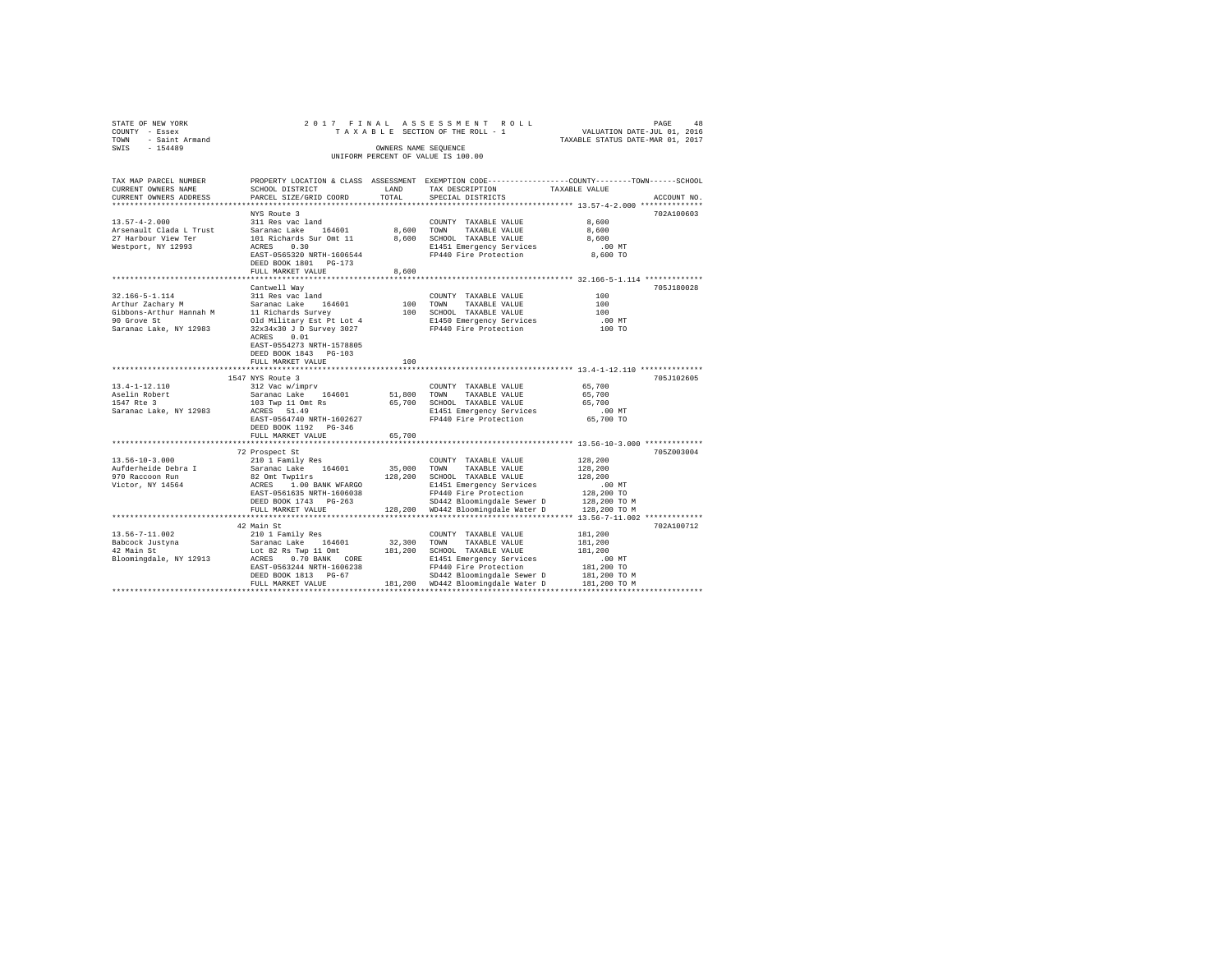| VALUATION DATE-JUL 01, 2016<br>TAXABLE STATUS DATE-MAR 01, 2017<br>TAXABLE SECTION OF THE ROLL - 1<br><b>TOWN</b><br>- Saint Armand<br>SWIS - 154489<br>OWNERS NAME SEQUENCE<br>UNIFORM PERCENT OF VALUE IS 100.00<br>PROPERTY LOCATION & CLASS ASSESSMENT EXEMPTION CODE---------------COUNTY-------TOWN------SCHOOL<br>TAX MAP PARCEL NUMBER<br>CURRENT OWNERS NAME<br>SCHOOL DISTRICT<br>LAND<br>TAX DESCRIPTION<br>TAXABLE VALUE<br>TOTAL<br>CURRENT OWNERS ADDRESS<br>PARCEL SIZE/GRID COORD<br>SPECIAL DISTRICTS<br>ACCOUNT NO.<br>66 River Rd<br>705Z011004<br>44,400<br>$13.65 - 4 - 6.200$<br>312 Vac w/imprv<br>COUNTY TAXABLE VALUE<br>Bailey William<br>Saranac Lake 164601<br>20.300 TOWN<br>44,400<br>TAXABLE VALUE<br>234 Neil St Apt 1<br>102 Twp 11 Omt Rs<br>Lot 2 #6903<br>44,400 SCHOOL TAXABLE VALUE<br>44,400<br>Saranac Lake, NY 12983<br>E1451 Emergency Services<br>$.00$ MT<br>FP440 Fire Protection 44,400 TO<br>ACRES 0.59<br>EAST-0565557 NRTH-1604981<br>DEED BOOK 1594 PG-192<br>44,400<br>FULL MARKET VALUE<br>***************************<br>702A100812<br>NYS Route 3<br>9,800<br>COUNTY TAXABLE VALUE<br>9,800 TOWN TAXABLE VALUE<br>9,800<br>9,800 SCHOOL TAXABLE VALUE<br>9,800<br>E1451 Emergency Services<br>FP440 Fire Protection<br>.00 MT<br>Bloomingdale, NY 12913<br>9,800 TO<br>EAST-0566654 NRTH-1607622<br>DEED BOOK 1370 PG-150<br>9,800<br>FULL MARKET VALUE<br>702A100811<br>1811 NYS Route 3<br>$[13.57-1-7.000 \qquad 210 \text{ 1 Family Res}$<br>Balerno Jeffrey Saranac Lake 164601<br>Balerno Marlene J $[12] \text{ Rs Type } 11 \text{ 0mt}$ $[1811 \text{ WIS } \text{Rte } 3 \qquad 00002.60$<br>BAS STAR 41854 0<br>$\sim$ 0<br>$\Omega$<br>30,000<br>36,200<br>193,600<br>COUNTY TAXABLE VALUE<br>193,600<br>TOWN TAXABLE VALUE<br>193,600<br>SCHOOL TAXABLE VALUE<br>163,600<br>Bloomingdale, NY 12913 ACRES 2.70 BANK1STARSG<br>E1451 Emergency Services<br>$.00$ MT<br>FP440 Fire Protection<br>EAST-0566521 NRTH-1607963<br>193,600 TO<br>SD442 Bloomingdale Sewer D 193,600 TO M<br>DEED BOOK 1370 PG-150<br>193,600 WD442 Bloomingdale Water D<br>FULL MARKET VALUE<br>193,600 TO M<br>141 Bloomingdale Ave<br>705J104011<br>$\sim$ 0<br>$32.166 - 5 - 3.000$<br>210 1 Family Res<br>BAS STAR 41854<br>$\Omega$<br>$\mathbf{0}$<br>30,000<br>22,300 COUNTY TAXABLE VALUE<br>Bartlett Michael F<br>Bartlett Ann N<br>Saranac Lake 164601<br>11 Richards Sur<br>105,900<br>Bartlett Ann N<br>105,900 TOWN TAXABLE VALUE<br>105,900<br>SCHOOL TAXABLE VALUE<br>75,900<br>E1450 Emergency Services<br>$.00$ MT<br>$FP440$ Fire Protection $105,900$ TO<br>DEED BOOK 840<br>PG-307<br>105,900<br>FULL MARKET VALUE | STATE OF NEW YORK |  | 2017 FINAL ASSESSMENT ROLL | PAGE<br>49 |
|-----------------------------------------------------------------------------------------------------------------------------------------------------------------------------------------------------------------------------------------------------------------------------------------------------------------------------------------------------------------------------------------------------------------------------------------------------------------------------------------------------------------------------------------------------------------------------------------------------------------------------------------------------------------------------------------------------------------------------------------------------------------------------------------------------------------------------------------------------------------------------------------------------------------------------------------------------------------------------------------------------------------------------------------------------------------------------------------------------------------------------------------------------------------------------------------------------------------------------------------------------------------------------------------------------------------------------------------------------------------------------------------------------------------------------------------------------------------------------------------------------------------------------------------------------------------------------------------------------------------------------------------------------------------------------------------------------------------------------------------------------------------------------------------------------------------------------------------------------------------------------------------------------------------------------------------------------------------------------------------------------------------------------------------------------------------------------------------------------------------------------------------------------------------------------------------------------------------------------------------------------------------------------------------------------------------------------------------------------------------------------------------------------------------------------------------------------------------------------------------------------------------------------------------------------------------------------------------------------------------------------------------------------------------------------------|-------------------|--|----------------------------|------------|
|                                                                                                                                                                                                                                                                                                                                                                                                                                                                                                                                                                                                                                                                                                                                                                                                                                                                                                                                                                                                                                                                                                                                                                                                                                                                                                                                                                                                                                                                                                                                                                                                                                                                                                                                                                                                                                                                                                                                                                                                                                                                                                                                                                                                                                                                                                                                                                                                                                                                                                                                                                                                                                                                                   | COUNTY - Essex    |  |                            |            |
|                                                                                                                                                                                                                                                                                                                                                                                                                                                                                                                                                                                                                                                                                                                                                                                                                                                                                                                                                                                                                                                                                                                                                                                                                                                                                                                                                                                                                                                                                                                                                                                                                                                                                                                                                                                                                                                                                                                                                                                                                                                                                                                                                                                                                                                                                                                                                                                                                                                                                                                                                                                                                                                                                   |                   |  |                            |            |
|                                                                                                                                                                                                                                                                                                                                                                                                                                                                                                                                                                                                                                                                                                                                                                                                                                                                                                                                                                                                                                                                                                                                                                                                                                                                                                                                                                                                                                                                                                                                                                                                                                                                                                                                                                                                                                                                                                                                                                                                                                                                                                                                                                                                                                                                                                                                                                                                                                                                                                                                                                                                                                                                                   |                   |  |                            |            |
|                                                                                                                                                                                                                                                                                                                                                                                                                                                                                                                                                                                                                                                                                                                                                                                                                                                                                                                                                                                                                                                                                                                                                                                                                                                                                                                                                                                                                                                                                                                                                                                                                                                                                                                                                                                                                                                                                                                                                                                                                                                                                                                                                                                                                                                                                                                                                                                                                                                                                                                                                                                                                                                                                   |                   |  |                            |            |
|                                                                                                                                                                                                                                                                                                                                                                                                                                                                                                                                                                                                                                                                                                                                                                                                                                                                                                                                                                                                                                                                                                                                                                                                                                                                                                                                                                                                                                                                                                                                                                                                                                                                                                                                                                                                                                                                                                                                                                                                                                                                                                                                                                                                                                                                                                                                                                                                                                                                                                                                                                                                                                                                                   |                   |  |                            |            |
|                                                                                                                                                                                                                                                                                                                                                                                                                                                                                                                                                                                                                                                                                                                                                                                                                                                                                                                                                                                                                                                                                                                                                                                                                                                                                                                                                                                                                                                                                                                                                                                                                                                                                                                                                                                                                                                                                                                                                                                                                                                                                                                                                                                                                                                                                                                                                                                                                                                                                                                                                                                                                                                                                   |                   |  |                            |            |
|                                                                                                                                                                                                                                                                                                                                                                                                                                                                                                                                                                                                                                                                                                                                                                                                                                                                                                                                                                                                                                                                                                                                                                                                                                                                                                                                                                                                                                                                                                                                                                                                                                                                                                                                                                                                                                                                                                                                                                                                                                                                                                                                                                                                                                                                                                                                                                                                                                                                                                                                                                                                                                                                                   |                   |  |                            |            |
|                                                                                                                                                                                                                                                                                                                                                                                                                                                                                                                                                                                                                                                                                                                                                                                                                                                                                                                                                                                                                                                                                                                                                                                                                                                                                                                                                                                                                                                                                                                                                                                                                                                                                                                                                                                                                                                                                                                                                                                                                                                                                                                                                                                                                                                                                                                                                                                                                                                                                                                                                                                                                                                                                   |                   |  |                            |            |
|                                                                                                                                                                                                                                                                                                                                                                                                                                                                                                                                                                                                                                                                                                                                                                                                                                                                                                                                                                                                                                                                                                                                                                                                                                                                                                                                                                                                                                                                                                                                                                                                                                                                                                                                                                                                                                                                                                                                                                                                                                                                                                                                                                                                                                                                                                                                                                                                                                                                                                                                                                                                                                                                                   |                   |  |                            |            |
|                                                                                                                                                                                                                                                                                                                                                                                                                                                                                                                                                                                                                                                                                                                                                                                                                                                                                                                                                                                                                                                                                                                                                                                                                                                                                                                                                                                                                                                                                                                                                                                                                                                                                                                                                                                                                                                                                                                                                                                                                                                                                                                                                                                                                                                                                                                                                                                                                                                                                                                                                                                                                                                                                   |                   |  |                            |            |
|                                                                                                                                                                                                                                                                                                                                                                                                                                                                                                                                                                                                                                                                                                                                                                                                                                                                                                                                                                                                                                                                                                                                                                                                                                                                                                                                                                                                                                                                                                                                                                                                                                                                                                                                                                                                                                                                                                                                                                                                                                                                                                                                                                                                                                                                                                                                                                                                                                                                                                                                                                                                                                                                                   |                   |  |                            |            |
|                                                                                                                                                                                                                                                                                                                                                                                                                                                                                                                                                                                                                                                                                                                                                                                                                                                                                                                                                                                                                                                                                                                                                                                                                                                                                                                                                                                                                                                                                                                                                                                                                                                                                                                                                                                                                                                                                                                                                                                                                                                                                                                                                                                                                                                                                                                                                                                                                                                                                                                                                                                                                                                                                   |                   |  |                            |            |
|                                                                                                                                                                                                                                                                                                                                                                                                                                                                                                                                                                                                                                                                                                                                                                                                                                                                                                                                                                                                                                                                                                                                                                                                                                                                                                                                                                                                                                                                                                                                                                                                                                                                                                                                                                                                                                                                                                                                                                                                                                                                                                                                                                                                                                                                                                                                                                                                                                                                                                                                                                                                                                                                                   |                   |  |                            |            |
|                                                                                                                                                                                                                                                                                                                                                                                                                                                                                                                                                                                                                                                                                                                                                                                                                                                                                                                                                                                                                                                                                                                                                                                                                                                                                                                                                                                                                                                                                                                                                                                                                                                                                                                                                                                                                                                                                                                                                                                                                                                                                                                                                                                                                                                                                                                                                                                                                                                                                                                                                                                                                                                                                   |                   |  |                            |            |
|                                                                                                                                                                                                                                                                                                                                                                                                                                                                                                                                                                                                                                                                                                                                                                                                                                                                                                                                                                                                                                                                                                                                                                                                                                                                                                                                                                                                                                                                                                                                                                                                                                                                                                                                                                                                                                                                                                                                                                                                                                                                                                                                                                                                                                                                                                                                                                                                                                                                                                                                                                                                                                                                                   |                   |  |                            |            |
|                                                                                                                                                                                                                                                                                                                                                                                                                                                                                                                                                                                                                                                                                                                                                                                                                                                                                                                                                                                                                                                                                                                                                                                                                                                                                                                                                                                                                                                                                                                                                                                                                                                                                                                                                                                                                                                                                                                                                                                                                                                                                                                                                                                                                                                                                                                                                                                                                                                                                                                                                                                                                                                                                   |                   |  |                            |            |
|                                                                                                                                                                                                                                                                                                                                                                                                                                                                                                                                                                                                                                                                                                                                                                                                                                                                                                                                                                                                                                                                                                                                                                                                                                                                                                                                                                                                                                                                                                                                                                                                                                                                                                                                                                                                                                                                                                                                                                                                                                                                                                                                                                                                                                                                                                                                                                                                                                                                                                                                                                                                                                                                                   |                   |  |                            |            |
|                                                                                                                                                                                                                                                                                                                                                                                                                                                                                                                                                                                                                                                                                                                                                                                                                                                                                                                                                                                                                                                                                                                                                                                                                                                                                                                                                                                                                                                                                                                                                                                                                                                                                                                                                                                                                                                                                                                                                                                                                                                                                                                                                                                                                                                                                                                                                                                                                                                                                                                                                                                                                                                                                   |                   |  |                            |            |
|                                                                                                                                                                                                                                                                                                                                                                                                                                                                                                                                                                                                                                                                                                                                                                                                                                                                                                                                                                                                                                                                                                                                                                                                                                                                                                                                                                                                                                                                                                                                                                                                                                                                                                                                                                                                                                                                                                                                                                                                                                                                                                                                                                                                                                                                                                                                                                                                                                                                                                                                                                                                                                                                                   |                   |  |                            |            |
|                                                                                                                                                                                                                                                                                                                                                                                                                                                                                                                                                                                                                                                                                                                                                                                                                                                                                                                                                                                                                                                                                                                                                                                                                                                                                                                                                                                                                                                                                                                                                                                                                                                                                                                                                                                                                                                                                                                                                                                                                                                                                                                                                                                                                                                                                                                                                                                                                                                                                                                                                                                                                                                                                   |                   |  |                            |            |
|                                                                                                                                                                                                                                                                                                                                                                                                                                                                                                                                                                                                                                                                                                                                                                                                                                                                                                                                                                                                                                                                                                                                                                                                                                                                                                                                                                                                                                                                                                                                                                                                                                                                                                                                                                                                                                                                                                                                                                                                                                                                                                                                                                                                                                                                                                                                                                                                                                                                                                                                                                                                                                                                                   |                   |  |                            |            |
|                                                                                                                                                                                                                                                                                                                                                                                                                                                                                                                                                                                                                                                                                                                                                                                                                                                                                                                                                                                                                                                                                                                                                                                                                                                                                                                                                                                                                                                                                                                                                                                                                                                                                                                                                                                                                                                                                                                                                                                                                                                                                                                                                                                                                                                                                                                                                                                                                                                                                                                                                                                                                                                                                   |                   |  |                            |            |
|                                                                                                                                                                                                                                                                                                                                                                                                                                                                                                                                                                                                                                                                                                                                                                                                                                                                                                                                                                                                                                                                                                                                                                                                                                                                                                                                                                                                                                                                                                                                                                                                                                                                                                                                                                                                                                                                                                                                                                                                                                                                                                                                                                                                                                                                                                                                                                                                                                                                                                                                                                                                                                                                                   |                   |  |                            |            |
|                                                                                                                                                                                                                                                                                                                                                                                                                                                                                                                                                                                                                                                                                                                                                                                                                                                                                                                                                                                                                                                                                                                                                                                                                                                                                                                                                                                                                                                                                                                                                                                                                                                                                                                                                                                                                                                                                                                                                                                                                                                                                                                                                                                                                                                                                                                                                                                                                                                                                                                                                                                                                                                                                   |                   |  |                            |            |
|                                                                                                                                                                                                                                                                                                                                                                                                                                                                                                                                                                                                                                                                                                                                                                                                                                                                                                                                                                                                                                                                                                                                                                                                                                                                                                                                                                                                                                                                                                                                                                                                                                                                                                                                                                                                                                                                                                                                                                                                                                                                                                                                                                                                                                                                                                                                                                                                                                                                                                                                                                                                                                                                                   |                   |  |                            |            |
|                                                                                                                                                                                                                                                                                                                                                                                                                                                                                                                                                                                                                                                                                                                                                                                                                                                                                                                                                                                                                                                                                                                                                                                                                                                                                                                                                                                                                                                                                                                                                                                                                                                                                                                                                                                                                                                                                                                                                                                                                                                                                                                                                                                                                                                                                                                                                                                                                                                                                                                                                                                                                                                                                   |                   |  |                            |            |
|                                                                                                                                                                                                                                                                                                                                                                                                                                                                                                                                                                                                                                                                                                                                                                                                                                                                                                                                                                                                                                                                                                                                                                                                                                                                                                                                                                                                                                                                                                                                                                                                                                                                                                                                                                                                                                                                                                                                                                                                                                                                                                                                                                                                                                                                                                                                                                                                                                                                                                                                                                                                                                                                                   |                   |  |                            |            |
|                                                                                                                                                                                                                                                                                                                                                                                                                                                                                                                                                                                                                                                                                                                                                                                                                                                                                                                                                                                                                                                                                                                                                                                                                                                                                                                                                                                                                                                                                                                                                                                                                                                                                                                                                                                                                                                                                                                                                                                                                                                                                                                                                                                                                                                                                                                                                                                                                                                                                                                                                                                                                                                                                   |                   |  |                            |            |
|                                                                                                                                                                                                                                                                                                                                                                                                                                                                                                                                                                                                                                                                                                                                                                                                                                                                                                                                                                                                                                                                                                                                                                                                                                                                                                                                                                                                                                                                                                                                                                                                                                                                                                                                                                                                                                                                                                                                                                                                                                                                                                                                                                                                                                                                                                                                                                                                                                                                                                                                                                                                                                                                                   |                   |  |                            |            |
|                                                                                                                                                                                                                                                                                                                                                                                                                                                                                                                                                                                                                                                                                                                                                                                                                                                                                                                                                                                                                                                                                                                                                                                                                                                                                                                                                                                                                                                                                                                                                                                                                                                                                                                                                                                                                                                                                                                                                                                                                                                                                                                                                                                                                                                                                                                                                                                                                                                                                                                                                                                                                                                                                   |                   |  |                            |            |
|                                                                                                                                                                                                                                                                                                                                                                                                                                                                                                                                                                                                                                                                                                                                                                                                                                                                                                                                                                                                                                                                                                                                                                                                                                                                                                                                                                                                                                                                                                                                                                                                                                                                                                                                                                                                                                                                                                                                                                                                                                                                                                                                                                                                                                                                                                                                                                                                                                                                                                                                                                                                                                                                                   |                   |  |                            |            |
|                                                                                                                                                                                                                                                                                                                                                                                                                                                                                                                                                                                                                                                                                                                                                                                                                                                                                                                                                                                                                                                                                                                                                                                                                                                                                                                                                                                                                                                                                                                                                                                                                                                                                                                                                                                                                                                                                                                                                                                                                                                                                                                                                                                                                                                                                                                                                                                                                                                                                                                                                                                                                                                                                   |                   |  |                            |            |
|                                                                                                                                                                                                                                                                                                                                                                                                                                                                                                                                                                                                                                                                                                                                                                                                                                                                                                                                                                                                                                                                                                                                                                                                                                                                                                                                                                                                                                                                                                                                                                                                                                                                                                                                                                                                                                                                                                                                                                                                                                                                                                                                                                                                                                                                                                                                                                                                                                                                                                                                                                                                                                                                                   |                   |  |                            |            |
|                                                                                                                                                                                                                                                                                                                                                                                                                                                                                                                                                                                                                                                                                                                                                                                                                                                                                                                                                                                                                                                                                                                                                                                                                                                                                                                                                                                                                                                                                                                                                                                                                                                                                                                                                                                                                                                                                                                                                                                                                                                                                                                                                                                                                                                                                                                                                                                                                                                                                                                                                                                                                                                                                   |                   |  |                            |            |
|                                                                                                                                                                                                                                                                                                                                                                                                                                                                                                                                                                                                                                                                                                                                                                                                                                                                                                                                                                                                                                                                                                                                                                                                                                                                                                                                                                                                                                                                                                                                                                                                                                                                                                                                                                                                                                                                                                                                                                                                                                                                                                                                                                                                                                                                                                                                                                                                                                                                                                                                                                                                                                                                                   |                   |  |                            |            |
|                                                                                                                                                                                                                                                                                                                                                                                                                                                                                                                                                                                                                                                                                                                                                                                                                                                                                                                                                                                                                                                                                                                                                                                                                                                                                                                                                                                                                                                                                                                                                                                                                                                                                                                                                                                                                                                                                                                                                                                                                                                                                                                                                                                                                                                                                                                                                                                                                                                                                                                                                                                                                                                                                   |                   |  |                            |            |
|                                                                                                                                                                                                                                                                                                                                                                                                                                                                                                                                                                                                                                                                                                                                                                                                                                                                                                                                                                                                                                                                                                                                                                                                                                                                                                                                                                                                                                                                                                                                                                                                                                                                                                                                                                                                                                                                                                                                                                                                                                                                                                                                                                                                                                                                                                                                                                                                                                                                                                                                                                                                                                                                                   |                   |  |                            |            |
|                                                                                                                                                                                                                                                                                                                                                                                                                                                                                                                                                                                                                                                                                                                                                                                                                                                                                                                                                                                                                                                                                                                                                                                                                                                                                                                                                                                                                                                                                                                                                                                                                                                                                                                                                                                                                                                                                                                                                                                                                                                                                                                                                                                                                                                                                                                                                                                                                                                                                                                                                                                                                                                                                   |                   |  |                            |            |
|                                                                                                                                                                                                                                                                                                                                                                                                                                                                                                                                                                                                                                                                                                                                                                                                                                                                                                                                                                                                                                                                                                                                                                                                                                                                                                                                                                                                                                                                                                                                                                                                                                                                                                                                                                                                                                                                                                                                                                                                                                                                                                                                                                                                                                                                                                                                                                                                                                                                                                                                                                                                                                                                                   |                   |  |                            |            |
|                                                                                                                                                                                                                                                                                                                                                                                                                                                                                                                                                                                                                                                                                                                                                                                                                                                                                                                                                                                                                                                                                                                                                                                                                                                                                                                                                                                                                                                                                                                                                                                                                                                                                                                                                                                                                                                                                                                                                                                                                                                                                                                                                                                                                                                                                                                                                                                                                                                                                                                                                                                                                                                                                   |                   |  |                            |            |
|                                                                                                                                                                                                                                                                                                                                                                                                                                                                                                                                                                                                                                                                                                                                                                                                                                                                                                                                                                                                                                                                                                                                                                                                                                                                                                                                                                                                                                                                                                                                                                                                                                                                                                                                                                                                                                                                                                                                                                                                                                                                                                                                                                                                                                                                                                                                                                                                                                                                                                                                                                                                                                                                                   |                   |  |                            |            |
|                                                                                                                                                                                                                                                                                                                                                                                                                                                                                                                                                                                                                                                                                                                                                                                                                                                                                                                                                                                                                                                                                                                                                                                                                                                                                                                                                                                                                                                                                                                                                                                                                                                                                                                                                                                                                                                                                                                                                                                                                                                                                                                                                                                                                                                                                                                                                                                                                                                                                                                                                                                                                                                                                   |                   |  |                            |            |
|                                                                                                                                                                                                                                                                                                                                                                                                                                                                                                                                                                                                                                                                                                                                                                                                                                                                                                                                                                                                                                                                                                                                                                                                                                                                                                                                                                                                                                                                                                                                                                                                                                                                                                                                                                                                                                                                                                                                                                                                                                                                                                                                                                                                                                                                                                                                                                                                                                                                                                                                                                                                                                                                                   |                   |  |                            |            |
|                                                                                                                                                                                                                                                                                                                                                                                                                                                                                                                                                                                                                                                                                                                                                                                                                                                                                                                                                                                                                                                                                                                                                                                                                                                                                                                                                                                                                                                                                                                                                                                                                                                                                                                                                                                                                                                                                                                                                                                                                                                                                                                                                                                                                                                                                                                                                                                                                                                                                                                                                                                                                                                                                   |                   |  |                            |            |
|                                                                                                                                                                                                                                                                                                                                                                                                                                                                                                                                                                                                                                                                                                                                                                                                                                                                                                                                                                                                                                                                                                                                                                                                                                                                                                                                                                                                                                                                                                                                                                                                                                                                                                                                                                                                                                                                                                                                                                                                                                                                                                                                                                                                                                                                                                                                                                                                                                                                                                                                                                                                                                                                                   |                   |  |                            |            |
|                                                                                                                                                                                                                                                                                                                                                                                                                                                                                                                                                                                                                                                                                                                                                                                                                                                                                                                                                                                                                                                                                                                                                                                                                                                                                                                                                                                                                                                                                                                                                                                                                                                                                                                                                                                                                                                                                                                                                                                                                                                                                                                                                                                                                                                                                                                                                                                                                                                                                                                                                                                                                                                                                   |                   |  |                            |            |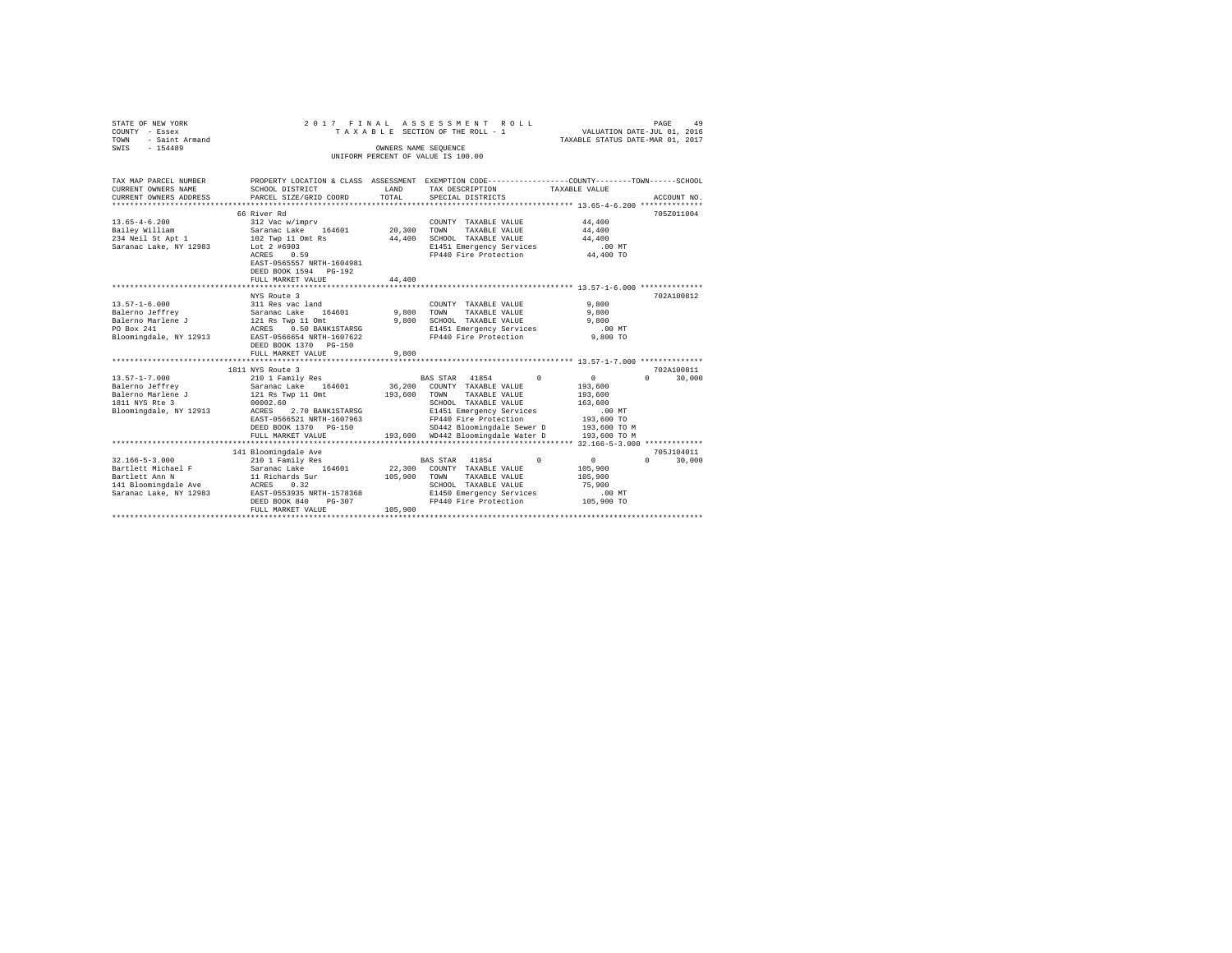|                | STATE OF NEW YORK   |  |  |  |  | 2017 FINAL ASSESSMENT ROLL         |  |  |  |  |  |                                  |                             |  | PAGE | 50 |
|----------------|---------------------|--|--|--|--|------------------------------------|--|--|--|--|--|----------------------------------|-----------------------------|--|------|----|
| COUNTY - Essex |                     |  |  |  |  | TAXABLE SECTION OF THE ROLL - 1    |  |  |  |  |  |                                  | VALUATION DATE-JUL 01, 2016 |  |      |    |
|                | TOWN - Saint Armand |  |  |  |  |                                    |  |  |  |  |  | TAXABLE STATUS DATE-MAR 01, 2017 |                             |  |      |    |
| SWIS           | $-154489$           |  |  |  |  | OWNERS NAME SEOUENCE               |  |  |  |  |  |                                  |                             |  |      |    |
|                |                     |  |  |  |  | UNIFORM PERCENT OF VALUE IS 100.00 |  |  |  |  |  |                                  |                             |  |      |    |

| TAX MAP PARCEL NUMBER  | PROPERTY LOCATION & CLASS ASSESSMENT |         | EXEMPTION CODE----------------COUNTY-------TOWN------SCHOOL |            |               |                      |
|------------------------|--------------------------------------|---------|-------------------------------------------------------------|------------|---------------|----------------------|
| CURRENT OWNERS NAME    | SCHOOL DISTRICT                      | LAND    | TAX DESCRIPTION                                             |            | TAXABLE VALUE |                      |
| CURRENT OWNERS ADDRESS | PARCEL SIZE/GRID COORD               | TOTAL   | SPECIAL DISTRICTS                                           |            |               | ACCOUNT NO.          |
|                        | 4 Maple Ln                           |         |                                                             |            |               | 702A101708           |
| $13.56 - 7 - 15.000$   | 210 1 Family Res                     |         | BAS STAR 41854                                              | $\Omega$   | $\Omega$      | $\Omega$<br>30,000   |
| Bates Angela M         | Saranac Lake<br>164601               | 20,300  | COUNTY TAXABLE VALUE                                        |            | 56,600        |                      |
|                        |                                      |         |                                                             |            |               |                      |
| 4 Maple Ln             | 82 Rs Twp 11 Omt                     | 56,600  | TOWN<br>TAXABLE VALUE                                       |            | 56,600        |                      |
| Bloomingdale, NY 12913 | Bk 887 Pg 100                        |         | SCHOOL TAXABLE VALUE                                        |            | 26,600        |                      |
|                        | 0.26 BANK1STARSG<br>ACRES            |         | E1451 Emergency Services                                    |            | $.00$ MT      |                      |
|                        | EAST-0562868 NRTH-1605945            |         | FP440 Fire Protection                                       |            | 56,600 TO     |                      |
|                        | DEED BOOK 1499 PG-43                 |         | SD442 Bloomingdale Sewer D                                  |            | 56,600 TO M   |                      |
|                        | FULL MARKET VALUE                    |         | 56,600 WD442 Bloomingdale Water D                           |            | 56,600 TO M   |                      |
|                        | **********************************   |         |                                                             |            |               |                      |
|                        | 1715 NYS Route 3                     |         |                                                             |            |               | 702C101310           |
| $13.57 - 1 - 24.100$   | 210 1 Family Res                     |         | 41854<br>BAS STAR                                           | $^{\circ}$ | $\mathbf{0}$  | 30,000<br>$^{\circ}$ |
| Bates Joseph D         | 164601<br>Saranac Lake               | 35,400  | COUNTY TAXABLE VALUE                                        |            | 128,000       |                      |
| Bates Deborah A        | 101 Rs Twp 11 Omt                    | 128,000 | TOWN<br>TAXABLE VALUE                                       |            | 128,000       |                      |
| 1715 NYS Rte 3         | 1.36<br>ACRES                        |         | SCHOOL TAXABLE VALUE                                        |            | 98,000        |                      |
| PO Box 137             | EAST-0564660 NRTH-1606729            |         | E1451 Emergency Services                                    |            | .00 MT        |                      |
| Blommingdale, NY 12913 | DEED BOOK 813<br>PG-064              |         | FP440 Fire Protection                                       |            | 128,000 TO    |                      |
|                        | FULL MARKET VALUE                    |         | 128,000 SD442 Bloomingdale Sewer D                          |            | 128,000 TO M  |                      |
|                        |                                      |         |                                                             |            |               |                      |
|                        |                                      |         | WD442 Bloomingdale Water D                                  |            | 128,000 TO M  |                      |
|                        |                                      |         |                                                             |            |               |                      |
|                        | 718 NYS Route 3                      |         |                                                             |            |               | 705J174005           |
| $23.3 - 1 - 31.200$    | 210 1 Family Res                     |         | BAS STAR 41854                                              | $\Omega$   | $\sim$ 0      | $\Omega$<br>30,000   |
| Battistoni Brian L     | 164601<br>Saranac Lake               | 37,100  | COUNTY TAXABLE VALUE                                        |            | 143,000       |                      |
| Battistoni Kelly A     | Lot 29 Richards Survey               | 143,000 | TAXABLE VALUE<br>TOWN                                       |            | 143,000       |                      |
| 718 NYS Rte 3          | ACRES<br>3.10                        |         | SCHOOL TAXABLE VALUE                                        |            | 113,000       |                      |
| Saranac Lake, NY 12983 | EAST-0557580 NRTH-1585392            |         | E1450 Emergency Services                                    |            | $.00$ MT      |                      |
|                        | DEED BOOK 1477 PG-41                 |         | FP440 Fire Protection                                       |            | 143,000 TO    |                      |
|                        | FULL MARKET VALUE                    | 143,000 |                                                             |            |               |                      |
|                        |                                      |         |                                                             |            |               |                      |
|                        | 43 Matthew Way                       |         |                                                             |            |               | 702C100710           |
| $13.64 - 1 - 12.000$   | 210 1 Family Res                     |         | BAS STAR 41854                                              | $\Omega$   | $\circ$       | $\Omega$<br>30,000   |
| Baumann Jeremy         | Saranac Lake<br>164601               | 30,800  | COUNTY TAXABLE VALUE                                        |            | 161,700       |                      |
| Baumann Stefanee       | 102 Twp 11 Omt                       | 161,700 | TAXABLE VALUE<br>TOWN                                       |            | 161,700       |                      |
| PO Box 237             | ACRES<br>0.71 BANK1STARSG            |         | SCHOOL TAXABLE VALUE                                        |            | 131,700       |                      |
| Bloomingdale, NY 12913 | EAST-0563483 NRTH-1605357            |         | E1451 Emergency Services                                    |            | .00MT         |                      |
|                        |                                      |         | FP440 Fire Protection                                       |            | 161,700 TO    |                      |
|                        | DEED BOOK 1642 PG-131                |         |                                                             |            |               |                      |
|                        | FULL MARKET VALUE                    | 161,700 |                                                             |            |               |                      |
|                        |                                      |         |                                                             |            |               |                      |
|                        | 70 River Rd                          |         |                                                             |            |               | 702A103901           |
| $13.65 - 4 - 6.100$    | 210 1 Family Res                     |         | COUNTY TAXABLE VALUE                                        |            | 74,300        |                      |
| Beal Unni              | Saranac Lake<br>164601               | 26,000  | TOWN<br>TAXABLE VALUE                                       |            | 74,300        |                      |
| 70 River Rd            | 102 Twp 11 Omt                       | 74,300  | SCHOOL TAXABLE VALUE                                        |            | 74,300        |                      |
| Bloomingdale, NY 12913 | Lot 1 #6903                          |         | E1451 Emergency Services                                    |            | $.00$ MT      |                      |
|                        | 0.43 BANK CORE<br>ACRES              |         | FP440 Fire Protection                                       |            | 74,300 TO     |                      |
|                        | EAST-0565644 NRTH-1605030            |         |                                                             |            |               |                      |
|                        | DEED BOOK 1812 PG-14                 |         |                                                             |            |               |                      |
|                        | FULL MARKET VALUE                    | 74,300  |                                                             |            |               |                      |
|                        |                                      |         |                                                             |            |               |                      |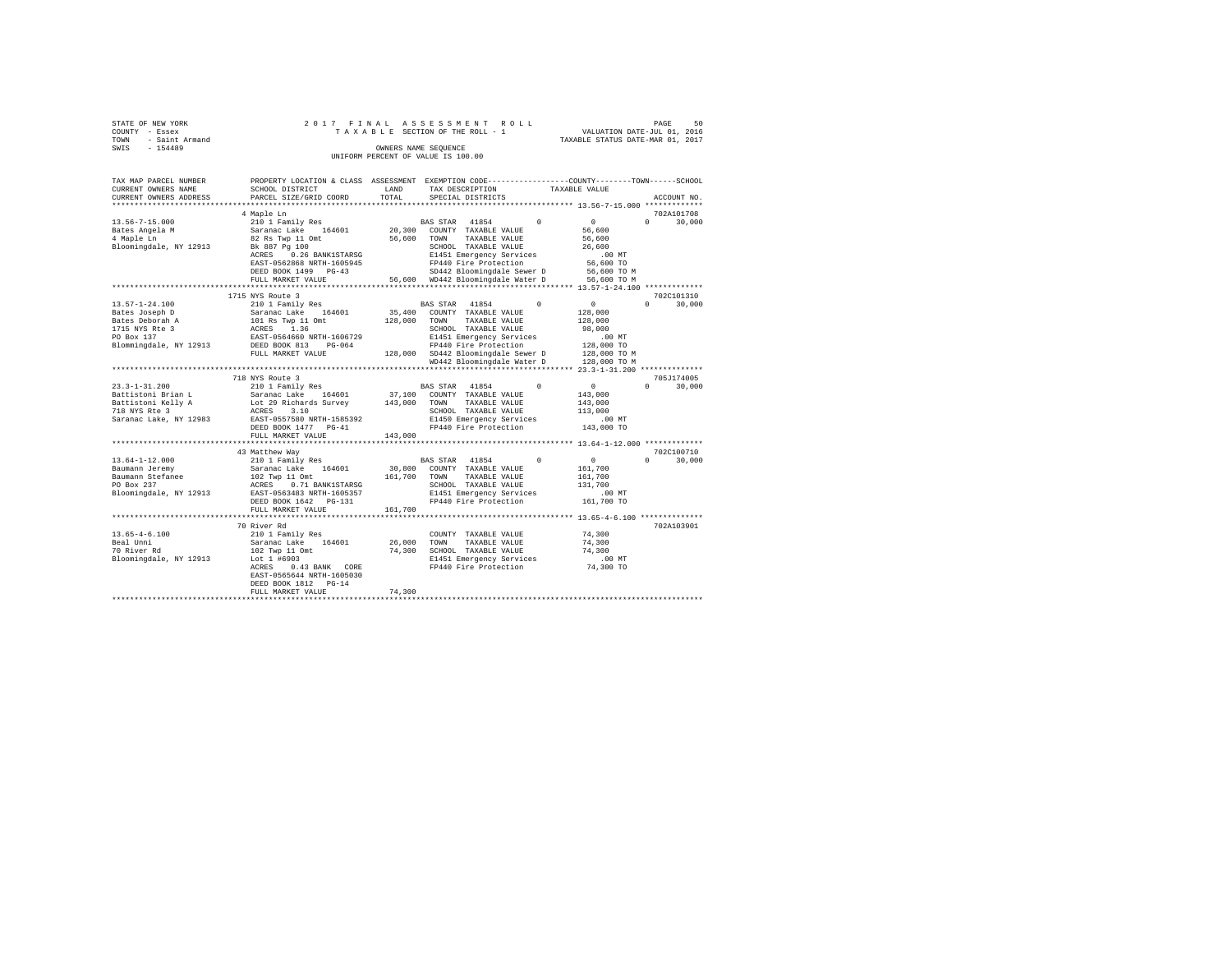| STATE OF NEW YORK   |  | 2017 FINAL ASSESSMENT ROLL         |                                  | PAGE | 51 |
|---------------------|--|------------------------------------|----------------------------------|------|----|
| COUNTY - Essex      |  | TAXABLE SECTION OF THE ROLL - 1    | VALUATION DATE-JUL 01, 2016      |      |    |
| TOWN - Saint Armand |  |                                    | TAXABLE STATUS DATE-MAR 01, 2017 |      |    |
| SWIS<br>$-154489$   |  | OWNERS NAME SEOUENCE               |                                  |      |    |
|                     |  | UNIFORM PERCENT OF VALUE IS 100.00 |                                  |      |    |

| TAX MAP PARCEL NUMBER<br>CURRENT OWNERS NAME        | PROPERTY LOCATION & CLASS ASSESSMENT EXEMPTION CODE---------------COUNTY-------TOWN------SCHOOL<br>SCHOOL DISTRICT | LAND    | TAX DESCRIPTION                                 |            | TAXABLE VALUE    |              |        |
|-----------------------------------------------------|--------------------------------------------------------------------------------------------------------------------|---------|-------------------------------------------------|------------|------------------|--------------|--------|
| CURRENT OWNERS ADDRESS                              | PARCEL SIZE/GRID COORD                                                                                             | TOTAL   | SPECIAL DISTRICTS                               |            |                  | ACCOUNT NO.  |        |
| *********************                               |                                                                                                                    |         |                                                 |            |                  |              |        |
|                                                     | 18 Ledge Ln                                                                                                        |         |                                                 |            |                  | 705J189004   |        |
| $32.38 - 1 - 28.000$                                | 210 1 Family Res<br>Saranac Lake 164601                                                                            |         | BAS STAR 41854                                  | $^{\circ}$ | $\mathbf{0}$     | $\mathbf{r}$ | 30,000 |
| Becker Dale A                                       |                                                                                                                    | 40,600  | COUNTY TAXABLE VALUE                            |            | 284,300          |              |        |
| Becker Cassandra R                                  | 11 Twp 11 Omt Rs                                                                                                   | 284,300 | TOWN<br>TAXABLE VALUE                           |            | 284,300          |              |        |
| 18 Ledge Ln                                         | Lot 79 Rockledge Park                                                                                              |         | SCHOOL TAXABLE VALUE                            |            | 254,300          |              |        |
| Saranac Lake, NY 12983                              | 0.51<br>ACRES                                                                                                      |         | E1450 Emergency Services                        |            | $.00$ MT         |              |        |
|                                                     | EAST-0555343 NRTH-1579219                                                                                          |         | FP440 Fire Protection                           |            | 284,300 TO       |              |        |
|                                                     | DEED BOOK 1099 PG-245                                                                                              |         | WD441 Rockledge water                           |            | 284,300 TO M     |              |        |
|                                                     | FULL MARKET VALUE                                                                                                  | 284,300 |                                                 |            |                  |              |        |
|                                                     |                                                                                                                    |         |                                                 |            |                  |              |        |
|                                                     | 758 Saint Regis Ave                                                                                                |         |                                                 |            |                  | 702A101006   |        |
| $13.56 - 3 - 1.000$                                 | 210 1 Family Res                                                                                                   |         | COUNTY TAXABLE VALUE                            |            | 126,800          |              |        |
| Beckwith Randv                                      | Saranac Lake 164601                                                                                                |         | 28,300 TOWN<br>TAXABLE VALUE                    |            | 126,800          |              |        |
| 11 Alpine Way                                       | 82 Richards Surtwp11 Omt 126,800                                                                                   |         | SCHOOL TAXABLE VALUE                            |            | 126,800          |              |        |
| Bloomingdale, NY 12913                              | ACRES 0.50 BANK CORE                                                                                               |         | E1451 Emergency Services                        |            | .00 MT           |              |        |
|                                                     | EAST-0562211 NRTH-1607577                                                                                          |         | FP440 Fire Protection                           |            | 126,800 TO       |              |        |
|                                                     | DEED BOOK 1835 PG-283                                                                                              |         | SD442 Bloomingdale Sewer D                      |            | 126,800 TO M     |              |        |
|                                                     | FULL MARKET VALUE                                                                                                  |         | 126,800 WD442 Bloomingdale Water D 126,800 TO M |            |                  |              |        |
|                                                     |                                                                                                                    |         |                                                 |            |                  |              |        |
|                                                     | 27 River Rd                                                                                                        |         |                                                 |            |                  | 705J191005   |        |
| $13.65 - 4 - 1.000$                                 | 210 1 Family Res                                                                                                   |         | VETWAR CTS 41120                                | $\Omega$   | 14,190<br>14,190 |              | 6,000  |
| Begbie Donald C Sr                                  | Saranac Lake 164601                                                                                                |         | 35,700 COUNTY TAXABLE VALUE                     |            | 80,410           |              |        |
| PO Box 37                                           | 102 Twp 11 Omt Rs                                                                                                  |         | 94,600 TOWN TAXABLE VALUE                       |            | 80,410           |              |        |
| Gabriels, NY 12939                                  | ACRES 1.67 BANKSELPORT                                                                                             |         | SCHOOL TAXABLE VALUE                            |            | 88,600           |              |        |
|                                                     | EAST-0565382 NRTH-1606047                                                                                          |         | E1451 Emergency Services                        |            | $.00$ MT         |              |        |
|                                                     | DEED BOOK 1325 PG-222                                                                                              |         | FP440 Fire Protection                           |            | 94,600 TO        |              |        |
|                                                     | FULL MARKET VALUE                                                                                                  |         | 94,600 SD442 Bloomingdale Sewer D               |            | 94,600 TO M      |              |        |
|                                                     |                                                                                                                    |         | WD442 Bloomingdale Water D                      |            | 94,600 TO M      |              |        |
|                                                     |                                                                                                                    |         |                                                 |            |                  |              |        |
|                                                     | 41 Grass Pond Way                                                                                                  |         |                                                 |            |                  | 705J103909   |        |
| $13.4 - 1 - 74.000$                                 | 210 1 Family Res                                                                                                   |         | COUNTY TAXABLE VALUE                            |            | 134,000          |              |        |
| Beitelshees Family LP                               | Saranac Lake 164601                                                                                                | 74,200  | TAXABLE VALUE<br>TOWN                           |            | 134,000          |              |        |
| 9169 Somerset Dr                                    | 164 Richards Sur                                                                                                   | 134,000 | SCHOOL TAXABLE VALUE                            |            | 134,000          |              |        |
| Barker, NY 14012                                    | 5.20<br>ACRES                                                                                                      |         | E1451 Emergency Services                        |            | $.00$ MT         |              |        |
|                                                     | EAST-0573363 NRTH-1601455                                                                                          |         | FP440 Fire Protection                           |            | 134,000 TO       |              |        |
|                                                     | DEED BOOK 1454 PG-183                                                                                              |         |                                                 |            |                  |              |        |
|                                                     | FULL MARKET VALUE                                                                                                  | 134,000 |                                                 |            |                  |              |        |
|                                                     |                                                                                                                    |         |                                                 |            |                  |              |        |
|                                                     | 99 Goodspeed Ln                                                                                                    |         |                                                 |            |                  | 705J103908   |        |
| $15. - 1 - 16.000$                                  | 210 1 Family Res                                                                                                   |         | COUNTY TAXABLE VALUE                            |            | 104,400          |              |        |
| Bell Charles E                                      |                                                                                                                    | 35,000  | TOWN<br>TAXABLE VALUE                           |            | 104,400          |              |        |
| Bell Pamela J                                       | Saranac Lake 164601<br>368 Richards Sur                                                                            | 104,400 | SCHOOL TAXABLE VALUE                            |            | 104,400          |              |        |
| 8 Valley View Ln                                    | ACRES 1.00                                                                                                         |         | E1451 Emergency Services                        |            | .00 MT           |              |        |
| South Deerfield, MA 01373 EAST-0603238 NRTH-1608977 |                                                                                                                    |         | FP440 Fire Protection                           |            | 104,400 TO       |              |        |
|                                                     | DEED BOOK 1871 PG-147                                                                                              |         |                                                 |            |                  |              |        |
| PRIOR OWNER ON 3/01/2017 FULL MARKET VALUE          |                                                                                                                    | 104,400 |                                                 |            |                  |              |        |
| Bell Charles E                                      |                                                                                                                    |         |                                                 |            |                  |              |        |
|                                                     |                                                                                                                    |         |                                                 |            |                  |              |        |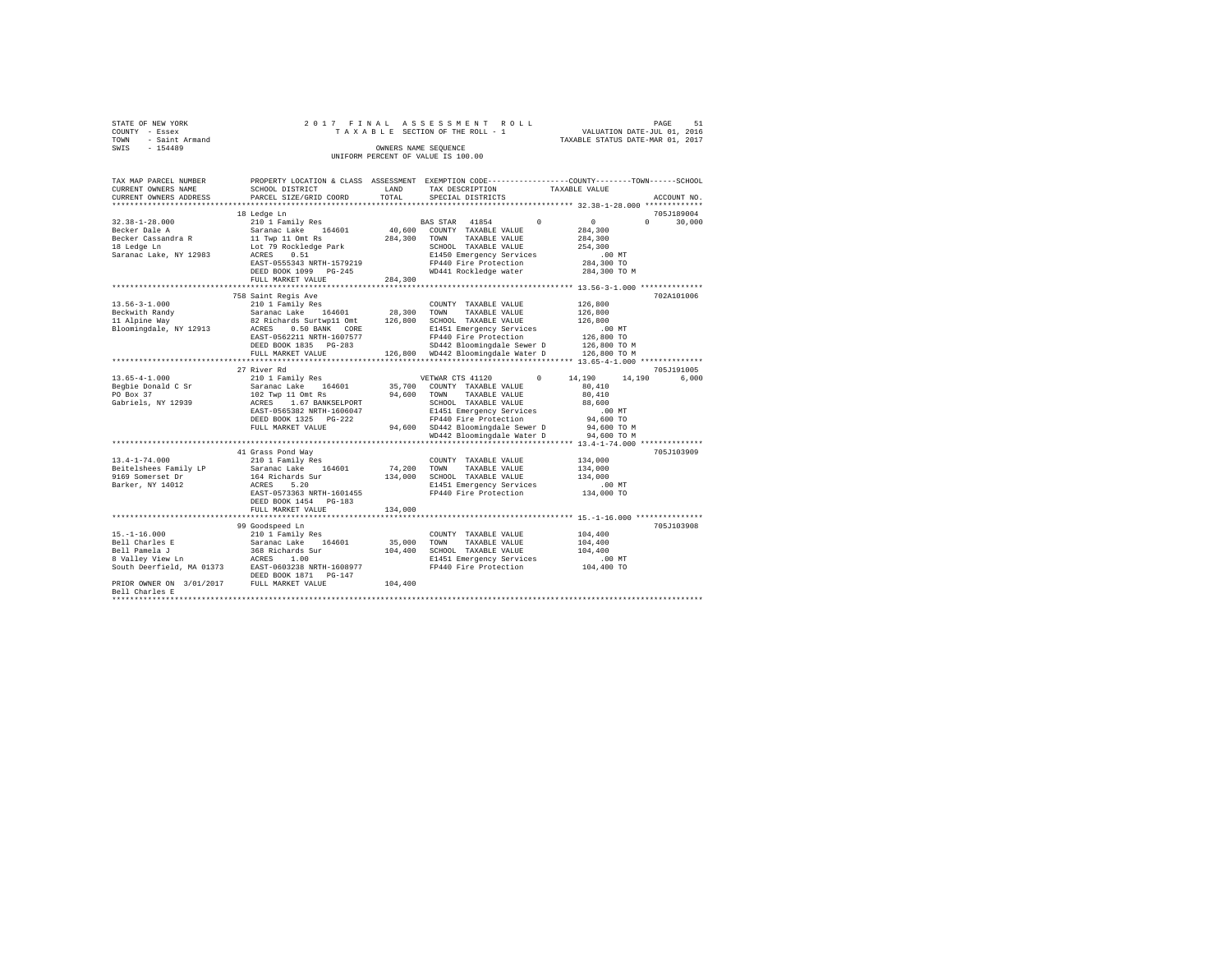| STATE OF NEW YORK      | 2017 FINAL                                     |                         | ASSESSMENT ROLL                                                                                |                                  | PAGE<br>52         |
|------------------------|------------------------------------------------|-------------------------|------------------------------------------------------------------------------------------------|----------------------------------|--------------------|
| COUNTY - Essex         |                                                |                         | TAXABLE SECTION OF THE ROLL - 1                                                                | VALUATION DATE-JUL 01, 2016      |                    |
| TOWN<br>- Saint Armand |                                                |                         |                                                                                                | TAXABLE STATUS DATE-MAR 01, 2017 |                    |
| $-154489$<br>SWIS      |                                                |                         | OWNERS NAME SEQUENCE                                                                           |                                  |                    |
|                        |                                                |                         | UNIFORM PERCENT OF VALUE IS 100.00                                                             |                                  |                    |
|                        |                                                |                         |                                                                                                |                                  |                    |
| TAX MAP PARCEL NUMBER  |                                                |                         | PROPERTY LOCATION & CLASS ASSESSMENT EXEMPTION CODE---------------COUNTY-------TOWN-----SCHOOL |                                  |                    |
| CURRENT OWNERS NAME    | SCHOOL DISTRICT                                | LAND                    | TAX DESCRIPTION                                                                                | TAXABLE VALUE                    |                    |
| CURRENT OWNERS ADDRESS | PARCEL SIZE/GRID COORD                         | TOTAL                   | SPECIAL DISTRICTS                                                                              |                                  | ACCOUNT NO.        |
|                        |                                                |                         |                                                                                                |                                  |                    |
|                        | 1495 NYS Route 3                               |                         |                                                                                                |                                  | 705J103801         |
| $13.4 - 1 - 15.000$    | 483 Converted Re                               |                         | COUNTY TAXABLE VALUE                                                                           | 242,500                          |                    |
| Bell Patricia M        | Saranac Lake 164601                            | 62,000                  | TOWN<br>TAXABLE VALUE                                                                          | 242,500                          |                    |
| 4 Wings Falls Ct       | 103 Richards Sur                               | 242,500                 | SCHOOL TAXABLE VALUE                                                                           | 242.500                          |                    |
| Queensbury, NY 12804   | ACRES 5.00                                     |                         | E1451 Emergency Services                                                                       | $.00$ MT                         |                    |
|                        | EAST-0565723 NRTH-1601703                      |                         | FP440 Fire Protection                                                                          | 242,500 TO                       |                    |
|                        | DEED BOOK 1591 PG-38                           |                         |                                                                                                |                                  |                    |
|                        | FULL MARKET VALUE<br>************************* | 242.500<br>************ | *********************************** 13.65-2-3.000 **************                               |                                  |                    |
|                        | 32 River Rd                                    |                         |                                                                                                |                                  | 702A101705         |
| $13.65 - 2 - 3.000$    | 210 1 Family Res                               |                         | COUNTY TAXABLE VALUE                                                                           | 54,700                           |                    |
| Benware Betty A        | Saranac Lake 164601                            | 35,000                  | TOWN<br>TAXABLE VALUE                                                                          | 54,700                           |                    |
| 85 Eileen St           | 102 Twp 11 Omt                                 | 54,700                  | SCHOOL TAXABLE VALUE                                                                           | 54,700                           |                    |
| Albany, NY 12203       | ACRES 1.00                                     |                         | E1451 Emergency Services                                                                       | $.00$ MT                         |                    |
|                        | EAST-0565014 NRTH-1605794                      |                         | FP440 Fire Protection                                                                          | 54,700 TO                        |                    |
|                        | DEED BOOK 481 PG-580                           |                         | SD442 Bloomingdale Sewer D                                                                     | 54,700 TO M                      |                    |
|                        | FULL MARKET VALUE                              |                         | 54,700 WD442 Bloomingdale Water D                                                              | 54,700 TO M                      |                    |
|                        |                                                |                         |                                                                                                |                                  |                    |
|                        | 1669 NYS Route 3                               |                         |                                                                                                |                                  | 702A100611         |
| $13.65 - 1 - 13.100$   | 210 1 Family Res                               |                         | BAS STAR<br>41854<br>$\Omega$                                                                  | $\Omega$                         | $\Omega$<br>30,000 |
| Benware Brian          | Saranac Lake 164601                            | 18,500                  | COUNTY TAXABLE VALUE                                                                           | 60,900                           |                    |
| 1669 NYS Rte 3         | 102 Twp 11 Omt                                 | 60.900                  | TOWN<br>TAXABLE VALUE                                                                          | 60,900                           |                    |
| PO Box 234             | Pt 14 Barnard Subd                             |                         | SCHOOL TAXABLE VALUE                                                                           | 30.900                           |                    |
| Bloomingdale, NY 12913 | ACRES 0.18 BANK NBT                            |                         | E1451 Emergency Services                                                                       | $.00$ MT                         |                    |
|                        | EAST-0564427 NRTH-1605691                      |                         | FP440 Fire Protection                                                                          | 60,900 TO                        |                    |
|                        | DEED BOOK 1281 PG-87                           |                         | SD442 Bloomingdale Sewer D                                                                     | 60,900 TO M                      |                    |
|                        | FULL MARKET VALUE                              |                         | 60.900 WD442 Bloomingdale Water D                                                              | 60,900 TO M                      |                    |
|                        | 29 Vine St                                     |                         |                                                                                                |                                  | 702A175012         |
| $13.56 - 8 - 14.000$   | 210 1 Family Res                               |                         | ENH STAR 41834<br>$\Omega$                                                                     | $\Omega$                         | $\Omega$<br>65,500 |
| Benware Thomas         | Saranac Lake 164601                            | 20,300                  | COUNTY TAXABLE VALUE                                                                           | 101,100                          |                    |
| Benware Regina         | Rs Twp 11 Omt Lot 101                          | 101,100                 | TOWN<br>TAXABLE VALUE                                                                          | 101,100                          |                    |
| 29 Vine St             | ACRES 0.26                                     |                         | SCHOOL TAXABLE VALUE                                                                           | 35,600                           |                    |
| PO Box 214             | EAST-0563506 NRTH-1606554                      |                         | E1451 Emergency Services                                                                       | $.00$ MT                         |                    |
| Bloomingdale, NY 12913 | DEED BOOK 569 PG-178                           |                         | FP440 Fire Protection                                                                          | 101,100 TO                       |                    |
|                        | FULL MARKET VALUE                              | 101,100                 |                                                                                                |                                  |                    |
|                        |                                                |                         |                                                                                                |                                  |                    |
|                        | Vine St                                        |                         |                                                                                                |                                  | 702A100610         |
| $13.56 - 8 - 13.000$   | 311 Res vac land                               |                         | COUNTY TAXABLE VALUE                                                                           | 24,500                           |                    |
| Benware Thomas A       | Saranac Lake 164601                            | 24,500                  | TOWN<br>TAXABLE VALUE                                                                          | 24,500                           |                    |
| 29 Vine St             | 101 Rs Twp 11 Omt                              | 24,500                  | SCHOOL TAXABLE VALUE                                                                           | 24,500                           |                    |
| PO Box 214             | ACRES 1.01                                     |                         | E1451 Emergency Services                                                                       | $.00$ MT                         |                    |
| Bloomingdale, NY 12913 | EAST-0563634 NRTH-1606565                      |                         | FP440 Fire Protection                                                                          | 24,500 TO                        |                    |
|                        | DEED BOOK 1091 PG-78                           | 24,500                  |                                                                                                |                                  |                    |
|                        | FULL MARKET VALUE                              |                         |                                                                                                |                                  |                    |
|                        |                                                |                         |                                                                                                |                                  |                    |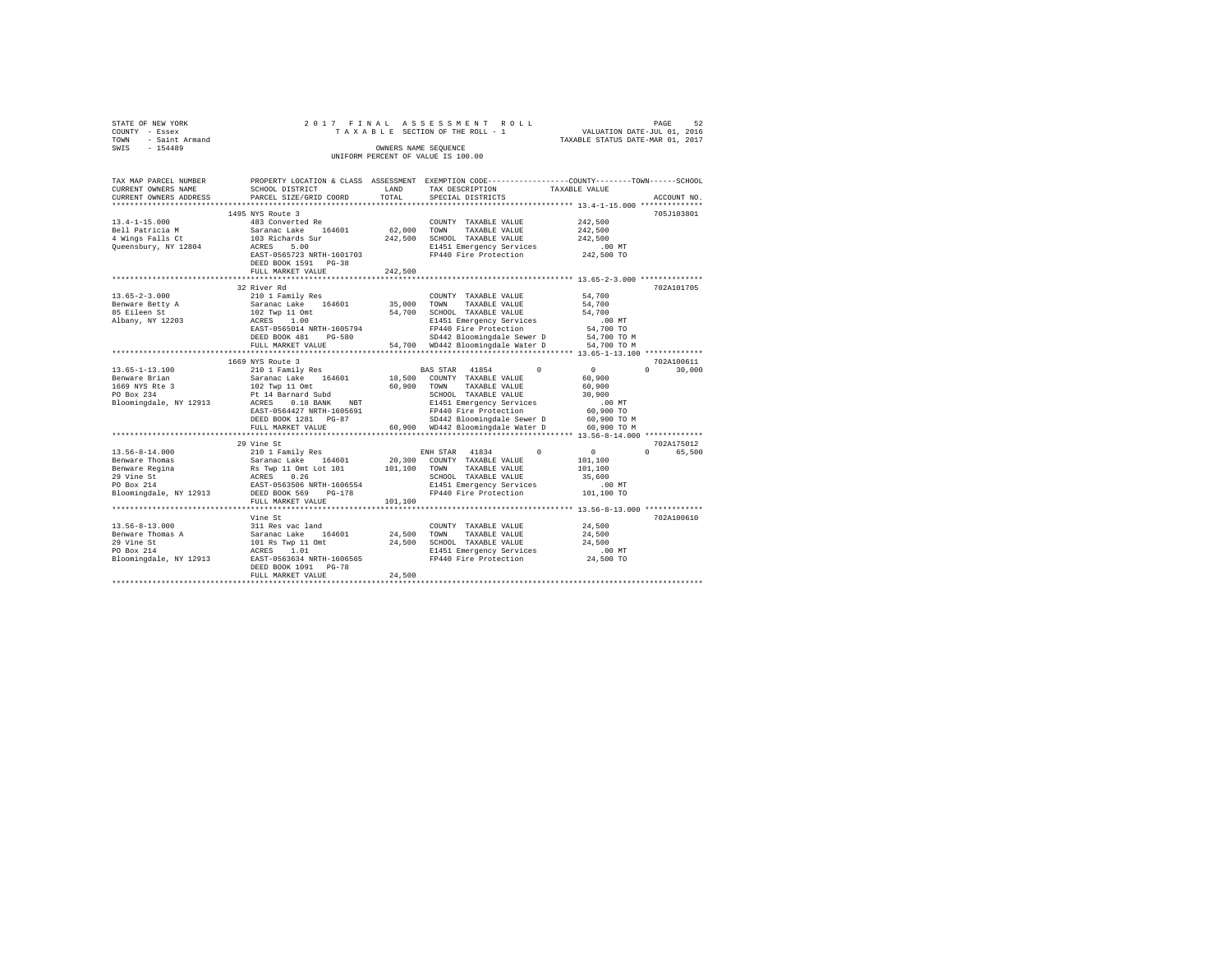| STATE OF NEW YORK                 | 2017 FINAL                                       |              | ASSESSMENT ROLL                                 | $\begin{tabular}{ccccc} \texttt{VALUATION} & \texttt{PAUE} & 01, & 2016 \\ \texttt{VALUATION} & \texttt{DATE-JUL} & 01, & 2016 \\ & \texttt{SMD} & 01, & 2017 \\ \end{tabular}$ |
|-----------------------------------|--------------------------------------------------|--------------|-------------------------------------------------|---------------------------------------------------------------------------------------------------------------------------------------------------------------------------------|
| COUNTY - Essex                    |                                                  |              | TAXABLE SECTION OF THE ROLL - 1                 |                                                                                                                                                                                 |
| - Saint Armand<br>TOWN            |                                                  |              |                                                 | TAXABLE STATUS DATE-MAR 01, 2017                                                                                                                                                |
| $-154489$<br>SWIS                 |                                                  |              | OWNERS NAME SEQUENCE                            |                                                                                                                                                                                 |
|                                   |                                                  |              | UNIFORM PERCENT OF VALUE IS 100.00              |                                                                                                                                                                                 |
|                                   |                                                  |              |                                                 |                                                                                                                                                                                 |
|                                   |                                                  |              |                                                 |                                                                                                                                                                                 |
| TAX MAP PARCEL NUMBER             |                                                  |              |                                                 | PROPERTY LOCATION & CLASS ASSESSMENT EXEMPTION CODE---------------COUNTY-------TOWN-----SCHOOL                                                                                  |
|                                   | SCHOOL DISTRICT                                  |              |                                                 |                                                                                                                                                                                 |
| CURRENT OWNERS NAME               |                                                  | LAND         | TAX DESCRIPTION                                 | TAXABLE VALUE                                                                                                                                                                   |
| CURRENT OWNERS ADDRESS            | PARCEL SIZE/GRID COORD                           | TOTAL        | SPECIAL DISTRICTS                               | ACCOUNT NO.                                                                                                                                                                     |
|                                   |                                                  |              |                                                 |                                                                                                                                                                                 |
|                                   | 434 Bloomingdale Ave                             |              |                                                 | 705J102709                                                                                                                                                                      |
| $32.1 - 2 - 3.000$                | 464 Office bldg.                                 |              | COUNTY TAXABLE VALUE                            | 173,000                                                                                                                                                                         |
| Biovac Inc                        | Saranac Lake 164601                              | 45,200 TOWN  | TAXABLE VALUE                                   | 173,000                                                                                                                                                                         |
| PO Box 1355                       | 10 Richards Sur                                  |              | 173,000 SCHOOL TAXABLE VALUE                    | 173,000                                                                                                                                                                         |
| Saranac Lake, NY 12983            | ACRES 1.20                                       |              | E1450 Emergency Services                        | $.00$ MT                                                                                                                                                                        |
|                                   |                                                  |              |                                                 | 173,000 TO                                                                                                                                                                      |
|                                   | EAST-0555931 NRTH-1581388                        |              | FP440 Fire Protection                           |                                                                                                                                                                                 |
|                                   | DEED BOOK 954<br>PG-008                          |              |                                                 |                                                                                                                                                                                 |
|                                   | FULL MARKET VALUE                                | 173,000      |                                                 |                                                                                                                                                                                 |
|                                   |                                                  |              |                                                 |                                                                                                                                                                                 |
|                                   | 1441 NYS Route 3                                 |              |                                                 | 705J103507                                                                                                                                                                      |
| $13.4 - 1 - 19.000$               | 210 1 Family Res                                 |              | COUNTY TAXABLE VALUE                            | 220,800                                                                                                                                                                         |
| Black Jeffrey Q                   | Saranac Lake 164601                              | 40,300       | TOWN<br>TAXABLE VALUE                           | 220,800                                                                                                                                                                         |
| Black Barbara T                   |                                                  |              | 220,800 SCHOOL TAXABLE VALUE                    | 220,800                                                                                                                                                                         |
| 1441 NYS Route 3                  | 104 Richards Sur<br>ACRES 6.40 BANK CORE         |              | E1451 Emergency Services                        | $.00$ MT                                                                                                                                                                        |
|                                   |                                                  |              |                                                 |                                                                                                                                                                                 |
| Saranac Lake, NY 12983            | EAST-0565681 NRTH-1600546                        |              | FP440 Fire Protection                           | 220,800 TO                                                                                                                                                                      |
|                                   | DEED BOOK 1831 PG-64                             |              |                                                 |                                                                                                                                                                                 |
|                                   | FULL MARKET VALUE                                | 220,800      |                                                 |                                                                                                                                                                                 |
|                                   |                                                  |              |                                                 |                                                                                                                                                                                 |
|                                   | 48 Saranac Ln                                    |              |                                                 | 705J180020                                                                                                                                                                      |
| $32.38 - 1 - 16.002$              | 210 1 Family Res                                 |              | $\Omega$<br>ENH STAR 41834                      | 65,500<br>$^{\circ}$<br>$\cap$                                                                                                                                                  |
| Blaise Hector I                   | Saranac Lake 164601                              |              | 41,800 COUNTY TAXABLE VALUE                     | 153,300                                                                                                                                                                         |
|                                   | 11 Rs Sly 1/2 Of                                 | 153,300 TOWN | TAXABLE VALUE                                   | 153,300                                                                                                                                                                         |
| Blaise Valerie J<br>48 Saranac Ln | 34 33 Rockledge Pk                               |              | SCHOOL TAXABLE VALUE                            | 87,800                                                                                                                                                                          |
|                                   |                                                  |              |                                                 |                                                                                                                                                                                 |
| Saranac Lake, NY 12983            | ACRES 0.66                                       |              | E1450 Emergency Services                        | $.00$ MT                                                                                                                                                                        |
|                                   | EAST-0555725 NRTH-1579350                        |              | FP440 Fire Protection                           | 153,300 TO                                                                                                                                                                      |
|                                   | DEED BOOK 716<br>$PG-201$                        |              | WD441 Rockledge water                           | 153,300 TO M                                                                                                                                                                    |
|                                   | FULL MARKET VALUE                                | 153,300      |                                                 |                                                                                                                                                                                 |
|                                   |                                                  |              |                                                 |                                                                                                                                                                                 |
|                                   | 47 Prospect St                                   |              |                                                 | 702A175006                                                                                                                                                                      |
| $13.56 - 11 - 13.000$             | 210 1 Family Res                                 |              | BAS STAR 41854<br>$\Omega$                      | $\circ$<br>30,000<br>$\Omega$                                                                                                                                                   |
| Blanchard Christopher F           | Saranac Lake 164601                              |              | 19,000 COUNTY TAXABLE VALUE                     | 108,800                                                                                                                                                                         |
| Blanchard Melissa A               |                                                  |              | TAXABLE VALUE                                   | 108,800                                                                                                                                                                         |
|                                   | 82 Rs Twp 11 Omt                                 | 108,800 TOWN |                                                 |                                                                                                                                                                                 |
| PO Box 831                        | Whiteface Mtn                                    |              | SCHOOL TAXABLE VALUE                            | 78,800                                                                                                                                                                          |
| Saranac Lake, NY 12983            | ACRES<br>0.20                                    |              | E1451 Emergency Services                        | $.00$ MT                                                                                                                                                                        |
|                                   | EAST-0561965 NRTH-1606548                        |              | FP440 Fire Protection                           | 108,800 TO                                                                                                                                                                      |
|                                   | DEED BOOK 1382 PG-232                            |              | SD442 Bloomingdale Sewer D                      | 108,800 TO M                                                                                                                                                                    |
|                                   | FULL MARKET VALUE                                |              | 108,800 WD442 Bloomingdale Water D 108,800 TO M |                                                                                                                                                                                 |
|                                   |                                                  |              |                                                 |                                                                                                                                                                                 |
|                                   | 74 Main St                                       |              |                                                 | 705J189021                                                                                                                                                                      |
| $13.64 - 2 - 2.113$               |                                                  |              |                                                 |                                                                                                                                                                                 |
|                                   | 210 1 Family Res                                 |              | COUNTY TAXABLE VALUE                            | 187,100                                                                                                                                                                         |
| Blanchard Christopher F           | Saranac Lake 164601                              | 33,800 TOWN  | TAXABLE VALUE                                   | 187,100                                                                                                                                                                         |
| Blanchard Melissa                 | 83 Twp 11 Omt Rs                                 |              | 187,100 SCHOOL TAXABLE VALUE                    | 187,100                                                                                                                                                                         |
| 47 Prospect Ave                   | ACRES 0.83                                       |              | E1451 Emergency Services                        | $.00$ MT                                                                                                                                                                        |
|                                   | Bloomingdale, NY 12913 EAST-0562584 NRTH-1605634 |              | FP440 Fire Protection                           | 187,100 TO                                                                                                                                                                      |
|                                   | DEED BOOK 1871    PG-171                         |              | SD442 Bloomingdale Sewer D                      | 187,100 TO M                                                                                                                                                                    |
|                                   | PRIOR OWNER ON 3/01/2017 FULL MARKET VALUE       |              | 187,100 WD442 Bloomingdale Water D              | 187,100 TO M                                                                                                                                                                    |
| Cole Russell G                    |                                                  |              |                                                 |                                                                                                                                                                                 |
|                                   |                                                  |              |                                                 |                                                                                                                                                                                 |
|                                   |                                                  |              |                                                 |                                                                                                                                                                                 |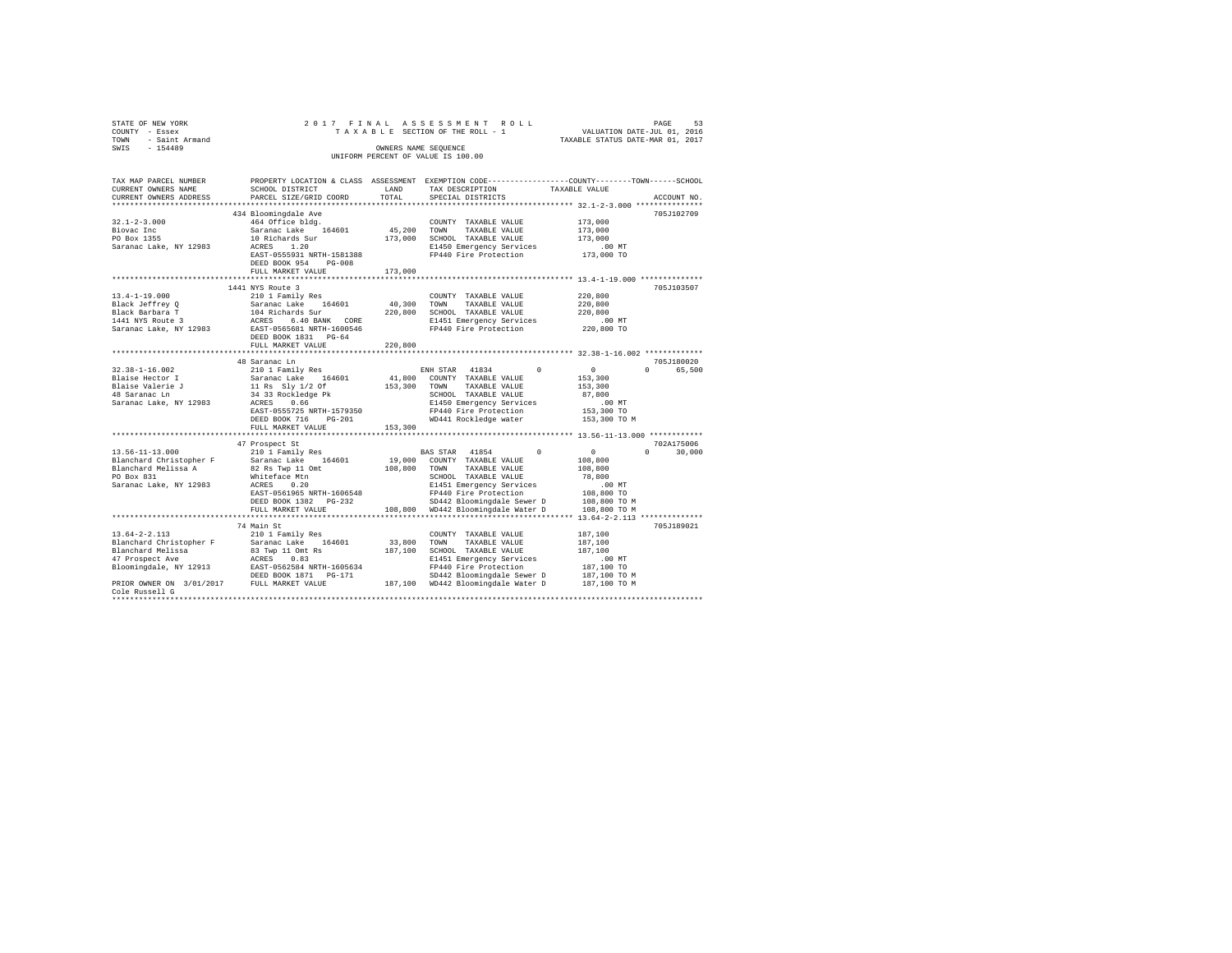| STATE OF NEW YORK<br>COUNTY - Essex<br>TOWN<br>- Saint Armand |                                 |                      | 2017 FINAL ASSESSMENT ROLL<br>TAXABLE SECTION OF THE ROLL - 1 | PAGE<br>54<br>VALUATION DATE-JUL 01, 2016<br>TAXABLE STATUS DATE-MAR 01, 2017                                   |
|---------------------------------------------------------------|---------------------------------|----------------------|---------------------------------------------------------------|-----------------------------------------------------------------------------------------------------------------|
| $-154489$<br>SWIS                                             |                                 | OWNERS NAME SEQUENCE |                                                               |                                                                                                                 |
|                                                               |                                 |                      | UNIFORM PERCENT OF VALUE IS 100.00                            |                                                                                                                 |
|                                                               |                                 |                      |                                                               |                                                                                                                 |
| TAX MAP PARCEL NUMBER<br>CURRENT OWNERS NAME                  | SCHOOL DISTRICT                 | LAND                 | TAX DESCRIPTION                                               | PROPERTY LOCATION & CLASS ASSESSMENT EXEMPTION CODE---------------COUNTY-------TOWN-----SCHOOL<br>TAXABLE VALUE |
| CURRENT OWNERS ADDRESS                                        | PARCEL SIZE/GRID COORD          | TOTAL                | SPECIAL DISTRICTS                                             | ACCOUNT NO.                                                                                                     |
|                                                               |                                 |                      |                                                               |                                                                                                                 |
|                                                               | Ledge Ln                        |                      |                                                               | 705.T190043                                                                                                     |
| $32.38 - 1 - 25.001$                                          | 311 Res vac land                |                      | COUNTY TAXABLE VALUE                                          | 21,800                                                                                                          |
| Blankstein Alan M                                             | Saranac Lake 164601             | 21,800 TOWN          | TAXABLE VALUE                                                 | 21,800                                                                                                          |
| Saranac Ln                                                    | 11 Twp 11 Omt Rs                | 21,800               | SCHOOL TAXABLE VALUE                                          | 21,800                                                                                                          |
| PO Box 3207                                                   | Lot 85 Rockledge Park           |                      | E1450 Emergency Services                                      | $.00$ MT                                                                                                        |
| Bloomington, IN 47402                                         | 0.26<br>ACRES                   |                      | FP440 Fire Protection                                         | 21,800 TO                                                                                                       |
|                                                               | EAST-0555358 NRTH-1579730       |                      |                                                               |                                                                                                                 |
|                                                               | DEED BOOK 1474 PG-300           |                      |                                                               |                                                                                                                 |
|                                                               | FULL MARKET VALUE               | 21,800               |                                                               |                                                                                                                 |
|                                                               |                                 |                      |                                                               |                                                                                                                 |
|                                                               | Ledge Ln                        |                      |                                                               | 705J189018                                                                                                      |
| $32.38 - 1 - 41.000$                                          | 311 Res vac land                |                      | COUNTY TAXABLE VALUE                                          | 21,800                                                                                                          |
| Blankstein Alan M                                             | Saranac Lake 164601             | 21,800               | TOWN<br>TAXABLE VALUE                                         | 21,800                                                                                                          |
| Saranac Ln                                                    | 11 Twp 11 Omt Rs                | 21,800               | SCHOOL TAXABLE VALUE                                          | 21,800                                                                                                          |
| PO Box 3207                                                   | Lot 86 Rockledge Park           |                      | E1450 Emergency Services                                      | .00MT                                                                                                           |
| Bloomington, IN 47402                                         | ACRES 0.26                      |                      | FP440 Fire Protection                                         | 21,800 TO                                                                                                       |
|                                                               | EAST-0555394 NRTH-1579835       |                      | WD441 Rockledge water                                         | 21,800 TO M                                                                                                     |
|                                                               | DEED BOOK 1474 PG-300           |                      |                                                               |                                                                                                                 |
|                                                               | FULL MARKET VALUE               | 21,800               |                                                               |                                                                                                                 |
|                                                               | Ledge Ln                        |                      |                                                               | 705z006009                                                                                                      |
| $32.38 - 1 - 42.120$                                          | 311 Res vac land                |                      | COUNTY TAXABLE VALUE                                          | 21,300                                                                                                          |
| Blankstein Alan M                                             | Saranac Lake 164601             | 21,300               | TOWN<br>TAXABLE VALUE                                         | 21,300                                                                                                          |
| Saranac Ln                                                    | 110MT TWP11 RS                  | 21,300               | SCHOOL TAXABLE VALUE                                          | 21,300                                                                                                          |
| PO Box 3207                                                   | Lot 68 Rockledge Park           |                      | E1450 Emergency Services                                      | $.00$ MT                                                                                                        |
| Bloomington, IN 47402                                         | 0.23<br>ACRES                   |                      | FP440 Fire Protection                                         | 21,300 TO                                                                                                       |
|                                                               | EAST-0555618 NRTH-1580078       |                      |                                                               |                                                                                                                 |
|                                                               | DEED BOOK 1474 PG-300           |                      |                                                               |                                                                                                                 |
|                                                               | FULL MARKET VALUE               | 21,300               |                                                               |                                                                                                                 |
|                                                               | ******************************* |                      |                                                               | ******************************* 32.38-1-50.000 *************                                                    |
|                                                               | Ledge Ln                        |                      |                                                               | 705.T190014                                                                                                     |
| $32.38 - 1 - 50.000$                                          | 311 Res vac land                |                      | COUNTY TAXABLE VALUE                                          | 25,600                                                                                                          |
| Blankstein Alan M                                             | Saranac Lake 164601             | 25,600               | TOWN<br>TAXABLE VALUE                                         | 25,600                                                                                                          |
| Saranac Ln                                                    | 11 Twp 11 Omt Rs                | 25,600               | SCHOOL TAXABLE VALUE                                          | 25,600                                                                                                          |
| PO Box 3207                                                   | Lt 69 & 70 Rockledge Park       |                      | E1450 Emergency Services                                      | $.00$ MT                                                                                                        |
| Bloomington, IN 47402                                         | ACRES<br>0.52                   |                      | FP440 Fire Protection                                         | 25,600 TO                                                                                                       |
|                                                               | EAST-0555533 NRTH-1579994       |                      |                                                               |                                                                                                                 |
|                                                               | DEED BOOK 1474 PG-300           |                      |                                                               |                                                                                                                 |
|                                                               | FULL MARKET VALUE               | 25,600               |                                                               |                                                                                                                 |
|                                                               |                                 |                      |                                                               |                                                                                                                 |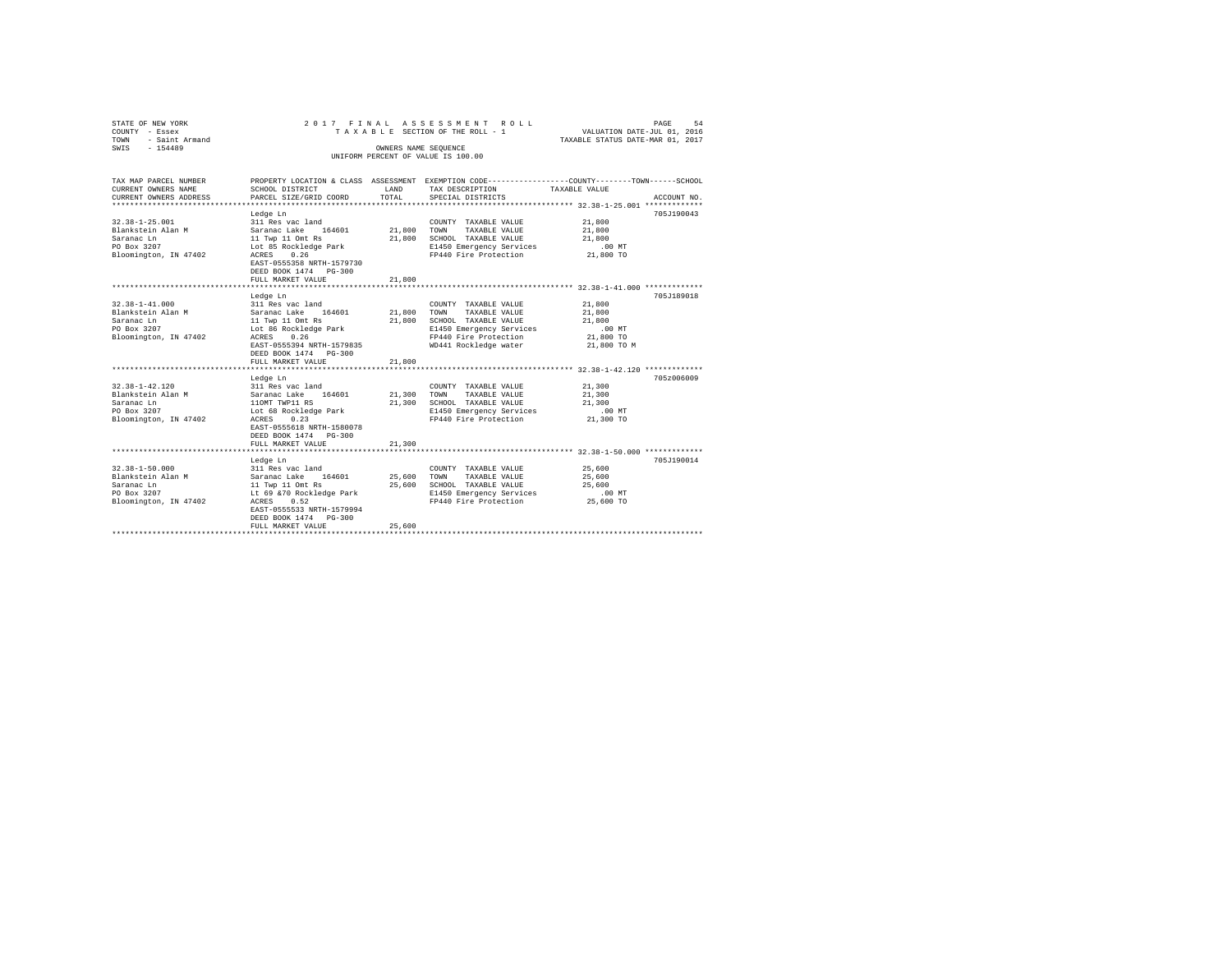| STATE OF NEW YORK     |                                                                                 |        | 2017 FINAL ASSESSMENT ROLL                                   |                                  | 55<br>PAGE  |
|-----------------------|---------------------------------------------------------------------------------|--------|--------------------------------------------------------------|----------------------------------|-------------|
| COUNTY - Essex        |                                                                                 |        | TAXABLE SECTION OF THE ROLL - 1 WALUATION DATE-JUL 01, 2016  |                                  |             |
| TOWN - Saint Armand   |                                                                                 |        |                                                              | TAXABLE STATUS DATE-MAR 01, 2017 |             |
| $-154489$<br>SWIS     |                                                                                 |        | OWNERS NAME SEQUENCE                                         |                                  |             |
|                       |                                                                                 |        | UNIFORM PERCENT OF VALUE IS 100.00                           |                                  |             |
|                       |                                                                                 |        |                                                              |                                  |             |
| TAX MAP PARCEL NUMBER | PROPERTY LOCATION & CLASS ASSESSMENT                                            |        | EXEMPTION CODE-----------------COUNTY-------TOWN------SCHOOL |                                  |             |
| CURRENT OWNERS NAME   | SCHOOL DISTRICT                                                                 | LAND   | TAX DESCRIPTION                                              | TAXABLE VALUE                    |             |
|                       | CURRENT OWNERS ADDRESS . PARCEL SIZE/GRID COORD . TOTAL . SPECIAL DISTRICTS     |        |                                                              |                                  | ACCOUNT NO. |
|                       |                                                                                 |        |                                                              |                                  |             |
|                       | Saranac Ln                                                                      |        |                                                              |                                  | 705J190024  |
| 32.38-1-60.000        | 311 Res vac land                                                                |        | COUNTY TAXABLE VALUE                                         | 30,100                           |             |
|                       | Blankstein Alan M                  Saranac Lake     164601               30,100 |        | TOWN<br>TAXABLE VALUE                                        | 30,100                           |             |
| PO Box 3207           | 11 Twp 11 Omt Rs                                                                | 30,100 | SCHOOL TAXABLE VALUE                                         | 30,100                           |             |
|                       | Bloomington, IN 47402 Lot 37 Rockledge Park                                     |        | E1450 Emergency Services .00 MT                              |                                  |             |
|                       | ACRES 0.52                                                                      |        | FP440 Fire Protection                                        | 30,100 TO                        |             |
|                       | EAST-0555671 NRTH-1579813                                                       |        | WD441 Rockledge water                                        | 30,100 TO M                      |             |
|                       | DEED BOOK 1474 PG-300                                                           |        |                                                              |                                  |             |
|                       | FULL MARKET VALUE                                                               | 30 100 |                                                              |                                  |             |

|                                                                                   | DEED ROOK 1474<br>PG-300<br>FULL MARKET VALUE                                                                                                                                                                                  | 30,100                     |                                                                                                                                                                                            |                                                                 |            |
|-----------------------------------------------------------------------------------|--------------------------------------------------------------------------------------------------------------------------------------------------------------------------------------------------------------------------------|----------------------------|--------------------------------------------------------------------------------------------------------------------------------------------------------------------------------------------|-----------------------------------------------------------------|------------|
| $32.38 - 1 - 61.000$<br>Blankstein Alan M<br>PO Box 3207<br>Bloomington, IN 47402 | Saranac Ln<br>311 Res vac land<br>164601<br>Saranac Lake<br>11 Twp 11 Omt Rs<br>Lot 71 Rockledge Park<br>0.26<br>ACRES<br>EAST-0555460 NRTH-1579899<br>DEED BOOK 1474 PG-300<br>FULL MARKET VALUE<br>********************      | 25,700<br>25,700<br>25,700 | COUNTY TAXABLE VALUE<br>TAXABLE VALUE<br>TOWN<br>SCHOOL TAXABLE VALUE<br>E1450 Emergency Services<br>FP440 Fire Protection<br>******************************** 32.38-1-62.000 ************ | 25,700<br>25,700<br>25,700<br>.00MT<br>25,700 TO                | 705J190025 |
| $32.38 - 1 - 62.000$<br>Blankstein Alan M<br>PO Box 3207<br>Bloomington, IN 47402 | Saranac Ln<br>311 Res vac land<br>164601<br>Saranac Lake<br>11 Twp 11 Omt Rs<br>Lot 72 Rockledge Park<br>ACRES<br>0.26<br>EAST-0555487 NRTH-1579804<br>DEED BOOK 1474 PG-300<br>FULL MARKET VALUE<br>************************* | 25,700<br>25,700<br>25,700 | COUNTY TAXABLE VALUE<br>TOWN<br>TAXABLE VALUE<br>SCHOOL TAXABLE VALUE<br>E1450 Emergency Services<br>FP440 Fire Protection<br>WD441 Rockledge water                                        | 25,700<br>25,700<br>25,700<br>.00MT<br>25,700 TO<br>25,700 TO M | 705J190026 |
| $32.38 - 1 - 70.000$<br>Blankstein Alan M<br>PO Box 3207<br>Bloomington, IN 47402 | Ledge Ln<br>311 Res vac land<br>Saranac Lake<br>164601<br>11 Twp 11 Omt Rs<br>Lot 92 Rockledge Park<br>ACRES<br>0.31<br>EAST-0555400 NRTH-1580097<br>DEED BOOK 1474 PG-300<br>FULL MARKET VALUE                                | 1,400<br>1,400<br>1,400    | COUNTY TAXABLE VALUE<br>TOWN<br>TAXABLE VALUE<br>SCHOOL TAXABLE VALUE<br>E1450 Emergency Services<br>FP440 Fire Protection<br>**************************** 13.4-1-59.002 *************     | 1,400<br>1,400<br>1,400<br>$.00$ MT<br>1,400 TO                 | 705J190034 |
| $13.4 - 1 - 59.002$<br>Boon Michael A<br>PO Box 67<br>Saranac Lake, NY 12983      | 283 River Rd<br>270 Mfg housing<br>164601<br>Saranac Lake<br>143 Richards Sur<br>Life Use To H & L Boon<br>By Deed 875 Pg 63<br>2.00<br>ACRES<br>EAST-0570627 NRTH-1603585<br>DEED BOOK 875<br>$PG-063$<br>FULL MARKET VALUE   | 36,000<br>51,700<br>51,700 | COUNTY TAXABLE VALUE<br>TOWN<br>TAXABLE VALUE<br>SCHOOL TAXABLE VALUE<br>E1451 Emergency Services<br>FP440 Fire Protection                                                                 | 51,700<br>51,700<br>51,700<br>$.00$ MT<br>51,700 TO             | 705J102402 |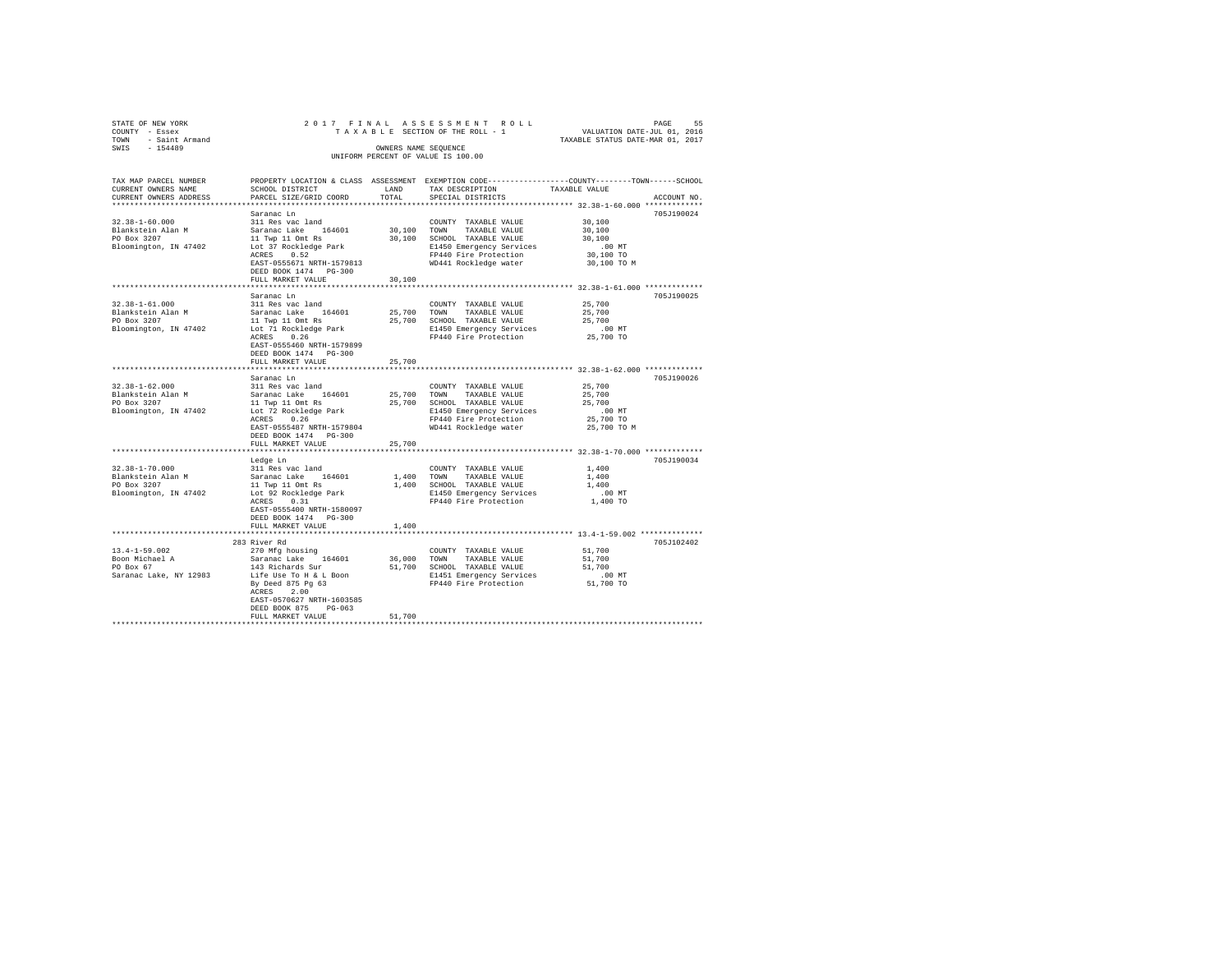| STATE OF NEW YORK                        |                                                  |             | 2017 FINAL ASSESSMENT ROLL                                                                     | PAGE 56<br>VALUATION DATE-JUL 01, 2016 |               |
|------------------------------------------|--------------------------------------------------|-------------|------------------------------------------------------------------------------------------------|----------------------------------------|---------------|
| COUNTY - Essex<br>TOWN - Saint Armand    |                                                  |             | TAXABLE SECTION OF THE ROLL - 1                                                                | TAXABLE STATUS DATE-MAR 01, 2017       |               |
| SWIS - 154489                            |                                                  |             | OWNERS NAME SEQUENCE                                                                           |                                        |               |
|                                          |                                                  |             | UNIFORM PERCENT OF VALUE IS 100.00                                                             |                                        |               |
|                                          |                                                  |             |                                                                                                |                                        |               |
| TAX MAP PARCEL NUMBER                    |                                                  |             | PROPERTY LOCATION & CLASS ASSESSMENT EXEMPTION CODE---------------COUNTY-------TOWN-----SCHOOL |                                        |               |
| CURRENT OWNERS NAME                      | SCHOOL DISTRICT                                  | LAND        | TAX DESCRIPTION                                                                                | TAXABLE VALUE                          |               |
| CURRENT OWNERS ADDRESS                   | PARCEL SIZE/GRID COORD                           | TOTAL       | SPECIAL DISTRICTS                                                                              |                                        | ACCOUNT NO.   |
|                                          |                                                  |             |                                                                                                |                                        |               |
|                                          | 150 Trudeau Rd                                   |             |                                                                                                |                                        | 705J102413    |
| $23.3 - 2 - 1.000$                       | 210 1 Family Res                                 |             | COUNTY TAXABLE VALUE                                                                           | 68,200                                 |               |
| Boon Michael A                           | Saranac Lake 164601                              | 38,700 TOWN | TAXABLE VALUE                                                                                  | 68,200                                 |               |
| 160 Trudeau Rd                           | 9 Richards Sur<br>ACRES 0.40                     |             | 68.200 SCHOOL TAXABLE VALUE                                                                    | 68,200                                 |               |
| Saranac Lake, NY 12983                   |                                                  |             | E1450 Emergency Services                                                                       | $.00$ MT                               |               |
|                                          | EAST-0552916 NRTH-1585678                        |             | FP440 Fire Protection                                                                          | 68,200 TO                              |               |
|                                          | DEED BOOK 1787 PG-312<br>FULL MARKET VALUE       | 68,200      |                                                                                                |                                        |               |
|                                          |                                                  |             |                                                                                                |                                        |               |
|                                          | 160 Trudeau Rd                                   |             |                                                                                                |                                        | 705J102404    |
| $23.3 - 2 - 2.000$                       | 210 1 Family Res                                 |             | BAS STAR 41854                                                                                 | $\sim$ 0                               | $0 \t 30,000$ |
| Boon Michael A                           | Saranac Lake 164601                              |             | 46,600 COUNTY TAXABLE VALUE                                                                    | 441,900                                |               |
|                                          | 9 Richards Sur                                   |             | 441,900 TOWN TAXABLE VALUE                                                                     | 441,900                                |               |
| 160 Trudeau Rd<br>PO Box 67              | ACRES 2.56                                       |             | SCHOOL TAXABLE VALUE                                                                           | 411,900                                |               |
|                                          | Saranac Lake, NY 12983 EAST-0553115 NRTH-1585591 |             | E1450 Emergency Services<br>FP440 Fire Protection                                              | .00 MT                                 |               |
|                                          | DEED BOOK 1467 PG-267                            |             |                                                                                                | 441,900 TO                             |               |
|                                          | FULL MARKET VALUE                                | 441,900     |                                                                                                |                                        |               |
|                                          |                                                  |             |                                                                                                |                                        |               |
|                                          | 1644 NYS Route 3                                 |             |                                                                                                |                                        | 702A101315    |
| $13.65 - 2 - 11.100$                     | 210 1 Family Res                                 |             | COUNTY TAXABLE VALUE                                                                           | 115,000                                |               |
| Boon Rebecca R                           | Saranac Lake 164601                              | 25,000      | TOWN<br>TAXABLE VALUE                                                                          | 115,000                                |               |
| 1644 NYS Rte 3                           | 102 Twp 11 Omt                                   |             | 115,000 SCHOOL TAXABLE VALUE                                                                   | 115,000                                |               |
| Bloomingdale, NY 12913                   | florences mh                                     |             | E1451 Emergency Services                                                                       | $.00$ MT                               |               |
|                                          | By Db 1083 Pg 27                                 |             | FP440 Fire Protection                                                                          | 115,000 TO                             |               |
|                                          | ACRES 0.40<br>EAST-0564899 NRTH-1605188          |             | SD442 Bloomingdale Sewer D<br>WD442 Bloomingdale Water D                                       | 115,000 TO M<br>115,000 TO M           |               |
|                                          | DEED BOOK 1456 PG-97                             |             |                                                                                                |                                        |               |
|                                          | FULL MARKET VALUE                                | 115,000     |                                                                                                |                                        |               |
|                                          |                                                  |             |                                                                                                |                                        |               |
|                                          | 1646 NYS Route 3                                 |             |                                                                                                |                                        | 705J186011    |
| $13.65 - 2 - 11.100 / 1$                 | 270 Mfg housing                                  |             | BAS STAR 41854<br>$^{\circ}$                                                                   | $\sim$ 0                               | $0 \t 18.000$ |
| Boon Rebecca R                           | Saranac Lake 164601 15,000 COUNTY TAXABLE VALUE  |             |                                                                                                | 18,000                                 |               |
| 1644 NYS Rte 3                           |                                                  |             | TAXABLE VALUE                                                                                  | 18,000                                 |               |
| Bloomingdale, NY 12913                   | Trailer Assessment Only                          |             | SCHOOL TAXABLE VALUE                                                                           | $\sim$ 0                               |               |
|                                          | Life Lease To H. Snickles                        |             | E1451 Emergency Services                                                                       | .00MT                                  |               |
|                                          | EAST-0564899 NRTH-1605188                        |             | FP440 Fire Protection                                                                          | 18,000 TO                              |               |
|                                          | DEED BOOK 1456 PG-97                             |             | SD442 Bloomingdale Sewer D                                                                     | 18,000 TO M                            |               |
|                                          | FULL MARKET VALUE                                |             | 18,000 WD442 Bloomingdale Water D                                                              | 18,000 TO M                            |               |
|                                          |                                                  |             |                                                                                                |                                        |               |
|                                          | NYS Route 3                                      |             |                                                                                                |                                        | 702A187011    |
| $13.65 - 2 - 11.200$                     | 312 Vac w/imprv                                  |             | COUNTY TAXABLE VALUE                                                                           | 12,600                                 |               |
| Boon Rebecca R                           | Saranac Lake 164601<br>102 Twp 11 Omt            | 700 TOWN    | TAXABLE VALUE<br>12,600 SCHOOL TAXABLE VALUE                                                   | 12,600<br>12,600                       |               |
| 1644 NYS Rte 3<br>Bloomingdale, NY 12913 | ACRES 0.21                                       |             | E1451 Emergency Services                                                                       | .00 MT                                 |               |
|                                          | EAST-0564930 NRTH-1605156                        |             | FP440 Fire Protection                                                                          | $12.600$ TO                            |               |
|                                          | DEED BOOK 1158 PG-305                            |             |                                                                                                |                                        |               |
|                                          | FULL MARKET VALUE                                | 12,600      |                                                                                                |                                        |               |
|                                          |                                                  |             |                                                                                                |                                        |               |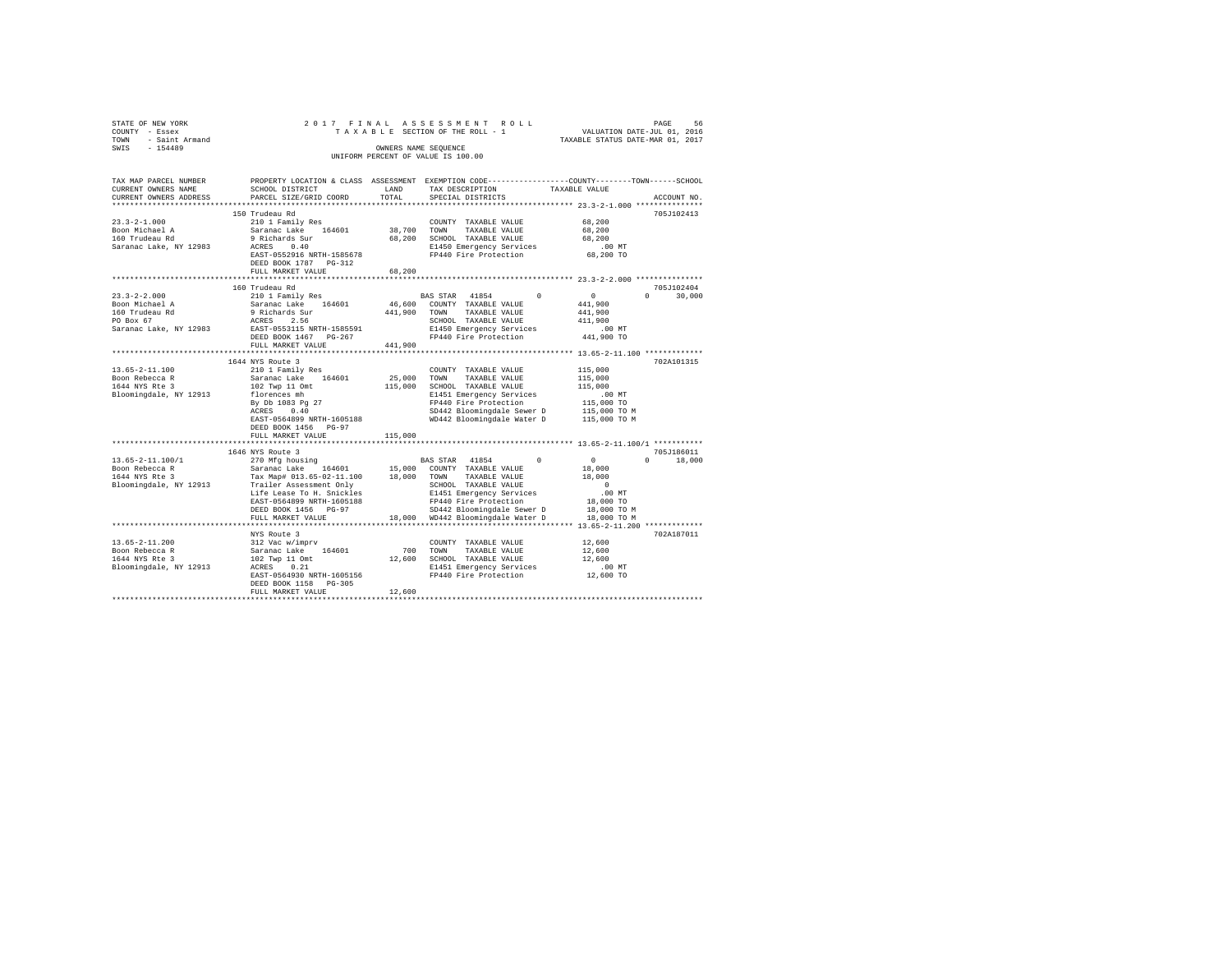| STATE OF NEW YORK   | 2017 FINAL ASSESSMENT ROLL         | PAGE                             | 57 |
|---------------------|------------------------------------|----------------------------------|----|
| COUNTY - Essex      | TAXABLE SECTION OF THE ROLL - 1    | VALUATION DATE-JUL 01, 2016      |    |
| TOWN - Saint Armand |                                    | TAXABLE STATUS DATE-MAR 01, 2017 |    |
| SWIS<br>$-154489$   | OWNERS NAME SEOUENCE               |                                  |    |
|                     | UNIFORM PERCENT OF VALUE IS 100.00 |                                  |    |

| TAX MAP PARCEL NUMBER                                                                          |                                                                                                          |             | PROPERTY LOCATION & CLASS ASSESSMENT EXEMPTION CODE----------------COUNTY-------TOWN------SCHOOL |                                                      |                    |
|------------------------------------------------------------------------------------------------|----------------------------------------------------------------------------------------------------------|-------------|--------------------------------------------------------------------------------------------------|------------------------------------------------------|--------------------|
| CURRENT OWNERS NAME                                                                            | SCHOOL DISTRICT                                                                                          | LAND        | TAX DESCRIPTION                                                                                  | TAXABLE VALUE                                        |                    |
| CURRENT OWNERS ADDRESS                                                                         | PARCEL SIZE/GRID COORD                                                                                   | TOTAL       | SPECIAL DISTRICTS                                                                                |                                                      | ACCOUNT NO.        |
|                                                                                                |                                                                                                          |             |                                                                                                  |                                                      |                    |
|                                                                                                | 1685 NYS Route 3                                                                                         |             |                                                                                                  |                                                      | 702A106009         |
| 13.57-2-5.002                                                                                  | 210 1 Family Res                                                                                         |             | BAS STAR 41854<br>$\Omega$                                                                       | $\circ$                                              | $\Omega$<br>30,000 |
| Bordeau Keith E                                                                                |                                                                                                          | 25,600      | COUNTY TAXABLE VALUE                                                                             | 181,500                                              |                    |
| Bordeau Linda L                                                                                |                                                                                                          | 181,500     | TOWN TAXABLE VALUE                                                                               | 181,500                                              |                    |
| 1685 NYS Rte 3                                                                                 |                                                                                                          |             | SCHOOL TAXABLE VALUE                                                                             | 151,500                                              |                    |
| PO Box 246                                                                                     | Saranac Lake 164601<br>101 Richards Survey<br>Also 1100/326<br>ACRES 0.42 BANK CORE                      |             | E1451 Emergency Services                                                                         | $.00$ MT                                             |                    |
| Bloomingdale, NY 12913 EAST-0564234 NRTH-1606070                                               |                                                                                                          |             | FP440 Fire Protection                                                                            | 181,500 TO                                           |                    |
|                                                                                                | DEED BOOK 974<br>$PG-131$                                                                                |             | SD442 Bloomingdale Sewer D 181,500 TO M                                                          |                                                      |                    |
|                                                                                                | FULL MARKET VALUE                                                                                        |             | 181,500 WD442 Bloomingdale Water D 181,500 TO M                                                  |                                                      |                    |
|                                                                                                |                                                                                                          |             |                                                                                                  |                                                      |                    |
|                                                                                                | School St                                                                                                |             |                                                                                                  |                                                      | 702A101203         |
| $13.65 - 1 - 1.100$                                                                            |                                                                                                          |             |                                                                                                  |                                                      |                    |
|                                                                                                |                                                                                                          |             | COUNTY TAXABLE VALUE                                                                             | 19,000                                               |                    |
| Bordeau Linda L                                                                                |                                                                                                          | 19,000 TOWN | TAXABLE VALUE                                                                                    | 19,000                                               |                    |
| PO Box 246                                                                                     |                                                                                                          |             | 19,000 SCHOOL TAXABLE VALUE                                                                      | 19,000                                               |                    |
| Bloomingdale, NY 12913                                                                         | 311 Res vac land<br>Saranac Lake 164601<br>102 Twp 11 Omt<br>ACRES 0.45                                  |             | E1451 Emergency Services                                                                         | .00 MT                                               |                    |
|                                                                                                |                                                                                                          |             | FP440 Fire Protection                                                                            | 19,000 TO                                            |                    |
| EAST-0563900 NRTH-1605698<br>PRIOR OWNER ON 3/01/2017 DEED BOOK 1869 PG-162<br>Brown Everett R |                                                                                                          |             |                                                                                                  |                                                      |                    |
|                                                                                                |                                                                                                          | 19,000      |                                                                                                  |                                                      |                    |
|                                                                                                |                                                                                                          |             |                                                                                                  |                                                      |                    |
|                                                                                                | 28 Matthew Way                                                                                           |             |                                                                                                  |                                                      | 705Z002002         |
| $13.65 - 1 - 1.200$                                                                            |                                                                                                          |             | COUNTY TAXABLE VALUE                                                                             | 25,400                                               |                    |
|                                                                                                |                                                                                                          |             | 25,400 TOWN<br>TAXABLE VALUE                                                                     | 25,400                                               |                    |
| Bordeau Linda L<br>PO Box 246                                                                  | 311 Res vac land<br>Saranac Lake 164601<br>102 Omt Twp 11 Rs<br>Lots 22-28 Sw&nd Barnard                 | 25,400      | SCHOOL TAXABLE VALUE                                                                             | 25,400                                               |                    |
| Bloomingdale, NY 12913                                                                         |                                                                                                          |             | E1451 Emergency Services                                                                         | .00 MT                                               |                    |
|                                                                                                | ACRES 1.91                                                                                               |             | FP440 Fire Protection                                                                            | 25,400 TO                                            |                    |
| PRIOR OWNER ON 3/01/2017 EAST-0564029 NRTH-1605857                                             |                                                                                                          |             |                                                                                                  |                                                      |                    |
| Bordeau Keith                                                                                  | DEED BOOK 1871 PG-320                                                                                    |             |                                                                                                  |                                                      |                    |
|                                                                                                | FULL MARKET VALUE                                                                                        | 25,400      |                                                                                                  |                                                      |                    |
|                                                                                                |                                                                                                          |             |                                                                                                  |                                                      |                    |
|                                                                                                | 37 Poplar Ln                                                                                             |             |                                                                                                  |                                                      | 702A101505         |
| 13.56-7-24.000                                                                                 | 210 1 Family Res                                                                                         |             | VETWAR CTS 41120<br>$^{\circ}$                                                                   | 12,480<br>12,480                                     | 6,000              |
| Boula Andrew J                                                                                 |                                                                                                          |             | 25,000 BAS STAR 41854<br>$\Omega$                                                                | $\sim$ 0                                             | 30,000<br>$\Omega$ |
| Boula Dawn A                                                                                   |                                                                                                          |             | 83,200 COUNTY TAXABLE VALUE                                                                      | 70,720                                               |                    |
|                                                                                                |                                                                                                          |             | TOWN                                                                                             |                                                      |                    |
| 37 Poplar Ln                                                                                   | Saranac Lake 164601<br>Saranac Lake 164601<br>82 Rs Twp 11 Omt<br>Whiteface Mtn Pk Lt20,22<br>ACRES 0.40 |             | TAXABLE VALUE                                                                                    | 70,720                                               |                    |
| PO Box 173                                                                                     |                                                                                                          |             | SCHOOL TAXABLE VALUE                                                                             | 47,200                                               |                    |
| Bloomingdale, NY 12913                                                                         | EAST-0562604 NRTH-1606640                                                                                |             | E1451 Emergency Services                                                                         | .00 MT                                               |                    |
|                                                                                                | DEED BOOK 809<br>PG-230                                                                                  |             | FP440 Fire Protection                                                                            | 83,200 TO                                            |                    |
|                                                                                                | FULL MARKET VALUE                                                                                        | 83,200      |                                                                                                  |                                                      |                    |
|                                                                                                | **********************                                                                                   |             |                                                                                                  | *********************** 13.56-7-25.000 ************* |                    |
|                                                                                                | 33 Poplar Ln                                                                                             |             |                                                                                                  |                                                      | 702A101201         |
| $13.56 - 7 - 25.000$                                                                           |                                                                                                          |             | COUNTY TAXABLE VALUE                                                                             | 37,700                                               |                    |
| Boula Andrew J                                                                                 |                                                                                                          | 25,000 TOWN | TAXABLE VALUE                                                                                    | 37,700                                               |                    |
| Boula Dawn A                                                                                   |                                                                                                          |             | 37,700 SCHOOL TAXABLE VALUE                                                                      | 37,700                                               |                    |
| 37 Poplar Ln                                                                                   |                                                                                                          |             | E1451 Emergency Services                                                                         | $.00$ MT                                             |                    |
| PO Box 173                                                                                     | 270 Mfg housing<br>Saranac Lake 164601<br>82 Rs Twp 11 Omt<br>ACRES 0.40<br>EAST-0562578 NRTH-1606764    |             | FP440 Fire Protection                                                                            | 37,700 TO                                            |                    |
| Bloomingdale, NY 12913                                                                         | DEED BOOK 1443 PG-17                                                                                     |             |                                                                                                  |                                                      |                    |
|                                                                                                | FULL MARKET VALUE                                                                                        | 37,700      |                                                                                                  |                                                      |                    |
|                                                                                                |                                                                                                          |             |                                                                                                  |                                                      |                    |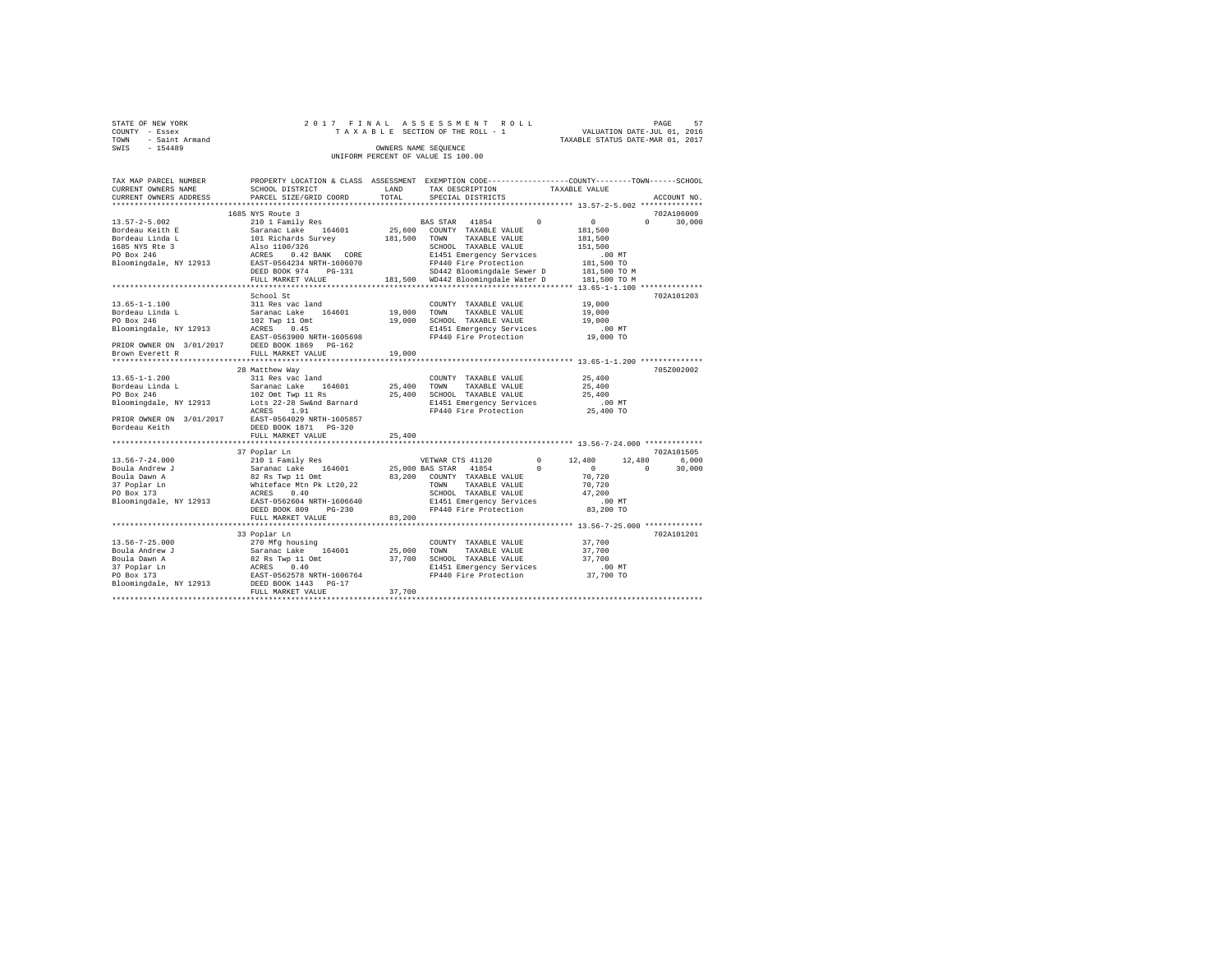| STATE OF NEW YORK   | 2017 FINAL ASSESSMENT ROLL         | 58<br>PAGE                       |
|---------------------|------------------------------------|----------------------------------|
| COUNTY - Essex      | TAXABLE SECTION OF THE ROLL - 1    | VALUATION DATE-JUL 01, 2016      |
| TOWN - Saint Armand |                                    | TAXABLE STATUS DATE-MAR 01, 2017 |
| SWIS<br>$-154489$   | OWNERS NAME SEOUENCE               |                                  |
|                     | UNIFORM PERCENT OF VALUE IS 100.00 |                                  |

| TAX MAP PARCEL NUMBER<br>CURRENT OWNERS NAME       | SCHOOL DISTRICT                                      | LAND        | TAX DESCRIPTION                                             | PROPERTY LOCATION & CLASS ASSESSMENT EXEMPTION CODE----------------COUNTY-------TOWN------SCHOOL<br>TAXABLE VALUE |
|----------------------------------------------------|------------------------------------------------------|-------------|-------------------------------------------------------------|-------------------------------------------------------------------------------------------------------------------|
| CURRENT OWNERS ADDRESS                             | PARCEL SIZE/GRID COORD                               | TOTAL       | SPECIAL DISTRICTS                                           | ACCOUNT NO.                                                                                                       |
|                                                    |                                                      |             |                                                             |                                                                                                                   |
|                                                    | Stevenson Rd                                         |             |                                                             | 705J178064                                                                                                        |
| $32.166 - 6 - 6.000$                               | 311 Res vac land                                     |             | COUNTY TAXABLE VALUE                                        | 2,800                                                                                                             |
| Boushie & Assoc RE Partnership Saranac Lake 164601 |                                                      |             | 2,800 TOWN<br>TAXABLE VALUE                                 | 2,800                                                                                                             |
| 1332 Pine St                                       | Richards Survey Lot 11                               |             | 2,800 SCHOOL TAXABLE VALUE                                  | 2,800                                                                                                             |
| PO Box 1013                                        | 0.40<br>ACRES                                        |             | E1450 Emergency Services                                    | .00 MT                                                                                                            |
| Saranac Lake, NY 12983                             | EAST-0554253 NRTH-1578116                            |             | FP440 Fire Protection                                       | 2,800 TO                                                                                                          |
|                                                    | DEED BOOK 1072 PG-255                                |             |                                                             |                                                                                                                   |
|                                                    | FULL MARKET VALUE                                    | 2,800       |                                                             |                                                                                                                   |
|                                                    |                                                      |             |                                                             | ********************************** 23.3-2-28.200 ***************                                                  |
|                                                    | Vista Dr                                             |             |                                                             | 705Z015005                                                                                                        |
| $23.3 - 2 - 28.200$                                | 311 Res vac land                                     |             | COUNTY TAXABLE VALUE                                        | 39,900                                                                                                            |
| Boushie R Scott                                    | Saranac Lake 164601                                  | 39,900 TOWN | TAXABLE VALUE                                               | 39,900                                                                                                            |
| PO Box 1002                                        | 9 RS OMT TWP 11                                      | 39,900      | SCHOOL TAXABLE VALUE                                        | 39,900                                                                                                            |
| Saranac Lake, NY 12983                             | Lot 8 Glenn Ridge Subd                               |             | E1450 Emergency Services                                    | $.00$ MT                                                                                                          |
|                                                    | 0.80<br>ACRES                                        |             | FP440 Fire Protection                                       | 39,900 TO                                                                                                         |
|                                                    | EAST-0553566 NRTH-1584395                            |             |                                                             |                                                                                                                   |
|                                                    | DEED BOOK 1777 PG-282                                |             |                                                             |                                                                                                                   |
|                                                    | FULL MARKET VALUE<br>******************************* | 39,900      |                                                             |                                                                                                                   |
|                                                    |                                                      |             |                                                             |                                                                                                                   |
|                                                    | 1678 NYS Route 3                                     |             |                                                             | 702A100915                                                                                                        |
| $13.65 - 2 - 1.000$                                | 210 1 Family Res<br>Saranac Lake 164601              |             | $^{\circ}$<br>BAS STAR 41854<br>32.900 COUNTY TAXABLE VALUE | $\overline{0}$<br>30,000<br>$\Omega$                                                                              |
| Bova William J III<br>Brown Kayla S                | 102 Twp 11 Omt                                       |             | 85,000 TOWN<br>TAXABLE VALUE                                | 85,000                                                                                                            |
| PO Box 195                                         | ACRES<br>0.73                                        |             |                                                             | 85,000                                                                                                            |
| Bloomingdale, NY 12913                             | EAST-0564550 NRTH-1605875                            |             | SCHOOL TAXABLE VALUE<br>E1451 Emergency Services            | 55,000<br>.00 MT                                                                                                  |
|                                                    |                                                      |             | FP440 Fire Protection                                       |                                                                                                                   |
|                                                    | DEED BOOK 1765 PG-79<br>FULL MARKET VALUE            |             | 85,000 SD442 Bloomingdale Sewer D                           | 85,000 TO<br>85,000 TO M                                                                                          |
|                                                    |                                                      |             | WD442 Bloomingdale Water D                                  | 85,000 TO M                                                                                                       |
|                                                    |                                                      |             |                                                             |                                                                                                                   |
|                                                    | NYS Route 3                                          |             |                                                             | 705J190005                                                                                                        |
| $23.3 - 1 - 6.200$                                 | 314 Rural vac<10                                     |             | COUNTY TAXABLE VALUE                                        | 1,600                                                                                                             |
| Boyd Raymon D                                      | Saranac Lake 164601                                  |             | 1,600 TOWN<br>TAXABLE VALUE                                 | 1,600                                                                                                             |
| 993 NYS Rte 3                                      | $47 - 48$ Rs                                         |             | 1,600 SCHOOL TAXABLE VALUE                                  | 1,600                                                                                                             |
| Saranac Lake, NY 12983                             | 0.48<br>ACRES                                        |             | E1450 Emergency Services                                    | $.00$ MT                                                                                                          |
|                                                    | EAST-0560009 NRTH-1591308                            |             | FP440 Fire Protection                                       | 1,600 TO                                                                                                          |
|                                                    | DEED BOOK 1522 PG-72                                 |             |                                                             |                                                                                                                   |
|                                                    | FULL MARKET VALUE                                    | 1,600       |                                                             |                                                                                                                   |
|                                                    |                                                      |             |                                                             |                                                                                                                   |
|                                                    | 993 NYS Route 3                                      |             |                                                             | 705J102707                                                                                                        |
| $23.3 - 1 - 7.000$                                 | 210 1 Family Res                                     |             | BAS STAR 41854<br>$\Omega$                                  | $\sim$ 0<br>$\Omega$<br>30,000                                                                                    |
| Boyd Raymon D                                      |                                                      |             | 21,700 COUNTY TAXABLE VALUE                                 | 62,400                                                                                                            |
| Boyd Janet L                                       | Saranac Lake 164601<br>47-67 Richards Sur            |             | 62,400 TOWN<br>TAXABLE VALUE                                | 62,400                                                                                                            |
| 993 NYS Rte 3                                      |                                                      |             | SCHOOL TAXABLE VALUE                                        | 32,400                                                                                                            |
| Saranac Lake, NY 12983                             | ACRES 0.30<br>EAST-0560166 NRTH-1591275              |             | E1450 Emergency Services                                    | $.00$ MT                                                                                                          |
|                                                    | DEED BOOK 1522 PG-72                                 |             | FP440 Fire Protection                                       | 62,400 TO                                                                                                         |
|                                                    | FULL MARKET VALUE                                    | 62,400      |                                                             |                                                                                                                   |
|                                                    |                                                      |             |                                                             |                                                                                                                   |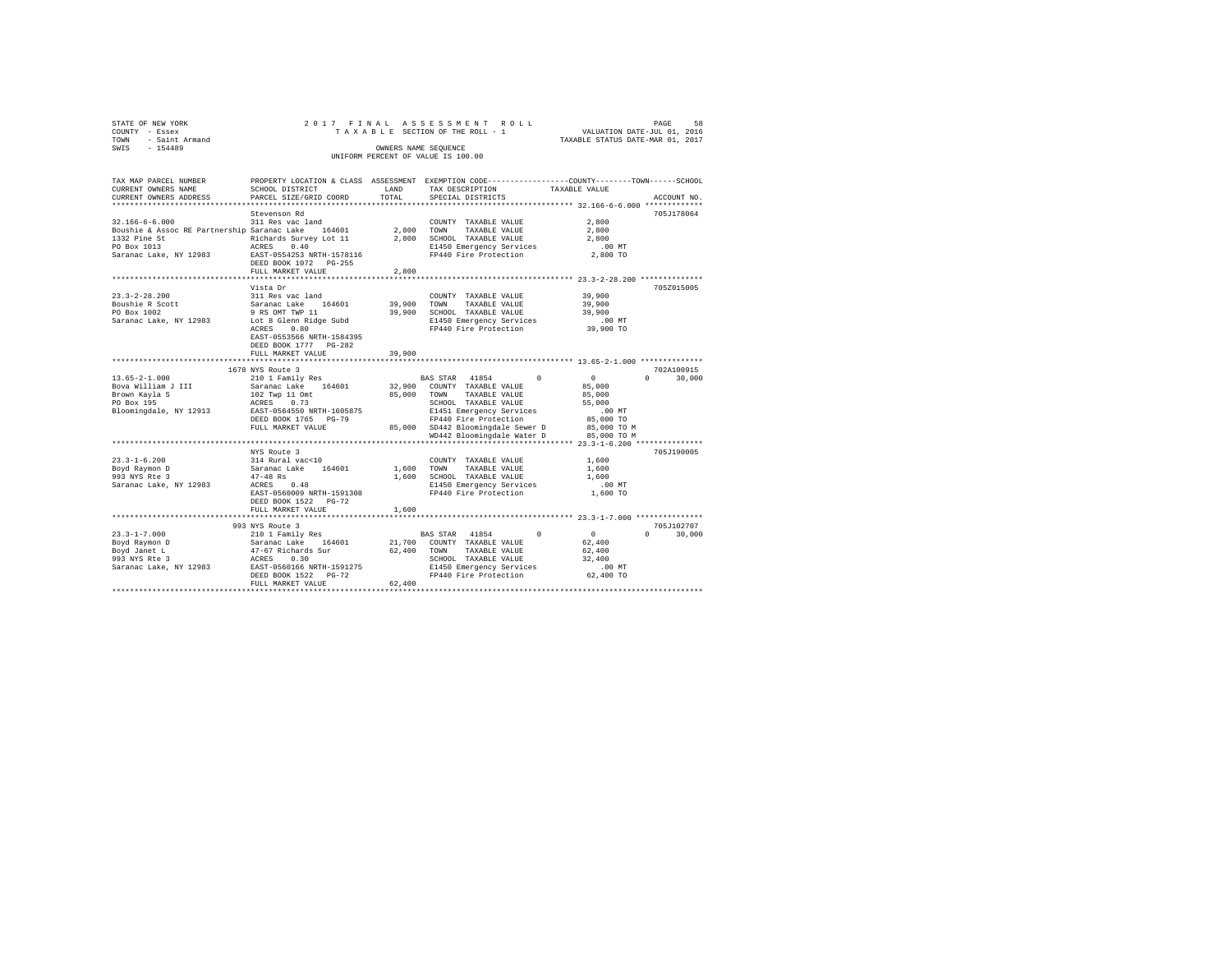| STATE OF NEW YORK<br>COUNTY - Essex | 2017 FINAL                                 |         | ASSESSMENT ROLL<br>TAXABLE SECTION OF THE ROLL - 1                                              | VALUATION DATE-JUL 01, 2016      | PAGE<br>59             |
|-------------------------------------|--------------------------------------------|---------|-------------------------------------------------------------------------------------------------|----------------------------------|------------------------|
| - Saint Armand<br>TOWN              |                                            |         |                                                                                                 | TAXABLE STATUS DATE-MAR 01, 2017 |                        |
| $-154489$<br>SWIS                   |                                            |         | OWNERS NAME SEOUENCE                                                                            |                                  |                        |
|                                     |                                            |         | UNIFORM PERCENT OF VALUE IS 100.00                                                              |                                  |                        |
|                                     |                                            |         |                                                                                                 |                                  |                        |
| TAX MAP PARCEL NUMBER               |                                            |         | PROPERTY LOCATION & CLASS ASSESSMENT EXEMPTION CODE---------------COUNTY-------TOWN------SCHOOL |                                  |                        |
| CURRENT OWNERS NAME                 | SCHOOL DISTRICT                            | LAND    | TAX DESCRIPTION                                                                                 | TAXABLE VALUE                    |                        |
| CURRENT OWNERS ADDRESS              | PARCEL SIZE/GRID COORD                     | TOTAL   | SPECIAL DISTRICTS                                                                               |                                  | ACCOUNT NO.            |
| *****************                   |                                            |         |                                                                                                 |                                  |                        |
|                                     | 794 Saint Regis Ave                        |         |                                                                                                 |                                  | 702A101810             |
| $13.56 - 7 - 4.000$                 | 210 1 Family Res                           |         | 41854<br>$^{\circ}$<br><b>BAS STAR</b>                                                          | $\circ$                          | $\Omega$<br>30,000     |
| Boyle Kenneth J                     | Saranac Lake 164601                        | 30,300  | COUNTY TAXABLE VALUE                                                                            | 124,000                          |                        |
| Boyle Patricia A                    | 101 Rs Twp 11 Omt                          | 124,000 | TOWN<br>TAXABLE VALUE                                                                           | 124,000                          |                        |
| PO Box 160                          | ACRES 0.60 BANK1STARSG                     |         | SCHOOL TAXABLE VALUE                                                                            | 94,000                           |                        |
| Bloomingdale, NY 12913              | EAST-0563071 NRTH-1607225                  |         | E1451 Emergency Services                                                                        | $.00$ MT                         |                        |
|                                     | DEED BOOK 1583 PG-185                      |         | FP440 Fire Protection                                                                           | 124,000 TO                       |                        |
|                                     | FULL MARKET VALUE                          | 124,000 | SD442 Bloomingdale Sewer D                                                                      | 124,000 TO M                     |                        |
|                                     |                                            |         | WD442 Bloomingdale Water D                                                                      | 124,000 TO M                     |                        |
|                                     |                                            |         |                                                                                                 |                                  |                        |
|                                     | 32 Cantwell Wav                            |         |                                                                                                 |                                  | 705J181011             |
| $32.166 - 5 - 1.119$                | 210 1 Family Res                           |         | BAS STAR 41854<br>$\Omega$                                                                      | $\mathbf{0}$                     | $\Omega$<br>30,000     |
| Boyle Renee                         | Saranac Lake 164601                        | 27,200  | COUNTY TAXABLE VALUE                                                                            | 117,300                          |                        |
| 32 Cantwell Way                     | 11 Richard Survey                          | 117,300 | TAXABLE VALUE<br>TOWN                                                                           | 117,300                          |                        |
| Saranac Lake, NY 12983              | Old Military Est Lot 8                     |         | SCHOOL TAXABLE VALUE                                                                            | 87,300                           |                        |
|                                     | John Deeming Survey 3027                   |         | E1450 Emergency Services                                                                        | $.00$ MT                         |                        |
|                                     | ACRES<br>0.19                              |         | FP440 Fire Protection                                                                           | 117,300 TO                       |                        |
|                                     | EAST-0553858 NRTH-1578693                  |         |                                                                                                 |                                  |                        |
|                                     | DEED BOOK 1466 PG-226<br>FULL MARKET VALUE | 117,300 |                                                                                                 |                                  |                        |
|                                     |                                            |         |                                                                                                 |                                  |                        |
|                                     | 29 Alina Way                               |         |                                                                                                 |                                  | 705Z009007             |
| $13.3 - 1 - 24.130$                 | 210 1 Family Res                           |         | 41854<br>$\Omega$<br>BAS STAR                                                                   | $\mathbf{0}$                     | 30,000<br>$\Omega$     |
| Branch JS                           | Saranac Lake 164601                        | 56,000  | COUNTY TAXABLE VALUE                                                                            | 327,700                          |                        |
| Darrah-Branch Nicole                | 84 OMT TWP II RS                           | 327,700 | TOWN<br>TAXABLE VALUE                                                                           | 327,700                          |                        |
| PO Box 280                          | 4.52<br>ACRES                              |         | SCHOOL TAXABLE VALUE                                                                            | 297,700                          |                        |
| Bloomingdale, NY 12913              | EAST-0562792 NRTH-1602038                  |         | E1451 Emergency Services                                                                        | $.00$ MT                         |                        |
|                                     | DEED BOOK 1595 PG-241                      |         | FP440 Fire Protection                                                                           | 327,700 TO                       |                        |
|                                     | FULL MARKET VALUE                          | 327,700 |                                                                                                 |                                  |                        |
|                                     | ******************************             |         |                                                                                                 |                                  |                        |
|                                     | 38 Vine St                                 |         |                                                                                                 |                                  | 702A100701             |
| $13.56 - 7 - 8.000$                 | 210 1 Family Res                           |         | 41854<br>$\Omega$<br><b>BAS STAR</b>                                                            | $\circ$                          | 30,000<br>$\mathbf{r}$ |
| Branch Spencer G                    | Saranac Lake 164601                        | 21,700  | COUNTY TAXABLE VALUE                                                                            | 130,800                          |                        |
| Branch Kimberly A                   | 101 Rs Twp 11 Omt                          | 130,800 | TOWN<br>TAXABLE VALUE                                                                           | 130,800                          |                        |
| PO Box 183                          | ACRES 0.30                                 |         | SCHOOL TAXABLE VALUE                                                                            | 100,800                          |                        |
| Bloomingdale, NY 12913              | EAST-0563376 NRTH-1606347                  |         | E1451 Emergency Services                                                                        | .00MT                            |                        |
|                                     | DEED BOOK 1038 PG-22                       |         | FP440 Fire Protection                                                                           | 130,800 TO                       |                        |
|                                     | FULL MARKET VALUE                          |         | 130,800 SD442 Bloomingdale Sewer D                                                              | 130,800 TO M                     |                        |
|                                     |                                            |         | WD442 Bloomingdale Water D                                                                      | 130,800 TO M                     |                        |
|                                     |                                            |         |                                                                                                 |                                  |                        |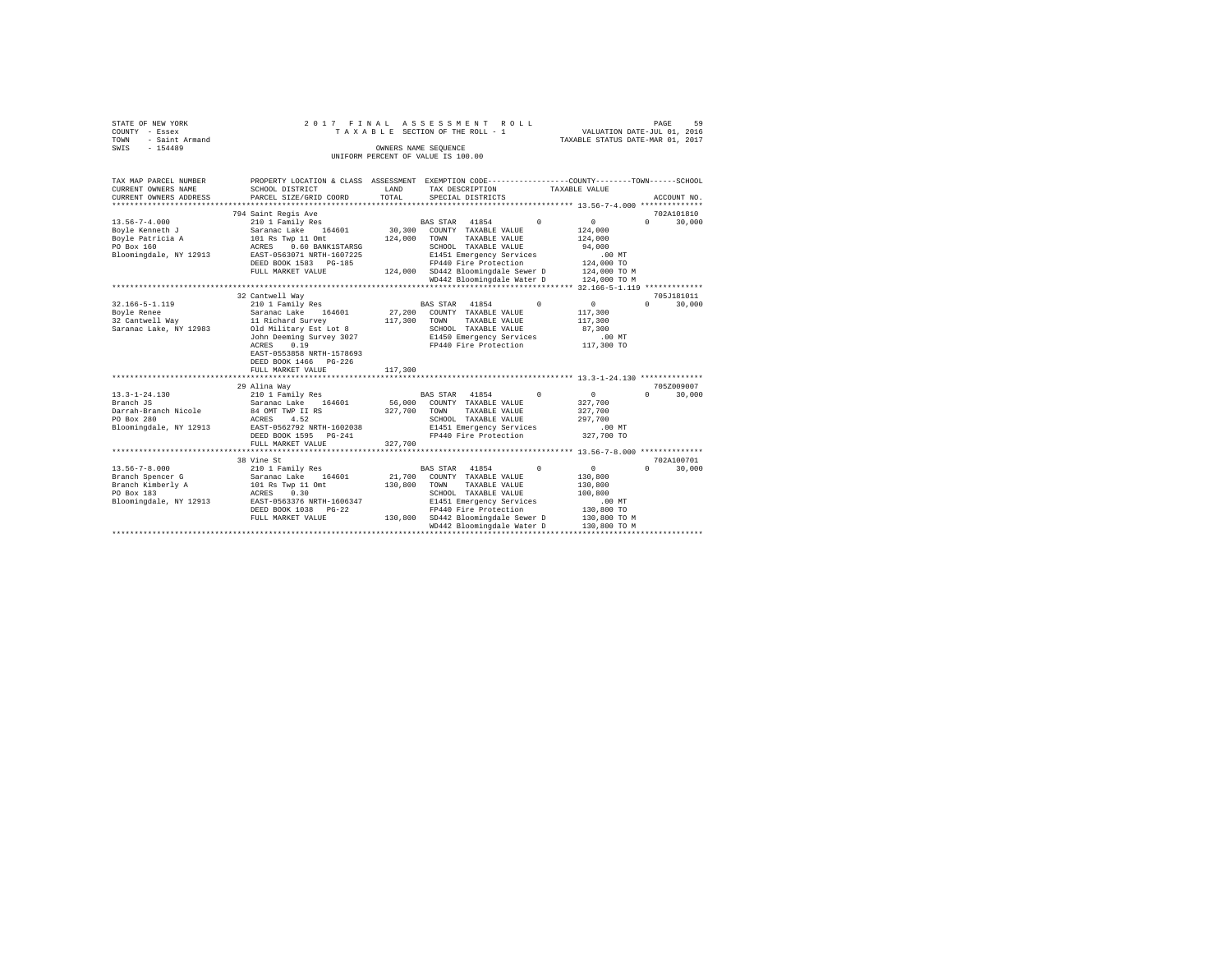| STATE OF NEW YORK |                     |  |  |  | 2017 FINAL ASSESSMENT ROLL         |  |  |  |  |  |                                  |                             |  | PAGE | 60. |  |
|-------------------|---------------------|--|--|--|------------------------------------|--|--|--|--|--|----------------------------------|-----------------------------|--|------|-----|--|
| COUNTY - Essex    |                     |  |  |  | TAXABLE SECTION OF THE ROLL - 1    |  |  |  |  |  |                                  | VALUATION DATE-JUL 01, 2016 |  |      |     |  |
|                   | TOWN - Saint Armand |  |  |  |                                    |  |  |  |  |  | TAXABLE STATUS DATE-MAR 01, 2017 |                             |  |      |     |  |
| SWIS              | $-154489$           |  |  |  | OWNERS NAME SEOUENCE               |  |  |  |  |  |                                  |                             |  |      |     |  |
|                   |                     |  |  |  | UNIFORM PERCENT OF VALUE IS 100.00 |  |  |  |  |  |                                  |                             |  |      |     |  |

| TAX MAP PARCEL NUMBER<br>CURRENT OWNERS NAME<br>CURRENT OWNERS ADDRESS | PROPERTY LOCATION & CLASS ASSESSMENT EXEMPTION CODE---------------COUNTY-------TOWN-----SCHOOL<br>SCHOOL DISTRICT<br>PARCEL SIZE/GRID COORD | LAND<br>TOTAL | TAX DESCRIPTION<br>SPECIAL DISTRICTS                         |          | TAXABLE VALUE    | ACCOUNT NO.                                   |
|------------------------------------------------------------------------|---------------------------------------------------------------------------------------------------------------------------------------------|---------------|--------------------------------------------------------------|----------|------------------|-----------------------------------------------|
|                                                                        |                                                                                                                                             |               |                                                              |          |                  |                                               |
|                                                                        | 75 Rockledge Ln                                                                                                                             |               |                                                              |          |                  | 705L102406                                    |
| $32.38 - 1 - 2.000$                                                    | 210 1 Family Res                                                                                                                            |               | AGED ALL 41800                                               | $\Omega$ | 75,800<br>75,800 | 75,800                                        |
| Brescia Christopher A                                                  | Saranac Lake 164601                                                                                                                         |               | 48,000 ENH STAR 41834                                        | $\Omega$ | $\sim$ 0         | $\Omega$<br>65,500                            |
| 75 Rockledge Ln                                                        | 11 Richards Survey                                                                                                                          |               | 151,600 COUNTY TAXABLE VALUE                                 |          | 75,800           |                                               |
| Saranac Lake, NY 12983                                                 | 3.99<br>ACRES                                                                                                                               |               | TOWN TAXABLE VALUE                                           |          | 75,800<br>10,300 |                                               |
|                                                                        | EAST-0555998 NRTH-1579380<br>DEED BOOK 1012 PG-282                                                                                          |               | SCHOOL TAXABLE VALUE<br>E1450 Emergency Services             |          | $.00$ MT         |                                               |
|                                                                        | FULL MARKET VALUE                                                                                                                           |               | 151,600 FP440 Fire Protection                                |          | 151,600 TO       |                                               |
|                                                                        |                                                                                                                                             |               | WD441 Rockledge water                                        |          | 151,600 TO M     |                                               |
|                                                                        |                                                                                                                                             |               | ******************************** 32.1-2-10.300 ************* |          |                  |                                               |
|                                                                        | Forest Hill Ave                                                                                                                             |               |                                                              |          |                  | 705J184010                                    |
| $32.1 - 2 - 10.300$                                                    | 311 Res vac land                                                                                                                            |               | COUNTY TAXABLE VALUE                                         |          | 1,800            |                                               |
| Briggs David                                                           | Saranac Lake 164601                                                                                                                         |               | 1,800 TOWN<br>TAXABLE VALUE                                  |          | 1,800            |                                               |
| Briggs Scott                                                           | 31 Rs Twp 11 Omt<br>ACRES 0.77                                                                                                              |               | 1,800 SCHOOL TAXABLE VALUE                                   |          | 1,800            |                                               |
| 1160 Washout Rd                                                        |                                                                                                                                             |               | E1450 Emergency Services                                     |          | $.00$ MT         |                                               |
| Scotia, NY 12302                                                       | EAST-0557332 NRTH-1578395                                                                                                                   |               | FP440 Fire Protection                                        |          | 1,800 TO         |                                               |
|                                                                        | DEED BOOK 1770 PG-191                                                                                                                       |               |                                                              |          |                  |                                               |
|                                                                        | FULL MARKET VALUE<br>*********************************                                                                                      | 1,800         |                                                              |          |                  |                                               |
|                                                                        | 19 Main St                                                                                                                                  |               |                                                              |          |                  | 702A101003                                    |
| $13.56 - 9 - 6.000$                                                    | 210 1 Family Res                                                                                                                            |               | BAS STAR 41854                                               | $\sim$ 0 | $\sim$ 0         | $\Omega$<br>30,000                            |
| Bringley Michael T                                                     | Saranac Lake 164601                                                                                                                         |               | 28,300 COUNTY TAXABLE VALUE                                  |          | 175,000          |                                               |
| Bringley Courtney E                                                    | 101 Rs Twp 11 Omt                                                                                                                           |               | 175,000 TOWN TAXABLE VALUE                                   |          | 175,000          |                                               |
| PO Box 205                                                             | ACRES 0.50 BANK WFARGO                                                                                                                      |               | SCHOOL TAXABLE VALUE                                         |          | 145,000          |                                               |
| Bloomingdale, NY 12913                                                 | EAST-0563770 NRTH-1606094                                                                                                                   |               | E1451 Emergency Services                                     |          | $.00$ MT         |                                               |
|                                                                        | DEED BOOK 1715 PG-209                                                                                                                       |               | FP440 Fire Protection                                        |          | 175,000 TO       |                                               |
|                                                                        | FULL MARKET VALUE                                                                                                                           |               | 175,000 SD442 Bloomingdale Sewer D                           |          | 175,000 TO M     |                                               |
|                                                                        |                                                                                                                                             |               | WD442 Bloomingdale Water D                                   |          | 175,000 TO M     |                                               |
|                                                                        |                                                                                                                                             |               |                                                              |          |                  |                                               |
| $13.57 - 1 - 3.200$                                                    | 1771 NYS Route 3<br>210 1 Family Res                                                                                                        |               | BAS STAR 41854                                               | $\Omega$ | $\sim$ 0         | 705J187004<br>30,000<br>$\Omega$ and $\Omega$ |
| Brink Martha Jane                                                      | Saranac Lake 164601                                                                                                                         | 35,300        | COUNTY TAXABLE VALUE                                         |          | 136,500          |                                               |
| 1771 NYS Rte 3                                                         | 121 Twp 11 Omt Rs                                                                                                                           | 136,500       | TOWN TAXABLE VALUE                                           |          | 136,500          |                                               |
| PO Box 125                                                             | ACRES 1.31                                                                                                                                  |               | SCHOOL TAXABLE VALUE                                         |          | 106,500          |                                               |
| Bloomingdale, NY 12913                                                 | EAST-0565882 NRTH-1607200                                                                                                                   |               | E1451 Emergency Services                                     |          | $.00$ MT         |                                               |
|                                                                        | DEED BOOK 868 PG-155                                                                                                                        |               | FP440 Fire Protection                                        |          | 136,500 TO       |                                               |
|                                                                        | FULL MARKET VALUE                                                                                                                           |               | 136,500 SD442 Bloomingdale Sewer D                           |          | 136,500 TO M     |                                               |
|                                                                        |                                                                                                                                             |               | WD442 Bloomingdale Water D                                   |          | 136,500 TO M     |                                               |
|                                                                        |                                                                                                                                             |               | ************************* 15.-1-11.000 ***********           |          |                  |                                               |
|                                                                        | 5 Goodspeed Ln                                                                                                                              |               |                                                              |          |                  | 705J102409                                    |
| $15. - 1 - 11.000$                                                     | 260 Seasonal res                                                                                                                            |               | COUNTY TAXABLE VALUE                                         |          | 18,500           |                                               |
| Brown Helen L                                                          | Saranac Lake 164601                                                                                                                         | 18,400 TOWN   | TAXABLE VALUE                                                |          | 18,500<br>18,500 |                                               |
| c/o Joan Werschler<br>277 Troy Schenectady Rd                          | 367 Richards Sur<br>100 X 191                                                                                                               |               | 18,500 SCHOOL TAXABLE VALUE<br>E1451 Emergency Services      |          | $.00$ MT         |                                               |
| Latham, NY 12110                                                       | $ACRES$ 0.40                                                                                                                                |               | FP440 Fire Protection                                        |          | 18,500 TO        |                                               |
|                                                                        | EAST-0602594 NRTH-1612443                                                                                                                   |               |                                                              |          |                  |                                               |
|                                                                        | DEED BOOK 497<br>PG-470                                                                                                                     |               |                                                              |          |                  |                                               |
|                                                                        | FULL MARKET VALUE                                                                                                                           | 18,500        |                                                              |          |                  |                                               |
|                                                                        |                                                                                                                                             |               |                                                              |          |                  |                                               |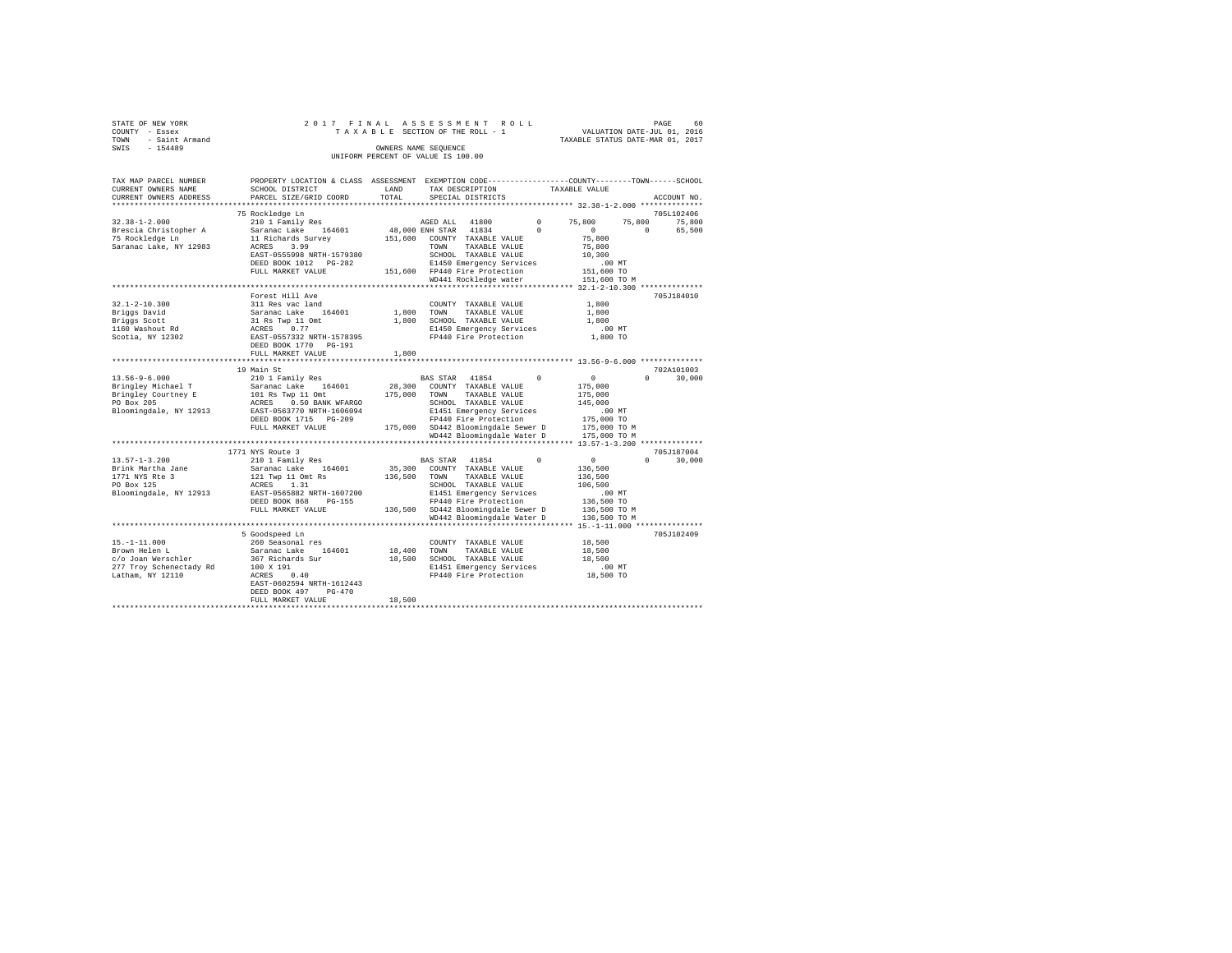| STATE OF NEW YORK<br>COUNTY - Essex<br>- Saint Armand<br>TOWN | 2017 FINAL                                                                                      |              | ASSESSMENT ROLL<br>TAXABLE SECTION OF THE ROLL - 1         | VALUATION DATE-JUL 01, 2016<br>TAXABLE STATUS DATE-MAR 01, 2017   | PAGE<br>61         |
|---------------------------------------------------------------|-------------------------------------------------------------------------------------------------|--------------|------------------------------------------------------------|-------------------------------------------------------------------|--------------------|
| $-154489$<br>SWIS                                             |                                                                                                 |              | OWNERS NAME SEOUENCE<br>UNIFORM PERCENT OF VALUE IS 100.00 |                                                                   |                    |
| TAX MAP PARCEL NUMBER                                         | PROPERTY LOCATION & CLASS ASSESSMENT EXEMPTION CODE---------------COUNTY-------TOWN------SCHOOL |              |                                                            |                                                                   |                    |
| CURRENT OWNERS NAME                                           | SCHOOL DISTRICT                                                                                 | LAND         | TAX DESCRIPTION                                            | TAXABLE VALUE                                                     |                    |
| CURRENT OWNERS ADDRESS                                        | PARCEL SIZE/GRID COORD                                                                          | TOTAL        | SPECIAL DISTRICTS                                          |                                                                   | ACCOUNT NO.        |
| ************************                                      |                                                                                                 |              |                                                            |                                                                   |                    |
|                                                               | 1612 NYS Route 3                                                                                |              |                                                            |                                                                   | 705J189001         |
| $13.4 - 1 - 25.200$                                           | 210 1 Family Res                                                                                |              | BAS STAR 41854                                             | $\Omega$<br>$\Omega$                                              | $\cap$<br>30,000   |
| Bruce Family Trust                                            | Saranac Lake 164601                                                                             | 36,200       | COUNTY TAXABLE VALUE                                       | 256,600                                                           |                    |
| c/o Charles C Bruce                                           | 102 Twp 11 Omt Rs                                                                               | 256,600 TOWN | TAXABLE VALUE                                              | 256,600                                                           |                    |
| 1612 State Route 3                                            | 1857/291 Life Use To                                                                            |              | SCHOOL TAXABLE VALUE                                       | 226,600                                                           |                    |
| Saranac Lake, NY 12983                                        | Charles C & Debra A Bruce                                                                       |              | E1451 Emergency Services                                   | $.00$ MT                                                          |                    |
|                                                               | 5.00<br>ACRES                                                                                   |              | FP440 Fire Protection                                      | 256,600 TO                                                        |                    |
|                                                               | EAST-0565331 NRTH-1604342                                                                       |              |                                                            |                                                                   |                    |
|                                                               | DEED BOOK 1857 PG-291                                                                           |              |                                                            |                                                                   |                    |
|                                                               | FULL MARKET VALUE                                                                               | 256,600      |                                                            |                                                                   |                    |
|                                                               | 197 River Rd                                                                                    |              |                                                            |                                                                   | 705J103101         |
| $13.4 - 1 - 46.000$                                           | 210 1 Family Res                                                                                |              | COUNTY TAXABLE VALUE                                       | 141,900                                                           |                    |
| Buckley Donna L                                               | Saranac Lake 164601                                                                             | 33,600       | TOWN<br>TAXABLE VALUE                                      | 141,900                                                           |                    |
| 87 Pine Grove Ln                                              | 122 Richards Survey                                                                             | 141,900      | SCHOOL TAXABLE VALUE                                       | 141,900                                                           |                    |
| Loon Lake, NY 12989                                           | ACRES 0.80 BANK1STARSG                                                                          |              | E1451 Emergency Services                                   | $.00$ MT                                                          |                    |
|                                                               | EAST-0568713 NRTH-1604238                                                                       |              | FP440 Fire Protection                                      | 141,900 TO                                                        |                    |
|                                                               | DEED BOOK 1632 PG-158                                                                           |              |                                                            |                                                                   |                    |
|                                                               | FULL MARKET VALUE                                                                               | 141,900      |                                                            |                                                                   |                    |
|                                                               | ************************                                                                        | ***********  |                                                            | *********************************** 23.3-1-75.000 *************** |                    |
|                                                               | 145 Trudeau Rd                                                                                  |              |                                                            |                                                                   | 705J102410         |
| $23.3 - 1 - 75.000$                                           | 210 1 Family Res                                                                                |              | BAS STAR 41854                                             | $\sim$ 0<br>$\Omega$                                              | $\Omega$<br>30,000 |
| Buckley Robert J                                              | Saranac Lake 164601                                                                             | 38,000       | COUNTY TAXABLE VALUE                                       | 231,600                                                           |                    |
| Buckley Terry L                                               | 8 Richards Sur                                                                                  | 231,600      | TAXABLE VALUE<br>TOWN                                      | 231,600                                                           |                    |
| 145 Trudeau Rd                                                | ACRES 0.36                                                                                      |              | SCHOOL TAXABLE VALUE                                       | 201,600                                                           |                    |
| Saranac Lake, NY 12983-9611 EAST-0552878 NRTH-1585910         |                                                                                                 |              | E1450 Emergency Services                                   | $.00$ MT                                                          |                    |
|                                                               | DEED BOOK 1333 PG-324                                                                           |              | FP440 Fire Protection                                      | 231,600 TO                                                        |                    |
| *********************                                         | FULL MARKET VALUE<br>*************************                                                  | 231,600      |                                                            |                                                                   |                    |
|                                                               | 22 Mill Ln                                                                                      |              |                                                            |                                                                   | 702A178029         |
| $13.57 - 1 - 20.000$                                          | 312 Vac w/imprv                                                                                 |              | COUNTY TAXABLE VALUE                                       | 137,400                                                           |                    |
| Burgess Dean 0                                                | Saranac Lake 164601                                                                             | 35,100       | TOWN<br>TAXABLE VALUE                                      | 137,400                                                           |                    |
| Burgess Dana R                                                | Rs Omt Lot 101                                                                                  | 137,400      | SCHOOL TAXABLE VALUE                                       | 137,400                                                           |                    |
| $64$ Trudeau Rd                                               | ACRES 1.07                                                                                      |              | E1451 Emergency Services                                   | $.00$ MT                                                          |                    |
| Saranac Lake, NY 12983                                        | EAST-0564845 NRTH-1606981                                                                       |              | FP440 Fire Protection                                      | 137,400 TO                                                        |                    |
|                                                               | DEED BOOK 1317 PG-260                                                                           |              |                                                            |                                                                   |                    |
|                                                               | FULL MARKET VALUE                                                                               | 137,400      |                                                            |                                                                   |                    |
|                                                               |                                                                                                 |              |                                                            |                                                                   |                    |
|                                                               | 14 Mill Ln                                                                                      |              |                                                            |                                                                   | 702A101710         |
| $13.57 - 1 - 21.000$                                          | 210 1 Family Res                                                                                |              | COUNTY TAXABLE VALUE                                       | 145,400                                                           |                    |
| Burgess Dean O                                                | Saranac Lake 164601                                                                             | 32,500       | TOWN<br>TAXABLE VALUE                                      | 145,400                                                           |                    |
| Burgess Dana R                                                | 101 Richards Sur Omt 11                                                                         |              | 145,400 SCHOOL TAXABLE VALUE                               | 145,400                                                           |                    |
| 64 Trudeau Rd                                                 | ACRES 0.71                                                                                      |              | E1451 Emergency Services                                   | $.00$ MT                                                          |                    |
| Saranac Lake, NY 12983                                        | EAST-0564820 NRTH-1606750<br>DEED BOOK 1728 PG-192                                              |              | FP440 Fire Protection                                      | 145,400 TO                                                        |                    |
|                                                               | FULL MARKET VALUE                                                                               | 145,400      |                                                            |                                                                   |                    |
|                                                               |                                                                                                 |              |                                                            |                                                                   |                    |
|                                                               |                                                                                                 |              |                                                            |                                                                   |                    |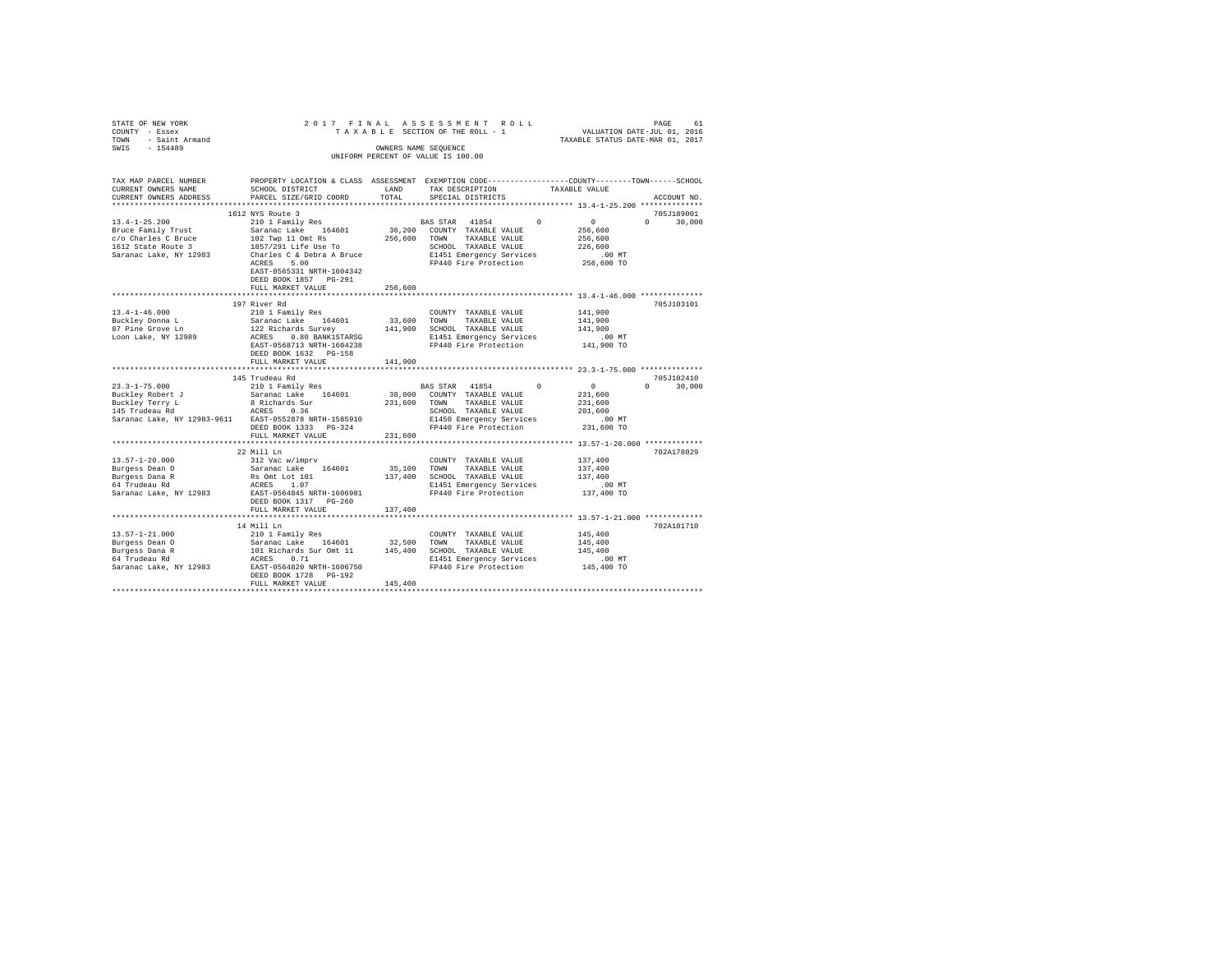|        | STATE OF NEW YORK     |                                                                      | 2017 FINAL ASSESSMENT ROLL         |                                  | PAGE | 62 |
|--------|-----------------------|----------------------------------------------------------------------|------------------------------------|----------------------------------|------|----|
| COUNTY | - Essex               |                                                                      | TAXABLE SECTION OF THE ROLL - 1    | VALUATION DATE-JUL 01, 2016      |      |    |
| TOWN   | - Saint Armand        |                                                                      |                                    | TAXABLE STATUS DATE-MAR 01, 2017 |      |    |
| SWIS   | $-154489$             |                                                                      | OWNERS NAME SEQUENCE               |                                  |      |    |
|        |                       |                                                                      | UNIFORM PERCENT OF VALUE IS 100.00 |                                  |      |    |
|        |                       |                                                                      |                                    |                                  |      |    |
|        | TAX MAP PARCEL NUMBER | PROPERTY LOCATION & CLASS ASSESSMENT EXEMPTION CODE----------------- |                                    | -COUNTY--------TOWN-----SCHOOL   |      |    |

| CURRENT OWNERS NAME                    | <br>SCHOOL DISTRICT                                                         | LAND           | TAX DESCRIPTION                                                       | TAXABLE VALUE          |                             |
|----------------------------------------|-----------------------------------------------------------------------------|----------------|-----------------------------------------------------------------------|------------------------|-----------------------------|
| CURRENT OWNERS ADDRESS                 | PARCEL SIZE/GRID COORD                                                      | TOTAL          | SPECIAL DISTRICTS                                                     |                        | ACCOUNT NO.                 |
|                                        |                                                                             |                |                                                                       |                        |                             |
|                                        | 21 Mill Ln                                                                  |                |                                                                       |                        | 702A101504                  |
| $13.57 - 1 - 23.002$                   | 444 Lumber yd/ml                                                            |                | COUNTY TAXABLE VALUE                                                  | 196,900                |                             |
| Burgess Dean O                         | Saranac Lake 164601 88,400<br>101 Richards Sur Omt 11 196,900<br>ACRES 2.67 | 88,400 TOWN    | TAXABLE VALUE                                                         | 196,900                |                             |
| Burgess Dana R                         |                                                                             |                | SCHOOL TAXABLE VALUE                                                  | 196,900                |                             |
| 64 Trudeau Rd                          |                                                                             |                | E1451 Emergency Services<br>FP440 Fire Protection                     | $.00$ MT<br>196,900 TO |                             |
|                                        | Saranac Lake, NY 12983 EAST-0564649 NRTH-1607098                            |                |                                                                       |                        |                             |
|                                        | DEED BOOK 1229 PG-286                                                       |                |                                                                       |                        |                             |
|                                        | FULL MARKET VALUE                                                           | 196,900        |                                                                       |                        |                             |
|                                        |                                                                             |                |                                                                       |                        | 705J195008                  |
|                                        | NYS Route 3                                                                 |                |                                                                       | 400                    |                             |
| 13.57-1-31.200                         | 311 Res vac land                                                            |                | COUNTY TAXABLE VALUE                                                  | 400                    |                             |
| Burgess Dean O                         |                                                                             | 400 TOWN       | TAXABLE VALUE                                                         |                        |                             |
| Burgess Dana R                         | Saranac Lake 164601<br>101 Richards Omt Twp 11<br>ACRES 0.08                | 400            | SCHOOL TAXABLE VALUE<br>E1451 Emergency Services                      | 400                    |                             |
| PO Box 258                             |                                                                             |                |                                                                       | $.00$ MT               |                             |
|                                        | Bloomingdale, NY 12913 EAST-0564481 NRTH-1607014                            |                | FP440 Fire Protection                                                 | 400 TO                 |                             |
|                                        | DEED BOOK 1468 PG-110                                                       |                |                                                                       |                        |                             |
|                                        | FULL MARKET VALUE                                                           | 400            |                                                                       |                        |                             |
|                                        | 1636 NYS Route 3                                                            |                |                                                                       |                        | 705Z015011                  |
| 13.65-2-10.200                         | 210 1 Family Res                                                            |                |                                                                       | 130,200                |                             |
|                                        |                                                                             | 32,100 TOWN    | COUNTY TAXABLE VALUE<br>TAXABLE VALUE                                 |                        |                             |
| Burman Dale<br>Willette-Burman Geniene | Saranac Lake 164601<br>102 Twp 11 Omt RS                                    | 130,200        | SCHOOL TAXABLE VALUE                                                  | 130,200<br>130,200     |                             |
| 1636 NYS Route 3                       | Lot 2 #7092                                                                 |                | E1451 Emergency Services                                              | $.00$ MT               |                             |
| Bloomingdale, NY 12913                 | $ACRES$ 0.69                                                                |                | FP440 Fire Protection                                                 | 00 MT.<br>130,200 TO   |                             |
|                                        | EAST-0565009 NRTH-1604989                                                   |                |                                                                       |                        |                             |
|                                        |                                                                             |                | SD442 Bloomingdale Sewer D 130,200 TO M<br>WD442 Bloomingdale Water D | 130,200 TO M           |                             |
|                                        | DEED BOOK 1792 PG-101<br>FULL MARKET VALUE                                  | 130,200        |                                                                       |                        |                             |
|                                        |                                                                             |                |                                                                       |                        |                             |
|                                        |                                                                             |                |                                                                       |                        | 702A101013                  |
|                                        |                                                                             |                | BAS STAR 41854<br>$\Omega$                                            | $\sim$ 0               | $0 \qquad \qquad$<br>30,000 |
|                                        |                                                                             |                | 21,700 COUNTY TAXABLE VALUE                                           | 117,200                |                             |
|                                        |                                                                             |                | TAXABLE VALUE                                                         | 117,200                |                             |
| Bloomingdale, NY 12913 ACRES 0.30      |                                                                             | $117,200$ TOWN | SCHOOL TAXABLE VALUE                                                  | 87,200                 |                             |
|                                        | EAST-0560823 NRTH-1605656                                                   |                |                                                                       |                        |                             |
|                                        | DEED BOOK 1618 PG-204                                                       |                | E1451 Emergency Services .00 MT<br>FP440 Fire Protection  117,200 TO  |                        |                             |
|                                        | FULL MARKET VALUE                                                           | 117,200        |                                                                       |                        |                             |
|                                        |                                                                             |                |                                                                       |                        |                             |
|                                        | 1207 NYS Route 3                                                            |                |                                                                       |                        | 705J102805                  |
|                                        |                                                                             |                | BAS STAR 41854<br>$\Omega$                                            | $\sim$ 0               | $0 \qquad \qquad$<br>30,000 |
|                                        |                                                                             |                | 35,800 COUNTY TAXABLE VALUE                                           | 194,200                |                             |
|                                        |                                                                             | 194,200        | TOWN<br>TAXABLE VALUE                                                 | 194,200                |                             |
|                                        |                                                                             |                | SCHOOL TAXABLE VALUE                                                  | 164,200                |                             |
|                                        |                                                                             |                | E1451 Emergency Services                                              | $.00$ MT               |                             |
|                                        | DEED BOOK 1306 PG-78                                                        |                | FP440 Fire Protection 194,200 TO                                      |                        |                             |
|                                        | FULL MARKET VALUE                                                           | 194,200        |                                                                       |                        |                             |
|                                        |                                                                             |                |                                                                       |                        |                             |
|                                        |                                                                             |                |                                                                       |                        |                             |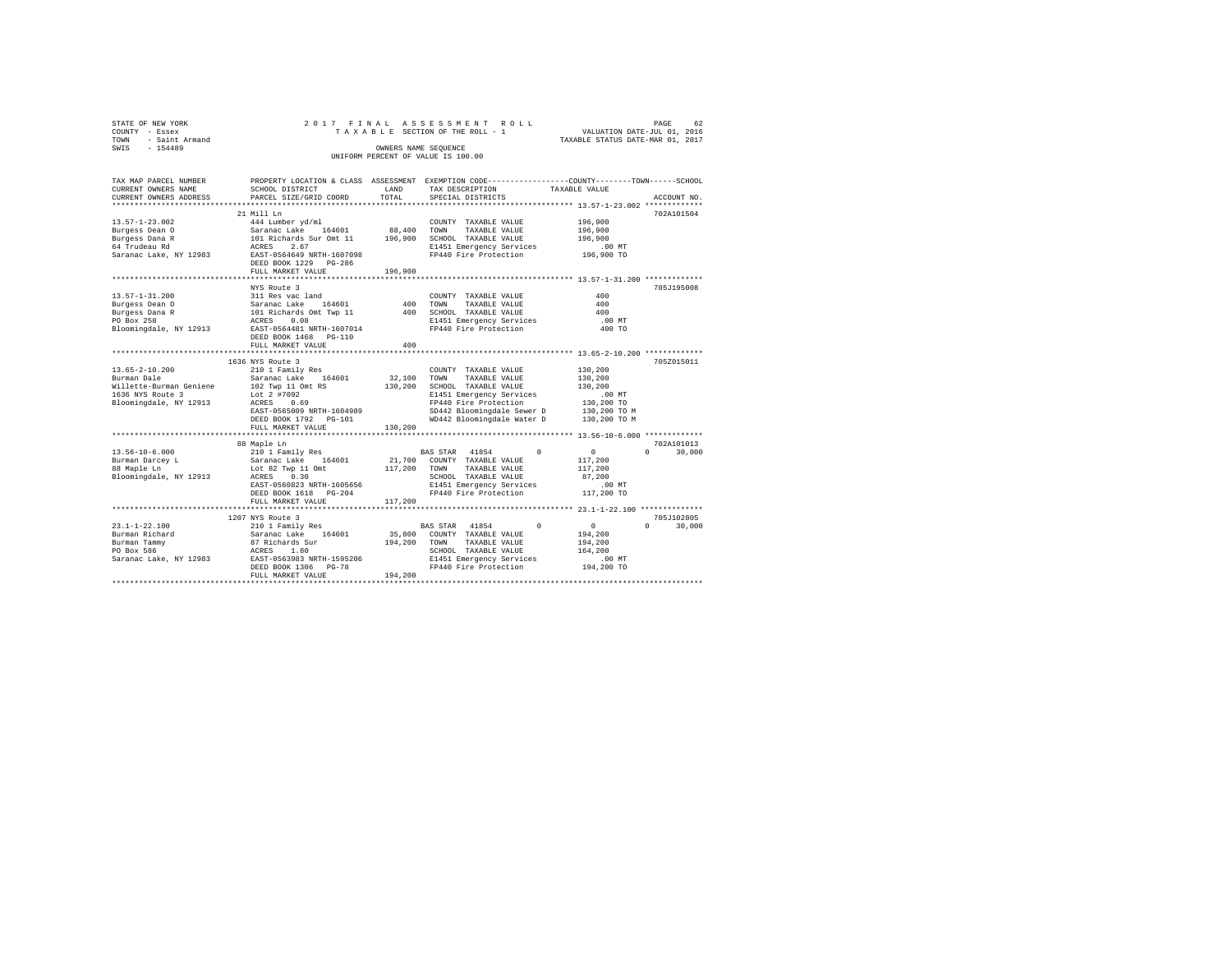| STATE OF NEW YORK   |  | 2017 FINAL ASSESSMENT ROLL         |                                  | PAGE                        | 63 |
|---------------------|--|------------------------------------|----------------------------------|-----------------------------|----|
| COUNTY - Essex      |  | TAXABLE SECTION OF THE ROLL - 1    |                                  | VALUATION DATE-JUL 01, 2016 |    |
| TOWN - Saint Armand |  |                                    | TAXABLE STATUS DATE-MAR 01, 2017 |                             |    |
| SWIS<br>$-154489$   |  | OWNERS NAME SEOUENCE               |                                  |                             |    |
|                     |  | UNIFORM PERCENT OF VALUE IS 100.00 |                                  |                             |    |
|                     |  |                                    |                                  |                             |    |

| TAX MAP PARCEL NUMBER  |                                                  |         | PROPERTY LOCATION & CLASS ASSESSMENT EXEMPTION CODE---------------COUNTY------TOWN-----SCHOOL |                                  |
|------------------------|--------------------------------------------------|---------|-----------------------------------------------------------------------------------------------|----------------------------------|
| CURRENT OWNERS NAME    | SCHOOL DISTRICT                                  | LAND    | TAX DESCRIPTION                                                                               | TAXABLE VALUE                    |
| CURRENT OWNERS ADDRESS | PARCEL SIZE/GRID COORD                           | TOTAL   | SPECIAL DISTRICTS                                                                             | ACCOUNT NO.                      |
|                        |                                                  |         |                                                                                               |                                  |
|                        | 844 Saint Regis Ave                              |         |                                                                                               | 702A101001                       |
| $13.56 - 8 - 6.000$    | 210 1 Family Res                                 |         | $\Omega$<br>BAS STAR 41854                                                                    | $\Omega$<br>$\Omega$<br>30,000   |
| Burman Thomas E        | 164601<br>Saranac Lake                           | 35,100  | COUNTY TAXABLE VALUE                                                                          | 137,600                          |
| McKeough Diane G       | 101 Rs Twp 11 Omt                                | 137,600 | TAXABLE VALUE<br>TOWN                                                                         | 137,600                          |
| 844 St Regis Ave       | 00001.10                                         |         | SCHOOL TAXABLE VALUE                                                                          | 107,600                          |
| PO Box 257             | 1.10 BANK<br>ACRES<br>NBT                        |         | E1451 Emergency Services                                                                      | $.00$ MT                         |
| Bloomingdale, NY 12913 | EAST-0563866 NRTH-1606590                        |         | FP440 Fire Protection                                                                         | 137,600 TO                       |
|                        | DEED BOOK 1620 PG-127                            |         | SD442 Bloomingdale Sewer D                                                                    | 137,600 TO M                     |
|                        | FULL MARKET VALUE                                |         | 137,600 WD442 Bloomingdale Water D                                                            | 137,600 TO M                     |
|                        |                                                  |         |                                                                                               |                                  |
|                        | 16 Main St                                       |         |                                                                                               | 702A100607                       |
| $13.56 - 8 - 9.110$    | 411 Apartment                                    |         | COUNTY TAXABLE VALUE                                                                          | 131,500                          |
|                        |                                                  |         |                                                                                               |                                  |
| Burman Thomas E        | 164601<br>Saranac Lake                           | 37,400  | TOWN<br>TAXABLE VALUE                                                                         | 131,500                          |
| McKeough Diane G       | 101 Rs Twp 11 Omt                                | 131,500 | SCHOOL TAXABLE VALUE                                                                          | 131,500                          |
| PO Box 257             | ACRES<br>0.23                                    |         | E1451 Emergency Services                                                                      | .00MT                            |
| Bloomingdale, NY 12913 | EAST-0563802 NRTH-1606340                        |         | FP440 Fire Protection                                                                         | 131,500 TO                       |
|                        | DEED BOOK 1098 PG-179                            |         | SD442 Bloomingdale Sewer D                                                                    | 131,500 TO M                     |
|                        | FULL MARKET VALUE                                |         | 131,500 WD442 Bloomingdale Water D                                                            | 131,500 TO M                     |
|                        |                                                  |         |                                                                                               |                                  |
|                        | 16 Reservoir Ln                                  |         |                                                                                               | 705z005012                       |
| $13.56 - 10 - 7.000$   | 210 1 Family Res                                 |         | BAS STAR 41854<br>$\Omega$                                                                    | $\circ$<br>30,000<br>$\Omega$    |
| Burnah Joey T          | Saranac Lake<br>164601                           | 35,500  | COUNTY TAXABLE VALUE                                                                          | 216,100                          |
| Burnah Colleen M       | 82 OMT TWP11 RS                                  | 216,100 | TOWN<br>TAXABLE VALUE                                                                         | 216,100                          |
| 16 Reservoir Ln        | 1.50 BANK NBTOFN<br>ACRES                        |         | SCHOOL TAXABLE VALUE                                                                          | 186,100                          |
| Bloomingdale, NY 12913 | EAST-0561148 NRTH-1605987                        |         | E1451 Emergency Services                                                                      | $.00$ MT                         |
|                        | DEED BOOK 1413 PG-166                            |         | FP440 Fire Protection                                                                         | 216,100 TO                       |
|                        | FULL MARKET VALUE                                | 216,100 |                                                                                               |                                  |
|                        | ************************                         |         | *********************************** 23.3-1-1.000 ***************                              |                                  |
|                        | Trudeau Rd                                       |         |                                                                                               | 705J104212                       |
| $23.3 - 1 - 1.000$     | 322 Rural vac>10                                 |         | COUNTY TAXABLE VALUE                                                                          | 35,900                           |
| Burpoe Timothy P       | Saranac Lake<br>164601                           | 35,900  | TOWN<br>TAXABLE VALUE                                                                         | 35,900                           |
|                        |                                                  | 35,900  |                                                                                               | 35,900                           |
| Cherny Susan K         | 7 Richards Sur                                   |         | SCHOOL TAXABLE VALUE                                                                          |                                  |
| 92 Cherry Tree Ln      | ACRES 160.00                                     |         | E1450 Emergency Services                                                                      | $.00$ MT                         |
| Saranac Lake, NY 12983 | EAST-0553586 NRTH-1589920                        |         | FP440 Fire Protection                                                                         | 35,900 TO                        |
|                        | DEED BOOK 1432<br>$PG-219$                       |         |                                                                                               |                                  |
|                        | FULL MARKET VALUE<br>*************************** | 35,900  |                                                                                               |                                  |
|                        |                                                  |         |                                                                                               |                                  |
|                        | 18 Union Ln                                      |         |                                                                                               | 702A101706                       |
| $13.57 - 4 - 5.000$    | 210 1 Family Res                                 |         | $\Omega$<br>BAS STAR 41854                                                                    | $^{\circ}$<br>$\Omega$<br>30,000 |
| Burrows David R        | 164601<br>Saranac Lake                           | 30,300  | COUNTY TAXABLE VALUE                                                                          | 91,900                           |
| PO Box 180             | 101 Richards Sur Omt 11                          | 91,900  | TOWN<br>TAXABLE VALUE                                                                         | 91,900                           |
| Bloomingdale, NY 12913 | ACRES<br>0.60 BANK1STARSG                        |         | SCHOOL TAXABLE VALUE                                                                          | 61,900                           |
|                        | EAST-0565403 NRTH-1606283                        |         | E1451 Emergency Services                                                                      | .00 MT                           |
|                        | DEED BOOK 1581 PG-51                             |         | FP440 Fire Protection                                                                         | 91,900 TO                        |
|                        | FULL MARKET VALUE                                |         | 91,900 SD442 Bloomingdale Sewer D                                                             | 91,900 TO M                      |
|                        |                                                  |         | WD442 Bloomingdale Water D                                                                    | 91,900 TO M                      |
|                        |                                                  |         |                                                                                               |                                  |
|                        |                                                  |         |                                                                                               |                                  |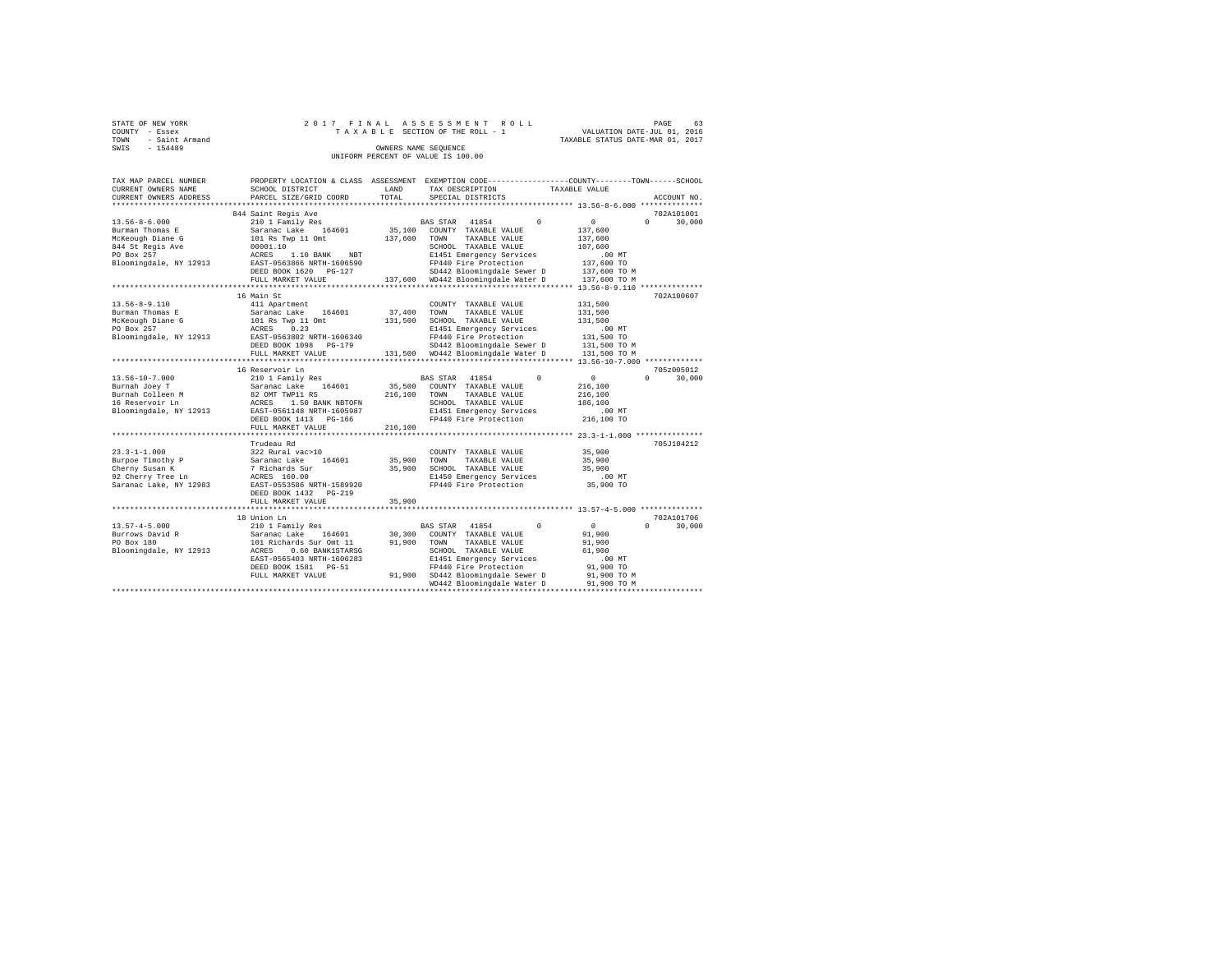| 64                               |
|----------------------------------|
| VALUATION DATE-JUL 01, 2016      |
| TAXABLE STATUS DATE-MAR 01, 2017 |
|                                  |
|                                  |
|                                  |
|                                  |

| TAX MAP PARCEL NUMBER                                  |                                         |             | PROPERTY LOCATION & CLASS ASSESSMENT EXEMPTION CODE---------------COUNTY-------TOWN-----SCHOOL |                            |             |
|--------------------------------------------------------|-----------------------------------------|-------------|------------------------------------------------------------------------------------------------|----------------------------|-------------|
| CURRENT OWNERS NAME                                    | SCHOOL DISTRICT                         | LAND        | TAX DESCRIPTION                                                                                | TAXABLE VALUE              |             |
| CURRENT OWNERS ADDRESS                                 | PARCEL SIZE/GRID COORD                  | TOTAL       | SPECIAL DISTRICTS                                                                              |                            | ACCOUNT NO. |
|                                                        |                                         |             |                                                                                                |                            |             |
|                                                        | 187 River Rd                            |             |                                                                                                |                            | 705J102904  |
| $13.4 - 1 - 47.000$                                    | 314 Rural vac<10                        |             | COUNTY TAXABLE VALUE                                                                           | 29,600                     |             |
| Bushey Steven W                                        | Saranac Lake<br>164601                  | 29,600 TOWN | TAXABLE VALUE                                                                                  | 29,600                     |             |
| Bushey Vickie A                                        | 122 Richards Sur<br>ACRES 0.93          |             | 29,600 SCHOOL TAXABLE VALUE                                                                    | 29,600                     |             |
| 5132 Hutchins St                                       |                                         |             | E1451 Emergency Services                                                                       | .00 MT                     |             |
| Winston Salem, NC 27106-2300 EAST-0568427 NRTH-1604470 |                                         |             | FP440 Fire Protection                                                                          | 29,600 TO                  |             |
|                                                        | DEED BOOK 714<br>PG-107                 |             |                                                                                                |                            |             |
|                                                        | FULL MARKET VALUE                       | 29,600      |                                                                                                |                            |             |
|                                                        |                                         |             |                                                                                                |                            |             |
|                                                        | River Rd                                |             |                                                                                                |                            | 705J102905  |
| $13.4 - 1 - 48.000$                                    | 311 Res vac land                        |             | COUNTY TAXABLE VALUE                                                                           | 8,400                      |             |
| Bushey Steven W                                        | Saranac Lake 164601<br>122 Richards Sur | 8,400 TOWN  | TAXABLE VALUE                                                                                  | 8,400                      |             |
| Bushey Vickie A                                        |                                         | 8,400       | SCHOOL TAXABLE VALUE                                                                           | 8,400                      |             |
| 5132 Hutchins St                                       | 0.26<br>ACRES                           |             |                                                                                                | .00 MT                     |             |
| Winston Salem, NC 27106-2300 EAST-0568535 NRTH-1604382 |                                         |             | E1451 Emergency Services<br>FP440 Fire Protection                                              | 8,400 TO                   |             |
|                                                        | DEED BOOK 714<br>$PG-107$               |             |                                                                                                |                            |             |
|                                                        | FULL MARKET VALUE                       | 8,400       |                                                                                                |                            |             |
|                                                        |                                         |             |                                                                                                |                            |             |
|                                                        | 2029 Gillespie Dr                       |             |                                                                                                |                            | 705J104007  |
| $15. - 1 - 9.002$                                      | $215$ 1 Fam Res w/                      |             | COUNTY TAXABLE VALUE                                                                           | 332,000                    |             |
| Butler Brian P                                         | Saranac Lake 164601                     | 48,000 TOWN | TAXABLE VALUE                                                                                  | 332,000                    |             |
| 821 39th Ave NE                                        |                                         |             | 361 Richards Sur 332,000 SCHOOL TAXABLE VALUE                                                  | 332,000                    |             |
| St Petersburg, FL 33703                                | ACRES 17.67 BANK NBT                    |             | E1451 Emergency Services                                                                       | $.00$ MT                   |             |
|                                                        | EAST-0602630 NRTH-1613065               |             | FP440 Fire Protection                                                                          | 332,000 TO                 |             |
|                                                        | DEED BOOK 1846 PG-145                   |             |                                                                                                |                            |             |
|                                                        | FULL MARKET VALUE                       | 332,000     |                                                                                                |                            |             |
|                                                        |                                         |             |                                                                                                |                            |             |
|                                                        | River Rd                                |             |                                                                                                |                            | 705J178051  |
|                                                        |                                         |             |                                                                                                |                            |             |
| $13.4 - 1 - 53.000$                                    | 314 Rural vac<10                        |             | COUNTY TAXABLE VALUE                                                                           | 1,700                      |             |
|                                                        |                                         |             | 1,700 TOWN TAXABLE VALUE<br>1,700 SCHOOL TAXABLE VALUE                                         | 1,700                      |             |
|                                                        |                                         |             |                                                                                                | 1,700                      |             |
| Saranac Lake, NY 12983                                 | 0.10<br>ACRES                           |             | E1451 Emergency Services                                                                       | $.00$ MT                   |             |
|                                                        | EAST-0568910 NRTH-1603971               |             | FP440 Fire Protection                                                                          | 1,700 TO                   |             |
|                                                        | DEED BOOK 1452 PG-13                    |             |                                                                                                |                            |             |
|                                                        | FULL MARKET VALUE                       | 1,700       |                                                                                                |                            |             |
|                                                        |                                         |             |                                                                                                |                            |             |
|                                                        | 22 Main St                              |             |                                                                                                |                            | 702A101306  |
| 13.56-8-10.000                                         | 210 1 Family Res<br>Saranac Lake 164601 |             | COUNTY TAXABLE VALUE                                                                           | 119,000                    |             |
| Cafaro Amanda J                                        |                                         | 21,700 TOWN | TAXABLE VALUE                                                                                  | 119,000                    |             |
| 22 Main St                                             | 101 Rs Twp 11 Omt                       |             | 119,000 SCHOOL TAXABLE VALUE                                                                   | 119,000                    |             |
| Bloomingdale, NY 12913                                 | 138s X 93Sxirr                          |             | E1451 Emergency Services                                                                       | $.00$ MT                   |             |
|                                                        | 0.30 BANK NATION<br>ACRES               |             | FP440 Fire Protection<br>SD442 Bloomingdale Sewer D                                            | 119,000 TO<br>119,000 TO M |             |
|                                                        | EAST-0563687 NRTH-1606300               |             |                                                                                                |                            |             |
|                                                        | DEED BOOK 1822 PG-80                    |             | WD442 Bloomingdale Water D 119,000 TO M                                                        |                            |             |
|                                                        | FULL MARKET VALUE                       | 119,000     |                                                                                                |                            |             |
|                                                        |                                         |             |                                                                                                |                            |             |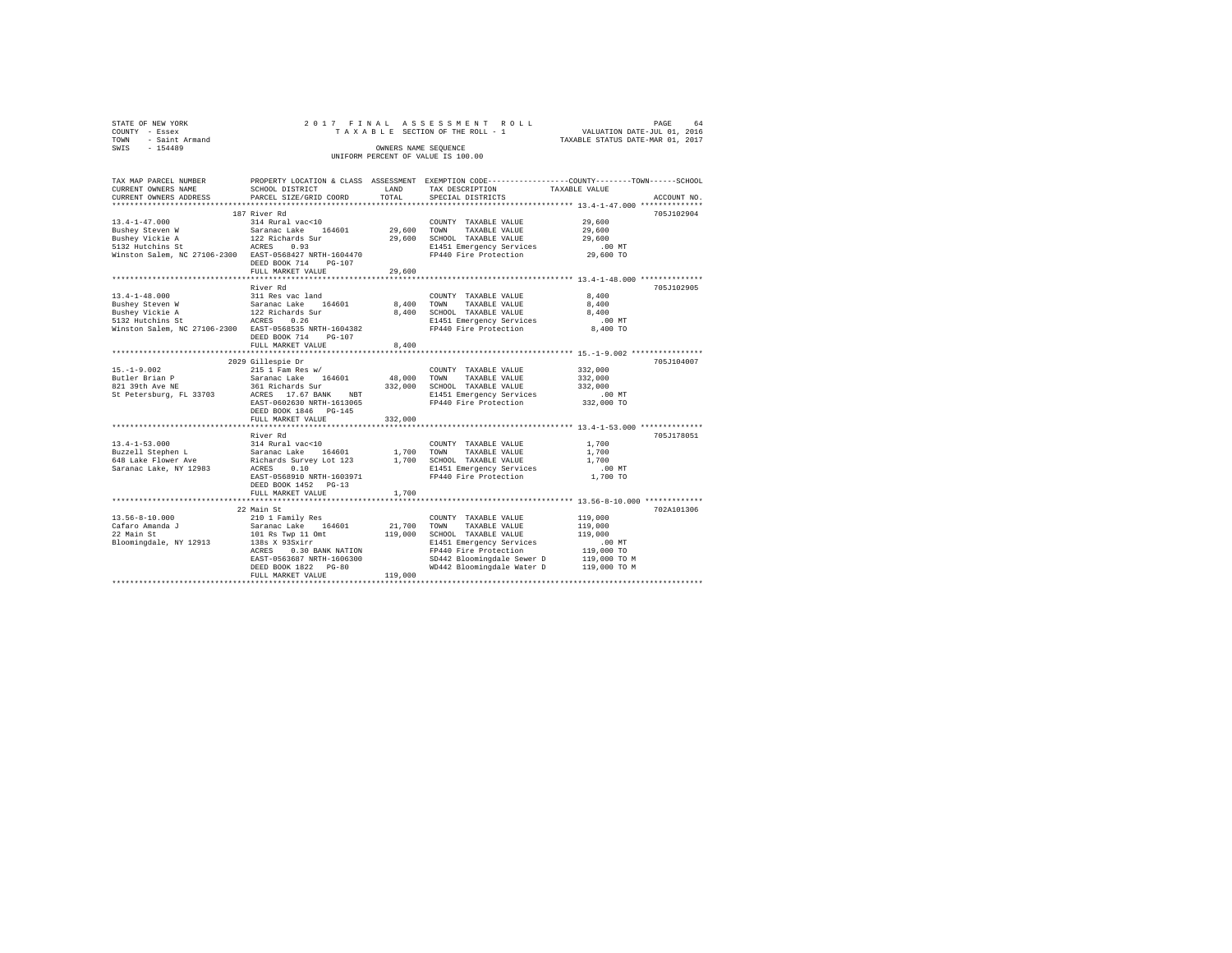| STATE OF NEW YORK   | 2017 FINAL ASSESSMENT ROLL         | PAGE                             | 65 |
|---------------------|------------------------------------|----------------------------------|----|
| COUNTY - Essex      | TAXABLE SECTION OF THE ROLL - 1    | VALUATION DATE-JUL 01, 2016      |    |
| TOWN - Saint Armand |                                    | TAXABLE STATUS DATE-MAR 01, 2017 |    |
| SWIS<br>$-154489$   | OWNERS NAME SEOUENCE               |                                  |    |
|                     | UNIFORM PERCENT OF VALUE IS 100.00 |                                  |    |
|                     |                                    |                                  |    |

| TAX MAP PARCEL NUMBER                            |                                                     |             | PROPERTY LOCATION & CLASS ASSESSMENT EXEMPTION CODE---------------COUNTY------TOWN-----SCHOOL |                       |                    |
|--------------------------------------------------|-----------------------------------------------------|-------------|-----------------------------------------------------------------------------------------------|-----------------------|--------------------|
| CURRENT OWNERS NAME                              | SCHOOL DISTRICT                                     | LAND        | TAX DESCRIPTION                                                                               | TAXABLE VALUE         |                    |
| CURRENT OWNERS ADDRESS                           | PARCEL SIZE/GRID COORD                              | TOTAL       | SPECIAL DISTRICTS                                                                             |                       | ACCOUNT NO.        |
|                                                  |                                                     |             |                                                                                               |                       |                    |
|                                                  | James Way                                           |             |                                                                                               |                       | 705J175002         |
| $13.4 - 2 - 17.000$                              | 314 Rural vac<10                                    |             | COUNTY TAXABLE VALUE                                                                          | 24,700                |                    |
| Callaghan Roger J                                | Saranac Lake 164601                                 | 24,700 TOWN | TAXABLE VALUE                                                                                 | 24,700                |                    |
| PO Box 14                                        | Richards Survey Lot 123 24,700 SCHOOL TAXABLE VALUE |             |                                                                                               | 24,700                |                    |
| Bloomingdale, NY 12913                           | ACRES 1.16                                          |             | E1451 Emergency Services                                                                      | $.00$ MT              |                    |
|                                                  | EAST-0567661 NRTH-1603295                           |             | FP440 Fire Protection                                                                         | 24,700 TO             |                    |
|                                                  | DEED BOOK 1366 PG-70                                |             |                                                                                               |                       |                    |
|                                                  | FULL MARKET VALUE                                   | 24,700      |                                                                                               |                       |                    |
|                                                  |                                                     |             |                                                                                               |                       |                    |
|                                                  | Maple Ln                                            |             |                                                                                               |                       | 702A101313         |
| $13.56 - 10 - 5.100$                             | 311 Res vac land                                    |             | COUNTY TAXABLE VALUE                                                                          | 10,600                |                    |
| Cantwell T Barry                                 | Saranac Lake 164601 10,600 TOWN                     |             | TAXABLE VALUE                                                                                 | 10,600                |                    |
|                                                  |                                                     |             |                                                                                               | 10,600                |                    |
|                                                  |                                                     |             | E1451 Emergency Services                                                                      | $.00$ MT              |                    |
| Saranac Lake, NY 12983 EAST-0560891 NRTH-1605675 |                                                     |             | FP440 Fire Protection                                                                         | 10,600 TO             |                    |
|                                                  | DEED BOOK 1523 PG-239                               |             |                                                                                               |                       |                    |
|                                                  | FULL MARKET VALUE                                   | 10,600      |                                                                                               |                       |                    |
|                                                  |                                                     |             |                                                                                               |                       |                    |
|                                                  | Reservoir Ln                                        |             |                                                                                               |                       | 705Z00600          |
| $13.56 - 10 - 9.300$                             | 311 Res vac land                                    |             | COUNTY TAXABLE VALUE                                                                          | 21,700                |                    |
| Cantwell T Barry                                 | Saranac Lake<br>164601                              | 21,700 TOWN | TAXABLE VALUE                                                                                 |                       |                    |
|                                                  |                                                     | 21,700      | SCHOOL TAXABLE VALUE                                                                          | 21,700<br>21,700      |                    |
| Cantwell Margaret A<br>50 Labrador Lane          | ACRES 0.76<br>EAST-0560820 NRTH-1605978             |             |                                                                                               |                       |                    |
|                                                  |                                                     |             | E1451 Emergency Services<br>FP440 Fire Protection                                             | $.00$ MT<br>21,700 TO |                    |
| Saranac Lake, NY 12983 DEED BOOK 1442 PG-312     |                                                     |             |                                                                                               |                       |                    |
|                                                  | FULL MARKET VALUE                                   | 21,700<br>. | ***************************** 32.1-2-10.100 ************                                      |                       |                    |
|                                                  |                                                     |             |                                                                                               |                       |                    |
|                                                  | Blackberry Way                                      |             |                                                                                               |                       | 705J103512         |
| $32.1 - 2 - 10.100$                              | 311 Res vac land                                    |             | COUNTY TAXABLE VALUE                                                                          | 4,200                 |                    |
| Cantwell William W                               | Saranac Lake 164601                                 |             | 4,200 TOWN<br>TAXABLE VALUE                                                                   | 4,200                 |                    |
| 69 Blackberry Way                                | 31 Rs Twp 11 Omt                                    | 4,200       | SCHOOL TAXABLE VALUE                                                                          | 4.200                 |                    |
| Saranac Lake, NY 12983                           | ACRES 0.91                                          |             | E1450 Emergency Services                                                                      | $.00$ MT              |                    |
|                                                  | EAST-0558016 NRTH-1578462                           |             | FP440 Fire Protection                                                                         | 4,200 TO              |                    |
|                                                  | DEED BOOK 1678 PG-282                               |             |                                                                                               |                       |                    |
|                                                  | FULL MARKET VALUE                                   | 4,200       |                                                                                               |                       |                    |
|                                                  |                                                     |             |                                                                                               |                       |                    |
|                                                  | 24 River Rd                                         |             |                                                                                               |                       | 702A101703         |
| $13.65 - 2 - 2.000$                              | 210 1 Family Res<br>Saranac Lake 164601             |             | $\Omega$<br>BAS STAR 41854                                                                    | $\sim$ 0              | $\Omega$<br>30,000 |
| Carter Justin L                                  |                                                     |             | 36,600 COUNTY TAXABLE VALUE                                                                   | 66,700                |                    |
| Hickock Megan A                                  |                                                     | 66,700      | TOWN<br>TAXABLE VALUE                                                                         | 66,700                |                    |
| 24 River Rd                                      | 102 Twp 11 O.m.t<br>1302/263 Bla                    |             | SCHOOL TAXABLE VALUE                                                                          | 36,700                |                    |
| Bloomingdale, NY 12913 ACRES 3.50 BANK WELLS     |                                                     |             | E1451 Emergency Services                                                                      | .00 MT                |                    |
|                                                  | EAST-0564846 NRTH-1605957                           |             | FP440 Fire Protection                                                                         | 66,700 TO             |                    |
|                                                  | DEED BOOK 1407 PG-38                                |             | SD442 Bloomingdale Sewer D 66,700 TO M                                                        |                       |                    |
|                                                  | FULL MARKET VALUE                                   |             | 66,700 WD442 Bloomingdale Water D 66,700 TO M                                                 |                       |                    |
|                                                  |                                                     |             |                                                                                               |                       |                    |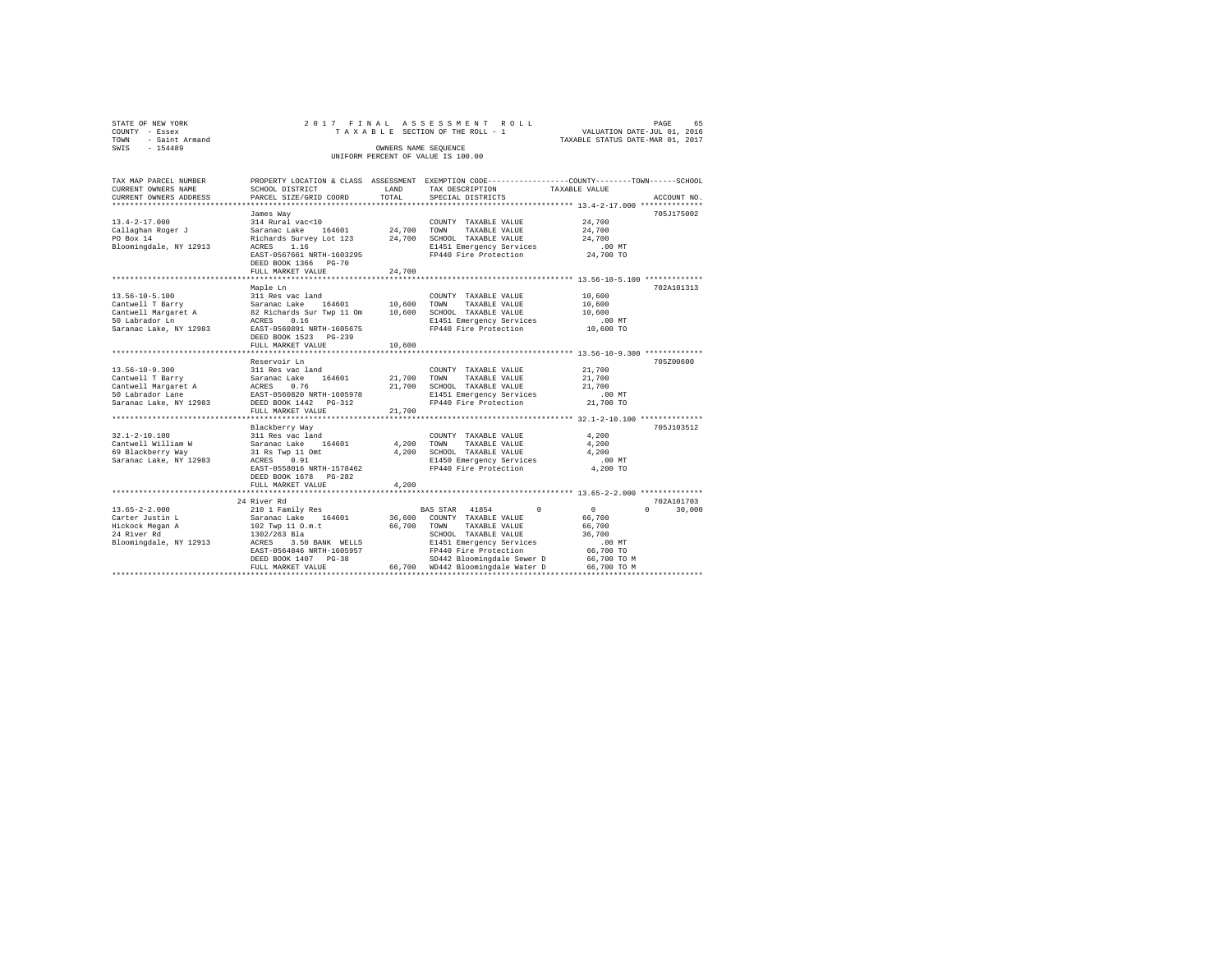| STATE OF NEW YORK      | 2017 FINAL                |                      | ASSESSMENT ROLL                    | PAGE<br>66                                                                                      |
|------------------------|---------------------------|----------------------|------------------------------------|-------------------------------------------------------------------------------------------------|
| COUNTY - Essex         |                           |                      | TAXABLE SECTION OF THE ROLL - 1    | VALUATION DATE-JUL 01, 2016                                                                     |
| - Saint Armand<br>TOWN |                           |                      |                                    | TAXABLE STATUS DATE-MAR 01, 2017                                                                |
| $-154489$<br>SWIS      |                           | OWNERS NAME SEQUENCE |                                    |                                                                                                 |
|                        |                           |                      | UNIFORM PERCENT OF VALUE IS 100.00 |                                                                                                 |
|                        |                           |                      |                                    |                                                                                                 |
|                        |                           |                      |                                    |                                                                                                 |
| TAX MAP PARCEL NUMBER  |                           |                      |                                    | PROPERTY LOCATION & CLASS ASSESSMENT EXEMPTION CODE---------------COUNTY-------TOWN------SCHOOL |
| CURRENT OWNERS NAME    | SCHOOL DISTRICT           | LAND                 | TAX DESCRIPTION                    | TAXABLE VALUE                                                                                   |
| CURRENT OWNERS ADDRESS | PARCEL SIZE/GRID COORD    | TOTAL                | SPECIAL DISTRICTS                  | ACCOUNT NO.                                                                                     |
|                        |                           |                      |                                    |                                                                                                 |
|                        | Main St                   |                      |                                    | 705Z007011                                                                                      |
| $13.3 - 2 - 12.000$    | 311 Res vac land          |                      | COUNTY TAXABLE VALUE               | 42,000                                                                                          |
| Casey David E Jr       | Saranac Lake 164601       | 42,000               | TOWN<br>TAXABLE VALUE              | 42,000                                                                                          |
| Casey Patricia O       | 83 OMT TWP11 RS           | 42,000               | SCHOOL TAXABLE VALUE               | 42,000                                                                                          |
| 11 Hunters Trl         | Lot 13 Johnson Hill Est   |                      | E1451 Emergency Services           | $.00$ MT                                                                                        |
| Sandwich, MA 02563     | ACRES 3.60                |                      | FP440 Fire Protection              | 42,000 TO                                                                                       |
|                        | EAST-0561415 NRTH-1604489 |                      |                                    |                                                                                                 |
|                        | DEED BOOK 1522 PG-206     |                      |                                    |                                                                                                 |
|                        | FULL MARKET VALUE         | 42,000               |                                    |                                                                                                 |
|                        |                           |                      |                                    |                                                                                                 |
|                        | Rockledge Ln              |                      |                                    | 705Z008005                                                                                      |
| $32.38 - 1 - 42.113$   | 311 Res vac land          |                      | COUNTY TAXABLE VALUE               | 22,000                                                                                          |
|                        |                           |                      |                                    |                                                                                                 |
| Casier Francis         | Saranac Lake 164601       | 22,000               | TOWN<br>TAXABLE VALUE              | 22,000                                                                                          |
| 308 Park Ave           | 11 OMT TWP 11 RS          | 22,000               | SCHOOL TAXABLE VALUE               | 22,000                                                                                          |
| Saranac Lake, NY 12983 | Lot 39 Rockledge Pk       |                      | E1450 Emergency Services           | .00MT                                                                                           |
|                        | 0.27<br>ACRES             |                      | FP440 Fire Protection              | 22,000 TO                                                                                       |
|                        | EAST-0555846 NRTH-1580024 |                      |                                    |                                                                                                 |
|                        | DEED BOOK 987 PG-194      |                      |                                    |                                                                                                 |
|                        | FULL MARKET VALUE         | 22,000               |                                    |                                                                                                 |
|                        |                           |                      |                                    |                                                                                                 |
|                        | NYS Route 3               |                      |                                    | 705J179028                                                                                      |
| $23.1 - 1 - 20.200$    | 322 Rural vac>10          |                      | COUNTY TAXABLE VALUE               | 11,800                                                                                          |
| Cassavaugh Charles     | Saranac Lake 164601       | 11,800               | TOWN<br>TAXABLE VALUE              | 11,800                                                                                          |
| 1594 Winton Rd N       | 87 Rs Twp 11 Omt          | 11,800               | SCHOOL TAXABLE VALUE               | 11,800                                                                                          |
| Rochester, NY 14609    | ACRES 10.40               |                      | E1451 Emergency Services           | $.00$ MT                                                                                        |
|                        | EAST-0563871 NRTH-1594588 |                      | FP440 Fire Protection              | 11,800 TO                                                                                       |
|                        | DEED BOOK 689 PG-099      |                      |                                    |                                                                                                 |
|                        | FULL MARKET VALUE         | 11,800               |                                    |                                                                                                 |
|                        |                           |                      |                                    |                                                                                                 |
|                        | 18 Cassavaugh Way         |                      |                                    | 705J102507                                                                                      |
| $13.4 - 1 - 3.003$     | 210 1 Family Res          |                      | ENH STAR<br>41834<br>$\Omega$      | $\sim$ 0<br>$\Omega$<br>65,500                                                                  |
| Cassavaugh Thomas      | Saranac Lake 164601       | 36,100               | COUNTY TAXABLE VALUE               | 147,900                                                                                         |
| Cassavaugh Mary L      | 102 Richards Sur          | 147,900              | TOWN<br>TAXABLE VALUE              | 147,900                                                                                         |
| 18 Cassavaugh Way      | 2.73<br>ACRES             |                      | SCHOOL TAXABLE VALUE               | 82,400                                                                                          |
| Bloomingdale, NY 12913 | EAST-0563739 NRTH-1604407 |                      | E1451 Emergency Services           | .00MT                                                                                           |
|                        | DEED BOOK 645 PG-167      |                      | FP440 Fire Protection              | 147,900 TO                                                                                      |
|                        | FULL MARKET VALUE         |                      | 147,900 SD442 Bloomingdale Sewer D | 147,900 TO M                                                                                    |
|                        |                           |                      | WD442 Bloomingdale Water D         | 147,900 TO M                                                                                    |
|                        |                           |                      |                                    |                                                                                                 |
|                        | NYS Route 3               |                      |                                    | 705J180023                                                                                      |
| $13.4 - 1 - 9.112$     | 311 Res vac land          |                      | COUNTY TAXABLE VALUE               | 25,900                                                                                          |
| Cassavaugh Thomas P    | Saranac Lake 164601       | 25,900               | TOWN<br>TAXABLE VALUE              | 25,900                                                                                          |
| Cassavaugh Mary L      | 102 Richards Surtwp11 Omt | 25,900               | SCHOOL TAXABLE VALUE               | 25,900                                                                                          |
| 18 Cassavaugh Way      | ACRES<br>2.40             |                      | E1451 Emergency Services           | .00MT                                                                                           |
| Bloomingdale, NY 12913 | EAST-0563826 NRTH-1604210 |                      | FP440 Fire Protection              | 25,900 TO                                                                                       |
|                        | DEED BOOK 720<br>$PG-248$ |                      |                                    |                                                                                                 |
|                        |                           | 25,900               |                                    |                                                                                                 |
|                        | FULL MARKET VALUE         |                      |                                    |                                                                                                 |
|                        |                           |                      |                                    |                                                                                                 |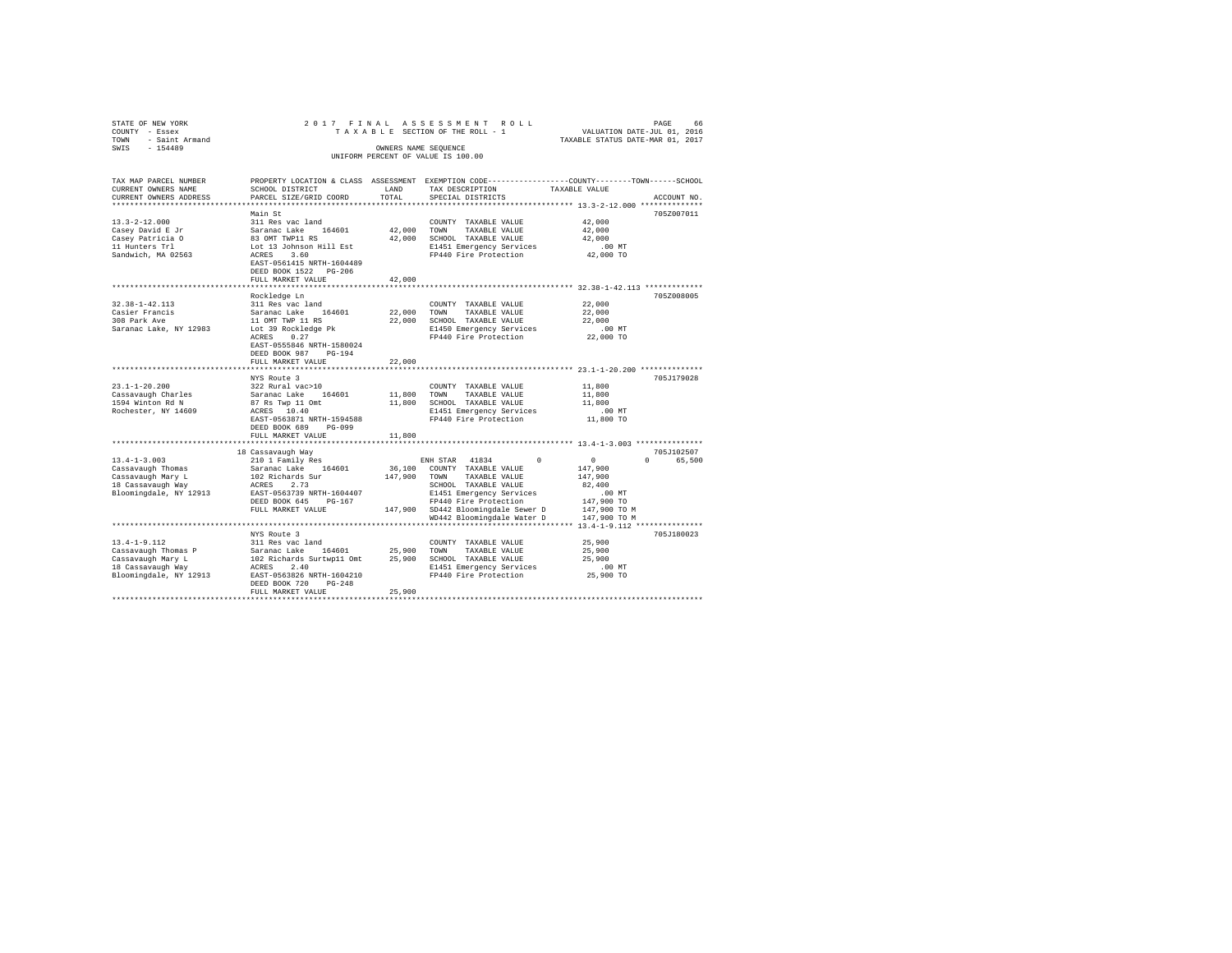| STATE OF NEW YORK<br>COUNTY - Essex<br>TOWN - Saint Armand<br>SWTS - 154489                                    |                                                                                                                                                                                                                  |                      | 2017 FINAL ASSESSMENT ROLL<br>OWNERS NAME SEQUENCE<br>UNIFORM PERCENT OF VALUE IS 100.00                                                                   | PAGE<br>67<br>TAXABLE SECTION OF THE ROLL - 1 VALUATION DATE-JUL 01, 2016<br>TAXABLE STATUS DATE-MAR 01, 2017                  |
|----------------------------------------------------------------------------------------------------------------|------------------------------------------------------------------------------------------------------------------------------------------------------------------------------------------------------------------|----------------------|------------------------------------------------------------------------------------------------------------------------------------------------------------|--------------------------------------------------------------------------------------------------------------------------------|
| TAX MAP PARCEL NUMBER<br>CURRENT OWNERS NAME<br>CURRENT OWNERS ADDRESS                                         | SCHOOL DISTRICT<br>PARCEL SIZE/GRID COORD                                                                                                                                                                        | LAND<br>TOTAL        | TAX DESCRIPTION<br>SPECIAL DISTRICTS                                                                                                                       | PROPERTY LOCATION & CLASS ASSESSMENT EXEMPTION CODE---------------COUNTY-------TOWN-----SCHOOL<br>TAXABLE VALUE<br>ACCOUNT NO. |
| $13.64 - 1 - 7.020$<br>Cassavaugh Thomas P<br>Cassavaugh Mary L<br>18 Cassavaugh Way<br>Bloomingdale, NY 12913 | Roosevelt Ln<br>311 Res vac land<br>102 Twp 11 O.m.t.<br>ACRES 0.50<br>EAST-0563667 NRTH-1604789<br>DEED BOOK 456<br>$PG-446$<br>FULL MARKET VALUE                                                               | 19,600               | COUNTY TAXABLE VALUE<br>Saranac Lake 164601 19,600 TOWN TAXABLE VALUE<br>19,600 SCHOOL TAXABLE VALUE<br>E1451 Emergency Services<br>FP440 Fire Protection  | 702A100715<br>19,600<br>19,600<br>19,600<br>.00MT<br>uu wi.<br>19,600 TO                                                       |
| $33.8 - 2 - 9.000$<br>CCE LLC<br>c/o Dr Evans<br>3 Irongate Ctr<br>Glens Falls, NY 12801                       | 12 George & Bliss Ln<br>260 Seasonal res - WTRFNT<br>Saranac Lake 164601 856,000<br>311 Twp 11 Omt Rs<br>ACRES 28.30<br>EAST-0595953 NRTH-1583935<br>DEED BOOK 1243 PG-206<br>FULL MARKET VALUE                  | 1344,300<br>1344,300 | COUNTY TAXABLE VALUE<br>TOWN TAXABLE VALUE<br>SCHOOL TAXABLE VALUE<br>BTI44 BTI District<br>E1450 Emergency Services<br>FP403 Fire Pro LP Lake 1344,300 TO | 705.T102613<br>1344,300<br>1344,300<br>1344,300<br>.00 MT<br>.00MT                                                             |
| $32.166 - 5 - 5.000$<br>74 1/2 Bloomingdale Ave<br>Saranac Lake, NY 12983                                      | 131 Bloomingdale Ave<br>210 1 Family Res<br>Cecunjanin Dzemal Saranac Lake 164601 16,900 COUNTY TAXABLE VALUE<br>ACRES 0.10 BANK TLNB<br>EAST-0553845 NRTH-1578391<br>DEED BOOK 1414 PG-122<br>FULL MARKET VALUE | 114,300              | BAS STAR 41854 0<br>SCHOOL TAXABLE VALUE<br>E1450 Emergency Services<br>FP440 Fire Protection                                                              | 705J103812<br>0 <sup>1</sup><br>$\Omega$<br>30,000<br>114,300<br>114,300<br>84,300<br>.00MT<br>114,300 TO                      |
| $13.3 - 2 - 3.000$<br>Celeste Joseph<br>97 Maple Ln<br>Bloomingdale, NY 12913                                  | 97 Maple Ln<br>210 1 Family Res<br>Saranac Lake 164601 37,400<br>Celeste Victoria 62 Twp 11 O.m.t. 89,300<br>ACRES 0.58 BANKSELPORT<br>EAST-0560650 NRTH-1605468<br>DEED BOOK 1108 PG-144<br>FULL MARKET VALUE   | 89,300               | COUNTY TAXABLE VALUE<br>TOWN<br>TAXABLE VALUE<br>SCHOOL TAXABLE VALUE<br>E1451 Emergency Services<br>FP440 Fire Protection 89,300 TO                       | 702A100802<br>89,300<br>89,300<br>89,300<br>.00MT                                                                              |

 $\begin{tabular}{l|c|c|c|c|c} \multicolumn{3}{c}{32.38-1-45.000}& 88\; {\rm rockled} \small{Bocckled} \small{E101} & 705.190009\\ \multicolumn{3}{c}{23.38-1-45.000}& 201\; {\rm J~Fami1y~Res}& 164601 & 37,300& {\rm CONNTY~TXAABLE~VALUER} & 0 & 0 & 30,000\\ \hline {\rm Chamberlain\; Jean} & 11\; {\rm Twp\;11\;Omt~Res}& 419,500& 708.78445$ 

DEED BOOK 1678 PG-33 WD441 Rockledge water 419,500 TO M FULL MARKET VALUE 419,500 \*\*\*\*\*\*\*\*\*\*\*\*\*\*\*\*\*\*\*\*\*\*\*\*\*\*\*\*\*\*\*\*\*\*\*\*\*\*\*\*\*\*\*\*\*\*\*\*\*\*\*\*\*\*\*\*\*\*\*\*\*\*\*\*\*\*\*\*\*\*\*\*\*\*\*\*\*\*\*\*\*\*\*\*\*\*\*\*\*\*\*\*\*\*\*\*\*\*\*\*\*\*\*\*\*\*\*\*\*\*\*\*\*\*\*\*\*\*\*\*\*\*\*\*\*\*\*\*\*\*\*\*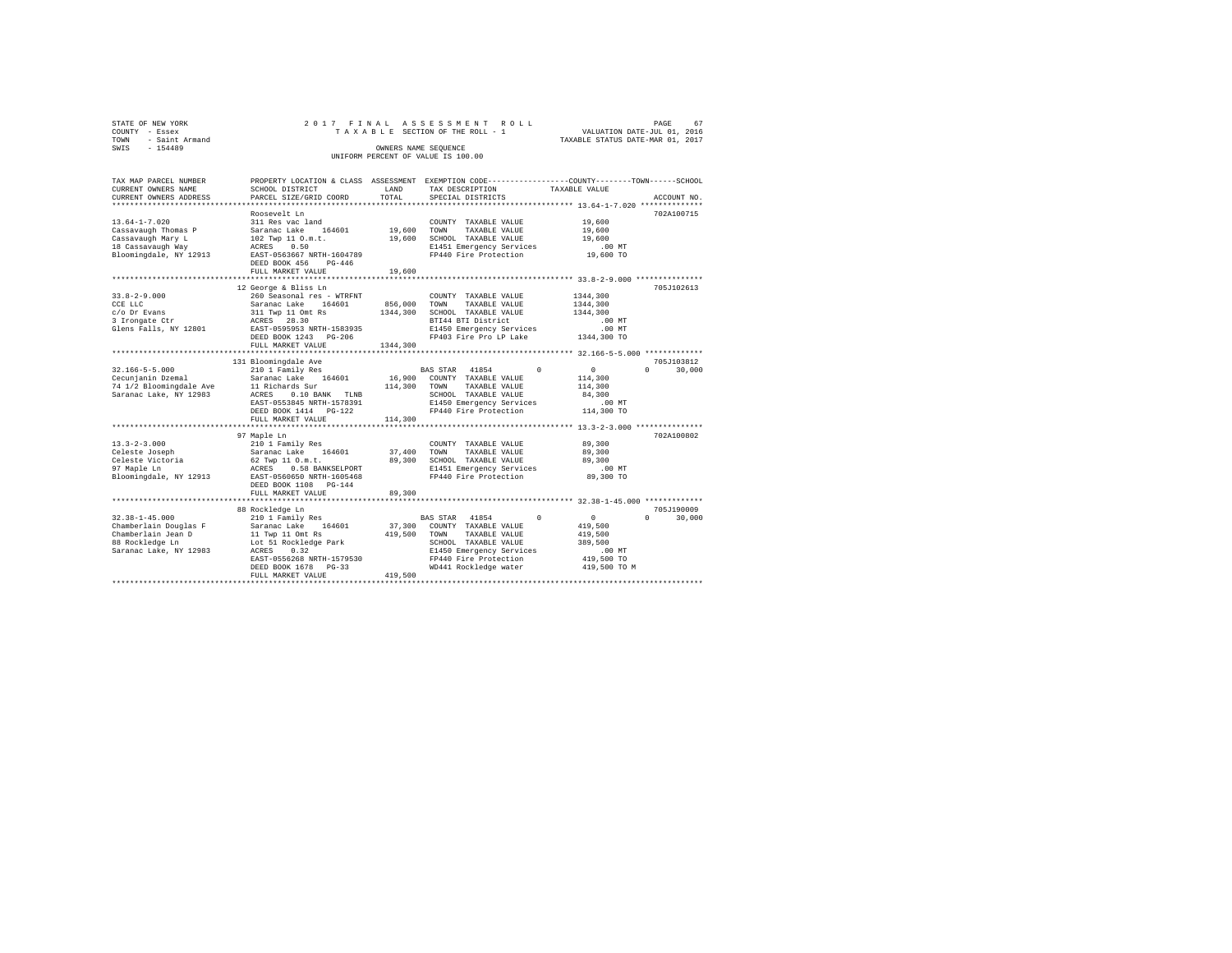| STATE OF NEW YORK<br>COUNTY - Essex<br>- Saint Armand<br>TOWN<br>$-154489$<br>SWIS                                                                                                    |                                                                                                                                                                                                                                                                                                                                                                                                                                                                                   |                                                            | 2017 FINAL ASSESSMENT ROLL<br>TAXABLE SECTION OF THE ROLL - 1<br>OWNERS NAME SEOUENCE<br>UNIFORM PERCENT OF VALUE IS 100.00                                                                                                                                                                                                                                                                                                                            | VALUATION DATE-JUL 01, 2016<br>TAXABLE STATUS DATE-MAR 01, 2017                                                                                                                                    | PAGE<br>68                                                         |
|---------------------------------------------------------------------------------------------------------------------------------------------------------------------------------------|-----------------------------------------------------------------------------------------------------------------------------------------------------------------------------------------------------------------------------------------------------------------------------------------------------------------------------------------------------------------------------------------------------------------------------------------------------------------------------------|------------------------------------------------------------|--------------------------------------------------------------------------------------------------------------------------------------------------------------------------------------------------------------------------------------------------------------------------------------------------------------------------------------------------------------------------------------------------------------------------------------------------------|----------------------------------------------------------------------------------------------------------------------------------------------------------------------------------------------------|--------------------------------------------------------------------|
| TAX MAP PARCEL NUMBER<br>CURRENT OWNERS NAME<br>CURRENT OWNERS ADDRESS                                                                                                                | SCHOOL DISTRICT<br>PARCEL SIZE/GRID COORD                                                                                                                                                                                                                                                                                                                                                                                                                                         | LAND<br>TOTAL.                                             | PROPERTY LOCATION & CLASS ASSESSMENT EXEMPTION CODE---------------COUNTY-------TOWN------SCHOOL<br>TAX DESCRIPTION<br>SPECIAL DISTRICTS                                                                                                                                                                                                                                                                                                                | TAXABLE VALUE                                                                                                                                                                                      | ACCOUNT NO.                                                        |
| $32.38 - 1 - 53.000$<br>Chamberlain Douglas F<br>Chamberlain Jean D<br>88 Rockledge Ln<br>Saranac Lake, NY 12983                                                                      | 86 Rockledge Ln<br>312 Vac w/imprv<br>Saranac Lake<br>164601<br>11 Twp 11 Omt Rs<br>Lot 50 Rockledge Park<br>0.58 BANK WFARGO<br>ACRES<br>EAST-0556283 NRTH-1579377<br>DEED BOOK 1678 PG-33                                                                                                                                                                                                                                                                                       | 41,100<br>63,200                                           | COUNTY TAXABLE VALUE<br>TOWN<br>TAXABLE VALUE<br>SCHOOL TAXABLE VALUE<br>E1450 Emergency Services<br>FP440 Fire Protection<br>WD441 Rockledge water                                                                                                                                                                                                                                                                                                    | 63,200<br>63,200<br>63,200<br>$.00$ MT<br>63,200 TO<br>63,200 TO M                                                                                                                                 | 705J190017                                                         |
|                                                                                                                                                                                       | FULL MARKET VALUE                                                                                                                                                                                                                                                                                                                                                                                                                                                                 | 63,200                                                     |                                                                                                                                                                                                                                                                                                                                                                                                                                                        |                                                                                                                                                                                                    |                                                                    |
| $13.56 - 9 - 3.000$<br>Changelo Michael<br>33 Main St<br>Bloomingdale, NY 12913<br>$13.56 - 3 - 12.001$<br>Chase James T<br>Chase Diane M<br>39 Prospect St<br>Bloomingdale, NY 12913 | ****************************<br>33 Main St<br>210 1 Family Res<br>Saranac Lake 164601<br>101 Rs Twp 11 Omt<br>82.5 X 251.6Xirr<br>ACRES<br>0.57<br>EAST-0563451 NRTH-1606025<br>DEED BOOK 1630 PG-189<br>FULL MARKET VALUE<br>********************<br>39 Prospect St<br>215 1 Fam Res w/<br>Saranac Lake<br>164601<br>82 R S Twp 11 Omt<br>Whiteface Mtn Park<br>Lots 93 94 & 95<br>ACRES<br>0.52<br>EAST-0562020 NRTH-1606777<br>$PG-120$<br>DEED BOOK 1621<br>FULL MARKET VALUE | 29,700<br>99,600<br>99,600<br>28,700<br>202,600<br>202,600 | BAS STAR 41854<br>$\Omega$<br>COUNTY TAXABLE VALUE<br>TOWN<br>TAXABLE VALUE<br>SCHOOL TAXABLE VALUE<br>E1451 Emergency Services<br>FP440 Fire Protection<br>SD442 Bloomingdale Sewer D<br>WD442 Bloomingdale Water D<br><b>BAS STAR</b><br>41854<br>$\Omega$<br>COUNTY TAXABLE VALUE<br>TAXABLE VALUE<br>TOWN<br>SCHOOL TAXABLE VALUE<br>E1451 Emergency Services<br>FP440 Fire Protection<br>SD442 Bloomingdale Sewer D<br>WD442 Bloomingdale Water D | $\circ$<br>99,600<br>99,600<br>69,600<br>$.00$ MT<br>99,600 TO<br>99.600 TO M<br>99,600 TO M<br>$\circ$<br>202,600<br>202,600<br>172,600<br>$.00$ MT<br>202,600 TO<br>202,600 TO M<br>202,600 TO M | 702A101002<br>30,000<br>$\cap$<br>702A181003<br>30,000<br>$\Omega$ |
|                                                                                                                                                                                       |                                                                                                                                                                                                                                                                                                                                                                                                                                                                                   |                                                            |                                                                                                                                                                                                                                                                                                                                                                                                                                                        |                                                                                                                                                                                                    |                                                                    |
| $13.56 - 3 - 7.200$<br>Chase James Tyler<br>Chase Diane M<br>39 Prospect St<br>Bloomingdale, NY 12913                                                                                 | Prospect St<br>311 Res vac land<br>Saranac Lake 164601<br>82 RS OMT TWP 11<br>Whiteface Mtn Park<br>SLY 1/2 Lot 92<br>0.09<br>ACRES<br>EAST-0562039 NRTH-1606879<br>DEED BOOK 1773<br>$PG-280$<br>FULL MARKET VALUE                                                                                                                                                                                                                                                               | 6,000<br>6.000<br>6.000                                    | COUNTY TAXABLE VALUE<br>TOWN<br>TAXABLE VALUE<br>SCHOOL TAXABLE VALUE<br>E1451 Emergency Services<br>FP440 Fire Protection                                                                                                                                                                                                                                                                                                                             | 6.000<br>6.000<br>6.000<br>.00MT<br>$6.000$ TO                                                                                                                                                     | 705Z015002                                                         |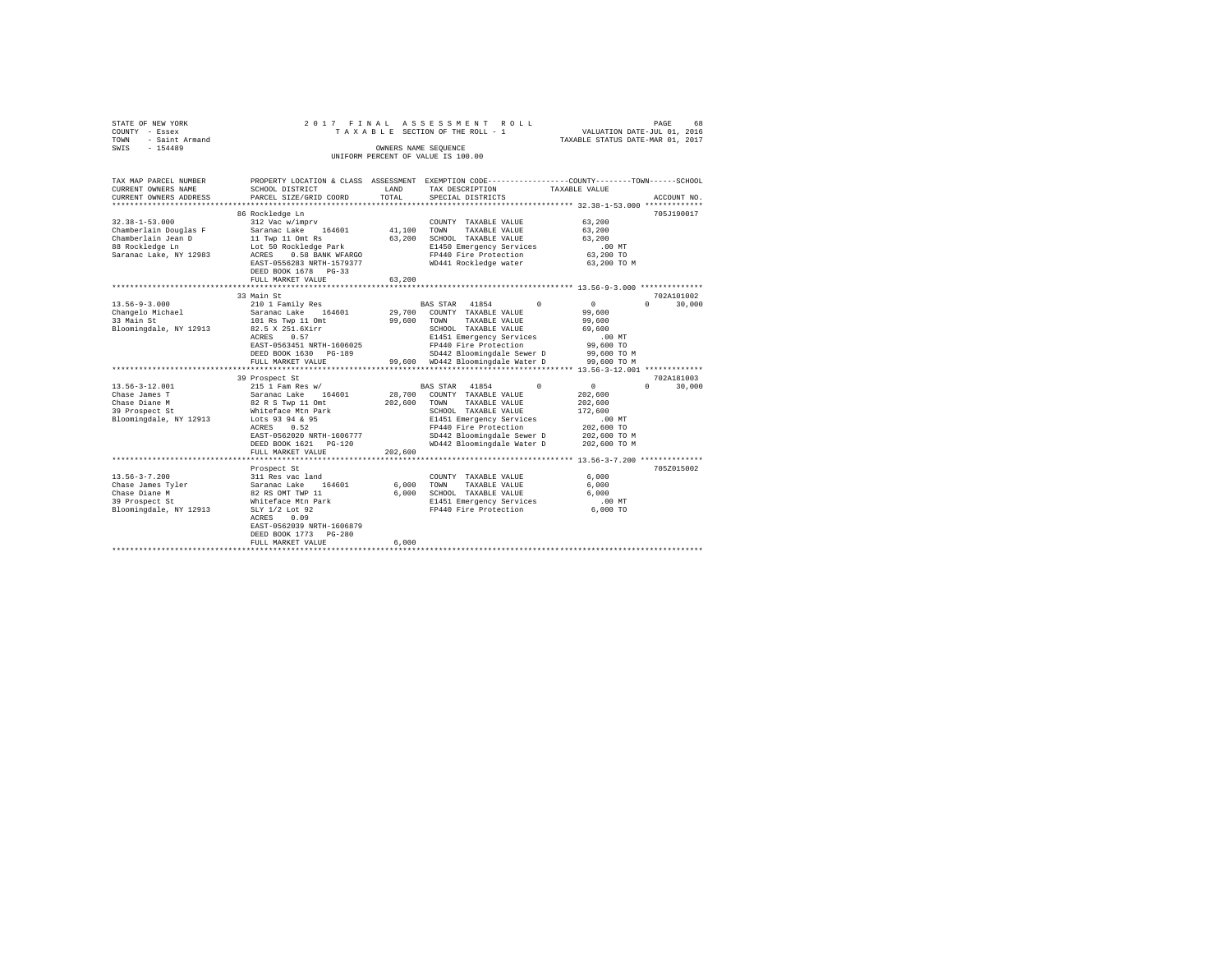| STATE OF NEW YORK<br>COUNTY - Essex<br>- Saint Armand<br>TOWN<br>SWIS - 154489                             |                                                                                                                                                                                                                          | OWNERS NAME SEQUENCE  | 2017 FINAL ASSESSMENT ROLL<br>TAXABLE SECTION OF THE ROLL - 1<br>UNIFORM PERCENT OF VALUE IS 100.00                                                                                            | VALUATION DATE-JUL 01, 2016<br>TAXABLE STATUS DATE-MAR 01, 2017                         | PAGE<br>69  |
|------------------------------------------------------------------------------------------------------------|--------------------------------------------------------------------------------------------------------------------------------------------------------------------------------------------------------------------------|-----------------------|------------------------------------------------------------------------------------------------------------------------------------------------------------------------------------------------|-----------------------------------------------------------------------------------------|-------------|
| TAX MAP PARCEL NUMBER<br>CURRENT OWNERS NAME<br>CURRENT OWNERS ADDRESS                                     | SCHOOL DISTRICT<br>PARCEL SIZE/GRID COORD                                                                                                                                                                                | LAND<br>TOTAL         | PROPERTY LOCATION & CLASS ASSESSMENT EXEMPTION CODE---------------COUNTY-------TOWN------SCHOOL<br>TAX DESCRIPTION<br>SPECIAL DISTRICTS                                                        | TAXABLE VALUE                                                                           | ACCOUNT NO. |
| $13.56 - 3 - 10.200$<br>Chase James Tyler<br>Chase Diane M<br>39 Prospect St<br>Bloomingdale, NY 12913     | Prospect St<br>311 Res vac land<br>Saranac Lake 164601<br>82 RS OMT TWP 11<br>Whiteface Mtn Park<br>Part 76 78 & 80<br>ACRES 0.26<br>Part 76 78 & 80<br>ACRES 0.26<br>EAST-0562117 NRTH-1606790<br>DEED BOOK 1773 PG-280 | 12,500 TOWN           | COUNTY TAXABLE VALUE<br>TAXABLE VALUE<br>12,500 SCHOOL TAXABLE VALUE<br>E1451 Emergency Services<br>FP440 Fire Protection                                                                      | 12,500<br>12,500<br>12,500<br>$.00$ MT<br>12,500 TO                                     | 705Z015003  |
|                                                                                                            | FULL MARKET VALUE<br>*********************************<br>75 Moose Pond Ln                                                                                                                                               | 12,500                | ********************************* 13.4-1-76.000 ***************                                                                                                                                |                                                                                         | 705J103709  |
| $13.4 - 1 - 76.000$<br>Clark Carl R<br>Santor Robert G<br>78 Leonard Ave<br>Plattsburgh, NY 12901          | 260 Seasonal res<br>Saranac Lake 164601<br>164 Richards Sur<br>ACRES 4.50<br>EAST-0572686 NRTH-1601357<br>DEED BOOK 1110 PG-189<br>FULL MARKET VALUE                                                                     | 47.300 TOWN<br>65,100 | COUNTY TAXABLE VALUE<br>TAXABLE VALUE<br>65,100 SCHOOL TAXABLE VALUE<br>E1451 Emergency Services<br>FP440 Fire Protection                                                                      | 65,100<br>65,100<br>65,100<br>.00 MT<br>65,100 TO                                       |             |
|                                                                                                            | 813 Saint Regis Ave                                                                                                                                                                                                      |                       |                                                                                                                                                                                                |                                                                                         | 702A100606  |
| $13.56 - 2 - 13.000$<br>Cluckey William R<br>Cluckey Amy S<br>55 Forest Hill Ave<br>Saranac Lake, NY 12983 | 411 Apartment<br>Saranac Lake 164601<br>101 Richards Surtwp11 Omt<br>1711/296 Life Estate to<br>Arlene McCalvin<br>ACRES 1.00<br>EAST-0563598 NRTH-1607272<br>DEED BOOK 1711 PG-296<br>FULL MARKET VALUE                 | 44,400<br>134,200     | COUNTY TAXABLE VALUE<br>TOWN<br>TAXABLE VALUE<br>134,200 SCHOOL TAXABLE VALUE<br>E1451 Emergency Services<br>FP440 Fire Protection<br>SD442 Bloomingdale Sewer D<br>WD442 Bloomingdale Water D | 134,200<br>134,200<br>134,200<br>$.00$ MT<br>134,200 TO<br>134,200 TO M<br>134,200 TO M |             |
|                                                                                                            |                                                                                                                                                                                                                          |                       |                                                                                                                                                                                                |                                                                                         |             |
| $13.56 - 6 - 2.001$<br>Cogan Jason A<br>Cogan Stacy A<br>104 Wolf Pond Rd<br>Owls Head, NY 12969           | 44 Poplar Ln<br>210 1 Family Res<br>Saranac Lake 164601<br>82 Rs Twp 11 Omt<br>Whiteface Mtn Pk Subd<br>Lot #25&69<br>ACRES 0.42 BANK CORE<br>EAST-0562422 NRTH-1606428<br>DEED BOOK 1311 PG-241                         | 25,600<br>85,500      | COUNTY TAXABLE VALUE<br>TAXABLE VALUE<br>TOWN<br>SCHOOL TAXABLE VALUE<br>E1451 Emergency Services<br>FP440 Fire Protection                                                                     | 85,500<br>85,500<br>85,500<br>.00 MT<br>85,500 TO                                       | 7079978017  |
|                                                                                                            | FULL MARKET VALUE                                                                                                                                                                                                        | 85,500                |                                                                                                                                                                                                |                                                                                         |             |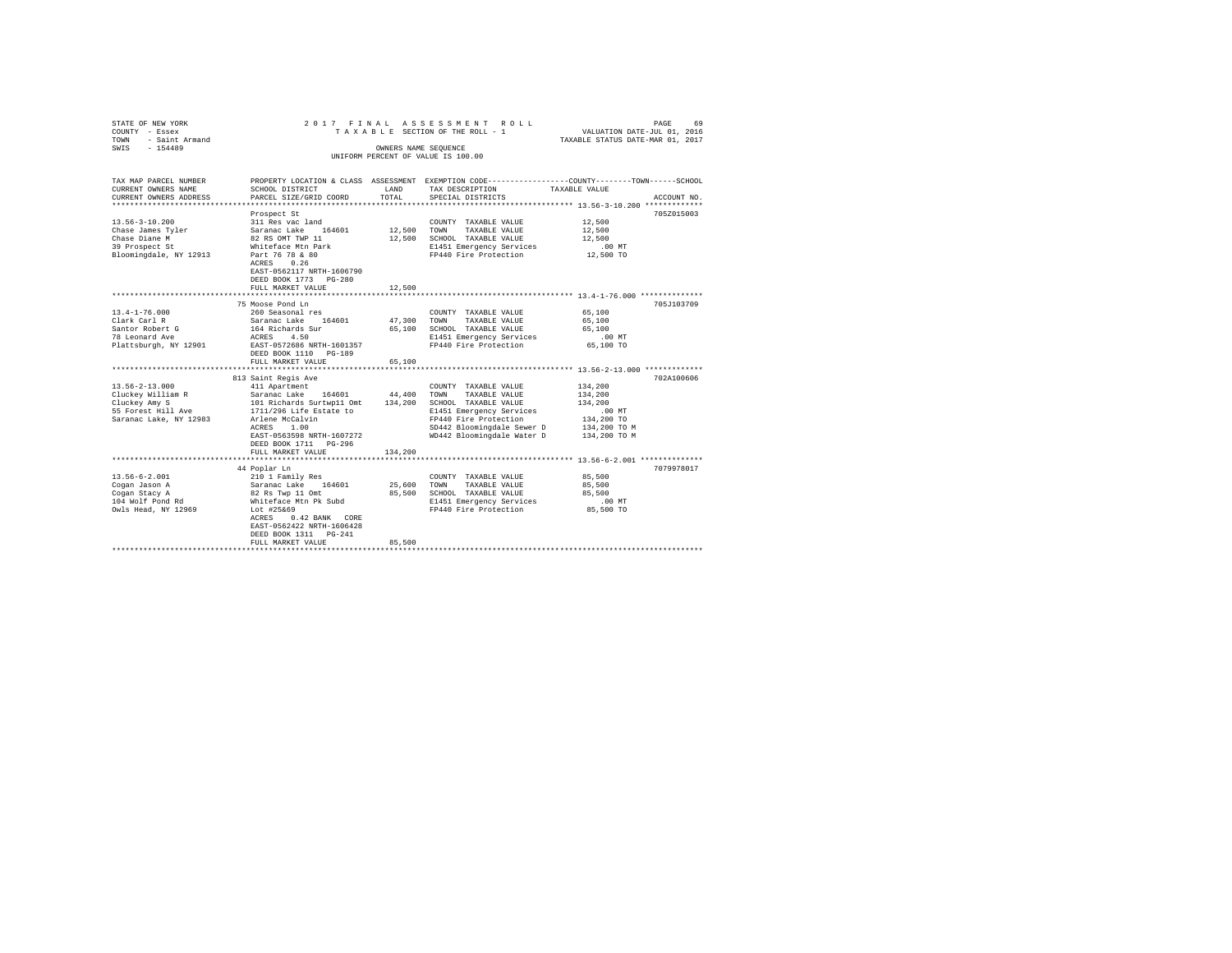| STATE OF NEW YORK   |  | 2017 FINAL ASSESSMENT ROLL         |                                  | PAGE                        | 70 |
|---------------------|--|------------------------------------|----------------------------------|-----------------------------|----|
| COUNTY - Essex      |  | TAXABLE SECTION OF THE ROLL - 1    |                                  | VALUATION DATE-JUL 01, 2016 |    |
| TOWN - Saint Armand |  |                                    | TAXABLE STATUS DATE-MAR 01, 2017 |                             |    |
| SWTS<br>$-154489$   |  | OWNERS NAME SEOUENCE               |                                  |                             |    |
|                     |  | UNIFORM PERCENT OF VALUE IS 100.00 |                                  |                             |    |

| TAX MAP PARCEL NUMBER<br>CURRENT OWNERS NAME | SCHOOL DISTRICT           | LAND    | PROPERTY LOCATION & CLASS ASSESSMENT EXEMPTION CODE---------------COUNTY-------TOWN-----SCHOOL<br>TAX DESCRIPTION | TAXABLE VALUE                  |                   |
|----------------------------------------------|---------------------------|---------|-------------------------------------------------------------------------------------------------------------------|--------------------------------|-------------------|
| CURRENT OWNERS ADDRESS                       | PARCEL SIZE/GRID COORD    | TOTAL   | SPECIAL DISTRICTS                                                                                                 |                                | ACCOUNT NO.       |
|                                              |                           |         |                                                                                                                   |                                |                   |
|                                              | 39 Matthew Way            |         |                                                                                                                   |                                | 702A101515        |
| $13.64 - 1 - 11.000$                         | 270 Mfg housing           |         | COUNTY TAXABLE VALUE                                                                                              | 33,200                         |                   |
| Colby Frank                                  | Saranac Lake 164601       | 31,900  | TOWN<br>TAXABLE VALUE                                                                                             | 33,200                         |                   |
| Colby Dawn                                   | 102 Twp 11 O.m.t.         | 33,200  | SCHOOL TAXABLE VALUE                                                                                              | 33,200                         |                   |
| PO Box 841                                   | 0.68<br>ACRES             |         | E1451 Emergency Services                                                                                          | $.00$ MT                       |                   |
| Saranac Lake, NY 12983                       | EAST-0563626 NRTH-1605371 |         | FP440 Fire Protection                                                                                             | 33,200 TO                      |                   |
|                                              | DEED BOOK 973<br>$PG-151$ |         |                                                                                                                   |                                |                   |
|                                              | FULL MARKET VALUE         | 33,200  |                                                                                                                   |                                |                   |
|                                              |                           |         |                                                                                                                   |                                |                   |
|                                              | 31 Matthew Way            |         |                                                                                                                   |                                | 702A100613        |
| $13.64 - 1 - 14.000$                         | 270 Mfg housing           |         | COUNTY TAXABLE VALUE                                                                                              | 39,700                         |                   |
| Colby Robert C                               | Saranac Lake 164601       | 30,300  | TOWN<br>TAXABLE VALUE                                                                                             | 39,700                         |                   |
| 31 Matthew Way                               | 102 Twp 11 Omt            | 39,700  | SCHOOL TAXABLE VALUE                                                                                              | 39,700                         |                   |
| Bloomingdale, NY 12913                       | ACRES<br>0.60             |         | E1451 Emergency Services                                                                                          | $.00$ MT                       |                   |
|                                              | EAST-0563797 NRTH-1605398 |         | FP440 Fire Protection                                                                                             | 39,700 TO                      |                   |
|                                              | DEED BOOK 1619 PG-119     |         | SD442 Bloomingdale Sewer D                                                                                        | 39,700 TO M                    |                   |
|                                              | FULL MARKET VALUE         |         | 39,700 WD442 Bloomingdale Water D                                                                                 | 39,700 TO M                    |                   |
|                                              | ************************* |         |                                                                                                                   |                                |                   |
|                                              | 692 NYS Route 3           |         |                                                                                                                   |                                | 705J103905        |
| $23.3 - 1 - 31.100$                          | 210 1 Family Res          |         | COUNTY TAXABLE VALUE                                                                                              | 122,300                        |                   |
| Cole Karen M                                 | Saranac Lake 164601       | 39,400  | TOWN<br>TAXABLE VALUE                                                                                             | 122,300                        |                   |
| 692 NYS Rte 3                                | 29 Richards Sur           | 122,300 | SCHOOL TAXABLE VALUE                                                                                              | 122,300                        |                   |
| Saranac Lake, NY 12983                       | ACRES 7.70 BANK CORE      |         | E1450 Emergency Services                                                                                          | $.00$ MT                       |                   |
|                                              | EAST-0557307 NRTH-1585111 |         | FP440 Fire Protection                                                                                             | 122,300 TO                     |                   |
|                                              | DEED BOOK 1227 PG-102     |         |                                                                                                                   |                                |                   |
|                                              | FULL MARKET VALUE         | 122,300 |                                                                                                                   |                                |                   |
|                                              |                           |         |                                                                                                                   |                                |                   |
|                                              | 780 Saint Regis Ave       |         |                                                                                                                   |                                | 702A101115        |
| $13.56 - 7 - 1.000$                          | 210 1 Family Res          |         | COUNTY TAXABLE VALUE                                                                                              | 143,900                        |                   |
| Coleman Christopher R                        | Saranac Lake 164601       | 35,500  | TOWN<br>TAXABLE VALUE                                                                                             | 143,900                        |                   |
| 780 St Regis Ave                             | 82 Rs Twp 11 Omt          | 143,900 | SCHOOL TAXABLE VALUE                                                                                              | 143,900                        |                   |
| Bloomingdale, NY 12913                       | 1.50 BANK1STARSG<br>ACRES |         | E1451 Emergency Services                                                                                          | $.00$ MT                       |                   |
|                                              | EAST-0562704 NRTH-1607356 |         | FP440 Fire Protection                                                                                             | 143,900 TO                     |                   |
|                                              | DEED BOOK 1680 PG-276     |         | SD442 Bloomingdale Sewer D                                                                                        | 143,900 TO M                   |                   |
|                                              | FULL MARKET VALUE         |         | 143,900 WD442 Bloomingdale Water D                                                                                | 143,900 TO M                   |                   |
|                                              | ************************  |         |                                                                                                                   |                                |                   |
|                                              | 3 Roosevelt Ln            |         |                                                                                                                   |                                | 702A101608        |
| $13.65 - 3 - 3.000$                          | 210 1 Family Res          |         | 41854<br>BAS STAR                                                                                                 | $^{\circ}$<br>$^{\circ}$       | $\circ$<br>30,000 |
| Coleman Ronald M                             | Saranac Lake<br>164601    |         | 28,300 VETCOM CTS 41130                                                                                           | $^{\circ}$<br>24,400<br>24,400 | 10,000            |
| Coleman Lynn M                               | 102 Twp 11 O.m.t.         |         | 97,600 COUNTY TAXABLE VALUE                                                                                       | 73,200                         |                   |
| 3 Roosevelt Ln                               | ACRES 0.50 BANK CORE      |         | TOWN<br>TAXABLE VALUE                                                                                             | 73,200                         |                   |
| Bloomingdale, NY 12913                       | EAST-0564553 NRTH-1605143 |         | SCHOOL TAXABLE VALUE                                                                                              | 57,600                         |                   |
|                                              | DEED BOOK 1312 PG-48      |         | E1451 Emergency Services                                                                                          | $.00$ MT                       |                   |
|                                              | FULL MARKET VALUE         |         | 97,600 FP440 Fire Protection                                                                                      | 97,600 TO                      |                   |
|                                              |                           |         | SD442 Bloomingdale Sewer D                                                                                        | 97,600 TO M                    |                   |
|                                              |                           |         | WD442 Bloomingdale Water D                                                                                        | 97.600 TO M                    |                   |
|                                              |                           |         |                                                                                                                   |                                |                   |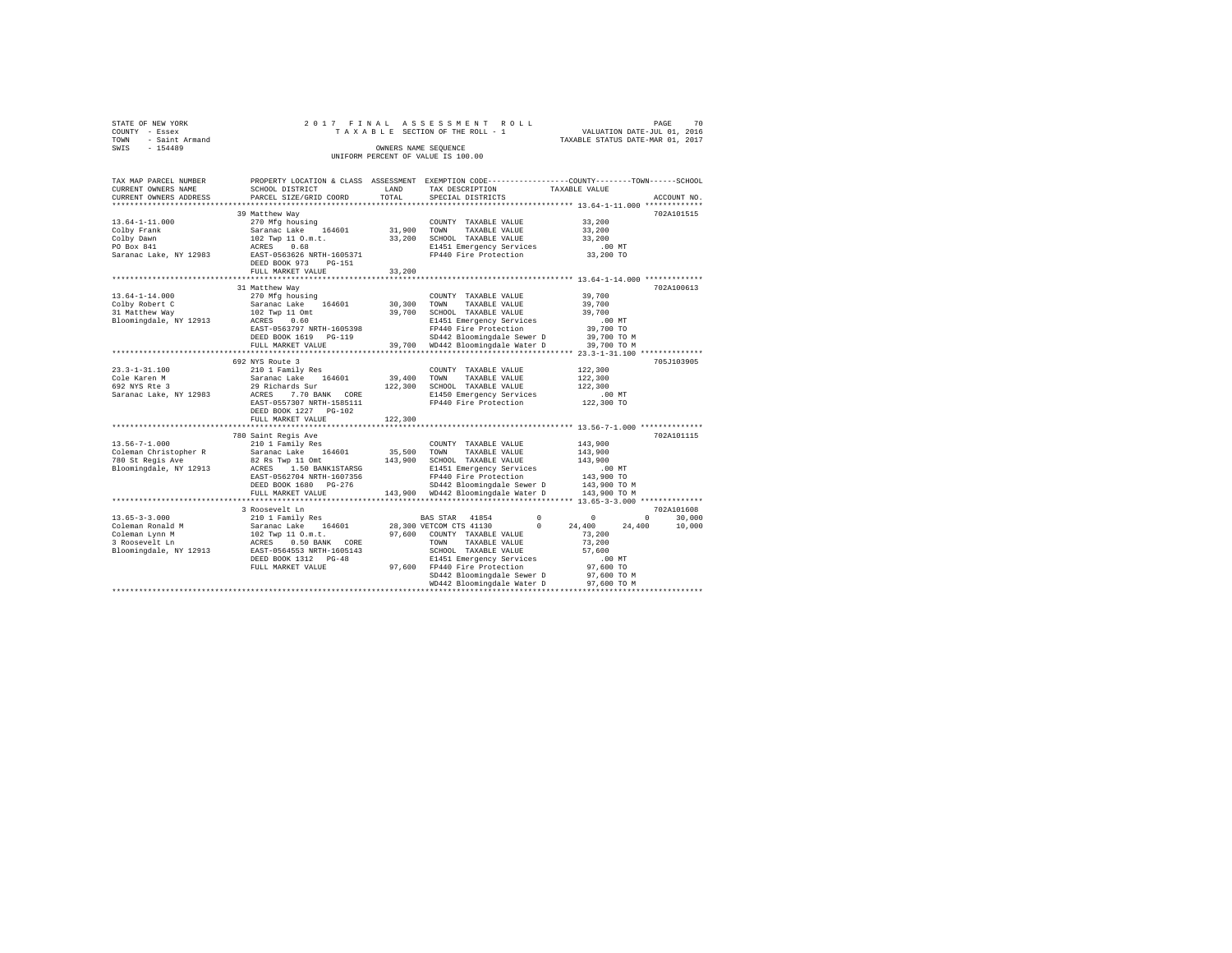| STATE OF NEW YORK   |  |  | 2017 FINAL ASSESSMENT ROLL         |                                  | PAGE | 71 |
|---------------------|--|--|------------------------------------|----------------------------------|------|----|
| COUNTY - Essex      |  |  | TAXABLE SECTION OF THE ROLL - 1    | VALUATION DATE-JUL 01, 2016      |      |    |
| TOWN - Saint Armand |  |  |                                    | TAXABLE STATUS DATE-MAR 01, 2017 |      |    |
| SWIS<br>$-154489$   |  |  | OWNERS NAME SEOUENCE               |                                  |      |    |
|                     |  |  | UNIFORM PERCENT OF VALUE IS 100.00 |                                  |      |    |

| TAX MAP PARCEL NUMBER<br>CURRENT OWNERS NAME<br>CURRENT OWNERS ADDRESS | PROPERTY LOCATION & CLASS ASSESSMENT EXEMPTION CODE----------------COUNTY-------TOWN-----SCHOOL<br>SCHOOL DISTRICT<br>PARCEL SIZE/GRID COORD                                                                                         |        | LAND TAX DESCRIPTION<br>TOTAL SPECIAL DISTRICTS                    | TAXABLE VALUE                                                  | ACCOUNT NO. |
|------------------------------------------------------------------------|--------------------------------------------------------------------------------------------------------------------------------------------------------------------------------------------------------------------------------------|--------|--------------------------------------------------------------------|----------------------------------------------------------------|-------------|
|                                                                        |                                                                                                                                                                                                                                      |        |                                                                    |                                                                |             |
|                                                                        | NYS Route 3                                                                                                                                                                                                                          |        |                                                                    |                                                                | 705-102512  |
|                                                                        |                                                                                                                                                                                                                                      |        |                                                                    |                                                                |             |
|                                                                        |                                                                                                                                                                                                                                      |        |                                                                    |                                                                |             |
|                                                                        |                                                                                                                                                                                                                                      |        |                                                                    |                                                                |             |
|                                                                        |                                                                                                                                                                                                                                      |        |                                                                    |                                                                |             |
|                                                                        |                                                                                                                                                                                                                                      |        |                                                                    |                                                                |             |
|                                                                        |                                                                                                                                                                                                                                      |        |                                                                    |                                                                |             |
|                                                                        | FULL MARKET VALUE 25,200                                                                                                                                                                                                             |        |                                                                    |                                                                |             |
|                                                                        |                                                                                                                                                                                                                                      |        |                                                                    |                                                                |             |
|                                                                        | 825 NYS Route 3                                                                                                                                                                                                                      |        |                                                                    |                                                                | 705J102510  |
|                                                                        |                                                                                                                                                                                                                                      |        |                                                                    |                                                                | 0 65,500    |
|                                                                        |                                                                                                                                                                                                                                      |        |                                                                    |                                                                |             |
|                                                                        |                                                                                                                                                                                                                                      |        |                                                                    |                                                                |             |
|                                                                        |                                                                                                                                                                                                                                      |        |                                                                    |                                                                |             |
|                                                                        |                                                                                                                                                                                                                                      |        |                                                                    |                                                                |             |
|                                                                        | FULL MARKET VALUE 122.800                                                                                                                                                                                                            |        |                                                                    |                                                                |             |
|                                                                        |                                                                                                                                                                                                                                      |        |                                                                    | ********************************** 23.3-1-23.200 ************* |             |
|                                                                        |                                                                                                                                                                                                                                      |        |                                                                    |                                                                | 705J174011  |
|                                                                        |                                                                                                                                                                                                                                      |        |                                                                    |                                                                |             |
|                                                                        |                                                                                                                                                                                                                                      |        |                                                                    |                                                                |             |
|                                                                        |                                                                                                                                                                                                                                      |        |                                                                    |                                                                |             |
|                                                                        |                                                                                                                                                                                                                                      |        |                                                                    |                                                                |             |
|                                                                        |                                                                                                                                                                                                                                      |        |                                                                    |                                                                |             |
|                                                                        |                                                                                                                                                                                                                                      |        |                                                                    |                                                                |             |
|                                                                        | FULL MARKET VALUE                                                                                                                                                                                                                    | 25,400 |                                                                    |                                                                |             |
|                                                                        |                                                                                                                                                                                                                                      |        |                                                                    |                                                                |             |
|                                                                        | 813 NYS Route 3                                                                                                                                                                                                                      |        |                                                                    |                                                                | 705J102511  |
|                                                                        |                                                                                                                                                                                                                                      |        |                                                                    |                                                                |             |
|                                                                        |                                                                                                                                                                                                                                      |        |                                                                    |                                                                |             |
|                                                                        |                                                                                                                                                                                                                                      |        |                                                                    |                                                                |             |
|                                                                        |                                                                                                                                                                                                                                      |        |                                                                    |                                                                |             |
|                                                                        |                                                                                                                                                                                                                                      |        |                                                                    |                                                                |             |
|                                                                        |                                                                                                                                                                                                                                      |        |                                                                    |                                                                |             |
|                                                                        |                                                                                                                                                                                                                                      |        |                                                                    |                                                                |             |
|                                                                        | ACABS - 2:00 - 1000 - 1000 - 1000 - 1000 - 102,000 - 102,000 - 102,000 - 102,000 - 102,000 - 102,000 - 102,000<br>DEED BOOK 498 - DG-285 - 102,000 - 102,000 - 102,000 - 1000 - 1000 - 1000 - 1000 - 1000 - 1000 - 1000 - 1000 -<br> |        |                                                                    |                                                                |             |
|                                                                        |                                                                                                                                                                                                                                      |        |                                                                    |                                                                |             |
|                                                                        |                                                                                                                                                                                                                                      |        |                                                                    |                                                                | 702A178506  |
|                                                                        |                                                                                                                                                                                                                                      |        |                                                                    |                                                                |             |
|                                                                        |                                                                                                                                                                                                                                      |        |                                                                    |                                                                |             |
|                                                                        |                                                                                                                                                                                                                                      |        |                                                                    |                                                                |             |
|                                                                        |                                                                                                                                                                                                                                      |        | E1451 Emergency Services .00 MT<br>FP440 Fire Protection 35,400 TO |                                                                |             |
|                                                                        |                                                                                                                                                                                                                                      |        |                                                                    |                                                                |             |
|                                                                        | EAST-0561847 NRTH-1606030                                                                                                                                                                                                            |        |                                                                    |                                                                |             |
|                                                                        | DEED BOOK 1065 PG-273<br>FULL MARKET VALUE                                                                                                                                                                                           | 35,400 |                                                                    |                                                                |             |
|                                                                        |                                                                                                                                                                                                                                      |        |                                                                    |                                                                |             |
|                                                                        |                                                                                                                                                                                                                                      |        |                                                                    |                                                                |             |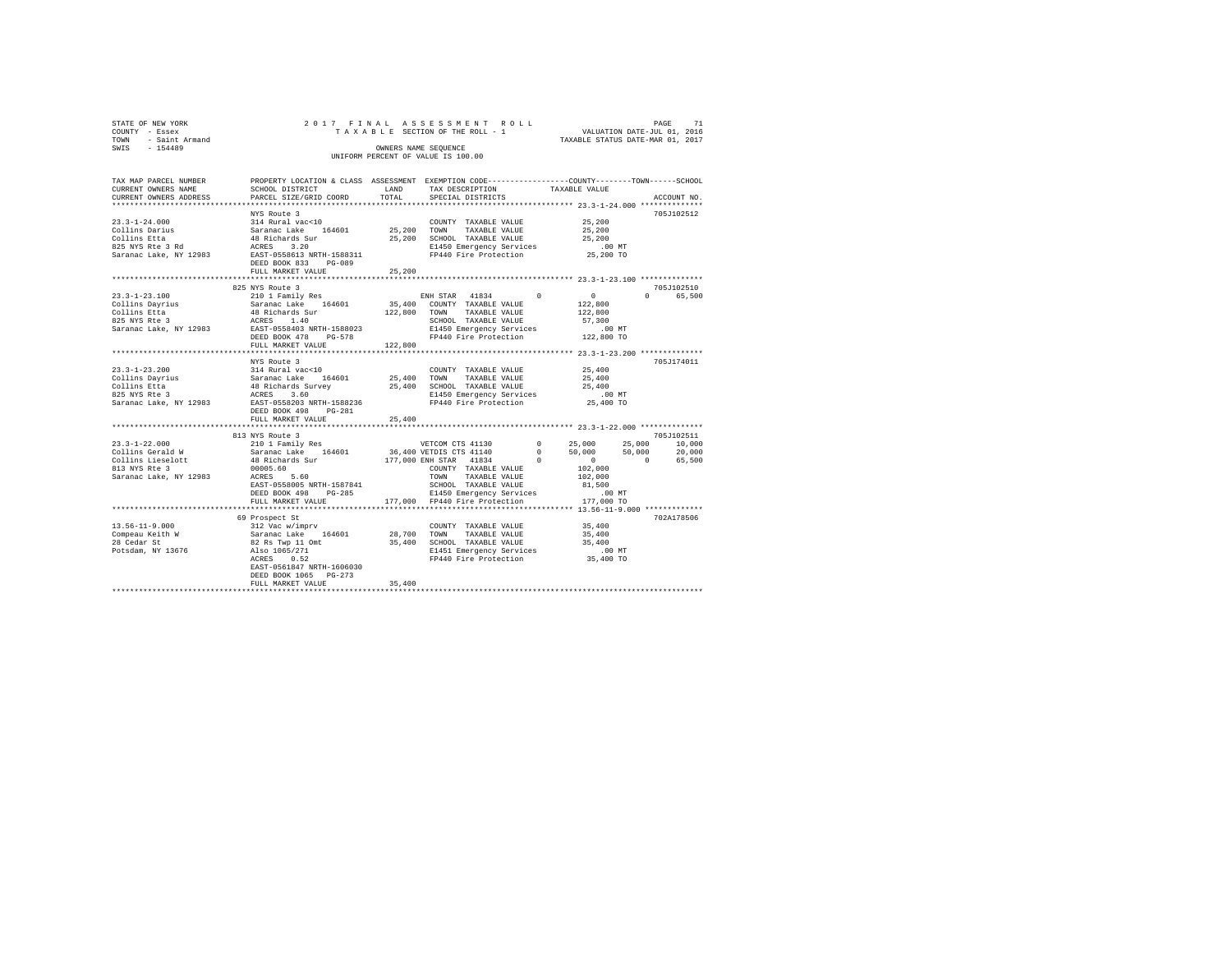| STATE OF NEW YORK                  |  |  |  |  | 2017 FINAL ASSESSMENT ROLL      |  |                                  | PAGE                        | 72 |
|------------------------------------|--|--|--|--|---------------------------------|--|----------------------------------|-----------------------------|----|
| COUNTY - Essex                     |  |  |  |  | TAXABLE SECTION OF THE ROLL - 1 |  |                                  | VALUATION DATE-JUL 01, 2016 |    |
| TOWN - Saint Armand                |  |  |  |  |                                 |  | TAXABLE STATUS DATE-MAR 01, 2017 |                             |    |
| SWTS<br>$-154489$                  |  |  |  |  | OWNERS NAME SEOUENCE            |  |                                  |                             |    |
| UNIFORM PERCENT OF VALUE IS 100.00 |  |  |  |  |                                 |  |                                  |                             |    |
|                                    |  |  |  |  |                                 |  |                                  |                             |    |

| TAX MAP PARCEL NUMBER              |                                                                                                                                                                                                                    |             | PROPERTY LOCATION & CLASS ASSESSMENT EXEMPTION CODE---------------COUNTY-------TOWN-----SCHOOL |                                                            |
|------------------------------------|--------------------------------------------------------------------------------------------------------------------------------------------------------------------------------------------------------------------|-------------|------------------------------------------------------------------------------------------------|------------------------------------------------------------|
| CURRENT OWNERS NAME                | SCHOOL DISTRICT                                                                                                                                                                                                    | LAND        | TAX DESCRIPTION                                                                                | TAXABLE VALUE                                              |
|                                    | CURRENT OWNERS ADDRESS PARCEL SIZE/GRID COORD                                                                                                                                                                      | TOTAL       | SPECIAL DISTRICTS                                                                              | ACCOUNT NO.                                                |
|                                    |                                                                                                                                                                                                                    |             |                                                                                                |                                                            |
|                                    | 247 Trudeau Rd                                                                                                                                                                                                     |             |                                                                                                | 705J103303                                                 |
| $23.3 - 1 - 49.000$                | 210 1 Family Res                                                                                                                                                                                                   |             | ENH STAR 41834<br>$\Omega$                                                                     | $\sim$ 0<br>$0 \qquad \qquad$<br>65,500                    |
| Comstock Edward Jr                 | Saranac Lake 164601                                                                                                                                                                                                |             | 78,900 COUNTY TAXABLE VALUE                                                                    | 227,900                                                    |
| PO Box 966                         | 9 Richards Sur                                                                                                                                                                                                     |             | 227,900 TOWN<br>TAXABLE VALUE                                                                  | 227,900                                                    |
| Saranac Lake, NY 12983 ACRES 1.14  |                                                                                                                                                                                                                    |             | SCHOOL TAXABLE VALUE                                                                           | 162,400                                                    |
|                                    | EAST-0554876 NRTH-1584864                                                                                                                                                                                          |             |                                                                                                |                                                            |
|                                    | DEED BOOK 1311 PG-66                                                                                                                                                                                               |             | E1450 Emergency Services 6.00 MT<br>FP440 Fire Protection 227,900 TO                           |                                                            |
|                                    | FULL MARKET VALUE                                                                                                                                                                                                  | 227,900     |                                                                                                |                                                            |
|                                    |                                                                                                                                                                                                                    |             |                                                                                                |                                                            |
|                                    | 94 Rockledge Ln                                                                                                                                                                                                    |             |                                                                                                | 705J190022                                                 |
| $32.38 - 1 - 58.000$               | 210 1 Family Res                                                                                                                                                                                                   |             | COUNTY TAXABLE VALUE                                                                           | 235,000                                                    |
| Connolly Gregory                   | Saranac Lake 164601                                                                                                                                                                                                |             | 40,900 TOWN<br>TAXABLE VALUE                                                                   | 235,000                                                    |
|                                    |                                                                                                                                                                                                                    |             | 235,000 SCHOOL TAXABLE VALUE                                                                   | 235,000                                                    |
|                                    |                                                                                                                                                                                                                    |             |                                                                                                | $.00$ MT                                                   |
|                                    | Commolly Lynne<br>Commolly Lynne<br>210 Joan Chalovich Way<br>20 Joan Cobourg Ontario, Canada<br>20 Joan Cobourg Ontario, Canada<br>20 ACRES 0.55                                                                  |             | E1450 Emergency Services<br>FP440 Fire Protection<br>WD441 Rockledge water                     |                                                            |
|                                    | K9A 0G4 EAST-0556211 NRTH-1579641                                                                                                                                                                                  |             |                                                                                                | 235,000 TO<br>235,000 TO M                                 |
|                                    | DEED BOOK 1020 PG-217                                                                                                                                                                                              |             |                                                                                                |                                                            |
|                                    | FULL MARKET VALUE                                                                                                                                                                                                  | 235,000     |                                                                                                |                                                            |
|                                    |                                                                                                                                                                                                                    |             |                                                                                                |                                                            |
|                                    | 61 Saranac Ln                                                                                                                                                                                                      |             |                                                                                                | 705J190010                                                 |
| $32.38 - 1 - 46.000$               | 210 1 Family Res                                                                                                                                                                                                   |             | BAS STAR 41854<br>$^{\circ}$                                                                   | $\sim$ 0 $\sim$<br>$0 \qquad \qquad$<br>30,000             |
| Conroy Mary S                      |                                                                                                                                                                                                                    |             | 35,500 COUNTY TAXABLE VALUE                                                                    | 209,600                                                    |
|                                    | Saranac Lake 164601<br>11 Twp 11 Omt Rs                                                                                                                                                                            |             | 209,600 TOWN TAXABLE VALUE                                                                     | 209,600                                                    |
| 61 Saranac Ln                      | Saranac Lake, NY 12983 Rockledge Park Subd Lt 73                                                                                                                                                                   |             | SCHOOL TAXABLE VALUE                                                                           | 179,600                                                    |
|                                    |                                                                                                                                                                                                                    |             |                                                                                                |                                                            |
|                                    | ACRES 0.23                                                                                                                                                                                                         |             | E1450 Emergency Services                                                                       | $.00$ MT                                                   |
|                                    | EAST-0555469 NRTH-1579699                                                                                                                                                                                          |             | FP440 Fire Protection                                                                          | 209,600 TO                                                 |
|                                    | DEED BOOK 1499    PG-151                                                                                                                                                                                           |             | WD441 Rockledge water                                                                          | 209,600 TO M                                               |
|                                    | FULL MARKET VALUE                                                                                                                                                                                                  | 209,600     |                                                                                                |                                                            |
|                                    |                                                                                                                                                                                                                    |             |                                                                                                | ***************************** 13.3-1-18.120 ************** |
|                                    | 89 Roosevelt Ln                                                                                                                                                                                                    |             |                                                                                                | 705Z002013                                                 |
| 13.3-1-18.120                      | 210 1 Family Res                                                                                                                                                                                                   |             | COUNTY TAXABLE VALUE 235,000                                                                   |                                                            |
|                                    |                                                                                                                                                                                                                    |             |                                                                                                | 235,000<br>235,000                                         |
|                                    |                                                                                                                                                                                                                    |             |                                                                                                |                                                            |
|                                    | COOK Andrew R<br>Cook Andrew R<br>Shatraw Kailei (Mark 235,000 SCHOOL TAXABLE VALUE<br>Shatraw Kailei (Mark 235,000 SCHOOL TAXABLE VALUE<br>Bloomingdale, NY 12913 EAST-0563419 NRTH-1603946 FP440 Fire Protection |             | E1451 Emergency Services<br>FP440 Fire Protection                                              | $.00$ MT<br>235,000 TO                                     |
|                                    |                                                                                                                                                                                                                    |             |                                                                                                |                                                            |
|                                    | DEED BOOK 1817 PG-99                                                                                                                                                                                               |             |                                                                                                |                                                            |
|                                    | FULL MARKET VALUE                                                                                                                                                                                                  | 235,000     |                                                                                                |                                                            |
|                                    |                                                                                                                                                                                                                    |             |                                                                                                |                                                            |
|                                    | 97 Saranac Ln                                                                                                                                                                                                      |             |                                                                                                | 705J195004                                                 |
| $32.1 - 2 - 11.200$                | 240 Rural res                                                                                                                                                                                                      |             | COUNTY TAXABLE VALUE                                                                           | 136,400                                                    |
| Cook Matt                          | saranac Lake 164601<br>31 Omt Twp 11 Rs<br>ACRES 22.60                                                                                                                                                             | 52,900 TOWN | TAXABLE VALUE                                                                                  | 136,400                                                    |
| 97 Saranac Ln                      |                                                                                                                                                                                                                    |             | 136,400 SCHOOL TAXABLE VALUE                                                                   | 136,400                                                    |
| Saranac Lake, NY 12983 ACRES 22.60 |                                                                                                                                                                                                                    |             | E1450 Emergency Services                                                                       | $.00$ MT                                                   |
|                                    | EAST-0557098 NRTH-1580506                                                                                                                                                                                          |             | FP440 Fire Protection                                                                          | 136,400 TO                                                 |
|                                    | DEED BOOK 1392 PG-149                                                                                                                                                                                              |             |                                                                                                |                                                            |
|                                    | FULL MARKET VALUE                                                                                                                                                                                                  | 136,400     |                                                                                                |                                                            |
|                                    |                                                                                                                                                                                                                    |             |                                                                                                |                                                            |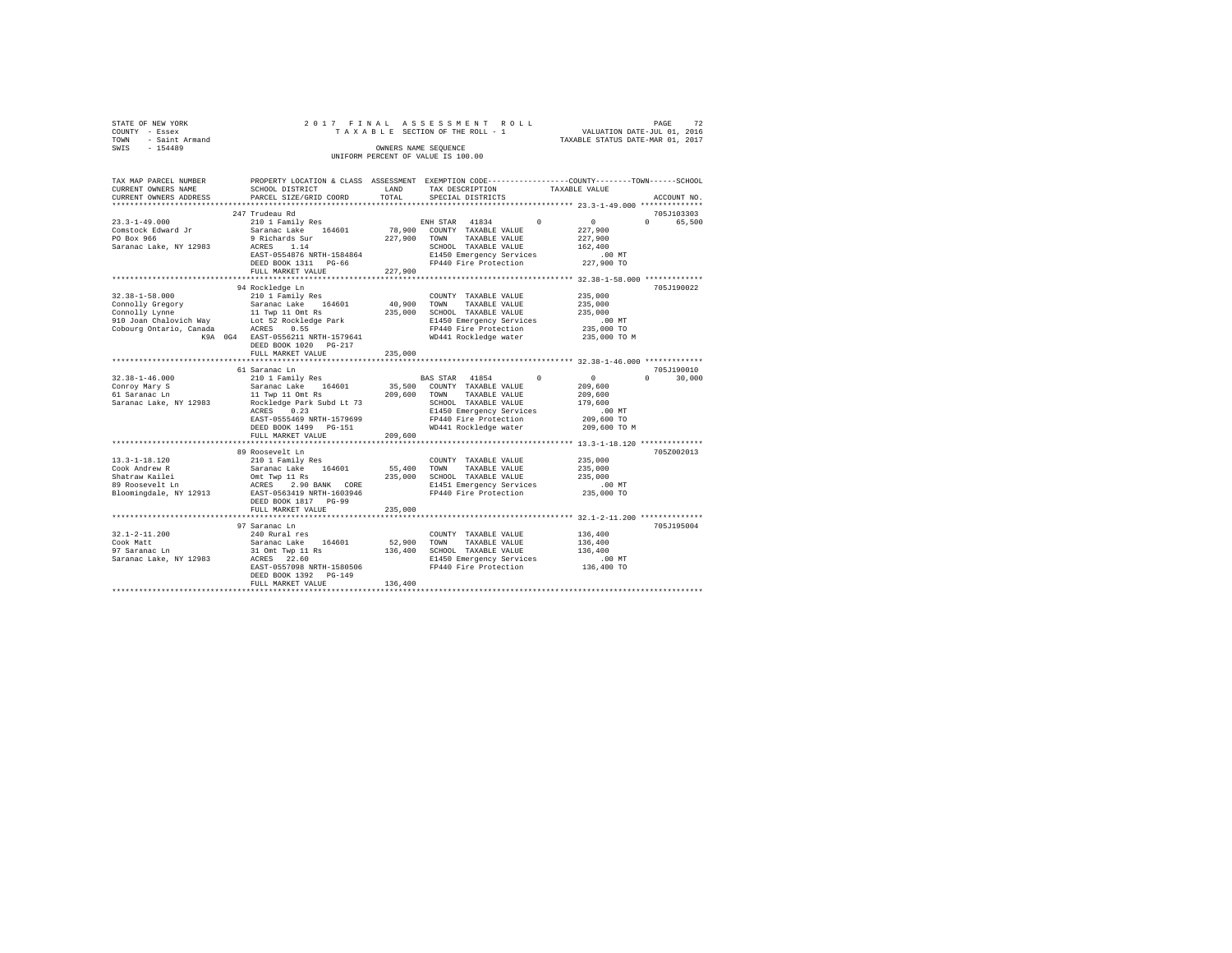| STATE OF NEW YORK<br>COUNTY - Essex<br>- Saint Armand<br>TOWN<br>$-154489$<br>SWIS |                                         | OWNERS NAME SEQUENCE | 2017 FINAL ASSESSMENT ROLL<br>TAXABLE SECTION OF THE ROLL - 1<br>UNIFORM PERCENT OF VALUE IS 100.00 | PAGE<br>VALUATION DATE-JUL 01, 2016<br>TAXABLE STATUS DATE-MAR 01, 2017                         | 73          |
|------------------------------------------------------------------------------------|-----------------------------------------|----------------------|-----------------------------------------------------------------------------------------------------|-------------------------------------------------------------------------------------------------|-------------|
| TAX MAP PARCEL NUMBER                                                              |                                         |                      |                                                                                                     | PROPERTY LOCATION & CLASS ASSESSMENT EXEMPTION CODE---------------COUNTY-------TOWN------SCHOOL |             |
| CURRENT OWNERS NAME                                                                | SCHOOL DISTRICT                         | LAND                 | TAX DESCRIPTION                                                                                     | TAXABLE VALUE                                                                                   |             |
| CURRENT OWNERS ADDRESS                                                             | PARCEL SIZE/GRID COORD                  | TOTAL                | SPECIAL DISTRICTS                                                                                   |                                                                                                 | ACCOUNT NO. |
|                                                                                    | Saranac Ln                              |                      |                                                                                                     |                                                                                                 | 705J103903  |
| $32.1 - 2 - 11.100$                                                                | 311 Res vac land                        |                      | COUNTY TAXABLE VALUE                                                                                | 17,400                                                                                          |             |
| Cook Matthew                                                                       | Saranac Lake 164601                     | 17,400 TOWN          | TAXABLE VALUE                                                                                       | 17,400                                                                                          |             |
| 97 Saranac Ln                                                                      | 31 Richards Sur                         |                      | 17,400 SCHOOL TAXABLE VALUE                                                                         | 17,400                                                                                          |             |
| Saranac Lake, NY 12983                                                             | ACRES 2.09                              |                      | E1450 Emergency Services                                                                            | $.00$ MT                                                                                        |             |
|                                                                                    | EAST-0556276 NRTH-1580553               |                      | FP440 Fire Protection                                                                               | 17,400 TO                                                                                       |             |
|                                                                                    | DEED BOOK 1769 PG-98                    |                      |                                                                                                     |                                                                                                 |             |
|                                                                                    | FULL MARKET VALUE                       | 17,400               |                                                                                                     |                                                                                                 |             |
|                                                                                    | 273 Trudeau Rd                          |                      |                                                                                                     |                                                                                                 | 705J103409  |
| $23.3 - 1 - 46.000$                                                                | 281 Multiple res                        |                      | COUNTY TAXABLE VALUE                                                                                | 324,900                                                                                         |             |
| Cook Scott G                                                                       | Saranac Lake 164601                     |                      | 81,900 TOWN TAXABLE VALUE                                                                           | 324,900                                                                                         |             |
| 273 Trudeau Rd                                                                     | 9 Richards Sur                          |                      | 324,900 SCHOOL TAXABLE VALUE                                                                        | 324,900                                                                                         |             |
| Saranac Lake, NY 12983                                                             | ACRES 0.64 BANK CORE                    |                      | E1450 Emergency Services                                                                            | $.00$ MT                                                                                        |             |
|                                                                                    | EAST-0555021 NRTH-1584270               |                      | FP440 Fire Protection                                                                               | 324,900 TO                                                                                      |             |
|                                                                                    | DEED BOOK 1378 PG-5                     |                      |                                                                                                     |                                                                                                 |             |
|                                                                                    | FULL MARKET VALUE                       | 324,900              |                                                                                                     |                                                                                                 |             |
|                                                                                    |                                         |                      |                                                                                                     |                                                                                                 |             |
|                                                                                    | 24 Mount Pisgah Ln                      |                      |                                                                                                     |                                                                                                 | 705J102310  |
| $23.3 - 2 - 10.000$<br>Coombs Joseph H                                             | 210 1 Family Res<br>Saranac Lake 164601 |                      | ENH STAR 41834<br>67,500 COUNTY TAXABLE VALUE                                                       | $\sim$ 0<br>207,000                                                                             | 0 65,500    |
| Coombs Mary J                                                                      | 9 Richards Sur                          | 207.000 TOWN         | TAXABLE VALUE                                                                                       | 207,000                                                                                         |             |
| 24 Mt Pisgah Ln                                                                    | 00001.00                                |                      | SCHOOL TAXABLE VALUE                                                                                | 141,500                                                                                         |             |
| Saranac Lake, NY 12983                                                             | $ACRES$ 1.00                            |                      | E1450 Emergency Services                                                                            | $.00$ MT                                                                                        |             |
|                                                                                    | EAST-0553708 NRTH-1585236               |                      | FP440 Fire Protection                                                                               | 207,000 TO                                                                                      |             |
|                                                                                    | DEED BOOK 764 PG-282                    |                      |                                                                                                     |                                                                                                 |             |
|                                                                                    | FULL MARKET VALUE                       | 207,000              |                                                                                                     |                                                                                                 |             |
|                                                                                    |                                         |                      |                                                                                                     |                                                                                                 |             |
|                                                                                    | 748 Saint Regis Ave                     |                      |                                                                                                     |                                                                                                 | 702A181004  |
| $13.56 - 1 - 1.200$                                                                | 210 1 Family Res                        |                      | COUNTY TAXABLE VALUE                                                                                | 158,200                                                                                         |             |
| Copas David<br>16 Ludvigh Rd                                                       | Saranac Lake 164601<br>82 Rs Twp 11 Omt | 40.500 TOWN          | TAXABLE VALUE<br>158,200 SCHOOL TAXABLE VALUE                                                       | 158,200<br>158,200                                                                              |             |
| Nanuet, NY 10954                                                                   | ACRES 6.61                              |                      | E1451 Emergency Services                                                                            | $.00$ MT                                                                                        |             |
|                                                                                    | EAST-0561525 NRTH-1607536               |                      | FP440 Fire Protection                                                                               | 158,200 TO                                                                                      |             |
|                                                                                    | DEED BOOK 749 PG-111                    |                      | SD442 Bloomingdale Sewer D                                                                          | 158,200 TO M                                                                                    |             |
|                                                                                    | FULL MARKET VALUE                       |                      | 158,200 WD442 Bloomingdale Water D                                                                  | 158,200 TO M                                                                                    |             |
|                                                                                    |                                         |                      |                                                                                                     |                                                                                                 |             |
|                                                                                    | 22 Sunset Rock Way                      |                      |                                                                                                     |                                                                                                 | 705X002011  |
| $13.3 - 2 - 6.200$                                                                 | 210 1 Family Res                        |                      | COUNTY TAXABLE VALUE                                                                                | 306,300                                                                                         |             |
| Corliss Devin P                                                                    | Saranac Lake 164601                     | 45,100 TOWN          | TAXABLE VALUE                                                                                       | 306,300                                                                                         |             |
| PO Box 167                                                                         | 62 Omt Twp 11 Rs                        |                      | 306,300 SCHOOL TAXABLE VALUE                                                                        | 306,300                                                                                         |             |
| Bloomingdale, NY 12913                                                             | ACRES 5.35                              |                      | E1451 Emergency Services                                                                            | $.00$ MT                                                                                        |             |
|                                                                                    | EAST-0560384 NRTH-1603969               |                      | FP440 Fire Protection                                                                               | 306,300 TO                                                                                      |             |
|                                                                                    | DEED BOOK 1293 PG-294                   |                      |                                                                                                     |                                                                                                 |             |
|                                                                                    | FULL MARKET VALUE                       | 306,300              |                                                                                                     |                                                                                                 |             |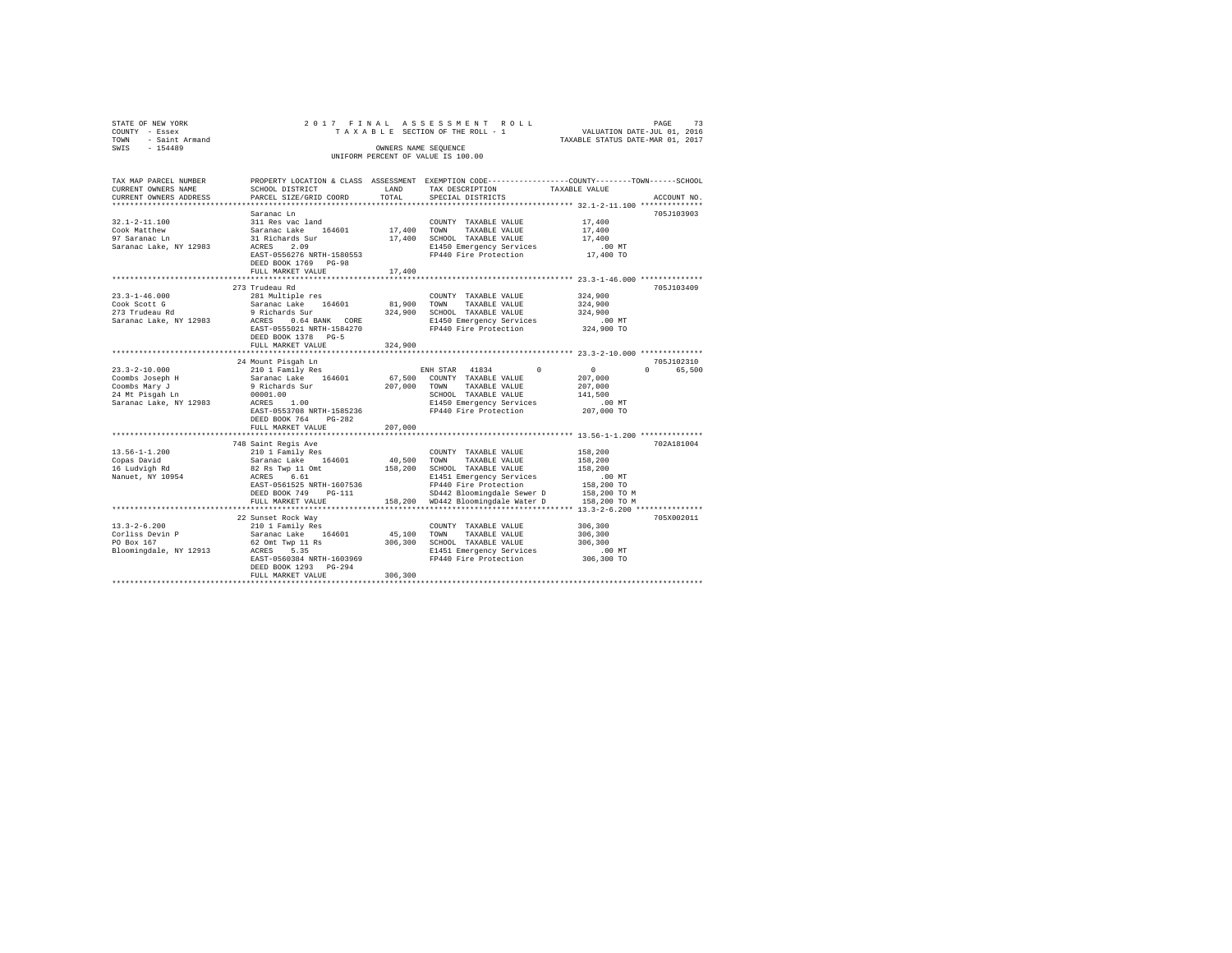| STATE OF NEW YORK   | 2017 FINAL ASSESSMENT ROLL |  |                                    |  |  |  |  |                                  |                             | PAGE | 74 |
|---------------------|----------------------------|--|------------------------------------|--|--|--|--|----------------------------------|-----------------------------|------|----|
| COUNTY - Essex      |                            |  | TAXABLE SECTION OF THE ROLL - 1    |  |  |  |  |                                  | VALUATION DATE-JUL 01, 2016 |      |    |
| TOWN - Saint Armand |                            |  |                                    |  |  |  |  | TAXABLE STATUS DATE-MAR 01, 2017 |                             |      |    |
| SWIS<br>$-154489$   |                            |  | OWNERS NAME SEOUENCE               |  |  |  |  |                                  |                             |      |    |
|                     |                            |  | UNIFORM PERCENT OF VALUE IS 100.00 |  |  |  |  |                                  |                             |      |    |

| TAX MAP PARCEL NUMBER<br>CURRENT OWNERS NAME                                                                                                                                                                                                    | SCHOOL DISTRICT                                                        | LAND         | PROPERTY LOCATION & CLASS ASSESSMENT EXEMPTION CODE---------------COUNTY-------TOWN------SCHOOL<br>TAX DESCRIPTION                                   | TAXABLE VALUE                                                                                                      |
|-------------------------------------------------------------------------------------------------------------------------------------------------------------------------------------------------------------------------------------------------|------------------------------------------------------------------------|--------------|------------------------------------------------------------------------------------------------------------------------------------------------------|--------------------------------------------------------------------------------------------------------------------|
| CURRENT OWNERS ADDRESS                                                                                                                                                                                                                          | PARCEL SIZE/GRID COORD                                                 | TOTAL        | SPECIAL DISTRICTS                                                                                                                                    | ACCOUNT NO.                                                                                                        |
|                                                                                                                                                                                                                                                 |                                                                        |              |                                                                                                                                                      |                                                                                                                    |
|                                                                                                                                                                                                                                                 | 19 McKenzie Mountain Way<br>DEED BOOK 1830 PG-327<br>FULL MARKET VALUE | 244,800      | FP440 Fire Protection                                                                                                                                | 705J198006<br>$0 \t 30.000$<br>.00 MT<br>244,800 TO                                                                |
|                                                                                                                                                                                                                                                 |                                                                        |              |                                                                                                                                                      |                                                                                                                    |
|                                                                                                                                                                                                                                                 | 659 NYS Route 3<br>FULL MARKET VALUE                                   | 197,000      |                                                                                                                                                      | 705J104311<br>$\sim$ 0<br>$\Omega$ and $\Omega$<br>30,000<br>197,000<br>197.000<br>167,000<br>00 MT.<br>197,000 TO |
|                                                                                                                                                                                                                                                 |                                                                        |              |                                                                                                                                                      |                                                                                                                    |
| 23.3-1-37.110<br>23.3-1-37.110<br>23.1 Res vac land<br>23.1 Res vac land<br>29 RS TWP11 Omt<br>659 NYS Rte 3<br>29 RS TWP11 Omt<br>29 RS TWP1 Omtart -1584332<br>23.2 BAST-0556309 NRTH-1584332<br>23.2 BAST-0556309 NRTH-1584332<br>23.2 BAST- | NYS Route 3<br>FULL MARKET VALUE                                       | 3,300        | COUNTY TAXABLE VALUE<br>3,300 TOWN TAXABLE VALUE<br>3,300 SCHOOL TAXABLE VALUE<br>E1450 Emergency Services 6.00 MT<br>FP440 Fire Protection 3,300 TO | 705J102514<br>3,300<br>3,300<br>3,300                                                                              |
|                                                                                                                                                                                                                                                 | 655 NYS Route 3                                                        |              |                                                                                                                                                      | 705J102809                                                                                                         |
|                                                                                                                                                                                                                                                 | EAST-0556033 NRTH-1584239<br>DEED BOOK 1687 PG-241                     | 175,000      | FP440 Fire Protection                                                                                                                                | 175,000<br>175,000<br>175,000<br>00 MT.<br>175,000 TO                                                              |
|                                                                                                                                                                                                                                                 | FULL MARKET VALUE<br>**************************                        | ************ |                                                                                                                                                      | ********************************* 23.3-1-33.000 **************                                                     |
|                                                                                                                                                                                                                                                 | 646 NYS Route 3<br>DEED BOOK 1736 PG-279<br>FULL MARKET VALUE          | 208,800      | COUNTY TAXABLE VALUE<br>19,000 TOWN TAXABLE VALUE<br>208,800 SCHOOL TAXABLE VALUE<br>E1450 Emergency Services<br>FP440 Fire Protection 208,800 TO    | 705J102508<br>208,800<br>208,800<br>208,800<br>.00 MT                                                              |
|                                                                                                                                                                                                                                                 |                                                                        |              |                                                                                                                                                      |                                                                                                                    |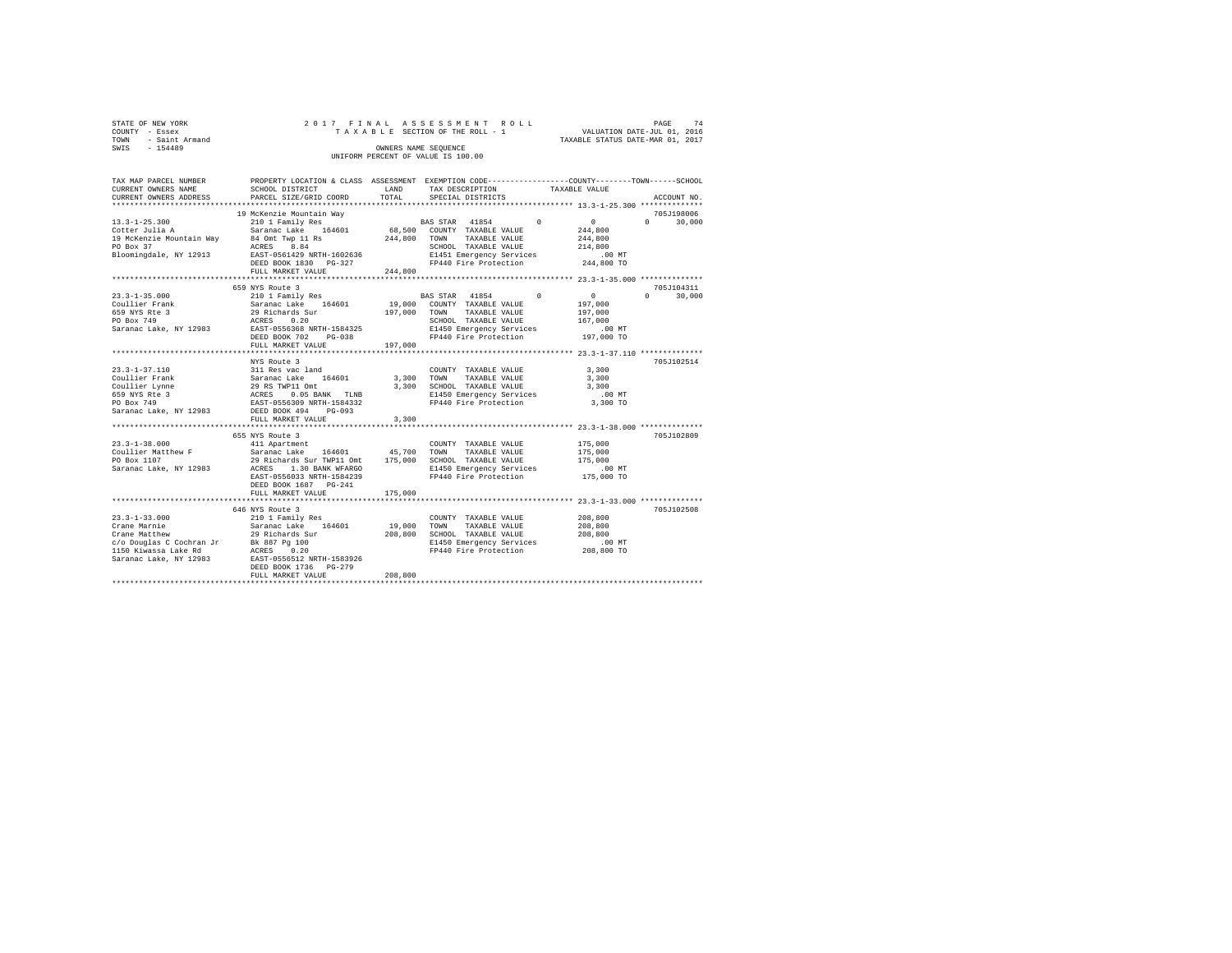| STATE OF NEW YORK   |  | 2017 FINAL ASSESSMENT ROLL         |                                  | PAGE | 75 |
|---------------------|--|------------------------------------|----------------------------------|------|----|
| COUNTY - Essex      |  | TAXABLE SECTION OF THE ROLL - 1    | VALUATION DATE-JUL 01, 2016      |      |    |
| TOWN - Saint Armand |  |                                    | TAXABLE STATUS DATE-MAR 01, 2017 |      |    |
| SWIS<br>$-154489$   |  | OWNERS NAME SEOUENCE               |                                  |      |    |
|                     |  | UNIFORM PERCENT OF VALUE IS 100.00 |                                  |      |    |

| TAX MAP PARCEL NUMBER<br>CURRENT OWNERS NAME<br>CURRENT OWNERS ADDRESS                                                    | PROPERTY LOCATION & CLASS ASSESSMENT EXEMPTION CODE----------------COUNTY-------TOWN------SCHOOL<br>SCHOOL DISTRICT<br>PARCEL SIZE/GRID COORD             | <b>T.AND</b><br>TOTAL        | TAX DESCRIPTION<br>SPECIAL DISTRICTS                                                                                                                |          | TAXABLE VALUE                                                             | ACCOUNT NO.        |
|---------------------------------------------------------------------------------------------------------------------------|-----------------------------------------------------------------------------------------------------------------------------------------------------------|------------------------------|-----------------------------------------------------------------------------------------------------------------------------------------------------|----------|---------------------------------------------------------------------------|--------------------|
| ************************                                                                                                  |                                                                                                                                                           |                              |                                                                                                                                                     |          |                                                                           |                    |
|                                                                                                                           | 80 Maple Ln                                                                                                                                               |                              |                                                                                                                                                     |          |                                                                           | 705Z013001         |
| $13.56 - 10 - 5.200$<br>Curit Kathleen<br>80 Maple Ln<br>Bloomingdale, NY 12913                                           | 210 1 Family Res<br>Saranac Lake 164601<br>82 Omt Twp 11 RS<br>ACRES 0.67<br>EAST-0560977 NRTH-1605688<br>DEED BOOK 1700 PG-126                           | 246,200                      | ENH STAR 41834<br>47.600 COUNTY TAXABLE VALUE<br>TOWN<br>TAXABLE VALUE<br>SCHOOL TAXABLE VALUE<br>E1451 Emergency Services<br>FP440 Fire Protection | $\Omega$ | $\overline{0}$<br>246,200<br>246,200<br>180,700<br>$.00$ MT<br>246,200 TO | $\Omega$<br>65,500 |
|                                                                                                                           | FULL MARKET VALUE                                                                                                                                         | 246,200                      |                                                                                                                                                     |          |                                                                           |                    |
|                                                                                                                           |                                                                                                                                                           | ***********                  |                                                                                                                                                     |          | **************** 23.3-1-15.113 **************                             |                    |
|                                                                                                                           | 964 NYS Route 3                                                                                                                                           |                              |                                                                                                                                                     |          |                                                                           | 705J186004         |
| $23.3 - 1 - 15.113$<br>Curtis Jon W<br>964 NYS Rte 3<br>Saranac Lake, NY 12983                                            | 210 1 Family Res<br>Saranac Lake 164601<br>0.84<br>ACRES<br>EAST-0560118 NRTH-1590680<br>DEED BOOK 1460 PG-207                                            | 93,800                       | ENH STAR 41834<br>33,900 COUNTY TAXABLE VALUE<br>TOWN<br>TAXABLE VALUE<br>SCHOOL TAXABLE VALUE<br>E1450 Emergency Services                          | $\Omega$ | 0<br>93,800<br>93,800<br>28,300<br>$.00$ MT                               | $\Omega$<br>65,500 |
|                                                                                                                           | FULL MARKET VALUE                                                                                                                                         |                              | 93,800 FP440 Fire Protection                                                                                                                        |          | 93,800 TO                                                                 |                    |
|                                                                                                                           |                                                                                                                                                           |                              |                                                                                                                                                     |          |                                                                           |                    |
|                                                                                                                           | 1240 NYS Route 3                                                                                                                                          |                              |                                                                                                                                                     |          |                                                                           | 705J103214         |
| $23.1 - 1 - 27.000$<br>Cushman Bernard K<br>Dodge-Cushman Lori L<br>1240 NYS Rte 3<br>Saranac Lake, NY 12983              | 210 1 Family Res<br>Saranac Lake 164601<br>Richards Survey Lot 86<br>1.5a<br>ACRES 1.60 BANK WFARGO<br>EAST-0564568 NRTH-1595515<br>DEED BOOK 1435 PG-233 | 145,500                      | BAS STAR 41854<br>35,600 COUNTY TAXABLE VALUE<br>TOWN<br>TAXABLE VALUE<br>SCHOOL TAXABLE VALUE<br>E1451 Emergency Services<br>FP440 Fire Protection | $\Omega$ | $\sim$ 0<br>145,500<br>145,500<br>115,500<br>$.00$ MT<br>145,500 TO       | $\Omega$<br>30,000 |
|                                                                                                                           | FULL MARKET VALUE                                                                                                                                         | 145,500                      |                                                                                                                                                     |          |                                                                           |                    |
|                                                                                                                           |                                                                                                                                                           |                              |                                                                                                                                                     |          |                                                                           |                    |
| $23.1 - 1 - 23.100$<br>D'Avignon Helen V<br>Cassavaugh Charles E<br>8639 Old Mount Vernon Rd<br>Alexandria, VA 22309-2011 | 1202 NYS Route 3<br>210 1 Family Res<br>Saranac Lake<br>164601<br>87 Rs Twp 11 Omt<br>ACRES<br>0.67<br>EAST-0564066 NRTH-1594856<br>DEED BOOK 1414 PG-206 | 31,700<br>80,600             | COUNTY TAXABLE VALUE<br>TOWN<br>TAXABLE VALUE<br>SCHOOL TAXABLE VALUE<br>E1451 Emergency Services<br>FP440 Fire Protection                          |          | 80,600<br>80,600<br>80,600<br>$.00$ MT<br>80,600 TO                       | 705J102503         |
|                                                                                                                           | FULL MARKET VALUE                                                                                                                                         | 80,600                       |                                                                                                                                                     |          |                                                                           |                    |
|                                                                                                                           | 27 Sunset Rock Way                                                                                                                                        |                              |                                                                                                                                                     |          |                                                                           | 705z007014         |
| $13.3 - 1 - 12.200$<br>Daby Emily H<br>Daby Gary F II<br>PO Box 291<br>Bloomingdale, NY 12913                             | 240 Rural res<br>Saranac Lake 164601<br>62 OMT TWP 11 RS<br>ACRES 12.91<br>EAST-0559627 NRTH-1603226<br>FULL MARKET VALUE                                 | 59,400<br>303,000<br>303,000 | BAS STAR 41854<br>COUNTY TAXABLE VALUE<br>TOWN<br>TAXABLE VALUE<br>SCHOOL TAXABLE VALUE<br>E1451 Emergency Services<br>FP440 Fire Protection        | $\Omega$ | $^{\circ}$<br>303,000<br>303,000<br>273,000<br>$.00$ MT<br>303,000 TO     | $\Omega$<br>30,000 |
|                                                                                                                           |                                                                                                                                                           |                              |                                                                                                                                                     |          |                                                                           |                    |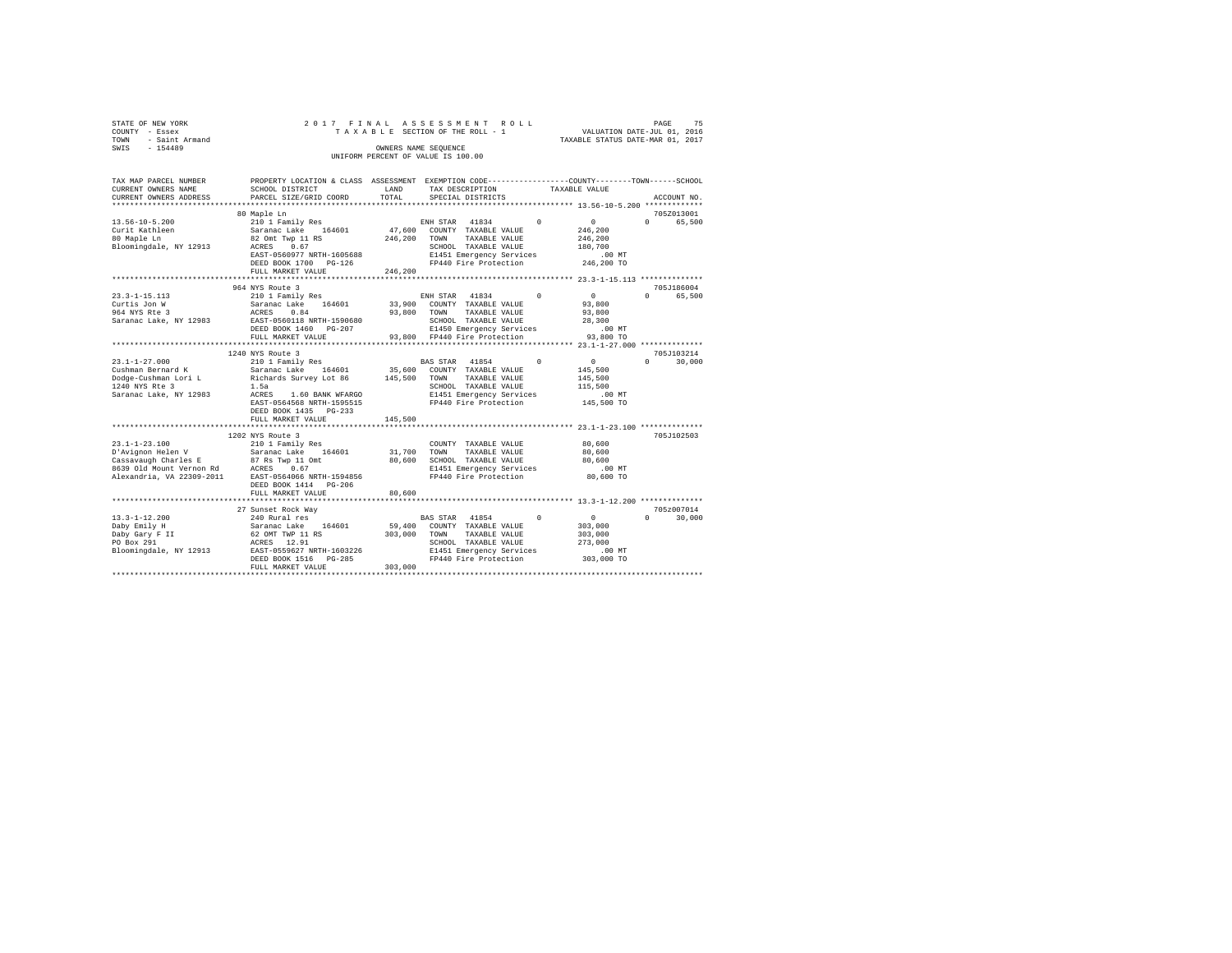| STATE OF NEW YORK<br>COUNTY - Essex<br>- Saint Armand<br>TOWN<br>$-154489$<br>SWIS      | 2017 FINAL                                                                                                                                   |               | ASSESSMENT<br>ROLL<br>TAXABLE SECTION OF THE ROLL - 1<br>OWNERS NAME SEQUENCE                                                               |               | VALUATION DATE-JUL 01, 2016<br>TAXABLE STATUS DATE-MAR 01, 2017              | PAGE<br>76           |
|-----------------------------------------------------------------------------------------|----------------------------------------------------------------------------------------------------------------------------------------------|---------------|---------------------------------------------------------------------------------------------------------------------------------------------|---------------|------------------------------------------------------------------------------|----------------------|
|                                                                                         |                                                                                                                                              |               | UNIFORM PERCENT OF VALUE IS 100.00                                                                                                          |               |                                                                              |                      |
| TAX MAP PARCEL NUMBER<br>CURRENT OWNERS NAME<br>CURRENT OWNERS ADDRESS                  | PROPERTY LOCATION & CLASS ASSESSMENT EXEMPTION CODE---------------COUNTY-------TOWN------SCHOOL<br>SCHOOL DISTRICT<br>PARCEL SIZE/GRID COORD | LAND<br>TOTAL | TAX DESCRIPTION<br>SPECIAL DISTRICTS                                                                                                        | TAXABLE VALUE |                                                                              | ACCOUNT NO.          |
|                                                                                         |                                                                                                                                              |               |                                                                                                                                             |               |                                                                              |                      |
|                                                                                         | 34 Moose Pond Ln                                                                                                                             |               |                                                                                                                                             |               |                                                                              | 705J103813           |
| $13.4 - 1 - 82.000$<br>Dahlen Daun<br>PO Box 290<br>Bloomingdale, NY 12913              | 210 1 Family Res<br>Saranac Lake 164601<br>143 Richards Sur<br>00002.30<br>ACRES 2.30                                                        | 81,200 TOWN   | BAS STAR 41854<br>45,100 COUNTY TAXABLE VALUE<br>TAXABLE VALUE<br>SCHOOL TAXABLE VALUE<br>E1451 Emergency Services                          | $\Omega$      | $\Omega$<br>$\Omega$<br>81,200<br>81,200<br>51,200<br>$.00$ MT               | 30,000               |
|                                                                                         | EAST-0571770 NRTH-1601756<br>DEED BOOK 1273 PG-332<br>FULL MARKET VALUE                                                                      | 81,200        | FP440 Fire Protection                                                                                                                       |               | 81,200 TO                                                                    |                      |
|                                                                                         |                                                                                                                                              |               |                                                                                                                                             |               |                                                                              |                      |
| $13.3 - 3 - 5.000$<br>Damour Marc A                                                     | 175 Main St<br>210 1 Family Res<br>Saranac Lake 164601                                                                                       | 58,400        | BAS STAR 41854<br>COUNTY TAXABLE VALUE                                                                                                      | $^{\circ}$    | $\sim$ 0<br>$\Omega$<br>278,700                                              | 705Z003008<br>30,000 |
| Dessureault Heather L<br>5 Johnson Hill Estates<br>Bloomingdale, NY 12913               | 83 Richards Survey<br>Lot 5<br>3.95 BANK1STARSG<br>ACRES                                                                                     | 278,700 TOWN  | TAXABLE VALUE<br>SCHOOL TAXABLE VALUE<br>E1451 Emergency Services                                                                           |               | 278,700<br>248,700<br>$.00$ MT                                               |                      |
|                                                                                         | EAST-0561567 NRTH-1603495<br>DEED BOOK 1381 PG-69<br>FULL MARKET VALUE                                                                       | 278,700       | FP440 Fire Protection                                                                                                                       |               | 278,700 TO                                                                   |                      |
|                                                                                         |                                                                                                                                              |               |                                                                                                                                             |               |                                                                              |                      |
|                                                                                         | Roosevelt Ln                                                                                                                                 |               |                                                                                                                                             |               |                                                                              | 705J103411           |
| $13.3 - 1 - 22.100$                                                                     | 311 Res vac land                                                                                                                             |               | COUNTY TAXABLE VALUE                                                                                                                        |               | 4,100                                                                        |                      |
| Darrah Barbara J                                                                        | Saranac Lake 164601                                                                                                                          |               | 4.100 TOWN<br>TAXABLE VALUE                                                                                                                 |               | 4,100                                                                        |                      |
| 20 George Downs Ln<br>Bloomingdale, NY 12913                                            | 84 Twp 11 Omt Rs<br>Db 964 Pg 208                                                                                                            |               | 4,100 SCHOOL TAXABLE VALUE<br>E1451 Emergency Services                                                                                      |               | 4,100<br>$.00$ MT                                                            |                      |
|                                                                                         | ACRES<br>0.82<br>EAST-0562509 NRTH-1602825<br>DEED BOOK 964<br>$PG-208$<br>FULL MARKET VALUE                                                 | 4,100         | FP440 Fire Protection                                                                                                                       |               | 4,100 TO                                                                     |                      |
|                                                                                         |                                                                                                                                              |               |                                                                                                                                             |               |                                                                              |                      |
|                                                                                         | 20 George Downs Ln                                                                                                                           |               |                                                                                                                                             |               |                                                                              | 705J195001           |
| $13.3 - 1 - 23.200$<br>Darrah Barbara J<br>20 George Downs Ln<br>Bloomingdale, NY 12913 | 210 1 Family Res<br>Saranac Lake 164601<br>84 Omt Twp 11 Rs<br>ACRES 0.71<br>EAST-0562472 NRTH-1602673<br>DEED BOOK 1058 PG-1                | 350,200 TOWN  | BAS STAR 41854<br>48,800 COUNTY TAXABLE VALUE<br>TAXABLE VALUE<br>SCHOOL TAXABLE VALUE<br>E1451 Emergency Services<br>FP440 Fire Protection | $\Omega$      | $\sim$ 0<br>$\Omega$<br>350,200<br>350,200<br>320,200<br>.00MT<br>350,200 TO | 30,000               |
|                                                                                         | FULL MARKET VALUE                                                                                                                            | 350,200       |                                                                                                                                             |               |                                                                              |                      |
|                                                                                         |                                                                                                                                              |               |                                                                                                                                             |               |                                                                              |                      |
| $13.3 - 1 - 25.100$                                                                     | 157 Roosevelt Ln<br>210 1 Family Res                                                                                                         |               | BAS STAR 41854                                                                                                                              | $\Omega$      | $\sim$ 0                                                                     | 705J102705<br>30,000 |
| Darrah Matthew B                                                                        | Saranac Lake 164601                                                                                                                          | 69,300        | COUNTY TAXABLE VALUE                                                                                                                        |               | 169,600                                                                      |                      |
| 157 Roosevelt Ln                                                                        | 84 Richards Sur                                                                                                                              | 169,600       | TOWN<br>TAXABLE VALUE                                                                                                                       |               | 169,600                                                                      |                      |
| Bloomingdale, NY 12913                                                                  | 9.77<br>ACRES                                                                                                                                |               | SCHOOL TAXABLE VALUE                                                                                                                        |               | 139,600                                                                      |                      |
|                                                                                         | EAST-0562078 NRTH-1602733                                                                                                                    |               | E1451 Emergency Services                                                                                                                    |               | $.00$ MT                                                                     |                      |
|                                                                                         | DEED BOOK 1640 PG-100                                                                                                                        |               | FP440 Fire Protection                                                                                                                       |               | 169,600 TO                                                                   |                      |
|                                                                                         | FULL MARKET VALUE                                                                                                                            | 169,600       |                                                                                                                                             |               |                                                                              |                      |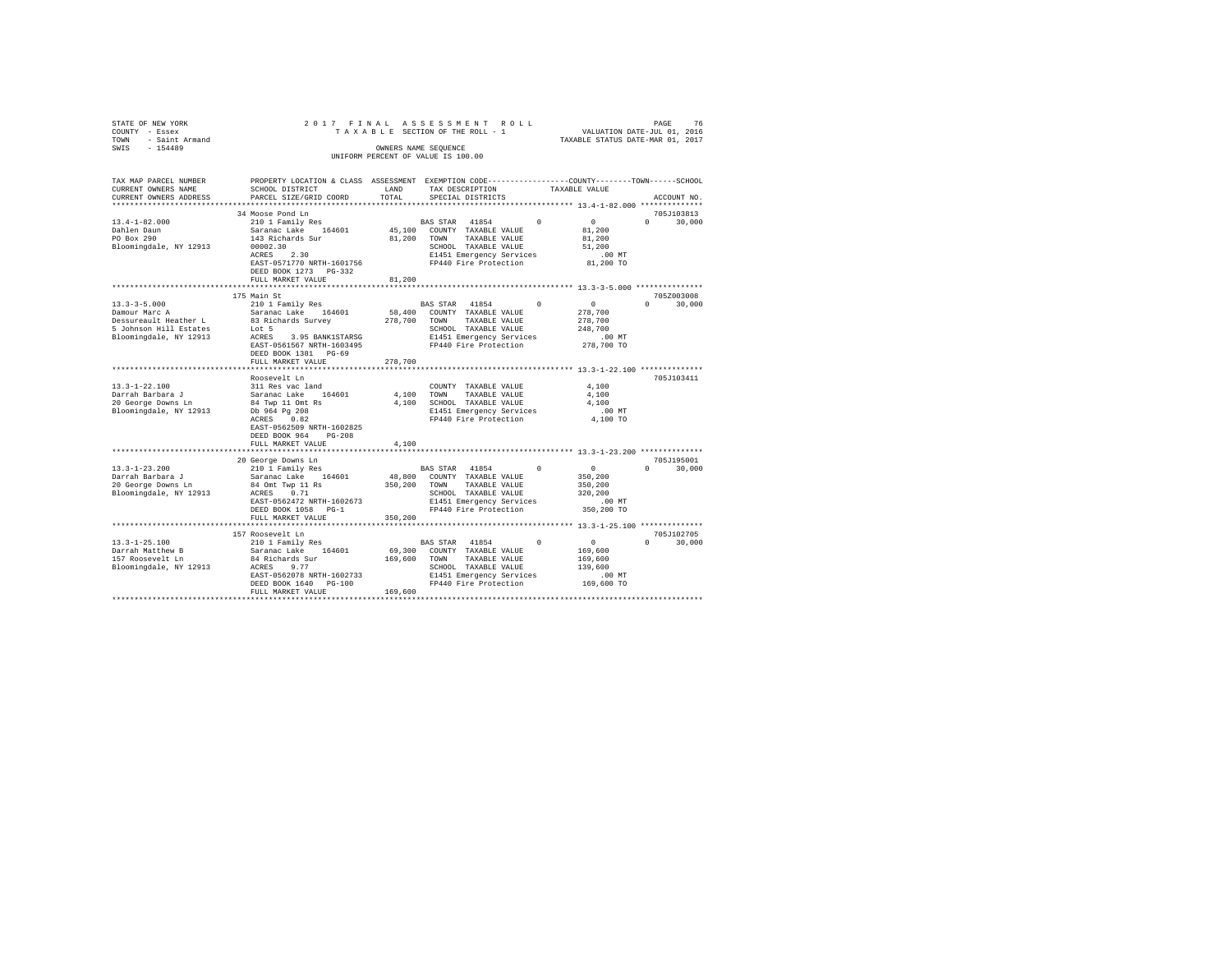| STATE OF NEW YORK<br>COUNTY - Essex                               |                                                                                                |         | 2017 FINAL ASSESSMENT ROLL<br>TAXABLE SECTION OF THE ROLL - 1          | VALUATION DATE-JUL 01, 2016<br>TAXABLE STATUS DATE-MAR 01, 2017 | 77<br>PAGE                  |
|-------------------------------------------------------------------|------------------------------------------------------------------------------------------------|---------|------------------------------------------------------------------------|-----------------------------------------------------------------|-----------------------------|
| TOWN - Saint Armand                                               |                                                                                                |         |                                                                        |                                                                 |                             |
| SWIS - 154489                                                     |                                                                                                |         | OWNERS NAME SEQUENCE                                                   |                                                                 |                             |
|                                                                   |                                                                                                |         | UNIFORM PERCENT OF VALUE IS 100.00                                     |                                                                 |                             |
|                                                                   |                                                                                                |         |                                                                        |                                                                 |                             |
| TAX MAP PARCEL NUMBER                                             | PROPERTY LOCATION & CLASS ASSESSMENT EXEMPTION CODE---------------COUNTY-------TOWN-----SCHOOL |         |                                                                        |                                                                 |                             |
| CURRENT OWNERS NAME                                               | SCHOOL DISTRICT                                                                                | LAND    | TAX DESCRIPTION                                                        | TAXABLE VALUE                                                   |                             |
| CURRENT OWNERS ADDRESS                                            | PARCEL SIZE/GRID COORD                                                                         | TOTAL   | SPECIAL DISTRICTS                                                      |                                                                 | ACCOUNT NO.                 |
|                                                                   |                                                                                                |         |                                                                        |                                                                 |                             |
|                                                                   | 13 Whiteface Ln<br>311 Res vac land                                                            |         |                                                                        |                                                                 | 702A104410                  |
| $13.56 - 11 - 4.000$                                              | Saranac Lake 164601                                                                            |         | COUNTY TAXABLE VALUE<br>200 TOWN TAXABLE VALUE<br>COUNTY TAXABLE VALUE | 200<br>200                                                      |                             |
| Darrah Renee L<br>PO Box 188                                      |                                                                                                |         | 200 SCHOOL TAXABLE VALUE                                               | 200                                                             |                             |
| Bloomingdale, NY 12913                                            | 82 Richards Surtwp 11 Omt<br>60 X 125                                                          |         | E1451 Emergency Services                                               | $.00$ MT                                                        |                             |
|                                                                   | 60 X 125<br>ACRES 0.20                                                                         |         | FP440 Fire Protection                                                  | 200 TO                                                          |                             |
|                                                                   | EAST-0561989 NRTH-1606110                                                                      |         |                                                                        |                                                                 |                             |
|                                                                   | DEED BOOK 1673 PG-189                                                                          |         |                                                                        |                                                                 |                             |
|                                                                   | FULL MARKET VALUE                                                                              | 200     |                                                                        |                                                                 |                             |
|                                                                   |                                                                                                |         |                                                                        |                                                                 |                             |
|                                                                   | 11 Whiteface Ln                                                                                |         |                                                                        |                                                                 | 702A104411                  |
| $13.56 - 11 - 5.000$                                              | 210 1 Family Res                                                                               |         | BAS STAR 41854 0 0                                                     |                                                                 | $0 \t 30,000$               |
| Darrah Renee L<br>PO Box 188                                      | Saranac Lake 164601 25,000 COUNTY TAXABLE VALUE                                                |         |                                                                        | 78,000                                                          |                             |
| Bloomingdale, NY 12913                                            | 82 Richards Surtwp 11 Omt 78,000 TOWN TAXABLE VALUE<br>ACRES 0.40                              |         | SCHOOL TAXABLE VALUE                                                   | 78,000<br>48,000                                                |                             |
|                                                                   | EAST-0561974 NRTH-1606024                                                                      |         | E1451 Emergency Services                                               | $.00$ MT                                                        |                             |
|                                                                   | DEED BOOK 1673 PG-189                                                                          |         | FP440 Fire Protection 78,000 TO                                        |                                                                 |                             |
|                                                                   | FULL MARKET VALUE                                                                              | 78,000  |                                                                        |                                                                 |                             |
|                                                                   | *********************                                                                          |         |                                                                        |                                                                 |                             |
|                                                                   | Alina Way                                                                                      |         |                                                                        |                                                                 | 705J102602                  |
| $13.3 - 4 - 1.000$                                                | 322 Rural vac>10                                                                               |         | COUNTY TAXABLE VALUE                                                   | 36,800                                                          |                             |
|                                                                   | 322 Rurai Vac>i0<br>Saranac Lake 164601<br>84 Richards Sur                                     |         | 36,800 TOWN TAXABLE VALUE                                              | 36,800                                                          |                             |
| Darrah Ronald P<br>Darrah Mia A<br>PO Box 225                     |                                                                                                |         | 36,800 SCHOOL TAXABLE VALUE                                            | 36,800                                                          |                             |
| PO Box 225<br>Bloomingdale, NY 12913<br>BAST-0563278 NRTH-1601214 |                                                                                                |         | E1451 Emergency Services                                               | $.00$ MT                                                        |                             |
|                                                                   | DEED BOOK 1582 PG-256                                                                          |         | FP440 Fire Protection                                                  | 36,800 TO                                                       |                             |
|                                                                   | FULL MARKET VALUE                                                                              | 36,800  |                                                                        |                                                                 |                             |
|                                                                   |                                                                                                |         |                                                                        |                                                                 |                             |
|                                                                   | 55 Alina Way                                                                                   |         |                                                                        |                                                                 | 705Z009006                  |
| $13.3 - 4 - 3.000$                                                | 210 1 Family Res                                                                               |         | BAS STAR 41854                                                         | $^{\circ}$                                                      | $0 \t 30.000$               |
| Darrah Ronald P                                                   | Saranac Lake 164601                                                                            |         | 45,800 COUNTY TAXABLE VALUE                                            | $\begin{smallmatrix}&&0\\2&7&1&,5&0&0\end{smallmatrix}$         |                             |
| Darrah Mia A<br>PO Box 225                                        | 84 Omt Twp 11 Rs                                                                               |         | 271,500 TOWN TAXABLE VALUE                                             | 271,500                                                         |                             |
|                                                                   | ACRES 3.08                                                                                     |         | SCHOOL TAXABLE VALUE                                                   | 241,500                                                         |                             |
| Bloomingdale, NY 12913 EAST-0562463 NRTH-1601255                  |                                                                                                |         | E1451 Emergency Services                                               | .00 MT                                                          |                             |
|                                                                   | DEED BOOK 1582 PG-256                                                                          |         | FP440 Fire Protection                                                  | 271,500 TO                                                      |                             |
|                                                                   | FULL MARKET VALUE                                                                              | 271,500 |                                                                        |                                                                 |                             |
|                                                                   |                                                                                                |         |                                                                        |                                                                 |                             |
| $13.3 - 4 - 2.000$                                                | 75 Alina Way<br>240 Rural res                                                                  |         | BAS STAR 41854                                                         | $\sim$ 0 $\sim$<br>$^{\circ}$                                   | 705J198005<br>$0 \t 30,000$ |
| Darrah Stuart J                                                   |                                                                                                |         | 58,700 COUNTY TAXABLE VALUE                                            | 235,800                                                         |                             |
|                                                                   | 250 xuar 168<br>Saranac Lake 164601<br>84 Omt Twp 11 Rs<br>ACRES 21.53                         |         | 235,800 TOWN TAXABLE VALUE                                             | 235,800                                                         |                             |
| Darrah Tracy J<br>PO Box 9                                        |                                                                                                |         | SCHOOL TAXABLE VALUE                                                   | 205,800                                                         |                             |
|                                                                   |                                                                                                |         |                                                                        | $.00$ MT                                                        |                             |
|                                                                   | DEED BOOK 1493 PG-100                                                                          |         | FP440 Fire Protection                                                  | 235,800 TO                                                      |                             |
|                                                                   | FULL MARKET VALUE                                                                              | 235,800 |                                                                        |                                                                 |                             |
|                                                                   |                                                                                                |         |                                                                        |                                                                 |                             |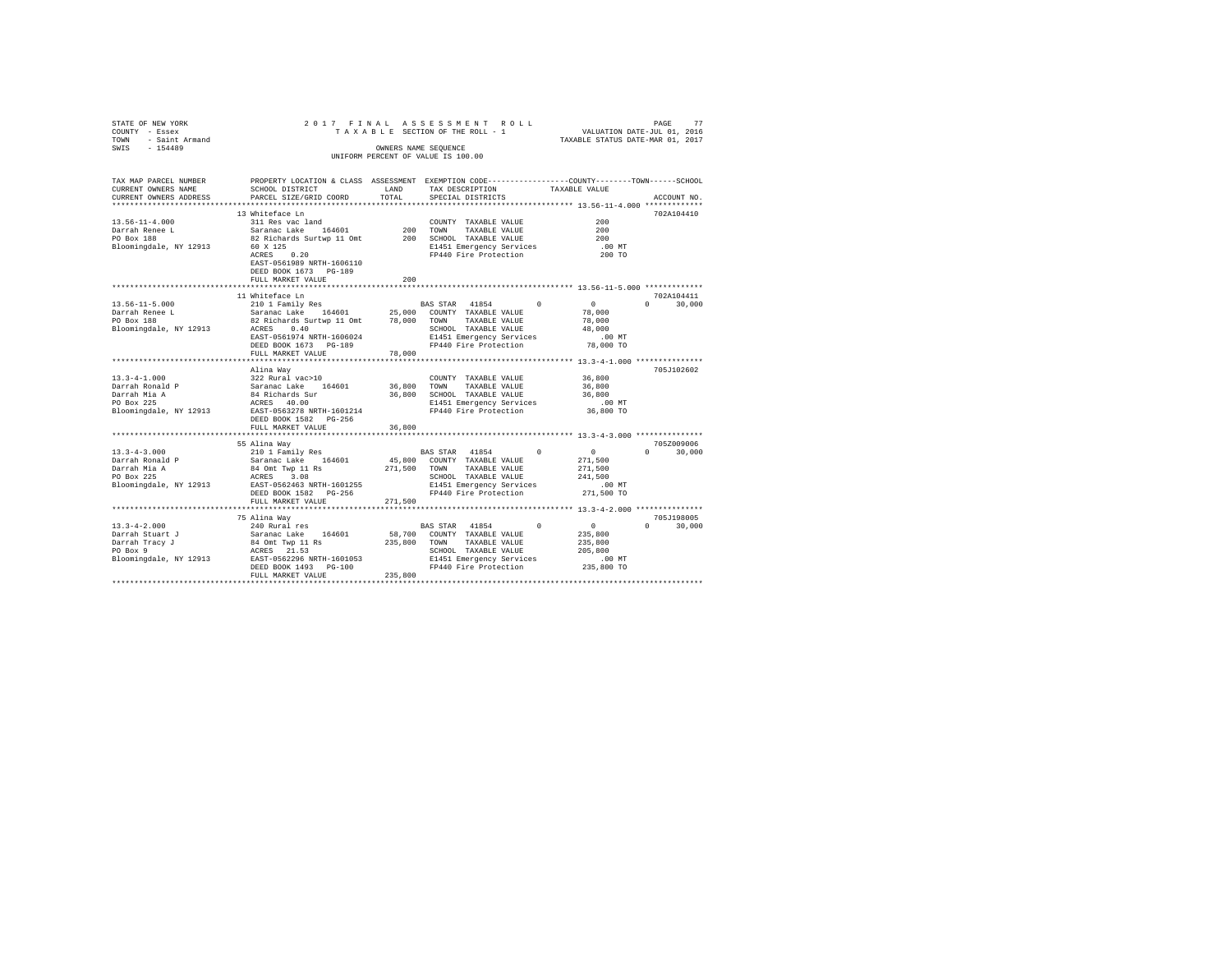|        | STATE OF NEW YORK     | 2017 FINAL ASSESSMENT ROLL                                           |                                    |                                  | PAGE | 78 |
|--------|-----------------------|----------------------------------------------------------------------|------------------------------------|----------------------------------|------|----|
| COUNTY | - Essex               |                                                                      | TAXABLE SECTION OF THE ROLL - 1    | VALUATION DATE-JUL 01, 2016      |      |    |
| TOWN   | - Saint Armand        |                                                                      |                                    | TAXABLE STATUS DATE-MAR 01, 2017 |      |    |
| SWIS   | $-154489$             |                                                                      | OWNERS NAME SEOUENCE               |                                  |      |    |
|        |                       |                                                                      | UNIFORM PERCENT OF VALUE IS 100.00 |                                  |      |    |
|        |                       |                                                                      |                                    |                                  |      |    |
|        | TAX MAP PARCEL NUMBER | PROPERTY LOCATION & CLASS ASSESSMENT EXEMPTION CODE----------------- |                                    | -COUNTY--------TOWN-----SCHOOL   |      |    |

| IAA MAF FARULU NUMBER<br>CURRENT OWNERS NAME | EXOFERII DOCAIION & CDAGO AGGEGONENI EAENFIION CODE------------------COUNII-------IONN------QCAOO<br>SCHOOL DISTRICT                                                                                                                                                                                                                                                                                                    | LAND    | TAX DESCRIPTION                                                                                                                                        | TAXABLE VALUE                                                   |             |
|----------------------------------------------|-------------------------------------------------------------------------------------------------------------------------------------------------------------------------------------------------------------------------------------------------------------------------------------------------------------------------------------------------------------------------------------------------------------------------|---------|--------------------------------------------------------------------------------------------------------------------------------------------------------|-----------------------------------------------------------------|-------------|
| CURRENT OWNERS ADDRESS                       | PARCEL SIZE/GRID COORD                                                                                                                                                                                                                                                                                                                                                                                                  |         | TOTAL SPECIAL DISTRICTS                                                                                                                                |                                                                 | ACCOUNT NO. |
|                                              |                                                                                                                                                                                                                                                                                                                                                                                                                         |         |                                                                                                                                                        |                                                                 |             |
|                                              | 21 George Downs Ln                                                                                                                                                                                                                                                                                                                                                                                                      |         |                                                                                                                                                        |                                                                 | 705J102603  |
|                                              |                                                                                                                                                                                                                                                                                                                                                                                                                         |         |                                                                                                                                                        |                                                                 | 0 65,500    |
|                                              |                                                                                                                                                                                                                                                                                                                                                                                                                         |         |                                                                                                                                                        |                                                                 |             |
|                                              |                                                                                                                                                                                                                                                                                                                                                                                                                         |         |                                                                                                                                                        |                                                                 |             |
|                                              |                                                                                                                                                                                                                                                                                                                                                                                                                         |         |                                                                                                                                                        |                                                                 |             |
|                                              |                                                                                                                                                                                                                                                                                                                                                                                                                         |         |                                                                                                                                                        | 00 MT.<br>292,200 TO                                            |             |
|                                              |                                                                                                                                                                                                                                                                                                                                                                                                                         |         |                                                                                                                                                        |                                                                 |             |
|                                              | FULL MARKET VALUE                                                                                                                                                                                                                                                                                                                                                                                                       | 292,200 |                                                                                                                                                        |                                                                 |             |
|                                              | *********************************                                                                                                                                                                                                                                                                                                                                                                                       |         |                                                                                                                                                        | ********************************** 13.3-1-24.110 ************** |             |
|                                              | Alina Way                                                                                                                                                                                                                                                                                                                                                                                                               |         |                                                                                                                                                        |                                                                 | 705J102604  |
| 13.3-1-24.110                                | 322 Rural vac>10                                                                                                                                                                                                                                                                                                                                                                                                        |         | COUNTY TAXABLE VALUE 34,400                                                                                                                            |                                                                 |             |
|                                              |                                                                                                                                                                                                                                                                                                                                                                                                                         |         |                                                                                                                                                        |                                                                 |             |
|                                              | - 1991-1991 - 1992 - 1992 - 1994-1994 - 1994-1994 - 1994-1994 - 1994-1994 - 1994-1994 - 1994-1994 - 1994-1994<br>- Tarrant Awel – 1994 - 1994-1995 - 1994-1995 - 1994-1995 - 1994-1994 - 1994-1994 - 1994-1994 - 1994-1994 - 1<br>-                                                                                                                                                                                     |         |                                                                                                                                                        |                                                                 |             |
|                                              | ACRES 12.43<br>EAST-0563390 NRTH-1602337<br>DRED 11:11                                                                                                                                                                                                                                                                                                                                                                  |         | E1451 Emergency Services .00 MT<br>FP440 Fire Protection 34,400 TO                                                                                     |                                                                 |             |
|                                              |                                                                                                                                                                                                                                                                                                                                                                                                                         |         |                                                                                                                                                        |                                                                 |             |
|                                              | DEED BOOK 1411    PG-261                                                                                                                                                                                                                                                                                                                                                                                                |         |                                                                                                                                                        |                                                                 |             |
|                                              | FULL MARKET VALUE                                                                                                                                                                                                                                                                                                                                                                                                       | 34,400  |                                                                                                                                                        |                                                                 |             |
|                                              |                                                                                                                                                                                                                                                                                                                                                                                                                         |         |                                                                                                                                                        |                                                                 |             |
|                                              | 637 NYS Route 3                                                                                                                                                                                                                                                                                                                                                                                                         |         |                                                                                                                                                        |                                                                 | 705J102808  |
|                                              |                                                                                                                                                                                                                                                                                                                                                                                                                         |         |                                                                                                                                                        |                                                                 |             |
|                                              |                                                                                                                                                                                                                                                                                                                                                                                                                         |         |                                                                                                                                                        |                                                                 |             |
|                                              |                                                                                                                                                                                                                                                                                                                                                                                                                         |         |                                                                                                                                                        |                                                                 |             |
|                                              |                                                                                                                                                                                                                                                                                                                                                                                                                         |         |                                                                                                                                                        |                                                                 |             |
|                                              |                                                                                                                                                                                                                                                                                                                                                                                                                         |         |                                                                                                                                                        |                                                                 |             |
|                                              |                                                                                                                                                                                                                                                                                                                                                                                                                         |         |                                                                                                                                                        |                                                                 |             |
|                                              |                                                                                                                                                                                                                                                                                                                                                                                                                         |         |                                                                                                                                                        |                                                                 |             |
|                                              |                                                                                                                                                                                                                                                                                                                                                                                                                         |         |                                                                                                                                                        |                                                                 |             |
|                                              | 1470 NYS Route 3                                                                                                                                                                                                                                                                                                                                                                                                        |         |                                                                                                                                                        |                                                                 | 705J104403  |
|                                              |                                                                                                                                                                                                                                                                                                                                                                                                                         |         | COUNTY TAXABLE VALUE 24,000                                                                                                                            |                                                                 |             |
|                                              |                                                                                                                                                                                                                                                                                                                                                                                                                         |         | TAXABLE VALUE                                                                                                                                          | 24,000                                                          |             |
|                                              |                                                                                                                                                                                                                                                                                                                                                                                                                         |         |                                                                                                                                                        | 24,000                                                          |             |
|                                              | $\begin{tabular}{l c c c c c} \multicolumn{1}{c}{\textbf{13.4-1-17.100}} & \multicolumn{1}{c}{\textbf{21.4}} & \multicolumn{1}{c}{\textbf{13.4}} & \multicolumn{1}{c}{\textbf{13.4}} & \multicolumn{1}{c}{\textbf{13.4}} & \multicolumn{1}{c}{\textbf{13.4}} & \multicolumn{1}{c}{\textbf{13.4}} & \multicolumn{1}{c}{\textbf{13.4}} & \multicolumn{1}{c}{\textbf{13.4}} & \multicolumn{1}{c}{\textbf{13.4}} & \multic$ |         | 24,000 SCHOOL TAXABLE VALUE<br>E1451 Emergency Services<br>FP440 Fire Protection<br>E1451 Emergency Services .00 MT<br>FP440 Fire Protection 24,000 TO |                                                                 |             |
|                                              |                                                                                                                                                                                                                                                                                                                                                                                                                         |         |                                                                                                                                                        |                                                                 |             |
|                                              |                                                                                                                                                                                                                                                                                                                                                                                                                         |         |                                                                                                                                                        |                                                                 |             |
|                                              | DEED BOOK 1701 PG-297                                                                                                                                                                                                                                                                                                                                                                                                   |         |                                                                                                                                                        |                                                                 |             |
|                                              | FULL MARKET VALUE                                                                                                                                                                                                                                                                                                                                                                                                       | 24,000  |                                                                                                                                                        |                                                                 |             |
|                                              | **************************                                                                                                                                                                                                                                                                                                                                                                                              |         |                                                                                                                                                        | **************************** 13.4-1-28.971 **************       |             |
|                                              | 1482 NYS Route 3                                                                                                                                                                                                                                                                                                                                                                                                        |         |                                                                                                                                                        |                                                                 | 705J104201  |
|                                              |                                                                                                                                                                                                                                                                                                                                                                                                                         |         |                                                                                                                                                        |                                                                 |             |
|                                              |                                                                                                                                                                                                                                                                                                                                                                                                                         |         |                                                                                                                                                        |                                                                 |             |
|                                              |                                                                                                                                                                                                                                                                                                                                                                                                                         |         |                                                                                                                                                        |                                                                 |             |
|                                              |                                                                                                                                                                                                                                                                                                                                                                                                                         |         | FP440 Fire Protection 474,000 TO                                                                                                                       |                                                                 |             |
| Saranac Lake, NY 12983 ACRES 24.19           |                                                                                                                                                                                                                                                                                                                                                                                                                         |         |                                                                                                                                                        |                                                                 |             |
|                                              | EAST-0566664 NRTH-1601520                                                                                                                                                                                                                                                                                                                                                                                               |         |                                                                                                                                                        |                                                                 |             |
|                                              | DEED BOOK 1701 PG-297                                                                                                                                                                                                                                                                                                                                                                                                   |         |                                                                                                                                                        |                                                                 |             |
|                                              |                                                                                                                                                                                                                                                                                                                                                                                                                         |         |                                                                                                                                                        |                                                                 |             |
|                                              |                                                                                                                                                                                                                                                                                                                                                                                                                         |         |                                                                                                                                                        |                                                                 |             |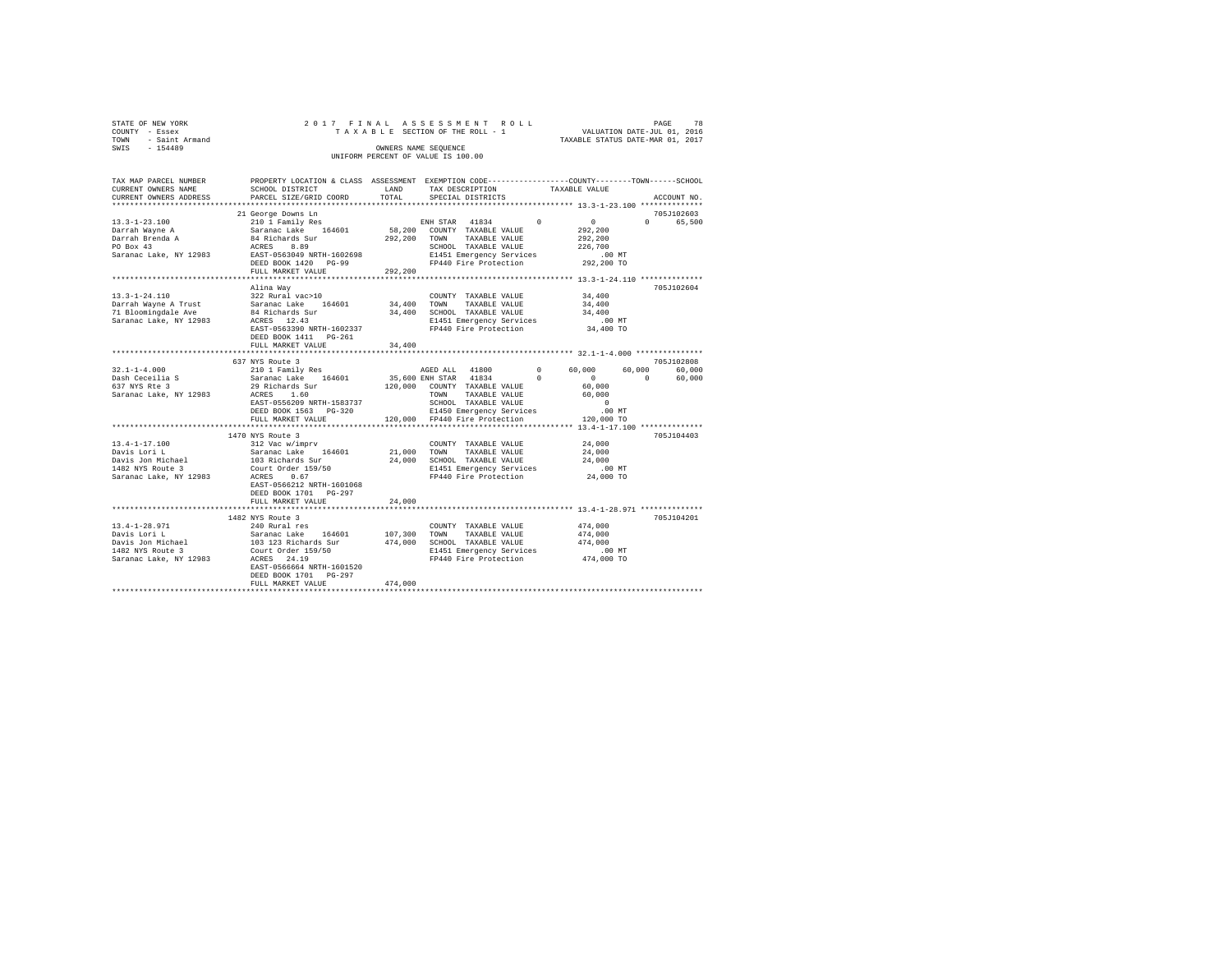| STATE OF NEW YORK<br>COUNTY - Essex<br>- Saint Armand<br>TOWN<br>$-154489$<br>SWIS                                                                                        | 2017 FINAL<br>TAXABLE SECTION OF THE ROLL - 1<br>UNIFORM PERCENT OF VALUE IS 100.00                                                                                                                                                                                                                                                             | VALUATION DATE-JUL 01, 2016<br>TAXABLE STATUS DATE-MAR 01, 2017 | 79<br>PAGE                                                                                                                                                                                                                                                                 |                                                                                                                                                                                              |                                  |
|---------------------------------------------------------------------------------------------------------------------------------------------------------------------------|-------------------------------------------------------------------------------------------------------------------------------------------------------------------------------------------------------------------------------------------------------------------------------------------------------------------------------------------------|-----------------------------------------------------------------|----------------------------------------------------------------------------------------------------------------------------------------------------------------------------------------------------------------------------------------------------------------------------|----------------------------------------------------------------------------------------------------------------------------------------------------------------------------------------------|----------------------------------|
| TAX MAP PARCEL NUMBER<br>CURRENT OWNERS NAME<br>CURRENT OWNERS ADDRESS                                                                                                    | PROPERTY LOCATION & CLASS ASSESSMENT EXEMPTION CODE---------------COUNTY-------TOWN------SCHOOL<br>SCHOOL DISTRICT<br>PARCEL SIZE/GRID COORD                                                                                                                                                                                                    | LAND<br>TOTAL                                                   | TAX DESCRIPTION<br>SPECIAL DISTRICTS                                                                                                                                                                                                                                       | TAXABLE VALUE                                                                                                                                                                                | ACCOUNT NO.                      |
| ***********************                                                                                                                                                   |                                                                                                                                                                                                                                                                                                                                                 |                                                                 |                                                                                                                                                                                                                                                                            |                                                                                                                                                                                              |                                  |
|                                                                                                                                                                           | 206 Campion Way                                                                                                                                                                                                                                                                                                                                 |                                                                 |                                                                                                                                                                                                                                                                            |                                                                                                                                                                                              | 705J104114                       |
| $13.4 - 1 - 65.110$<br>Davis Willow M<br>206 Campion Way<br>Vermontville, NY 12989                                                                                        | 240 Rural res<br>Saranac Lake<br>164601<br>141 Richards Sur<br>Campion Subd Lot 1 4<br>ACRES 27.07<br>EAST-0568938 NRTH-1608104<br>DEED BOOK 1738 PG-288                                                                                                                                                                                        | 39,800<br>144,900                                               | BAS STAR 41854<br>COUNTY TAXABLE VALUE<br>TAXABLE VALUE<br>TOWN<br>SCHOOL TAXABLE VALUE<br>E1451 Emergency Services<br>FP440 Fire Protection                                                                                                                               | $\Omega$<br>$\Omega$<br>144,900<br>144,900<br>114,900<br>.00MT<br>144,900 TO                                                                                                                 | $\Omega$<br>30,000               |
|                                                                                                                                                                           | FULL MARKET VALUE                                                                                                                                                                                                                                                                                                                               | 144,900                                                         |                                                                                                                                                                                                                                                                            |                                                                                                                                                                                              |                                  |
|                                                                                                                                                                           | ***************************<br>79 Prospect St                                                                                                                                                                                                                                                                                                   |                                                                 |                                                                                                                                                                                                                                                                            |                                                                                                                                                                                              | 705Z005002                       |
| $13.56 - 11 - 7.000$<br>DeAngelis George L<br>79 Prospect St<br>Bloomingdale, NY 12913<br>$32.38 - 1 - 5.100$<br>Decker Robert P<br>PO Box 1275<br>Saranac Lake, NY 12983 | 210 1 Family Res<br>Saranac Lake 164601<br>82 Rs Twp 11 Omt<br>Prospect St.<br>Lot 122, 123<br>0.35 BANKCOMMBNK<br>ACRES<br>EAST-0561799 NRTH-1605801<br>DEED BOOK 1561 PG-278<br>FULL MARKET VALUE<br>********************<br>Rockledge Ln<br>311 Res vac land<br>Saranac Lake<br>164601<br>Rs Lot11<br>Lot 21 Rockledge Park<br>0.65<br>ACRES | 23,300<br>123,900<br>123,900<br>38,600<br>38,600                | BAS STAR 41854<br>COUNTY TAXABLE VALUE<br>TAXABLE VALUE<br>TOWN<br>SCHOOL TAXABLE VALUE<br>E1451 Emergency Services<br>FP440 Fire Protection<br>COUNTY TAXABLE VALUE<br>TOWN<br>TAXABLE VALUE<br>SCHOOL TAXABLE VALUE<br>E1450 Emergency Services<br>FP440 Fire Protection | $^{\circ}$<br>$\circ$<br>123,900<br>123,900<br>93,900<br>$.00$ MT<br>123,900 TO<br>********************* 32.38-1-5.100 **************<br>38,600<br>38,600<br>38,600<br>$.00$ MT<br>38,600 TO | $\Omega$<br>30,000<br>705J178072 |
|                                                                                                                                                                           | EAST-0556229 NRTH-1578549<br>DEED BOOK 1422 PG-56<br>FULL MARKET VALUE                                                                                                                                                                                                                                                                          | 38,600                                                          | WD441 Rockledge water                                                                                                                                                                                                                                                      | 38,600 TO M<br>************** 13.64-1-8.000 **************                                                                                                                                   |                                  |
|                                                                                                                                                                           | 42 Roosevelt Ln                                                                                                                                                                                                                                                                                                                                 |                                                                 |                                                                                                                                                                                                                                                                            |                                                                                                                                                                                              | 702A101502                       |
| $13.64 - 1 - 8.000$<br>Dekkers Karen M<br>Bordeau Michael C<br>42 Roosevelt Ln<br>PO Box 625<br>Saranac Lake, NY 12983                                                    | 210 1 Family Res<br>Saranac Lake 164601<br>102 Twp 11 O.m.t.<br>ACRES 0.20<br>EAST-0563677 NRTH-1604996<br>DEED BOOK 940<br>$PG-26$<br>FULL MARKET VALUE                                                                                                                                                                                        | 19,000<br>122,800                                               | BAS STAR 41854<br>COUNTY TAXABLE VALUE<br>TOWN<br>TAXABLE VALUE<br>SCHOOL TAXABLE VALUE<br>E1451 Emergency Services<br>FP440 Fire Protection<br>122,800 SD442 Bloomingdale Sewer D                                                                                         | $^{\circ}$<br>$\circ$<br>122,800<br>122,800<br>92,800<br>$.00$ MT<br>122,800 TO<br>122,800 TO M                                                                                              | $\Omega$<br>30,000               |
|                                                                                                                                                                           | **********************************                                                                                                                                                                                                                                                                                                              |                                                                 | WD442 Bloomingdale Water D                                                                                                                                                                                                                                                 | 122,800 TO M                                                                                                                                                                                 |                                  |
|                                                                                                                                                                           |                                                                                                                                                                                                                                                                                                                                                 |                                                                 |                                                                                                                                                                                                                                                                            |                                                                                                                                                                                              |                                  |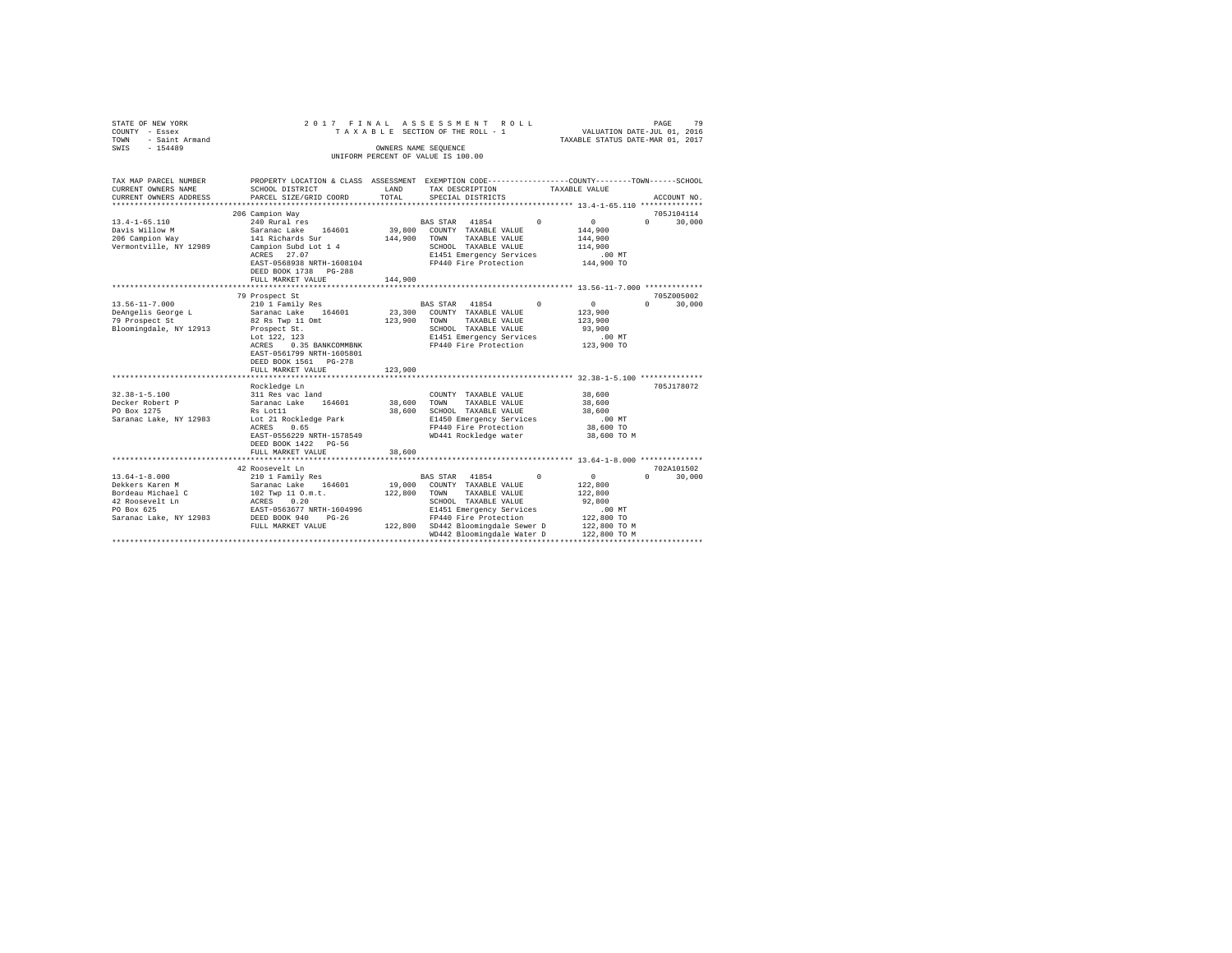| STATE OF NEW YORK   |  |  | 2017 FINAL ASSESSMENT ROLL         |  |  |                                  | PAGE | 80 |
|---------------------|--|--|------------------------------------|--|--|----------------------------------|------|----|
| COUNTY - Essex      |  |  | TAXABLE SECTION OF THE ROLL - 1    |  |  | VALUATION DATE-JUL 01, 2016      |      |    |
| TOWN - Saint Armand |  |  |                                    |  |  | TAXABLE STATUS DATE-MAR 01, 2017 |      |    |
| SWTS<br>$-154489$   |  |  | OWNERS NAME SEOUENCE               |  |  |                                  |      |    |
|                     |  |  | UNIFORM PERCENT OF VALUE IS 100.00 |  |  |                                  |      |    |
|                     |  |  |                                    |  |  |                                  |      |    |

| TAX MAP PARCEL NUMBER                                                                                                                                                                                                                                                                                                                                                                                                                                                      | PROPERTY LOCATION & CLASS ASSESSMENT EXEMPTION CODE---------------COUNTY-------TOWN-----SCHOOL                                      |             |                                                                     |                      |                             |
|----------------------------------------------------------------------------------------------------------------------------------------------------------------------------------------------------------------------------------------------------------------------------------------------------------------------------------------------------------------------------------------------------------------------------------------------------------------------------|-------------------------------------------------------------------------------------------------------------------------------------|-------------|---------------------------------------------------------------------|----------------------|-----------------------------|
| CURRENT OWNERS NAME                                                                                                                                                                                                                                                                                                                                                                                                                                                        | SCHOOL DISTRICT                                                                                                                     | LAND        | TAX DESCRIPTION TAXABLE VALUE                                       |                      |                             |
| CURRENT OWNERS ADDRESS                                                                                                                                                                                                                                                                                                                                                                                                                                                     | PARCEL SIZE/GRID COORD                                                                                                              | TOTAL       | SPECIAL DISTRICTS                                                   |                      | ACCOUNT NO.                 |
|                                                                                                                                                                                                                                                                                                                                                                                                                                                                            |                                                                                                                                     |             |                                                                     |                      |                             |
|                                                                                                                                                                                                                                                                                                                                                                                                                                                                            | Union Ln                                                                                                                            |             |                                                                     |                      | 702A181005                  |
|                                                                                                                                                                                                                                                                                                                                                                                                                                                                            |                                                                                                                                     |             |                                                                     | 49,800<br>49,800     |                             |
|                                                                                                                                                                                                                                                                                                                                                                                                                                                                            |                                                                                                                                     |             |                                                                     |                      |                             |
|                                                                                                                                                                                                                                                                                                                                                                                                                                                                            |                                                                                                                                     |             |                                                                     | 49,800<br>.00 MT     |                             |
|                                                                                                                                                                                                                                                                                                                                                                                                                                                                            |                                                                                                                                     |             |                                                                     |                      |                             |
|                                                                                                                                                                                                                                                                                                                                                                                                                                                                            |                                                                                                                                     |             |                                                                     | 49,800 TO            |                             |
| $\begin{tabular}{lcccc} 13.57-1-10.039 & 312 \text{ Vac} \text{ w/imprv} & 000NTY TAXABLE VALUE \\ \texttt{Delanect} & 312 \text{ Vac} \text{ w/imprv} & 104 \text{ NaV} & 21,700 \text{ TAXABLE VALUE} \\ \texttt{D1} & 101 \text{ Ra} \text{ Ywp} & 11 \text{ Ontt} & 49,800 \text{ SCHODL TAXABLE VALUE} \\ \texttt{PO Box 244} & \texttt{ACRES} & 0.76 \text{ BANKDKBANK} & \texttt{B100M} & \texttt{TAX$                                                              |                                                                                                                                     |             |                                                                     |                      |                             |
|                                                                                                                                                                                                                                                                                                                                                                                                                                                                            | FULL MARKET VALUE                                                                                                                   | 49,800      |                                                                     |                      |                             |
|                                                                                                                                                                                                                                                                                                                                                                                                                                                                            |                                                                                                                                     |             |                                                                     |                      |                             |
|                                                                                                                                                                                                                                                                                                                                                                                                                                                                            | 17 Union Ln                                                                                                                         |             |                                                                     |                      | 7079980002                  |
| $[13.57-1-11.038 \begin{array}{l} \text{210 1 Pauli} \text{Res} \end{array} \begin{array}{l} \text{211 1 small} \text{Res} \end{array} \begin{array}{l} \text{BAS STR} \end{array} \begin{array}{l} \text{BAS STR} \end{array} \begin{array}{l} \text{M1854} \end{array} \begin{array}{l} \text{N101} \text{V} \end{array} \begin{array}{l} \text{BAS STR} \end{array} \begin{array}{l} \text{M1854} \end{array} \begin{array}{l} \text{N11} \end{array} \begin{array}{l}$ |                                                                                                                                     |             | BAS STAR 41854 0                                                    | $\sim$ 0             | $0 \qquad \qquad$<br>30,000 |
|                                                                                                                                                                                                                                                                                                                                                                                                                                                                            |                                                                                                                                     |             |                                                                     | 256,400              |                             |
|                                                                                                                                                                                                                                                                                                                                                                                                                                                                            |                                                                                                                                     |             |                                                                     | 256,400              |                             |
|                                                                                                                                                                                                                                                                                                                                                                                                                                                                            |                                                                                                                                     |             |                                                                     | 226,400              |                             |
|                                                                                                                                                                                                                                                                                                                                                                                                                                                                            |                                                                                                                                     |             | E1451 Emergency Services                                            | 00 MT.<br>256,400 TO |                             |
|                                                                                                                                                                                                                                                                                                                                                                                                                                                                            | DEED BOOK 1707 PG-21                                                                                                                |             |                                                                     |                      |                             |
|                                                                                                                                                                                                                                                                                                                                                                                                                                                                            |                                                                                                                                     |             |                                                                     |                      |                             |
|                                                                                                                                                                                                                                                                                                                                                                                                                                                                            | EPA40 Fire Protection (2007) FORD 2006 PDE 2007 ON CHECK 2009<br>FULL MARKET VALUE (256,400 SD442 Bloomingdale Sewer D 256,400 TO M |             |                                                                     |                      |                             |
|                                                                                                                                                                                                                                                                                                                                                                                                                                                                            |                                                                                                                                     |             |                                                                     |                      |                             |
|                                                                                                                                                                                                                                                                                                                                                                                                                                                                            | 1748 NYS Route 3                                                                                                                    |             |                                                                     |                      | 702A101304                  |
|                                                                                                                                                                                                                                                                                                                                                                                                                                                                            |                                                                                                                                     |             |                                                                     |                      |                             |
|                                                                                                                                                                                                                                                                                                                                                                                                                                                                            |                                                                                                                                     |             |                                                                     |                      |                             |
|                                                                                                                                                                                                                                                                                                                                                                                                                                                                            |                                                                                                                                     |             |                                                                     | 89,900<br>00 MT.     |                             |
|                                                                                                                                                                                                                                                                                                                                                                                                                                                                            |                                                                                                                                     |             |                                                                     |                      |                             |
|                                                                                                                                                                                                                                                                                                                                                                                                                                                                            |                                                                                                                                     |             |                                                                     | 89,900 TO            |                             |
|                                                                                                                                                                                                                                                                                                                                                                                                                                                                            |                                                                                                                                     |             |                                                                     |                      |                             |
|                                                                                                                                                                                                                                                                                                                                                                                                                                                                            | FULL MARKET VALUE                                                                                                                   | 89,900      |                                                                     |                      |                             |
|                                                                                                                                                                                                                                                                                                                                                                                                                                                                            |                                                                                                                                     |             |                                                                     |                      |                             |
|                                                                                                                                                                                                                                                                                                                                                                                                                                                                            | Gillespie Dr                                                                                                                        |             |                                                                     |                      | 705J103007                  |
|                                                                                                                                                                                                                                                                                                                                                                                                                                                                            |                                                                                                                                     |             | COUNTY TAXABLE VALUE                                                | 85,700               |                             |
| 15.-1-27.000<br>Delaney William HT 510 Saranac Lake 164601 85,700<br>12840 Hammock Crossing 367 368 Richards Sur 85,700<br>Palm Beach Gardens, FL 33418 ACRES 113.40                                                                                                                                                                                                                                                                                                       |                                                                                                                                     | 85,700 TOWN | TAXABLE VALUE                                                       | 85,700               |                             |
|                                                                                                                                                                                                                                                                                                                                                                                                                                                                            |                                                                                                                                     |             | SCHOOL TAXABLE VALUE                                                | 85,700               |                             |
|                                                                                                                                                                                                                                                                                                                                                                                                                                                                            |                                                                                                                                     |             | E1451 Emergency Services .00 MT<br>FP440 Fire Protection  85,700 TO |                      |                             |
| EAST-0606328 NRTH-1612160<br>PRIOR OWNER ON 3/01/2017 DEED BOOK 1581 PG-197                                                                                                                                                                                                                                                                                                                                                                                                |                                                                                                                                     |             |                                                                     |                      |                             |
| Delaney William HT                                                                                                                                                                                                                                                                                                                                                                                                                                                         |                                                                                                                                     |             |                                                                     |                      |                             |
|                                                                                                                                                                                                                                                                                                                                                                                                                                                                            | FULL MARKET VALUE                                                                                                                   | 85,700      |                                                                     |                      |                             |
|                                                                                                                                                                                                                                                                                                                                                                                                                                                                            |                                                                                                                                     |             |                                                                     |                      | 705J103009                  |
|                                                                                                                                                                                                                                                                                                                                                                                                                                                                            | 2292 Gillespie Dr                                                                                                                   |             |                                                                     | 330,600              |                             |
|                                                                                                                                                                                                                                                                                                                                                                                                                                                                            |                                                                                                                                     |             |                                                                     | 330,600              |                             |
|                                                                                                                                                                                                                                                                                                                                                                                                                                                                            |                                                                                                                                     |             |                                                                     | 330,600<br>330,600   |                             |
| Palm Beach Gardens, FL 33418 00049.70                                                                                                                                                                                                                                                                                                                                                                                                                                      |                                                                                                                                     |             |                                                                     |                      |                             |
|                                                                                                                                                                                                                                                                                                                                                                                                                                                                            | 00049.70<br>ACRES 64.40                                                                                                             |             | E1451 Emergency Services<br>FP440 Fire Protection                   | 00 MT.<br>330,600 TO |                             |
|                                                                                                                                                                                                                                                                                                                                                                                                                                                                            |                                                                                                                                     |             |                                                                     |                      |                             |
|                                                                                                                                                                                                                                                                                                                                                                                                                                                                            |                                                                                                                                     |             |                                                                     |                      |                             |
|                                                                                                                                                                                                                                                                                                                                                                                                                                                                            | FULL MARKET VALUE                                                                                                                   | 330,600     |                                                                     |                      |                             |
|                                                                                                                                                                                                                                                                                                                                                                                                                                                                            |                                                                                                                                     |             |                                                                     |                      |                             |
|                                                                                                                                                                                                                                                                                                                                                                                                                                                                            |                                                                                                                                     |             |                                                                     |                      |                             |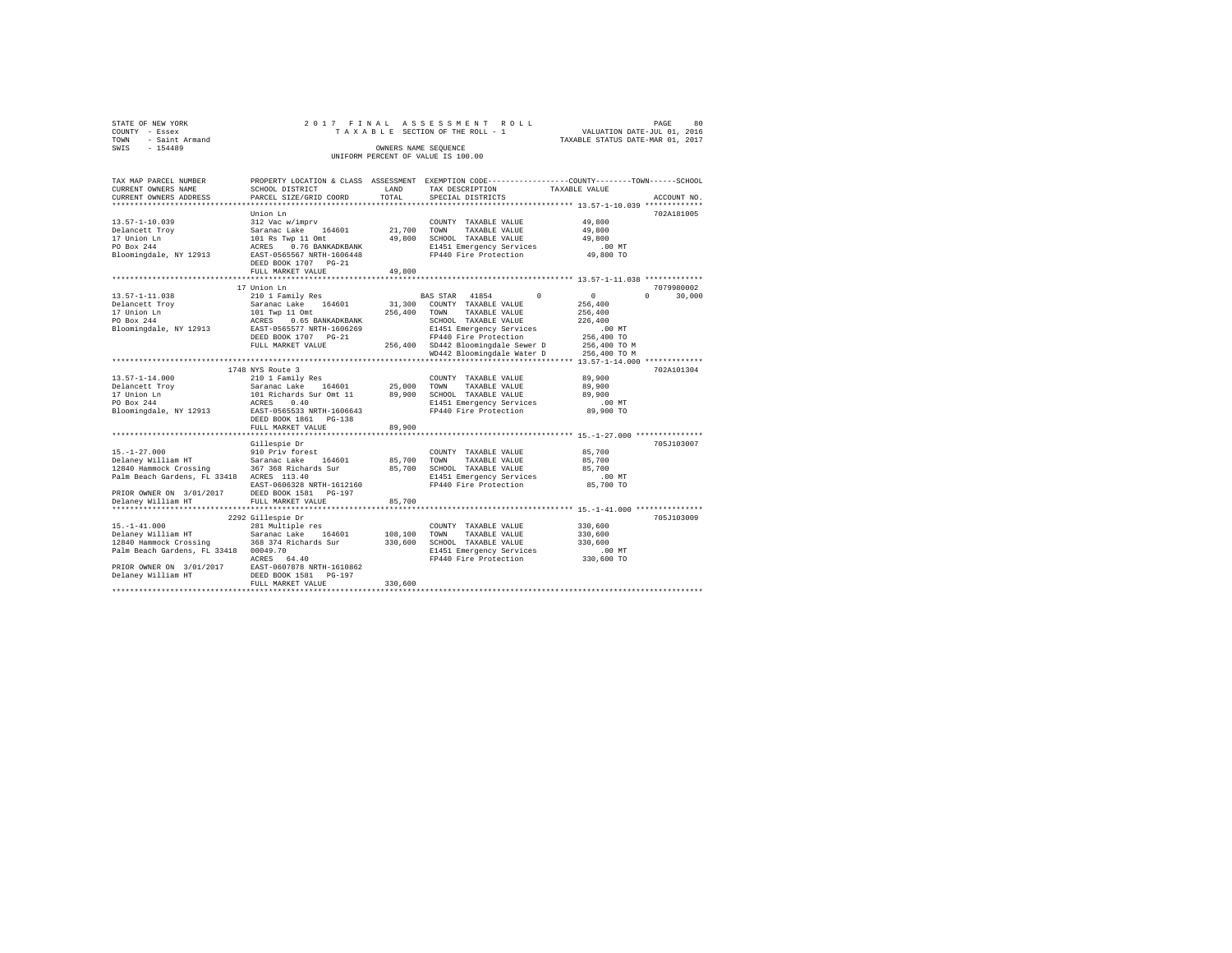| STATE OF NEW YORK                                                                                                                                              | 2017 FINAL                                                                                            |                      | ASSESSMENT ROLL                                                                                |                                                                            |             |
|----------------------------------------------------------------------------------------------------------------------------------------------------------------|-------------------------------------------------------------------------------------------------------|----------------------|------------------------------------------------------------------------------------------------|----------------------------------------------------------------------------|-------------|
| COUNTY - Essex                                                                                                                                                 |                                                                                                       |                      | TAXABLE SECTION OF THE ROLL - 1                                                                |                                                                            |             |
| TOWN<br>- Saint Armand                                                                                                                                         |                                                                                                       |                      |                                                                                                | PAGE 81<br>VALUATION DATE-JUL 01, 2016<br>TAXABLE STATUS DATE-MAR 01, 2017 |             |
| $-154489$<br>SWIS                                                                                                                                              |                                                                                                       | OWNERS NAME SEQUENCE |                                                                                                |                                                                            |             |
|                                                                                                                                                                |                                                                                                       |                      | UNIFORM PERCENT OF VALUE IS 100.00                                                             |                                                                            |             |
|                                                                                                                                                                |                                                                                                       |                      |                                                                                                |                                                                            |             |
|                                                                                                                                                                |                                                                                                       |                      |                                                                                                |                                                                            |             |
| TAX MAP PARCEL NUMBER                                                                                                                                          |                                                                                                       |                      | PROPERTY LOCATION & CLASS ASSESSMENT EXEMPTION CODE---------------COUNTY-------TOWN-----SCHOOL |                                                                            |             |
|                                                                                                                                                                |                                                                                                       | LAND                 |                                                                                                | TAXABLE VALUE                                                              |             |
| CURRENT OWNERS NAME                                                                                                                                            | SCHOOL DISTRICT                                                                                       |                      | TAX DESCRIPTION                                                                                |                                                                            |             |
| CURRENT OWNERS ADDRESS                                                                                                                                         | PARCEL SIZE/GRID COORD                                                                                | TOTAL                | SPECIAL DISTRICTS                                                                              |                                                                            | ACCOUNT NO. |
|                                                                                                                                                                |                                                                                                       |                      |                                                                                                |                                                                            |             |
|                                                                                                                                                                | Gillespie Dr                                                                                          |                      |                                                                                                |                                                                            | 705J103008  |
| $15. - 1 - 42.000$                                                                                                                                             | 322 Rural vac>10                                                                                      |                      | COUNTY TAXABLE VALUE                                                                           | 87,200                                                                     |             |
| Delaney William HT                                                                                                                                             | Saranac Lake 164601                                                                                   | 87,200 TOWN          | TAXABLE VALUE                                                                                  | 87,200                                                                     |             |
| 12840 Hammock Crossing 368 374 Richards Sur                                                                                                                    |                                                                                                       |                      | 87.200 SCHOOL TAXABLE VALUE                                                                    | 87,200                                                                     |             |
| Palm Beach Gardens, FL 33418 00110.00                                                                                                                          |                                                                                                       |                      | E1451 Emergency Services                                                                       | $.00$ MT                                                                   |             |
|                                                                                                                                                                | 00110.00<br>ACRES 117.40                                                                              |                      | FP440 Fire Protection                                                                          | 87,200 TO                                                                  |             |
| PRIOR OWNER ON 3/01/2017                                                                                                                                       | EAST-0605870 NRTH-1610300                                                                             |                      |                                                                                                |                                                                            |             |
| Delaney William HT                                                                                                                                             | DEED BOOK 1581 PG-197                                                                                 |                      |                                                                                                |                                                                            |             |
|                                                                                                                                                                |                                                                                                       |                      |                                                                                                |                                                                            |             |
|                                                                                                                                                                | FULL MARKET VALUE                                                                                     | 87,200               |                                                                                                |                                                                            |             |
|                                                                                                                                                                |                                                                                                       |                      |                                                                                                |                                                                            |             |
|                                                                                                                                                                | 2032 Gillespie Dr                                                                                     |                      |                                                                                                |                                                                            | 705J174002  |
| $15. - 1 - 7.200$                                                                                                                                              | 312 Vac w/imprv                                                                                       |                      | COUNTY TAXABLE VALUE                                                                           | 41,800                                                                     |             |
| Deluca Anthony J                                                                                                                                               | Saranac Lake 164601                                                                                   | 39,700 TOWN          | TAXABLE VALUE                                                                                  | 41,800                                                                     |             |
|                                                                                                                                                                |                                                                                                       |                      | 41,800 SCHOOL TAXABLE VALUE                                                                    | 41,800                                                                     |             |
| Deluca Anthony J<br>Deluca Mary<br>87 Skinner St                                                                                                               | Richard Sur 361<br>ACRES 21.40                                                                        |                      | E1451 Emergency Services                                                                       | $.00$ MT                                                                   |             |
| Little Falls, NY 13365                                                                                                                                         | EAST-0601834 NRTH-1612707                                                                             |                      | FP440 Fire Protection                                                                          | 41,800 TO                                                                  |             |
|                                                                                                                                                                | DEED BOOK 927 PG-324                                                                                  |                      |                                                                                                |                                                                            |             |
|                                                                                                                                                                | FULL MARKET VALUE                                                                                     | 41,800               |                                                                                                |                                                                            |             |
|                                                                                                                                                                |                                                                                                       |                      |                                                                                                |                                                                            |             |
|                                                                                                                                                                | 1682 NYS Route 3                                                                                      |                      |                                                                                                |                                                                            | 702C101513  |
| $13.57 - 3 - 6.000$                                                                                                                                            | 210 1 Family Res                                                                                      |                      | BAS STAR 41854<br>$\Omega$                                                                     | $\sim$ 0<br>$\Omega$                                                       | 30,000      |
|                                                                                                                                                                |                                                                                                       |                      |                                                                                                |                                                                            |             |
| DeMarco Paul J                                                                                                                                                 | Saranac Lake 164601 26,000 COUNTY TAXABLE VALUE<br>102 Richards Sur Omt 11 115,400 TOWN TAXABLE VALUE |                      |                                                                                                | 115,400                                                                    |             |
| DeMarco Meredith                                                                                                                                               |                                                                                                       |                      |                                                                                                | 115,400                                                                    |             |
| 1682 NYS Rte 3<br>PO Box 186                                                                                                                                   | ACRES 0.43                                                                                            |                      | SCHOOL TAXABLE VALUE                                                                           | 85,400                                                                     |             |
|                                                                                                                                                                | EAST-0564541 NRTH-1606031                                                                             |                      | E1451 Emergency Services                                                                       | .00MT                                                                      |             |
| Bloomingdale, NY 12913 DEED BOOK 1748 PG-70                                                                                                                    |                                                                                                       |                      | FP440 Fire Protection                                                                          | 115,400 TO                                                                 |             |
|                                                                                                                                                                | FULL MARKET VALUE                                                                                     |                      | 115,400 SD442 Bloomingdale Sewer D                                                             | 115,400 TO M                                                               |             |
|                                                                                                                                                                |                                                                                                       |                      | WD442 Bloomingdale Water D                                                                     | 115,400 TO M                                                               |             |
|                                                                                                                                                                |                                                                                                       |                      |                                                                                                |                                                                            |             |
|                                                                                                                                                                | 1653 NYS Route 3                                                                                      |                      |                                                                                                |                                                                            | 702A101613  |
| $13.65 - 1 - 19.000$                                                                                                                                           | 1003 NIS KOUTE 3<br>433 Auto body                                                                     |                      | COUNTY TAXABLE VALUE                                                                           | 65,100                                                                     |             |
| Dennin Helen S                                                                                                                                                 | Saranac Lake 164601                                                                                   | 39,100 TOWN          | TAXABLE VALUE                                                                                  | 65,100                                                                     |             |
|                                                                                                                                                                |                                                                                                       |                      | 65,100 SCHOOL TAXABLE VALUE                                                                    | 65,100                                                                     |             |
| 202 Victor Herbert Rd                                                                                                                                          | 102 Twp.11 O.m.t.                                                                                     |                      |                                                                                                |                                                                            |             |
| Lake Placid, NY 12946                                                                                                                                          | ACRES 0.40                                                                                            |                      | E1451 Emergency Services                                                                       | $.00$ MT                                                                   |             |
|                                                                                                                                                                | EAST-0564572 NRTH-1605331                                                                             |                      | FP440 Fire Protection                                                                          | 65,100 TO                                                                  |             |
|                                                                                                                                                                | DEED BOOK 1771 PG-182                                                                                 |                      | SD442 Bloomingdale Sewer D                                                                     | 65,100 TO M                                                                |             |
|                                                                                                                                                                | FULL MARKET VALUE                                                                                     |                      | 65,100 WD442 Bloomingdale Water D                                                              | 65,100 TO M                                                                |             |
|                                                                                                                                                                |                                                                                                       |                      |                                                                                                |                                                                            |             |
|                                                                                                                                                                | 26 Moose Pond Ln                                                                                      |                      |                                                                                                |                                                                            | 705J102611  |
| 13.4-1-84.000 260 Seasonal res                                                                                                                                 |                                                                                                       |                      | COUNTY TAXABLE VALUE                                                                           | 41,400                                                                     |             |
| Denninger Irrevocable Trust Saranac Lake 164601                                                                                                                |                                                                                                       | 24,700               | TOWN<br>TAXABLE VALUE                                                                          | 41,400                                                                     |             |
|                                                                                                                                                                |                                                                                                       |                      | 41,400 SCHOOL TAXABLE VALUE                                                                    | 41,400                                                                     |             |
| $c$ /o Mary Ann Denninger<br>30 Marriner Ave $00001.70$<br>Albany, NY 12205 $\begin{array}{l} 143 \text{ Richards Sur} \\ \text{Albany, NY} 12205 \end{array}$ |                                                                                                       |                      | E1451 Emergency Services                                                                       | $.00$ MT                                                                   |             |
|                                                                                                                                                                |                                                                                                       |                      | FP440 Fire Protection                                                                          | 41,400 TO                                                                  |             |
|                                                                                                                                                                | EAST-0571510 NRTH-1601833                                                                             |                      |                                                                                                |                                                                            |             |
|                                                                                                                                                                |                                                                                                       |                      |                                                                                                |                                                                            |             |
|                                                                                                                                                                | DEED BOOK 1611 PG-200                                                                                 |                      |                                                                                                |                                                                            |             |
|                                                                                                                                                                | FULL MARKET VALUE                                                                                     | 41,400               |                                                                                                |                                                                            |             |
|                                                                                                                                                                |                                                                                                       |                      |                                                                                                |                                                                            |             |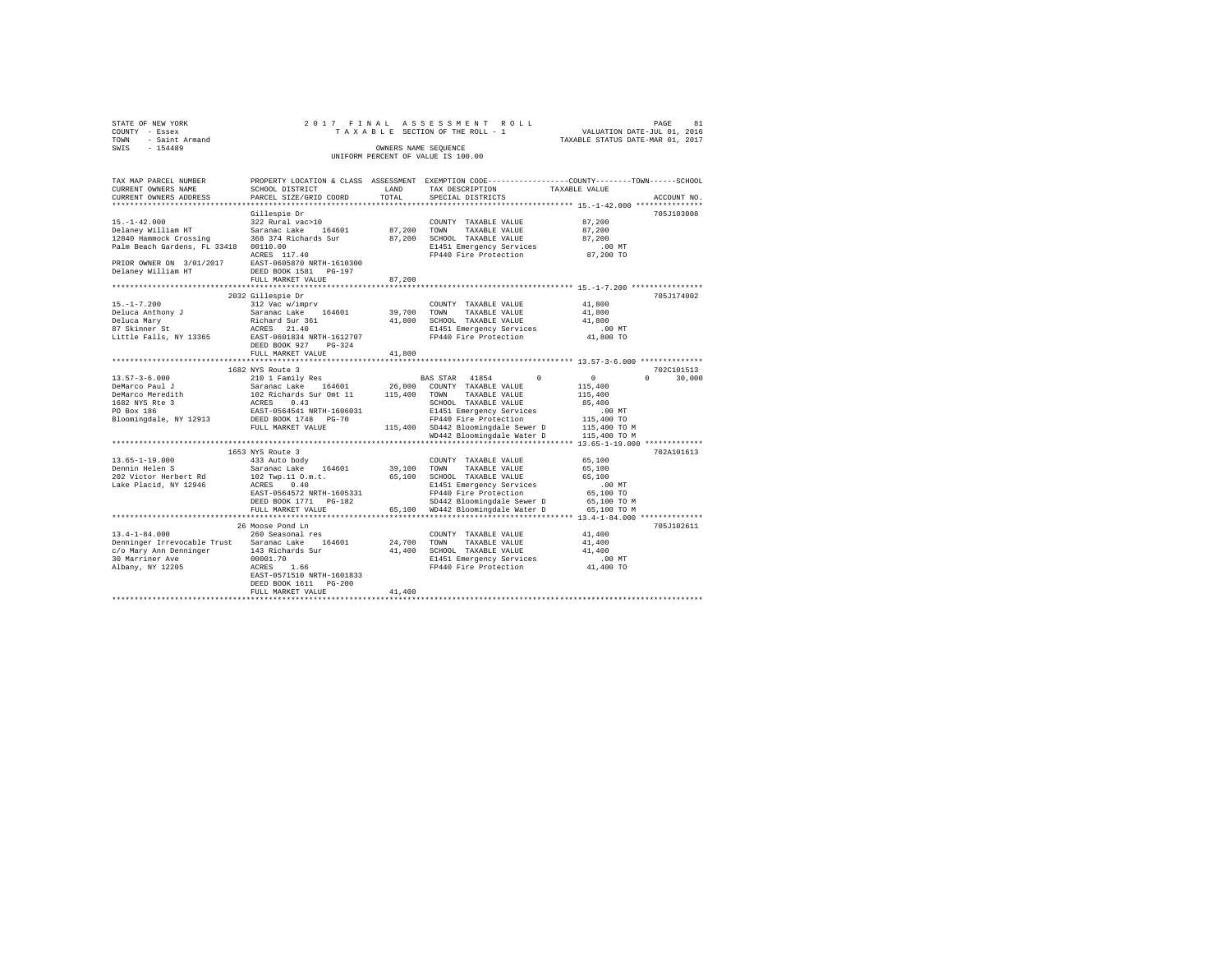| STATE OF NEW YORK   | 2017 FINAL ASSESSMENT ROLL         |                                  | PAGE | 82 |
|---------------------|------------------------------------|----------------------------------|------|----|
| COUNTY - Essex      | TAXABLE SECTION OF THE ROLL - 1    | VALUATION DATE-JUL 01, 2016      |      |    |
| TOWN - Saint Armand |                                    | TAXABLE STATUS DATE-MAR 01, 2017 |      |    |
| SWIS<br>$-154489$   | OWNERS NAME SEOUENCE               |                                  |      |    |
|                     | UNIFORM PERCENT OF VALUE IS 100.00 |                                  |      |    |
|                     |                                    |                                  |      |    |
|                     |                                    |                                  |      |    |

| TAX MAP PARCEL NUMBER<br>CURRENT OWNERS NAME<br>CURRENT OWNERS ADDRESS                                              | SCHOOL DISTRICT<br>PARCEL SIZE/GRID COORD                                                                                                                                                                     | LAND<br>TOTAL              | PROPERTY LOCATION & CLASS ASSESSMENT EXEMPTION CODE-----------------COUNTY-------TOWN------SCHOOL<br>TAX DESCRIPTION<br>SPECIAL DISTRICTS                                                     | TAXABLE VALUE                                                                     | ACCOUNT NO.                      |
|---------------------------------------------------------------------------------------------------------------------|---------------------------------------------------------------------------------------------------------------------------------------------------------------------------------------------------------------|----------------------------|-----------------------------------------------------------------------------------------------------------------------------------------------------------------------------------------------|-----------------------------------------------------------------------------------|----------------------------------|
| $13.4 - 1 - 85.000$<br>Denninger Irrevocable Trust<br>c/o Mary Ann Denninger<br>30 Marriner Ave<br>Albany, NY 12205 | Moose Pond Ln<br>314 Rural vac<10<br>Saranac Lake<br>164601<br>143 Richards Sur<br>ACRES<br>0.43<br>EAST-0571588 NRTH-1602148<br>DEED BOOK 1611 PG-200<br>FULL MARKET VALUE<br>****************************** | 1,400<br>1,400<br>1,400    | COUNTY TAXABLE VALUE<br>TOWN<br>TAXABLE VALUE<br>SCHOOL TAXABLE VALUE<br>E1451 Emergency Services<br>FP440 Fire Protection                                                                    | 1,400<br>1,400<br>1,400<br>.00MT<br>1,400 TO                                      | 705J103202                       |
| $13.4 - 1 - 83.000$<br>Denninger Mary A<br>2 Glenwood Ter<br>Vooheesville, NY 12186-4401                            | 28 Moose Pond Ln<br>260 Seasonal res<br>Saranac Lake 164601<br>143 Richards Sur<br>00001.60<br>ACRES<br>1.50<br>EAST-0571597 NRTH-1601893<br>DEED BOOK 1280 PG-60<br>FULL MARKET VALUE                        | 43,900<br>69,300<br>69,300 | COUNTY TAXABLE VALUE<br>TOWN<br>TAXABLE VALUE<br>SCHOOL TAXABLE VALUE<br>E1451 Emergency Services<br>FP440 Fire Protection                                                                    | 69,300<br>69,300<br>69,300<br>$.00$ MT<br>69,300 TO                               | 705J103305                       |
|                                                                                                                     | ***********************                                                                                                                                                                                       |                            | ·***************************** 13.57-4-1.000 **************                                                                                                                                   |                                                                                   |                                  |
| $13.57 - 4 - 1.000$<br>Denninger Paul F<br>46 Ahl Ave<br>Albany, NY 12205                                           | 3 River Rd<br>210 1 Family Res<br>Saranac Lake<br>164601<br>101 Rs Twp 11 Omt<br>0.30<br>ACRES<br>EAST-0565260 NRTH-1606482<br>DEED BOOK 1593 PG-190<br>FULL MARKET VALUE                                     | 16,200<br>72.200           | COUNTY TAXABLE VALUE<br>TOWN<br>TAXABLE VALUE<br>72,200 SCHOOL TAXABLE VALUE<br>E1451 Emergency Services<br>FP440 Fire Protection<br>SD442 Bloomingdale Sewer D<br>WD442 Bloomingdale Water D | 72,200<br>72,200<br>72,200<br>$.00$ MT<br>72,200 TO<br>72,200 TO M<br>72,200 TO M | 702A101809                       |
|                                                                                                                     |                                                                                                                                                                                                               |                            |                                                                                                                                                                                               |                                                                                   |                                  |
| $13.56 - 1 - 1.100$<br>Denoyelles Jean R<br>Copas Marvlow<br>16 Ludvigh Rd<br>Nanuet, NY 10954                      | Prospect St<br>314 Rural vac<10<br>Saranac Lake 164601<br>82 Richards Surtwp.11 Omt<br>ACRES 27.13<br>EAST-0561336 NRTH-1607078<br>DEED BOOK 1461 PG-76                                                       | 63,800 TOWN<br>63,800      | COUNTY TAXABLE VALUE<br>TAXABLE VALUE<br>SCHOOL TAXABLE VALUE<br>E1451 Emergency Services<br>FP440 Fire Protection                                                                            | 63,800<br>63,800<br>63,800<br>.00 MT<br>63,800 TO                                 | 702A100808                       |
|                                                                                                                     | FULL MARKET VALUE                                                                                                                                                                                             | 63,800                     |                                                                                                                                                                                               |                                                                                   |                                  |
| $23.2 - 1 - 12.000$<br>Derr Francis G Jr<br>59 Grass Pond Way<br>PO Box 263<br>Bloomingdale, NY 12913               | 111 Grass Pond Way<br>260 Seasonal res<br>Saranac Lake<br>164601<br>164 Richards Sur<br>ACRES<br>0.50<br>EAST-0574986 NRTH-1599470<br>DEED BOOK 784<br>$PG-056$<br>FULL MARKET VALUE                          | 9,800<br>11,200<br>11,200  | $\Omega$<br>BAS STAR 41854<br>COUNTY TAXABLE VALUE<br>TOWN<br>TAXABLE VALUE<br>SCHOOL TAXABLE VALUE<br>E1451 Emergency Services<br>FP440 Fire Protection                                      | $\Omega$<br>11,200<br>11,200<br>$\Omega$<br>$.00$ MT<br>11,200 TO                 | 705J102612<br>$\Omega$<br>11,200 |
|                                                                                                                     |                                                                                                                                                                                                               |                            |                                                                                                                                                                                               |                                                                                   |                                  |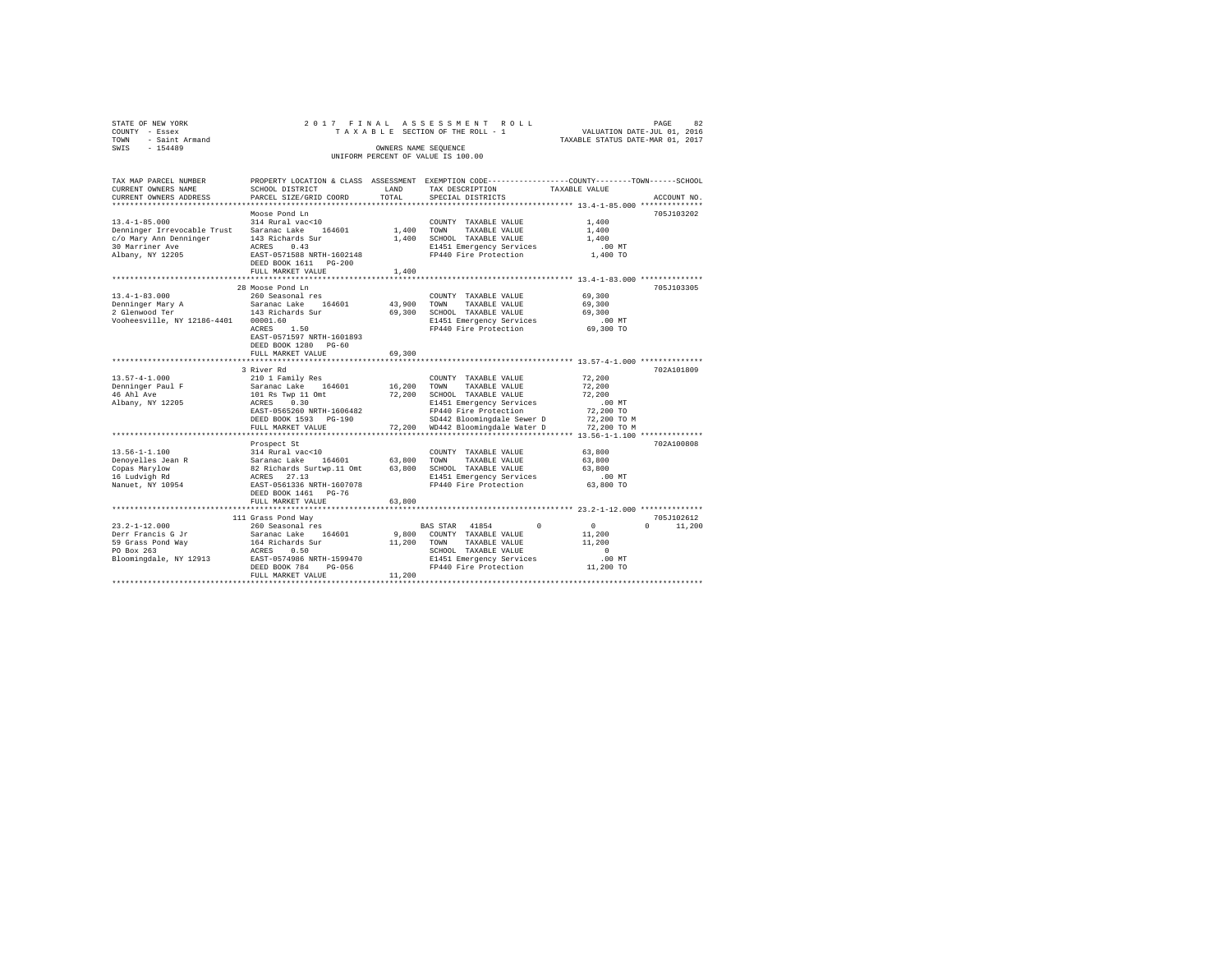| STATE OF NEW YORK<br>COUNTY - Essex<br>TOWN - Saint Armand<br>SWIS - 154489          | 2017 FINAL ASSESSMENT ROLL<br>TAXABLE SECTION OF THE ROLL - 1                                                                                                                                                      | OWNERS NAME SEQUENCE<br>UNIFORM PERCENT OF VALUE IS 100.00 |                                                                                                                                     | VALUATION DATE-JUL 01, 2016<br>TAXABLE STATUS DATE-MAR 01, 2017 | PAGE | 83            |
|--------------------------------------------------------------------------------------|--------------------------------------------------------------------------------------------------------------------------------------------------------------------------------------------------------------------|------------------------------------------------------------|-------------------------------------------------------------------------------------------------------------------------------------|-----------------------------------------------------------------|------|---------------|
| TAX MAP PARCEL NUMBER<br>CURRENT OWNERS NAME<br>CURRENT OWNERS ADDRESS               | PROPERTY LOCATION & CLASS ASSESSMENT EXEMPTION CODE---------------COUNTY-------TOWN------SCHOOL<br>SCHOOL DISTRICT<br>PARCEL SIZE/GRID COORD                                                                       | LAND<br>TOTAL                                              | TAX DESCRIPTION<br>SPECIAL DISTRICTS                                                                                                | TAXABLE VALUE                                                   |      | ACCOUNT NO.   |
|                                                                                      |                                                                                                                                                                                                                    |                                                            |                                                                                                                                     |                                                                 |      |               |
| $32.38 - 1 - 10.000$<br>Dewey Aaron G                                                | 45 Rockledge Ln<br>210 1 Family Res                                                                                                                                                                                | 40,900 TOWN                                                | COUNTY TAXABLE VALUE<br>TAXABLE VALUE                                                                                               | 155,000<br>155,000                                              |      | 705J103013    |
| Studdiford Allison L<br>3 Broadway Apt #2<br>Saranac Lake, NY 12983                  | Saranac Lake 164601<br>11 Richards Sur<br>179 X 140 X Irr<br>ACRES 0.55                                                                                                                                            |                                                            | 155,000 SCHOOL TAXABLE VALUE<br>E1450 Emergency Services<br>FP440 Fire Protection                                                   | 155,000<br>.00 MT<br>155,000 TO                                 |      |               |
|                                                                                      | EAST-0555849 NRTH-1578577 WD441 Rockledge water 155,000 TO M<br>DEED BOOK 1836    PG-254<br>FULL MARKET VALUE                                                                                                      | 155,000                                                    |                                                                                                                                     |                                                                 |      |               |
|                                                                                      | 36 Saranac Ln                                                                                                                                                                                                      |                                                            |                                                                                                                                     |                                                                 |      | 705J189006    |
| $32.38 - 1 - 29.000$<br>Doebler David C                                              | 210 1 Family Res                                                                                                                                                                                                   |                                                            | BAS STAR 41854 0 0<br>40,500 COUNTY TAXABLE VALUE                                                                                   | 246,000                                                         |      | $0 \t 30.000$ |
| Doebler Judy M<br>36 Saranac Ln                                                      | Saranac Lake 164601 40,500 COUNTY<br>10 TWP 11 Omt Rs 246,000 TONN<br>10 TWP 10 AFT 31 Rockledge 246,000 SCHOOL<br>ACRES 0.50 BANK1STARSG 181450 B1450<br>RAST-0555728 NRTH-1579061 PP440 F:                       |                                                            | TAXABLE VALUE<br>SCHOOL TAXABLE VALUE                                                                                               | 246,000<br>216,000                                              |      |               |
| Saranac Lake, NY 12983                                                               | DEED BOOK 1340 PG-209                                                                                                                                                                                              |                                                            | E1450 Emergency Services<br>FP440 Fire Protection<br>WD441 Rockledge water                                                          | $.00$ MT<br>246,000 TO<br>246,000 TO M                          |      |               |
|                                                                                      | FULL MARKET VALUE                                                                                                                                                                                                  | 246,000                                                    |                                                                                                                                     |                                                                 |      |               |
|                                                                                      |                                                                                                                                                                                                                    |                                                            |                                                                                                                                     |                                                                 |      |               |
|                                                                                      | 1005 NYS Route 3                                                                                                                                                                                                   |                                                            |                                                                                                                                     |                                                                 |      | 705J103313    |
| $23.3 - 1 - 8.000$<br>Doerr Cheryl A<br>$1005$ NYS Route 3<br>Saranac Lake, NY 12983 | 67 Richards Sur 127,400 TOWN<br>ACRES 1.13 BANK1STARSG 5CHOOL TAXABLE VALUE<br>EAST-0560234 NRTH-1591474 B1450 Emergency Services<br>DEED BOOK 1653 PG-54 F7440 Fire Protection<br>FULL MARKET VALUE               | 127,400                                                    | TAXABLE VALUE                                                                                                                       | 127,400<br>97,400<br>.00 MT<br>127,400 TO                       |      | $0 \t 30.000$ |
|                                                                                      |                                                                                                                                                                                                                    |                                                            |                                                                                                                                     |                                                                 |      |               |
| $23.3 - 1 - 9.000$<br>Doerr Cheryl A<br>1005 NYS Route 3<br>Saranac Lake, NY 12983   | NYS Route 3<br>311 Res vac land<br>Saranac Lake 164601<br>67 Richards Sur<br>ACRES 0.50 BANK1STARSG<br>EAST-0560190 NRTH-1591589<br>DEED BOOK 1653 PG-54                                                           |                                                            | COUNTY TAXABLE VALUE<br>1,700 TOWN TAXABLE VALUE<br>1,700 SCHOOL TAXABLE VALUE<br>E1450 Emergency Services<br>FP440 Fire Protection | 1,700<br>1,700<br>1,700<br>$.00$ MT<br>1,700 TO                 |      | 705J103907    |
|                                                                                      | FULL MARKET VALUE                                                                                                                                                                                                  | 1,700                                                      |                                                                                                                                     |                                                                 |      |               |
|                                                                                      |                                                                                                                                                                                                                    |                                                            |                                                                                                                                     |                                                                 |      |               |
|                                                                                      | 36 Whiteface Ln                                                                                                                                                                                                    |                                                            |                                                                                                                                     |                                                                 |      | 702A101907    |
| $13.56 - 4 - 7.000$                                                                  | 210 1 Family Res<br>Saranac Lake 164601                                                                                                                                                                            |                                                            | BAS STAR 41854 0<br>24,000 COUNTY TAXABLE VALUE                                                                                     | $\overline{0}$                                                  |      | $0 \t 30,000$ |
| Donaldson Tami L                                                                     |                                                                                                                                                                                                                    |                                                            |                                                                                                                                     | 164,600                                                         |      |               |
| 36 Whiteface Ln<br>PO Box 40                                                         | 82 Rs Twp 11 Omt 164,600 TOWN                                                                                                                                                                                      |                                                            | TAXABLE VALUE                                                                                                                       | 164,600                                                         |      |               |
| Bloomingdale, NY 12913 EAST-0562285 NRTH-1606639                                     |                                                                                                                                                                                                                    |                                                            |                                                                                                                                     | 134,600                                                         |      |               |
|                                                                                      | %<br>ARES 0.37 BANK1STARSG<br>-> CHOOL TAXABLE VALUE EAST-0562285 NRTH-1606639 = 11451 Energency Services<br>DEEN DEEN FRAMENT-1606639 = 11451 Energency Services<br>DEED BOOK 1578 PG-147 = PF440 Fire Protection |                                                            |                                                                                                                                     | .00 MT<br>164,600 TO                                            |      |               |
|                                                                                      | FULL MARKET VALUE                                                                                                                                                                                                  | 164,600                                                    |                                                                                                                                     |                                                                 |      |               |
|                                                                                      |                                                                                                                                                                                                                    |                                                            |                                                                                                                                     |                                                                 |      |               |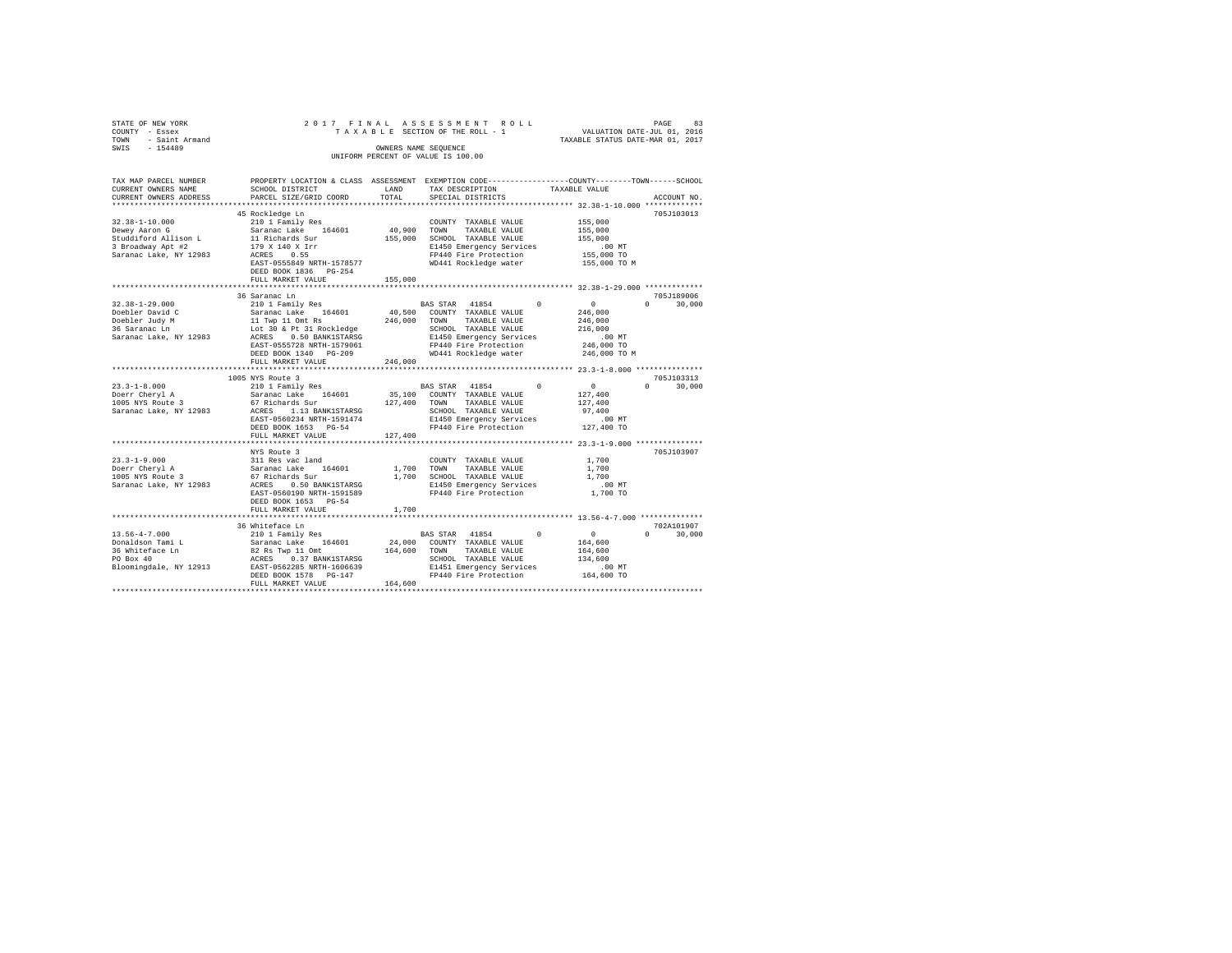|                | STATE OF NEW YORK   |  |  |  |  | 2017 FINAL ASSESSMENT ROLL         |  |  |  |  |  |                                  |                             |  | PAGE | 84 |
|----------------|---------------------|--|--|--|--|------------------------------------|--|--|--|--|--|----------------------------------|-----------------------------|--|------|----|
| COUNTY - Essex |                     |  |  |  |  | TAXABLE SECTION OF THE ROLL - 1    |  |  |  |  |  |                                  | VALUATION DATE-JUL 01, 2016 |  |      |    |
|                | TOWN - Saint Armand |  |  |  |  |                                    |  |  |  |  |  | TAXABLE STATUS DATE-MAR 01, 2017 |                             |  |      |    |
| SWIS           | $-154489$           |  |  |  |  | OWNERS NAME SEOUENCE               |  |  |  |  |  |                                  |                             |  |      |    |
|                |                     |  |  |  |  | UNIFORM PERCENT OF VALUE IS 100.00 |  |  |  |  |  |                                  |                             |  |      |    |

| TAX MAP PARCEL NUMBER<br>CURRENT OWNERS NAME      | SCHOOL DISTRICT                                                             | LAND    | PROPERTY LOCATION & CLASS ASSESSMENT EXEMPTION CODE----------------COUNTY-------TOWN-----SCHOOL<br>TAX DESCRIPTION | TAXABLE VALUE                          |                                  |
|---------------------------------------------------|-----------------------------------------------------------------------------|---------|--------------------------------------------------------------------------------------------------------------------|----------------------------------------|----------------------------------|
| CURRENT OWNERS ADDRESS<br>*********************** | PARCEL SIZE/GRID COORD                                                      | TOTAL   | SPECIAL DISTRICTS                                                                                                  |                                        | ACCOUNT NO.                      |
|                                                   |                                                                             |         |                                                                                                                    |                                        |                                  |
| $13.65 - 1 - 11.000$<br>Dora Richard A            | 9 School St<br>210 1 Family Res<br>Saranac Lake 164601                      | 31,300  | BAS STAR<br>41854<br>$\Omega$<br>COUNTY TAXABLE VALUE                                                              | $^{\circ}$<br>114,200                  | 702A101612<br>$\Omega$<br>30,000 |
| Dora Peqqy J<br>9 School St                       | 102 Twp 11 Omt<br>ACRES 0.65 BANK CORE                                      | 114,200 | TAXABLE VALUE<br>TOWN<br>SCHOOL TAXABLE VALUE                                                                      | 114,200<br>84,200                      |                                  |
| PO Box 126<br>Bloomingdale, NY 12913              | EAST-0564306 NRTH-1605513<br>DEED BOOK 667<br>$PG-003$<br>FULL MARKET VALUE |         | E1451 Emergency Services<br>FP440 Fire Protection<br>114,200 SD442 Bloomingdale Sewer D                            | $.00$ MT<br>114,200 TO<br>114,200 TO M |                                  |
|                                                   |                                                                             |         | WD442 Bloomingdale Water D                                                                                         | 114,200 TO M                           |                                  |
|                                                   | ********************************                                            |         |                                                                                                                    |                                        |                                  |
|                                                   | 37 Mount Pisqah Ln                                                          |         |                                                                                                                    |                                        | 705J103906                       |
| $23.3 - 1 - 60.000$                               | 210 1 Family Res                                                            |         | $\Omega$<br>ENH STAR 41834                                                                                         | $\sim$ 0                               | $\Omega$<br>65,500               |
| Douglas Robert W                                  | Saranac Lake 164601                                                         |         | 91,200 COUNTY TAXABLE VALUE<br>TOWN<br>TAXABLE VALUE                                                               | 267,100<br>267,100                     |                                  |
| Douglas Louise A<br>37 Mt Pisgah Ln               | 9 Richards Sur<br>1.82<br>ACRES                                             | 267,100 | SCHOOL TAXABLE VALUE                                                                                               | 201,600                                |                                  |
| Saranac Lake, NY 12983                            | EAST-0554090 NRTH-1584940                                                   |         | E1450 Emergency Services                                                                                           | $.00$ MT                               |                                  |
|                                                   | DEED BOOK 955<br>$PG-213$                                                   |         | FP440 Fire Protection                                                                                              | 267,100 TO                             |                                  |
|                                                   | FULL MARKET VALUE                                                           | 267,100 |                                                                                                                    |                                        |                                  |
|                                                   | ************************                                                    |         |                                                                                                                    |                                        |                                  |
|                                                   | 838 Saint Regis Ave                                                         |         |                                                                                                                    |                                        | 702A101904                       |
| $13.56 - 8 - 4.000$                               | 210 1 Family Res                                                            |         | 41854<br>$^{\circ}$<br>BAS STAR                                                                                    | $\circ$                                | $\Omega$<br>30,000               |
| Downs Debra                                       | Saranac Lake 164601                                                         | 32,300  | COUNTY TAXABLE VALUE                                                                                               | 106,900                                |                                  |
| 838 St Regis Ave                                  | 101 Rs Twp 11 Omt                                                           | 106,900 | TAXABLE VALUE<br>TOWN                                                                                              | 106,900                                |                                  |
| PO Box 199                                        | 0.70<br>ACRES                                                               |         | SCHOOL TAXABLE VALUE                                                                                               | 76,900                                 |                                  |
| Bloomingdale, NY 12913                            | EAST-0563801 NRTH-1606778                                                   |         | E1451 Emergency Services                                                                                           | $.00$ MT                               |                                  |
|                                                   | DEED BOOK 1468 PG-79                                                        |         | FP440 Fire Protection                                                                                              | 106,900 TO                             |                                  |
|                                                   | FULL MARKET VALUE                                                           |         | 106,900 SD442 Bloomingdale Sewer D                                                                                 | 106,900 TO M                           |                                  |
|                                                   |                                                                             |         | WD442 Bloomingdale Water D                                                                                         | 106,900 TO M                           |                                  |
|                                                   |                                                                             |         |                                                                                                                    |                                        |                                  |
| $23.2 - 1 - 10.000$                               | 107 Grass Pond Way<br>260 Seasonal res                                      |         | COUNTY TAXABLE VALUE                                                                                               | 59,400                                 | 705J102706                       |
| Doyle Michael A                                   | Saranac Lake 164601                                                         | 9,800   | TOWN<br>TAXABLE VALUE                                                                                              | 59,400                                 |                                  |
| Doyle Timothy J                                   | 164 Richards Sur                                                            | 59,400  | SCHOOL TAXABLE VALUE                                                                                               | 59,400                                 |                                  |
| 179 Crescent St                                   | ACRES<br>0.50                                                               |         | E1451 Emergency Services                                                                                           | $.00$ MT                               |                                  |
|                                                   | Saratoga Springs, NY 12866 EAST-0574869 NRTH-1599517                        |         | FP440 Fire Protection                                                                                              | 59,400 TO                              |                                  |
|                                                   | DEED BOOK 1245 PG-57                                                        |         |                                                                                                                    |                                        |                                  |
|                                                   | FULL MARKET VALUE                                                           | 59,400  |                                                                                                                    |                                        |                                  |
|                                                   |                                                                             |         |                                                                                                                    |                                        |                                  |
|                                                   | 109 Grass Pond Wav                                                          |         |                                                                                                                    |                                        | 705J103509                       |
| $23.2 - 1 - 11.000$                               | 260 Seasonal res                                                            |         | COUNTY TAXABLE VALUE                                                                                               | 15,000                                 |                                  |
| Doyle Timothy J                                   | Saranac Lake<br>164601                                                      | 9,800   | TOWN<br>TAXABLE VALUE                                                                                              | 15,000                                 |                                  |
| Waqner Joan                                       | 164 Richards Sur                                                            | 15,000  | SCHOOL TAXABLE VALUE                                                                                               | 15,000                                 |                                  |
| 79 Crescent St                                    | ACRES<br>0.50                                                               |         | E1451 Emergency Services                                                                                           | .00MT                                  |                                  |
| Saratoga Springs, NY 12866                        | EAST-0574929 NRTH-1599494<br>DEED BOOK 1103 PG-57                           |         | FP440 Fire Protection                                                                                              | 15,000 TO                              |                                  |
|                                                   | FULL MARKET VALUE                                                           | 15,000  |                                                                                                                    |                                        |                                  |
|                                                   |                                                                             |         |                                                                                                                    |                                        |                                  |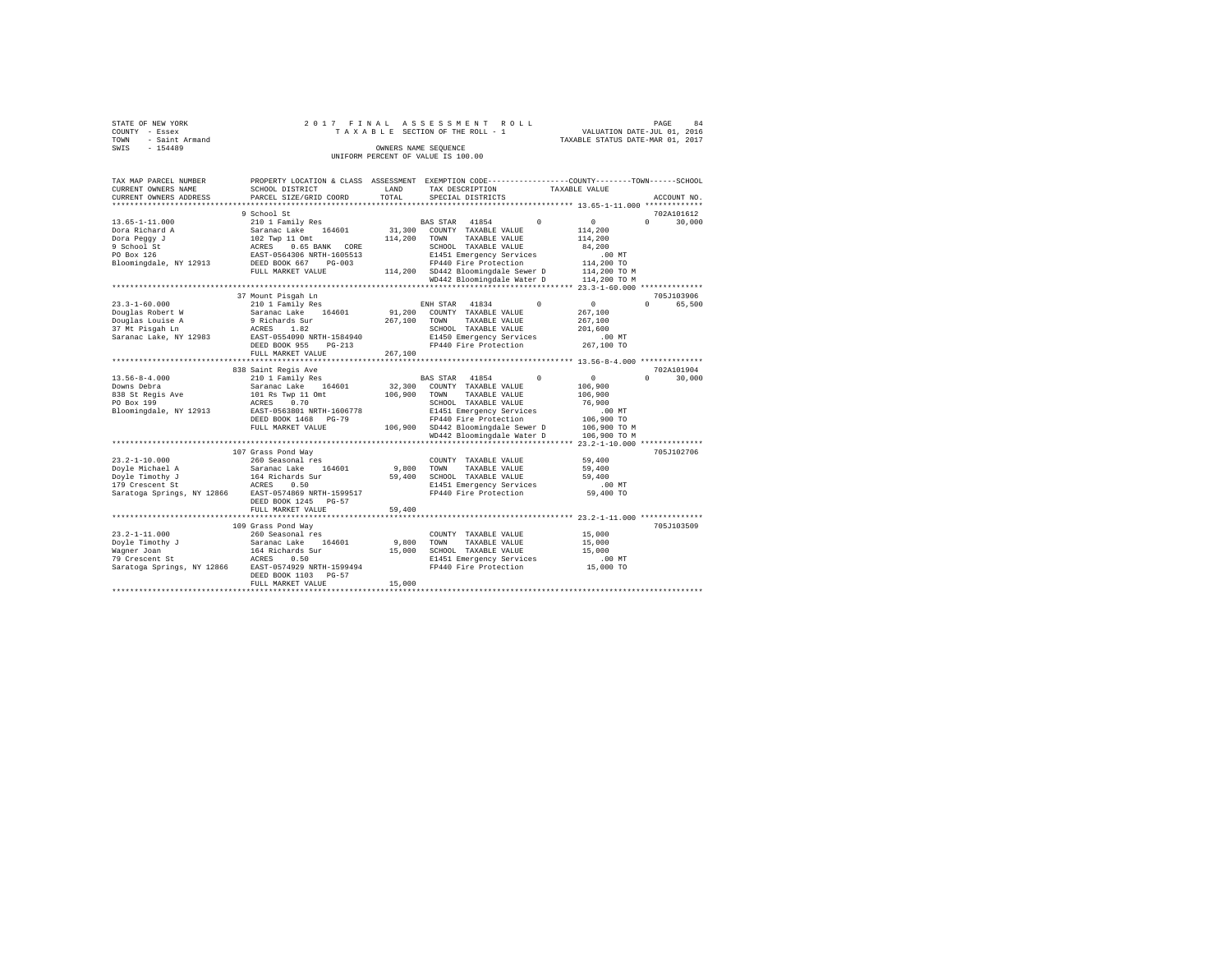| STATE OF NEW YORK   |  | 2017 FINAL ASSESSMENT ROLL         |                                  | PAGE | 85 |
|---------------------|--|------------------------------------|----------------------------------|------|----|
| COUNTY - Essex      |  | TAXABLE SECTION OF THE ROLL - 1    | VALUATION DATE-JUL 01, 2016      |      |    |
| TOWN - Saint Armand |  |                                    | TAXABLE STATUS DATE-MAR 01, 2017 |      |    |
| SWIS<br>$-154489$   |  | OWNERS NAME SEOUENCE               |                                  |      |    |
|                     |  | UNIFORM PERCENT OF VALUE IS 100.00 |                                  |      |    |
|                     |  |                                    |                                  |      |    |

| TAX MAP PARCEL NUMBER<br>CURRENT OWNERS NAME<br>CURRENT OWNERS ADDRESS | SCHOOL DISTRICT<br>PARCEL SIZE/GRID COORD | LAND<br>TOTAL | PROPERTY LOCATION & CLASS ASSESSMENT EXEMPTION CODE----------------COUNTY-------TOWN------SCHOOL<br>TAX DESCRIPTION<br>SPECIAL DISTRICTS | TAXABLE VALUE      | ACCOUNT NO. |
|------------------------------------------------------------------------|-------------------------------------------|---------------|------------------------------------------------------------------------------------------------------------------------------------------|--------------------|-------------|
| ************************                                               |                                           |               |                                                                                                                                          |                    |             |
|                                                                        | 110 Main St                               |               |                                                                                                                                          |                    | 705Z001005  |
| $13.64 - 2 - 1.200$                                                    | 210 1 Family Res                          |               | COUNTY TAXABLE VALUE                                                                                                                     | 233,800            |             |
| Draper Brian G                                                         | Saranac Lake 164601                       | 48,300        | TOWN TAXABLE VALUE                                                                                                                       | 233,800            |             |
| PO Box 542                                                             | 83 Twp 11 Omt                             | 233,800       | SCHOOL TAXABLE VALUE                                                                                                                     | 233,800            |             |
| Saranac Lake, NY 12983                                                 | ACRES 5.57 BANK GFNB&T                    |               | E1451 Emergency Services                                                                                                                 | $.00$ MT           |             |
|                                                                        | EAST-0561927 NRTH-1605100                 |               | FP440 Fire Protection                                                                                                                    | 233,800 TO         |             |
|                                                                        | DEED BOOK 1838 PG-120                     |               |                                                                                                                                          |                    |             |
|                                                                        | FULL MARKET VALUE                         | 233,800       |                                                                                                                                          |                    |             |
|                                                                        | Saranac Ln                                |               |                                                                                                                                          |                    | 705J194006  |
| $32.38 - 1 - 9.200$                                                    | 311 Res vac land                          |               | COUNTY TAXABLE VALUE                                                                                                                     | 25,000             |             |
| Drucker Gloria                                                         | Saranac Lake 164601                       | 25,000 TOWN   | TAXABLE VALUE                                                                                                                            | 25,000             |             |
| 16 Saranac Ln                                                          | 11 Richards Sur                           | 25,000        | SCHOOL TAXABLE VALUE                                                                                                                     | 25,000             |             |
| Saranac Lake, NY 12983                                                 | ACRES 0.23                                |               | E1450 Emergency Services                                                                                                                 | $.00$ MT           |             |
|                                                                        | EAST-0555642 NRTH-1578616                 |               | FP440 Fire Protection                                                                                                                    | 25,000 TO          |             |
|                                                                        | DEED BOOK 1828 PG-306                     |               | WD441 Rockledge water                                                                                                                    | 25,000 TO M        |             |
|                                                                        | FULL MARKET VALUE                         | 25,000        |                                                                                                                                          |                    |             |
|                                                                        | ************************                  |               | **************************** 32.38-1-19.000 *************                                                                                |                    |             |
|                                                                        | 16 Saranac Ln                             |               |                                                                                                                                          |                    | 705J187006  |
| $32.38 - 1 - 19.000$                                                   | 210 1 Family Res                          |               | COUNTY TAXABLE VALUE                                                                                                                     | 235,000            |             |
| Drucker Gloria                                                         | Saranac Lake 164601                       |               | 38,300 TOWN TAXABLE VALUE                                                                                                                | 235,000            |             |
| 16 Saranac Ln                                                          | 11 Twp 11 Omt Rs                          | 235,000       | SCHOOL TAXABLE VALUE                                                                                                                     | 235,000            |             |
| Saranac Lake, NY 12983                                                 | Lot 25 Rockledge Park                     |               | E1450 Emergency Services                                                                                                                 | $.00$ MT           |             |
|                                                                        | Db 992 Pq 202 (Q'claim)                   |               | FP440 Fire Protection                                                                                                                    | 235,000 TO         |             |
|                                                                        | 0.38<br>ACRES                             |               | WD441 Rockledge water                                                                                                                    | 235,000 TO M       |             |
|                                                                        | EAST-0555559 NRTH-1578555                 |               |                                                                                                                                          |                    |             |
|                                                                        | DEED BOOK 1828 PG-306                     |               |                                                                                                                                          |                    |             |
|                                                                        | FULL MARKET VALUE                         | 235,000       |                                                                                                                                          |                    |             |
|                                                                        |                                           | ************* |                                                                                                                                          |                    |             |
|                                                                        | Sunset Rock Way                           |               |                                                                                                                                          |                    | 702A101110  |
| $13.3 - 2 - 5.000$                                                     | 311 Res vac land                          |               | COUNTY TAXABLE VALUE                                                                                                                     | 28,600             |             |
| Duffy Charles                                                          | Saranac Lake 164601                       | 28,600 TOWN   | TAXABLE VALUE                                                                                                                            | 28,600             |             |
| 232 River Rd<br>Bloomingdale, NY 12913                                 | 62 Twp 11 O.m.t.<br>ACRES 10.00           |               | 28,600 SCHOOL TAXABLE VALUE<br>E1451 Emergency Services                                                                                  | 28,600<br>$.00$ MT |             |
|                                                                        | EAST-0560819 NRTH-1603651                 |               | FP440 Fire Protection                                                                                                                    | 28,600 TO          |             |
|                                                                        | DEED BOOK 1746 PG-155                     |               |                                                                                                                                          |                    |             |
|                                                                        | FULL MARKET VALUE                         | 28,600        |                                                                                                                                          |                    |             |
|                                                                        |                                           |               |                                                                                                                                          |                    |             |
|                                                                        | 850 Saint Regis Ave                       |               |                                                                                                                                          |                    | 702A101611  |
| $13.56 - 8 - 7.110$                                                    | 311 Res vac land                          |               | COUNTY TAXABLE VALUE                                                                                                                     | 29,100             |             |
| Duffy Charles                                                          | Saranac Lake 164601                       |               | 29,100 TOWN TAXABLE VALUE                                                                                                                | 29,100             |             |
| Duffy Marla                                                            | 101 Rs Twp 11 Omt                         |               | 29,100 SCHOOL TAXABLE VALUE                                                                                                              | 29,100             |             |
| 232 River Rd                                                           | Bk 1062 Pg 52                             |               | E1451 Emergency Services                                                                                                                 | .00 MT             |             |
| Bloomingdale, NY 12913                                                 | 0.54<br>ACRES                             |               | FP440 Fire Protection                                                                                                                    | 29,100 TO          |             |
|                                                                        | EAST-0564009 NRTH-1606508                 |               |                                                                                                                                          |                    |             |
|                                                                        | DEED BOOK 1612 PG-159                     |               |                                                                                                                                          |                    |             |
|                                                                        | FULL MARKET VALUE                         | 29,100        |                                                                                                                                          |                    |             |
|                                                                        |                                           |               |                                                                                                                                          |                    |             |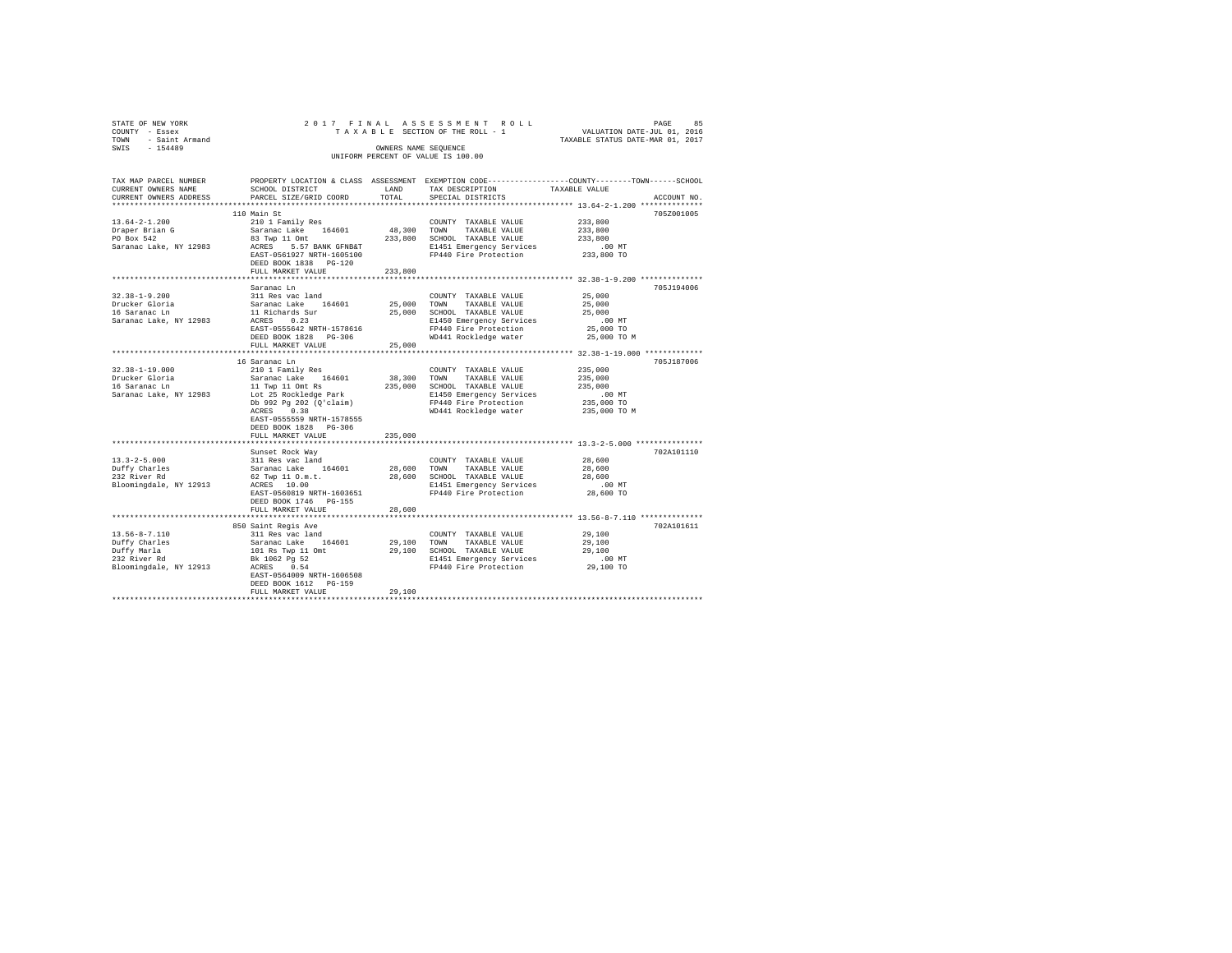| STATE OF NEW YORK                                  | 2017 FINAL                      |              | ASSESSMENT ROLL                    | PAGE                                                                                           | 86          |
|----------------------------------------------------|---------------------------------|--------------|------------------------------------|------------------------------------------------------------------------------------------------|-------------|
| COUNTY - Essex                                     |                                 |              | TAXABLE SECTION OF THE ROLL - 1    | VALUATION DATE-JUL 01, 2016<br>TAXABLE STATUS DATE-MAR 01, 2017                                |             |
| - Saint Armand<br>TOWN                             |                                 |              |                                    |                                                                                                |             |
| SWIS<br>$-154489$                                  |                                 |              | OWNERS NAME SEQUENCE               |                                                                                                |             |
|                                                    |                                 |              | UNIFORM PERCENT OF VALUE IS 100.00 |                                                                                                |             |
|                                                    |                                 |              |                                    |                                                                                                |             |
|                                                    |                                 |              |                                    |                                                                                                |             |
| TAX MAP PARCEL NUMBER                              |                                 |              |                                    | PROPERTY LOCATION & CLASS ASSESSMENT EXEMPTION CODE---------------COUNTY-------TOWN-----SCHOOL |             |
| CURRENT OWNERS NAME                                | SCHOOL DISTRICT                 | LAND         | TAX DESCRIPTION                    | TAXABLE VALUE                                                                                  |             |
| CURRENT OWNERS ADDRESS                             | PARCEL SIZE/GRID COORD          | TOTAL        | SPECIAL DISTRICTS                  |                                                                                                | ACCOUNT NO. |
|                                                    |                                 |              |                                    |                                                                                                |             |
|                                                    | 174 Main St                     |              |                                    |                                                                                                | 705Z007007  |
| $13.3 - 2 - 8.000$                                 | 311 Res vac land                |              | COUNTY TAXABLE VALUE               | 35,500                                                                                         |             |
| Duffy Charles H                                    | Saranac Lake 164601             | 35,500 TOWN  | TAXABLE VALUE                      | 35,500                                                                                         |             |
| 232 River Rd                                       | 83 OMT TWP11 RS                 |              | 35,500 SCHOOL TAXABLE VALUE        | 35,500                                                                                         |             |
| Bloomingdale, NY 12913                             | Lot 9 Johnson Hill Est          |              | E1451 Emergency Services           | $.00$ MT                                                                                       |             |
|                                                    | 0.93<br>ACRES                   |              | FP440 Fire Protection              | 35,500 TO                                                                                      |             |
|                                                    | EAST-0561044 NRTH-1603605       |              |                                    |                                                                                                |             |
|                                                    | DEED BOOK 1521 PG-153           |              |                                    |                                                                                                |             |
|                                                    | FULL MARKET VALUE               | 35,500       |                                    |                                                                                                |             |
|                                                    |                                 |              |                                    | ********************************** 13.3-2-9.000 ****************                               |             |
|                                                    | Main St                         |              |                                    |                                                                                                | 705Z007008  |
| $13.3 - 2 - 9.000$                                 | 311 Res vac land                |              | COUNTY TAXABLE VALUE               | 38,000                                                                                         |             |
|                                                    | Saranac Lake 164601             | 38,000       | TOWN<br>TAXABLE VALUE              | 38,000                                                                                         |             |
| Duffy Charles H<br>232 Fiver Rd                    | 83 OMT TWP11 RS                 | 38,000       | SCHOOL TAXABLE VALUE               | 38,000                                                                                         |             |
| Bloomingdale, NY 12913                             | Lot 10 Johnson Hill Est         |              | E1451 Emergency Services           | .00MT                                                                                          |             |
|                                                    | ACRES<br>1.64                   |              | FP440 Fire Protection              | 38,000 TO                                                                                      |             |
|                                                    | EAST-0561093 NRTH-1603826       |              |                                    |                                                                                                |             |
|                                                    | DEED BOOK 1521 PG-156           |              |                                    |                                                                                                |             |
|                                                    | FULL MARKET VALUE               | 38,000       |                                    |                                                                                                |             |
|                                                    | ******************************* |              |                                    |                                                                                                |             |
|                                                    | 1034 NYS Route 3                |              |                                    |                                                                                                | 705J104303  |
| $23.1 - 1 - 26.000$                                | 240 Rural res                   |              | COUNTY TAXABLE VALUE               | 273,300                                                                                        |             |
|                                                    | Saranac Lake 164601             | 52,900       | TOWN<br>TAXABLE VALUE              | 273,300                                                                                        |             |
| 23.1-1-20.<br>Duffy Charles H<br>- - - - - Pd      | 66 Richards Sur                 |              | 273,300 SCHOOL TAXABLE VALUE       | 273,300                                                                                        |             |
| Bloomingdale, NY 12913                             | ACRES 30.10                     |              | E1451 Emergency Services           | $.00$ MT                                                                                       |             |
|                                                    | EAST-0561751 NRTH-1592731       |              | FP440 Fire Protection              | 273,300 TO                                                                                     |             |
|                                                    | DEED BOOK 1539 PG-196           |              |                                    |                                                                                                |             |
|                                                    | FULL MARKET VALUE               | 273,300      |                                    |                                                                                                |             |
|                                                    |                                 |              |                                    |                                                                                                |             |
|                                                    | 232 River Rd                    |              |                                    |                                                                                                | 705L103706  |
| $13.4 - 1 - 8.095$                                 | 240 Rural res                   |              | BAS STAR 41854<br>$\Omega$         | $\Omega$<br>0                                                                                  | 30,000      |
|                                                    | Saranac Lake 164601             | 66,200       | COUNTY TAXABLE VALUE               | 276,100                                                                                        |             |
| Duffy Charles H Jr<br>??? River Rd<br>232 River Rd | 143 Richards Sur                | 276,100      | TOWN<br>TAXABLE VALUE              | 276,100                                                                                        |             |
| Bloomingdale, NY 12913                             | ACRES 22.50                     |              | SCHOOL TAXABLE VALUE               | 246,100                                                                                        |             |
|                                                    | EAST-0569340 NRTH-1602619       |              | E1451 Emergency Services           | $.00$ MT                                                                                       |             |
|                                                    | DEED BOOK 1303 PG-253           |              | FP440 Fire Protection              | 276,100 TO                                                                                     |             |
|                                                    | FULL MARKET VALUE               | 276,100      |                                    |                                                                                                |             |
|                                                    | ************************        |              |                                    |                                                                                                |             |
|                                                    | 29 Reservoir Ln                 |              |                                    |                                                                                                | 705Z006004  |
| $13.56 - 10 - 9.400$                               | 210 1 Family Res                |              | BAS STAR 41854<br>$\Omega$         | $\circ$<br>$\Omega$                                                                            | 30,000      |
| Duffy Donald E                                     | Saranac Lake 164601             |              | 40,000 COUNTY TAXABLE VALUE        | 244,200                                                                                        |             |
|                                                    | ACRES 6.04                      | 244.200 TOWN | TAXABLE VALUE                      | 244,200                                                                                        |             |
| Duffy Jodi A<br>29 Reservoir Ln                    | EAST-0561156 NRTH-1606281       |              | SCHOOL TAXABLE VALUE               | 214,200                                                                                        |             |
| Bloomingdale, NY 12913                             | DEED BOOK 1453 PG-275           |              | E1451 Emergency Services           | $.00$ MT                                                                                       |             |
|                                                    | FULL MARKET VALUE               |              | 244.200 FP440 Fire Protection      | 244,200 TO                                                                                     |             |
|                                                    |                                 |              |                                    |                                                                                                |             |
|                                                    |                                 |              |                                    |                                                                                                |             |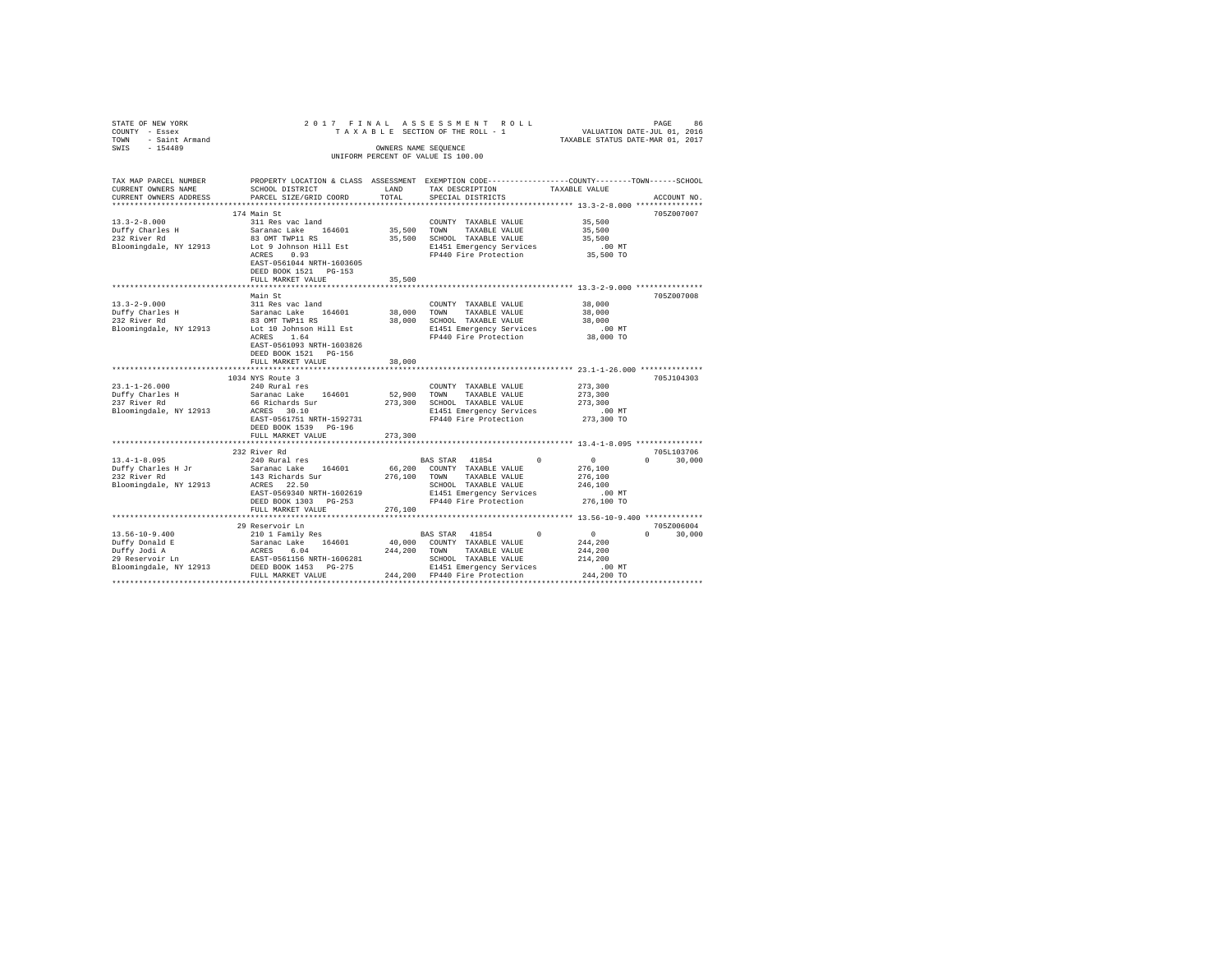| STATE OF NEW YORK      |                           |            | 2017 FINAL ASSESSMENT ROLL         | 87<br>PAGE                                                   |
|------------------------|---------------------------|------------|------------------------------------|--------------------------------------------------------------|
| COUNTY - Essex         |                           |            | TAXABLE SECTION OF THE ROLL - 1    | VALUATION DATE-JUL 01, 2016                                  |
| - Saint Armand<br>TOWN |                           |            |                                    | TAXABLE STATUS DATE-MAR 01, 2017                             |
| SWIS<br>$-154489$      |                           |            | OWNERS NAME SEQUENCE               |                                                              |
|                        |                           |            | UNIFORM PERCENT OF VALUE IS 100.00 |                                                              |
|                        |                           |            |                                    |                                                              |
|                        |                           |            |                                    |                                                              |
| TAX MAP PARCEL NUMBER  | PROPERTY LOCATION & CLASS | ASSESSMENT |                                    | EXEMPTION CODE-----------------COUNTY-------TOWN------SCHOOL |
| CURRENT OWNERS NAME    | SCHOOL DISTRICT           | LAND       | TAX DESCRIPTION                    | TAXABLE VALUE                                                |
| CURRENT OWNERS ADDRESS | PARCEL SIZE/GRID COORD    | TOTAL      | SPECIAL DISTRICTS                  | ACCOUNT NO.                                                  |
|                        |                           |            |                                    | **************                                               |
|                        | 179 Forest Hill Ave       |            |                                    | 705J186005                                                   |
| $32.38 - 1 - 4.200$    | 210 1 Family Res - WTRFNT |            | TAXABLE VALUE<br>COUNTY            | 149,700                                                      |
| Dumas Timothv P        | Saranac Lake 164601       | 48,800     | TAXABLE VALUE<br>TOWN              | 149,700                                                      |
| Dumas Lisa             | 11 Rs Twp 11 Omt          | 149,700    | SCHOOL TAXABLE VALUE               | 149,700                                                      |
| 316 Trotters Ridge Dr  | ACRES 0.42                |            | E1450 Emergency Services           | .00MT                                                        |

| 316 Trotters Ridge Dr<br>Raleigh, NC 27614                                                                   | 0.42<br>ACRES<br>EAST-0556332 NRTH-1578563<br>DEED BOOK 1302 PG-38<br>FULL MARKET VALUE                                                                                                           | 149,700                      | E1450 Emergency Services<br>FP440 Fire Protection                                                                                                             | $.00$ MT<br>149,700 TO                                            |                                  |
|--------------------------------------------------------------------------------------------------------------|---------------------------------------------------------------------------------------------------------------------------------------------------------------------------------------------------|------------------------------|---------------------------------------------------------------------------------------------------------------------------------------------------------------|-------------------------------------------------------------------|----------------------------------|
|                                                                                                              |                                                                                                                                                                                                   |                              |                                                                                                                                                               |                                                                   |                                  |
| $13.4 - 1 - 16.210$<br>Dupree Patrick<br>60 CR 55<br>Saranac Lake, NY 12983                                  | NYS Route 3<br>311 Res vac land<br>164601<br>Saranac Lake<br>103 Richards Survey<br>1.40<br>ACRES<br>EAST-0565344 NRTH-1600991<br>DEED BOOK 1745 PG-121<br>FULL MARKET VALUE                      | 37,200<br>37,200<br>37,200   | COUNTY TAXABLE VALUE<br>TOWN<br>TAXABLE VALUE<br>SCHOOL TAXABLE VALUE<br>E1451 Emergency Services<br>FP440 Fire Protection                                    | 37,200<br>37,200<br>37,200<br>$.00$ MT<br>37,200 TO               | 705J180010                       |
|                                                                                                              |                                                                                                                                                                                                   |                              |                                                                                                                                                               |                                                                   |                                  |
| $13.4 - 1 - 16.220$<br>Dupree Patrick<br>60 Cty Rte 55<br>Saranac Lake, NY 12983                             | 1473 NYS Route 3<br>210 1 Family Res<br>164601<br>Saranac Lake<br>103 Rs<br>ACRES<br>2.03<br>EAST-0565648 NRTH-1601017<br>DEED BOOK 1743 PG-21<br>FULL MARKET VALUE                               | 54,000<br>159,000<br>159,000 | COUNTY TAXABLE VALUE<br>TOWN<br>TAXABLE VALUE<br>SCHOOL TAXABLE VALUE<br>E1451 Emergency Services<br>FP440 Fire Protection                                    | 159,000<br>159,000<br>159,000<br>$.00$ MT<br>159,000 TO           | 705J190001                       |
|                                                                                                              |                                                                                                                                                                                                   |                              |                                                                                                                                                               |                                                                   |                                  |
| $23.3 - 2 - 28.300$<br>Duso Sharron J<br>PO Box 725<br>Saranac Lake, NY 12983                                | Vista Dr<br>311 Res vac land<br>164601<br>Saranac Lake<br>9 RS OMT TWP 11<br>Lot 4 & 7 Glenn Ridge Sub<br>ACRES<br>1.44<br>EAST-0553892 NRTH-1584348<br>DEED BOOK 1535 PG-50<br>FULL MARKET VALUE | 78,400<br>78,400<br>78,400   | COUNTY TAXABLE VALUE<br>TAXABLE VALUE<br>TOWN<br>SCHOOL TAXABLE VALUE<br>E1450 Emergency Services<br>FP440 Fire Protection                                    | 78,400<br>78,400<br>78,400<br>$.00$ MT<br>78,400 TO               | 705Z015006                       |
|                                                                                                              |                                                                                                                                                                                                   |                              |                                                                                                                                                               |                                                                   |                                  |
| $13.4 - 1 - 63.002$<br>Dyer Edwin L<br>Flynn Laura C<br>313 River Rd<br>PO Box 342<br>Bloomingdale, NY 12913 | 313 River Rd<br>210 1 Family Res<br>164601<br>Saranac Lake<br>143 Richards Sur<br>5.90 BANKADKBANK<br>ACRES<br>EAST-0571463 NRTH-1603493<br>DEED BOOK 870<br>$PG-308$<br>FULL MARKET VALUE        | 39,900<br>127,500<br>127,500 | 41834<br>$^{\circ}$<br>ENH STAR<br>COUNTY TAXABLE VALUE<br>TOWN<br>TAXABLE VALUE<br>SCHOOL TAXABLE VALUE<br>E1451 Emergency Services<br>FP440 Fire Protection | $\circ$<br>127,500<br>127,500<br>62,000<br>$.00$ MT<br>127,500 TO | 705L104306<br>65,500<br>$\Omega$ |
|                                                                                                              |                                                                                                                                                                                                   |                              |                                                                                                                                                               |                                                                   |                                  |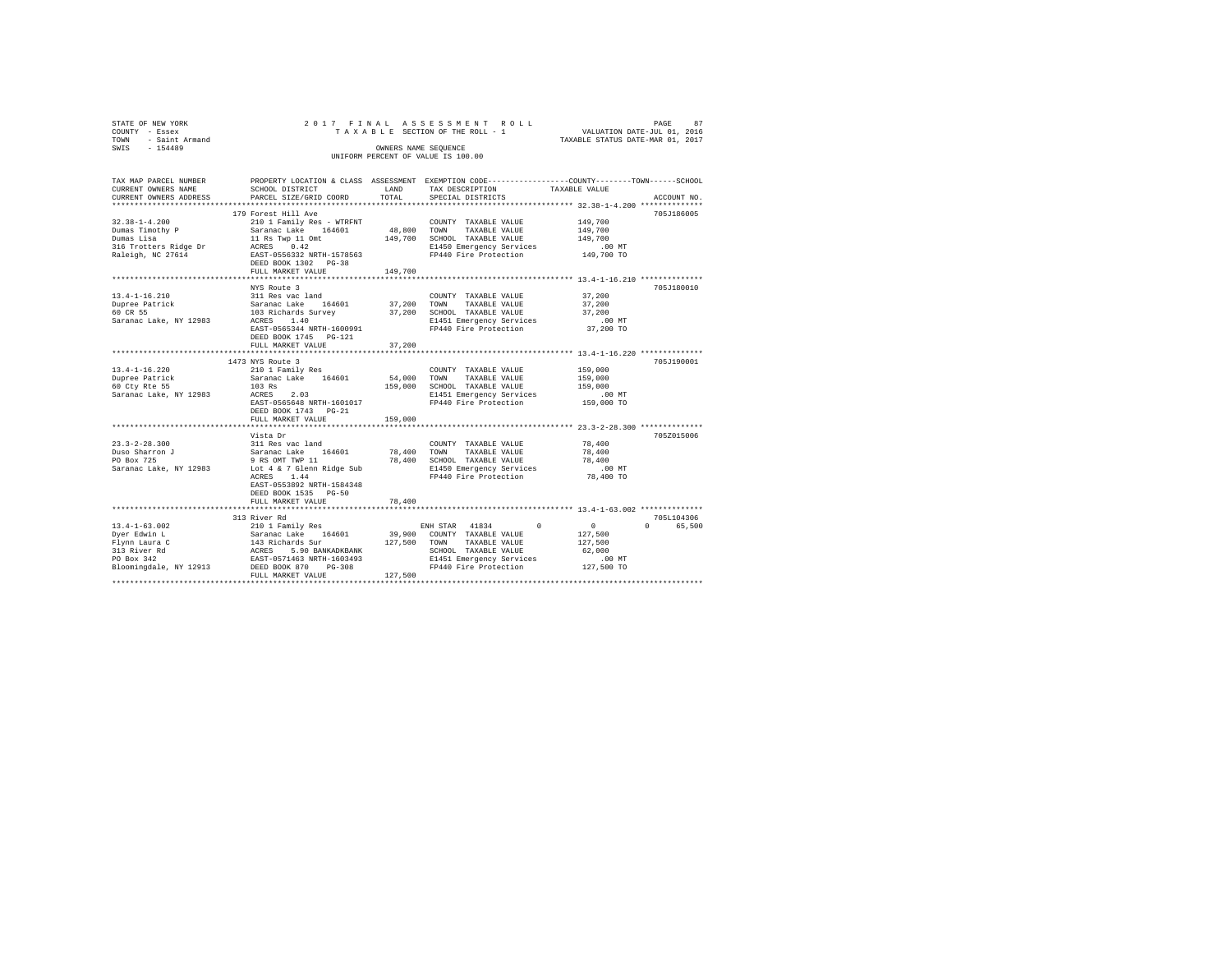| STATE OF NEW YORK   |  |  | 2017 FINAL ASSESSMENT ROLL         |                                  | PAGE | 88 |
|---------------------|--|--|------------------------------------|----------------------------------|------|----|
| COUNTY - Essex      |  |  | TAXABLE SECTION OF THE ROLL - 1    | VALUATION DATE-JUL 01, 2016      |      |    |
| TOWN - Saint Armand |  |  |                                    | TAXABLE STATUS DATE-MAR 01, 2017 |      |    |
| SWIS<br>$-154489$   |  |  | OWNERS NAME SEOUENCE               |                                  |      |    |
|                     |  |  | UNIFORM PERCENT OF VALUE IS 100.00 |                                  |      |    |
|                     |  |  |                                    |                                  |      |    |

| TAX MAP PARCEL NUMBER            | PROPERTY LOCATION & CLASS ASSESSMENT EXEMPTION CODE---------------COUNTY-------TOWN------SCHOOL                                                |             |                |                                                                    |                               |                                                                 |                    |
|----------------------------------|------------------------------------------------------------------------------------------------------------------------------------------------|-------------|----------------|--------------------------------------------------------------------|-------------------------------|-----------------------------------------------------------------|--------------------|
| CURRENT OWNERS NAME              | SCHOOL DISTRICT                                                                                                                                | LAND        |                |                                                                    | TAX DESCRIPTION TAXABLE VALUE |                                                                 |                    |
| CURRENT OWNERS ADDRESS           | PARCEL SIZE/GRID COORD                                                                                                                         | TOTAL       |                | SPECIAL DISTRICTS                                                  |                               |                                                                 | ACCOUNT NO.        |
| **********************           | ******************************                                                                                                                 |             |                |                                                                    |                               |                                                                 |                    |
|                                  | 135 Bloomingdale Ave                                                                                                                           |             |                |                                                                    |                               |                                                                 | 705J103811         |
| $32.166 - 5 - 4.000$             | 210 1 Family Res<br>Saranac Lake 164601                                                                                                        |             |                | ENH STAR 41834                                                     | $\Omega$                      | $\mathbf{0}$                                                    | $\Omega$<br>65,500 |
| Edelberg William R               |                                                                                                                                                |             |                | 19,000 COUNTY TAXABLE VALUE                                        |                               | 98,500                                                          |                    |
| 135 Bloomingdale Ave             |                                                                                                                                                | 98,500      | TOWN           | TAXABLE VALUE                                                      |                               | 98,500                                                          |                    |
| Saranac Lake, NY 12983           | 11 Richards Sur<br>ACRES 0.20                                                                                                                  |             |                | SCHOOL TAXABLE VALUE                                               |                               | 33,000                                                          |                    |
|                                  | EAST-0553873 NRTH-1578322                                                                                                                      |             |                | E1450 Emergency Services                                           |                               | $.00$ MT                                                        |                    |
|                                  | DEED BOOK 1198 PG-68                                                                                                                           |             |                | FP440 Fire Protection                                              |                               | 98,500 TO                                                       |                    |
|                                  | FULL MARKET VALUE                                                                                                                              | 98,500      |                |                                                                    |                               |                                                                 |                    |
|                                  |                                                                                                                                                |             |                |                                                                    |                               |                                                                 |                    |
|                                  | 18 Oregon Plains Rd                                                                                                                            |             |                |                                                                    |                               |                                                                 | 702A174009         |
| 13.56-2-17.002                   | 281 Multiple res                                                                                                                               |             | BAS STAR 41854 |                                                                    | $^{\circ}$                    | $\circ$                                                         | $\cap$<br>30,000   |
| Eldridge William                 |                                                                                                                                                | 50,500      |                | COUNTY TAXABLE VALUE                                               |                               | 211,400                                                         |                    |
|                                  | Saranac Lake 164601<br>101 Richards Sur Omt 11<br>Also 1048/178<br>ACRES 3.60 BANK TLNB                                                        |             |                |                                                                    |                               |                                                                 |                    |
| 18 Oregon Plains Rd              |                                                                                                                                                | 211,400     | TOWN           | TAXABLE VALUE                                                      |                               | 211,400                                                         |                    |
| PO Box 33                        |                                                                                                                                                |             |                | SCHOOL TAXABLE VALUE                                               |                               | 181,400                                                         |                    |
| Bloomingdale, NY 12913           | 3.60 BANK TLNB                                                                                                                                 |             |                | E1451 Emergency Services                                           |                               | $.00$ MT                                                        |                    |
|                                  | EAST-0563841 NRTH-1607628                                                                                                                      |             |                | FP440 Fire Protection                                              |                               | 211,400 TO<br>211,400 TO M                                      |                    |
|                                  |                                                                                                                                                |             |                | SD442 Bloomingdale Sewer D                                         |                               |                                                                 |                    |
|                                  | FULL MARKET VALUE                                                                                                                              |             |                |                                                                    |                               | 211,400 WD442 Bloomingdale Water D 211,400 TO M                 |                    |
|                                  |                                                                                                                                                |             |                |                                                                    |                               |                                                                 |                    |
|                                  | 75 Hemlock Way                                                                                                                                 |             |                |                                                                    |                               |                                                                 | 705J103309         |
| $13.4 - 1 - 70.000$              | 210 1 Family Res                                                                                                                               |             |                | COUNTY TAXABLE VALUE                                               |                               | 98,900                                                          |                    |
|                                  |                                                                                                                                                | 52,700      | TOWN           | TAXABLE VALUE                                                      |                               | 98,900                                                          |                    |
|                                  |                                                                                                                                                | 98,900      |                | SCHOOL TAXABLE VALUE                                               |                               | 98,900                                                          |                    |
|                                  |                                                                                                                                                |             |                |                                                                    |                               | .00 MT                                                          |                    |
|                                  |                                                                                                                                                |             |                | E1451 Emergency Services<br>FP440 Fire Protection                  |                               | $98,900$ TO                                                     |                    |
|                                  | DEED BOOK 1039 PG-20                                                                                                                           |             |                |                                                                    |                               |                                                                 |                    |
|                                  | FULL MARKET VALUE                                                                                                                              | 98,900      |                |                                                                    |                               |                                                                 |                    |
|                                  |                                                                                                                                                | *********** |                |                                                                    |                               | ********************************* 13.4-1-16.100 *************** |                    |
|                                  | 1473 NYS Route 3                                                                                                                               |             |                |                                                                    |                               |                                                                 | 705J104204         |
| $13.4 - 1 - 16.100$              |                                                                                                                                                |             |                |                                                                    | $\sim$ 0                      | $\sim$ 0                                                        | $\Omega$           |
|                                  |                                                                                                                                                |             | BAS STAR 41854 |                                                                    |                               |                                                                 | 30,000             |
| Ellsworth Cyrus J                |                                                                                                                                                |             |                | 60,300 COUNTY TAXABLE VALUE                                        |                               | 333,500                                                         |                    |
| Ellsworth Vickie C               |                                                                                                                                                |             | TOWN           | TAXABLE VALUE                                                      |                               | 333,500                                                         |                    |
| 1473 NYS Rte 3<br>$\overline{3}$ |                                                                                                                                                |             |                | SCHOOL TAXABLE VALUE                                               |                               | 303,500                                                         |                    |
| PO Box 344                       | 210 1 Family Res<br>Saranac Lake 164601 60,300<br>103 Richards Sur 333,500<br>RCRES 9.50<br>RAST-0566612 NRTH-1601364<br>DEED BOOK 1543 FG-248 |             |                | E1451 Emergency Services                                           |                               | $.00$ MT                                                        |                    |
| Saranac Lake, NY 12983           |                                                                                                                                                |             |                | FP440 Fire Protection                                              |                               | 333,500 TO                                                      |                    |
|                                  | FULL MARKET VALUE                                                                                                                              | 333,500     |                |                                                                    |                               |                                                                 |                    |
|                                  |                                                                                                                                                |             |                |                                                                    |                               |                                                                 |                    |
|                                  | 834 Saint Regis Ave                                                                                                                            |             |                |                                                                    |                               |                                                                 | 702A101913         |
| $13.56 - 8 - 3.000$              | 210 1 Family Res                                                                                                                               |             |                | COUNTY TAXABLE VALUE                                               |                               | 152,200                                                         |                    |
| Endries Jason                    |                                                                                                                                                | 33,600      | TOWN           | TAXABLE VALUE                                                      |                               | 152,200                                                         |                    |
| Endries Dona                     | Example Lake 164601<br>101 Rs Twp 11 Omt<br>ACRES 0.80<br>EAST-0563751 NRTH-1606878                                                            | 152,200     |                | SCHOOL TAXABLE VALUE                                               |                               | 152,200                                                         |                    |
| PO Box 233                       |                                                                                                                                                |             |                | E1451 Emergency Services                                           |                               |                                                                 |                    |
| Bloomingdale, NY 12913           |                                                                                                                                                |             |                | E1451 Emergency Services<br>FP440 Fire Protection                  |                               | .00 MT<br>152,200 TO                                            |                    |
|                                  | DEED BOOK 1691 PG-326                                                                                                                          |             |                |                                                                    |                               | SD442 Bloomingdale Sewer D 152,200 TO M                         |                    |
|                                  | FULL MARKET VALUE                                                                                                                              |             |                | 126 SD442 Bloomingdaie Sewer<br>152,200 WD442 Bloomingdale Water D |                               | 152,200 TO M                                                    |                    |
|                                  |                                                                                                                                                |             |                |                                                                    |                               |                                                                 |                    |
|                                  |                                                                                                                                                |             |                |                                                                    |                               |                                                                 |                    |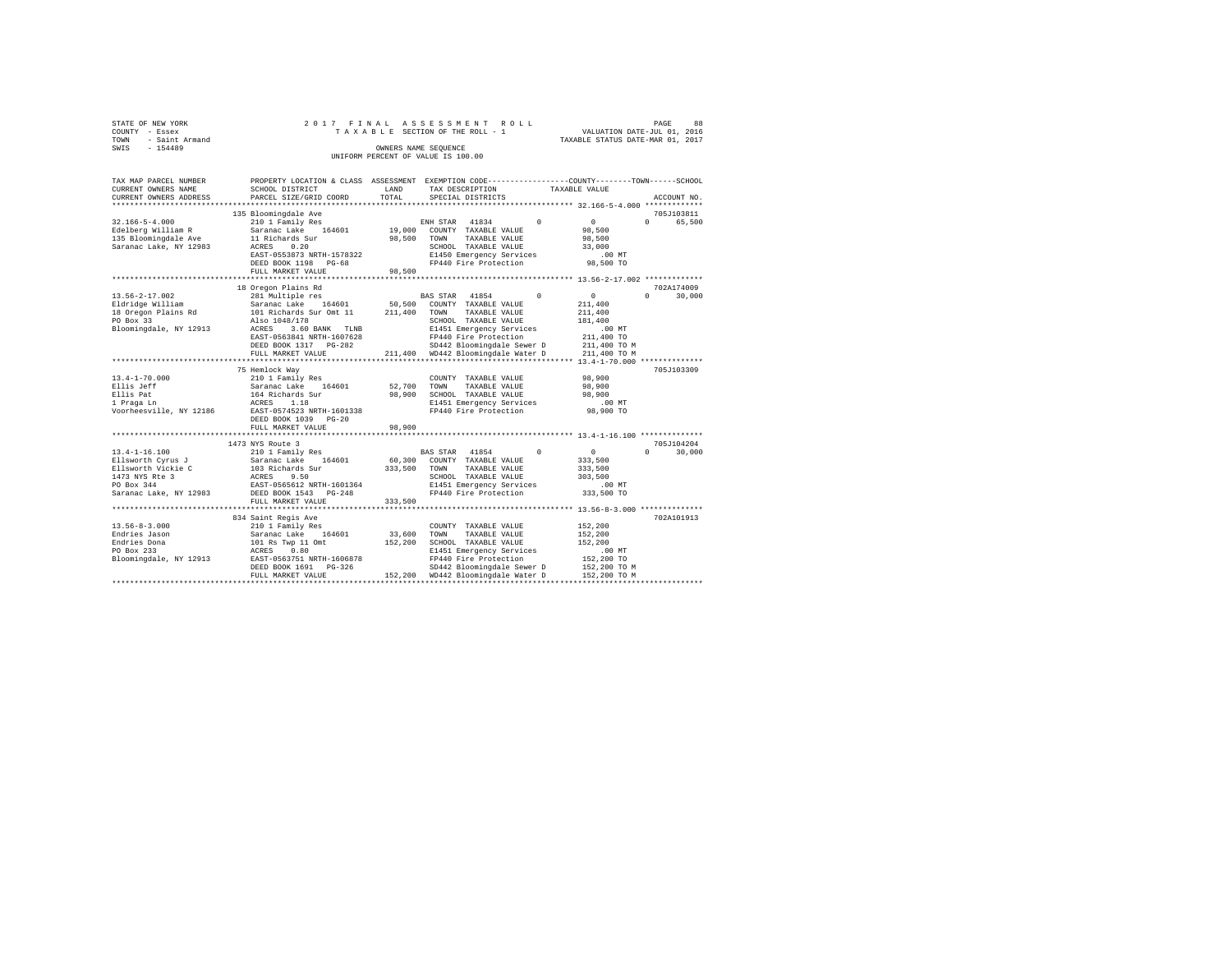| STATE OF NEW YORK<br>COUNTY - Essex                                                                                                                                                                                               |                                                                                                 |         | 2017 FINAL ASSESSMENT ROLL PAGE PAGE 89<br>TAXABLE SECTION OF THE ROLL - 1 VALUATION DATE-JUL 01, 2016<br>TAXABLE STATUS DATE-MAR 01, 2017 |                                                             |             |             |
|-----------------------------------------------------------------------------------------------------------------------------------------------------------------------------------------------------------------------------------|-------------------------------------------------------------------------------------------------|---------|--------------------------------------------------------------------------------------------------------------------------------------------|-------------------------------------------------------------|-------------|-------------|
| TOWN - Saint Armand                                                                                                                                                                                                               |                                                                                                 |         |                                                                                                                                            |                                                             |             |             |
| SWIS - 154489                                                                                                                                                                                                                     |                                                                                                 |         | OWNERS NAME SEOUENCE                                                                                                                       |                                                             |             |             |
|                                                                                                                                                                                                                                   |                                                                                                 |         | UNIFORM PERCENT OF VALUE IS 100.00                                                                                                         |                                                             |             |             |
|                                                                                                                                                                                                                                   |                                                                                                 |         |                                                                                                                                            |                                                             |             |             |
| TAX MAP PARCEL NUMBER                                                                                                                                                                                                             | PROPERTY LOCATION & CLASS ASSESSMENT EXEMPTION CODE---------------COUNTY-------TOWN------SCHOOL |         |                                                                                                                                            |                                                             |             |             |
| CURRENT OWNERS NAME                                                                                                                                                                                                               | SCHOOL DISTRICT                                                                                 | LAND    | TAX DESCRIPTION                                                                                                                            | TAXABLE VALUE                                               |             |             |
| CURRENT OWNERS ADDRESS                                                                                                                                                                                                            | PARCEL SIZE/GRID COORD                                                                          | TOTAL   | SPECIAL DISTRICTS                                                                                                                          |                                                             |             | ACCOUNT NO. |
|                                                                                                                                                                                                                                   |                                                                                                 |         |                                                                                                                                            |                                                             |             |             |
|                                                                                                                                                                                                                                   | Main St                                                                                         |         |                                                                                                                                            |                                                             |             | 705Z007013  |
| $13.3 - 2 - 14.000$                                                                                                                                                                                                               | 311 Res vac land                                                                                |         | COUNTY TAXABLE VALUE                                                                                                                       | 40,100                                                      |             |             |
|                                                                                                                                                                                                                                   | Saranac Lake 164601                                                                             |         | 40,100 TOWN TAXABLE VALUE                                                                                                                  | 40,100                                                      |             |             |
| Engel Alfred C<br>10 Soma Pl                                                                                                                                                                                                      | 83 OMT TWP11 RS                                                                                 |         | 40,100 SCHOOL TAXABLE VALUE                                                                                                                | 40,100                                                      |             |             |
| Farmingdale, NY 11735                                                                                                                                                                                                             | Lot 15 Johnson Hill Est.                                                                        |         |                                                                                                                                            |                                                             |             |             |
|                                                                                                                                                                                                                                   | ACRES 2.66                                                                                      |         | E1451 Emergency Services .00 MT<br>FP440 Fire Protection .00 TO                                                                            |                                                             |             |             |
|                                                                                                                                                                                                                                   | EAST-0561647 NRTH-1604847                                                                       |         |                                                                                                                                            |                                                             |             |             |
|                                                                                                                                                                                                                                   | DEED BOOK 1500 PG-115                                                                           |         |                                                                                                                                            |                                                             |             |             |
|                                                                                                                                                                                                                                   | FULL MARKET VALUE                                                                               | 40,100  |                                                                                                                                            |                                                             |             |             |
|                                                                                                                                                                                                                                   |                                                                                                 |         |                                                                                                                                            |                                                             |             |             |
|                                                                                                                                                                                                                                   | 28 Vine St                                                                                      |         |                                                                                                                                            |                                                             |             | 702A101606  |
| $13.56 - 7 - 7.000$                                                                                                                                                                                                               | 270 Mfg housing                                                                                 |         | VETWAR CTS 41120                                                                                                                           | $\sim$ 0<br>6.330                                           | 6,330 6,000 |             |
| Essex Donald D<br>PO Box 233                                                                                                                                                                                                      |                                                                                                 |         |                                                                                                                                            | $\sim$ 0                                                    | $\sim$ 0    | 12,670      |
|                                                                                                                                                                                                                                   |                                                                                                 |         |                                                                                                                                            | $\sim$ 0                                                    | $\sim$ 0    | 23,530      |
| Saranac Lake, NY 12983                                                                                                                                                                                                            |                                                                                                 |         | COUNTY TAXABLE VALUE<br>TOWN TAXABLE VALUE<br>SCHOOL TAXABLE VALUE                                                                         | 35,870<br>35,870                                            |             |             |
|                                                                                                                                                                                                                                   | EAST-0563318 NRTH-1606556                                                                       |         |                                                                                                                                            |                                                             |             |             |
|                                                                                                                                                                                                                                   | DEED BOOK 1206 PG-325                                                                           |         |                                                                                                                                            | $\sim$ 0                                                    |             |             |
|                                                                                                                                                                                                                                   | FULL MARKET VALUE                                                                               |         | 42,200 E1451 Emergency Services<br>FP440 Fire Protection                                                                                   | $.00$ MT                                                    |             |             |
|                                                                                                                                                                                                                                   |                                                                                                 |         |                                                                                                                                            | 42,200 TO                                                   |             |             |
|                                                                                                                                                                                                                                   | 104 Rockledge Ln                                                                                |         |                                                                                                                                            |                                                             |             | 705J189007  |
| $32.38 - 1 - 30.000$                                                                                                                                                                                                              | 210 1 Family Res                                                                                |         | COUNTY TAXABLE VALUE                                                                                                                       | 368,200                                                     |             |             |
|                                                                                                                                                                                                                                   |                                                                                                 |         | 42,000 TOWN TAXABLE VALUE                                                                                                                  | 368,200                                                     |             |             |
|                                                                                                                                                                                                                                   |                                                                                                 |         | 368,200 SCHOOL TAXABLE VALUE                                                                                                               | 368,200                                                     |             |             |
| Estling Rhan H<br>Estling Anita<br>104 Rockledge Ln                                                                                                                                                                               | Saranac Lake 164601<br>11 Twp 11 Omt Rs<br>54 Rockledge Park                                    |         | E1450 Emergency Services                                                                                                                   | .00 MT                                                      |             |             |
| Saranac Lake, NY 12983                                                                                                                                                                                                            | ACRES 0.69 BANK CORE                                                                            |         | FP440 Fire Protection                                                                                                                      | 368,200 TO                                                  |             |             |
|                                                                                                                                                                                                                                   | EAST-0555990 NRTH-1579794                                                                       |         | FP440 FITE FIGURES<br>WD441 Rockledge water                                                                                                | 368,200 TO M                                                |             |             |
|                                                                                                                                                                                                                                   | DEED BOOK 1782 PG-4                                                                             |         |                                                                                                                                            |                                                             |             |             |
|                                                                                                                                                                                                                                   | FULL MARKET VALUE                                                                               | 368,200 |                                                                                                                                            |                                                             |             |             |
|                                                                                                                                                                                                                                   | *************************                                                                       |         |                                                                                                                                            | ****************************** 32.38-1-52.100 ************* |             |             |
|                                                                                                                                                                                                                                   |                                                                                                 |         |                                                                                                                                            |                                                             |             | 705J190016  |
|                                                                                                                                                                                                                                   |                                                                                                 |         |                                                                                                                                            | 28,200                                                      |             |             |
|                                                                                                                                                                                                                                   |                                                                                                 |         |                                                                                                                                            | 28,200                                                      |             |             |
|                                                                                                                                                                                                                                   |                                                                                                 |         |                                                                                                                                            | 28,200                                                      |             |             |
|                                                                                                                                                                                                                                   |                                                                                                 |         |                                                                                                                                            | $.00$ MT                                                    |             |             |
|                                                                                                                                                                                                                                   |                                                                                                 |         |                                                                                                                                            | 28,200 TO                                                   |             |             |
|                                                                                                                                                                                                                                   |                                                                                                 |         |                                                                                                                                            | 28,200 TO M                                                 |             |             |
|                                                                                                                                                                                                                                   | DEED BOOK 1782 PG-4                                                                             |         |                                                                                                                                            |                                                             |             |             |
|                                                                                                                                                                                                                                   | FULL MARKET VALUE                                                                               | 28,200  |                                                                                                                                            |                                                             |             |             |
|                                                                                                                                                                                                                                   |                                                                                                 |         |                                                                                                                                            |                                                             |             |             |
|                                                                                                                                                                                                                                   | Rockledge Ln                                                                                    |         |                                                                                                                                            |                                                             |             | 705J190019  |
| $32.38 - 1 - 55.000$                                                                                                                                                                                                              | 311 Res vac land                                                                                |         | COUNTY TAXABLE VALUE                                                                                                                       | 34,000                                                      |             |             |
|                                                                                                                                                                                                                                   |                                                                                                 |         |                                                                                                                                            |                                                             |             |             |
| 2011 11 2011 11 2012 11 2012 11 2013 11 2014 11 2014 11 2014 11 2014 11 2014 11 2014 11 2014 11 2015<br>Estling Rhan H 3 2aranac Lake 164601 34,000 SCNID TAXABLE VALUE 34,000<br>Estling Anita 11 2014 Rockledge Park 21450 E150 |                                                                                                 |         |                                                                                                                                            |                                                             |             |             |
|                                                                                                                                                                                                                                   |                                                                                                 |         |                                                                                                                                            |                                                             |             |             |
|                                                                                                                                                                                                                                   | EAST-0556165 NRTH-1579958                                                                       |         |                                                                                                                                            |                                                             |             |             |
|                                                                                                                                                                                                                                   | DEED BOOK 1782 PG-4                                                                             |         |                                                                                                                                            |                                                             |             |             |
|                                                                                                                                                                                                                                   | FULL MARKET VALUE                                                                               | 34,000  |                                                                                                                                            |                                                             |             |             |
|                                                                                                                                                                                                                                   |                                                                                                 |         |                                                                                                                                            |                                                             |             |             |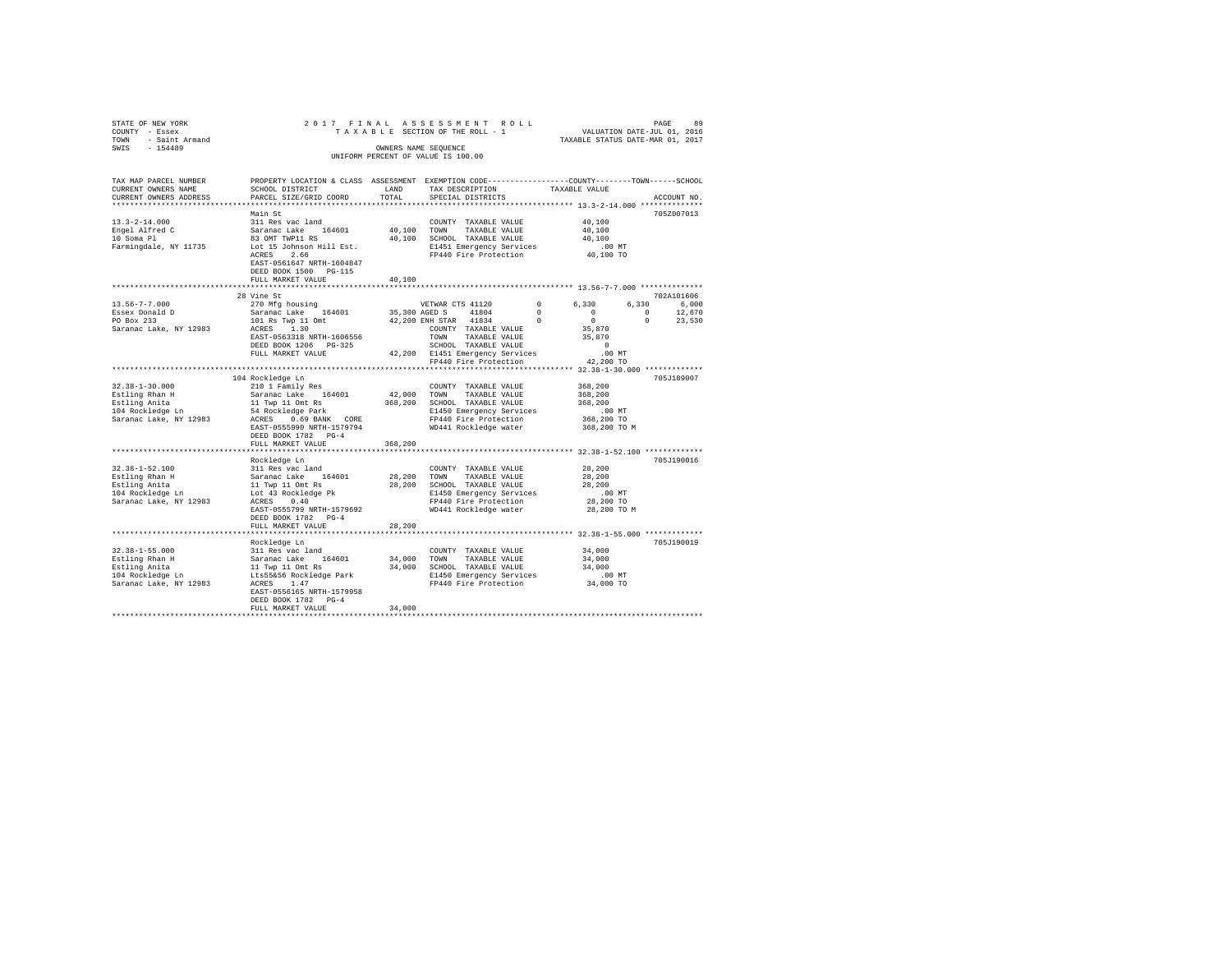|                | STATE OF NEW YORK   |  |  |  |  | 2017 FINAL ASSESSMENT ROLL         |  |  |  |  |  |                                  |                             |  | PAGE | -90 |
|----------------|---------------------|--|--|--|--|------------------------------------|--|--|--|--|--|----------------------------------|-----------------------------|--|------|-----|
| COUNTY - Essex |                     |  |  |  |  | TAXABLE SECTION OF THE ROLL - 1    |  |  |  |  |  |                                  | VALUATION DATE-JUL 01, 2016 |  |      |     |
|                | TOWN - Saint Armand |  |  |  |  |                                    |  |  |  |  |  | TAXABLE STATUS DATE-MAR 01, 2017 |                             |  |      |     |
| SWIS           | $-154489$           |  |  |  |  | OWNERS NAME SEOUENCE               |  |  |  |  |  |                                  |                             |  |      |     |
|                |                     |  |  |  |  | UNIFORM PERCENT OF VALUE IS 100.00 |  |  |  |  |  |                                  |                             |  |      |     |

| TAX MAP PARCEL NUMBER<br>CURRENT OWNERS NAME     | SCHOOL DISTRICT                                                                                   | LAND         | TAX DESCRIPTION                                        | PROPERTY LOCATION & CLASS ASSESSMENT EXEMPTION CODE----------------COUNTY-------TOWN------SCHOOL<br>TAXABLE VALUE |       |
|--------------------------------------------------|---------------------------------------------------------------------------------------------------|--------------|--------------------------------------------------------|-------------------------------------------------------------------------------------------------------------------|-------|
| CURRENT OWNERS ADDRESS                           | PARCEL SIZE/GRID COORD                                                                            | TOTAL        | SPECIAL DISTRICTS                                      | ACCOUNT NO.                                                                                                       |       |
|                                                  |                                                                                                   |              |                                                        |                                                                                                                   |       |
|                                                  | George & Bliss Ln                                                                                 |              |                                                        | 705J178073                                                                                                        |       |
| $33.8 - 2 - 1.000$                               | 314 Rural vac<10                                                                                  |              | COUNTY TAXABLE VALUE                                   | 5,600                                                                                                             |       |
| Evangelista Mark M                               | Saranac Lake 164601                                                                               | 5,600        | TOWN<br>TAXABLE VALUE                                  | 5,600                                                                                                             |       |
| 19 First Ave                                     | Richards Survey Lot 311                                                                           | 5,600        | SCHOOL TAXABLE VALUE                                   | 5,600                                                                                                             |       |
| Haskell, NJ 07420                                | ACRES<br>1.12                                                                                     |              | BTI44 BTI District                                     | .00MT                                                                                                             |       |
|                                                  | EAST-0594854 NRTH-1582348                                                                         |              | E1450 Emergency Services<br>FP403 Fire Pro LP Lake     | $.00$ MT                                                                                                          |       |
|                                                  | DEED BOOK 1237 PG-324<br>FULL MARKET VALUE                                                        | 5,600        |                                                        | 5,600 TO                                                                                                          |       |
|                                                  | ***************************                                                                       |              |                                                        | *********************************** 33.8-2-2.000 ****************                                                 |       |
|                                                  | 12 George & Bliss Ln                                                                              |              |                                                        | 705J176009                                                                                                        |       |
| $33.8 - 2 - 2.000$                               | 260 Seasonal res - WTRFNT                                                                         |              | COUNTY TAXABLE VALUE                                   | 573,000                                                                                                           |       |
| Evangelista Mark M                               | Saranac Lake 164601                                                                               |              | 489,500 TOWN TAXABLE VALUE                             | 573,000                                                                                                           |       |
| 19 First Ave                                     | Richards Survey Lot 311                                                                           | 573,000      | SCHOOL TAXABLE VALUE                                   | 573,000                                                                                                           |       |
| Haskel, NJ 07420                                 | 1.12 Acres                                                                                        |              | BTI44 BTI District                                     | $.00$ MT                                                                                                          |       |
|                                                  | ACRES<br>1.12                                                                                     |              | E1450 Emergency Services                               |                                                                                                                   |       |
|                                                  | EAST-0595161 NRTH-1582362                                                                         |              | FP403 Fire Pro LP Lake                                 | .00 MT<br>573,000 TO                                                                                              |       |
|                                                  | DEED BOOK 846<br>$PG-147$                                                                         |              |                                                        |                                                                                                                   |       |
|                                                  | FULL MARKET VALUE                                                                                 | 573,000      |                                                        |                                                                                                                   |       |
|                                                  |                                                                                                   |              |                                                        |                                                                                                                   |       |
|                                                  | 10 Oregon Plains Rd                                                                               |              |                                                        | 702C100810                                                                                                        |       |
| $13.57 - 1 - 33.000$                             | 210 1 Family Res                                                                                  |              | VETWAR CTS 41120                                       | $0 \t 15,000$<br>15,000                                                                                           | 6,000 |
| Everritt Dean K                                  | Saranac Lake 164601 35,300 BAS STAR 41854<br>101 Richards Sur Omt 11 174,900 COUNTY TAXABLE VALUE |              |                                                        | $\Omega$<br>$\sim$ 0<br>$\Omega$<br>30,000                                                                        |       |
| Everritt Jennifer J<br>PO Box 354                | ACRES 1.30 BANK NBT                                                                               |              | TAXABLE VALUE                                          | 159,900                                                                                                           |       |
| Bloomingdale, NY 12913 EAST-0563999 NRTH-1607381 |                                                                                                   |              | TOWN<br>SCHOOL TAXABLE VALUE                           | 159,900<br>138,900                                                                                                |       |
|                                                  | DEED BOOK 1469 PG-279                                                                             |              | E1451 Emergency Services                               | .00 MT                                                                                                            |       |
|                                                  | FULL MARKET VALUE                                                                                 |              | 174,900 FP440 Fire Protection                          | 174,900 TO                                                                                                        |       |
|                                                  |                                                                                                   |              | SD442 Bloomingdale Sewer D                             | 174,900 TO M                                                                                                      |       |
|                                                  |                                                                                                   |              | WD442 Bloomingdale Water D                             | 174,900 TO M                                                                                                      |       |
|                                                  |                                                                                                   |              |                                                        |                                                                                                                   |       |
|                                                  | 20 Goodspeed Ln                                                                                   |              |                                                        | 705J180016                                                                                                        |       |
| $15. - 1 - 7.120$                                | 210 1 Family Res                                                                                  |              | BAS STAR 41854                                         | $^{\circ}$<br>$\sim$ 0<br>$\Omega$<br>30,000                                                                      |       |
| Fahl Eric J                                      | Saranac Lake 164601                                                                               |              | 35,500 COUNTY TAXABLE VALUE                            | 240,400                                                                                                           |       |
| Fani <i>missile</i> I<br>Tahl Michelle I         | $361$ Rs Twp 11 Omt                                                                               | 240,400 TOWN | TAXABLE VALUE                                          | 240,400                                                                                                           |       |
| PO Box 206                                       | ACRES<br>1.50                                                                                     |              | SCHOOL TAXABLE VALUE                                   | 210,400                                                                                                           |       |
| Bloomingdale, NY 12913                           | EAST-0602366 NRTH-1612167                                                                         |              | E1451 Emergency Services                               | $.00$ MT                                                                                                          |       |
|                                                  | DEED BOOK 1041 PG-168                                                                             |              | FP440 Fire Protection 240,400 TO                       |                                                                                                                   |       |
|                                                  | FULL MARKET VALUE                                                                                 | 240,400      |                                                        |                                                                                                                   |       |
|                                                  |                                                                                                   |              |                                                        |                                                                                                                   |       |
|                                                  | Goodspeed Ln                                                                                      |              |                                                        | 705J103215                                                                                                        |       |
| $15. - 1 - 12.000$                               | 314 Rural vac<10                                                                                  |              | COUNTY TAXABLE VALUE                                   | 1,700                                                                                                             |       |
| Fahl Eric J                                      | Sir Kurar Vackio<br>Saranac Lake 164601<br>367 Richards Sur                                       |              | 1,700 TOWN<br>TAXABLE VALUE                            | 1,700                                                                                                             |       |
| Fahl Michelle I<br>PO Box 206                    |                                                                                                   |              | 1,700 SCHOOL TAXABLE VALUE<br>E1451 Emergency Services | 1,700<br>$.00$ MT                                                                                                 |       |
| Bloomingdale, NY 12913                           | Life Use To A Lenzner<br>ACRES     0.10<br>0.10<br>ACRES                                          |              | FP440 Fire Protection                                  | 1,700 TO                                                                                                          |       |
|                                                  | EAST-0602738 NRTH-1612386                                                                         |              |                                                        |                                                                                                                   |       |
|                                                  | DEED BOOK 1316 PG-280                                                                             |              |                                                        |                                                                                                                   |       |
|                                                  | FULL MARKET VALUE                                                                                 | 1,700        |                                                        |                                                                                                                   |       |
|                                                  |                                                                                                   |              |                                                        |                                                                                                                   |       |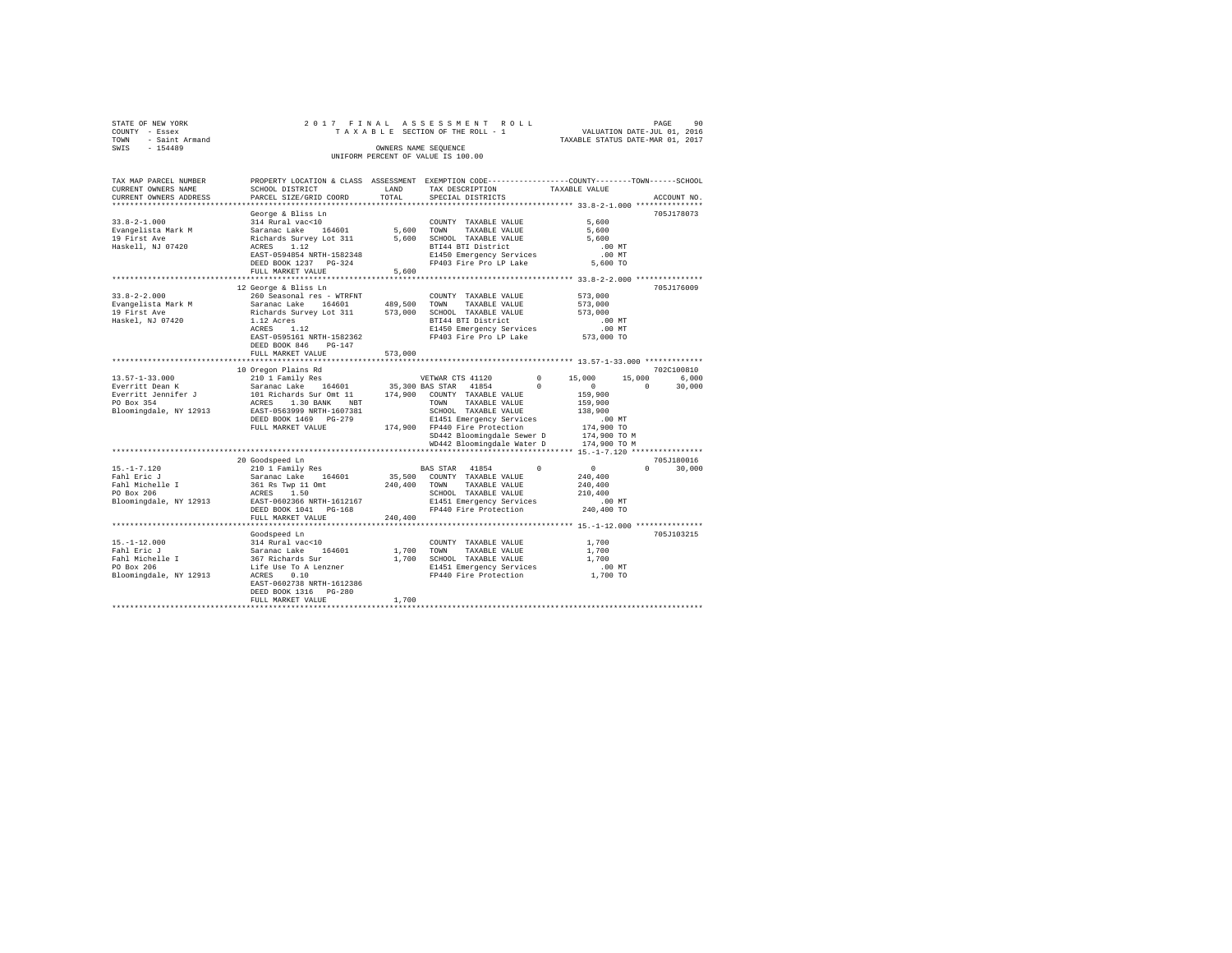| STATE OF NEW YORK   |  |  | 2017 FINAL ASSESSMENT ROLL         |                                  | PAGE | 91 |
|---------------------|--|--|------------------------------------|----------------------------------|------|----|
|                     |  |  |                                    |                                  |      |    |
| COUNTY - Essex      |  |  | TAXABLE SECTION OF THE ROLL - 1    | VALUATION DATE-JUL 01, 2016      |      |    |
| TOWN - Saint Armand |  |  |                                    | TAXABLE STATUS DATE-MAR 01, 2017 |      |    |
| SWTS<br>$-154489$   |  |  | OWNERS NAME SEOUENCE               |                                  |      |    |
|                     |  |  | UNIFORM PERCENT OF VALUE IS 100.00 |                                  |      |    |
|                     |  |  |                                    |                                  |      |    |

| TAX MAP PARCEL NUMBER   |                                                   |        | PROPERTY LOCATION & CLASS ASSESSMENT EXEMPTION CODE----------------COUNTY-------TOWN------SCHOOL |               |                    |
|-------------------------|---------------------------------------------------|--------|--------------------------------------------------------------------------------------------------|---------------|--------------------|
| CURRENT OWNERS NAME     | SCHOOL DISTRICT                                   | LAND   | TAX DESCRIPTION                                                                                  | TAXABLE VALUE |                    |
| CURRENT OWNERS ADDRESS  | PARCEL SIZE/GRID COORD                            | TOTAL  | SPECIAL DISTRICTS                                                                                |               | ACCOUNT NO.        |
| *********************** | *****************************                     |        |                                                                                                  |               |                    |
|                         | 13 Goodspeed Ln                                   |        |                                                                                                  |               | 705J103302         |
| $15. - 1 - 13.000$      | 311 Res vac land                                  |        | COUNTY TAXABLE VALUE                                                                             | 14,300        |                    |
| Fahl Eric J             | Saranac Lake<br>164601                            | 14,300 | TOWN<br>TAXABLE VALUE                                                                            | 14,300        |                    |
| Fahl Michelle I         | 367 Richards Sur                                  | 14,300 | SCHOOL TAXABLE VALUE                                                                             | 14,300        |                    |
| 20 Goodspeed Ln         | ACRES<br>0.46                                     |        | E1451 Emergency Services                                                                         | $.00$ MT      |                    |
| PO Box 206              | EAST-0602670 NRTH-1612342                         |        | FP440 Fire Protection                                                                            | 14,300 TO     |                    |
| Bloomingdale, NY 12913  | DEED BOOK 1474 PG-23                              |        |                                                                                                  |               |                    |
|                         | FULL MARKET VALUE                                 | 14,300 |                                                                                                  |               |                    |
|                         | ************************                          |        | **************************** 15.-1-14.000 ****************                                       |               |                    |
|                         | Goodspeed Ln                                      |        |                                                                                                  |               | 705J104015         |
| $15. - 1 - 14.000$      | 314 Rural vac<10                                  |        | COUNTY TAXABLE VALUE                                                                             | 1,700         |                    |
| Fahl Eric J             | Saranac Lake<br>164601                            | 1,700  | TOWN<br>TAXABLE VALUE                                                                            | 1,700         |                    |
| Fahl Michelle I         |                                                   | 1,700  | SCHOOL TAXABLE VALUE                                                                             | 1,700         |                    |
| 20 Goodspeed Ln         | 367 Richards Sur<br>ACRES 0.08                    |        | E1451 Emergency Services                                                                         | $.00$ MT      |                    |
| PO Box 206              | EAST-0602601 NRTH-1612279                         |        | FP440 Fire Protection                                                                            | 1,700 TO      |                    |
| Bloomingdale, NY 12913  | DEED BOOK 1474 PG-23                              |        |                                                                                                  |               |                    |
|                         | FULL MARKET VALUE                                 | 1,700  |                                                                                                  |               |                    |
|                         |                                                   |        |                                                                                                  |               |                    |
|                         | Maple Ln                                          |        |                                                                                                  |               | 702A101103         |
| $13.56 - 5 - 2.001$     | 311 Res vac land                                  |        | COUNTY TAXABLE VALUE                                                                             | 10,200        |                    |
| Farley Jerry            | Saranac Lake 164601                               |        | 10,200 TOWN<br>TAXABLE VALUE                                                                     | 10,200        |                    |
| PO Box 292              | 82 Rs Twp 11 Omt                                  | 10,200 | SCHOOL TAXABLE VALUE                                                                             | 10,200        |                    |
| Bloomingdale, NY 12913  | Lot 48 Whiteface Mtn Park                         |        | E1451 Emergency Services                                                                         | $.00$ MT      |                    |
|                         | ACRES<br>0.17                                     |        | FP440 Fire Protection                                                                            | 10,200 TO     |                    |
|                         | EAST-0562262 NRTH-1605865                         |        |                                                                                                  |               |                    |
|                         | DEED BOOK 1095 PG-26                              |        |                                                                                                  |               |                    |
|                         | FULL MARKET VALUE                                 | 10,200 |                                                                                                  |               |                    |
|                         | *********************                             |        | ************************* 13.56-5-9.000 **************                                           |               |                    |
|                         | Maple Ln                                          |        |                                                                                                  |               | 702A178513         |
| $13.56 - 5 - 9.000$     | 311 Res vac land                                  |        | COUNTY TAXABLE VALUE                                                                             | 16,600        |                    |
| Farley Jerry            | Saranac Lake 164601                               | 16,600 | TAXABLE VALUE<br>TOWN                                                                            | 16,600        |                    |
| PO Box 292              | Rs Twp 11 Omt Lot 82                              |        | 16,600 SCHOOL TAXABLE VALUE                                                                      | 16,600        |                    |
| Bloomingdale, NY 12913  | ACRES<br>0.40                                     |        | E1451 Emergency Services                                                                         | $.00$ MT      |                    |
|                         | EAST-0562200 NRTH-1605916                         |        | FP440 Fire Protection                                                                            | 16,600 TO     |                    |
|                         | DEED BOOK 1095 PG-29                              |        |                                                                                                  |               |                    |
|                         | FULL MARKET VALUE                                 | 16,600 |                                                                                                  |               |                    |
|                         | **************************                        |        |                                                                                                  |               |                    |
|                         | 34 Maple Ln                                       |        |                                                                                                  |               | 7079978015         |
| $13.56 - 5 - 5.002$     | 270 Mfg housing                                   |        | $\Omega$<br>BAS STAR 41854                                                                       | $\mathbf{0}$  | $\Omega$<br>30,000 |
| Farley Jerry F          | Saranac Lake 164601                               |        | 24,300 COUNTY TAXABLE VALUE                                                                      | 32,400        |                    |
| Farley Gail R           |                                                   | 32,400 | TOWN<br>TAXABLE VALUE                                                                            | 32,400        |                    |
| PO Box 292              | Rs Twp 11 Omt Lot 82<br>Lt 50&51 Whiteface Mtn Pk |        | SCHOOL TAXABLE VALUE                                                                             | 2,400         |                    |
| Bloomingdale, NY 12913  | ACRES<br>0.38                                     |        | E1451 Emergency Services                                                                         | .00MT         |                    |
|                         | EAST-0562121 NRTH-1605841                         |        | FP440 Fire Protection                                                                            | 32,400 TO     |                    |
|                         | DEED BOOK 845<br>$PG-344$                         |        | SD442 Bloomingdale Sewer D                                                                       | 32,400 TO M   |                    |
|                         | FULL MARKET VALUE                                 |        | 32,400 WD442 Bloomingdale Water D                                                                | 32,400 TO M   |                    |
|                         |                                                   |        |                                                                                                  |               |                    |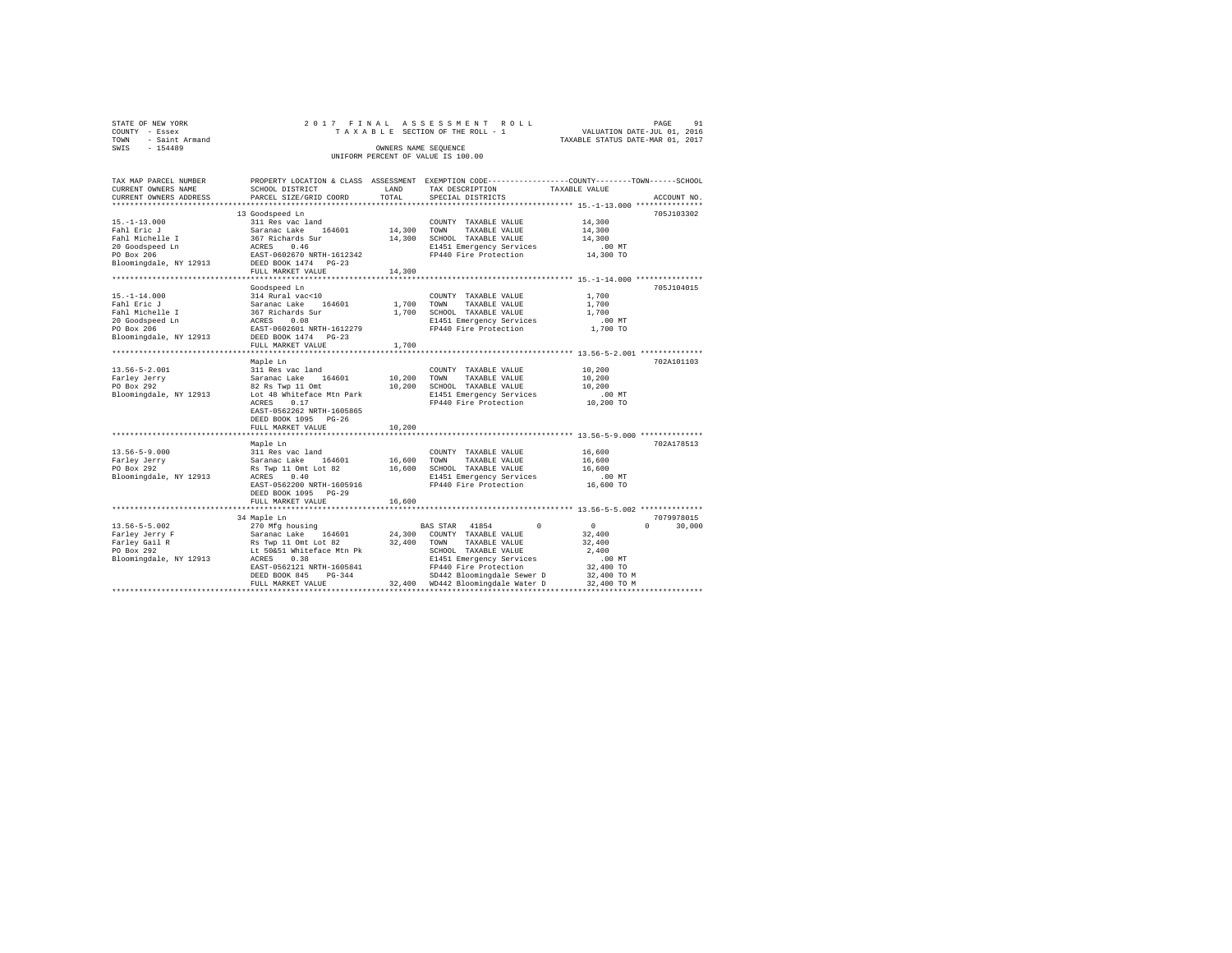| STATE OF NEW YORK                        |                                                     |        |                                                                                  |                                                                                                 |
|------------------------------------------|-----------------------------------------------------|--------|----------------------------------------------------------------------------------|-------------------------------------------------------------------------------------------------|
| COUNTY - Essex                           |                                                     |        |                                                                                  |                                                                                                 |
| TOWN - Saint Armand                      |                                                     |        |                                                                                  |                                                                                                 |
| $-154489$<br>SWIS                        |                                                     |        | OWNERS NAME SEOUENCE                                                             |                                                                                                 |
|                                          |                                                     |        | UNIFORM PERCENT OF VALUE IS 100.00                                               |                                                                                                 |
|                                          |                                                     |        |                                                                                  |                                                                                                 |
| TAX MAP PARCEL NUMBER                    |                                                     |        |                                                                                  | PROPERTY LOCATION & CLASS ASSESSMENT EXEMPTION CODE---------------COUNTY-------TOWN------SCHOOL |
| CURRENT OWNERS NAME                      | SCHOOL DISTRICT                                     | LAND   | TAX DESCRIPTION                                                                  | TAXABLE VALUE                                                                                   |
| CURRENT OWNERS ADDRESS                   | PARCEL SIZE/GRID COORD                              | TOTAL  | SPECIAL DISTRICTS                                                                | ACCOUNT NO.                                                                                     |
|                                          |                                                     |        |                                                                                  |                                                                                                 |
|                                          | Whiteface Ln                                        |        |                                                                                  | 7079978014                                                                                      |
| $13.56 - 5 - 8.000$                      | 311 Res vac land                                    |        | COUNTY TAXABLE VALUE                                                             | 13,300                                                                                          |
| Farley Jerry F                           | Saranac Lake 164601                                 |        | 13,300 TOWN TAXABLE VALUE                                                        | 13,300                                                                                          |
| Farley Gail R<br>PO Box 292              | Rs Twp 11 Omt Lot 82                                |        | 13,300 SCHOOL TAXABLE VALUE                                                      | 13,300                                                                                          |
|                                          | Lot 52 Whiteface Mtn Park                           |        | E1451 Emergency Services                                                         | .00MT                                                                                           |
| Bloomingdale, NY 12913                   | ACRES 0.20                                          |        | FP440 Fire Protection                                                            | 13,300 TO                                                                                       |
|                                          | EAST-0562121 NRTH-1605947                           |        |                                                                                  |                                                                                                 |
|                                          | DEED BOOK 845 PG-344                                |        |                                                                                  |                                                                                                 |
|                                          | FULL MARKET VALUE                                   | 13,300 |                                                                                  |                                                                                                 |
|                                          |                                                     |        |                                                                                  |                                                                                                 |
|                                          | 14 Prospect St                                      |        |                                                                                  | 702A104409                                                                                      |
| $13.56 - 1 - 4.000$                      | 270 Mfg housing                                     |        | BAS STAR 41854<br>$\sim$                                                         | $\sim$ 0<br>$0 \t 30.000$                                                                       |
| Farmer Sheree                            | Saranac Lake 164601                                 |        | 25,000 COUNTY TAXABLE VALUE                                                      | 52,300                                                                                          |
| 14 Prospect St                           | 82 Richards Sur Twp11 Omt 52,300 TOWN TAXABLE VALUE |        |                                                                                  | 52,300                                                                                          |
| Bloomingdale, NY 12913                   | ACRES 0.40 BANK21STMTG                              |        | SCHOOL TAXABLE VALUE<br>E1451 Emergency Services<br>FP440 Fire Protection        | 22,300                                                                                          |
|                                          | EAST-0561944 NRTH-1607420                           |        |                                                                                  | .00MT                                                                                           |
|                                          | DEED BOOK 1322 PG-246                               |        |                                                                                  | 52,300 TO                                                                                       |
|                                          | FULL MARKET VALUE                                   |        | 52,300 SD442 Bloomingdale Sewer D                                                | 52,300 TO M                                                                                     |
|                                          |                                                     |        | WD442 Bloomingdale Water D                                                       | 52,300 TO M                                                                                     |
|                                          |                                                     |        |                                                                                  |                                                                                                 |
|                                          | 155 Campion Way                                     |        |                                                                                  | 705J183004                                                                                      |
| $13.4 - 1 - 65.500$                      | 240 Rural res                                       |        | BAS STAR 41854<br>$\Omega$                                                       | $\sim$ 0<br>$0 \t 30,000$                                                                       |
| Farro James                              | Saranac Lake 164601                                 |        | 34,800 COUNTY TAXABLE VALUE                                                      | 62,900                                                                                          |
| PO Box 180                               | 141 Rs Twp 11 Omt                                   |        | 62,900 TOWN TAXABLE VALUE                                                        | 62,900                                                                                          |
| Vermontville, NY 12989                   |                                                     |        | SCHOOL TAXABLE VALUE                                                             | 32,900                                                                                          |
|                                          | Campion Subd Lot 5<br>ACRES 15.03                   |        | E1451 Emergency Services                                                         | .00 MT                                                                                          |
|                                          | EAST-0569477 NRTH-1607146                           |        | FP440 Fire Protection                                                            | 62,900 TO                                                                                       |
|                                          | DEED BOOK 1273 PG-55                                |        |                                                                                  |                                                                                                 |
|                                          | FULL MARKET VALUE                                   | 62,900 |                                                                                  |                                                                                                 |
|                                          | **********************                              |        |                                                                                  | **************************** 13.65-3-1.000 **************                                       |
|                                          | 31 Roosevelt Ln                                     |        |                                                                                  | 702A100703                                                                                      |
| $13.65 - 3 - 1.000$                      | 240 Rural res                                       |        | BAS STAR 41854<br>$\Omega$                                                       | $\sim$ 0<br>$0 \t 30,000$                                                                       |
| Fawcett Andrew R Jr                      | Saranac Lake 164601                                 |        | 40,700 COUNTY TAXABLE VALUE                                                      | 141,500                                                                                         |
| PO Box 122                               | 102 Richards Sur<br>ACRES 10.55                     |        | 141,500 TOWN TAXABLE VALUE                                                       | 141,500                                                                                         |
| Bloomingdale, NY 12913                   |                                                     |        | SCHOOL TAXABLE VALUE                                                             | 111,500                                                                                         |
|                                          | EAST-0564367 NRTH-1604450                           |        | E1451 Emergency Services<br>FP440 Fire Protection                                | $.00$ MT                                                                                        |
|                                          | DEED BOOK 1043 PG-5                                 |        |                                                                                  | 141,500 TO                                                                                      |
|                                          | FULL MARKET VALUE                                   |        | 141,500 SD442 Bloomingdale Sewer D                                               | 141,500 TO M                                                                                    |
|                                          |                                                     |        | WD442 Bloomingdale Water D                                                       | 141,500 TO M                                                                                    |
|                                          |                                                     |        |                                                                                  |                                                                                                 |
|                                          | NYS Route 3                                         |        |                                                                                  | 705J194007                                                                                      |
| $13.57 - 1 - 12.200$                     | 311 Res vac land                                    |        | COUNTY TAXABLE VALUE                                                             | 26,500                                                                                          |
| Fawcett Cheryl A<br>PO Box 122           | Saranac Lake 164601<br>121 Rs Twp 11 Omt            |        | 26,500 TOWN TAXABLE VALUE                                                        | 26,500                                                                                          |
|                                          |                                                     |        |                                                                                  | 26,500                                                                                          |
| Bloomingdale, NY 12913 Darryland Subd #2 |                                                     |        | 26,500 SCHOOL TAXABLE VALUE<br>E1451 Emergency Services<br>FP440 Fire Protection | $.00$ MT                                                                                        |
|                                          | ACRES 5.87                                          |        |                                                                                  | 26,500 TO                                                                                       |
|                                          | EAST-0566734 NRTH-1606909                           |        |                                                                                  |                                                                                                 |
|                                          | DEED BOOK 1052 PG-345                               |        |                                                                                  |                                                                                                 |
|                                          | FULL MARKET VALUE                                   | 26,500 |                                                                                  |                                                                                                 |
|                                          |                                                     |        |                                                                                  |                                                                                                 |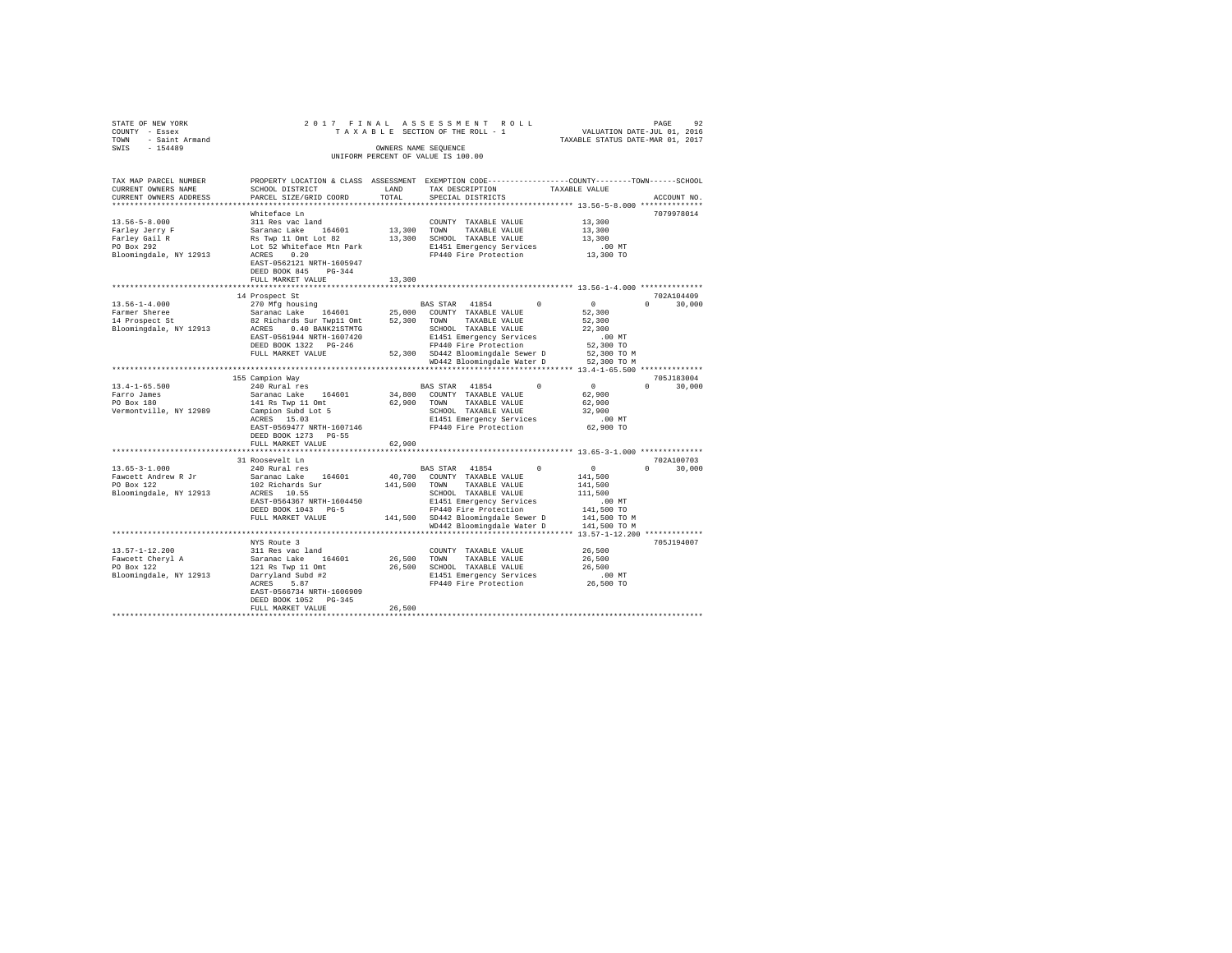| STATE OF NEW YORK   |                      |  |  | 2017 FINAL ASSESSMENT ROLL         |  |                                  | PAGE                        | 93 |  |  |  |  |  |
|---------------------|----------------------|--|--|------------------------------------|--|----------------------------------|-----------------------------|----|--|--|--|--|--|
| COUNTY - Essex      |                      |  |  | TAXABLE SECTION OF THE ROLL - 1    |  |                                  | VALUATION DATE-JUL 01, 2016 |    |  |  |  |  |  |
| TOWN - Saint Armand |                      |  |  |                                    |  | TAXABLE STATUS DATE-MAR 01, 2017 |                             |    |  |  |  |  |  |
| SWTS<br>$-154489$   | OWNERS NAME SEOUENCE |  |  |                                    |  |                                  |                             |    |  |  |  |  |  |
|                     |                      |  |  | UNIFORM PERCENT OF VALUE IS 100.00 |  |                                  |                             |    |  |  |  |  |  |
|                     |                      |  |  |                                    |  |                                  |                             |    |  |  |  |  |  |

| TAX MAP PARCEL NUMBER<br>CURRENT OWNERS NAME | SCHOOL DISTRICT                                    | LAND    | PROPERTY LOCATION & CLASS ASSESSMENT EXEMPTION CODE----------------COUNTY-------TOWN------SCHOOL<br>TAX DESCRIPTION | TAXABLE VALUE          |             |
|----------------------------------------------|----------------------------------------------------|---------|---------------------------------------------------------------------------------------------------------------------|------------------------|-------------|
| CURRENT OWNERS ADDRESS                       | PARCEL SIZE/GRID COORD                             | TOTAL   | SPECIAL DISTRICTS                                                                                                   |                        | ACCOUNT NO. |
|                                              |                                                    |         |                                                                                                                     |                        |             |
|                                              | Rockledge Ln                                       |         |                                                                                                                     |                        | 705J180015  |
| $32.38 - 1 - 15.000$<br>Federman Dorothy     | 311 Res vac land<br>Saranac Lake<br>164601         | 24,400  | COUNTY TAXABLE VALUE<br>TOWN                                                                                        | 24,400<br>24,400       |             |
| 36 Rockledge Ln                              | 11 Rs Twp 11 Omt                                   | 24,400  | TAXABLE VALUE<br>SCHOOL TAXABLE VALUE                                                                               | 24,400                 |             |
| Saranac Lake, NY 12983                       | ACRES 0.20                                         |         | E1450 Emergency Services                                                                                            | $.00$ MT               |             |
|                                              | EAST-0555653 NRTH-1578242                          |         | FP440 Fire Protection                                                                                               | 24,400 TO              |             |
|                                              | DEED BOOK 1405 PG-313                              |         | WD441 Rockledge water                                                                                               | 24,400 TO M            |             |
|                                              | FULL MARKET VALUE                                  | 24,400  |                                                                                                                     |                        |             |
|                                              |                                                    |         |                                                                                                                     |                        |             |
|                                              | Rockledge Ln                                       |         |                                                                                                                     |                        | 705.T189009 |
| $32.38 - 1 - 32.000$                         | 311 Res vac land                                   |         | COUNTY TAXABLE VALUE                                                                                                | 26,900                 |             |
| Federman Dorothy                             | 164601<br>Saranac Lake                             | 26,900  | TOWN<br>TAXABLE VALUE                                                                                               | 26,900                 |             |
| 36 Rockledge Ln                              | 11 Twp 11 Omt Rs                                   | 26,900  | SCHOOL TAXABLE VALUE                                                                                                | 26,900                 |             |
| Saranac Lake, NY 12983                       | Lot 22 Rockledge Park                              |         | E1450 Emergency Services                                                                                            | $.00$ MT               |             |
|                                              | ACRES<br>0.33                                      |         | FP440 Fire Protection                                                                                               | 26,900 TO              |             |
|                                              | EAST-0555663 NRTH-1578442<br>DEED BOOK 1405 PG-313 |         | WD441 Rockledge water                                                                                               | 26,900 TO M            |             |
|                                              | FULL MARKET VALUE                                  | 26,900  |                                                                                                                     |                        |             |
|                                              |                                                    |         |                                                                                                                     |                        |             |
|                                              | 36 Rockledge Ln                                    |         |                                                                                                                     |                        | 705J102912  |
| $32.38 - 1 - 7.000$                          | 210 1 Family Res                                   |         | $\Omega$<br>BAS STAR 41854                                                                                          | $\mathbf{0}$<br>$\cap$ | 30,000      |
| Federman Dorothy S                           | Saranac Lake 164601                                | 60,800  | COUNTY TAXABLE VALUE                                                                                                | 341,400                |             |
| 36 Rockledge Ln                              | 11 Richards Sur                                    | 341,400 | TAXABLE VALUE<br>TOWN                                                                                               | 341,400                |             |
| Saranac Lake, NY 12983                       | 220.6 X 80S X Irr                                  |         | SCHOOL TAXABLE VALUE                                                                                                | 311,400                |             |
|                                              | ACRES<br>0.50                                      |         | E1450 Emergency Services                                                                                            | .00MT                  |             |
|                                              | EAST-0555814 NRTH-1578287                          |         | FP440 Fire Protection                                                                                               | 341,400 TO             |             |
|                                              | DEED BOOK 1405 PG-313                              |         | WD441 Rockledge water                                                                                               | 341,400 TO M           |             |
|                                              | FULL MARKET VALUE                                  | 341,400 |                                                                                                                     |                        |             |
|                                              | Rockledge Ln                                       |         |                                                                                                                     |                        | 705J189012  |
| $32.38 - 1 - 35.000$                         | 311 Res vac land                                   |         | COUNTY TAXABLE VALUE                                                                                                | 11,300                 |             |
| Federman Jav S                               | 164601<br>Saranac Lake                             | 11,300  | TOWN<br>TAXABLE VALUE                                                                                               | 11,300                 |             |
| 36 Rockledge Ln                              | 11 Twp 11 Omt Rs                                   | 11,300  | SCHOOL TAXABLE VALUE                                                                                                | 11,300                 |             |
| Saranac Lake, NY 12983                       | Pt Of Lt 3 Rockledge Park                          |         | E1450 Emergency Services                                                                                            | $.00$ MT               |             |
|                                              | N Elba Border                                      |         | FP440 Fire Protection                                                                                               | 11,300 TO              |             |
|                                              | 0.12<br>ACRES                                      |         |                                                                                                                     |                        |             |
|                                              | EAST-0555213 NRTH-1578203                          |         |                                                                                                                     |                        |             |
|                                              | DEED BOOK 1438 PG-158                              |         |                                                                                                                     |                        |             |
|                                              | FULL MARKET VALUE                                  | 11,300  |                                                                                                                     |                        |             |
|                                              | *****************************                      |         |                                                                                                                     |                        |             |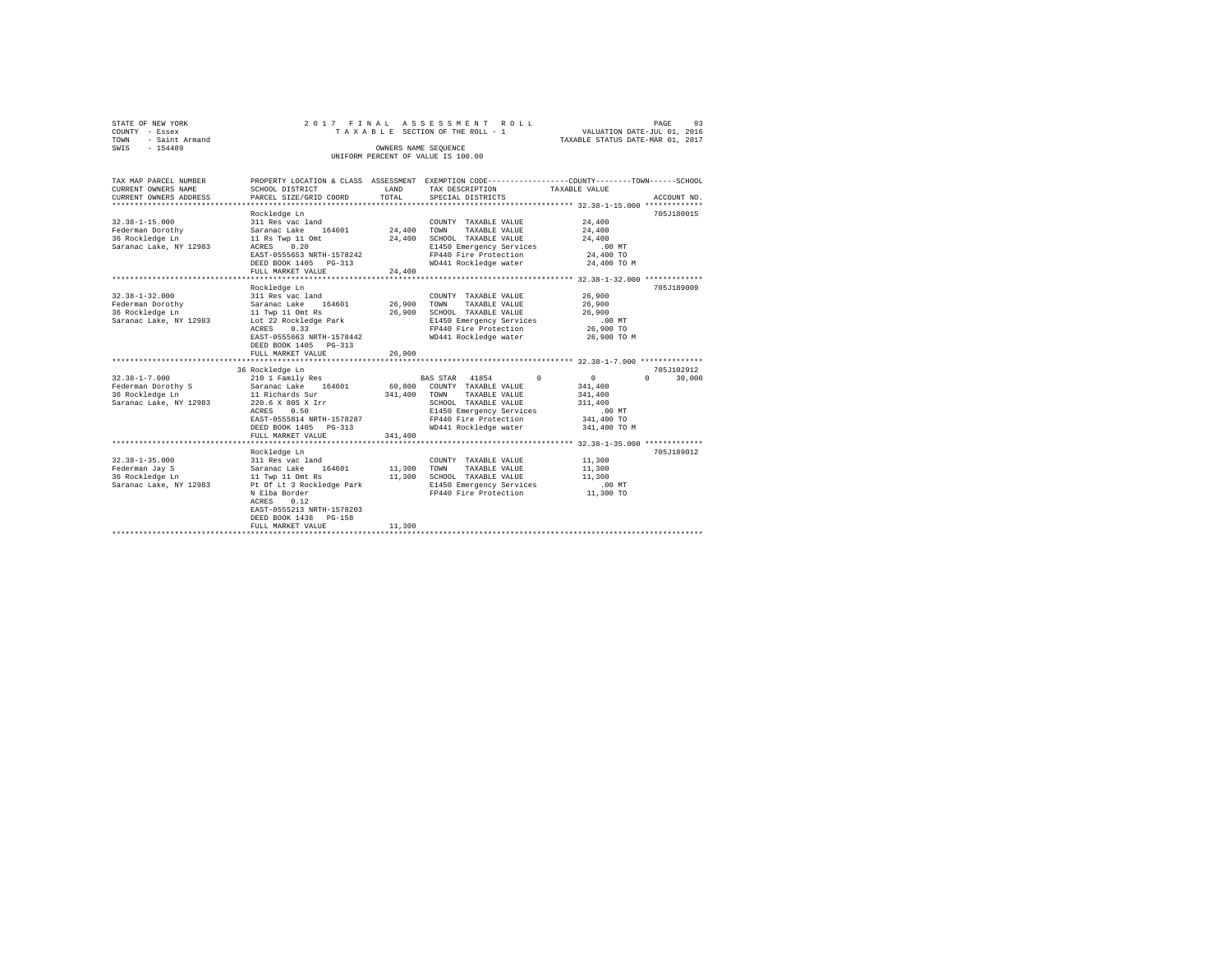| STATE OF NEW YORK                 | 2017 FINAL                                                                                      |                 | ASSESSMENT ROLL                                                  |                        | PAGE<br>94                       |
|-----------------------------------|-------------------------------------------------------------------------------------------------|-----------------|------------------------------------------------------------------|------------------------|----------------------------------|
| COUNTY - Essex                    |                                                                                                 |                 | TAXABLE SECTION OF THE ROLL - 1                                  |                        | VALUATION DATE-JUL 01, 2016      |
| TOWN<br>- Saint Armand            |                                                                                                 |                 |                                                                  |                        | TAXABLE STATUS DATE-MAR 01, 2017 |
| $-154489$<br>SWIS                 |                                                                                                 |                 | OWNERS NAME SEOUENCE                                             |                        |                                  |
|                                   |                                                                                                 |                 | UNIFORM PERCENT OF VALUE IS 100.00                               |                        |                                  |
|                                   |                                                                                                 |                 |                                                                  |                        |                                  |
|                                   |                                                                                                 |                 |                                                                  |                        |                                  |
| TAX MAP PARCEL NUMBER             | PROPERTY LOCATION & CLASS ASSESSMENT EXEMPTION CODE---------------COUNTY-------TOWN------SCHOOL |                 |                                                                  |                        |                                  |
| CURRENT OWNERS NAME               | SCHOOL DISTRICT                                                                                 | LAND            | TAX DESCRIPTION                                                  | TAXABLE VALUE          |                                  |
| CURRENT OWNERS ADDRESS            | PARCEL SIZE/GRID COORD                                                                          | TOTAL           | SPECIAL DISTRICTS                                                |                        | ACCOUNT NO.                      |
| ************************          |                                                                                                 |                 |                                                                  |                        |                                  |
|                                   | Rockledge Ln                                                                                    |                 |                                                                  |                        | 705J190011                       |
| $32.38 - 1 - 47.000$              | 311 Res vac land                                                                                |                 | COUNTY TAXABLE VALUE                                             | 31,000                 |                                  |
| Federman Jay S                    | Saranac Lake 164601                                                                             | 31,000          | TOWN<br>TAXABLE VALUE                                            | 31,000                 |                                  |
| 36 Rockledge Ln                   | 11 Twp 11 Omt Rs                                                                                | 31,000          | SCHOOL TAXABLE VALUE                                             | 31,000                 |                                  |
| Saranac Lake, NY 12983            | Lot 4 & 5 Rockledge Park                                                                        |                 | E1450 Emergency Services                                         | .00MT                  |                                  |
|                                   | ACRES 0.67                                                                                      |                 | FP440 Fire Protection                                            | 31,000 TO              |                                  |
|                                   | EAST-0555331 NRTH-1578299                                                                       |                 | WD441 Rockledge water                                            | 31,000 TO M            |                                  |
|                                   |                                                                                                 |                 |                                                                  |                        |                                  |
|                                   | DEED BOOK 1422   PG-161                                                                         | 31,000          |                                                                  |                        |                                  |
|                                   | FULL MARKET VALUE                                                                               |                 |                                                                  |                        |                                  |
|                                   |                                                                                                 |                 |                                                                  |                        |                                  |
|                                   | Roseman Rd                                                                                      |                 |                                                                  |                        | 705J180014                       |
| $15. - 1 - 31.200$                | 322 Rural vac>10                                                                                |                 | COUNTY TAXABLE VALUE                                             | 36,100                 |                                  |
| Fedorov Alex M                    | Saranac Lake 164601                                                                             | 36,100          | TOWN<br>TAXABLE VALUE                                            | 36,100                 |                                  |
| Fedorov Karen L                   | 373 & 379 Rs Twp 11 Omt                                                                         |                 | 36,100 SCHOOL TAXABLE VALUE                                      | 36,100                 |                                  |
| 8044 Tackett Ln                   | 18.7 Acres<br>18.7 Acres<br>ACRES 18.70                                                         |                 | E1451 Emergency Services                                         | $.00$ MT               |                                  |
| Bealeton, VA 22712-7844           |                                                                                                 |                 | FP440 Fire Protection                                            | 36,100 TO              |                                  |
|                                   | EAST-0607784 NRTH-1613205                                                                       |                 |                                                                  |                        |                                  |
|                                   | DEED BOOK 710 PG-076                                                                            |                 |                                                                  |                        |                                  |
|                                   | FULL MARKET VALUE                                                                               | 36,100          |                                                                  |                        |                                  |
|                                   |                                                                                                 | **********      |                                                                  |                        |                                  |
|                                   | 77 Mount Pisgah Ln                                                                              |                 |                                                                  |                        | 705J104407                       |
| $23.3 - 1 - 65.000$               | 210 1 Family Res                                                                                |                 | VETCOM CTS 41130                                                 | $\Omega$<br>25,000     | 25,000<br>10,000                 |
| Fiedler Walter H                  | Saranac Lake 164601                                                                             | 92,300 BAS STAR | 41854                                                            | $^{\circ}$<br>$\sim$ 0 | $\circ$<br>30,000                |
| Fiedler Anne R                    | 9 Richards Sur                                                                                  |                 | 300,800 COUNTY TAXABLE VALUE                                     | 275,800                |                                  |
| 77 Mt Pisqah Ln                   | 00002.30                                                                                        |                 | TOWN<br>TAXABLE VALUE                                            | 275,800                |                                  |
| Saranac Lake, NY 12983            | ACRES 2.30                                                                                      |                 | SCHOOL TAXABLE VALUE                                             | 260,800                |                                  |
|                                   | EAST-0554361 NRTH-1584037                                                                       |                 | E1450 Emergency Services                                         | .00 MT                 |                                  |
|                                   | DEED BOOK 898 PG-259                                                                            |                 | FP440 Fire Protection                                            | 300,800 TO             |                                  |
|                                   | FULL MARKET VALUE                                                                               | 300,800         |                                                                  |                        |                                  |
|                                   |                                                                                                 |                 | ********************************** 13.65-1-23.100 ************** |                        |                                  |
|                                   | Roosevelt Ln                                                                                    |                 |                                                                  |                        | 702A100714                       |
| $13.65 - 1 - 23.100$              | 311 Res vac land                                                                                |                 | COUNTY TAXABLE VALUE                                             | 21,700                 |                                  |
| Field Casey T                     | Saranac Lake 164601                                                                             | 21,700          | TOWN<br>TAXABLE VALUE                                            | 21,700                 |                                  |
| Field Jessica                     |                                                                                                 |                 | 21,700 SCHOOL TAXABLE VALUE                                      | 21,700                 |                                  |
|                                   | 102 Twp 11 O.m.t                                                                                |                 |                                                                  |                        |                                  |
| 16 Roosevelt Ave                  | ACRES 0.30 BANK CORE                                                                            |                 | E1451 Emergency Services                                         | $.00$ MT               |                                  |
| Bloomingdale, NY 12913            | EAST-0564244 NRTH-1605219                                                                       |                 | FP440 Fire Protection                                            | 21,700 TO              |                                  |
|                                   | DEED BOOK 1847 PG-201                                                                           |                 | SD442 Bloomingdale Sewer D                                       | 21,700 TO M            |                                  |
|                                   | FULL MARKET VALUE                                                                               |                 | 21,700 WD442 Bloomingdale Water D                                | 21,700 TO M            |                                  |
|                                   |                                                                                                 |                 |                                                                  |                        |                                  |
|                                   | 16 Roosevelt Ln                                                                                 |                 |                                                                  |                        | 705Z001003                       |
| $13.65 - 1 - 23.200$              | 210 1 Family Res                                                                                |                 | COUNTY TAXABLE VALUE                                             | 156,900                |                                  |
| Field Casey T                     | Saranac Lake 164601                                                                             | 18,100          | TOWN<br>TAXABLE VALUE                                            | 156,900                |                                  |
| Field Jessica                     | ACRES 0.16                                                                                      | 156,900         | SCHOOL TAXABLE VALUE                                             | 156,900                |                                  |
| Field Jessica<br>16 Roosevelt Ave | EAST-0564294 NRTH-1605238                                                                       |                 | E1451 Emergency Services                                         | $.00$ MT               |                                  |
| Bloomingdale, NY 12913            | DEED BOOK 1847 PG-201                                                                           |                 | FP440 Fire Protection                                            | 156,900 TO             |                                  |
|                                   | FULL MARKET VALUE                                                                               | 156,900         |                                                                  |                        |                                  |
|                                   |                                                                                                 |                 |                                                                  |                        |                                  |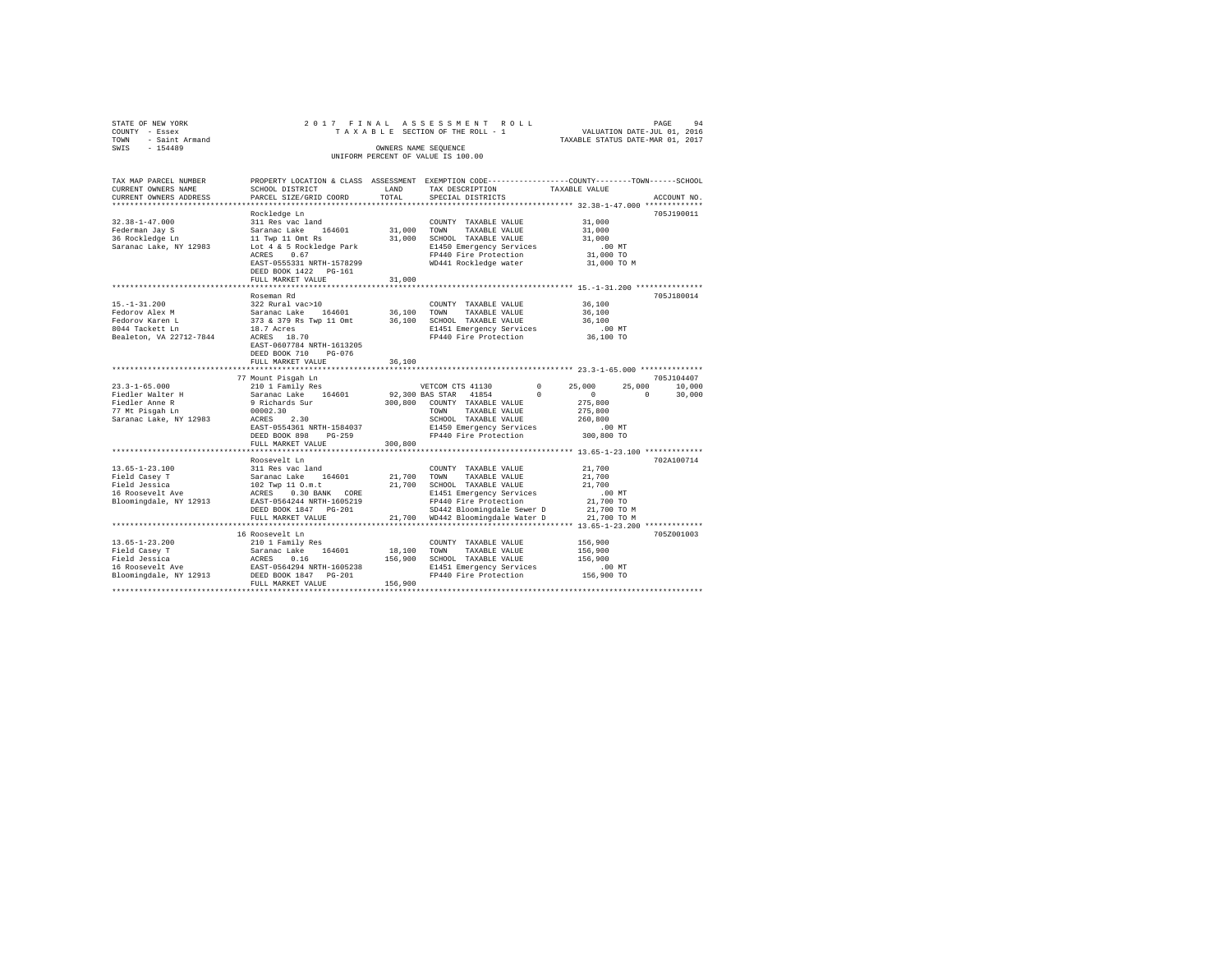| STATE OF NEW YORK      |                                           |         | 2017 FINAL ASSESSMENT ROLL            | 95<br>PAGE                                                                                     |
|------------------------|-------------------------------------------|---------|---------------------------------------|------------------------------------------------------------------------------------------------|
| COUNTY - Essex         |                                           |         | TAXABLE SECTION OF THE ROLL - 1       | VALUATION DATE-JUL 01, 2016                                                                    |
| - Saint Armand<br>TOWN |                                           |         |                                       | TAXABLE STATUS DATE-MAR 01, 2017                                                               |
| SWIS - 154489          |                                           |         | OWNERS NAME SEQUENCE                  |                                                                                                |
|                        |                                           |         | UNIFORM PERCENT OF VALUE IS 100.00    |                                                                                                |
|                        |                                           |         |                                       |                                                                                                |
|                        |                                           |         |                                       |                                                                                                |
| TAX MAP PARCEL NUMBER  |                                           |         |                                       | PROPERTY LOCATION & CLASS ASSESSMENT EXEMPTION CODE---------------COUNTY-------TOWN-----SCHOOL |
| CURRENT OWNERS NAME    | SCHOOL DISTRICT                           | LAND    | TAX DESCRIPTION                       | TAXABLE VALUE                                                                                  |
| CURRENT OWNERS ADDRESS | PARCEL SIZE/GRID COORD                    | TOTAL.  | SPECIAL DISTRICTS                     | ACCOUNT NO.                                                                                    |
|                        |                                           |         |                                       |                                                                                                |
|                        | River Rd                                  |         |                                       | 705J174010                                                                                     |
| $13.4 - 1 - 1.099$     | 314 Rural vac<10                          |         | COUNTY TAXABLE VALUE                  | 25,800                                                                                         |
| Fields Robert D        | Saranac Lake<br>164601                    | 25,800  | TAXABLE VALUE<br>TOWN                 | 25,800                                                                                         |
| Fields Jacquelyn C     | Richard Survey Lot 102                    | 25,800  | SCHOOL TAXABLE VALUE                  | 25,800                                                                                         |
| 20 The Highlands       | 2.30<br>ACRES                             |         | E1451 Emergency Services              | .00MT                                                                                          |
| Rochester, NY 14622    | EAST-0566076 NRTH-1604580                 |         | FP440 Fire Protection                 | 25,800 TO                                                                                      |
|                        | DEED BOOK 1178 PG-156                     |         |                                       |                                                                                                |
|                        | FULL MARKET VALUE                         | 25,800  |                                       |                                                                                                |
|                        |                                           |         |                                       |                                                                                                |
| $13.4 - 1 - 30.003$    | 90 River Rd                               |         |                                       | 705J103913                                                                                     |
| Fields Robert D        | 210 1 Family Res<br>Saranac Lake 164601   | 44,100  | COUNTY TAXABLE VALUE<br>TAXABLE VALUE | 128,800                                                                                        |
|                        |                                           |         | TOWN                                  | 128,800                                                                                        |
| Fields Jacquelyn C     | 122 Richards Sur                          | 128,800 | SCHOOL TAXABLE VALUE                  | 128,800                                                                                        |
| 20 The Highlands       | ACRES<br>1.30                             |         | E1451 Emergency Services              | .00MT                                                                                          |
| Rochester, NY 14622    | EAST-0566304 NRTH-1604146                 |         | FP440 Fire Protection                 | 128,800 TO                                                                                     |
|                        | DEED BOOK 966 PG-319<br>FULL MARKET VALUE | 128,800 |                                       |                                                                                                |
|                        |                                           |         |                                       |                                                                                                |
|                        | River Rd                                  |         |                                       | 705J185013                                                                                     |
| $13.4 - 1 - 39.112$    | 314 Rural vac<10                          |         | COUNTY TAXABLE VALUE                  | 44,800                                                                                         |
| Filsinger David R      | Saranac Lake<br>164601                    | 44,800  | TOWN<br>TAXABLE VALUE                 | 44,800                                                                                         |
| Nolde Susan E          | 122 Richard Survey                        | 44,800  | SCHOOL TAXABLE VALUE                  | 44,800                                                                                         |
| 175 River Rd           | ACRES<br>9.77                             |         | E1451 Emergency Services              | .00MT                                                                                          |
| Bloomingdale, NY 12913 | EAST-0567922 NRTH-1605123                 |         | FP440 Fire Protection                 | 44,800 TO                                                                                      |
|                        | DEED BOOK 1544 PG-57                      |         |                                       |                                                                                                |
|                        | FULL MARKET VALUE                         | 44,800  |                                       |                                                                                                |
|                        |                                           |         |                                       |                                                                                                |
|                        | 175 River Rd                              |         |                                       | 705J187001                                                                                     |
| $13.4 - 1 - 39.500$    | 240 Rural res                             |         | COUNTY TAXABLE VALUE                  | 302,100                                                                                        |
| Filsinger David R      | Saranac Lake 164601                       | 65,300  | TAXABLE VALUE<br>TOWN                 | 302,100                                                                                        |
| Nolde Susan E          | 122 Rs Twp 11 Omt                         | 302,100 | SCHOOL TAXABLE VALUE                  | 302,100                                                                                        |
| 175 River Rd           |                                           |         | E1451 Emergency Services              | $.00$ MT                                                                                       |
| Bloomingdale, NY 12913 | EAST-0568471 NRTH-1605540                 |         | FP440 Fire Protection                 | 302,100 TO                                                                                     |
|                        | DEED BOOK 1539 PG-234                     |         |                                       |                                                                                                |
|                        | FULL MARKET VALUE                         | 302,100 |                                       |                                                                                                |
|                        |                                           |         |                                       |                                                                                                |
|                        | 2155 Gillespie Dr                         |         |                                       | 705J102412                                                                                     |
|                        |                                           |         |                                       |                                                                                                |

15.-1-25.000 240 Rural res COUNTY TAXABLE VALUE 224,900 Fink Jeffrey L Saranac Lake 164601 47,300 TOWN TAXABLE VALUE 224,900 Fink Donna C 367 Richards Sur 224,900 SCHOOL TAXABLE VALUE 224,900 22011 Crossbrook Dr ACRES 16.46 E1451 Emergency Services .00 MT Katy, TX 77450 EAST-0604502 NRTH-1613308 FP440 Fire Protection 224,900 TO DEED BOOK 986 PG-069 FULL MARKET VALUE 224,900 \*\*\*\*\*\*\*\*\*\*\*\*\*\*\*\*\*\*\*\*\*\*\*\*\*\*\*\*\*\*\*\*\*\*\*\*\*\*\*\*\*\*\*\*\*\*\*\*\*\*\*\*\*\*\*\*\*\*\*\*\*\*\*\*\*\*\*\*\*\*\*\*\*\*\*\*\*\*\*\*\*\*\*\*\*\*\*\*\*\*\*\*\*\*\*\*\*\*\*\*\*\*\*\*\*\*\*\*\*\*\*\*\*\*\*\*\*\*\*\*\*\*\*\*\*\*\*\*\*\*\*\*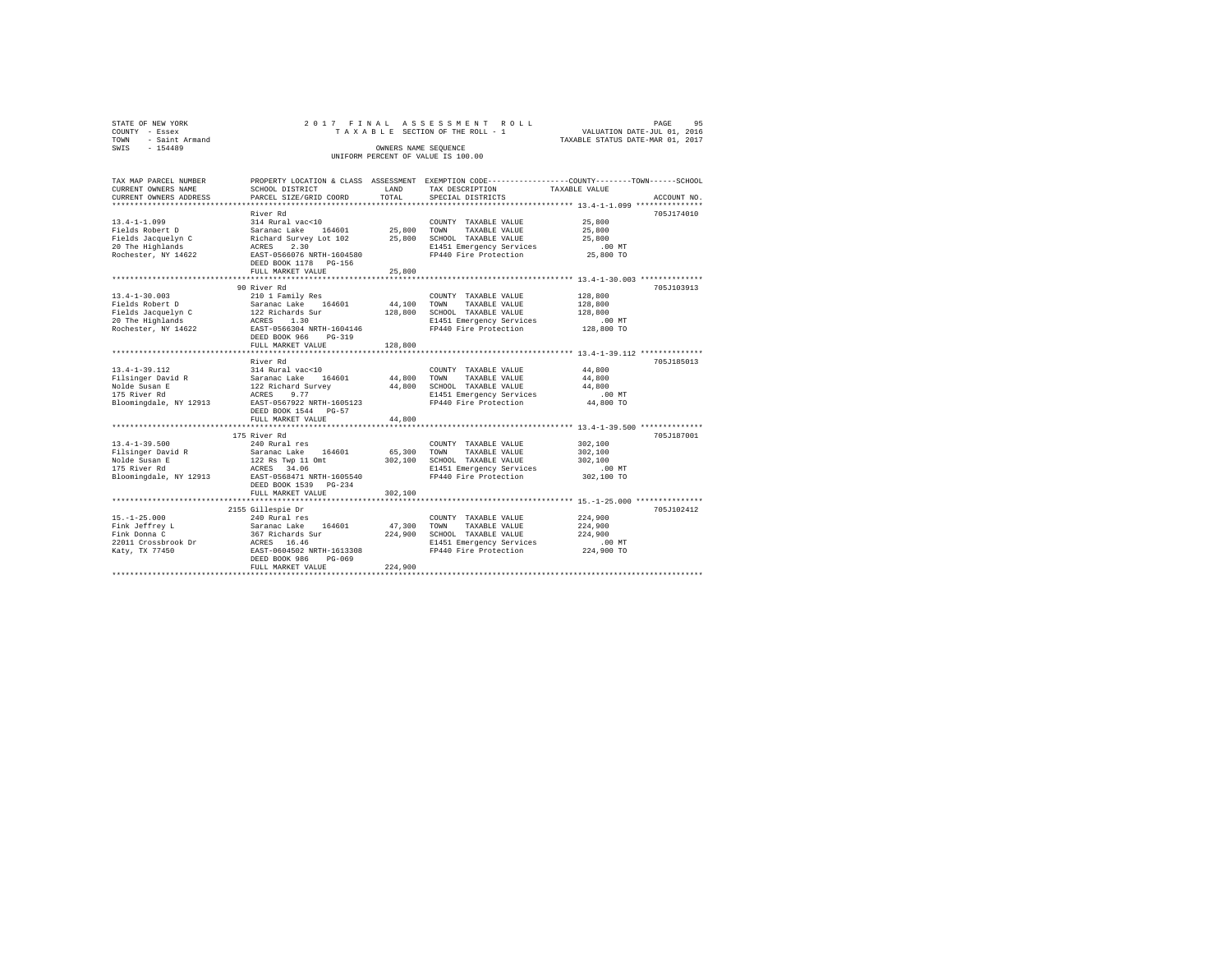| STATE OF NEW YORK   | 2017 FINAL ASSESSMENT ROLL |  |  |                                    |  |  |  |                                  | PAGE | 96 |
|---------------------|----------------------------|--|--|------------------------------------|--|--|--|----------------------------------|------|----|
| COUNTY - Essex      |                            |  |  | TAXABLE SECTION OF THE ROLL - 1    |  |  |  | VALUATION DATE-JUL 01, 2016      |      |    |
| TOWN - Saint Armand |                            |  |  |                                    |  |  |  | TAXABLE STATUS DATE-MAR 01, 2017 |      |    |
| SWIS<br>$-154489$   |                            |  |  | OWNERS NAME SEOUENCE               |  |  |  |                                  |      |    |
|                     |                            |  |  | UNIFORM PERCENT OF VALUE IS 100.00 |  |  |  |                                  |      |    |

| TAX MAP PARCEL NUMBER<br>CURRENT OWNERS NAME<br>SCHOOL DISTRICT                                                                                   |                                                                                                                                                                                                                                                                                                                                                                                                                                                              |                                        |                                                                                                                                                                                                                                                         | PROPERTY LOCATION & CLASS ASSESSMENT EXEMPTION CODE----------------COUNTY-------TOWN------SCHOOL<br>TAXABLE VALUE |                                                                                                            |                       |                                    |  |
|---------------------------------------------------------------------------------------------------------------------------------------------------|--------------------------------------------------------------------------------------------------------------------------------------------------------------------------------------------------------------------------------------------------------------------------------------------------------------------------------------------------------------------------------------------------------------------------------------------------------------|----------------------------------------|---------------------------------------------------------------------------------------------------------------------------------------------------------------------------------------------------------------------------------------------------------|-------------------------------------------------------------------------------------------------------------------|------------------------------------------------------------------------------------------------------------|-----------------------|------------------------------------|--|
| CURRENT OWNERS ADDRESS                                                                                                                            | PARCEL SIZE/GRID COORD                                                                                                                                                                                                                                                                                                                                                                                                                                       | LAND<br>TOTAL                          | TAX DESCRIPTION<br>SPECIAL DISTRICTS                                                                                                                                                                                                                    |                                                                                                                   |                                                                                                            |                       | ACCOUNT NO.                        |  |
|                                                                                                                                                   |                                                                                                                                                                                                                                                                                                                                                                                                                                                              |                                        |                                                                                                                                                                                                                                                         |                                                                                                                   |                                                                                                            |                       |                                    |  |
| 13.56-7-16.000<br>Bloomingdale, NY 12913 36 38 40 41 42                                                                                           | 10 Maple Ln<br>ACRES 1.29<br>EAST-0562688 NRTH-1606039<br>DEED BOOK 1655 PG-143<br>FULL MARKET VALUE                                                                                                                                                                                                                                                                                                                                                         | 64,800                                 | TAXABLE VALUE<br>SCHOOL TAXABLE VALUE<br>E1451 Emergency Services .00 MT<br>FP440 Fire Protection 64,800 TO<br>SD442 Bloomingdale Sewer D 64,800 TO M<br>WD442 Bloomingdale Water D 64,800 TO M                                                         |                                                                                                                   | 64,800<br>64,800<br>34,800                                                                                 |                       | 702A101514<br>$0 \t 30,000$        |  |
|                                                                                                                                                   |                                                                                                                                                                                                                                                                                                                                                                                                                                                              |                                        |                                                                                                                                                                                                                                                         |                                                                                                                   |                                                                                                            |                       |                                    |  |
| 23.3-1-77.110<br>Finn Kristin P<br>159 Trudeau Rd<br>$23.3 - 1 - 77.220$<br>Finn Kristin P<br>159 Trudeau Rd<br>Saranac Lake, NY 12983 ACRES 1.00 | 159 Trudeau Rd<br>110 1 Family Res (164601 / BAS STAR (1854)<br>Saranac Lake (164601 / 49,100 COUNTY TAXABLE VALUE (1864)<br>191,000 TOWN TAXABLE VALUE (1864)<br>Saranac Lake, NY 12983 1060/70; 1060/73<br>5.13<br>ACRES<br>EAST-0553331 NRTH-1586131<br>DEED BOOK 1613 PG-128<br>FULL MARKET VALUE<br>Trudeau Rd<br>311 Res vac land<br>Saranac Lake 164601<br>8 Omt Twp II RS<br>EAST-0553078 NRTH-1586362<br>DEED BOOK 1613 PG-128<br>FULL MARKET VALUE | 91,000<br>COUNT<br>4,600 TOWN<br>4,600 | 91,000 TOWN TAXABLE VALUE 91,000<br>SCHOOL TAXABLE VALUE 61,000<br>E1450 Emergency Services<br>FP440 Fire Protection<br>COUNTY TAXABLE VALUE<br>TAXABLE VALUE<br>4,600 SCHOOL TAXABLE VALUE<br>E1450 Emergency Services .00 MT<br>FP440 Fire Protection |                                                                                                                   | $\begin{array}{c} 0 \\ 91,000 \end{array}$<br>$.00$ MT<br>91,000 TO<br>4,600<br>4,600<br>4,600<br>4,600 TO | $\Omega$ and $\Omega$ | 705J102911<br>30,000<br>705Z010003 |  |
|                                                                                                                                                   |                                                                                                                                                                                                                                                                                                                                                                                                                                                              |                                        |                                                                                                                                                                                                                                                         |                                                                                                                   |                                                                                                            |                       |                                    |  |
| $23.3 - 1 - 77.210$                                                                                                                               | 153 Trudeau Rd<br>210 1 Family Res 6,000 6,000 VETWAR CTS 41120 0 15,000 15,000 6,000<br>Saranac Lake, NY 12983 Bk 1004 Pg 177 (Will)<br>ACRES 1.00<br>EAST-0553077 NRTH-1586023<br>DEED BOOK 753<br>FULL MARKET VALUE                                                                                                                                                                                                                                       | $PG-299$<br>120,000                    | 45,000 ENH STAR 41834 0<br>120,000 COUNTY TAXABLE VALUE<br>TAXABLE VALUE 105,000<br>TOWN<br>SCHOOL TAXABLE VALUE<br>E1450 Emergency Services<br>FP440 Fire Protection                                                                                   |                                                                                                                   | $\begin{array}{c} 0 \\ 105,000 \end{array}$<br>48,500<br>$.00$ MT<br>120,000 TO                            | $\sim$ 0              | 705J192014<br>65,500               |  |
|                                                                                                                                                   |                                                                                                                                                                                                                                                                                                                                                                                                                                                              |                                        |                                                                                                                                                                                                                                                         |                                                                                                                   |                                                                                                            |                       |                                    |  |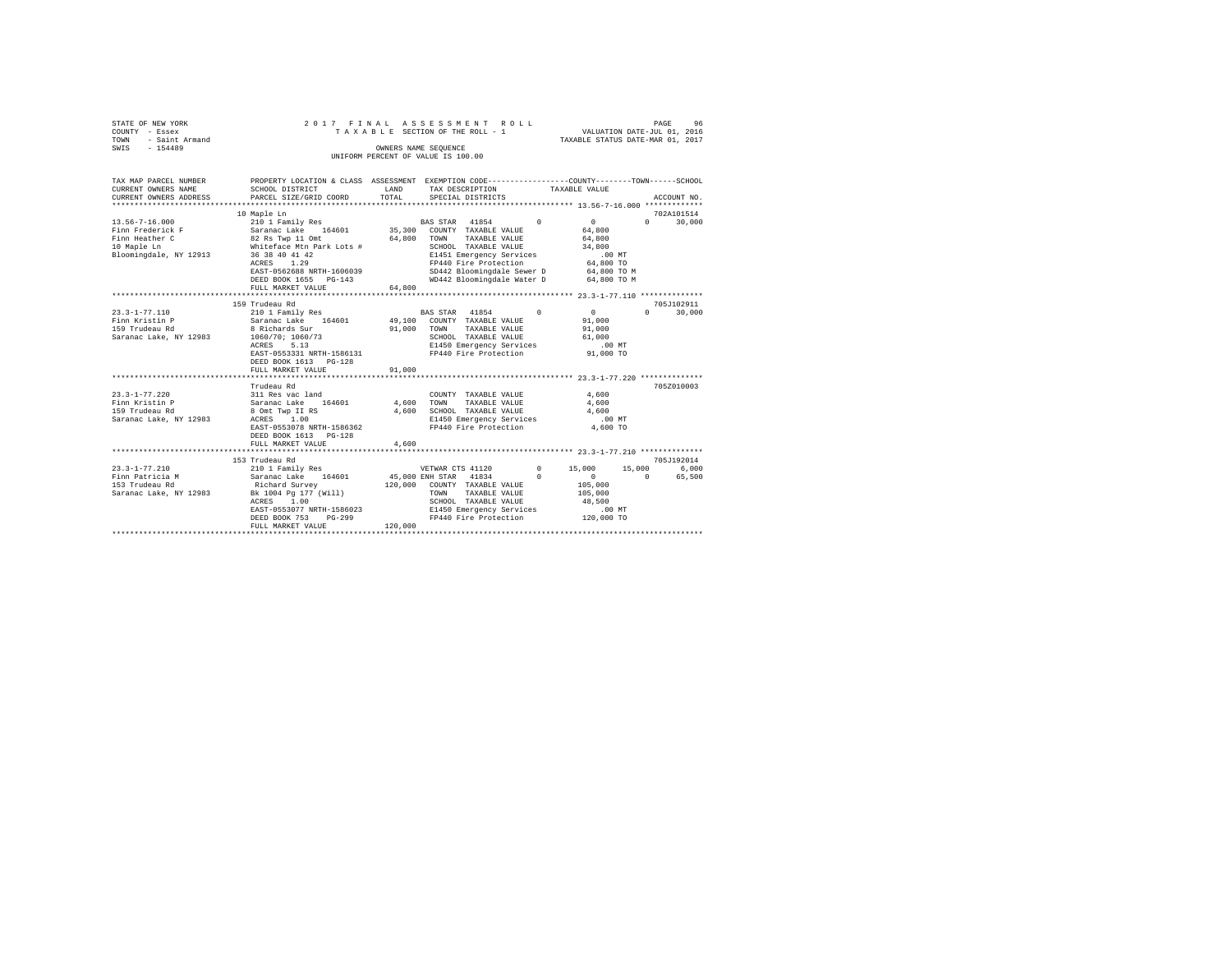| STATE OF NEW YORK   | 2017 FINAL ASSESSMENT ROLL         | PAGE                             | 97 |
|---------------------|------------------------------------|----------------------------------|----|
| COUNTY - Essex      | TAXABLE SECTION OF THE ROLL - 1    | VALUATION DATE-JUL 01, 2016      |    |
| TOWN - Saint Armand |                                    | TAXABLE STATUS DATE-MAR 01, 2017 |    |
| SWIS<br>$-154489$   | OWNERS NAME SEOUENCE               |                                  |    |
|                     | UNIFORM PERCENT OF VALUE IS 100.00 |                                  |    |

| TAX MAP PARCEL NUMBER<br>CURRENT OWNERS NAME       | SCHOOL DISTRICT                                                                    | LAND<br>TOTAL | TAX DESCRIPTION                                   | PROPERTY LOCATION & CLASS ASSESSMENT EXEMPTION CODE----------------COUNTY-------TOWN------SCHOOL<br>TAXABLE VALUE<br>ACCOUNT NO. |
|----------------------------------------------------|------------------------------------------------------------------------------------|---------------|---------------------------------------------------|----------------------------------------------------------------------------------------------------------------------------------|
| CURRENT OWNERS ADDRESS                             | PARCEL SIZE/GRID COORD                                                             |               | SPECIAL DISTRICTS                                 |                                                                                                                                  |
|                                                    | 28 Saranac Ln                                                                      |               |                                                   | 705J180013                                                                                                                       |
| $32.38 - 1 - 14.000$                               | 210 1 Family Res                                                                   |               | ENH STAR 41834 0                                  | $\sim$ 0<br>$\Omega$<br>65,500                                                                                                   |
| Flint Leland                                       | Saranac Lake 164601                                                                |               | 36,900 COUNTY TAXABLE VALUE                       | 142,700                                                                                                                          |
| 28 Saranac Ln                                      | 11 Richard Survey                                                                  |               | 142,700 TOWN TAXABLE VALUE                        | 142,700                                                                                                                          |
| Saranac Lake, NY 12983                             | ACRES 0.30                                                                         |               | SCHOOL TAXABLE VALUE                              | 77.200                                                                                                                           |
|                                                    | EAST-0555762 NRTH-1578890                                                          |               | E1450 Emergency Services                          | $.00$ MT                                                                                                                         |
|                                                    | DEED BOOK 709 PG-77                                                                |               | FP440 Fire Protection                             | 142,700 TO                                                                                                                       |
|                                                    | FULL MARKET VALUE                                                                  |               | 142,700 WD441 Rockledge water                     | 142,700 TO M                                                                                                                     |
|                                                    | Saranac Ln                                                                         |               |                                                   | 705J188007                                                                                                                       |
| $32.38 - 1 - 24.000$                               | 311 Res vac land                                                                   |               | COUNTY TAXABLE VALUE                              | 26,600                                                                                                                           |
| Flint Leland C Sr                                  | Saranac Lake 164601 26,600                                                         |               | TOWN<br>TAXABLE VALUE                             | 26,600                                                                                                                           |
| 28 Saranac Ln                                      | 11 Twp 11 Omt Rs                                                                   | 26,600        | SCHOOL TAXABLE VALUE                              | 26,600                                                                                                                           |
| Saranac Lake, NY 12983                             | Lot 27 Rockledge Park                                                              |               | E1450 Emergency Services                          | $.00$ MT                                                                                                                         |
|                                                    | ACRES<br>0.31                                                                      |               | FP440 Fire Protection                             | 26,600 TO                                                                                                                        |
| PRIOR OWNER ON 3/01/2017 EAST-0555786 NRTH-1578788 |                                                                                    |               | WD441 Rockledge water                             | 26,600 TO M                                                                                                                      |
| Flint Wanda E                                      | DEED BOOK 1868 PG-147                                                              |               |                                                   |                                                                                                                                  |
|                                                    | FULL MARKET VALUE                                                                  | 26,600        |                                                   |                                                                                                                                  |
|                                                    |                                                                                    |               |                                                   |                                                                                                                                  |
|                                                    | 12 George & Bliss Ln                                                               |               |                                                   | 705J104309                                                                                                                       |
| $33.8 - 2 - 4.000$                                 | 260 Seasonal res - WTRFNT                                                          |               | COUNTY TAXABLE VALUE                              | 461,300                                                                                                                          |
| For Our Kidz LLC                                   |                                                                                    | 400,200       | TOWN<br>TAXABLE VALUE                             | 461,300                                                                                                                          |
| c/o Marcy E Quinn                                  | Saranac Lake 164601<br>311 Richards Sur<br>ACRES 1.97<br>EAST-0595036 NRTH-1582676 | 461,300       | SCHOOL TAXABLE VALUE                              | 461,300                                                                                                                          |
| 4 Appleton Rd                                      |                                                                                    |               | BTI44 BTI District                                | $.00$ MT                                                                                                                         |
| Rexford, NY 12148                                  |                                                                                    |               | E1450 Emergency Services                          | $.00$ MT                                                                                                                         |
|                                                    | DEED BOOK 1740 PG-160<br>FULL MARKET VALUE                                         | 461,300       | FP403 Fire Pro LP Lake 461,300 TO                 |                                                                                                                                  |
|                                                    |                                                                                    |               |                                                   |                                                                                                                                  |
|                                                    | Goodspeed Ln                                                                       |               |                                                   | 7079903604                                                                                                                       |
| $15. - 1 - 17.000$                                 |                                                                                    |               | COUNTY TAXABLE VALUE                              | 80,300                                                                                                                           |
| Forrence Peter                                     | 910 Priv forest<br>Saranac Lake 164601                                             | 80,300        | TOWN<br>TAXABLE VALUE                             | 80,300                                                                                                                           |
| Forrence Cornelia                                  |                                                                                    | 80,300        | SCHOOL TAXABLE VALUE                              | 80,300                                                                                                                           |
| 3531 Lakeshore Rd                                  | 368 Richards Sur<br>ACRES 102.60                                                   |               | E1451 Emergency Services                          | $.00$ MT                                                                                                                         |
| Peru, NY 12972                                     | EAST-0603694 NRTH-1610653                                                          |               | FP440 Fire Protection                             | 80,300 TO                                                                                                                        |
|                                                    | DEED BOOK 1763 PG-88                                                               |               |                                                   |                                                                                                                                  |
|                                                    | FULL MARKET VALUE                                                                  | 80,300        |                                                   |                                                                                                                                  |
|                                                    |                                                                                    |               |                                                   |                                                                                                                                  |
|                                                    | Gillespie Dr                                                                       |               |                                                   | 7079903602                                                                                                                       |
| $15. - 1 - 18.000$                                 | 322 Rural vac>10                                                                   |               | COUNTY TAXABLE VALUE                              | 20,200                                                                                                                           |
| Forrence Peter                                     |                                                                                    | 20,200        | TAXABLE VALUE<br>TOWN                             | 20,200                                                                                                                           |
| Forrence Cornelia                                  | Saranac Lake 164601<br>367 Richards Sur<br>ACRES 30.40                             | 20,200        | SCHOOL TAXABLE VALUE                              | 20,200                                                                                                                           |
| 3531 Lakeshore Rd                                  | ACRES 30.40<br>EAST-0603584 NRTH-1611970                                           |               | E1451 Emergency Services<br>FP440 Fire Protection | $.00$ MT                                                                                                                         |
| Peru, NY 12972                                     | DEED BOOK 1763 PG-88                                                               |               |                                                   | 20,200 TO                                                                                                                        |
|                                                    | FULL MARKET VALUE                                                                  | 20,200        |                                                   |                                                                                                                                  |
|                                                    |                                                                                    |               |                                                   |                                                                                                                                  |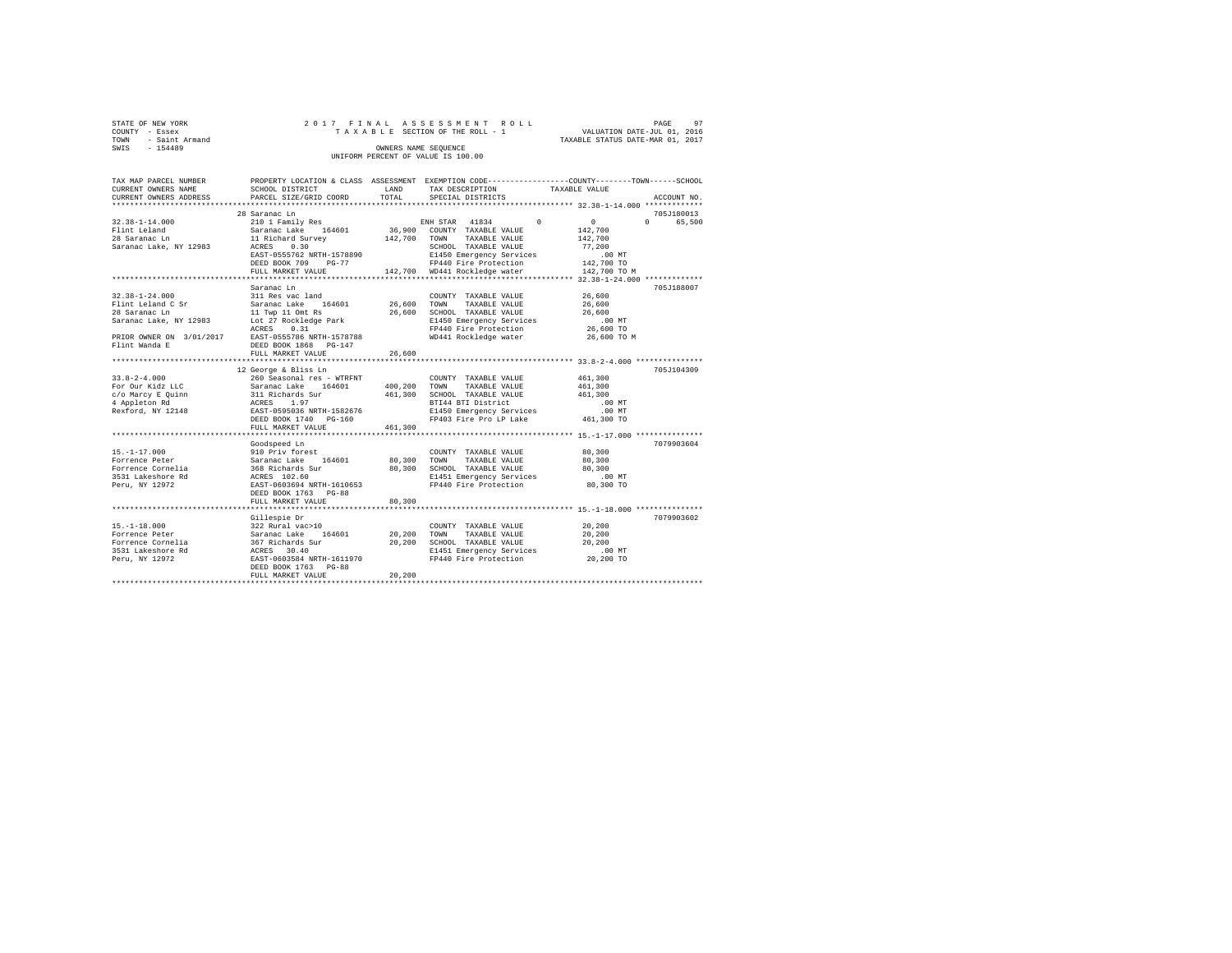| STATE OF NEW YORK      | 2017 FINAL                              |                      | ASSESSMENT<br>ROLL                                                                             | 98<br>PAGE                                        |
|------------------------|-----------------------------------------|----------------------|------------------------------------------------------------------------------------------------|---------------------------------------------------|
| COUNTY - Essex         |                                         |                      | TAXABLE SECTION OF THE ROLL - 1                                                                | VALUATION DATE-JUL 01, 2016                       |
| - Saint Armand<br>TOWN |                                         |                      |                                                                                                | TAXABLE STATUS DATE-MAR 01, 2017                  |
| $-154489$<br>SWIS      |                                         | OWNERS NAME SEQUENCE |                                                                                                |                                                   |
|                        |                                         |                      | UNIFORM PERCENT OF VALUE IS 100.00                                                             |                                                   |
|                        |                                         |                      |                                                                                                |                                                   |
|                        |                                         |                      |                                                                                                |                                                   |
| TAX MAP PARCEL NUMBER  |                                         |                      | PROPERTY LOCATION & CLASS ASSESSMENT EXEMPTION CODE---------------COUNTY-------TOWN-----SCHOOL |                                                   |
| CURRENT OWNERS NAME    | SCHOOL DISTRICT                         | LAND                 | TAX DESCRIPTION                                                                                | TAXABLE VALUE                                     |
| CURRENT OWNERS ADDRESS | PARCEL SIZE/GRID COORD                  | TOTAL                | SPECIAL DISTRICTS                                                                              | ACCOUNT NO.                                       |
|                        |                                         |                      |                                                                                                |                                                   |
|                        | Goodspeed Ln                            |                      |                                                                                                | 705J103311                                        |
| $15. - 1 - 51.000$     | 910 Priv forest                         |                      | COUNTY TAXABLE VALUE                                                                           | 91,200                                            |
| Forrence Peter         | Saranac Lake 164601<br>363 Richards Sur | 91,200               | TOWN<br>TAXABLE VALUE                                                                          | 91,200                                            |
| 3531 Route 9           |                                         | 91,200               | SCHOOL TAXABLE VALUE                                                                           | 91,200                                            |
| Peru, NY 12972         | ACRES 68.60                             |                      | E1451 Emergency Services                                                                       | $.00$ MT                                          |
|                        | EAST-0602377 NRTH-1606975               |                      | FP440 Fire Protection                                                                          | 91,200 TO                                         |
|                        | DEED BOOK 1659 PG-43                    |                      |                                                                                                |                                                   |
|                        | FULL MARKET VALUE                       | 91,200               |                                                                                                |                                                   |
|                        | **********************                  |                      |                                                                                                | ******************** 15.-1-53.100 *************** |
|                        | 184 Goodspeed Ln                        |                      |                                                                                                | 705J103201                                        |
| $15. - 1 - 53.100$     | 240 Rural res                           |                      | COUNTY TAXABLE VALUE                                                                           | 254,300                                           |
| Forrence Peter P       | Saranac Lake 164601                     | 54,100               | TOWN<br>TAXABLE VALUE                                                                          | 254,300                                           |
| Forrence Cornelia B    | 363 Richards Sur                        | 254,300              | SCHOOL TAXABLE VALUE                                                                           | 254,300                                           |
| 3531 NYS Route 9       | ACRES 29.69                             |                      | E1451 Emergency Services                                                                       | .00 MT                                            |
| Peru, NY 12972         | EAST-0602511 NRTH-1608188               |                      | FP440 Fire Protection                                                                          | 254,300 TO                                        |
|                        | DEED BOOK 1815 PG-148                   |                      |                                                                                                |                                                   |
|                        | FULL MARKET VALUE                       | 254,300              |                                                                                                |                                                   |
|                        | **************************              | ***********          |                                                                                                |                                                   |
|                        | Goodspeed Ln                            |                      |                                                                                                | 705.T175013                                       |
| $15. - 1 - 54.000$     | 314 Rural vac<10                        |                      | COUNTY TAXABLE VALUE                                                                           | 24,500                                            |
| Forrence Peter P       | Saranac Lake<br>164601                  | 24,500               | TOWN<br>TAXABLE VALUE                                                                          | 24,500                                            |
| Forrence Cornelia B    | Richards Survey Lot 363                 | 24,500               | SCHOOL TAXABLE VALUE                                                                           | 24,500                                            |
| 3531 NYS Route 9       | 1.00                                    |                      | E1451 Emergency Services                                                                       | $.00$ MT                                          |
| Peru, NY 12972         | ACRES 1.00                              |                      | FP440 Fire Protection                                                                          | 24,500 TO                                         |
|                        | EAST-0602593 NRTH-1607792               |                      |                                                                                                |                                                   |
|                        | DEED BOOK 1815 PG-148                   |                      |                                                                                                |                                                   |
|                        | FULL MARKET VALUE                       | 24,500               |                                                                                                |                                                   |
|                        |                                         |                      |                                                                                                |                                                   |
|                        | 23 James Way                            |                      |                                                                                                | 705J103014                                        |
| $13.4 - 2 - 11.002$    | 210 1 Family Res                        |                      | ENH STAR 41834<br>$\Omega$                                                                     | $\Omega$<br>65,500                                |
| Forrester Bettijane    | Saranac Lake 164601                     | 35,800               | COUNTY TAXABLE VALUE                                                                           | 116,500                                           |
| 23 James Way           | 123 Richards Sur                        | 116,500              | TOWN<br>TAXABLE VALUE                                                                          | 116,500                                           |
| Bloomingdale, NY 12913 | ACRES<br>2.72                           |                      | SCHOOL TAXABLE VALUE                                                                           | 51,000                                            |
|                        | EAST-0567225 NRTH-1602974               |                      | E1451 Emergency Services                                                                       | $.00$ MT                                          |
|                        | DEED BOOK 1154 PG-333                   |                      | FP440 Fire Protection                                                                          | 116,500 TO                                        |
|                        | FULL MARKET VALUE                       | 116,500              |                                                                                                |                                                   |
|                        | ************************                |                      | ************************************ 13.4-1-61.100 ***************                             |                                                   |
|                        | 299 River Rd                            |                      |                                                                                                | 705J103514                                        |
| $13.4 - 1 - 61.100$    | 240 Rural res                           |                      | ENH STAR 41834<br>$^{\circ}$                                                                   | $\circ$<br>$\mathbf{0}$<br>65,500                 |
| Fortune Timothy J      | Saranac Lake 164601                     | 54,800               | COUNTY TAXABLE VALUE                                                                           | 125,000                                           |
| Fortune Diana M        | 143 Richards Sur                        | 125,000              | TOWN<br>TAXABLE VALUE                                                                          | 125,000                                           |
| 299 River Rd           | ACRES 37.90                             |                      | SCHOOL TAXABLE VALUE                                                                           | 59,500                                            |
| Bloomingdale, NY 12913 | EAST-0570634 NRTH-1602971               |                      | E1451 Emergency Services                                                                       | $.00$ MT                                          |
|                        | DEED BOOK 869<br>$PG-59$                |                      | FP440 Fire Protection                                                                          | 125,000 TO                                        |
|                        | FULL MARKET VALUE                       | 125,000              |                                                                                                |                                                   |
|                        |                                         |                      |                                                                                                |                                                   |
|                        |                                         |                      |                                                                                                |                                                   |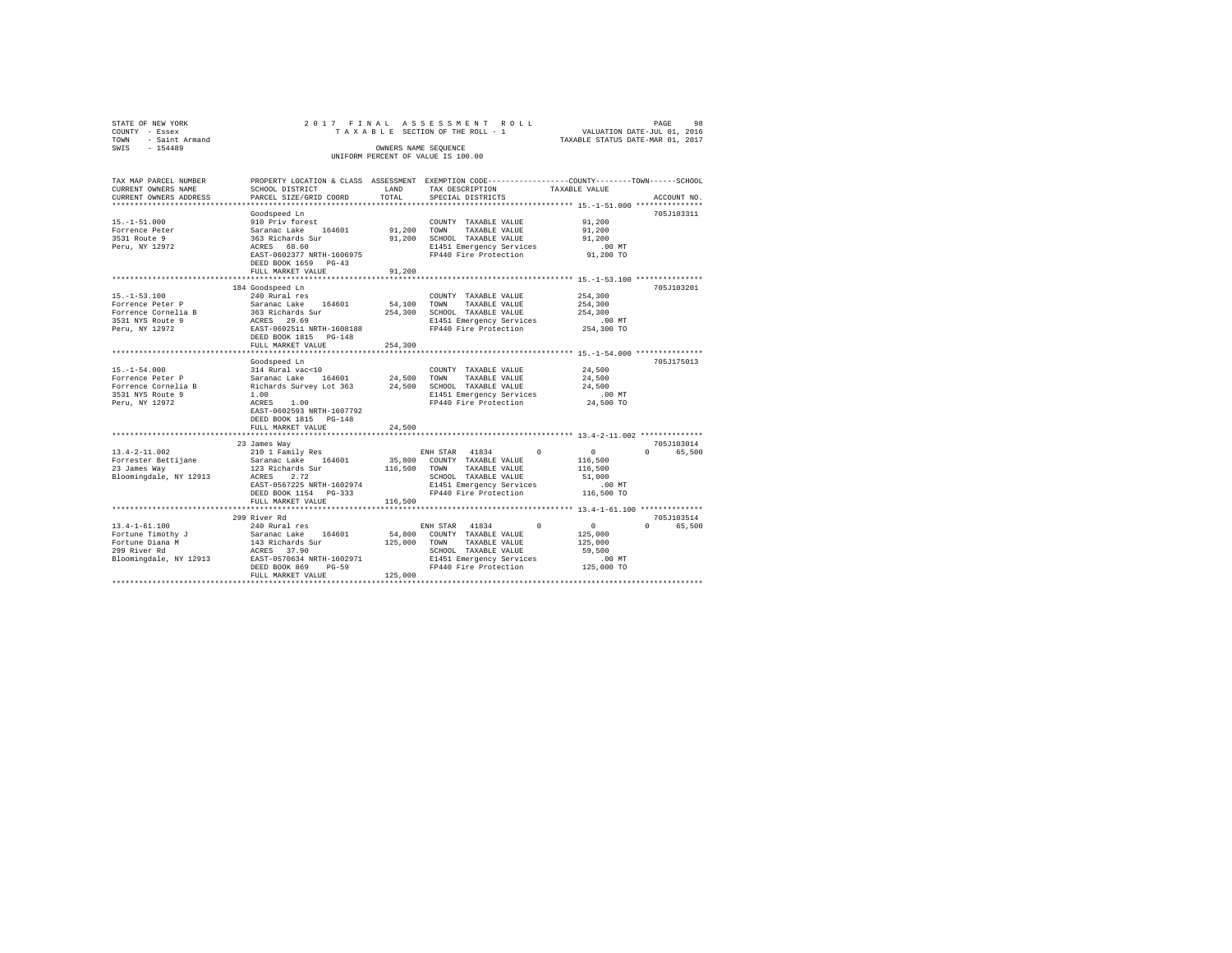| STATE OF NEW YORK<br>COUNTY - Essex<br>TOWN<br>- Saint Armand | 2017 FINAL<br>TAXABLE SECTION OF THE ROLL - 1 | 99<br>PAGE<br>VALUATION DATE-JUL 01, 2016<br>TAXABLE STATUS DATE-MAR 01, 2017 |                                                                                                 |               |             |
|---------------------------------------------------------------|-----------------------------------------------|-------------------------------------------------------------------------------|-------------------------------------------------------------------------------------------------|---------------|-------------|
| SWIS - 154489                                                 |                                               |                                                                               | OWNERS NAME SEOUENCE<br>UNIFORM PERCENT OF VALUE IS 100.00                                      |               |             |
|                                                               |                                               |                                                                               |                                                                                                 |               |             |
| TAX MAP PARCEL NUMBER                                         |                                               |                                                                               | PROPERTY LOCATION & CLASS ASSESSMENT EXEMPTION CODE----------------COUNTY-------TOWN-----SCHOOL |               |             |
| CURRENT OWNERS NAME<br>CURRENT OWNERS ADDRESS                 | SCHOOL DISTRICT<br>PARCEL SIZE/GRID COORD     | LAND<br>TOTAL                                                                 | TAX DESCRIPTION<br>SPECIAL DISTRICTS                                                            | TAXABLE VALUE | ACCOUNT NO. |
|                                                               |                                               |                                                                               |                                                                                                 |               |             |
|                                                               | River Rd                                      |                                                                               |                                                                                                 |               | 705J199004  |
| $14. - 1 - 7.120$                                             | 311 Res vac land                              |                                                                               | COUNTY TAXABLE VALUE                                                                            | 7.308         |             |
| Franklin Falls LLC                                            | Saranac Lake 164601                           | 7.308                                                                         | TOWN<br>TAXABLE VALUE                                                                           | 7.308         |             |
| 353 Sullivan Rd                                               | 261 Omt Twp 11 Rs                             |                                                                               | 7,308 SCHOOL TAXABLE VALUE                                                                      | 7.308         |             |
| Peru, NY 12972                                                | Also Ease 1003/322                            |                                                                               | E1451 Emergency Services                                                                        | .00 MT        |             |
|                                                               | ACRES 1.70<br>EAST-0587265 NRTH-1611142       |                                                                               | FP440 Fire Protection                                                                           | 7,308 TO      |             |
|                                                               | DEED BOOK 1522 PG-162                         |                                                                               |                                                                                                 |               |             |
|                                                               | CONSERVATION ESMT % 71.00                     |                                                                               |                                                                                                 |               |             |
|                                                               | FULL MARKET VALUE<br>************************ | 7.308                                                                         |                                                                                                 |               |             |
|                                                               | River Rd                                      |                                                                               |                                                                                                 |               | 705J199005  |
| $14. - 1 - 7.130$                                             | 314 Rural vac<10                              |                                                                               | COUNTY TAXABLE VALUE                                                                            | 957           |             |
| Franklin Falls LLC                                            |                                               |                                                                               | 957 TOWN<br>TAXABLE VALUE                                                                       | 957           |             |
| 353 Sullivan Rd                                               | Saranac Lake 164601<br>261 Omt Twp 11 Rs      |                                                                               | 957 SCHOOL TAXABLE VALUE                                                                        | 957           |             |
| Peru, NY 12972                                                | Also Ease 1003/322                            |                                                                               | E1451 Emergency Services                                                                        | .00 MT        |             |
|                                                               | ACRES 4.10                                    |                                                                               | FP440 Fire Protection                                                                           | 957 TO        |             |
|                                                               | EAST-0589465 NRTH-1611509                     |                                                                               |                                                                                                 |               |             |
|                                                               | DEED BOOK 1522 PG-162                         |                                                                               |                                                                                                 |               |             |
|                                                               | CONSERVATION ESMT % 71.00                     | 957                                                                           |                                                                                                 |               |             |
|                                                               | FULL MARKET VALUE                             |                                                                               |                                                                                                 |               |             |
|                                                               | River Rd                                      |                                                                               |                                                                                                 |               | 705Z000014  |
| $14. - 1 - 7.140$                                             | 314 Rural vac<10 - WTRFNT                     |                                                                               | COUNTY TAXABLE VALUE                                                                            | 17,719        |             |
| Franklin Falls LLC                                            | Saranac Lake 164601                           | 17,719                                                                        | TOWN TAXABLE VALUE                                                                              | 17,719        |             |
| 353 Sullivan Rd                                               | 261 Omt Twp 11 Rs                             | 17,719                                                                        | SCHOOL TAXABLE VALUE                                                                            | 17,719        |             |
| Peru, NY 12972                                                | ACRES 0.29                                    |                                                                               | E1451 Emergency Services                                                                        | .00 MT        |             |
|                                                               | EAST-0589938 NRTH-1609710                     |                                                                               | FP440 Fire Protection                                                                           | 17,719 TO     |             |
|                                                               | DEED BOOK 1522 PG-162                         |                                                                               |                                                                                                 |               |             |
|                                                               | CONSERVATION ESMT % 71.00                     |                                                                               |                                                                                                 |               |             |
|                                                               | FULL MARKET VALUE                             | 17,719                                                                        |                                                                                                 |               |             |
|                                                               | River Rd                                      |                                                                               |                                                                                                 |               | 705J103610  |
| $14. - 1 - 7.140/1$                                           | 260 Seasonal res - WTRFNT                     |                                                                               | COUNTY TAXABLE VALUE                                                                            | 15,800        |             |
| Franklin Falls LLC                                            | Saranac Lake 164601                           |                                                                               | 12,000 TOWN TAXABLE VALUE                                                                       | 15,800        |             |
| 353 Sullivan Rd                                               | In Tm # 14.000-1-7.100                        |                                                                               | 15,800 SCHOOL TAXABLE VALUE                                                                     | 15,800        |             |
| Peru, NY 12972                                                | Camp 7-261-11 Gin & Tonic                     |                                                                               | E1451 Emergency Services                                                                        | $.00$ MT      |             |
|                                                               | EAST-0589938 NRTH-1609710                     |                                                                               | FP440 Fire Protection                                                                           | 15,800 TO     |             |
|                                                               | DEED BOOK 1522 PG-162                         |                                                                               |                                                                                                 |               |             |
|                                                               | FULL MARKET VALUE                             | 15,800                                                                        |                                                                                                 |               |             |
|                                                               |                                               |                                                                               |                                                                                                 |               |             |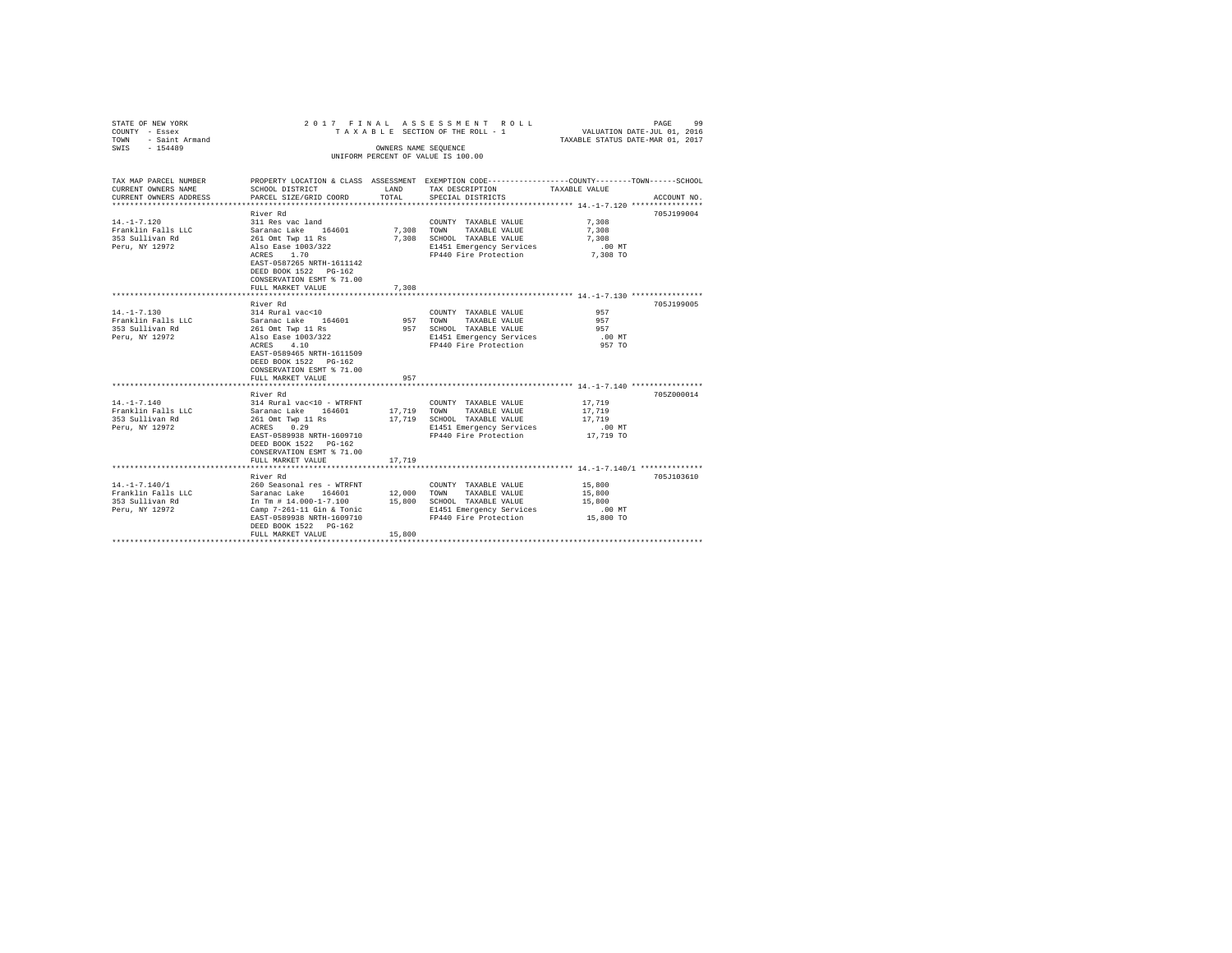| STATE OF NEW YORK<br>COUNTY - Essex<br>TOWN - Saint Armand |                                                                                                        |                                 | 2017 FINAL ASSESSMENT ROLL<br>TAXABLE SECTION OF THE ROLL - 1 | PAGE<br>100<br>VALUATION DATE-JUL 01, 2016<br>TAXABLE STATUS DATE-MAR 01, 2017                  |
|------------------------------------------------------------|--------------------------------------------------------------------------------------------------------|---------------------------------|---------------------------------------------------------------|-------------------------------------------------------------------------------------------------|
| SWIS - 154489                                              |                                                                                                        |                                 | OWNERS NAME SEQUENCE<br>UNIFORM PERCENT OF VALUE IS 100.00    |                                                                                                 |
|                                                            |                                                                                                        |                                 |                                                               |                                                                                                 |
|                                                            |                                                                                                        |                                 |                                                               |                                                                                                 |
| TAX MAP PARCEL NUMBER                                      |                                                                                                        |                                 |                                                               | PROPERTY LOCATION & CLASS ASSESSMENT EXEMPTION CODE---------------COUNTY-------TOWN------SCHOOL |
| CURRENT OWNERS NAME<br>CURRENT OWNERS ADDRESS              | SCHOOL DISTRICT<br>PARCEL SIZE/GRID COORD                                                              | TOTAL                           | LAND TAX DESCRIPTION                                          | TAXABLE VALUE<br>ACCOUNT NO.                                                                    |
|                                                            |                                                                                                        |                                 | SPECIAL DISTRICTS                                             |                                                                                                 |
|                                                            | Franklin Falls Dam                                                                                     |                                 |                                                               | 705J103702                                                                                      |
| $14. -1 - 8.100$                                           | 910 Priv forest - WTRFNT                                                                               |                                 | COUNTY TAXABLE VALUE                                          | 136,561                                                                                         |
| Franklin Falls LLC                                         | Saranac Lake 164601 136,561 TOWN TAXABLE VALUE                                                         |                                 |                                                               | 136.561                                                                                         |
| 353 Sullivan Rd                                            | 281 Richards Sur                                                                                       |                                 | 136,561 SCHOOL TAXABLE VALUE                                  | 136.561                                                                                         |
| Peru, NY 12972                                             | ACRES 68.17                                                                                            |                                 | E1451 Emergency Services                                      | $.00$ MT                                                                                        |
|                                                            | EAST-0591824 NRTH-1610830                                                                              |                                 | FP440 Fire Protection 136.561 TO                              |                                                                                                 |
|                                                            | DEED BOOK 1522 PG-162                                                                                  |                                 |                                                               |                                                                                                 |
|                                                            | CONSERVATION ESMT % 71.00                                                                              | 136.561                         |                                                               |                                                                                                 |
|                                                            | FULL MARKET VALUE                                                                                      |                                 |                                                               |                                                                                                 |
|                                                            | 246 Camp Road A                                                                                        |                                 |                                                               | 705J103605                                                                                      |
| $14. - 1 - 8.100/1$                                        | 260 Seasonal res - WTRFNT                                                                              |                                 | COUNTY TAXABLE VALUE                                          | 37,400                                                                                          |
| Franklin Falls LLC                                         | Saranac Lake 164601                                                                                    | 12,000 TOWN                     | TAXABLE VALUE                                                 | 37,400                                                                                          |
| 353 Sullivan Rd                                            | In Tax Map # 014.00-01-08 37,400 SCHOOL TAXABLE VALUE                                                  |                                 |                                                               | 37,400                                                                                          |
| Peru, NY 12972                                             | Camp 2 28-281-11                                                                                       |                                 | E1451 Emergency Services                                      | $.00$ MT                                                                                        |
|                                                            | Trailor & Camps                                                                                        |                                 | FP440 Fire Protection                                         | 37,400 TO                                                                                       |
|                                                            | EAST-0591824 NRTH-1610830                                                                              |                                 |                                                               |                                                                                                 |
|                                                            | DEED BOOK 1522 PG-162                                                                                  |                                 |                                                               |                                                                                                 |
|                                                            | FULL MARKET VALUE<br>******************************                                                    | 37,400<br>********************* |                                                               | *********************** 14.-1-8.100/2 **************                                            |
|                                                            | 282 Camp Road A                                                                                        |                                 |                                                               | 705J103613                                                                                      |
| $14. - 1 - 8.100/2$                                        | 210 1 Family Res - WTRFNT                                                                              |                                 | COUNTY TAXABLE VALUE                                          | 94,700                                                                                          |
| Franklin Falls LLC                                         | Saranac Lake 164601 12,000 TOWN TAXABLE VALUE<br>In Tax Map # 014.00-01-08 94,700 SCHOOL TAXABLE VALUE |                                 |                                                               | 94,700                                                                                          |
| 353 Sullivan Rd                                            |                                                                                                        |                                 |                                                               | 94,700                                                                                          |
| Peru, NY 12972                                             | Camp $1-281-11$                                                                                        |                                 | E1451 Emergency Services                                      | $.00$ MT                                                                                        |
|                                                            | EAST-0591824 NRTH-1610830                                                                              |                                 | FP440 Fire Protection                                         | 94,700 TO                                                                                       |
|                                                            | DEED BOOK 1522 PG-162                                                                                  |                                 |                                                               |                                                                                                 |
|                                                            | FULL MARKET VALUE                                                                                      | 94,700                          |                                                               |                                                                                                 |
|                                                            | River Rd                                                                                               |                                 |                                                               | 705J103615                                                                                      |
| $14. - 1 - 9.000$                                          | 910 Priv forest                                                                                        |                                 | COUNTY TAXABLE VALUE                                          | 14,500                                                                                          |
| Franklin Falls LLC                                         |                                                                                                        | 14,500 TOWN                     | TAXABLE VALUE                                                 | 14,500                                                                                          |
| 353 Sullivan Rd                                            | Saranac Lake 164601<br>301 Richards Survey                                                             |                                 | 14,500 SCHOOL TAXABLE VALUE                                   | 14,500                                                                                          |
| Peru, NY 12972                                             | 100ac Deed                                                                                             |                                 | E1451 Emergency Services                                      | $.00$ MT                                                                                        |
|                                                            | 100ac Deed<br>ACRES 90.00                                                                              |                                 | FP440 Fire Protection                                         | 14,500 TO                                                                                       |
|                                                            | EAST-0593478 NRTH-1611214                                                                              |                                 |                                                               |                                                                                                 |
|                                                            | DEED BOOK 1522 PG-162                                                                                  |                                 |                                                               |                                                                                                 |
|                                                            | CONSERVATION ESMT % 71.00                                                                              |                                 |                                                               |                                                                                                 |
|                                                            | FULL MARKET VALUE                                                                                      | 14,500                          |                                                               |                                                                                                 |
|                                                            |                                                                                                        |                                 |                                                               |                                                                                                 |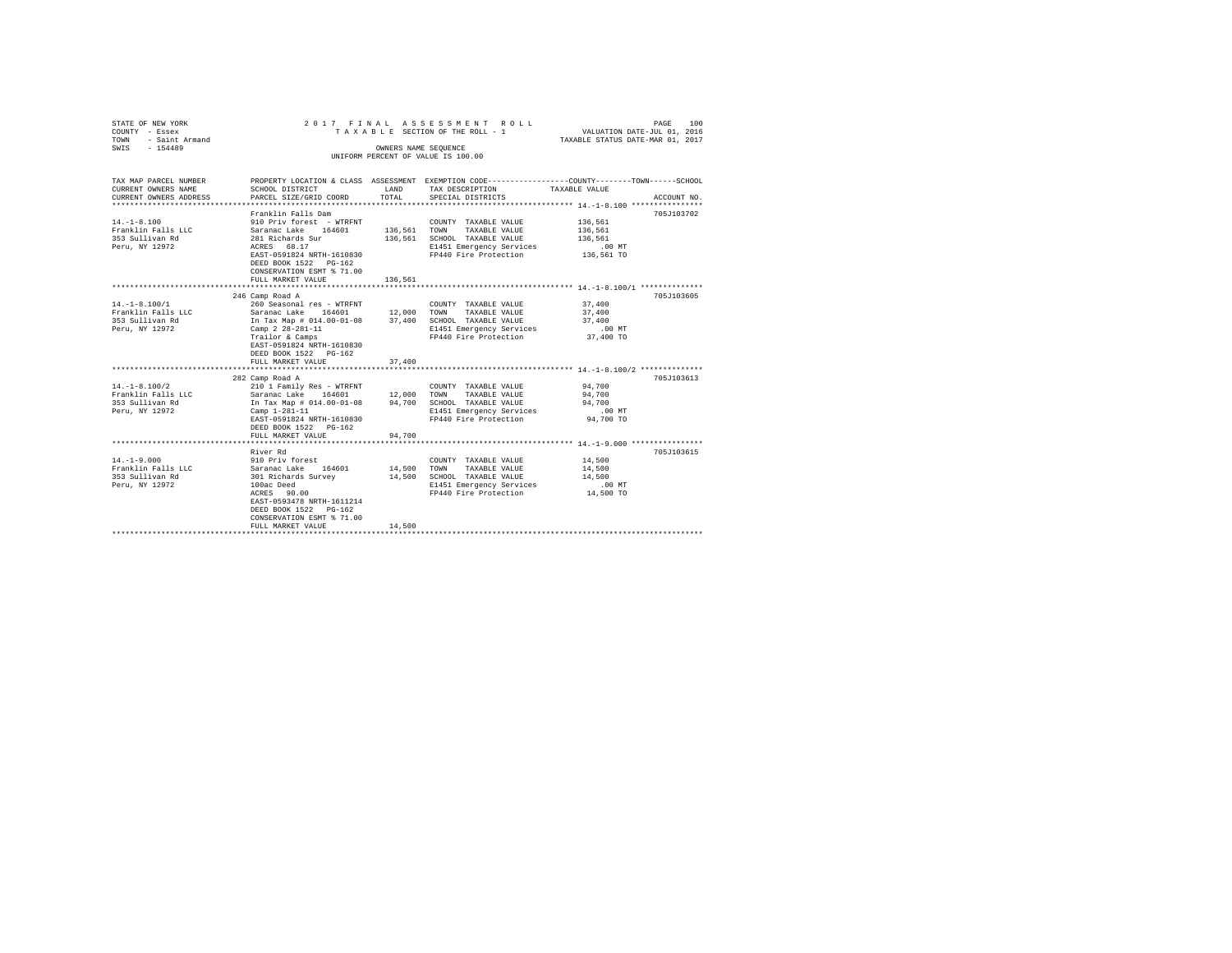| STATE OF NEW YORK<br>COUNTY - Essex | 2017 FINAL                                                                          |              | ASSESSMENT ROLL<br>TAXABLE SECTION OF THE ROLL - 1                                              | VALUATION DATE-JUL 01, 2016                     | 101<br>PAGE                 |
|-------------------------------------|-------------------------------------------------------------------------------------|--------------|-------------------------------------------------------------------------------------------------|-------------------------------------------------|-----------------------------|
| - Saint Armand<br>TOWN              |                                                                                     |              |                                                                                                 | TAXABLE STATUS DATE-MAR 01, 2017                |                             |
| SWIS - 154489                       |                                                                                     |              | OWNERS NAME SEQUENCE                                                                            |                                                 |                             |
|                                     |                                                                                     |              | UNIFORM PERCENT OF VALUE IS 100.00                                                              |                                                 |                             |
|                                     |                                                                                     |              |                                                                                                 |                                                 |                             |
| TAX MAP PARCEL NUMBER               |                                                                                     |              | PROPERTY LOCATION & CLASS ASSESSMENT EXEMPTION CODE---------------COUNTY-------TOWN------SCHOOL |                                                 |                             |
| CURRENT OWNERS NAME                 | SCHOOL DISTRICT                                                                     | <b>T.AND</b> | TAX DESCRIPTION                                                                                 | TAXABLE VALUE                                   |                             |
| CURRENT OWNERS ADDRESS              | PARCEL SIZE/GRID COORD                                                              | TOTAL        | SPECIAL DISTRICTS                                                                               |                                                 | ACCOUNT NO.                 |
|                                     |                                                                                     |              |                                                                                                 |                                                 |                             |
| $23.3 - 2 - 17.100$                 | 42 Mount Pisgah Ln<br>210 1 Family Res                                              |              | BAS STAR 41854 0                                                                                | $\sim$ 0                                        | 705J174006<br>$0 \t 30.000$ |
| Frechette Daniel R                  | Saranac Lake 164601                                                                 |              | 67,500 COUNTY TAXABLE VALUE                                                                     | 286,200                                         |                             |
|                                     |                                                                                     |              |                                                                                                 |                                                 |                             |
|                                     |                                                                                     |              |                                                                                                 |                                                 |                             |
|                                     |                                                                                     |              |                                                                                                 |                                                 |                             |
|                                     |                                                                                     |              |                                                                                                 |                                                 |                             |
|                                     | DEED BOOK 989 PG-211                                                                |              |                                                                                                 |                                                 |                             |
|                                     | FULL MARKET VALUE                                                                   | 286,200      |                                                                                                 |                                                 |                             |
|                                     |                                                                                     | ************ |                                                                                                 | ****************** 23.3-2-17.200 ************** |                             |
|                                     | 46 Mount Pisgah Ln                                                                  |              |                                                                                                 |                                                 | 705Z013006                  |
| $23.3 - 2 - 17.200$                 | 311 Res vac land                                                                    |              | COUNTY TAXABLE VALUE                                                                            | 33,600                                          |                             |
| Frechette Daniel R                  | Saranac Lake 164601                                                                 | 33,600       | TOWN<br>TAXABLE VALUE                                                                           | 33,600                                          |                             |
| Frechette Elaine M<br>PO Box 351    | 9 RS Twp 11 Omt<br>ACRES 1.05                                                       |              | 33,600 SCHOOL TAXABLE VALUE                                                                     | 33,600<br>$.00$ MT                              |                             |
|                                     | Saranac Lake, NY 12983 EAST-0553592 NRTH-1584784                                    |              | E1450 Emergency Services<br>FP440 Fire Protection                                               | 33,600 TO                                       |                             |
|                                     | DEED BOOK 1776 PG-6                                                                 |              |                                                                                                 |                                                 |                             |
|                                     | FULL MARKET VALUE                                                                   | 33,600       |                                                                                                 |                                                 |                             |
|                                     |                                                                                     |              |                                                                                                 |                                                 |                             |
|                                     | 4 Oregon Plains Rd                                                                  |              |                                                                                                 |                                                 | 702A100813                  |
| 13.56-2-18.000                      | 210 1 Family Res                                                                    |              | COUNTY TAXABLE VALUE                                                                            | 72,600                                          |                             |
| Freeburg Richard A                  | Saranac Lake 164601 18,300                                                          |              | TOWN<br>TAXABLE VALUE                                                                           | 72,600                                          |                             |
| PO Box 16                           | 101 Richards Sur Omt. 11 72,600 SCHOOL TAXABLE VALUE                                |              |                                                                                                 | 72,600                                          |                             |
| Gabriels, NY 12939                  | ACRES 0.17                                                                          |              | E1451 Emergency Services<br>FP440 Fire Protection                                               | .00MT                                           |                             |
|                                     | EAST-0563938 NRTH-1607111<br>DEED BOOK 1254 PG-76                                   |              | SD442 Bloomingdale Sewer D                                                                      | 72,600 TO<br>72,600 TO M                        |                             |
|                                     | FULL MARKET VALUE                                                                   |              | 72,600 WD442 Bloomingdale Water D 72,600 TO M                                                   |                                                 |                             |
|                                     |                                                                                     |              |                                                                                                 |                                                 |                             |
|                                     | 142 Moose Pond Ln                                                                   |              |                                                                                                 |                                                 | 705J185003                  |
| $13.4 - 1 - 78.200$                 | 210 1 Family Res                                                                    |              | COUNTY TAXABLE VALUE                                                                            | 140,100                                         |                             |
| Frier Barry                         |                                                                                     | 37,300 TOWN  | TAXABLE VALUE                                                                                   | 140,100                                         |                             |
| Mar Stefani                         |                                                                                     |              | 140,100 SCHOOL TAXABLE VALUE                                                                    | 140,100                                         |                             |
| 368 E 8th St 5AB                    | Saranac Lake 164601<br>164 Rs Twp 11 Omt<br>ACRES 3.27<br>EAST-0572169 NRTH-1599946 |              | E1451 Emergency Services                                                                        | .00 MT                                          |                             |
| New York, NY 10009                  |                                                                                     |              | FP440 Fire Protection                                                                           | 140,100 TO                                      |                             |
|                                     | DEED BOOK 984 PG-214                                                                | 140,100      |                                                                                                 |                                                 |                             |
|                                     | FULL MARKET VALUE                                                                   |              |                                                                                                 |                                                 |                             |
|                                     | 76 Moose Pond Ln                                                                    |              |                                                                                                 |                                                 | 705J103209                  |
| $13.4 - 1 - 80.000$                 | 260 Seasonal res                                                                    |              | COUNTY TAXABLE VALUE                                                                            | 51,300                                          |                             |
| Frost Lynn A                        |                                                                                     | 35,000       | TOWN<br>TAXABLE VALUE                                                                           | 51,300                                          |                             |
|                                     | Saranac Lake 164601<br>164 Richards Sur                                             |              | SCHOOL TAXABLE VALUE                                                                            | 51,300                                          |                             |
| LaPlante Lee A<br>7610 Maple Rd     | 00001.00                                                                            | 51,300       | E1451 Emergency Services<br>FP440 Fire Protection                                               | $.00$ MT                                        |                             |
| Baltimore, MD 21222                 | ACRES 1.00                                                                          |              |                                                                                                 | 51,300 TO                                       |                             |
|                                     | EAST-0572050 NRTH-1601245                                                           |              |                                                                                                 |                                                 |                             |
|                                     | DEED BOOK 1864 PG-190                                                               |              |                                                                                                 |                                                 |                             |

DEED BOOK 1864 PG-190 FULL MARKET VALUE 51,300 \*\*\*\*\*\*\*\*\*\*\*\*\*\*\*\*\*\*\*\*\*\*\*\*\*\*\*\*\*\*\*\*\*\*\*\*\*\*\*\*\*\*\*\*\*\*\*\*\*\*\*\*\*\*\*\*\*\*\*\*\*\*\*\*\*\*\*\*\*\*\*\*\*\*\*\*\*\*\*\*\*\*\*\*\*\*\*\*\*\*\*\*\*\*\*\*\*\*\*\*\*\*\*\*\*\*\*\*\*\*\*\*\*\*\*\*\*\*\*\*\*\*\*\*\*\*\*\*\*\*\*\*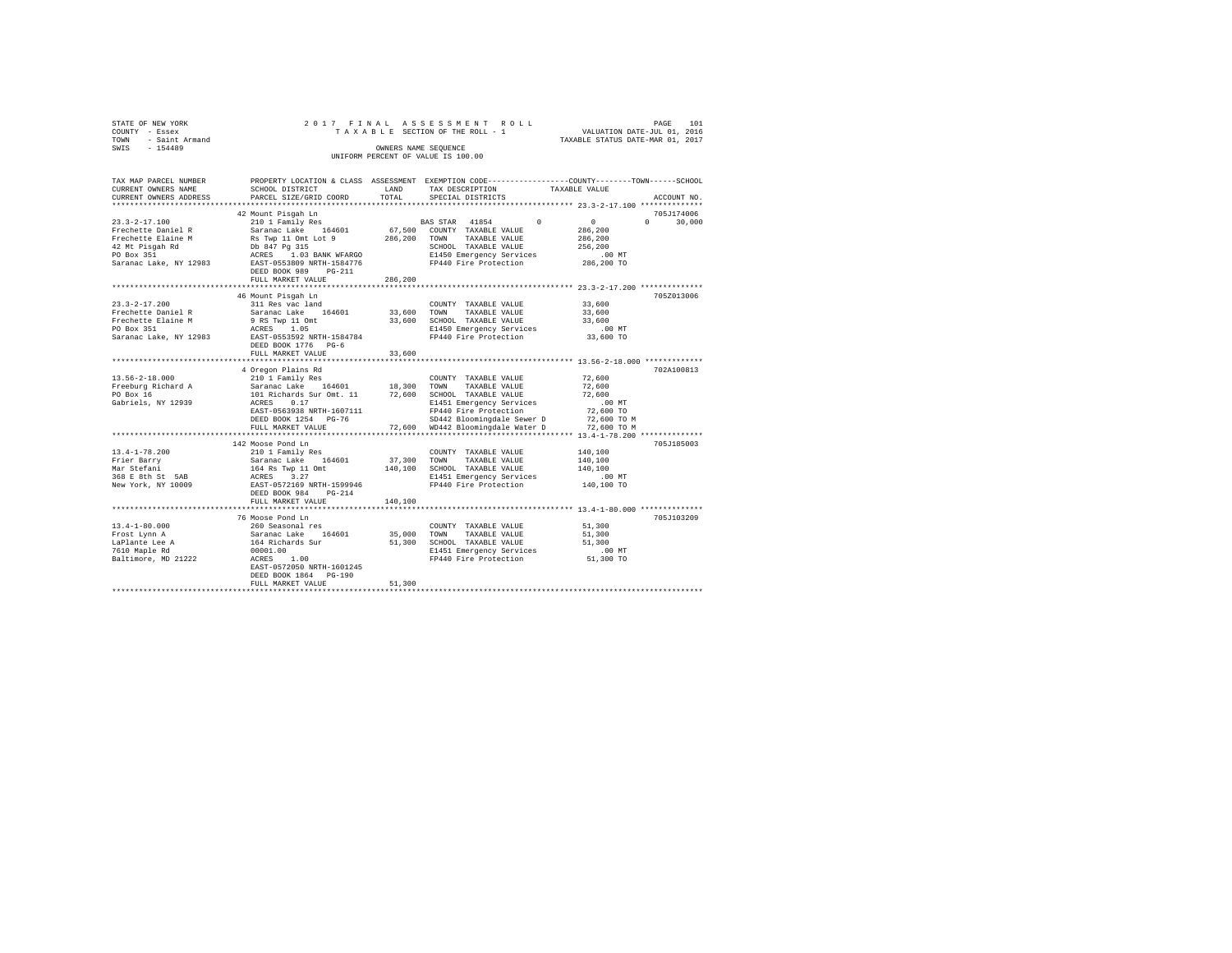| STATE OF NEW YORK<br>COUNTY - Essex<br>- Saint Armand<br>TOWN<br>SWIS<br>$-154489$ |                                     | 2017 FINAL ASSESSMENT ROLL<br>TAXABLE SECTION OF THE ROLL - 1<br>OWNERS NAME SEOUENCE<br>UNIFORM PERCENT OF VALUE IS 100.00 | TAXABLE STATUS DATE-MAR 01, 2017 | PAGE<br>VALUATION DATE-JUL 01, 2016 | 102 |
|------------------------------------------------------------------------------------|-------------------------------------|-----------------------------------------------------------------------------------------------------------------------------|----------------------------------|-------------------------------------|-----|
| TAV MAD DAD/UT MIIMDUD                                                             | DEADERE LACATION & CLASS ACCESSMENT | <b>EXEMPTON CODE</b> -----------------                                                                                      |                                  |                                     |     |

| IAA MAP PARCEL NUMBER                                                                                                                                                                                                                        | RKOREKII POCHIION & CPRSS - RSSESSMENI - EXEMPIION CODE----------------COUNII-------IOMN------SCHOOP |             |                             |                               |                      |                                                                                  |
|----------------------------------------------------------------------------------------------------------------------------------------------------------------------------------------------------------------------------------------------|------------------------------------------------------------------------------------------------------|-------------|-----------------------------|-------------------------------|----------------------|----------------------------------------------------------------------------------|
| CURRENT OWNERS NAME                                                                                                                                                                                                                          | SCHOOL DISTRICT                                                                                      | LAND        |                             | TAX DESCRIPTION TAXABLE VALUE |                      |                                                                                  |
| CURRENT OWNERS ADDRESS                                                                                                                                                                                                                       | PARCEL SIZE/GRID COORD                                                                               | TOTAL       | SPECIAL DISTRICTS           |                               |                      | ACCOUNT NO.                                                                      |
|                                                                                                                                                                                                                                              |                                                                                                      |             |                             |                               |                      |                                                                                  |
|                                                                                                                                                                                                                                              | Moose Pond Ln                                                                                        |             |                             |                               |                      | 705J178052                                                                       |
| $13.4 - 1 - 81.000$                                                                                                                                                                                                                          | 314 Rural vac<10                                                                                     |             |                             | COUNTY TAXABLE VALUE          | 500                  |                                                                                  |
|                                                                                                                                                                                                                                              |                                                                                                      | 500         |                             |                               |                      |                                                                                  |
| Frost Lynn A                                                                                                                                                                                                                                 | Saranac Lake 164601<br>Richards Survey Lot 164<br>164601                                             |             | TOWN                        | TAXABLE VALUE                 | 500                  |                                                                                  |
| LaPlante Lee A                                                                                                                                                                                                                               |                                                                                                      |             |                             | 500 SCHOOL TAXABLE VALUE      | 500                  |                                                                                  |
| 7610 Maple Rd                                                                                                                                                                                                                                | 1.70<br>ACRES                                                                                        |             |                             | E1451 Emergency Services      | $.00$ MT             |                                                                                  |
| Baltimore, MD 21222                                                                                                                                                                                                                          | EAST-0572073 NRTH-1601454                                                                            |             |                             | FP440 Fire Protection         | 500 TO               |                                                                                  |
|                                                                                                                                                                                                                                              | DEED BOOK 1864 PG-190                                                                                |             |                             |                               |                      |                                                                                  |
|                                                                                                                                                                                                                                              | FULL MARKET VALUE                                                                                    | 500         |                             |                               |                      |                                                                                  |
|                                                                                                                                                                                                                                              |                                                                                                      |             |                             |                               |                      |                                                                                  |
|                                                                                                                                                                                                                                              | 26 Main St                                                                                           |             |                             |                               |                      | 702A100907                                                                       |
|                                                                                                                                                                                                                                              |                                                                                                      |             |                             |                               | $\sim$ 0             | $\Omega$                                                                         |
| $13.56 - 8 - 11.000$                                                                                                                                                                                                                         | 210 1 Family Res                                                                                     |             |                             | BAS STAR 41854 0              |                      | 30,000                                                                           |
| Frost Meggan C                                                                                                                                                                                                                               | Saranac Lake 164601                                                                                  |             | 21,700 COUNTY TAXABLE VALUE |                               | 139,600              |                                                                                  |
| e de la construcción de la construcción de la construcción de la construcción de la construcción de la construcción de la construcción de la construcción de la construcción de la construcción de la construcción de la const<br>26 Main St |                                                                                                      |             |                             |                               | 139,600              |                                                                                  |
| Bloomingdale, NY 12913                                                                                                                                                                                                                       | ACRES<br>0.30 BANK CORE                                                                              |             |                             | SCHOOL TAXABLE VALUE          | 109,600              |                                                                                  |
|                                                                                                                                                                                                                                              | EAST-0563563 NRTH-1606285                                                                            |             |                             | E1451 Emergency Services      | $.00$ MT             |                                                                                  |
|                                                                                                                                                                                                                                              | DEED BOOK 1747    PG-261                                                                             |             |                             | FP440 Fire Protection         | سس بن.<br>139,600 TO |                                                                                  |
|                                                                                                                                                                                                                                              | FULL MARKET VALUE                                                                                    | 139,600     |                             |                               |                      |                                                                                  |
|                                                                                                                                                                                                                                              |                                                                                                      |             |                             |                               |                      |                                                                                  |
|                                                                                                                                                                                                                                              |                                                                                                      |             |                             |                               |                      |                                                                                  |
|                                                                                                                                                                                                                                              | Vine St                                                                                              |             |                             |                               |                      | 702A100908                                                                       |
| $13.56 - 8 - 12.000$                                                                                                                                                                                                                         | 311 Res vac land                                                                                     |             |                             | COUNTY TAXABLE VALUE          | 13,300               |                                                                                  |
| Frost Meggan C                                                                                                                                                                                                                               | Saranac Lake 164601<br>101 Rs Twp 11 Omt                                                             | 13,300 TOWN |                             | TAXABLE VALUE                 | 13,300               |                                                                                  |
| 26 Main St                                                                                                                                                                                                                                   |                                                                                                      |             |                             | 13,300 SCHOOL TAXABLE VALUE   | 13,300               |                                                                                  |
|                                                                                                                                                                                                                                              | Bloomingdale, NY 12913 ACRES 0.20 BANK CORE                                                          |             |                             | E1451 Emergency Services      | $.00$ MT             |                                                                                  |
|                                                                                                                                                                                                                                              | EAST-0563543 NRTH-1606385                                                                            |             |                             | FP440 Fire Protection         | 13,300 TO            |                                                                                  |
|                                                                                                                                                                                                                                              | DEED BOOK 1747 PG-261                                                                                |             |                             |                               |                      |                                                                                  |
|                                                                                                                                                                                                                                              |                                                                                                      |             |                             |                               |                      |                                                                                  |
|                                                                                                                                                                                                                                              | FULL MARKET VALUE                                                                                    | 13,300      |                             |                               |                      |                                                                                  |
|                                                                                                                                                                                                                                              |                                                                                                      |             |                             |                               |                      |                                                                                  |
|                                                                                                                                                                                                                                              | 333 Trudeau Rd                                                                                       |             |                             |                               |                      | 705J102614                                                                       |
| $32.1 - 1 - 2.110$                                                                                                                                                                                                                           | 312 Vac w/imprv                                                                                      |             |                             | COUNTY TAXABLE VALUE          | 44,400               |                                                                                  |
| Fuller David                                                                                                                                                                                                                                 | Saranac Lake 164601                                                                                  |             |                             | 33,900 TOWN TAXABLE VALUE     | 44,400               |                                                                                  |
| Fuller Elizabeth                                                                                                                                                                                                                             | 9 29 Richards Sur                                                                                    |             |                             | 44,400 SCHOOL TAXABLE VALUE   | 44,400               |                                                                                  |
| 121 Branch Farm Rd                                                                                                                                                                                                                           | Lot 1 Deer Run                                                                                       |             |                             | E1450 Emergency Services      | $.00$ MT             |                                                                                  |
| Saranac Lake, NY 12983                                                                                                                                                                                                                       | 1.40<br>ACRES                                                                                        |             |                             | FP440 Fire Protection         | 44,400 TO            |                                                                                  |
|                                                                                                                                                                                                                                              | EAST-0555968 NRTH-1583512                                                                            |             |                             |                               |                      |                                                                                  |
|                                                                                                                                                                                                                                              | DEED BOOK 1352 PG-266                                                                                |             |                             |                               |                      |                                                                                  |
|                                                                                                                                                                                                                                              |                                                                                                      |             |                             |                               |                      |                                                                                  |
|                                                                                                                                                                                                                                              | FULL MARKET VALUE                                                                                    | 44,400      |                             |                               |                      |                                                                                  |
|                                                                                                                                                                                                                                              |                                                                                                      |             |                             |                               |                      | ************************************* 23.3-1-45.000 **************************** |
|                                                                                                                                                                                                                                              | 279 Trudeau Rd                                                                                       |             |                             |                               |                      | 705J104307                                                                       |
| $23.3 - 1 - 45.000$                                                                                                                                                                                                                          | 210 1 Family Res                                                                                     |             |                             | COUNTY TAXABLE VALUE          | 167,200              |                                                                                  |
| Fuller Dillon                                                                                                                                                                                                                                |                                                                                                      | 68,600      | TOWN                        | TAXABLE VALUE                 | 167,200              |                                                                                  |
| 841 State Route 86                                                                                                                                                                                                                           | Saranac Lake 164601<br>9 Richards Sur                                                                | 167.200     |                             | SCHOOL TAXABLE VALUE          | 167.200              |                                                                                  |
| Gabriels, NY 12939                                                                                                                                                                                                                           | ACRES 2.10 BANK CORE                                                                                 |             |                             | E1450 Emergency Services      |                      |                                                                                  |
|                                                                                                                                                                                                                                              |                                                                                                      |             |                             | FP440 Fire Protection         | 00 MT.<br>167,200 TO |                                                                                  |
|                                                                                                                                                                                                                                              | EAST-0555161 NRTH-1584172                                                                            |             |                             |                               |                      |                                                                                  |
|                                                                                                                                                                                                                                              | DEED BOOK 1861 PG-80                                                                                 |             |                             |                               |                      |                                                                                  |
|                                                                                                                                                                                                                                              | FULL MARKET VALUE                                                                                    | 167,200     |                             |                               |                      |                                                                                  |
|                                                                                                                                                                                                                                              |                                                                                                      |             |                             |                               |                      |                                                                                  |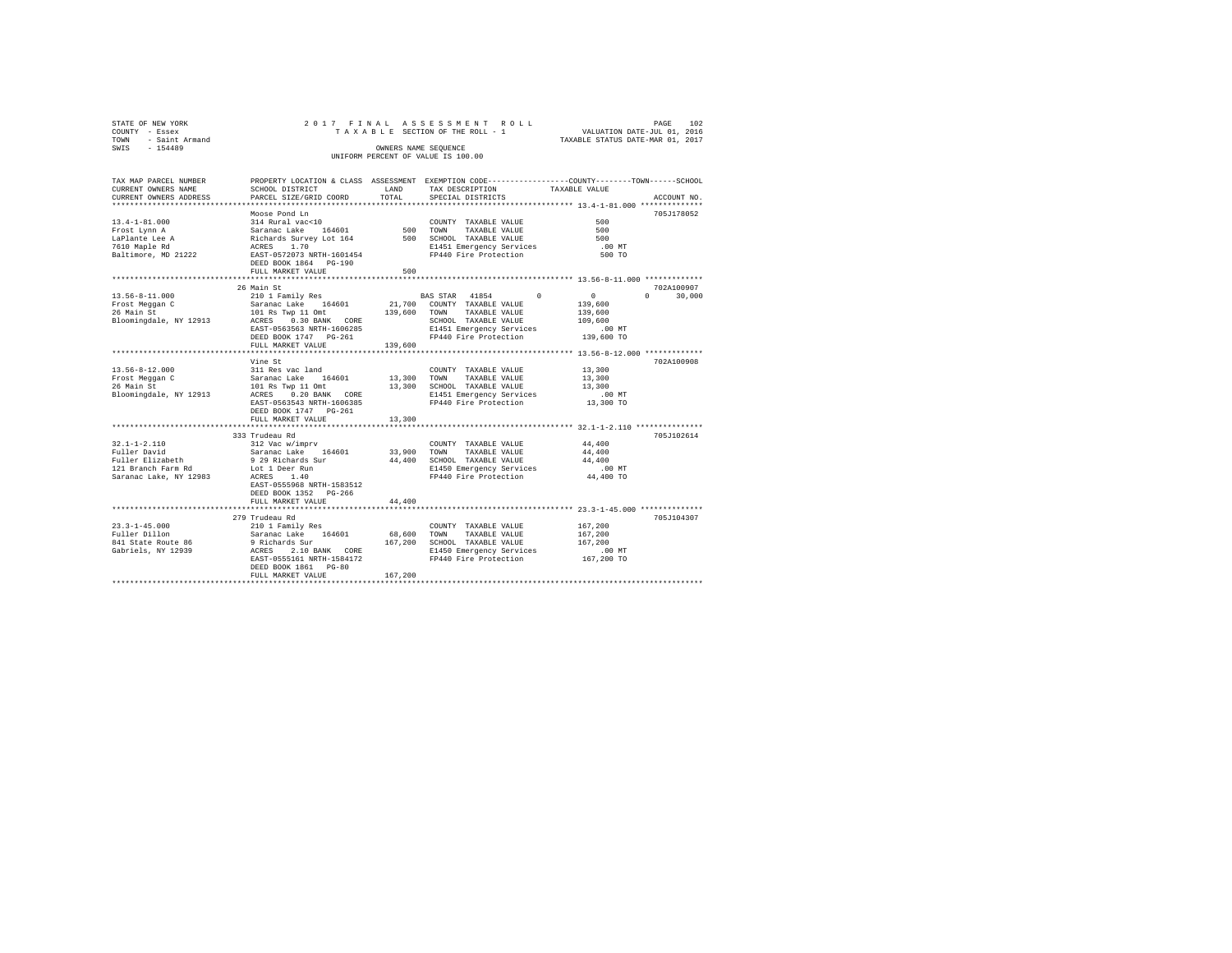|      | STATE OF NEW YORK |                      |  |  |  |  |  | 2017 FINAL ASSESSMENT ROLL         |  |  |  |                                  | PAGE | 103 |
|------|-------------------|----------------------|--|--|--|--|--|------------------------------------|--|--|--|----------------------------------|------|-----|
|      | COUNTY - Essex    |                      |  |  |  |  |  | TAXABLE SECTION OF THE ROLL - 1    |  |  |  | VALUATION DATE-JUL 01, 2016      |      |     |
| TOWN | - Saint Armand    |                      |  |  |  |  |  |                                    |  |  |  | TAXABLE STATUS DATE-MAR 01, 2017 |      |     |
| SWIS | $-154489$         | OWNERS NAME SEOUENCE |  |  |  |  |  |                                    |  |  |  |                                  |      |     |
|      |                   |                      |  |  |  |  |  | UNIFORM PERCENT OF VALUE IS 100.00 |  |  |  |                                  |      |     |

| TAX MAP PARCEL NUMBER<br>CURRENT OWNERS NAME<br>CURRENT OWNERS ADDRESS                                                | PROPERTY LOCATION & CLASS ASSESSMENT EXEMPTION CODE----------------COUNTY-------TOWN------SCHOOL<br>SCHOOL DISTRICT<br>PARCEL SIZE/GRID COORD                                                                 | LAND<br>TOTAL | TAX DESCRIPTION<br>SPECIAL DISTRICTS                                                                                                                                              | TAXABLE VALUE                                                       | ACCOUNT NO.                               |
|-----------------------------------------------------------------------------------------------------------------------|---------------------------------------------------------------------------------------------------------------------------------------------------------------------------------------------------------------|---------------|-----------------------------------------------------------------------------------------------------------------------------------------------------------------------------------|---------------------------------------------------------------------|-------------------------------------------|
|                                                                                                                       |                                                                                                                                                                                                               |               |                                                                                                                                                                                   |                                                                     |                                           |
|                                                                                                                       | 1795 NYS Route 3                                                                                                                                                                                              |               |                                                                                                                                                                                   |                                                                     | 705Z011006                                |
| $13.57 - 1 - 5.112$<br>13.57-1-3.1.<br>Fuller Jennifer L<br>Communism C<br>PO Box 306<br>Bloomingdale, NY 12913 ACRES | 210 1 Family Res 60 BAS STAR 41854 0<br>Saranac Lake 164601<br>121 Omt Twp II Rs<br>Lot 1 #6574<br>1.13<br>EAST-0565415 NRTH-1607497<br>DEED BOOK 1681 PG-54                                                  |               | 35,100 COUNTY TAXABLE VALUE<br>190,100 TOWN TAXABLE VALUE<br>SCHOOL TAXABLE VALUE<br>E1451 Emergency Services<br>FP440 Fire Protection<br>SD442 Bloomingdale Sewer D 190,100 TO M | $\sim$ 0<br>190,100<br>190,100<br>160,100<br>$.00$ MT<br>190,100 TO | $0 \qquad \qquad$<br>30,000               |
|                                                                                                                       | FULL MARKET VALUE                                                                                                                                                                                             |               | 190,100 WD442 Bloomingdale Water D                                                                                                                                                | 190,100 TO M                                                        |                                           |
|                                                                                                                       |                                                                                                                                                                                                               |               |                                                                                                                                                                                   |                                                                     |                                           |
| $13.4 - 1 - 10.000$<br>Gallo David G<br>PO Box 84<br>Bloomingdale, NY 12913                                           | 1575 NYS Route 3<br>210 1 Family Res<br>210 1 Family Res<br>Saranac Lake 164601<br>102 Richards Sur<br>1.70<br>ACRES<br>EAST-0565100 NRTH-1603711<br>DEED BOOK 1315 PG-273<br>FULL MARKET VALUE               | 134,200       | BAS STAR 41854 0<br>35,700 COUNTY TAXABLE VALUE<br>134,200 TOWN TAXABLE VALUE<br>TAXABLE VALUE<br>SCHOOL TAXABLE VALUE<br>E1451 Emergency Services<br>FP440 Fire Protection       | $\sim$ 0<br>134,200<br>134,200<br>104,200<br>.00MT<br>134,200 TO    | 705J103308<br>$0 \qquad \qquad$<br>30,000 |
|                                                                                                                       |                                                                                                                                                                                                               |               |                                                                                                                                                                                   |                                                                     |                                           |
| $13.4 - 1 - 23.000$<br>Gallo David G<br>NYS Rte 3<br>PO Box 84<br>Bloominigdale, NY 12913                             | NYS Route 3<br>11 Res vac land<br>Saranac Lake 164601 12,600 TOWN<br>102 Richards Sur 164601 12,600 SCHOO<br>ACRES 2.00<br>RAST-0565507 NRTH-1603646 F1440<br>DEED BOOK 1315<br>$PG-273$<br>FULL MARKET VALUE | 12,600        | COUNTY TAXABLE VALUE<br>TAXABLE VALUE<br>12,600 SCHOOL TAXABLE VALUE<br>E1451 Emergency Services<br>FP440 Fire Protection                                                         | 12,600<br>12,600<br>12,600<br>00 MT.<br>12,600 TO                   | 705J103107                                |
|                                                                                                                       | *****************************                                                                                                                                                                                 | ************  |                                                                                                                                                                                   | ********************************** 13.4-1-24.000 ***************    |                                           |
| $13.4 - 1 - 24.000$<br>Gallo David G<br>NYS Rte 3<br>PO Box 84                                                        | NYS Route 3<br>Bloomingdale, NY 12913 EAST-0565351 NRTH-1603915<br>DEED BOOK 1315    PG-273                                                                                                                   |               | FP440 Fire Protection 12,500 TO                                                                                                                                                   | 12,500<br>12,500<br>12,500<br>$.00$ MT                              | 705J103106                                |
|                                                                                                                       | FULL MARKET VALUE                                                                                                                                                                                             | 12,500        |                                                                                                                                                                                   |                                                                     |                                           |
| $13.4 - 1 - 25.100$<br>Gallo David G<br>PO Box 84<br>Bloomingdale, NY 12913 ACRES 11.40                               | NYS Route 5<br>311 Res vac land<br>Saranac Lake 164601 17,800<br>Richards Survey Lot102 17,800<br>17,800<br>11.40<br>EAST-0565869 NRTH-1603889<br>DEED BOOK 1315 PG-273<br>FULL MARKET VALUE                  | 17,800        | COUNTY TAXABLE VALUE<br>TOWN<br>TAXABLE VALUE<br>17,800 SCHOOL TAXABLE VALUE<br>E1451 Emergency Services<br>FP440 Fire Protection                                                 | 17,800<br>17,800<br>17,800<br>.00 MT<br>17,800 TO                   | 705J175010                                |
|                                                                                                                       |                                                                                                                                                                                                               |               |                                                                                                                                                                                   |                                                                     |                                           |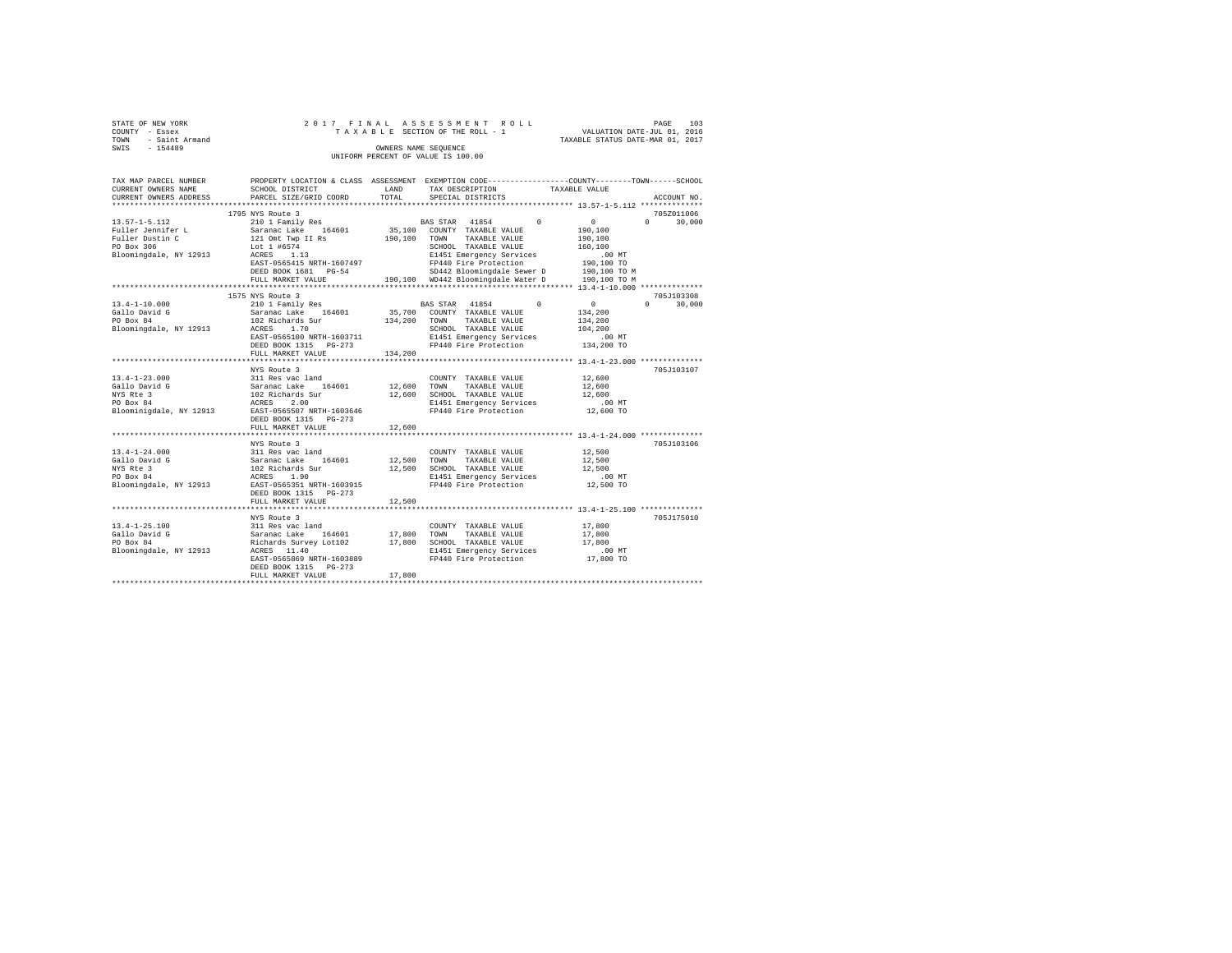| COUNTY - Essex         |                                                                                                  |              | TAXABLE SECTION OF THE ROLL - 1                 |                                  | <i>FROP</i><br>VALUATION DATE-JUL 01, 2016 |        |
|------------------------|--------------------------------------------------------------------------------------------------|--------------|-------------------------------------------------|----------------------------------|--------------------------------------------|--------|
| - Saint Armand<br>TOWN |                                                                                                  |              |                                                 | TAXABLE STATUS DATE-MAR 01, 2017 |                                            |        |
| SWIS - 154489          |                                                                                                  |              | OWNERS NAME SEOUENCE                            |                                  |                                            |        |
|                        |                                                                                                  |              | UNIFORM PERCENT OF VALUE IS 100.00              |                                  |                                            |        |
|                        |                                                                                                  |              |                                                 |                                  |                                            |        |
| TAX MAP PARCEL NUMBER  | PROPERTY LOCATION & CLASS ASSESSMENT EXEMPTION CODE----------------COUNTY-------TOWN------SCHOOL |              |                                                 |                                  |                                            |        |
| CURRENT OWNERS NAME    | SCHOOL DISTRICT                                                                                  | LAND         | TAX DESCRIPTION TAXABLE VALUE                   |                                  |                                            |        |
| CURRENT OWNERS ADDRESS | PARCEL SIZE/GRID COORD                                                                           | TOTAL        | SPECIAL DISTRICTS                               |                                  | ACCOUNT NO.                                |        |
|                        |                                                                                                  |              |                                                 |                                  |                                            |        |
|                        | NYS Route 3                                                                                      |              |                                                 |                                  | 705J192002                                 |        |
| $13.4 - 1 - 58.001$    | 311 Res vac land                                                                                 |              | COUNTY TAXABLE VALUE                            | 24,500                           |                                            |        |
| Gallo Linda M          | 164601 24,500 TOWN<br>Saranac Lake                                                               |              | TAXABLE VALUE                                   | 24,500                           |                                            |        |
| 80 Jersey Dr           | 102 Twp 11 Omt Rs                                                                                |              | 24,500 SCHOOL TAXABLE VALUE                     | 24,500                           |                                            |        |
| Lake Placid, NY 12946  | ACRES 12.50                                                                                      |              | E1451 Emergency Services                        | .00MT                            |                                            |        |
|                        | EAST-0564365 NRTH-1603571                                                                        |              | FP440 Fire Protection 24,500 TO                 |                                  |                                            |        |
|                        | DEED BOOK 1332 PG-44                                                                             |              |                                                 |                                  |                                            |        |
|                        | FULL MARKET VALUE                                                                                | 24,500       |                                                 |                                  |                                            |        |
|                        |                                                                                                  |              |                                                 |                                  |                                            |        |
|                        | 1667 NYS Route 3                                                                                 |              |                                                 |                                  | 702A101604                                 |        |
| $13.65 - 1 - 14.002$   | 210 1 Family Res                                                                                 |              | BAS STAR 41854<br>19,200 COUNTY TAXABLE VALUE   | $\Omega$<br>$\mathbf{0}$         | $0 \qquad \qquad$                          | 30,000 |
| Gallo Tobie            | Saranac Lake 164601                                                                              |              |                                                 | 116,700                          |                                            |        |
| PO Box 272             | 102 Twp 11 O.m.t                                                                                 | 116,700 TOWN | TAXABLE VALUE                                   | 116,700                          |                                            |        |
| Bloomingdale, NY 12913 | ACRES 0.21 BANK1STARSG                                                                           |              | SCHOOL TAXABLE VALUE                            | 86,700                           |                                            |        |
|                        | EAST-0564447 NRTH-1605640                                                                        |              | E1451 Emergency Services                        | .00MT<br>116,700 TO              |                                            |        |
|                        | DEED BOOK 1515 PG-242                                                                            |              | FP440 Fire Protection                           |                                  |                                            |        |
|                        | FULL MARKET VALUE                                                                                |              | 116,700 SD442 Bloomingdale Sewer D 116,700 TO M |                                  |                                            |        |
|                        |                                                                                                  |              | WD442 Bloomingdale Water D                      | 116,700 TO M                     |                                            |        |
|                        | 65 Rockledge Ln                                                                                  |              |                                                 |                                  | 705J102814                                 |        |
| $32.38 - 1 - 13.100$   | 210 1 Family Res                                                                                 |              | VETWAR CTS 41120                                | $\sim$ 0<br>15,000               | 15,000                                     | 6,000  |
| Gannon Thomas E        |                                                                                                  |              | 45,500 ENH STAR 41834                           | $\mathbf{0}$<br>$\Omega$         | $\Omega$                                   | 65,500 |
| Gannon Victoria L      | Saranac Lake 164601<br>11 RS OMT TWP 11                                                          |              | 129,900 COUNTY TAXABLE VALUE                    | 114,900                          |                                            |        |
| 65 Rockledge Ln        | 1.47<br>ACRES                                                                                    |              | TOWN<br>TAXABLE VALUE                           | 114,900                          |                                            |        |
| Saranac Lake, NY 12983 | EAST-0555966 NRTH-1579012                                                                        |              | SCHOOL TAXABLE VALUE                            | 58,400                           |                                            |        |
|                        | DEED BOOK 851<br>$PG-126$                                                                        |              | E1450 Emergency Services                        | $.00$ MT                         |                                            |        |
|                        | FULL MARKET VALUE                                                                                |              | 129,900 FP440 Fire Protection                   | 129,900 TO                       |                                            |        |
|                        |                                                                                                  |              | WD441 Rockledge water                           | 129,900 TO M                     |                                            |        |
|                        |                                                                                                  |              |                                                 |                                  |                                            |        |
|                        | 55 Rockledge Ln                                                                                  |              |                                                 |                                  | 705Z015012                                 |        |
| $32.38 - 1 - 13.200$   | 210 1 Family Res                                                                                 |              | COUNTY TAXABLE VALUE                            | 168,400                          |                                            |        |
| Gannon Thomas L        | 164601<br>Saranac Lake                                                                           | 56,300       | TOWN<br>TAXABLE VALUE                           | 168,400                          |                                            |        |
| Latham Kavla A         | 11 RS OMT TWP 11                                                                                 | 168,400      | SCHOOL TAXABLE VALUE                            | 168,400                          |                                            |        |

Gannon Thomas L. Saranac Lake 164601 56,300 TOWN TAXABLE VALUE 168,400<br>Latham Kayla A 11 RS OMT TWP 11 168,400 SCHOOL TAXABLE VALUE 168,400<br>65 Rockledge Ln 12 ACRES 1.03 BANK NETOPN FP440 Fire Protection 168,400 TO MT<br>Sara

Gardner Brian Ward, 2012 and the Saturd Conserver of the Saturdale, NY 12913 1731/260 & 1731/260 & 1731/260 & 1731/260 & 1731/260 & 1731/260 & 1731/260 & 1731/260 & 1731/260 & 1731/260 & 1731/260 & 1731/260 & 1731/260 & 17

 DEED BOOK 1805 PG-288 WD441 Rockledge water 168,400 TO M FULL MARKET VALUE 168,400 \*\*\*\*\*\*\*\*\*\*\*\*\*\*\*\*\*\*\*\*\*\*\*\*\*\*\*\*\*\*\*\*\*\*\*\*\*\*\*\*\*\*\*\*\*\*\*\*\*\*\*\*\*\*\*\*\*\*\*\*\*\*\*\*\*\*\*\*\*\*\*\*\*\*\*\*\*\*\*\*\*\*\*\*\*\*\*\*\*\*\*\*\*\*\*\*\*\*\*\*\*\*\* 13.3-3-2.000 \*\*\*\*\*\*\*\*\*\*\*\*\*\*\* 137 Main St 7052003005<br>13.3-3-2.000 10,000 12.000 12.000 210 17.000 13.000 13.000 13.000 13.000 13.000 13.000 13.000 13.000 13.000 13 Gardner Brian M Saranac Lake 164601 58,100 VETDIS CTS 41140 0 50,000 50,000 20,000 Gardner Jamylin M 83 Richards Survey 243,500 BAS STAR 41854 0 0 0 30,000 PO Box 156 Lot 2 Filed Sub. COUNTY TAXABLE VALUE 168,500

ACRES 3.00 BARK LOANC TO MEVIC TAXABLE VALUE (183,500<br>
EAST-0561950 NRTH-1604121 E1451 Emergency Services .00 MT<br>
DEED BOOK 1736 PG-239 .0243,500 PF PF440 Fire Protection 243,500 TO<br>
PT440 Fire Protection 243,500 TO<br>
PT440

STATE OF NEW YORK 2 0 1 7 F I N A L A S S E S S M E N T R O L L PAGE 104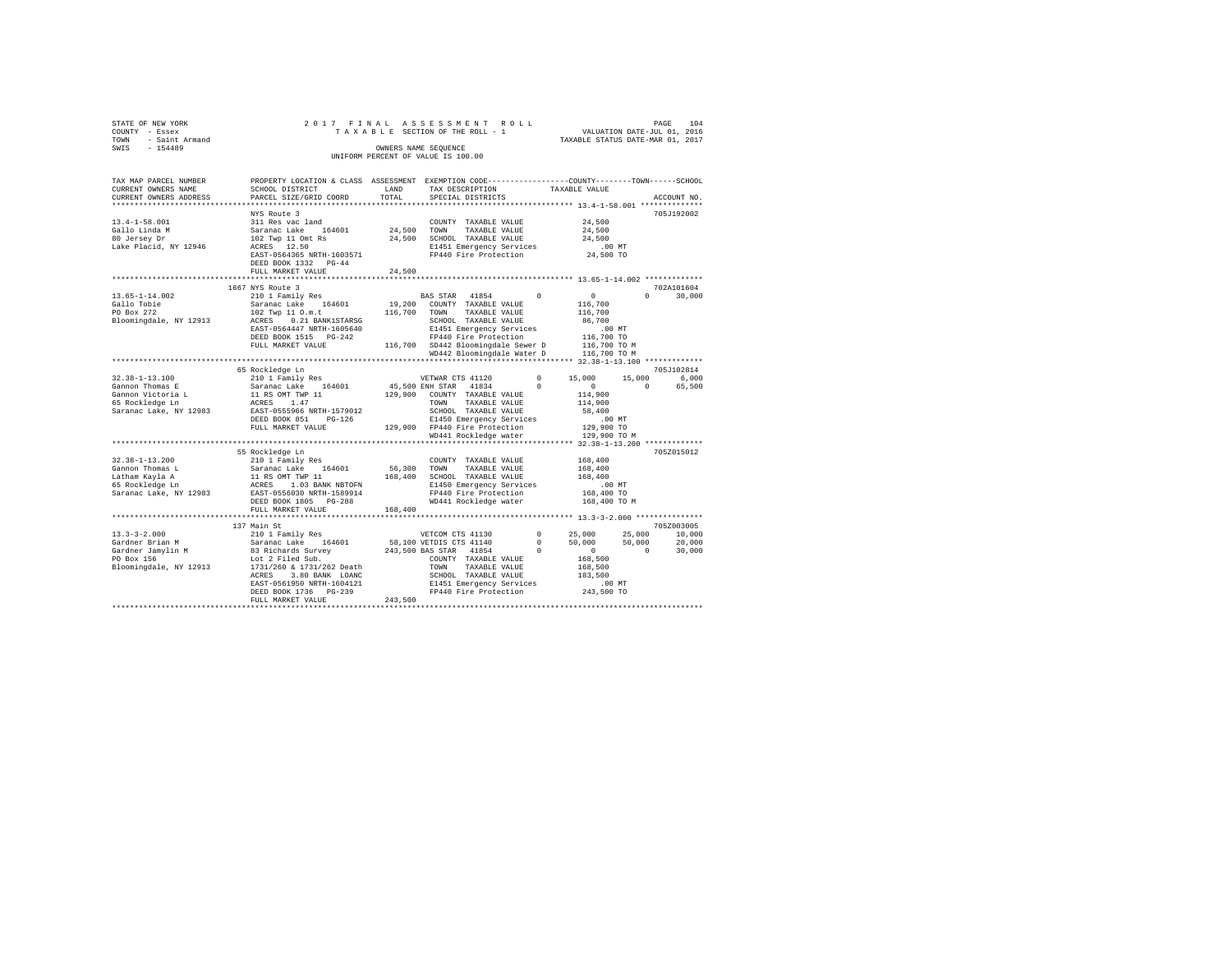| STATE OF NEW YORK<br>COUNTY - Essex<br>- Saint Armand<br>TOWN |                                                                                              | 2017 FINAL ASSESSMENT ROLL<br>TAXABLE SECTION OF THE ROLL - 1 | PAGE<br>VALUATION DATE-JUL 01, 2016<br>TAXABLE STATUS DATE-MAR 01, 2017 | 105 |
|---------------------------------------------------------------|----------------------------------------------------------------------------------------------|---------------------------------------------------------------|-------------------------------------------------------------------------|-----|
| SWIS<br>$-154489$                                             |                                                                                              | OWNERS NAME SEOUENCE<br>UNIFORM PERCENT OF VALUE IS 100.00    |                                                                         |     |
| TAX MAP PARCEL NUMBER                                         | PROPERTY LOCATION & CLASS ASSESSMENT EXEMPTION CODE--------------COUNTY------TOWN-----SCHOOL |                                                               |                                                                         |     |

| TAX MAP PARCEL NUMBER                       |                                                                                                                                                                                                                           |         | PROPERTY LOCATION & CLASS ASSESSMENT EXEMPTION CODE---------------COUNTY-------TOWN-----SCHOOL |                      |                                 |
|---------------------------------------------|---------------------------------------------------------------------------------------------------------------------------------------------------------------------------------------------------------------------------|---------|------------------------------------------------------------------------------------------------|----------------------|---------------------------------|
| CURRENT OWNERS NAME                         | SCHOOL DISTRICT                                                                                                                                                                                                           | LAND    | TAX DESCRIPTION                                                                                | TAXABLE VALUE        |                                 |
| CURRENT OWNERS ADDRESS                      | PARCEL SIZE/GRID COORD                                                                                                                                                                                                    | TOTAL   | SPECIAL DISTRICTS                                                                              |                      | ACCOUNT NO.                     |
|                                             |                                                                                                                                                                                                                           |         |                                                                                                |                      |                                 |
|                                             | Hemlock Way                                                                                                                                                                                                               |         |                                                                                                |                      | 705J103104                      |
| 13.4-1-71.111                               |                                                                                                                                                                                                                           |         | COUNTY TAXABLE VALUE                                                                           | 29,400               |                                 |
| Garrett Rodney E                            |                                                                                                                                                                                                                           |         | TAXABLE VALUE                                                                                  | $\bf 29$ , $\bf 400$ |                                 |
| PO Box 117                                  |                                                                                                                                                                                                                           |         |                                                                                                |                      |                                 |
| Saranac Lake, NY 12983                      | 164 Richards Sur<br>ACRES 25.22                                                                                                                                                                                           |         | 29,400 SCHOOL TAXABLE VALUE 29,400<br>E1451 Emergency Services .00 MT                          |                      |                                 |
|                                             | EAST-0574871 NRTH-1600305                                                                                                                                                                                                 |         | FP440 Fire Protection                                                                          | 29,400 TO            |                                 |
|                                             | DEED BOOK 1327 PG-87                                                                                                                                                                                                      |         |                                                                                                |                      |                                 |
|                                             |                                                                                                                                                                                                                           |         |                                                                                                |                      |                                 |
|                                             | FULL MARKET VALUE                                                                                                                                                                                                         | 29,400  |                                                                                                |                      |                                 |
|                                             |                                                                                                                                                                                                                           |         |                                                                                                |                      |                                 |
|                                             | Prospect St                                                                                                                                                                                                               |         |                                                                                                |                      | 702A177001                      |
| $13.56 - 3 - 9.200$                         | 311 Res vac land                                                                                                                                                                                                          |         | COUNTY TAXABLE VALUE                                                                           | 13,300               |                                 |
| -----<br>Garso Joseph A Jr<br>Garso Cindy W |                                                                                                                                                                                                                           |         |                                                                                                | 13,300               |                                 |
|                                             | 21.1.00 toward 164601<br>Richard Lake 164601 13,300 TOWN TAXABLE VALUE<br>Richard Suront Twp11 Lt82 13,300 SCHOOL TAXABLE VALUE<br>REES 0.20 E1451 Emergency Services<br>REAST-0562249 NRTH-1607128 FP440 Fire Protection |         |                                                                                                | 13,300               |                                 |
| 506 Co Rte 18                               |                                                                                                                                                                                                                           |         | E1451 Emergency Services<br>FP440 Fire Protection                                              | .00 MT.<br>13,300 TO |                                 |
| Lake Clear, NY 12945                        |                                                                                                                                                                                                                           |         |                                                                                                |                      |                                 |
|                                             | DEED BOOK 1483 PG-83                                                                                                                                                                                                      |         |                                                                                                |                      |                                 |
|                                             | FULL MARKET VALUE                                                                                                                                                                                                         | 13,300  |                                                                                                |                      |                                 |
|                                             |                                                                                                                                                                                                                           |         |                                                                                                |                      |                                 |
|                                             | 819 NYS Route 3                                                                                                                                                                                                           |         |                                                                                                |                      | 705L102509                      |
|                                             |                                                                                                                                                                                                                           |         | BAS STAR 41854 0                                                                               | $\sim$ 0 $\sim$      | $\Omega$ and $\Omega$<br>30,000 |
|                                             |                                                                                                                                                                                                                           |         |                                                                                                | 104,700              |                                 |
|                                             |                                                                                                                                                                                                                           |         |                                                                                                | 104,700              |                                 |
|                                             |                                                                                                                                                                                                                           |         |                                                                                                | 74,700               |                                 |
|                                             |                                                                                                                                                                                                                           |         | E1450 Emergency Services                                                                       | $.00$ MT             |                                 |
|                                             |                                                                                                                                                                                                                           |         | FP440 Fire Protection                                                                          | 00 MT.<br>104,700 TO |                                 |
|                                             |                                                                                                                                                                                                                           |         |                                                                                                |                      |                                 |
|                                             | FULL MARKET VALUE                                                                                                                                                                                                         | 104,700 |                                                                                                |                      |                                 |
|                                             |                                                                                                                                                                                                                           |         |                                                                                                |                      |                                 |
|                                             | 2084 Gillespie Dr                                                                                                                                                                                                         |         |                                                                                                |                      | 705J102807                      |
| $15. - 1 - 19.000$                          | 260 Seasonal res                                                                                                                                                                                                          |         | COUNTY TAXABLE VALUE 46,300                                                                    |                      |                                 |
|                                             |                                                                                                                                                                                                                           |         | 35,100 TOWN TAXABLE VALUE 46,300<br>46,300 SCHOOL TAXABLE VALUE 46,300                         |                      |                                 |
|                                             |                                                                                                                                                                                                                           |         | 46,300 SCHOOL TAXABLE VALUE                                                                    |                      |                                 |
| Patterson, NY 12563                         | ACRES 1.10                                                                                                                                                                                                                |         | E1451 Emergency Services<br>FP440 Fire Protection                                              | $.00$ MT             |                                 |
|                                             | EAST-0603452 NRTH-1612187                                                                                                                                                                                                 |         |                                                                                                | $46,300$ TO          |                                 |
|                                             | DEED BOOK 269 PG-487                                                                                                                                                                                                      |         |                                                                                                |                      |                                 |
|                                             | FULL MARKET VALUE                                                                                                                                                                                                         | 46,300  |                                                                                                |                      |                                 |
|                                             |                                                                                                                                                                                                                           |         |                                                                                                |                      |                                 |
|                                             | 24 Basil Hill Way                                                                                                                                                                                                         |         |                                                                                                |                      | 705Z005006                      |
|                                             |                                                                                                                                                                                                                           |         | COUNTY TAXABLE VALUE                                                                           | 42,100               |                                 |
|                                             |                                                                                                                                                                                                                           |         | COUNTY TAXABLE VALUE<br>42,100 TOWN TAXABLE VALUE                                              | 42,100               |                                 |
|                                             |                                                                                                                                                                                                                           |         | $42,100$ SCHOOL TAXABLE VALUE $42,100$<br>$50000$ SCHOOL TAXABLE VALUE $42,100$                |                      |                                 |
|                                             |                                                                                                                                                                                                                           |         |                                                                                                |                      |                                 |
|                                             |                                                                                                                                                                                                                           |         | E1451 Emergency Services<br>FP440 Fire Protection 42,100 TO                                    | $.00$ MT             |                                 |
|                                             |                                                                                                                                                                                                                           |         |                                                                                                |                      |                                 |
|                                             | EAST-0560636 NRTH-1602327                                                                                                                                                                                                 |         |                                                                                                |                      |                                 |
|                                             | DEED BOOK 1425 PG-222                                                                                                                                                                                                     |         |                                                                                                |                      |                                 |
|                                             | FULL MARKET VALUE                                                                                                                                                                                                         | 42,100  |                                                                                                |                      |                                 |
|                                             |                                                                                                                                                                                                                           |         |                                                                                                |                      |                                 |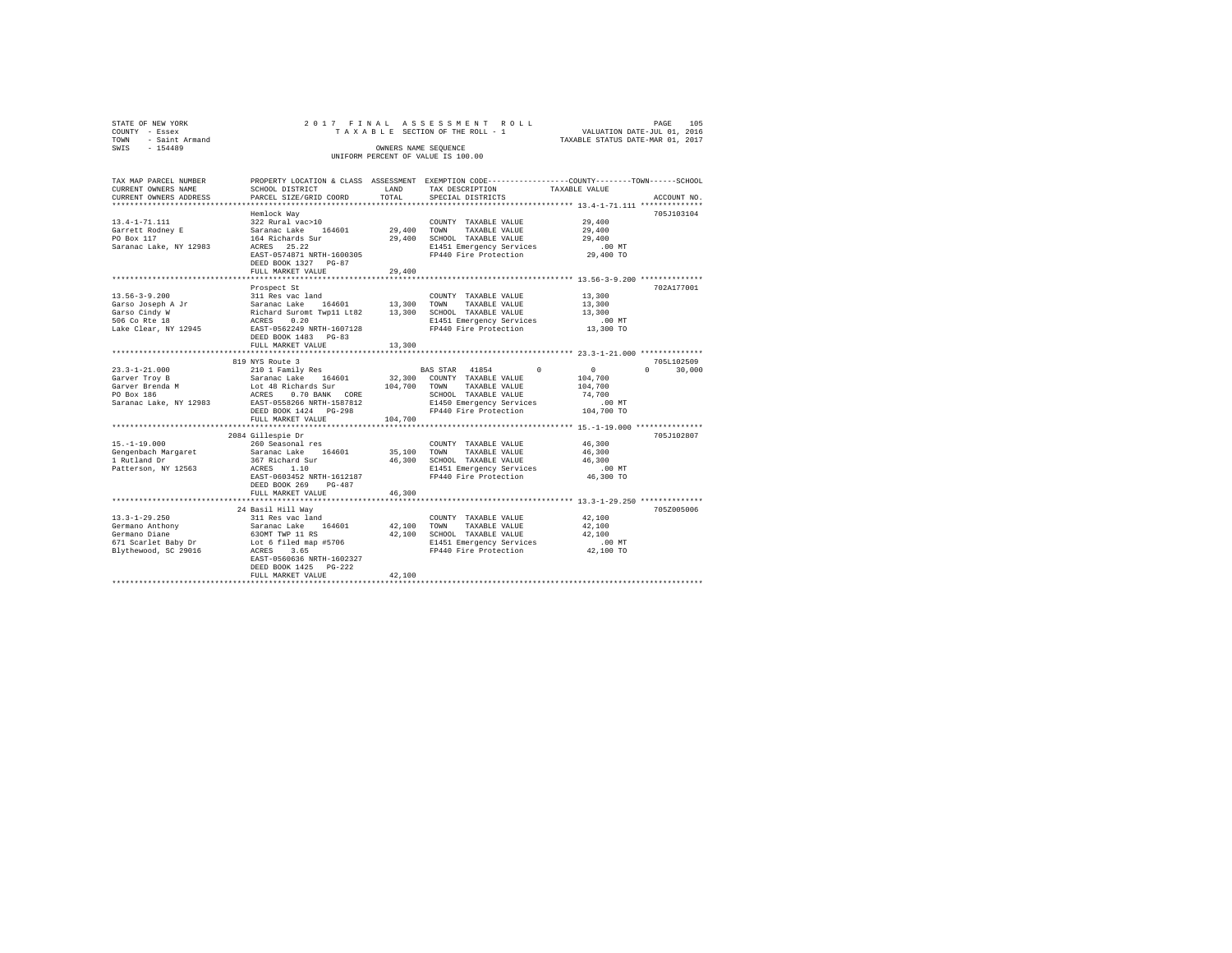| STATE OF NEW YORK<br>COUNTY - Essex<br>TOWN<br>- Saint Armand |                                             |                      | 2017 FINAL ASSESSMENT ROLL<br>TAXABLE SECTION OF THE ROLL - 1                                   | PAGE<br>VALUATION DATE-JUL 01, 2016<br>TAXABLE STATUS DATE-MAR 01, 2017 | 106         |
|---------------------------------------------------------------|---------------------------------------------|----------------------|-------------------------------------------------------------------------------------------------|-------------------------------------------------------------------------|-------------|
| SWIS<br>$-154489$                                             |                                             | OWNERS NAME SEOUENCE |                                                                                                 |                                                                         |             |
|                                                               |                                             |                      | UNIFORM PERCENT OF VALUE IS 100.00                                                              |                                                                         |             |
|                                                               |                                             |                      |                                                                                                 |                                                                         |             |
| TAX MAP PARCEL NUMBER                                         |                                             |                      | PROPERTY LOCATION & CLASS ASSESSMENT EXEMPTION CODE---------------COUNTY-------TOWN------SCHOOL |                                                                         |             |
| CURRENT OWNERS NAME                                           | SCHOOL DISTRICT                             | LAND                 | TAX DESCRIPTION                                                                                 | TAXABLE VALUE                                                           |             |
| CURRENT OWNERS ADDRESS                                        | PARCEL SIZE/GRID COORD                      | TOTAL                | SPECIAL DISTRICTS                                                                               |                                                                         | ACCOUNT NO. |
|                                                               |                                             |                      |                                                                                                 |                                                                         |             |
|                                                               | James Way                                   |                      |                                                                                                 |                                                                         | 705J102209  |
| $13.4 - 2 - 14.000$                                           | 314 Rural vac<10                            |                      | COUNTY TAXABLE VALUE                                                                            | 23,000                                                                  |             |
| Gilmet Randy H<br>Gilmet Cindy L                              | Saranac Lake 164601<br>123 Richards Sur     | 23,000<br>23,000     | TOWN<br>TAXABLE VALUE<br>SCHOOL TAXABLE VALUE                                                   | 23,000<br>23,000                                                        |             |
| 1382 Hardscrabble Rd                                          | Bk 887 Pg 100                               |                      | E1451 Emergency Services                                                                        | $.00$ MT                                                                |             |
| Cadyville, NY 12918                                           | ACRES 0.87                                  |                      | FP440 Fire Protection                                                                           | 23,000 TO                                                               |             |
|                                                               | EAST-0567638 NRTH-1602973                   |                      |                                                                                                 |                                                                         |             |
|                                                               | DEED BOOK 1592 PG-269                       |                      |                                                                                                 |                                                                         |             |
|                                                               | FULL MARKET VALUE                           | 23,000               |                                                                                                 |                                                                         |             |
|                                                               | ************************                    | **********           |                                                                                                 | ********************************* 13.56-2-10.000 **************         |             |
|                                                               | 797 Saint Regis Ave                         |                      |                                                                                                 |                                                                         | 702A102008  |
| $13.56 - 2 - 10.000$                                          | 411 Apartment                               |                      | COUNTY TAXABLE VALUE                                                                            | 405,100                                                                 |             |
| Giroux Paul E                                                 | Saranac Lake 164601                         | 87,400               | TOWN<br>TAXABLE VALUE                                                                           | 405,100                                                                 |             |
| Giroux Michelle L                                             | 101 Richards Surtwp.11omt                   | 405,100              | SCHOOL TAXABLE VALUE                                                                            | 405,100                                                                 |             |
| 519 County Rte 18                                             | ACRES 2.45                                  |                      | E1451 Emergency Services                                                                        | $.00$ MT                                                                |             |
| Lake Clear, NY 12945                                          | EAST-0563335 NRTH-1607521                   |                      | FP440 Fire Protection                                                                           | 405,100 TO                                                              |             |
|                                                               | DEED BOOK 1488 PG-71                        |                      | SD442 Bloomingdale Sewer D                                                                      | 405,100 TO M                                                            |             |
|                                                               | FULL MARKET VALUE                           |                      | 405.100 WD442 Bloomingdale Water D                                                              | 405,100 TO M                                                            |             |
|                                                               |                                             |                      |                                                                                                 |                                                                         |             |
|                                                               | 43 Grass Pond Way                           |                      |                                                                                                 |                                                                         | 705.T103304 |
| $13.4 - 1 - 73.000$                                           | 240 Rural res                               |                      | COUNTY TAXABLE VALUE                                                                            | 289,100                                                                 |             |
| Gladd Joseph                                                  | Saranac Lake 164601                         | 46,800               | TOWN<br>TAXABLE VALUE                                                                           | 289,100                                                                 |             |
| Mallach Jordanna B<br>PO Box 76                               | 164 Richards Sur<br>ACRES 11.20 BANK ADIRON | 289,100              | SCHOOL TAXABLE VALUE                                                                            | 289,100<br>.00MT                                                        |             |
| Bloomingdale, NY 12913                                        | EAST-0573850 NRTH-1601474                   |                      | E1451 Emergency Services<br>FP440 Fire Protection                                               | 289,100 TO                                                              |             |
|                                                               |                                             |                      |                                                                                                 |                                                                         |             |
|                                                               | DEED BOOK 1820 PG-202<br>FULL MARKET VALUE  | 289,100              |                                                                                                 |                                                                         |             |
|                                                               |                                             |                      |                                                                                                 |                                                                         |             |
|                                                               | 17 Main St                                  |                      |                                                                                                 |                                                                         | 702A101912  |
| $13.56 - 9 - 7.000$                                           | 210 1 Family Res                            |                      | BAS STAR 41854<br>$\Omega$                                                                      | $\circ$<br>$\Omega$                                                     | 30,000      |
| Gladd Joseph E                                                | Saranac Lake 164601                         | 25,000               | COUNTY TAXABLE VALUE                                                                            | 160,900                                                                 |             |
| 17 Main St                                                    | 101 Rs Twp 11 Omt                           | 160,900              | TOWN<br>TAXABLE VALUE                                                                           | 160,900                                                                 |             |
| PO Box 76                                                     | Db 915 Pg 169                               |                      | SCHOOL TAXABLE VALUE                                                                            | 130,900                                                                 |             |
| Bloomingdale, NY 12913                                        | ACRES 0.40 BANK CORE                        |                      | E1451 Emergency Services                                                                        | $.00$ MT                                                                |             |
|                                                               | EAST-0563839 NRTH-1606109                   |                      | FP440 Fire Protection                                                                           | 160,900 TO                                                              |             |
|                                                               | DEED BOOK 1566 PG-97                        |                      | SD442 Bloomingdale Sewer D                                                                      | 160,900 TO M                                                            |             |
|                                                               | FULL MARKET VALUE                           |                      | 160,900 WD442 Bloomingdale Water D                                                              | 160,900 TO M                                                            |             |
|                                                               |                                             |                      |                                                                                                 |                                                                         |             |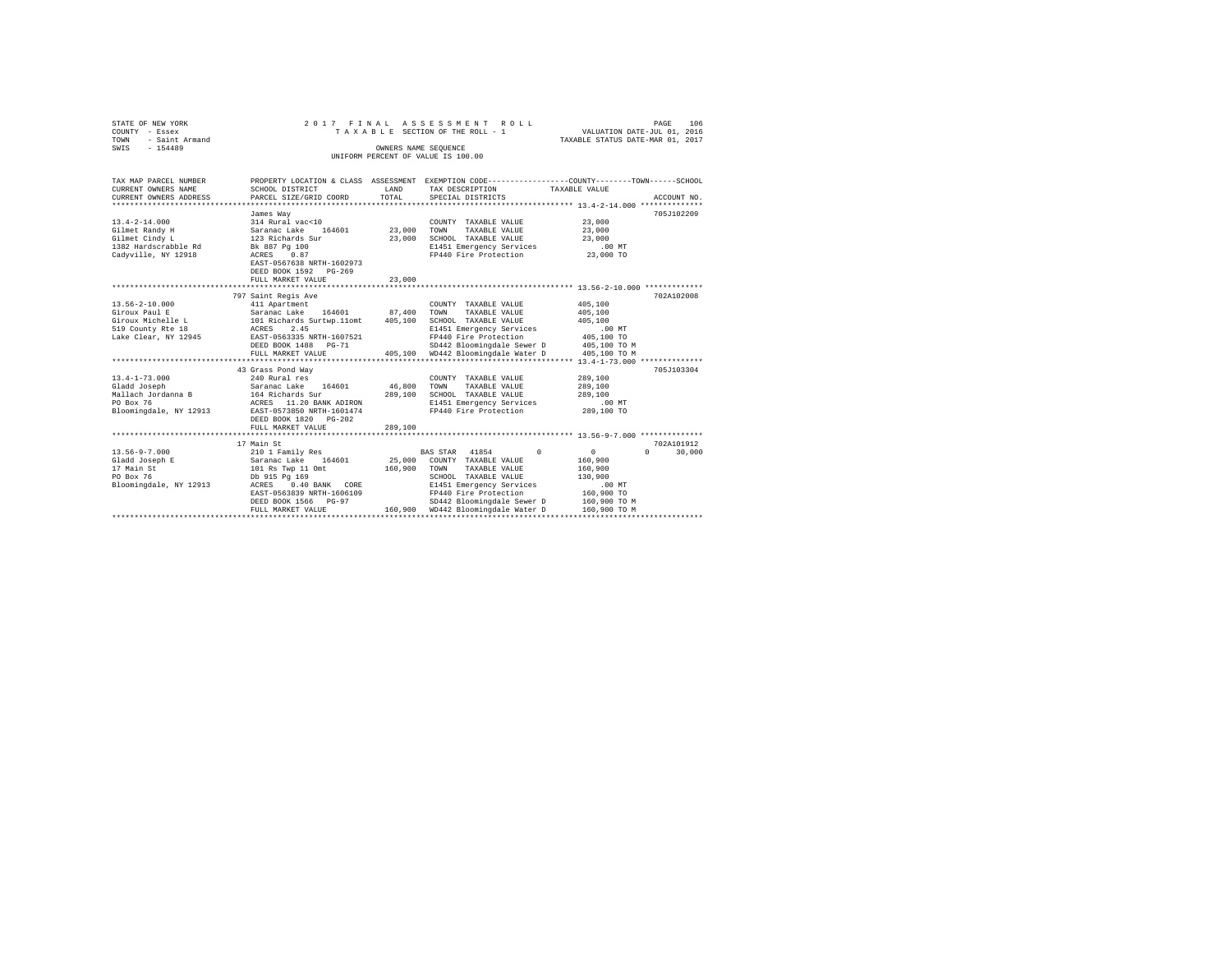|        | STATE OF NEW YORK     |                                      | 2017 FINAL ASSESSMENT ROLL                  |                                  | PAGE                        | 107     |
|--------|-----------------------|--------------------------------------|---------------------------------------------|----------------------------------|-----------------------------|---------|
| COUNTY | - Essex               |                                      | TAXABLE SECTION OF THE ROLL - 1             |                                  | VALUATION DATE-JUL 01, 2016 |         |
| TOWN   | - Saint Armand        |                                      |                                             | TAXABLE STATUS DATE-MAR 01, 2017 |                             |         |
| SWIS   | $-154489$             |                                      | OWNERS NAME SEOUENCE                        |                                  |                             |         |
|        |                       |                                      | UNIFORM PERCENT OF VALUE IS 100.00          |                                  |                             |         |
|        |                       |                                      |                                             |                                  |                             |         |
|        |                       |                                      |                                             |                                  |                             |         |
|        | TAX MAP PARCEL NUMBER | PROPERTY LOCATION & CLASS ASSESSMENT | EXEMPTION CODE-----------------COUNTY------ |                                  | $-$ TOWN-                   | -SCHOOL |

| CURRENT OWNERS NAME                                                                      | SCHOOL DISTRICT                                                                                                                                                                                   | <b>T.AND</b>                 | TAX DESCRIPTION                                                                                                                      |                                                                         |            | TAXABLE VALUE                                                                            |          |             |
|------------------------------------------------------------------------------------------|---------------------------------------------------------------------------------------------------------------------------------------------------------------------------------------------------|------------------------------|--------------------------------------------------------------------------------------------------------------------------------------|-------------------------------------------------------------------------|------------|------------------------------------------------------------------------------------------|----------|-------------|
| CURRENT OWNERS ADDRESS                                                                   | PARCEL SIZE/GRID COORD                                                                                                                                                                            | TOTAL                        | SPECIAL DISTRICTS                                                                                                                    |                                                                         |            |                                                                                          |          | ACCOUNT NO. |
|                                                                                          | 10 School St                                                                                                                                                                                      |                              |                                                                                                                                      |                                                                         |            |                                                                                          |          | 702A178033  |
| $13.65 - 1 - 5.000$<br>Gladd Monroe J<br>10 School St<br>Bloomingdale, NY 12913          | 270 Mfg housing<br>Saranac Lake 164601<br>Twp 11 Omt Lot 102<br>0.20<br>ACRES<br>EAST-0564225 NRTH-1605781<br>DEED BOOK 1451 PG-115<br>FULL MARKET VALUE                                          | 19,000<br>19,100             | BAS STAR 41854<br>COUNTY TAXABLE VALUE<br>TOWN<br>SCHOOL TAXABLE VALUE<br>FP440 Fire Protection<br>19.100 SD442 Bloomingdale Sewer D | TAXABLE VALUE<br>E1451 Emergency Services<br>WD442 Bloomingdale Water D | $\Omega$   | 0<br>19,100<br>19,100<br>$\Omega$<br>$.00$ MT<br>19,100 TO<br>19,100 TO M<br>19,100 TO M | $\Omega$ | 19,100      |
|                                                                                          |                                                                                                                                                                                                   |                              |                                                                                                                                      |                                                                         |            |                                                                                          |          |             |
| $13.65 - 1 - 1.310$<br>Gladd Monroe Jr<br>10 School St<br>Bloomingdale, NY 12913         | School St<br>311 Res vac land<br>Saranac Lake<br>164601<br>102 Omt Twp 11 Rs<br>Pt Of Rd Sw Barnard<br>0.19<br>ACRES<br>EAST-0564280 NRTH-1605803<br>DEED BOOK 1523 PG-169<br>FULL MARKET VALUE   | 12,600<br>12,600<br>12,600   | COUNTY TAXABLE VALUE<br>TOWN<br>SCHOOL TAXABLE VALUE                                                                                 | TAXABLE VALUE<br>E1451 Emergency Services<br>FP440 Fire Protection      |            | 12,600<br>12,600<br>12,600<br>$.00$ MT<br>12,600 TO                                      |          | 705Z002003  |
|                                                                                          | 36 Cantwell Way                                                                                                                                                                                   |                              |                                                                                                                                      |                                                                         |            |                                                                                          |          | 705J181010  |
| 32.166-5-1.118<br>Godfrev Linda J<br>65 Sheldrake Rd<br>AuSable Forks, NY 12912          | 210 1 Family Res<br>Saranac Lake<br>164601<br>11 Richard Survey<br>Old Military Est Lot 7<br>ACRES<br>0.14 BANK CORE<br>EAST-0553890 NRTH-1578639<br>DEED BOOK 1476   PG-243<br>FULL MARKET VALUE | 13,300<br>91,500<br>91,500   | COUNTY TAXABLE VALUE<br>TOWN<br>SCHOOL TAXABLE VALUE                                                                                 | TAXABLE VALUE<br>E1450 Emergency Services<br>FP440 Fire Protection      |            | 91,500<br>91,500<br>91,500<br>$.00$ MT<br>91,500 TO                                      |          |             |
|                                                                                          |                                                                                                                                                                                                   |                              |                                                                                                                                      |                                                                         |            |                                                                                          |          |             |
|                                                                                          | 10 Goetz Way                                                                                                                                                                                      |                              |                                                                                                                                      |                                                                         |            |                                                                                          |          | 705z005008  |
| 13.56-7-28.220<br>Goetz Brian J<br>Goetz Tracy A<br>PO Box 271<br>Bloomingdale, NY 12983 | 210 1 Family Res<br>Saranac Lake<br>164601<br>82 OMT TWP 11 RS<br>ACRES 1.41 BANK GFNB&T<br>EAST-0562846 NRTH-1606467<br>DEED BOOK 1399 PG-143<br>FULL MARKET VALUE                               | 35,400<br>326,000<br>326,000 | BAS STAR 41854<br>COUNTY TAXABLE VALUE<br>TOWN<br>SCHOOL TAXABLE VALUE                                                               | TAXABLE VALUE<br>E1451 Emergency Services<br>FP440 Fire Protection      | $^{\circ}$ | $^{\circ}$<br>326,000<br>326,000<br>296,000<br>.00MT<br>326,000 TO                       | $\Omega$ | 30,000      |
|                                                                                          |                                                                                                                                                                                                   |                              |                                                                                                                                      |                                                                         |            |                                                                                          |          |             |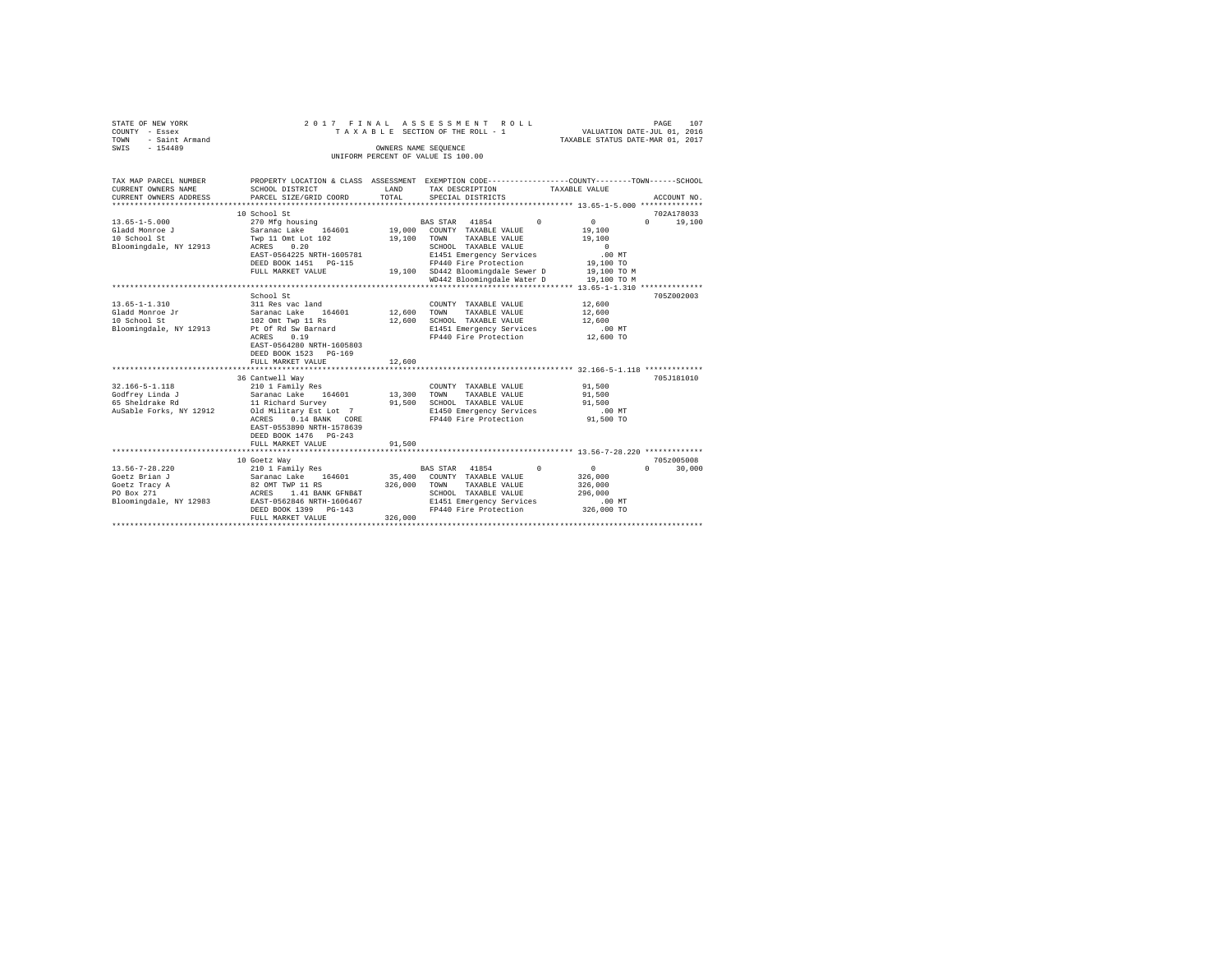|      | STATE OF NEW YORK   |  |  | 2017 FINAL ASSESSMENT ROLL         |                                  | PAGE | 108 |
|------|---------------------|--|--|------------------------------------|----------------------------------|------|-----|
|      | COUNTY - Essex      |  |  | TAXABLE SECTION OF THE ROLL - 1    | VALUATION DATE-JUL 01, 2016      |      |     |
|      | TOWN - Saint Armand |  |  |                                    | TAXABLE STATUS DATE-MAR 01, 2017 |      |     |
| SWIS | $-154489$           |  |  | OWNERS NAME SEOUENCE               |                                  |      |     |
|      |                     |  |  | UNIFORM PERCENT OF VALUE IS 100.00 |                                  |      |     |
|      |                     |  |  |                                    |                                  |      |     |

| TAX MAP PARCEL NUMBER             |                                                                                         |             | PROPERTY LOCATION & CLASS ASSESSMENT EXEMPTION CODE----------------COUNTY-------TOWN-----SCHOOL |              |                                    |
|-----------------------------------|-----------------------------------------------------------------------------------------|-------------|-------------------------------------------------------------------------------------------------|--------------|------------------------------------|
| CURRENT OWNERS NAME               | SCHOOL DISTRICT                                                                         | LAND        | TAX DESCRIPTION TAXABLE VALUE                                                                   |              |                                    |
| CURRENT OWNERS ADDRESS            | PARCEL SIZE/GRID COORD                                                                  | TOTAL       | SPECIAL DISTRICTS                                                                               |              | ACCOUNT NO.                        |
|                                   | 1803 NYS Route 3                                                                        |             |                                                                                                 |              | 702A101815                         |
| $13.57 - 1 - 5.111$               | 240 Rural res                                                                           |             |                                                                                                 | $^{\circ}$   | 30,000                             |
| Gonyea Deanna M                   |                                                                                         |             | BAS STAR 41854 0<br>VETCOM CTS 41130 0 25,00<br>44,900 VETCOM CTS 41130                         | 25,000       | $0 \qquad \qquad$<br>25,000 10,000 |
| Gonyea Dale L                     | Saranac Lake 164601<br>121 Twp 11 Omt                                                   |             | 189,600 COUNTY TAXABLE VALUE                                                                    | 164,600      |                                    |
| PO Box 224                        | Lot 2 #6574                                                                             |             | TOWN<br>TAXABLE VALUE                                                                           | 164,600      |                                    |
| Bloomingdale, NY 12913            | ACRES 12.47                                                                             |             | SCHOOL TAXABLE VALUE                                                                            | 149,600      |                                    |
|                                   | EAST-0566095 NRTH-1607715                                                               |             | E1451 Emergency Services                                                                        | .00MT        |                                    |
|                                   | DEED BOOK 1648 PG-86                                                                    |             | FP440 Fire Protection 189,600 TO                                                                |              |                                    |
|                                   | FULL MARKET VALUE                                                                       |             | 189,600 SD442 Bloomingdale Sewer D 189,600 TO M                                                 |              |                                    |
|                                   |                                                                                         |             | WD442 Bloomingdale Water D                                                                      | 189,600 TO M |                                    |
|                                   |                                                                                         |             |                                                                                                 |              |                                    |
|                                   | Basil Hill Way                                                                          |             |                                                                                                 |              | 705Z003010                         |
| $13.3 - 3 - 7.100$                |                                                                                         |             | COUNTY TAXABLE VALUE                                                                            | 40,700       |                                    |
| Gordon Martin E                   | 311 Res vac land<br>Saranac Lake 164601<br>83 Richards Survey                           | 40,700 TOWN | TAXABLE VALUE                                                                                   | 40,700       |                                    |
| Gordon Jill M                     |                                                                                         | 40,700      | SCHOOL TAXABLE VALUE 40.700                                                                     |              |                                    |
| 144 Aspen Look Dr Lot 7           |                                                                                         |             | E1451 Emergency Services                                                                        | $.00$ MT     |                                    |
| Henrietta, NY 14467               | 2.96<br>ACRES                                                                           |             | FP440 Fire Protection                                                                           | 40,700 TO    |                                    |
|                                   | EAST-0561374 NRTH-1603099                                                               |             |                                                                                                 |              |                                    |
|                                   | DEED BOOK 1447 PG-155                                                                   |             |                                                                                                 |              |                                    |
|                                   | FULL MARKET VALUE                                                                       | 40,700      |                                                                                                 |              |                                    |
|                                   |                                                                                         |             |                                                                                                 |              |                                    |
|                                   | Basil Hill Wav                                                                          |             |                                                                                                 |              | 705Z005014                         |
| $13.3 - 3 - 7.200$                |                                                                                         |             | COUNTY TAXABLE VALUE                                                                            | 10,000       |                                    |
| Gordon Martin E                   | COUNT (COUNT) 311 Res vac land<br>Saranac Lake 164601 10,000 TOWN<br>Lot 8 10,000 SCHOC |             | TAXABLE VALUE                                                                                   | 10,000       |                                    |
| Gordon Jill M                     |                                                                                         |             | SCHOOL TAXABLE VALUE                                                                            | 10,000       |                                    |
| 144 Aspen Look Dr ACRES 7.07      |                                                                                         |             | E1451 Emergency Services .00 MT                                                                 |              |                                    |
| Henrietta, NY 14467               | EAST-0562162 NRTH-1603318                                                               |             | FP440 Fire Protection                                                                           | 10,000 TO    |                                    |
|                                   | DEED BOOK 1447 PG-155                                                                   |             |                                                                                                 |              |                                    |
|                                   | FULL MARKET VALUE                                                                       | 10,000      |                                                                                                 |              |                                    |
|                                   |                                                                                         |             |                                                                                                 |              |                                    |
|                                   | 1471 NYS Route 3                                                                        |             |                                                                                                 |              | 705Z009008                         |
| $13.4 - 1 - 17.200$               | 210 1 Family Res                                                                        |             | BAS STAR 41854<br>$\sim$ 0                                                                      | $\sim$ 0     | $\Omega$<br>30,000                 |
| Gorgas Daniel                     | Saranac Lake 164601 35,900 COUNTY TAXABLE VALUE                                         |             |                                                                                                 | 95,200       |                                    |
| Lamb Rachel S<br>1471 NYS Route 3 | 103 Omt Twp II Rs<br>1736/51 Affidavit                                                  |             | 95,200 TOWN TAXABLE VALUE                                                                       | 95,200       |                                    |
|                                   |                                                                                         |             | SCHOOL TAXABLE VALUE                                                                            | 65,200       |                                    |
| Saranac Lake, NY 12983            | ACRES 1.90                                                                              |             | E1451 Emergency Services                                                                        | $.00$ MT     |                                    |
|                                   | EAST-0565926 NRTH-1601032                                                               |             | FP440 Fire Protection 55,200 TO                                                                 |              |                                    |
|                                   | DEED BOOK 1752 PG-185                                                                   |             |                                                                                                 |              |                                    |
|                                   | FULL MARKET VALUE                                                                       | 95,200      |                                                                                                 |              |                                    |
|                                   |                                                                                         |             |                                                                                                 |              |                                    |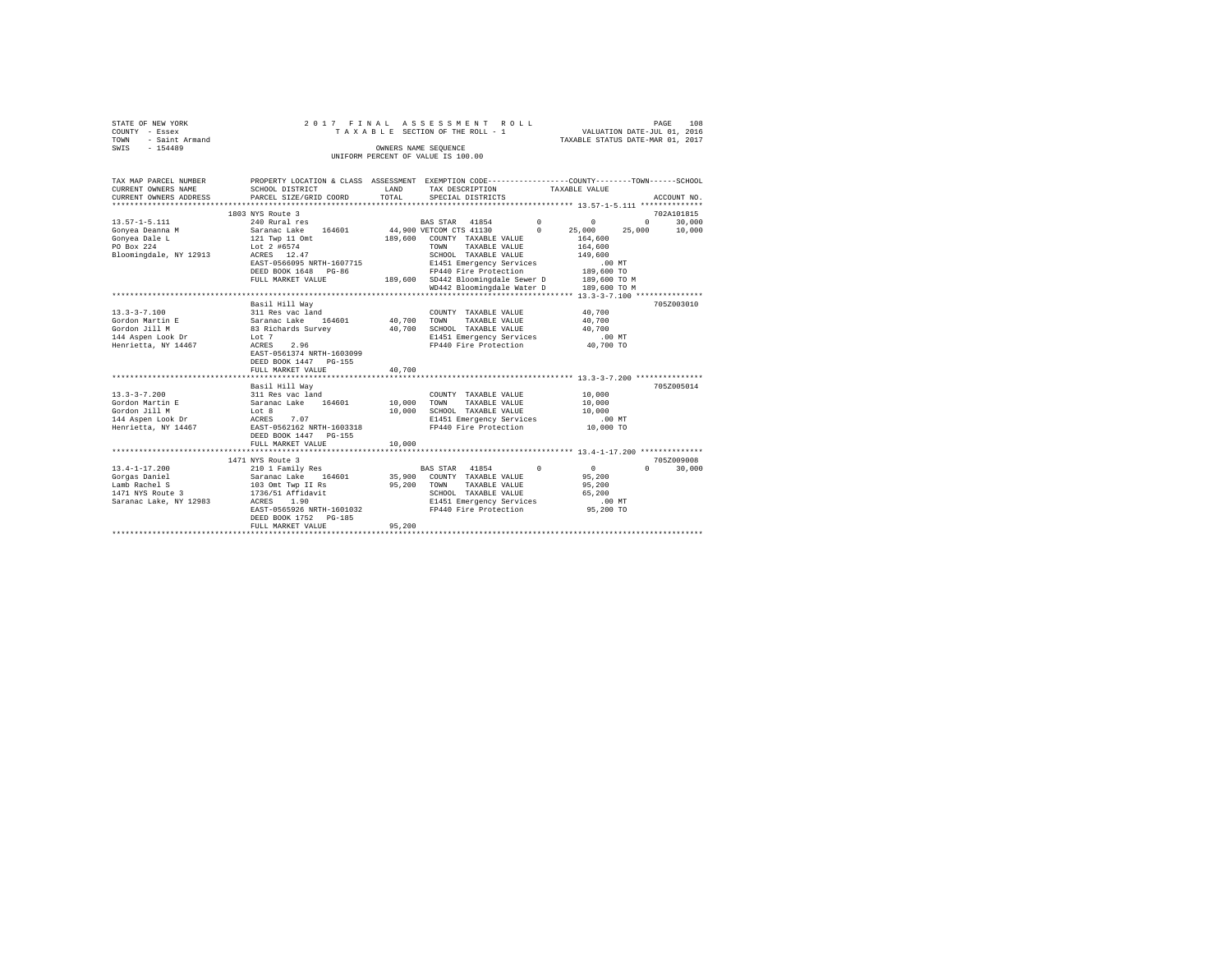| STATE OF NEW YORK     |           |                        |                           |  |  |            |       |  | 2017 FINAL ASSESSMENT ROLL         |  |  |               |                                                              | PAGE | 109           |
|-----------------------|-----------|------------------------|---------------------------|--|--|------------|-------|--|------------------------------------|--|--|---------------|--------------------------------------------------------------|------|---------------|
| COUNTY - Essex        |           |                        |                           |  |  |            |       |  | TAXABLE SECTION OF THE ROLL - 1    |  |  |               | VALUATION DATE-JUL 01, 2016                                  |      |               |
| TOWN                  |           | - Saint Armand         |                           |  |  |            |       |  |                                    |  |  |               | TAXABLE STATUS DATE-MAR 01, 2017                             |      |               |
| SWIS                  | $-154489$ |                        |                           |  |  |            |       |  | OWNERS NAME SEOUENCE               |  |  |               |                                                              |      |               |
|                       |           |                        |                           |  |  |            |       |  | UNIFORM PERCENT OF VALUE IS 100.00 |  |  |               |                                                              |      |               |
|                       |           |                        |                           |  |  |            |       |  |                                    |  |  |               |                                                              |      |               |
|                       |           |                        |                           |  |  |            |       |  |                                    |  |  |               |                                                              |      |               |
| TAX MAP PARCEL NUMBER |           |                        | PROPERTY LOCATION & CLASS |  |  | ASSESSMENT |       |  |                                    |  |  |               | EXEMPTION CODE-----------------COUNTY-------TOWN------SCHOOL |      |               |
| CURRENT OWNERS NAME   |           |                        | SCHOOL DISTRICT           |  |  |            | LAND  |  | TAX DESCRIPTION                    |  |  | TAXABLE VALUE |                                                              |      |               |
|                       |           | CURRENT OWNERS ADDRESS | PARCEL SIZE/GRID COORD    |  |  |            | TOTAL |  | SPECIAL DISTRICTS                  |  |  |               |                                                              |      | ACCOUNT NO.   |
|                       |           |                        |                           |  |  |            |       |  |                                    |  |  |               |                                                              |      | ************* |
|                       |           |                        | 27 Rockledge Ln           |  |  |            |       |  |                                    |  |  |               |                                                              |      | 705.T189008   |

|                             | 27 Rockledge Ln           |         |                                             |                        |                                    |          | 705J189008      |  |
|-----------------------------|---------------------------|---------|---------------------------------------------|------------------------|------------------------------------|----------|-----------------|--|
| $32.38 - 1 - 31.000$        | 210 1 Family Res          |         | 41854<br><b>BAS STAR</b>                    | $\Omega$               | $\circ$                            | $\cap$   | 30,000          |  |
| Gosling Christopher W       | Saranac Lake<br>164601    | 36,500  | COUNTY TAXABLE VALUE                        |                        | 208,500                            |          |                 |  |
| Gosling Lynn M              | 11 Twp 11 Omt Rs          | 208,500 | TAXABLE VALUE<br>TOWN                       |                        | 208,500                            |          |                 |  |
| 27 Rockledge Ln             | Lot 23 Rockledge Park     |         | SCHOOL TAXABLE VALUE                        |                        | 178,500                            |          |                 |  |
| Saranac Lake, NY 12983      | ACRES<br>0.28 BANK WFARGO |         | E1450 Emergency Services                    |                        | .00MT                              |          |                 |  |
|                             | EAST-0555560 NRTH-1578375 |         | FP440 Fire Protection                       |                        | 208,500 TO                         |          |                 |  |
|                             | DEED BOOK 1622 PG-84      |         | WD441 Rockledge water                       |                        | 208,500 TO M                       |          |                 |  |
|                             | FULL MARKET VALUE         | 208,500 |                                             |                        |                                    |          |                 |  |
|                             |                           |         |                                             |                        | 32.166-5-1.113 *************       |          |                 |  |
|                             | 20 Cantwell Way           |         |                                             |                        |                                    |          | 705J180027      |  |
| $32.166 - 5 - 1.113$        | 230 3 Family Res          |         | COUNTY TAXABLE VALUE                        |                        | 92,500                             |          |                 |  |
| Graham Robert               | Saranac Lake<br>164601    | 15,700  | TOWN<br>TAXABLE VALUE                       |                        | 92,500                             |          |                 |  |
| Graham Karin                | 11 Richards Survey        | 92,500  | SCHOOL TAXABLE VALUE                        |                        | 92.500                             |          |                 |  |
| 350 Mill Pond Dr            | Old Military Est Lot 9    |         | E1450 Emergency Services                    |                        | .00MT                              |          |                 |  |
| Lake Placid, NY 12946       | 0.28<br>ACRES             |         | FP440 Fire Protection                       |                        | 92,500 TO                          |          |                 |  |
|                             | EAST-0554146 NRTH-1578751 |         |                                             |                        |                                    |          |                 |  |
|                             | DEED BOOK 1550 PG-173     |         |                                             |                        |                                    |          |                 |  |
|                             | FULL MARKET VALUE         | 92,500  |                                             |                        |                                    |          |                 |  |
|                             | ************************  |         |                                             |                        | $32.38 - 1 - 23.000$ ************* |          |                 |  |
|                             | 32 Saranac Ln             |         |                                             |                        |                                    |          | 705J188006      |  |
| $32.38 - 1 - 23.000$        | 210 1 Family Res          |         | COUNTY TAXABLE VALUE                        |                        | 191,700                            |          |                 |  |
| Grant Benita B Trust        | 164601<br>Saranac Lake    | 35,800  | TOWN<br>TAXABLE VALUE                       |                        | 191,700                            |          |                 |  |
| 417 Lund Farm Way           | 11 Twp 11 Omt Rs          | 191,700 | SCHOOL TAXABLE VALUE                        |                        | 191,700                            |          |                 |  |
| Brewster, MA 02631          | Lot 29 Rockledge Park     |         | E1450 Emergency Services                    |                        | .00MT                              |          |                 |  |
|                             | 0.24                      |         | FP440 Fire Protection                       |                        | 191,700 TO                         |          |                 |  |
|                             | ACRES                     |         |                                             |                        |                                    |          |                 |  |
|                             | EAST-0555756 NRTH-1578980 |         | WD441 Rockledge water                       |                        | 191,700 TO M                       |          |                 |  |
|                             | DEED BOOK 1554 PG-262     |         |                                             |                        |                                    |          |                 |  |
|                             | FULL MARKET VALUE         | 191,700 |                                             |                        |                                    |          |                 |  |
|                             | 213 Trudeau Rd            |         |                                             |                        |                                    |          | 705J104401      |  |
|                             |                           |         |                                             |                        |                                    | 15,000   |                 |  |
| $23.3 - 1 - 53.000$         | 210 1 Family Res          |         | VETWAR CTS 41120<br>79,800 VETDIS CTS 41140 | $^{\circ}$<br>$\Omega$ | 15,000<br>50,000                   | 50,000   | 6,000<br>20,000 |  |
| Graves Henry D Jr Trus      | Saranac Lake<br>164601    |         |                                             |                        |                                    |          |                 |  |
| 213 Trudeau Rd              | 9 Richards Sur            |         | 353, 200 ENH STAR 41834                     | $\Omega$               | $^{\circ}$                         | $\Omega$ | 65,500          |  |
| Saranac Lake, NY 12983      | 1172/229 (Death Cert)     |         | COUNTY TAXABLE VALUE                        |                        | 288,200                            |          |                 |  |
|                             | ACRES<br>2.00             |         | TOWN<br>TAXABLE VALUE                       |                        | 288,200                            |          |                 |  |
|                             | EAST-0554606 NRTH-1585783 |         | SCHOOL TAXABLE VALUE                        |                        | 261,700                            |          |                 |  |
|                             | DEED BOOK 1763 PG-142     |         | E1450 Emergency Services                    |                        | .00MT                              |          |                 |  |
|                             | FULL MARKET VALUE         | 353,200 | FP440 Fire Protection                       |                        | 353,200 TO                         |          |                 |  |
|                             |                           |         |                                             |                        | 23.1-1-20.110 ***************      |          |                 |  |
|                             | NYS Route 3               |         |                                             |                        |                                    |          | 705J102504      |  |
| $23.1 - 1 - 20.110$         | 720 Mine/quarry           |         | COUNTY TAXABLE VALUE                        |                        | 88,200                             |          |                 |  |
| Graymont Materials (NY) Inc | 164601<br>Saranac Lake    | 88,200  | TAXABLE VALUE<br>TOWN                       |                        | 88,200                             |          |                 |  |
| 111 Quarry Rd               | 87 Richards Sur           | 88,200  | SCHOOL TAXABLE VALUE                        |                        | 88,200                             |          |                 |  |
| Plattsburgh, NY 12901       | ACRES 20.04               |         | E1451 Emergency Services                    |                        | .00MT                              |          |                 |  |
|                             | EAST-0562990 NRTH-1594475 |         | FP440 Fire Protection                       |                        | 88,200 TO                          |          |                 |  |
|                             | DEED BOOK 1672 PG-326     |         |                                             |                        |                                    |          |                 |  |
|                             | FULL MARKET VALUE         | 88,200  |                                             |                        |                                    |          |                 |  |
|                             |                           |         |                                             |                        |                                    |          |                 |  |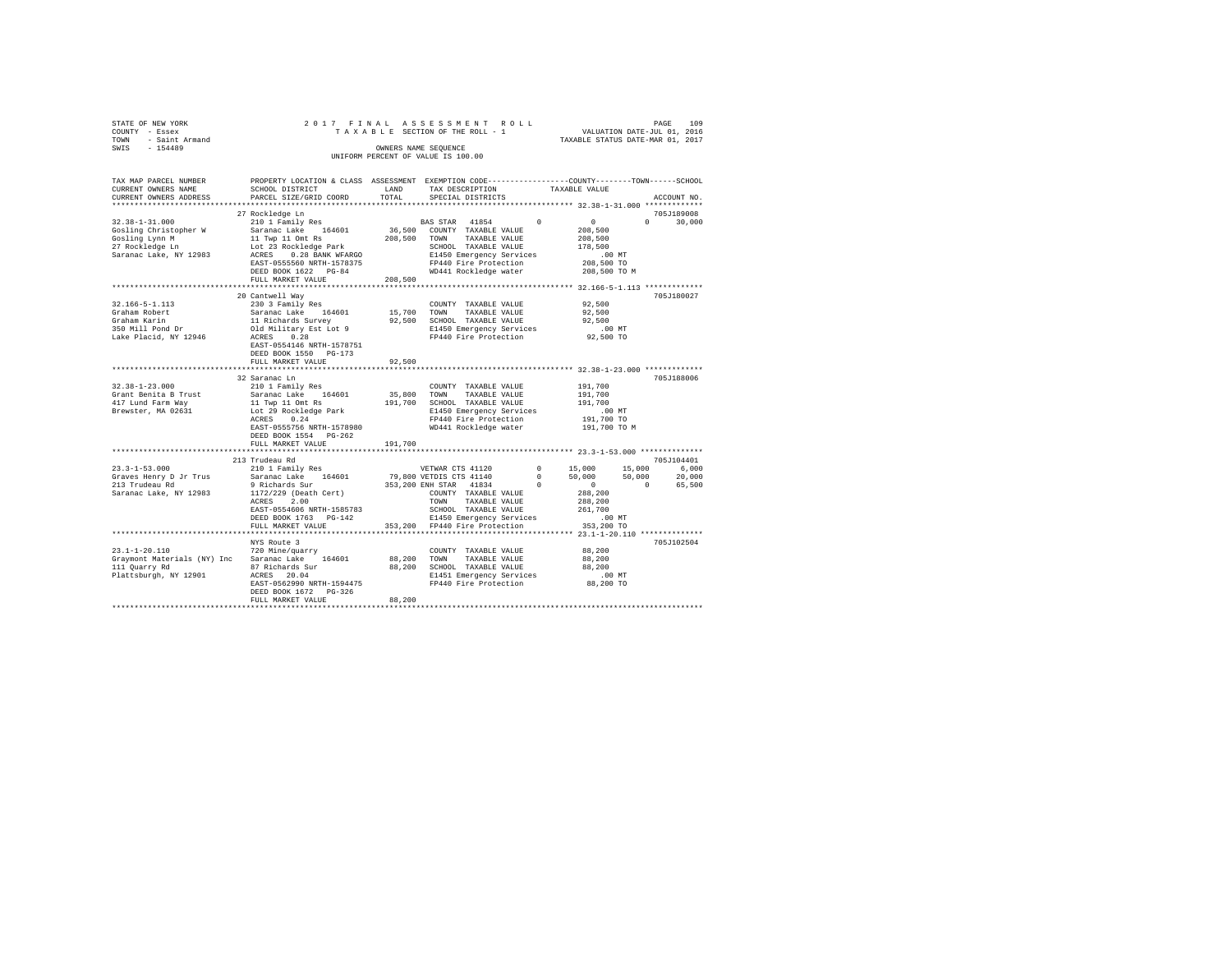|        | STATE OF NEW YORK                  |                                      |  | 2017 FINAL ASSESSMENT ROLL      |                                             |                                  | PAGE                        | 110     |  |  |
|--------|------------------------------------|--------------------------------------|--|---------------------------------|---------------------------------------------|----------------------------------|-----------------------------|---------|--|--|
| COUNTY | - Essex                            |                                      |  | TAXABLE SECTION OF THE ROLL - 1 |                                             |                                  | VALUATION DATE-JUL 01, 2016 |         |  |  |
| TOWN   | - Saint Armand                     |                                      |  |                                 |                                             | TAXABLE STATUS DATE-MAR 01, 2017 |                             |         |  |  |
| SWIS   | $-154489$                          |                                      |  | OWNERS NAME SEOUENCE            |                                             |                                  |                             |         |  |  |
|        | UNIFORM PERCENT OF VALUE IS 100.00 |                                      |  |                                 |                                             |                                  |                             |         |  |  |
|        |                                    |                                      |  |                                 |                                             |                                  |                             |         |  |  |
|        |                                    |                                      |  |                                 |                                             |                                  |                             |         |  |  |
|        | TAX MAP PARCEL NUMBER              | PROPERTY LOCATION & CLASS ASSESSMENT |  |                                 | EXEMPTION CODE-----------------COUNTY------ |                                  | $-$ TOWN-                   | -SCHOOL |  |  |

| CURRENT OWNERS NAME         | SCHOOL DISTRICT            | LAND    | TAX DESCRIPTION          | TAXABLE VALUE      |
|-----------------------------|----------------------------|---------|--------------------------|--------------------|
| CURRENT OWNERS ADDRESS      | PARCEL SIZE/GRID COORD     | TOTAL   | SPECIAL DISTRICTS        | ACCOUNT NO.        |
|                             |                            |         |                          |                    |
|                             | NYS Route 3                |         |                          | 705J192003         |
| $23.1 - 1 - 20.120$         | 720 Mine/quarry            |         | COUNTY TAXABLE VALUE     | 46,400             |
| Graymont Materials (NY) Inc | Saranac Lake<br>164601     | 46,400  | TOWN<br>TAXABLE VALUE    | 46,400             |
| 111 Quarry Rd               | 87 Rs                      | 46,400  | SCHOOL TAXABLE VALUE     | 46,400             |
| Plattsburgh, NY 12901       | ACRES<br>10.55             |         | E1451 Emergency Services | .00MT              |
|                             | EAST-0562583 NRTH-1594861  |         | FP440 Fire Protection    | 46,400 TO          |
|                             | DEED BOOK 1672 PG-326      |         |                          |                    |
|                             | FULL MARKET VALUE          | 46,400  |                          |                    |
|                             | ***********************    |         |                          |                    |
|                             | NYS Route 3                |         |                          | 705J104106         |
| $23.3 - 1 - 3.000$          | 720 Mine/quarry            |         | COUNTY TAXABLE VALUE     | 262,000            |
| Graymont Materials (NY) Inc | Saranac Lake<br>164601     | 187,000 | TOWN<br>TAXABLE VALUE    | 262,000            |
| 111 Quarry Rd               | 27/47 Richards Sur         | 262,000 | SCHOOL TAXABLE VALUE     | 262,000            |
| Plattsburgh, NY 12901       | ACRES 33.40                |         | E1450 Emergency Services | $.00$ MT           |
|                             | EAST-0558328 NRTH-1589768  |         | FP440 Fire Protection    | 262,000 TO         |
|                             | DEED BOOK 1672 PG-326      |         |                          |                    |
|                             | FULL MARKET VALUE          | 262,000 |                          |                    |
|                             |                            |         |                          | $23.3 - 1 - 4.000$ |
|                             | 909 NYS Route 3            |         |                          | 705J104105         |
| $23.3 - 1 - 4.000$          | 720 Mine/quarry            |         | COUNTY TAXABLE VALUE     | 201,900            |
| Graymont Materials (NY) Inc | Saranac Lake<br>164601     | 90,500  | TOWN<br>TAXABLE VALUE    | 201,900            |
| 111 Quarry Rd               | 47 Richards Sur            | 201,900 | SCHOOL TAXABLE VALUE     | 201,900            |
| Plattsburgh, NY 12901       | 9.40<br>ACRES              |         | E1450 Emergency Services | $.00$ MT           |
|                             | EAST-0559379 NRTH-1589690  |         | FP440 Fire Protection    | 201,900 TO         |
|                             | DEED BOOK 1672 PG-326      |         |                          |                    |
|                             |                            |         |                          |                    |
|                             | FULL MARKET VALUE          | 201,900 |                          |                    |
|                             |                            |         |                          |                    |
|                             | NYS Route 3                |         |                          | 705J103503         |
| $23.3 - 1 - 6.100$          | 314 Rural vac<10           |         | COUNTY TAXABLE VALUE     | 10,600             |
| Graymont Materials (NY) Inc | Saranac Lake<br>164601     | 10,600  | TAXABLE VALUE<br>TOWN    | 10,600             |
| 111 Quarry Rd               | 47-67 Richards Sur         | 10,600  | SCHOOL TAXABLE VALUE     | 10,600             |
| Plattsburgh, NY 12901       | Book 841 Page 180          |         | E1450 Emergency Services | .00 MT             |
|                             | ACRES<br>2.40              |         | FP440 Fire Protection    | 10,600 TO          |
|                             | EAST-0559861 NRTH-1591094  |         |                          |                    |
|                             | DEED BOOK 1717 PG-106      |         |                          |                    |
|                             | FULL MARKET VALUE          | 10,600  |                          |                    |
|                             | *************************  |         |                          |                    |
|                             | NYS Route 3                |         |                          | 705J179014         |
| $23.3 - 1 - 15.210$         | 314 Rural vac<10           |         | COUNTY TAXABLE VALUE     | 47,500             |
| Graymont Materials (NY) Inc | Saranac Lake<br>164601     | 47.500  | TOWN<br>TAXABLE VALUE    | 47.500             |
| 111 Quarry Rd               | Richard Survey Lot 47      | 47.500  | SCHOOL TAXABLE VALUE     | 47.500             |
| Plattsburgh, NY 12901       | ACRES<br>37.00             |         | E1450 Emergency Services | $.00$ MT           |
|                             | EAST-0559000 NRTH-1590550  |         | FP440 Fire Protection    | 47,500 TO          |
|                             | DEED BOOK 1717<br>$PG-106$ |         |                          |                    |
|                             | FULL MARKET VALUE          | 47.500  |                          |                    |
|                             |                            |         |                          |                    |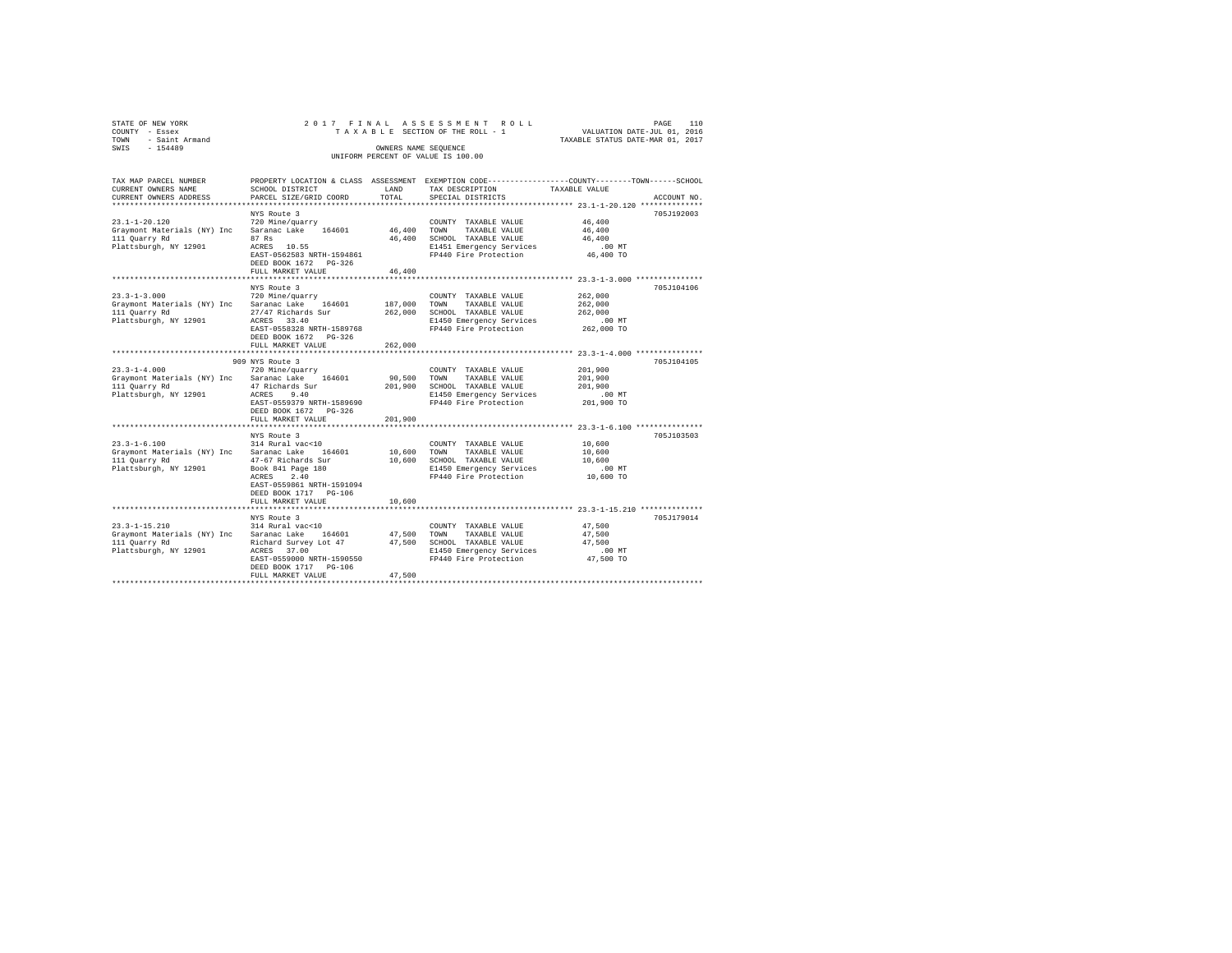| STATE OF NEW YORK<br>- Essex<br>COUNTY<br>- Saint Armand<br>TOWN<br>$-154489$<br>SWIS        |                                                                                                                                                     | OWNERS NAME SEQUENCE        | 2017 FINAL ASSESSMENT ROLL<br>TAXABLE SECTION OF THE ROLL - 1<br>UNIFORM PERCENT OF VALUE IS 100.00                           | PAGE<br>VALUATION DATE-JUL 01, 2016<br>TAXABLE STATUS DATE-MAR 01, 2017       | 111         |
|----------------------------------------------------------------------------------------------|-----------------------------------------------------------------------------------------------------------------------------------------------------|-----------------------------|-------------------------------------------------------------------------------------------------------------------------------|-------------------------------------------------------------------------------|-------------|
| TAX MAP PARCEL NUMBER<br>CURRENT OWNERS NAME<br>CURRENT OWNERS ADDRESS                       | PROPERTY LOCATION & CLASS<br>SCHOOL DISTRICT<br>PARCEL SIZE/GRID COORD                                                                              | ASSESSMENT<br>LAND<br>TOTAL | TAX DESCRIPTION<br>SPECIAL DISTRICTS                                                                                          | EXEMPTION CODE-----------------COUNTY-------TOWN------SCHOOL<br>TAXABLE VALUE | ACCOUNT NO. |
| $23.3 - 1 - 25.000$<br>Graymont Materials (NY) Inc<br>111 Quarry Rd<br>Plattsburgh, NY 12901 | NYS Route 3<br>314 Rural vac<10<br>164601<br>Saranac Lake<br>48 Richards Sur<br>1.86<br>ACRES<br>EAST-0559275 NRTH-1588858<br>DRED DOOK 1670 DO 226 | 25,400<br>25,400            | TAXABLE VALUE<br>COUNTY<br>TOWN<br>TAXABLE VALUE<br>SCHOOL TAXABLE VALUE<br>E1450 Emergency Services<br>FP440 Fire Protection | 25,400<br>25,400<br>25,400<br>$.00$ $MT$<br>25,400 TO                         | 705J103504  |

|                                                                                                     | DEED BOOK 1672 PG-326<br>FULL MARKET VALUE                                                                                                                                                                                   | 25,400                                      |                                                                                                                                                                                          |                                                         |            |
|-----------------------------------------------------------------------------------------------------|------------------------------------------------------------------------------------------------------------------------------------------------------------------------------------------------------------------------------|---------------------------------------------|------------------------------------------------------------------------------------------------------------------------------------------------------------------------------------------|---------------------------------------------------------|------------|
| $23.3 - 1 - 26.000$<br>111 Ouarry Rd<br>Plattsburgh, NY 12901                                       | 905 NYS Route 3<br>720 Mine/guarry<br>Graymont Materials (NY) Inc Saranac Lake 164601<br>48 Richards Sur<br>ACRES 30.61<br>EAST-0558566 NRTH-1588893<br>DEED BOOK 1672 PG-326<br>FULL MARKET VALUE<br>********************** | 174,700<br>332,600<br>332,600<br>********** | COUNTY TAXABLE VALUE<br>TAXABLE VALUE<br>TOWN<br>SCHOOL TAXABLE VALUE<br>E1450 Emergency Services<br>FP440 Fire Protection<br>********************************* 13.4-1-26.027 ********** | 332,600<br>332,600<br>332,600<br>$.00$ MT<br>332,600 TO | 705J104104 |
| $13.4 - 1 - 26.027$<br>Grayson Kelly A<br>Grayson Lee<br>1624 NYS Route 3<br>Saranac Lake, NY 12983 | 1624 NYS Route 3<br>210 1 Family Res<br>Saranac Lake 164601<br>102 Richards Sur<br>1707/122 Death Certificat<br>2.70<br>ACRES<br>EAST-0565139 NRTH-1604651<br>DEED BOOK 1707 PG-124<br>FULL MARKET VALUE                     | 36,700<br>132,600<br>132,600                | COUNTY TAXABLE VALUE<br>TOWN<br>TAXABLE VALUE<br>SCHOOL TAXABLE VALUE<br>E1451 Emergency Services<br>FP440 Fire Protection                                                               | 132,600<br>132,600<br>132,600<br>.00MT<br>132,600 TO    | 705J104210 |
| $13.4 - 2 - 1.004$<br>Greene James R<br>Greene Lynn H<br>PO Box 275<br>Altamont, NY 12009           | James Way<br>314 Rural vac<10<br>Saranac Lake 164601<br>22&23 Omt Twp 11 Rs<br>6.03<br>ACRES<br>EAST-0566567 NRTH-1603686<br>DEED BOOK 1299 PG-118<br>FULL MARKET VALUE<br>**************************                        | 26,800<br>26,800<br>26,800                  | COUNTY TAXABLE VALUE<br>TOWN<br>TAXABLE VALUE<br>SCHOOL TAXABLE VALUE<br>E1451 Emergency Services<br>FP440 Fire Protection                                                               | 26,800<br>26,800<br>26,800<br>$.00$ MT<br>26,800 TO     | 705J177006 |
| $13.4 - 2 - 3.001$<br>Greene James R<br>Greene Lynn H<br>PO Box 275                                 | James Way<br>314 Rural vac<10<br>164601<br>Saranac Lake<br>Richards Survey Lot 123<br>3.80<br>ACRES<br>Altamont, NY 12009 EAST-0567181 NRTH-1603407<br>DEED BOOK 1270 PG-236<br>FULL MARKET VALUE                            | 27,300<br>27,300<br>27,300                  | COUNTY TAXABLE VALUE<br>TAXABLE VALUE<br>TOWN<br>SCHOOL TAXABLE VALUE<br>E1451 Emergency Services<br>FP440 Fire Protection                                                               | 27,300<br>27,300<br>27,300<br>.00MT<br>27,300 TO        | 705J175005 |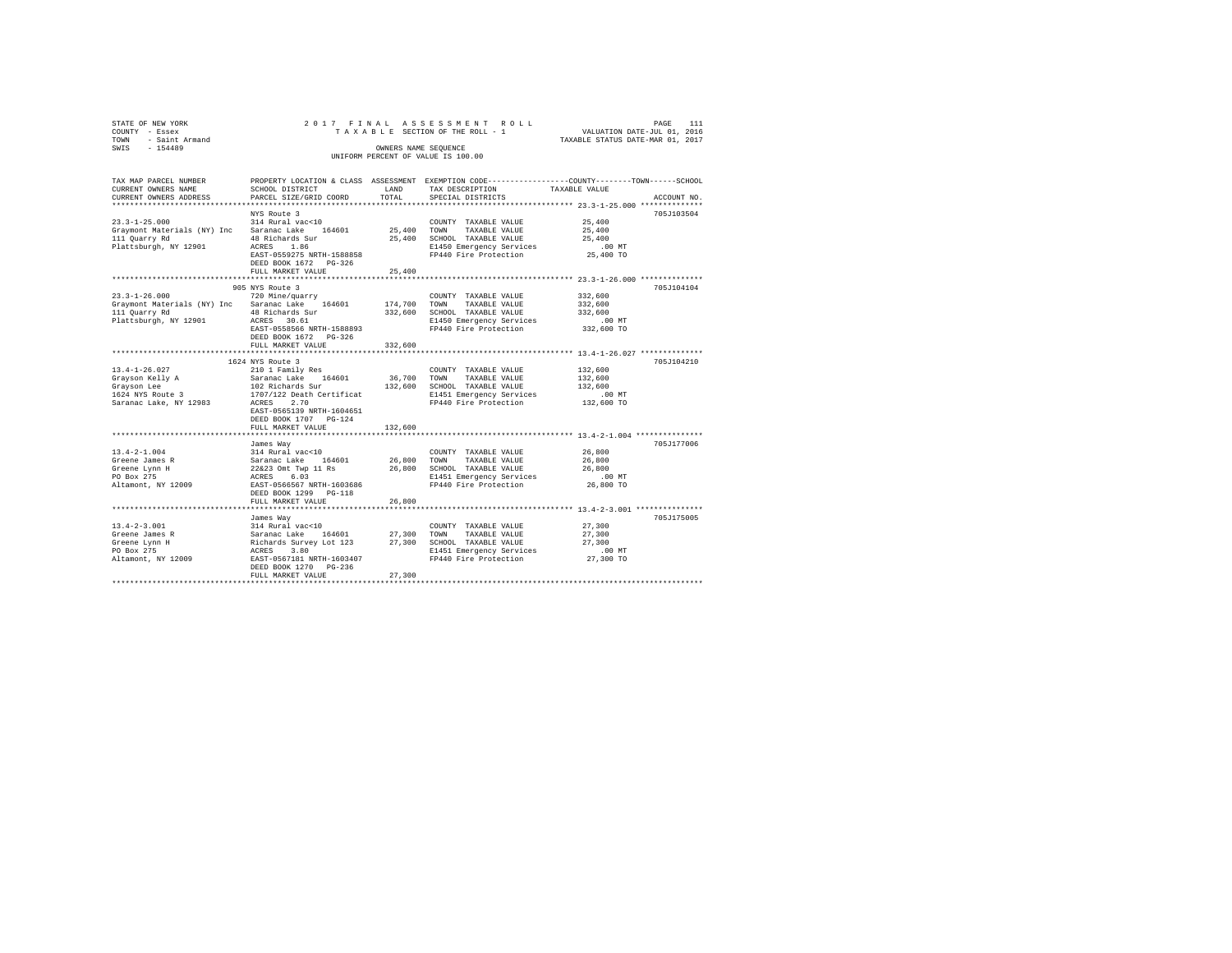| STATE OF NEW YORK<br>COUNTY - Essex<br>TOWN - Saint Armand<br>SWIS - 154489 |                                                                                                                                             |         | 2017 FINAL ASSESSMENT ROLL<br>T A X A B L E SECTION OF THE ROLL - 1 WALUATION DATE-JUL 01, 2016<br>OWNERS NAME SEQUENCE<br>UNIFORM PERCENT OF VALUE IS 100.00 | TAXABLE STATUS DATE-MAR 01, 2017 | PAGE | 112           |
|-----------------------------------------------------------------------------|---------------------------------------------------------------------------------------------------------------------------------------------|---------|---------------------------------------------------------------------------------------------------------------------------------------------------------------|----------------------------------|------|---------------|
|                                                                             |                                                                                                                                             |         |                                                                                                                                                               |                                  |      |               |
| TAX MAP PARCEL NUMBER<br>CURRENT OWNERS NAME                                | PROPERTY LOCATION & CLASS ASSESSMENT EXEMPTION CODE---------------COUNTY-------TOWN------SCHOOL<br>SCHOOL DISTRICT                          | LAND    |                                                                                                                                                               |                                  |      |               |
| CURRENT OWNERS ADDRESS                                                      | PARCEL SIZE/GRID COORD                                                                                                                      | TOTAL   | TAX DESCRIPTION TAXABLE VALUE<br>SPECIAL DISTRICTS                                                                                                            |                                  |      | ACCOUNT NO.   |
|                                                                             |                                                                                                                                             |         |                                                                                                                                                               |                                  |      |               |
|                                                                             | 43 James Wav                                                                                                                                |         |                                                                                                                                                               |                                  |      | 705J102801    |
| $13.4 - 2 - 4.002$                                                          | 210 1 Family Res                                                                                                                            |         | COUNTY TAXABLE VALUE                                                                                                                                          | 120,600                          |      |               |
| Greene James R                                                              | Saranac Lake 164601 35,300 TOWN TAXABLE VALUE<br>123 Richards Sur 120,600 SCHOOL TAXABLE VALUE                                              |         |                                                                                                                                                               | 120,600                          |      |               |
| Greene Lynn H                                                               |                                                                                                                                             |         |                                                                                                                                                               | 120,600                          |      |               |
| PO Box 275                                                                  | ACRES 1.30                                                                                                                                  |         | E1451 Emergency Services 6.00 MT<br>FP440 Fire Protection 120,600 TO                                                                                          |                                  |      |               |
| Altamont, NY 12009                                                          | EAST-0566753 NRTH-1603308                                                                                                                   |         |                                                                                                                                                               |                                  |      |               |
|                                                                             | DEED BOOK 1253 PG-9                                                                                                                         |         |                                                                                                                                                               |                                  |      |               |
|                                                                             | FULL MARKET VALUE                                                                                                                           | 120,600 |                                                                                                                                                               |                                  |      |               |
|                                                                             | James Way                                                                                                                                   |         |                                                                                                                                                               |                                  |      | 705J103103    |
| $13.4 - 2 - 10.001$                                                         |                                                                                                                                             |         | COUNTY TAXABLE VALUE                                                                                                                                          | 1,600                            |      |               |
| Greene James R                                                              |                                                                                                                                             |         | TAXABLE VALUE                                                                                                                                                 | 1,600                            |      |               |
| Greene Lynn H                                                               |                                                                                                                                             |         |                                                                                                                                                               | 1,600                            |      |               |
| PO Box 275                                                                  |                                                                                                                                             |         |                                                                                                                                                               | $.00$ MT                         |      |               |
| Altamont, NY 12009                                                          | 123 Richards Sur 1,600 SCHOOL TAXABLE VALUE<br>ACRES 1.60 E1451 E1451 Energency Services<br>EAST-0567322 NRTH-1603641 FP440 Fire Protection |         |                                                                                                                                                               | 1,600 TO                         |      |               |
|                                                                             | DEED BOOK 1389 PG-297                                                                                                                       |         |                                                                                                                                                               |                                  |      |               |
|                                                                             | FULL MARKET VALUE                                                                                                                           | 1,600   |                                                                                                                                                               |                                  |      |               |
|                                                                             |                                                                                                                                             |         |                                                                                                                                                               |                                  |      |               |
|                                                                             | 40 Ledge Ln                                                                                                                                 |         |                                                                                                                                                               |                                  |      | 705J187005    |
| $32.38 - 1 - 18.000$                                                        | 210 1 Family Res                                                                                                                            |         | BAS STAR 41854 0                                                                                                                                              | $\sim$ 0                         |      | $0 \t 30.000$ |
| Grimone Samuel A                                                            |                                                                                                                                             |         | 44,900 COUNTY TAXABLE VALUE                                                                                                                                   | 265,000                          |      |               |
| Grimone Nancy R<br>PO Box 151                                               | 11 Twp 11 Omt Rs<br>Lts 80&81 Rockledge Park 5CHOOL TAXABLE VALUE                                                                           |         | SCHOOL TAXABLE VALUE                                                                                                                                          | 265,000                          |      |               |
| PO Box 151<br>Saranac Lake, NY 12983                                        | ACRES 0.99                                                                                                                                  |         | E1450 Emergency Services                                                                                                                                      | 235,000<br>.00 MT                |      |               |
|                                                                             | EAST-0555181 NRTH-1579220                                                                                                                   |         | FP440 Fire Protection 265,000 TO                                                                                                                              |                                  |      |               |
|                                                                             | DEED BOOK 1177 PG-259                                                                                                                       |         |                                                                                                                                                               |                                  |      |               |
|                                                                             | FULL MARKET VALUE                                                                                                                           | 265,000 |                                                                                                                                                               |                                  |      |               |
|                                                                             |                                                                                                                                             |         |                                                                                                                                                               |                                  |      |               |
|                                                                             | 29 Prospect St                                                                                                                              |         |                                                                                                                                                               |                                  |      | 702A101813    |
| 13.56-3-20.032                                                              | 210 1 Family Res                                                                                                                            |         | VETCOM CTS 41130 0 17,625 17,625                                                                                                                              |                                  |      | 10,000        |
| Gruber Judith                                                               |                                                                                                                                             |         |                                                                                                                                                               |                                  |      | 20,000        |
| 29 Prospect St                                                              |                                                                                                                                             |         |                                                                                                                                                               |                                  |      | 30,000        |
| Bloomingdale, NY 12913                                                      | Whiteface Mtn Park Lot 90 COUNTY TAXABLE VALUE                                                                                              |         |                                                                                                                                                               | 17,625                           |      |               |
|                                                                             | 0.20<br>ACRES                                                                                                                               |         | TOWN TAXABLE VALUE                                                                                                                                            | 17.625                           |      |               |
|                                                                             | EAST-0562068 NRTH-1607014                                                                                                                   |         | SCHOOL TAXABLE VALUE                                                                                                                                          | 10,500                           |      |               |
|                                                                             | DEED BOOK 605 PG-138                                                                                                                        |         | E1451 Emergency Services                                                                                                                                      | $.00$ MT                         |      |               |
|                                                                             | FULL MARKET VALUE                                                                                                                           |         | 70,500 FP440 Fire Protection                                                                                                                                  | 70,500 TO                        |      |               |
|                                                                             |                                                                                                                                             |         | SD442 Bloomingdale Sewer D 70,500 TO M<br>WD442 Bloomingdale Water D 70,500 TO M                                                                              |                                  |      |               |
|                                                                             |                                                                                                                                             |         |                                                                                                                                                               |                                  |      |               |
|                                                                             |                                                                                                                                             |         |                                                                                                                                                               |                                  |      |               |

Grass Pond Way 705J179021 13.4-1-71.114 314 Rural vac<10 COUNTY TAXABLE VALUE 20,600 Gruber Judith A Saranac Lake 164601 20,600 TOWN TAXABLE VALUE 20,600 29 Prospect St 164 Rs Twp 11 Omt 20,600 SCHOOL TAXABLE VALUE 20,600 Bloomingdale, NY 12913 3.2 Acres E1451 Emergency Services .00 MT ACRES 3.20 FP440 Fire Protection 20,600 TO EAST-0574568 NRTH-1599669 DEED BOOK 688 PG-244 FULL MARKET VALUE 20,600 \*\*\*\*\*\*\*\*\*\*\*\*\*\*\*\*\*\*\*\*\*\*\*\*\*\*\*\*\*\*\*\*\*\*\*\*\*\*\*\*\*\*\*\*\*\*\*\*\*\*\*\*\*\*\*\*\*\*\*\*\*\*\*\*\*\*\*\*\*\*\*\*\*\*\*\*\*\*\*\*\*\*\*\*\*\*\*\*\*\*\*\*\*\*\*\*\*\*\*\*\*\*\*\*\*\*\*\*\*\*\*\*\*\*\*\*\*\*\*\*\*\*\*\*\*\*\*\*\*\*\*\*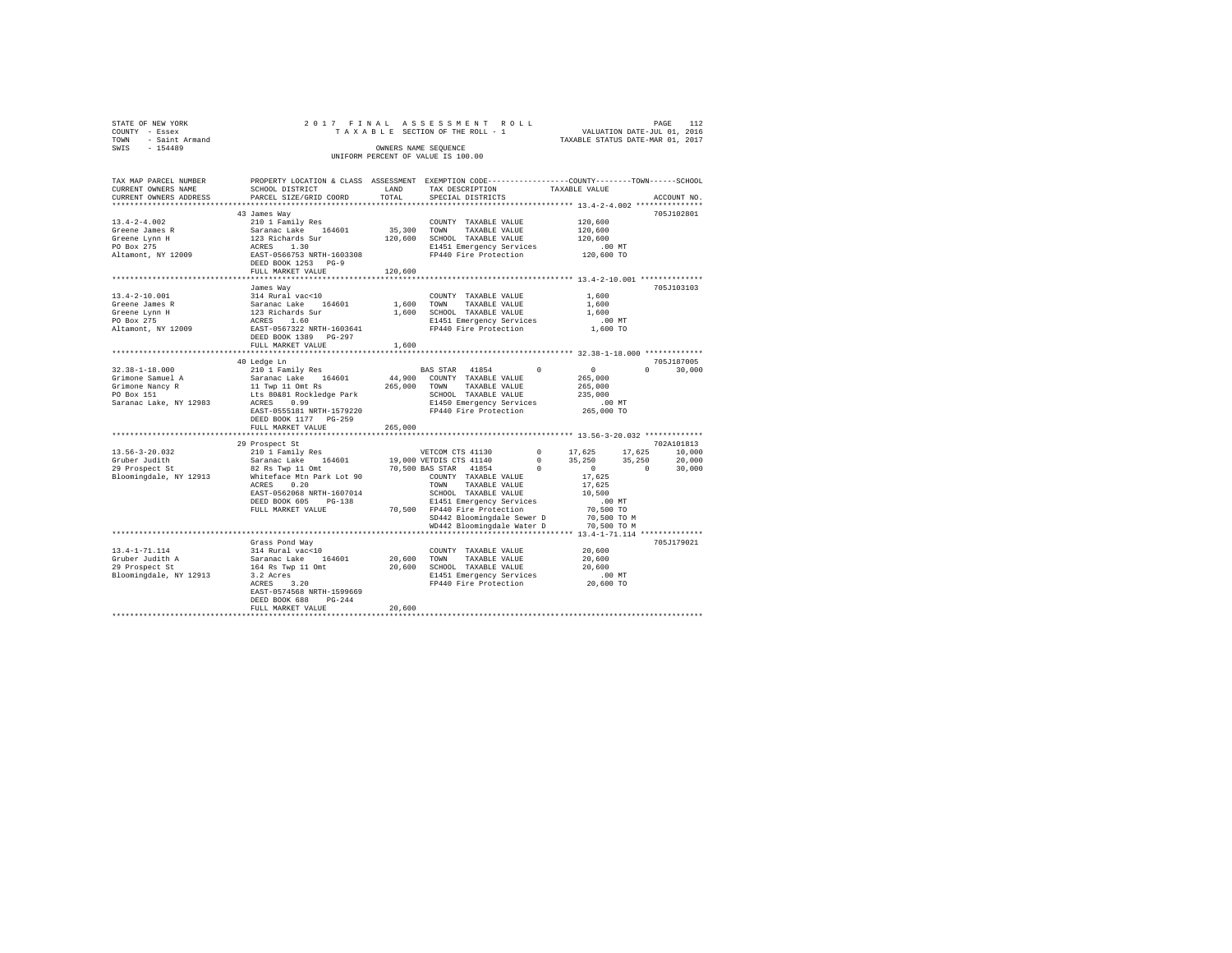| STATE OF NEW YORK<br>COUNTY - Essex<br>- Saint Armand<br>TOWN<br>$-154489$<br>SWIS                                                                                                                               | 2017 FINAL                                                                                                                                                                                                                                                                                                                                                                          | OWNERS NAME SEQUENCE                                       | ASSESSMENT ROLL<br>TAXABLE SECTION OF THE ROLL - 1<br>UNIFORM PERCENT OF VALUE IS 100.00                                                                                                                                                                                                 | VALUATION DATE-JUL 01, 2016<br>TAXABLE STATUS DATE-MAR 01, 2017                                                              | 113<br>PAGE                                    |
|------------------------------------------------------------------------------------------------------------------------------------------------------------------------------------------------------------------|-------------------------------------------------------------------------------------------------------------------------------------------------------------------------------------------------------------------------------------------------------------------------------------------------------------------------------------------------------------------------------------|------------------------------------------------------------|------------------------------------------------------------------------------------------------------------------------------------------------------------------------------------------------------------------------------------------------------------------------------------------|------------------------------------------------------------------------------------------------------------------------------|------------------------------------------------|
| TAX MAP PARCEL NUMBER<br>CURRENT OWNERS NAME<br>CURRENT OWNERS ADDRESS                                                                                                                                           | SCHOOL DISTRICT<br>PARCEL SIZE/GRID COORD                                                                                                                                                                                                                                                                                                                                           | LAND<br>TOTAL                                              | PROPERTY LOCATION & CLASS ASSESSMENT EXEMPTION CODE---------------COUNTY-------TOWN------SCHOOL<br>TAX DESCRIPTION<br>SPECIAL DISTRICTS                                                                                                                                                  | TAXABLE VALUE                                                                                                                | ACCOUNT NO.                                    |
| $13.4 - 2 - 15.000$<br>Gruenberg Dennis Trust<br>Gruenberg Elaine Trust<br>2536 Sable Ridge St<br>Henderson, NV 89044                                                                                            | 42 Curtis Way<br>260 Seasonal res<br>Saranac Lake 164601<br>123 Richards Sur<br>ACRES 0.69<br>EAST-0567849 NRTH-1603316<br>DEED BOOK 1620 PG-123                                                                                                                                                                                                                                    | 32,100<br>56,400                                           | COUNTY TAXABLE VALUE<br>TOWN<br>TAXABLE VALUE<br>SCHOOL TAXABLE VALUE<br>E1451 Emergency Services<br>FP440 Fire Protection                                                                                                                                                               | 56,400<br>56,400<br>56,400<br>$.00$ MT<br>56,400 TO                                                                          | 705J102812                                     |
|                                                                                                                                                                                                                  | FULL MARKET VALUE                                                                                                                                                                                                                                                                                                                                                                   | 56,400                                                     |                                                                                                                                                                                                                                                                                          |                                                                                                                              |                                                |
| $23.3 - 2 - 20.000$<br>Guadagno Brian P<br>Guadagno Hillary V<br>46 Vista Dr<br>Saranac Lake, NY 12983<br>$23.3 - 2 - 21.000$<br>Guadagno Brian P<br>Guadagno Hillary V<br>46 Vista Dr<br>Saranac Lake, NY 12983 | 46 Vista Dr<br>210 1 Family Res<br>Saranac Lake 164601<br>9 Omt Twp 11 Rs<br>Lot 21 Glenn Ridge<br>ACRES<br>0.96<br>EAST-0553089 NRTH-1584693<br>DEED BOOK 1678 PG-146<br>FULL MARKET VALUE<br>Vista Dr<br>311 Res vac land<br>Saranac Lake 164601<br>9 Omt Twp 11 Rs<br>Lot 22 Glen Ridge<br>ACRES 0.97<br>EAST-0553119 NRTH-1584479<br>DEED BOOK 1678 PG-146<br>FULL MARKET VALUE | 44,600<br>269,900<br>269,900<br>33,300<br>33,300<br>33,300 | BAS STAR 41854<br>$^{\circ}$<br>COUNTY TAXABLE VALUE<br>TOWN<br>TAXABLE VALUE<br>SCHOOL TAXABLE VALUE<br>E1450 Emergency Services<br>FP440 Fire Protection<br>COUNTY TAXABLE VALUE<br>TOWN<br>TAXABLE VALUE<br>SCHOOL TAXABLE VALUE<br>E1450 Emergency Services<br>FP440 Fire Protection | $\mathbf{0}$<br>269,900<br>269,900<br>239,900<br>.00 MT<br>269,900 TO<br>33,300<br>33,300<br>33,300<br>$.00$ MT<br>33,300 TO | 705Z000010<br>30,000<br>$\Omega$<br>705Z002012 |
|                                                                                                                                                                                                                  |                                                                                                                                                                                                                                                                                                                                                                                     |                                                            |                                                                                                                                                                                                                                                                                          |                                                                                                                              |                                                |
| $13.3 - 1 - 29.220$<br>Gugumuck Henry<br>Gugumuck Sharon<br>12401 Petersburg St<br>Chester, VA 23836                                                                                                             | 23 Basil Hill Way<br>314 Rural vac<10<br>Saranac Lake 164601<br>63 OMT TWP11 RS<br>Lot 2 filed map #5706<br>ACRES<br>2.19<br>EAST-0560939 NRTH-1602499<br>DEED BOOK 1556 PG-86<br>FULL MARKET VALUE                                                                                                                                                                                 | 39,100<br>39,100<br>39,100                                 | COUNTY TAXABLE VALUE<br>TOWN<br>TAXABLE VALUE<br>SCHOOL TAXABLE VALUE<br>E1451 Emergency Services<br>FP440 Fire Protection                                                                                                                                                               | 39,100<br>39,100<br>39,100<br>$.00$ MT<br>39,100 TO                                                                          | 705z005003                                     |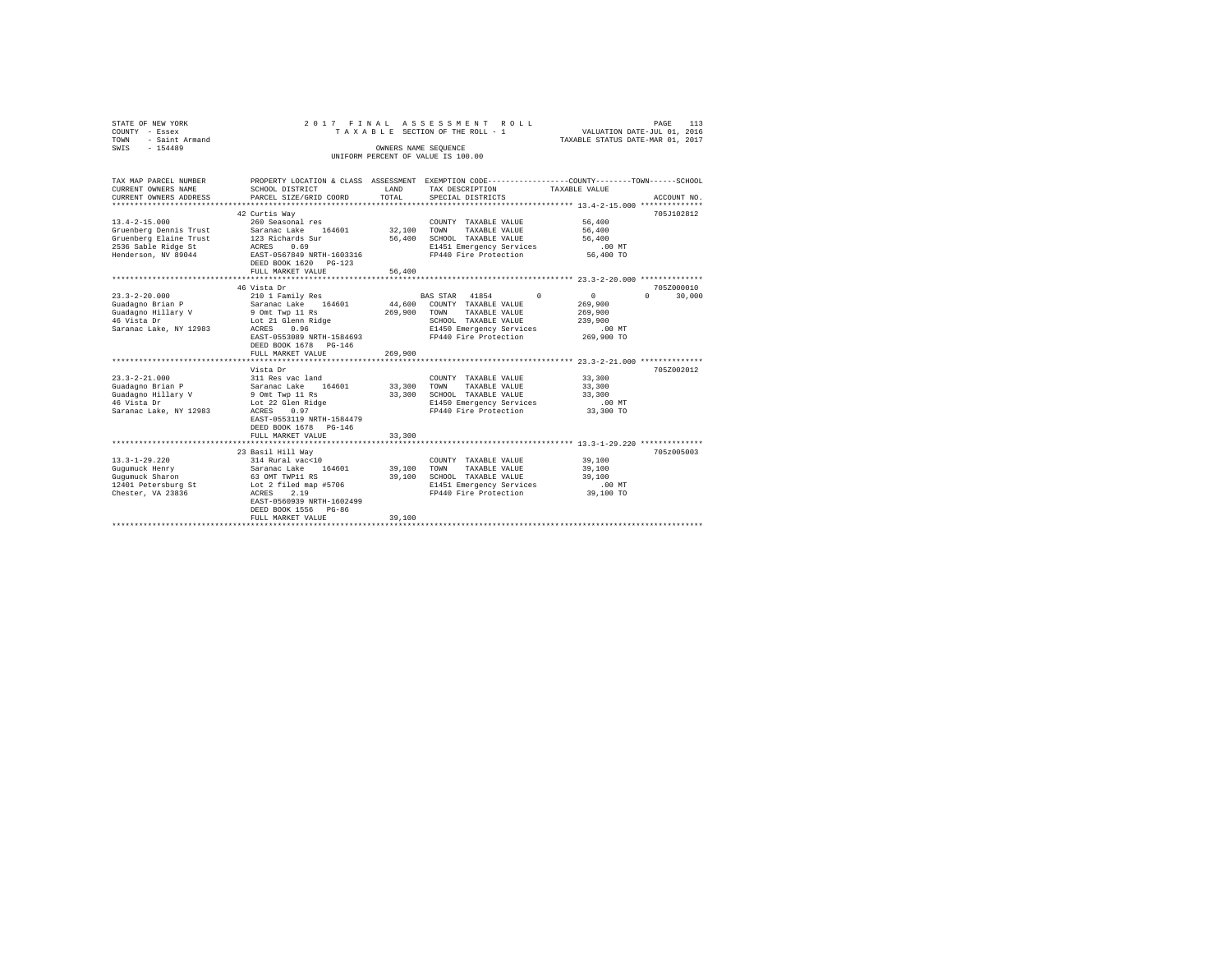| STATE OF NEW YORK       | 2017 FINAL                                                                                      |             | ASSESSMENT ROLL                                   |                                                                             |                    |
|-------------------------|-------------------------------------------------------------------------------------------------|-------------|---------------------------------------------------|-----------------------------------------------------------------------------|--------------------|
| COUNTY - Essex          |                                                                                                 |             | TAXABLE SECTION OF THE ROLL - 1                   |                                                                             |                    |
| TOWN - Saint Armand     |                                                                                                 |             |                                                   | PAGE 114<br>VALUATION DATE-JUL 01, 2016<br>TAXABLE STATUS DATE-MAR 01, 2017 |                    |
| $-154489$<br>SWIS       |                                                                                                 |             | OWNERS NAME SEOUENCE                              |                                                                             |                    |
|                         |                                                                                                 |             | UNIFORM PERCENT OF VALUE IS 100.00                |                                                                             |                    |
|                         |                                                                                                 |             |                                                   |                                                                             |                    |
|                         |                                                                                                 |             |                                                   |                                                                             |                    |
| TAX MAP PARCEL NUMBER   | PROPERTY LOCATION & CLASS ASSESSMENT EXEMPTION CODE---------------COUNTY-------TOWN------SCHOOL |             |                                                   |                                                                             |                    |
| CURRENT OWNERS NAME     | SCHOOL DISTRICT                                                                                 | LAND        | TAX DESCRIPTION                                   | TAXABLE VALUE                                                               |                    |
| CURRENT OWNERS ADDRESS  | PARCEL SIZE/GRID COORD                                                                          | TOTAL       | SPECIAL DISTRICTS                                 |                                                                             | ACCOUNT NO.        |
|                         |                                                                                                 |             |                                                   |                                                                             |                    |
|                         | 767 Saint Regis Ave                                                                             |             |                                                   |                                                                             | 702A101007         |
| $13.56 - 2 - 3.000$     | 210 1 Family Res                                                                                |             | BAS STAR 41854                                    | $\Omega$<br>$\Omega$                                                        | $\Omega$<br>30,000 |
| Gunther Jamie           | Saranac Lake 164601                                                                             |             | 28,300 COUNTY TAXABLE VALUE                       | 123,900                                                                     |                    |
| 767 St Regis Ave        | 82 Richards Surtwp.11 Omt 123,900 TOWN TAXABLE VALUE                                            |             |                                                   | 123,900                                                                     |                    |
| Bloomingdale, NY 12913  |                                                                                                 |             |                                                   | 93,900                                                                      |                    |
|                         |                                                                                                 |             |                                                   | $.00$ MT                                                                    |                    |
|                         |                                                                                                 |             |                                                   | 123,900 TO                                                                  |                    |
|                         | FULL MARKET VALUE                                                                               |             | 123,900 SD442 Bloomingdale Sewer D                | 123,900 TO M                                                                |                    |
|                         |                                                                                                 |             | WD442 Bloomingdale Water D                        | 123,900 TO M                                                                |                    |
|                         |                                                                                                 |             |                                                   |                                                                             |                    |
|                         | 47 Saranac Ln                                                                                   |             |                                                   |                                                                             | 705J189016         |
| 32.38-1-39.100          | 311 Res vac land                                                                                |             | COUNTY TAXABLE VALUE                              | 29,100                                                                      |                    |
| Hahne-Shuchart Holly    | Saranac Lake 164601                                                                             | 29,100 TOWN | TAXABLE VALUE                                     | 29,100                                                                      |                    |
| 348 Truesdale Hill Rd   | 11 Twp 11 Omt Rs                                                                                |             | 29,100 SCHOOL TAXABLE VALUE                       | 29,100                                                                      |                    |
| Lake George, NY 12845   | Lot 77 Rockledge Park                                                                           |             | E1450 Emergency Services                          | $.00$ MT                                                                    |                    |
|                         | ACRES 0.45                                                                                      |             | FP440 Fire Protection                             | 29,100 TO                                                                   |                    |
|                         | EAST-0555480 NRTH-1579315                                                                       |             | WD441 Rockledge water                             | 29,100 TO M                                                                 |                    |
|                         | DEED BOOK 1555 PG-187                                                                           |             |                                                   |                                                                             |                    |
|                         | FULL MARKET VALUE                                                                               | 29,100      |                                                   |                                                                             |                    |
|                         |                                                                                                 |             |                                                   |                                                                             |                    |
|                         | 145 Campion Way                                                                                 |             |                                                   |                                                                             | 705J183005         |
| $13.4 - 1 - 65.600$     | 210 1 Family Res                                                                                |             | BAS STAR 41854                                    | $\Omega$<br>$\sim$ 0                                                        | $\Omega$<br>30,000 |
| Hall David L            |                                                                                                 |             | 31,500 COUNTY TAXABLE VALUE                       | 69,500                                                                      |                    |
| PO Box 321              | Saranac Lake 164601                                                                             |             | 69,500 TOWN TAXABLE VALUE                         | 69,500                                                                      |                    |
|                         | 141 Rs Twp 11 Omt                                                                               |             |                                                   | 39,500                                                                      |                    |
| Bloomingdale, NY 12913  | Campion Subd Lot 6                                                                              |             | SCHOOL TAXABLE VALUE                              |                                                                             |                    |
|                         | ACRES 8.56                                                                                      |             | E1451 Emergency Services                          | $.00$ MT                                                                    |                    |
|                         | EAST-0570079 NRTH-1607215                                                                       |             | FP440 Fire Protection                             | 69,500 TO                                                                   |                    |
|                         | DEED BOOK 773 PG-246                                                                            |             |                                                   |                                                                             |                    |
|                         | FULL MARKET VALUE                                                                               | 69,500      |                                                   |                                                                             |                    |
|                         |                                                                                                 |             |                                                   |                                                                             |                    |
|                         | 179 River Rd                                                                                    |             |                                                   |                                                                             | 705J103015         |
| $13.4 - 1 - 45.000$     | 210 1 Family Res                                                                                |             | BAS STAR 41854                                    | $\sim$ 0<br>$\Omega$                                                        | $0 \t 30,000$      |
| Hamelin Benjamin D      | Saranac Lake 164601                                                                             |             | 35,400 COUNTY TAXABLE VALUE                       | 146,900                                                                     |                    |
| Simpson-Hamelin Carly A | 122 Richards Sur                                                                                |             | 146,900 TOWN TAXABLE VALUE                        | 146,900                                                                     |                    |
| 179 River Rd            | 1.4 Acres                                                                                       |             | SCHOOL TAXABLE VALUE                              | 116,900                                                                     |                    |
| Bloomingdale, NY 12913  | ACRES 1.38 BANK WFARGO                                                                          |             | E1451 Emergency Services<br>FP440 Fire Protection | $.00$ MT                                                                    |                    |
|                         | EAST-0568277 NRTH-1604592                                                                       |             |                                                   | 146,900 TO                                                                  |                    |
|                         | DEED BOOK 1626 PG-66                                                                            |             |                                                   |                                                                             |                    |
|                         | FULL MARKET VALUE                                                                               | 146,900     |                                                   |                                                                             |                    |
|                         |                                                                                                 |             |                                                   |                                                                             |                    |
|                         | 74 Stevenson Rd                                                                                 |             |                                                   |                                                                             | 705J103307         |
| $32.166 - 7 - 2.000$    | 210 1 Family Res                                                                                |             | COUNTY TAXABLE VALUE                              | 79,000                                                                      |                    |
| Hanlon Mary             | Saranac Lake 164601                                                                             | 41,300 TOWN | TAXABLE VALUE                                     | 79,000                                                                      |                    |
| 74 Stevenson Rd         | 11 Richards Sur                                                                                 |             | 79,000 SCHOOL TAXABLE VALUE                       | 79,000                                                                      |                    |
| Saranac Lake, NY 12983  | ACRES 0.60                                                                                      |             | E1450 Emergency Services                          | $.00$ MT                                                                    |                    |
|                         | EAST-0554816 NRTH-1578215                                                                       |             | FP440 Fire Protection                             | 79,000 TO                                                                   |                    |
|                         | DEED BOOK 1072 PG-268                                                                           |             |                                                   |                                                                             |                    |
|                         | FULL MARKET VALUE                                                                               | 79,000      |                                                   |                                                                             |                    |
|                         |                                                                                                 |             |                                                   |                                                                             |                    |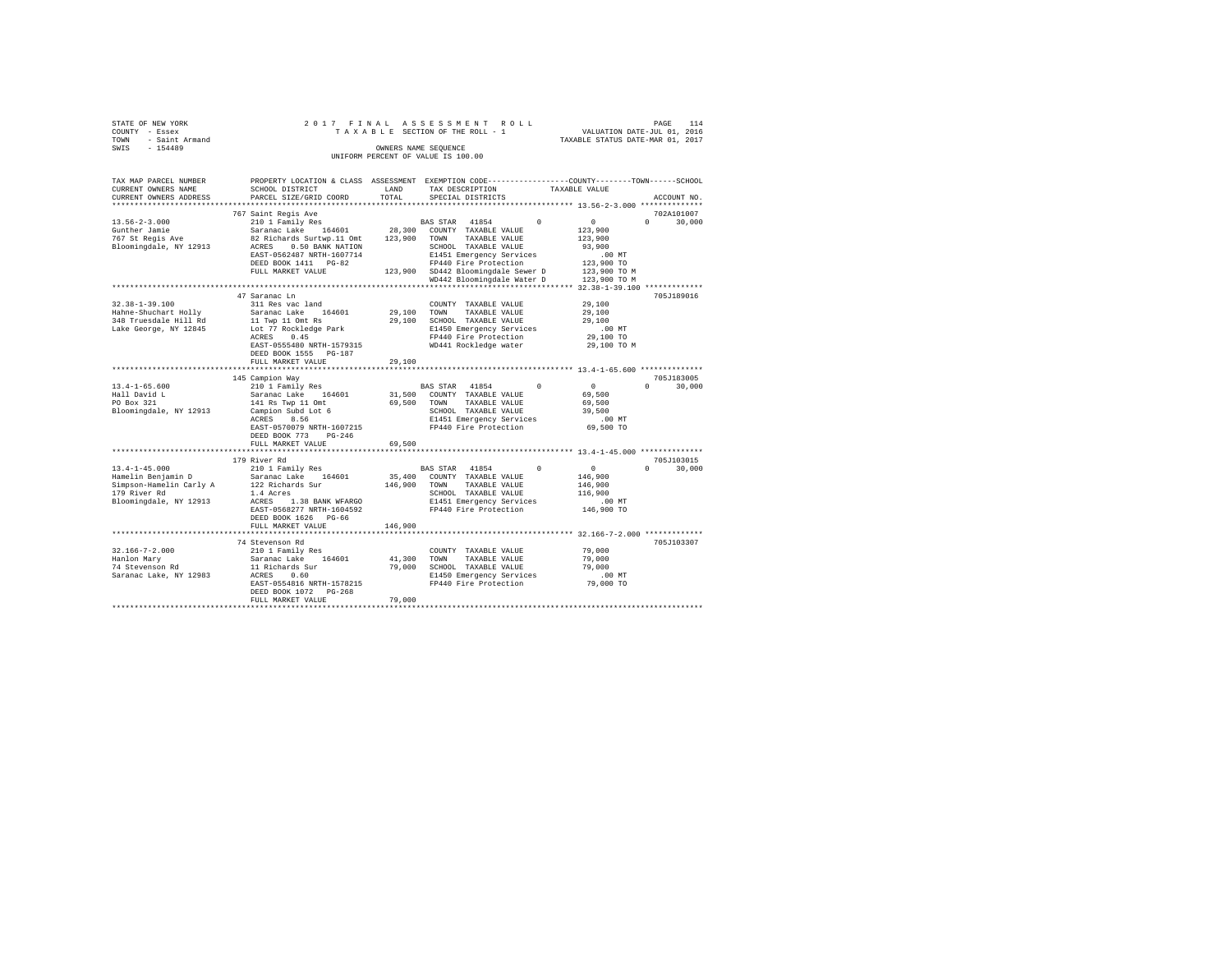| STATE OF NEW YORK<br>COUNTY - Essex<br>$-$ Saint Armand<br>TOWN<br>SWIS - 154489                                                                                                 |                                                                                                                                                                                                                                                                                                                                                                                                                                |                                                                | 2017 FINAL ASSESSMENT ROLL<br>TAXABLE SECTION OF THE ROLL - 1<br>OWNERS NAME SEQUENCE                                                                                                                                                                                                                                                          | VALUATION DATE-JUL 01, 2016<br>TAXABLE STATUS DATE-MAR 01, 2017                                                                                | PAGE<br>115                                              |
|----------------------------------------------------------------------------------------------------------------------------------------------------------------------------------|--------------------------------------------------------------------------------------------------------------------------------------------------------------------------------------------------------------------------------------------------------------------------------------------------------------------------------------------------------------------------------------------------------------------------------|----------------------------------------------------------------|------------------------------------------------------------------------------------------------------------------------------------------------------------------------------------------------------------------------------------------------------------------------------------------------------------------------------------------------|------------------------------------------------------------------------------------------------------------------------------------------------|----------------------------------------------------------|
|                                                                                                                                                                                  |                                                                                                                                                                                                                                                                                                                                                                                                                                |                                                                | UNIFORM PERCENT OF VALUE IS 100.00                                                                                                                                                                                                                                                                                                             |                                                                                                                                                |                                                          |
| TAX MAP PARCEL NUMBER<br>CURRENT OWNERS NAME<br>CURRENT OWNERS ADDRESS                                                                                                           | SCHOOL DISTRICT<br>PARCEL SIZE/GRID COORD                                                                                                                                                                                                                                                                                                                                                                                      | LAND<br>TOTAL                                                  | PROPERTY LOCATION & CLASS ASSESSMENT EXEMPTION CODE---------------COUNTY-------TOWN------SCHOOL<br>TAX DESCRIPTION<br>SPECIAL DISTRICTS                                                                                                                                                                                                        | TAXABLE VALUE                                                                                                                                  | ACCOUNT NO.                                              |
|                                                                                                                                                                                  | 752 Saint Regis Ave                                                                                                                                                                                                                                                                                                                                                                                                            |                                                                |                                                                                                                                                                                                                                                                                                                                                |                                                                                                                                                | 702A101307                                               |
| $13.56 - 1 - 2.000$<br>Hare Clarence G<br>752 St Regis Ave<br>Bloomingdale, NY 12913                                                                                             | 210 1 Family Res<br>Saranac Lake 164601 33,600 COUNTY TAXABLE VALUE<br>82 Richards Sur Twp11 Omt 140,800 TOWN<br>ACRES<br>0.80<br>EAST-0561986 NRTH-1607603<br>DEED BOOK 893 PG-065<br>FULL MARKET VALUE                                                                                                                                                                                                                       |                                                                | BAS STAR 41854<br>TAXABLE VALUE<br>SCHOOL TAXABLE VALUE<br>E1451 Emergency Services<br>FP440 Fire Protection<br>140,800 SD442 Bloomingdale Sewer D<br>WD442 Bloomingdale Water D                                                                                                                                                               | $\Omega$<br>$\Omega$<br>140,800<br>140,800<br>110,800<br>.00 MT<br>140,800 TO<br>140,800 TO M<br>140,800 TO M                                  | $\Omega$<br>30,000                                       |
|                                                                                                                                                                                  |                                                                                                                                                                                                                                                                                                                                                                                                                                |                                                                |                                                                                                                                                                                                                                                                                                                                                |                                                                                                                                                |                                                          |
| $13.4 - 1 - 49.000$<br>Harris Adam S<br>PO Box 34<br>Saranac Lake, NY 12983<br>$23.3 - 1 - 36.000$<br>Hart Leonard J<br>Hart Darlene E<br>123 Clinton St<br>Keeseville, NY 12944 | 188 River Rd<br>210 1 Family Res<br>Saranac Lake 164601<br>122 Richards Sur<br>Book 798 Page 209<br>Survey By G Odone Mp 3283<br>ACRES 0.52<br>EAST-0568331 NRTH-1604213<br>DEED BOOK 1760 PG-207<br>FULL MARKET VALUE<br>**************************<br>649 NYS Route 3<br>311 Res vac land<br>Saranac Lake 164601<br>29 Richards Sur<br>ACRES 0.90<br>EAST-0556283 NRTH-1584123<br>DEED BOOK 1819 PG-201<br>FULL MARKET VALUE | 176,900<br>176,900<br>**********<br>34,300<br>34,300<br>34,300 | BAS STAR 41854<br>28,700 COUNTY TAXABLE VALUE<br>TOWN<br>TAXABLE VALUE<br>SCHOOL TAXABLE VALUE<br>E1451 Emergency Services<br>FP440 Fire Protection<br>**************************** 23.3-1-36.000 **************<br>COUNTY TAXABLE VALUE<br>TOWN<br>TAXABLE VALUE<br>SCHOOL TAXABLE VALUE<br>E1450 Emergency Services<br>FP440 Fire Protection | $\overline{0}$<br>$^{\circ}$<br>176,900<br>176,900<br>146,900<br>$.00$ MT<br>176,900 TO<br>34,300<br>34,300<br>34,300<br>$.00$ MT<br>34,300 TO | 705J102201<br>30,000<br>$\Omega$<br>705J102415           |
|                                                                                                                                                                                  | 122 Moose Pond Ln                                                                                                                                                                                                                                                                                                                                                                                                              |                                                                |                                                                                                                                                                                                                                                                                                                                                |                                                                                                                                                | 705J185005                                               |
| $13.4 - 1 - 78.400$<br>-------------<br>Hartmann Erika A<br>c/o Ralf & Margaret Hartmann 164 Rs Twp 11 Omt<br>122 Moose Pond Ln<br>Bloomingdale, NY 12913                        | 210 1 Family Res<br>Saranac Lake 164601<br>1767/301 life use to<br>Ralf & Margaret Hartmann<br>ACRES<br>3.86<br>EAST-0572256 NRTH-1600401<br>DEED BOOK 1810 PG-49<br>FULL MARKET VALUE                                                                                                                                                                                                                                         | 177,600                                                        | VETCOM CTS 41130<br>37,900 VETDIS CTS 41140<br>177,600 ENH STAR 41834<br>COUNTY TAXABLE VALUE<br>TAXABLE VALUE<br>TOWN<br>SCHOOL TAXABLE VALUE<br>E1451 Emergency Services<br>FP440 Fire Protection                                                                                                                                            | 25,000<br>$^{\circ}$<br>8,880<br>$^{\circ}$<br>$^{\circ}$<br>$\sim$ 0<br>143,720<br>143,720<br>93,220<br>$.00$ MT<br>177,600 TO                | 25,000<br>10,000<br>8,880<br>8,880<br>$\sim$ 0<br>65,500 |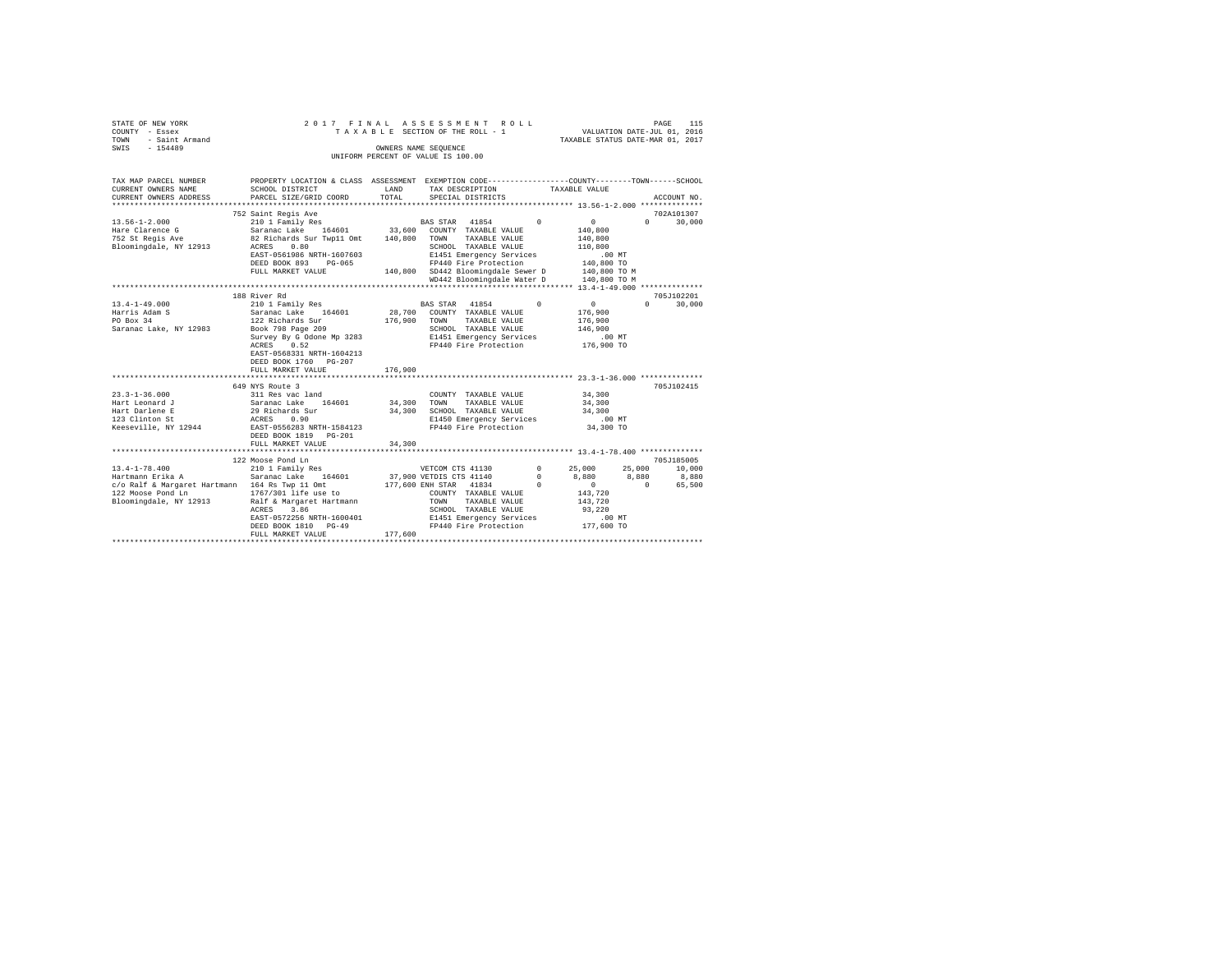|      | STATE OF NEW YORK |  |  |  | 2017 FINAL ASSESSMENT ROLL         |  |  |  |                                  | PAGE | 116 |
|------|-------------------|--|--|--|------------------------------------|--|--|--|----------------------------------|------|-----|
|      | COUNTY - Essex    |  |  |  | TAXABLE SECTION OF THE ROLL - 1    |  |  |  | VALUATION DATE-JUL 01, 2016      |      |     |
| TOWN | - Saint Armand    |  |  |  |                                    |  |  |  | TAXABLE STATUS DATE-MAR 01, 2017 |      |     |
| SWIS | $-154489$         |  |  |  | OWNERS NAME SEOUENCE               |  |  |  |                                  |      |     |
|      |                   |  |  |  | UNIFORM PERCENT OF VALUE IS 100.00 |  |  |  |                                  |      |     |

| TAX MAP PARCEL NUMBER<br>CURRENT OWNERS NAME                                                   | PROPERTY LOCATION & CLASS ASSESSMENT EXEMPTION CODE----------------COUNTY-------TOWN------SCHOOL<br>SCHOOL DISTRICT                                                                                                                      | LAND                       | TAX DESCRIPTION                                                                                                                                                                                                                                                                 | TAXABLE VALUE                                                                                                  |                                                                                       |
|------------------------------------------------------------------------------------------------|------------------------------------------------------------------------------------------------------------------------------------------------------------------------------------------------------------------------------------------|----------------------------|---------------------------------------------------------------------------------------------------------------------------------------------------------------------------------------------------------------------------------------------------------------------------------|----------------------------------------------------------------------------------------------------------------|---------------------------------------------------------------------------------------|
| CURRENT OWNERS ADDRESS                                                                         | PARCEL SIZE/GRID COORD                                                                                                                                                                                                                   | TOTAL                      | SPECIAL DISTRICTS                                                                                                                                                                                                                                                               |                                                                                                                | ACCOUNT NO.                                                                           |
| $13.56 - 9 - 4.000$<br>Hass Kelly A<br>29 Main St                                              | 29 Main St<br>210 1 Family Res<br>Saranac Lake 164601<br>101 Rs Twp 11 Omt<br>Bloomingdale, NY 12913 ACRES 0.56 BANK WFARGO<br>EAST-0563540 NRTH-1606047<br>DEED BOOK 1785 PG-304<br>FULL MARKET VALUE                                   | 28,300<br>157,900          | BAS STAR 41854 0<br>COUNTY TAXABLE VALUE<br>TOWN<br>TAXABLE VALUE<br>SCHOOL TAXABLE VALUE<br>E1451 Emergency Services<br>FP440 Fire Protection<br>157,900 SD442 Bloomingdale Sewer D                                                                                            | 0<br>157,900<br>157,900<br>127,900<br>$.00$ MT<br>157,900 TO<br>157,900 TO M                                   | 702A101008<br>30,000<br>$\Omega$                                                      |
|                                                                                                |                                                                                                                                                                                                                                          |                            | WD442 Bloomingdale Water D 157.900 TO M                                                                                                                                                                                                                                         |                                                                                                                |                                                                                       |
|                                                                                                | 191 River Rd                                                                                                                                                                                                                             |                            |                                                                                                                                                                                                                                                                                 |                                                                                                                | 705J103102                                                                            |
| $13.4 - 1 - 39.111$<br>Hayes Curtis S IV<br>PO Box 311<br>PO Box 311<br>Bloomingdale, NY 12913 | 311 Res vac land<br>Saranac Lake 164601<br>122 Richards Survey<br>ACRES<br>3.58<br>EAST-0568775 NRTH-1604387<br>DEED BOOK 879<br>PG-319<br>FULL MARKET VALUE                                                                             | 33,200<br>33,200<br>33,200 | COUNTY TAXABLE VALUE<br>TOWN<br>TAXABLE VALUE<br>SCHOOL TAXABLE VALUE<br>E1451 Emergency Services .00 MT<br>FP440 Fire Protection                                                                                                                                               | 33,200<br>33,200<br>33,200<br>33,200 TO                                                                        |                                                                                       |
|                                                                                                |                                                                                                                                                                                                                                          |                            |                                                                                                                                                                                                                                                                                 |                                                                                                                |                                                                                       |
| Bloomingdale, NY 12913                                                                         | 206 River Rd<br>ACRES<br>4.37<br>EAST-0568656 NRTH-1603946<br>DEED BOOK 403 PG-533<br>FULL MARKET VALUE                                                                                                                                  | 188,300                    | ENH STAR 41834<br>47,100 COUNTY TAXABLE VALUE<br>TOWN<br>TAXABLE VALUE<br>SCHOOL TAXABLE VALUE<br>E1451 Emergency Services<br>FP440 Fire Protection                                                                                                                             | $^{\circ}$<br>$\mathbf{0}$<br>188,300<br>188,300<br>122,800<br>.00 MT<br>188,300 TO                            | 705J102907<br>65,500<br>$\Omega$                                                      |
|                                                                                                |                                                                                                                                                                                                                                          |                            |                                                                                                                                                                                                                                                                                 |                                                                                                                |                                                                                       |
| $13.56 - 7 - 10.200$<br>Hazard Yvonne M<br>44 Vine St<br>PO Box 144<br>Bloomingdale, NY 12913  | 44 Vine St<br>270 Mfg housing<br>Saranac Lake 164601<br>c/o Raymond P Stark Jr 101 Twp 11 Omt Rs<br>1822/27 Life Use To<br>Raymond P Stark Jr<br>0.20<br>ACRES<br>EAST-0563401 NRTH-1606209<br>DEED BOOK 1822 PG-27<br>FULL MARKET VALUE |                            | VETWAR CTS 41120 0 3,225<br>19,000 VETDIS CTS 41140<br>21,500 AGED ALL 41800 0<br>ENH STAR 41834<br>$\sim$ 0<br>COUNTY TAXABLE VALUE<br>TOWN<br>TAXABLE VALUE<br>SCHOOL TAXABLE VALUE<br>E1451 Emergency Services<br>21,500 FP440 Fire Protection<br>SD442 Bloomingdale Sewer D | $^{\circ}$<br>1,075<br>8,600<br>$\sim$ 0<br>8,600<br>8,600<br>$\sim$ 0<br>$.00$ MT<br>21,500 TO<br>21,500 TO M | 705J189022<br>3,225<br>3,225<br>1,075<br>1,075<br>8,600<br>8,600<br>$\sim$ 0<br>8,600 |
|                                                                                                |                                                                                                                                                                                                                                          |                            | WD442 Bloomingdale Water D                                                                                                                                                                                                                                                      | 21,500 TO M                                                                                                    |                                                                                       |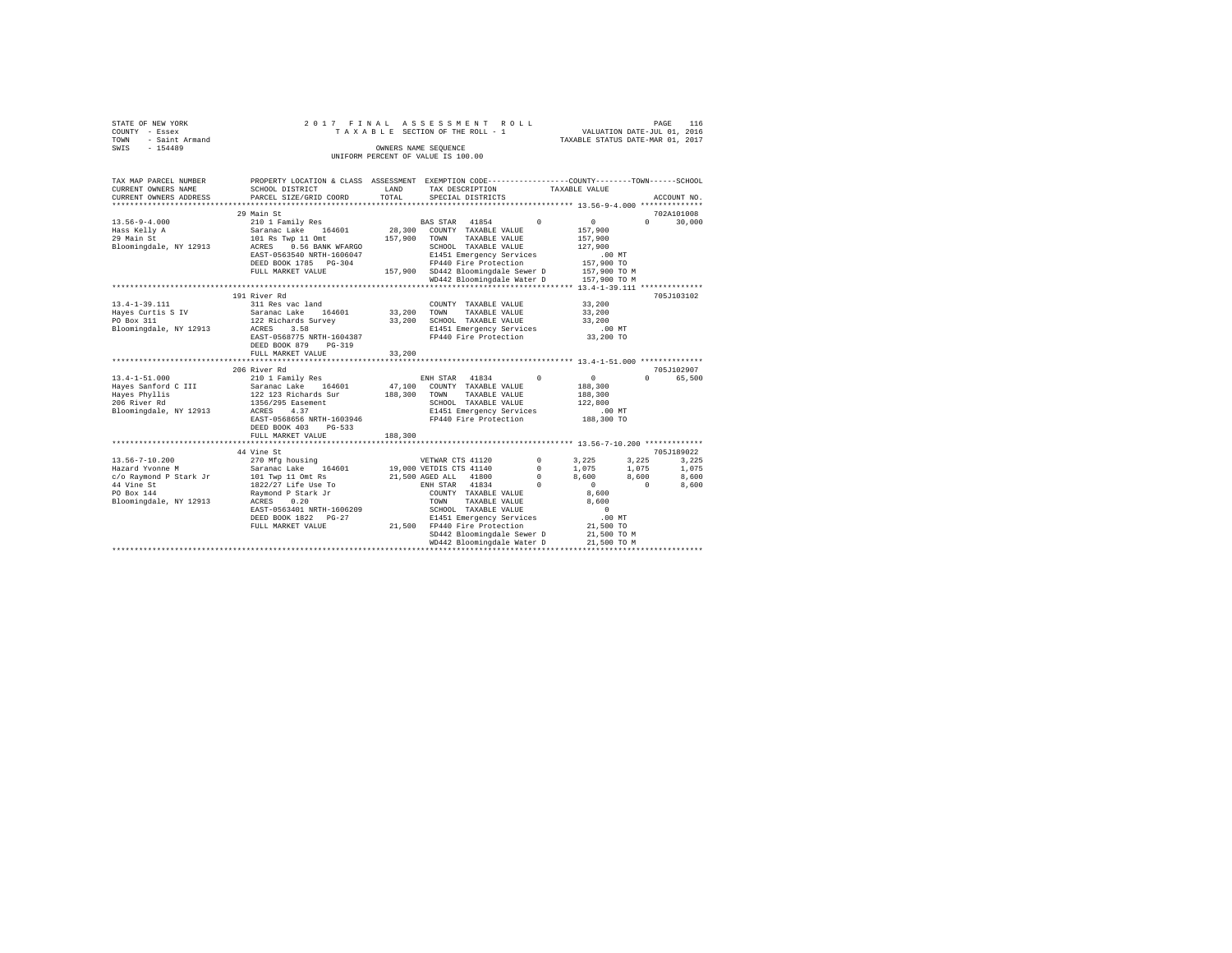|      | STATE OF NEW YORK |  |  |  |  | 2017 FINAL ASSESSMENT ROLL         |  |  |  |  |  |                                  | PAGE | 117 |
|------|-------------------|--|--|--|--|------------------------------------|--|--|--|--|--|----------------------------------|------|-----|
|      | COUNTY - Essex    |  |  |  |  | TAXABLE SECTION OF THE ROLL - 1    |  |  |  |  |  | VALUATION DATE-JUL 01, 2016      |      |     |
| TOWN | - Saint Armand    |  |  |  |  |                                    |  |  |  |  |  | TAXABLE STATUS DATE-MAR 01, 2017 |      |     |
| SWIS | $-154489$         |  |  |  |  | OWNERS NAME SEOUENCE               |  |  |  |  |  |                                  |      |     |
|      |                   |  |  |  |  | UNIFORM PERCENT OF VALUE IS 100.00 |  |  |  |  |  |                                  |      |     |

| TAX MAP PARCEL NUMBER<br>CURRENT OWNERS NAME<br>CURRENT OWNERS ADDRESS | PROPERTY LOCATION & CLASS ASSESSMENT EXEMPTION CODE----------------COUNTY-------TOWN-----SCHOOL<br>SCHOOL DISTRICT<br>PARCEL SIZE/GRID COORD | LAND<br>TOTAL | TAX DESCRIPTION<br>SPECIAL DISTRICTS                                                                                                                           | TAXABLE VALUE                                                                | ACCOUNT NO.                      |
|------------------------------------------------------------------------|----------------------------------------------------------------------------------------------------------------------------------------------|---------------|----------------------------------------------------------------------------------------------------------------------------------------------------------------|------------------------------------------------------------------------------|----------------------------------|
| **********************                                                 |                                                                                                                                              |               |                                                                                                                                                                |                                                                              |                                  |
| $13.56 - 3 - 8.000$<br>Hazelden Douglas G                              | 13 Prospect St<br>210 1 Family Res<br>Saranac Lake 164601                                                                                    | 31,100        | BAS STAR 41854<br>COUNTY TAXABLE VALUE                                                                                                                         | $\mathbf{0}$<br>$\Omega$<br>160,500                                          | 702A101602<br>$\Omega$<br>30,000 |
| нaze⊥den Sonia<br>13 Prospect St<br>Bloomingdale, NY 12913             | 82 Richards Surtwp.11 Omt<br>1 2 3 Whiteface Mtn Park<br>1252/255<br>0.64<br>ACRES<br>EAST-0562196 NRTH-1607391<br>DEED BOOK 1257 PG-136     | 160,500       | TOWN<br>TAXABLE VALUE<br>SCHOOL TAXABLE VALUE<br>E1451 Emergency Services<br>FP440 Fire Protection<br>SD442 Bloomingdale Sewer D<br>WD442 Bloomingdale Water D | 160,500<br>130,500<br>$.00$ MT<br>160,500 TO<br>160,500 TO M<br>160,500 TO M |                                  |
|                                                                        | FULL MARKET VALUE<br>*************************                                                                                               | 160,500       |                                                                                                                                                                |                                                                              |                                  |
|                                                                        | Prospect St                                                                                                                                  |               |                                                                                                                                                                |                                                                              | 702A101413                       |
| $13.56 - 1 - 5.100$                                                    | 311 Res vac land                                                                                                                             |               | COUNTY TAXABLE VALUE                                                                                                                                           | 36,800                                                                       |                                  |
| Heath Jason R                                                          | Saranac Lake 164601                                                                                                                          | 36,800 TOWN   | TAXABLE VALUE                                                                                                                                                  | 36,800                                                                       |                                  |
| Heath Jennell L                                                        | 82 Richards Surtwp.11 Omt                                                                                                                    | 36,800        | SCHOOL TAXABLE VALUE                                                                                                                                           | 36,800                                                                       |                                  |
| 14 Keene St                                                            | ACRES<br>2.78                                                                                                                                |               | E1451 Emergency Services                                                                                                                                       | $.00$ MT                                                                     |                                  |
| Saranac Lake, NY 12983                                                 | EAST-0561619 NRTH-1606690<br>DEED BOOK 1683 PG-80                                                                                            |               | FP440 Fire Protection                                                                                                                                          | 36,800 TO                                                                    |                                  |
|                                                                        | FULL MARKET VALUE                                                                                                                            | 36,800        |                                                                                                                                                                |                                                                              |                                  |
|                                                                        | Whiteface Ln                                                                                                                                 |               |                                                                                                                                                                |                                                                              | 702A101107                       |
| $13.56 - 5 - 7.000$                                                    | 311 Res vac land                                                                                                                             |               | COUNTY TAXABLE VALUE                                                                                                                                           | 13,300                                                                       |                                  |
| Heath Nancy                                                            | Saranac Lake<br>164601                                                                                                                       | 13,300        | TOWN<br>TAXABLE VALUE                                                                                                                                          | 13,300                                                                       |                                  |
| PO Box 181                                                             | 82 Rs Twp 11 Omt                                                                                                                             | 13,300        | SCHOOL TAXABLE VALUE                                                                                                                                           | 13,300                                                                       |                                  |
| Bloomingdale, NY 12913                                                 | ACRES 0.20                                                                                                                                   |               | E1451 Emergency Services                                                                                                                                       | $.00$ MT                                                                     |                                  |
|                                                                        | EAST-0562141 NRTH-1606013<br>DEED BOOK 1097 PG-225                                                                                           |               | FP440 Fire Protection                                                                                                                                          | 13,300 TO                                                                    |                                  |
|                                                                        | FULL MARKET VALUE                                                                                                                            | 13,300        |                                                                                                                                                                |                                                                              |                                  |
|                                                                        | Poplar Ln                                                                                                                                    |               |                                                                                                                                                                |                                                                              | 702A101106                       |
| 13.56-6-1.014                                                          | 311 Res vac land                                                                                                                             |               | COUNTY TAXABLE VALUE                                                                                                                                           | 3,300                                                                        |                                  |
| Heath Nancy M                                                          | 164601<br>Saranac Lake                                                                                                                       | 3,300         | TOWN<br>TAXABLE VALUE                                                                                                                                          | 3,300                                                                        |                                  |
| 24 Whiteface Ln                                                        | 82 Rs Twp 11 Omt                                                                                                                             | 3,300         | SCHOOL TAXABLE VALUE                                                                                                                                           | 3,300                                                                        |                                  |
| PO Box 181                                                             | ACRES 0.20                                                                                                                                   |               | E1451 Emergency Services                                                                                                                                       | .00 MT                                                                       |                                  |
| Bloomingdale, NY 12913                                                 | EAST-0562365 NRTH-1606355<br>DEED BOOK 1768<br>$PG-228$<br>FULL MARKET VALUE                                                                 | 3,300         | FP440 Fire Protection                                                                                                                                          | 3,300 TO                                                                     |                                  |
|                                                                        |                                                                                                                                              |               |                                                                                                                                                                |                                                                              |                                  |
|                                                                        | Maple Ln                                                                                                                                     |               |                                                                                                                                                                |                                                                              | 7079978022                       |
| $13.56 - 6 - 5.001$                                                    | 311 Res vac land                                                                                                                             |               | COUNTY TAXABLE VALUE                                                                                                                                           | 4,400                                                                        |                                  |
| Heath Nancy M                                                          | Saranac Lake<br>164601                                                                                                                       | 4,400         | TOWN<br>TAXABLE VALUE                                                                                                                                          | 4,400                                                                        |                                  |
| Heath Richard J                                                        | Rs Lot 82 Twp 11 Omt                                                                                                                         | 4,400         | SCHOOL TAXABLE VALUE                                                                                                                                           | 4,400                                                                        |                                  |
| PO Box 181                                                             | ACRES<br>0.34                                                                                                                                |               | E1451 Emergency Services                                                                                                                                       | .00 MT                                                                       |                                  |
| Bloomingdale, NY 12913                                                 | EAST-0562363 NRTH-1606193<br>DEED BOOK 988<br>$PG-286$<br>FULL MARKET VALUE                                                                  | 4,400         | FP440 Fire Protection                                                                                                                                          | 4,400 TO                                                                     |                                  |
|                                                                        |                                                                                                                                              |               |                                                                                                                                                                |                                                                              |                                  |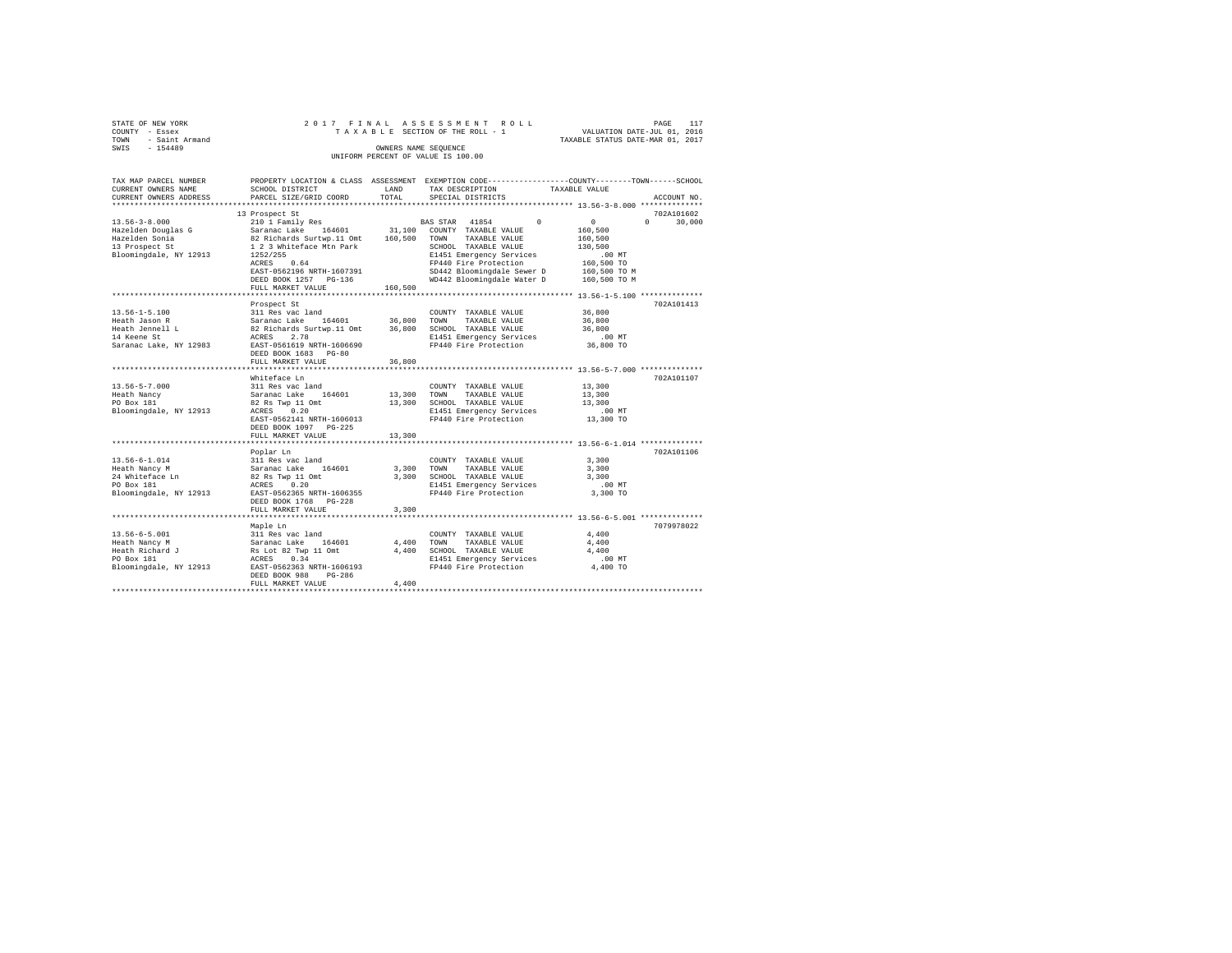|                | STATE OF NEW YORK   |  |  | 2017 FINAL ASSESSMENT ROLL         |  |                                  | PAGE | 118 |
|----------------|---------------------|--|--|------------------------------------|--|----------------------------------|------|-----|
| COUNTY - Essex |                     |  |  | TAXABLE SECTION OF THE ROLL - 1    |  | VALUATION DATE-JUL 01, 2016      |      |     |
|                | TOWN - Saint Armand |  |  |                                    |  | TAXABLE STATUS DATE-MAR 01, 2017 |      |     |
| SWTS           | $-154489$           |  |  | OWNERS NAME SEOUENCE               |  |                                  |      |     |
|                |                     |  |  | UNIFORM PERCENT OF VALUE IS 100.00 |  |                                  |      |     |
|                |                     |  |  |                                    |  |                                  |      |     |

| TAX MAP PARCEL NUMBER<br>CURRENT OWNERS NAME                                                                                                    | SCHOOL DISTRICT                                                                                                | LAND        | PROPERTY LOCATION & CLASS ASSESSMENT EXEMPTION CODE---------------COUNTY-------TOWN-----SCHOOL<br>TAX DESCRIPTION | TAXABLE VALUE                      |
|-------------------------------------------------------------------------------------------------------------------------------------------------|----------------------------------------------------------------------------------------------------------------|-------------|-------------------------------------------------------------------------------------------------------------------|------------------------------------|
| CURRENT OWNERS ADDRESS                                                                                                                          |                                                                                                                | TOTAL       |                                                                                                                   | ACCOUNT NO                         |
|                                                                                                                                                 | PARCEL SIZE/GRID COORD                                                                                         |             | SPECIAL DISTRICTS                                                                                                 |                                    |
|                                                                                                                                                 | 24 Whiteface Ln                                                                                                |             |                                                                                                                   | 702A174012                         |
| $13.56 - 5 - 4.005$                                                                                                                             | 210 1 Family Res                                                                                               |             | $\sim$<br>BAS STAR 41854                                                                                          | $\sim$ 0<br>$\mathbf{a}$<br>30,000 |
|                                                                                                                                                 |                                                                                                                |             | 19,000 COUNTY TAXABLE VALUE                                                                                       |                                    |
|                                                                                                                                                 |                                                                                                                |             |                                                                                                                   | 103,500                            |
|                                                                                                                                                 |                                                                                                                |             | 103,500 TOWN TAXABLE VALUE                                                                                        | 103,500                            |
| Each Richard Saranac Lake 164601 19,000<br>Heath Nancy Res Twp 11 Ont Lot 82 103,500<br>24 Whiteface Ln Lot 64 Whiteface Mtn Park<br>PO Box 181 |                                                                                                                |             | SCHOOL TAXABLE VALUE                                                                                              | 73,500                             |
|                                                                                                                                                 |                                                                                                                |             | E1451 Emergency Services .00 MT<br>FP440 Fire Protection .03,500 TO                                               |                                    |
| Bloomingdale, NY 12913 ACRES 0.20                                                                                                               |                                                                                                                |             |                                                                                                                   |                                    |
|                                                                                                                                                 | EAST-0562193 NRTH-1606309                                                                                      |             |                                                                                                                   |                                    |
|                                                                                                                                                 | DEED BOOK 844<br>$PG-227$                                                                                      |             |                                                                                                                   |                                    |
|                                                                                                                                                 | FULL MARKET VALUE                                                                                              | 103,500     |                                                                                                                   |                                    |
|                                                                                                                                                 |                                                                                                                |             |                                                                                                                   |                                    |
|                                                                                                                                                 | Whiteface Ln                                                                                                   |             |                                                                                                                   | 702A101906                         |
| $13.56 - 5 - 6.000$                                                                                                                             |                                                                                                                |             | COUNTY TAXABLE VALUE                                                                                              | 20,400                             |
| Heath Richard                                                                                                                                   |                                                                                                                | 20,400 TOWN | TAXABLE VALUE                                                                                                     | 20,400                             |
| Heath Nancy                                                                                                                                     | 311 Res vac land<br>Saranac Lake 164601<br>82 Rs Twp.11 Omt<br>ACRES 0.60                                      |             | 20,400 SCHOOL TAXABLE VALUE                                                                                       | 20,400                             |
| PO Box 181                                                                                                                                      |                                                                                                                |             | E1451 Emergency Services                                                                                          | $.00$ MT                           |
| Bloomingdale, NY 12913                                                                                                                          | EAST-0562181 NRTH-1606141                                                                                      |             | FP440 Fire Protection                                                                                             | 20,400 TO                          |
|                                                                                                                                                 | DEED BOOK 908<br>$PG-59$                                                                                       |             |                                                                                                                   |                                    |
|                                                                                                                                                 | FULL MARKET VALUE                                                                                              | 20,400      |                                                                                                                   |                                    |
|                                                                                                                                                 |                                                                                                                |             |                                                                                                                   |                                    |
|                                                                                                                                                 | Whiteface Ln                                                                                                   |             |                                                                                                                   | 702A101104                         |
| $13.56 - 5 - 3.000$                                                                                                                             |                                                                                                                |             | COUNTY TAXABLE VALUE                                                                                              | 13,300                             |
| Heath Richard J                                                                                                                                 | 311 Res vac land<br>Saranac Lake 164601<br>82 Rs Twp 11 Omt<br>ACRES 0.20                                      |             | 13,300 TOWN<br>TAXABLE VALUE                                                                                      | 13,300                             |
| Heath Nancy M                                                                                                                                   |                                                                                                                |             | 13,300 SCHOOL TAXABLE VALUE                                                                                       | 13,300                             |
| PO Box 181                                                                                                                                      |                                                                                                                |             | E1451 Emergency Services                                                                                          | $.00$ MT                           |
| Bloomingdale, NY 12913 EAST-0562218 NRTH-1606369                                                                                                |                                                                                                                |             | FP440 Fire Protection                                                                                             | 13,300 TO                          |
|                                                                                                                                                 | DEED BOOK 914 PG-301                                                                                           |             |                                                                                                                   |                                    |
|                                                                                                                                                 | FULL MARKET VALUE                                                                                              | 13,300      |                                                                                                                   |                                    |
|                                                                                                                                                 |                                                                                                                |             |                                                                                                                   |                                    |
|                                                                                                                                                 | Maple Ln                                                                                                       |             |                                                                                                                   | 702A178021                         |
|                                                                                                                                                 |                                                                                                                |             | COUNTY TAXABLE VALUE                                                                                              | 2,800                              |
|                                                                                                                                                 |                                                                                                                |             | 2,800 TOWN TAXABLE VALUE                                                                                          | 2,800                              |
|                                                                                                                                                 |                                                                                                                |             | 2,800 SCHOOL TAXABLE VALUE                                                                                        | 2,800                              |
|                                                                                                                                                 |                                                                                                                |             | E1451 Emergency Services                                                                                          | $.00$ MT                           |
| Bloomingdale, NY 12913 EAST-0562377 NRTH-1606101                                                                                                |                                                                                                                |             | FP440 Fire Protection                                                                                             | 2,800 TO                           |
|                                                                                                                                                 | DEED BOOK 1670 PG-212                                                                                          |             |                                                                                                                   |                                    |
|                                                                                                                                                 | FULL MARKET VALUE                                                                                              | 2,800       |                                                                                                                   |                                    |
|                                                                                                                                                 |                                                                                                                |             |                                                                                                                   |                                    |
|                                                                                                                                                 | Maple Ln                                                                                                       |             |                                                                                                                   | 702A179018                         |
| $13.56 - 6 - 8.001$                                                                                                                             |                                                                                                                |             | COUNTY TAXABLE VALUE                                                                                              | 3,300                              |
| Heath Richard J                                                                                                                                 |                                                                                                                | 3,300 TOWN  | TAXABLE VALUE                                                                                                     | 3,300                              |
| Heath Nancy M                                                                                                                                   |                                                                                                                |             | 3,300 SCHOOL TAXABLE VALUE                                                                                        | 3,300                              |
| PO Box 181                                                                                                                                      |                                                                                                                |             | E1451 Emergency Services                                                                                          | $.00$ MT                           |
| Bloomingdale, NY 12913                                                                                                                          | <br>311 Res vac land<br>Saranac Lake 164601<br>RS Lot 82 Twp 11 Omt<br>ACRES 0.20<br>EAST-0562358 NRTH-1606289 |             | FP440 Fire Protection                                                                                             | 3,300 TO                           |
|                                                                                                                                                 | DEED BOOK 968<br>PG-297                                                                                        |             |                                                                                                                   |                                    |
|                                                                                                                                                 | FULL MARKET VALUE                                                                                              | 3,300       |                                                                                                                   |                                    |
|                                                                                                                                                 |                                                                                                                |             |                                                                                                                   |                                    |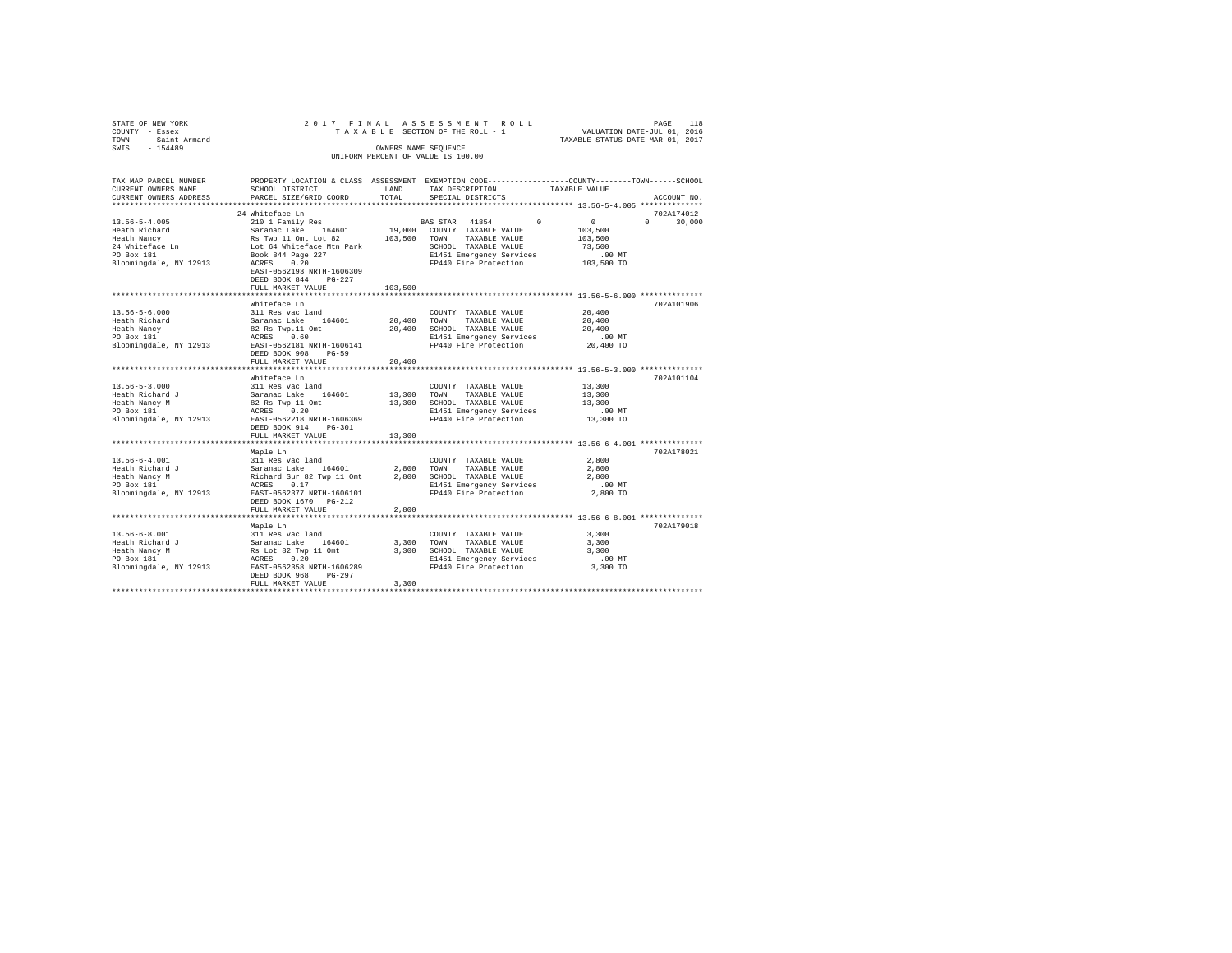| STATE OF NEW YORK<br>COUNTY - Essex<br>TOWN - Saint Armand                  |                                                                   |             | 2017 FINAL ASSESSMENT ROLL<br>TAXABLE SECTION OF THE ROLL - 1                                  | VALUATION DATE-JUL 01, 2016<br>TAXABLE STATUS DATE-MAR 01, 2017        | PAGE<br>119   |
|-----------------------------------------------------------------------------|-------------------------------------------------------------------|-------------|------------------------------------------------------------------------------------------------|------------------------------------------------------------------------|---------------|
| SWIS - 154489                                                               |                                                                   |             | OWNERS NAME SEQUENCE<br>UNIFORM PERCENT OF VALUE IS 100.00                                     |                                                                        |               |
| TAX MAP PARCEL NUMBER                                                       |                                                                   |             | PROPERTY LOCATION & CLASS ASSESSMENT EXEMPTION CODE---------------COUNTY-------TOWN-----SCHOOL |                                                                        |               |
| CURRENT OWNERS NAME<br>CURRENT OWNERS ADDRESS<br>************************** | SCHOOL DISTRICT LAND<br>PARCEL SIZE/GRID COORD                    | TOTAL       | TAX DESCRIPTION<br>SPECIAL DISTRICTS                                                           | TAXABLE VALUE                                                          | ACCOUNT NO.   |
|                                                                             | 135 Campion Way                                                   |             |                                                                                                |                                                                        | 705J184004    |
| $13.4 - 1 - 65.720$                                                         | 260 Seasonal res                                                  |             | COUNTY TAXABLE VALUE                                                                           | 55,600                                                                 |               |
| Hebenstreit Linda                                                           | Saranac Lake 164601                                               | 23,600 TOWN | TAXABLE VALUE                                                                                  | 55,600                                                                 |               |
| 75 Avonwood Rd Apt A19                                                      | 141 Rs Twp 11 Omt                                                 |             | 55,600 SCHOOL TAXABLE VALUE                                                                    | 55,600                                                                 |               |
| Avon, CT 06001                                                              | Campion Subd Lot 7                                                |             | E1451 Emergency Services<br>FP440 Fire Protection                                              | $.00$ MT                                                               |               |
|                                                                             | EAST-0570505 NRTH-1607270<br>DEED BOOK 1784 PG-110                |             |                                                                                                | 55,600 TO                                                              |               |
|                                                                             | FULL MARKET VALUE                                                 | 55,600      |                                                                                                |                                                                        |               |
|                                                                             | 675 NYS Route 3                                                   |             |                                                                                                |                                                                        | 705L103513    |
| $23.3 - 1 - 39.000$                                                         | 210 1 Family Res                                                  |             | BAS STAR 41854 0                                                                               | $\sim$ 0 $\sim$                                                        | $0 \t 30,000$ |
| Henry David                                                                 |                                                                   |             | 38,200 COUNTY TAXABLE VALUE                                                                    | 134,900                                                                |               |
|                                                                             |                                                                   |             | 134,900 TOWN TAXABLE VALUE                                                                     | 134,900                                                                |               |
| Neufeld Erica<br>PO Box 316                                                 | Saranac Lake 164601<br>29 Richards Sur<br>ACRES 4.21              |             |                                                                                                | 104,900                                                                |               |
| Bloomingdale, NY 12913 EAST-0556296 NRTH-1584559                            |                                                                   |             |                                                                                                | $.00$ MT                                                               |               |
|                                                                             | DEED BOOK 1140 PG-168                                             |             | SCHOOL TAXABLE VALUE<br>E1450 Emergency Services<br>FP440 Fire Protection                      | 134,900 TO                                                             |               |
|                                                                             | FULL MARKET VALUE                                                 | 134,900     |                                                                                                |                                                                        |               |
|                                                                             |                                                                   |             |                                                                                                |                                                                        |               |
| $23.3 - 1 - 77.140$                                                         | Trudeau Rd                                                        |             |                                                                                                |                                                                        | 705J192013    |
|                                                                             |                                                                   | 32,400 TOWN | COUNTY TAXABLE VALUE<br>TAXABLE VALUE                                                          | 32,400<br>32,400                                                       |               |
| Hesseltine Roger<br>PO Box 283                                              |                                                                   |             | 32,400 SCHOOL TAXABLE VALUE                                                                    | 32,400                                                                 |               |
| Gypsum, CO 81637                                                            |                                                                   |             | E1450 Emergency Services                                                                       | $.00$ MT                                                               |               |
|                                                                             | EAST-0553337 NRTH-1587585                                         |             | FP440 Fire Protection                                                                          | 32,400 TO                                                              |               |
|                                                                             | DEED BOOK 1004 PG-177                                             |             |                                                                                                |                                                                        |               |
|                                                                             | FULL MARKET VALUE                                                 | 32,400      |                                                                                                |                                                                        |               |
|                                                                             |                                                                   |             |                                                                                                | *********************** 23.3-1-76.000 **************                   |               |
|                                                                             | Trudeau Rd                                                        |             |                                                                                                |                                                                        | 705J102908    |
| $23.3 - 1 - 76.000$<br>Hesseltine Thomas A                                  | 311 Res vac land<br>Saranac Lake 164601                           |             | COUNTY TAXABLE VALUE<br>35,200 TOWN TAXABLE VALUE                                              | 35,200<br>35,200                                                       |               |
| 151 Trudeau Rd                                                              | 8 Richards Sur                                                    |             | 35,200 SCHOOL TAXABLE VALUE                                                                    | 35,200                                                                 |               |
| Saranac Lake, NY 12983                                                      |                                                                   |             |                                                                                                | $.00$ MT                                                               |               |
|                                                                             | Power Line Easement<br>ACRES 2.66                                 |             | E1450 Emergency Services<br>FP440 Fire Protection                                              | 35,200 TO                                                              |               |
|                                                                             | EAST-0552874 NRTH-1586234                                         |             |                                                                                                |                                                                        |               |
|                                                                             | DEED BOOK 1006 PG-174                                             |             |                                                                                                |                                                                        |               |
|                                                                             | FULL MARKET VALUE                                                 | 35,200      |                                                                                                |                                                                        |               |
|                                                                             |                                                                   |             |                                                                                                |                                                                        |               |
|                                                                             | 151 Trudeau Rd                                                    |             |                                                                                                |                                                                        | 705J192012    |
| $23.3 - 1 - 77.120$<br>Hesseltine Thomas A                                  | 240 Rural res<br>Saranac Lake 164601                              |             | BAS STAR 41854<br>61,300 COUNTY TAXABLE VALUE                                                  | $\begin{smallmatrix}&&0\\&&303\,,000\end{smallmatrix}$<br>$\mathbf{0}$ | $0 \t 30,000$ |
| 151 Trudeau Rd                                                              | 8 Twp 11 Omt Rs                                                   |             | 303,000 TOWN TAXABLE VALUE                                                                     | 303,000                                                                |               |
| Saranac Lake, NY 12983                                                      | ACRES 23.67                                                       |             | SCHOOL TAXABLE VALUE                                                                           | 273,000                                                                |               |
|                                                                             | ACRES 23.67<br>EAST-0552847 NRTH-1587502<br>DEED BOOK 1006 PG-174 |             | E1450 Emergency Services                                                                       | .00MT                                                                  |               |
|                                                                             | DEED BOOK 1006 PG-174                                             |             | FP440 Fire Protection                                                                          | 303,000 TO                                                             |               |
|                                                                             | FULL MARKET VALUE                                                 | 303,000     |                                                                                                |                                                                        |               |
|                                                                             |                                                                   |             |                                                                                                |                                                                        |               |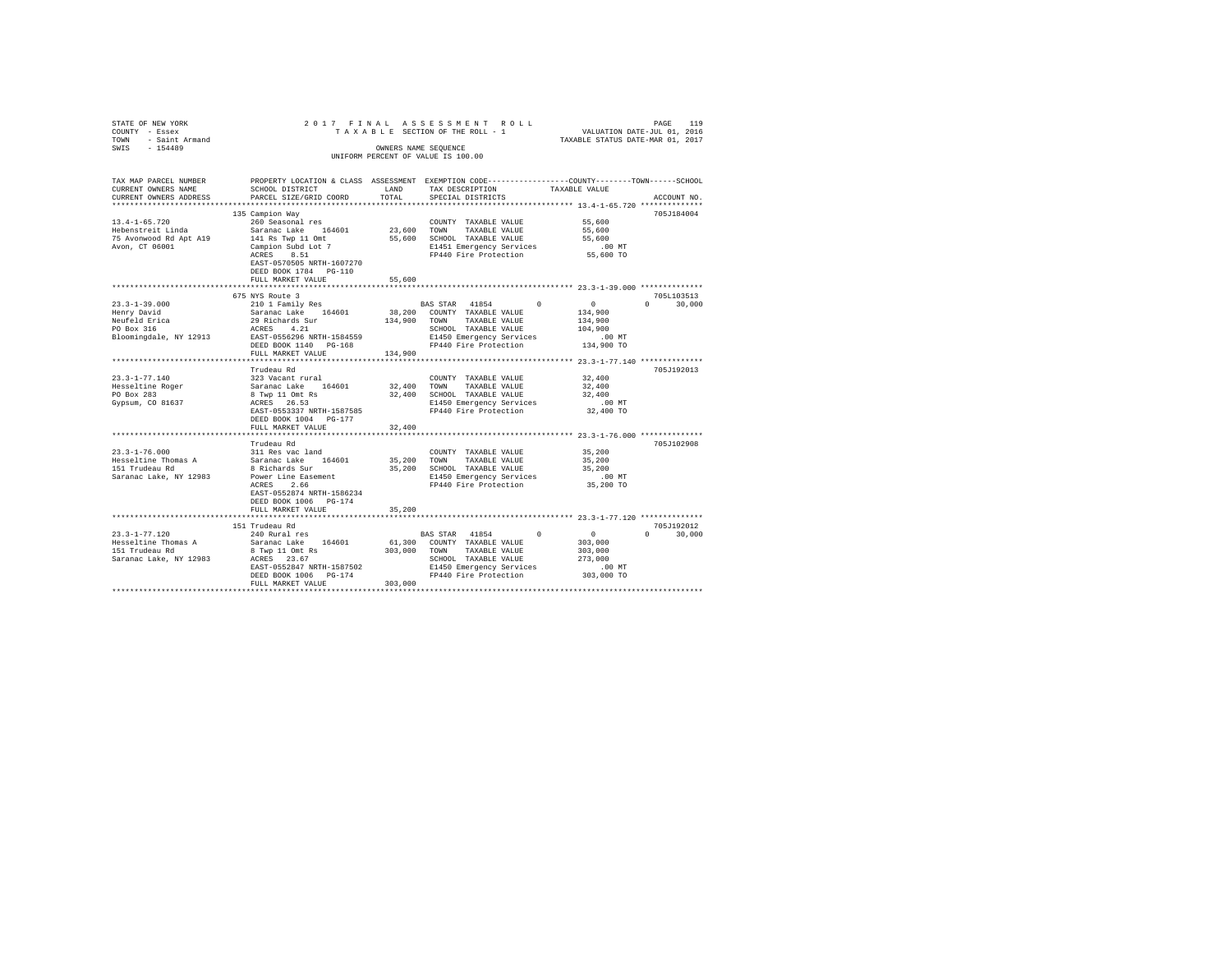| STATE OF NEW YORK   |  |  |  | 2017 FINAL ASSESSMENT ROLL         |  |  |                                  | PAGE | 120 |
|---------------------|--|--|--|------------------------------------|--|--|----------------------------------|------|-----|
| COUNTY - Essex      |  |  |  | TAXABLE SECTION OF THE ROLL - 1    |  |  | VALUATION DATE-JUL 01, 2016      |      |     |
| TOWN - Saint Armand |  |  |  |                                    |  |  | TAXABLE STATUS DATE-MAR 01, 2017 |      |     |
| SWIS<br>$-154489$   |  |  |  | OWNERS NAME SEOUENCE               |  |  |                                  |      |     |
|                     |  |  |  | UNIFORM PERCENT OF VALUE IS 100.00 |  |  |                                  |      |     |
|                     |  |  |  |                                    |  |  |                                  |      |     |

| TAX MAP PARCEL NUMBER            | PROPERTY LOCATION & CLASS ASSESSMENT EXEMPTION CODE----------------COUNTY-------TOWN-----SCHOOL |              |                                                                      |            |                                        |          |             |
|----------------------------------|-------------------------------------------------------------------------------------------------|--------------|----------------------------------------------------------------------|------------|----------------------------------------|----------|-------------|
| CURRENT OWNERS NAME              | SCHOOL DISTRICT                                                                                 | LAND         | TAX DESCRIPTION                                                      |            | TAXABLE VALUE                          |          |             |
| CURRENT OWNERS ADDRESS           | PARCEL SIZE/GRID COORD                                                                          | TOTAL        | SPECIAL DISTRICTS                                                    |            |                                        |          | ACCOUNT NO. |
|                                  |                                                                                                 |              |                                                                      |            | **************** 13.57-1-32.000 ****** |          |             |
|                                  | 833 Saint Regis Ave                                                                             |              |                                                                      |            |                                        |          | 702A101405  |
| $13.57 - 1 - 32.000$             | 210 1 Family Res                                                                                |              | VETWAR CTS 41120                                                     | $^{\circ}$ | 15,000                                 | 15,000   | 6,000       |
| Heverly John                     | Saranac Lake 164601                                                                             |              | 35,700 BAS STAR 41854                                                | $\Omega$   | $\circ$                                | $\Omega$ | 30,000      |
| neveriy John<br>833 St Regis Ave | 101 Richards Sur Omt                                                                            |              | 157,200 COUNTY TAXABLE VALUE                                         |            | 142,200                                |          |             |
|                                  |                                                                                                 |              |                                                                      |            |                                        |          |             |
| Bloomingdale, NY 12913           | 00001.50                                                                                        |              | TOWN<br>TAXABLE VALUE                                                |            | 142,200                                |          |             |
|                                  | 1.70 BANK NATION<br>ACRES                                                                       |              | SCHOOL TAXABLE VALUE                                                 |            | 121,200                                |          |             |
|                                  | EAST-0564206 NRTH-1607043                                                                       |              | E1451 Emergency Services                                             |            | $.00$ MT                               |          |             |
|                                  | DEED BOOK 1724 PG-167                                                                           |              | FP440 Fire Protection                                                |            | 157,200 TO                             |          |             |
|                                  | FULL MARKET VALUE                                                                               |              | 157,200 SD442 Bloomingdale Sewer D                                   |            | 157,200 TO M                           |          |             |
|                                  |                                                                                                 |              | WD442 Bloomingdale Water D                                           |            | 157,200 TO M                           |          |             |
|                                  |                                                                                                 |              | ************************************** 13.65-1-22.000 ************** |            |                                        |          |             |
|                                  | 14 Roosevelt Ln                                                                                 |              |                                                                      |            |                                        |          | 702A101114  |
| $13.65 - 1 - 22.000$             | 210 1 Family Res                                                                                |              | BAS STAR 41854                                                       | $\Omega$   | $\sim$ 0                               | $\cap$   | 30,000      |
| Hewitt Ann M                     | Saranac Lake 164601                                                                             |              | 19,000 COUNTY TAXABLE VALUE                                          |            | 72,500                                 |          |             |
| 14 Roosevelt Ln                  | 102 Twp 11 O.m.t.                                                                               | 72,500 TOWN  | TAXABLE VALUE                                                        |            | 72,500                                 |          |             |
| PO Box 14                        | ACRES 0.20                                                                                      |              | SCHOOL TAXABLE VALUE                                                 |            | 42,500                                 |          |             |
|                                  | EAST-0564363 NRTH-1605250                                                                       |              |                                                                      |            |                                        |          |             |
| Bloomingdale, NY 12913           |                                                                                                 |              | E1451 Emergency Services                                             |            | $.00$ MT                               |          |             |
|                                  | DEED BOOK 1180 PG-331                                                                           |              | FP440 Fire Protection                                                |            | 72,500 TO                              |          |             |
|                                  | FULL MARKET VALUE                                                                               |              | 72,500 SD442 Bloomingdale Sewer D                                    |            | 72,500 TO M                            |          |             |
|                                  |                                                                                                 |              | WD442 Bloomingdale Water D                                           |            | 72,500 TO M                            |          |             |
|                                  |                                                                                                 |              |                                                                      |            |                                        |          |             |
|                                  | 66 Rockledge Ln                                                                                 |              |                                                                      |            |                                        |          | 705J102811  |
| $32.38 - 1 - 4.100$              | 411 Apartment                                                                                   |              | BAS STAR 41854                                                       | $^{\circ}$ | $\sim$ 0                               | $\Omega$ | 30,000      |
| Hilbert Linda M                  | Saranac Lake 164601                                                                             |              | 57,700 COUNTY TAXABLE VALUE                                          |            | 293,000                                |          |             |
| 66 Rockledge Ln Apt 2            | 11 Richards Sur                                                                                 | 293,000 TOWN | TAXABLE VALUE                                                        |            | 293,000                                |          |             |
| Saranac Lake, NY 12983           | ACRES 2.18                                                                                      |              | SCHOOL TAXABLE VALUE                                                 |            | 263,000                                |          |             |
|                                  | EAST-0556293 NRTH-1578925                                                                       |              | E1450 Emergency Services                                             |            | $.00$ MT                               |          |             |
|                                  | DEED BOOK 1416 PG-320                                                                           |              | FP440 Fire Protection                                                |            | 293,000 TO                             |          |             |
|                                  |                                                                                                 |              |                                                                      |            |                                        |          |             |
|                                  | FULL MARKET VALUE                                                                               |              | 293,000 WD441 Rockledge water                                        |            | 293,000 TO M                           |          |             |
|                                  |                                                                                                 |              |                                                                      |            |                                        |          |             |
|                                  | 21 Mount Pisgah Ln                                                                              |              |                                                                      |            |                                        |          | 705J180006  |
| $23.3 - 1 - 56.120$              | 210 1 Family Res                                                                                |              | BAS STAR<br>41854                                                    | $^{\circ}$ | $\sim$ 0                               | $\Omega$ | 30,000      |
| Hogan Patrick E                  | Saranac Lake 164601                                                                             |              | 90,000 COUNTY TAXABLE VALUE                                          |            | 266,600                                |          |             |
| Hogan Kathleen S                 | 9 Rs Twp 11 Omt                                                                                 | 266,600      | TOWN TAXABLE VALUE                                                   |            | 266,600                                |          |             |
| 21 Mt Pisgah Ln                  | ACRES 1.00                                                                                      |              | SCHOOL TAXABLE VALUE                                                 |            | 236,600                                |          |             |
| Saranac Lake, NY 12983           | EAST-0553958 NRTH-1585333                                                                       |              | E1450 Emergency Services                                             |            | $.00$ MT                               |          |             |
|                                  | DEED BOOK 702<br>$PG-154$                                                                       |              | FP440 Fire Protection                                                |            | 266,600 TO                             |          |             |
|                                  | FULL MARKET VALUE                                                                               | 266,600      |                                                                      |            |                                        |          |             |
|                                  | *********************                                                                           |              |                                                                      |            |                                        |          |             |
|                                  | 64 Goodspeed Ln                                                                                 |              |                                                                      |            |                                        |          | 705J180018  |
|                                  | 210 1 Family Res                                                                                |              |                                                                      | $\Omega$   |                                        | $\Omega$ |             |
| $15. - 1 - 6.200$                |                                                                                                 |              | BAS STAR 41854                                                       |            | $\sim$ 0                               |          | 30,000      |
| Holt Mark B                      | Saranac Lake 164601                                                                             |              | 36,300 COUNTY TAXABLE VALUE                                          |            | 130,000                                |          |             |
| PO Box 693                       | 362 Richards Survey                                                                             | 130,000      | TOWN<br>TAXABLE VALUE                                                |            | 130,000                                |          |             |
| Saranac Lake, NY 12983           | ACRES 2.30                                                                                      |              | SCHOOL TAXABLE VALUE                                                 |            | 100,000                                |          |             |
|                                  | EAST-0602524 NRTH-1611116                                                                       |              | E1451 Emergency Services                                             |            | $.00$ MT                               |          |             |
|                                  | DEED BOOK 1325 PG-218                                                                           |              | FP440 Fire Protection                                                |            | 130,000 TO                             |          |             |
|                                  | FULL MARKET VALUE                                                                               | 130,000      |                                                                      |            |                                        |          |             |
|                                  | ******************                                                                              |              |                                                                      |            |                                        |          |             |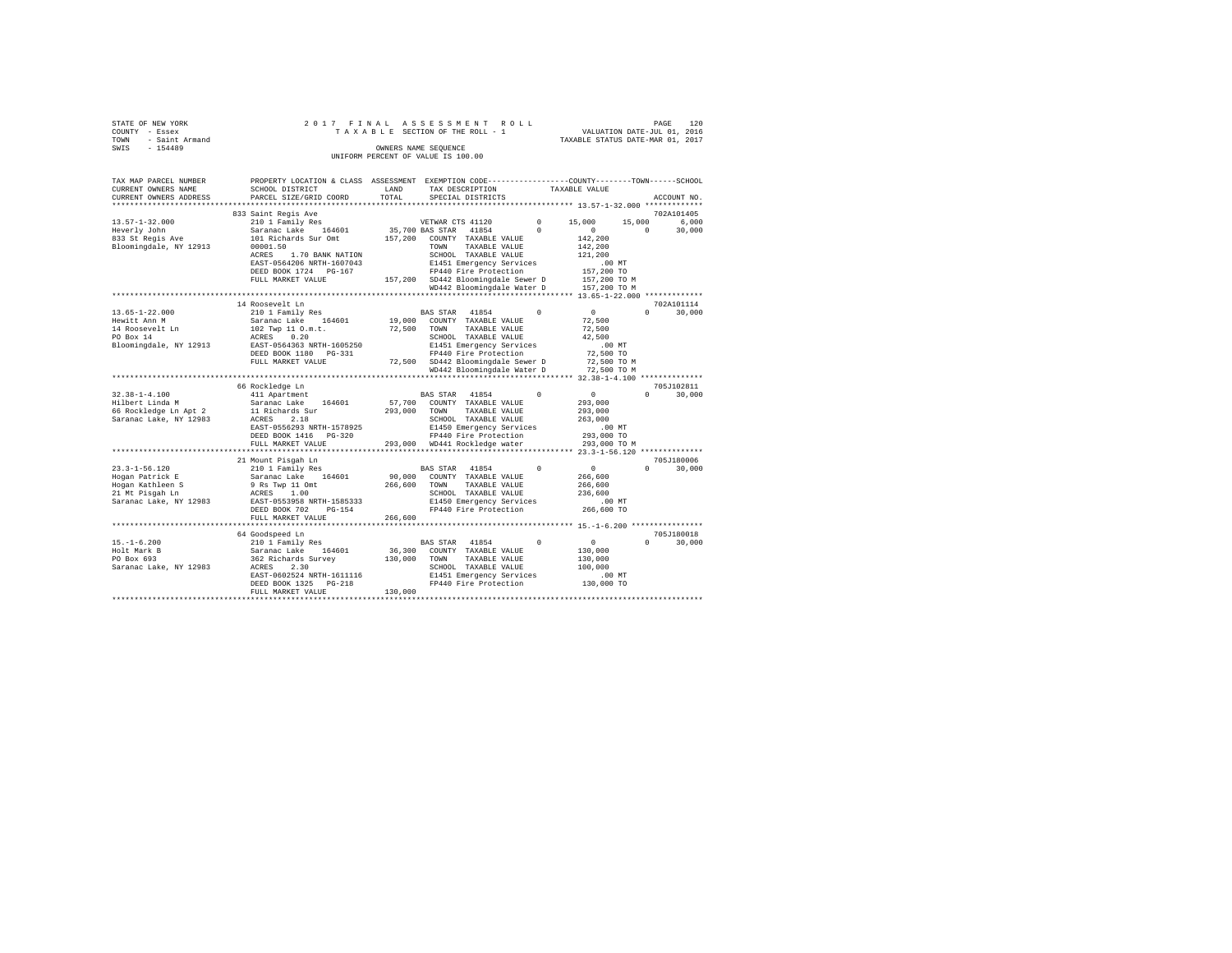|                | STATE OF NEW YORK   |  |  |                                    | 2017 FINAL ASSESSMENT ROLL |                                  | PAGE | 121 |
|----------------|---------------------|--|--|------------------------------------|----------------------------|----------------------------------|------|-----|
| COUNTY - Essex |                     |  |  | TAXABLE SECTION OF THE ROLL - 1    |                            | VALUATION DATE-JUL 01, 2016      |      |     |
|                | TOWN - Saint Armand |  |  |                                    |                            | TAXABLE STATUS DATE-MAR 01, 2017 |      |     |
| SWTS           | $-154489$           |  |  | OWNERS NAME SEOUENCE               |                            |                                  |      |     |
|                |                     |  |  | UNIFORM PERCENT OF VALUE IS 100.00 |                            |                                  |      |     |
|                |                     |  |  |                                    |                            |                                  |      |     |

| TAX MAP PARCEL NUMBER          |                                                                                                                                                                                                                                |            | PROPERTY LOCATION & CLASS ASSESSMENT EXEMPTION CODE---------------COUNTY-------TOWN------SCHOOL |                                              |             |
|--------------------------------|--------------------------------------------------------------------------------------------------------------------------------------------------------------------------------------------------------------------------------|------------|-------------------------------------------------------------------------------------------------|----------------------------------------------|-------------|
| CURRENT OWNERS NAME            | SCHOOL DISTRICT                                                                                                                                                                                                                | LAND       | TAX DESCRIPTION TAXABLE VALUE                                                                   |                                              |             |
| CURRENT OWNERS ADDRESS         | PARCEL SIZE/GRID COORD                                                                                                                                                                                                         | TOTAL      | SPECIAL DISTRICTS                                                                               |                                              | ACCOUNT NO. |
|                                |                                                                                                                                                                                                                                |            |                                                                                                 |                                              |             |
|                                | Sunset Rock Way                                                                                                                                                                                                                |            |                                                                                                 |                                              | 705J178040  |
| $13.3 - 1 - 12.100$            |                                                                                                                                                                                                                                |            |                                                                                                 |                                              |             |
| Hough Jon W                    |                                                                                                                                                                                                                                |            |                                                                                                 |                                              |             |
| Main St                        |                                                                                                                                                                                                                                |            |                                                                                                 |                                              |             |
| PO Box 61                      | COUNTY TAXABLE VALUE 21,700<br>Saranac Lake 164601 21,700 TOWN TAXABLE VALUE 21,700<br>Richards Survey Lot 62 21,700 SCHOOL TAXABLE VALUE 21,700<br>ACRES 36.35 25.35 CHOOL TAXABLE VALUE 21,700 SCHOOL 21,700 SCHES 36.35     |            |                                                                                                 |                                              |             |
|                                | Bloomingdale, NY 12913 EAST-0559401 NRTH-1603887                                                                                                                                                                               |            | E1451 Emergency Services .00 MT<br>FP440 Fire Protection 21,700 TO                              |                                              |             |
|                                | DEED BOOK 705 PG-69                                                                                                                                                                                                            |            |                                                                                                 |                                              |             |
|                                | FULL MARKET VALUE                                                                                                                                                                                                              | 21,700     |                                                                                                 |                                              |             |
|                                |                                                                                                                                                                                                                                |            |                                                                                                 |                                              |             |
|                                | 17 Sunset Rock Way                                                                                                                                                                                                             |            |                                                                                                 |                                              | 702A101204  |
| $13.3 - 2 - 6.110$             |                                                                                                                                                                                                                                |            |                                                                                                 |                                              |             |
|                                |                                                                                                                                                                                                                                |            |                                                                                                 |                                              |             |
|                                |                                                                                                                                                                                                                                |            |                                                                                                 |                                              |             |
|                                |                                                                                                                                                                                                                                |            |                                                                                                 |                                              |             |
|                                | EAST-0560479 NRTH-1603261                                                                                                                                                                                                      |            | SCHOOL TAXABLE VALUE 190,800                                                                    |                                              |             |
|                                |                                                                                                                                                                                                                                |            |                                                                                                 |                                              |             |
|                                |                                                                                                                                                                                                                                |            | E1451 Emergency Services .00 MT<br>FP440 Fire Protection 230,800 TO                             |                                              |             |
|                                |                                                                                                                                                                                                                                |            |                                                                                                 | *************** 13.65-2-4.000 ************** |             |
|                                | 38 River Rd                                                                                                                                                                                                                    |            |                                                                                                 |                                              | 702A100612  |
| $13.65 - 2 - 4.000$            |                                                                                                                                                                                                                                |            | COUNTY TAXABLE VALUE                                                                            | 69,600                                       |             |
|                                |                                                                                                                                                                                                                                |            | TAXABLE VALUE 69,600                                                                            |                                              |             |
| Hovland Greta<br>38 River Rd   |                                                                                                                                                                                                                                |            |                                                                                                 |                                              |             |
|                                |                                                                                                                                                                                                                                |            |                                                                                                 |                                              |             |
|                                |                                                                                                                                                                                                                                |            | FP440 Fire Protection                                                                           | 69,600 TO                                    |             |
|                                |                                                                                                                                                                                                                                |            |                                                                                                 |                                              |             |
|                                |                                                                                                                                                                                                                                |            | FULL MARKET VALUE 69,600 WD442 Bloomingdale Water D 69,600 TO M                                 |                                              |             |
|                                |                                                                                                                                                                                                                                |            |                                                                                                 |                                              |             |
|                                |                                                                                                                                                                                                                                |            |                                                                                                 |                                              |             |
|                                | 645 NYS Route 3                                                                                                                                                                                                                |            |                                                                                                 |                                              | 705J103804  |
| $32.1 - 1 - 3.000$             | 411 Apartment                                                                                                                                                                                                                  |            | COUNTY TAXABLE VALUE                                                                            | 113,000                                      |             |
|                                | Eughes Ginger Land Saranac Lake 164601 41,300 TOWN TAXABLE VALUE (STARING STARING STARING STARING STARING STARING STARING STARING STARING STARING STARING STARING STARING STARING STARING STARING STARING STARING STARING STAR |            | TAXABLE VALUE                                                                                   | 113,000                                      |             |
|                                |                                                                                                                                                                                                                                |            |                                                                                                 | 113,000                                      |             |
|                                |                                                                                                                                                                                                                                |            | E1450 Emergency Services .00 MT<br>FP440 Fire Protection .00 TO                                 |                                              |             |
|                                | EAST-0556273 NRTH-1583964                                                                                                                                                                                                      |            | FP440 Fire Protection                                                                           |                                              |             |
|                                | DEED BOOK 1359 PG-1                                                                                                                                                                                                            |            |                                                                                                 |                                              |             |
|                                | FULL MARKET VALUE                                                                                                                                                                                                              | 113,000    |                                                                                                 |                                              |             |
|                                |                                                                                                                                                                                                                                |            |                                                                                                 |                                              |             |
|                                | Ledge Ln                                                                                                                                                                                                                       |            |                                                                                                 |                                              | 705J103904  |
| $32.38 - 1 - 1.000$            | 311 Res vac land<br>Saranac Lake 164601                                                                                                                                                                                        |            | COUNTY TAXABLE VALUE                                                                            | 9,500                                        |             |
| Humphreys Sarah<br>DO Boy 1108 |                                                                                                                                                                                                                                | 9.500 TOWN | TAXABLE VALUE                                                                                   | 9,500                                        |             |
| PO Box 1108                    | 11 Twp 11 Omt Rs<br>ACRES 4.00                                                                                                                                                                                                 |            | 9,500 SCHOOL TAXABLE VALUE                                                                      | 9,500                                        |             |
| Saranac Lake, NY 12983         | EAST-0554970 NRTH-1579234                                                                                                                                                                                                      |            | E1450 Emergency Services<br>FP440 Fire Protection                                               | .00 MT                                       |             |
|                                |                                                                                                                                                                                                                                |            |                                                                                                 | 9,500 TO                                     |             |
|                                | DEED BOOK 1802    PG-113                                                                                                                                                                                                       |            |                                                                                                 |                                              |             |
|                                | FULL MARKET VALUE                                                                                                                                                                                                              | 9,500      |                                                                                                 |                                              |             |
|                                |                                                                                                                                                                                                                                |            |                                                                                                 |                                              |             |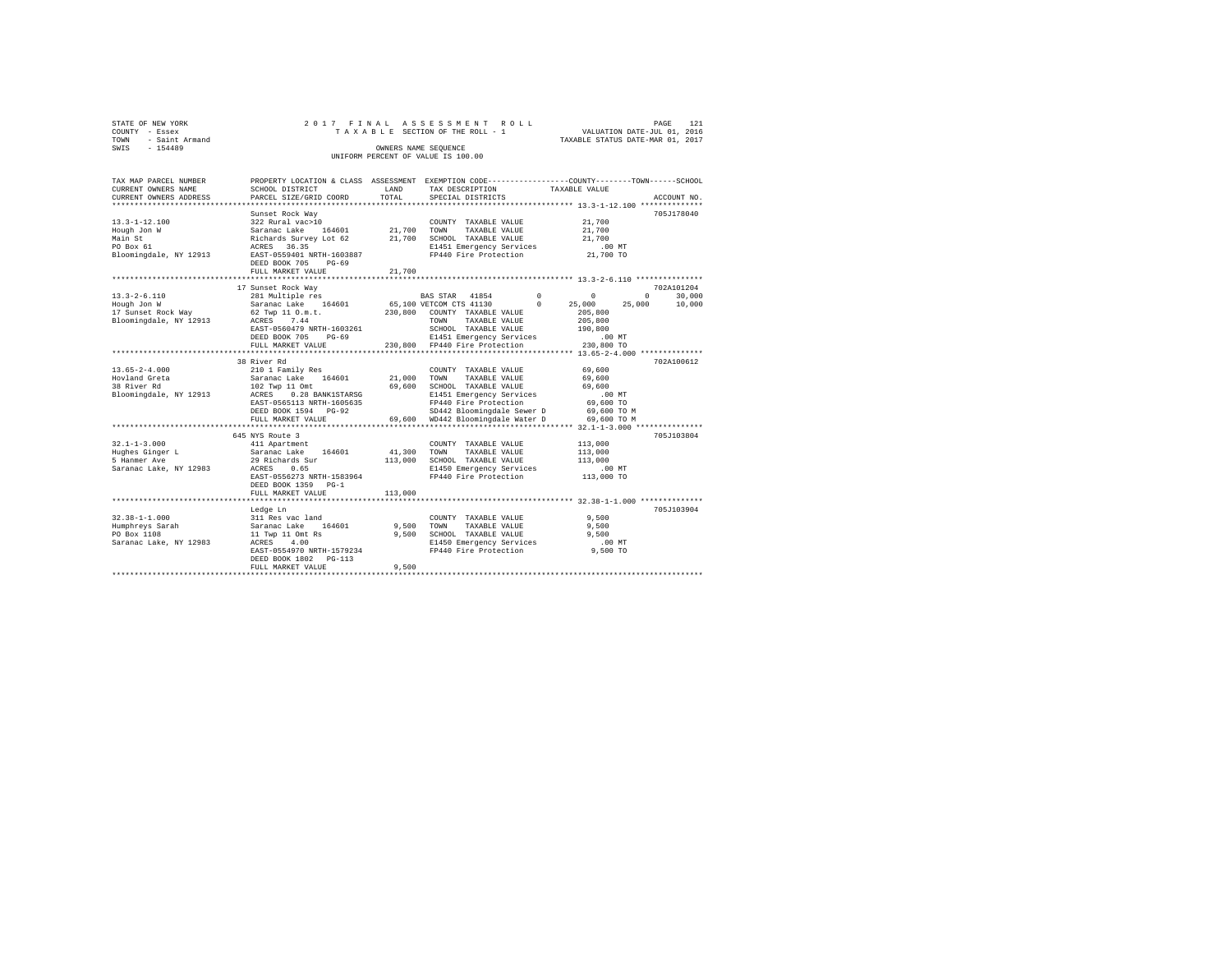| STATE OF NEW YORK      | 2017 FINAL                                 |                      | ASSESSMENT ROLL                    |                                                                                                 |  |
|------------------------|--------------------------------------------|----------------------|------------------------------------|-------------------------------------------------------------------------------------------------|--|
| COUNTY - Essex         |                                            |                      | TAXABLE SECTION OF THE ROLL - 1    | PAGE 122<br>VALUATION DATE-JUL 01, 2016<br>TAXABLE STATUS DATE-MAR 01, 2017                     |  |
| - Saint Armand<br>TOWN |                                            |                      |                                    |                                                                                                 |  |
| $-154489$<br>SWIS      |                                            | OWNERS NAME SEQUENCE |                                    |                                                                                                 |  |
|                        |                                            |                      | UNIFORM PERCENT OF VALUE IS 100.00 |                                                                                                 |  |
|                        |                                            |                      |                                    |                                                                                                 |  |
|                        |                                            |                      |                                    |                                                                                                 |  |
| TAX MAP PARCEL NUMBER  |                                            |                      |                                    | PROPERTY LOCATION & CLASS ASSESSMENT EXEMPTION CODE---------------COUNTY-------TOWN------SCHOOL |  |
| CURRENT OWNERS NAME    | SCHOOL DISTRICT                            | LAND                 | TAX DESCRIPTION                    | TAXABLE VALUE                                                                                   |  |
| CURRENT OWNERS ADDRESS | PARCEL SIZE/GRID COORD                     | TOTAL                | SPECIAL DISTRICTS                  | ACCOUNT NO.                                                                                     |  |
|                        |                                            |                      |                                    |                                                                                                 |  |
|                        | 8 Poplar Ln                                |                      |                                    | 702A102015                                                                                      |  |
| $13.56 - 3 - 4.000$    |                                            |                      |                                    | $\Omega$<br>$\Omega$                                                                            |  |
|                        | 210 1 Family Res                           |                      | ENH STAR 41834<br>$\Omega$         | 65,500                                                                                          |  |
| Hurteau Richard F      | Saranac Lake 164601                        |                      | 33,100 COUNTY TAXABLE VALUE        | 121,500                                                                                         |  |
| Hurteau Nancy B        | 82 Twp 11 Omt                              |                      | 121,500 TOWN TAXABLE VALUE         | 121,500                                                                                         |  |
| 8 Poplar Ln            | ACRES 0.74                                 |                      | SCHOOL TAXABLE VALUE               | 56,000                                                                                          |  |
| PO Box 323             | EAST-0562420 NRTH-1607375                  |                      | E1451 Emergency Services           | $.00$ MT                                                                                        |  |
| Bloomingdale, NY 12913 | DEED BOOK 792 PG-299                       |                      | FP440 Fire Protection              | 121,500 TO                                                                                      |  |
|                        | FULL MARKET VALUE                          |                      | 121,500 SD442 Bloomingdale Sewer D | 121,500 TO M                                                                                    |  |
|                        |                                            |                      | WD442 Bloomingdale Water D         | 121,500 TO M                                                                                    |  |
|                        |                                            |                      |                                    |                                                                                                 |  |
|                        | 1124 River Rd                              |                      |                                    | 705J103701                                                                                      |  |
| $14. -1 - 7.110$       | 910 Priv forest - WTRFNT                   |                      | COUNTY TAXABLE VALUE               | 156,658                                                                                         |  |
| Hutchison John E Jr    | Saranac Lake 164601                        |                      | 156,658 TOWN TAXABLE VALUE         | 156,658                                                                                         |  |
| Hutchison Mary Jo      | 261 Richards Sur                           |                      | 156,658 SCHOOL TAXABLE VALUE       | 156,658                                                                                         |  |
| 510 Oakwood Ln         | See #14.00-1-7.100/3333                    |                      | E1451 Emergency Services           | $.00$ MT                                                                                        |  |
| Saxonburg, PA 16056    | ACRES 43.31                                |                      | FP440 Fire Protection              | 156,658 TO                                                                                      |  |
|                        | EAST-0587723 NRTH-1610826                  |                      |                                    |                                                                                                 |  |
|                        | DEED BOOK 1484 PG-79                       |                      |                                    |                                                                                                 |  |
|                        | CONSERVATION ESMT % 71.00                  |                      |                                    |                                                                                                 |  |
|                        |                                            |                      |                                    |                                                                                                 |  |
|                        | FULL MARKET VALUE                          | 156,658              |                                    |                                                                                                 |  |
|                        |                                            |                      |                                    |                                                                                                 |  |
|                        | 1212 River Rd                              |                      |                                    | 705J103611                                                                                      |  |
| $14. -1 - 7.110/1$     | 260 Seasonal res - WTRFNT                  |                      | COUNTY TAXABLE VALUE               | 37,300                                                                                          |  |
| Hutchison John E Jr    | Saranac Lake 164601                        |                      | 12,000 TOWN TAXABLE VALUE          | 37,300                                                                                          |  |
| Hutchison Mary Jo      | In Tm#14.000-1-7.100                       |                      | 37,300 SCHOOL TAXABLE VALUE        | 37,300                                                                                          |  |
| 510 Oakwood Ln         | Camp 1-261-11                              |                      | E1451 Emergency Services           | $.00$ MT                                                                                        |  |
| Saxonburg, PA 16056    | EAST-0587723 NRTH-1610826                  |                      | FP440 Fire Protection              | 37,300 TO                                                                                       |  |
|                        | DEED BOOK 1484 PG-79                       |                      |                                    |                                                                                                 |  |
|                        | FULL MARKET VALUE                          | 37,300               |                                    |                                                                                                 |  |
|                        |                                            |                      |                                    |                                                                                                 |  |
|                        | 1184 River Rd                              |                      |                                    | 705J103612                                                                                      |  |
| $14. - 1 - 7.110/2$    | 260 Seasonal res - WTRFNT                  |                      | COUNTY TAXABLE VALUE               | 25,500                                                                                          |  |
| Hutchison John E Jr    | Saranac Lake 164601                        |                      | TOWN<br>TAXABLE VALUE              | 25,500                                                                                          |  |
| Hutchison Mary Jo      | In Tm# 14.000-1-7.100                      | 12,000<br>25,500     | 25,500 SCHOOL TAXABLE VALUE        | 25,500                                                                                          |  |
| 510 Oakwood Ln         | Camp $2 - 261 - 11$                        |                      | E1451 Emergency Services           | $.00$ MT                                                                                        |  |
| Saxonburg, PA 16056    | EAST-0587723 NRTH-1610826                  |                      | FP440 Fire Protection              | 25,500 TO                                                                                       |  |
|                        | DEED BOOK 1484 PG-79                       |                      |                                    |                                                                                                 |  |
|                        | FULL MARKET VALUE                          | 25,500               |                                    |                                                                                                 |  |
|                        |                                            |                      |                                    |                                                                                                 |  |
|                        |                                            |                      |                                    |                                                                                                 |  |
|                        | 1182 River Rd                              |                      |                                    | 705J103614                                                                                      |  |
| $14. -1 - 7.110/3$     | 260 Seasonal res - WTRFNT                  |                      | COUNTY TAXABLE VALUE               | 26,300                                                                                          |  |
| Hutchison John E Jr    | Saranac Lake 164601                        | 12,000 TOWN          | TAXABLE VALUE                      | 26,300                                                                                          |  |
| Hutchison Mary Jo      | In Tm# 14.000-1-7.100                      |                      | 26,300 SCHOOL TAXABLE VALUE        | 26,300                                                                                          |  |
| 510 Oakwood Ln         | Camp 3-261-11<br>EAST-0587723 NRTH-1610826 |                      | E1451 Emergency Services           | $.00$ MT                                                                                        |  |
| Saxonburg, PA 16056    |                                            |                      | FP440 Fire Protection              | 26,300 TO                                                                                       |  |
|                        | DEED BOOK 1484 PG-79                       |                      |                                    |                                                                                                 |  |
|                        | FULL MARKET VALUE                          | 26,300               |                                    |                                                                                                 |  |
|                        |                                            |                      |                                    |                                                                                                 |  |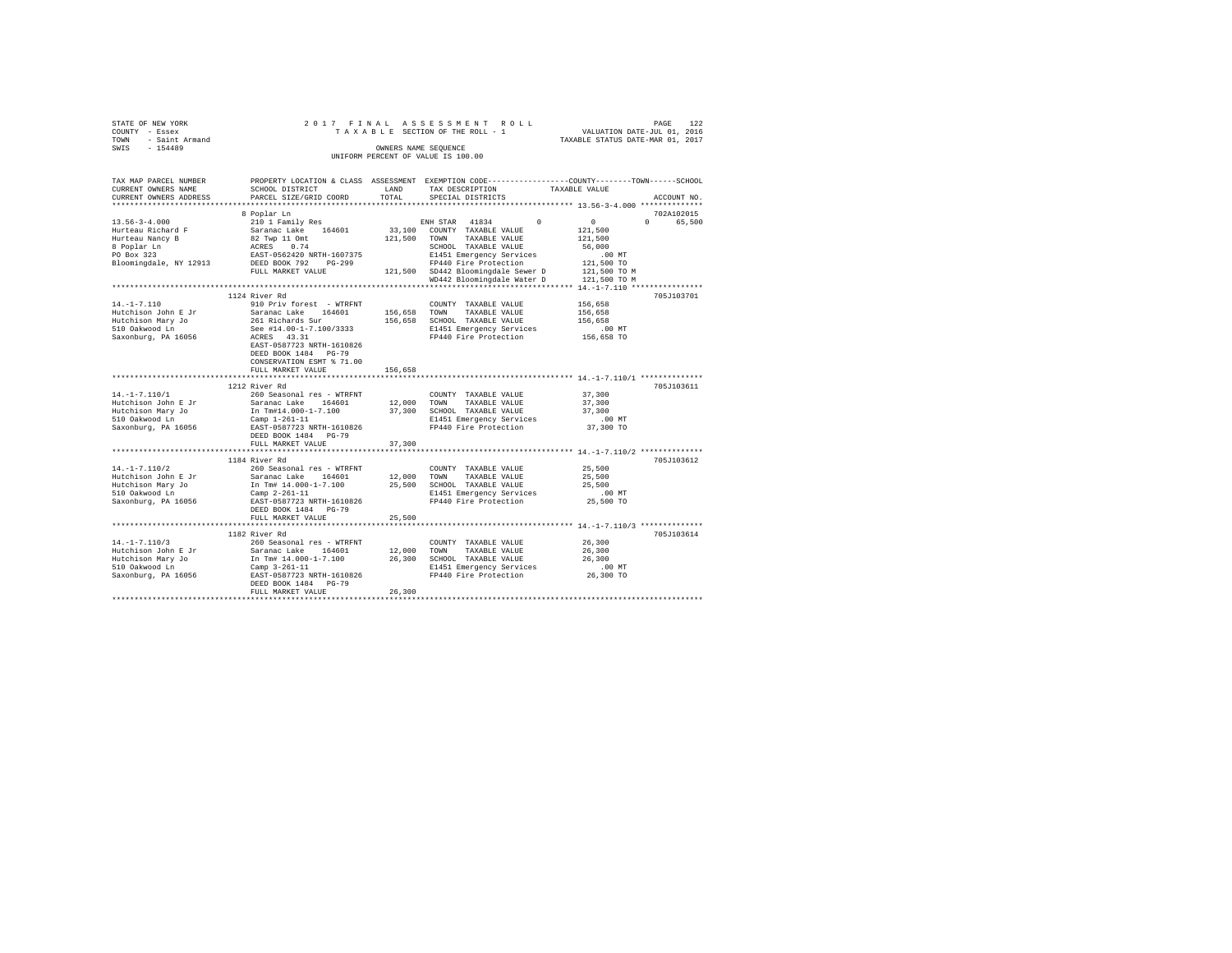| STATE OF NEW YORK<br>COUNTY - Essex<br>- Saint Armand<br>TOWN<br>SWIS - 154489 |                                                                                                                                                                                                                                                                                                                                                                                                                                                                                           | OWNERS NAME SEQUENCE | 2017 FINAL ASSESSMENT ROLL<br>UNIFORM PERCENT OF VALUE IS 100.00                                                                                       | PAGE<br>TAXABLE SECTION OF THE ROLL - 1 VALUATION DATE-JUL 01, 2016<br>TAXABLE STATUS DATE-MAR 01, 2017              | 123 |
|--------------------------------------------------------------------------------|-------------------------------------------------------------------------------------------------------------------------------------------------------------------------------------------------------------------------------------------------------------------------------------------------------------------------------------------------------------------------------------------------------------------------------------------------------------------------------------------|----------------------|--------------------------------------------------------------------------------------------------------------------------------------------------------|----------------------------------------------------------------------------------------------------------------------|-----|
| CURRENT OWNERS NAME                                                            | SCHOOL DISTRICT                                                                                                                                                                                                                                                                                                                                                                                                                                                                           |                      | LAND TAX DESCRIPTION TAXABLE VALUE                                                                                                                     | TAX MAP PARCEL NUMBER PROPERTY LOCATION & CLASS ASSESSMENT EXEMPTION CODE--------------COUNTY-------TOWN------SCHOOL |     |
| $14. -1 - 7.110/4$                                                             | 1122 River Rd<br>260 Seasonal res - WTRFNT<br>$\begin{tabular}{lcccccc} \textsc{Hutchison John E Jr} & \textsc{Sarana} & \textsc{Take} & 164601 & 12,000 \\ \textsc{Hutchison Mary Jo} & \textsc{In m H 14.000-17.100} & 30,900 \\ \textsc{510 Oakwood Ln} & \textsc{Cam H - 14.000-17.100} & 30,900 \\ \textsc{5200} & \textsc{Canp 4-261-11} & & & & \\ \textsc{Saxonburg, PA 16056} & \textsc{EAST-0587723 NRTH-1610826} & \end{tabular}$<br>DEED BOOK 1484 PG-79<br>FULL MARKET VALUE | 30.900               | COUNTY TAXABLE VALUE 30.900<br>TOWN TAXABLE VALUE 30.900<br>SCHOOL TAXABLE VALUE 30,900<br>E1451 Emergency Services<br>FP440 Fire Protection 30,900 TO | 705-7103608<br>$.00$ MT                                                                                              |     |
| 510 Oakwood Pl                                                                 | 1126 River Rd<br>Hutchison Mary Jo [10] In Tm # 14.000-1-7.100 42,400<br>Camp $5-261-11$<br>Saxonburg, PA 16056 EAST-0587723 NRTH-1610826<br>DEED BOOK 1484 PG-79<br>FULL MARKET VALUE                                                                                                                                                                                                                                                                                                    | 42,400               | SCHOOL TAXABLE VALUE 42,400<br>E1451 Emergency Services .00 MT<br>FP440 Fire Protection 42,400 TO                                                      | 705J103609                                                                                                           |     |
| $14. -1 - 7.110/6$<br>Hutchison Mary Jo<br>510 Oakwood Pl                      | 1124 River Rd<br>260 Seasonal res - WTRFNT<br>Hutchison John E Jr Saranac Lake 164601 12,000<br>In Tm # 14.000-1-7.100 19,500<br>Camp $6-261-11$                                                                                                                                                                                                                                                                                                                                          |                      | COUNTY TAXABLE VALUE 19,500<br>TAXABLE VALUE 19,500<br>TOWN<br>SCHOOL TAXABLE VALUE 19,500<br>E1451 Emergency Services                                 | 705J103607<br>.00MT                                                                                                  |     |

| Hutchison Mary Jo<br>510 Oakwood Pl<br>Saxonburg, PA 16056                                             | In Tm # 14.000-1-7.100<br>Camp 6-261-11<br>EAST-0587723 NRTH-1610826<br>DEED BOOK 1484 PG-79<br>FULL MARKET VALUE                                                                                                               | 19,500<br>19,500           | SCHOOL TAXABLE VALUE<br>E1451 Emergency Services<br>FP440 Fire Protection                                                                                                                   | 19,500<br>$.00$ MT<br>19,500 TO                                           |                                  |
|--------------------------------------------------------------------------------------------------------|---------------------------------------------------------------------------------------------------------------------------------------------------------------------------------------------------------------------------------|----------------------------|---------------------------------------------------------------------------------------------------------------------------------------------------------------------------------------------|---------------------------------------------------------------------------|----------------------------------|
| $14. - 1 - 7.200$<br>Hutchison John E Jr<br>Hutchison Mary Jo<br>510 Oakwood Ln<br>Saxonburg, PA 16056 | Franklin Falls Dam<br>260 Seasonal res - WTRFNT<br>Saranac Lake 164601<br>261 Twp 11 Omt Rs<br>Island Camp<br>ACRES 0.70<br>EAST-0588531 NRTH-1610279<br>DEED BOOK 1484 PG-79<br>CONSERVATION ESMT % 71.00<br>FULL MARKET VALUE | 63,800<br>90.200<br>90,200 | COUNTY TAXABLE VALUE<br>TOWN<br>TAXABLE VALUE<br>SCHOOL TAXABLE VALUE<br>E1451 Emergency Services<br>FP440 Fire Protection                                                                  | 90,200<br>90,200<br>90,200<br>$.00$ MT<br>90,200 TO                       | 705J192006                       |
| 32.38-1-26.000<br>Hvbicki Michael<br>Hybicki Kristina<br>53 Saranac Ln<br>Saranac Lake, NY 12983       | 53 Saranac Ln<br>210 1 Family Res<br>Saranac Lake 164601<br>11 Twp 11 Omt Rs<br>Lot 75 Rockledge Park<br>ACRES 0.39 BANK1STARSG<br>EAST-0555460 NRTH-1579502<br>DEED BOOK 1581 PG-239<br>FULL MARKET VALUE                      | 176,000<br>176,000         | BAS STAR 41854<br>$\sim$ 0<br>38,500 COUNTY TAXABLE VALUE<br>TOWN<br>TAXABLE VALUE<br>SCHOOL<br>TAXABLE VALUE<br>E1450 Emergency Services<br>FP440 Fire Protection<br>WD441 Rockledge water | 0<br>176,000<br>176,000<br>146,000<br>.00MT<br>176,000 TO<br>176,000 TO M | 705J189002<br>30,000<br>$\Omega$ |
|                                                                                                        |                                                                                                                                                                                                                                 |                            |                                                                                                                                                                                             |                                                                           |                                  |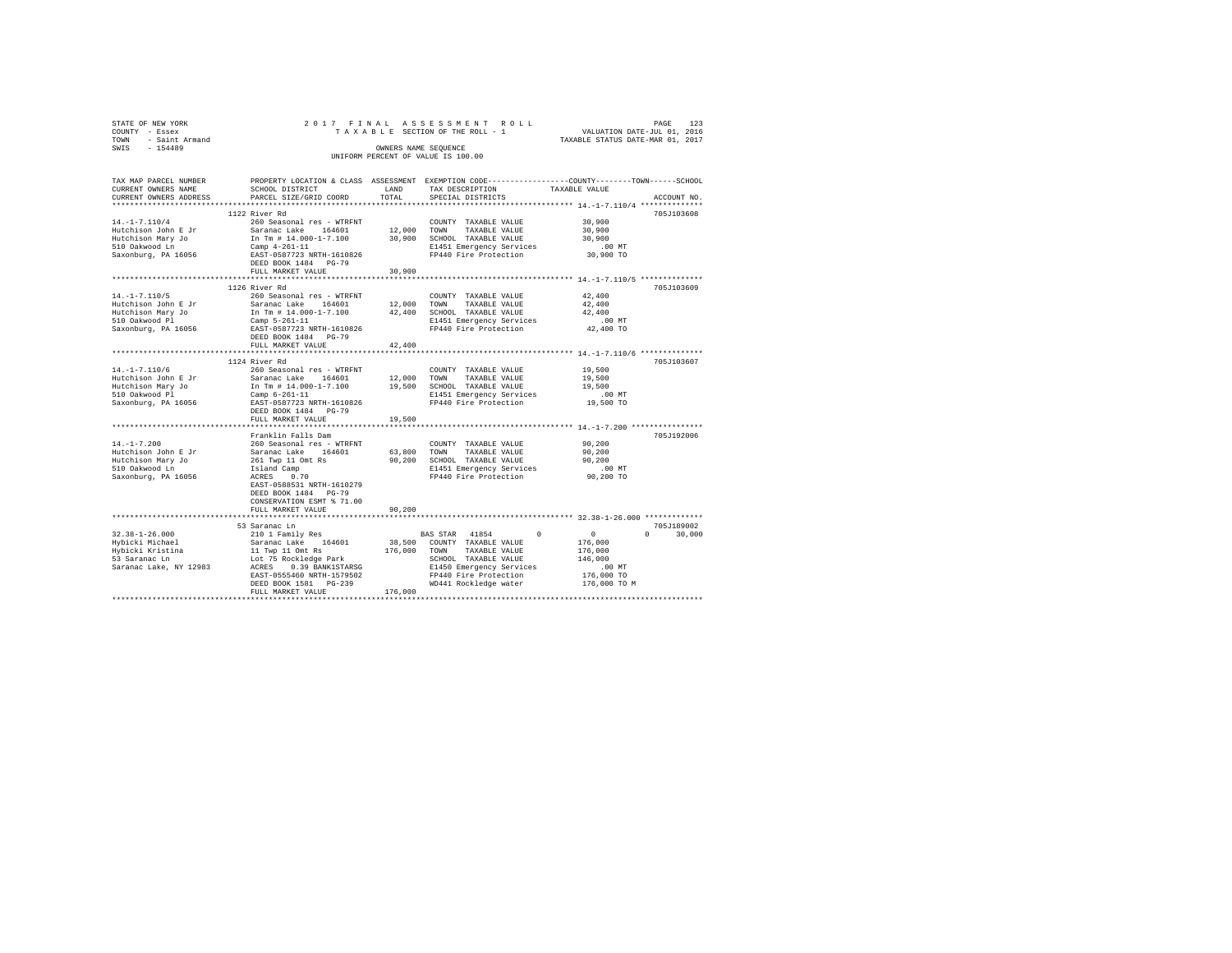| STATE OF NEW YORK<br>$-$ Essex<br>COUNTY<br>- Saint Armand<br>TOWN<br>$-154489$ |                           |                   | 2017 FINAL ASSESSMENT ROLL<br>TAXABLE SECTION OF THE ROLL - 1 | VALUATION DATE-JUL 01, 2016<br>TAXABLE STATUS DATE-MAR 01, 2017 | PAGE | 124         |
|---------------------------------------------------------------------------------|---------------------------|-------------------|---------------------------------------------------------------|-----------------------------------------------------------------|------|-------------|
| SWIS                                                                            |                           |                   | OWNERS NAME SEOUENCE<br>UNIFORM PERCENT OF VALUE IS 100.00    |                                                                 |      |             |
|                                                                                 |                           |                   |                                                               |                                                                 |      |             |
| TAX MAP PARCEL NUMBER                                                           | PROPERTY LOCATION & CLASS | <b>ASSESSMENT</b> |                                                               | EXEMPTION CODE----------------COUNTY-------TOWN------SCHOOL     |      |             |
| CURRENT OWNERS NAME                                                             | SCHOOL DISTRICT           | <b>T.AND</b>      | TAX DESCRIPTION                                               | TAXABLE VALUE                                                   |      |             |
| CURRENT OWNERS ADDRESS                                                          | PARCEL SIZE/GRID COORD    | TOTAL             | SPECIAL DISTRICTS                                             |                                                                 |      | ACCOUNT NO. |

| $23.3 - 1 - 43.000$                     | Trudeau Rd<br>323 Vacant rural                    |          | COUNTY TAXABLE VALUE                          | 11,200      | 705J103112                      |
|-----------------------------------------|---------------------------------------------------|----------|-----------------------------------------------|-------------|---------------------------------|
|                                         |                                                   |          | TAXABLE VALUE<br>TOWN                         | 11,200      |                                 |
|                                         |                                                   |          | SCHOOL TAXABLE VALUE                          | 11,200      |                                 |
| PO Box 349                              | ACRES 21.00                                       |          | E1450 Emergency Services                      | $.00$ MT    |                                 |
|                                         | Saranac Lake, NY 12983 EAST-0555260 NRTH-1585226  |          | FP440 Fire Protection                         | 11,200 TO   |                                 |
|                                         | DEED BOOK 992<br>$PG-33$                          |          |                                               |             |                                 |
|                                         | FULL MARKET VALUE                                 | 11,200   |                                               |             |                                 |
|                                         |                                                   |          |                                               |             |                                 |
|                                         | Trudeau Rd                                        |          |                                               |             | 705J175014                      |
| $23.3 - 1 - 47.000$                     | 311 Res vac land                                  |          | COUNTY TAXABLE VALUE                          | 42,200      |                                 |
| Hyde Thomas F                           | Saranac Lake 164601 42,200                        |          | TOWN<br>TAXABLE VALUE                         | 42,200      |                                 |
| PO Box 302                              | Richards Survey Lot 9 42,200 SCHOOL TAXABLE VALUE |          |                                               | 42,200      |                                 |
| Saranac Lake, NY 12983                  | Senic Easement                                    |          | E1450 Emergency Services                      | $.00$ MT    |                                 |
|                                         | ACRES 2.60                                        |          | FP440 Fire Protection                         | 42,200 TO   |                                 |
|                                         | EAST-0554996 NRTH-1584525                         |          |                                               |             |                                 |
|                                         | DEED BOOK 1294 PG-48                              |          |                                               |             |                                 |
|                                         | FULL MARKET VALUE                                 | 42,200   |                                               |             |                                 |
|                                         |                                                   |          |                                               |             |                                 |
|                                         | 254 Trudeau Rd                                    |          |                                               |             | 705J104004                      |
| $23.3 - 1 - 63.000$                     | 220 2 Family Res                                  |          | BAS STAR 41854 0                              | 0           | 30,000<br>$\Omega$ and $\Omega$ |
| Hyde Thomas F                           | Saranac Lake 164601 96,300 COUNTY TAXABLE VALUE   |          |                                               | 451,900     |                                 |
| PO Box 302                              | 9 Richards Sur 451,900                            |          | TOWN<br>TAXABLE VALUE                         | 451,900     |                                 |
| Saranac Lake, NY 12983 Book 817 Page 95 |                                                   |          | SCHOOL TAXABLE VALUE                          | 421,900     |                                 |
|                                         |                                                   |          | ACRES 4.60 BANK TLNB E1450 Emergency Services | .00 MT      |                                 |
|                                         | EAST-0554635 NRTH-1584518                         |          | FP440 Fire Protection 51,900 TO               |             |                                 |
|                                         | DEED BOOK 817 PG-097                              |          |                                               |             |                                 |
|                                         | FULL MARKET VALUE                                 | 451,900  |                                               |             |                                 |
|                                         |                                                   |          |                                               |             |                                 |
|                                         | 12 George & Bliss Ln                              |          |                                               |             | 705J102202                      |
| $33.8 - 2 - 8.000$                      | 281 Multiple res - WTRFNT                         |          | COUNTY TAXABLE VALUE                          | 1505,400    |                                 |
| I Skogen LLC                            | Saranac Lake 164601                               | 794,500  | TAXABLE VALUE<br>TOWN                         | 1505,400    |                                 |
|                                         | 16210 Villarreal De Avila 311 Richards Sur        | 1505,400 | SCHOOL TAXABLE VALUE                          | 1505,400    |                                 |
| Tampa, FL 33613                         |                                                   |          | BTI44 BTI District                            | .00 MT      |                                 |
|                                         |                                                   |          | E1450 Emergency Services                      | .00 MT      |                                 |
|                                         | EAST-0595442 NRTH-1583663                         |          | FP403 Fire Pro LP Lake                        | 1505,400 TO |                                 |
|                                         | DEED BOOK 1807 PG-314                             |          |                                               |             |                                 |
|                                         | FULL MARKET VALUE                                 | 1505,400 |                                               |             |                                 |
|                                         |                                                   |          |                                               |             |                                 |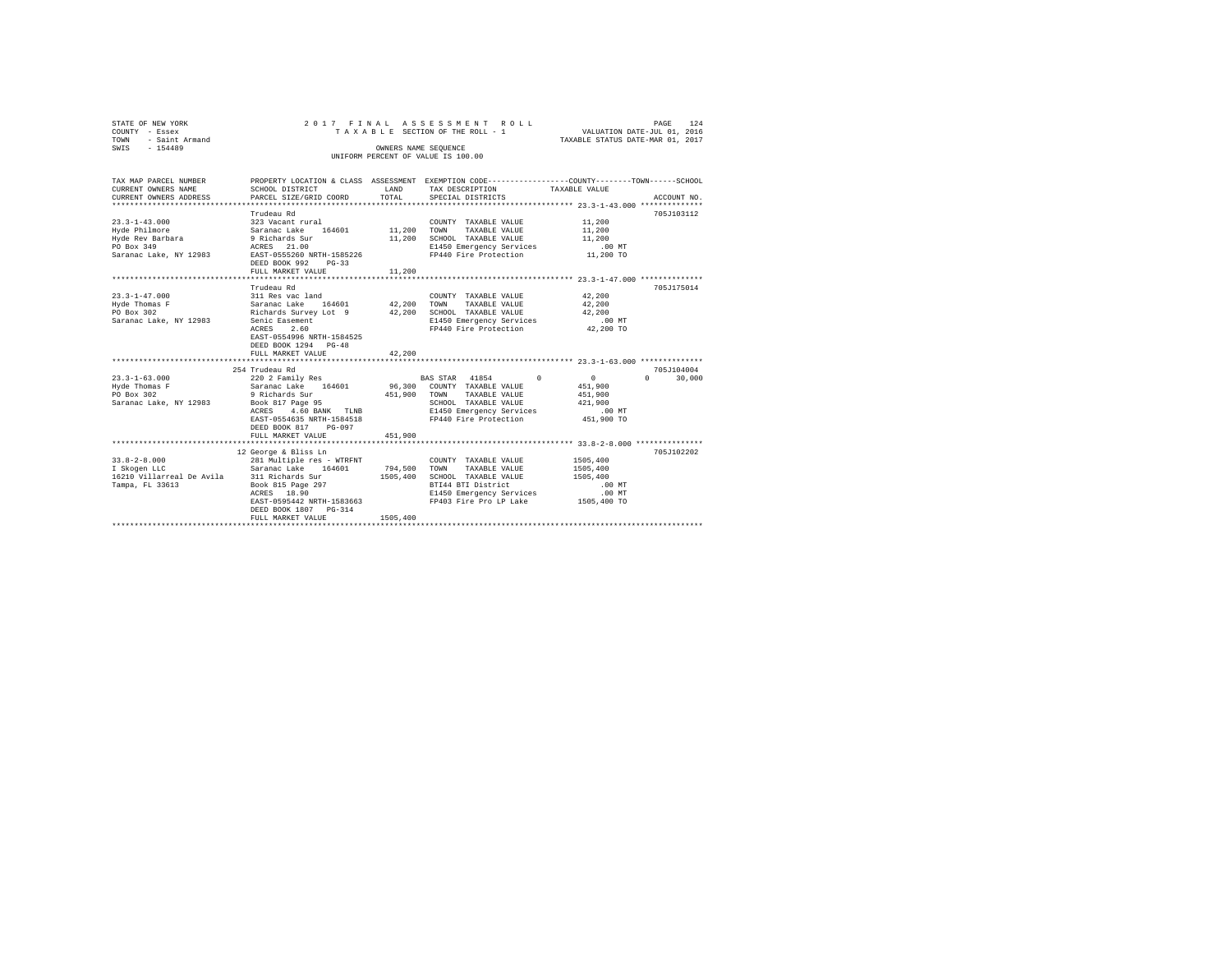| STATE OF NEW YORK   |  | 2017 FINAL ASSESSMENT ROLL         |                                  | PAGE                        | 125 |
|---------------------|--|------------------------------------|----------------------------------|-----------------------------|-----|
| COUNTY - Essex      |  | TAXABLE SECTION OF THE ROLL - 1    |                                  | VALUATION DATE-JUL 01, 2016 |     |
| TOWN - Saint Armand |  |                                    | TAXABLE STATUS DATE-MAR 01, 2017 |                             |     |
| SWIS<br>- 154489    |  | OWNERS NAME SEOUENCE               |                                  |                             |     |
|                     |  | UNIFORM PERCENT OF VALUE IS 100.00 |                                  |                             |     |
|                     |  |                                    |                                  |                             |     |

| TAX MAP PARCEL NUMBER                    |                                                                                                     |             | PROPERTY LOCATION & CLASS ASSESSMENT EXEMPTION CODE---------------COUNTY------TOWN-----SCHOOL |                                       |
|------------------------------------------|-----------------------------------------------------------------------------------------------------|-------------|-----------------------------------------------------------------------------------------------|---------------------------------------|
| CURRENT OWNERS NAME                      | SCHOOL DISTRICT                                                                                     | LAND        | TAX DESCRIPTION                                                                               | TAXABLE VALUE                         |
| CURRENT OWNERS ADDRESS                   | PARCEL SIZE/GRID COORD                                                                              | TOTAL       | SPECIAL DISTRICTS                                                                             | ACCOUNT NO.                           |
|                                          |                                                                                                     |             |                                                                                               |                                       |
|                                          | 775 Saint Regis Ave                                                                                 |             |                                                                                               | 702A100711                            |
| $13.56 - 2 - 5.000$                      | 210 1 Family Res                                                                                    |             | $\Omega$<br>BAS STAR 41854                                                                    | $\circ$<br>$\Omega$<br>30,000         |
| Ingham David J                           | Saranac Lake<br>164601                                                                              | 30,300      | COUNTY TAXABLE VALUE                                                                          | 137,200                               |
| Ingham Sylvia J                          | 82 Twp 11 Omt                                                                                       | 137,200     | TOWN<br>TAXABLE VALUE                                                                         | 137,200                               |
| 775 St Regis Ave                         | ACRES<br>0.60                                                                                       |             | SCHOOL TAXABLE VALUE                                                                          | 107,200                               |
| Bloomingdale, NY 12913                   | EAST-0562699 NRTH-1607691                                                                           |             | E1451 Emergency Services                                                                      | .00MT                                 |
|                                          | DEED BOOK 709<br>$PG-275$                                                                           |             | FP440 Fire Protection                                                                         | 137,200 TO                            |
|                                          | FULL MARKET VALUE                                                                                   |             | 137,200 SD442 Bloomingdale Sewer D                                                            | 137,200 TO M                          |
|                                          |                                                                                                     |             | WD442 Bloomingdale Water D                                                                    | 137,200 TO M                          |
|                                          |                                                                                                     |             |                                                                                               |                                       |
|                                          | 42 Goodspeed Ln                                                                                     |             |                                                                                               | 705J180017                            |
| $15. - 1 - 7.002$                        | 240 Rural res                                                                                       |             | $\circ$<br>BAS STAR 41854                                                                     | $\sim$ 0 $\sim$<br>$\Omega$<br>30,000 |
|                                          | 164601                                                                                              |             | 49,000 COUNTY TAXABLE VALUE                                                                   | 62,500                                |
| Ingison Stanley C<br>42 Goodspeed Ln     | Saranac Lake 16<br>361 Rs Twp 11 Omt                                                                | 62,500      | TOWN<br>TAXABLE VALUE                                                                         | 62,500                                |
| Bloomingdale, NY 12913 Also See 1059/119 |                                                                                                     |             | SCHOOL TAXABLE VALUE                                                                          | 32,500                                |
|                                          | ACRES 19.35                                                                                         |             | E1451 Emergency Services                                                                      | $.00$ MT                              |
|                                          | EAST-0602020 NRTH-1611828                                                                           |             | FP440 Fire Protection                                                                         | 62,500 TO                             |
|                                          | DEED BOOK 713<br>PG-113                                                                             |             |                                                                                               |                                       |
|                                          | FULL MARKET VALUE                                                                                   | 62,500      |                                                                                               |                                       |
|                                          |                                                                                                     |             |                                                                                               |                                       |
|                                          | 267 River Rd                                                                                        |             |                                                                                               | 705J102712                            |
| $13.4 - 1 - 56.000$                      |                                                                                                     |             | BAS STAR 41854<br>$\Omega$                                                                    | $\overline{0}$<br>$\Omega$            |
|                                          |                                                                                                     |             |                                                                                               | 30,000                                |
| Irvine Bruce I                           | 210 1 Family Res<br>Saranac Lake 164601<br>143 Richards Sur<br>ACRES 1.90 BANK CORE                 |             | 35,900 COUNTY TAXABLE VALUE                                                                   | 161,800                               |
| Irvine Mia M                             |                                                                                                     | 161,800     | TOWN<br>TAXABLE VALUE                                                                         | 161,800                               |
| 267 River Rd                             | 1.90 BANK CORE                                                                                      |             | SCHOOL TAXABLE VALUE                                                                          | 131,800                               |
| PO Box 421                               | EAST-0570286 NRTH-1603787<br>DEED BOOK 1086 PG-336                                                  |             | E1451 Emergency Services                                                                      | .00MT                                 |
| Saranac Lake, NY 12983                   |                                                                                                     |             | FP440 Fire Protection                                                                         | 161,800 TO                            |
|                                          | FULL MARKET VALUE                                                                                   | 161,800     |                                                                                               |                                       |
|                                          |                                                                                                     |             |                                                                                               |                                       |
|                                          | 1681 NYS Route 3                                                                                    |             |                                                                                               | 702A101113                            |
| $13.57 - 2 - 6.000$                      | 281 Multiple res                                                                                    |             | COUNTY TAXABLE VALUE                                                                          | 142,200                               |
| Isabella Katrene L                       |                                                                                                     | 31,400 TOWN | TAXABLE VALUE                                                                                 | 142,200                               |
| Isabella Todd M                          |                                                                                                     | 142,200     | SCHOOL TAXABLE VALUE                                                                          | 142,200                               |
| 582 Cty Rte 18                           | Saranac Lake 164601<br>101 Richards Sur Omt 11<br>ACRES 0.23 BANK CORE<br>EAST-0564308 NRTH-1605999 |             | E1451 Emergency Services                                                                      | $.00$ MT                              |
| Lake Clear, NY 12945                     |                                                                                                     |             | FP440 Fire Protection                                                                         | 142,200 TO                            |
|                                          | DEED BOOK 1304 PG-221                                                                               |             | SD442 Bloomingdale Sewer D                                                                    | 142,200 TO M                          |
|                                          | FULL MARKET VALUE                                                                                   |             | 142,200 WD442 Bloomingdale Water D                                                            | 142,200 TO M                          |
|                                          |                                                                                                     |             |                                                                                               |                                       |
|                                          | School St                                                                                           |             |                                                                                               | 705Z007004                            |
| $13.65 - 1 - 1.330$                      | 311 Res vac land                                                                                    |             | COUNTY TAXABLE VALUE                                                                          | 1,100                                 |
|                                          |                                                                                                     | 1,100       | TOWN<br>TAXABLE VALUE                                                                         | 1,100                                 |
|                                          |                                                                                                     | 1,100       | SCHOOL TAXABLE VALUE                                                                          | 1,100                                 |
|                                          |                                                                                                     |             | E1451 Emergency Services                                                                      | .00 MT                                |
|                                          |                                                                                                     |             | FP440 Fire Protection                                                                         | 1,100 TO                              |
|                                          | DEED BOOK 1577 PG-73                                                                                |             |                                                                                               |                                       |
|                                          | FULL MARKET VALUE                                                                                   | 1,100       |                                                                                               |                                       |
|                                          |                                                                                                     |             |                                                                                               |                                       |
|                                          |                                                                                                     |             |                                                                                               |                                       |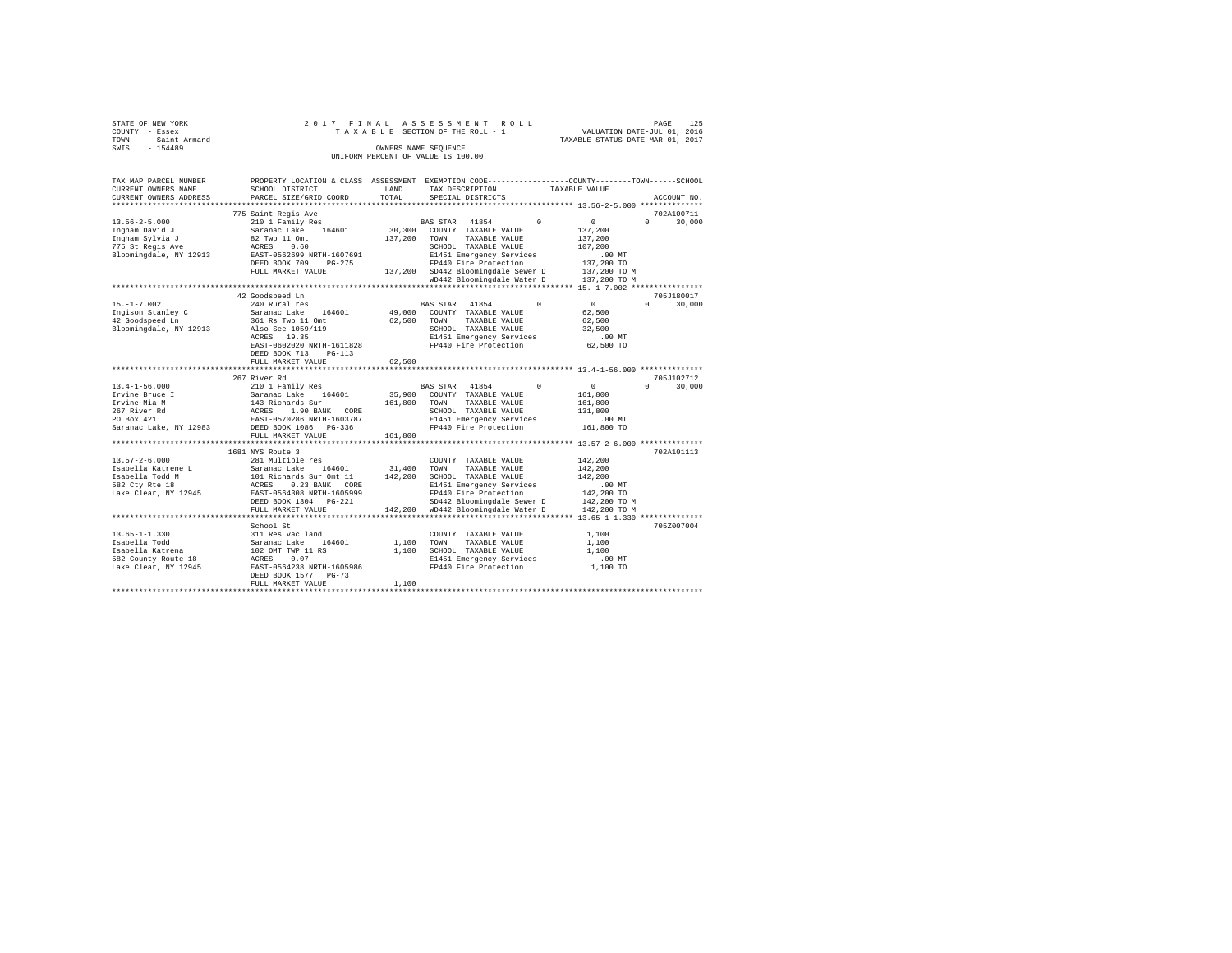| STATE OF NEW YORK<br>COUNTY - Essex<br>- Saint Armand<br>TOWN<br>$-154489$<br>SWIS                     | 2017 FINAL                                                                                                                                                                                                                   |                            | ASSESSMENT ROLL<br>TAXABLE SECTION OF THE ROLL - 1<br>OWNERS NAME SEQUENCE                                                                                                                                                               | TAXABLE STATUS DATE-MAR 01, 2017                                                                                                 | PAGE<br>126<br>VALUATION DATE-JUL 01, 2016           |
|--------------------------------------------------------------------------------------------------------|------------------------------------------------------------------------------------------------------------------------------------------------------------------------------------------------------------------------------|----------------------------|------------------------------------------------------------------------------------------------------------------------------------------------------------------------------------------------------------------------------------------|----------------------------------------------------------------------------------------------------------------------------------|------------------------------------------------------|
|                                                                                                        |                                                                                                                                                                                                                              |                            | UNIFORM PERCENT OF VALUE IS 100.00                                                                                                                                                                                                       |                                                                                                                                  |                                                      |
|                                                                                                        |                                                                                                                                                                                                                              |                            |                                                                                                                                                                                                                                          |                                                                                                                                  |                                                      |
| TAX MAP PARCEL NUMBER<br>CURRENT OWNERS NAME<br>CURRENT OWNERS ADDRESS                                 | PROPERTY LOCATION & CLASS ASSESSMENT EXEMPTION CODE---------------COUNTY-------TOWN------SCHOOL<br>SCHOOL DISTRICT<br>PARCEL SIZE/GRID COORD                                                                                 | LAND<br>TOTAL              | TAX DESCRIPTION<br>SPECIAL DISTRICTS                                                                                                                                                                                                     | TAXABLE VALUE                                                                                                                    | ACCOUNT NO.                                          |
|                                                                                                        |                                                                                                                                                                                                                              |                            |                                                                                                                                                                                                                                          |                                                                                                                                  |                                                      |
| $32.38 - 1 - 42.112$<br>Jackson Frederick H<br>Jackson Katherine A<br>9 Tower Rd<br>Newburgh, NY 12550 | Ledge Ln<br>311 Res vac land<br>Saranac Lake 164601<br>11 OMT TWP 11 RS<br>Rockledge Park Lots<br>41, 57, 58, 59, 64, 65, 66, 67<br>2.56<br>ACRES<br>EAST-0555846 NRTH-1580214<br>DEED BOOK 1552 PG-112<br>FULL MARKET VALUE | 43,400<br>43,400<br>43,400 | COUNTY TAXABLE VALUE<br>TOWN<br>TAXABLE VALUE<br>SCHOOL TAXABLE VALUE<br>E1450 Emergency Services<br>FP440 Fire Protection                                                                                                               | 43,400<br>43,400<br>43,400<br>.00MT<br>43,400 TO                                                                                 | 705Z008004                                           |
|                                                                                                        |                                                                                                                                                                                                                              |                            |                                                                                                                                                                                                                                          | ********************** 32.38-1-57.200 *************                                                                              |                                                      |
| $32.38 - 1 - 57.200$<br>Jackson Frederick H<br>Jackson Katherine A<br>9 Tower Rd<br>Newburgh, NY 12550 | Ledge Ln<br>311 Res vac land<br>Saranac Lake 164601<br>11 OMT TWP 11 RS<br>95 Rockledge Park<br>ACRES<br>0.38<br>EAST-0555655 NRTH-1580370<br>DEED BOOK 1552 PG-112<br>FULL MARKET VALUE                                     | 13,900<br>13,900<br>13,900 | COUNTY TAXABLE VALUE<br>TOWN<br>TAXABLE VALUE<br>SCHOOL TAXABLE VALUE<br>E1450 Emergency Services<br>FP440 Fire Protection                                                                                                               | 13,900<br>13,900<br>13,900<br>$.00$ MT<br>13,900 TO                                                                              | 705Z008003                                           |
|                                                                                                        | Ledge Ln                                                                                                                                                                                                                     |                            |                                                                                                                                                                                                                                          |                                                                                                                                  | 705J190038                                           |
| $32.38 - 1 - 74.000$<br>Jackson Frederick H<br>Jackson Katherine A<br>9 Tower Rd<br>Newburgh, NY 12550 | 311 Res vac land<br>Saranac Lake 164601<br>11 Twp 11 Omt Rs<br>Lot 99 Rockledge Park<br>ACRES<br>0.40<br>EAST-0555973 NRTH-1580668<br>DEED BOOK 1552 PG-112<br>FULL MARKET VALUE                                             | 1,800<br>1,800<br>1,800    | COUNTY TAXABLE VALUE<br>TAXABLE VALUE<br>TOWN<br>SCHOOL TAXABLE VALUE<br>E1450 Emergency Services<br>FP440 Fire Protection                                                                                                               | 1,800<br>1,800<br>1,800<br>$.00$ MT<br>1,800 TO                                                                                  |                                                      |
|                                                                                                        |                                                                                                                                                                                                                              |                            |                                                                                                                                                                                                                                          |                                                                                                                                  |                                                      |
| $13.57 - 4 - 4.000$<br>Jacobs Thomas A<br>12 Union Ln<br>PO Box 301<br>Bloomingdale, NY 12913          | 12 Union Ln<br>270 Mfg housing<br>164601<br>Saranac Lake<br>101 Twp 11 Omt<br>0.24<br>ACRES<br>EAST-0565393 NRTH-1606417<br>DEED BOOK 1052 PG-235<br>FULL MARKET VALUE                                                       | 28,100                     | AGED ALL 41800<br>19,800 ENH STAR 41834<br>COUNTY TAXABLE VALUE<br>TOWN<br>TAXABLE VALUE<br>SCHOOL TAXABLE VALUE<br>E1451 Emergency Services<br>28,100 FP440 Fire Protection<br>SD442 Bloomingdale Sewer D<br>WD442 Bloomingdale Water D | $\Omega$<br>14,050<br>$\Omega$<br>$\Omega$<br>14,050<br>14,050<br>$^{\circ}$<br>.00MT<br>28,100 TO<br>28,100 TO M<br>28,100 TO M | 702A102105<br>14,050<br>14,050<br>14,050<br>$\Omega$ |
|                                                                                                        |                                                                                                                                                                                                                              |                            |                                                                                                                                                                                                                                          |                                                                                                                                  |                                                      |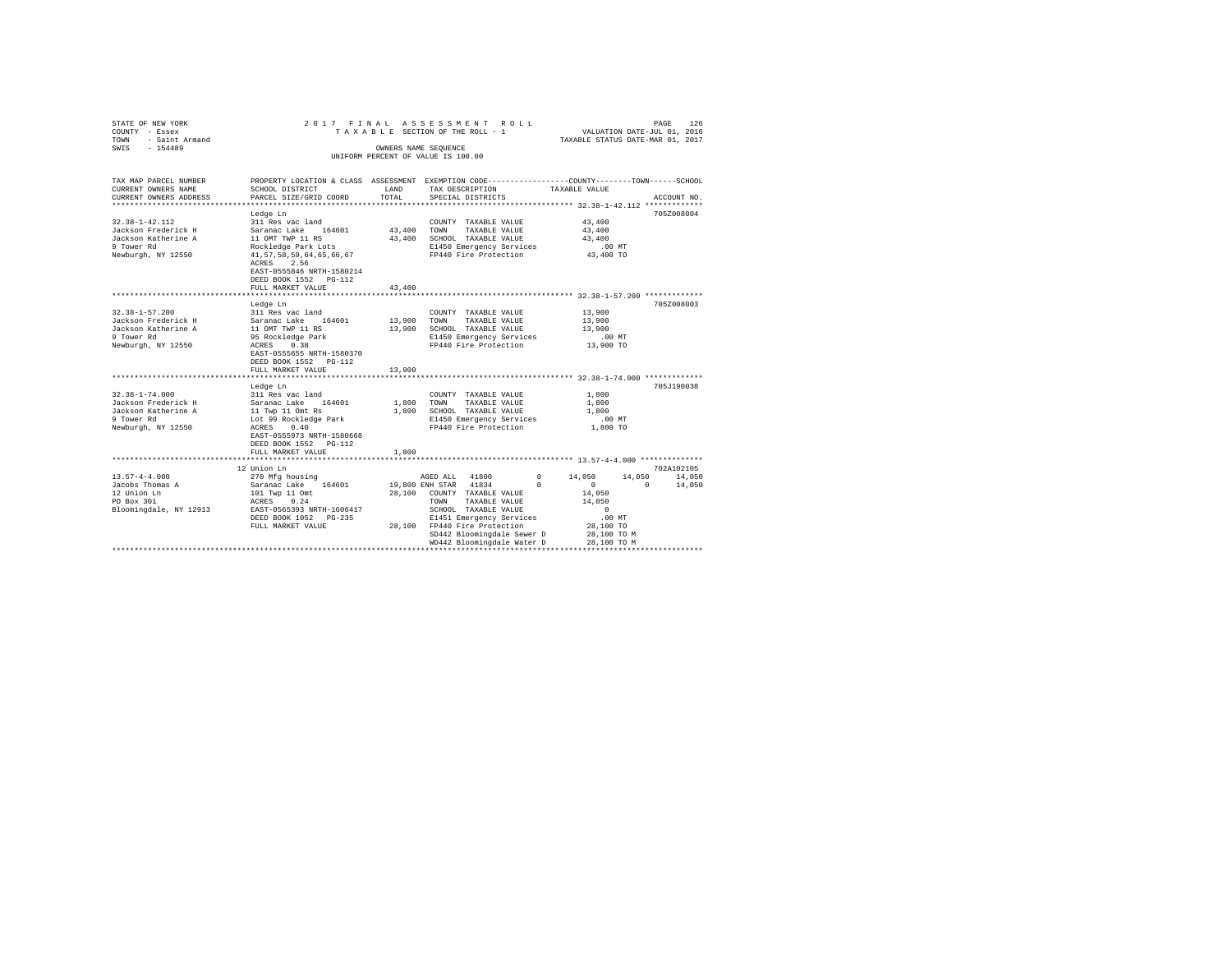| STATE OF NEW YORK                  | 2017 FINAL                                                        |         | ASSESSMENT ROLL                                                                                | PAGE 127<br>VALUATION DATE-JUL 01, 2016                |             |
|------------------------------------|-------------------------------------------------------------------|---------|------------------------------------------------------------------------------------------------|--------------------------------------------------------|-------------|
| COUNTY - Essex                     |                                                                   |         | TAXABLE SECTION OF THE ROLL - 1                                                                |                                                        |             |
| TOWN - Saint Armand                |                                                                   |         |                                                                                                | TAXABLE STATUS DATE-MAR 01, 2017                       |             |
| SWIS<br>$-154489$                  |                                                                   |         | OWNERS NAME SEOUENCE                                                                           |                                                        |             |
|                                    |                                                                   |         | UNIFORM PERCENT OF VALUE IS 100.00                                                             |                                                        |             |
|                                    |                                                                   |         |                                                                                                |                                                        |             |
| TAX MAP PARCEL NUMBER              |                                                                   |         | PROPERTY LOCATION & CLASS ASSESSMENT EXEMPTION CODE---------------COUNTY-------TOWN-----SCHOOL |                                                        |             |
| CURRENT OWNERS NAME                | SCHOOL DISTRICT                                                   | LAND    | TAX DESCRIPTION                                                                                | TAXABLE VALUE                                          |             |
| CURRENT OWNERS ADDRESS             | PARCEL SIZE/GRID COORD                                            | TOTAL   | SPECIAL DISTRICTS                                                                              |                                                        | ACCOUNT NO. |
| ************************           |                                                                   |         |                                                                                                |                                                        |             |
|                                    | NYS Route 3                                                       |         |                                                                                                |                                                        | 702A101704  |
| $13.57 - 3 - 11.001$               | 330 Vacant comm                                                   |         | COUNTY TAXABLE VALUE                                                                           | 41,200                                                 |             |
| Jakobe Henry G Jr                  | Saranac Lake 164601                                               |         | 41,200 TOWN TAXABLE VALUE                                                                      | 41,200                                                 |             |
| PO Box 260                         |                                                                   |         | 41,200 SCHOOL TAXABLE VALUE                                                                    | 41,200                                                 |             |
| Rainbow Lake, NY 12976             | 101 Twp 11 Omt<br>ACRES 0.64                                      |         |                                                                                                | $.00$ MT                                               |             |
|                                    | EAST-0565026 NRTH-1606441                                         |         | E1451 Emergency Services<br>FP440 Fire Protection                                              | 41,200 TO                                              |             |
|                                    | DEED BOOK 1227 PG-91                                              |         |                                                                                                |                                                        |             |
|                                    | FULL MARKET VALUE                                                 | 41,200  |                                                                                                |                                                        |             |
|                                    |                                                                   |         |                                                                                                |                                                        |             |
|                                    | 1720 NYS Route 3                                                  |         |                                                                                                |                                                        | 702A100805  |
| $13.57 - 3 - 12.100$               | 482 Det row bldg                                                  |         | COUNTY TAXABLE VALUE                                                                           | 111,300                                                |             |
|                                    | Saranac Lake 164601                                               |         | 44,900 TOWN TAXABLE VALUE                                                                      | 111,300                                                |             |
| Jakobe Henry G Jr<br>PO Box 260    | 101 Twp 11 Omt                                                    |         | 111,300 SCHOOL TAXABLE VALUE                                                                   | 111,300                                                |             |
| Rainbow Lake, NY 12976             | ACRES 1.07                                                        |         | E1451 Emergency Services                                                                       | .00 MT                                                 |             |
|                                    | EAST-0564827 NRTH-1606288                                         |         | FP440 Fire Protection                                                                          | 111,300 TO                                             |             |
|                                    | DEED BOOK 1227 PG-91                                              |         |                                                                                                |                                                        |             |
|                                    | FULL MARKET VALUE                                                 | 111,300 |                                                                                                |                                                        |             |
|                                    |                                                                   |         |                                                                                                | ************************* 32.38-1-11.000 ************* |             |
|                                    | Saranac Ln                                                        |         |                                                                                                |                                                        | 705J179020  |
| $32.38 - 1 - 11.000$               | 311 Res vac land                                                  |         | COUNTY TAXABLE VALUE                                                                           | 30,000                                                 |             |
|                                    | Saranac Lake 164601                                               |         | 30,000 TOWN TAXABLE VALUE                                                                      | 30,000                                                 |             |
| Jakobe Henry G Jr<br>PO Box 260    | Richards Survey Lot 11                                            |         | 30,000 SCHOOL TAXABLE VALUE                                                                    | 30,000                                                 |             |
| Rainbow Lake, NY 12976             | ACRES 0.50                                                        |         | E1450 Emergency Services                                                                       | $.00$ MT                                               |             |
|                                    | EAST-0555738 NRTH-1578673                                         |         | FP440 Fire Protection                                                                          | 30,000 TO                                              |             |
|                                    | DEED BOOK 1640 PG-5                                               |         | WD441 Rockledge water                                                                          | 30,000 TO M                                            |             |
|                                    | FULL MARKET VALUE                                                 | 30,000  |                                                                                                |                                                        |             |
|                                    |                                                                   |         |                                                                                                |                                                        |             |
|                                    | 127 Campion Way                                                   |         |                                                                                                |                                                        | 705J183006  |
| $13.4 - 1 - 65.710$                | 210 1 Family Res                                                  |         | COUNTY TAXABLE VALUE                                                                           | 79,600                                                 |             |
| James Jennifer V                   |                                                                   |         |                                                                                                | 79,600                                                 |             |
| James Devin J                      | Saranac Lake 164601<br>141 Rs Twp 11 Omt<br>1600/005 Bash sary's: |         | 31,400 TOWN TAXABLE VALUE<br>79,600 SCHOOL TAXABLE VALUE                                       | 79,600                                                 |             |
| 127 Campion Way                    | 1690/205 death certificat                                         |         | E1451 Emergency Services                                                                       | $.00$ MT                                               |             |
| Vermontville, NY 12989             | Campion Subd Lot 8                                                |         | FP440 Fire Protection                                                                          | 79,600 TO                                              |             |
|                                    | ACRES 8.27                                                        |         |                                                                                                |                                                        |             |
|                                    | EAST-0570961 NRTH-1607325                                         |         |                                                                                                |                                                        |             |
|                                    | DEED BOOK 1692 PG-152                                             |         |                                                                                                |                                                        |             |
|                                    | FULL MARKET VALUE                                                 | 79,600  |                                                                                                |                                                        |             |
|                                    |                                                                   |         |                                                                                                |                                                        |             |
|                                    | Forest Hill Ave                                                   |         |                                                                                                |                                                        | 705J184011  |
| $32.1 - 2 - 10.400$                | 311 Res vac land                                                  |         | COUNTY TAXABLE VALUE                                                                           | 1,600                                                  |             |
| Jaquis Robert A                    |                                                                   |         | 1,600 TOWN TAXABLE VALUE                                                                       | 1,600                                                  |             |
|                                    | Saranac Lake 164601<br>31 Rs Twp 11 Omt<br>ACRES 0.35             |         | 1,600 SCHOOL TAXABLE VALUE                                                                     | 1,600                                                  |             |
| Jaquis Carol L<br>5 Blackberry Way |                                                                   |         | E1450 Emergency Services                                                                       | $.00$ MT                                               |             |
| Saranac Lake, NY 12983             | EAST-0556973 NRTH-1578361                                         |         | FP440 Fire Protection                                                                          | 1,600 TO                                               |             |
|                                    | DEED BOOK 863 PG-245                                              |         |                                                                                                |                                                        |             |
|                                    | FULL MARKET VALUE                                                 | 1,600   |                                                                                                |                                                        |             |
|                                    |                                                                   |         |                                                                                                |                                                        |             |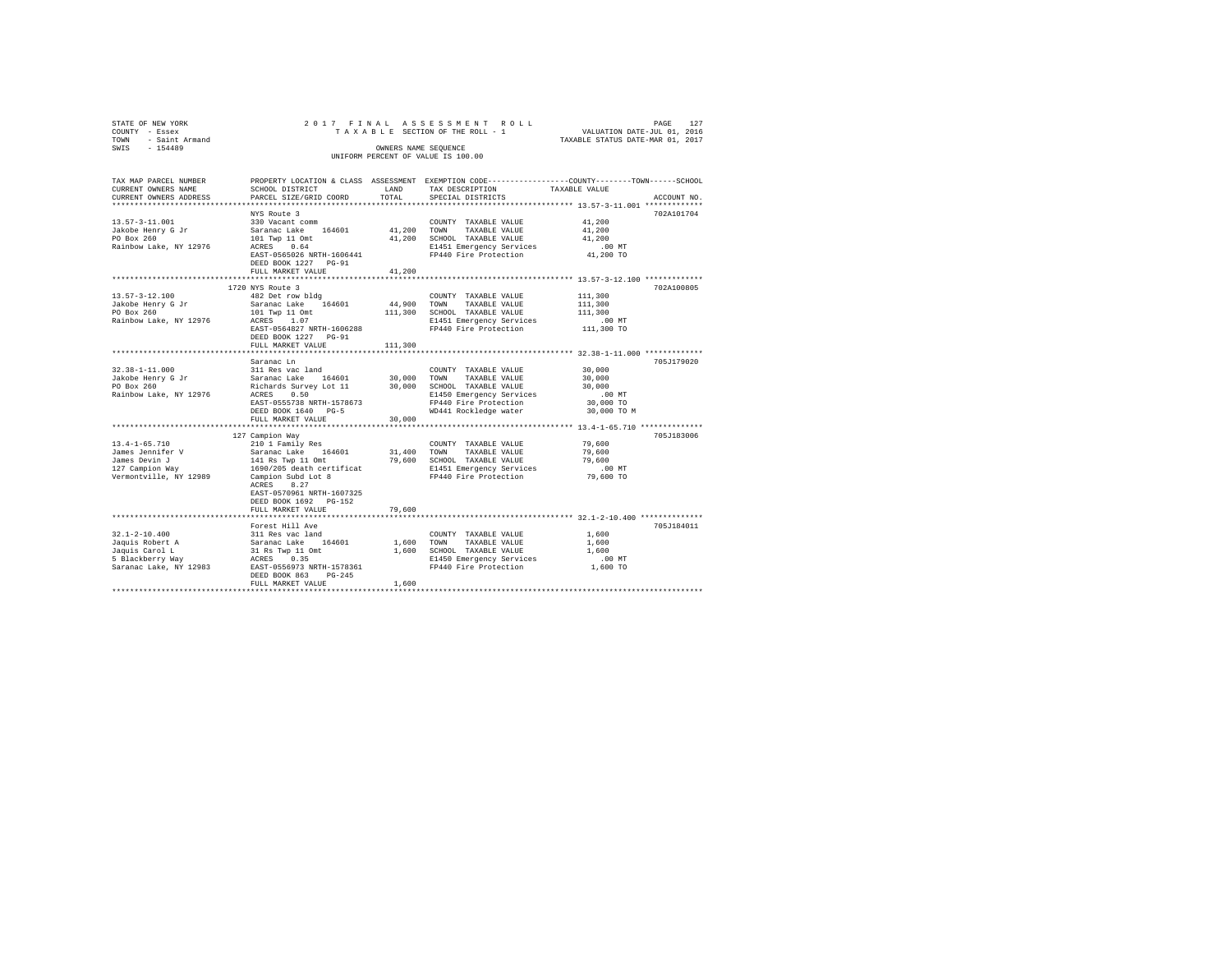| STATE OF NEW YORK<br>COUNTY - Essex<br>- Saint Armand<br>TOWN<br>SWIS - 154489                                                                                                                               |                                                                                                                                                                                                | OWNERS NAME SEQUENCE         | 2017 FINAL ASSESSMENT ROLL<br>TAXABLE SECTION OF THE ROLL - 1<br>UNIFORM PERCENT OF VALUE IS 100.00                                   | PAGE<br>128<br>VALUATION DATE-JUL 01, 2016<br>TAXABLE STATUS DATE-MAR 01, 2017                                                  |
|--------------------------------------------------------------------------------------------------------------------------------------------------------------------------------------------------------------|------------------------------------------------------------------------------------------------------------------------------------------------------------------------------------------------|------------------------------|---------------------------------------------------------------------------------------------------------------------------------------|---------------------------------------------------------------------------------------------------------------------------------|
| TAX MAP PARCEL NUMBER<br>CURRENT OWNERS NAME<br>CURRENT OWNERS ADDRESS                                                                                                                                       | SCHOOL DISTRICT<br>PARCEL SIZE/GRID COORD                                                                                                                                                      | LAND<br>TOTAL                | TAX DESCRIPTION<br>SPECIAL DISTRICTS                                                                                                  | PROPERTY LOCATION & CLASS ASSESSMENT EXEMPTION CODE---------------COUNTY-------TOWN------SCHOOL<br>TAXABLE VALUE<br>ACCOUNT NO. |
| $13.4 - 1 - 11.912$<br>Jenkins Spencer<br>10734 Cross St 101<br>Hammondsport, NY 14840                                                                                                                       | 1601 NYS Route 3<br>240 Rural res<br>Saranac Lake 164601<br>102 Richards Survey<br>Deed 773 Page 157<br>ACRES 15.34<br>EAST-0564353 NRTH-1603980<br>DEED BOOK 1139 PG-131<br>FULL MARKET VALUE | 41,800<br>116,500<br>116,500 | COUNTY TAXABLE VALUE<br>TOWN<br>TAXABLE VALUE<br>SCHOOL TAXABLE VALUE<br>E1451 Emergency Services<br>FP440 Fire Protection 116,500 TO | 705J180021<br>116,500<br>116,500<br>116,500<br>$.00$ MT                                                                         |
| $13.4 - 3 - 8.000$<br>Jewtraw James E<br>Jewtraw Eugene                                                                                                                                                      | 61 Curtis Way<br>260 Seasonal res<br>Saranac Lake 164601<br>123 Richards Sur<br>Life Use To Margaret                                                                                           | 33,600<br>43,200             | COUNTY TAXABLE VALUE<br>TAXABLE VALUE<br>TOWN<br>SCHOOL TAXABLE VALUE<br>E1451 Emergency Services                                     | 705J102208<br>43,200<br>43,200<br>43,200<br>$.00$ MT                                                                            |
| Lake Placid, NY 12946                                                                                                                                                                                        | Jewtraw<br>0.80<br>ACRES<br>EAST-0567896 NRTH-1602850<br>DEED BOOK 1376 PG-57<br>FULL MARKET VALUE                                                                                             | 43,200                       | FP440 Fire Protection                                                                                                                 | 43,200 TO                                                                                                                       |
|                                                                                                                                                                                                              | ***************************                                                                                                                                                                    |                              |                                                                                                                                       |                                                                                                                                 |
| $13.4 - 1 - 39.300$<br>Jimsan Enterprises Inc<br>Attn: Sanford C Hayes III 122 & 123 Rs Twp 11 Omt<br>PO Box 288<br>Bloomingdale, NY 12913                                                                   | Curtis Way<br>314 Rural vac<10<br>Saranac Lake 164601<br>Survey G Odone Map 3283<br>ACRES 1.43<br>EAST-0568255 NRTH-1603937<br>DEED BOOK 692 PG-215                                            | 12,500<br>12,500             | COUNTY TAXABLE VALUE<br>TAXABLE VALUE<br>TOWN<br>SCHOOL TAXABLE VALUE<br>E1451 Emergency Services<br>FP440 Fire Protection            | 705J184003<br>12,500<br>12,500<br>12,500<br>$.00$ MT<br>12,500 TO                                                               |
|                                                                                                                                                                                                              | FULL MARKET VALUE                                                                                                                                                                              | 12,500                       |                                                                                                                                       |                                                                                                                                 |
| $13.4 - 2 - 5.001$<br>13.4-2-5.001<br>Jimsan Enterprises Inc Saranac Lake 164601<br>Attn: Sanford C Hayes III 123 Omt Twp 11 Rs<br>$\frac{1000 \text{ N}}{1000 \text{ N}}$ Pow 200<br>Bloomingdale, NY 12913 | James Way<br>314 Rural vac<10<br>EAST-0567795 NRTH-1603158<br>DEED BOOK 496<br>PG-356<br>FULL MARKET VALUE                                                                                     | 4,500<br>4,500               | COUNTY TAXABLE VALUE<br>TOWN<br>TAXABLE VALUE<br>4,500 SCHOOL TAXABLE VALUE<br>E1451 Emergency Services<br>FP440 Fire Protection      | 705J197001<br>4.500<br>4.500<br>4.500<br>$.00$ MT<br>4,500 TO                                                                   |
|                                                                                                                                                                                                              |                                                                                                                                                                                                |                              |                                                                                                                                       |                                                                                                                                 |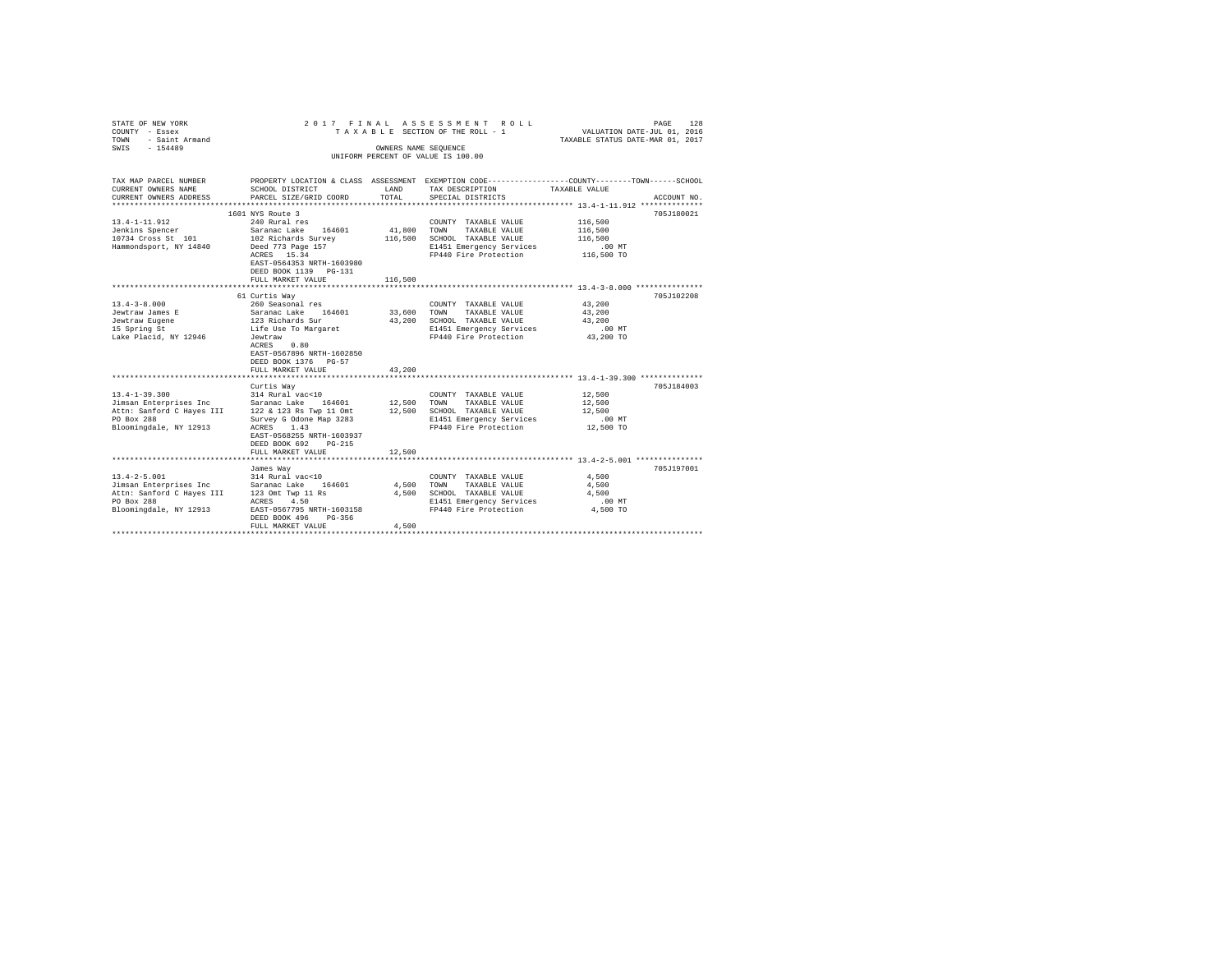|                | STATE OF NEW YORK |  |  |  | 2017 FINAL ASSESSMENT ROLL         |  |  |  |  | 129<br>PAGE                      |
|----------------|-------------------|--|--|--|------------------------------------|--|--|--|--|----------------------------------|
| COUNTY - Essex |                   |  |  |  | TAXABLE SECTION OF THE ROLL - 1    |  |  |  |  | VALUATION DATE-JUL 01, 2016      |
| TOWN           | - Saint Armand    |  |  |  |                                    |  |  |  |  | TAXABLE STATUS DATE-MAR 01, 2017 |
| SWIS           | $-154489$         |  |  |  | OWNERS NAME SEOUENCE               |  |  |  |  |                                  |
|                |                   |  |  |  | UNIFORM PERCENT OF VALUE IS 100.00 |  |  |  |  |                                  |

| TAX MAP PARCEL NUMBER<br>CURRENT OWNERS NAME                                                                                                                                                                                                                    | SCHOOL DISTRICT                                                                                                                                                                           | LAND                         | PROPERTY LOCATION & CLASS ASSESSMENT EXEMPTION CODE---------------COUNTY-------TOWN------SCHOOL<br>TAX DESCRIPTION                                                                                           | TAXABLE VALUE                                                                                                                               |
|-----------------------------------------------------------------------------------------------------------------------------------------------------------------------------------------------------------------------------------------------------------------|-------------------------------------------------------------------------------------------------------------------------------------------------------------------------------------------|------------------------------|--------------------------------------------------------------------------------------------------------------------------------------------------------------------------------------------------------------|---------------------------------------------------------------------------------------------------------------------------------------------|
| CURRENT OWNERS ADDRESS                                                                                                                                                                                                                                          | PARCEL SIZE/GRID COORD                                                                                                                                                                    | TOTAL                        | SPECIAL DISTRICTS                                                                                                                                                                                            | ACCOUNT NO.                                                                                                                                 |
|                                                                                                                                                                                                                                                                 |                                                                                                                                                                                           |                              |                                                                                                                                                                                                              |                                                                                                                                             |
| $13.3 - 3 - 1.000$<br>Johnson Basil C<br>127 Main St<br>PO Box 121<br>Bloomingdale, NY 12913                                                                                                                                                                    | 127 Main St<br>270 Mfg housing<br>Saranac Lake 164601<br>83 Richards Sur<br>Lot 1 Filed Survey<br>ACRES<br>4.48<br>EAST-0562043 NRTH-1604520<br>DEED BOOK 1400 PG-14<br>FULL MARKET VALUE | 73,300                       | AGED ALL 41800<br>$\circ$<br>59,500 ENH STAR 41834<br>$^{\circ}$<br>73,300 COUNTY TAXABLE VALUE<br><b>TOWN</b><br>TAXABLE VALUE<br>SCHOOL TAXABLE VALUE<br>E1451 Emergency Services<br>FP440 Fire Protection | 705J103109<br>36,650<br>36,650<br>36,650<br>$^{\circ}$<br>$\Omega$<br>36,650<br>36,650<br>36,650<br>$\overline{0}$<br>$.00$ MT<br>73,300 TO |
|                                                                                                                                                                                                                                                                 | ****************************                                                                                                                                                              |                              |                                                                                                                                                                                                              |                                                                                                                                             |
| $13.4 - 3 - 2.000$<br>Johnston Andrea<br>-- ------ Way<br>Bloomingdale, NY 12913                                                                                                                                                                                | 37 Curtis Way<br>210 1 Family Res<br>Saranac Lake 164601<br>123 Richards Sur<br>ACRES<br>0.80<br>EAST-0568223 NRTH-1603338<br>DEED BOOK 1218 PG-52<br>FULL MARKET VALUE                   | 33,600<br>80,000<br>80,000   | $^{\circ}$<br>BAS STAR 41854<br>COUNTY TAXABLE VALUE<br>TAXABLE VALUE<br>TOWN<br>SCHOOL TAXABLE VALUE<br>E1451 Emergency Services<br>FP440 Fire Protection                                                   | 705J104207<br>$\sim$ 0<br>$\Omega$<br>30,000<br>80,000<br>80,000<br>50,000<br>$.00$ MT<br>80,000 TO                                         |
|                                                                                                                                                                                                                                                                 |                                                                                                                                                                                           |                              |                                                                                                                                                                                                              |                                                                                                                                             |
|                                                                                                                                                                                                                                                                 | 43 Prospect St                                                                                                                                                                            |                              |                                                                                                                                                                                                              | 702A100806                                                                                                                                  |
| 13.56-3-11.100<br>10.1 1201 1 Family Res<br>143 Prospect St<br>143 Prospect St<br>143 Prospect St<br>162 Richards Surtwp 11 Omt<br>196 Whiteface Mtn Pk<br>196 Whiteface Mtn Pk<br>PRIOR OWNER ON 3/01/2017 EAST-0561994 NRTH-1606659<br>Johnston John L        | ACRES 0.17<br>DEED BOOK 1042 PG-90                                                                                                                                                        | 18,300<br>100,100            | COUNTY TAXABLE VALUE<br>TOWN<br>TAXABLE VALUE<br>SCHOOL TAXABLE VALUE<br>E1451 Emergency Services<br>FP440 Fire Protection<br>SD442 Bloomingdale Sewer D<br>WD442 Bloomingdale Water D                       | 100,100<br>100,100<br>100,100<br>.00MT<br>100,100 TO<br>100,100 TO M<br>100,100 TO M                                                        |
|                                                                                                                                                                                                                                                                 | FULL MARKET VALUE                                                                                                                                                                         | 100,100                      |                                                                                                                                                                                                              |                                                                                                                                             |
|                                                                                                                                                                                                                                                                 |                                                                                                                                                                                           |                              |                                                                                                                                                                                                              |                                                                                                                                             |
| 13.56-3-11.200<br>Johnston Thomas P<br>c/o John L Johnston<br>43 Prospect St<br>Bloomingdale, NY 12913                                                                                                                                                          | Whiteface Ln<br>311 Res vac land<br>Saranac Lake<br>82 Omt Twp II RS<br>74 & 75 Whiteface Mtn Pk<br>ACRES<br>0.34<br>EAST-0562117 NRTH-1606666                                            | 17,700                       | COUNTY TAXABLE VALUE<br>TOWN<br>TAXABLE VALUE<br>17,700 SCHOOL TAXABLE VALUE<br>E1451 Emergency Services<br>FP440 Fire Protection                                                                            | 705Z010001<br>17,700<br>17,700<br>17,700<br>$.00$ MT<br>17,700 TO                                                                           |
| PRIOR OWNER ON 3/01/2017 DEED BOOK 1604 PG-287                                                                                                                                                                                                                  |                                                                                                                                                                                           |                              |                                                                                                                                                                                                              |                                                                                                                                             |
| Johnston Thomas P                                                                                                                                                                                                                                               | FULL MARKET VALUE                                                                                                                                                                         | 17,700                       |                                                                                                                                                                                                              |                                                                                                                                             |
| $23.3 - 1 - 10.000$<br>25.5-1-10.000<br>25.7-1-10.0000 MD Saranac Lake 164601<br>30hnstone Amy S 67 Richards Sur<br>1011 NYS Rte 3 67 Richards Saranac Lake, NY 12983 RATE-1591712<br>Saranac Lake, NY 12983 RATE-0560318 NRTH-1591712<br>PREP BOOK 704 10-1912 | 1011 NYS Route 3<br>210 1 Family Res<br>DEED BOOK 794<br>$PG-193$<br>FULL MARKET VALUE                                                                                                    | 34,200<br>180,100<br>180,100 | BAS STAR 41854<br>$^{\circ}$<br>COUNTY TAXABLE VALUE<br>TAXABLE VALUE<br>TOWN<br>SCHOOL TAXABLE VALUE<br>E1450 Emergency Services<br>FP440 Fire Protection                                                   | 705J104405<br>$\overline{0}$<br>$\Omega$<br>30,000<br>180,100<br>180,100<br>150,100<br>.00 MT<br>180,100 TO                                 |
|                                                                                                                                                                                                                                                                 |                                                                                                                                                                                           |                              |                                                                                                                                                                                                              |                                                                                                                                             |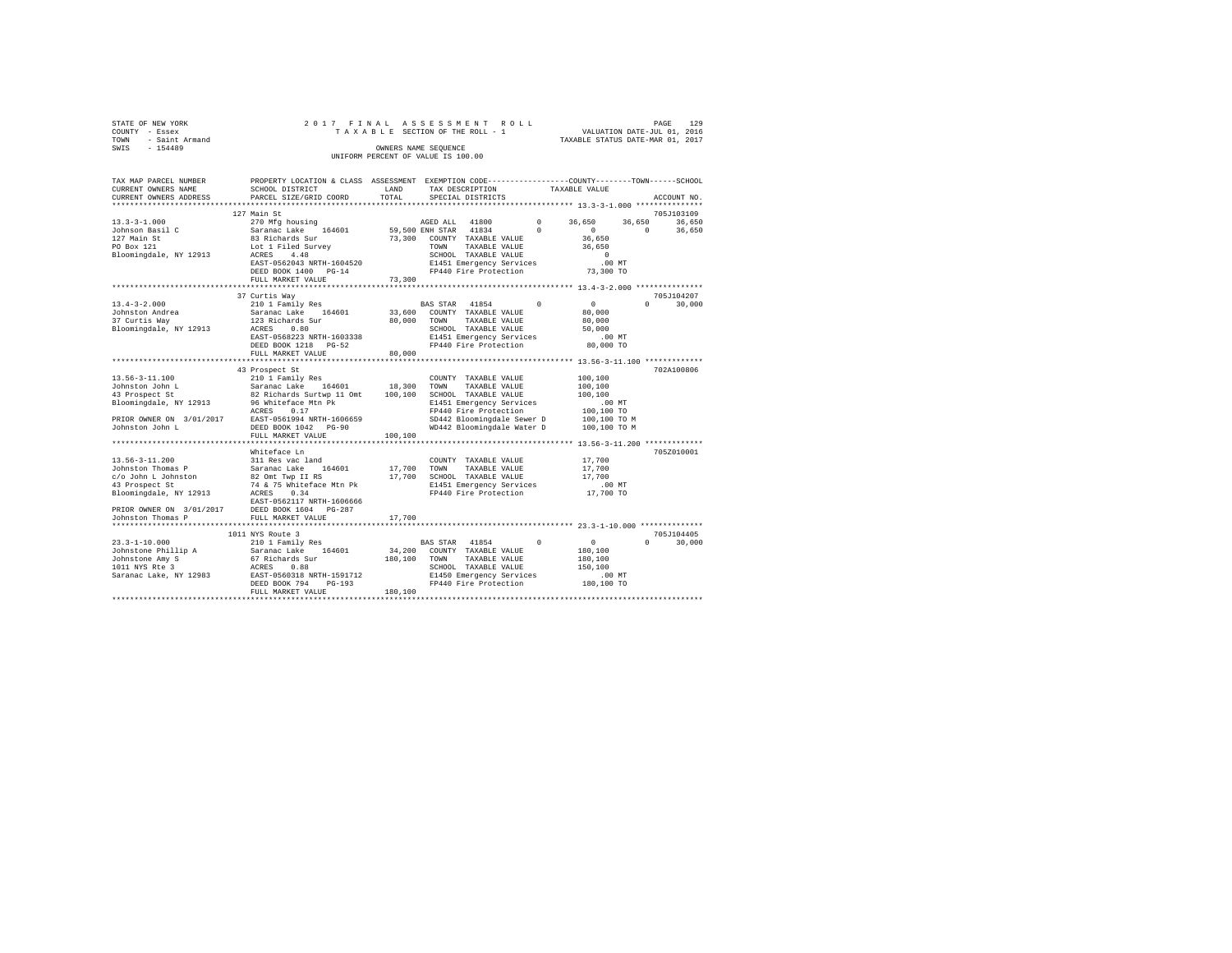| STATE OF NEW YORK<br>COUNTY - Essex<br>TOWN - Saint Armand<br>SWIS - 154489 |                                                                                                      |             | 2017 FINAL ASSESSMENT ROLL<br>TAXABLE SECTION OF THE ROLL - 1<br>OWNERS NAME SEQUENCE           | VALUATION DATE-JUL 01, 2016<br>TAXABLE STATUS DATE-MAR 01, 2017 | PAGE<br>130 |
|-----------------------------------------------------------------------------|------------------------------------------------------------------------------------------------------|-------------|-------------------------------------------------------------------------------------------------|-----------------------------------------------------------------|-------------|
|                                                                             |                                                                                                      |             | UNIFORM PERCENT OF VALUE IS 100.00                                                              |                                                                 |             |
|                                                                             |                                                                                                      |             |                                                                                                 |                                                                 |             |
| TAX MAP PARCEL NUMBER                                                       |                                                                                                      |             | PROPERTY LOCATION & CLASS ASSESSMENT EXEMPTION CODE---------------COUNTY-------TOWN------SCHOOL |                                                                 |             |
| CURRENT OWNERS NAME                                                         | SCHOOL DISTRICT                                                                                      | LAND        | TAX DESCRIPTION                                                                                 | TAXABLE VALUE                                                   |             |
| CURRENT OWNERS ADDRESS                                                      | PARCEL SIZE/GRID COORD                                                                               | TOTAL       | SPECIAL DISTRICTS                                                                               |                                                                 | ACCOUNT NO. |
|                                                                             | 31 Prospect St                                                                                       |             |                                                                                                 |                                                                 | 7079978007  |
| $13.56 - 3 - 24.001$                                                        | 311 Res vac land                                                                                     |             | COUNTY TAXABLE VALUE                                                                            | 13,300                                                          |             |
| Jones James                                                                 | Saranac Lake 164601                                                                                  | 13,300 TOWN | TAXABLE VALUE                                                                                   | 13,300                                                          |             |
| 29 Prospect St                                                              | Rs Twp 11 Omt Lot 82                                                                                 | 13,300      | SCHOOL TAXABLE VALUE                                                                            | 13,300                                                          |             |
| Bloomingdale, NY 12913                                                      | ACRES 0.20                                                                                           |             | E1451 Emergency Services                                                                        | $.00$ MT                                                        |             |
|                                                                             | EAST-0562057 NRTH-1606956                                                                            |             | FP440 Fire Protection                                                                           | 13,300 TO                                                       |             |
|                                                                             | DEED BOOK 978 PG-71                                                                                  |             |                                                                                                 |                                                                 |             |
|                                                                             | FULL MARKET VALUE                                                                                    | 13,300      |                                                                                                 |                                                                 |             |
|                                                                             | Grass Pond Way                                                                                       |             |                                                                                                 |                                                                 | 705J179017  |
| $13.4 - 1 - 4.098$                                                          | 314 Rural vac<10                                                                                     |             | COUNTY TAXABLE VALUE                                                                            | 21,000                                                          |             |
| Jones James J                                                               | Saranac Lake 164601                                                                                  | 21,000 TOWN | TAXABLE VALUE                                                                                   | 21,000                                                          |             |
| 29 Prospect St                                                              | Richard Sur 164                                                                                      | 21,000      | SCHOOL TAXABLE VALUE                                                                            | 21,000                                                          |             |
| Bloomingdale, NY 12913                                                      | ACRES 9.00                                                                                           |             | E1451 Emergency Services                                                                        | $.00$ MT                                                        |             |
|                                                                             | EAST-0573831 NRTH-1599468                                                                            |             | FP440 Fire Protection                                                                           | 21,000 TO                                                       |             |
|                                                                             | DEED BOOK 688 PG-241<br>FULL MARKET VALUE                                                            | 21,000      |                                                                                                 |                                                                 |             |
|                                                                             |                                                                                                      |             |                                                                                                 |                                                                 |             |
|                                                                             | 35 Prospect St                                                                                       |             |                                                                                                 |                                                                 | 702A176005  |
| $13.56 - 3 - 7.100$                                                         | 311 Res vac land                                                                                     |             | COUNTY TAXABLE VALUE                                                                            | 6,000                                                           |             |
| Jones James J                                                               | Saranac Lake 164601 6,000 TOWN TAXABLE VALUE<br>Richards Surtwpllomtlt 82 6,000 SCHOOL TAXABLE VALUE |             |                                                                                                 | 6,000                                                           |             |
| Gruber-Jones Judith                                                         |                                                                                                      |             |                                                                                                 | 6.000                                                           |             |
| 29 Prospect St                                                              | Whiteface Mtn Park                                                                                   |             | E1451 Emergency Services                                                                        | $.00$ MT                                                        |             |
| Bloomingdale, NY 12913                                                      | NLY 1/2 Lot 92<br>ACRES 0.09                                                                         |             | FP440 Fire Protection                                                                           | $6.000$ TO                                                      |             |
|                                                                             | EAST-0562055 NRTH-1606903                                                                            |             |                                                                                                 |                                                                 |             |
|                                                                             | DEED BOOK 1773 PG-284                                                                                |             |                                                                                                 |                                                                 |             |
|                                                                             | FULL MARKET VALUE                                                                                    | 6,000       |                                                                                                 |                                                                 |             |
|                                                                             |                                                                                                      |             |                                                                                                 |                                                                 |             |
|                                                                             | Whiteface Ln                                                                                         |             |                                                                                                 |                                                                 | 702A180032  |
| $13.56 - 3 - 10.100$                                                        | 311 Res vac land                                                                                     |             | COUNTY TAXABLE VALUE                                                                            | 12,500                                                          |             |
| Jones James J<br>Gruber-Jones Judith                                        | Saranac Lake 164601<br>82 Richards Survey                                                            | 12,500      | TOWN<br>TAXABLE VALUE<br>12,500 SCHOOL TAXABLE VALUE                                            | 12,500<br>12,500                                                |             |
| 29 Prospect St                                                              | Whiteface Mtn Park                                                                                   |             | E1451 Emergency Services                                                                        | $.00$ MT                                                        |             |
| Bloomingdale, NY 12913                                                      | Part 76 78 & 80                                                                                      |             | FP440 Fire Protection                                                                           | 12,500 TO                                                       |             |
|                                                                             | ACRES 0.26                                                                                           |             |                                                                                                 |                                                                 |             |
|                                                                             | EAST-0562195 NRTH-1606832                                                                            |             |                                                                                                 |                                                                 |             |
|                                                                             | DEED BOOK 1773 PG-284                                                                                |             |                                                                                                 |                                                                 |             |
|                                                                             | FULL MARKET VALUE                                                                                    | 12,500      |                                                                                                 |                                                                 |             |
|                                                                             |                                                                                                      |             |                                                                                                 |                                                                 |             |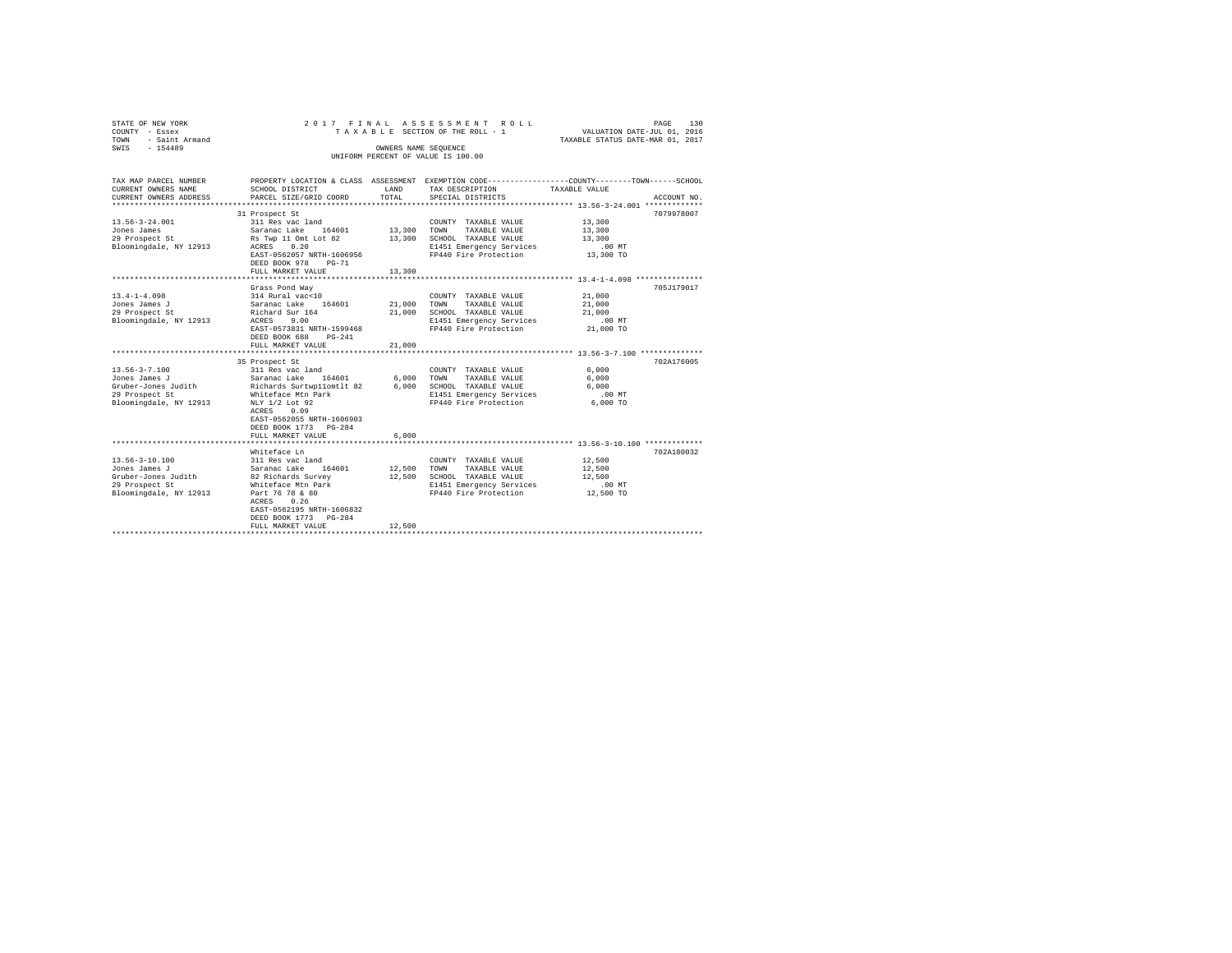| STATE OF NEW YORK      |  |  | 2017 FINAL ASSESSMENT ROLL         |                                  | PAGE | 131 |
|------------------------|--|--|------------------------------------|----------------------------------|------|-----|
| COUNTY - Essex         |  |  | TAXABLE SECTION OF THE ROLL - 1    | VALUATION DATE-JUL 01, 2016      |      |     |
| - Saint Armand<br>TOWN |  |  |                                    | TAXABLE STATUS DATE-MAR 01, 2017 |      |     |
| SWIS<br>$-154489$      |  |  | OWNERS NAME SEOUENCE               |                                  |      |     |
|                        |  |  | UNIFORM PERCENT OF VALUE IS 100.00 |                                  |      |     |

| TAX MAP PARCEL NUMBER<br>CURRENT OWNERS NAME                                                                                                                               | SCHOOL DISTRICT                                                                  | LAND         | TAX DESCRIPTION                                                             | PROPERTY LOCATION & CLASS ASSESSMENT EXEMPTION CODE----------------COUNTY-------TOWN-----SCHOOL<br>TAXABLE VALUE |
|----------------------------------------------------------------------------------------------------------------------------------------------------------------------------|----------------------------------------------------------------------------------|--------------|-----------------------------------------------------------------------------|------------------------------------------------------------------------------------------------------------------|
| CURRENT OWNERS ADDRESS                                                                                                                                                     | PARCEL SIZE/GRID COORD                                                           | TOTAL        | SPECIAL DISTRICTS                                                           | ACCOUNT NO.                                                                                                      |
| ***********************                                                                                                                                                    |                                                                                  |              |                                                                             |                                                                                                                  |
|                                                                                                                                                                            | 54 Main St                                                                       |              |                                                                             | 702A100801                                                                                                       |
| 13.56-7-14.000                                                                                                                                                             | 270 Mfg housing                                                                  |              | COUNTY TAXABLE VALUE                                                        | 29,800                                                                                                           |
| Jones Sharon E                                                                                                                                                             | Saranac Lake 164601                                                              |              | 20,300 TOWN TAXABLE VALUE                                                   | 29,800                                                                                                           |
|                                                                                                                                                                            |                                                                                  |              | 29,800 SCHOOL TAXABLE VALUE                                                 | 29,800                                                                                                           |
| Elbridge, NY 13060                                                                                                                                                         |                                                                                  |              | E1451 Emergency Services<br>FP440 Fire Protection                           | $.00$ MT<br>29,800 TO                                                                                            |
|                                                                                                                                                                            | EAST-0562942 NRTH-1605955<br>DEED BOOK 1029 PG-98                                |              |                                                                             | 29,800 TO M                                                                                                      |
|                                                                                                                                                                            | FULL MARKET VALUE                                                                |              | SD442 Bloomingdale Sewer D<br>29,800 WD442 Bloomingdale Water D 29,800 TO M |                                                                                                                  |
|                                                                                                                                                                            |                                                                                  |              |                                                                             |                                                                                                                  |
|                                                                                                                                                                            | 7 Basil Hill Way                                                                 |              |                                                                             | 705Z000011                                                                                                       |
| 13.3-1-29.210                                                                                                                                                              | 210 1 Family Res                                                                 |              | $\Omega$<br>BAS STAR 41854                                                  | $\Omega$<br>30,000<br>$\Omega$                                                                                   |
| Jones Thomas C                                                                                                                                                             | Saranac Lake 164601                                                              |              | 64,800 COUNTY TAXABLE VALUE                                                 | 309,100                                                                                                          |
| c/o Amy Cluckey Guardian 63 Omt Twp 11 Rs                                                                                                                                  |                                                                                  | 309,100 TOWN | TAXABLE VALUE                                                               | 309,100                                                                                                          |
| 55 Forest Hill Ave                                                                                                                                                         | $\frac{1}{2}$ bot 1 sub map #5706                                                |              | SCHOOL TAXABLE VALUE                                                        | 279,100                                                                                                          |
| Saranac Lake, NY 12983                                                                                                                                                     | ACRES<br>2.48                                                                    |              | E1451 Emergency Services                                                    | $.00$ MT                                                                                                         |
|                                                                                                                                                                            | EAST-0560886 NRTH-1602756                                                        |              | FP440 Fire Protection                                                       | 309,100 TO                                                                                                       |
|                                                                                                                                                                            | DEED BOOK 1752 PG-123                                                            |              |                                                                             |                                                                                                                  |
|                                                                                                                                                                            | FULL MARKET VALUE                                                                | 309,100      |                                                                             |                                                                                                                  |
|                                                                                                                                                                            |                                                                                  | ************ |                                                                             | ********************************** 13.56-2-11.000 *************                                                  |
|                                                                                                                                                                            | 805 Saint Regis Ave                                                              |              |                                                                             | 702A101309                                                                                                       |
| 13.56-2-11.000                                                                                                                                                             | 220 2 Family Res                                                                 |              | COUNTY TAXABLE VALUE                                                        | 96,700                                                                                                           |
|                                                                                                                                                                            |                                                                                  |              | TOWN<br>TAXABLE VALUE                                                       | 96,700                                                                                                           |
| 13.bb-2-11.000<br>Jones-Kratts Tracy A Saramac Lake 164601 26,300<br>Kratts Timothy B 101 Richards Surtwp11 Omt 96,700<br>Bloomingdale, NY 12913 EAST-0563390 NRTH-1607321 |                                                                                  |              | SCHOOL TAXABLE VALUE                                                        | 96,700                                                                                                           |
|                                                                                                                                                                            |                                                                                  |              | E1451 Emergency Services                                                    | $.00$ MT                                                                                                         |
|                                                                                                                                                                            |                                                                                  |              | FP440 Fire Protection                                                       | 96,700 TO                                                                                                        |
|                                                                                                                                                                            | DEED BOOK 1608 PG-297                                                            |              | SD442 Bloomingdale Sewer D 96,700 TO M                                      |                                                                                                                  |
|                                                                                                                                                                            | FULL MARKET VALUE                                                                |              | 96,700 WD442 Bloomingdale Water D                                           | 96,700 TO M                                                                                                      |
|                                                                                                                                                                            |                                                                                  |              |                                                                             |                                                                                                                  |
| $13.56 - 11 - 3.000$                                                                                                                                                       | 19 Whiteface Ln                                                                  |              |                                                                             | 702A101805                                                                                                       |
| Joseph Jon E                                                                                                                                                               |                                                                                  |              | COUNTY TAXABLE VALUE<br>TAXABLE VALUE                                       | 124,000<br>124,000                                                                                               |
| Joseph Jon B<br>141 Rosedale St                                                                                                                                            |                                                                                  |              | SCHOOL TAXABLE VALUE                                                        | 124,000                                                                                                          |
| Rochester, NY 14620                                                                                                                                                        |                                                                                  |              | E1451 Emergency Services                                                    | $.00$ MT                                                                                                         |
|                                                                                                                                                                            | EAST-0562012 NRTH-1606199                                                        |              | FP440 Fire Protection                                                       | 124,000 TO                                                                                                       |
|                                                                                                                                                                            | DEED BOOK 1232 PG-334                                                            |              |                                                                             |                                                                                                                  |
|                                                                                                                                                                            | FULL MARKET VALUE                                                                | 124,000      |                                                                             |                                                                                                                  |
|                                                                                                                                                                            | ******************************                                                   |              |                                                                             |                                                                                                                  |
|                                                                                                                                                                            | 139 River Rd                                                                     |              |                                                                             | 705J102403                                                                                                       |
| $13.4 - 1 - 34.000$                                                                                                                                                        | 210 1 Family Res                                                                 |              | COUNTY TAXABLE VALUE                                                        | 66,500                                                                                                           |
|                                                                                                                                                                            |                                                                                  |              | 27,300 TOWN TAXABLE VALUE                                                   | 66,500                                                                                                           |
| Kaiser David J Sr<br>Kaiser Susan L                                                                                                                                        |                                                                                  | 66,500       | SCHOOL TAXABLE VALUE                                                        | 66,500                                                                                                           |
| 2684 Bishop Rd                                                                                                                                                             |                                                                                  |              | E1451 Emergency Services                                                    | $.00$ MT                                                                                                         |
| Appleton, NY 14008                                                                                                                                                         | Saranac Lake 164601<br>122 Richards Sur<br>Deed Acreage 4.00 Acres<br>ACRES 3.80 |              | FP440 Fire Protection 66,500 TO                                             |                                                                                                                  |
|                                                                                                                                                                            | EAST-0567150 NRTH-1604835                                                        |              |                                                                             |                                                                                                                  |
|                                                                                                                                                                            | DEED BOOK 1808 PG-232                                                            |              |                                                                             |                                                                                                                  |
|                                                                                                                                                                            | FULL MARKET VALUE                                                                | 66,500       |                                                                             |                                                                                                                  |
|                                                                                                                                                                            |                                                                                  |              |                                                                             |                                                                                                                  |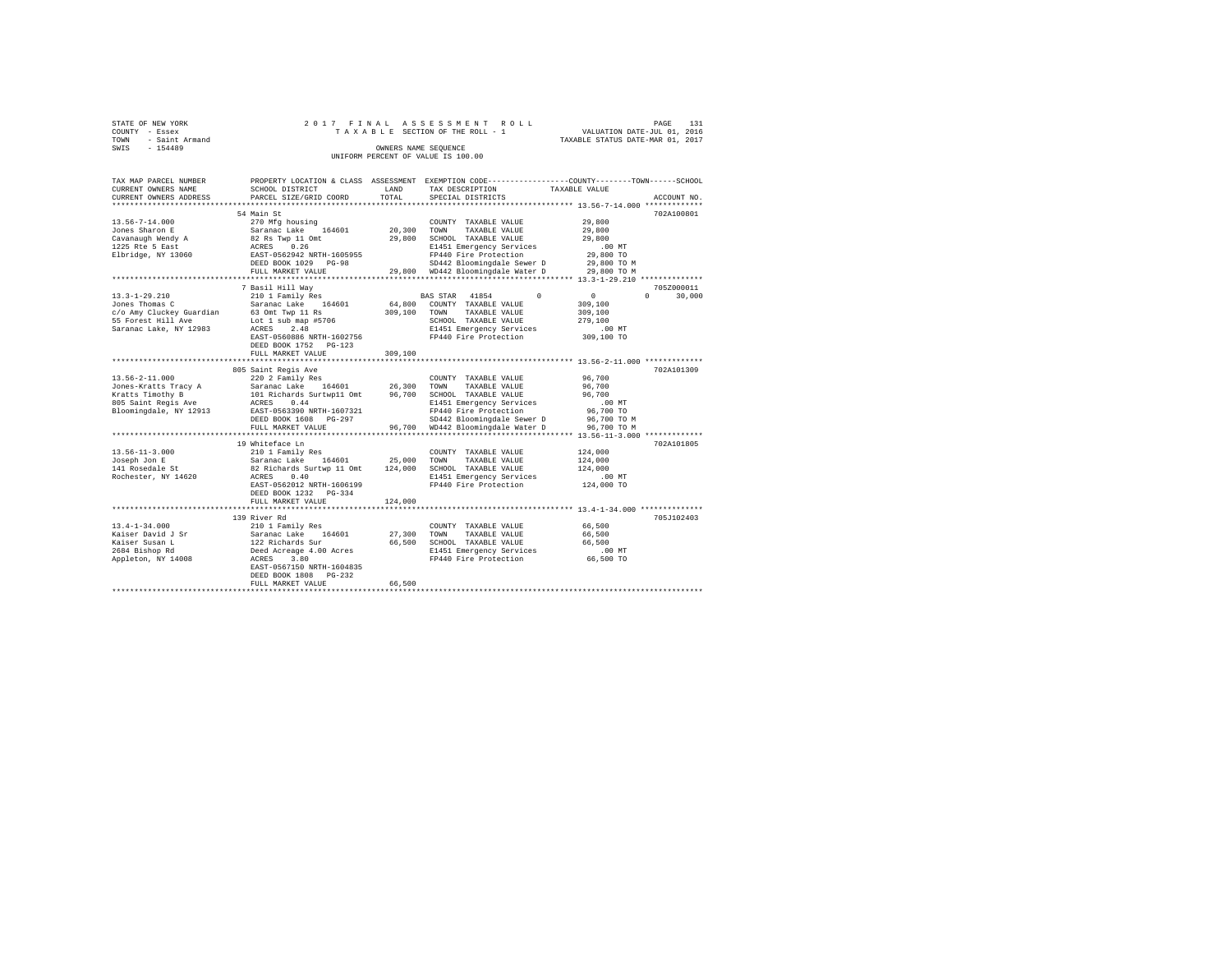| STATE OF NEW YORK   |  |  | 2017 FINAL ASSESSMENT ROLL         |  |                                  | PAGE | 132 |
|---------------------|--|--|------------------------------------|--|----------------------------------|------|-----|
| COUNTY - Essex      |  |  | TAXABLE SECTION OF THE ROLL - 1    |  | VALUATION DATE-JUL 01, 2016      |      |     |
| TOWN - Saint Armand |  |  |                                    |  | TAXABLE STATUS DATE-MAR 01, 2017 |      |     |
| SWIS<br>$-154489$   |  |  | OWNERS NAME SEOUENCE               |  |                                  |      |     |
|                     |  |  | UNIFORM PERCENT OF VALUE IS 100.00 |  |                                  |      |     |
|                     |  |  |                                    |  |                                  |      |     |

| TAX MAP PARCEL NUMBER  |                                                                  |         | PROPERTY LOCATION & CLASS ASSESSMENT EXEMPTION CODE---------------COUNTY------TOWN-----SCHOOL |                                  |
|------------------------|------------------------------------------------------------------|---------|-----------------------------------------------------------------------------------------------|----------------------------------|
| CURRENT OWNERS NAME    | SCHOOL DISTRICT                                                  | LAND    | TAX DESCRIPTION                                                                               | TAXABLE VALUE                    |
| CURRENT OWNERS ADDRESS | PARCEL SIZE/GRID COORD                                           | TOTAL   | SPECIAL DISTRICTS                                                                             | ACCOUNT NO.                      |
|                        |                                                                  |         |                                                                                               |                                  |
|                        | 37 Rockledge Ln                                                  |         |                                                                                               | 705J103205                       |
| $32.38 - 1 - 9.100$    | 210 1 Family Res                                                 |         | COUNTY TAXABLE VALUE                                                                          | 169,000                          |
| Kancsar Mary W         | Saranac Lake 164601                                              | 39,100  | TOWN<br>TAXABLE VALUE                                                                         | 169,000                          |
| PO Box 1088            | 11 Richards Sur                                                  | 169,000 | SCHOOL TAXABLE VALUE                                                                          | 169,000                          |
| Ourav, CO 81427        | 0.42<br>ACRES                                                    |         | E1450 Emergency Services                                                                      | .00 MT                           |
|                        | EAST-0555736 NRTH-1578494                                        |         | FP440 Fire Protection                                                                         | 169,000 TO                       |
|                        | DEED BOOK 1056 PG-61                                             |         | WD441 Rockledge water                                                                         | 169,000 TO M                     |
|                        |                                                                  | 169,000 |                                                                                               |                                  |
|                        | FULL MARKET VALUE                                                |         |                                                                                               |                                  |
|                        |                                                                  |         |                                                                                               |                                  |
|                        | 80 Moose Pond Ln                                                 |         |                                                                                               | 705J104313                       |
| $13.4 - 1 - 77.000$    | 240 Rural res                                                    |         | BAS STAR 41854<br>$\Omega$                                                                    | $\mathbf{0}$<br>$\cap$<br>30,000 |
| Kanze Edward J III     | Saranac Lake 164601                                              |         | 48,000 COUNTY TAXABLE VALUE                                                                   | 135,600                          |
| Kanze Deborah L        | 164 Richards Sur                                                 | 135,600 | TOWN<br>TAXABLE VALUE                                                                         | 135,600                          |
| 80 Moose Pond Ln       | ACRES 17.60                                                      |         | SCHOOL TAXABLE VALUE                                                                          | 105,600                          |
| Bloomingdale, NY 12913 | EAST-0572555 NRTH-1600808                                        |         | E1451 Emergency Services                                                                      | $.00$ MT                         |
|                        | DEED BOOK 1241    PG-220                                         |         | FP440 Fire Protection                                                                         | 135,600 TO                       |
|                        | FULL MARKET VALUE                                                | 135,600 |                                                                                               |                                  |
|                        |                                                                  |         |                                                                                               |                                  |
|                        | NYS Route 3                                                      |         |                                                                                               | 705J180025                       |
| $23.1 - 1 - 8.200$     | 314 Rural vac<10                                                 |         | COUNTY TAXABLE VALUE                                                                          | 22,300                           |
| Kasson Matthew A       | Saranac Lake<br>164601                                           | 22,300  | TOWN<br>TAXABLE VALUE                                                                         | 22,300                           |
| Kasson Joy A           |                                                                  | 22,300  | SCHOOL TAXABLE VALUE                                                                          | 22,300                           |
| 1225 NYS Rte 3         | 86 Richards Survey<br>ACRES    0.81 BANK1STA<br>0.81 BANK1STARSG |         | E1451 Emergency Services                                                                      | $.00$ MT                         |
| Saranac Lake, NY 12983 | EAST-0564290 NRTH-1595616                                        |         | FP440 Fire Protection                                                                         | 22,300 TO                        |
|                        | DEED BOOK 1095 PG-205                                            |         |                                                                                               |                                  |
|                        |                                                                  |         |                                                                                               |                                  |
|                        | FULL MARKET VALUE                                                | 22,300  |                                                                                               |                                  |
|                        |                                                                  |         |                                                                                               |                                  |
|                        | 1225 NYS Route 3                                                 |         |                                                                                               | 705J104112                       |
| $23.1 - 1 - 9.000$     | 210 1 Family Res                                                 |         | BAS STAR 41854 0                                                                              | $\sim$ 0<br>$\Omega$<br>30,000   |
| Kasson Matthew A       | Saranac Lake 164601                                              |         | 35,600 COUNTY TAXABLE VALUE                                                                   | 152,900                          |
| Kasson Joy A           | 86 Richards Sur                                                  | 152,900 | TOWN<br>TAXABLE VALUE                                                                         | 152,900                          |
| 1225 NYS Rte 3         | 00001.50                                                         |         | SCHOOL TAXABLE VALUE                                                                          | 122,900                          |
| Saranac Lake, NY 12983 | 1.60<br>ACRES                                                    |         | E1451 Emergency Services                                                                      | $.00$ MT                         |
|                        | EAST-0564148 NRTH-1595452                                        |         | FP440 Fire Protection                                                                         | 152,900 TO                       |
|                        | DEED BOOK 1095 PG-205                                            |         |                                                                                               |                                  |
|                        | FULL MARKET VALUE                                                | 152,900 |                                                                                               |                                  |
|                        |                                                                  |         |                                                                                               |                                  |
|                        | 395 Bloomingdale Ave                                             |         |                                                                                               | 705J103403                       |
| $32.1 - 1 - 8.000$     | 270 Mfg housing                                                  |         | COUNTY TAXABLE VALUE                                                                          | 38,400                           |
| Keaney Michael M       | 164601<br>Saranac Lake                                           | 28,300  | TOWN<br>TAXABLE VALUE                                                                         | 38,400                           |
| 395 Bloomingdale Ave   | 10 Richards Sur                                                  | 38,400  | SCHOOL TAXABLE VALUE                                                                          | 38,400                           |
| Saranac Lake, NY 12983 |                                                                  |         | E1450 Emergency Services                                                                      |                                  |
|                        | ACRES<br>0.50<br>EAST-0555436 NRTH-1581028                       |         | FP440 Fire Protection                                                                         | $.00$ MT<br>38,400 TO            |
|                        |                                                                  |         |                                                                                               |                                  |
|                        | DEED BOOK 1593 PG-24                                             |         |                                                                                               |                                  |
|                        | FULL MARKET VALUE                                                | 38,400  |                                                                                               |                                  |
|                        |                                                                  |         |                                                                                               |                                  |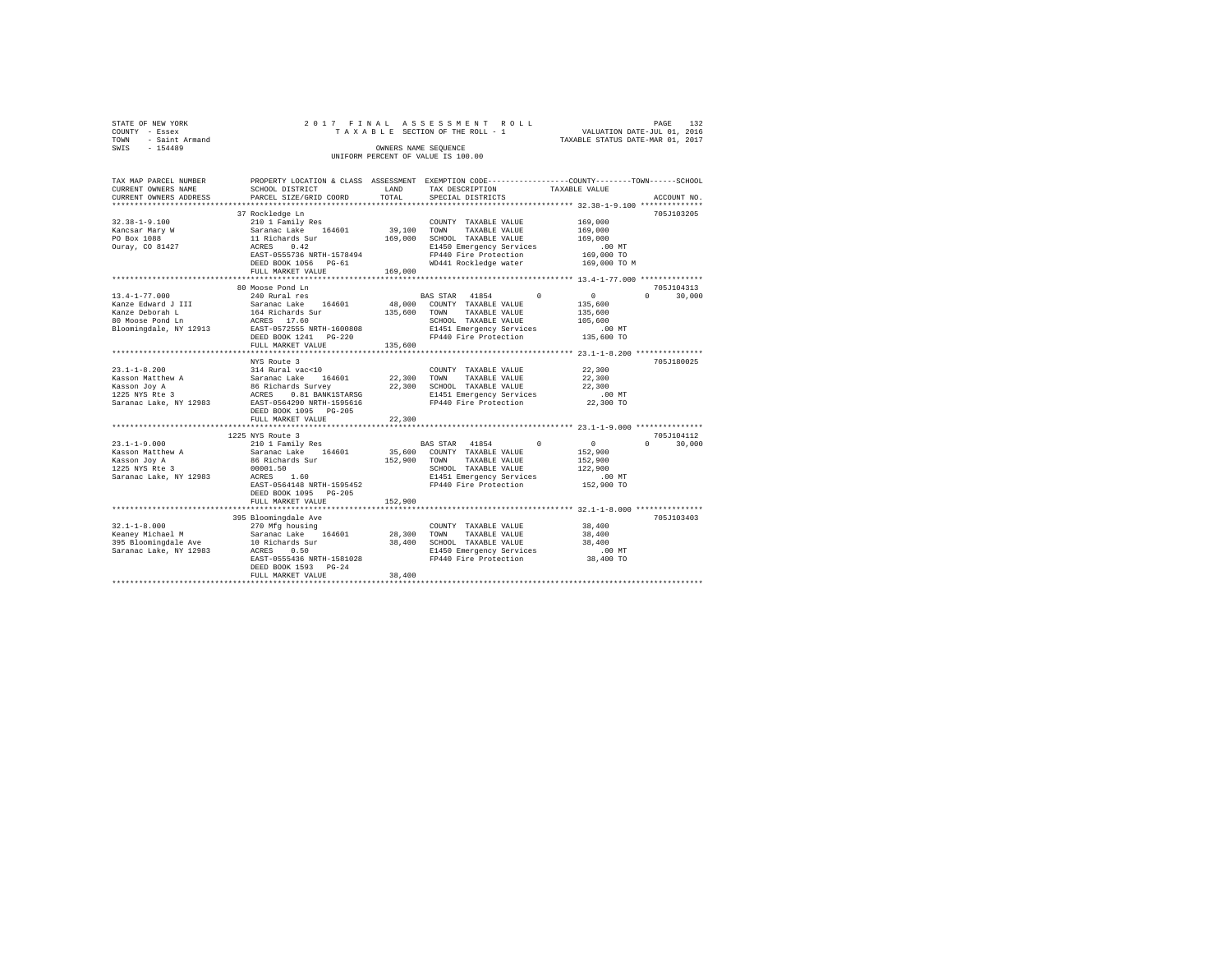| STATE OF NEW YORK      |  |  | 2017 FINAL ASSESSMENT ROLL         |                                  | PAGE | 133 |
|------------------------|--|--|------------------------------------|----------------------------------|------|-----|
| COUNTY - Essex         |  |  | TAXABLE SECTION OF THE ROLL - 1    | VALUATION DATE-JUL 01, 2016      |      |     |
| - Saint Armand<br>TOWN |  |  |                                    | TAXABLE STATUS DATE-MAR 01, 2017 |      |     |
| SWIS<br>$-154489$      |  |  | OWNERS NAME SEOUENCE               |                                  |      |     |
|                        |  |  | UNIFORM PERCENT OF VALUE IS 100.00 |                                  |      |     |

| TAX MAP PARCEL NUMBER<br>CURRENT OWNERS NAME | PROPERTY LOCATION & CLASS ASSESSMENT EXEMPTION CODE----------------COUNTY-------TOWN------SCHOOL<br>SCHOOL DISTRICT | LAND        | TAX DESCRIPTION                                             |               | TAXABLE VALUE    |                    |
|----------------------------------------------|---------------------------------------------------------------------------------------------------------------------|-------------|-------------------------------------------------------------|---------------|------------------|--------------------|
| CURRENT OWNERS ADDRESS                       | PARCEL SIZE/GRID COORD                                                                                              | TOTAL       | SPECIAL DISTRICTS                                           |               |                  | ACCOUNT NO.        |
|                                              |                                                                                                                     |             |                                                             |               |                  |                    |
|                                              | 77 Grass Pond Way                                                                                                   |             |                                                             |               |                  | 705J103508         |
| $13.4 - 1 - 72.000$                          |                                                                                                                     |             | COUNTY TAXABLE VALUE                                        |               | 12,800<br>12,800 |                    |
| Kell Robert A                                |                                                                                                                     | 10,600 TOWN | TAXABLE VALUE                                               |               |                  |                    |
| Shultz Patricia                              |                                                                                                                     |             | 12,800 SCHOOL TAXABLE VALUE                                 |               | 12,800           |                    |
| 13 Second St                                 |                                                                                                                     |             | E1451 Emergency Services                                    |               | .00 MT           |                    |
| PO Box 122                                   |                                                                                                                     |             | FP440 Fire Protection                                       |               | 12,800 TO        |                    |
| Port Kent, NY 12975                          |                                                                                                                     |             |                                                             |               |                  |                    |
|                                              | FULL MARKET VALUE                                                                                                   | 12,800      |                                                             |               |                  |                    |
|                                              |                                                                                                                     |             |                                                             |               |                  |                    |
|                                              | 20 Moose Pond Ln                                                                                                    |             |                                                             |               |                  | 705J103110         |
| $13.4 - 1 - 88.000$                          | 210 1 Family Res                                                                                                    |             | ENH STAR 41834 0                                            |               | $\sim$ 0         | $\Omega$<br>65,500 |
| Kellam Walter D                              | Saranac Lake 164601                                                                                                 |             | 36,600 COUNTY TAXABLE VALUE                                 |               | 84,400           |                    |
| 20 Moose Pond Ln                             | 143 Richards Sur                                                                                                    | 84,400      | TOWN<br>TAXABLE VALUE                                       |               | 84,400           |                    |
| Bloomingdale, NY 12913                       | 00002.60                                                                                                            |             | SCHOOL TAXABLE VALUE                                        |               | 18,900           |                    |
|                                              | ACRES<br>2.60                                                                                                       |             | E1451 Emergency Services                                    |               | $.00$ MT         |                    |
|                                              | EAST-0571679 NRTH-1602407                                                                                           |             | FP440 Fire Protection                                       |               | 84,400 TO        |                    |
|                                              | DEED BOOK 759<br>$PG-116$                                                                                           |             |                                                             |               |                  |                    |
|                                              | FULL MARKET VALUE                                                                                                   | 84,400      |                                                             |               |                  |                    |
|                                              |                                                                                                                     |             |                                                             |               |                  |                    |
|                                              | 12 George & Bliss Ln                                                                                                |             |                                                             |               |                  | 705J181002         |
|                                              |                                                                                                                     |             |                                                             |               | 589,200          |                    |
|                                              |                                                                                                                     |             |                                                             |               | 589,200          |                    |
|                                              |                                                                                                                     |             |                                                             |               | 589,200          |                    |
|                                              |                                                                                                                     |             |                                                             | $\mathcal{L}$ | .00 MT           |                    |
|                                              |                                                                                                                     |             | E1450 Emergency Services                                    |               | $.00$ MT         |                    |
| Lake Placid, NY 12946                        | DEED BOOK 739 PG-151                                                                                                |             | FP403 Fire Pro LP Lake 589,200 TO                           |               |                  |                    |
|                                              | FULL MARKET VALUE                                                                                                   | 589,200     |                                                             |               |                  |                    |
|                                              |                                                                                                                     |             |                                                             |               |                  |                    |
|                                              | 34 Mount Pisqah Ln                                                                                                  |             |                                                             |               |                  | 705J178582         |
| $23.3 - 2 - 11.000$                          | 210 1 Family Res<br>Saranac Lake 164601                                                                             |             | VETCOM CTS 41130                                            | $^{\circ}$    | 25,000<br>25,000 | 10,000             |
| Kelly Kerry L                                |                                                                                                                     |             | 67,500 BAS STAR 41854                                       | $\sim$ 0      | $\sim$ 0         | 30,000<br>$\Omega$ |
| Kelly Margaret M                             | 9 Rs Twp 11 Omt<br>ACRES 1.00                                                                                       |             | 264,600 COUNTY TAXABLE VALUE                                |               | 239,600          |                    |
| 34 Mt Pisgah Ln                              |                                                                                                                     |             | TOWN<br>TAXABLE VALUE                                       |               | 239,600          |                    |
|                                              | Saranac Lake, NY 12983 EAST-0553757 NRTH-1584971                                                                    |             | SCHOOL TAXABLE VALUE                                        |               | 224,600          |                    |
|                                              | DEED BOOK 856<br>$PG-173$                                                                                           |             | E1450 Emergency Services                                    |               | $.00$ MT         |                    |
|                                              | FULL MARKET VALUE<br>*************************                                                                      |             | 264,600 FP440 Fire Protection                               |               | 264,600 TO       |                    |
|                                              |                                                                                                                     |             |                                                             |               |                  |                    |
|                                              | Mount Pisgah Ln<br>311 Res vac land                                                                                 |             |                                                             |               |                  | 705J188004         |
| $23.3 - 2 - 12.000$                          |                                                                                                                     |             | COUNTY TAXABLE VALUE 33,500                                 |               |                  |                    |
| Kelly Kerry L                                | Saranac Lake 164601                                                                                                 |             | 33,500 TOWN<br>TAXABLE VALUE                                |               | 33,500           |                    |
| 34 Mt Pisgah Ln                              | 9 Twp 11 Omt Rs                                                                                                     |             | 33,500 SCHOOL TAXABLE VALUE                                 |               | 33,500           |                    |
| Saranac Lake, NY 12983                       | $15$ Glenn Ridge                                                                                                    |             | E1450 Emergency Services<br>FP440 Fire Protection 33,500 TO |               | $.00$ MT         |                    |
|                                              |                                                                                                                     |             |                                                             |               |                  |                    |
|                                              | EAST-0553541 NRTH-1584988                                                                                           |             |                                                             |               |                  |                    |
|                                              | DEED BOOK 972<br>$PG-32$                                                                                            |             |                                                             |               |                  |                    |
|                                              | FULL MARKET VALUE                                                                                                   | 33,500      |                                                             |               |                  |                    |
|                                              |                                                                                                                     |             |                                                             |               |                  |                    |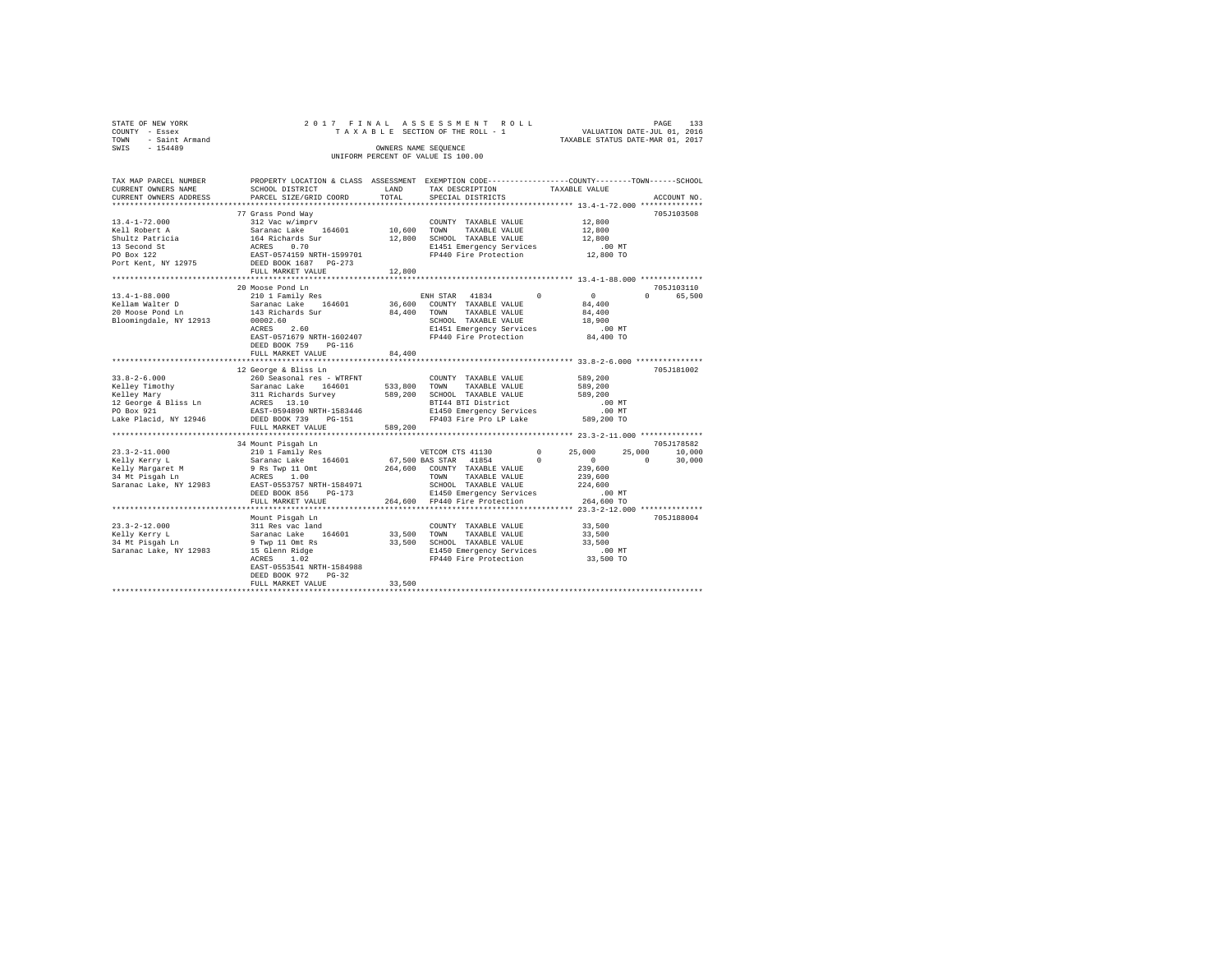| STATE OF NEW YORK           |                                                                                                                                                                                                        |              | 2017 FINAL ASSESSMENT ROLL                                                                                                                                                                                                                    |                                                                             |                                 |
|-----------------------------|--------------------------------------------------------------------------------------------------------------------------------------------------------------------------------------------------------|--------------|-----------------------------------------------------------------------------------------------------------------------------------------------------------------------------------------------------------------------------------------------|-----------------------------------------------------------------------------|---------------------------------|
| COUNTY - Essex              |                                                                                                                                                                                                        |              | TAXABLE SECTION OF THE ROLL - 1                                                                                                                                                                                                               | PAGE 134<br>VALUATION DATE-JUL 01, 2016<br>TAXABLE STATUS DATE-MAR 01, 2017 |                                 |
| TOWN - Saint Armand         |                                                                                                                                                                                                        |              |                                                                                                                                                                                                                                               |                                                                             |                                 |
| SWIS<br>$-154489$           |                                                                                                                                                                                                        |              | OWNERS NAME SEOUENCE                                                                                                                                                                                                                          |                                                                             |                                 |
|                             |                                                                                                                                                                                                        |              | UNIFORM PERCENT OF VALUE IS 100.00                                                                                                                                                                                                            |                                                                             |                                 |
|                             |                                                                                                                                                                                                        |              |                                                                                                                                                                                                                                               |                                                                             |                                 |
| TAX MAP PARCEL NUMBER       |                                                                                                                                                                                                        |              | PROPERTY LOCATION & CLASS ASSESSMENT EXEMPTION CODE---------------COUNTY-------TOWN-----SCHOOL                                                                                                                                                |                                                                             |                                 |
| CURRENT OWNERS NAME         | SCHOOL DISTRICT                                                                                                                                                                                        | LAND         | TAX DESCRIPTION                                                                                                                                                                                                                               | TAXABLE VALUE                                                               |                                 |
| CURRENT OWNERS ADDRESS      | PARCEL SIZE/GRID COORD                                                                                                                                                                                 | TOTAL        | SPECIAL DISTRICTS                                                                                                                                                                                                                             |                                                                             | ACCOUNT NO.                     |
| ***********************     |                                                                                                                                                                                                        |              |                                                                                                                                                                                                                                               |                                                                             |                                 |
|                             | Mount Pisgah Ln                                                                                                                                                                                        |              |                                                                                                                                                                                                                                               |                                                                             | 705J188008                      |
| $23.3 - 2 - 13.000$         | 311 Res vac land                                                                                                                                                                                       |              | COUNTY TAXABLE VALUE                                                                                                                                                                                                                          | 33,500                                                                      |                                 |
| Kelly Kerry L               |                                                                                                                                                                                                        | 33,500 TOWN  | TAXABLE VALUE                                                                                                                                                                                                                                 | 33,500                                                                      |                                 |
| Kelly Margaret M            | Saranac Lake 164601<br>9 Twp 11 Omt Rs                                                                                                                                                                 |              | 33,500 SCHOOL TAXABLE VALUE                                                                                                                                                                                                                   | 33,500                                                                      |                                 |
| 34 Mt Pisgah Ln             | Lot 14 Glenn Ridge<br>ACRES 1.02                                                                                                                                                                       |              |                                                                                                                                                                                                                                               | $.00$ MT                                                                    |                                 |
| Saranac Lake, NY 12983      | ACRES 1.02                                                                                                                                                                                             |              | E1450 Emergency Services<br>FP440 Fire Protection                                                                                                                                                                                             | 33,500 TO                                                                   |                                 |
|                             | EAST-0553311 NRTH-1585065                                                                                                                                                                              |              |                                                                                                                                                                                                                                               |                                                                             |                                 |
|                             | DEED BOOK 1066 PG-82                                                                                                                                                                                   |              |                                                                                                                                                                                                                                               |                                                                             |                                 |
|                             | FULL MARKET VALUE                                                                                                                                                                                      | 33,500       |                                                                                                                                                                                                                                               |                                                                             |                                 |
|                             |                                                                                                                                                                                                        |              | ********************************** 13.56-1-5.220 ***************                                                                                                                                                                              |                                                                             |                                 |
|                             | 56 Prospect St                                                                                                                                                                                         |              |                                                                                                                                                                                                                                               |                                                                             | 705Z017001                      |
| $13.56 - 1 - 5.220$         | 220 2 Family Res                                                                                                                                                                                       |              | COUNTY TAXABLE VALUE                                                                                                                                                                                                                          | 137,000                                                                     |                                 |
| Kent John                   |                                                                                                                                                                                                        |              | TAXABLE VALUE                                                                                                                                                                                                                                 | 137,000                                                                     |                                 |
| Rent John<br>320 River Rd   | Saranac Lake 164601 30,300 TOWN TAXABLE VALUE<br>82 Richards TWP 11 OMT 137,000 SCHOOL TAXABLE VALUE                                                                                                   |              |                                                                                                                                                                                                                                               | 137,000                                                                     |                                 |
| Bloomingdale, NY 12913      |                                                                                                                                                                                                        |              | 82 Richards PM (1991)<br>ACRES 0.60<br>EAST-0561727 NRTH-1606414<br>PP440 Fire Protection<br>PP440 Fire Protection<br>PP440 Holomingdale Sewer D 137,000 TO M<br>PP440 Richard Sewer D 137,000 TO M<br>PP440 Richard Sewer D 137,000 TO M<br> |                                                                             |                                 |
|                             |                                                                                                                                                                                                        |              |                                                                                                                                                                                                                                               |                                                                             |                                 |
|                             |                                                                                                                                                                                                        |              |                                                                                                                                                                                                                                               |                                                                             |                                 |
|                             |                                                                                                                                                                                                        |              |                                                                                                                                                                                                                                               |                                                                             |                                 |
|                             |                                                                                                                                                                                                        |              |                                                                                                                                                                                                                                               |                                                                             |                                 |
|                             | 320 River Rd                                                                                                                                                                                           |              |                                                                                                                                                                                                                                               |                                                                             | 705J103111                      |
| $13.4 - 1 - 29.001$         | 210 1 Family Res                                                                                                                                                                                       |              | BAS STAR 41854                                                                                                                                                                                                                                | $\begin{array}{ccc} & & & 0 & \end{array}$                                  | 30,000<br>$\Omega$ and $\Omega$ |
| Kent John T                 | Saranac Lake 164601                                                                                                                                                                                    |              | 36,000 COUNTY TAXABLE VALUE                                                                                                                                                                                                                   | 155,700                                                                     |                                 |
| Kent Shari L                | 143 Richards Sur                                                                                                                                                                                       | 155,700 TOWN | TAXABLE VALUE                                                                                                                                                                                                                                 | 155,700<br>125,700                                                          |                                 |
| 320 River Rd                | 00002.00                                                                                                                                                                                               |              | SCHOOL TAXABLE VALUE                                                                                                                                                                                                                          |                                                                             |                                 |
| Bloomingdale, NY 12913      | ACRES 2.00                                                                                                                                                                                             |              |                                                                                                                                                                                                                                               |                                                                             |                                 |
|                             | EAST-0571367 NRTH-1602774                                                                                                                                                                              |              | E1451 Emergency Services .00 MT<br>FP440 Fire Protection .055,700 TO                                                                                                                                                                          |                                                                             |                                 |
|                             | DEED BOOK 854<br>$PG-223$                                                                                                                                                                              |              |                                                                                                                                                                                                                                               |                                                                             |                                 |
|                             | FULL MARKET VALUE                                                                                                                                                                                      | 155,700      |                                                                                                                                                                                                                                               |                                                                             |                                 |
|                             | *******************************                                                                                                                                                                        |              |                                                                                                                                                                                                                                               |                                                                             |                                 |
|                             | 54 Prospect St                                                                                                                                                                                         |              |                                                                                                                                                                                                                                               |                                                                             | 702A185008                      |
| $13.56 - 1 - 5.210$         | 210 1 Family Res                                                                                                                                                                                       |              | COUNTY TAXABLE VALUE                                                                                                                                                                                                                          | 138,500                                                                     |                                 |
| Kent Mark                   | Saranac Lake 164601                                                                                                                                                                                    |              | 35,600 TOWN TAXABLE VALUE                                                                                                                                                                                                                     | 138,500                                                                     |                                 |
| 56 Prospect St              | 82 Twp 11 Omt<br>ACRES 1.60                                                                                                                                                                            |              | 138,500 SCHOOL TAXABLE VALUE                                                                                                                                                                                                                  | 138,500                                                                     |                                 |
| Bloomingdale, NY 12913      | ACRES 1.60                                                                                                                                                                                             |              | E1451 Emergency Services                                                                                                                                                                                                                      | $.00$ MT                                                                    |                                 |
|                             | EAST-0561556 NRTH-1606520                                                                                                                                                                              |              | FP440 Fire Protection                                                                                                                                                                                                                         | 138,500 TO                                                                  |                                 |
|                             | DEED BOOK 1839 PG-108                                                                                                                                                                                  |              | SD442 Bloomingdale Sewer D                                                                                                                                                                                                                    | 138,500 TO M<br>138,500 TO M                                                |                                 |
|                             | FULL MARKET VALUE                                                                                                                                                                                      |              | 138,500 WD442 Bloomingdale Water D                                                                                                                                                                                                            |                                                                             |                                 |
|                             |                                                                                                                                                                                                        |              |                                                                                                                                                                                                                                               |                                                                             |                                 |
|                             | 1237 NYS Route 3                                                                                                                                                                                       |              |                                                                                                                                                                                                                                               |                                                                             | 705J104406                      |
| 23.1-1-8.100<br>King Paul F | 210 1 Family Res<br>23.1-1-8.100<br>Xing Paul F<br>Xing Cynthia A 382 and 2018<br>Saranac Lake 164601<br>1237 NYS RE 3 ACRES<br>2027 ACRES 1.06<br>Saranac Lake, NY 12983<br>RAST-0564375 NRTH-1595743 |              | BAS STAR 41854<br>$\Omega$                                                                                                                                                                                                                    | $\sim$ 0 $\sim$                                                             | $0 \t 30,000$                   |
|                             |                                                                                                                                                                                                        |              | 35,100 COUNTY TAXABLE VALUE                                                                                                                                                                                                                   | 131,500                                                                     |                                 |
|                             |                                                                                                                                                                                                        |              | 131,500 TOWN TAXABLE VALUE                                                                                                                                                                                                                    | 131,500<br>101,500                                                          |                                 |
|                             |                                                                                                                                                                                                        |              | SCHOOL TAXABLE VALUE                                                                                                                                                                                                                          |                                                                             |                                 |
|                             | DEED BOOK 1471    PG-315                                                                                                                                                                               |              | E1451 Emergency Services<br>FP440 Fire Protection                                                                                                                                                                                             | .00 MT<br>131,500 TO                                                        |                                 |
|                             | FULL MARKET VALUE                                                                                                                                                                                      | 131,500      |                                                                                                                                                                                                                                               |                                                                             |                                 |
|                             |                                                                                                                                                                                                        |              |                                                                                                                                                                                                                                               |                                                                             |                                 |
|                             |                                                                                                                                                                                                        |              |                                                                                                                                                                                                                                               |                                                                             |                                 |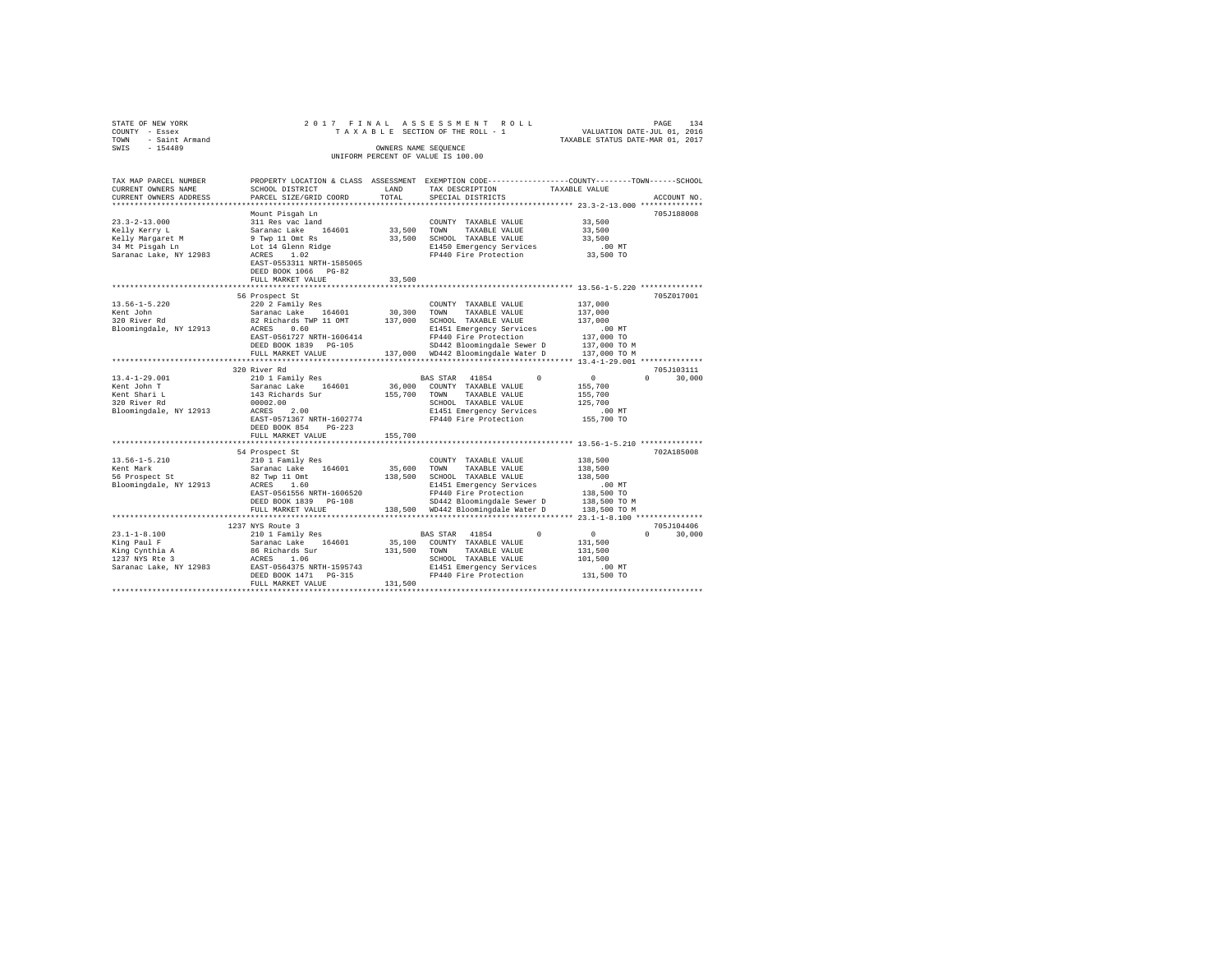| STATE OF NEW YORK   |  |  | 2017 FINAL ASSESSMENT ROLL         |                                  | PAGE | 135 |
|---------------------|--|--|------------------------------------|----------------------------------|------|-----|
| COUNTY - Essex      |  |  | TAXABLE SECTION OF THE ROLL - 1    | VALUATION DATE-JUL 01, 2016      |      |     |
| TOWN - Saint Armand |  |  |                                    | TAXABLE STATUS DATE-MAR 01, 2017 |      |     |
| SWIS<br>$-154489$   |  |  | OWNERS NAME SEOUENCE               |                                  |      |     |
|                     |  |  | UNIFORM PERCENT OF VALUE IS 100.00 |                                  |      |     |
|                     |  |  |                                    |                                  |      |     |

| TAX MAP PARCEL NUMBER  | PROPERTY LOCATION & CLASS ASSESSMENT                                                               |         | EXEMPTION CODE-----------------COUNTY-------TOWN------SCHOOL      |            |                  |                      |
|------------------------|----------------------------------------------------------------------------------------------------|---------|-------------------------------------------------------------------|------------|------------------|----------------------|
| CURRENT OWNERS NAME    | SCHOOL DISTRICT                                                                                    | LAND    | TAX DESCRIPTION                                                   |            | TAXABLE VALUE    |                      |
| CURRENT OWNERS ADDRESS | PARCEL SIZE/GRID COORD                                                                             | TOTAL   | SPECIAL DISTRICTS                                                 |            |                  | ACCOUNT NO.          |
|                        |                                                                                                    |         |                                                                   |            |                  |                      |
|                        | 101 Maple Ln                                                                                       |         |                                                                   |            |                  | 702C100914           |
| $13.3 - 2 - 2.000$     | 210 1 Family Res                                                                                   |         | VETWAR CTS 41120                                                  | $^{\circ}$ | 15,000<br>15,000 | 6,000                |
| Kline Benjamin G       | Saranac Lake<br>164601                                                                             |         | 57,600 BAS STAR 41854                                             | $\Omega$   | $^{\circ}$       | $^{\circ}$<br>30,000 |
| Kline Melissa A        | 62 Twp 11 Omt                                                                                      | 235,100 | COUNTY TAXABLE VALUE                                              |            | 220,100          |                      |
| 101 Maple Ln           | ACRES<br>4.37 BANK1STARSG                                                                          |         | TOWN<br>TAXABLE VALUE                                             |            | 220,100          |                      |
| Bloomingdale, NY 12913 | EAST-0560436 NRTH-1605257                                                                          |         | SCHOOL TAXABLE VALUE                                              |            | 199,100          |                      |
|                        | DEED BOOK 1586 PG-152                                                                              |         | E1451 Emergency Services                                          |            | .00MT            |                      |
|                        | FULL MARKET VALUE                                                                                  |         | 235,100 FP440 Fire Protection                                     |            | 235,100 TO       |                      |
|                        |                                                                                                    |         |                                                                   |            |                  |                      |
|                        | Maple Ln                                                                                           |         |                                                                   |            |                  | 702A184001           |
| $13.3 - 2 - 4.000$     | 311 Res vac land                                                                                   |         | COUNTY TAXABLE VALUE                                              |            | 9,200            |                      |
| Kline Benjamin G       | Saranac Lake 164601                                                                                | 9,200   | TOWN<br>TAXABLE VALUE                                             |            | 9,200            |                      |
| Kline Melissa A        | 62 Twp 11 Omt                                                                                      | 9.200   | SCHOOL TAXABLE VALUE                                              |            | 9.200            |                      |
| 101 Maple Ln           | ACRES 1.60                                                                                         |         | E1451 Emergency Services                                          |            | $.00$ MT         |                      |
| Bloomingdale, NY 12913 | EAST-0560701 NRTH-1605246                                                                          |         | FP440 Fire Protection                                             |            | 9,200 TO         |                      |
|                        | DEED BOOK 1732 PG-63                                                                               |         |                                                                   |            |                  |                      |
|                        | FULL MARKET VALUE                                                                                  | 9,200   |                                                                   |            |                  |                      |
|                        |                                                                                                    |         |                                                                   |            |                  |                      |
|                        | 845 Saint Regis Ave                                                                                |         |                                                                   |            |                  | 702A103314           |
| $13.57 - 1 - 30.002$   | 210 1 Family Res                                                                                   |         | BAS STAR 41854                                                    | $\Omega$   | $\circ$          | 30,000<br>$\Omega$   |
| Klubek Kristi A        |                                                                                                    | 35,800  | COUNTY TAXABLE VALUE                                              |            | 169,700          |                      |
| Klubek Kenneth W       |                                                                                                    | 169,700 | TAXABLE VALUE<br>TOWN                                             |            | 169,700          |                      |
| PO Box 179             | Saranac Lake 164601<br>101 Richard Sur Omt 11<br>ACRES 1.75 BANK TLNB<br>EAST-0564232 NRTH-1606741 |         | SCHOOL TAXABLE VALUE                                              |            | 139,700          |                      |
| Bloomingdale, NY 12913 |                                                                                                    |         | E1451 Emergency Services                                          |            | .00MT            |                      |
|                        | DEED BOOK 1467 PG-43                                                                               |         | FP440 Fire Protection                                             |            | 169,700 TO       |                      |
|                        | FULL MARKET VALUE                                                                                  |         | 169,700 SD442 Bloomingdale Sewer D                                |            | 169,700 TO M     |                      |
|                        |                                                                                                    |         | WD442 Bloomingdale Water D                                        |            | 169,700 TO M     |                      |
|                        |                                                                                                    |         |                                                                   |            |                  |                      |
|                        | 111 Roosevelt Ln                                                                                   |         |                                                                   |            |                  | 705J178043           |
| $13.3 - 1 - 18.111$    | 210 1 Family Res                                                                                   |         | ENH STAR 41834                                                    | $^{\circ}$ | $\sim$ 0         | 65,500<br>$\Omega$   |
| Knobel Richard D       | Saranac Lake 164601                                                                                | 58,500  | COUNTY TAXABLE VALUE                                              |            | 169,400          |                      |
| Knobel Elaine B        |                                                                                                    | 169,400 | TAXABLE VALUE<br>TOWN                                             |            | 169,400          |                      |
| 111 Roosevelt Ln       | Richards Survey Lot 83<br>ACRES 7.23                                                               |         | SCHOOL TAXABLE VALUE                                              |            | 103,900          |                      |
| Bloomingdale, NY 12913 | EAST-0563340 NRTH-1603519                                                                          |         | E1451 Emergency Services                                          |            | $.00$ MT         |                      |
|                        | DEED BOOK 1576 PG-111                                                                              |         | FP440 Fire Protection                                             |            | 169,400 TO       |                      |
|                        | FULL MARKET VALUE                                                                                  | 169,400 |                                                                   |            |                  |                      |
|                        | ************************                                                                           |         | *********************************** 13.56-11-14.000 ************* |            |                  |                      |
|                        | 5 Whiteface Ln                                                                                     |         |                                                                   |            |                  | 705Z017002           |
| $13.56 - 11 - 14.000$  | 210 1 Family Res                                                                                   |         | COUNTY TAXABLE VALUE                                              |            | 51,700           |                      |
| Kunath Ronald C        | Saranac Lake<br>164601                                                                             | 18,500  | TOWN<br>TAXABLE VALUE                                             |            | 51,700           |                      |
| 42 Maple Ln            | 82 Rs Twp 11 Omt                                                                                   | 51,700  | SCHOOL TAXABLE VALUE                                              |            | 51,700           |                      |
| St Armand, NY 12913    | Whiteface Mtn Park Lt 118                                                                          |         | E1451 Emergency Services                                          |            | $.00$ MT         |                      |
|                        | Lot $120$                                                                                          |         | FP440 Fire Protection                                             |            | 51,700 TO        |                      |
|                        | ACRES<br>0.18 BANKBACTAXS                                                                          |         | SD442 Bloomingdale Sewer D                                        |            | 51,700 TO M      |                      |
|                        | EAST-0561976 NRTH-1605912                                                                          |         | WD442 Bloomingdale Water D                                        |            | 51,700 TO M      |                      |
|                        | DEED BOOK 1847 PG-224                                                                              |         |                                                                   |            |                  |                      |
|                        | FULL MARKET VALUE                                                                                  | 51,700  |                                                                   |            |                  |                      |
|                        |                                                                                                    |         |                                                                   |            |                  |                      |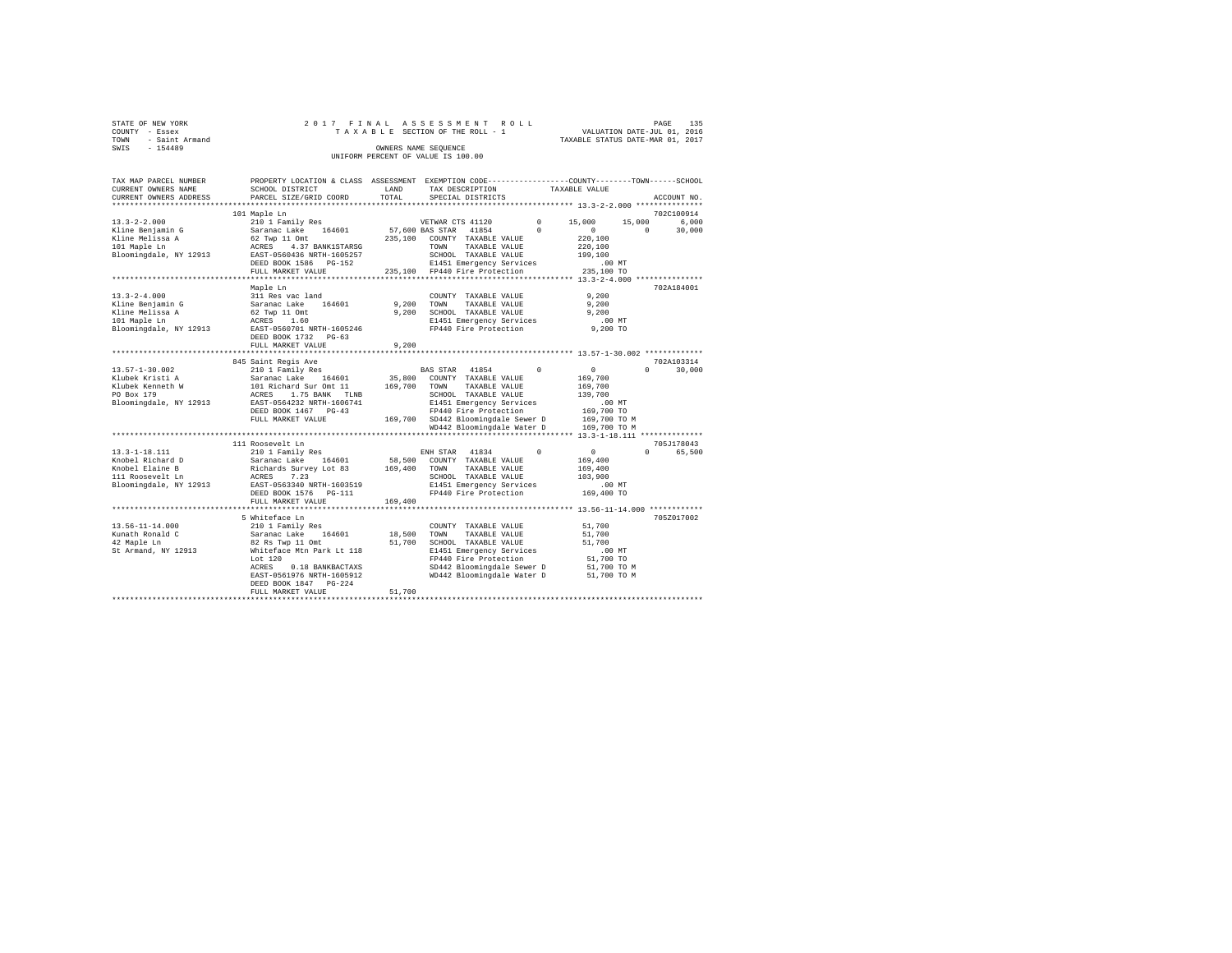|                | STATE OF NEW YORK | 2017 FINAL ASSESSMENT ROLL |  |  |                                    |  |  |  |  |                                  |                             | PAGE | 136 |
|----------------|-------------------|----------------------------|--|--|------------------------------------|--|--|--|--|----------------------------------|-----------------------------|------|-----|
| COUNTY - Essex |                   |                            |  |  | TAXABLE SECTION OF THE ROLL - 1    |  |  |  |  |                                  | VALUATION DATE-JUL 01, 2016 |      |     |
| TOWN           | - Saint Armand    |                            |  |  |                                    |  |  |  |  | TAXABLE STATUS DATE-MAR 01, 2017 |                             |      |     |
| SWIS           | $-154489$         |                            |  |  | OWNERS NAME SEOUENCE               |  |  |  |  |                                  |                             |      |     |
|                |                   |                            |  |  | UNIFORM PERCENT OF VALUE IS 100.00 |  |  |  |  |                                  |                             |      |     |

| TAX MAP PARCEL NUMBER<br>CURRENT OWNERS NAME<br>CURRENT OWNERS ADDRESS PARCEL SIZE/GRID COORD                                                                                               | PROPERTY LOCATION & CLASS ASSESSMENT EXEMPTION CODE---------------COUNTY-------TOWN------SCHOOL<br>SCHOOL DISTRICT | LAND<br>TOTAL         | TAX DESCRIPTION<br>SPECIAL DISTRICTS                               | TAXABLE VALUE |              |          | ACCOUNT NO.          |
|---------------------------------------------------------------------------------------------------------------------------------------------------------------------------------------------|--------------------------------------------------------------------------------------------------------------------|-----------------------|--------------------------------------------------------------------|---------------|--------------|----------|----------------------|
|                                                                                                                                                                                             |                                                                                                                    |                       |                                                                    |               |              |          |                      |
| $32.38 - 1 - 27.000$                                                                                                                                                                        | 49 Saranac Ln<br>210 1 Family Res                                                                                  |                       | BAS STAR 41854 0                                                   |               | $\sim$ 0     | $\Omega$ | 705J189003<br>30,000 |
| Laba Robert J               Saranac Lake     164601         38,000   COUNTY TAXABLE VALUE                                                                                                   |                                                                                                                    |                       |                                                                    |               | 212,700      |          |                      |
| Laba Katie F                                                                                                                                                                                | 11 Twp 11 Omt Rs 212,7<br>Lot 76 Rockledge Park 212,7                                                              | 212,700 TOWN          | TAXABLE VALUE                                                      |               | 212,700      |          |                      |
| 49 Saranac Ln                                                                                                                                                                               |                                                                                                                    |                       | SCHOOL TAXABLE VALUE                                               |               | 182,700      |          |                      |
| Saranac Lake, NY 12983 ACRES 0.36 BANK1STARSG                                                                                                                                               |                                                                                                                    |                       | E1450 Emergency Services                                           |               | .00 MT       |          |                      |
|                                                                                                                                                                                             | EAST-0555470 NRTH-1579417                                                                                          |                       | FP440 Fire Protection                                              |               | 212,700 TO   |          |                      |
|                                                                                                                                                                                             | DEED BOOK 1605 PG-100                                                                                              |                       | WD441 Rockledge water                                              |               | 212,700 TO M |          |                      |
|                                                                                                                                                                                             | FULL MARKET VALUE                                                                                                  | 212,700               |                                                                    |               |              |          |                      |
|                                                                                                                                                                                             | Saranac Ln                                                                                                         |                       |                                                                    |               |              |          | 705.T190007          |
| $32.38 - 1 - 43.000$                                                                                                                                                                        | 311 Res vac land                                                                                                   |                       | COUNTY TAXABLE VALUE                                               |               | 28,000       |          |                      |
| LaDue Chad C                                                                                                                                                                                | Saranac Lake 164601 28,000                                                                                         |                       | TOWN<br>TAXABLE VALUE                                              |               | 28,000       |          |                      |
| LaDue Becky A                                                                                                                                                                               |                                                                                                                    | 28,000                | SCHOOL TAXABLE VALUE                                               |               | 28,000       |          |                      |
| 29 Saranac Ln                                                                                                                                                                               |                                                                                                                    |                       | E1450 Emergency Services .00 MT<br>FP440 Fire Protection 28,000 TO |               |              |          |                      |
| Saranac Lake, NY 12983 ACRES                                                                                                                                                                | --<br>11 Rs<br>Lot 11 Rockledge Park<br>--- 0.39                                                                   |                       |                                                                    |               |              |          |                      |
| EAST-0555568 NRTH-1578851<br>PRIOR OWNER ON 3/01/2017 DEED BOOK 1871 PG-150                                                                                                                 |                                                                                                                    |                       | WD441 Rockledge water                                              |               | 28,000 TO M  |          |                      |
|                                                                                                                                                                                             |                                                                                                                    |                       |                                                                    |               |              |          |                      |
| Markwalter John                                                                                                                                                                             | FULL MARKET VALUE                                                                                                  | 28,000                |                                                                    |               |              |          |                      |
|                                                                                                                                                                                             |                                                                                                                    |                       |                                                                    |               |              |          |                      |
|                                                                                                                                                                                             | 29 Saranac Ln                                                                                                      |                       |                                                                    |               |              |          | 705.T190008          |
| $32.38 - 1 - 44.000$                                                                                                                                                                        | 210 1 Family Res                                                                                                   |                       | BAS STAR 41854 0                                                   |               | $\sim$       | $\Omega$ | 30,000               |
| LaDue Chad C                                                                                                                                                                                | Saranac Lake 164601 38,000 COUNTY TAXABLE VALUE                                                                    |                       |                                                                    |               | 242,300      |          |                      |
|                                                                                                                                                                                             |                                                                                                                    | 242,300 TOWN<br>SCHOC | TAXABLE VALUE                                                      |               | 242,300      |          |                      |
|                                                                                                                                                                                             |                                                                                                                    |                       | SCHOOL TAXABLE VALUE                                               |               | 212,300      |          |                      |
| Saranac Lake, NY 12983 ACRES                                                                                                                                                                | 0.36 BANK1STARSG                                                                                                   |                       | E1450 Emergency Services                                           |               | .00 MT       |          |                      |
|                                                                                                                                                                                             | EAST-0555547 NRTH-1578945<br>DEED BOOK 1437 PG-247                                                                 |                       | FP440 Fire Protection                                              |               | 242,300 TO   |          |                      |
|                                                                                                                                                                                             |                                                                                                                    | 242,300               | WD441 Rockledge water                                              |               | 242,300 TO M |          |                      |
|                                                                                                                                                                                             | FULL MARKET VALUE                                                                                                  |                       |                                                                    |               |              |          |                      |
|                                                                                                                                                                                             | NYS Route 3                                                                                                        |                       |                                                                    |               |              |          | 705J175011           |
| $23.1 - 1 - 7.000$                                                                                                                                                                          | 105 Vac farmland                                                                                                   |                       | AG DIST C 41720 0 13.335                                           |               | 13,335       |          | 13,335               |
|                                                                                                                                                                                             |                                                                                                                    |                       |                                                                    |               | 51,365       |          |                      |
|                                                                                                                                                                                             |                                                                                                                    |                       |                                                                    |               | 51,365       |          |                      |
| Laduke Kim (Saranac Lake 164601 – Convert TaxABLE VALUE)<br>Laduke Carolyn – Richards Survey Lot 86 – 64,700 – TOWN – TAXABLE VALUE<br>1257 NYS Rte 3 – ACRES 113.71 – SCHOOL TAXABLE VALUE |                                                                                                                    |                       | SCHOOL TAXABLE VALUE                                               |               | 51,365       |          |                      |
| Saranac Lake, NY 12983 EAST-0563251 NRTH-1596493                                                                                                                                            |                                                                                                                    |                       |                                                                    |               |              |          |                      |
|                                                                                                                                                                                             | DEED BOOK 1306 PG-31                                                                                               |                       | E1451 Emergency Services .00 MT<br>FP440 Fire Protection 64,700 TO |               |              |          |                      |
| MAY BE SUBJECT TO PAYMENT                                                                                                                                                                   | FULL MARKET VALUE                                                                                                  | 64,700                |                                                                    |               |              |          |                      |
| UNDER AGDIST LAW TIL 2021                                                                                                                                                                   |                                                                                                                    |                       |                                                                    |               |              |          |                      |
|                                                                                                                                                                                             |                                                                                                                    |                       |                                                                    |               |              |          |                      |
|                                                                                                                                                                                             |                                                                                                                    |                       |                                                                    |               |              |          |                      |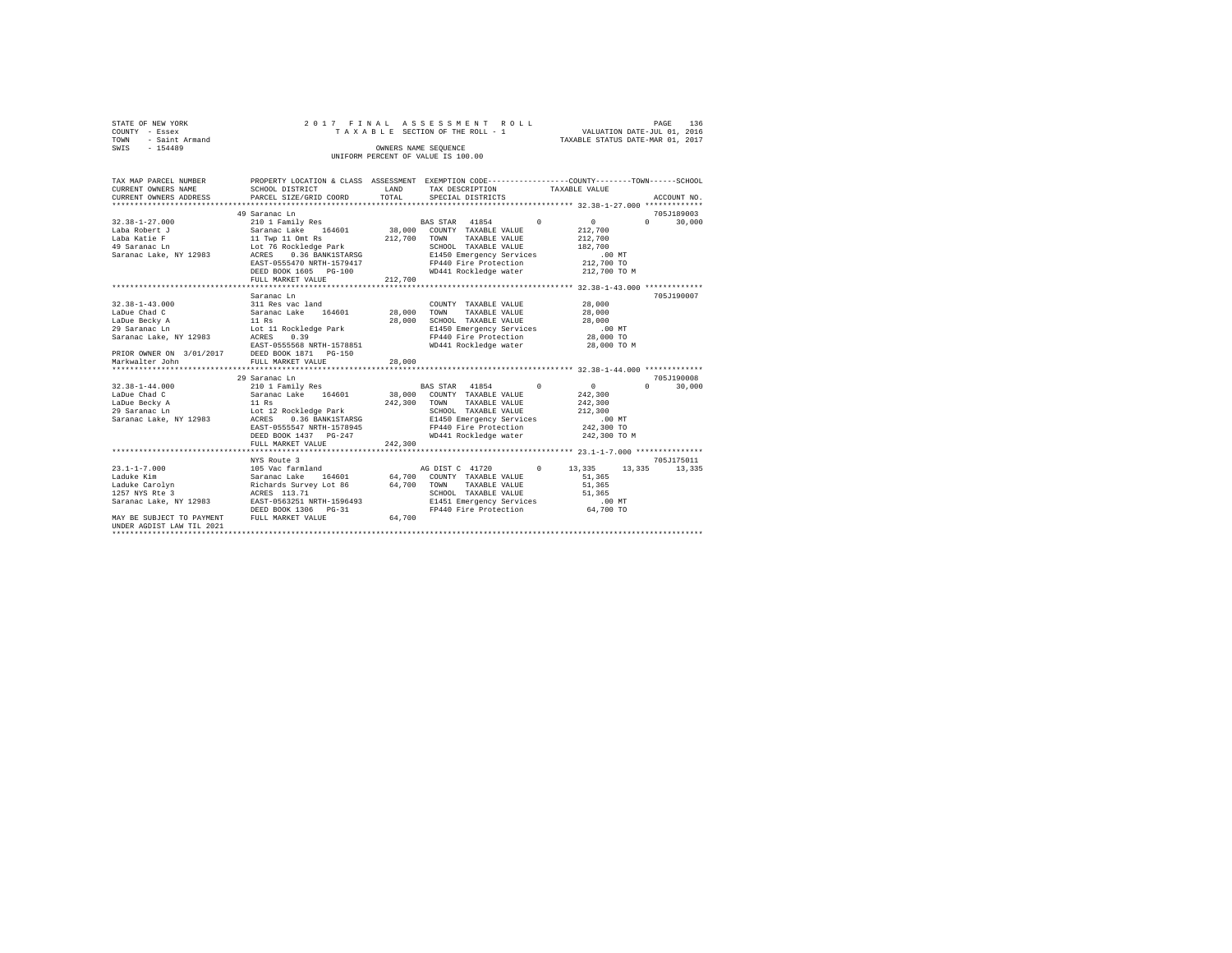| STATE OF NEW YORK<br>COUNTY - Essex<br>- Saint Armand<br>TOWN<br>$-154489$<br>SWIS                                                                                                                                  | 2017 FINAL ASSESSMENT ROLL<br>TAXABLE SECTION OF THE ROLL - 1<br>INIFORM PERCENT OF VALUE IS 100.00 | VALUATION DATE-JUL 01, 2016<br>TAXABLE STATUS DATE-MAR 01, 2017 | 137<br>PAGE                                               |  |                                                                                                                                                                |             |
|---------------------------------------------------------------------------------------------------------------------------------------------------------------------------------------------------------------------|-----------------------------------------------------------------------------------------------------|-----------------------------------------------------------------|-----------------------------------------------------------|--|----------------------------------------------------------------------------------------------------------------------------------------------------------------|-------------|
| TAX MAP PARCEL NUMBER PROPERTY LOCATION & CLASS ASSESSMENT EXEMPTION CODE--------------COUNTY-------TOWN-----SCHOOL<br>CURRENT OWNERS NAME<br>CURRENT OWNERS ADDRESS PARCEL SIZE/GRID COORD TOTAL SPECIAL DISTRICTS | SCHOOL DISTRICT                                                                                     | <b>LAND</b>                                                     | TAX DESCRIPTION TAXABLE VALUE                             |  |                                                                                                                                                                | ACCOUNT NO. |
|                                                                                                                                                                                                                     |                                                                                                     |                                                                 |                                                           |  |                                                                                                                                                                |             |
|                                                                                                                                                                                                                     | 1281 NYS Route 3                                                                                    |                                                                 |                                                           |  |                                                                                                                                                                | 705J103402  |
| $23.2 - 1 - 28.100$<br>Laduke Kim M                              Saranac Lake     164601                                                                                                                            | 240 Rural res                                                                                       |                                                                 | AG DIST C 41720 0<br>103,600 COUNTY TAXABLE VALUE 127,545 |  | 20,055 20,055 20,055                                                                                                                                           |             |
| 1257 NYS Rte 3 105 Richards Sur                                                                                                                                                                                     |                                                                                                     | 147,600                                                         | TOWN<br>TAXABLE VALUE                                     |  | 127.545                                                                                                                                                        |             |
| Saranac Lake, NY 12983                                                                                                                                                                                              | Survey 7096<br>ACRES 144.31                                                                         |                                                                 | SCHOOL TAXABLE VALUE                                      |  | 127.545                                                                                                                                                        |             |
|                                                                                                                                                                                                                     |                                                                                                     |                                                                 | E1451 Emergency Services .00 MT                           |  |                                                                                                                                                                |             |
| MAY BE SUBJECT TO PAYMENT EAST-0565800 NRTH-1596867 FP440 Fire Protection 147,600 TO<br>UNDER AGDIST LAW TIL 2021 DEED BOOK 1217 PG-294                                                                             |                                                                                                     |                                                                 |                                                           |  |                                                                                                                                                                |             |
|                                                                                                                                                                                                                     | FULL MARKET VALUE                                                                                   | 147,600                                                         |                                                           |  |                                                                                                                                                                |             |
|                                                                                                                                                                                                                     |                                                                                                     |                                                                 |                                                           |  |                                                                                                                                                                |             |
|                                                                                                                                                                                                                     | 1257 NYS Route 3                                                                                    |                                                                 |                                                           |  |                                                                                                                                                                | 705J103401  |
| $23.2 - 1 - 29.000$                                                                                                                                                                                                 | 210 1 Family Res 60 VETCOM CTS 41130                                                                |                                                                 |                                                           |  | $\sim$ 0<br>25,000 25,000 10,000                                                                                                                               |             |
| Laduke Kim M                                                                                                                                                                                                        | Saranac Lake 164601 35,700 AG DIST C 41720                                                          |                                                                 |                                                           |  | $\begin{matrix}0\end{matrix}\qquad \qquad \begin{matrix}159\end{matrix}\qquad \qquad \begin{matrix}159\end{matrix}\qquad \qquad \begin{matrix}159\end{matrix}$ |             |
| 1257 NYS Rte 3 105 Richards Sur                                                                                                                                                                                     |                                                                                                     |                                                                 | 120,700 BAS STAR 41854                                    |  | $\begin{array}{ccccccc}\n0 & & & & 0 & & \n\end{array}$                                                                                                        | 30,000      |
| Saranac Lake, NY 12983                                                                                                                                                                                              | 00001.60                                                                                            |                                                                 | COUNTY TAXABLE VALUE<br>_________<br>-----------------    |  | 95,541<br>$\sim$ $\sim$ $\sim$ $\sim$ $\sim$                                                                                                                   |             |

|                        | ACRES 1.70                                          |        | TAXABLE VALUE<br>TOWN                                      | 95,541    |            |
|------------------------|-----------------------------------------------------|--------|------------------------------------------------------------|-----------|------------|
|                        | MAY BE SUBJECT TO PAYMENT EAST-0564668 NRTH-1596122 |        | SCHOOL TAXABLE VALUE                                       | 80.541    |            |
|                        | UNDER AGDIST LAW TIL 2021 DEED BOOK 707 PG-171      |        | E1451 Emergency Services .00 MT                            |           |            |
|                        |                                                     |        | FULL MARKET VALUE 120,700 FP440 Fire Protection 120,700 TO |           |            |
|                        |                                                     |        |                                                            |           |            |
|                        | 44 Whiteface Ln                                     |        |                                                            |           | 702A178511 |
| $13.56 - 4 - 9.000$    | 312 Vac w/imprv                                     |        | COUNTY TAXABLE VALUE                                       | 23,300    |            |
| Lagree Deborah A       | Saranac Lake 164601 13,300                          |        | TAXABLE VALUE<br>TOWN                                      | 23,300    |            |
| Lagree Roger S         | Rs Twp 11 Omt Lot 82                                | 23,300 | SCHOOL TAXABLE VALUE                                       | 23,300    |            |
| PO Box 895             | ACRES 0.20                                          |        | E1451 Emergency Services .00 MT                            |           |            |
| Saranac Lake, NY 12983 | EAST-0562314 NRTH-1606804                           |        | FP440 Fire Protection                                      | 23,300 TO |            |
|                        | DEED BOOK 1143 PG-12                                |        |                                                            |           |            |
|                        | FULL MARKET VALUE 23,300                            |        |                                                            |           |            |
|                        |                                                     |        |                                                            |           |            |
|                        | Whiteface Ln                                        |        |                                                            |           | 702A178510 |
| 13.56-4-10.000         | 311 Res vac land                                    |        | COUNTY TAXABLE VALUE                                       | 17,200    |            |
| Lagree Roger           | Saranac Lake 164601 17,200                          |        | TOWN<br>TAXABLE VALUE                                      | 17,200    |            |
| PO Box 895             | Rs Twp 11 Omt Lot 82                                | 17,200 | SCHOOL TAXABLE VALUE                                       | 17,200    |            |
| Saranac Lake, NY 12983 | ACRES 0.30                                          |        | E1451 Emergency Services                                   | $.00$ MT  |            |
|                        | EAST-0562367 NRTH-1606880                           |        | FP440 Fire Protection                                      | 17,200 TO |            |
|                        | DEED BOOK 1011 PG-304                               |        |                                                            |           |            |
|                        | FULL MARKET VALUE                                   | 17,200 |                                                            |           |            |
|                        |                                                     |        |                                                            |           |            |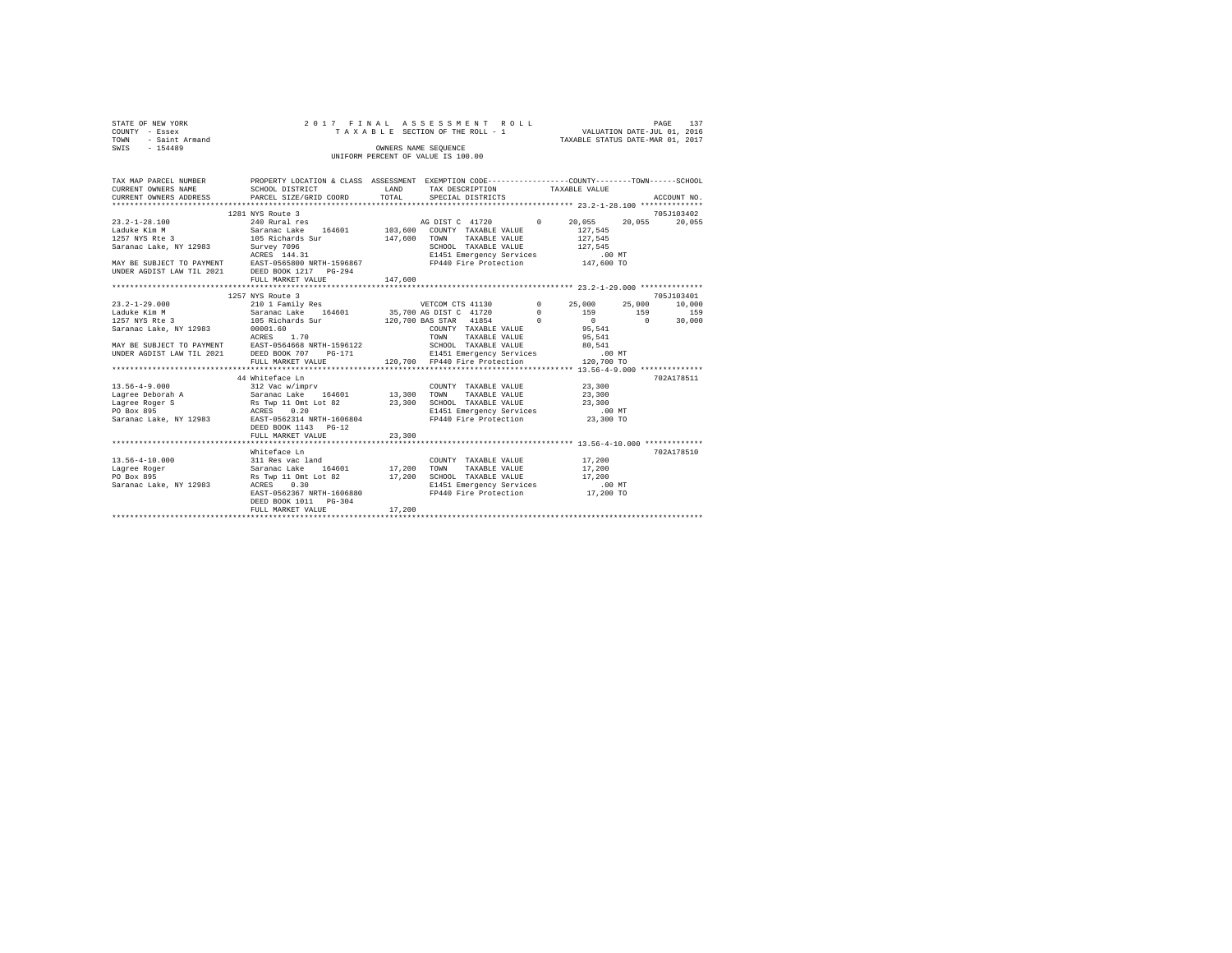| STATE OF NEW YORK   |  |  | 2017 FINAL ASSESSMENT ROLL         |                                  | PAGE | 138 |
|---------------------|--|--|------------------------------------|----------------------------------|------|-----|
| COUNTY - Essex      |  |  | TAXABLE SECTION OF THE ROLL - 1    | VALUATION DATE-JUL 01, 2016      |      |     |
| TOWN - Saint Armand |  |  |                                    | TAXABLE STATUS DATE-MAR 01, 2017 |      |     |
| SWIS<br>$-154489$   |  |  | OWNERS NAME SEOUENCE               |                                  |      |     |
|                     |  |  | UNIFORM PERCENT OF VALUE IS 100.00 |                                  |      |     |

| TAX MAP PARCEL NUMBER<br>CURRENT OWNERS NAME<br>CURRENT OWNERS ADDRESS                                | SCHOOL DISTRICT<br>PARCEL SIZE/GRID COORD                                                                                                                                                                   | LAND<br>TOTAL                | PROPERTY LOCATION & CLASS ASSESSMENT EXEMPTION CODE----------------COUNTY-------TOWN-----SCHOOL<br>TAX DESCRIPTION TAXABLE VALUE<br>SPECIAL DISTRICTS                                                                | ACCOUNT NO.                                                                                                                                 |
|-------------------------------------------------------------------------------------------------------|-------------------------------------------------------------------------------------------------------------------------------------------------------------------------------------------------------------|------------------------------|----------------------------------------------------------------------------------------------------------------------------------------------------------------------------------------------------------------------|---------------------------------------------------------------------------------------------------------------------------------------------|
| $13.56 - 4 - 1.100$<br>Lagree Roger S<br>Lagree Deborah A<br>PO Box 895<br>Saranac Lake, NY 12983     | 24 Poplar Ln<br>210 1 Family Res<br>Saranac Lake 164601<br>Rs Twp 11 Omt Lot 82<br>ACRES 0.36<br>EAST-0562369 NRTH-1606970<br>DEED BOOK 1015 PG-85<br>FULL MARKET VALUE                                     | 23,700<br>180,800<br>180,800 | $\Omega$<br>BAS STAR 41854<br>COUNTY TAXABLE VALUE<br>TOWN<br>TAXABLE VALUE<br>SCHOOL TAXABLE VALUE<br>E1451 Emergency Services<br>FP440 Fire Protection<br>SD442 Bloomingdale Sewer D<br>WD442 Bloomingdale Water D | 702A178508<br>30,000<br>$\mathbf{0}$<br>$\Omega$<br>180,800<br>180,800<br>150,800<br>$.00$ MT<br>180,800 TO<br>180,800 TO M<br>180,800 TO M |
| 13.56-4-1.200<br>LaGree Roger S<br>LaGree Deborah A<br>PO Box 895<br>Saranac Lake, NY 12983           | ************************************<br>22 Poplar Ln<br>210 1 Family Res<br>Saranac Lake 164601<br>82 Rs Twp 11 Omt<br>ACRES 0.20<br>EAST-0562367 NRTH-1607073<br>DEED BOOK 1444 PG-34<br>FULL MARKET VALUE | 19,000<br>56,300             | COUNTY TAXABLE VALUE<br>TAXABLE VALUE<br>TOWN<br>SCHOOL TAXABLE VALUE<br>E1451 Emergency Services<br>FP440 Fire Protection<br>SD442 Bloomingdale Sewer D<br>56.300 WD442 Bloomingdale Water D                        | 702A179002<br>56,300<br>56,300<br>56,300<br>$.00$ MT<br>56,300 TO<br>56,300 TO M<br>56,300 TO M                                             |
| $32.1 - 1 - 2.120$<br>Land Jodi D<br>327 Trudeau Rd<br>Saranac Lake, NY 12983                         | 327 Trudeau Rd<br>210 1 Family Res<br>164601<br>Saranac Lake<br>9 Omt Twp 11<br>Lots 2 & 4 Deer Run<br>ACRES<br>4.01<br>EAST-0555533 NRTH-1583598<br>DEED BOOK 1596<br>$PG-299$<br>FULL MARKET VALUE        | 48,000<br>252,600<br>252,600 | BAS STAR 41854<br>$\Omega$<br>COUNTY TAXABLE VALUE<br>TOWN<br>TAXABLE VALUE<br>SCHOOL TAXABLE VALUE<br>E1450 Emergency Services<br>FP440 Fire Protection                                                             | 705Z003001<br>$\mathbf{0}$<br>$\Omega$<br>30,000<br>252,600<br>252,600<br>222,600<br>.00 MT<br>252,600 TO                                   |
| $32.166 - 6 - 5.000$<br>Landon Reginald<br>Landon Connie<br>15 Stevenson Ln<br>Saranac Lake, NY 12983 | 15 Stevenson Rd<br>210 1 Family Res<br>164601<br>Saranac Lake<br>11 Richards Sur<br>80% Land 34% Bldg<br>0.90<br>ACRES<br>EAST-0554412 NRTH-1578177<br>DEED BOOK 1259<br>PG-177<br>FULL MARKET VALUE        | 169,700<br>169,700           | BAS STAR 41854<br>$^{\circ}$<br>44,000 COUNTY TAXABLE VALUE<br>TAXABLE VALUE<br>TOWN<br>SCHOOL TAXABLE VALUE<br>E1450 Emergency Services<br>FP440 Fire Protection                                                    | 705L103809<br>0<br>$\Omega$<br>30,000<br>169,700<br>169,700<br>139,700<br>.00MT<br>169,700 TO                                               |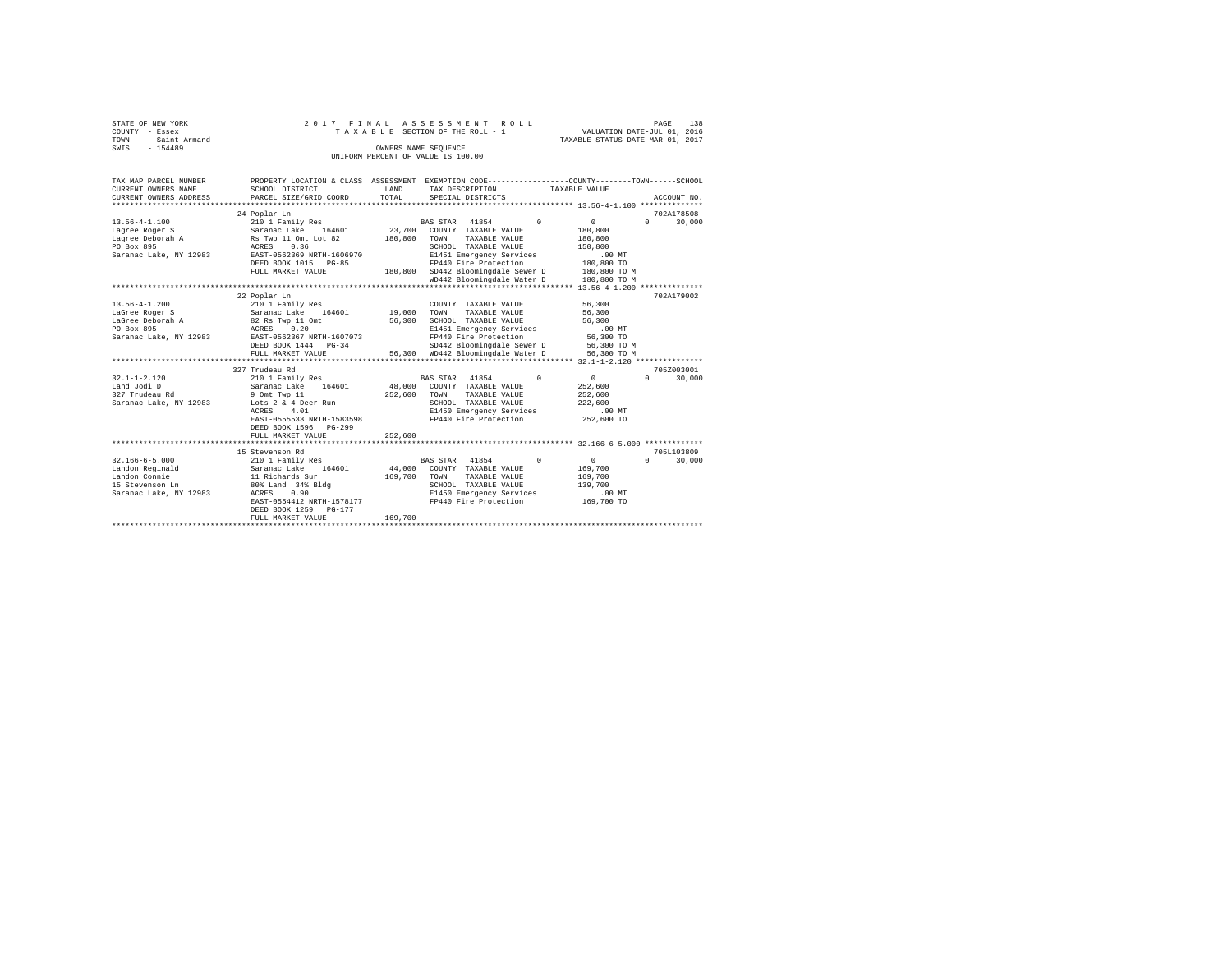| STATE OF NEW YORK   |  | 2017 FINAL ASSESSMENT ROLL         | PAGE                             | 139 |
|---------------------|--|------------------------------------|----------------------------------|-----|
| COUNTY - Essex      |  | TAXABLE SECTION OF THE ROLL - 1    | VALUATION DATE-JUL 01, 2016      |     |
| TOWN - Saint Armand |  |                                    | TAXABLE STATUS DATE-MAR 01, 2017 |     |
| SWIS<br>$-154489$   |  | OWNERS NAME SEOUENCE               |                                  |     |
|                     |  | UNIFORM PERCENT OF VALUE IS 100.00 |                                  |     |

| TAX MAP PARCEL NUMBER   | PROPERTY LOCATION & CLASS ASSESSMENT EXEMPTION CODE----------------COUNTY-------TOWN------SCHOOL |                 |                                   |            |                  |                    |
|-------------------------|--------------------------------------------------------------------------------------------------|-----------------|-----------------------------------|------------|------------------|--------------------|
| CURRENT OWNERS NAME     | SCHOOL DISTRICT                                                                                  | LAND            | TAX DESCRIPTION                   |            | TAXABLE VALUE    |                    |
| CURRENT OWNERS ADDRESS  | PARCEL SIZE/GRID COORD                                                                           | TOTAL           | SPECIAL DISTRICTS                 |            |                  | ACCOUNT NO.        |
| *********************** |                                                                                                  |                 |                                   |            |                  |                    |
|                         | 111 Rockledge Ln                                                                                 |                 |                                   |            |                  | 705J190015         |
| $32.38 - 1 - 51.000$    | 210 1 Family Res                                                                                 |                 | VETWAR CTS 41120                  | $^{\circ}$ | 15,000<br>15,000 | 6,000              |
| Lapierre Robert G       | Saranac Lake<br>164601                                                                           | 42,300 ENH STAR | 41834                             | $\Omega$   | $\Omega$         | 65,500<br>$\Omega$ |
| Lapierre Paula J        | 11 Twp 11 Omt Rs                                                                                 | 335,100         | COUNTY TAXABLE VALUE              |            | 320,100          |                    |
| 111 Rockledge Ln        | Lot 38 Rockledge Park                                                                            |                 | TOWN<br>TAXABLE VALUE             |            | 320,100          |                    |
| Saranac Lake, NY 12983  | Db 994 Pg 218 (Corr Deed)                                                                        |                 | SCHOOL TAXABLE VALUE              |            | 263,600          |                    |
|                         | 0.73<br>ACRES                                                                                    |                 | E1450 Emergency Services          |            | .00MT            |                    |
|                         | EAST-0555761 NRTH-1579903                                                                        |                 | FP440 Fire Protection             |            | 335,100 TO       |                    |
|                         | DEED BOOK 987<br>$PG-325$                                                                        |                 | WD441 Rockledge water             |            | 335,100 TO M     |                    |
|                         | FULL MARKET VALUE                                                                                | 335,100         |                                   |            |                  |                    |
|                         |                                                                                                  |                 |                                   |            |                  |                    |
|                         | NYS Route 3                                                                                      |                 |                                   |            |                  | 705J102313         |
| $13.4 - 1 - 21.000$     | 322 Rural vac>10                                                                                 |                 | COUNTY TAXABLE VALUE              |            | 61,200           |                    |
| Lasher John S           | Saranac Lake<br>164601                                                                           | 61,200          | TOWN<br>TAXABLE VALUE             |            | 61,200           |                    |
| Lasher Greta G          | 103/123 Richards Sur                                                                             | 61,200          | SCHOOL TAXABLE VALUE              |            | 61,200           |                    |
| 5130 Florek Rd          | 00027.00                                                                                         |                 | E1451 Emergency Services          |            | .00MT            |                    |
| Edinboro, PA 16412      | ACRES 30.08                                                                                      |                 | FP440 Fire Protection             |            | 61,200 TO        |                    |
|                         | EAST-0566828 NRTH-1602380                                                                        |                 |                                   |            |                  |                    |
|                         | DEED BOOK 1565<br>$PG-144$                                                                       |                 |                                   |            |                  |                    |
|                         | FULL MARKET VALUE                                                                                | 61,200          |                                   |            |                  |                    |
|                         |                                                                                                  |                 |                                   |            |                  |                    |
|                         | 77 Prospect St                                                                                   |                 |                                   |            |                  | 702A101403         |
| $13.56 - 11 - 8.000$    | 210 1 Family Res                                                                                 |                 | 41834<br>ENH STAR                 | $\Omega$   | $\circ$          | $\cap$<br>65,500   |
| Latham Anne S           | 164601<br>Saranac Lake                                                                           | 19,800          | COUNTY TAXABLE VALUE              |            | 96,200           |                    |
| 77 Prospect St          | 82 Rs Twp 11 Omt                                                                                 | 96,200          | TOWN<br>TAXABLE VALUE             |            | 96,200           |                    |
| Bloomingdale, NY 12913  | Prospect St. Lot 119                                                                             |                 | SCHOOL TAXABLE VALUE              |            | 30,700           |                    |
|                         | ACRES<br>0.24                                                                                    |                 | E1451 Emergency Services          |            | .00MT            |                    |
|                         | EAST-0561814 NRTH-1605903                                                                        |                 | FP440 Fire Protection             |            | 96,200 TO        |                    |
|                         | DEED BOOK 988<br>$PG-16$                                                                         |                 | SD442 Bloomingdale Sewer D        |            | 96,200 TO M      |                    |
|                         | FULL MARKET VALUE                                                                                |                 | 96,200 WD442 Bloomingdale Water D |            | 96,200 TO M      |                    |
|                         | ***************************                                                                      |                 |                                   |            |                  |                    |
|                         | 1790 NYS Route 3                                                                                 |                 |                                   |            |                  | 702A176003         |
| $13.57 - 1 - 12.100$    | 240 Rural res                                                                                    |                 | 41854<br><b>BAS STAR</b>          | $^{\circ}$ | $\mathbf{0}$     | $\Omega$<br>30,000 |
| Latham William E        | 164601<br>Saranac Lake                                                                           | 41,600          | COUNTY TAXABLE VALUE              |            | 96.200           |                    |
| 1790 NYS Rte 3          | Lot 121 Rs Twp 11 Omt                                                                            | 96,200          | TOWN<br>TAXABLE VALUE             |            | 96,200           |                    |
| Vermontville, NY 12989  | Darrylwood Subd #1                                                                               |                 | SCHOOL TAXABLE VALUE              |            | 66,200           |                    |
|                         | ACRES 11.90                                                                                      |                 | E1451 Emergency Services          |            | .00MT            |                    |
|                         | EAST-0566467 NRTH-1606622                                                                        |                 | FP440 Fire Protection             |            | 96,200 TO        |                    |
|                         | DEED BOOK 1207 PG-214                                                                            |                 | SD442 Bloomingdale Sewer D        |            | 96,200 TO M      |                    |
|                         | FULL MARKET VALUE                                                                                | 96,200          | WD442 Bloomingdale Water D        |            | 96,200 TO M      |                    |
|                         |                                                                                                  |                 |                                   |            |                  |                    |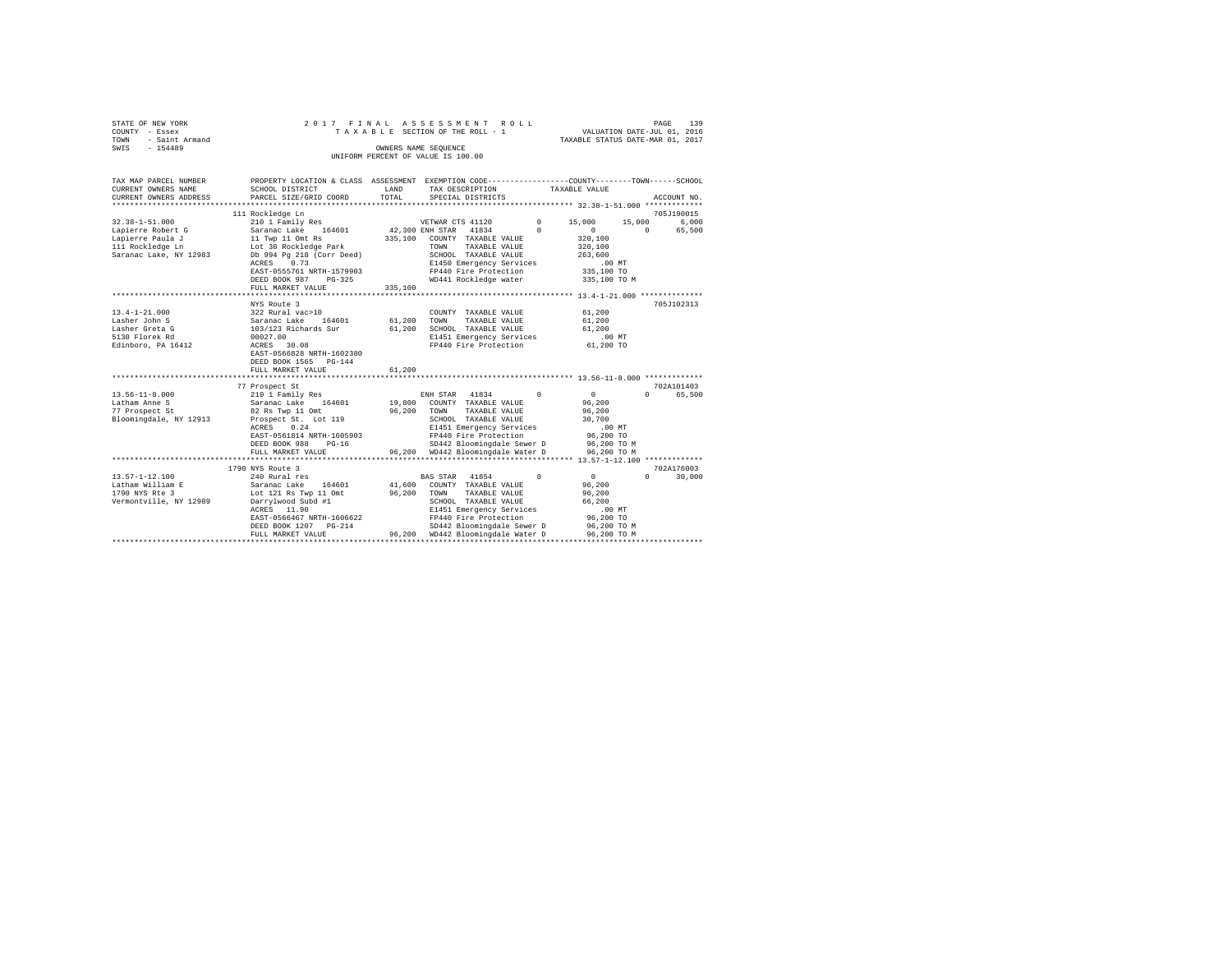| STATE OF NEW YORK   |  |  |                                    | 2017 FINAL ASSESSMENT ROLL |                                  | PAGE | 140 |
|---------------------|--|--|------------------------------------|----------------------------|----------------------------------|------|-----|
| COUNTY - Essex      |  |  | TAXABLE SECTION OF THE ROLL - 1    |                            | VALUATION DATE-JUL 01, 2016      |      |     |
| TOWN - Saint Armand |  |  |                                    |                            | TAXABLE STATUS DATE-MAR 01, 2017 |      |     |
| SWIS<br>$-154489$   |  |  | OWNERS NAME SEOUENCE               |                            |                                  |      |     |
|                     |  |  | UNIFORM PERCENT OF VALUE IS 100.00 |                            |                                  |      |     |

| TAX MAP PARCEL NUMBER<br>CURRENT OWNERS NAME  | SCHOOL DISTRICT                                                                                 | LAND         | PROPERTY LOCATION & CLASS ASSESSMENT EXEMPTION CODE----------------COUNTY-------TOWN-----SCHOOL<br>TAX DESCRIPTION | TAXABLE VALUE                                |
|-----------------------------------------------|-------------------------------------------------------------------------------------------------|--------------|--------------------------------------------------------------------------------------------------------------------|----------------------------------------------|
| CURRENT OWNERS ADDRESS                        | PARCEL SIZE/GRID COORD                                                                          | TOTAL        | SPECIAL DISTRICTS                                                                                                  | ACCOUNT NO.                                  |
|                                               |                                                                                                 |              |                                                                                                                    |                                              |
|                                               | 7 Saranac Ln                                                                                    |              |                                                                                                                    | 705J189013                                   |
| $32.38 - 1 - 36.200$                          | 210 1 Family Res                                                                                |              | BAS STAR 41854<br>$\Omega$                                                                                         | $\overline{0}$<br>$\Omega$<br>30,000         |
| Latourelle Alan L                             | Saranac Lake 164601                                                                             |              | 41,500 COUNTY TAXABLE VALUE                                                                                        | 187,200                                      |
| Latourelle Joann                              | 11 Omt Twp 11 Rs                                                                                | 187,200      | TOWN<br>TAXABLE VALUE                                                                                              | 187,200                                      |
| 7 Saranac Ln                                  | Lot 7 Rockledge Park                                                                            |              | SCHOOL TAXABLE VALUE                                                                                               | 157,200                                      |
| Saranac Lake, NY 12983                        | ACRES 0.63 BANK1STARSG                                                                          |              | E1450 Emergency Services                                                                                           | .00MT                                        |
|                                               | EAST-0555344 NRTH-1578470                                                                       |              | FP440 Fire Protection                                                                                              | 187,200 TO                                   |
|                                               | DEED BOOK 1307 PG-124                                                                           |              | WD441 Rockledge water                                                                                              | 187,200 TO M                                 |
|                                               | FULL MARKET VALUE                                                                               | 187,200      |                                                                                                                    |                                              |
|                                               |                                                                                                 |              |                                                                                                                    |                                              |
|                                               | 1712 NYS Route 3                                                                                |              |                                                                                                                    | 702A102006                                   |
| $13.57 - 3 - 10.003$                          | 210 1 Family Res                                                                                |              | COUNTY TAXABLE VALUE                                                                                               | 78,700                                       |
| Latt Kevin A                                  | Saranac Lake 164601<br>101 Richards Sur Omt 11<br>ACRES 0.53                                    | 28,900       | TOWN<br>TAXABLE VALUE                                                                                              | 78,700                                       |
| Latt Judi A                                   |                                                                                                 | 78,700       | SCHOOL TAXABLE VALUE                                                                                               | 78,700                                       |
|                                               |                                                                                                 |              | E1451 Emergency Services                                                                                           | $.00$ MT                                     |
| Latt vuu.<br>1712 NYS Rte 3<br>--- 99         | EAST-0564659 NRTH-1606373<br>DEED BOOK 1343 PG-144                                              |              | FP440 Fire Protection                                                                                              | 78,700 TO                                    |
| Bloomingdale, NY 12913                        |                                                                                                 |              | SD442 Bloomingdale Sewer D                                                                                         | 78,700 TO M                                  |
|                                               | FULL MARKET VALUE                                                                               |              | 78,700 WD442 Bloomingdale Water D                                                                                  | 78,700 TO M                                  |
|                                               |                                                                                                 |              |                                                                                                                    | *************** 32.1-1-2.200 *************** |
|                                               | 329 Trudeau Rd                                                                                  |              |                                                                                                                    | 705Z002017                                   |
| $32.1 - 1 - 2.200$                            | 210 1 Family Res                                                                                |              | COUNTY TAXABLE VALUE                                                                                               | 235,600                                      |
| Lau Katherine A                               | Saranac Lake 164601                                                                             | 45,900 TOWN  | TAXABLE VALUE                                                                                                      | 235,600                                      |
| Lau Edwin                                     | Omt Twp 11 Rs                                                                                   | 235,600      | SCHOOL TAXABLE VALUE                                                                                               | 235,600                                      |
| 1266 Shasta Ave                               | Lot 3 Deer Run                                                                                  |              | E1450 Emergency Services                                                                                           | $.00$ MT                                     |
| San Jose, CA 95126                            | ACRES 1.86                                                                                      |              | FP440 Fire Protection                                                                                              | 235,600 TO                                   |
|                                               | EAST-0555961 NRTH-1583691                                                                       |              |                                                                                                                    |                                              |
|                                               | DEED BOOK 1403 PG-262                                                                           |              |                                                                                                                    |                                              |
|                                               | FULL MARKET VALUE                                                                               | 235,600      |                                                                                                                    |                                              |
|                                               |                                                                                                 |              |                                                                                                                    | 702A102101                                   |
| $13.64 - 1 - 10.000$                          | 9 Maqqie Way<br>210 1 Family Res                                                                |              | $^{\circ}$<br>BAS STAR 41854                                                                                       | $\circ$<br>30,000<br>$\Omega$                |
| Law Karl                                      |                                                                                                 | 32,300       | COUNTY TAXABLE VALUE                                                                                               | 169,000                                      |
| Law Rebecca B                                 |                                                                                                 | 169,000      | TAXABLE VALUE<br>TOWN                                                                                              | 169,000                                      |
| PO Box 255                                    |                                                                                                 |              | SCHOOL TAXABLE VALUE                                                                                               | 139,000                                      |
| Bloomingdale, NY 12913                        | Saranac Lake 164601<br>102 Twp 11 O.m.t.<br>ACRES 0.70 BANK WFARGO<br>EAST-0563650 NRTH-1605158 |              | E1451 Emergency Services                                                                                           | .00MT                                        |
|                                               | DEED BOOK 1723 PG-250                                                                           |              | FP440 Fire Protection                                                                                              | 169,000 TO                                   |
|                                               | FULL MARKET VALUE                                                                               |              | 169,000 SD442 Bloomingdale Sewer D                                                                                 | 169,000 TO M                                 |
|                                               |                                                                                                 |              | WD442 Bloomingdale Water D                                                                                         | 169,000 TO M                                 |
|                                               |                                                                                                 |              |                                                                                                                    |                                              |
|                                               | George & Bliss Ln                                                                               |              |                                                                                                                    | 705J103306                                   |
| $33.8 - 2 - 10.000$                           | 311 Res vac land - WTRFNT                                                                       |              | COUNTY TAXABLE VALUE                                                                                               | 534,400                                      |
| LC Camp LLC                                   | Sir Res vac rand - Wiki<br>Saranac Lake 164601                                                  | 534,400 TOWN | TAXABLE VALUE                                                                                                      | 534,400                                      |
| c/o Stoltz Real Est Partners 331 Richards Sur |                                                                                                 |              | 534,400 SCHOOL TAXABLE VALUE                                                                                       | 534,400                                      |
| 20 Montchanin Rd Ste 250                      | ACRES<br>2.03                                                                                   |              | BTI44 BTI District                                                                                                 | $.00$ MT                                     |
| Greenville, DE 19807                          | EAST-0596580 NRTH-1583595                                                                       |              | E1450 Emergency Services                                                                                           | .00 MT                                       |
|                                               | DEED BOOK 1690 PG-274                                                                           |              | FP403 Fire Pro LP Lake                                                                                             | 534,400 TO                                   |
|                                               | FULL MARKET VALUE                                                                               | 534,400      |                                                                                                                    |                                              |
|                                               |                                                                                                 |              |                                                                                                                    |                                              |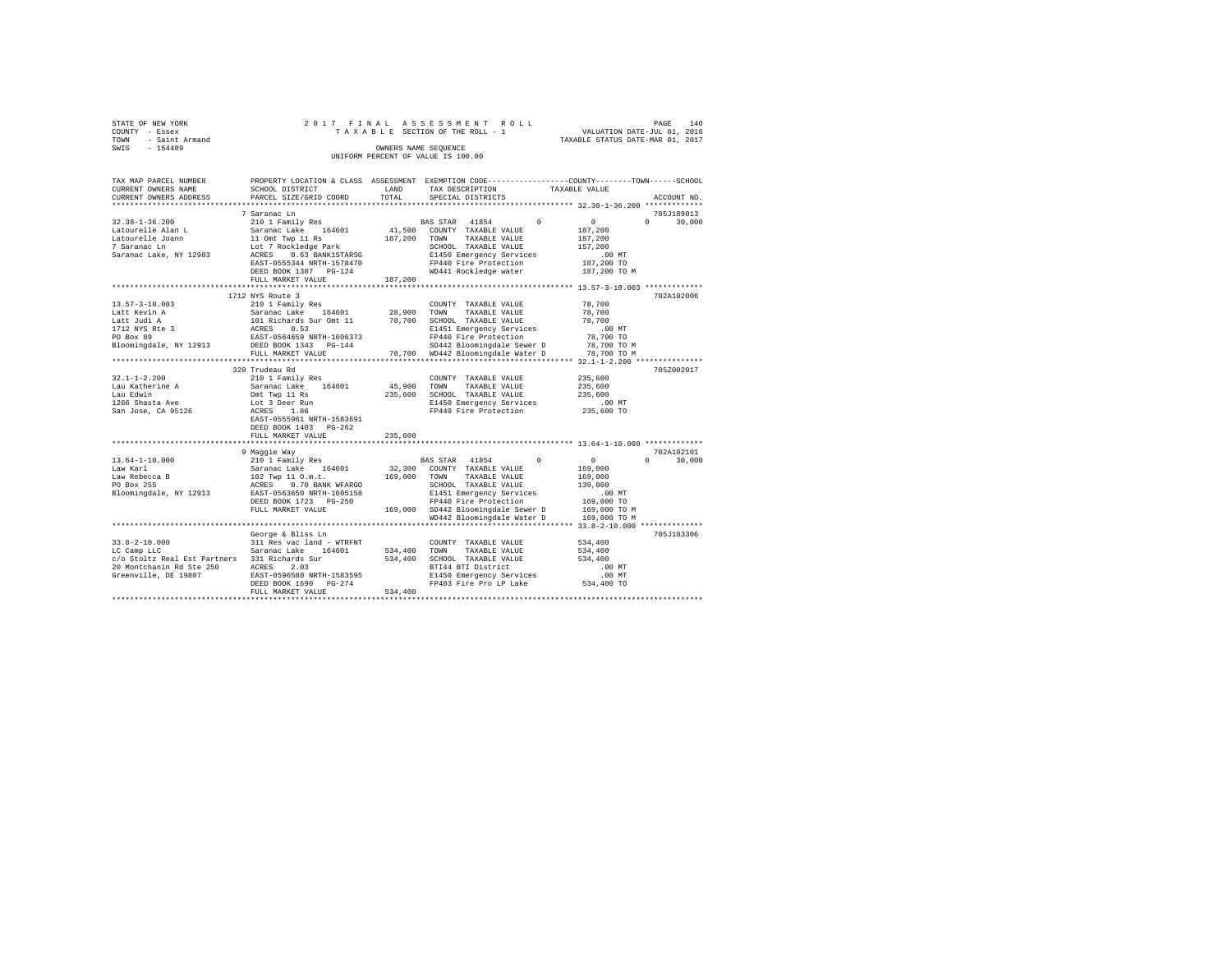| STATE OF NEW YORK      | 2017 FINAL ASSESSMENT ROLL         | 141<br>PAGE                      |
|------------------------|------------------------------------|----------------------------------|
| COUNTY - Essex         | TAXABLE SECTION OF THE ROLL - 1    | VALUATION DATE-JUL 01, 2016      |
| - Saint Armand<br>TOWN |                                    | TAXABLE STATUS DATE-MAR 01, 2017 |
| $-154489$<br>SWIS      | OWNERS NAME SEOUENCE               |                                  |
|                        | UNIFORM PERCENT OF VALUE IS 100.00 |                                  |

| TAX MAP PARCEL NUMBER<br>CURRENT OWNERS NAME                                                                                                                                                                                                | PROPERTY LOCATION & CLASS ASSESSMENT EXEMPTION CODE---------------COUNTY-------TOWN-----SCHOOL<br>SCHOOL DISTRICT | <b>LAND</b> | TAX DESCRIPTION                                                    | TAXABLE VALUE                                                 |             |
|---------------------------------------------------------------------------------------------------------------------------------------------------------------------------------------------------------------------------------------------|-------------------------------------------------------------------------------------------------------------------|-------------|--------------------------------------------------------------------|---------------------------------------------------------------|-------------|
| CURRENT OWNERS ADDRESS                                                                                                                                                                                                                      | PARCEL SIZE/GRID COORD                                                                                            | TOTAL       | SPECIAL DISTRICTS                                                  |                                                               | ACCOUNT NO. |
|                                                                                                                                                                                                                                             |                                                                                                                   |             |                                                                    |                                                               |             |
|                                                                                                                                                                                                                                             | 12 George & Bliss Ln                                                                                              |             |                                                                    |                                                               | 705J107412  |
| $33.8 - 2 - 11.000$                                                                                                                                                                                                                         | 260 Seasonal res - WTRFNT                                                                                         |             | COUNTY TAXABLE VALUE                                               | 544,500                                                       |             |
|                                                                                                                                                                                                                                             | Saranac Lake 164601 295,500 TOWN TAXABLE VALUE                                                                    |             |                                                                    | 544,500                                                       |             |
|                                                                                                                                                                                                                                             |                                                                                                                   |             | 544,500 SCHOOL TAXABLE VALUE<br>BTI44 BTI District                 | 544,500                                                       |             |
|                                                                                                                                                                                                                                             | EAST-0596593 NRTH-1583407                                                                                         |             |                                                                    | $.00$ MT<br>$.00$ MT                                          |             |
|                                                                                                                                                                                                                                             | EAST-USYODY3 NRTH-1583407<br>DEED BOOK 1635 PG-271                                                                |             | E1450 Emergency Services<br>FP403 Fire Pro LP Lake                 | 544,500 TO                                                    |             |
| Comp LLC 52<br>Comp LLC 52<br>20 Montchanin Rd Ste 250<br>20 Montchanin Rd Ste 250<br>20 Montchanin Rd Ste 250<br>ERST-0596593 NRTH-1583407<br>DEED BOOK 1635<br>DEED BOOK 1635<br>2002 MONTES<br>2002 MONTES<br>2002 MONTES<br>2002 MONTES | FULL MARKET VALUE                                                                                                 | 544,500     |                                                                    |                                                               |             |
|                                                                                                                                                                                                                                             |                                                                                                                   |             |                                                                    | ********************************* 33.8-2-12.000 ************* |             |
|                                                                                                                                                                                                                                             | George & Bliss Ln                                                                                                 |             |                                                                    |                                                               | 705J102901  |
|                                                                                                                                                                                                                                             |                                                                                                                   |             | COUNTY TAXABLE VALUE                                               | 688,200                                                       |             |
|                                                                                                                                                                                                                                             |                                                                                                                   |             | 674,600 TOWN TAXABLE VALUE                                         | 688,200                                                       |             |
|                                                                                                                                                                                                                                             |                                                                                                                   |             | 688.200 SCHOOL TAXABLE VALUE                                       | 688,200                                                       |             |
|                                                                                                                                                                                                                                             |                                                                                                                   |             |                                                                    | .00MT                                                         |             |
|                                                                                                                                                                                                                                             | EAST-0596554 NRTH-1583237                                                                                         |             | BTI44 BTI District<br>E1450 Emergency Services                     | .00MT                                                         |             |
|                                                                                                                                                                                                                                             | DEED BOOK 1635    PG-281                                                                                          |             | FP403 Fire Pro LP Lake 688,200 TO                                  |                                                               |             |
|                                                                                                                                                                                                                                             | FULL MARKET VALUE                                                                                                 | 688,200     |                                                                    |                                                               |             |
|                                                                                                                                                                                                                                             |                                                                                                                   |             |                                                                    |                                                               |             |
|                                                                                                                                                                                                                                             |                                                                                                                   |             |                                                                    |                                                               | 705J102815  |
|                                                                                                                                                                                                                                             |                                                                                                                   |             |                                                                    | 1456,900                                                      |             |
|                                                                                                                                                                                                                                             |                                                                                                                   |             |                                                                    | 1456,900                                                      |             |
|                                                                                                                                                                                                                                             |                                                                                                                   |             | 1456,900 SCHOOL TAXABLE VALUE                                      | 1456,900                                                      |             |
|                                                                                                                                                                                                                                             |                                                                                                                   |             | BTI44 BTI District                                                 | $.00$ MT                                                      |             |
|                                                                                                                                                                                                                                             |                                                                                                                   |             | E1450 Emergency Services                                           | .00 MT                                                        |             |
|                                                                                                                                                                                                                                             | DEED BOOK 1635 PG-275                                                                                             |             | FP403 Fire Pro LP Lake                                             | 1456,900 TO                                                   |             |
|                                                                                                                                                                                                                                             | FULL MARKET VALUE                                                                                                 | 1456,900    |                                                                    |                                                               |             |
|                                                                                                                                                                                                                                             |                                                                                                                   |             |                                                                    |                                                               |             |
|                                                                                                                                                                                                                                             | 4 Main St                                                                                                         |             |                                                                    |                                                               | 702A101308  |
| $13.56 - 8 - 8.000$                                                                                                                                                                                                                         | 210 1 Family Res                                                                                                  |             | VETCOM CTS 41130 0 25,000 25,000                                   |                                                               | 10,000      |
|                                                                                                                                                                                                                                             |                                                                                                                   |             |                                                                    | $0$<br>$0$ 50,000<br>$0$ 0<br>$132,900$<br>50,000 50,000      | 20,000      |
|                                                                                                                                                                                                                                             |                                                                                                                   |             |                                                                    | $\sim$ 0                                                      | 30,000      |
|                                                                                                                                                                                                                                             |                                                                                                                   |             |                                                                    |                                                               |             |
| Bloomingdale, NY 12913 EAST-0564081 NRTH-1606412                                                                                                                                                                                            |                                                                                                                   |             | TOWN TAXABLE VALUE                                                 | 132,900<br>147,900                                            |             |
|                                                                                                                                                                                                                                             | DEED BOOK 687 PG-017<br>FULL MARKET VALUE 207,900 E1451 Emergency Services                                        |             | SCHOOL TAXABLE VALUE<br>F1451 The                                  | $.00$ MT                                                      |             |
|                                                                                                                                                                                                                                             |                                                                                                                   |             | FP440 Fire Protection                                              | 207,900 TO                                                    |             |
|                                                                                                                                                                                                                                             |                                                                                                                   |             | SD442 Bloomingdale Sewer D                                         | 207,900 TO M                                                  |             |
|                                                                                                                                                                                                                                             |                                                                                                                   |             | WD442 Bloomingdale Water D                                         | 207,900 TO M                                                  |             |
|                                                                                                                                                                                                                                             |                                                                                                                   |             |                                                                    | ******************************** 23.3-2-15.000 *************  |             |
|                                                                                                                                                                                                                                             | Vista Dr                                                                                                          |             |                                                                    |                                                               | 705Z000003  |
|                                                                                                                                                                                                                                             |                                                                                                                   |             | COUNTY TAXABLE VALUE 33,200                                        |                                                               |             |
|                                                                                                                                                                                                                                             |                                                                                                                   |             | 33,200 TOWN<br>TAXABLE VALUE                                       | 33,200                                                        |             |
|                                                                                                                                                                                                                                             |                                                                                                                   |             | 33,200 SCHOOL TAXABLE VALUE                                        | 33,200                                                        |             |
|                                                                                                                                                                                                                                             |                                                                                                                   |             |                                                                    |                                                               |             |
|                                                                                                                                                                                                                                             |                                                                                                                   |             | E1450 Emergency Services .00 MT<br>FP440 Fire Protection 33,200 TO |                                                               |             |
|                                                                                                                                                                                                                                             | EAST-0553055 NRTH-1584908                                                                                         |             |                                                                    |                                                               |             |
|                                                                                                                                                                                                                                             | DEED BOOK 1211    PG-118                                                                                          |             |                                                                    |                                                               |             |
|                                                                                                                                                                                                                                             | FULL MARKET VALUE                                                                                                 | 33,200      |                                                                    |                                                               |             |
|                                                                                                                                                                                                                                             |                                                                                                                   |             |                                                                    |                                                               |             |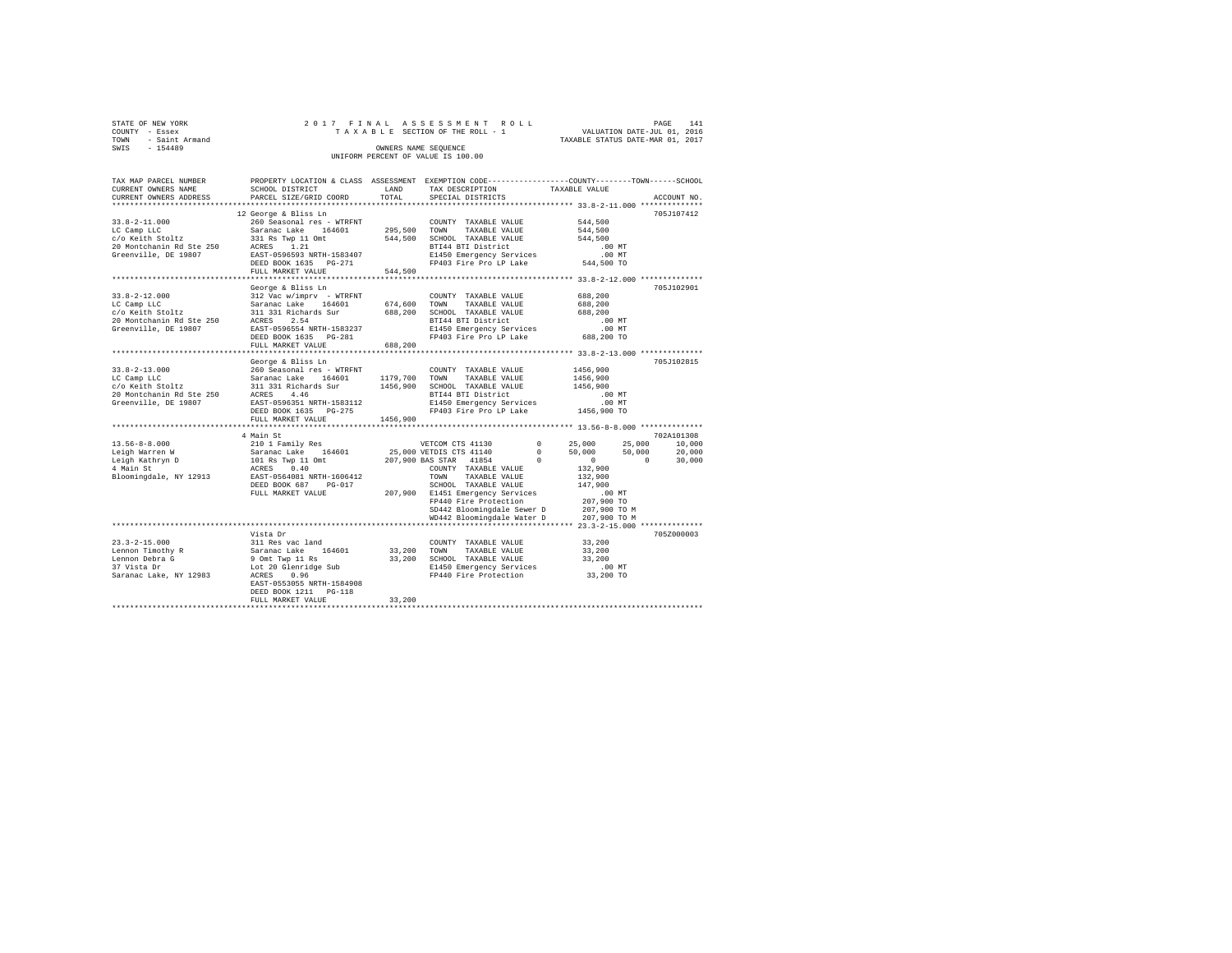| STATE OF NEW YORK                               |                           |                      | 2017 FINAL ASSESSMENT ROLL                                                                     |                                                                 | PAGE<br>142 |
|-------------------------------------------------|---------------------------|----------------------|------------------------------------------------------------------------------------------------|-----------------------------------------------------------------|-------------|
| COUNTY - Essex                                  |                           |                      | TAXABLE SECTION OF THE ROLL - 1                                                                | VALUATION DATE-JUL 01, 2016                                     |             |
| - Saint Armand<br>TOWN                          |                           |                      |                                                                                                | VALUATION DATE-JUL UI, 2010<br>TAXABLE STATUS DATE-MAR 01, 2017 |             |
| SWIS<br>$-154489$                               |                           | OWNERS NAME SEQUENCE |                                                                                                |                                                                 |             |
|                                                 |                           |                      | UNIFORM PERCENT OF VALUE IS 100.00                                                             |                                                                 |             |
|                                                 |                           |                      |                                                                                                |                                                                 |             |
|                                                 |                           |                      |                                                                                                |                                                                 |             |
| TAX MAP PARCEL NUMBER                           |                           |                      | PROPERTY LOCATION & CLASS ASSESSMENT EXEMPTION CODE---------------COUNTY-------TOWN-----SCHOOL |                                                                 |             |
| CURRENT OWNERS NAME                             | SCHOOL DISTRICT           | LAND                 | TAX DESCRIPTION                                                                                | TAXABLE VALUE                                                   |             |
| CURRENT OWNERS ADDRESS                          | PARCEL SIZE/GRID COORD    | TOTAL                | SPECIAL DISTRICTS                                                                              |                                                                 | ACCOUNT NO. |
|                                                 |                           |                      |                                                                                                |                                                                 |             |
|                                                 | 37 Vista Dr               |                      |                                                                                                |                                                                 | 705J196004  |
| $23.3 - 2 - 16.000$                             | 210 1 Family Res          |                      | BAS STAR 41854<br>$\Omega$                                                                     | $\sim$<br>$\Omega$                                              | 30,000      |
| Lennon Timothy R                                | Saranac Lake 164601       |                      | 45,100 COUNTY TAXABLE VALUE                                                                    | 331,100                                                         |             |
| Lennon Debra                                    | 9 Omt Twp 11 Rs           | 331,100 TOWN         | TAXABLE VALUE                                                                                  | 331,100                                                         |             |
| 37 Vista Dr                                     | Lot 13 Glenn Ridge Subd   |                      | SCHOOL TAXABLE VALUE                                                                           | 301,100                                                         |             |
| Saranac Lake, NY 12983                          | ACRES 1.05                |                      | E1450 Emergency Services                                                                       | $.00$ MT                                                        |             |
|                                                 | EAST-0553337 NRTH-1584870 |                      | FP440 Fire Protection                                                                          | 331,100 TO                                                      |             |
|                                                 | DEED BOOK 1096 PG-222     |                      |                                                                                                |                                                                 |             |
|                                                 | FULL MARKET VALUE         | 331,100              |                                                                                                |                                                                 |             |
|                                                 | ***********************   |                      | *********************************** 23.3-1-54.000 **************                               |                                                                 |             |
|                                                 | 199 Trudeau Rd            |                      |                                                                                                |                                                                 | 705J104109  |
| $23.3 - 1 - 54.000$                             | 240 Rural res             |                      | COUNTY TAXABLE VALUE                                                                           | 422,600                                                         |             |
| Lieb Irwin M                                    | Saranac Lake 164601       |                      | 137,600 TOWN TAXABLE VALUE                                                                     | 422,600                                                         |             |
| Lieb Elise                                      | 8 Richards Sur            | 422,600              | SCHOOL TAXABLE VALUE                                                                           | 422,600                                                         |             |
| 199 Trudeau Rd                                  | ACRES 105.70              |                      | E1450 Emergency Services                                                                       | $.00$ MT                                                        |             |
| Saranac Lake, NY 12983                          | EAST-0554500 NRTH-1587196 |                      | FP440 Fire Protection                                                                          | 422,600 TO                                                      |             |
|                                                 | DEED BOOK 1838 PG-273     |                      |                                                                                                |                                                                 |             |
|                                                 | FULL MARKET VALUE         | 422,600              |                                                                                                |                                                                 |             |
|                                                 |                           |                      |                                                                                                |                                                                 |             |
|                                                 | Goodspeed Ln              |                      |                                                                                                |                                                                 | 7079903601  |
| $14. - 1 - 16.000$                              | 322 Rural vac>10          |                      | COUNTY TAXABLE VALUE                                                                           | 56,300                                                          |             |
| Lincoln Brook Partners LLC Saranac Lake 164601  |                           | 56,300 TOWN          | TAXABLE VALUE                                                                                  | 56,300                                                          |             |
| PO Box 349                                      | 342 Richards Sur          |                      | 56,300 SCHOOL TAXABLE VALUE                                                                    | 56,300                                                          |             |
| Saranac Lake, NY 12983                          | ACRES 102.50              |                      | E1451 Emergency Services                                                                       | $.00$ MT                                                        |             |
|                                                 | EAST-0598883 NRTH-1609169 |                      | FP440 Fire Protection                                                                          | 56,300 TO                                                       |             |
|                                                 | DEED BOOK 1710 PG-287     |                      |                                                                                                |                                                                 |             |
|                                                 | FULL MARKET VALUE         | 56,300               |                                                                                                |                                                                 |             |
|                                                 |                           |                      |                                                                                                |                                                                 |             |
|                                                 | 50 Goodspeed Ln           |                      |                                                                                                |                                                                 | 7079903515  |
| $15. - 1 - 6.100$                               | 910 Priv forest           |                      | COUNTY TAXABLE VALUE                                                                           | 67,500                                                          |             |
| Lincoln Brook Partners LLC                      | Saranac Lake 164601       | 67,500 TOWN          | TAXABLE VALUE                                                                                  | 67,500                                                          |             |
| PO Box 349                                      | 362 Richards Sur          |                      | 67,500 SCHOOL TAXABLE VALUE                                                                    | 67.500                                                          |             |
| Saranac Lake, NY 12983                          | ACRES 124.90              |                      | E1451 Emergency Services                                                                       | .00 MT                                                          |             |
|                                                 | EAST-0601781 NRTH-1609903 |                      | FP440 Fire Protection                                                                          | 67,500 TO                                                       |             |
|                                                 | DEED BOOK 1710 PG-287     |                      |                                                                                                |                                                                 |             |
|                                                 | FULL MARKET VALUE         | 67,500               |                                                                                                |                                                                 |             |
|                                                 |                           |                      |                                                                                                |                                                                 |             |
|                                                 | River Rd                  |                      |                                                                                                |                                                                 | 705J103606  |
| $14. - 1 - 34.100/1$                            | 260 Seasonal res          |                      | COUNTY TAXABLE VALUE                                                                           | 32,200                                                          |             |
| Lincoln Brook Timber Co LLC Saranac Lake 164601 |                           | 12,000 TOWN          | TAXABLE VALUE                                                                                  | 32,200                                                          |             |
| PO Box 349                                      | Tax Map #14.00-1-34.000   |                      | 32,200 SCHOOL TAXABLE VALUE                                                                    | 32,200                                                          |             |
| Saranac Lake, NY 12983                          | Camp $1 - 344 - 11$       |                      | E1451 Emergency Services                                                                       | .00 MT                                                          |             |
|                                                 | EAST-0599600 NRTH-1604455 |                      | FP440 Fire Protection                                                                          | 32,200 TO                                                       |             |
|                                                 | DEED BOOK 1354 PG-125     |                      |                                                                                                |                                                                 |             |
|                                                 | FULL MARKET VALUE         | 32,200               |                                                                                                |                                                                 |             |
|                                                 |                           |                      |                                                                                                |                                                                 |             |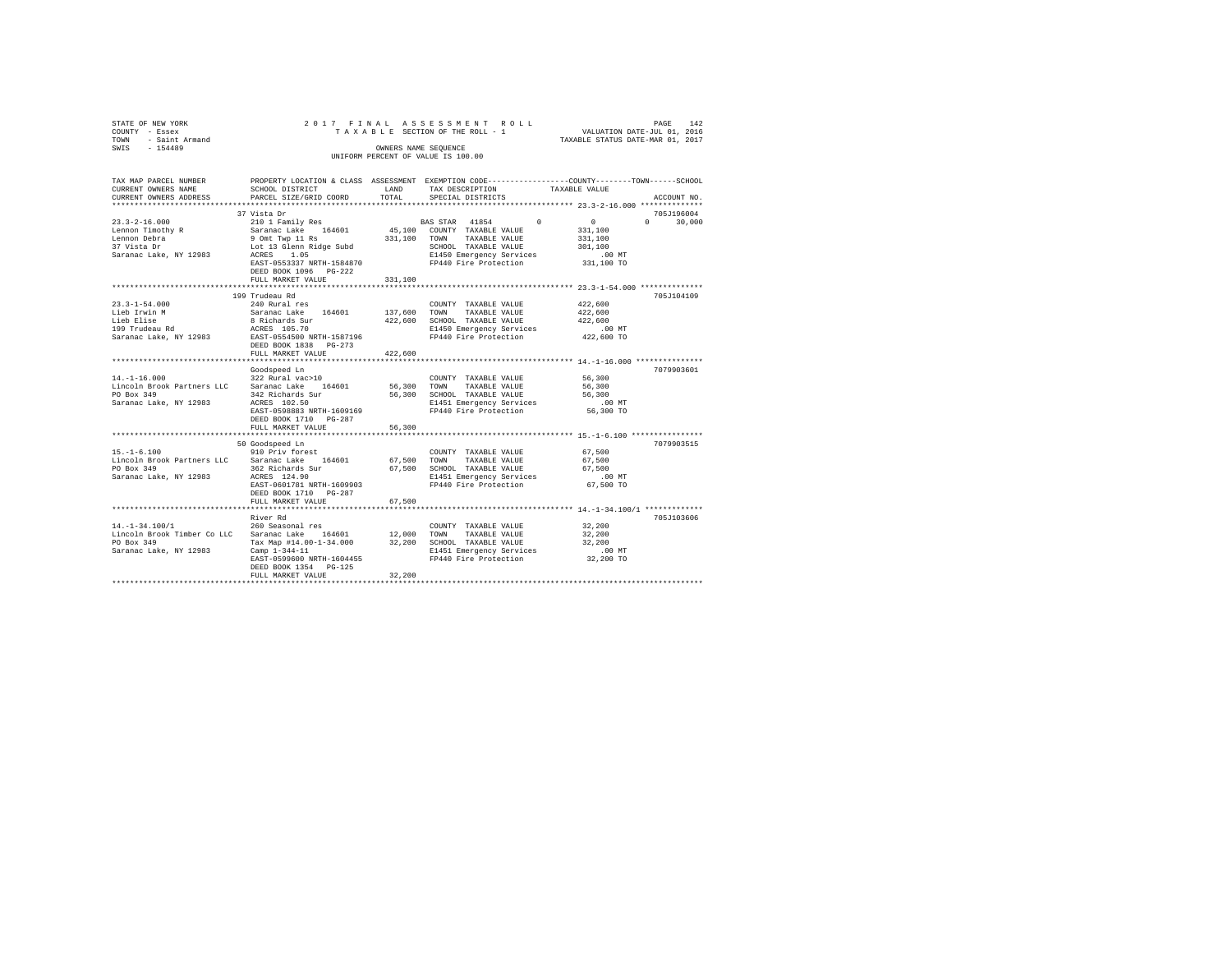| STATE OF NEW YORK                                       | 2017 FINAL ASSESSMENT ROLL |                      |                                    |               |                                                              | PAGE        | 143 |
|---------------------------------------------------------|----------------------------|----------------------|------------------------------------|---------------|--------------------------------------------------------------|-------------|-----|
| COUNTY - Essex                                          |                            |                      | TAXABLE SECTION OF THE ROLL - 1    |               | VALUATION DATE-JUL 01, 2016                                  |             |     |
| - Saint Armand<br>TOWN                                  |                            |                      |                                    |               | TAXABLE STATUS DATE-MAR 01, 2017                             |             |     |
| SWIS<br>$-154489$                                       |                            | OWNERS NAME SEOUENCE |                                    |               |                                                              |             |     |
|                                                         |                            |                      | UNIFORM PERCENT OF VALUE IS 100.00 |               |                                                              |             |     |
|                                                         |                            |                      |                                    |               |                                                              |             |     |
|                                                         |                            |                      |                                    |               |                                                              |             |     |
| TAX MAP PARCEL NUMBER                                   | PROPERTY LOCATION & CLASS  | ASSESSMENT           |                                    |               | EXEMPTION CODE-----------------COUNTY-------TOWN------SCHOOL |             |     |
| CURRENT OWNERS NAME                                     | SCHOOL DISTRICT            | LAND                 | TAX DESCRIPTION                    |               | TAXABLE VALUE                                                |             |     |
| CURRENT OWNERS ADDRESS . PARCEL SIZE/GRID COORD . TOTAL |                            |                      | SPECIAL DISTRICTS                  |               |                                                              | ACCOUNT NO. |     |
|                                                         |                            |                      |                                    |               |                                                              |             |     |
|                                                         | Goodspeed Ln               |                      |                                    |               |                                                              | 705J184006  |     |
| $14. - 1 - 34.200$                                      | 314 Rural vac<10           |                      | COUNTY                             | TAXABLE VALUE | 25,200                                                       |             |     |
| Lincoln Brook Timber Co LLC                             | Saranac Lake 164601        | 25,200               | TOWN                               | TAXABLE VALUE | 25,200                                                       |             |     |
| 196 Broadway                                            | 344 Richards Survey        | 25,200               | SCHOOL TAXABLE VALUE               |               | 25,200                                                       |             |     |
|                                                         |                            |                      |                                    |               |                                                              |             |     |

| 120 DLUdUWAY<br>Saranac Lake, NY 12983                                                                              | 344 Althards Survey<br>Essex Co Survey 3305<br>ACRES<br>9.52<br>EAST-0600595 NRTH-1605176<br>DEED BOOK 1771 PG-262<br>FULL MARKET VALUE                                                                                       | 23,200<br>25,200               | SURVUL IRARDIA VALUA<br>E1451 Emergency Services<br>FP440 Fire Protection                                                                                                                     | 23,200<br>.00MT<br>25,200 TO                                                    |                                              |
|---------------------------------------------------------------------------------------------------------------------|-------------------------------------------------------------------------------------------------------------------------------------------------------------------------------------------------------------------------------|--------------------------------|-----------------------------------------------------------------------------------------------------------------------------------------------------------------------------------------------|---------------------------------------------------------------------------------|----------------------------------------------|
|                                                                                                                     |                                                                                                                                                                                                                               |                                |                                                                                                                                                                                               |                                                                                 |                                              |
| $15. -1 - 3.000$<br>Lincoln Brook Timber Co LLC<br>c/o F Thomas Hyde<br>PO Box 349<br>Saranac, NY 12983             | County Route 48<br>314 Rural vac<10<br>Saranac Lake<br>164601<br>362 Richards Sur<br>0.68<br>ACRES<br>EAST-0601494 NRTH-1611269<br>DEED BOOK 1753 PG-86<br>FULL MARKET VALUE                                                  | 17,900<br>17,900<br>17,900     | COUNTY TAXABLE VALUE<br>TOWN<br>TAXABLE VALUE<br>SCHOOL TAXABLE VALUE<br>E1451 Emergency Services<br>FP440 Fire Protection                                                                    | 17,900<br>17,900<br>17,900<br>$.00$ MT<br>17,900 TO                             | 705J102714                                   |
|                                                                                                                     |                                                                                                                                                                                                                               |                                |                                                                                                                                                                                               |                                                                                 |                                              |
| $15. - 1 - 50.000$<br>Lincoln Brook Timber Co LLC<br>196 Broadway<br>Saranac Lake, NY 12983<br>$13.65 - 1 - 12.002$ | 301 Goodspeed Ln<br>281 Multiple res<br>164601<br>Saranac Lake<br>364 Richards Sur<br>Will 10906<br>ACRES 40.00<br>EAST-0601441 NRTH-1605338<br>DEED BOOK 1771 PG-262<br>FULL MARKET VALUE<br>7 School St<br>210 1 Family Res | 80,200<br>273,200<br>273,200   | COUNTY TAXABLE VALUE<br>TOWN<br>TAXABLE VALUE<br>SCHOOL TAXABLE VALUE<br>E1451 Emergency Services<br>FP440 Fire Protection<br>BAS STAR<br>41854                                               | 273,200<br>273,200<br>273,200<br>.00 MT<br>273,200 TO<br>$\Omega$               | 705J103114<br>702A101211<br>30,000<br>$\cap$ |
| Lowndes Edward S<br>7 School St<br>Bloomingdale, NY 12913                                                           | 164601<br>Saranac Lake<br>102 Twp 11 O.m.t.<br>0.38<br>ACRES<br>EAST-0564358 NRTH-1605587<br>DEED BOOK 1697 PG-325<br>FULL MARKET VALUE                                                                                       | 24,300<br>75,300               | COUNTY TAXABLE VALUE<br>TAXABLE VALUE<br>TOWN<br>SCHOOL TAXABLE VALUE<br>E1451 Emergency Services<br>FP440 Fire Protection<br>75,300 SD442 Bloomingdale Sewer D<br>WD442 Bloomingdale Water D | 75,300<br>75,300<br>45,300<br>.00 MT<br>75,300 TO<br>75,300 TO M<br>75,300 TO M |                                              |
|                                                                                                                     |                                                                                                                                                                                                                               |                                |                                                                                                                                                                                               |                                                                                 |                                              |
| $13.57 - 4 - 3.200$<br>Lowndes Ricky L<br>4 Union Ln<br>Bloomingdale, NY 12913                                      | 8 Union Ln<br>210 1 Family Res<br>164601<br>Saranac Lake<br>101 Rs Twp 11 Omt<br>ACRES<br>0.14<br>EAST-0565395 NRTH-1606486<br>DEED BOOK 1644 PG-125<br>FULL MARKET VALUE                                                     | 9.300 TOWN<br>23,200<br>23,200 | COUNTY TAXABLE VALUE<br>TAXABLE VALUE<br>SCHOOL TAXABLE VALUE<br>E1451 Emergency Services<br>FP440 Fire Protection                                                                            | 23,200<br>23,200<br>23,200<br>$.00$ MT<br>23,200 TO                             | 705Z011003                                   |
|                                                                                                                     |                                                                                                                                                                                                                               |                                |                                                                                                                                                                                               |                                                                                 |                                              |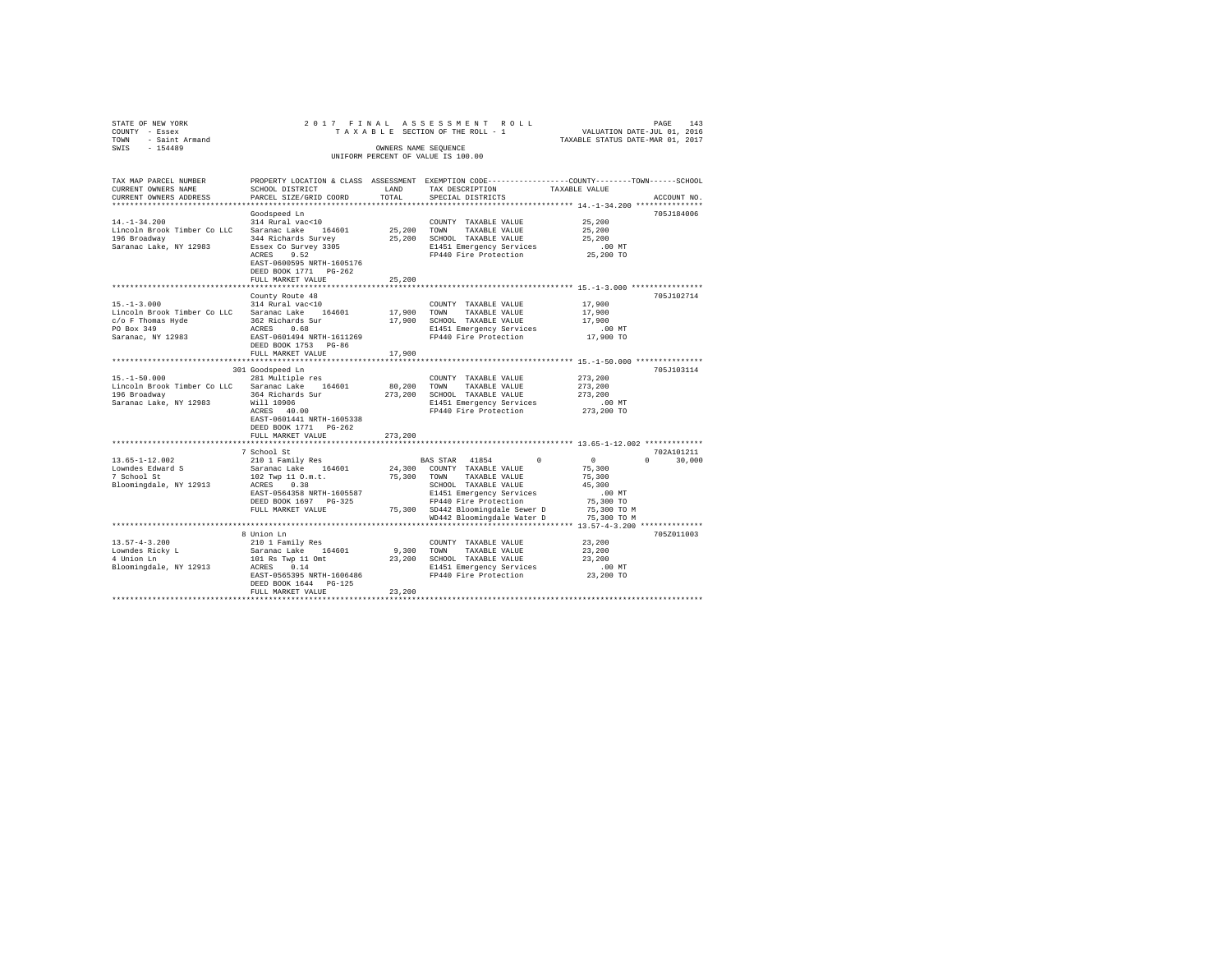| TOWN | STATE OF NEW YORK<br>COUNTY - Essex<br>- Saint Armand |                                                         |      | 2017 FINAL ASSESSMENT ROLL<br>TAXABLE SECTION OF THE ROLL - 1                   | TAXABLE STATUS DATE-MAR 01, 2017 | PAGE<br>VALUATION DATE-JUL 01, 2016 | 144 |
|------|-------------------------------------------------------|---------------------------------------------------------|------|---------------------------------------------------------------------------------|----------------------------------|-------------------------------------|-----|
| SWIS | $-154489$                                             |                                                         |      | OWNERS NAME SEOUENCE<br>UNIFORM PERCENT OF VALUE IS 100.00                      |                                  |                                     |     |
|      | TAX MAP PARCEL NUMBER<br>CURRENT OWNERS NAME          | PROPERTY LOCATION & CLASS ASSESSMENT<br>SCHOOL DISTRICT | LAND | EXEMPTION CODE-----------------COUNTY-------TOWN------SCHOOL<br>TAX DESCRIPTION | TAXABLE VALUE                    |                                     |     |

| CONNER L ORNERO NAME     | neman nenturet                                              | <b>HULLED</b> | TUV DEGATETTOM                     |              |                    |
|--------------------------|-------------------------------------------------------------|---------------|------------------------------------|--------------|--------------------|
| CURRENT OWNERS ADDRESS   | PARCEL SIZE/GRID COORD                                      | TOTAL         | SPECIAL DISTRICTS                  |              | ACCOUNT NO.        |
|                          |                                                             |               |                                    |              |                    |
|                          | 49 Poplar Ln                                                |               |                                    |              | 702A101614         |
| $13.56 - 7 - 20.000$     | 270 Mfg housing                                             |               | $\Omega$<br>BAS STAR 41854         | $\Omega$     | $\Omega$<br>30,000 |
| Macey Paul R             | Saranac Lake 164601                                         |               | 23,000 COUNTY TAXABLE VALUE        | 56,700       |                    |
|                          |                                                             |               |                                    |              |                    |
| Macey Carole J           |                                                             |               | 56,700 TOWN<br>TAXABLE VALUE       | 56,700       |                    |
| 49 Poplar Ln             | Rs Twp 11 Omt 82<br>1103/322 Quitclaim<br>ACRES 0.34        |               | SCHOOL TAXABLE VALUE               | 26,700       |                    |
| PO Box 72                |                                                             |               | E1451 Emergency Services           | $.00$ MT     |                    |
| Bloomingdale, NY 12913   | EAST-0562638 NRTH-1606351                                   |               | FP440 Fire Protection              | 56,700 TO    |                    |
|                          | DEED BOOK 1291 PG-56                                        |               |                                    |              |                    |
|                          | FULL MARKET VALUE                                           | 56,700        |                                    |              |                    |
|                          |                                                             |               |                                    |              |                    |
|                          | 1659 NYS Route 3                                            |               |                                    |              | 702A101411         |
| $13.65 - 1 - 18.000$     | 210 1 Family Res                                            |               | COUNTY TAXABLE VALUE               | 119,100      |                    |
|                          |                                                             |               |                                    |              |                    |
| Macey Raymond            | Saranac Lake 164601                                         | 28,300 TOWN   | TAXABLE VALUE                      | 119,100      |                    |
| Macey Helen              | 102 Twp 11 O.m.t                                            |               | 119,100 SCHOOL TAXABLE VALUE       | 119,100      |                    |
| PO Box 202               | 0.50<br>ACRES                                               |               | E1451 Emergency Services           | .00MT        |                    |
| Bloomingdale, NY 12913   | EAST-0564474 NRTH-1605407                                   |               | FP440 Fire Protection              | 119,100 TO   |                    |
|                          | DEED BOOK 452 PG-255                                        |               | SD442 Bloomingdale Sewer D         | 119,100 TO M |                    |
|                          | FULL MARKET VALUE                                           |               | 119,100 WD442 Bloomingdale Water D | 119,100 TO M |                    |
|                          | *************************************                       |               |                                    |              |                    |
|                          | Vista Dr                                                    |               |                                    |              | 705z005013         |
| $23.3 - 2 - 24.000$      |                                                             |               |                                    |              |                    |
|                          | 311 Res vac land                                            |               | COUNTY TAXABLE VALUE               | 32,100       |                    |
| Madden Michael J         |                                                             | 32,100 TOWN   | TAXABLE VALUE                      | 32,100       |                    |
| Madden Sheryl L          | Saranac Lake 164601<br>9 OMT TWP 11 RS<br>Lot 24 Odone Subd |               | 32,100 SCHOOL TAXABLE VALUE        | 32,100       |                    |
| 9 Slater Ave             |                                                             |               | E1450 Emergency Services           | $.00$ MT     |                    |
| Saranac Lake, NY 12983   | ACRES 0.83                                                  |               | FP440 Fire Protection              | 32,100 TO    |                    |
|                          | EAST-0553374 NRTH-1584226                                   |               |                                    |              |                    |
|                          | FULL MARKET VALUE                                           | 32,100        |                                    |              |                    |
|                          |                                                             |               |                                    |              |                    |
|                          | 14 School St                                                |               |                                    |              | 702A101601         |
| $13.65 - 1 - 6.000$      |                                                             |               |                                    |              |                    |
|                          | 210 1 Family Res                                            |               | COUNTY TAXABLE VALUE               | 72,500       |                    |
| Madden Patrick           | Saranac Lake 164601                                         |               | 19,000 TOWN<br>TAXABLE VALUE       | 72,500       |                    |
| d/b/a Madden Enterprises | 102 Twp.11 O.m.t.                                           |               | 72,500 SCHOOL TAXABLE VALUE        | 72,500       |                    |
| 713 McKenzie Pond Rd     | ACRES 0.20                                                  |               | E1451 Emergency Services           | $.00$ MT     |                    |
| Saranac Lake, NY 12983   | EAST-0564168 NRTH-1605767                                   |               | FP440 Fire Protection              | 72,500 TO    |                    |
|                          | DEED BOOK 1743 PG-194                                       |               |                                    |              |                    |
|                          | FULL MARKET VALUE                                           | 72,500        |                                    |              |                    |
|                          |                                                             |               |                                    |              |                    |
|                          | 58 Saranac Ln                                               |               |                                    |              | 705J186007         |
| $32.38 - 1 - 17.000$     |                                                             |               | BAS STAR 41854<br>$^{\circ}$       | $\circ$      | $\Omega$           |
|                          | 210 1 Family Res                                            |               |                                    |              | 30,000             |
| Magnus Phyllis S         | Saranac Lake 164601                                         | 40,800        | COUNTY TAXABLE VALUE               | 163,700      |                    |
| 58 Saranac Ln            | 11 Rs Twp 11 Omt                                            | 163,700 TOWN  | TAXABLE VALUE                      | 163,700      |                    |
| Saranac Lake, NY 12983   | Rockledge L36 Nly Pt Lt35                                   |               | SCHOOL TAXABLE VALUE               | 133,700      |                    |
|                          | 0.54<br>ACRES                                               |               | E1450 Emergency Services           | $.00$ MT     |                    |
|                          | EAST-0555659 NRTH-1579662                                   |               | FP440 Fire Protection              | 163,700 TO   |                    |
|                          | DEED BOOK 1136 PG-8                                         |               | WD441 Rockledge water              | 163,700 TO M |                    |
|                          | FULL MARKET VALUE                                           | 163,700       |                                    |              |                    |
|                          |                                                             |               |                                    |              |                    |
|                          |                                                             |               |                                    |              |                    |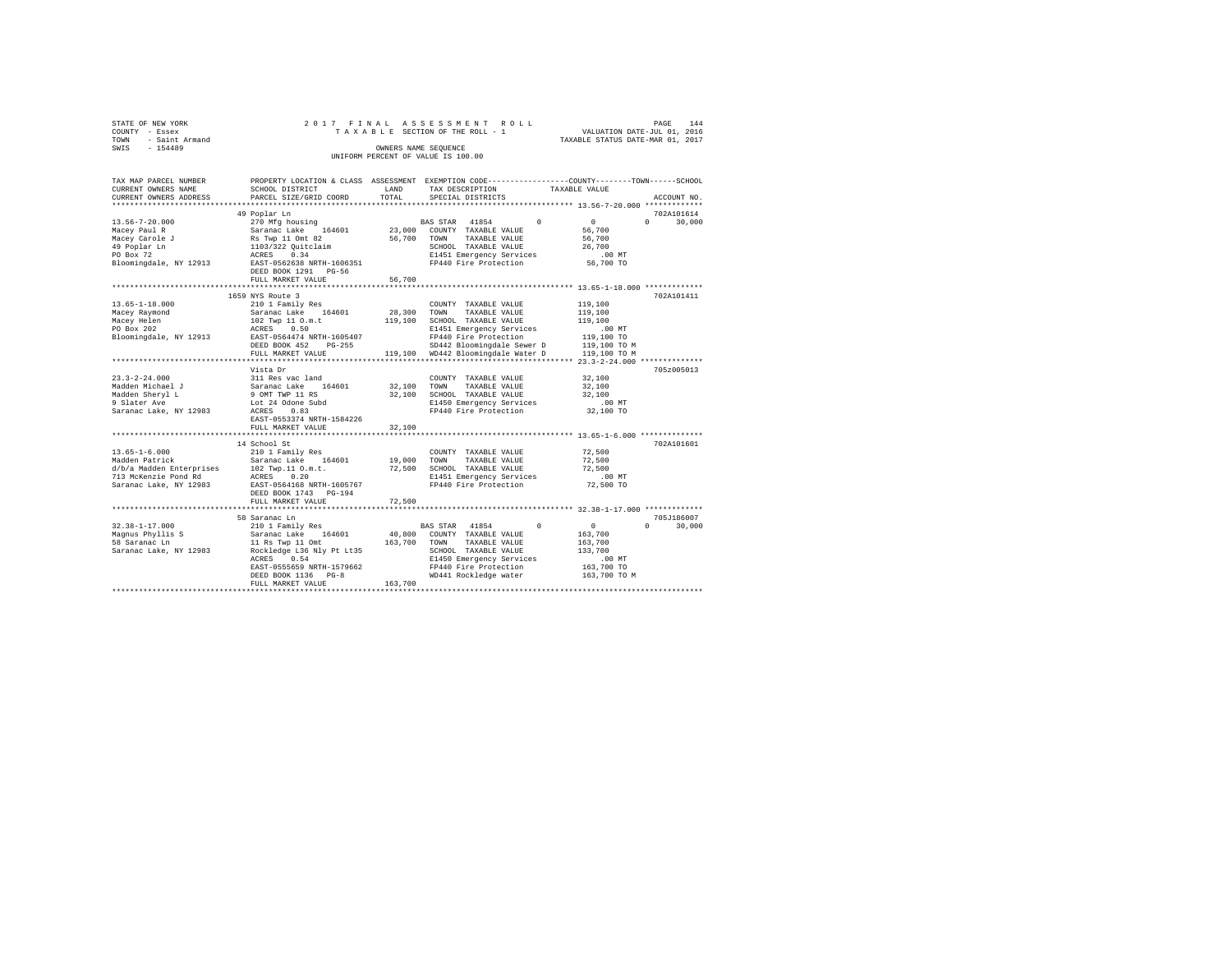| STATE OF NEW YORK<br>COUNTY - Essex<br>- Saint Armand<br>TOWN |                                         |                      | 2017 FINAL ASSESSMENT ROLL<br>TAXABLE SECTION OF THE ROLL - 1                                    | VALUATION DATE-JUL 01, 2016<br>TAXABLE STATUS DATE-MAR 01, 2017 | PAGE<br>145 |
|---------------------------------------------------------------|-----------------------------------------|----------------------|--------------------------------------------------------------------------------------------------|-----------------------------------------------------------------|-------------|
| SWIS - 154489                                                 |                                         | OWNERS NAME SEOUENCE |                                                                                                  |                                                                 |             |
|                                                               |                                         |                      | UNIFORM PERCENT OF VALUE IS 100.00                                                               |                                                                 |             |
|                                                               |                                         |                      |                                                                                                  |                                                                 |             |
|                                                               |                                         |                      |                                                                                                  |                                                                 |             |
| TAX MAP PARCEL NUMBER                                         |                                         |                      | PROPERTY LOCATION & CLASS ASSESSMENT EXEMPTION CODE----------------COUNTY-------TOWN------SCHOOL |                                                                 |             |
| CURRENT OWNERS NAME                                           | SCHOOL DISTRICT                         | <b>T.AND</b>         | TAX DESCRIPTION                                                                                  | TAXABLE VALUE                                                   |             |
| CURRENT OWNERS ADDRESS                                        | PARCEL SIZE/GRID COORD                  | TOTAL                | SPECIAL DISTRICTS                                                                                |                                                                 | ACCOUNT NO. |
|                                                               |                                         |                      |                                                                                                  |                                                                 |             |
|                                                               | 130 Main St                             |                      |                                                                                                  |                                                                 | 705Z007012  |
| $13.3 - 2 - 13.000$                                           | 311 Res vac land<br>Saranac Lake 164601 | 40,100               | COUNTY TAXABLE VALUE                                                                             | 40,100<br>40,100                                                |             |
| Manley Michael<br>Manley Laurie                               | 83 OMT TWP11 RS                         | 40,100               | TOWN<br>TAXABLE VALUE<br>SCHOOL TAXABLE VALUE                                                    | 40,100                                                          |             |
| 354 Grey Oaks Ct                                              | Lot 14 Johnson Hill Est.                |                      | E1451 Emergency Services                                                                         | $.00$ MT                                                        |             |
| Lexington, SC 29072                                           | ACRES<br>2.66                           |                      | FP440 Fire Protection                                                                            | 40,100 TO                                                       |             |
|                                                               | EAST-0561528 NRTH-1604677               |                      |                                                                                                  |                                                                 |             |
| PRIOR OWNER ON 3/01/2017                                      | DEED BOOK 1521 PG-19                    |                      |                                                                                                  |                                                                 |             |
| Manley Michael                                                | FULL MARKET VALUE                       | 40,100               |                                                                                                  |                                                                 |             |
| *********************                                         | ***************************             | .                    | ******************************* 32.166-5-1.220 *************                                     |                                                                 |             |
|                                                               | 145 Bloomingdale Ave                    |                      |                                                                                                  |                                                                 | 705Z007015  |
| $32.166 - 5 - 1.220$                                          | 210 1 Family Res                        |                      | COUNTY TAXABLE VALUE                                                                             | 27,600                                                          |             |
| Marks Martin                                                  | Saranac Lake 164601                     | 26,600               | TOWN<br>TAXABLE VALUE                                                                            | 27,600                                                          |             |
| 36 Nassau Rd                                                  | 11 OMT TWP 11 RS                        | 27,600               | SCHOOL TAXABLE VALUE                                                                             | 27,600                                                          |             |
| Great Neck, NY 11021                                          | Parcel 2                                |                      | E1450 Emergency Services                                                                         | $.00$ MT                                                        |             |
|                                                               | ACRES<br>0.14                           |                      | FP440 Fire Protection                                                                            | 27,600 TO                                                       |             |
|                                                               | EAST-0553907 NRTH-1578535               |                      |                                                                                                  |                                                                 |             |
|                                                               | DEED BOOK 1253 PG-126                   |                      |                                                                                                  |                                                                 |             |
|                                                               | FULL MARKET VALUE                       | 27,600               |                                                                                                  |                                                                 |             |
|                                                               |                                         |                      |                                                                                                  |                                                                 | 705J180001  |
| $32.166 - 5 - 1.121$                                          | 157 Bloomingdale Ave<br>411 Apartment   |                      | COUNTY TAXABLE VALUE                                                                             | 94,900                                                          |             |
| Marks Martin E                                                | Saranac Lake 164601                     | 39,200               | TOWN<br>TAXABLE VALUE                                                                            | 94,900                                                          |             |
| 36 Nassau Rd                                                  | 11 Rs Twp 11 Omt                        | 94,900               | SCHOOL TAXABLE VALUE                                                                             | 94,900                                                          |             |
| Great Neck, NY 11021                                          | ACRES<br>0.41                           |                      | E1450 Emergency Services                                                                         | $.00$ MT                                                        |             |
|                                                               | EAST-0554018 NRTH-1578450               |                      | FP440 Fire Protection                                                                            | 94,900 TO                                                       |             |
|                                                               | DEED BOOK 1206 PG-88                    |                      |                                                                                                  |                                                                 |             |
|                                                               | FULL MARKET VALUE                       | 94,900               |                                                                                                  |                                                                 |             |
|                                                               |                                         |                      |                                                                                                  |                                                                 |             |
|                                                               | Bloomingdale Ave                        |                      |                                                                                                  |                                                                 | 705Z000001  |
| $32.166 - 5 - 1.122$                                          | 311 Res vac land                        |                      | COUNTY TAXABLE VALUE                                                                             | 300                                                             |             |
| Marks Martin E                                                | Saranac Lake 164601                     | 300                  | TAXABLE VALUE<br>TOWN                                                                            | 300                                                             |             |
| 36 Nassau Rd                                                  | 11 Omt Twp 11 Rs                        | 300                  | SCHOOL TAXABLE VALUE                                                                             | 300                                                             |             |
| Great Neck, NY 11021                                          | ACRES<br>0.10                           |                      | E1450 Emergency Services                                                                         | $.00$ MT                                                        |             |
|                                                               | EAST-0553964 NRTH-1578495               |                      | FP440 Fire Protection                                                                            | 300 TO                                                          |             |
|                                                               | DEED BOOK 1253 PG-126                   |                      |                                                                                                  |                                                                 |             |
|                                                               | FULL MARKET VALUE                       | 300                  | **************************** 32.166-5-1.230 **********                                           |                                                                 |             |
|                                                               |                                         |                      |                                                                                                  |                                                                 |             |

143 Bloomingdale Ave 705Z007016 32.166-5-1.230 210 1 Family Res COUNTY TAXABLE VALUE 51,300 Marks Martin E Saranac Lake 164601 20,000 TOWN TAXABLE VALUE 51,300 36 Nassau Rd 11 Rs Twp 11 Omt 51,300 SCHOOL TAXABLE VALUE 51,300 Great Neck, NY 11021 Parcel 2 E1450 Emergency Services .00 MT ACRES 0.25 FP440 Fire Protection 51,300 TO EAST-0553857 NRTH-1578476 DEED BOOK 1253 PG-126 FULL MARKET VALUE 51,300 \*\*\*\*\*\*\*\*\*\*\*\*\*\*\*\*\*\*\*\*\*\*\*\*\*\*\*\*\*\*\*\*\*\*\*\*\*\*\*\*\*\*\*\*\*\*\*\*\*\*\*\*\*\*\*\*\*\*\*\*\*\*\*\*\*\*\*\*\*\*\*\*\*\*\*\*\*\*\*\*\*\*\*\*\*\*\*\*\*\*\*\*\*\*\*\*\*\*\*\*\*\*\*\*\*\*\*\*\*\*\*\*\*\*\*\*\*\*\*\*\*\*\*\*\*\*\*\*\*\*\*\*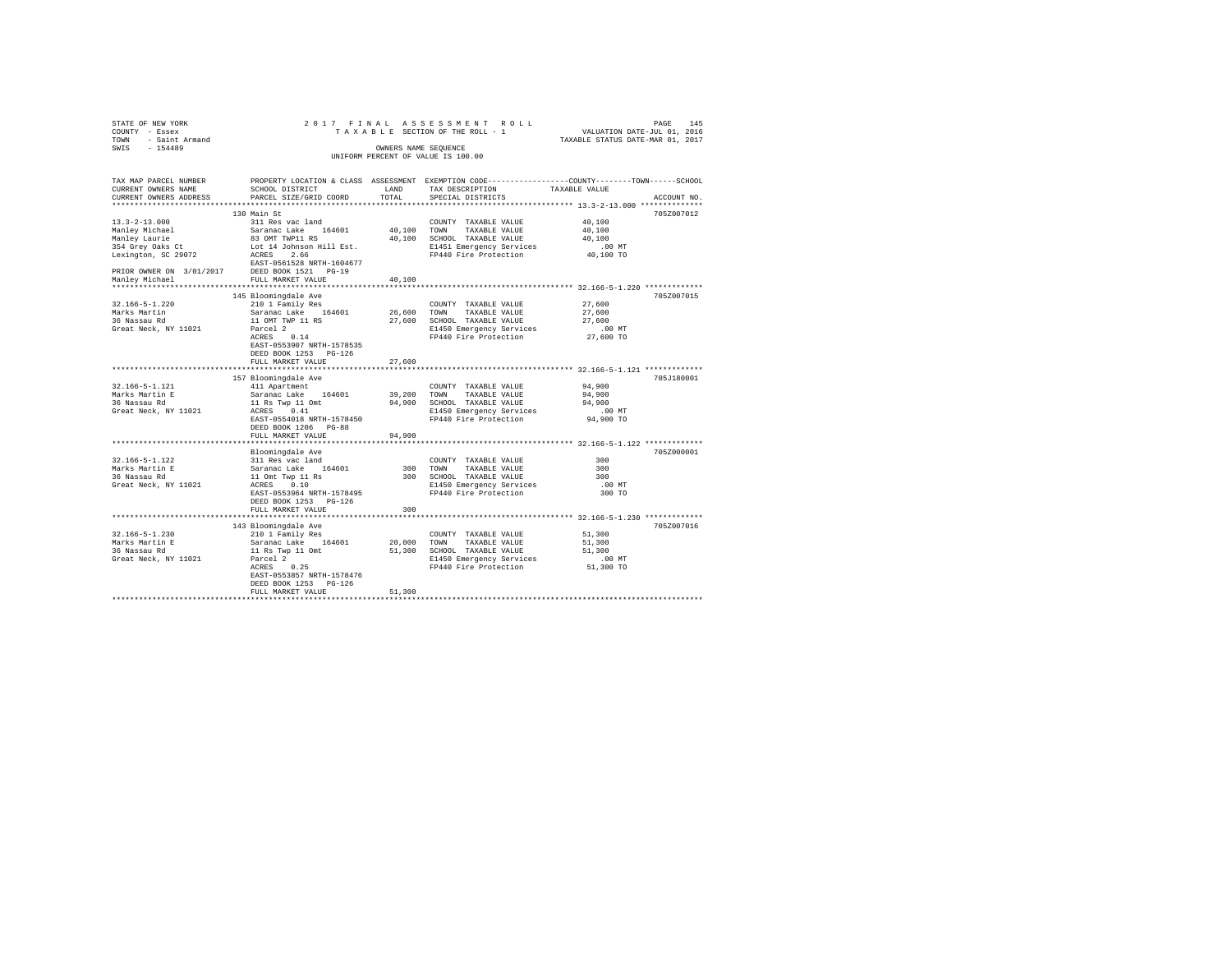| STATE OF NEW YORK      | 2017 FINAL ASSESSMENT ROLL         | 146<br>PAGE                      |
|------------------------|------------------------------------|----------------------------------|
| COUNTY - Essex         | TAXABLE SECTION OF THE ROLL - 1    | VALUATION DATE-JUL 01, 2016      |
| - Saint Armand<br>TOWN |                                    | TAXABLE STATUS DATE-MAR 01, 2017 |
| $-154489$<br>SWIS      | OWNERS NAME SEOUENCE               |                                  |
|                        | UNIFORM PERCENT OF VALUE IS 100.00 |                                  |

| ***********************<br>12 George & Bliss Ln<br>705J104308<br>$33.8 - 2 - 5.000$<br>260 Seasonal res - WTRFNT<br>739,000<br>COUNTY TAXABLE VALUE<br>Martin Janet<br>Saranac Lake 164601<br>528,400<br>TOWN<br>TAXABLE VALUE<br>739,000<br>207 Stover Rd<br>311 Richards Sur<br>739,000<br>SCHOOL TAXABLE VALUE<br>739,000<br>Valley Falls, NY 12185-3310<br>BTI44 BTI District<br>ACRES 13.95<br>$.00$ MT<br>EAST-0594608 NRTH-1583387<br>E1450 Emergency Services<br>.00 MT<br>FP403 Fire Pro LP Lake<br>DEED BOOK 1383 PG-77<br>739,000 TO<br>FULL MARKET VALUE<br>739,000<br>********************************** 13.56-6-7.100 ***************<br>18 Maple Ln<br>702A100614<br>$13.56 - 6 - 7.100$<br>65,500<br>210 1 Family Res<br>ENH STAR 41834<br>$\Omega$<br>$^{\circ}$<br>$\cap$<br>Martin Rosalie<br>Saranac Lake<br>164601<br>25,000<br>COUNTY TAXABLE VALUE<br>116,200<br>82 Rs Twp 11 Omt<br>116,200<br>18 Maple Ln<br>TOWN<br>TAXABLE VALUE<br>116,200<br>Bloomingdale, NY 12913<br>ACRES 0.40<br>SCHOOL TAXABLE VALUE<br>50,700<br>EAST-0562502 NRTH-1605921<br>E1451 Emergency Services<br>.00MT<br>FP440 Fire Protection<br>116,200 TO<br>DEED BOOK 1086 PG-240<br>116,200 SD442 Bloomingdale Sewer D<br>116,200 TO M<br>FULL MARKET VALUE<br>WD442 Bloomingdale Water D<br>116,200 TO M<br><br>********** 13.4-1-32.000 **<br>Curtis Way<br>705J175018<br>$13.4 - 1 - 32.000$<br>27.800<br>314 Rural vac<10<br>COUNTY TAXABLE VALUE<br>Marzigliano Nicholas<br>Saranac Lake<br>164601<br>27,800 TOWN<br>TAXABLE VALUE<br>27,800<br>Marzigliano Carolyn<br>27,800<br>27,800<br>Richards Survey Lot 123<br>SCHOOL TAXABLE VALUE<br>9 Deerfield Dr<br>4.50<br>E1451 Emergency Services<br>.00 MT<br>ACRES<br>Wading River, NY 11792<br>EAST-0567849 NRTH-1603670<br>FP440 Fire Protection<br>27,800 TO<br>DEED BOOK 588<br>$PG-191$<br>27,800<br>FULL MARKET VALUE<br>14 Alina Wav<br>705Z002014<br>$13.3 - 1 - 25.212$<br>210 1 Family Res<br>103,800<br>COUNTY TAXABLE VALUE<br>Mascioli Robert<br>Saranac Lake 164601<br>35,500<br>TOWN<br>TAXABLE VALUE<br>103,800<br>Gravelle Charles<br>103,800 SCHOOL TAXABLE VALUE<br>103,800<br>Omt Twp 11 Rs<br>PO Box 535<br>1551/324 Road<br>E1451 Emergency Services<br>$.00$ MT<br>FP440 Fire Protection<br>Lake Placid, NY 12946<br>Maintenance Agreement<br>103,800 TO<br>1.51<br>ACRES<br>EAST-0562234 NRTH-1602287<br>DEED BOOK 1551 PG-330<br>FULL MARKET VALUE<br>103,800<br>**************************<br>************************************* 13.56-7-26.000 **************<br>702A101808<br>29 Poplar Ln<br>$13.56 - 7 - 26.000$<br>270 Mfg housing<br>BAS STAR 41854<br>$\Omega$<br>$\circ$<br>$\Omega$<br>Mayville Matthew J<br>Saranac Lake 164601<br>19,000<br>COUNTY TAXABLE VALUE<br>26,900<br>26,900<br>Mayville Mary A<br>82 Rs Twp 11 Omt<br>TAXABLE VALUE<br>26,900<br>TOWN<br>0.20<br>SCHOOL TAXABLE VALUE<br>$\Omega$<br>29 Poplar Ln<br>ACRES<br>PO Box 124<br>EAST-0562566 NRTH-1606849<br>E1451 Emergency Services<br>.00MT<br>Bloomingdale, NY 12913<br>FP440 Fire Protection<br>DEED BOOK 1122 PG-325<br>26,900 TO<br>FULL MARKET VALUE<br>26,900 | TAX MAP PARCEL NUMBER<br>CURRENT OWNERS NAME<br>CURRENT OWNERS ADDRESS | SCHOOL DISTRICT<br>PARCEL SIZE/GRID COORD | LAND<br>TOTAL | PROPERTY LOCATION & CLASS ASSESSMENT EXEMPTION CODE-----------------COUNTY-------TOWN------SCHOOL<br>TAX DESCRIPTION<br>SPECIAL DISTRICTS | TAXABLE VALUE<br>ACCOUNT NO. |
|---------------------------------------------------------------------------------------------------------------------------------------------------------------------------------------------------------------------------------------------------------------------------------------------------------------------------------------------------------------------------------------------------------------------------------------------------------------------------------------------------------------------------------------------------------------------------------------------------------------------------------------------------------------------------------------------------------------------------------------------------------------------------------------------------------------------------------------------------------------------------------------------------------------------------------------------------------------------------------------------------------------------------------------------------------------------------------------------------------------------------------------------------------------------------------------------------------------------------------------------------------------------------------------------------------------------------------------------------------------------------------------------------------------------------------------------------------------------------------------------------------------------------------------------------------------------------------------------------------------------------------------------------------------------------------------------------------------------------------------------------------------------------------------------------------------------------------------------------------------------------------------------------------------------------------------------------------------------------------------------------------------------------------------------------------------------------------------------------------------------------------------------------------------------------------------------------------------------------------------------------------------------------------------------------------------------------------------------------------------------------------------------------------------------------------------------------------------------------------------------------------------------------------------------------------------------------------------------------------------------------------------------------------------------------------------------------------------------------------------------------------------------------------------------------------------------------------------------------------------------------------------------------------------------------------------------------------------------------------------------------------------------------------------------------------------------------------------------------------------------------------------------|------------------------------------------------------------------------|-------------------------------------------|---------------|-------------------------------------------------------------------------------------------------------------------------------------------|------------------------------|
|                                                                                                                                                                                                                                                                                                                                                                                                                                                                                                                                                                                                                                                                                                                                                                                                                                                                                                                                                                                                                                                                                                                                                                                                                                                                                                                                                                                                                                                                                                                                                                                                                                                                                                                                                                                                                                                                                                                                                                                                                                                                                                                                                                                                                                                                                                                                                                                                                                                                                                                                                                                                                                                                                                                                                                                                                                                                                                                                                                                                                                                                                                                                             |                                                                        |                                           |               |                                                                                                                                           |                              |
|                                                                                                                                                                                                                                                                                                                                                                                                                                                                                                                                                                                                                                                                                                                                                                                                                                                                                                                                                                                                                                                                                                                                                                                                                                                                                                                                                                                                                                                                                                                                                                                                                                                                                                                                                                                                                                                                                                                                                                                                                                                                                                                                                                                                                                                                                                                                                                                                                                                                                                                                                                                                                                                                                                                                                                                                                                                                                                                                                                                                                                                                                                                                             |                                                                        |                                           |               |                                                                                                                                           |                              |
|                                                                                                                                                                                                                                                                                                                                                                                                                                                                                                                                                                                                                                                                                                                                                                                                                                                                                                                                                                                                                                                                                                                                                                                                                                                                                                                                                                                                                                                                                                                                                                                                                                                                                                                                                                                                                                                                                                                                                                                                                                                                                                                                                                                                                                                                                                                                                                                                                                                                                                                                                                                                                                                                                                                                                                                                                                                                                                                                                                                                                                                                                                                                             |                                                                        |                                           |               |                                                                                                                                           |                              |
|                                                                                                                                                                                                                                                                                                                                                                                                                                                                                                                                                                                                                                                                                                                                                                                                                                                                                                                                                                                                                                                                                                                                                                                                                                                                                                                                                                                                                                                                                                                                                                                                                                                                                                                                                                                                                                                                                                                                                                                                                                                                                                                                                                                                                                                                                                                                                                                                                                                                                                                                                                                                                                                                                                                                                                                                                                                                                                                                                                                                                                                                                                                                             |                                                                        |                                           |               |                                                                                                                                           |                              |
|                                                                                                                                                                                                                                                                                                                                                                                                                                                                                                                                                                                                                                                                                                                                                                                                                                                                                                                                                                                                                                                                                                                                                                                                                                                                                                                                                                                                                                                                                                                                                                                                                                                                                                                                                                                                                                                                                                                                                                                                                                                                                                                                                                                                                                                                                                                                                                                                                                                                                                                                                                                                                                                                                                                                                                                                                                                                                                                                                                                                                                                                                                                                             |                                                                        |                                           |               |                                                                                                                                           |                              |
|                                                                                                                                                                                                                                                                                                                                                                                                                                                                                                                                                                                                                                                                                                                                                                                                                                                                                                                                                                                                                                                                                                                                                                                                                                                                                                                                                                                                                                                                                                                                                                                                                                                                                                                                                                                                                                                                                                                                                                                                                                                                                                                                                                                                                                                                                                                                                                                                                                                                                                                                                                                                                                                                                                                                                                                                                                                                                                                                                                                                                                                                                                                                             |                                                                        |                                           |               |                                                                                                                                           |                              |
|                                                                                                                                                                                                                                                                                                                                                                                                                                                                                                                                                                                                                                                                                                                                                                                                                                                                                                                                                                                                                                                                                                                                                                                                                                                                                                                                                                                                                                                                                                                                                                                                                                                                                                                                                                                                                                                                                                                                                                                                                                                                                                                                                                                                                                                                                                                                                                                                                                                                                                                                                                                                                                                                                                                                                                                                                                                                                                                                                                                                                                                                                                                                             |                                                                        |                                           |               |                                                                                                                                           |                              |
|                                                                                                                                                                                                                                                                                                                                                                                                                                                                                                                                                                                                                                                                                                                                                                                                                                                                                                                                                                                                                                                                                                                                                                                                                                                                                                                                                                                                                                                                                                                                                                                                                                                                                                                                                                                                                                                                                                                                                                                                                                                                                                                                                                                                                                                                                                                                                                                                                                                                                                                                                                                                                                                                                                                                                                                                                                                                                                                                                                                                                                                                                                                                             |                                                                        |                                           |               |                                                                                                                                           |                              |
|                                                                                                                                                                                                                                                                                                                                                                                                                                                                                                                                                                                                                                                                                                                                                                                                                                                                                                                                                                                                                                                                                                                                                                                                                                                                                                                                                                                                                                                                                                                                                                                                                                                                                                                                                                                                                                                                                                                                                                                                                                                                                                                                                                                                                                                                                                                                                                                                                                                                                                                                                                                                                                                                                                                                                                                                                                                                                                                                                                                                                                                                                                                                             |                                                                        |                                           |               |                                                                                                                                           |                              |
|                                                                                                                                                                                                                                                                                                                                                                                                                                                                                                                                                                                                                                                                                                                                                                                                                                                                                                                                                                                                                                                                                                                                                                                                                                                                                                                                                                                                                                                                                                                                                                                                                                                                                                                                                                                                                                                                                                                                                                                                                                                                                                                                                                                                                                                                                                                                                                                                                                                                                                                                                                                                                                                                                                                                                                                                                                                                                                                                                                                                                                                                                                                                             |                                                                        |                                           |               |                                                                                                                                           |                              |
|                                                                                                                                                                                                                                                                                                                                                                                                                                                                                                                                                                                                                                                                                                                                                                                                                                                                                                                                                                                                                                                                                                                                                                                                                                                                                                                                                                                                                                                                                                                                                                                                                                                                                                                                                                                                                                                                                                                                                                                                                                                                                                                                                                                                                                                                                                                                                                                                                                                                                                                                                                                                                                                                                                                                                                                                                                                                                                                                                                                                                                                                                                                                             |                                                                        |                                           |               |                                                                                                                                           |                              |
|                                                                                                                                                                                                                                                                                                                                                                                                                                                                                                                                                                                                                                                                                                                                                                                                                                                                                                                                                                                                                                                                                                                                                                                                                                                                                                                                                                                                                                                                                                                                                                                                                                                                                                                                                                                                                                                                                                                                                                                                                                                                                                                                                                                                                                                                                                                                                                                                                                                                                                                                                                                                                                                                                                                                                                                                                                                                                                                                                                                                                                                                                                                                             |                                                                        |                                           |               |                                                                                                                                           |                              |
|                                                                                                                                                                                                                                                                                                                                                                                                                                                                                                                                                                                                                                                                                                                                                                                                                                                                                                                                                                                                                                                                                                                                                                                                                                                                                                                                                                                                                                                                                                                                                                                                                                                                                                                                                                                                                                                                                                                                                                                                                                                                                                                                                                                                                                                                                                                                                                                                                                                                                                                                                                                                                                                                                                                                                                                                                                                                                                                                                                                                                                                                                                                                             |                                                                        |                                           |               |                                                                                                                                           |                              |
|                                                                                                                                                                                                                                                                                                                                                                                                                                                                                                                                                                                                                                                                                                                                                                                                                                                                                                                                                                                                                                                                                                                                                                                                                                                                                                                                                                                                                                                                                                                                                                                                                                                                                                                                                                                                                                                                                                                                                                                                                                                                                                                                                                                                                                                                                                                                                                                                                                                                                                                                                                                                                                                                                                                                                                                                                                                                                                                                                                                                                                                                                                                                             |                                                                        |                                           |               |                                                                                                                                           |                              |
|                                                                                                                                                                                                                                                                                                                                                                                                                                                                                                                                                                                                                                                                                                                                                                                                                                                                                                                                                                                                                                                                                                                                                                                                                                                                                                                                                                                                                                                                                                                                                                                                                                                                                                                                                                                                                                                                                                                                                                                                                                                                                                                                                                                                                                                                                                                                                                                                                                                                                                                                                                                                                                                                                                                                                                                                                                                                                                                                                                                                                                                                                                                                             |                                                                        |                                           |               |                                                                                                                                           |                              |
|                                                                                                                                                                                                                                                                                                                                                                                                                                                                                                                                                                                                                                                                                                                                                                                                                                                                                                                                                                                                                                                                                                                                                                                                                                                                                                                                                                                                                                                                                                                                                                                                                                                                                                                                                                                                                                                                                                                                                                                                                                                                                                                                                                                                                                                                                                                                                                                                                                                                                                                                                                                                                                                                                                                                                                                                                                                                                                                                                                                                                                                                                                                                             |                                                                        |                                           |               |                                                                                                                                           |                              |
|                                                                                                                                                                                                                                                                                                                                                                                                                                                                                                                                                                                                                                                                                                                                                                                                                                                                                                                                                                                                                                                                                                                                                                                                                                                                                                                                                                                                                                                                                                                                                                                                                                                                                                                                                                                                                                                                                                                                                                                                                                                                                                                                                                                                                                                                                                                                                                                                                                                                                                                                                                                                                                                                                                                                                                                                                                                                                                                                                                                                                                                                                                                                             |                                                                        |                                           |               |                                                                                                                                           |                              |
|                                                                                                                                                                                                                                                                                                                                                                                                                                                                                                                                                                                                                                                                                                                                                                                                                                                                                                                                                                                                                                                                                                                                                                                                                                                                                                                                                                                                                                                                                                                                                                                                                                                                                                                                                                                                                                                                                                                                                                                                                                                                                                                                                                                                                                                                                                                                                                                                                                                                                                                                                                                                                                                                                                                                                                                                                                                                                                                                                                                                                                                                                                                                             |                                                                        |                                           |               |                                                                                                                                           |                              |
|                                                                                                                                                                                                                                                                                                                                                                                                                                                                                                                                                                                                                                                                                                                                                                                                                                                                                                                                                                                                                                                                                                                                                                                                                                                                                                                                                                                                                                                                                                                                                                                                                                                                                                                                                                                                                                                                                                                                                                                                                                                                                                                                                                                                                                                                                                                                                                                                                                                                                                                                                                                                                                                                                                                                                                                                                                                                                                                                                                                                                                                                                                                                             |                                                                        |                                           |               |                                                                                                                                           |                              |
|                                                                                                                                                                                                                                                                                                                                                                                                                                                                                                                                                                                                                                                                                                                                                                                                                                                                                                                                                                                                                                                                                                                                                                                                                                                                                                                                                                                                                                                                                                                                                                                                                                                                                                                                                                                                                                                                                                                                                                                                                                                                                                                                                                                                                                                                                                                                                                                                                                                                                                                                                                                                                                                                                                                                                                                                                                                                                                                                                                                                                                                                                                                                             |                                                                        |                                           |               |                                                                                                                                           |                              |
|                                                                                                                                                                                                                                                                                                                                                                                                                                                                                                                                                                                                                                                                                                                                                                                                                                                                                                                                                                                                                                                                                                                                                                                                                                                                                                                                                                                                                                                                                                                                                                                                                                                                                                                                                                                                                                                                                                                                                                                                                                                                                                                                                                                                                                                                                                                                                                                                                                                                                                                                                                                                                                                                                                                                                                                                                                                                                                                                                                                                                                                                                                                                             |                                                                        |                                           |               |                                                                                                                                           |                              |
|                                                                                                                                                                                                                                                                                                                                                                                                                                                                                                                                                                                                                                                                                                                                                                                                                                                                                                                                                                                                                                                                                                                                                                                                                                                                                                                                                                                                                                                                                                                                                                                                                                                                                                                                                                                                                                                                                                                                                                                                                                                                                                                                                                                                                                                                                                                                                                                                                                                                                                                                                                                                                                                                                                                                                                                                                                                                                                                                                                                                                                                                                                                                             |                                                                        |                                           |               |                                                                                                                                           |                              |
|                                                                                                                                                                                                                                                                                                                                                                                                                                                                                                                                                                                                                                                                                                                                                                                                                                                                                                                                                                                                                                                                                                                                                                                                                                                                                                                                                                                                                                                                                                                                                                                                                                                                                                                                                                                                                                                                                                                                                                                                                                                                                                                                                                                                                                                                                                                                                                                                                                                                                                                                                                                                                                                                                                                                                                                                                                                                                                                                                                                                                                                                                                                                             |                                                                        |                                           |               |                                                                                                                                           |                              |
|                                                                                                                                                                                                                                                                                                                                                                                                                                                                                                                                                                                                                                                                                                                                                                                                                                                                                                                                                                                                                                                                                                                                                                                                                                                                                                                                                                                                                                                                                                                                                                                                                                                                                                                                                                                                                                                                                                                                                                                                                                                                                                                                                                                                                                                                                                                                                                                                                                                                                                                                                                                                                                                                                                                                                                                                                                                                                                                                                                                                                                                                                                                                             |                                                                        |                                           |               |                                                                                                                                           |                              |
|                                                                                                                                                                                                                                                                                                                                                                                                                                                                                                                                                                                                                                                                                                                                                                                                                                                                                                                                                                                                                                                                                                                                                                                                                                                                                                                                                                                                                                                                                                                                                                                                                                                                                                                                                                                                                                                                                                                                                                                                                                                                                                                                                                                                                                                                                                                                                                                                                                                                                                                                                                                                                                                                                                                                                                                                                                                                                                                                                                                                                                                                                                                                             |                                                                        |                                           |               |                                                                                                                                           |                              |
|                                                                                                                                                                                                                                                                                                                                                                                                                                                                                                                                                                                                                                                                                                                                                                                                                                                                                                                                                                                                                                                                                                                                                                                                                                                                                                                                                                                                                                                                                                                                                                                                                                                                                                                                                                                                                                                                                                                                                                                                                                                                                                                                                                                                                                                                                                                                                                                                                                                                                                                                                                                                                                                                                                                                                                                                                                                                                                                                                                                                                                                                                                                                             |                                                                        |                                           |               |                                                                                                                                           |                              |
|                                                                                                                                                                                                                                                                                                                                                                                                                                                                                                                                                                                                                                                                                                                                                                                                                                                                                                                                                                                                                                                                                                                                                                                                                                                                                                                                                                                                                                                                                                                                                                                                                                                                                                                                                                                                                                                                                                                                                                                                                                                                                                                                                                                                                                                                                                                                                                                                                                                                                                                                                                                                                                                                                                                                                                                                                                                                                                                                                                                                                                                                                                                                             |                                                                        |                                           |               |                                                                                                                                           |                              |
|                                                                                                                                                                                                                                                                                                                                                                                                                                                                                                                                                                                                                                                                                                                                                                                                                                                                                                                                                                                                                                                                                                                                                                                                                                                                                                                                                                                                                                                                                                                                                                                                                                                                                                                                                                                                                                                                                                                                                                                                                                                                                                                                                                                                                                                                                                                                                                                                                                                                                                                                                                                                                                                                                                                                                                                                                                                                                                                                                                                                                                                                                                                                             |                                                                        |                                           |               |                                                                                                                                           |                              |
|                                                                                                                                                                                                                                                                                                                                                                                                                                                                                                                                                                                                                                                                                                                                                                                                                                                                                                                                                                                                                                                                                                                                                                                                                                                                                                                                                                                                                                                                                                                                                                                                                                                                                                                                                                                                                                                                                                                                                                                                                                                                                                                                                                                                                                                                                                                                                                                                                                                                                                                                                                                                                                                                                                                                                                                                                                                                                                                                                                                                                                                                                                                                             |                                                                        |                                           |               |                                                                                                                                           |                              |
|                                                                                                                                                                                                                                                                                                                                                                                                                                                                                                                                                                                                                                                                                                                                                                                                                                                                                                                                                                                                                                                                                                                                                                                                                                                                                                                                                                                                                                                                                                                                                                                                                                                                                                                                                                                                                                                                                                                                                                                                                                                                                                                                                                                                                                                                                                                                                                                                                                                                                                                                                                                                                                                                                                                                                                                                                                                                                                                                                                                                                                                                                                                                             |                                                                        |                                           |               |                                                                                                                                           |                              |
|                                                                                                                                                                                                                                                                                                                                                                                                                                                                                                                                                                                                                                                                                                                                                                                                                                                                                                                                                                                                                                                                                                                                                                                                                                                                                                                                                                                                                                                                                                                                                                                                                                                                                                                                                                                                                                                                                                                                                                                                                                                                                                                                                                                                                                                                                                                                                                                                                                                                                                                                                                                                                                                                                                                                                                                                                                                                                                                                                                                                                                                                                                                                             |                                                                        |                                           |               |                                                                                                                                           |                              |
|                                                                                                                                                                                                                                                                                                                                                                                                                                                                                                                                                                                                                                                                                                                                                                                                                                                                                                                                                                                                                                                                                                                                                                                                                                                                                                                                                                                                                                                                                                                                                                                                                                                                                                                                                                                                                                                                                                                                                                                                                                                                                                                                                                                                                                                                                                                                                                                                                                                                                                                                                                                                                                                                                                                                                                                                                                                                                                                                                                                                                                                                                                                                             |                                                                        |                                           |               |                                                                                                                                           |                              |
|                                                                                                                                                                                                                                                                                                                                                                                                                                                                                                                                                                                                                                                                                                                                                                                                                                                                                                                                                                                                                                                                                                                                                                                                                                                                                                                                                                                                                                                                                                                                                                                                                                                                                                                                                                                                                                                                                                                                                                                                                                                                                                                                                                                                                                                                                                                                                                                                                                                                                                                                                                                                                                                                                                                                                                                                                                                                                                                                                                                                                                                                                                                                             |                                                                        |                                           |               |                                                                                                                                           |                              |
|                                                                                                                                                                                                                                                                                                                                                                                                                                                                                                                                                                                                                                                                                                                                                                                                                                                                                                                                                                                                                                                                                                                                                                                                                                                                                                                                                                                                                                                                                                                                                                                                                                                                                                                                                                                                                                                                                                                                                                                                                                                                                                                                                                                                                                                                                                                                                                                                                                                                                                                                                                                                                                                                                                                                                                                                                                                                                                                                                                                                                                                                                                                                             |                                                                        |                                           |               |                                                                                                                                           |                              |
|                                                                                                                                                                                                                                                                                                                                                                                                                                                                                                                                                                                                                                                                                                                                                                                                                                                                                                                                                                                                                                                                                                                                                                                                                                                                                                                                                                                                                                                                                                                                                                                                                                                                                                                                                                                                                                                                                                                                                                                                                                                                                                                                                                                                                                                                                                                                                                                                                                                                                                                                                                                                                                                                                                                                                                                                                                                                                                                                                                                                                                                                                                                                             |                                                                        |                                           |               |                                                                                                                                           |                              |
|                                                                                                                                                                                                                                                                                                                                                                                                                                                                                                                                                                                                                                                                                                                                                                                                                                                                                                                                                                                                                                                                                                                                                                                                                                                                                                                                                                                                                                                                                                                                                                                                                                                                                                                                                                                                                                                                                                                                                                                                                                                                                                                                                                                                                                                                                                                                                                                                                                                                                                                                                                                                                                                                                                                                                                                                                                                                                                                                                                                                                                                                                                                                             |                                                                        |                                           |               |                                                                                                                                           |                              |
|                                                                                                                                                                                                                                                                                                                                                                                                                                                                                                                                                                                                                                                                                                                                                                                                                                                                                                                                                                                                                                                                                                                                                                                                                                                                                                                                                                                                                                                                                                                                                                                                                                                                                                                                                                                                                                                                                                                                                                                                                                                                                                                                                                                                                                                                                                                                                                                                                                                                                                                                                                                                                                                                                                                                                                                                                                                                                                                                                                                                                                                                                                                                             |                                                                        |                                           |               |                                                                                                                                           |                              |
|                                                                                                                                                                                                                                                                                                                                                                                                                                                                                                                                                                                                                                                                                                                                                                                                                                                                                                                                                                                                                                                                                                                                                                                                                                                                                                                                                                                                                                                                                                                                                                                                                                                                                                                                                                                                                                                                                                                                                                                                                                                                                                                                                                                                                                                                                                                                                                                                                                                                                                                                                                                                                                                                                                                                                                                                                                                                                                                                                                                                                                                                                                                                             |                                                                        |                                           |               |                                                                                                                                           |                              |
|                                                                                                                                                                                                                                                                                                                                                                                                                                                                                                                                                                                                                                                                                                                                                                                                                                                                                                                                                                                                                                                                                                                                                                                                                                                                                                                                                                                                                                                                                                                                                                                                                                                                                                                                                                                                                                                                                                                                                                                                                                                                                                                                                                                                                                                                                                                                                                                                                                                                                                                                                                                                                                                                                                                                                                                                                                                                                                                                                                                                                                                                                                                                             |                                                                        |                                           |               |                                                                                                                                           |                              |
|                                                                                                                                                                                                                                                                                                                                                                                                                                                                                                                                                                                                                                                                                                                                                                                                                                                                                                                                                                                                                                                                                                                                                                                                                                                                                                                                                                                                                                                                                                                                                                                                                                                                                                                                                                                                                                                                                                                                                                                                                                                                                                                                                                                                                                                                                                                                                                                                                                                                                                                                                                                                                                                                                                                                                                                                                                                                                                                                                                                                                                                                                                                                             |                                                                        |                                           |               |                                                                                                                                           |                              |
|                                                                                                                                                                                                                                                                                                                                                                                                                                                                                                                                                                                                                                                                                                                                                                                                                                                                                                                                                                                                                                                                                                                                                                                                                                                                                                                                                                                                                                                                                                                                                                                                                                                                                                                                                                                                                                                                                                                                                                                                                                                                                                                                                                                                                                                                                                                                                                                                                                                                                                                                                                                                                                                                                                                                                                                                                                                                                                                                                                                                                                                                                                                                             |                                                                        |                                           |               |                                                                                                                                           |                              |
|                                                                                                                                                                                                                                                                                                                                                                                                                                                                                                                                                                                                                                                                                                                                                                                                                                                                                                                                                                                                                                                                                                                                                                                                                                                                                                                                                                                                                                                                                                                                                                                                                                                                                                                                                                                                                                                                                                                                                                                                                                                                                                                                                                                                                                                                                                                                                                                                                                                                                                                                                                                                                                                                                                                                                                                                                                                                                                                                                                                                                                                                                                                                             |                                                                        |                                           |               |                                                                                                                                           | 26,900                       |
|                                                                                                                                                                                                                                                                                                                                                                                                                                                                                                                                                                                                                                                                                                                                                                                                                                                                                                                                                                                                                                                                                                                                                                                                                                                                                                                                                                                                                                                                                                                                                                                                                                                                                                                                                                                                                                                                                                                                                                                                                                                                                                                                                                                                                                                                                                                                                                                                                                                                                                                                                                                                                                                                                                                                                                                                                                                                                                                                                                                                                                                                                                                                             |                                                                        |                                           |               |                                                                                                                                           |                              |
|                                                                                                                                                                                                                                                                                                                                                                                                                                                                                                                                                                                                                                                                                                                                                                                                                                                                                                                                                                                                                                                                                                                                                                                                                                                                                                                                                                                                                                                                                                                                                                                                                                                                                                                                                                                                                                                                                                                                                                                                                                                                                                                                                                                                                                                                                                                                                                                                                                                                                                                                                                                                                                                                                                                                                                                                                                                                                                                                                                                                                                                                                                                                             |                                                                        |                                           |               |                                                                                                                                           |                              |
|                                                                                                                                                                                                                                                                                                                                                                                                                                                                                                                                                                                                                                                                                                                                                                                                                                                                                                                                                                                                                                                                                                                                                                                                                                                                                                                                                                                                                                                                                                                                                                                                                                                                                                                                                                                                                                                                                                                                                                                                                                                                                                                                                                                                                                                                                                                                                                                                                                                                                                                                                                                                                                                                                                                                                                                                                                                                                                                                                                                                                                                                                                                                             |                                                                        |                                           |               |                                                                                                                                           |                              |
|                                                                                                                                                                                                                                                                                                                                                                                                                                                                                                                                                                                                                                                                                                                                                                                                                                                                                                                                                                                                                                                                                                                                                                                                                                                                                                                                                                                                                                                                                                                                                                                                                                                                                                                                                                                                                                                                                                                                                                                                                                                                                                                                                                                                                                                                                                                                                                                                                                                                                                                                                                                                                                                                                                                                                                                                                                                                                                                                                                                                                                                                                                                                             |                                                                        |                                           |               |                                                                                                                                           |                              |
|                                                                                                                                                                                                                                                                                                                                                                                                                                                                                                                                                                                                                                                                                                                                                                                                                                                                                                                                                                                                                                                                                                                                                                                                                                                                                                                                                                                                                                                                                                                                                                                                                                                                                                                                                                                                                                                                                                                                                                                                                                                                                                                                                                                                                                                                                                                                                                                                                                                                                                                                                                                                                                                                                                                                                                                                                                                                                                                                                                                                                                                                                                                                             |                                                                        |                                           |               |                                                                                                                                           |                              |
|                                                                                                                                                                                                                                                                                                                                                                                                                                                                                                                                                                                                                                                                                                                                                                                                                                                                                                                                                                                                                                                                                                                                                                                                                                                                                                                                                                                                                                                                                                                                                                                                                                                                                                                                                                                                                                                                                                                                                                                                                                                                                                                                                                                                                                                                                                                                                                                                                                                                                                                                                                                                                                                                                                                                                                                                                                                                                                                                                                                                                                                                                                                                             |                                                                        |                                           |               |                                                                                                                                           |                              |
|                                                                                                                                                                                                                                                                                                                                                                                                                                                                                                                                                                                                                                                                                                                                                                                                                                                                                                                                                                                                                                                                                                                                                                                                                                                                                                                                                                                                                                                                                                                                                                                                                                                                                                                                                                                                                                                                                                                                                                                                                                                                                                                                                                                                                                                                                                                                                                                                                                                                                                                                                                                                                                                                                                                                                                                                                                                                                                                                                                                                                                                                                                                                             |                                                                        |                                           |               |                                                                                                                                           |                              |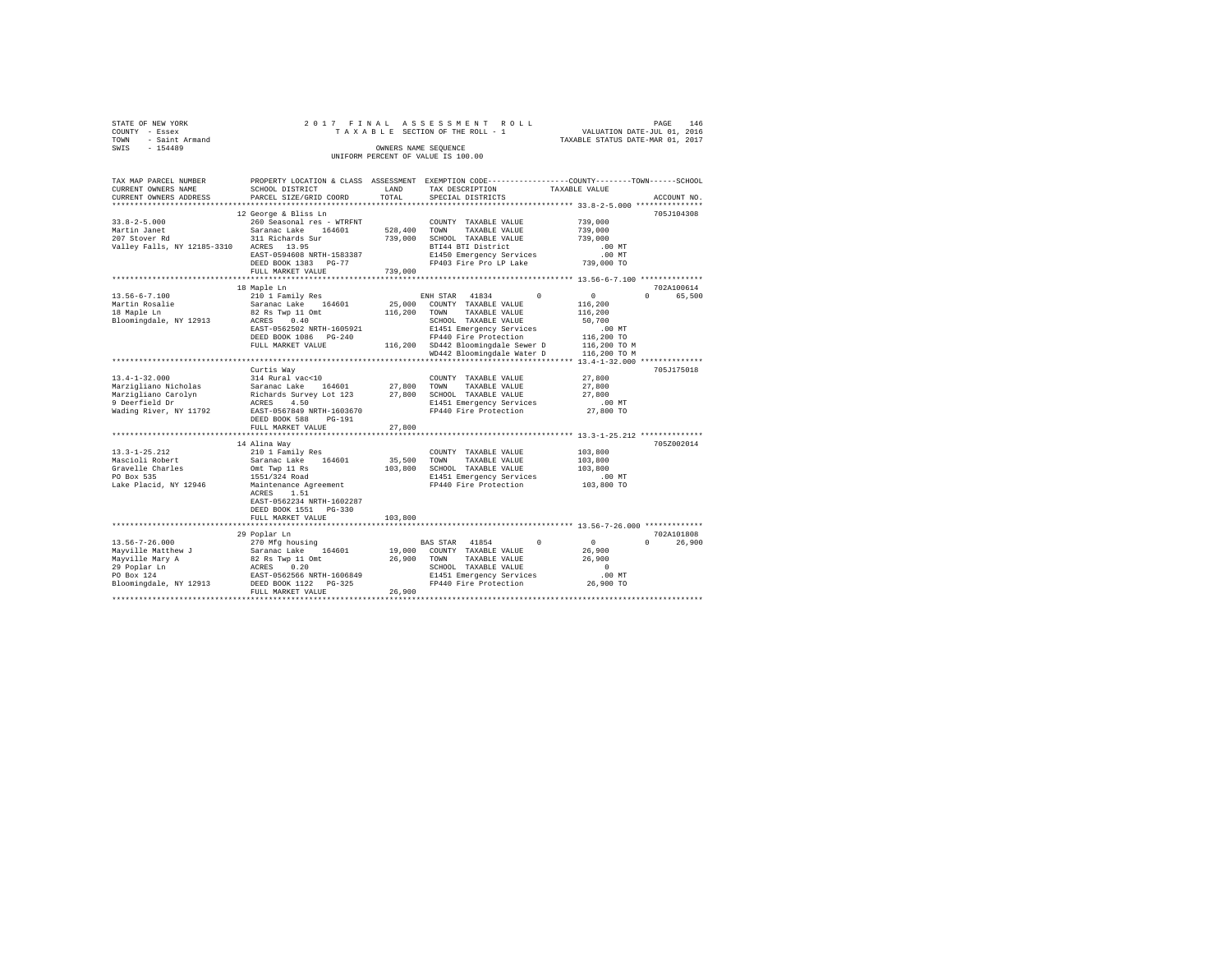|      | STATE OF NEW YORK   |  |  | 2017 FINAL ASSESSMENT ROLL         |                                  | PAGE | 147 |
|------|---------------------|--|--|------------------------------------|----------------------------------|------|-----|
|      | COUNTY - Essex      |  |  | TAXABLE SECTION OF THE ROLL - 1    | VALUATION DATE-JUL 01, 2016      |      |     |
|      | TOWN - Saint Armand |  |  |                                    | TAXABLE STATUS DATE-MAR 01, 2017 |      |     |
| SWIS | $-154489$           |  |  | OWNERS NAME SEOUENCE               |                                  |      |     |
|      |                     |  |  | UNIFORM PERCENT OF VALUE IS 100.00 |                                  |      |     |
|      |                     |  |  |                                    |                                  |      |     |

| TAX MAP PARCEL NUMBER<br>CURRENT OWNERS NAME<br>CURRENT OWNERS ADDRESS<br>******************** | PROPERTY LOCATION & CLASS ASSESSMENT EXEMPTION CODE----------------COUNTY-------TOWN------SCHOOL<br>SCHOOL DISTRICT<br>PARCEL SIZE/GRID COORD | LAND<br>TOTAL     | TAX DESCRIPTION<br>SPECIAL DISTRICTS                                                              | TAXABLE VALUE                                           | ACCOUNT NO.                    |
|------------------------------------------------------------------------------------------------|-----------------------------------------------------------------------------------------------------------------------------------------------|-------------------|---------------------------------------------------------------------------------------------------|---------------------------------------------------------|--------------------------------|
| $13.4 - 3 - 7.000$<br>Mccabe Ralph W<br>Mccabe Lynne A<br>412 Montauk Dr                       | 53 Curtis Wav<br>210 1 Family Res<br>Saranac Lake 164601<br>123 Richards Sur<br>ACRES 1.60                                                    | 35,600<br>145,800 | COUNTY TAXABLE VALUE<br>TOWN<br>TAXABLE VALUE<br>SCHOOL TAXABLE VALUE<br>E1451 Emergency Services | 145,800<br>145,800<br>145,800<br>$.00$ MT               | 705J103206                     |
| Westfield, NJ 07090                                                                            | EAST-0567989 NRTH-1602998<br>DEED BOOK 1087 PG-167<br>FULL MARKET VALUE                                                                       | 145,800           | FP440 Fire Protection                                                                             | 145,800 TO                                              |                                |
|                                                                                                |                                                                                                                                               |                   |                                                                                                   |                                                         |                                |
| $13.56 - 8 - 2.000$<br>Mccalvin Richard M                                                      | 824 Saint Regis Ave<br>210 1 Family Res<br>Saranac Lake                                                                                       |                   | VETCOM CTS 41130<br>164601 33,600 VETDIS CTS 41140                                                | $0 \t 25,000$<br>25,000<br>$\Omega$<br>14,550<br>14,550 | 702A101412<br>10,000<br>14,550 |
| Jones Arlene<br>PO Box 282                                                                     | 101 Rs Twp 11 Omt<br>ACRES 0.80                                                                                                               |                   | 145,500 ENH STAR 41834<br>COUNTY TAXABLE VALUE                                                    | $\Omega$<br>$\Omega$<br>105,950                         | 65,500<br>$\Omega$             |
| Bloomingdale, NY 12913                                                                         | EAST-0563668 NRTH-1606997<br>DEED BOOK 1267 PG-49<br>FULL MARKET VALUE                                                                        |                   | TAXABLE VALUE<br><b>TOWN</b><br>SCHOOL TAXABLE VALUE<br>145,500 E1451 Emergency Services          | 105,950<br>55,450<br>.00MT                              |                                |
|                                                                                                |                                                                                                                                               |                   | FP440 Fire Protection<br>SD442 Bloomingdale Sewer D                                               | 145,500 TO<br>145,500 TO M                              |                                |
|                                                                                                |                                                                                                                                               |                   | WD442 Bloomingdale Water D                                                                        | 145,500 TO M                                            |                                |
|                                                                                                |                                                                                                                                               |                   |                                                                                                   |                                                         |                                |
| $32.38 - 1 - 33.000$                                                                           | Rockledge Ln<br>311 Res vac land                                                                                                              |                   | COUNTY TAXABLE VALUE                                                                              | 5,600                                                   | 705.T189010                    |
| McCarthy Kevin A                                                                               | 164601<br>Saranac Lake                                                                                                                        | 5,600             | TOWN<br>TAXABLE VALUE                                                                             | 5,600                                                   |                                |
| McCarthy Kerry L                                                                               | 11 Twp 11 Omt Rs                                                                                                                              | 5,600             | SCHOOL TAXABLE VALUE                                                                              | 5,600                                                   |                                |
| 26 Rockledge Ln                                                                                | Lot #18                                                                                                                                       |                   | E1450 Emergency Services                                                                          | $.00$ MT                                                |                                |
| Saranac Lake, NY 12983                                                                         | N Elba border                                                                                                                                 |                   | FP440 Fire Protection                                                                             | 5,600 TO                                                |                                |
|                                                                                                | 0.11 BANK TLNB<br>ACRES<br>EAST-0555533 NRTH-1578220<br>DEED BOOK 1365 PG-164<br>FULL MARKET VALUE                                            | 5,600             | WD441 Rockledge water                                                                             | 5,600 TO M                                              |                                |
|                                                                                                |                                                                                                                                               |                   |                                                                                                   | ********************* 13.64-1-1.023 *************       |                                |
|                                                                                                | 49 Roosevelt Ln                                                                                                                               |                   |                                                                                                   |                                                         | 702A101205                     |
| $13.64 - 1 - 1.023$                                                                            | 210 1 Family Res                                                                                                                              |                   | COUNTY TAXABLE VALUE                                                                              | 86,100                                                  |                                |
| McCarty Ives T                                                                                 | 164601<br>Saranac Lake                                                                                                                        | 29,500            | TOWN<br>TAXABLE VALUE                                                                             | 86,100                                                  |                                |
| 49 Roosevelt Ln                                                                                | 102 Twp 11 Omt                                                                                                                                | 86,100            | SCHOOL TAXABLE VALUE                                                                              | 86,100                                                  |                                |
| Bloomingdale, NY 12913                                                                         | ACRES 0.56 BANK1STARSG                                                                                                                        |                   | E1451 Emergency Services                                                                          | $.00$ MT                                                |                                |
|                                                                                                | EAST-0563554 NRTH-1604764                                                                                                                     |                   | FP440 Fire Protection                                                                             | 86,100 TO                                               |                                |
|                                                                                                | DEED BOOK 1490 PG-244                                                                                                                         | 86,100            | SD442 Bloomingdale Sewer D<br>WD442 Bloomingdale Water D                                          | 86,100 TO M<br>86,100 TO M                              |                                |
|                                                                                                | FULL MARKET VALUE                                                                                                                             |                   |                                                                                                   |                                                         |                                |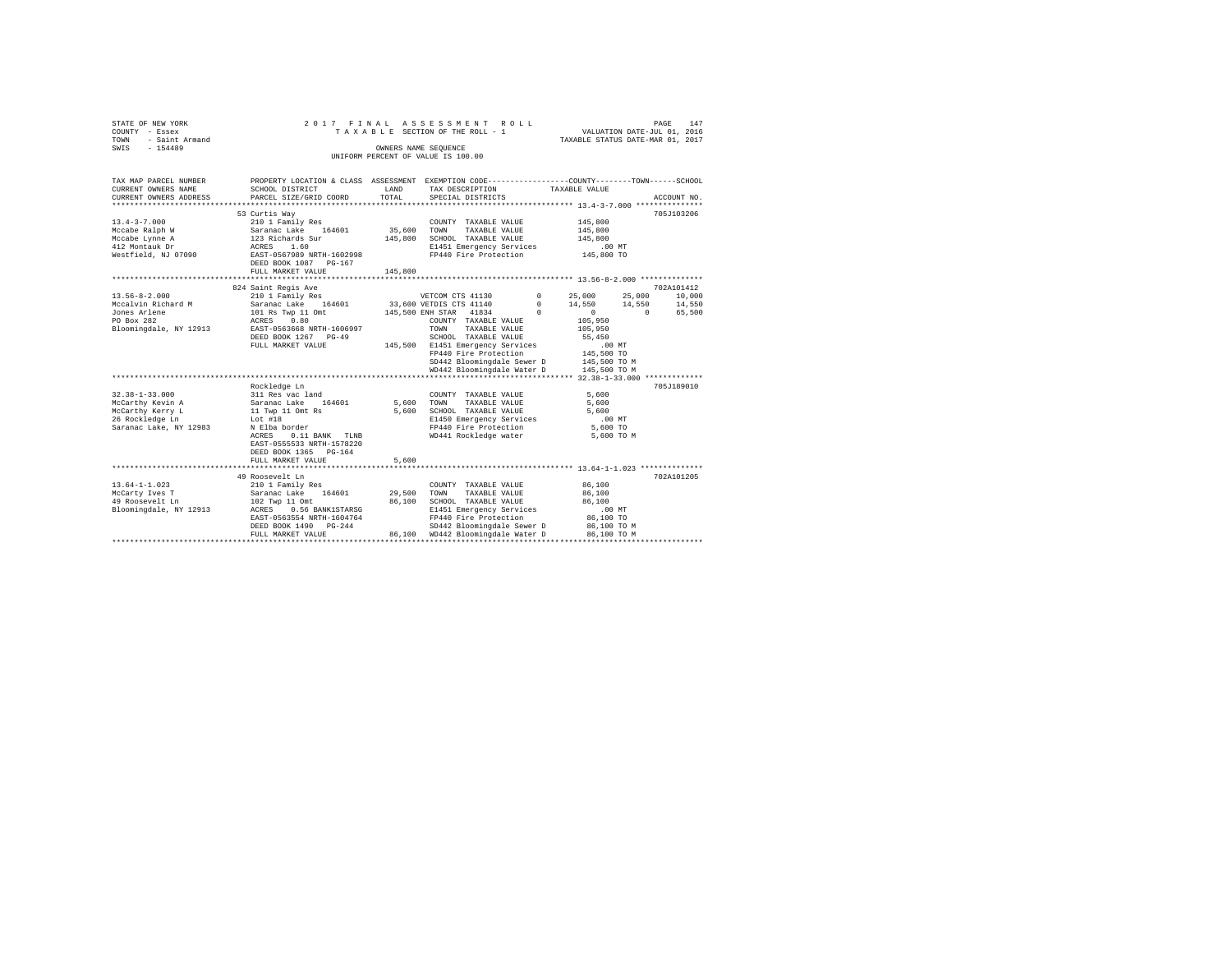|      | STATE OF NEW YORK |  | 2017 FINAL ASSESSMENT ROLL         |                                  | PAGE | 148 |
|------|-------------------|--|------------------------------------|----------------------------------|------|-----|
|      | COUNTY - Essex    |  | TAXABLE SECTION OF THE ROLL - 1    | VALUATION DATE-JUL 01, 2016      |      |     |
| TOWN | - Saint Armand    |  |                                    | TAXABLE STATUS DATE-MAR 01, 2017 |      |     |
| SWIS | $-154489$         |  | OWNERS NAME SEOUENCE               |                                  |      |     |
|      |                   |  | UNIFORM PERCENT OF VALUE IS 100.00 |                                  |      |     |

| TAX MAP PARCEL NUMBER<br>CURRENT OWNERS NAME<br>CURRENT OWNERS ADDRESS                                                             | PROPERTY LOCATION & CLASS ASSESSMENT<br>SCHOOL DISTRICT<br>PARCEL SIZE/GRID COORD                                                                                                                                | LAND<br>TOTAL                | EXEMPTION CODE----------------COUNTY-------TOWN------SCHOOL<br>TAX DESCRIPTION<br>SPECIAL DISTRICTS                                                                                                                                                       | TAXABLE VALUE<br>ACCOUNT NO.                                                                                                       |
|------------------------------------------------------------------------------------------------------------------------------------|------------------------------------------------------------------------------------------------------------------------------------------------------------------------------------------------------------------|------------------------------|-----------------------------------------------------------------------------------------------------------------------------------------------------------------------------------------------------------------------------------------------------------|------------------------------------------------------------------------------------------------------------------------------------|
|                                                                                                                                    |                                                                                                                                                                                                                  | *********                    | ************************************* 13.56-7-5.000 ***************                                                                                                                                                                                       |                                                                                                                                    |
| $13.56 - 7 - 5.000$<br>Mccarty Mark E<br>McCarty Roxanne H<br>4 Vine St<br>Bloomingdale, NY 12913                                  | 4 Vine St<br>210 1 Family Res<br>Saranac Lake<br>164601<br>101 Rs Twp 11 Omt<br>0.90 BANK NATION<br>ACRES<br>EAST-0563224 NRTH-1607116<br>DEED BOOK 666<br>$PG-225$<br>FULL MARKET VALUE<br>******************** | 34,300<br>143,300<br>143,300 | 41834<br>$\Omega$<br>ENH STAR<br>COUNTY TAXABLE VALUE<br>TAXABLE VALUE<br>TOWN<br>SCHOOL TAXABLE VALUE<br>E1451 Emergency Services<br>FP440 Fire Protection<br>SD442 Bloomingdale Sewer D<br>WD442 Bloomingdale Water D<br>****************************** | 702A101207<br>$\circ$<br>$\Omega$<br>65,500<br>143,300<br>143,300<br>77,800<br>.00MT<br>143,300 TO<br>143,300 TO M<br>143,300 TO M |
| $13.64 - 2 - 1.111$<br>McGrain Stanley<br>51 Maple Ln<br>Bloomingdale, NY 12913                                                    | Maple Ln<br>311 Res vac land<br>Saranac Lake<br>164601<br>83 Twp.11 O.m.t.<br>ACRES 13.12<br>EAST-0561295 NRTH-1605182<br>DEED BOOK 1686 PG-24<br>FULL MARKET VALUE                                              | 7,900<br>7.900<br>7,900      | COUNTY TAXABLE VALUE<br>TOWN<br>TAXABLE VALUE<br>SCHOOL TAXABLE VALUE<br>E1451 Emergency Services<br>FP440 Fire Protection                                                                                                                                | *** 13.64-2-1.111 **************<br>702A101303<br>7.900<br>7.900<br>7.900<br>.00 MT<br>7,900 TO                                    |
|                                                                                                                                    | 51 Maple Ln                                                                                                                                                                                                      |                              |                                                                                                                                                                                                                                                           | 705Z009005                                                                                                                         |
| $13.64 - 2 - 1.115$<br>McGrain Stanley<br>51 Maple Ln<br>Bloomingdale, NY 12913                                                    | 210 1 Family Res<br>Saranac Lake<br>164601<br>83 OMT TWP 11 RS<br>ACRES<br>2.00<br>EAST-0561811 NRTH-1605618<br>DEED BOOK 1578<br>$PG-121$<br>FULL MARKET VALUE                                                  | 44,800<br>116,900<br>116,900 | 41854<br>$\Omega$<br>BAS STAR<br>COUNTY TAXABLE VALUE<br>TOWN<br>TAXABLE VALUE<br>SCHOOL TAXABLE VALUE<br>E1451 Emergency Services<br>FP440 Fire Protection                                                                                               | $\circ$<br>$\Omega$<br>30,000<br>116,900<br>116,900<br>86,900<br>$.00$ MT<br>116,900 TO                                            |
|                                                                                                                                    | ****************************<br>1817 NYS Route 3                                                                                                                                                                 |                              |                                                                                                                                                                                                                                                           | 702A101511                                                                                                                         |
| $13.57 - 1 - 8.000$<br>McGrath John F<br>McGrath Florence<br>1817 NYS Rte 3<br>Vermontville, NY 12989                              | 210 1 Family Res<br>164601<br>Saranac Lake<br>121 Rs Twp 11 Omt<br>ACRES<br>3.60<br>EAST-0566689 NRTH-1608017<br>DEED BOOK 485<br>$PG-543$<br>FULL MARKET VALUE                                                  | 37,600<br>133,500<br>133,500 | 41854<br>$\Omega$<br><b>BAS STAR</b><br>COUNTY TAXABLE VALUE<br>TOWN<br>TAXABLE VALUE<br>SCHOOL TAXABLE VALUE<br>E1451 Emergency Services<br>FP440 Fire Protection<br>SD442 Bloomingdale Sewer D<br>WD442 Bloomingdale Water D                            | $\circ$<br>$\Omega$<br>30,000<br>133,500<br>133,500<br>103,500<br>.00 MT<br>133,500 TO<br>133,500 TO M<br>133,500 TO M             |
|                                                                                                                                    | ****************************                                                                                                                                                                                     |                              |                                                                                                                                                                                                                                                           |                                                                                                                                    |
| $13.4 - 3 - 1.000$<br>McKillip Philip P<br>McKillip Michael J<br>c/o Margaret M Kelly<br>34 Mt Pisgah Ln<br>Saranac Lake, NY 12983 | 27 Curtis Way<br>210 1 Family Res<br>Saranac Lake<br>164601<br>123 Richards Sur<br>Jim San No 1 Pt Lot D<br>0.80<br>ACRES<br>EAST-0568358 NRTH-1603525<br>DEED BOOK 1766<br>$PG-288$<br>FULL MARKET VALUE        | 42,100<br>188,400<br>188,400 | BAS STAR 41854<br>$^{\circ}$<br>COUNTY TAXABLE VALUE<br>TOWN<br>TAXABLE VALUE<br>SCHOOL TAXABLE VALUE<br>E1451 Emergency Services<br>FP440 Fire Protection                                                                                                | 705J103011<br>$\circ$<br>$\Omega$<br>30,000<br>188,400<br>188,400<br>158,400<br>.00MT<br>188,400 TO                                |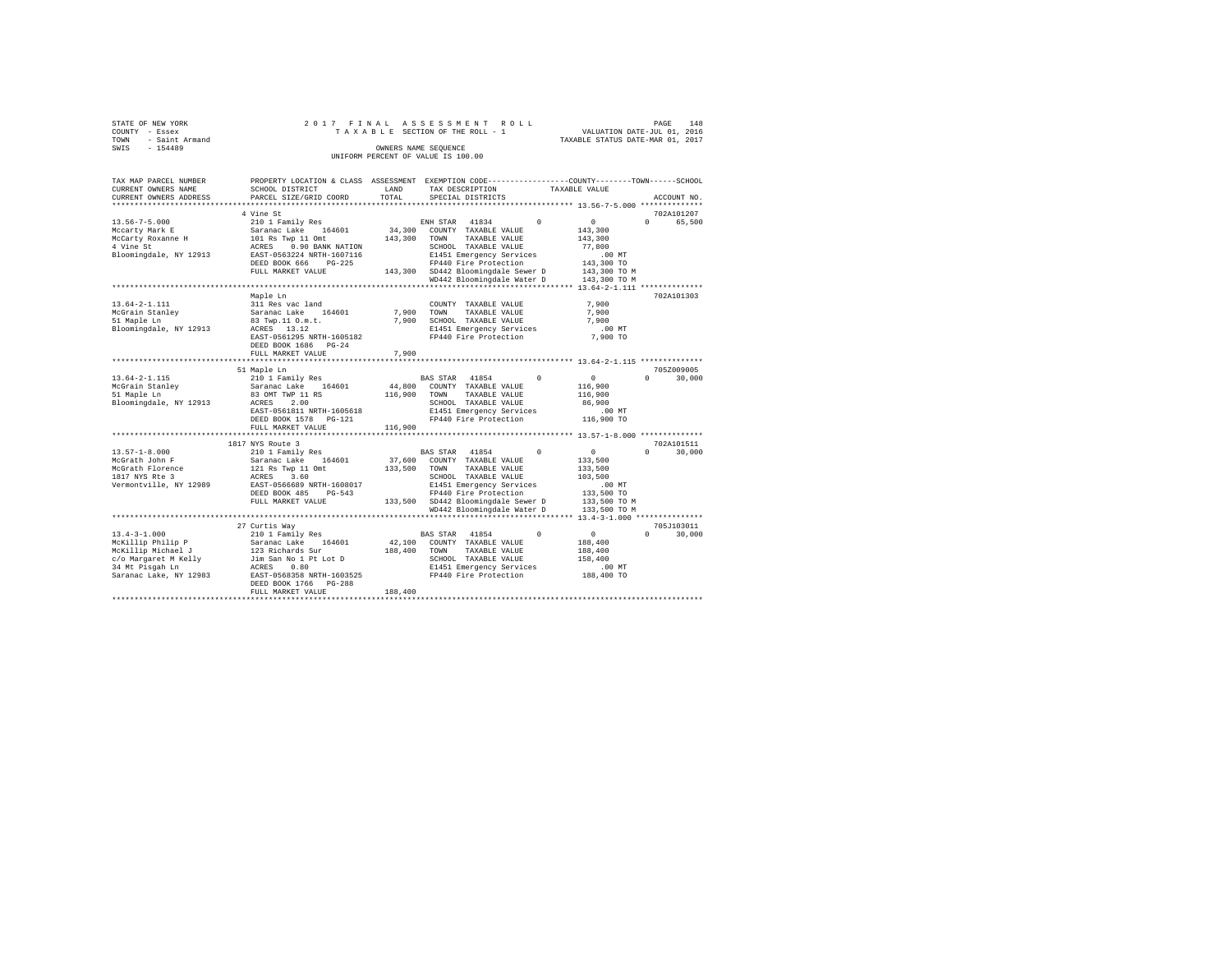|      | STATE OF NEW YORK |  |  |  | 2017 FINAL ASSESSMENT ROLL         |  |  |  |  |                                  | PAGE | 149 |
|------|-------------------|--|--|--|------------------------------------|--|--|--|--|----------------------------------|------|-----|
|      | COUNTY - Essex    |  |  |  | TAXABLE SECTION OF THE ROLL - 1    |  |  |  |  | VALUATION DATE-JUL 01, 2016      |      |     |
| TOWN | - Saint Armand    |  |  |  |                                    |  |  |  |  | TAXABLE STATUS DATE-MAR 01, 2017 |      |     |
| SWIS | $-154489$         |  |  |  | OWNERS NAME SEOUENCE               |  |  |  |  |                                  |      |     |
|      |                   |  |  |  | UNIFORM PERCENT OF VALUE IS 100.00 |  |  |  |  |                                  |      |     |

| TAX MAP PARCEL NUMBER<br>CURRENT OWNERS NAME<br>CURRENT OWNERS ADDRESS                                                        | PROPERTY LOCATION & CLASS ASSESSMENT EXEMPTION CODE----------------COUNTY-------TOWN------SCHOOL<br>SCHOOL DISTRICT<br>PARCEL SIZE/GRID COORD                                                                | LAND<br>TOTAL                | TAX DESCRIPTION<br>SPECIAL DISTRICTS                                                                                                                                                                                       | TAXABLE VALUE          |                                                                                                                         | ACCOUNT NO.                               |
|-------------------------------------------------------------------------------------------------------------------------------|--------------------------------------------------------------------------------------------------------------------------------------------------------------------------------------------------------------|------------------------------|----------------------------------------------------------------------------------------------------------------------------------------------------------------------------------------------------------------------------|------------------------|-------------------------------------------------------------------------------------------------------------------------|-------------------------------------------|
| $32.38 - 1 - 77.000$<br>Meeker David J<br>White Karen A<br>17 Rockledge Ln<br>Saranac Lake, NY 12983                          | 17 Rockledge Ln<br>210 1 Family Res<br>164601<br>Saranac Lake<br>11 Twp 11 Omt Rs<br>Lot 100 Rockledge Park<br>0.62<br>ACRES<br>EAST-0555168 NRTH-1578463<br>DEED BOOK 1567 PG-27<br>FULL MARKET VALUE       | 41,500<br>327,400<br>327,400 | BAS STAR 41854<br>COUNTY TAXABLE VALUE<br>TOWN<br>TAXABLE VALUE<br>SCHOOL TAXABLE VALUE<br>E1450 Emergency Services<br>FP440 Fire Protection<br>WD441 Rockledge water                                                      | $\Omega$               | 0<br>327,400<br>327,400<br>297,400<br>$.00$ MT<br>327,400 TO<br>327,400 TO M                                            | 705J190041<br>$\Omega$<br>30,000          |
| $32.38 - 1 - 78.000$<br>Meeker David J<br>White Karen A<br>17 Rockledge Ln<br>Saranac Lake, NY 12983                          | Rockledge Ln<br>311 Res vac land<br>Saranac Lake<br>164601<br>11 Twp 11 Omt Rs<br>Lt Pt 101 Rockledge Park<br>0.55<br>ACRES<br>EAST-0555139 NRTH-1578293<br>DEED BOOK 1567 PG-27<br>FULL MARKET VALUE        | 30,300<br>30,300<br>30,300   | COUNTY TAXABLE VALUE<br>TOWN<br>TAXABLE VALUE<br>SCHOOL TAXABLE VALUE<br>E1450 Emergency Services<br>FP440 Fire Protection<br>WD441 Rockledge water                                                                        |                        | 30,300<br>30,300<br>30,300<br>$.00$ MT<br>30,300 TO<br>30,300 TO M                                                      | 705.T190042                               |
| $23.2 - 1 - 13.000$<br>Melanson Danielle<br>Melanson James<br>107 White Rd<br>Hermon, NY 13652                                | 125 Grass Pond Way<br>312 Vac w/imprv<br>Saranac Lake 164601<br>164 Richards Sur<br>ACRES<br>2.40<br>EAST-0575158 NRTH-1599418<br>DEED BOOK 1764 PG-326<br>FULL MARKET VALUE                                 | 13,700<br>26,900<br>26,900   | COUNTY TAXABLE VALUE<br>TOWN<br>TAXABLE VALUE<br>SCHOOL TAXABLE VALUE<br>E1451 Emergency Services<br>FP440 Fire Protection                                                                                                 |                        | 26,900<br>26,900<br>26,900<br>.00 MT<br>26,900 TO                                                                       | 705J102711                                |
| $13.57 - 1 - 34.002$<br>Merrill Marvin D<br>Merrill Christine J<br>8 Oregon Plains Rd<br>PO Box 191<br>Bloomingdale, NY 12913 | 8 Oregon Plains Rd<br>210 1 Family Res<br>Saranac Lake 164601 35,500 BAS STAR 41854<br>Lot 101 Rs Omt 11<br>ACRES 1.53 BANK DITECH<br>EAST-0564107 NRTH-1607284<br>DEED BOOK 1190 PG-18<br>FULL MARKET VALUE |                              | VETWAR CTS 41120<br>170,400 COUNTY TAXABLE VALUE<br>TAXABLE VALUE<br>TOWN<br>SCHOOL TAXABLE VALUE<br>E1451 Emergency Services<br>170.400 FP440 Fire Protection<br>SD442 Bloomingdale Sewer D<br>WD442 Bloomingdale Water D | $^{\circ}$<br>$\Omega$ | 15,000<br>15,000<br>$\Omega$<br>155,400<br>155,400<br>134,400<br>$.00$ MT<br>170,400 TO<br>170,400 TO M<br>170,400 TO M | 702A178580<br>6.000<br>$\Omega$<br>30,000 |
|                                                                                                                               |                                                                                                                                                                                                              |                              |                                                                                                                                                                                                                            |                        |                                                                                                                         |                                           |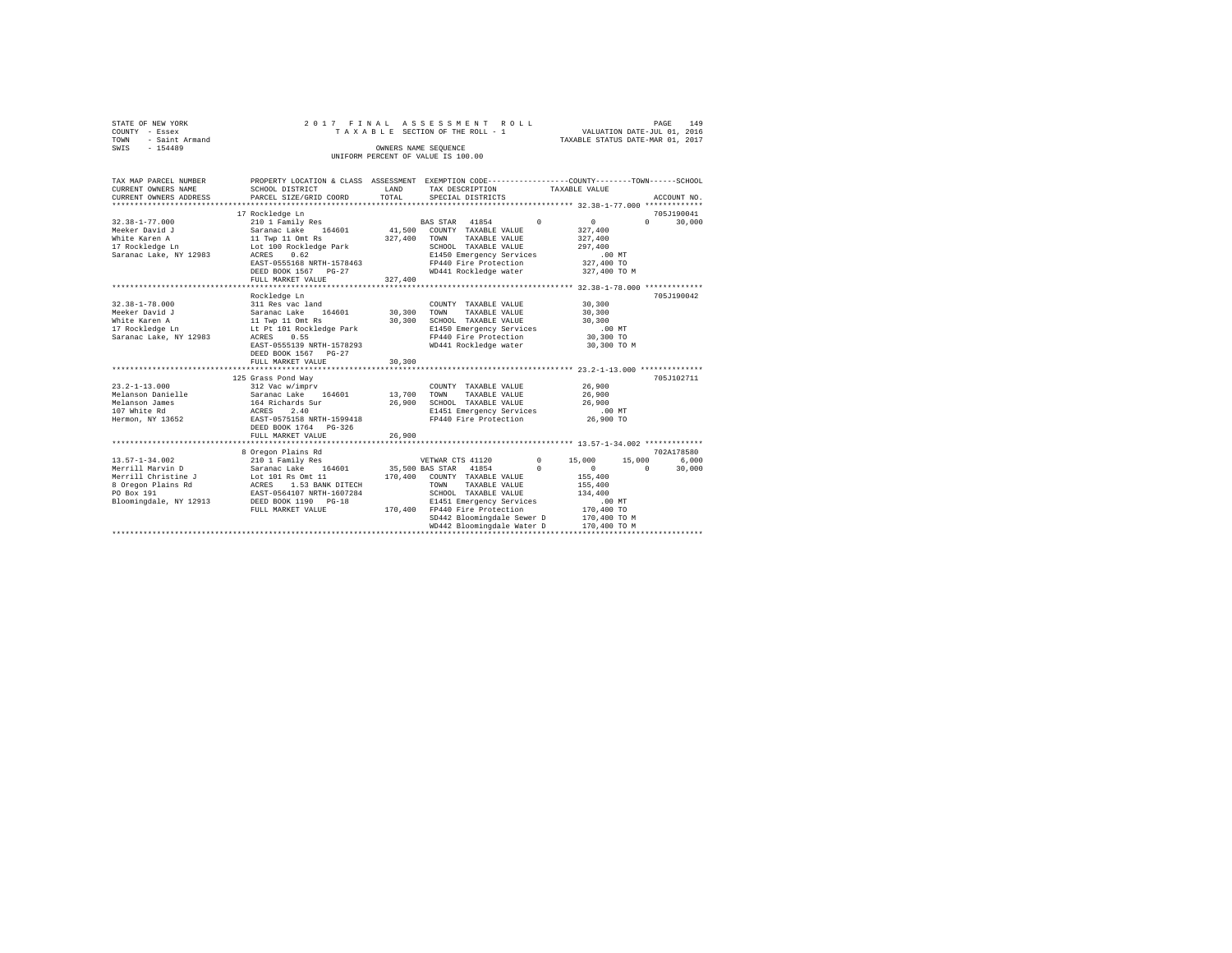| STATE OF NEW YORK   |  | 2017 FINAL ASSESSMENT ROLL         |                                  | PAGE | 150 |
|---------------------|--|------------------------------------|----------------------------------|------|-----|
| COUNTY - Essex      |  | TAXABLE SECTION OF THE ROLL - 1    | VALUATION DATE-JUL 01, 2016      |      |     |
| TOWN - Saint Armand |  |                                    | TAXABLE STATUS DATE-MAR 01, 2017 |      |     |
| SWIS<br>$-154489$   |  | OWNERS NAME SEOUENCE               |                                  |      |     |
|                     |  | UNIFORM PERCENT OF VALUE IS 100.00 |                                  |      |     |

| TAX MAP PARCEL NUMBER<br>CURRENT OWNERS NAME  | SCHOOL DISTRICT<br>CURRENT OWNERS ADDRESS PARCEL SIZE/GRID COORD                                                          |        | PROPERTY LOCATION & CLASS ASSESSMENT EXEMPTION CODE---------------COUNTY-------TOWN-----SCHOOL<br>LAND TAX DESCRIPTION TAXABLE VALUE<br>TOTAL SPECIAL DISTRICTS                                                                                                                                                                                                                                                                                                                          |              | ACCOUNT NO.                 |
|-----------------------------------------------|---------------------------------------------------------------------------------------------------------------------------|--------|------------------------------------------------------------------------------------------------------------------------------------------------------------------------------------------------------------------------------------------------------------------------------------------------------------------------------------------------------------------------------------------------------------------------------------------------------------------------------------------|--------------|-----------------------------|
| 13.56-11-2.000                                | 21 Whiteface Ln<br>EAST-0562045 NRTH-1606321<br>DEED BOOK 973 PG-336<br>FULL MARKET VALUE                                 | 81,900 | 210 1 Family Res 60 10 10 10 11854 11854 1285 1296 1297 1298 1299 120<br>Neserole Rhonda (1992) - 1 - 1992 - 1994 - 1994 - 1994 - 1994 - 1994 - 1994 - 1994 - 1994 - 1994 - 1994 - 199<br>1994 - 1994 - 1992 - 1992 - 1994 - 1994 - 1994 - 1994 - 1994 - 1994 - 1994 - 1994 - 1994 - 1994 - 1994 - 1994<br>19<br>E1451 Emergency Services .00 MT<br>FP440 Fire Protection 81,900 TO                                                                                                      |              | 702A102102<br>$0 \t 30,000$ |
| 16 Bay St<br>Squantum, MA 02171               | 65 Curtis Way<br>123 Richards Sur<br>ACRES 1.00<br>ACRES 1.00<br>EAST-0567831 NRTH-1602747<br>FULL MARKET VALUE 42,300    |        | $\begin{array}{cccccccccc} 13.4-3-9.000 & & & & 260\text{ Seasonal res} & & & & & \text{COUNTY TAXABLE VALUE} & & & 42,300 \\ \text{Meunier John M} & & & & \text{Saranac Lake} & & 164601 & & 35,000 & \text{TOWN} & & \text{TAXABLE VALUE} & & & 42,300 \\ \end{array}$<br>COUNTY TAXABLE VALUE 42.300<br>42,300 SCHOOL TAXABLE VALUE 42,300<br>E1451 Emergency Services .00 MT<br>FP440 Fire Protection  42,300 TO                                                                    |              | 705J103911                  |
| NYS Rte 86<br>PO Box 2<br>Ray Brook, NY 12977 | 1499 NYS Route 3<br>e m miller the 103 statements out<br>1742/7 Life Use to<br>NY 12977 RCRES 4.70<br>DEED BOOK 1742 PG-7 |        | COUNTY TAXABLE VALUE 224,300<br>$224,300 \quad \text{TOWN} \quad \text{TAXABLE VALUE} \quad 224,300$ $224,300 \quad \text{SCHOOL} \quad \text{TAXABLE VALUE} \quad 224,300$<br>AP902 Apptmnt tax C 79.34 MT<br>FP440 Fire Protection<br>${\rm FULL \ \ MARKET \ \ VALUE} \qquad \qquad 224,300 \qquad {\rm OF902 \ \ Onitited \ tax \ C} \qquad \qquad 80.82 \ \ {\rm MT} \qquad \qquad 0.7903 \ \ {\rm Onitted \ tax \ T} \qquad \qquad 100.48 \ \ {\rm MT}$                            | 224,300 TO   | 705J102314                  |
|                                               | 11 Main St<br>Saranac Lake, NY 12983 EAST-0564003 NRTH-1606126<br>DEED BOOK 1560 PG-126                                   |        | $\begin{tabular}{lcccc} 13.57-2-1.100 & & 14.7441 & & 010 & & 010 & & 010 & & 010 & & 010 & & 010 & & 010 & & 010 & & 010 & & 010 & & 010 & & 010 & & 010 & & 010 & & 010 & & 010 & & 010 & & 010 & & 010 & & 010 & & 010 & & 010 & & 010 & & 010 & & 010 & & 010 & & 010 & & 010 & & 010 & & 010 & & 010 &$<br>E1451 Emergency Services .00 MT<br>FP440 Fire Protection 233,400 TO<br>FULL MARKET VALUE 233, 400 SD442 Bloomingdale Sewer D 233, 400 TO M<br>WD442 Bloomingdale Water D | 233,400 TO M | 702C100913<br>$0 \t 30,000$ |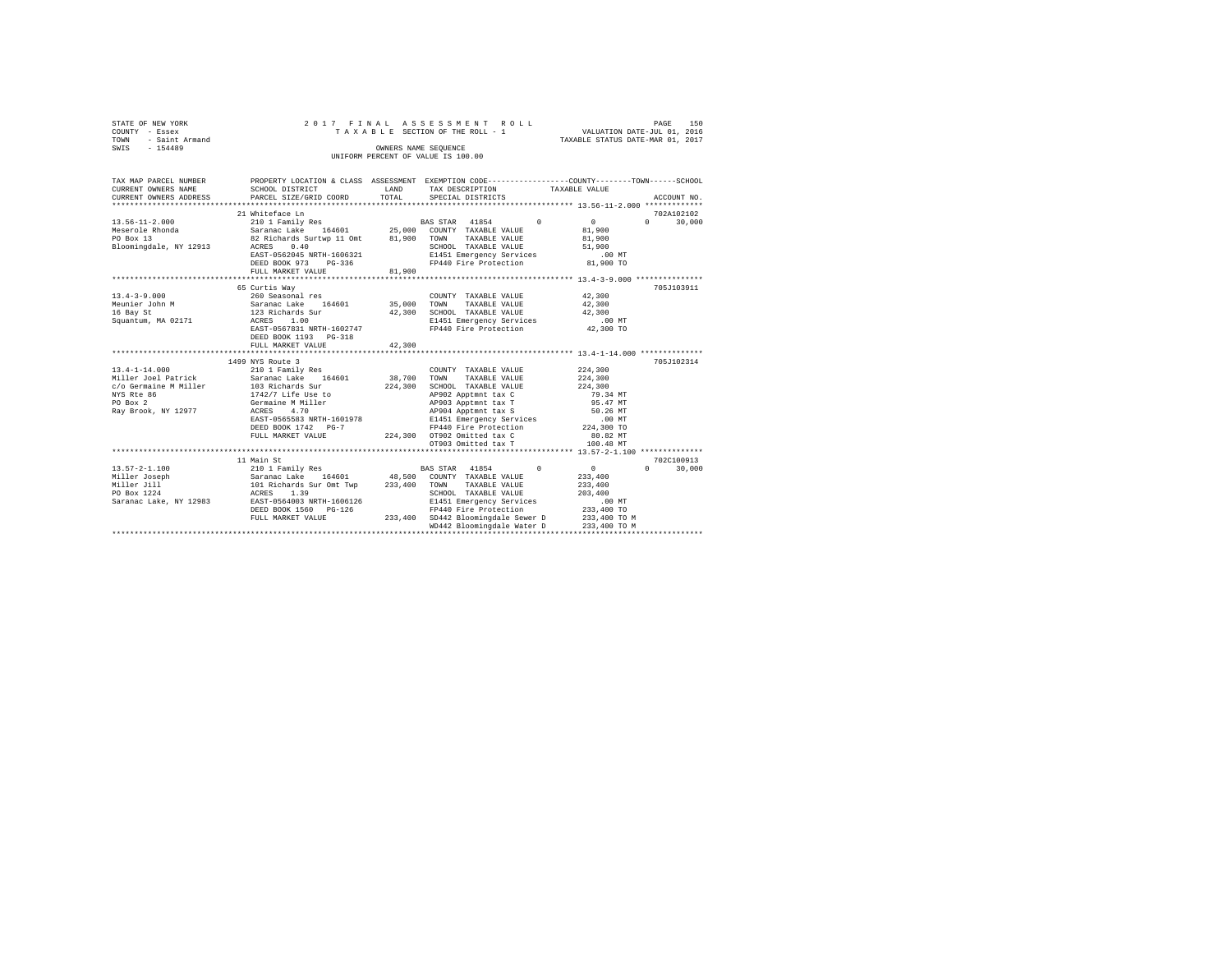| STATE OF NEW YORK   | 2017 FINAL ASSESSMENT ROLL         |                                  | PAGE | 151 |
|---------------------|------------------------------------|----------------------------------|------|-----|
| COUNTY - Essex      | TAXABLE SECTION OF THE ROLL - 1    | VALUATION DATE-JUL 01, 2016      |      |     |
| TOWN - Saint Armand |                                    | TAXABLE STATUS DATE-MAR 01, 2017 |      |     |
| SWIS<br>$-154489$   | OWNERS NAME SEOUENCE               |                                  |      |     |
|                     | UNIFORM PERCENT OF VALUE IS 100.00 |                                  |      |     |

| TAX MAP PARCEL NUMBER<br>CURRENT OWNERS NAME                                                          | PROPERTY LOCATION & CLASS ASSESSMENT EXEMPTION CODE----------------COUNTY-------TOWN------SCHOOL<br>SCHOOL DISTRICT                                                                                                                                                                                                                                                                                                                                                                                                     | <b>T.AND</b> | TAX DESCRIPTION                                                                                                                         | TAXABLE VALUE                                                   |                                               |
|-------------------------------------------------------------------------------------------------------|-------------------------------------------------------------------------------------------------------------------------------------------------------------------------------------------------------------------------------------------------------------------------------------------------------------------------------------------------------------------------------------------------------------------------------------------------------------------------------------------------------------------------|--------------|-----------------------------------------------------------------------------------------------------------------------------------------|-----------------------------------------------------------------|-----------------------------------------------|
| CURRENT OWNERS ADDRESS                                                                                | PARCEL SIZE/GRID COORD                                                                                                                                                                                                                                                                                                                                                                                                                                                                                                  | TOTAL        | SPECIAL DISTRICTS                                                                                                                       |                                                                 | ACCOUNT NO.                                   |
|                                                                                                       |                                                                                                                                                                                                                                                                                                                                                                                                                                                                                                                         |              |                                                                                                                                         |                                                                 |                                               |
| $13.3 - 1 - 18.220$<br>Miller Stephen<br>Miller Kimberly<br>69 Roosevelt Ln<br>Bloomingdale, NY 12913 | 69 Roosevelt Ln<br>210 1 Family Res 6 210 1 BAS STAR 41854 0<br>DEED BOOK 1597 PG-255<br>FULL MARKET VALUE                                                                                                                                                                                                                                                                                                                                                                                                              | 78,500       |                                                                                                                                         | $\sim$ 0<br>48,500<br>.00 MT<br>FP440 Fire Protection 78,500 TO | 705J198001<br>$\Omega$ and $\Omega$<br>30,000 |
|                                                                                                       | *********************                                                                                                                                                                                                                                                                                                                                                                                                                                                                                                   | .            |                                                                                                                                         | ********************** 23.3-1-44.040 ***********                |                                               |
| $23.3 - 1 - 44.040$<br>Milo B Miller Estate Inc<br>PO Box 349<br>Saranac Lake, NY 12983               | Trudeau Rd<br>323 Vacant rural<br>Saranac Lake 164601<br>9 & 29 Rs Twp 11 Omt 23,800 SCHOOL TAXABLE VALUE<br>ACRES 11.89<br>EAST-0555500 NRTH-1584019<br>DEED BOOK 849 PG-233<br>FULL MARKET VALUE                                                                                                                                                                                                                                                                                                                      | 23,800       | COUNTY TAXABLE VALUE 23,800<br>23,800 TOWN TAXABLE VALUE<br>E1450 Emergency Services<br>FP440 Fire Protection                           | 23,800<br>23,800<br>$.00$ MT<br>23,800 TO                       | 705J103006                                    |
|                                                                                                       |                                                                                                                                                                                                                                                                                                                                                                                                                                                                                                                         |              |                                                                                                                                         |                                                                 |                                               |
| $23.3 - 1 - 48.000$<br>PO Box 349<br>Saranac Lake, NY 12983                                           | Trudeau Rd<br>323 Vacant rural<br>Milo B Miller Estate Inc Saranac Lake 164601<br>9 Richards Sur<br>ACRES 0.60<br>EAST-0554921 NRTH-1584738<br>DEED BOOK 693 PG-079                                                                                                                                                                                                                                                                                                                                                     |              | COUNTY TAXABLE VALUE<br>20,900 TOWN TAXABLE VALUE<br>20,900 SCHOOL TAXABLE VALUE 20,900<br>E1450 Emergency Services .00 MT              | 20,900<br>20,900<br>FP440 Fire Protection 20,900 TO             | 705J103113                                    |
|                                                                                                       | FULL MARKET VALUE                                                                                                                                                                                                                                                                                                                                                                                                                                                                                                       | 20,900       |                                                                                                                                         |                                                                 |                                               |
| PO Box 349<br>Saranac Lake, NY 12983                                                                  | 45 Mount Pisgah Ln<br>$\begin{tabular}{lllllllllll} 23.3\hbox{--}1\hbox{--}61.100 & 312 \text{ Vac } \text{w}/\text{imprv} & \multicolumn{3}{l}{{\small \texttt{COUNM}}} \\ \textbf{Milo B Miller State Inc} & \multicolumn{3}{l}{{\small \texttt{Saranac Lake}}} & \multicolumn{3}{l}{{\small \texttt{164601}}} & \multicolumn{3}{l}{{\small \texttt{S2,200}}} & \multicolumn{3}{l}{{\small \texttt{COUNM}}} \\ \end{tabular}$<br>9 OMT TWP11 RS<br>ACRES<br>2.33<br>EAST-0554339 NRTH-1584782<br>DEED BOOK 653 PG-091 |              | COUNTY TAXABLE VALUE<br>TAXABLE VALUE<br>69,000 SCHOOL TAXABLE VALUE 69,000<br>E1450 Emergency Services .00 MT<br>FP440 Fire Protection | 69,000<br>69,000<br>69,000 TO                                   | 705J102309                                    |
|                                                                                                       | FULL MARKET VALUE                                                                                                                                                                                                                                                                                                                                                                                                                                                                                                       | 69,000       |                                                                                                                                         |                                                                 |                                               |
| $23.2 - 1 - 14.002$<br>Miner Michael<br>35 McGee Rd<br>Plattsburgh, NY 12901 ACRES 0.13               | 112 Grass Pond Way<br>314 Rural vac<10<br>EAST-0574854 NRTH-1599305<br>DEED BOOK 795<br>$PG-0.28$                                                                                                                                                                                                                                                                                                                                                                                                                       |              | COUNTY TAXABLE VALUE<br>TAXABLE VALUE<br>8,600 SCHOOL TAXABLE VALUE<br>E1451 Emergency Services<br>FP440 Fire Protection                | 8,600<br>8,600<br>8,600<br>.00MT<br>8,600 TO                    | 705J102708                                    |
|                                                                                                       | FULL MARKET VALUE                                                                                                                                                                                                                                                                                                                                                                                                                                                                                                       | 8,600        |                                                                                                                                         |                                                                 |                                               |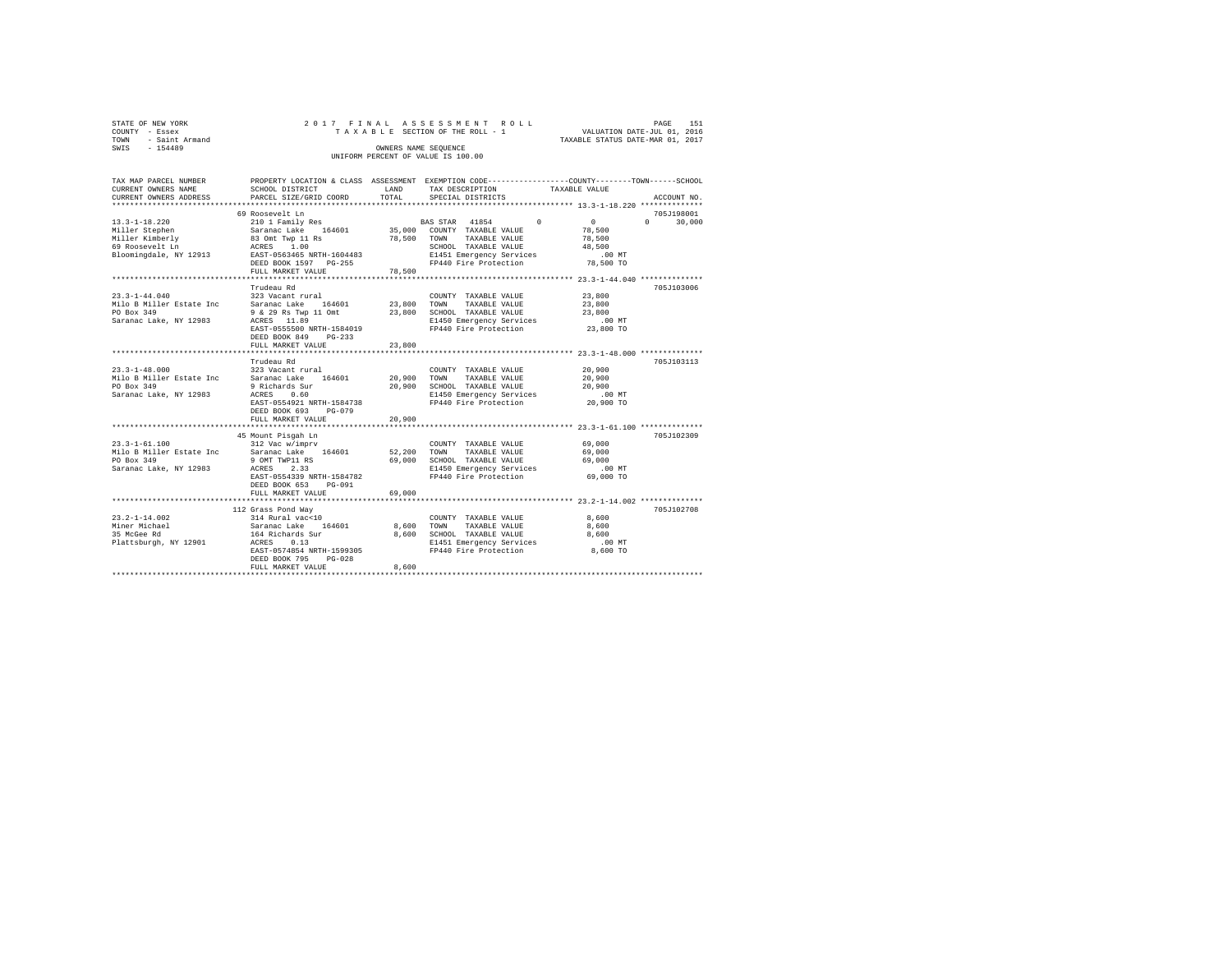|      | STATE OF NEW YORK   |  |  | 2017 FINAL ASSESSMENT ROLL         |  |                                  | PAGE | 152 |
|------|---------------------|--|--|------------------------------------|--|----------------------------------|------|-----|
|      | COUNTY - Essex      |  |  | TAXABLE SECTION OF THE ROLL - 1    |  | VALUATION DATE-JUL 01, 2016      |      |     |
|      | TOWN - Saint Armand |  |  |                                    |  | TAXABLE STATUS DATE-MAR 01, 2017 |      |     |
| SWIS | $-154489$           |  |  | OWNERS NAME SEOUENCE               |  |                                  |      |     |
|      |                     |  |  | UNIFORM PERCENT OF VALUE IS 100.00 |  |                                  |      |     |
|      |                     |  |  |                                    |  |                                  |      |     |

| TAX MAP PARCEL NUMBER        |                                                                                                                                                                                                                                                                                                                                                                              |             | PROPERTY LOCATION & CLASS ASSESSMENT EXEMPTION CODE---------------COUNTY-------TOWN-----SCHOOL |                                               |
|------------------------------|------------------------------------------------------------------------------------------------------------------------------------------------------------------------------------------------------------------------------------------------------------------------------------------------------------------------------------------------------------------------------|-------------|------------------------------------------------------------------------------------------------|-----------------------------------------------|
| CURRENT OWNERS NAME          | SCHOOL DISTRICT                                                                                                                                                                                                                                                                                                                                                              | LAND        | TAX DESCRIPTION                                                                                | TAXABLE VALUE                                 |
|                              | CURRENT OWNERS ADDRESS PARCEL SIZE/GRID COORD                                                                                                                                                                                                                                                                                                                                | TOTAL       | SPECIAL DISTRICTS                                                                              | ACCOUNT NO.                                   |
|                              |                                                                                                                                                                                                                                                                                                                                                                              |             |                                                                                                |                                               |
|                              | 243 Trudeau Rd                                                                                                                                                                                                                                                                                                                                                               |             |                                                                                                | 705J104205                                    |
| 23.3-1-50.000                | 210 1 Family Res                                                                                                                                                                                                                                                                                                                                                             |             | COUNTY TAXABLE VALUE                                                                           | 237,000                                       |
|                              |                                                                                                                                                                                                                                                                                                                                                                              | 72,700 TOWN | TAXABLE VALUE                                                                                  | 237,000                                       |
|                              |                                                                                                                                                                                                                                                                                                                                                                              |             | 237,000 SCHOOL TAXABLE VALUE                                                                   | 237,000                                       |
|                              |                                                                                                                                                                                                                                                                                                                                                                              |             | E1450 Emergency Services                                                                       | .00 MT                                        |
|                              |                                                                                                                                                                                                                                                                                                                                                                              |             | FP440 Fire Protection                                                                          | 237,000 TO                                    |
|                              |                                                                                                                                                                                                                                                                                                                                                                              |             |                                                                                                |                                               |
|                              |                                                                                                                                                                                                                                                                                                                                                                              | 237,000     |                                                                                                |                                               |
|                              | FULL MARKET VALUE                                                                                                                                                                                                                                                                                                                                                            |             |                                                                                                |                                               |
|                              |                                                                                                                                                                                                                                                                                                                                                                              |             |                                                                                                |                                               |
|                              | 657 NYS Route 3                                                                                                                                                                                                                                                                                                                                                              |             |                                                                                                | 705Z013004                                    |
| 23.3-1-37.120                | 210 1 Family Res                                                                                                                                                                                                                                                                                                                                                             |             | BAS STAR 41854 0                                                                               | $\overline{0}$<br>$0 \qquad \qquad$<br>30,000 |
| Montagnola Martha            | Nontagnola Martha a Saranac Lake 164601<br>Roman Montagnola Martha 29 RS TWP11 Omt<br>PO Box 953 29 ACRES 0.21 BANK LOANC<br>Saranac Lake, NY 12983 BAST-0556323 NRTH-1584264                                                                                                                                                                                                |             | 19,200 COUNTY TAXABLE VALUE<br>120,000 TOWN TAXABLE VALUE                                      | 120,000                                       |
|                              |                                                                                                                                                                                                                                                                                                                                                                              |             | TAXABLE VALUE                                                                                  | 120,000                                       |
|                              |                                                                                                                                                                                                                                                                                                                                                                              |             | SCHOOL TAXABLE VALUE                                                                           | 90.000                                        |
|                              |                                                                                                                                                                                                                                                                                                                                                                              |             | E1450 Emergency Services                                                                       | $.00$ MT                                      |
|                              | DEED BOOK 1705 PG-57                                                                                                                                                                                                                                                                                                                                                         |             | FP440 Fire Protection 120,000 TO                                                               |                                               |
|                              | FULL MARKET VALUE                                                                                                                                                                                                                                                                                                                                                            | 120,000     |                                                                                                |                                               |
|                              |                                                                                                                                                                                                                                                                                                                                                                              |             |                                                                                                |                                               |
|                              | 1713 NYS Route 3                                                                                                                                                                                                                                                                                                                                                             |             |                                                                                                | 702A100704                                    |
| $13.57 - 1 - 25.000$         | 484 1 use sm bld                                                                                                                                                                                                                                                                                                                                                             |             | COUNTY TAXABLE VALUE                                                                           | 24,600                                        |
|                              |                                                                                                                                                                                                                                                                                                                                                                              |             |                                                                                                | 24,600                                        |
|                              | 1991 - 1992 - 1992 - 1994 - 1994 - 1994 - 1994 - 1994 - 1994 - 1994 - 1994 - 1994 - 1994 - 1994 - 1994 - 1994<br>1991 - 1994 - 1994 - 1994 - 1994 - 1995 - 1996 - 1996 - 1996 - 1997 - 1996 - 1997 - 1994 - 1994 - 1994 - 1994<br>19                                                                                                                                         |             |                                                                                                | 24,600                                        |
|                              |                                                                                                                                                                                                                                                                                                                                                                              |             | E1451 Emergency Services                                                                       | .00MT                                         |
|                              | EAST-0564610 NRTH-1606597                                                                                                                                                                                                                                                                                                                                                    |             | FP440 Fire Protection                                                                          | 24,600 TO                                     |
|                              | DEED BOOK 1262 PG-011                                                                                                                                                                                                                                                                                                                                                        |             | SD442 Bloomingdale Sewer D 24,600 TO M                                                         |                                               |
|                              | FULL MARKET VALUE                                                                                                                                                                                                                                                                                                                                                            |             | 24,600 WD442 Bloomingdale Water D 24,600 TO M                                                  |                                               |
|                              |                                                                                                                                                                                                                                                                                                                                                                              |             |                                                                                                |                                               |
|                              |                                                                                                                                                                                                                                                                                                                                                                              |             |                                                                                                |                                               |
|                              | 1711 NYS Route 3<br>482 Det row bldg                                                                                                                                                                                                                                                                                                                                         |             |                                                                                                | 702A100705                                    |
| 13.57-1-26.100               |                                                                                                                                                                                                                                                                                                                                                                              |             | COUNTY TAXABLE VALUE 104.700                                                                   |                                               |
| Montroy Dean                 | Saranac Lake 164601 36,500 TOWN TAXABLE VALUE<br>101 Richards Sur Omt 11 104,700 SCHOOL TAXABLE VALUE                                                                                                                                                                                                                                                                        |             |                                                                                                | 104,700                                       |
| PO Box 95                    |                                                                                                                                                                                                                                                                                                                                                                              |             |                                                                                                | 104,700                                       |
| Bloomingdale, NY 12913 ACRES | 0.17                                                                                                                                                                                                                                                                                                                                                                         |             | E1451 Emergency Services                                                                       | $.00$ MT                                      |
|                              | EAST-0564598 NRTH-1606538                                                                                                                                                                                                                                                                                                                                                    |             | FP440 Fire Protection                                                                          | 104,700 TO                                    |
|                              | DEED BOOK 1262 PG-011                                                                                                                                                                                                                                                                                                                                                        |             |                                                                                                |                                               |
|                              | FULL MARKET VALUE                                                                                                                                                                                                                                                                                                                                                            | 104,700     |                                                                                                |                                               |
|                              |                                                                                                                                                                                                                                                                                                                                                                              |             |                                                                                                |                                               |
|                              | 36 Roosevelt Ln                                                                                                                                                                                                                                                                                                                                                              |             |                                                                                                | 702A101402                                    |
| $13.64 - 1 - 9.000$          |                                                                                                                                                                                                                                                                                                                                                                              |             | BAS STAR 41854 0                                                                               | $\sim$ 0<br>30,000<br>$\Omega$                |
| Montroy Wayde C              |                                                                                                                                                                                                                                                                                                                                                                              |             |                                                                                                | 151,700                                       |
| PO Box 136                   |                                                                                                                                                                                                                                                                                                                                                                              |             |                                                                                                | 151,700                                       |
| Bloomingdale, NY 12913       | $[10 1 1 2.10] \begin{tabular}{lcccc} $1$ & $210$ & $1011$ & $1011$ \\ \texttt{Sarance Lake} & $164601$ & $21,000$ & \texttt{CONTYT TAXABLE VALUE} \\ $102 \texttt{Type}.11 0.m.t. & $151,700$ & \texttt{TONNN TAXABLE VALUE} \\ $202 \texttt{ACRES} & $0.28$ & $1010$ & $10110$ & $10110$ \\ \texttt{ACRES} & $0.28$ & $10100$ & $101010$ & $10110$ & $101010$ \\ \end{tab$ |             |                                                                                                | 121,700                                       |
|                              | EAST-0563745 NRTH-1605025                                                                                                                                                                                                                                                                                                                                                    |             |                                                                                                |                                               |
|                              | DEED BOOK 1606 PG-37                                                                                                                                                                                                                                                                                                                                                         |             | E1451 Emergency Services<br>FP440 Fire Protection                                              | 00 MT.<br>151,700 TO                          |
|                              | FULL MARKET VALUE                                                                                                                                                                                                                                                                                                                                                            |             |                                                                                                |                                               |
|                              |                                                                                                                                                                                                                                                                                                                                                                              |             | 151,700 SD442 Bloomingdale Sewer D 151,700 TO M<br>WD442 Bloomingdale Water D 151,700 TO M     |                                               |
|                              |                                                                                                                                                                                                                                                                                                                                                                              |             |                                                                                                |                                               |
|                              |                                                                                                                                                                                                                                                                                                                                                                              |             |                                                                                                |                                               |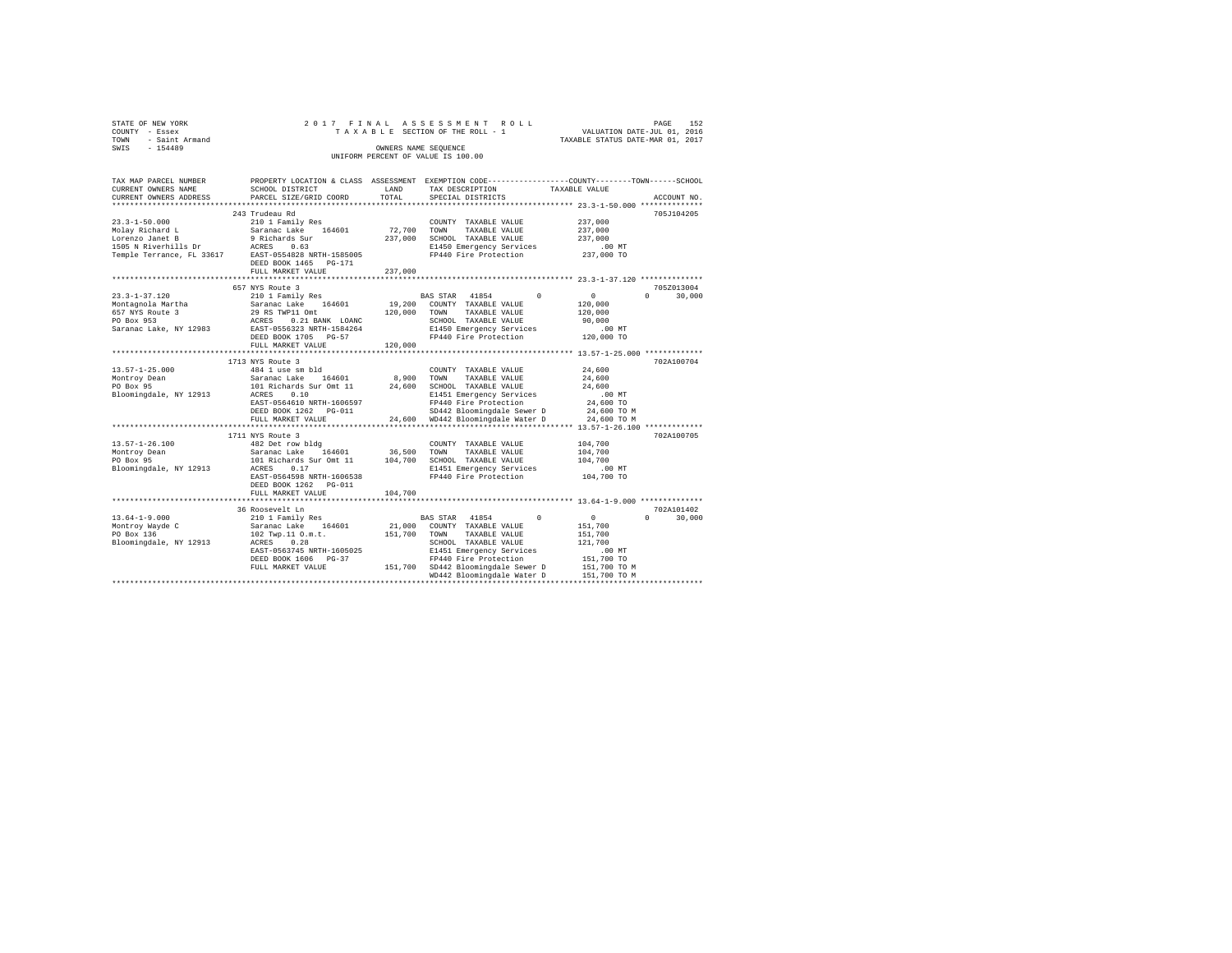| STATE OF NEW YORK<br>COUNTY<br>- Essex<br>- Saint Armand<br>TOWN<br>$-154489$<br>SWIS |                                                                                                                                                                                            | OWNERS NAME SEQUENCE | 2017 FINAL ASSESSMENT ROLL<br>TAXABLE SECTION OF THE ROLL - 1 VALUATION DATE-JUL 01, 2016<br>UNIFORM PERCENT OF VALUE IS 100.00 |          | TAXABLE STATUS DATE-MAR 01, 2017 | PAGE         | 153         |
|---------------------------------------------------------------------------------------|--------------------------------------------------------------------------------------------------------------------------------------------------------------------------------------------|----------------------|---------------------------------------------------------------------------------------------------------------------------------|----------|----------------------------------|--------------|-------------|
| CURRENT OWNERS NAME                                                                   | TAX MAP PARCEL NUMBER THE PROPERTY LOCATION & CLASS ASSESSMENT EXEMPTION CODE-------------COUNTY-------TOWN-----SCHOOL<br>SCHOOL DISTRICT<br>CURRENT OWNERS ADDRESS PARCEL SIZE/GRID COORD | LAND<br>TOTAL        | TAX DESCRIPTION TAXABLE VALUE<br>SPECIAL DISTRICTS                                                                              |          |                                  |              | ACCOUNT NO. |
|                                                                                       | 304 Trudeau Rd                                                                                                                                                                             |                      |                                                                                                                                 |          |                                  |              | 705J104009  |
| $32.1 - 1 - 1.000$                                                                    | 281 Multiple res                                                                                                                                                                           |                      | BAS STAR 41854 0                                                                                                                |          | $\mathbf{0}$                     | $\mathbf{r}$ | 30,000      |
| Moody Susan                                                                           | Saranac Lake 164601 62,200                                                                                                                                                                 |                      | COUNTY TAXABLE VALUE                                                                                                            |          | 630,300                          |              |             |
| c/o The Doctors Inn 9 Richards Sur                                                    |                                                                                                                                                                                            | 630,300              | TOWN<br>TAXABLE VALUE                                                                                                           |          | 630,300                          |              |             |
| 304 Trudeau Rd                                                                        | ACRES 4.16                                                                                                                                                                                 |                      | SCHOOL TAXABLE VALUE                                                                                                            |          | 600,300                          |              |             |
| Saranac Lake, NY 12983                                                                | EAST-0554910 NRTH-1583814                                                                                                                                                                  |                      | E1450 Emergency Services                                                                                                        |          | $.00$ MT                         |              |             |
|                                                                                       | DEED BOOK 1001 PG-1                                                                                                                                                                        |                      | FP440 Fire Protection 630,300 TO                                                                                                |          |                                  |              |             |
|                                                                                       | FULL MARKET VALUE                                                                                                                                                                          | 630,300              | SB440 Trudeau sewer b&i 630,300 TO C                                                                                            |          |                                  |              |             |
|                                                                                       |                                                                                                                                                                                            |                      | SW440 Trudeau sewer                                                                                                             |          | 630,300 TO M                     |              |             |
|                                                                                       |                                                                                                                                                                                            |                      | WB440 Trudeau water b&i 630,300 TO C                                                                                            |          |                                  |              |             |
|                                                                                       |                                                                                                                                                                                            |                      | WD440 Trudeau water 630,300 TO M                                                                                                |          |                                  |              |             |
|                                                                                       |                                                                                                                                                                                            |                      |                                                                                                                                 |          |                                  |              |             |
|                                                                                       | 2 Oregon Plains Rd                                                                                                                                                                         |                      |                                                                                                                                 |          |                                  |              | 702A101005  |
| 13.57-1-35.000                                                                        | 210 1 Family Res                                                                                                                                                                           |                      | BAS STAR 41854                                                                                                                  | $\Omega$ | $\circ$                          | $\Omega$     | 30,000      |

| c/o ine Doctors inn<br>304 Trudeau Rd                                                                     | y kichards Sur<br>4.16<br>ACRES                 | 630,300     | TOWN<br>TAAABLE VALUE<br>SCHOOL TAXABLE VALUE            |                                         | 630,300<br>600,300 |          |            |
|-----------------------------------------------------------------------------------------------------------|-------------------------------------------------|-------------|----------------------------------------------------------|-----------------------------------------|--------------------|----------|------------|
| Saranac Lake, NY 12983                                                                                    | EAST-0554910 NRTH-1583814                       |             | E1450 Emergency Services                                 |                                         | $.00$ MT           |          |            |
|                                                                                                           | DEED BOOK 1001 PG-1                             |             |                                                          |                                         | 630,300 TO         |          |            |
|                                                                                                           | FULL MARKET VALUE                               |             | FP440 Fire Frocection<br>630,300 SB440 Trudeau sewer b&i |                                         | 630,300 TO C       |          |            |
|                                                                                                           |                                                 |             | SW440 Trudeau sewer                                      |                                         | 630,300 TO M       |          |            |
|                                                                                                           |                                                 |             |                                                          | WB440 Trudeau water b&i 630,300 TO C    |                    |          |            |
|                                                                                                           |                                                 |             | WD440 Trudeau water                                      |                                         | 630,300 TO M       |          |            |
|                                                                                                           |                                                 |             |                                                          |                                         |                    |          |            |
|                                                                                                           | 2 Oregon Plains Rd                              |             |                                                          |                                         |                    |          | 702A101005 |
| $13.57 - 1 - 35.000$                                                                                      | 210 1 Family Res                                |             | BAS STAR 41854 0                                         |                                         | $\sim$ 0           | $\Omega$ | 30,000     |
| Moody Tina M                                                                                              | Saranac Lake 164601 35,400 COUNTY TAXABLE VALUE |             |                                                          |                                         | 169,300            |          |            |
| 2 Oregon Plains Rd 101 Omt Twp11 Rs                                                                       | 169,300                                         |             | TOWN                                                     | TAXABLE VALUE                           | 169,300            |          |            |
| Bloomingdale, NY 12913                                                                                    | ACRES 1.43 BANK1STARSG                          |             | SCHOOL TAXABLE VALUE                                     |                                         | 139,300            |          |            |
|                                                                                                           | EAST-0564230 NRTH-1607182                       |             | E1451 Emergency Services                                 |                                         | .00MT              |          |            |
|                                                                                                           | DEED BOOK 1688 PG-101                           |             |                                                          | FP440 Fire Protection 169,300 TO        |                    |          |            |
|                                                                                                           | FULL MARKET VALUE                               |             | 169,300 SD442 Bloomingdale Sewer D 169,300 TO M          |                                         |                    |          |            |
|                                                                                                           |                                                 |             |                                                          | WD442 Bloomingdale Water D 169,300 TO M |                    |          |            |
|                                                                                                           |                                                 |             |                                                          |                                         |                    |          |            |
|                                                                                                           | 333 River Rd                                    |             |                                                          |                                         |                    |          | 705J104206 |
| $13.4 - 1 - 62.000$                                                                                       | 210 1 Family Res                                |             | COUNTY TAXABLE VALUE                                     |                                         | 244,900            |          |            |
| Moore III William T Trust Saranac Lake 164601                                                             |                                                 | 36,000 TOWN |                                                          | TAXABLE VALUE                           | 244,900            |          |            |
| PO Box 245                                                                                                | 143 Richards Sur                                | 244,900     | SCHOOL TAXABLE VALUE                                     |                                         | 244,900            |          |            |
| Ormond Beach, FL 32175                                                                                    | 2.00<br>ACRES                                   |             | E1451 Emergency Services                                 |                                         | .00 MT             |          |            |
|                                                                                                           | EAST-0571597 NRTH-1603104                       |             | FP440 Fire Protection                                    |                                         | 244,900 TO         |          |            |
|                                                                                                           | DEED BOOK 1616 PG-265                           |             |                                                          |                                         |                    |          |            |
|                                                                                                           | 244,900<br>FULL MARKET VALUE                    |             |                                                          |                                         |                    |          |            |
|                                                                                                           |                                                 |             |                                                          |                                         |                    |          |            |
|                                                                                                           | 15 Vine St                                      |             |                                                          |                                         |                    |          | 702A101509 |
| $13.56 - 8 - 16.100$                                                                                      | 210 1 Family Res                                |             | VETCOM CTS 41130                                         | $^{\circ}$                              | 25,000             | 25,000   | 10,000     |
| Morford Harold J Jr             Saranac Lake     164601           29.100 ENH STAR     41834             0 |                                                 |             |                                                          |                                         | $\sim$ 0           | $\Omega$ | 65,500     |
| Swain Diana                                                                                               | 101 Rs Twp 11 Omt 131,600 COUNTY TAXABLE VALUE  |             |                                                          |                                         | 106,600            |          |            |
| c/o Harold & Margaret Morford 1717/162 Life Use to                                                        |                                                 |             | TOWN                                                     | TAXABLE VALUE                           | 106,600            |          |            |
| 15 Vine St                                                                                                | Harold J & Margaret B Mor                       |             | SCHOOL TAXABLE VALUE                                     |                                         | 56,100             |          |            |
| Bloomingdale, NY 12913                                                                                    | ACRES 0.54                                      |             | E1451 Emergency Services                                 |                                         | .00 MT             |          |            |
|                                                                                                           | EAST-0563521 NRTH-1606876                       |             |                                                          | FP440 Fire Protection 131,600 TO        |                    |          |            |
|                                                                                                           | DEED BOOK 1717 PG-162                           |             |                                                          |                                         |                    |          |            |
|                                                                                                           | FULL MARKET VALUE                               | 131,600     |                                                          |                                         |                    |          |            |
|                                                                                                           |                                                 |             |                                                          |                                         |                    |          |            |
|                                                                                                           |                                                 |             |                                                          |                                         |                    |          |            |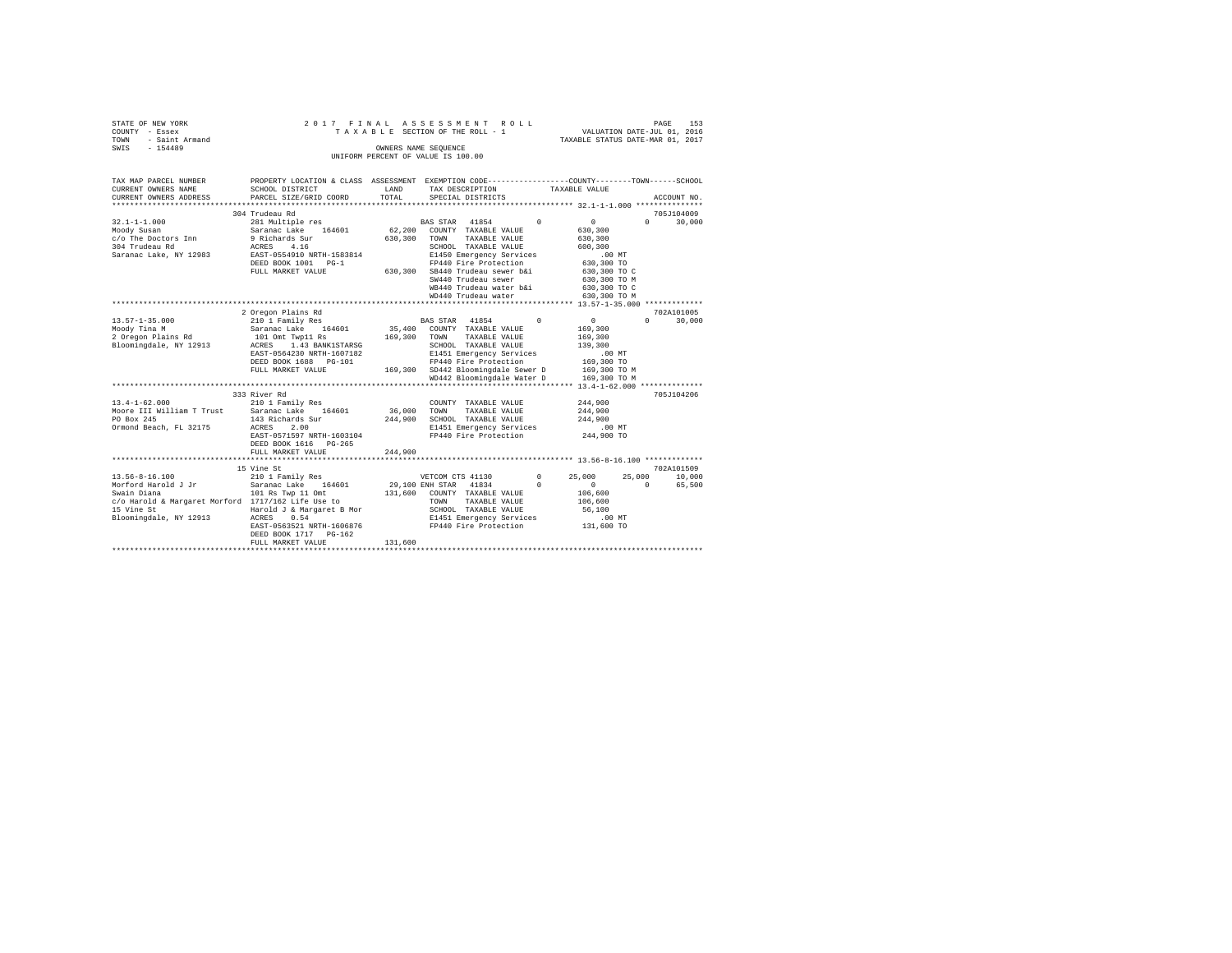| STRITE OF NEW YORK $201$<br>TOWNT - Essex 2<br>TOWN - Saint Armand<br>SWIS - 154489 |                                                                                                                                                                                                                                            |               |                                                                                        | PAGE 154 PAGE 154<br>TAXABLE SECTION OF THE ROLL - 1 VALUATION DATE-JUL 01, 2016<br>TAXABLE STATUS DATE-MAR 01, 2017 |
|-------------------------------------------------------------------------------------|--------------------------------------------------------------------------------------------------------------------------------------------------------------------------------------------------------------------------------------------|---------------|----------------------------------------------------------------------------------------|----------------------------------------------------------------------------------------------------------------------|
|                                                                                     |                                                                                                                                                                                                                                            |               |                                                                                        |                                                                                                                      |
|                                                                                     |                                                                                                                                                                                                                                            |               | OWNERS NAME SEQUENCE                                                                   |                                                                                                                      |
|                                                                                     |                                                                                                                                                                                                                                            |               | UNIFORM PERCENT OF VALUE IS 100.00                                                     |                                                                                                                      |
|                                                                                     |                                                                                                                                                                                                                                            |               |                                                                                        |                                                                                                                      |
| TAX MAP PARCEL NUMBER                                                               | SCHOOL DISTRICT                                                                                                                                                                                                                            |               |                                                                                        | PROPERTY LOCATION & CLASS ASSESSMENT EXEMPTION CODE----------------COUNTY-------TOWN------SCHOOL<br>TAXABLE VALUE    |
| CURRENT OWNERS NAME<br>CURRENT OWNERS ADDRESS                                       | PARCEL SIZE/GRID COORD                                                                                                                                                                                                                     | LAND<br>TOTAL | TAX DESCRIPTION<br>SPECIAL DISTRICTS                                                   | ACCOUNT NO.                                                                                                          |
|                                                                                     |                                                                                                                                                                                                                                            |               |                                                                                        |                                                                                                                      |
|                                                                                     | 13 Meadow Rd                                                                                                                                                                                                                               |               |                                                                                        | 705J187009                                                                                                           |
| $23.3 - 2 - 9.000$                                                                  | 210 1 Family Res                                                                                                                                                                                                                           |               | COUNTY TAXABLE VALUE                                                                   | 331,300                                                                                                              |
| Morgan Edward S                                                                     | Saranac Lake 164601<br>9 Rs Twp 22 Omt<br>16 Glenn Ridge                                                                                                                                                                                   |               | 54,100 TOWN TAXABLE VALUE                                                              | 331,300                                                                                                              |
| Morgan Ann M<br>13 Meadow Rd                                                        |                                                                                                                                                                                                                                            |               | 331,300 SCHOOL TAXABLE VALUE                                                           | 331,300                                                                                                              |
|                                                                                     |                                                                                                                                                                                                                                            |               | E1450 Emergency Services                                                               | .00MT                                                                                                                |
| Saranac Lake, NY 12983                                                              | ACRES 0.83 BANK NBTOFN                                                                                                                                                                                                                     |               | FP440 Fire Protection                                                                  | 331,300 TO                                                                                                           |
|                                                                                     | EAST-0553516 NRTH-1585241<br>DEED BOOK 1342 PG-227                                                                                                                                                                                         |               |                                                                                        |                                                                                                                      |
|                                                                                     | FULL MARKET VALUE                                                                                                                                                                                                                          | 331,300       |                                                                                        |                                                                                                                      |
|                                                                                     |                                                                                                                                                                                                                                            |               |                                                                                        |                                                                                                                      |
|                                                                                     | 2117 Gillespie Dr                                                                                                                                                                                                                          |               |                                                                                        | 705J103707                                                                                                           |
| $15. - 1 - 22.000$                                                                  | 210 1 Family Res                                                                                                                                                                                                                           |               | COUNTY TAXABLE VALUE 61,700                                                            |                                                                                                                      |
| Mountain Land Assoc LLC                                                             | Saranac Lake 164601                                                                                                                                                                                                                        |               | 36,100 TOWN TAXABLE VALUE                                                              | 61,700                                                                                                               |
| 1927 Saranac Ave                                                                    |                                                                                                                                                                                                                                            |               | 61,700 SCHOOL TAXABLE VALUE                                                            | 61,700                                                                                                               |
| Lake Placid, NY 12946                                                               | 367 Richards Sur<br>1750/138 Life Use<br>Alice & Cecil Pelkey<br>Arbes 2 10                                                                                                                                                                |               | E1451 Emergency Services<br>FP440 Fire Protection                                      | 00 MT.<br>61,700 TO                                                                                                  |
|                                                                                     | ACRES 2.10                                                                                                                                                                                                                                 |               |                                                                                        |                                                                                                                      |
|                                                                                     | EAST-0604010 NRTH-1612960                                                                                                                                                                                                                  |               |                                                                                        |                                                                                                                      |
|                                                                                     | DEED BOOK 1759 PG-138                                                                                                                                                                                                                      |               |                                                                                        |                                                                                                                      |
|                                                                                     | FULL MARKET VALUE                                                                                                                                                                                                                          | 61,700        |                                                                                        |                                                                                                                      |
|                                                                                     |                                                                                                                                                                                                                                            |               |                                                                                        |                                                                                                                      |
|                                                                                     | 1511 NYS Route 3                                                                                                                                                                                                                           |               |                                                                                        | 705J103210                                                                                                           |
| 13.4-1-13.000<br>Moz Rafael A                                                       | 210 1 Family Res<br>Saranac Lake 164601                                                                                                                                                                                                    |               | BAS STAR 41854 0 0                                                                     | $0 \t 30,000$                                                                                                        |
|                                                                                     |                                                                                                                                                                                                                                            |               | 35,200 COUNTY TAXABLE VALUE                                                            | 85,000<br>85,000                                                                                                     |
|                                                                                     |                                                                                                                                                                                                                                            |               |                                                                                        | 55,000                                                                                                               |
|                                                                                     |                                                                                                                                                                                                                                            |               |                                                                                        | .00 MT                                                                                                               |
|                                                                                     |                                                                                                                                                                                                                                            |               |                                                                                        | 85,000 TO                                                                                                            |
|                                                                                     | FULL MARKET VALUE                                                                                                                                                                                                                          | 85,000        |                                                                                        |                                                                                                                      |
|                                                                                     |                                                                                                                                                                                                                                            |               |                                                                                        |                                                                                                                      |
|                                                                                     | 13 Mount Pisgah Ln                                                                                                                                                                                                                         |               |                                                                                        | 705Z017004                                                                                                           |
| $23.3 - 2 - 31.000$                                                                 | 210 1 Family Res                                                                                                                                                                                                                           |               | COUNTY TAXABLE VALUE                                                                   | 347,600                                                                                                              |
|                                                                                     |                                                                                                                                                                                                                                            |               | 78,800 TOWN TAXABLE VALUE<br>347,600 SCHOOL TAXABLE VALUE                              | 347,600<br>347,600                                                                                                   |
|                                                                                     |                                                                                                                                                                                                                                            |               | E1450 Emergency Services                                                               | .00 MT                                                                                                               |
|                                                                                     | Explorate Months and Monte Monte Monte Monte Monte (164601)<br>13 Mount Pisgah Ln<br>13 Mount Pisgah Ln<br>13 Mount Pisgah Ln<br>13 Mount Pisgah Ln<br>12 Monte Monte Monte Monte Monte (1644)<br>12 Monte Monte Monte Monte Monte Monte M |               | FP440 Fire Protection                                                                  | 347,600 TO                                                                                                           |
|                                                                                     | DEED BOOK 1856 PG-14                                                                                                                                                                                                                       |               |                                                                                        |                                                                                                                      |
|                                                                                     | FULL MARKET VALUE                                                                                                                                                                                                                          | 347.600       |                                                                                        |                                                                                                                      |
|                                                                                     |                                                                                                                                                                                                                                            |               |                                                                                        |                                                                                                                      |
|                                                                                     | Roosevelt Ln                                                                                                                                                                                                                               |               |                                                                                        | 702A100904                                                                                                           |
| $13.64 - 1 - 4.100$                                                                 | 311 Res vac land                                                                                                                                                                                                                           |               | COUNTY TAXABLE VALUE                                                                   | 27,100                                                                                                               |
|                                                                                     | 15.04-1-4.1.00<br>Muessig Paul H Trust<br>20 Campfire Rd<br>20 Campfire Rd<br>82 Twp 11 Omt<br>Mallkill, NY 12589<br>AGRES 3.58<br>AGRES 3.58<br>AGRES 3.58<br>AGRES 3.58                                                                  |               | 27,100 TOWN TAXABLE VALUE<br>27,100 SCHOOL TAXABLE VALUE                               | 27,100<br>27,100                                                                                                     |
|                                                                                     |                                                                                                                                                                                                                                            |               |                                                                                        |                                                                                                                      |
|                                                                                     |                                                                                                                                                                                                                                            |               | ACRES 3.58 B1451 Emergency Services<br>EAST-0563164 NRTH-1604503 FP440 Fire Protection | 00 MT.<br>27,100 TO                                                                                                  |
|                                                                                     | DEED BOOK 1696 PG-51                                                                                                                                                                                                                       |               |                                                                                        |                                                                                                                      |
|                                                                                     | FULL MARKET VALUE                                                                                                                                                                                                                          | 27,100        |                                                                                        |                                                                                                                      |
|                                                                                     |                                                                                                                                                                                                                                            |               |                                                                                        |                                                                                                                      |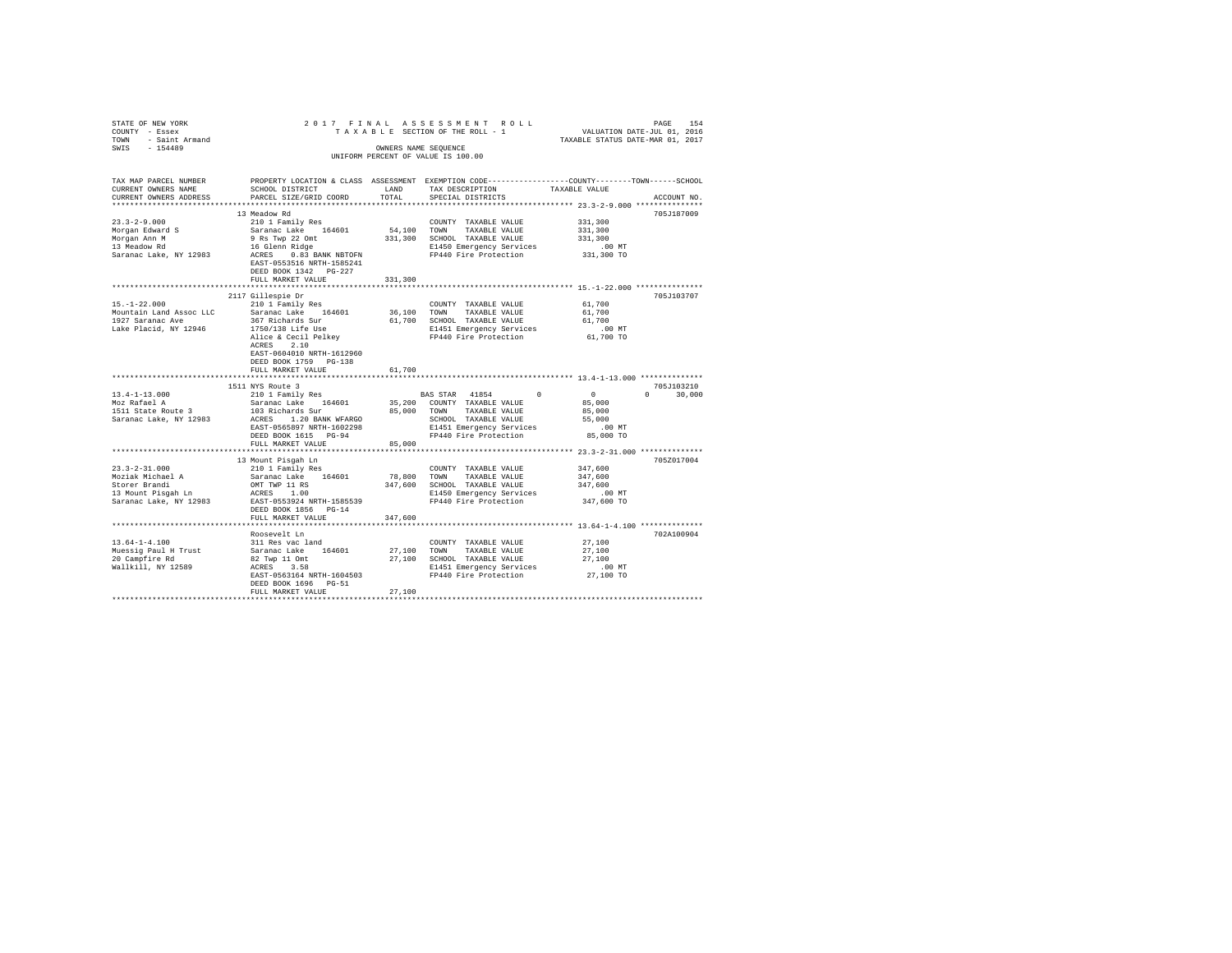| STATE OF NEW YORK<br>COUNTY - Essex<br>- Saint Armand<br>TOWN<br>$-154489$<br>SWIS                                        | 2017 FINAL ASSESSMENT ROLL                                                                                                                                                                                  | TAXABLE SECTION OF THE ROLL - 1<br>OWNERS NAME SEQUENCE<br>UNIFORM PERCENT OF VALUE IS 100.00 | VALUATION DATE-JUL 01, 2016<br>TAXABLE STATUS DATE-MAR 01, 2017                                                                                          | PAGE<br>155                                                        |                                |
|---------------------------------------------------------------------------------------------------------------------------|-------------------------------------------------------------------------------------------------------------------------------------------------------------------------------------------------------------|-----------------------------------------------------------------------------------------------|----------------------------------------------------------------------------------------------------------------------------------------------------------|--------------------------------------------------------------------|--------------------------------|
| TAX MAP PARCEL NUMBER<br>CURRENT OWNERS NAME<br>CURRENT OWNERS ADDRESS                                                    | SCHOOL DISTRICT<br>PARCEL SIZE/GRID COORD                                                                                                                                                                   | LAND<br>TOTAL                                                                                 | PROPERTY LOCATION & CLASS ASSESSMENT EXEMPTION CODE---------------COUNTY-------TOWN-----SCHOOL<br>TAX DESCRIPTION<br>SPECIAL DISTRICTS                   | TAXABLE VALUE                                                      | ACCOUNT NO.                    |
| $13.3 - 1 - 6.000$<br>Muldoon Robin D Trustee<br>Trust Agreement 10/7/1991<br>656 County Rte 55<br>Saranac Lake, NY 12983 | Maple Ln<br>322 Rural vac>10<br>Saranac Lake 164601<br>41 Richards Sur<br>1777/136 L use Carroll L<br>00024.50<br>ACRES 18.10<br>EAST-0557914 NRTH-1606168<br>DEED BOOK 1777 PG-136<br>FULL MARKET VALUE    | 13,900<br>13,900<br>13,900                                                                    | COUNTY TAXABLE VALUE<br>TAXABLE VALUE<br>TOWN<br>SCHOOL TAXABLE VALUE<br>E1451 Emergency Services<br>FP440 Fire Protection                               | 13,900<br>13,900<br>13,900<br>$.00$ MT<br>13,900 TO                | 705J102704                     |
| $13.3 - 1 - 7.100$<br>Muldoon Robin D Trustee<br>Trust Agreement 10/7/91<br>656 County Rte 55<br>Saranac Lake, NY 12983   | Maple Ln<br>910 Priv forest<br>Saranac Lake 164601<br>61 Richards Sur<br>1777/136 Life Use to<br>Carroll L Dixon<br>ACRES 118.73<br>EAST-0559317 NRTH-1606396<br>DEED BOOK 1777 PG-136<br>FULL MARKET VALUE | 64,400<br>64,400<br>64,400                                                                    | COUNTY TAXABLE VALUE<br>TAXABLE VALUE<br>TOWN<br>SCHOOL TAXABLE VALUE<br>E1451 Emergency Services<br>FP440 Fire Protection                               | 64,400<br>64,400<br>64,400<br>$.00$ MT<br>64,400 TO                | 705J102703                     |
| $15. - 1 - 26.000$<br>Muller Stephen A<br>Smith Pamela R<br>2217 Gillispie Dr<br>Bloomingdale, NY 12913                   | 2217 Gillespie Dr<br>240 Rural res<br>Saranac Lake 164601<br>373 Richards Sur<br>ACRES 50.98<br>EAST-0606093 NRTH-1613471<br>DEED BOOK 1389 PG-103<br>FULL MARKET VALUE                                     | 61,500<br>192.200<br>192,200                                                                  | $\Omega$<br>BAS STAR 41854<br>COUNTY TAXABLE VALUE<br>TAXABLE VALUE<br>TOWN<br>SCHOOL TAXABLE VALUE<br>E1451 Emergency Services<br>FP440 Fire Protection | $\circ$<br>192,200<br>192,200<br>162,200<br>$.00$ MT<br>192,200 TO | 705J103312<br>30,000<br>$\cap$ |
| $13.56 - 8 - 7.200$<br>Muncil Benny J<br>Muncil Kristi<br>PO Box 55<br>Bloomingdale, NY 12913                             | Main St<br>311 Res vac land<br>Saranac Lake 164601<br>101 Omt Twp II Rs<br>0.14<br>ACRES<br>EAST-0563767 NRTH-1606435<br>DEED BOOK 1646 PG-226<br>FULL MARKET VALUE                                         | 4,600<br>4,600<br>4,600                                                                       | COUNTY TAXABLE VALUE<br>TOWN<br>TAXABLE VALUE<br>SCHOOL TAXABLE VALUE<br>E1451 Emergency Services<br>FP440 Fire Protection                               | 4,600<br>4,600<br>4,600<br>$.00$ MT<br>4,600 TO                    | 7052011005                     |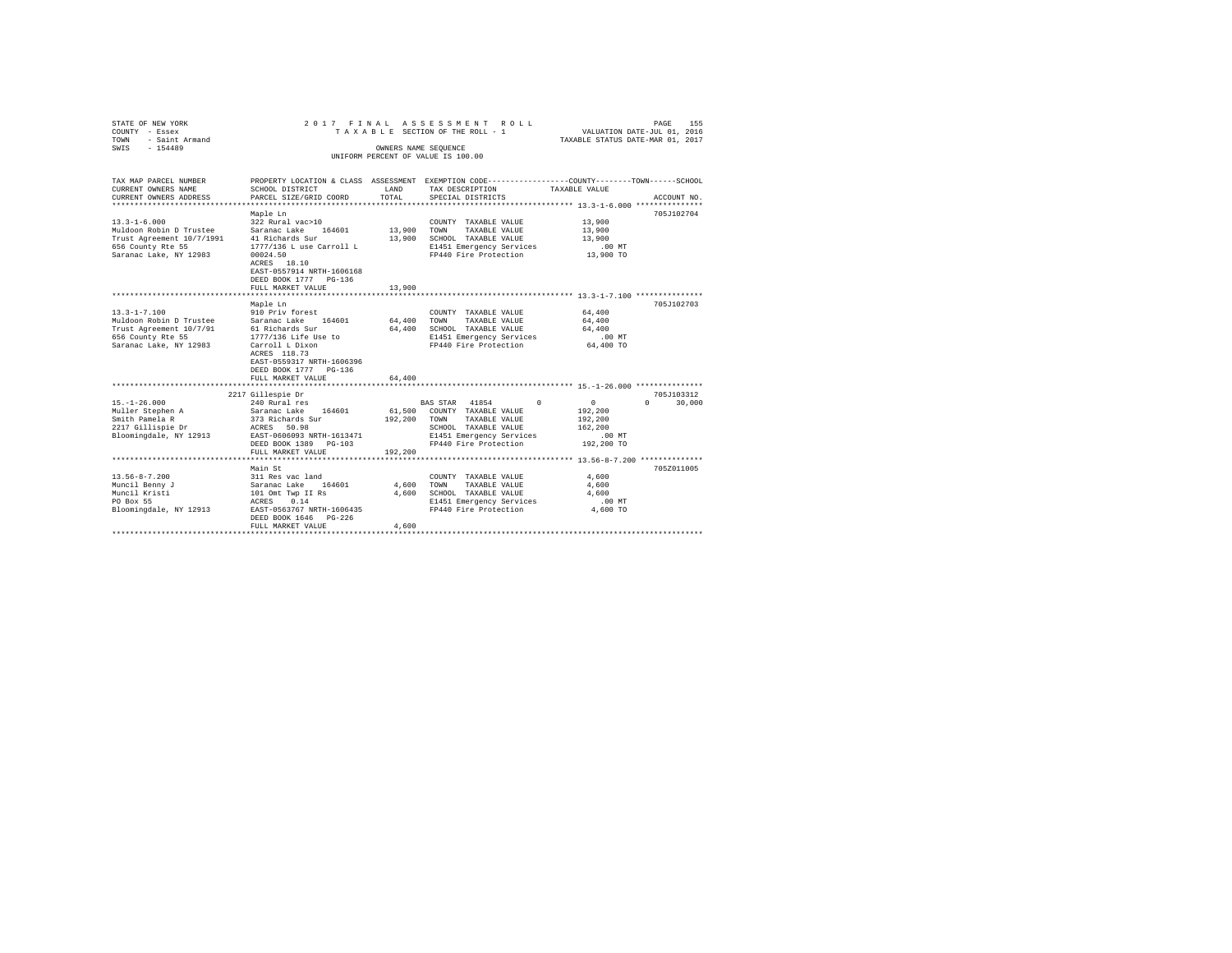|      | STATE OF NEW YORK   |  |  |  |  | 2017 FINAL ASSESSMENT ROLL         |  |  |                                  | PAGE | 156 |
|------|---------------------|--|--|--|--|------------------------------------|--|--|----------------------------------|------|-----|
|      | COUNTY - Essex      |  |  |  |  | TAXABLE SECTION OF THE ROLL - 1    |  |  | VALUATION DATE-JUL 01, 2016      |      |     |
|      | TOWN - Saint Armand |  |  |  |  |                                    |  |  | TAXABLE STATUS DATE-MAR 01, 2017 |      |     |
| SWIS | $-154489$           |  |  |  |  | OWNERS NAME SEOUENCE               |  |  |                                  |      |     |
|      |                     |  |  |  |  | UNIFORM PERCENT OF VALUE IS 100.00 |  |  |                                  |      |     |

| TAX MAP PARCEL NUMBER<br>CURRENT OWNERS NAME<br>CURRENT OWNERS ADDRESS                                          | PROPERTY LOCATION & CLASS ASSESSMENT<br>SCHOOL DISTRICT<br>PARCEL SIZE/GRID COORD                                                                                                                          | LAND<br>TOTAL                | EXEMPTION CODE---------<br>TAX DESCRIPTION<br>SPECIAL DISTRICTS                                                                                                                                                                  | TAXABLE VALUE | -------COUNTY-------TOWN------SCHOOL                                                                                 | ACCOUNT NO.                      |
|-----------------------------------------------------------------------------------------------------------------|------------------------------------------------------------------------------------------------------------------------------------------------------------------------------------------------------------|------------------------------|----------------------------------------------------------------------------------------------------------------------------------------------------------------------------------------------------------------------------------|---------------|----------------------------------------------------------------------------------------------------------------------|----------------------------------|
| ******************                                                                                              | ******************                                                                                                                                                                                         | ********                     | ************************************ 13.56-8-9.120 **************                                                                                                                                                                |               |                                                                                                                      |                                  |
|                                                                                                                 | 18 Main St                                                                                                                                                                                                 |                              |                                                                                                                                                                                                                                  |               |                                                                                                                      | 705.T195003                      |
| $13.56 - 8 - 9.120$<br>Muncil Benny J<br>Lanthier Kristy L<br>18 Main St<br>PO Box 55<br>Bloomingdale, NY 12913 | 210 1 Family Res<br>Saranac Lake<br>164601<br>101 Omt Twp 11 Rs<br>0.39 BANK<br>ACRES<br>CORE<br>EAST-0563710 NRTH-1606383<br>DEED BOOK 1365<br>$PG-234$<br>FULL MARKET VALUE                              | 24,600<br>115,200<br>115,200 | 41854<br>$\Omega$<br><b>BAS STAR</b><br>COUNTY TAXABLE VALUE<br>TAXABLE VALUE<br>TOWN<br>SCHOOL TAXABLE VALUE<br>E1451 Emergency Services<br>FP440 Fire Protection<br>SD442 Bloomingdale Sewer D                                 |               | $\circ$<br>115,200<br>115,200<br>85,200<br>$.00$ MT<br>115,200 TO<br>115,200 TO M                                    | $\circ$<br>30,000                |
|                                                                                                                 |                                                                                                                                                                                                            |                              | WD442 Bloomingdale Water D                                                                                                                                                                                                       |               | 115,200 TO M                                                                                                         |                                  |
| $13.56 - 10 - 1.000$<br>Munn Bryan<br>Munn Kara E<br>66 Prospect St<br>Bloomingdale, NY 12913                   | 66 Prospect St<br>210 1 Family Res<br>Saranac Lake<br>164601<br>82 OMT TWP11 RS<br>1.00<br>ACRES<br>EAST-0561479 NRTH-1606281<br>DEED BOOK 1411<br>$PG-290$<br>FULL MARKET VALUE                           | 52,500<br>290,300<br>290,300 | <b>BAS STAR</b><br>41854<br>$^{\circ}$<br>COUNTY TAXABLE VALUE<br>TAXABLE VALUE<br>TOWN<br>SCHOOL TAXABLE VALUE<br>E1451 Emergency Services<br>FP440 Fire Protection<br>SD442 Bloomingdale Sewer D                               |               | $13.56 - 10 - 1.000$ *********<br>$\circ$<br>290,300<br>290,300<br>260.300<br>$.00$ MT<br>290,300 TO<br>290,300 TO M | 705Z005011<br>$\circ$<br>30,000  |
|                                                                                                                 | ****************                                                                                                                                                                                           |                              | WD442 Bloomingdale Water D                                                                                                                                                                                                       |               | 290,300 TO M                                                                                                         |                                  |
|                                                                                                                 |                                                                                                                                                                                                            |                              |                                                                                                                                                                                                                                  |               | 13.56-10-2.000 *************                                                                                         | 702A103310                       |
| $13.56 - 10 - 2.000$<br>Munn Garwood A<br>Munn Ann M<br>62 Prospect St<br>Bloomingdale, NY 12913                | 62 Prospect St<br>210 1 Family Res<br>Saranac Lake<br>164601<br>Lot 82 Richards Sur<br><b>ACRES</b><br>1.00<br>EAST-0561684 NRTH-1606253<br>DEED BOOK 578<br>$PG-191$<br>FULL MARKET VALUE                 | 35,000<br>224,600<br>224,600 | 41854<br>$^{\circ}$<br><b>BAS STAR</b><br>COUNTY TAXABLE VALUE<br>TAXABLE VALUE<br>TOWN<br>SCHOOL TAXABLE VALUE<br>E1451 Emergency Services<br>FP440 Fire Protection<br>SD442 Bloomingdale Sewer D<br>WD442 Bloomingdale Water D |               | $\circ$<br>224,600<br>224,600<br>194,600<br>$.00$ MT<br>224,600 TO<br>224,600 TO M<br>224,600 TO M                   | $\circ$<br>30,000                |
|                                                                                                                 | ********************************                                                                                                                                                                           |                              | **************************                                                                                                                                                                                                       |               | 13.56-11-12.000 ************                                                                                         |                                  |
| $13.56 - 11 - 12.000$<br>Munn Taylor<br>55 Prospect St<br>Bloomingdale, NY 12913                                | 55 Prospect St<br>210 1 Family Res<br>Saranac Lake<br>164601<br>82 Rs Twp 11 Omt<br>180 X 125<br>0.52 BANK1STARSG<br>ACRES<br>EAST-0561938 NRTH-1606433<br>DEED BOOK 1704<br>$PG-327$<br>FULL MARKET VALUE | 28,700<br>78,800<br>78,800   | 41854<br>$\Omega$<br><b>BAS STAR</b><br>COUNTY TAXABLE VALUE<br>TOWN<br>TAXABLE VALUE<br>SCHOOL TAXABLE VALUE<br>E1451 Emergency Services<br>FP440 Fire Protection<br>SD442 Bloomingdale Sewer D<br>WD442 Bloomingdale Water D   |               | $\circ$<br>78,800<br>78,800<br>48,800<br>$.00$ MT<br>78,800 TO<br>78,800 TO M<br>78,800 TO M                         | 702A100608<br>$\Omega$<br>30,000 |
|                                                                                                                 |                                                                                                                                                                                                            |                              |                                                                                                                                                                                                                                  |               | $13.4 - 1 - 33.100$ **************                                                                                   |                                  |
| $13.4 - 1 - 33.100$<br>Murphy Mark E III<br>Murphy Annie N<br>212 County Rte 55<br>Saranac Lake, NY 12983       | 4 Curtis Wav<br>210 1 Family Res<br>164601<br>Saranac Lake<br>122 Richards Sur<br><b>ACRES</b><br>6.89<br>EAST-0567809 NRTH-1604212<br>DEED BOOK 1144<br>$PG-49$<br>FULL MARKET VALUE                      | 37,500<br>92,000<br>92.000   | COUNTY TAXABLE VALUE<br>TOWN<br>TAXABLE VALUE<br>SCHOOL TAXABLE VALUE<br>E1451 Emergency Services<br>FP440 Fire Protection                                                                                                       |               | 92.000<br>92.000<br>92,000<br>$.00$ MT<br>92,000 TO                                                                  | 705J102306                       |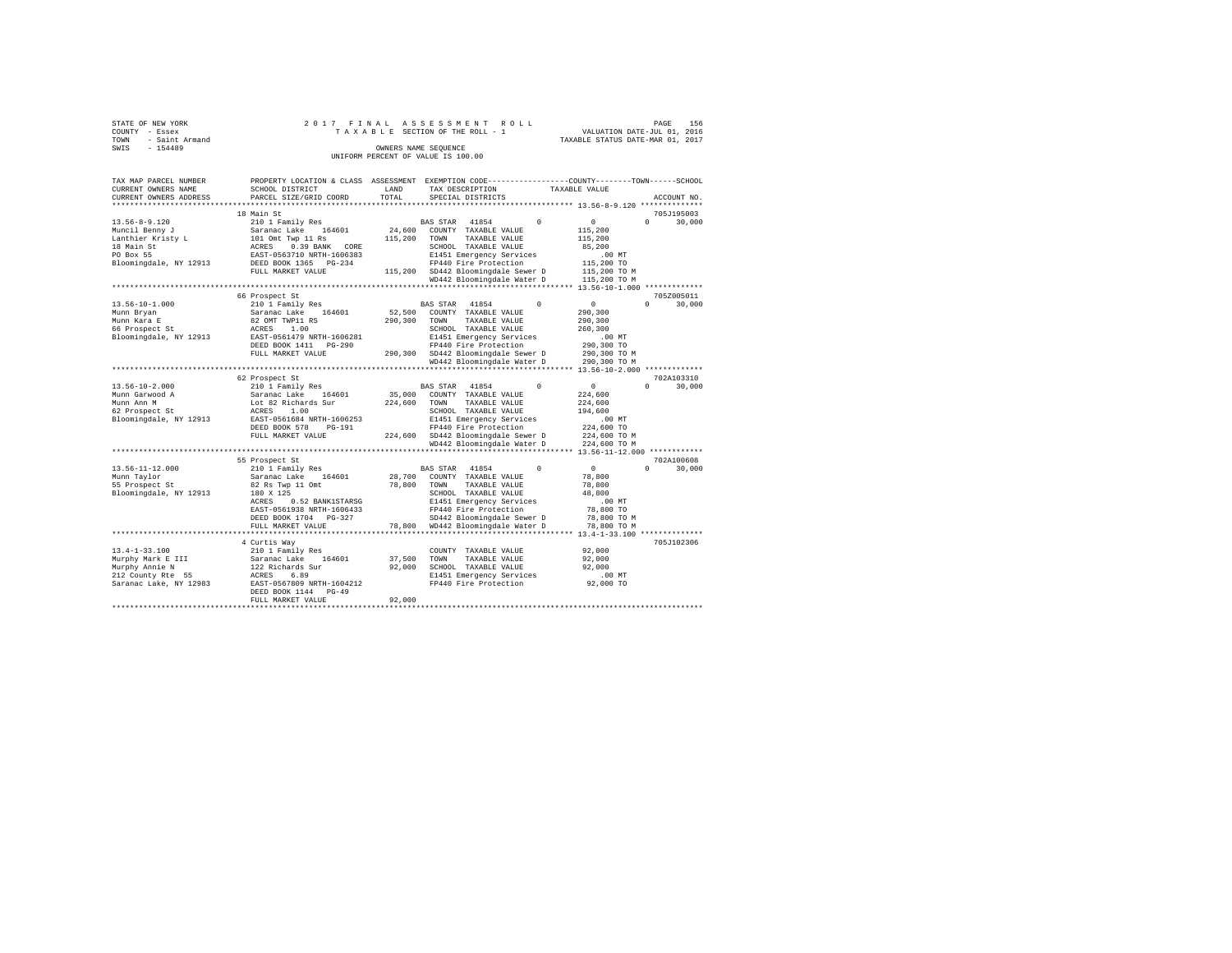| STATE OF NEW YORK<br>COUNTY - Essex        |                                |                       | 2017 FINAL ASSESSMENT ROLL<br>TAXABLE SECTION OF THE ROLL - 1                                   | PAGE 157<br>VALUATION DATE-JUL 01, 2016         |             |
|--------------------------------------------|--------------------------------|-----------------------|-------------------------------------------------------------------------------------------------|-------------------------------------------------|-------------|
| TOWN - Saint Armand                        |                                |                       |                                                                                                 | TAXABLE STATUS DATE-MAR 01, 2017                |             |
| SWIS - 154489                              |                                |                       | OWNERS NAME SEOUENCE                                                                            |                                                 |             |
|                                            |                                |                       | UNIFORM PERCENT OF VALUE IS 100.00                                                              |                                                 |             |
|                                            |                                |                       |                                                                                                 |                                                 |             |
| TAX MAP PARCEL NUMBER                      |                                |                       | PROPERTY LOCATION & CLASS ASSESSMENT EXEMPTION CODE---------------COUNTY-------TOWN------SCHOOL |                                                 |             |
| CURRENT OWNERS NAME                        | SCHOOL DISTRICT                | LAND                  | TAX DESCRIPTION                                                                                 | TAXABLE VALUE                                   |             |
| CURRENT OWNERS ADDRESS                     | PARCEL SIZE/GRID COORD         | TOTAL                 | SPECIAL DISTRICTS                                                                               |                                                 | ACCOUNT NO. |
|                                            |                                |                       |                                                                                                 |                                                 |             |
|                                            | River Rd                       |                       |                                                                                                 |                                                 | 705J104408  |
| $13.4 - 1 - 38.000$                        | 314 Rural vac<10               |                       | COUNTY TAXABLE VALUE                                                                            | 6,600                                           |             |
| Murphy Michael                             | Saranac Lake 164601            | 6,600                 | TOWN<br>TAXABLE VALUE                                                                           | 6,600                                           |             |
| 15 Walling Ave                             | 122 Richards Sur<br>ACRES 0.20 |                       | 6,600 SCHOOL TAXABLE VALUE                                                                      | 6,600                                           |             |
| Oneonta, NY 13820                          |                                |                       | E1451 Emergency Services                                                                        | .00MT                                           |             |
|                                            | EAST-0566139 NRTH-1605018      |                       | FP440 Fire Protection                                                                           | 6,600 TO                                        |             |
|                                            | DEED BOOK 1593 PG-49           |                       |                                                                                                 |                                                 |             |
|                                            | FULL MARKET VALUE              | 6,600<br>************ |                                                                                                 | ***************** 15.-1-21.000 **************** |             |
|                                            | 2103 Gillespie Dr              |                       |                                                                                                 |                                                 | 705J103710  |
| $15. - 1 - 21.000$                         | 210 1 Family Res               |                       | COUNTY TAXABLE VALUE                                                                            | 92,500                                          |             |
| Murphy Timothy L                           | Saranac Lake 164601            | 41,500                | TOWN<br>TAXABLE VALUE                                                                           | 92,500                                          |             |
|                                            | 367 Richards Sur               | 92.500                | SCHOOL TAXABLE VALUE                                                                            | 92,500                                          |             |
| Murphy Ellen C<br>4 Cove Ave               | ACRES 9.50 BANKADKBANK         |                       | E1451 Emergency Services                                                                        | $.00$ MT                                        |             |
| Oneonta, NY 13820                          | EAST-0603792 NRTH-1613173      |                       | FP440 Fire Protection                                                                           | 92,500 TO                                       |             |
|                                            | DEED BOOK 1542    PG-137       |                       |                                                                                                 |                                                 |             |
|                                            | FULL MARKET VALUE              | 92,500                |                                                                                                 |                                                 |             |
|                                            |                                |                       |                                                                                                 |                                                 |             |
|                                            | 95 River Rd                    |                       |                                                                                                 |                                                 | 705J184005  |
| $13.4 - 1 - 39.400$                        | 260 Seasonal res               |                       | COUNTY TAXABLE VALUE                                                                            | 50,000                                          |             |
| Nazak Richard<br>Nazak Gail                | Saranac Lake 164601            | 32,400 TOWN           | TAXABLE VALUE                                                                                   | 50,000                                          |             |
|                                            | 122 Rs Twp 11 Omt              |                       | 50,000 SCHOOL TAXABLE VALUE                                                                     | 50,000                                          |             |
| 681 Clintonville Rd                        | ACRES 22.85                    |                       | E1451 Emergency Services                                                                        | $.00$ MT                                        |             |
| Peru, NY 12972                             | EAST-0566425 NRTH-1605706      |                       | FP440 Fire Protection                                                                           | 50,000 TO                                       |             |
|                                            | DEED BOOK 1508 PG-1            |                       |                                                                                                 |                                                 |             |
|                                            | FULL MARKET VALUE              | 50,000                |                                                                                                 |                                                 |             |
|                                            | 20 Rockledge Ln                |                       |                                                                                                 |                                                 | 705J190012  |
| $32.38 - 1 - 48.000$                       | 311 Res vac land               |                       | COUNTY TAXABLE VALUE                                                                            | 100                                             |             |
|                                            | Saranac Lake 164601            | 100                   | TOWN<br>TAXABLE VALUE                                                                           | 100                                             |             |
| Newman Michelle<br>20 Rockledge Ln         | 11 Twp 11 Omt Rs               |                       | 100 SCHOOL TAXABLE VALUE                                                                        | 100                                             |             |
| Saranac Lake, NY 12983                     | Lt Pt Of 17 Rockledge Pk       |                       | E1450 Emergency Services                                                                        | $.00$ MT                                        |             |
|                                            | ACRES 0.01 BANK NATION         |                       | FP440 Fire Protection                                                                           | 100 TO                                          |             |
|                                            | EAST-0555455 NRTH-1578200      |                       |                                                                                                 |                                                 |             |
|                                            | DEED BOOK 1484 PG-278          |                       |                                                                                                 |                                                 |             |
|                                            | FULL MARKET VALUE              | 100                   |                                                                                                 |                                                 |             |
|                                            |                                |                       |                                                                                                 |                                                 |             |
|                                            | 274 Trudeau Rd                 |                       |                                                                                                 |                                                 | 705J102205  |
| $23.3 - 1 - 64.000$                        | 311 Res vac land               |                       | COUNTY TAXABLE VALUE                                                                            | 34,600                                          |             |
| Nicholas Scott J                           | Saranac Lake 164601            | 34,600                | TOWN<br>TAXABLE VALUE                                                                           | 34,600                                          |             |
| Nicholas Suzanne M                         | 9 Richards Sur                 |                       | 34,600 SCHOOL TAXABLE VALUE                                                                     | 34,600                                          |             |
|                                            | ACRES 2.10 BANK1STARSG         |                       | E1450 Emergency Services<br>FP440 Fire Protection                                               | $.00$ MT<br>34,600 TO                           |             |
|                                            | DEED BOOK 1712 PG-63           |                       |                                                                                                 |                                                 |             |
| PRIOR OWNER ON 3/01/2017 FULL MARKET VALUE |                                | 34,600                |                                                                                                 |                                                 |             |
| Nicholas Scott J                           |                                |                       |                                                                                                 |                                                 |             |
|                                            |                                |                       |                                                                                                 |                                                 |             |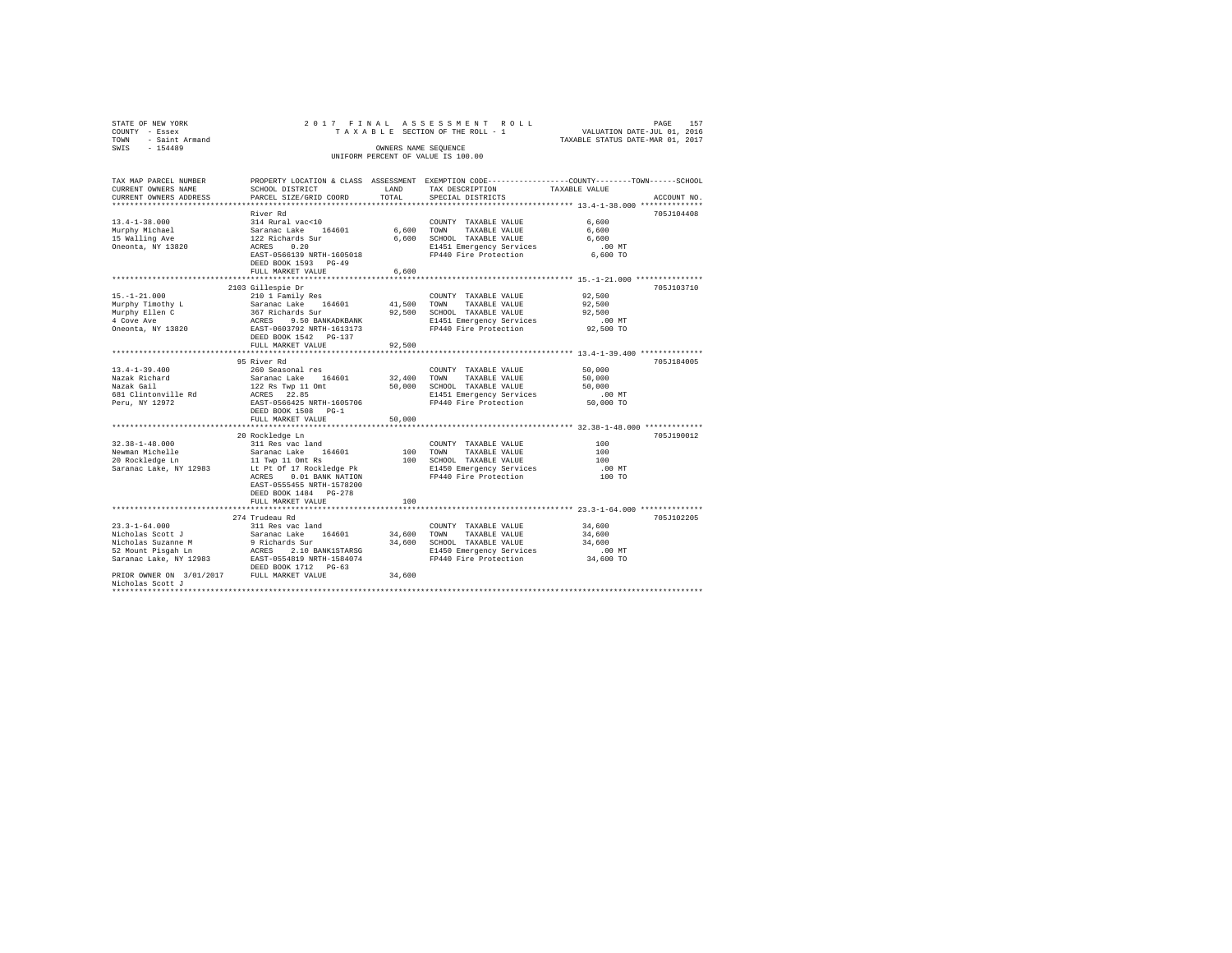| STATE OF NEW YORK                                                                    |                           |                      | 2017 FINAL ASSESSMENT ROLL                                                                                            |                                                                                                                     |
|--------------------------------------------------------------------------------------|---------------------------|----------------------|-----------------------------------------------------------------------------------------------------------------------|---------------------------------------------------------------------------------------------------------------------|
| COUNTY - Essex<br>TOWN - Saint Armand<br>SWIS - 154489                               |                           |                      | TAXABLE SECTION OF THE ROLL - 1                                                                                       | PAGE 158<br>VALUATION DATE-JUL 01, 2016                                                                             |
|                                                                                      |                           |                      |                                                                                                                       | TAXABLE STATUS DATE-MAR 01, 2017                                                                                    |
|                                                                                      |                           | OWNERS NAME SEQUENCE |                                                                                                                       |                                                                                                                     |
|                                                                                      |                           |                      | UNIFORM PERCENT OF VALUE IS 100.00                                                                                    |                                                                                                                     |
|                                                                                      |                           |                      |                                                                                                                       |                                                                                                                     |
|                                                                                      |                           |                      |                                                                                                                       |                                                                                                                     |
|                                                                                      |                           |                      |                                                                                                                       | TAX MAP PARCEL NUMBER PROPERTY LOCATION & CLASS ASSESSMENT EXEMPTION CODE--------------COUNTY-------TOWN-----SCHOOL |
| CURRENT OWNERS NAME                                                                  | SCHOOL DISTRICT           | LAND                 | TAX DESCRIPTION                                                                                                       | TAXABLE VALUE                                                                                                       |
| CURRENT OWNERS ADDRESS                                                               | PARCEL SIZE/GRID COORD    | TOTAL                | SPECIAL DISTRICTS                                                                                                     | ACCOUNT NO.                                                                                                         |
|                                                                                      |                           |                      |                                                                                                                       |                                                                                                                     |
|                                                                                      | 52 Mount Pisqah Ln        |                      |                                                                                                                       | 705J175019                                                                                                          |
|                                                                                      |                           |                      |                                                                                                                       |                                                                                                                     |
| $23.3 - 2 - 27.000$                                                                  | 210 1 Family Res          |                      | COUNTY TAXABLE VALUE                                                                                                  | 286,600                                                                                                             |
| Nicholas Scott J Saranac Lake 164601                                                 |                           | 67,900 TOWN          | TAXABLE VALUE                                                                                                         | 286,600                                                                                                             |
| Nicholas Suzanne Muldowney 9 Rs Twp 22 Omt<br>52 Mount Pisgah Ln 3 Glenn Ridge Subd  |                           |                      | 286,600 SCHOOL TAXABLE VALUE                                                                                          | 286,600                                                                                                             |
|                                                                                      |                           |                      | E1450 Emergency Services                                                                                              | .00 MT                                                                                                              |
| Saranac Lake, NY 12983                                                               | ACRES 1.31 BANK CORE      |                      | FP440 Fire Protection                                                                                                 | 286,600 TO                                                                                                          |
|                                                                                      | EAST-0553835 NRTH-1584541 |                      |                                                                                                                       |                                                                                                                     |
| PRIOR OWNER ON 3/01/2017 DEED BOOK 1838 PG-159<br>Nicholas Scott J FULL MARKET VALUE |                           |                      |                                                                                                                       |                                                                                                                     |
|                                                                                      |                           | 286,600              |                                                                                                                       |                                                                                                                     |
|                                                                                      |                           |                      |                                                                                                                       |                                                                                                                     |
|                                                                                      | Vista Dr                  |                      |                                                                                                                       | 705Z008001                                                                                                          |
| $23.3 - 2 - 28.100$                                                                  | 311 Res vac land          |                      | COUNTY TAXABLE VALUE                                                                                                  | 41,900                                                                                                              |
|                                                                                      |                           |                      |                                                                                                                       | 41,900                                                                                                              |
|                                                                                      |                           |                      |                                                                                                                       | 41,900                                                                                                              |
|                                                                                      |                           |                      |                                                                                                                       | .00 MT                                                                                                              |
|                                                                                      |                           |                      |                                                                                                                       | 41,900 TO                                                                                                           |
|                                                                                      | EAST-0553599 NRTH-1584599 |                      |                                                                                                                       |                                                                                                                     |
| PRIOR OWNER ON 3/01/2017 DEED BOOK 1838 PG-159<br>Nicholas Scott J FULL MARKET VALUE |                           |                      |                                                                                                                       |                                                                                                                     |
|                                                                                      |                           | 41,900               |                                                                                                                       |                                                                                                                     |
|                                                                                      |                           |                      |                                                                                                                       |                                                                                                                     |
|                                                                                      | 48 Grass Pond Way         |                      |                                                                                                                       | 705J179016                                                                                                          |
| $13.4 - 1 - 71.113$                                                                  | 240 Rural res             |                      | COUNTY TAXABLE VALUE                                                                                                  | 126,800                                                                                                             |
| Nichols James C<br>30 Flat Rock Rd                                                   |                           | 38,700               |                                                                                                                       | 126,800                                                                                                             |
|                                                                                      | Saranac Lake 164601       |                      | TOWN TAXABLE VALUE                                                                                                    |                                                                                                                     |
|                                                                                      | 164 Richards Survey       |                      | 126,800 SCHOOL TAXABLE VALUE                                                                                          | 126,800                                                                                                             |
| Morrisonville, NY 12962                                                              | ACRES 11.07               |                      | E1451 Emergency Services                                                                                              | $.00$ MT                                                                                                            |
|                                                                                      | EAST-0573364 NRTH-1599708 |                      | FP440 Fire Protection                                                                                                 | 126,800 TO                                                                                                          |
|                                                                                      | DEED BOOK 1751    PG-297  |                      |                                                                                                                       |                                                                                                                     |
|                                                                                      | FULL MARKET VALUE         | 126,800              |                                                                                                                       |                                                                                                                     |
|                                                                                      |                           |                      |                                                                                                                       |                                                                                                                     |
|                                                                                      | 1779 NYS Route 3          |                      |                                                                                                                       | 702A101603                                                                                                          |
| $13.57 - 1 - 4.000$                                                                  | 210 1 Family Res          |                      | ENH STAR 41834                                                                                                        | $\sim$ 0<br>0 65,500<br>0                                                                                           |
| Niederbuhl Arthur                                                                    | Saranac Lake 164601       |                      | 35,100 COUNTY TAXABLE VALUE                                                                                           | 162,200                                                                                                             |
| Irrevocable Trusts 121 Twp 11 Omt                                                    |                           | 162,200 TOWN         | TAXABLE VALUE                                                                                                         | 162,200                                                                                                             |
|                                                                                      |                           |                      | SCHOOL TAXABLE VALUE                                                                                                  | 96,700                                                                                                              |
|                                                                                      |                           |                      | E1451 Emergency Services<br>FP440 Fire Protection<br>SP442 Bloomingdale Sewer D<br>162,200 WD442 Bloomingdale Water D | $.00$ MT                                                                                                            |
| Bloomingdale, NY 12913 EAST-0566057 NRTH-1607247                                     |                           |                      |                                                                                                                       | 162,200 TO                                                                                                          |
|                                                                                      | DEED BOOK 1155 PG-52      |                      |                                                                                                                       | 162,200 TO M                                                                                                        |
|                                                                                      | FULL MARKET VALUE         |                      |                                                                                                                       | 162,200 TO M                                                                                                        |
|                                                                                      |                           |                      |                                                                                                                       |                                                                                                                     |
|                                                                                      | 1770 NYS Route 3          |                      |                                                                                                                       | 702A100815                                                                                                          |
| 13.57-1-3.100 312 Vac w/imprv                                                        |                           |                      | COUNTY TAXABLE VALUE                                                                                                  | 31,800                                                                                                              |
|                                                                                      |                           |                      |                                                                                                                       | 31,800                                                                                                              |
|                                                                                      |                           |                      |                                                                                                                       | 31,800                                                                                                              |
|                                                                                      |                           |                      |                                                                                                                       |                                                                                                                     |
|                                                                                      |                           |                      | E1451 Emergency Services                                                                                              | 00 MT.<br>31,800 TO                                                                                                 |
| PO Box 67                                                                            | EAST-0566097 NRTH-1606874 |                      | FP440 Fire Protection                                                                                                 |                                                                                                                     |
| Bloomingdale, NY 12913                                                               | DEED BOOK 1148 PG-144     |                      |                                                                                                                       |                                                                                                                     |
|                                                                                      | FULL MARKET VALUE         | 31,800               |                                                                                                                       |                                                                                                                     |
|                                                                                      |                           |                      |                                                                                                                       |                                                                                                                     |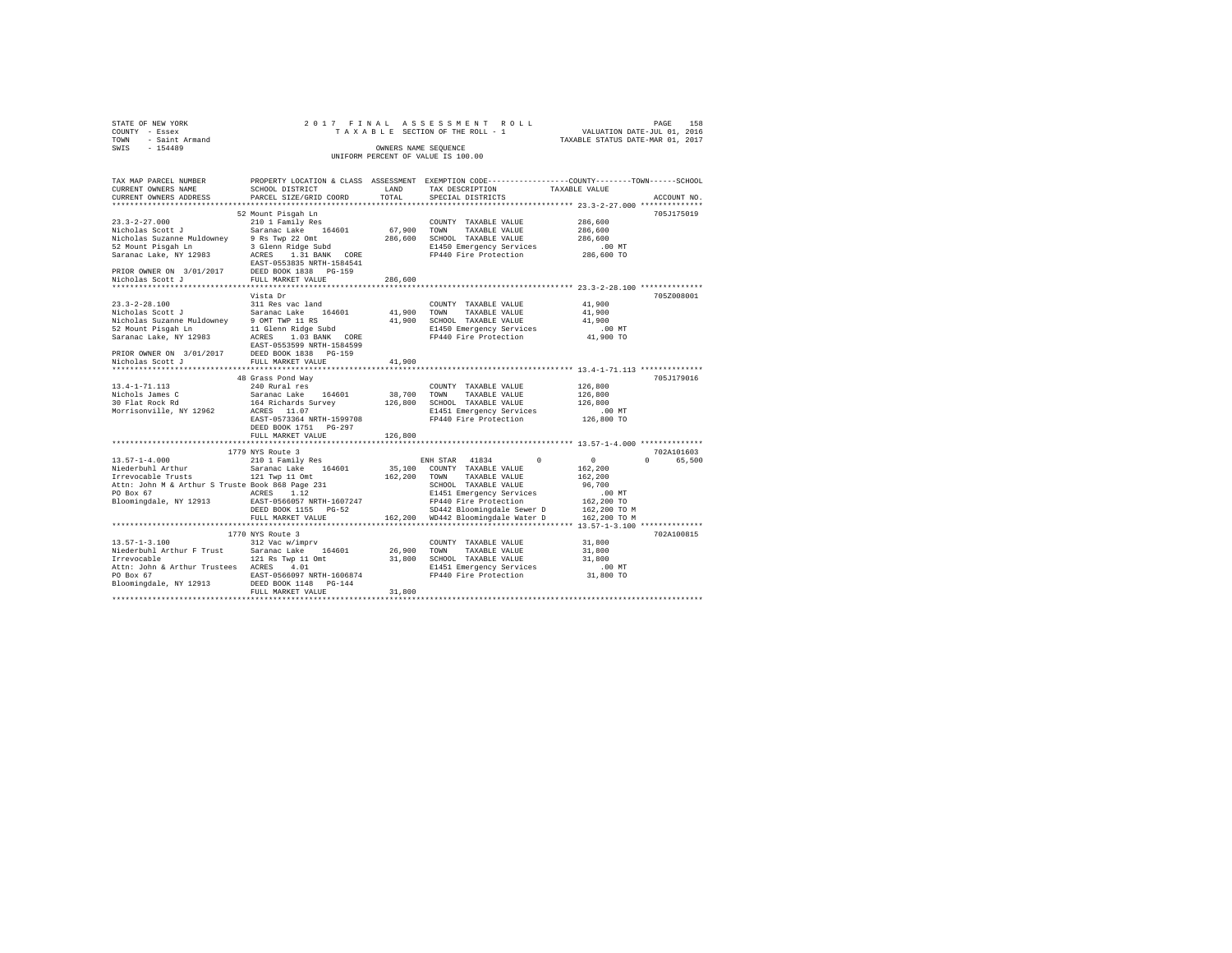| UIAIS OF NEW IONN      |                                                                                                |             | rinal accecerent noti                                                |          |                                  | <i>FAGE</i>        | --- |
|------------------------|------------------------------------------------------------------------------------------------|-------------|----------------------------------------------------------------------|----------|----------------------------------|--------------------|-----|
| COUNTY - Essex         |                                                                                                |             | TAXABLE SECTION OF THE ROLL - 1                                      |          | VALUATION DATE-JUL 01, 2016      |                    |     |
| - Saint Armand<br>TOWN |                                                                                                |             |                                                                      |          | TAXABLE STATUS DATE-MAR 01, 2017 |                    |     |
| $-154489$<br>SWIS      |                                                                                                |             | OWNERS NAME SEQUENCE                                                 |          |                                  |                    |     |
|                        |                                                                                                |             | UNIFORM PERCENT OF VALUE IS 100.00                                   |          |                                  |                    |     |
|                        |                                                                                                |             |                                                                      |          |                                  |                    |     |
|                        |                                                                                                |             |                                                                      |          |                                  |                    |     |
| TAX MAP PARCEL NUMBER  | PROPERTY LOCATION & CLASS ASSESSMENT EXEMPTION CODE---------------COUNTY-------TOWN-----SCHOOL |             |                                                                      |          |                                  |                    |     |
| CURRENT OWNERS NAME    | SCHOOL DISTRICT                                                                                | <b>LAND</b> | TAX DESCRIPTION TAXABLE VALUE                                        |          |                                  |                    |     |
|                        | CURRENT OWNERS ADDRESS PARCEL SIZE/GRID COORD TOTAL SPECIAL DISTRICTS (2015) ACCOUNT NO.       |             |                                                                      |          |                                  |                    |     |
|                        |                                                                                                |             |                                                                      |          |                                  |                    |     |
|                        | 1650 NYS Route 3                                                                               |             |                                                                      |          |                                  | 702A101011         |     |
| $13.65 - 2 - 13.000$   | 210 1 Family Res                                                                               |             | ENH STAR 41834 0                                                     |          | $\Omega$                         | $\Omega$<br>65,500 |     |
| Niederbuhl Arthur S Jr | Saranac Lake 164601 28,300 COUNTY TAXABLE VALUE                                                |             |                                                                      |          | 129,200                          |                    |     |
| Niederbuhl Thelma L    | Twp 11 Omt Lot 102                                                                             | 129,200     | TOWN<br>TAXABLE VALUE                                                |          | 129,200                          |                    |     |
| 1650 NYS Rte 3         | ACRES 0.50                                                                                     |             | SCHOOL TAXABLE VALUE 63,700                                          |          |                                  |                    |     |
| Bloomingdale, NY 12913 | EAST-0564834 NRTH-1605317                                                                      |             | E1451 Emergency Services .00 MT<br>FP440 Fire Protection  129,200 TO |          |                                  |                    |     |
|                        | DEED BOOK 795<br>$PG-237$                                                                      |             |                                                                      |          |                                  |                    |     |
|                        | FULL MARKET VALUE                                                                              |             | 129,200 SD442 Bloomingdale Sewer D 129,200 TO M                      |          |                                  |                    |     |
|                        |                                                                                                |             | WD442 Bloomingdale Water D 129,200 TO M                              |          |                                  |                    |     |
|                        |                                                                                                |             |                                                                      |          |                                  |                    |     |
|                        | NYS Route 3                                                                                    |             |                                                                      |          |                                  | 702A176001         |     |
| $13.65 - 2 - 14.000$   | 311 Res vac land                                                                               |             | COUNTY TAXABLE VALUE                                                 |          | 18,400                           |                    |     |
| Niederbuhl Arthur S Jr | Saranac Lake 164601 18,400                                                                     |             | TOWN<br>TAXABLE VALUE                                                |          | 18,400                           |                    |     |
|                        |                                                                                                | 18,400      | SCHOOL TAXABLE VALUE                                                 |          | 18,400                           |                    |     |
|                        |                                                                                                |             | E1451 Emergency Services                                             |          | .00MT                            |                    |     |
| Bloomingdale, NY 12913 | EAST-0564782 NRTH-1605380                                                                      |             | FP440 Fire Protection 18,400 TO                                      |          |                                  |                    |     |
|                        | DEED BOOK 795<br>$PG-237$                                                                      |             |                                                                      |          |                                  |                    |     |
|                        | FULL MARKET VALUE                                                                              | 18,400      |                                                                      |          |                                  |                    |     |
|                        |                                                                                                |             |                                                                      |          |                                  |                    |     |
|                        | 1648 NYS Route 3                                                                               |             |                                                                      |          |                                  | 702A101802         |     |
| $13.65 - 2 - 12.000$   | 210 1 Family Res                                                                               |             | BAS STAR 41854                                                       | $\sim$ 0 | $\sim$                           | 30,000<br>$\Omega$ |     |
| Niederbuhl John M      | Saranac Lake 164601 28,300 COUNTY TAXABLE VALUE                                                |             |                                                                      |          | 222,100                          |                    |     |
| Niederbuhl Carol J     | 102 Twp 11 O.m.t.                                                                              | 222,100     | TOWN<br>TAXABLE VALUE                                                |          | 222,100                          |                    |     |

DEED BOOK 941 PG-303 PP440 Fite Protection<br>FULL MARKET VALUE 222,100 2042 Bloomingdale Sewer D 222,100 TO M<br>WD442 Bloomingdale Water D 222,100 TO M<br>WIS Route 3 NIS Route 3 NIS ROLL NET 23.3-1-2.000 WISS010

c/o Tom Norman 27 Richards Sur 82,300 SCHOOL TAXABLE VALUE 82,300 305 Deaven Rd ACRES 160.00 E1450 Emergency Services .00 MT Harrisburg, PA 17111 EAST-0556189 NRTH-1590193 FP440 Fire Protection 82,300 TO DEED BOOK 1826 PG-287 FULL MARKET VALUE 82,300 \*\*\*\*\*\*\*\*\*\*\*\*\*\*\*\*\*\*\*\*\*\*\*\*\*\*\*\*\*\*\*\*\*\*\*\*\*\*\*\*\*\*\*\*\*\*\*\*\*\*\*\*\*\*\*\*\*\*\*\*\*\*\*\*\*\*\*\*\*\*\*\*\*\*\*\*\*\*\*\*\*\*\*\*\*\*\*\*\*\*\*\*\*\*\*\*\*\*\*\*\*\*\* 23.3-1-27.000 \*\*\*\*\*\*\*\*\*\*\*\*\*\* NYS Route 3 705J103415

Norman Rock Lucius Rock 2, 300 TOWN TAXABLE VALUE 82,300 SCHOOL TAXABLE VALUE

1648 NYS Rte 3 ACRES 0.50 SCHOOL TAXABLE VALUE 192,100 Bloomingdale, NY 12913 EAST-0564887 NRTH-1605251 E1451 Emergency Services .00 MT

23.3-1-2.000 910 Priv forest COUNTY TAXABLE VALUE 82,300

23.3-1-27.000 910 Priv forest COUNTY TAXABLE VALUE 47,100 Normans Rock LLC Saranac Lake 164601 47,100 TOWN TAXABLE VALUE 47,100 c/o Tom Norman 28 Richards Sur 47,100 SCHOOL TAXABLE VALUE 47,100 305 Deaven Rd 109.4 Acres E1450 Emergency Services .00 MT

STATE OF NEW YORK 2 0 1 2 0 1 7 F IN A L A S S E S S A S S M E N T R O L L PAGE 150

| Harrisburg, PA 17111 | ACRES 109.40              | FP440 Fire Protection | 47,100 TO |
|----------------------|---------------------------|-----------------------|-----------|
|                      | EAST-0556330 NRTH-1587871 |                       |           |
|                      | DEED BOOK 1826 PG-287     |                       |           |
|                      | FULL MARKET VALUE         | 47,100                |           |
|                      |                           |                       |           |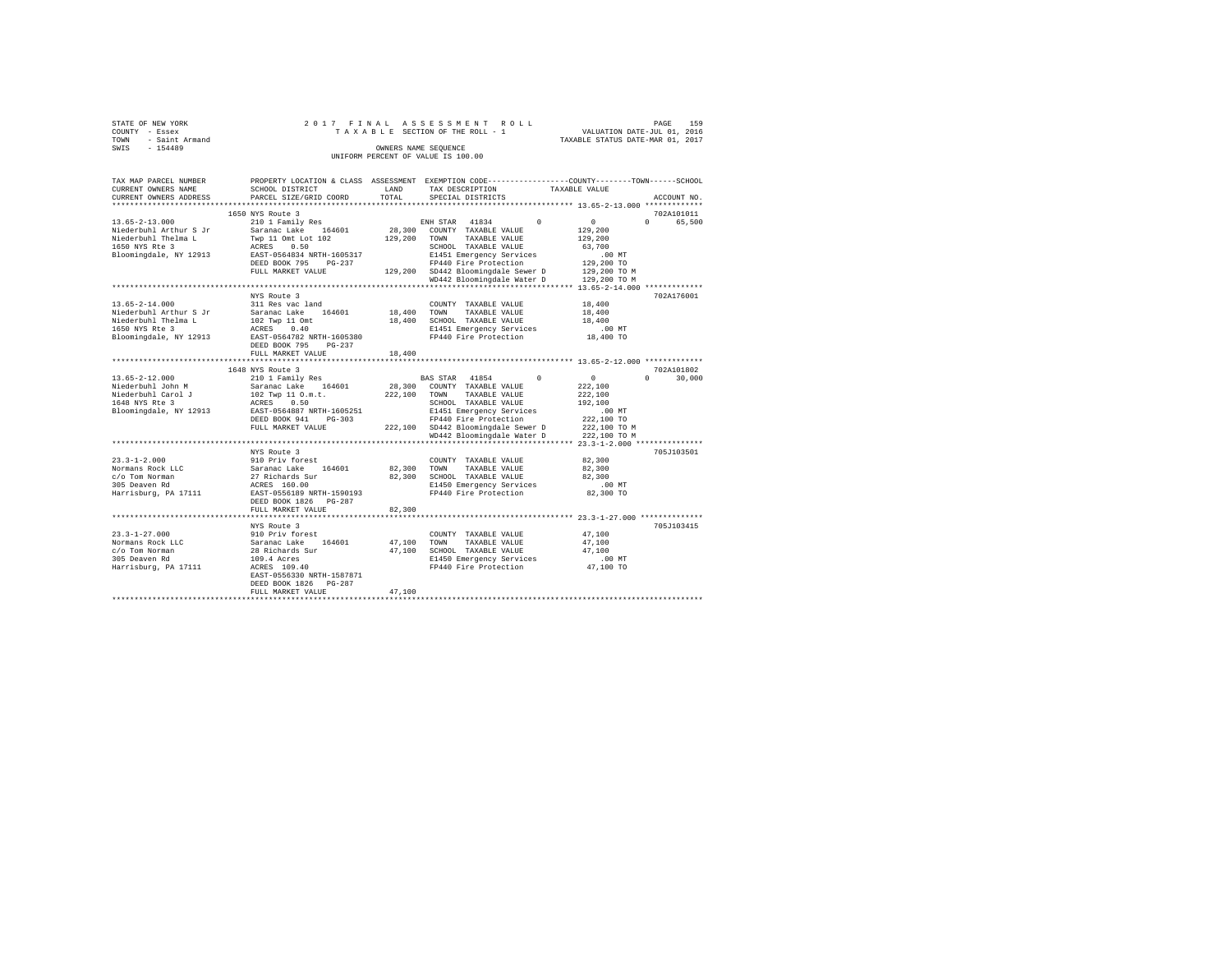| STATE OF NEW YORK   |  | 2017 FINAL ASSESSMENT ROLL         |                                  | PAGE | 160 |
|---------------------|--|------------------------------------|----------------------------------|------|-----|
| COUNTY - Essex      |  | TAXABLE SECTION OF THE ROLL - 1    | VALUATION DATE-JUL 01, 2016      |      |     |
| TOWN - Saint Armand |  |                                    | TAXABLE STATUS DATE-MAR 01, 2017 |      |     |
| SWIS<br>$-154489$   |  | OWNERS NAME SEOUENCE               |                                  |      |     |
|                     |  | UNIFORM PERCENT OF VALUE IS 100.00 |                                  |      |     |

| TAX MAP PARCEL NUMBER<br>CURRENT OWNERS NAME<br>CURRENT OWNERS ADDRESS                              | SCHOOL DISTRICT<br>PARCEL SIZE/GRID COORD                                                                                                                                                                                                              | <b>T.AND</b><br>TOTAL        | PROPERTY LOCATION & CLASS ASSESSMENT EXEMPTION CODE---------------COUNTY-------TOWN-----SCHOOL<br>TAX DESCRIPTION<br>SPECIAL DISTRICTS                                                                                                                      | TAXABLE VALUE                                                                                  | ACCOUNT NO.                      |
|-----------------------------------------------------------------------------------------------------|--------------------------------------------------------------------------------------------------------------------------------------------------------------------------------------------------------------------------------------------------------|------------------------------|-------------------------------------------------------------------------------------------------------------------------------------------------------------------------------------------------------------------------------------------------------------|------------------------------------------------------------------------------------------------|----------------------------------|
| $13.57 - 1 - 27.100$<br>Normans Wholesale<br>Grocery Inc<br>Bloomingdale, NY 12913                  | NYS Route 3<br>311 Res vac land<br>164601<br>Saranac Lake<br>101 Twp 11 Omt<br>ACRES<br>0.16<br>EAST-0564401 NRTH-1606485<br>DEED BOOK 403<br>$PG-013$<br>FULL MARKET VALUE                                                                            | 1,100<br>1,100               | COUNTY TAXABLE VALUE<br>TOWN<br>TAXABLE VALUE<br>SCHOOL TAXABLE VALUE<br>E1451 Emergency Services<br>FP440 Fire Protection<br>SD442 Bloomingdale Sewer D<br>1,100 WD442 Bloomingdale Water D<br>******************************** 13.57-1-29.000 *********** | 1,100<br>1,100<br>1,100<br>$.00$ MT<br>1,100 TO<br>1.100 TO M<br>1,100 TO M                    | 702A101605                       |
| $13.57 - 1 - 29.000$<br>Normans Wholesale<br>Grocery Co<br>1699 NYS Rte 3<br>Bloomingdale, NY 12913 | 1699 NYS Route 3<br>449 Other Storag<br>164601<br>Saranac Lake<br>101 Two 11 Omt<br>ACRES<br>0.80<br>EAST-0564276 NRTH-1606507<br>DEED BOOK 602<br>PG-137<br>FULL MARKET VALUE                                                                         | 42,600<br>114,000            | COUNTY TAXABLE VALUE<br>TAXABLE VALUE<br>TOWN<br>SCHOOL TAXABLE VALUE<br>E1451 Emergency Services<br>FP440 Fire Protection<br>SD442 Bloomingdale Sewer D<br>114,000 WD442 Bloomingdale Water D                                                              | 114,000<br>114,000<br>114,000<br>$.00$ MT<br>114,000 TO<br>114,000 TO M<br>114,000 TO M        | 702A100814                       |
| $13.57 - 1 - 28.100$<br>Normans Wholesale Gro Inc<br>1699 NYS Rte 3<br>Bloomingdale, NY 12913       | 1701 NYS Route 3<br>449 Other Storag<br>Saranac Lake<br>164601<br>Rs Twp 11 Omt Lot 101<br>ACRES<br>0.10<br>EAST-0564382 NRTH-1606592<br>DEED BOOK 403<br>$PG-13$<br>FULL MARKET VALUE                                                                 | 35,500<br>61,200<br>61,200   | COUNTY TAXABLE VALUE<br>TAXABLE VALUE<br>TOWN<br>SCHOOL TAXABLE VALUE<br>E1451 Emergency Services<br>FP440 Fire Protection                                                                                                                                  | 61,200<br>61,200<br>61,200<br>.00 MT<br>61,200 TO                                              | 702A100901                       |
| $13.56 - 8 - 9.002$<br>O'Dell Mary A<br>14 Main St<br>Bloomingdale, NY 12913                        | **********************<br>14 Main St<br>210 1 Family Res<br>Saranac Lake<br>164601<br>101 Rs Twp 11 Omt<br>0.46 BANK1STARSG<br>ACRES<br>EAST-0563923 NRTH-1606375<br>DEED BOOK 1609 PG-291<br>FULL MARKET VALUE<br>*********************************** | 27,000<br>110,400            | $\Omega$<br>BAS STAR 41854<br>COUNTY TAXABLE VALUE<br>TOWN<br>TAXABLE VALUE<br>SCHOOL TAXABLE VALUE<br>E1451 Emergency Services<br>FP440 Fire Protection<br>110,400 SD442 Bloomingdale Sewer D<br>WD442 Bloomingdale Water D                                | $\circ$<br>110,400<br>110,400<br>80,400<br>.00MT<br>110,400 TO<br>110,400 TO M<br>110,400 TO M | 705J186008<br>30,000<br>$\Omega$ |
| $13.65 - 4 - 8.200$<br>OBrien Shawn P<br>OBrien Wendy L<br>57 River Rd<br>Bloomingdale, NY 12913    | 57 River Rd<br>210 1 Family Res<br>Saranac Lake 164601<br>102 OMT TWP 11 RS<br>ACRES 2.00 BANK WFARGO<br>EAST-0565723 NRTH-1605666<br>DEED BOOK 1570 PG-60<br>FULL MARKET VALUE                                                                        | 36,000<br>232,400<br>232,400 | *************************** 13.65-4-8.200 **************<br>$\Omega$<br>BAS STAR 41854<br>COUNTY TAXABLE VALUE<br>TOWN<br>TAXABLE VALUE<br>SCHOOL TAXABLE VALUE<br>E1451 Emergency Services<br>FP440 Fire Protection                                        | $\circ$<br>232,400<br>232,400<br>202,400<br>$.00$ MT<br>232,400 TO                             | 705Z009001<br>$\Omega$<br>30,000 |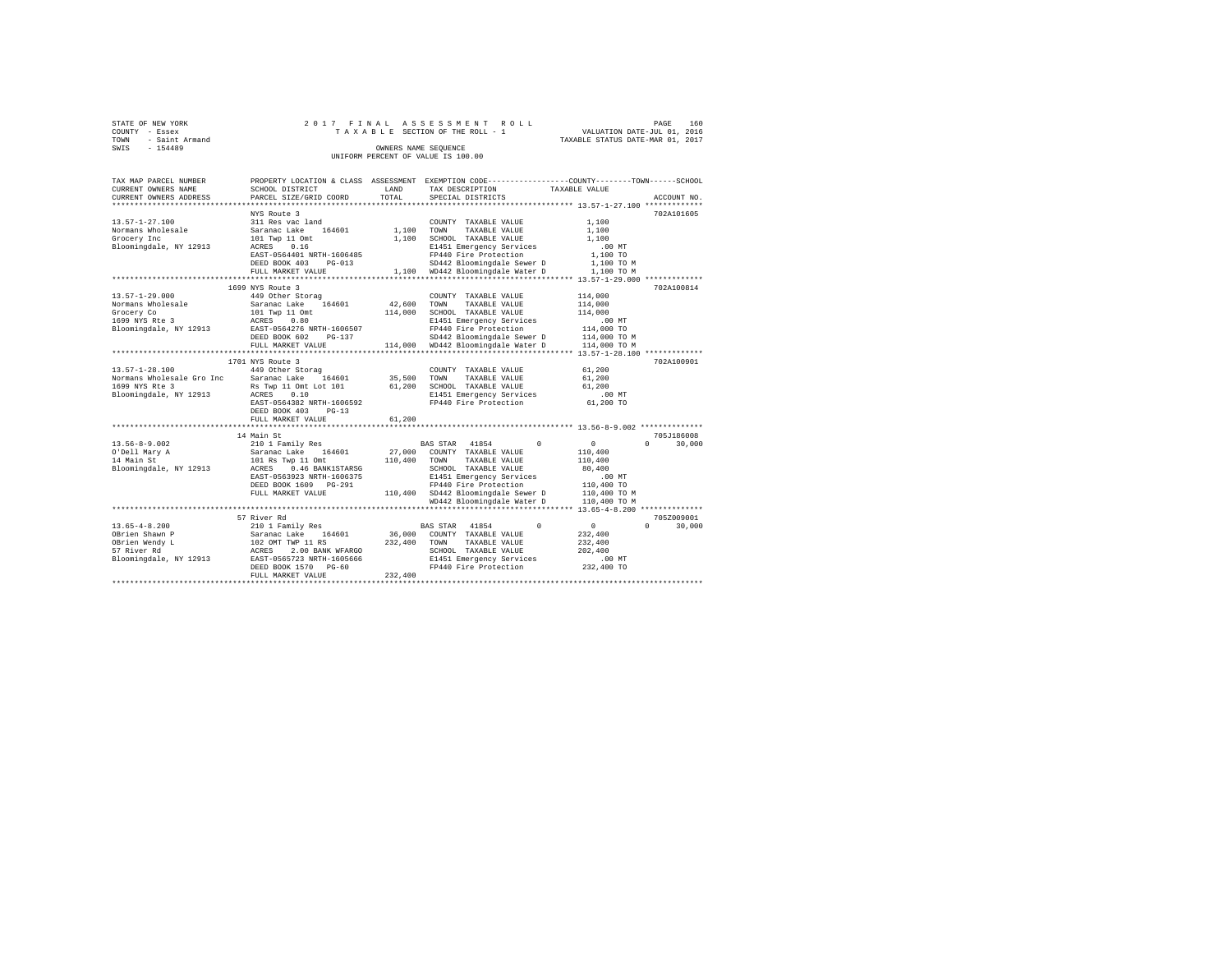|                | STATE OF NEW YORK   |  |  |  | 2017 FINAL ASSESSMENT ROLL         |  |  |                                  | PAGE | 161 |
|----------------|---------------------|--|--|--|------------------------------------|--|--|----------------------------------|------|-----|
| COUNTY - Essex |                     |  |  |  | TAXABLE SECTION OF THE ROLL - 1    |  |  | VALUATION DATE-JUL 01, 2016      |      |     |
|                | TOWN - Saint Armand |  |  |  |                                    |  |  | TAXABLE STATUS DATE-MAR 01, 2017 |      |     |
| SWIS           | $-154489$           |  |  |  | OWNERS NAME SEOUENCE               |  |  |                                  |      |     |
|                |                     |  |  |  | UNIFORM PERCENT OF VALUE IS 100.00 |  |  |                                  |      |     |

| TAX MAP PARCEL NUMBER<br>CURRENT OWNERS NAME<br>CURRENT OWNERS ADDRESS | PROPERTY LOCATION & CLASS ASSESSMENT EXEMPTION CODE----------------COUNTY-------TOWN-----SCHOOL<br>SCHOOL DISTRICT<br>PARCEL SIZE/GRID COORD | LAND<br>TOTAL | TAX DESCRIPTION<br>SPECIAL DISTRICTS              | TAXABLE VALUE        | ACCOUNT NO.                 |
|------------------------------------------------------------------------|----------------------------------------------------------------------------------------------------------------------------------------------|---------------|---------------------------------------------------|----------------------|-----------------------------|
|                                                                        |                                                                                                                                              |               |                                                   |                      |                             |
|                                                                        | 44 Saranac Ln                                                                                                                                |               |                                                   |                      | 705z006007                  |
| 32.38-1-39.210                                                         |                                                                                                                                              |               | BAS STAR 41854 0 0                                |                      | $0 \qquad \qquad$<br>30,000 |
| ODell Charles E                                                        |                                                                                                                                              |               |                                                   |                      | 25,000<br>10,000            |
| ODell Judith A                                                         | 11 TWP 11 omt Rs                                                                                                                             |               | 235,000 COUNTY TAXABLE VALUE                      | 210,000              |                             |
| 44 Saranac Ln                                                          | Lots31 & 32 Rockledge Par                                                                                                                    |               | TOWN<br>TAXABLE VALUE                             | 210,000              |                             |
| Saranac Lake, NY 12983                                                 | ACRES<br>0.55                                                                                                                                |               | SCHOOL TAXABLE VALUE                              | 195,000              |                             |
|                                                                        | EAST-0555741 NRTH-1579239                                                                                                                    |               | E1450 Emergency Services                          | 00 MT.<br>235,000 TO |                             |
|                                                                        | DEED BOOK 1523 PG-71                                                                                                                         |               | FP440 Fire Protection                             |                      |                             |
|                                                                        | FULL MARKET VALUE                                                                                                                            |               | 235,000 WD441 Rockledge water                     | 235,000 TO M         |                             |
|                                                                        |                                                                                                                                              |               |                                                   |                      |                             |
| $13.56 - 8 - 7.120$                                                    | Saint Regis St<br>311 Res vac land                                                                                                           |               | COUNTY TAXABLE VALUE                              | 12,800               | 705Z013005                  |
| ODell Mary A                                                           |                                                                                                                                              | 12,800        | TOWN<br>TAXABLE VALUE                             | 12,800               |                             |
| 14 Main St                                                             | Saranac Lake 164601<br>101 Rs Twp 11 Omt                                                                                                     | 12,800        | SCHOOL TAXABLE VALUE                              | 12,800               |                             |
| Bloomingdale, NY 12913                                                 | ACRES 0.29                                                                                                                                   |               |                                                   | .00 MT               |                             |
|                                                                        | EAST-0563853 NRTH-1606457                                                                                                                    |               | E1451 Emergency Services<br>FP440 Fire Protection | 12,800 TO            |                             |
|                                                                        | DEED BOOK 1713 PG-157                                                                                                                        |               |                                                   |                      |                             |
|                                                                        | FULL MARKET VALUE                                                                                                                            | 12,800        |                                                   |                      |                             |
|                                                                        |                                                                                                                                              |               |                                                   |                      |                             |
|                                                                        | 2231 Gillespie Dr                                                                                                                            |               |                                                   |                      | 705J104008                  |
| $15.-1-29.000$                                                         | 260 Seasonal res                                                                                                                             |               | COUNTY TAXABLE VALUE                              | 55,300               |                             |
| Oesch Dawn E                                                           | Saranac Lake 164601 21,200                                                                                                                   |               | TOWN<br>TAXABLE VALUE                             | 55,300               |                             |
| 3 Amber Way                                                            | 373 Richards Sur                                                                                                                             | 55,300        | SCHOOL TAXABLE VALUE                              | 55,300               |                             |
| Ballston Spa, NY 12020                                                 | ACRES<br>0.70                                                                                                                                |               | E1451 Emergency Services                          | $.00$ MT             |                             |
|                                                                        | EAST-0606855 NRTH-1612991                                                                                                                    |               | FP440 Fire Protection                             | 55,300 TO            |                             |
|                                                                        | DEED BOOK 1549 PG-267                                                                                                                        |               |                                                   |                      |                             |
|                                                                        | FULL MARKET VALUE                                                                                                                            | 55,300        |                                                   |                      |                             |
|                                                                        |                                                                                                                                              |               |                                                   |                      |                             |
|                                                                        | Maple Ln                                                                                                                                     |               |                                                   |                      | 702A101715                  |
| $13.56 - 6 - 6.000$                                                    | 311 Res vac land                                                                                                                             |               | COUNTY TAXABLE VALUE                              | 1,300                |                             |
| Oliver Roger G                                                         | Saranac Lake 164601                                                                                                                          |               | 1,300 TOWN TAXABLE VALUE                          | 1,300                |                             |
| PO Box 221                                                             | 82 Rs Twp 11 Omt 1,300 SCHOOL TAXABLE VALUE                                                                                                  |               |                                                   | 1,300                |                             |
| Bloomingdale, NY 12913                                                 | ACRES 0.40                                                                                                                                   |               | E1451 Emergency Services                          | $.00$ MT             |                             |
|                                                                        | EAST-0562445 NRTH-1606048                                                                                                                    |               | FP440 Fire Protection                             | 1,300 TO             |                             |
|                                                                        | DEED BOOK 1363 PG-93                                                                                                                         |               |                                                   |                      |                             |
|                                                                        | FULL MARKET VALUE                                                                                                                            | 1,300         |                                                   |                      |                             |
|                                                                        |                                                                                                                                              |               |                                                   |                      | 702A101508                  |
| $13.56 - 6 - 9.000$                                                    | Maple Ln                                                                                                                                     |               |                                                   | 600                  |                             |
| Oliver Valerie                                                         | 311 Res vac land<br>Saranac Lake 164601                                                                                                      | 600           | COUNTY TAXABLE VALUE<br>TOWN<br>TAXABLE VALUE     | 600                  |                             |
| PO Box 221                                                             |                                                                                                                                              | 600           | SCHOOL TAXABLE VALUE                              | 600                  |                             |
| Bloomingdale, NY 12913                                                 | Rs Twp 11 Omt Lot 82<br>ACRES 0.20<br>ACRES 0.20                                                                                             |               | E1451 Emergency Services                          | .00 MT               |                             |
|                                                                        | EAST-0562375 NRTH-1605878                                                                                                                    |               | FP440 Fire Protection                             | 600 TO               |                             |
|                                                                        | DEED BOOK 1131    PG-251                                                                                                                     |               |                                                   |                      |                             |
|                                                                        | FULL MARKET VALUE                                                                                                                            | 600           |                                                   |                      |                             |
|                                                                        |                                                                                                                                              |               |                                                   |                      |                             |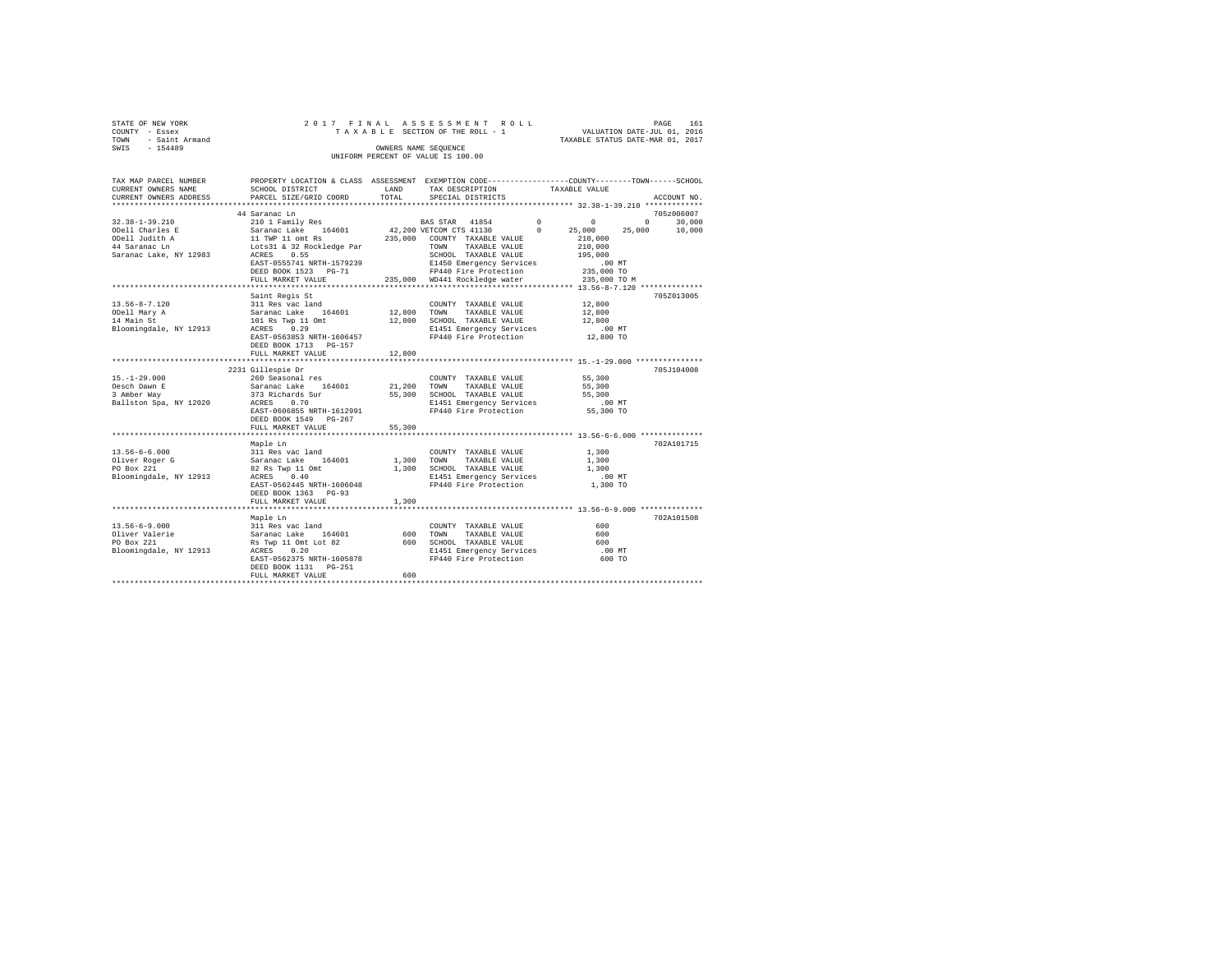| STATE OF NEW YORK   |  | 2017 FINAL ASSESSMENT ROLL         |                                  | PAGE                        | 162 |
|---------------------|--|------------------------------------|----------------------------------|-----------------------------|-----|
| COUNTY - Essex      |  | TAXABLE SECTION OF THE ROLL - 1    |                                  | VALUATION DATE-JUL 01, 2016 |     |
| TOWN - Saint Armand |  |                                    | TAXABLE STATUS DATE-MAR 01, 2017 |                             |     |
| SWIS<br>$-154489$   |  | OWNERS NAME SEOUENCE               |                                  |                             |     |
|                     |  | UNIFORM PERCENT OF VALUE IS 100.00 |                                  |                             |     |

| TAX MAP PARCEL NUMBER<br>CURRENT OWNERS NAME<br>CURRENT OWNERS ADDRESS                                                                                                                                         | PROPERTY LOCATION & CLASS ASSESSMENT EXEMPTION CODE----------------COUNTY-------TOWN-----SCHOOL<br>SCHOOL DISTRICT<br>PARCEL SIZE/GRID COORD | <b>EXAMPLE AND SET OF STREET AND STREET AND STREET AND STREET AND STREET AND STREET AND STREET AND STREET AND ST</b> | TAX DESCRIPTION TAXABLE VALUE                                                                                                                                                               |                                                           |                                           |
|----------------------------------------------------------------------------------------------------------------------------------------------------------------------------------------------------------------|----------------------------------------------------------------------------------------------------------------------------------------------|----------------------------------------------------------------------------------------------------------------------|---------------------------------------------------------------------------------------------------------------------------------------------------------------------------------------------|-----------------------------------------------------------|-------------------------------------------|
|                                                                                                                                                                                                                |                                                                                                                                              | TOTAL                                                                                                                | SPECIAL DISTRICTS                                                                                                                                                                           |                                                           | ACCOUNT NO.                               |
| 13.56-6-10.002                                                                                                                                                                                                 | 22 Maple Ln<br>210 1 Family Res 6 8 BAS STAR 41854 210 1 210 1<br>FULL MARKET VALUE                                                          |                                                                                                                      | SCHOOL TAXABLE VALUE 63.900<br>E1451 Emergency Services 00 MT<br>FP440 Fire Protection 93,900 TO<br>93,900 SD442 Bloomingdale Sewer D 93,900 TO M<br>WD442 Bloomingdale Water D 93,900 TO M | 93,900<br>93,900                                          | 7079978020<br>$0 \qquad \qquad$<br>30,000 |
| orio Marion Columbe<br>150 Marion Columbe<br>150 Marion Columbe<br>150 Marion Columbe<br>160 Marion Columb<br>160 Marion Columb<br>160 Marion Columb<br>160 Marion Columb<br>Bloomingdale, NY 12913 ACRES 0.10 | 50 Main St<br>EAST-0563000 NRTH-1605965<br>DEED BOOK 1424    PG-220                                                                          | 1,000                                                                                                                | COUNTY TAXABLE VALUE<br>SCHOOL TAXABLE VALUE<br>E1451 Emergency Services<br>FP440 Fire Protection<br>SD442 Bloomingdale Sewer D 1,000 TO M<br>WD442 Bloomingdale Water D 1,000 TO M         | 1,000<br>1,000<br>1,000<br>.00MT<br>$1,000$ TO            | 702A178023                                |
|                                                                                                                                                                                                                | FULL MARKET VALUE                                                                                                                            | 1,000                                                                                                                |                                                                                                                                                                                             |                                                           |                                           |
|                                                                                                                                                                                                                | 50 Main St                                                                                                                                   |                                                                                                                      |                                                                                                                                                                                             |                                                           | 702A100807                                |
|                                                                                                                                                                                                                | DEED BOOK 1424 PG-220<br>FULL MARKET VALUE                                                                                                   | 103,500                                                                                                              | FP440 Fire Protection 103,500 TO                                                                                                                                                            | $51\,, 750 \qquad \quad 51\,, 750 \qquad \quad 51\,, 750$ | 51,750<br>$\sim$ 0                        |
| 13.3-1-20.000                                                                                                                                                                                                  | 143 Roosevelt Ln<br>43 Roosevelt Ln<br>210 1 Family Res<br>EAST-0562429 NRTH-1603046<br>DEED BOOK 1754 PG-84                                 |                                                                                                                      | COUNTY TAXABLE VALUE<br>TAXABLE VALUE 57,400<br>57,400 SCHOOL TAXABLE VALUE 57,400<br>E1451 Emergency Services 500 MT<br>FP440 Fire Protection 57,400 TO                                    | 57,400                                                    | 705J103708                                |
|                                                                                                                                                                                                                | FULL MARKET VALUE                                                                                                                            | 57,400                                                                                                               |                                                                                                                                                                                             |                                                           |                                           |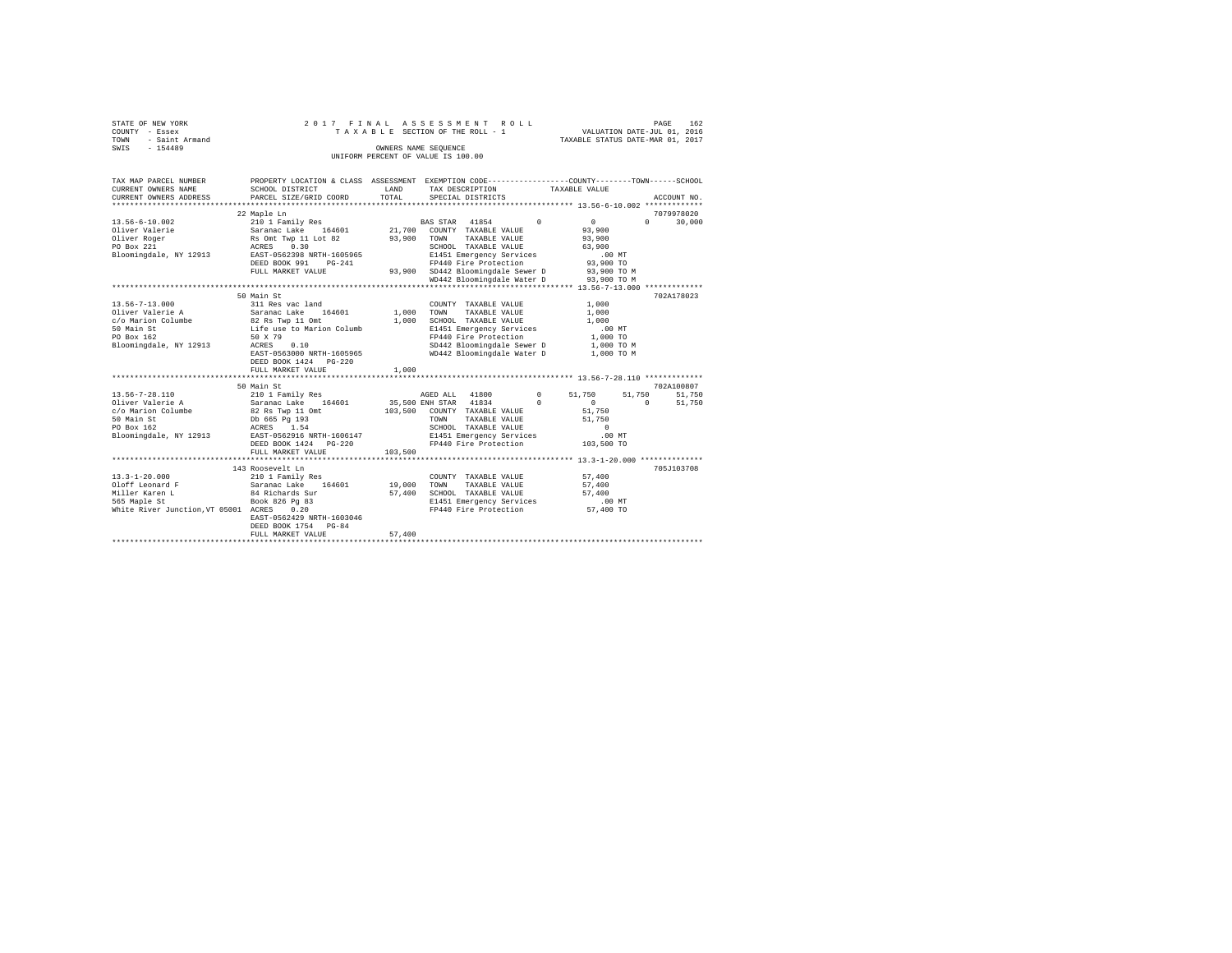| STATE OF NEW YORK<br>COUNTY - Essex |                                                                          |                      | 2017 FINAL ASSESSMENT ROLL<br>TAXABLE SECTION OF THE ROLL - 1 VALUATION DATE-JUL 01, 2016      |                                  | 163<br>PAGE                     |
|-------------------------------------|--------------------------------------------------------------------------|----------------------|------------------------------------------------------------------------------------------------|----------------------------------|---------------------------------|
| - Saint Armand<br>TOWN              |                                                                          |                      |                                                                                                | TAXABLE STATUS DATE-MAR 01, 2017 |                                 |
| SWIS - 154489                       |                                                                          | OWNERS NAME SEQUENCE |                                                                                                |                                  |                                 |
|                                     |                                                                          |                      | UNIFORM PERCENT OF VALUE IS 100.00                                                             |                                  |                                 |
|                                     |                                                                          |                      |                                                                                                |                                  |                                 |
|                                     |                                                                          |                      |                                                                                                |                                  |                                 |
| TAX MAP PARCEL NUMBER               |                                                                          |                      | PROPERTY LOCATION & CLASS ASSESSMENT EXEMPTION CODE---------------COUNTY-------TOWN-----SCHOOL |                                  |                                 |
| CURRENT OWNERS NAME                 | SCHOOL DISTRICT                                                          | LAND                 | TAX DESCRIPTION TAXABLE VALUE                                                                  |                                  |                                 |
| CURRENT OWNERS ADDRESS              | PARCEL SIZE/GRID COORD TOTAL                                             |                      | SPECIAL DISTRICTS                                                                              |                                  | ACCOUNT NO.                     |
|                                     |                                                                          |                      |                                                                                                |                                  |                                 |
|                                     | 22 Basil Hill Wav                                                        |                      |                                                                                                |                                  | 705Z005007                      |
| $13.3 - 1 - 29.260$                 | 210 1 Family Res                                                         |                      | BAS STAR 41854 0                                                                               | $\sim$ 0                         | 30,000<br>$\Omega$ and $\Omega$ |
| Olsen Brendon                       | Saranac Lake 164601 36,100 COUNTY TAXABLE VALUE                          |                      |                                                                                                | 287,900                          |                                 |
| Olsen Nicola                        |                                                                          | 287.900 TOWN         | TAXABLE VALUE                                                                                  | 287,900                          |                                 |
| PO Box 207                          | Saranac Land<br>630MT TWP 11 RS<br>Lot 5 filed map #5706                 |                      | SCHOOL TAXABLE VALUE                                                                           | 257,900                          |                                 |
| Bloomingdale, NY 12913              | EAST-0560582 NRTH-1602729                                                |                      | E1451 Emergency Services<br>FP440 Fire Protection 287,900 TO                                   | .00 MT                           |                                 |
|                                     | DEED BOOK 1451 PG-51                                                     |                      |                                                                                                |                                  |                                 |
|                                     | FULL MARKET VALUE                                                        | 287,900              |                                                                                                |                                  |                                 |
|                                     |                                                                          |                      |                                                                                                |                                  |                                 |
|                                     | Maple Ln                                                                 |                      |                                                                                                |                                  | 705.T102909                     |
| $13.3 - 1 - 11.000$                 | 322 Rural vac>10                                                         |                      | COUNTY TAXABLE VALUE                                                                           | 24,500                           |                                 |
| Olsen Brendon B                     |                                                                          |                      | TAXABLE VALUE<br>TOWN                                                                          | 24,500                           |                                 |
| Olsen Nicola A                      | 322 Rural vac>10<br>Saranac Lake 164601 24,500<br>62 Richards Sur 24,500 |                      | SCHOOL TAXABLE VALUE                                                                           | 24,500                           |                                 |
| PO Box 202                          | 00039.00                                                                 |                      | E1451 Emergency Services                                                                       | .00 MT                           |                                 |
| Bloomingdale, NY 12913              | ACRES 39.00                                                              |                      | FP440 Fire Protection 24,500 TO                                                                |                                  |                                 |
|                                     | EAST-0558689 NRTH-1603903                                                |                      |                                                                                                |                                  |                                 |
|                                     | DEED BOOK 1794 PG-40                                                     |                      |                                                                                                |                                  |                                 |
|                                     | FULL MARKET VALUE                                                        | 24,500               |                                                                                                |                                  |                                 |
|                                     |                                                                          |                      |                                                                                                |                                  |                                 |
|                                     | 27 Oregon Plains Rd                                                      |                      |                                                                                                |                                  | 702A100803                      |
| $13.56 - 2 - 9.000$                 | 421 Restaurant                                                           |                      | COUNTY TAXABLE VALUE 108.500                                                                   |                                  |                                 |
| Oneil Gaye                          | Saranac Lake 164601 58,500                                               |                      | TOWN<br>TAXABLE VALUE                                                                          | 108,500                          |                                 |
| 68 Main St                          | 101 Richards Sur Omt 11 108,500                                          |                      | SCHOOL TAXABLE VALUE                                                                           | 108,500                          |                                 |
| Bloomingdale, NY 12913              | ACRES 4.20                                                               |                      | E1451 Emergency Services                                                                       | $.00$ MT                         |                                 |
|                                     | EAST-0563473 NRTH-1607802                                                |                      | FP440 Fire Protection                                                                          | 108,500 TO                       |                                 |
|                                     | DEED BOOK 1400 PG-1                                                      |                      | SD442 Bloomingdale Sewer D                                                                     | 108,500 TO M                     |                                 |
|                                     | FULL MARKET VALUE                                                        |                      | 108.500 WD442 Bloomingdale Water D                                                             | 108,500 TO M                     |                                 |
|                                     |                                                                          |                      |                                                                                                |                                  |                                 |

|                        | 27 Oregon Plains Rd       |         |                                      |              | 702A100803         |
|------------------------|---------------------------|---------|--------------------------------------|--------------|--------------------|
| $13.56 - 2 - 9.000$    | 421 Restaurant            |         | COUNTY<br>TAXABLE VALUE              | 108,500      |                    |
| Oneil Gave             | 164601<br>Saranac Lake    | 58,500  | TAXABLE VALUE<br>TOWN                | 108,500      |                    |
| 68 Main St             | 101 Richards Sur Omt 11   | 108,500 | TAXABLE VALUE<br>SCHOOL              | 108,500      |                    |
| Bloomingdale, NY 12913 | 4.20<br>ACRES             |         | E1451 Emergency Services             | .00MT        |                    |
|                        | EAST-0563473 NRTH-1607802 |         | FP440 Fire Protection                | 108,500 TO   |                    |
|                        | DEED BOOK 1400<br>$PG-1$  |         | SD442 Bloomingdale Sewer D           | 108,500 TO M |                    |
|                        | FULL MARKET VALUE         | 108,500 | WD442 Bloomingdale Water D           | 108,500 TO M |                    |
|                        |                           |         |                                      |              |                    |
|                        | 68 Main St                |         |                                      |              | 705J191002         |
| 13.64-2-3.211          | 210 1 Family Res          |         | 41854<br>$\Omega$<br><b>BAS STAR</b> | $\Omega$     | 30,000<br>$\Omega$ |
| ONeil John P           | 164601<br>Saranac Lake    | 29,900  | COUNTY<br>TAXABLE VALUE              | 192,400      |                    |
| ONeil Gave A           | 83 Twp 11 Omt Rs          | 192,400 | TOWN<br>TAXABLE VALUE                | 192,400      |                    |
| 68 Main St             | 0.58 BANK1STARSG<br>ACRES |         | SCHOOL<br>TAXABLE VALUE              | 162,400      |                    |
| Bloomingdale, NY 12913 | EAST-0562714 NRTH-1605737 |         | E1451 Emergency Services             | .00MT        |                    |
|                        | PG-105<br>DEED BOOK 968   |         | FP440 Fire Protection                | 192,400 TO   |                    |
|                        | FULL MARKET VALUE         | 192,400 | SD442 Bloomingdale Sewer D           | 192,400 TO M |                    |
|                        |                           |         | WD442 Bloomingdale Water D           | 192,400 TO M |                    |
|                        |                           |         |                                      |              |                    |
|                        |                           |         |                                      |              |                    |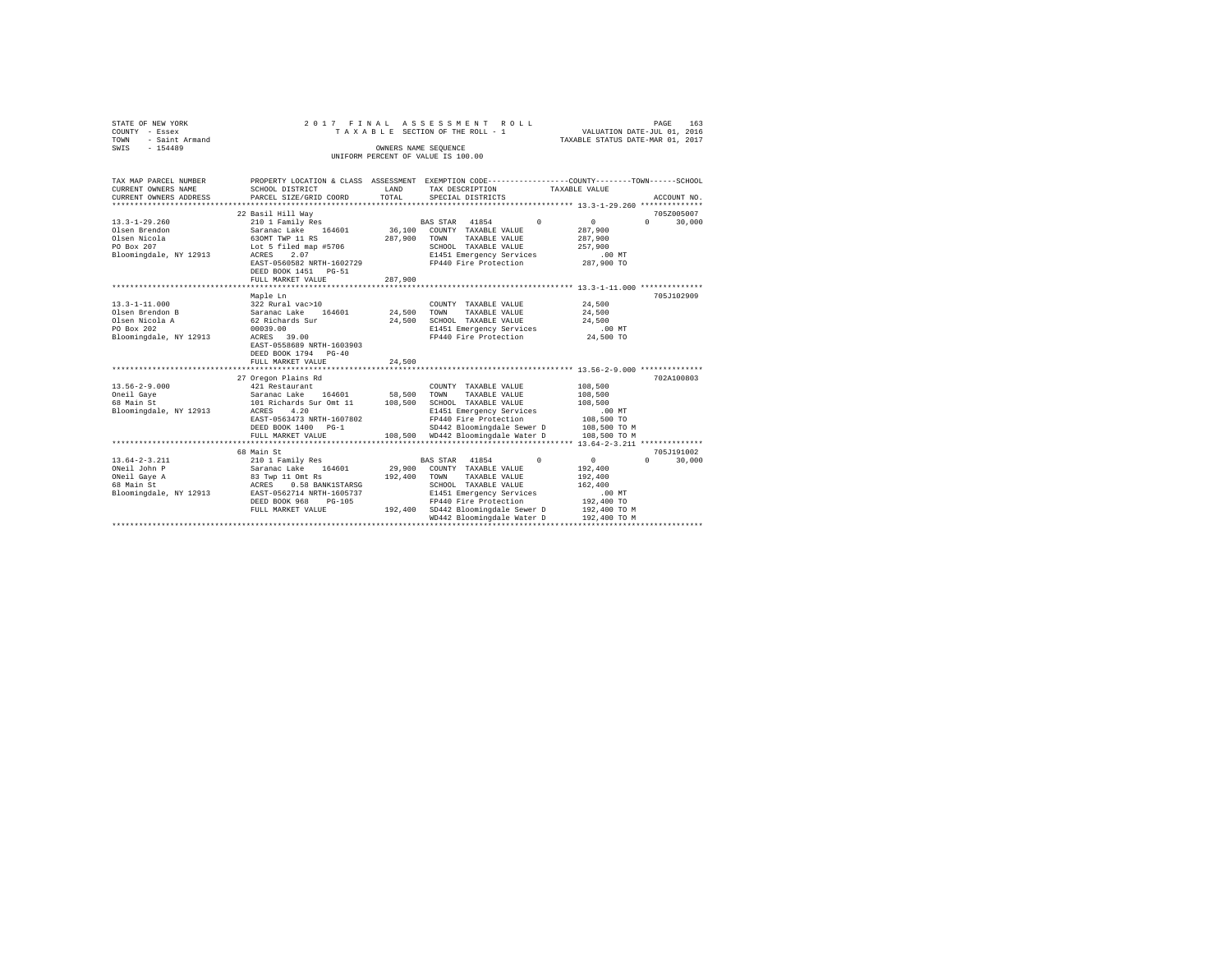| STATE OF NEW YORK      | 2017 FINAL ASSESSMENT ROLL         |  |                                  | PAGE | 164 |
|------------------------|------------------------------------|--|----------------------------------|------|-----|
|                        |                                    |  |                                  |      |     |
| COUNTY - Essex         | TAXABLE SECTION OF THE ROLL - 1    |  | VALUATION DATE-JUL 01, 2016      |      |     |
| - Saint Armand<br>TOWN |                                    |  | TAXABLE STATUS DATE-MAR 01, 2017 |      |     |
| $-154489$<br>SWIS      | OWNERS NAME SEOUENCE               |  |                                  |      |     |
|                        | UNIFORM PERCENT OF VALUE IS 100.00 |  |                                  |      |     |

| TAX MAP PARCEL NUMBER<br>CURRENT OWNERS NAME<br>CURRENT OWNERS ADDRESS                             | PROPERTY LOCATION & CLASS ASSESSMENT<br>SCHOOL DISTRICT<br>PARCEL SIZE/GRID COORD                                                                                                            | LAND<br>TOTAL                | EXEMPTION CODE----------------COUNTY-------TOWN------SCHOOL<br>TAX DESCRIPTION<br>SPECIAL DISTRICTS                                                                                                                            | TAXABLE VALUE                                                                           | ACCOUNT NO                       |
|----------------------------------------------------------------------------------------------------|----------------------------------------------------------------------------------------------------------------------------------------------------------------------------------------------|------------------------------|--------------------------------------------------------------------------------------------------------------------------------------------------------------------------------------------------------------------------------|-----------------------------------------------------------------------------------------|----------------------------------|
| *********************                                                                              |                                                                                                                                                                                              |                              |                                                                                                                                                                                                                                |                                                                                         |                                  |
|                                                                                                    | 1833 NYS Route 3                                                                                                                                                                             |                              |                                                                                                                                                                                                                                |                                                                                         | 705J103510                       |
| $13.4 - 1 - 42.000$<br>ONeil Robert<br>ONeil Shirley<br>1833 NYS Rte 3<br>PO Box 164               | 210 1 Family Res<br>Saranac Lake<br>164601<br>121 Richards Sur<br>ACRES<br>4.90<br>EAST-0567078 NRTH-1608213                                                                                 | 38,900<br>152,900            | $\Omega$<br>ENH STAR<br>41834<br>COUNTY TAXABLE VALUE<br>TOWN<br>TAXABLE VALUE<br>SCHOOL TAXABLE VALUE<br>E1451 Emergency Services                                                                                             | $\circ$<br>152,900<br>152,900<br>87,400<br>.00MT                                        | $\Omega$<br>65,500               |
| Bloomingdale, NY 12913                                                                             | DEED BOOK 376<br>$PG-483$<br>FULL MARKET VALUE                                                                                                                                               | 152,900                      | FP440 Fire Protection<br>SD442 Bloomingdale Sewer D<br>WD442 Bloomingdale Water D                                                                                                                                              | 152,900 TO<br>152,900 TO M<br>152,900 TO M                                              |                                  |
|                                                                                                    |                                                                                                                                                                                              |                              |                                                                                                                                                                                                                                |                                                                                         |                                  |
| $13.64 - 1 - 6.007$<br>Ormerod Kendra D<br>20 Sandy Hill Way<br>Saranac Lake, NY 12983             | 46 Roosevelt Ln<br>210 1 Family Res<br>Saranac Lake<br>164601<br>102 Twp 11 Omt<br>1.70 BANK WFARGO<br>ACRES<br>EAST-0563521 NRTH-1605095<br>DEED BOOK 1861 PG-223                           | 35,700<br>128,300            | COUNTY TAXABLE VALUE<br>TOWN<br>TAXABLE VALUE<br>SCHOOL TAXABLE VALUE<br>E1451 Emergency Services<br>FP440 Fire Protection<br>SD442 Bloomingdale Sewer D                                                                       | 128,300<br>128,300<br>128,300<br>$.00$ MT<br>128,300 TO<br>128,300 TO M                 | 702A100906                       |
|                                                                                                    | FULL MARKET VALUE                                                                                                                                                                            | 128,300                      | WD442 Bloomingdale Water D                                                                                                                                                                                                     | 128,300 TO M                                                                            |                                  |
|                                                                                                    |                                                                                                                                                                                              |                              |                                                                                                                                                                                                                                | $13.4 - 1 - 71.118$ *                                                                   |                                  |
| $13.4 - 1 - 71.118$<br>Otis Donald L<br>Otis Rosemary<br>1034 Gates Dr<br>Schenectady, NY 12306    | 49 Grass Pond Way<br>210 1 Family Res<br>Saranac Lake<br>164601<br>164 Rs Twp 11 Omt<br>5.00<br>ACRES<br>EAST-0573635 NRTH-1600332<br>DEED BOOK 1177 PG-38<br>FULL MARKET VALUE              | 37,200<br>112,300<br>112,300 | COUNTY TAXABLE VALUE<br>TOWN<br>TAXABLE VALUE<br>SCHOOL TAXABLE VALUE<br>E1451 Emergency Services<br>FP440 Fire Protection                                                                                                     | 112,300<br>112,300<br>112,300<br>$.00$ MT<br>112,300 TO                                 | 705J184013                       |
|                                                                                                    | **************************************                                                                                                                                                       |                              |                                                                                                                                                                                                                                |                                                                                         |                                  |
| $13.4 - 1 - 44.120$<br>Owens Kenneth M<br>Owens Jennifer K<br>PO Box 113<br>Bloomingdale, NY 12913 | 36 Twin Birch Way<br>210 1 Family Res<br>Saranac Lake<br>164601<br>121 Twp 11 Omt Rs<br>ACRES<br>4.55 BANK<br>CORE<br>EAST-0567800 NRTH-1608340<br>DEED BOOK 1605 PG-17<br>FULL MARKET VALUE | 38,600<br>255,300<br>255,300 | 41854<br>$\Omega$<br><b>BAS STAR</b><br>COUNTY TAXABLE VALUE<br>TOWN<br>TAXABLE VALUE<br>SCHOOL TAXABLE VALUE<br>E1451 Emergency Services<br>FP440 Fire Protection                                                             | $\circ$<br>255,300<br>255,300<br>225,300<br>.00MT<br>255,300 TO                         | 705J191006<br>$\Omega$<br>30,000 |
|                                                                                                    | **********************                                                                                                                                                                       |                              |                                                                                                                                                                                                                                |                                                                                         |                                  |
| $13.56 - 3 - 9.002$                                                                                | 17 Prospect St<br>281 Multiple res                                                                                                                                                           |                              | 41854<br>$^{\circ}$<br>BAS STAR                                                                                                                                                                                                | $\circ$                                                                                 | 702A101009<br>$\Omega$<br>15,000 |
| Palyswiat Mark A<br>Palyswiat Chenelle L<br>17-19 Prospect St<br>Bloomingdale, NY 12913            | Saranac Lake<br>164601<br>82 Richard Sur Omt Twp 11<br>See 1084/77<br>0.54 BANK1STARSG<br>ACRES<br>EAST-0562142 NRTH-1607223<br>DEED BOOK 1580 PG-22<br>FULL MARKET VALUE                    | 40,900<br>165,000            | COUNTY TAXABLE VALUE<br>TOWN<br>TAXABLE VALUE<br>SCHOOL TAXABLE VALUE<br>E1451 Emergency Services<br>FP440 Fire Protection<br>SD442 Bloomingdale Sewer D<br>165,000 WD442 Bloomingdale Water D<br>**************************** | 165,000<br>165,000<br>150,000<br>$.00$ MT<br>165,000 TO<br>165,000 TO M<br>165,000 TO M |                                  |
|                                                                                                    |                                                                                                                                                                                              |                              |                                                                                                                                                                                                                                |                                                                                         |                                  |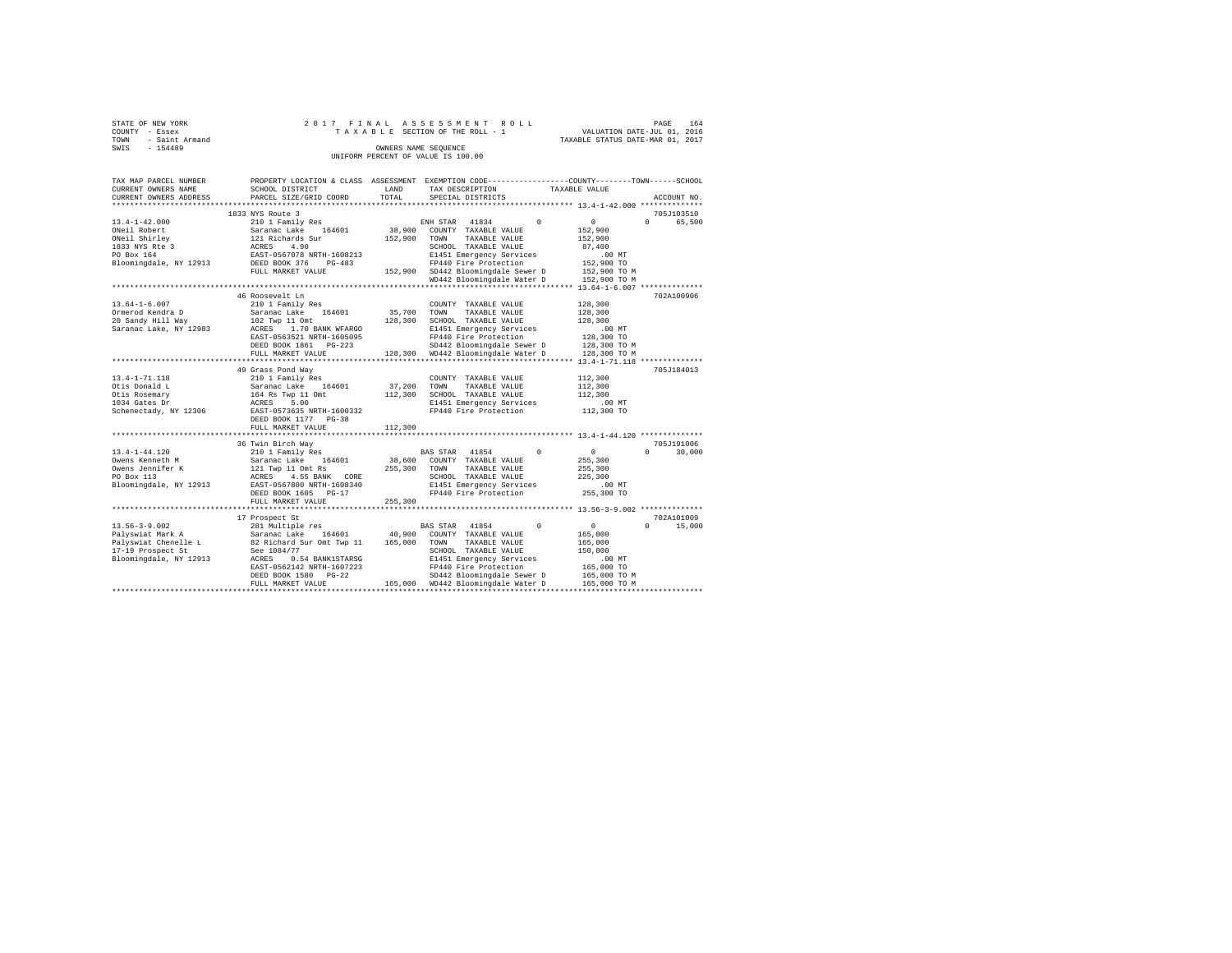| STATE OF NEW YORK   |  |  | 2017 FINAL ASSESSMENT ROLL         |                                  | PAGE                        | 165 |
|---------------------|--|--|------------------------------------|----------------------------------|-----------------------------|-----|
| COUNTY - Essex      |  |  | TAXABLE SECTION OF THE ROLL - 1    |                                  | VALUATION DATE-JUL 01, 2016 |     |
| TOWN - Saint Armand |  |  |                                    | TAXABLE STATUS DATE-MAR 01, 2017 |                             |     |
| SWTS<br>$-154489$   |  |  | OWNERS NAME SEOUENCE               |                                  |                             |     |
|                     |  |  | UNIFORM PERCENT OF VALUE IS 100.00 |                                  |                             |     |

| TAX MAP PARCEL NUMBER          |                                                                                                                                                                                                                                                                                                                                                                                                                                                       |         |                                                                     | PROPERTY LOCATION & CLASS ASSESSMENT EXEMPTION CODE---------------COUNTY-------TOWN-----SCHOOL |  |
|--------------------------------|-------------------------------------------------------------------------------------------------------------------------------------------------------------------------------------------------------------------------------------------------------------------------------------------------------------------------------------------------------------------------------------------------------------------------------------------------------|---------|---------------------------------------------------------------------|------------------------------------------------------------------------------------------------|--|
| CURRENT OWNERS NAME            | SCHOOL DISTRICT                                                                                                                                                                                                                                                                                                                                                                                                                                       | LAND    |                                                                     |                                                                                                |  |
|                                | CURRENT OWNERS ADDRESS PARCEL SIZE/GRID COORD                                                                                                                                                                                                                                                                                                                                                                                                         | TOTAL   | TAXABLE VALUE<br>SPECIAL DISTRICTS TAXABLE VALUE                    | ACCOUNT NO.                                                                                    |  |
|                                |                                                                                                                                                                                                                                                                                                                                                                                                                                                       |         |                                                                     |                                                                                                |  |
|                                |                                                                                                                                                                                                                                                                                                                                                                                                                                                       |         |                                                                     | 705J103115                                                                                     |  |
|                                |                                                                                                                                                                                                                                                                                                                                                                                                                                                       |         |                                                                     |                                                                                                |  |
|                                |                                                                                                                                                                                                                                                                                                                                                                                                                                                       |         |                                                                     |                                                                                                |  |
|                                |                                                                                                                                                                                                                                                                                                                                                                                                                                                       |         |                                                                     |                                                                                                |  |
|                                | $\begin{tabular}{l c c c c c} \multicolumn{3}{c}{\textbf{7}}\multicolumn{3}{c}{\textbf{7}}\multicolumn{3}{c}{\textbf{7}}\multicolumn{3}{c}{\textbf{7}}\multicolumn{3}{c}{\textbf{7}}\multicolumn{3}{c}{\textbf{7}}\multicolumn{3}{c}{\textbf{7}}\multicolumn{3}{c}{\textbf{7}}\multicolumn{3}{c}{\textbf{7}}\multicolumn{3}{c}{\textbf{7}}\multicolumn{3}{c}{\textbf{7}}\multicolumn{3}{c}{\textbf{7}}\multicolumn{3}{c}{\textbf{7}}\multicolumn{3}{$ |         |                                                                     |                                                                                                |  |
|                                |                                                                                                                                                                                                                                                                                                                                                                                                                                                       |         |                                                                     |                                                                                                |  |
|                                |                                                                                                                                                                                                                                                                                                                                                                                                                                                       |         |                                                                     |                                                                                                |  |
|                                |                                                                                                                                                                                                                                                                                                                                                                                                                                                       |         |                                                                     |                                                                                                |  |
|                                |                                                                                                                                                                                                                                                                                                                                                                                                                                                       |         |                                                                     |                                                                                                |  |
|                                |                                                                                                                                                                                                                                                                                                                                                                                                                                                       |         |                                                                     |                                                                                                |  |
|                                |                                                                                                                                                                                                                                                                                                                                                                                                                                                       |         | OT902 Omitted tax C<br>OT903 Omitted tax T                          |                                                                                                |  |
|                                |                                                                                                                                                                                                                                                                                                                                                                                                                                                       |         |                                                                     | 100.48 MT                                                                                      |  |
|                                |                                                                                                                                                                                                                                                                                                                                                                                                                                                       |         |                                                                     |                                                                                                |  |
|                                | 29 James Way                                                                                                                                                                                                                                                                                                                                                                                                                                          |         |                                                                     | 705J102513                                                                                     |  |
| $13.4 - 2 - 9.000$             |                                                                                                                                                                                                                                                                                                                                                                                                                                                       |         |                                                                     |                                                                                                |  |
|                                |                                                                                                                                                                                                                                                                                                                                                                                                                                                       |         |                                                                     | $\sim$ 0 $\sim$<br>$\sim$ 0<br>34,100                                                          |  |
|                                |                                                                                                                                                                                                                                                                                                                                                                                                                                                       |         |                                                                     | 34,100                                                                                         |  |
|                                |                                                                                                                                                                                                                                                                                                                                                                                                                                                       |         |                                                                     | 34,100                                                                                         |  |
|                                |                                                                                                                                                                                                                                                                                                                                                                                                                                                       |         |                                                                     | $\sim$ 0                                                                                       |  |
|                                |                                                                                                                                                                                                                                                                                                                                                                                                                                                       |         |                                                                     | .00MT                                                                                          |  |
|                                |                                                                                                                                                                                                                                                                                                                                                                                                                                                       |         |                                                                     | 68,200 TO                                                                                      |  |
|                                |                                                                                                                                                                                                                                                                                                                                                                                                                                                       |         |                                                                     |                                                                                                |  |
|                                | River Rd                                                                                                                                                                                                                                                                                                                                                                                                                                              |         |                                                                     | 705J103712                                                                                     |  |
| $13.4 - 1 - 37.000$            |                                                                                                                                                                                                                                                                                                                                                                                                                                                       |         | COUNTY TAXABLE VALUE 22,200                                         |                                                                                                |  |
| Parks Daniel S<br>" Preston Dr |                                                                                                                                                                                                                                                                                                                                                                                                                                                       |         |                                                                     | 22,200                                                                                         |  |
|                                |                                                                                                                                                                                                                                                                                                                                                                                                                                                       |         |                                                                     | 22,200                                                                                         |  |
|                                | ATTLE WARD VALUE COUNTY TAXABLE VALUE<br>Saranac Lake 164601 22,200 TOWN TAXABLE VALUE<br>123 Richards Sur 22,200 SCHOOL TAXABLE VALUE<br>ACRES 0.80<br>ERST-0566381 NRTH-1604955 FP440 Fire Protection<br>EAST-0566381 NRTH-1604955 FP4                                                                                                                                                                                                              |         |                                                                     |                                                                                                |  |
| Somerville, NJ 08876           |                                                                                                                                                                                                                                                                                                                                                                                                                                                       |         | E1451 Emergency Services .00 MT<br>FP440 Fire Protection 22,200 TO  |                                                                                                |  |
|                                |                                                                                                                                                                                                                                                                                                                                                                                                                                                       |         |                                                                     |                                                                                                |  |
|                                | DEED BOOK 1048 PG-204                                                                                                                                                                                                                                                                                                                                                                                                                                 |         |                                                                     |                                                                                                |  |
|                                | FULL MARKET VALUE                                                                                                                                                                                                                                                                                                                                                                                                                                     | 22,200  |                                                                     |                                                                                                |  |
|                                | *************************                                                                                                                                                                                                                                                                                                                                                                                                                             |         |                                                                     |                                                                                                |  |
|                                | 15 James Way                                                                                                                                                                                                                                                                                                                                                                                                                                          |         |                                                                     | 705J103213                                                                                     |  |
|                                | 13.4-2-12.000<br>Pasternak Eric A 210 1 Family Res BAS STAR 41854<br>Pasternak Nelanie D 123 Richards Sur 130,000 COUNTY TAXABLE VALUE<br>Pasternak Nelanie D 123 RCRSS 1.20 BANK CORE SIGNOU TAXABLE VALUE<br>IS James Way 11913 ACRE                                                                                                                                                                                                                |         | BAS STAR 41854 0                                                    | $\begin{smallmatrix}&&0\\&&130,000\end{smallmatrix}$<br>$\Omega$ and $\Omega$<br>30,000        |  |
|                                |                                                                                                                                                                                                                                                                                                                                                                                                                                                       |         | 35,200 COUNTY TAXABLE VALUE                                         |                                                                                                |  |
|                                |                                                                                                                                                                                                                                                                                                                                                                                                                                                       |         |                                                                     | 130,000                                                                                        |  |
|                                |                                                                                                                                                                                                                                                                                                                                                                                                                                                       |         | SCHOOL TAXABLE VALUE                                                | 100,000                                                                                        |  |
|                                |                                                                                                                                                                                                                                                                                                                                                                                                                                                       |         |                                                                     |                                                                                                |  |
|                                | EAST-0567395 NRTH-1602937                                                                                                                                                                                                                                                                                                                                                                                                                             |         | E1451 Emergency Services .00 MT<br>FP440 Fire Protection 130,000 TO |                                                                                                |  |
|                                | DEED BOOK 1794 PG-4                                                                                                                                                                                                                                                                                                                                                                                                                                   |         |                                                                     |                                                                                                |  |
|                                | FULL MARKET VALUE                                                                                                                                                                                                                                                                                                                                                                                                                                     | 130,000 |                                                                     |                                                                                                |  |
|                                |                                                                                                                                                                                                                                                                                                                                                                                                                                                       |         |                                                                     |                                                                                                |  |
|                                |                                                                                                                                                                                                                                                                                                                                                                                                                                                       |         |                                                                     | 705J175020                                                                                     |  |
|                                |                                                                                                                                                                                                                                                                                                                                                                                                                                                       |         | COUNTY TAXABLE VALUE 23,300                                         |                                                                                                |  |
|                                |                                                                                                                                                                                                                                                                                                                                                                                                                                                       |         |                                                                     |                                                                                                |  |
|                                |                                                                                                                                                                                                                                                                                                                                                                                                                                                       |         |                                                                     | 23,300                                                                                         |  |
|                                |                                                                                                                                                                                                                                                                                                                                                                                                                                                       |         |                                                                     | 23,300<br>.00 MT                                                                               |  |
|                                |                                                                                                                                                                                                                                                                                                                                                                                                                                                       |         |                                                                     |                                                                                                |  |
|                                |                                                                                                                                                                                                                                                                                                                                                                                                                                                       |         |                                                                     | 23,300 TO                                                                                      |  |
|                                |                                                                                                                                                                                                                                                                                                                                                                                                                                                       |         |                                                                     |                                                                                                |  |
|                                | FULL MARKET VALUE                                                                                                                                                                                                                                                                                                                                                                                                                                     | 23,300  |                                                                     |                                                                                                |  |
|                                |                                                                                                                                                                                                                                                                                                                                                                                                                                                       |         |                                                                     |                                                                                                |  |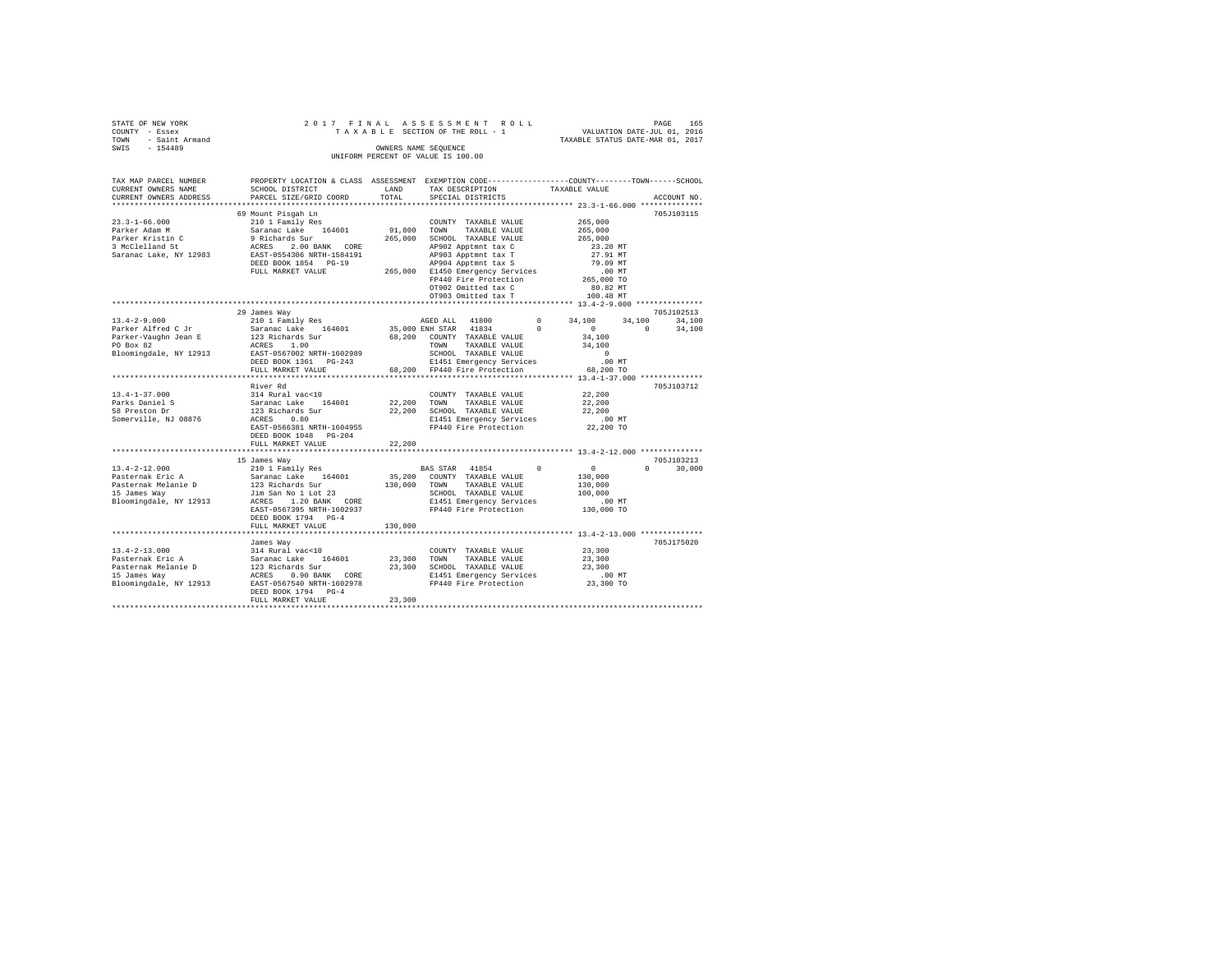| STATE OF NEW YORK                           | 2017 FINAL                                         |         | ASSESSMENT ROLL                                                                                 |                                  | PAGE<br>166        |
|---------------------------------------------|----------------------------------------------------|---------|-------------------------------------------------------------------------------------------------|----------------------------------|--------------------|
| COUNTY - Essex                              |                                                    |         | TAXABLE SECTION OF THE ROLL - 1                                                                 | VALUATION DATE-JUL 01, 2016      |                    |
| <b>TOWN</b><br>- Saint Armand               |                                                    |         |                                                                                                 | TAXABLE STATUS DATE-MAR 01, 2017 |                    |
| SWIS<br>$-154489$                           |                                                    |         | OWNERS NAME SEQUENCE<br>UNIFORM PERCENT OF VALUE IS 100.00                                      |                                  |                    |
|                                             |                                                    |         |                                                                                                 |                                  |                    |
|                                             |                                                    |         |                                                                                                 |                                  |                    |
| TAX MAP PARCEL NUMBER                       |                                                    |         | PROPERTY LOCATION & CLASS ASSESSMENT EXEMPTION CODE---------------COUNTY-------TOWN------SCHOOL |                                  |                    |
| CURRENT OWNERS NAME                         | SCHOOL DISTRICT                                    | LAND    | TAX DESCRIPTION                                                                                 | TAXABLE VALUE                    |                    |
| CURRENT OWNERS ADDRESS                      | PARCEL SIZE/GRID COORD                             | TOTAL   | SPECIAL DISTRICTS                                                                               |                                  | ACCOUNT NO.        |
|                                             |                                                    |         |                                                                                                 |                                  |                    |
|                                             | 1825 NYS Route 3                                   |         |                                                                                                 |                                  | 702A101410         |
| $13.57 - 1 - 9.000$                         | 210 1 Family Res                                   |         | 41854<br>$\Omega$<br>BAS STAR                                                                   | $\Omega$                         | $\Omega$<br>30,000 |
| Patnode Robert A                            | Saranac Lake 164601                                |         | 36,300 COUNTY TAXABLE VALUE                                                                     | 192,700                          |                    |
| 1825 NYS Rte 3                              | 121 Rs Twp 11 Omt                                  | 192,700 | TOWN<br>TAXABLE VALUE                                                                           | 192,700                          |                    |
| Bloomingdale, NY 12913                      | 2.30<br>ACRES                                      |         | SCHOOL TAXABLE VALUE                                                                            | 162,700                          |                    |
|                                             | EAST-0566853 NRTH-1608092<br>DEED BOOK 1300 PG-169 |         | E1451 Emergency Services<br>FP440 Fire Protection                                               | $.00$ MT<br>192,700 TO           |                    |
|                                             | FULL MARKET VALUE                                  |         | 192,700 SD442 Bloomingdale Sewer D                                                              | 192,700 TO M                     |                    |
|                                             |                                                    |         | WD442 Bloomingdale Water D                                                                      | 192,700 TO M                     |                    |
|                                             |                                                    |         |                                                                                                 |                                  |                    |
|                                             | 1677 NYS Route 3                                   |         |                                                                                                 |                                  | 702A101202         |
| $13.65 - 1 - 3.000$                         | 210 1 Family Res                                   |         | BAS STAR 41854<br>$^{\circ}$                                                                    | $\sim$ 0                         | $\Omega$<br>30,000 |
| Paulson Donald A III                        | Saranac Lake 164601                                |         | 19,400 COUNTY TAXABLE VALUE                                                                     | 131,200                          |                    |
| Paulson Anne P                              | 102 Twp 11 Omt                                     | 131,200 | TOWN<br>TAXABLE VALUE                                                                           | 131,200                          |                    |
| PO Box 75                                   | 0.22<br>ACRES                                      |         | SCHOOL TAXABLE VALUE                                                                            | 101,200                          |                    |
| Bloomingdale, NY 12913                      | EAST-0564369 NRTH-1605870                          |         | E1451 Emergency Services                                                                        | $.00$ MT                         |                    |
|                                             | DEED BOOK 1511 PG-145                              |         | FP440 Fire Protection                                                                           | 131,200 TO                       |                    |
|                                             | FULL MARKET VALUE                                  |         | 131,200 SD442 Bloomingdale Sewer D                                                              | 131,200 TO M                     |                    |
|                                             |                                                    |         | WD442 Bloomingdale Water D                                                                      | 131,200 TO M                     |                    |
|                                             | 141 Moose Pond Ln                                  |         |                                                                                                 |                                  | 705J102315         |
| $13.4 - 1 - 78.100$                         | 210 1 Family Res                                   |         | COUNTY TAXABLE VALUE                                                                            | 207,700                          |                    |
| Payne Douglas                               | Saranac Lake<br>164601                             | 35,900  | TOWN<br>TAXABLE VALUE                                                                           | 207,700                          |                    |
| Ashley Nancy                                | 164 Rs Twp 11 Omt                                  |         | 207,700 SCHOOL TAXABLE VALUE                                                                    | 207,700                          |                    |
| 141 Moose Pond Ln                           | ACRES 1.88                                         |         | E1451 Emergency Services                                                                        | $.00$ MT                         |                    |
| Bloomingdale, NY 12913                      | EAST-0572407 NRTH-1599705                          |         | FP440 Fire Protection                                                                           | 207,700 TO                       |                    |
|                                             | DEED BOOK 1348 PG-147                              |         |                                                                                                 |                                  |                    |
|                                             | FULL MARKET VALUE                                  | 207,700 |                                                                                                 |                                  |                    |
|                                             |                                                    |         |                                                                                                 |                                  |                    |
|                                             | 2121 Gillespie Dr                                  |         |                                                                                                 |                                  | 705J102411         |
| $15. - 1 - 23.000$                          | 270 Mfg housing                                    |         | BAS STAR<br>41854                                                                               | $\sim$ 0                         | $\Omega$<br>30,000 |
| Pelkey Dale R                               | Saranac Lake<br>164601                             | 35,000  | COUNTY TAXABLE VALUE                                                                            | 36,500                           |                    |
| 2121 Gillispie Dr<br>Bloomingdale, NY 12913 | 367 Richards Sur<br>ACRES 1.03                     | 36,500  | TOWN<br>TAXABLE VALUE<br>SCHOOL TAXABLE VALUE                                                   | 36,500<br>6,500                  |                    |
|                                             | EAST-0604187 NRTH-1612873                          |         | E1451 Emergency Services                                                                        | $.00$ MT                         |                    |
|                                             | DEED BOOK 704 PG-013                               |         | FP440 Fire Protection                                                                           | 36,500 TO                        |                    |
|                                             | FULL MARKET VALUE                                  | 36,500  |                                                                                                 |                                  |                    |
|                                             |                                                    |         |                                                                                                 |                                  |                    |
|                                             | 53 Vista Dr                                        |         |                                                                                                 |                                  | 705J187008         |
| $23.3 - 2 - 22.000$                         | 210 1 Family Res                                   |         | BAS STAR<br>41854<br>$\Omega$                                                                   | $^{\circ}$                       | $\Omega$<br>30,000 |
| Perryman Donald G                           | Saranac Lake 164601                                | 42,700  | COUNTY TAXABLE VALUE                                                                            | 278,300                          |                    |
| Perryman Gail                               | 9 Rs Twp 22 Omt                                    | 278,300 | TOWN<br>TAXABLE VALUE                                                                           | 278,300                          |                    |
| 53 Vista Dr                                 | Lot 9 Glenn Ridge                                  |         | SCHOOL TAXABLE VALUE                                                                            | 248,300                          |                    |
| Saranac Lake, NY 12983                      | 0.77<br>ACRES                                      |         | E1450 Emergency Services                                                                        | $.00$ MT                         |                    |
|                                             | EAST-0553376 NRTH-1584459                          |         | FP440 Fire Protection                                                                           | 278,300 TO                       |                    |
|                                             | DEED BOOK 1269 PG-1                                | 278,300 |                                                                                                 |                                  |                    |
|                                             | FULL MARKET VALUE                                  |         |                                                                                                 |                                  |                    |
|                                             |                                                    |         |                                                                                                 |                                  |                    |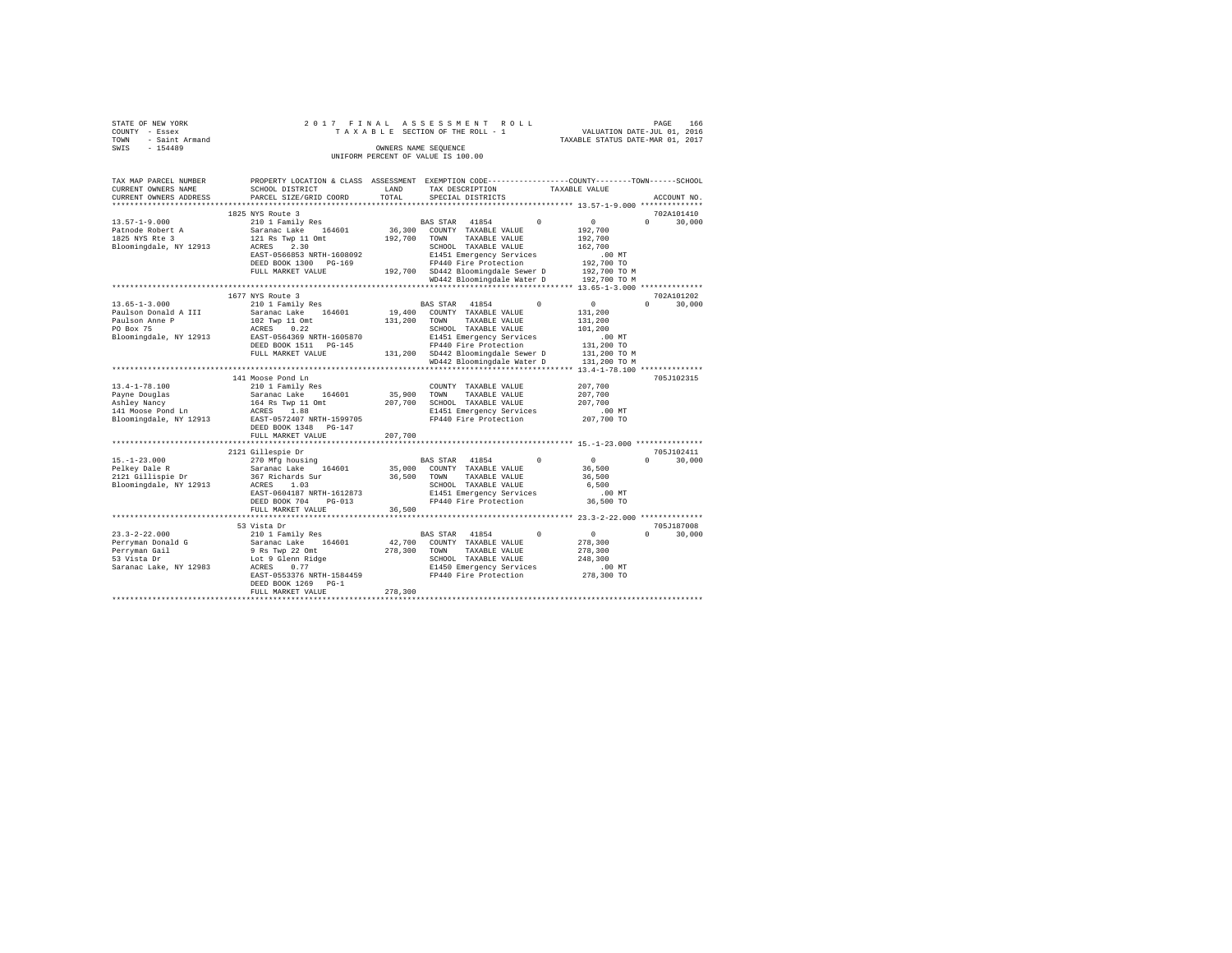| STATE OF NEW YORK<br>STATE OF NEW YORK<br>COUNTY - Essex<br>TOWN - Saint Armand<br>SWIS - 154489        |                                                                                                                                                                                                                                                                                                                                |               | 2017 FINAL ASSESSMENT ROLL<br>$\texttt{TA X A B L E} \begin{tabular}{@{}c@{}} \texttt{R} & \texttt{R} & \texttt{R} & \texttt{R} & \texttt{R} \\ \texttt{R} & \texttt{R} & \texttt{R} & \texttt{R} \\ \texttt{R} & \texttt{R} & \texttt{R} & \texttt{R} \\ \texttt{R} & \texttt{R} & \texttt{R} \\ \texttt{R} & \texttt{R} & \texttt{R} \\ \texttt{R} & \texttt{R} \\ \texttt{R} & \texttt{R} \\ \texttt{R} & \texttt{R} \\ \texttt{R} & \texttt{R} \\ \texttt{R} & \$<br>OWNERS NAME SEQUENCE<br>UNIFORM PERCENT OF VALUE IS 100.00 |                                                                                                                                                                                                                                                                                                                                                                                          | PAGE<br>167                      |
|---------------------------------------------------------------------------------------------------------|--------------------------------------------------------------------------------------------------------------------------------------------------------------------------------------------------------------------------------------------------------------------------------------------------------------------------------|---------------|-------------------------------------------------------------------------------------------------------------------------------------------------------------------------------------------------------------------------------------------------------------------------------------------------------------------------------------------------------------------------------------------------------------------------------------------------------------------------------------------------------------------------------------|------------------------------------------------------------------------------------------------------------------------------------------------------------------------------------------------------------------------------------------------------------------------------------------------------------------------------------------------------------------------------------------|----------------------------------|
| TAX MAP PARCEL NUMBER<br>CURRENT OWNERS NAME<br>CURRENT OWNERS ADDRESS                                  | SCHOOL DISTRICT<br>PARCEL SIZE/GRID COORD                                                                                                                                                                                                                                                                                      | LAND<br>TOTAL | PROPERTY LOCATION & CLASS ASSESSMENT EXEMPTION CODE---------------COUNTY-------TOWN------SCHOOL<br>TAX DESCRIPTION TAXABLE VALUE<br>SPECIAL DISTRICTS                                                                                                                                                                                                                                                                                                                                                                               |                                                                                                                                                                                                                                                                                                                                                                                          | ACCOUNT NO.                      |
| $13.3 - 2 - 6.120$<br>Peterson Cecil E<br>Peterson Rose M<br>50 Lake St<br>Tupper Lake, NY 12986        | Basil Hill Way<br>DEED BOOK 1608 PG-300<br>FULL MARKET VALUE                                                                                                                                                                                                                                                                   | 12,300        |                                                                                                                                                                                                                                                                                                                                                                                                                                                                                                                                     | 12,300<br>12,300<br>12,300<br>$.00$ MT<br>12,300 TO                                                                                                                                                                                                                                                                                                                                      | 705Z010002                       |
| 13.4-1-71.117<br>Petrie Kenneth A<br>Kittell Christopher<br>105 E Shore Rd N<br>Grand Isle, VT 05458    | 18 Hemlock Way<br>260 Seasonal res<br>Saranac Lake<br>164601<br>164 Rs Twp 11 Omt<br>ACRES 4.73<br>EAST-0574177 NRTH-1599968<br>DEED BOOK 1228 PG-66<br>FULL MARKET VALUE                                                                                                                                                      | 55,000        | COUNTY TAXABLE VALUE<br>28, 200 TOWN TAXABLE VALUE<br>55,000 SCHOOL TAXABLE VALUE<br>E1451 Emergency Services<br>FP440 Fire Protection                                                                                                                                                                                                                                                                                                                                                                                              | 55,000<br>55,000<br>55,000<br>$.00$ MT<br>55,000 TO                                                                                                                                                                                                                                                                                                                                      | 705J184012                       |
| $13.64 - 1 - 18.000$<br>Pfadt Pamela J<br>Simmons Daniel J<br>39 Roosevelt Ln<br>Bloomingdale, NY 12913 | 39 Roosevelt Ln<br>210 1 Family Res<br>Saranac Lake 164601 25,300 COUNTY TAXABLE VALUE<br>102 Twp.11 0.m.t. 127,700 TOWN TAXABLE VALUE<br>ACRES 0.41 BANK1STARSG SCHOOL TAXABLE VALUE<br>EAST-0563805 NRTH-1604850 SCHOOL TAXABLE VALUE<br>EAST-0563805 NRTH-1604850 SI451 Emerge<br>DEED BOOK 1599 PG-23<br>FULL MARKET VALUE |               | BAS STAR 41854<br>25,300 COUNTY TAXABLE VALUE<br>SCHOOL TAXABLE VALUE<br>E1451 Emergency Services<br>FP440 Fire Brother !<br>FP440 Fire Protection<br>127,700 SD442 Bloomingdale Sewer D 127,700 TO M<br>WD442 Bloomingdale Water D                                                                                                                                                                                                                                                                                                 | $\overline{0}$<br>$\mathbf{0}$<br>127,700<br>127,700<br>97,700<br>$.00$ MT<br>127,700 TO<br>127,700 TO M                                                                                                                                                                                                                                                                                 | 702A101806<br>$0 \t 30.000$      |
| $23.3 - 1 - 51.000$<br>Phillips Elizabeth A<br>PO Box 173<br>Ray Brook, NY 12977                        | 229 Trudeau Rd<br>210 1 Family Res<br>Saranac Lake 164601<br>9 Richards Sur $262,800$ TOWN ACRES 3.22 SCHOOL<br>EAST-0554755 NRTH-1585276<br>DEED BOOK 1641 PG-69<br>FULL MARKET VALUE                                                                                                                                         | 262,800       | BAS STAR 41854<br>81,000 COUNTY TAXABLE VALUE<br>TAXABLE VALUE<br>SCHOOL TAXABLE VALUE<br>SCHOOL TAXABLE VALUE<br>E1450 Emergency Services<br>FP440 Fire Protection<br>FP440 Fire Protection                                                                                                                                                                                                                                                                                                                                        | $\begin{matrix} 0 & 0 & 0 \\ 0 & 0 & 0 \\ 0 & 0 & 0 \\ 0 & 0 & 0 \\ 0 & 0 & 0 \\ 0 & 0 & 0 \\ 0 & 0 & 0 \\ 0 & 0 & 0 \\ 0 & 0 & 0 & 0 \\ 0 & 0 & 0 & 0 \\ 0 & 0 & 0 & 0 \\ 0 & 0 & 0 & 0 \\ 0 & 0 & 0 & 0 & 0 \\ 0 & 0 & 0 & 0 & 0 \\ 0 & 0 & 0 & 0 & 0 \\ 0 & 0 & 0 & 0 & 0 & 0 \\ 0 & 0 & 0 & 0 & 0 & 0 \\ 0 & 0 & 0 & 0 & 0$<br>262,800<br>262,800<br>232,800<br>.00 MT<br>262,800 TO | 705J104111<br>$0 \t 30.000$      |
| $13.56 - 1 - 3.100$<br>Phinney Eolian M<br>6 Prospect St<br>Bloomingdale, NY 12913                      | *************************<br>6 Prospect St<br>1159/270 Death Cert<br>ACRES 0.20<br>DEED BOOK 1528 PG-318<br>FULL MARKET VALUE                                                                                                                                                                                                  |               | SCHOOL TAXABLE VALUE<br>E1451 Emergency Services<br>SD442 Bloomingdale Sewer D<br>41,600 WD442 Bloomingdale Water D                                                                                                                                                                                                                                                                                                                                                                                                                 | $\sim$ 0<br>41,600<br>41,600<br>11,600<br>$.00$ MT<br>41,600 TO<br>41,600 TO M<br>41,600 TO M                                                                                                                                                                                                                                                                                            | 702A100902<br>$\sim$ 0<br>30,000 |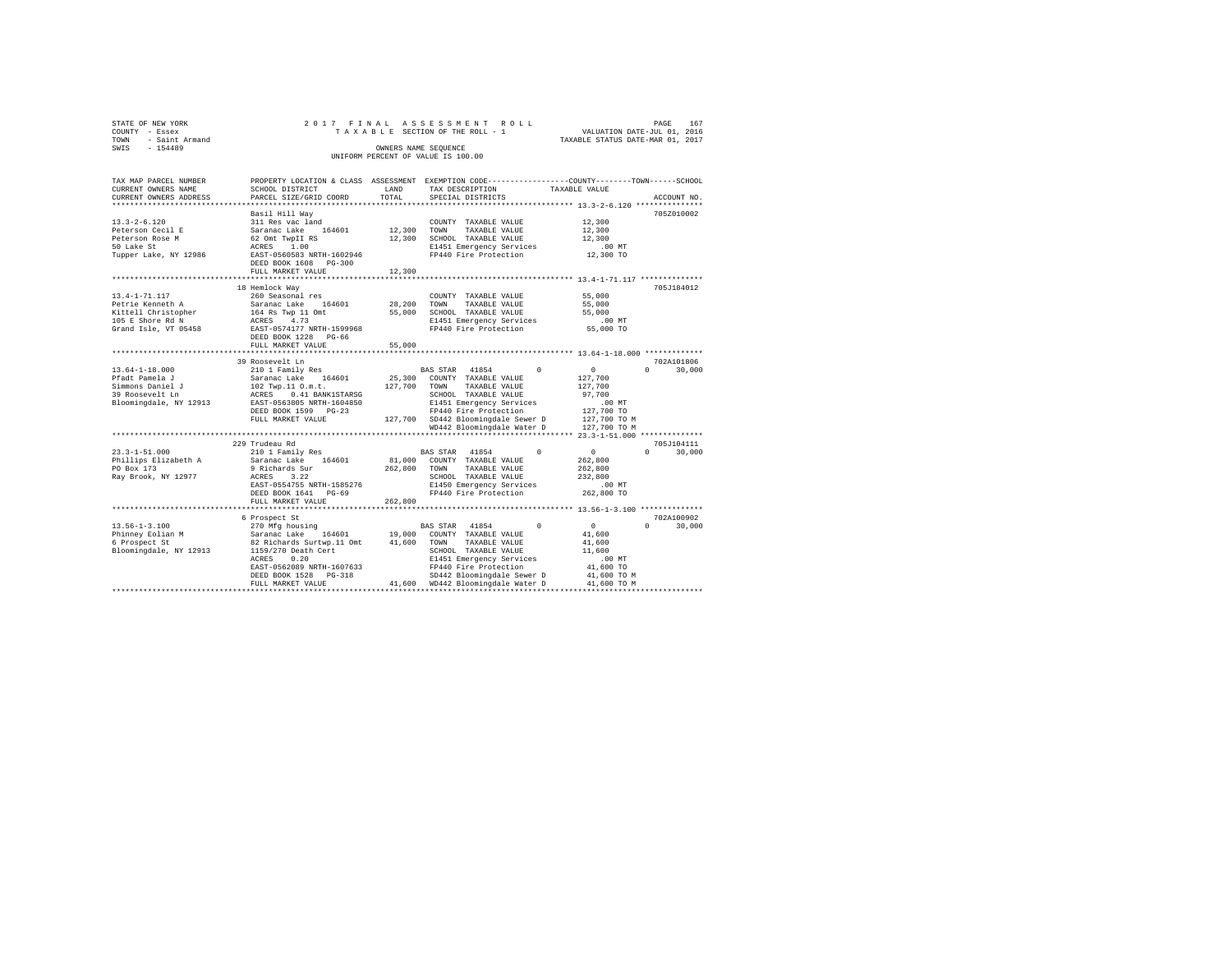| STATE OF NEW YORK<br>COUNTY<br>- Essex<br>- Saint Armand<br><b>TOWN</b><br>$-154489$<br>SWIS                                    | TAXABLE                                                                                                                                                                                      | OWNERS NAME SEQUENCE         | 2017 FINAL ASSESSMENT ROLL<br>SECTION OF THE ROLL - 1<br>INIFORM PERCENT OF VALUE IS 100.00                                                     |               | VALUATION DATE-JUL 01, 2016<br>TAXABLE STATUS DATE-MAR 01, 2017  | 168<br>PAGE        |
|---------------------------------------------------------------------------------------------------------------------------------|----------------------------------------------------------------------------------------------------------------------------------------------------------------------------------------------|------------------------------|-------------------------------------------------------------------------------------------------------------------------------------------------|---------------|------------------------------------------------------------------|--------------------|
| TAX MAP PARCEL NUMBER<br>CURRENT OWNERS NAME<br>CURRENT OWNERS ADDRESS PARCEL SIZE/GRID COORD TOTAL<br>************************ | PROPERTY LOCATION & CLASS ASSESSMENT EXEMPTION CODE---------------COUNTY-------TOWN------SCHOOL<br>SCHOOL DISTRICT                                                                           | LAND                         | TAX DESCRIPTION<br>SPECIAL DISTRICTS                                                                                                            | TAXABLE VALUE |                                                                  | ACCOUNT NO.        |
|                                                                                                                                 | 61 Stevenson Rd                                                                                                                                                                              |                              |                                                                                                                                                 |               |                                                                  | 705J103711         |
| 32.166-6-2.002<br>Piersma Barbara L<br>61 Stevenson Ln<br>Saranac Lake, NY 12983                                                | 281 Multiple res<br>Saranac Lake 164601<br>11 Richards Sur<br>1371/76 Life use to<br>Anna Murdock<br>9.40<br>ACRES<br>EAST-0554913 NRTH-1578737<br>DEED BOOK 1371 PG-76<br>FULL MARKET VALUE | 65,300<br>188,700<br>188,700 | BAS STAR 41854<br>COUNTY TAXABLE VALUE<br>TOWN<br>TAXABLE VALUE<br>SCHOOL<br>TAXABLE VALUE<br>E1450 Emergency Services<br>FP440 Fire Protection | $\Omega$      | $\circ$<br>188,700<br>188,700<br>158,700<br>.00 MT<br>188,700 TO | 30,000<br>$\Omega$ |
|                                                                                                                                 | NYS Route 3                                                                                                                                                                                  |                              |                                                                                                                                                 |               |                                                                  | 705.7186010        |
| $23.3 - 1 - 40.200$                                                                                                             | 311 Res vac land                                                                                                                                                                             |                              | COUNTY<br>TAXABLE VALUE                                                                                                                         |               | 39,100                                                           |                    |

|                        | NIS KOULE 3               |        |                 |                                 |            |                                               |              | 1020189010 |
|------------------------|---------------------------|--------|-----------------|---------------------------------|------------|-----------------------------------------------|--------------|------------|
| $23.3 - 1 - 40.200$    | 311 Res vac land          |        |                 | COUNTY TAXABLE VALUE            |            | 39,100                                        |              |            |
| PJ Hyde & Sons Inc     | Saranac Lake<br>164601    | 39,100 | TOWN            | TAXABLE VALUE                   |            | 39,100                                        |              |            |
| PO Box 349             | 29 Rs Twp 11 Omt          | 39,100 |                 | SCHOOL TAXABLE VALUE            |            | 39,100                                        |              |            |
| Saranac Lake, NY 12983 | 5.41<br>ACRES             |        |                 | E1450 Emergency Services        |            | $.00$ MT                                      |              |            |
|                        | EAST-0556514 NRTH-1585136 |        |                 | FP440 Fire Protection           |            | 39,100 TO                                     |              |            |
|                        | DEED BOOK 849<br>$PG-236$ |        |                 |                                 |            |                                               |              |            |
|                        | FULL MARKET VALUE         | 39,100 |                 |                                 |            |                                               |              |            |
|                        |                           |        |                 |                                 |            | **************** 23.3-1-42.100 ************** |              |            |
|                        | NYS Route 3               |        |                 |                                 |            |                                               |              | 705J103005 |
| $23.3 - 1 - 42.100$    | 311 Res vac land          |        |                 | COUNTY TAXABLE VALUE            |            | 38,000                                        |              |            |
| PJ Hyde & Sons Inc     | Saranac Lake<br>164601    | 38,000 | TOWN            | TAXABLE VALUE                   |            | 38,000                                        |              |            |
| PO Box 349             | 29 Richards Sur           | 38,000 |                 | SCHOOL TAXABLE VALUE            |            | 38,000                                        |              |            |
| Saranac Lake, NY 12983 | ACRES 1.70                |        |                 | E1450 Emergency Services        |            | $.00$ MT                                      |              |            |
|                        | EAST-0557181 NRTH-1585992 |        |                 | FP440 Fire Protection           |            | 38,000 TO                                     |              |            |
|                        | DEED BOOK 849<br>$PG-236$ |        |                 |                                 |            |                                               |              |            |
|                        | FULL MARKET VALUE         | 38,000 |                 |                                 |            |                                               |              |            |
|                        |                           |        |                 |                                 |            |                                               |              |            |
|                        | 289 River Rd              |        |                 |                                 |            |                                               |              | 705J104013 |
| $13.4 - 1 - 60.000$    | 270 Mfg housing           |        |                 | COUNTY TAXABLE VALUE            |            | 51,100                                        |              |            |
| Plumley Lew A          | Saranac Lake 164601       | 34,000 | TOWN            | TAXABLE VALUE                   |            | 51,100                                        |              |            |
| PO Box 187             | 143 Richards Sur          | 51,100 |                 | SCHOOL TAXABLE VALUE            |            | 51,100                                        |              |            |
| Long Lake, NY 12847    | 174.1 X 222.9Xirr         |        |                 | E1451 Emergency Services        |            | $.00$ MT                                      |              |            |
|                        | 0.86<br>ACRES             |        |                 | FP440 Fire Protection           |            | 51,100 TO                                     |              |            |
|                        | EAST-0570726 NRTH-1603374 |        |                 |                                 |            |                                               |              |            |
|                        | DEED BOOK 1718 PG-247     |        |                 |                                 |            |                                               |              |            |
|                        | FULL MARKET VALUE         | 51,100 |                 |                                 |            |                                               |              |            |
|                        |                           |        |                 |                                 |            |                                               |              |            |
|                        | 2104 Gillespie Dr         |        |                 |                                 |            |                                               |              | 705L102303 |
| $15. - 1 - 20.000$     | 210 1 Family Res          |        | AGED C/T 41801  |                                 | $^{\circ}$ | 38,950                                        | 38,950       | $^{\circ}$ |
| Pohlmann Edward Jr     | 164601<br>Saranac Lake    |        | 37,100 AGED S   | 41804                           | $^{\circ}$ | $^{\circ}$                                    | $^{\circ}$   | 35,055     |
| 2104 Gillispie Dr      | Lot 367 Richards Sur      |        | 77,900 ENH STAR | 41834                           | $^{\circ}$ | $^{\circ}$                                    | $\mathbf{r}$ | 42.845     |
| Bloomingdale, NY 12913 | 3.06<br>ACRES             |        |                 | COUNTY TAXABLE VALUE            |            | 38,950                                        |              |            |
|                        | EAST-0603873 NRTH-1612426 |        | TOWN            | TAXABLE VALUE                   |            | 38,950                                        |              |            |
|                        | DEED BOOK 1092 PG-217     |        |                 | SCHOOL TAXABLE VALUE            |            | $\mathbf{r}$                                  |              |            |
|                        | FULL MARKET VALUE         |        |                 | 77,900 E1451 Emergency Services |            | $.00$ MT                                      |              |            |
|                        |                           |        |                 | FP440 Fire Protection           |            | 77,900 TO                                     |              |            |
|                        |                           |        |                 |                                 |            |                                               |              |            |
|                        |                           |        |                 |                                 |            |                                               |              |            |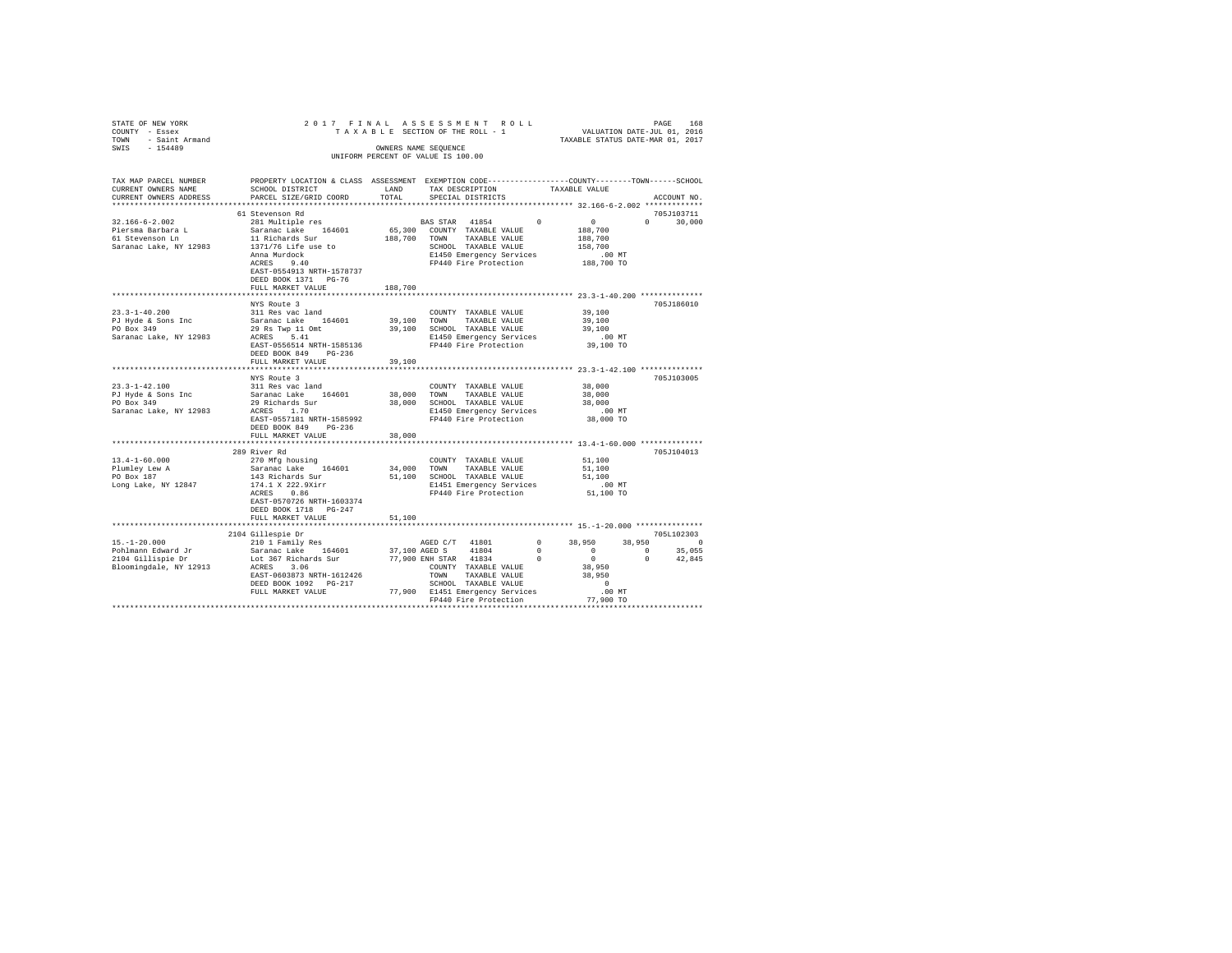| STATE OF NEW YORK<br>COUNTY - Essex<br>TOWN<br>- Saint Armand<br>SWIS<br>$-154489$                                                                                   |                                                   | OWNERS NAME SEOUENCE | 2017 FINAL ASSESSMENT ROLL<br>TAXABLE SECTION OF THE ROLL - 1<br>UNIFORM PERCENT OF VALUE IS 100.00 | VALUATION DATE-JUL 01, 2016<br>TAXABLE STATUS DATE-MAR 01, 2017 | 169<br>PAGE      |
|----------------------------------------------------------------------------------------------------------------------------------------------------------------------|---------------------------------------------------|----------------------|-----------------------------------------------------------------------------------------------------|-----------------------------------------------------------------|------------------|
| TAX MAP PARCEL NUMBER PROPERTY LOCATION & CLASS ASSESSMENT EXEMPTION CODE--------------COUNTY-------TOWN-----SCHOOL<br>CURRENT OWNERS NAME<br>CURRENT OWNERS ADDRESS | SCHOOL DISTRICT<br>PARCEL SIZE/GRID COORD         | LAND<br>TOTAL        | TAX DESCRIPTION<br>SPECIAL DISTRICTS                                                                | TAXABLE VALUE                                                   | ACCOUNT NO.      |
|                                                                                                                                                                      |                                                   |                      |                                                                                                     | ***************** 32.38-1-54.000 *************                  |                  |
|                                                                                                                                                                      | Rockledge Ln                                      |                      |                                                                                                     |                                                                 | 705J190018       |
| $32.38 - 1 - 54.000$                                                                                                                                                 | 311 Res vac land                                  |                      | COUNTY TAXABLE VALUE                                                                                | 31,400                                                          |                  |
| Pollock Brad                                                                                                                                                         | Saranac Lake 164601                               | 31,400 TOWN          | TAXABLE VALUE                                                                                       | 31,400                                                          |                  |
| 98 Rockledge Ln                                                                                                                                                      | 11 Twp 11 Omt Rs                                  |                      | 31,400 SCHOOL TAXABLE VALUE                                                                         | 31,400                                                          |                  |
| Saranac Lake, NY 12983                                                                                                                                               | Lot 53 Rockledge Park                             |                      | E1450 Emergency Services                                                                            | .00MT                                                           |                  |
|                                                                                                                                                                      | ACRES 0.73                                        |                      | FP440 Fire Protection                                                                               | 31,400 TO                                                       |                  |
|                                                                                                                                                                      | EAST-0556171 NRTH-1579736<br>DEED BOOK 1111 PG-36 |                      | WD441 Rockledge water                                                                               | 31,400 TO M                                                     |                  |
|                                                                                                                                                                      | FULL MARKET VALUE                                 | 31,400               |                                                                                                     |                                                                 |                  |
|                                                                                                                                                                      |                                                   |                      |                                                                                                     |                                                                 |                  |
|                                                                                                                                                                      | 98 Rockledge Ln                                   |                      |                                                                                                     |                                                                 | 705J195009       |
| $32.1 - 2 - 11.300$                                                                                                                                                  | 240 Rural res                                     |                      | BAS STAR 41854<br>$\Omega$                                                                          | $\circ$                                                         | 30,000<br>$\cap$ |
| Pollock Brad H                                                                                                                                                       | Saranac Lake 164601                               |                      | 50,100 COUNTY TAXABLE VALUE                                                                         | 173,000                                                         |                  |
| Pollock Ivana B                                                                                                                                                      | 31 Omt Twp 11 Rs                                  | 173,000 TOWN         | TAXABLE VALUE                                                                                       | 173,000                                                         |                  |
| 98 Rockledge Ln                                                                                                                                                      | ACRES 13.00                                       |                      | SCHOOL TAXABLE VALUE                                                                                | 143,000                                                         |                  |
| Saranac Lake, NY 12983                                                                                                                                               | EAST-0556625 NRTH-1580025                         |                      | E1450 Emergency Services                                                                            | $.00$ MT                                                        |                  |
|                                                                                                                                                                      | DEED BOOK 1497 PG-162                             |                      | FP440 Fire Protection                                                                               | 173,000 TO                                                      |                  |
|                                                                                                                                                                      | FULL MARKET VALUE                                 | 173,000              |                                                                                                     |                                                                 |                  |
|                                                                                                                                                                      |                                                   |                      |                                                                                                     |                                                                 |                  |
|                                                                                                                                                                      | 42 Whiteface Ln                                   |                      |                                                                                                     |                                                                 | 702A178509       |
| $13.56 - 4 - 8.000$<br>Porter Edward G                                                                                                                               | 210 1 Family Res                                  | 19,000 TOWN          | COUNTY TAXABLE VALUE                                                                                | 171,600<br>171,600                                              |                  |
| PO Box 270                                                                                                                                                           | Saranac Lake 164601<br>Rs Twp 11 Omt Lot 82       |                      | TAXABLE VALUE<br>171,600 SCHOOL TAXABLE VALUE                                                       | 171,600                                                         |                  |
| Bloomingdale, NY 12913                                                                                                                                               | ACRES 0.20                                        |                      | E1451 Emergency Services                                                                            | $.00$ MT                                                        |                  |
|                                                                                                                                                                      | EAST-0562308 NRTH-1606737                         |                      | FP440 Fire Protection                                                                               | 171,600 TO                                                      |                  |
|                                                                                                                                                                      | DEED BOOK 1313 PG-120                             |                      |                                                                                                     |                                                                 |                  |
|                                                                                                                                                                      | FULL MARKET VALUE                                 | 171,600              |                                                                                                     |                                                                 |                  |
|                                                                                                                                                                      |                                                   |                      |                                                                                                     |                                                                 |                  |
|                                                                                                                                                                      | 4 River Rd                                        |                      |                                                                                                     |                                                                 | 702A185009       |
| $13.57 - 3 - 8.142$                                                                                                                                                  | 210 1 Family Res                                  |                      | COUNTY TAXABLE VALUE                                                                                | 64,100                                                          |                  |
| Pratt Ward L                                                                                                                                                         | Saranac Lake 164601                               |                      | 18,500 TOWN<br>TAXABLE VALUE                                                                        | 64,100                                                          |                  |
| 4 River Rd                                                                                                                                                           | 101 Rs Twp 11                                     |                      | 64,100 SCHOOL TAXABLE VALUE                                                                         | 64,100                                                          |                  |
| PO Box 172                                                                                                                                                           | ACRES 0.18 BANK NBTOFN                            |                      | E1451 Emergency Services                                                                            | .00MT                                                           |                  |
| Bloomingdale, NY 12913                                                                                                                                               | EAST-0565145 NRTH-1606495                         |                      | FP440 Fire Protection                                                                               | 64,100 TO                                                       |                  |
|                                                                                                                                                                      | DEED BOOK 1326 PG-22<br>FULL MARKET VALUE         |                      | SD442 Bloomingdale Sewer D<br>64,100 WD442 Bloomingdale Water D                                     | 64,100 TO M<br>64,100 TO M                                      |                  |
|                                                                                                                                                                      | ***************************                       |                      |                                                                                                     |                                                                 |                  |
|                                                                                                                                                                      | 7 Canal Ln                                        |                      |                                                                                                     |                                                                 | 702A101415       |
| $13.57 - 1 - 18.000$                                                                                                                                                 | 210 1 Family Res                                  |                      | <b>BAS STAR</b> 41854<br>$\Omega$                                                                   | 0<br>$\Omega$                                                   | 30,000           |
| Prevost Joshua P                                                                                                                                                     | Saranac Lake 164601                               |                      | 33,600 COUNTY TAXABLE VALUE                                                                         | 102,000                                                         |                  |
| Prevost Anne-Marie E                                                                                                                                                 | 101 Richards Sur Omt 11                           |                      | 102,000 TOWN TAXABLE VALUE                                                                          | 102,000                                                         |                  |
| 7 Canal Ln                                                                                                                                                           | ACRES 0.80 BANKFREEDOM                            |                      | SCHOOL TAXABLE VALUE                                                                                | 72.000                                                          |                  |
| Bloomingdale, NY 12913                                                                                                                                               | EAST-0564988 NRTH-1606749                         |                      | E1451 Emergency Services                                                                            | $.00$ MT                                                        |                  |
|                                                                                                                                                                      | DEED BOOK 1745 PG-318                             |                      | FP440 Fire Protection                                                                               | 102,000 TO                                                      |                  |
|                                                                                                                                                                      | FULL MARKET VALUE                                 |                      | 102,000 SD442 Bloomingdale Sewer D                                                                  | 102,000 TO M                                                    |                  |
|                                                                                                                                                                      |                                                   |                      | WD442 Bloomingdale Water D                                                                          | 102,000 TO M                                                    |                  |
|                                                                                                                                                                      |                                                   |                      |                                                                                                     |                                                                 |                  |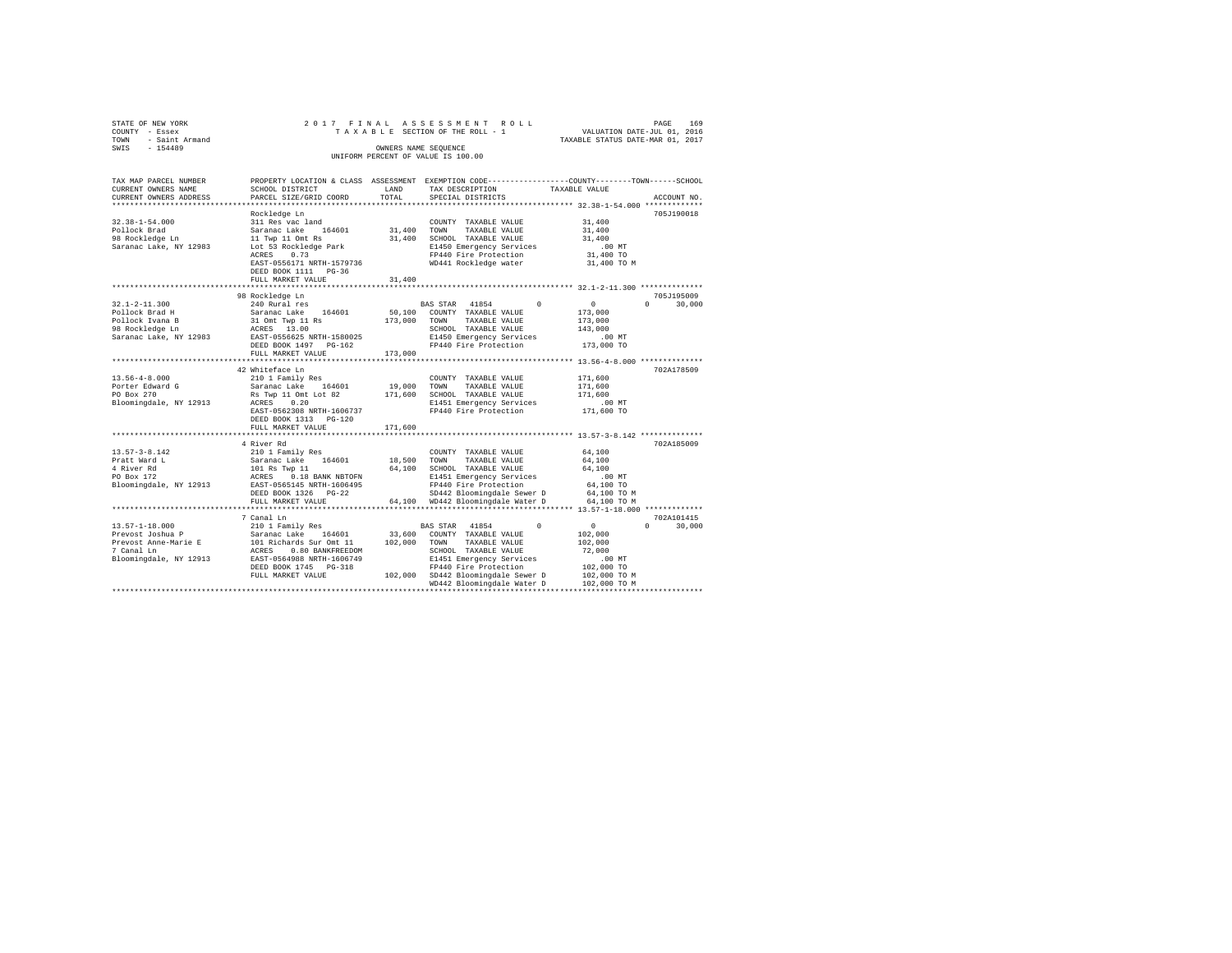| COUNTY<br>TOWN<br>SWIS | STATE OF NEW YORK<br>- Essex<br>- Saint Armand<br>$-154489$            |                                                                        | OWNERS NAME SEOUENCE        | 2017 FINAL ASSESSMENT ROLL<br>TAXABLE SECTION OF THE ROLL - 1<br>UNIFORM PERCENT OF VALUE IS 100.00 |                                                                              | PAGE<br>VALUATION DATE-JUL 01.<br>TAXABLE STATUS DATE-MAR 01, 2017 | 170<br>2016                  |
|------------------------|------------------------------------------------------------------------|------------------------------------------------------------------------|-----------------------------|-----------------------------------------------------------------------------------------------------|------------------------------------------------------------------------------|--------------------------------------------------------------------|------------------------------|
|                        | TAX MAP PARCEL NUMBER<br>CURRENT OWNERS NAME<br>CURRENT OWNERS ADDRESS | PROPERTY LOCATION & CLASS<br>SCHOOL DISTRICT<br>PARCEL SIZE/GRID COORD | ASSESSMENT<br>LAND<br>TOTAL | TAX DESCRIPTION<br>SPECIAL DISTRICTS                                                                | EXEMPTION CODE----------------COUNTY-------TOWN------SCHOOL<br>TAXARLE VALUE |                                                                    | ACCOUNT NO.<br>************* |

|                            | Canal Ln                                    |        |                          |           | 702A102001 |
|----------------------------|---------------------------------------------|--------|--------------------------|-----------|------------|
| $13.57 - 1 - 19.000$       | 311 Res vac land                            |        | COUNTY TAXABLE VALUE     | 12,400    |            |
| Prevost Joshua P           | Saranac Lake<br>164601                      | 12,400 | TOWN<br>TAXABLE VALUE    | 12,400    |            |
| Prevost Anne-Marie E       | 101 Richards Sur Omt 11                     | 12,400 | SCHOOL TAXABLE VALUE     | 12,400    |            |
| 7 Canal Ln                 | 1.10<br>ACRES                               |        | E1451 Emergency Services | .00MT     |            |
| Bloomingdale, NY 12913     | EAST-0565014 NRTH-1606954                   |        | FP440 Fire Protection    | 12,400 TO |            |
|                            | DEED BOOK 1745 PG-318                       |        |                          |           |            |
|                            | FULL MARKET VALUE                           | 12,400 |                          |           |            |
|                            |                                             |        |                          |           |            |
|                            | Ledge Ln                                    |        |                          |           | 705J189019 |
| $32.38 - 1 - 42.111$       | 311 Res vac land                            |        | COUNTY TAXABLE VALUE     | 25,600    |            |
| Provost Gary A             | Saranac Lake<br>164601                      | 25,600 | TOWN<br>TAXABLE VALUE    | 25,600    |            |
| Provost Crystal C          | 11 Twp 11 Omt Rs                            | 25,600 | SCHOOL TAXABLE VALUE     | 25,600    |            |
| 678 General Leroy Manor Rd | Rockledge Park                              |        | E1450 Emergency Services | $.00$ MT  |            |
| Morrisonville, NY 12962    | Lots $62 & 63$                              |        | FP440 Fire Protection    | 25,600 TO |            |
|                            | ACRES<br>0.51                               |        |                          |           |            |
|                            | EAST-0555966 NRTH-1580396                   |        |                          |           |            |
|                            | DEED BOOK 1809 PG-319                       |        |                          |           |            |
|                            | FULL MARKET VALUE<br>********************** | 25,600 |                          |           |            |
|                            | Ledge Ln                                    |        |                          |           | 705J190013 |
| $32.38 - 1 - 49.000$       | 311 Res vac land                            |        | COUNTY TAXABLE VALUE     | 25,800    |            |
| Provost Gary A             | Saranac Lake<br>164601                      | 25,800 | TAXABLE VALUE<br>TOWN    | 25,800    |            |
| Provost Crystal C          | 11 Twp 11 Omt Rs                            | 25,800 | SCHOOL TAXABLE VALUE     | 25,800    |            |
| 678 General Leroy Manor Rd | Lot 83 Rockledge Park                       |        | E1450 Emergency Services | $.00$ MT  |            |
| Morrisonville, NY 12962    | ACRES<br>0.55                               |        | FP440 Fire Protection    | 25,800 TO |            |
|                            | EAST-0555295 NRTH-1579538                   |        |                          |           |            |
|                            | DEED BOOK 1809 PG-319                       |        |                          |           |            |
|                            | FULL MARKET VALUE                           | 25,800 |                          |           |            |
|                            |                                             |        |                          |           |            |
|                            | Ledge Ln                                    |        |                          |           | 705J190020 |
| $32.38 - 1 - 56.000$       | 311 Res vac land                            |        | COUNTY TAXABLE VALUE     | 6,900     |            |
| Provost Gary A             | Saranac Lake<br>164601                      | 6,900  | TOWN<br>TAXABLE VALUE    | 6,900     |            |
| Provost Crystal C          | 11 Twp 11 Omt Rs                            | 6,900  | SCHOOL TAXABLE VALUE     | 6,900     |            |
| 678 General Leroy Manor Rd | Lot 98 Rockledge Park                       |        | E1450 Emergency Services | .00MT     |            |
| Morrisonville, NY 12962    | nonbuildable lot                            |        | FP440 Fire Protection    | 6,900 TO  |            |
|                            | ACRES<br>0.37                               |        |                          |           |            |
|                            | EAST-0555907 NRTH-1580600                   |        |                          |           |            |
|                            | DEED BOOK 1809 PG-319                       |        |                          |           |            |
|                            | FULL MARKET VALUE                           | 6,900  |                          |           |            |
|                            |                                             |        |                          |           |            |
|                            |                                             |        |                          |           |            |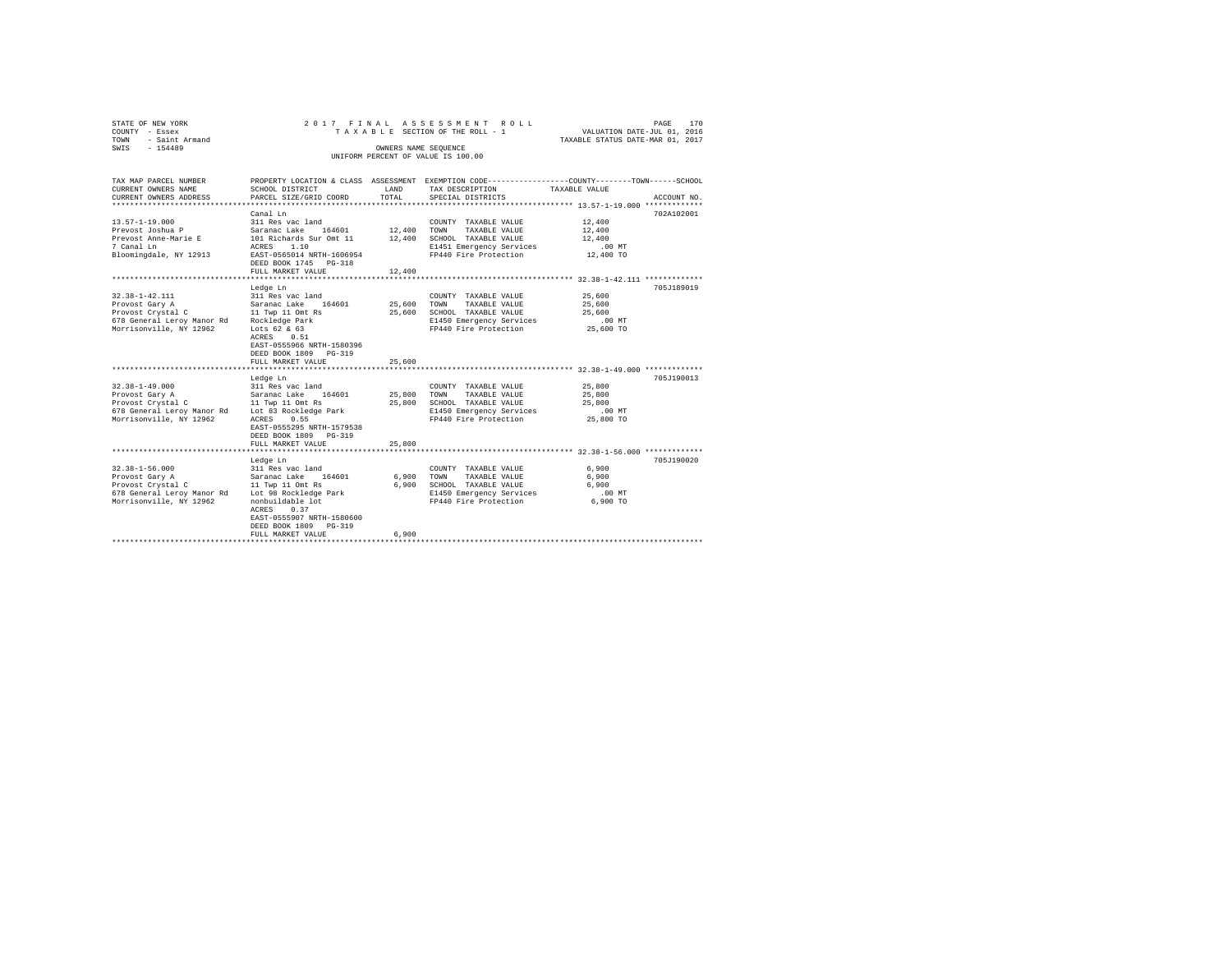| STATE OF NEW YORK<br>COUNTY<br>- Essex<br>- Saint Armand<br>TOWN | 2017 FINAL ASSESSMENT ROLL<br>TAXABLE SECTION OF THE ROLL - 1                             | 171<br>PAGE<br>VALUATION DATE-JUL 01, 2016<br>TAXABLE STATUS DATE-MAR 01, 2017 |
|------------------------------------------------------------------|-------------------------------------------------------------------------------------------|--------------------------------------------------------------------------------|
| SWIS<br>$-154489$                                                | OWNERS NAME SEOUENCE                                                                      |                                                                                |
|                                                                  | UNIFORM PERCENT OF VALUE IS 100.00                                                        |                                                                                |
|                                                                  |                                                                                           |                                                                                |
| TAX MAP PARCEL NUMBER                                            | PROPERTY LOCATION & CLASS ASSESSMENT EXEMPTION CODE----------------COUNTY-------TOWN----- | -SCHOOL                                                                        |

| CURRENT OWNERS NAME                              | SCHOOL DISTRICT           | LAND   | TAX DESCRIPTION                                                     | TAXABLE VALUE                          |            |
|--------------------------------------------------|---------------------------|--------|---------------------------------------------------------------------|----------------------------------------|------------|
| CURRENT OWNERS ADDRESS                           | PARCEL SIZE/GRID COORD    | TOTAL  | SPECIAL DISTRICTS                                                   |                                        | ACCOUNT NO |
| *********************                            |                           |        | ************************************** 32.38-1-57.100 ************* |                                        |            |
|                                                  | Ledge Ln                  |        |                                                                     |                                        | 705J190021 |
| $32.38 - 1 - 57.100$                             | 311 Res vac land          |        | COUNTY TAXABLE VALUE                                                | 13,700                                 |            |
| Provost Gary A                                   | Saranac Lake 164601       | 13,700 | TOWN<br>TAXABLE VALUE                                               | 13,700                                 |            |
| Provost Crystal C                                | 11 Twp 11 Omt Rs          | 13,700 | SCHOOL TAXABLE VALUE                                                | 13,700                                 |            |
| 678 General Leroy Manor Rd                       | Lts 94&95 Rockledge Park  |        | E1450 Emergency Services                                            | $.00$ MT                               |            |
| Morrisonville, NY 12962                          | 0.35<br>ACRES             |        | FP440 Fire Protection                                               | 13,700 TO                              |            |
|                                                  | EAST-0555558 NRTH-1580274 |        |                                                                     |                                        |            |
|                                                  | DEED BOOK 1809 PG-319     |        |                                                                     |                                        |            |
|                                                  | FULL MARKET VALUE         | 13,700 |                                                                     |                                        |            |
|                                                  |                           |        |                                                                     |                                        |            |
|                                                  | Ledge Ln                  |        |                                                                     |                                        | 705J190027 |
| $32.38 - 1 - 63.000$                             | 311 Res vac land          |        | COUNTY TAXABLE VALUE                                                | 25,700                                 |            |
| Provost Gary A                                   | Saranac Lake 164601       | 25,700 | TOWN<br>TAXABLE VALUE                                               | 25,700                                 |            |
| Provost Crystal C                                | 11 Twp 11 Omt Rs          |        | 25,700 SCHOOL TAXABLE VALUE                                         | 25,700                                 |            |
| 678 General Leroy Manor Rd Lot 84 Rockledge Park |                           |        | E1450 Emergency Services                                            | $.00$ MT                               |            |
| Morrisonville, NY 12962                          | 0.26<br>ACRES             |        | FP440 Fire Protection                                               | 25,700 TO                              |            |
|                                                  | EAST-0555327 NRTH-1579638 |        |                                                                     |                                        |            |
|                                                  | DEED BOOK 1809 PG-319     |        |                                                                     |                                        |            |
|                                                  | FULL MARKET VALUE         | 25,700 |                                                                     |                                        |            |
|                                                  |                           |        |                                                                     | ********* 32.38-1-64.000 ************* |            |
|                                                  | Ledge Ln                  |        |                                                                     |                                        | 705J190028 |
| $32.38 - 1 - 64.000$                             | 311 Res vac land          |        | COUNTY TAXABLE VALUE                                                | 33,200                                 |            |
| Provost Gary A                                   | Saranac Lake 164601       | 33,200 | TOWN                                                                | 33,200                                 |            |
| Provost Crystal C                                |                           | 33,200 | TAXABLE VALUE                                                       | 33,200                                 |            |
|                                                  | 11 Twp 11 Omt Rs          |        | SCHOOL TAXABLE VALUE                                                |                                        |            |
| 678 General Leroy Manor Rd                       | Lot 82 Rockledge Park     |        | E1450 Emergency Services                                            | $.00$ MT                               |            |
| Morrisonville, NY 12962                          | ACRES<br>0.96             |        | FP440 Fire Protection                                               | 33,200 TO                              |            |
|                                                  | EAST-0555243 NRTH-1579393 |        |                                                                     |                                        |            |
|                                                  | DEED BOOK 1809 PG-319     |        |                                                                     |                                        |            |
|                                                  | FULL MARKET VALUE         | 33,200 |                                                                     |                                        |            |
|                                                  |                           |        | *********************** 32.38-1-65.000 *************                |                                        |            |
|                                                  | Ledge Ln                  |        |                                                                     |                                        | 705J190029 |
| $32.38 - 1 - 65.000$                             | 311 Res vac land          |        | COUNTY TAXABLE VALUE                                                | 1,800                                  |            |
| Provost Gary A                                   | Saranac Lake<br>164601    | 1,800  | TOWN<br>TAXABLE VALUE                                               | 1,800                                  |            |
| Provost Crystal C                                | 11 Twp 11 Omt Rs          | 1,800  | SCHOOL TAXABLE VALUE                                                | 1,800                                  |            |
| 678 General Leroy Manor Rd                       | Lot 87 Rockledge Park     |        | E1450 Emergency Services                                            | .00 MT                                 |            |
| Morrisonville, NY 12962                          | ACRES<br>0.40             |        | FP440 Fire Protection                                               | 1,800 TO                               |            |
|                                                  | EAST-0555136 NRTH-1579691 |        |                                                                     |                                        |            |
|                                                  | DEED BOOK 1809 PG-319     |        |                                                                     |                                        |            |
|                                                  | FULL MARKET VALUE         | 1,800  |                                                                     |                                        |            |
|                                                  |                           |        |                                                                     |                                        |            |
|                                                  | Ledge Ln                  |        |                                                                     |                                        | 705J190030 |
| $32.38 - 1 - 66.000$                             | 311 Res vac land          |        | COUNTY TAXABLE VALUE                                                | 1,600                                  |            |
| Provost Gary A                                   | Saranac Lake<br>164601    | 1,600  | TOWN<br>TAXABLE VALUE                                               | 1,600                                  |            |
| Provost Crystal C                                | 11 Twp 11 Omt Rs          | 1,600  | SCHOOL TAXABLE VALUE                                                | 1,600                                  |            |
| 678 General Leroy Manor Rd                       | Lot 88 Rockledge Park     |        | E1450 Emergency Services                                            | .00 MT                                 |            |
| Morrisonville, NY 12962                          | ACRES<br>0.34             |        | FP440 Fire Protection                                               | 1,600 TO                               |            |
|                                                  | EAST-0555172 NRTH-1579768 |        |                                                                     |                                        |            |
|                                                  | DEED BOOK 1809 PG-319     |        |                                                                     |                                        |            |
|                                                  | FULL MARKET VALUE         | 1,600  |                                                                     |                                        |            |
|                                                  |                           |        |                                                                     |                                        |            |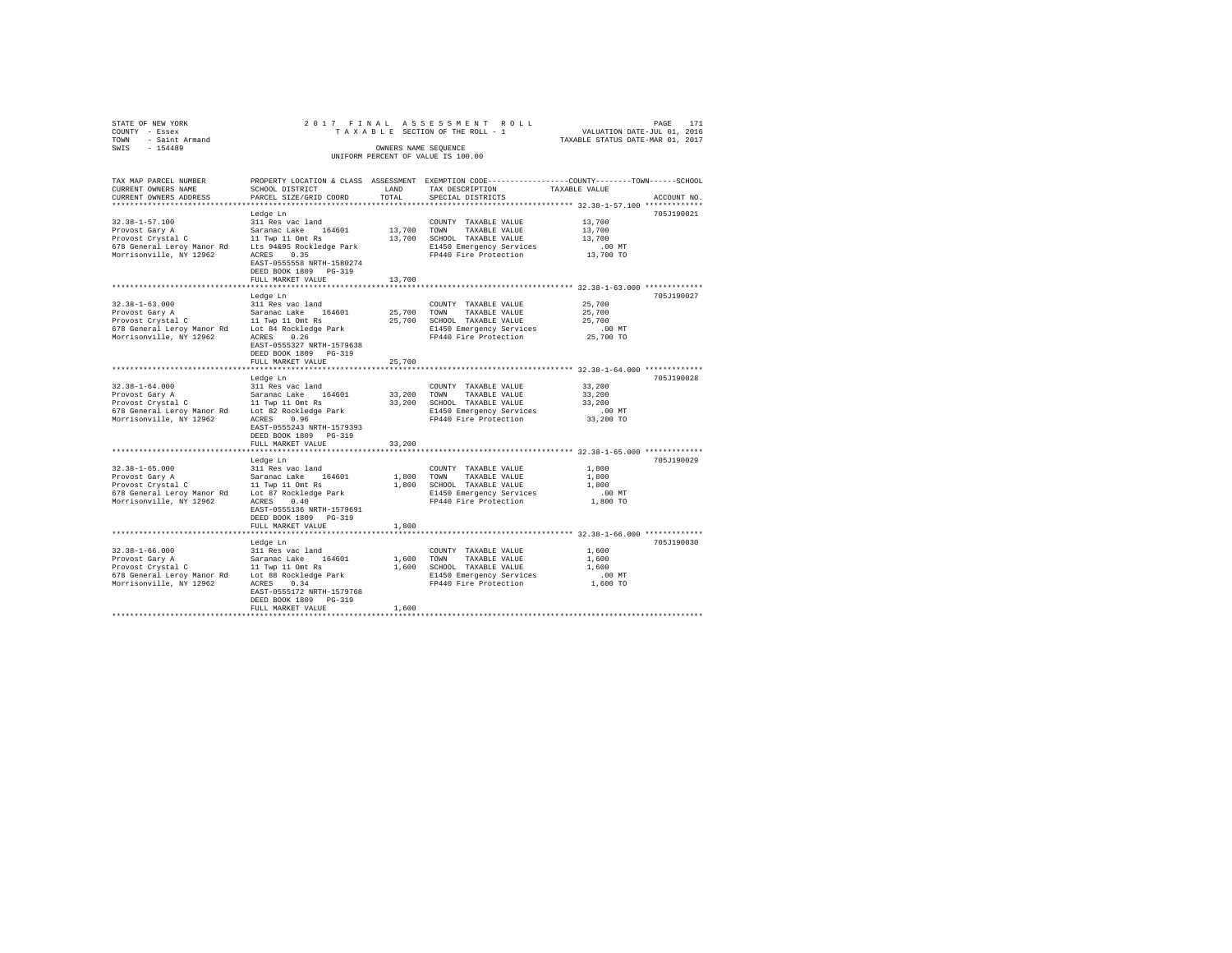| TOWN | STATE OF NEW YORK<br>COUNTY - Essex<br>- Saint Armand |                                                         |                      | 2017 FINAL ASSESSMENT ROLL<br>TAXABLE SECTION OF THE ROLL - 1                   | TAXABLE STATUS DATE-MAR 01, 2017 | PAGE<br>VALUATION DATE-JUL 01, 2016 | 172 |
|------|-------------------------------------------------------|---------------------------------------------------------|----------------------|---------------------------------------------------------------------------------|----------------------------------|-------------------------------------|-----|
| SWIS | $-154489$                                             |                                                         | OWNERS NAME SEOUENCE | UNIFORM PERCENT OF VALUE IS 100.00                                              |                                  |                                     |     |
|      | TAX MAP PARCEL NUMBER<br>CURRENT OWNERS NAME          | PROPERTY LOCATION & CLASS ASSESSMENT<br>SCHOOL DISTRICT | LAND                 | EXEMPTION CODE-----------------COUNTY-------TOWN------SCHOOL<br>TAX DESCRIPTION | TAXABLE VALUE                    |                                     |     |

| CURRENT OWNERS ADDRESS                                                                                               | PARCEL SIZE/GRID COORD                                                                                                                                                                          | TOTAL                        | SPECIAL DISTRICTS                                                                                                          |                                                 | ACCOUNT NO. |
|----------------------------------------------------------------------------------------------------------------------|-------------------------------------------------------------------------------------------------------------------------------------------------------------------------------------------------|------------------------------|----------------------------------------------------------------------------------------------------------------------------|-------------------------------------------------|-------------|
| $32.38 - 1 - 67.000$<br>Provost Gary A<br>Provost Crystal C<br>678 General Leroy Manor Rd<br>Morrisonville, NY 12962 | Ledge Ln<br>311 Res vac land<br>Saranac Lake 164601<br>11 Twp 11 Omt Rs<br>Lot 89 Rockledge Park<br>ACRES<br>0.37<br>EAST-0555206 NRTH-1579842<br>DEED BOOK 1809 PG-319<br>FULL MARKET VALUE    | 1,700<br>1,700<br>1,700      | COUNTY TAXABLE VALUE<br>TOWN<br>TAXABLE VALUE<br>SCHOOL TAXABLE VALUE<br>E1450 Emergency Services<br>FP440 Fire Protection | 1,700<br>1,700<br>1,700<br>.00 MT<br>1,700 TO   | 705J190031  |
| $32.38 - 1 - 68.000$<br>Provost Gary A<br>Provost Crystal C<br>678 General Leroy Manor Rd<br>Morrisonville, NY 12962 | Ledge Ln<br>311 Res vac land<br>Saranac Lake<br>164601<br>11 Twp 11 Omt Rs<br>Lot 90 Rockledge Park<br>0.31<br>ACRES<br>EAST-0555260 NRTH-1579909<br>DEED BOOK 1809 PG-319                      | 1,400<br>1,400               | COUNTY TAXABLE VALUE<br>TOWN<br>TAXABLE VALUE<br>SCHOOL TAXABLE VALUE<br>E1450 Emergency Services<br>FP440 Fire Protection | 1,400<br>1,400<br>1,400<br>$.00$ MT<br>1,400 TO | 705J190032  |
|                                                                                                                      | FULL MARKET VALUE                                                                                                                                                                               | 1,400                        |                                                                                                                            | ********** 32.38-1-69.000 *************         |             |
| $32.38 - 1 - 69.000$<br>Provost Gary A<br>Provost Crystal C<br>678 General Leroy Manor Rd<br>Morrisonville, NY 12962 | Ledge Ln<br>311 Res vac land<br>164601<br>Saranac Lake<br>11 Twp 11 Omt Rs<br>Lot 91 Rockledge Park<br>ACRES<br>0.35<br>EAST-0555309 NRTH-1579988<br>DEED BOOK 1809 PG-319<br>FULL MARKET VALUE | 1,600 TOWN<br>1,600<br>1,600 | COUNTY TAXABLE VALUE<br>TAXABLE VALUE<br>SCHOOL TAXABLE VALUE<br>E1450 Emergency Services<br>FP440 Fire Protection         | 1,600<br>1,600<br>1,600<br>$.00$ MT<br>1,600 TO | 705J190033  |
| $32.38 - 1 - 71.000$<br>Provost Gary A<br>Provost Crystal C<br>678 General Leroy Manor Rd<br>Morrisonville, NY 12962 | Ledge Ln<br>311 Res vac land<br>Saranac Lake 164601<br>11 Twp 11 Omt Rs<br>Lot 93 Rockledge Park<br>ACRES<br>0.33<br>EAST-0555491 NRTH-1580189<br>DEED BOOK 1809 PG-319<br>FULL MARKET VALUE    | 1,500 TOWN<br>1,500<br>1,500 | COUNTY TAXABLE VALUE<br>TAXABLE VALUE<br>SCHOOL TAXABLE VALUE<br>E1450 Emergency Services<br>FP440 Fire Protection         | 1,500<br>1,500<br>1,500<br>$.00$ MT<br>1,500 TO | 705J190035  |
| $32.38 - 1 - 72.000$<br>Provost Gary A<br>Provost Crystal C<br>678 General Leroy Manor Rd<br>Morrisonville, NY 12962 | Ledge Ln<br>311 Res vac land<br>Saranac Lake<br>164601<br>11 Twp 11 Omt Rs<br>Lot 96 Rockledge Park<br>0.43<br>ACRES<br>EAST-0555756 NRTH-1580465<br>DEED BOOK 1809 PG-319<br>FULL MARKET VALUE | 2,000<br>2,000<br>2,000      | COUNTY TAXABLE VALUE<br>TOWN<br>TAXABLE VALUE<br>SCHOOL TAXABLE VALUE<br>E1450 Emergency Services<br>FP440 Fire Protection | 2,000<br>2,000<br>2,000<br>$.00$ MT<br>2,000 TO | 705J190036  |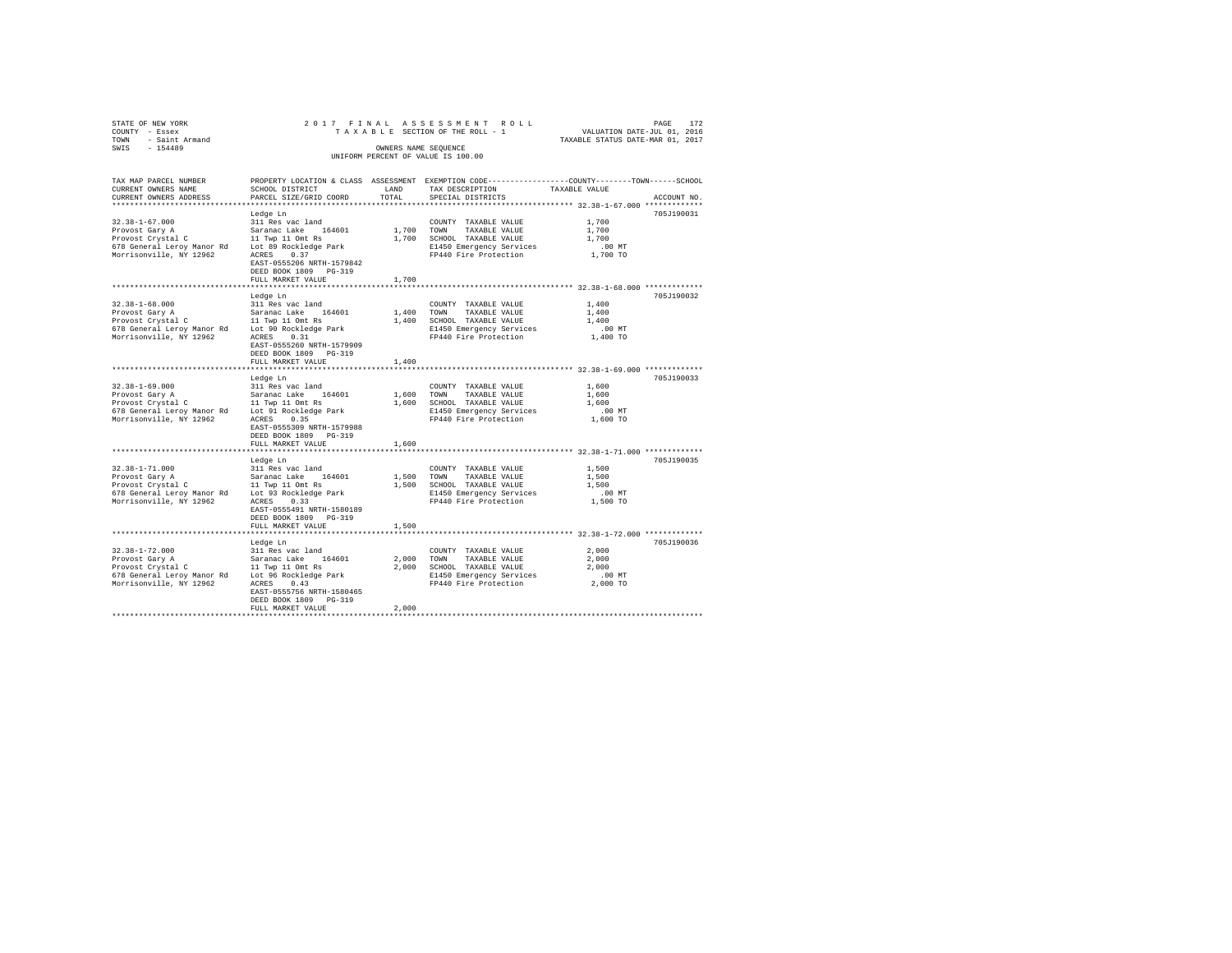| STATE OF NEW YORK                                                                             |                                                      |                   | 2017 FINAL ASSESSMENT ROLL                                                                      |                                  | PAGE<br>173 |
|-----------------------------------------------------------------------------------------------|------------------------------------------------------|-------------------|-------------------------------------------------------------------------------------------------|----------------------------------|-------------|
| COUNTY - Essex                                                                                |                                                      |                   | TAXABLE SECTION OF THE ROLL - 1                                                                 | VALUATION DATE-JUL 01, 2016      |             |
| TOWN - Saint Armand                                                                           |                                                      |                   |                                                                                                 | TAXABLE STATUS DATE-MAR 01, 2017 |             |
| SWIS - 154489                                                                                 |                                                      |                   | OWNERS NAME SEOUENCE                                                                            |                                  |             |
|                                                                                               |                                                      |                   | UNIFORM PERCENT OF VALUE IS 100.00                                                              |                                  |             |
|                                                                                               |                                                      |                   |                                                                                                 |                                  |             |
|                                                                                               |                                                      |                   |                                                                                                 |                                  |             |
| TAX MAP PARCEL NUMBER                                                                         |                                                      |                   | PROPERTY LOCATION & CLASS ASSESSMENT EXEMPTION CODE---------------COUNTY-------TOWN------SCHOOL |                                  |             |
| CURRENT OWNERS NAME                                                                           | SCHOOL DISTRICT                                      | LAND              | TAX DESCRIPTION                                                                                 | TAXABLE VALUE                    |             |
| CURRENT OWNERS ADDRESS<br>***********************                                             | PARCEL SIZE/GRID COORD                               | TOTAL.            | SPECIAL DISTRICTS                                                                               |                                  | ACCOUNT NO. |
|                                                                                               |                                                      |                   |                                                                                                 |                                  |             |
|                                                                                               | Ledge Ln                                             |                   |                                                                                                 |                                  | 705J190037  |
| $32.38 - 1 - 73.000$                                                                          | 311 Res vac land                                     |                   | COUNTY TAXABLE VALUE                                                                            | 1,600                            |             |
| Provost Gary A                                                                                | Saranac Lake 164601                                  | 1,600 TOWN        | TAXABLE VALUE                                                                                   | 1,600                            |             |
| Provost Crystal C 11 Twp 11 Omt Rs                                                            |                                                      |                   | 1,600 SCHOOL TAXABLE VALUE                                                                      | 1,600                            |             |
| 678 General Leroy Manor Rd Lot 97 Rockledge Park                                              |                                                      |                   | E1450 Emergency Services                                                                        | $.00$ MT                         |             |
| Morrisonville, NY 12962                                                                       | ACRES 0.34                                           |                   | FP440 Fire Protection                                                                           | 1,600 TO                         |             |
|                                                                                               | EAST-0555835 NRTH-1580540                            |                   |                                                                                                 |                                  |             |
|                                                                                               | DEED BOOK 1809 PG-319                                |                   |                                                                                                 |                                  |             |
|                                                                                               | FULL MARKET VALUE                                    | 1,600             |                                                                                                 |                                  |             |
|                                                                                               |                                                      |                   |                                                                                                 |                                  |             |
|                                                                                               | Ledge Ln                                             |                   |                                                                                                 |                                  | 705J190039  |
| $32.38 - 1 - 75.000$                                                                          | 311 Res vac land                                     |                   | COUNTY TAXABLE VALUE                                                                            | 21,000                           |             |
| Provost Gary A                                                                                | Saranac Lake 164601                                  | 21,000            | TOWN<br>TAXABLE VALUE                                                                           | 21,000                           |             |
| Provost Crystal C<br>Provost Crystal C<br>678 General Leroy Manor Rd<br>Lot 60 Rockledge Park |                                                      |                   | 21,000 SCHOOL TAXABLE VALUE                                                                     | 21,000                           |             |
|                                                                                               |                                                      |                   | E1450 Emergency Services                                                                        | $.00$ MT                         |             |
| Morrisonville, NY 12962                                                                       | ACRES 0.39                                           |                   | FP440 Fire Protection                                                                           | 21,000 TO                        |             |
|                                                                                               | EAST-0556128 NRTH-1580548                            |                   |                                                                                                 |                                  |             |
|                                                                                               | DEED BOOK 1809 PG-319                                |                   |                                                                                                 |                                  |             |
|                                                                                               | FULL MARKET VALUE                                    | 21,000            |                                                                                                 |                                  |             |
|                                                                                               |                                                      |                   |                                                                                                 |                                  |             |
|                                                                                               | Ledge Ln                                             |                   |                                                                                                 |                                  | 705J190040  |
| $32.38 - 1 - 76.000$<br>32.38-1-76.000<br>Provost Gary A                                      | 311 Res vac land                                     |                   | COUNTY TAXABLE VALUE                                                                            | 19,800                           |             |
|                                                                                               | Saranac Lake 164601<br>11 Twp 11 Omt Rs              |                   | 19,800 TOWN TAXABLE VALUE                                                                       | 19,800                           |             |
| Provost Crystal C                                                                             |                                                      |                   | 19,800 SCHOOL TAXABLE VALUE                                                                     | 19,800                           |             |
| 678 General Leroy Manor Rd Lot 61 Rockledge Park                                              | 0.30                                                 |                   | E1450 Emergency Services                                                                        | .00MT<br>19,800 TO               |             |
| Morrisonville, NY 12962                                                                       | ACRES                                                |                   | FP440 Fire Protection                                                                           |                                  |             |
|                                                                                               | EAST-0556067 NRTH-1580473                            |                   |                                                                                                 |                                  |             |
|                                                                                               | DEED BOOK 1809 PG-319                                |                   |                                                                                                 |                                  |             |
|                                                                                               | FULL MARKET VALUE                                    | 19,800            |                                                                                                 |                                  |             |
|                                                                                               | 1645 NYS Route 3                                     |                   |                                                                                                 |                                  | 702A101701  |
| $13.65 - 3 - 4.000$                                                                           |                                                      |                   |                                                                                                 |                                  |             |
| Provost Jill M                                                                                | 210 1 Family Res                                     |                   | COUNTY TAXABLE VALUE<br>TOWN<br>TAXABLE VALUE                                                   | 111,700<br>111,700               |             |
| 25 High St                                                                                    | Saranac Lake 164601                                  | 19,000<br>111,700 | SCHOOL TAXABLE VALUE                                                                            | 111,700                          |             |
| Tupper Lake, NY 12986                                                                         | $102$ Twp 11 Omt<br>$\Delta$ CEES 0.20<br>ACRES 0.20 |                   | E1451 Emergency Services                                                                        | $.00$ MT                         |             |
|                                                                                               | EAST-0564650 NRTH-1605123                            |                   | FP440 Fire Protection                                                                           | 111,700 TO                       |             |
|                                                                                               | DEED BOOK 1122 PG-44                                 |                   | SD442 Bloomingdale Sewer D                                                                      | 111,700 TO M                     |             |
|                                                                                               |                                                      |                   |                                                                                                 | 111,700 TO M                     |             |
|                                                                                               | FULL MARKET VALUE                                    |                   | 111,700 WD442 Bloomingdale Water D                                                              |                                  |             |
|                                                                                               |                                                      |                   |                                                                                                 |                                  |             |
|                                                                                               | NYS Route 3                                          |                   |                                                                                                 |                                  | 702A101702  |
| $13.65 - 3 - 5.100$                                                                           | 311 Res vac land                                     |                   | COUNTY TAXABLE VALUE                                                                            | 1,000                            |             |
| Provost Jill M<br>25 High St                                                                  | Saranac Lake 164601                                  | 1,000 TOWN        | TAXABLE VALUE                                                                                   | 1,000                            |             |
|                                                                                               | 102 Twp 11 Omt<br>ACRES 0.14                         |                   | 1,000 SCHOOL TAXABLE VALUE                                                                      | 1,000                            |             |
| Tupper Lake, NY 12986                                                                         | EAST-0564656 NRTH-1605058                            |                   | E1451 Emergency Services                                                                        | $.00$ MT<br>1,000 TO             |             |
|                                                                                               | DEED BOOK 1122 PG-44                                 |                   | FP440 Fire Protection                                                                           |                                  |             |
|                                                                                               | FULL MARKET VALUE                                    | 1,000             |                                                                                                 |                                  |             |
|                                                                                               |                                                      |                   |                                                                                                 |                                  |             |
|                                                                                               |                                                      |                   |                                                                                                 |                                  |             |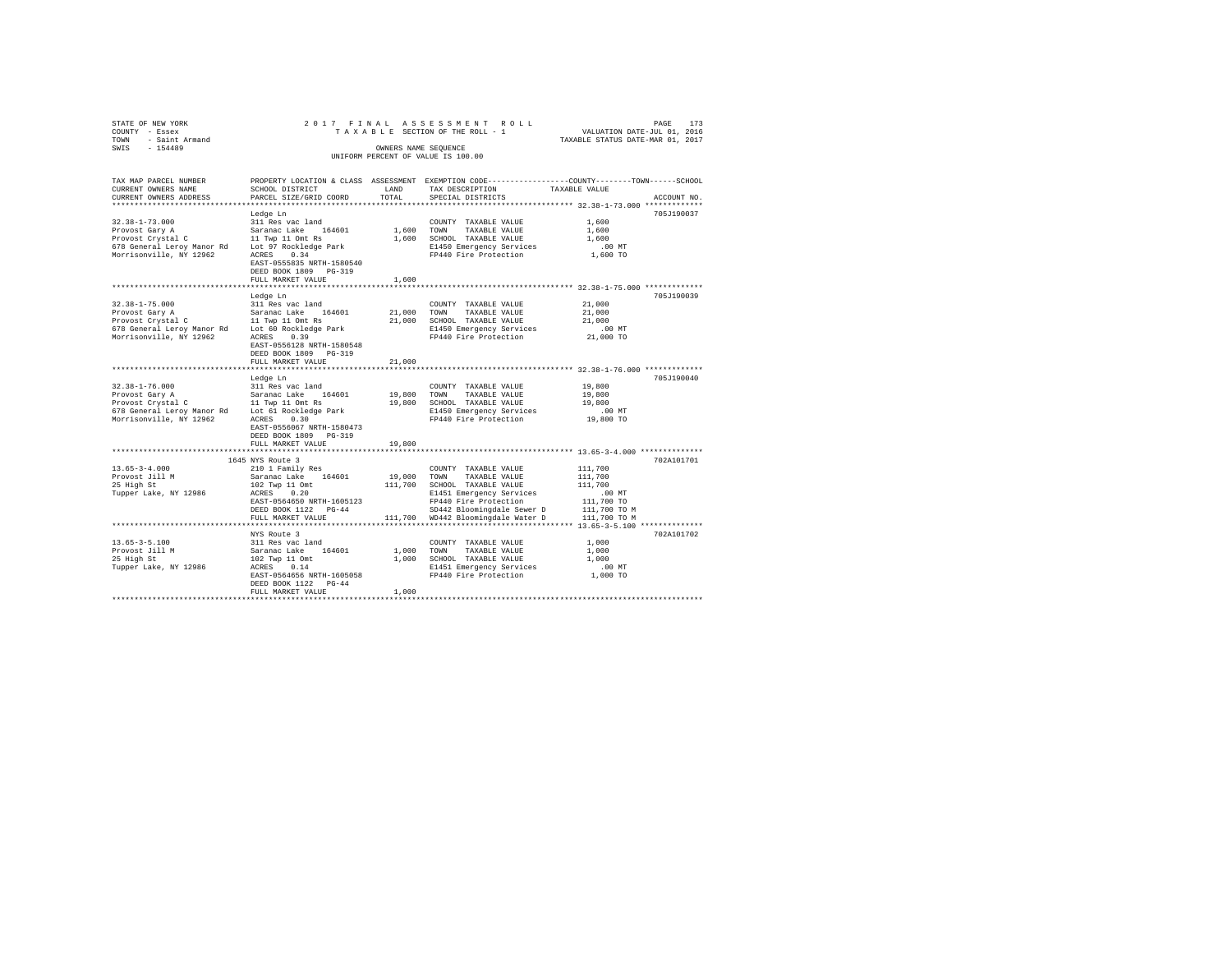|                | STATE OF NEW YORK   |  |  | 2017 FINAL ASSESSMENT ROLL         |  |                                  | PAGE | 174 |
|----------------|---------------------|--|--|------------------------------------|--|----------------------------------|------|-----|
| COUNTY - Essex |                     |  |  | TAXABLE SECTION OF THE ROLL - 1    |  | VALUATION DATE-JUL 01, 2016      |      |     |
|                | TOWN - Saint Armand |  |  |                                    |  | TAXABLE STATUS DATE-MAR 01, 2017 |      |     |
| SWTS           | $-154489$           |  |  | OWNERS NAME SEOUENCE               |  |                                  |      |     |
|                |                     |  |  | UNIFORM PERCENT OF VALUE IS 100.00 |  |                                  |      |     |
|                |                     |  |  |                                    |  |                                  |      |     |

| TAX MAP PARCEL NUMBER                   |                                               |         |                                         | PROPERTY LOCATION & CLASS ASSESSMENT EXEMPTION CODE---------------COUNTY-------TOWN-----SCHOOL |
|-----------------------------------------|-----------------------------------------------|---------|-----------------------------------------|------------------------------------------------------------------------------------------------|
| CURRENT OWNERS NAME                     | SCHOOL DISTRICT                               | LAND    | TAX DESCRIPTION                         | TAXABLE VALUE                                                                                  |
| CURRENT OWNERS ADDRESS                  | PARCEL SIZE/GRID COORD                        | TOTAL   | SPECIAL DISTRICTS                       | ACCOUNT NO.                                                                                    |
|                                         |                                               |         |                                         |                                                                                                |
| $13.56 - 11 - 10.000$                   | 61 Prospect St<br>312 Vac w/imprv             |         | COUNTY TAXABLE VALUE                    | 702A102013<br>27,100                                                                           |
| Randolph Zachary                        | 164601<br>Saranac Lake                        | 23,000  | TOWN<br>TAXABLE VALUE                   | 27,100                                                                                         |
| Randolph Gemini                         | 82 Rs Twp.11 Omt                              | 27,100  | SCHOOL TAXABLE VALUE                    | 27,100                                                                                         |
| 59 Prospect St                          | Lot 189/111 Whiteface Mtn                     |         | E1451 Emergency Services                | .00 MT                                                                                         |
| Bloomingdale, NY 12913                  | 0.34<br>ACRES                                 |         | FP440 Fire Protection                   | 27,100 TO                                                                                      |
|                                         | EAST-0561880 NRTH-1606161                     |         | SD442 Bloomingdale Sewer D 27,100 TO M  |                                                                                                |
|                                         | DEED BOOK 1787 PG-181                         |         | WD442 Bloomingdale Water D 27.100 TO M  |                                                                                                |
|                                         | FULL MARKET VALUE                             | 27,100  |                                         |                                                                                                |
|                                         |                                               |         |                                         |                                                                                                |
|                                         | 59 Prospect St                                |         |                                         | 705Z014001                                                                                     |
| $13.56 - 11 - 11.000$                   | 210 1 Family Res                              |         | BAS STAR 41854<br>$\Omega$              | $\circ$<br>$\Omega$<br>30,000                                                                  |
|                                         | Saranac Lake 164601                           |         | 32,100 COUNTY TAXABLE VALUE             | 175,200                                                                                        |
| Randolph Zachary D<br>Randolph Gemini A | Saranac Lake 1<br>82 Rs Twp 11 Omt            | 175,200 | TOWN<br>TAXABLE VALUE                   | 175,200                                                                                        |
| 59 Prospect St                          | Lot 105/107 Whiteface Mtn                     |         | SCHOOL TAXABLE VALUE                    | 145,200                                                                                        |
| Bloomingdale, NY 12913                  | ACRES<br>0.34 BANK WFARGO                     |         | E1451 Emergency Services                | .00MT                                                                                          |
|                                         | EAST-0561906 NRTH-1606281                     |         | FP440 Fire Protection                   | 175,200 TO                                                                                     |
|                                         | DEED BOOK 1750 PG-32                          |         | SD442 Bloomingdale Sewer D 175,200 TO M |                                                                                                |
|                                         | FULL MARKET VALUE                             |         | 175,200 WD442 Bloomingdale Water D      | 175,200 TO M                                                                                   |
|                                         |                                               |         |                                         |                                                                                                |
|                                         | 1026 NYS Route 3                              |         |                                         | 705J104110                                                                                     |
| $23.3 - 1 - 11.000$                     | 281 Multiple res                              |         | $\Omega$<br>BAS STAR 41854              | 0<br>$\Omega$<br>30,000                                                                        |
| Ravmond Matt J                          |                                               |         | 73,800 COUNTY TAXABLE VALUE             | 322,400                                                                                        |
| Garso Cindy W                           | Saranac Lake 164601<br>Richards Survey Lot 67 | 322,400 | TOWN<br>TAXABLE VALUE                   | 322,400                                                                                        |
| 348 Lake St                             | 6.00                                          |         | SCHOOL TAXABLE VALUE                    | 292,400                                                                                        |
| Saranac Lake, NY 12983                  | 6.70<br>ACRES                                 |         | E1450 Emergency Services                | $.00$ MT                                                                                       |
|                                         | EAST-0561400 NRTH-1592164                     |         | FP440 Fire Protection                   | 322,400 TO                                                                                     |
|                                         | DEED BOOK 1581 PG-76                          |         |                                         |                                                                                                |
|                                         | FULL MARKET VALUE                             | 322,400 |                                         |                                                                                                |
|                                         |                                               |         |                                         |                                                                                                |
|                                         | 165 Forest Hill Ave                           |         |                                         | 705.7199003                                                                                    |
| $32.38 - 1 - 5.200$                     | 210 1 Family Res                              |         | BAS STAR 41854<br>$\Omega$              | $\circ$<br>$\Omega$<br>30,000                                                                  |
| Rdzanek Christopher                     | Saranac Lake 164601                           |         | 41,500 COUNTY TAXABLE VALUE             | 271,600                                                                                        |
| Rdzanek Susan                           | 11 Omt Twp 11 Rs                              | 271,600 | TOWN<br>TAXABLE VALUE                   | 271,600                                                                                        |
| 165 Forest Hill Ave                     | Lot 20 Rockledge Park                         |         | SCHOOL TAXABLE VALUE                    | 241,600                                                                                        |
| Saranac Lake, NY 12983                  | ACRES<br>0.63                                 |         | E1450 Emergency Services                | $.00$ MT                                                                                       |
|                                         | EAST-0556147 NRTH-1578515                     |         | FP440 Fire Protection                   | 271,600 TO                                                                                     |
|                                         | DEED BOOK 1185 PG-204                         |         | WD441 Rockledge water                   | 271,600 TO M                                                                                   |
|                                         | FULL MARKET VALUE                             | 271,600 |                                         |                                                                                                |
|                                         |                                               |         |                                         |                                                                                                |
|                                         |                                               |         |                                         |                                                                                                |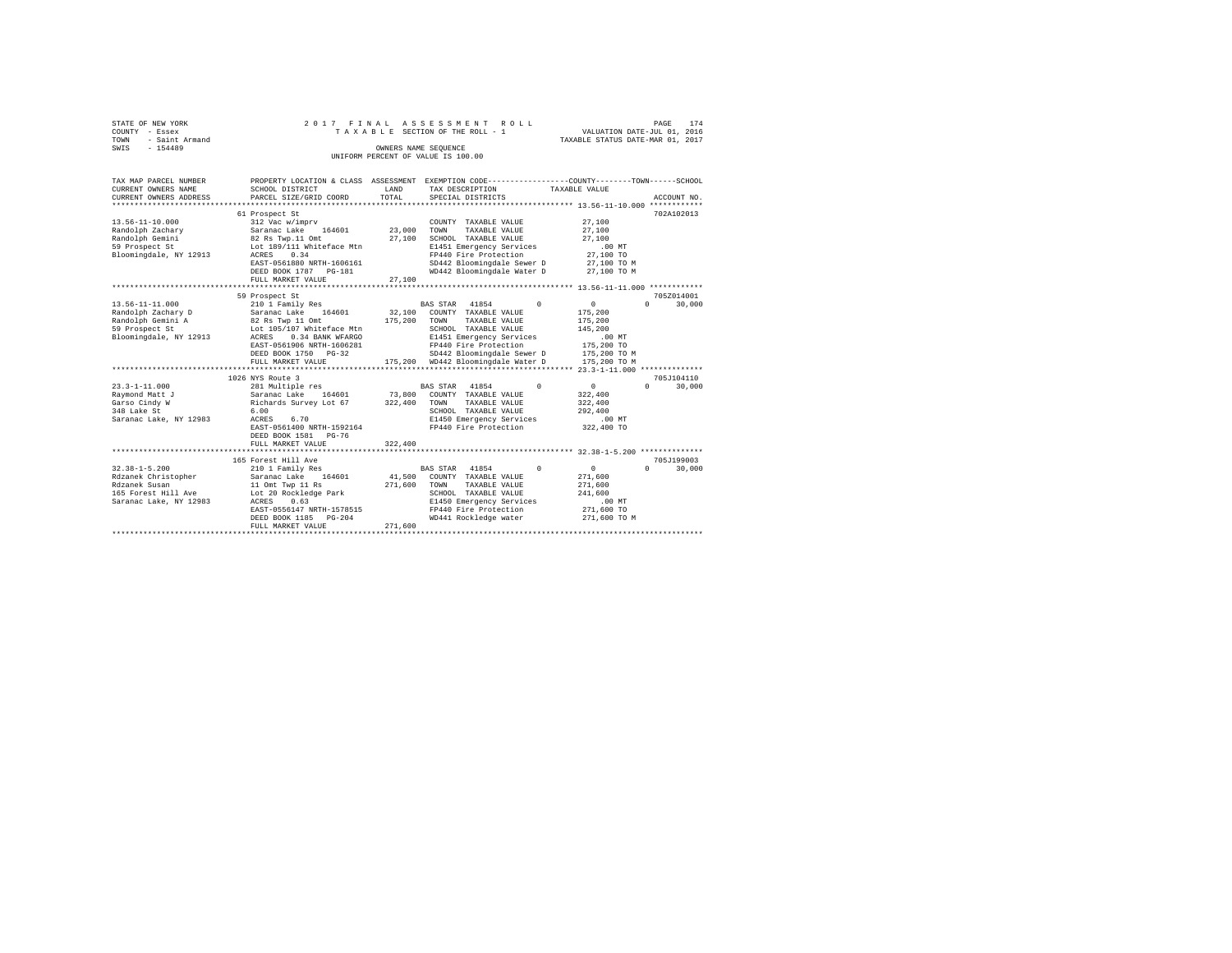| STATE OF NEW YORK<br>COUNTY<br>- Essex<br>- Saint Armand<br>TOWN<br>$-154489$<br>SWIS |                           | OWNERS NAME SEQUENCE | 2017 FINAL ASSESSMENT ROLL<br>UNIFORM PERCENT OF VALUE IS 100.00 | 175<br>PAGE<br>TAXABLE SECTION OF THE ROLL - 1 WALUATION DATE-JUL 01, 2016<br>TAXABLE STATUS DATE-MAR 01, 2017 |
|---------------------------------------------------------------------------------------|---------------------------|----------------------|------------------------------------------------------------------|----------------------------------------------------------------------------------------------------------------|
| TAX MAP PARCEL NUMBER                                                                 |                           |                      |                                                                  | PROPERTY LOCATION & CLASS ASSESSMENT EXEMPTION CODE----------------COUNTY-------TOWN------SCHOOL               |
| CURRENT OWNERS NAME                                                                   | SCHOOL DISTRICT           | LAND                 | TAX DESCRIPTION TAXABLE VALUE                                    |                                                                                                                |
| CURRENT OWNERS ADDRESS PARCEL SIZE/GRID COORD TOTAL SPECIAL DISTRICTS                 |                           |                      |                                                                  | ACCOUNT NO.                                                                                                    |
|                                                                                       |                           |                      |                                                                  |                                                                                                                |
|                                                                                       | Forest Hill Ave           |                      |                                                                  | 705.1199006                                                                                                    |
| $32.38 - 1 - 5.300$                                                                   | 311 Res vac land          |                      | TAXABLE VALUE<br>COUNTY                                          | 400                                                                                                            |
| Rdzanek Christopher R Saranac Lake 164601 400                                         |                           |                      | TAXABLE VALUE<br>TOWN                                            | 400                                                                                                            |
| Rdzanek Susan E                                                                       | Omt Twp 11 Rs             | 400                  | TAXABLE VALUE<br>SCHOOL                                          | 400                                                                                                            |
| 165 Forest Hill Ave Beach Lot Rockledge Park                                          |                           |                      | E1450 Emergency Services                                         | .00 MT                                                                                                         |
| Saranac Lake, NY 12983                                                                | 0.09<br>ACRES             |                      | FP440 Fire Protection                                            | 400 TO                                                                                                         |
|                                                                                       | EAST-0556348 NRTH-1578350 |                      | WD441 Rockledge water                                            | 400 TO M                                                                                                       |
|                                                                                       | DEED BOOK 1784 PG-242     |                      |                                                                  |                                                                                                                |
|                                                                                       | FULL MARKET VALUE         | 400                  |                                                                  |                                                                                                                |

|                                      | DEED BOOK 1784<br>PG-444<br>FULL MARKET VALUE            | 400     |                                                   |                     |            |
|--------------------------------------|----------------------------------------------------------|---------|---------------------------------------------------|---------------------|------------|
|                                      | Roseman Rd                                               |         |                                                   |                     | 705J175009 |
| $15. - 1 - 30.000$                   | 314 Rural vac<10                                         |         | COUNTY TAXABLE VALUE                              | 24,600              |            |
| Record Andrea M                      | Saranac Lake<br>Rs Lot 373 & 379<br>164601               | 24,600  | TOWN<br>TAXABLE VALUE                             | 24,600              |            |
| Liberati David J                     |                                                          | 24,600  | SCHOOL TAXABLE VALUE                              | 24,600              |            |
| 31 State St                          | ACRES 1.10                                               |         | E1451 Emergency Services                          | $.00$ MT            |            |
| PO Box 24                            | EAST-0608040 NRTH-1614139                                |         | FP440 Fire Protection                             | 24,600 TO           |            |
| Manchester, NY 14504                 | DEED BOOK 1438 PG-267                                    |         |                                                   |                     |            |
|                                      | FULL MARKET VALUE                                        | 24,600  |                                                   |                     |            |
|                                      | *************************                                |         |                                                   |                     |            |
|                                      | River Rd                                                 |         |                                                   |                     | 705J103803 |
| $13.4 - 1 - 7.096$                   | 322 Rural vac>10                                         |         | COUNTY TAXABLE VALUE                              | 9,600               |            |
| Reeve Cristian                       | 164601 9,600<br>Saranac Lake                             |         | TOWN<br>TAXABLE VALUE                             | 9,600               |            |
| Reeve Brenda                         | 123 Richards Sur                                         | 9,600   | SCHOOL TAXABLE VALUE                              | 9,600               |            |
| 7641 NYS Rte 3                       | ACRES 27.00<br>EAST-0568464 NRTH-1602535                 |         | E1451 Emergency Services<br>FP440 Fire Protection | .00MT<br>$9.600$ TO |            |
| Vermontville, NY 12989               |                                                          |         |                                                   |                     |            |
|                                      | DEED BOOK 1188 PG-273<br>FULL MARKET VALUE               | 9,600   |                                                   |                     |            |
|                                      |                                                          |         |                                                   |                     |            |
|                                      | River Rd                                                 |         |                                                   |                     | 705J102906 |
| $13.4 - 1 - 52.000$                  | 322 Rural vac>10                                         |         | COUNTY TAXABLE VALUE                              | 4,000               |            |
| Reeve Cristian M                     | 164601                                                   | 4,000   | TOWN<br>TAXABLE VALUE                             | 4,000               |            |
| Reeve Brenda                         | Saranac Lake 1<br>123 Richards Sur                       | 4,000   | SCHOOL TAXABLE VALUE                              | 4,000               |            |
| 7641 NYS Rte 3                       | ACRES 11.00                                              |         | E1451 Emergency Services                          | $.00$ MT            |            |
| Vermontville, NY 12989               | EAST-0568847 NRTH-1603351                                |         | FP440 Fire Protection                             | 4,000 TO            |            |
|                                      | DEED BOOK 1232 PG-234                                    |         |                                                   |                     |            |
|                                      | FULL MARKET VALUE                                        | 4,000   |                                                   |                     |            |
|                                      |                                                          |         |                                                   |                     |            |
|                                      | 12 George & Bliss Ln                                     |         |                                                   |                     | 705J102803 |
| $33.8 - 2 - 3.000$                   | 260 Seasonal res - WTRFNT                                |         | COUNTY TAXABLE VALUE                              | 472,100             |            |
| Reichhart Donald                     | Saranac Lake 164601                                      | 338,400 | TOWN<br>TAXABLE VALUE                             | 472,100             |            |
| 5303 State Route 37 311 Richards Sur |                                                          | 472,100 | SCHOOL TAXABLE VALUE                              | 472,100             |            |
| Malone, NY 12953                     | 3.12<br>ACRES                                            |         | BTI44 BTI District                                | $.00$ MT            |            |
|                                      | EAST-0594947 NRTH-1582540                                |         | E1450 Emergency Services                          | $.00$ MT            |            |
|                                      | DEED BOOK 1421 PG-39                                     | 472,100 | FP403 Fire Pro LP Lake                            | 472,100 TO          |            |
|                                      | FULL MARKET VALUE<br>*********************************** |         |                                                   |                     |            |
|                                      |                                                          |         |                                                   |                     |            |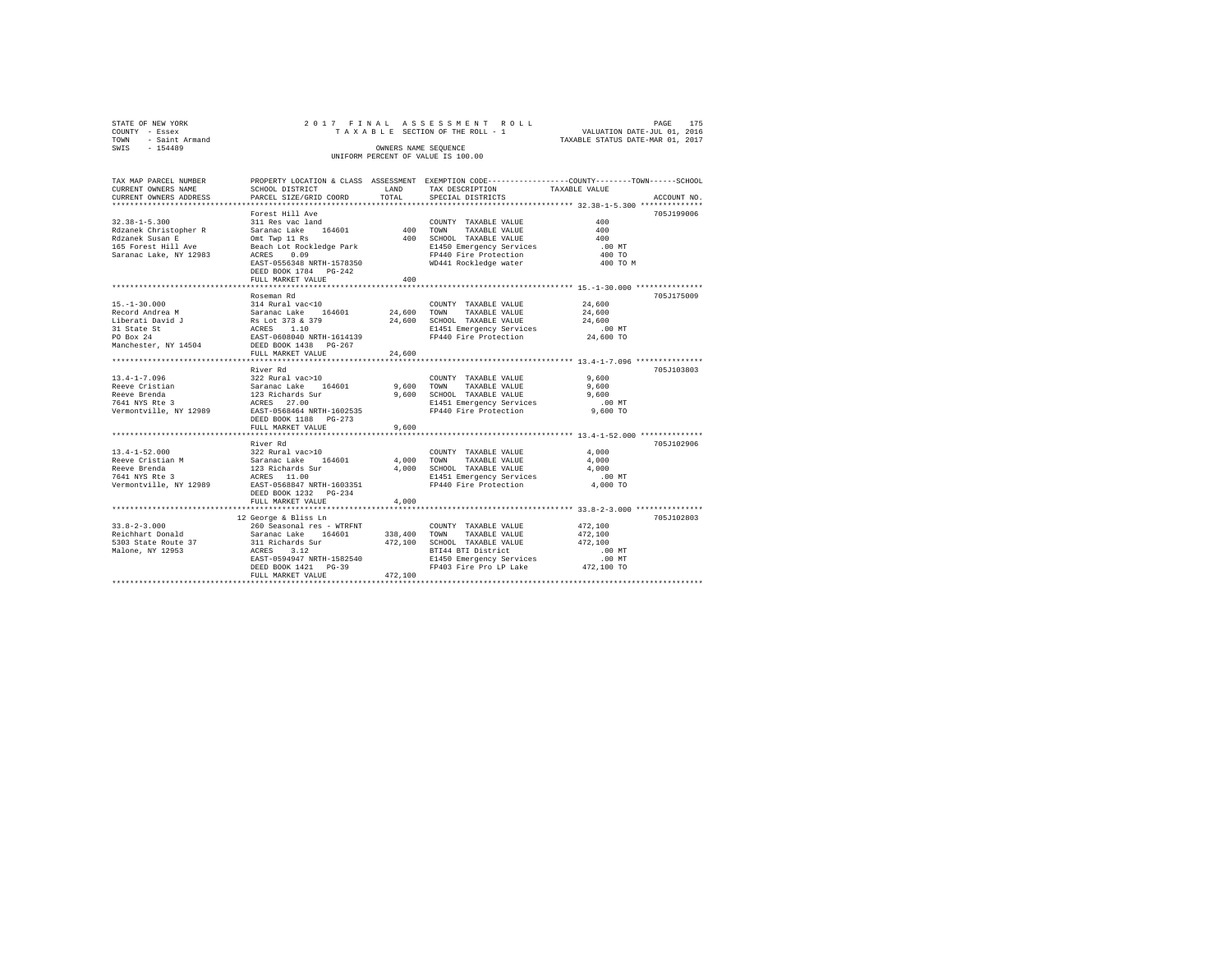| STATE OF NEW YORK      |                                                       |                      | 2017 FINAL ASSESSMENT ROLL                                   |                                  | 176<br>PAGE |
|------------------------|-------------------------------------------------------|----------------------|--------------------------------------------------------------|----------------------------------|-------------|
| COUNTY - Essex         |                                                       |                      | TAXABLE SECTION OF THE ROLL - 1                              | VALUATION DATE-JUL 01, 2016      |             |
| - Saint Armand<br>TOWN |                                                       |                      |                                                              | TAXABLE STATUS DATE-MAR 01, 2017 |             |
| SWTS<br>$-154489$      |                                                       | OWNERS NAME SEOUENCE |                                                              |                                  |             |
|                        |                                                       |                      | UNIFORM PERCENT OF VALUE IS 100.00                           |                                  |             |
|                        |                                                       |                      |                                                              |                                  |             |
|                        |                                                       |                      |                                                              |                                  |             |
| TAX MAP PARCEL NUMBER  | PROPERTY LOCATION & CLASS                             | ASSESSMENT           | EXEMPTION CODE-----------------COUNTY-------TOWN------SCHOOL |                                  |             |
| CURRENT OWNERS NAME    | SCHOOL DISTRICT                                       | LAND                 | TAX DESCRIPTION                                              | TAXABLE VALUE                    |             |
|                        | CURRENT OWNERS ADDRESS . PARCEL SIZE/GRID COORD TOTAL |                      | SPECIAL DISTRICTS                                            |                                  | ACCOUNT NO. |
|                        |                                                       |                      |                                                              |                                  |             |
|                        | 1656 NYS Route 3                                      |                      |                                                              |                                  | 702A101014  |
| $13.65 - 2 - 15.000$   | 230 3 Family Res                                      |                      | TAXABLE VALUE<br>COUNTY                                      | 141,000                          |             |
| Reilly Joan            | Saranac Lake 164601                                   | 33,600               | TOWN<br>TAXABLE VALUE                                        | 141,000                          |             |
| 203 Kiwassa Rd         | 102 Twp.11 O.m.t.                                     | 141,000              | SCHOOL TAXABLE VALUE                                         | 141,000                          |             |
|                        |                                                       |                      |                                                              |                                  |             |

| Saranac Lake, NY 12983 | 176.8 X 220S Xirr         |         | E1451 Emergency Services   | .00MT        |
|------------------------|---------------------------|---------|----------------------------|--------------|
|                        | 0.80<br>ACRES             |         | FP440 Fire Protection      | 141,000 TO   |
|                        | EAST-0564725 NRTH-1605482 |         | SD442 Bloomingdale Sewer D | 141,000 TO M |
|                        | DEED BOOK 741 PG-281      |         | WD442 Bloomingdale Water D | 141,000 TO M |
|                        | FULL MARKET VALUE         | 141,000 |                            |              |
|                        |                           |         |                            |              |
|                        | 10 Roosevelt Ln           |         |                            | 702A101213   |
| $13.65 - 1 - 21.000$   | 270 Mfg housing           |         | COUNTY TAXABLE VALUE       | 29,500       |
| Reilly Joan F          | 164601<br>Saranac Lake    | 19,000  | TOWN<br>TAXABLE VALUE      | 29,500       |
| Reilly Thomas          | 102 Twp 11 Omt            | 29,500  | SCHOOL TAXABLE VALUE       | 29,500       |
| 203 Kiwassa Rd         | S W & N D Barnard Lot 9   |         | E1451 Emergency Services   | $.00$ MT     |
| Saranac Lake, NY 12983 | ACRES<br>0.20             |         | FP440 Fire Protection      | 29,500 TO    |
|                        | EAST-0564417 NRTH-1605277 |         | SD442 Bloomingdale Sewer D | 29,500 TO M  |
|                        | DEED BOOK 1433 PG-281     |         | WD442 Bloomingdale Water D | 29,500 TO M  |
|                        | FULL MARKET VALUE         | 29,500  |                            |              |
|                        |                           |         |                            |              |
|                        | 39 Basil Hill Wav         |         |                            | 705z005005   |
| $13.3 - 1 - 29.240$    | 311 Res vac land          |         | COUNTY TAXABLE VALUE       | 40,800       |
| Renuart Donald J       | 164601<br>Saranac Lake    | 40,800  | TOWN<br>TAXABLE VALUE      | 40,800       |
| Renuart Jill L         | 63 OMT TWP11 RS           | 40,800  | SCHOOL TAXABLE VALUE       | 40,800       |
| 2244 Eagle Nest Cir    | Lot 4 filed map #5706     |         | E1451 Emergency Services   | $.00$ MT     |
| Avon, OH 44001         | ACRES 3.03                |         | FP440 Fire Protection      | 40,800 TO    |
|                        | EAST-0560860 NRTH-1602007 |         |                            |              |
|                        | DEED BOOK 1722 PG-288     |         |                            |              |
|                        | FULL MARKET VALUE         | 40,800  |                            |              |
|                        |                           |         |                            |              |
|                        | 21 McKenzie Mountain Way  |         |                            | 705Z000006   |
| $13.3 - 1 - 25.220$    | 240 Rural res             |         | COUNTY TAXABLE VALUE       | 306,750      |
| Renuart Jill           | Saranac Lake<br>164601    | 74,000  | TAXABLE VALUE<br>TOWN      | 306,750      |
| 2244 Eagles Nest Cir   | 84 Omt Twp 11 Rs          | 306,750 | SCHOOL TAXABLE VALUE       | 306,750      |
| Avon, OH 44011         | ACRES 34.71               |         | E1451 Emergency Services   | .00 MT       |
|                        | EAST-0561635 NRTH-1601586 |         | FP440 Fire Protection      | 306,750 TO   |
|                        | DEED BOOK 1221 PG-343     |         |                            |              |
|                        | FULL MARKET VALUE         | 306,750 |                            |              |
|                        |                           |         |                            |              |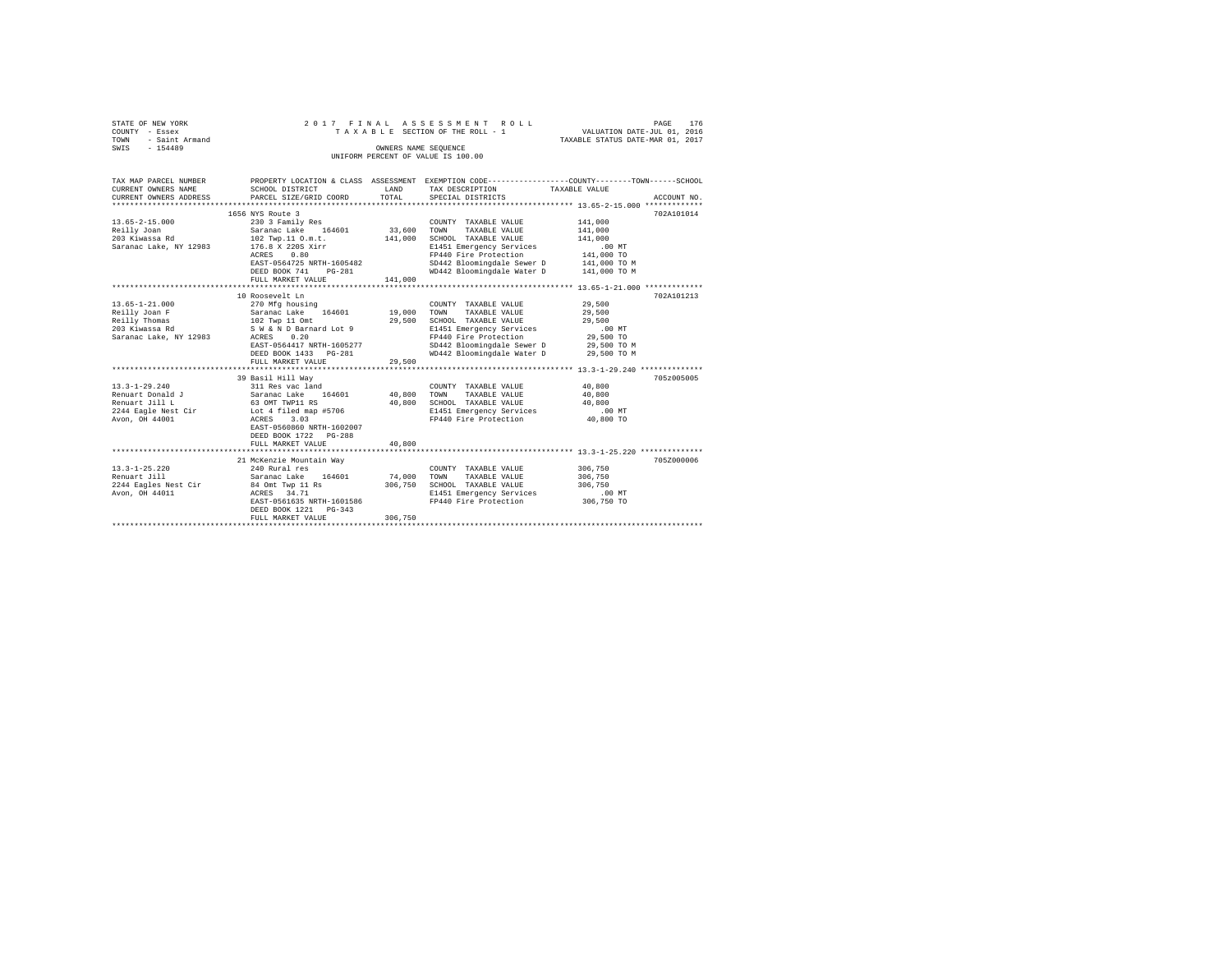| STATE OF NEW YORK      | 2017 FINAL ASSESSMENT ROLL         | 177<br>PAGE                      |  |  |  |  |
|------------------------|------------------------------------|----------------------------------|--|--|--|--|
| COUNTY - Essex         | TAXABLE SECTION OF THE ROLL - 1    | VALUATION DATE-JUL 01, 2016      |  |  |  |  |
| - Saint Armand<br>TOWN |                                    | TAXABLE STATUS DATE-MAR 01, 2017 |  |  |  |  |
| SWIS<br>$-154489$      | OWNERS NAME SEOUENCE               |                                  |  |  |  |  |
|                        | UNIFORM PERCENT OF VALUE IS 100.00 |                                  |  |  |  |  |

| TAX MAP PARCEL NUMBER    | PROPERTY LOCATION & CLASS ASSESSMENT EXEMPTION CODE---------------COUNTY-------TOWN-----SCHOOL |         |                                                                    |               |                  |                                 |
|--------------------------|------------------------------------------------------------------------------------------------|---------|--------------------------------------------------------------------|---------------|------------------|---------------------------------|
| CURRENT OWNERS NAME      | SCHOOL DISTRICT                                                                                | LAND    | TAX DESCRIPTION                                                    | TAXABLE VALUE |                  |                                 |
| CURRENT OWNERS ADDRESS   | PARCEL SIZE/GRID COORD                                                                         | TOTAL   | SPECIAL DISTRICTS                                                  |               |                  | ACCOUNT NO.                     |
|                          |                                                                                                |         |                                                                    |               |                  |                                 |
|                          | 1787 NYS Route 3                                                                               |         |                                                                    |               |                  | 702A178003                      |
| $13.57 - 1 - 5.200$      | 210 1 Family Res                                                                               |         | VETWAR CTS 41120                                                   | $0 \t 15,000$ |                  | 15,000 6,000                    |
| Rexilius Barbara A Trust | Saranac Lake 164601                                                                            |         | 35,200 ENH STAR 41834                                              | $\Omega$      | $\sim$ 0         | $\Omega$<br>65,500              |
| 1787 NYS Rte 3           | Lot 121 Rs Twp 11 Omt                                                                          |         | 176,800 COUNTY TAXABLE VALUE                                       |               | 161,800          |                                 |
| Vermontville, NY 12989   | ACRES 1.20                                                                                     |         | TOWN TAXABLE VALUE                                                 |               | 161,800          |                                 |
|                          | EAST-0566223 NRTH-1607364                                                                      |         | SCHOOL TAXABLE VALUE                                               |               | 105,300          |                                 |
|                          | DEED BOOK 1721    PG-220                                                                       |         | E1451 Emergency Services                                           |               | $.00$ MT         |                                 |
|                          | FULL MARKET VALUE                                                                              |         | E1451 Emergency Services<br>176,800 FP440 Fire Protection          |               | 176,800 TO       |                                 |
|                          |                                                                                                |         | SD442 Bloomingdale Sewer D                                         |               | 176,800 TO M     |                                 |
|                          |                                                                                                |         | WD442 Bloomingdale Water D                                         |               | 176,800 TO M     |                                 |
|                          |                                                                                                |         |                                                                    |               |                  |                                 |
|                          | 238 Trudeau Rd                                                                                 |         |                                                                    |               |                  | 705J102206                      |
| $23.3 - 1 - 58.100$      | 210 1 Family Res                                                                               |         | BAS STAR 41854                                                     | $\mathbf{0}$  | $\overline{0}$   | $\Omega$ and $\Omega$<br>30,000 |
| Reyell Jeffrey T         | Saranac Lake 164601<br>9 Richards Sur<br>ACRES 2.50<br>EAST-0554497 NRTH-1585134               |         | 69.000 COUNTY TAXABLE VALUE                                        |               | 205,600          |                                 |
| Reyell Carol B           |                                                                                                |         | 205,600 TOWN TAXABLE VALUE                                         |               | 205,600          |                                 |
| 238 Trudeau Rd           |                                                                                                |         | SCHOOL TAXABLE VALUE                                               |               | 175,600          |                                 |
| Saranac Lake, NY 12983   |                                                                                                |         | E1450 Emergency Services                                           |               | $.00$ MT         |                                 |
|                          | DEED BOOK 1837 PG-327                                                                          |         | FP440 Fire Protection                                              |               | 205,600 TO       |                                 |
|                          | FULL MARKET VALUE                                                                              | 205,600 |                                                                    |               |                  |                                 |
|                          |                                                                                                |         |                                                                    |               |                  |                                 |
|                          | 232 Trudeau Rd                                                                                 |         |                                                                    |               |                  | 705Z015001                      |
| $23.3 - 1 - 58.200$      | 210 1 Family Res                                                                               |         | BAS STAR 41854 0                                                   |               | $\sim$ 0         | $\Omega$ and $\Omega$<br>30,000 |
| Reyell Kurt T            |                                                                                                |         | 77,000 COUNTY TAXABLE VALUE                                        |               | 250,500          |                                 |
| Reyell Mindy S           | Saranac Lake 164601<br>9 OMT TWP11 RS                                                          |         | 250,500 TOWN TAXABLE VALUE                                         |               | 250,500          |                                 |
| 232 Trudeau Rd           | ACRES 0.90                                                                                     |         | SCHOOL TAXABLE VALUE                                               |               | 220,500          |                                 |
|                          | Saranac Lake, NY 12983 EAST-0554354 NRTH-1585006                                               |         | E1450 Emergency Services                                           |               | $.00$ MT         |                                 |
|                          | DEED BOOK 1769 PG-211                                                                          |         | FP440 Fire Protection                                              |               | 250,500 TO       |                                 |
|                          | FULL MARKET VALUE                                                                              | 250,500 |                                                                    |               |                  |                                 |
|                          |                                                                                                |         |                                                                    |               |                  |                                 |
|                          | 220 Trudeau Rd                                                                                 |         |                                                                    |               |                  | 705J103808                      |
| 23.3-1-57.100            | 210 1 Family Res                                                                               |         | BAS STAR 41854                                                     | $\Omega$      | $\sim$ 0         | $0 \t 30,000$                   |
| Reyell Robert H          |                                                                                                |         | 81,700 COUNTY TAXABLE VALUE                                        |               | 461,300          |                                 |
| Reyell Joan K            |                                                                                                |         | 461,300 TOWN<br>TAXABLE VALUE                                      |               | 461,300          |                                 |
| 220 Trudeau Rd           | Saranac Lake 164601<br>9 Richards Sur<br>ACRES 2.97                                            |         | SCHOOL TAXABLE VALUE                                               |               | 431,300          |                                 |
| Saranac Lake, NY 12983   | EAST-0554394 NRTH-1585465                                                                      |         | E1450 Emergency Services                                           |               | $.00$ MT         |                                 |
|                          | DEED BOOK 954 PG-102                                                                           |         | FP440 Fire Protection                                              |               | 461,300 TO       |                                 |
|                          | FULL MARKET VALUE                                                                              | 461,300 |                                                                    |               |                  |                                 |
|                          |                                                                                                |         |                                                                    |               |                  |                                 |
|                          | Trudeau Rd                                                                                     |         |                                                                    |               |                  | 705J103807                      |
|                          |                                                                                                |         |                                                                    |               | 31,700           |                                 |
| $23.3 - 2 - 29.000$      | 311 Res vac land                                                                               |         | COUNTY TAXABLE VALUE                                               |               |                  |                                 |
| Reyell Robert H          | Saranac Lake 164601<br>OMT TWP 11 RS                                                           | 31,700  | TOWN TAXABLE VALUE                                                 |               | 31,700<br>31,700 |                                 |
| Reyell Joan K            |                                                                                                |         | 31,700 SCHOOL TAXABLE VALUE                                        |               |                  |                                 |
| 220 Trudeau Rd           | Survey 7349                                                                                    |         | E1450 Emergency Services .00 MT<br>FP440 Fire Protection 31,700 TO |               |                  |                                 |
| Saranac Lake, NY 12983   | ACRES 0.77                                                                                     |         |                                                                    |               |                  |                                 |
|                          | EAST-0554089 NRTH-1585761                                                                      |         |                                                                    |               |                  |                                 |
|                          | DEED BOOK 1864 PG-232                                                                          |         |                                                                    |               |                  |                                 |
|                          | FULL MARKET VALUE                                                                              | 31,700  |                                                                    |               |                  |                                 |
|                          |                                                                                                |         |                                                                    |               |                  |                                 |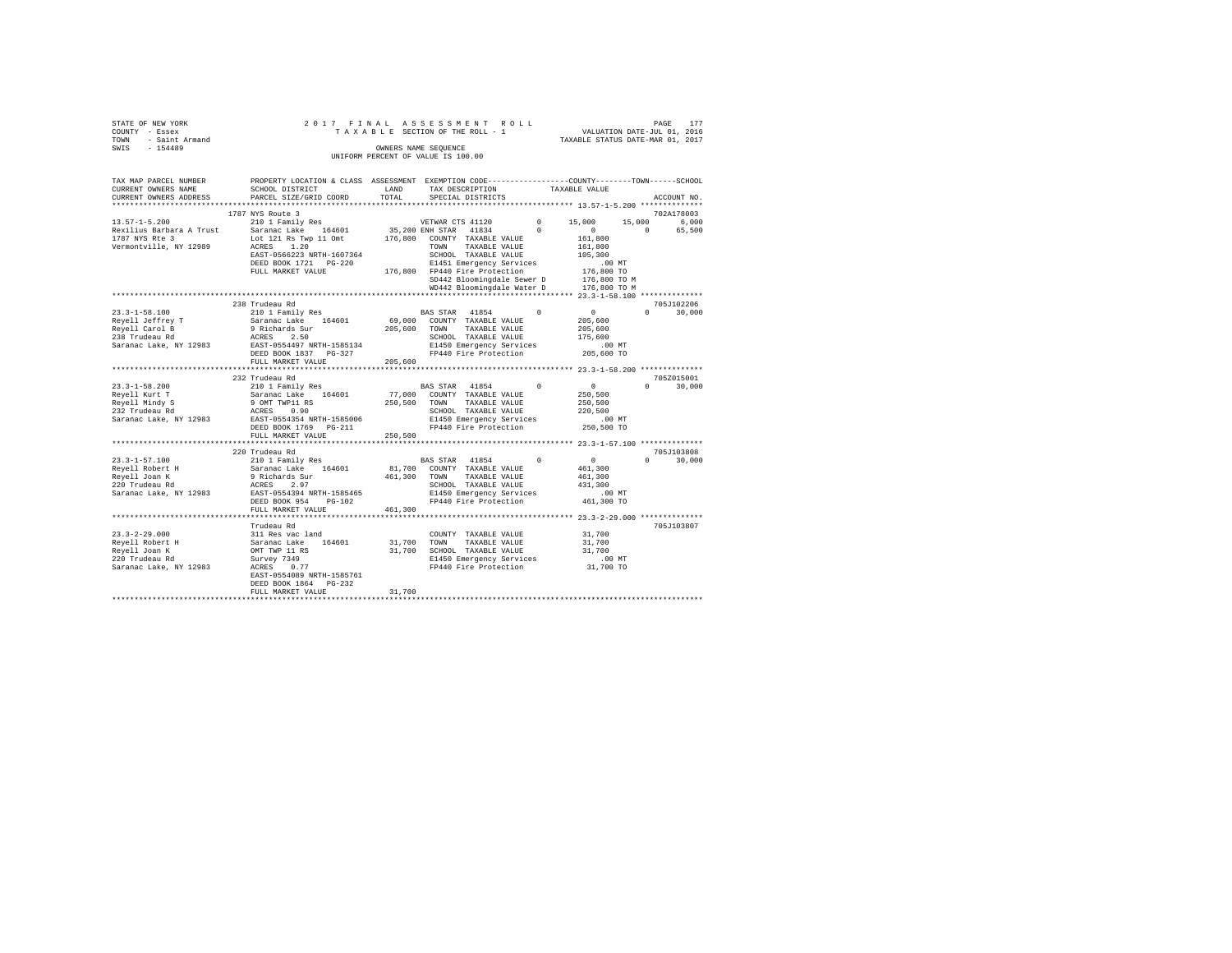| STATE OF NEW YORK<br>COUNTY - Essex | 2017 FINAL                                       |                      | ASSESSMENT ROLL<br>TAXABLE SECTION OF THE ROLL - 1                                              | VALUATION DATE-JUL 01, 2016      | 178<br>PAGE        |
|-------------------------------------|--------------------------------------------------|----------------------|-------------------------------------------------------------------------------------------------|----------------------------------|--------------------|
| - Saint Armand<br>TOWN              |                                                  |                      |                                                                                                 | TAXABLE STATUS DATE-MAR 01, 2017 |                    |
| $-154489$<br>SWIS                   |                                                  | OWNERS NAME SEQUENCE |                                                                                                 |                                  |                    |
|                                     |                                                  |                      | UNIFORM PERCENT OF VALUE IS 100.00                                                              |                                  |                    |
| TAX MAP PARCEL NUMBER               |                                                  |                      | PROPERTY LOCATION & CLASS ASSESSMENT EXEMPTION CODE----------------COUNTY-------TOWN-----SCHOOL |                                  |                    |
| CURRENT OWNERS NAME                 | SCHOOL DISTRICT                                  | LAND                 | TAX DESCRIPTION                                                                                 | TAXABLE VALUE                    |                    |
| CURRENT OWNERS ADDRESS              | PARCEL SIZE/GRID COORD                           | TOTAL                | SPECIAL DISTRICTS                                                                               |                                  | ACCOUNT NO.        |
|                                     | Trudeau Rd                                       |                      |                                                                                                 |                                  | 705Z017005         |
| $23.3 - 2 - 32.000$                 | 311 Res vac land                                 |                      | COUNTY TAXABLE VALUE                                                                            | 34,200                           |                    |
| Reyell Robert H                     | Saranac Lake 164601                              | 34,200 TOWN          | TAXABLE VALUE                                                                                   | 34,200                           |                    |
| Reyell Joan K                       | 9 OMT TWP 11 RS                                  |                      | 34.200 SCHOOL TAXABLE VALUE                                                                     | 34,200                           |                    |
| 220 Trudeau Rd                      | Survey 7349                                      |                      | E1450 Emergency Services                                                                        | $.00$ MT                         |                    |
| Saranac Lake, NY 12983              | ACRES 1.67                                       |                      | FP440 Fire Protection                                                                           | 34,200 TO                        |                    |
|                                     | EAST-0554127 NRTH-1585537                        |                      |                                                                                                 |                                  |                    |
|                                     | DEED BOOK 1864 PG-226                            |                      |                                                                                                 |                                  |                    |
|                                     | FULL MARKET VALUE<br>*************************** | 34,200               |                                                                                                 |                                  |                    |
|                                     | 40 Poplar Ln                                     |                      |                                                                                                 |                                  | 702A101812         |
| $13.56 - 4 - 5.000$                 | 210 1 Family Res                                 |                      | BAS STAR 41854<br>$^{\circ}$                                                                    | $\sim$ 0                         | $\Omega$<br>30,000 |
| Reyell Timothy S                    | Saranac Lake 164601                              | 19,000               | COUNTY TAXABLE VALUE                                                                            | 85,900                           |                    |
| Reyell Amanda J                     | 82 Rs Twp 11 Omt                                 | 85,900               | TAXABLE VALUE<br>TOWN                                                                           | 85,900                           |                    |
| PO Box 30                           | 0.20<br>ACRES                                    |                      | SCHOOL TAXABLE VALUE                                                                            | 55,900                           |                    |
| Bloomingdale, NY 12913              | EAST-0562444 NRTH-1606580                        |                      | E1451 Emergency Services                                                                        | .00 MT                           |                    |
|                                     | DEED BOOK 1399 PG-309                            |                      | FP440 Fire Protection                                                                           | 85,900 TO                        |                    |
|                                     | FULL MARKET VALUE<br>********************        | 85,900               |                                                                                                 |                                  |                    |
|                                     |                                                  |                      | ************************************* 13.56-4-6.000 ***************                             |                                  | 702A101108         |
| $13.56 - 4 - 6.000$                 | Poplar Ln<br>311 Res vac land                    |                      | COUNTY TAXABLE VALUE                                                                            | 10,000                           |                    |
| Reyell Timothy S                    | Saranac Lake 164601                              | 10,000               | TOWN<br>TAXABLE VALUE                                                                           | 10,000                           |                    |
| Reyell Amanda J                     | 82 Rs Twp 11 Omt                                 | 10,000               | SCHOOL TAXABLE VALUE                                                                            | 10,000                           |                    |
| $\overline{2}$                      | Db 1001 Pq 89                                    |                      | E1451 Emergency Services                                                                        | .00 MT                           |                    |
| PO Box 30                           | ACRES 0.20 BANK1STARSG                           |                      | FP440 Fire Protection                                                                           | 10,000 TO                        |                    |
| Bloomingdale, NY 12913              | EAST-0562361 NRTH-1606601                        |                      |                                                                                                 |                                  |                    |
|                                     | DEED BOOK 1399 PG-313                            |                      |                                                                                                 |                                  |                    |
|                                     | FULL MARKET VALUE                                | 10,000               |                                                                                                 |                                  |                    |
|                                     | 788 Saint Regis Ave                              |                      |                                                                                                 |                                  | 702A100709         |
| $13.56 - 7 - 2.000$                 | 210 1 Family Res                                 |                      | COUNTY TAXABLE VALUE                                                                            | 83,200                           |                    |
| Reynolds Eugene J II                | Saranac Lake 164601                              | 24,600               | TOWN<br>TAXABLE VALUE                                                                           | 83,200                           |                    |
| 788 St Regis Ave                    | 82 Rs Twp 11 Omt                                 | 83,200               | SCHOOL TAXABLE VALUE                                                                            | 83,200                           |                    |
| Bloomingdale, NY 12913              | Db 898 Pg 129                                    |                      | E1451 Emergency Services                                                                        | .00MT                            |                    |
|                                     | ACRES 0.39 BANK WELLS                            |                      | FP440 Fire Protection                                                                           | 83,200 TO                        |                    |
|                                     | EAST-0562866 NRTH-1607304                        |                      | SD442 Bloomingdale Sewer D                                                                      | 83,200 TO M                      |                    |
|                                     | DEED BOOK 1520 PG-85                             |                      | WD442 Bloomingdale Water D                                                                      | 83,200 TO M                      |                    |
|                                     | FULL MARKET VALUE<br>************************    | 83,200               |                                                                                                 |                                  |                    |
|                                     | Basil Hill Way                                   |                      |                                                                                                 |                                  | 705J103108         |
| $13.3 - 1 - 29.100$                 | 322 Rural vac>10                                 |                      | COUNTY TAXABLE VALUE                                                                            | 52,700                           |                    |
| Rich William H                      | Saranac Lake 164601                              | 52,700               | TAXABLE VALUE<br>TOWN                                                                           | 52,700                           |                    |
| 80 Woodruff St                      | 63 Richards Sur                                  | 52,700               | SCHOOL TAXABLE VALUE                                                                            | 52,700                           |                    |
| Saranac Lake, NY 12983              | ACRES 47.40                                      |                      | E1451 Emergency Services                                                                        | $.00$ MT                         |                    |
|                                     | EAST-0559845 NRTH-1602315                        |                      | FP440 Fire Protection                                                                           | 52,700 TO                        |                    |
|                                     | DEED BOOK 1365 PG-122                            |                      |                                                                                                 |                                  |                    |
|                                     | FULL MARKET VALUE                                | 52,700               |                                                                                                 |                                  |                    |
|                                     |                                                  |                      |                                                                                                 |                                  |                    |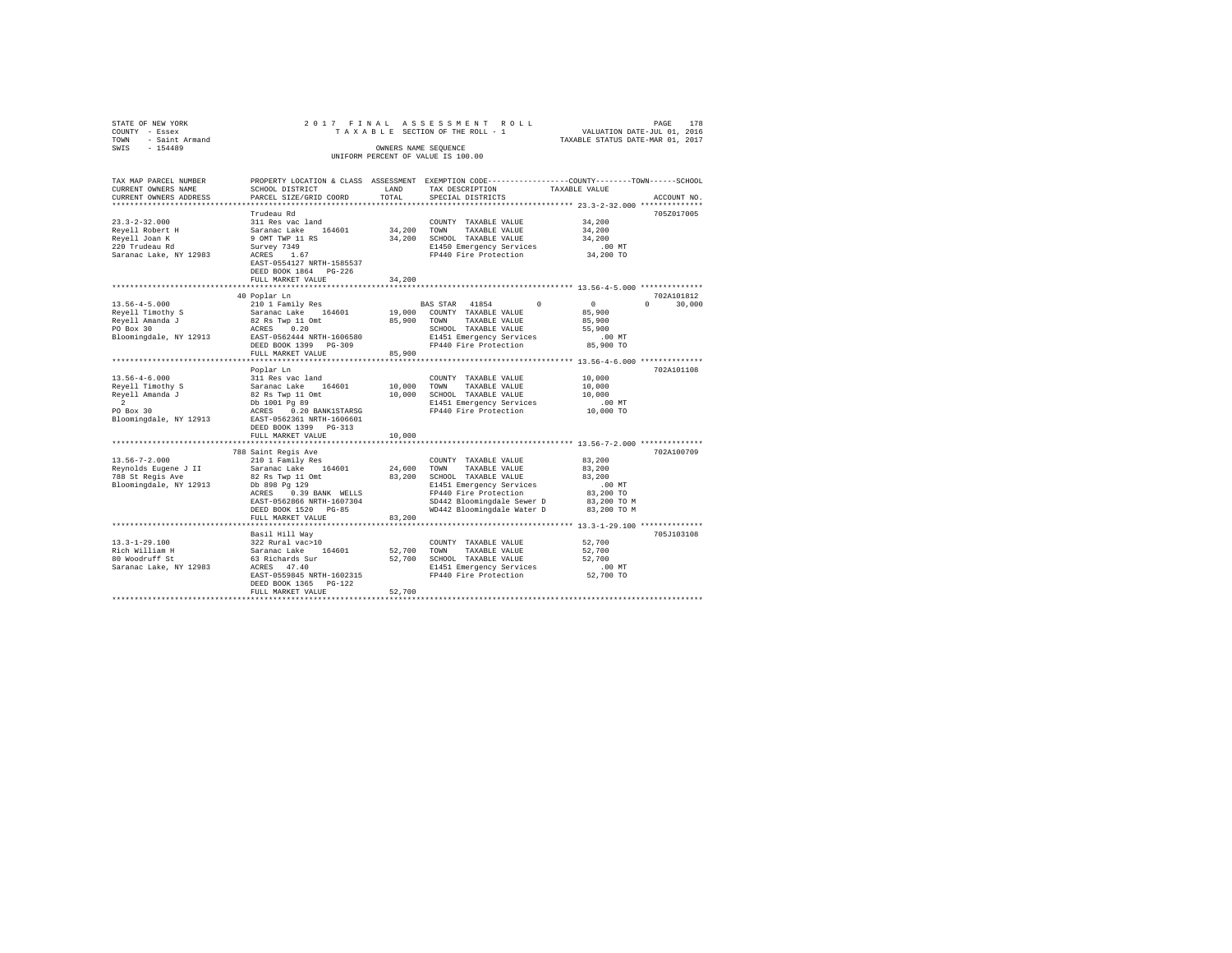| STATE OF NEW YORK   | 2017 FINAL ASSESSMENT ROLL         | 179<br>PAGE                      |
|---------------------|------------------------------------|----------------------------------|
| COUNTY - Essex      | TAXABLE SECTION OF THE ROLL - 1    | VALUATION DATE-JUL 01, 2016      |
| TOWN - Saint Armand |                                    | TAXABLE STATUS DATE-MAR 01, 2017 |
| SWIS<br>$-154489$   | OWNERS NAME SEOUENCE               |                                  |
|                     | UNIFORM PERCENT OF VALUE IS 100.00 |                                  |

| TAX MAP PARCEL NUMBER  | PROPERTY LOCATION & CLASS ASSESSMENT EXEMPTION CODE---------------COUNTY-------TOWN------SCHOOL |             |                                                                     |                                                                   |                                 |
|------------------------|-------------------------------------------------------------------------------------------------|-------------|---------------------------------------------------------------------|-------------------------------------------------------------------|---------------------------------|
| CURRENT OWNERS NAME    | SCHOOL DISTRICT                                                                                 | LAND        | TAX DESCRIPTION                                                     | TAXABLE VALUE                                                     |                                 |
| CURRENT OWNERS ADDRESS | PARCEL SIZE/GRID COORD                                                                          | TOTAL       | SPECIAL DISTRICTS                                                   |                                                                   | ACCOUNT NO.                     |
|                        |                                                                                                 |             |                                                                     |                                                                   |                                 |
|                        | 2073 Gillespie Dr                                                                               |             |                                                                     |                                                                   | 705J104006                      |
| $15. - 1 - 10.100$     | 210 1 Family Res<br>Saranac Lake 164601                                                         |             | BAS STAR 41854 0<br>42,000 COUNTY TAXABLE VALUE                     | $\sim$ 0                                                          | $\Omega$<br>30,000              |
| Richards Brendan A     |                                                                                                 |             |                                                                     | 200,200                                                           |                                 |
| 2073 Gillespie Dr      | 367 Richards Sur 200,200<br>ACRES 8.50 BANK1STARSG                                              |             | TOWN<br>TAXABLE VALUE                                               | 200,200                                                           |                                 |
| Bloomingdale, NY 12913 |                                                                                                 |             | SCHOOL TAXABLE VALUE                                                | 170,200                                                           |                                 |
|                        | EAST-0603189 NRTH-1612950                                                                       |             | E1451 Emergency Services<br>FP440 Fire Protection                   | $.00$ MT                                                          |                                 |
|                        | DEED BOOK 1538 PG-306                                                                           |             |                                                                     | 200,200 TO                                                        |                                 |
|                        | FULL MARKET VALUE                                                                               | 200, 200    |                                                                     |                                                                   |                                 |
|                        |                                                                                                 |             |                                                                     |                                                                   |                                 |
|                        | 78 River Rd                                                                                     |             |                                                                     |                                                                   | 702A103412                      |
| $13.65 - 4 - 8.110$    | 270 Mfg housing                                                                                 |             | ENH STAR 41834                                                      | $\sim$ 0                                                          | $\Omega$ and $\Omega$<br>57,200 |
| Riley John M           |                                                                                                 |             | 46,600 COUNTY TAXABLE VALUE                                         | 57,200                                                            |                                 |
| 78 River Rd            |                                                                                                 | 57,200 TOWN | TAXABLE VALUE                                                       | 57,200                                                            |                                 |
| PO Box 252             | Saranac Lake 164601 46,<br>RS Twp 11 Omt 102 57,<br>ACRES 15.32<br>EAST-0565828 NRTH-1605389    |             | SCHOOL TAXABLE VALUE                                                | $\sim$                                                            |                                 |
| Bloomingdale, NY 12913 |                                                                                                 |             | E1451 Emergency Services 6.00 MT<br>FP440 Fire Protection 57,200 TO |                                                                   |                                 |
|                        | DEED BOOK 679<br>$PG-133$                                                                       |             |                                                                     |                                                                   |                                 |
|                        | FULL MARKET VALUE                                                                               | 57,200      |                                                                     |                                                                   |                                 |
|                        |                                                                                                 |             |                                                                     |                                                                   |                                 |
|                        | 47 Vista Dr                                                                                     |             |                                                                     |                                                                   | 705Z000013                      |
|                        |                                                                                                 |             |                                                                     | $\begin{array}{c}0\\286,500\end{array}$<br>$\Omega$               | $\Omega$<br>30,000              |
|                        |                                                                                                 |             |                                                                     |                                                                   |                                 |
|                        |                                                                                                 |             |                                                                     | 286,500                                                           |                                 |
|                        |                                                                                                 |             |                                                                     | 256,500                                                           |                                 |
|                        | Saranac Lake, NY 12983 ACRES 1.11 BANK1STARSG                                                   |             | E1450 Emergency Services<br>FP440 Fire Protection                   | 00 MT.<br>286,500 TO                                              |                                 |
|                        | EAST-0553365 NRTH-1584664                                                                       |             |                                                                     |                                                                   |                                 |
|                        | DEED BOOK 1238 PG-196                                                                           |             |                                                                     |                                                                   |                                 |
|                        | FULL MARKET VALUE                                                                               | 286,500     |                                                                     |                                                                   |                                 |
|                        | *************************                                                                       |             |                                                                     | ********************************** 13.4-1-69.000 **************** |                                 |
|                        | 74 Hemlock Wav                                                                                  |             |                                                                     |                                                                   | 705J103815                      |
| $13.4 - 1 - 69.000$    |                                                                                                 |             |                                                                     | 60,500                                                            |                                 |
| Roberts William        |                                                                                                 |             |                                                                     | 60,500                                                            |                                 |
| Roberts Doris          |                                                                                                 |             |                                                                     | 60,500                                                            |                                 |
| 169 Ann Ln             |                                                                                                 |             |                                                                     | .00MT                                                             |                                 |
| Warminster, PA 18974   | EAST-0574981 NRTH-1601366 FP440 Fire Protection 60,500 TO                                       |             |                                                                     |                                                                   |                                 |
|                        | DEED BOOK 403 PG-439                                                                            |             |                                                                     |                                                                   |                                 |
|                        | FULL MARKET VALUE                                                                               | 60,500      |                                                                     |                                                                   |                                 |
|                        |                                                                                                 |             |                                                                     |                                                                   |                                 |
|                        | 11 Vista Dr                                                                                     |             |                                                                     |                                                                   | 705Z001004                      |
|                        |                                                                                                 |             | COUNTY TAXABLE VALUE                                                | 313,300                                                           |                                 |
|                        |                                                                                                 |             | 45,000 TOWN TAXABLE VALUE<br>313,300 SCHOOL TAXABLE VALUE           | 313,300                                                           |                                 |
|                        |                                                                                                 |             |                                                                     | 313,300                                                           |                                 |
|                        |                                                                                                 |             | E1450 Emergency Services                                            | .00 MT                                                            |                                 |
|                        |                                                                                                 |             |                                                                     | 313,300 TO                                                        |                                 |
|                        | DEED BOOK 1434 PG-162                                                                           |             |                                                                     |                                                                   |                                 |
|                        | FULL MARKET VALUE                                                                               | 313,300     |                                                                     |                                                                   |                                 |
|                        |                                                                                                 |             |                                                                     |                                                                   |                                 |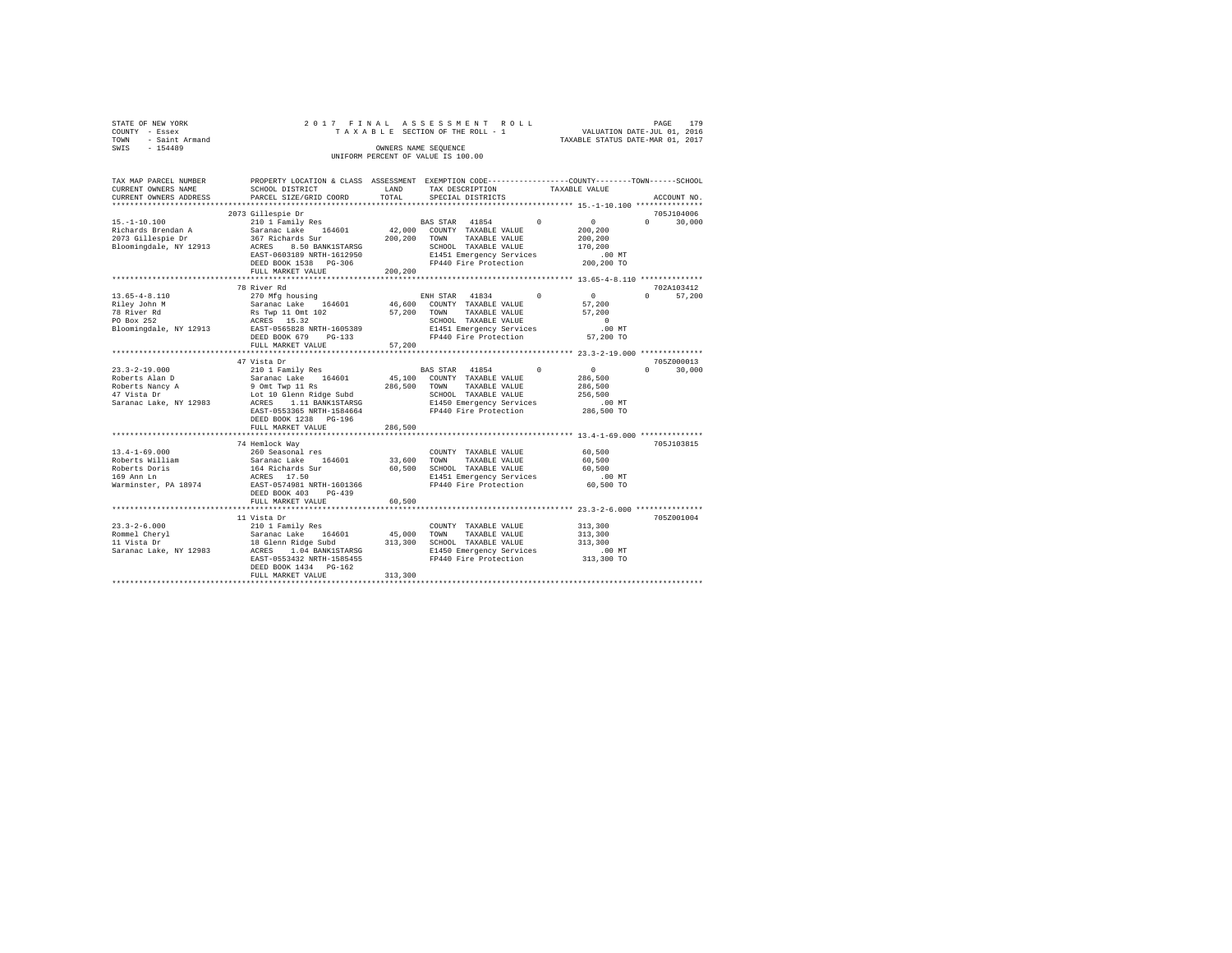| STATE OF NEW YORK                        |                                                                                                                                                      |            | 2017 FINAL ASSESSMENT ROLL                                                                              |                                         |                                  |
|------------------------------------------|------------------------------------------------------------------------------------------------------------------------------------------------------|------------|---------------------------------------------------------------------------------------------------------|-----------------------------------------|----------------------------------|
| COUNTY - Essex                           |                                                                                                                                                      |            | TAXABLE SECTION OF THE ROLL - 1                                                                         | PAGE 180<br>VALUATION DATE-JUL 01, 2016 |                                  |
| TOWN - Saint Armand                      |                                                                                                                                                      |            |                                                                                                         |                                         | TAXABLE STATUS DATE-MAR 01, 2017 |
| SWIS - 154489                            |                                                                                                                                                      |            | OWNERS NAME SEOUENCE                                                                                    |                                         |                                  |
|                                          | UNIFORM PERCENT OF VALUE IS 100.00                                                                                                                   |            |                                                                                                         |                                         |                                  |
|                                          |                                                                                                                                                      |            |                                                                                                         |                                         |                                  |
|                                          |                                                                                                                                                      |            |                                                                                                         |                                         |                                  |
| TAX MAP PARCEL NUMBER                    | PROPERTY LOCATION & CLASS ASSESSMENT EXEMPTION CODE---------------COUNTY-------TOWN------SCHOOL                                                      |            |                                                                                                         |                                         |                                  |
| CURRENT OWNERS NAME                      | SCHOOL DISTRICT                                                                                                                                      | LAND       | TAX DESCRIPTION                                                                                         | TAXABLE VALUE                           |                                  |
| CURRENT OWNERS ADDRESS                   | PARCEL SIZE/GRID COORD                                                                                                                               | TOTAL      | SPECIAL DISTRICTS                                                                                       |                                         | ACCOUNT NO.                      |
|                                          |                                                                                                                                                      |            |                                                                                                         |                                         |                                  |
|                                          | 16 Mount Pisqah Ln                                                                                                                                   |            |                                                                                                         |                                         | 705J187002                       |
| $23.3 - 2 - 5.000$                       | 210 1 Family Res                                                                                                                                     |            | BAS STAR 41854 0 0                                                                                      |                                         | $0 \t 30.000$                    |
| Ross Mia                                 | Saranac Lake 164601                                                                                                                                  |            | 67,700 COUNTY TAXABLE VALUE                                                                             | 245,200                                 |                                  |
| 16 Mount Pisgah Ln                       | 9 Rs Twp 11 Omt                                                                                                                                      |            | 245,200 TOWN TAXABLE VALUE                                                                              | 245,200                                 |                                  |
|                                          | Saranac Lake, NY 12983 Glenn Ridge Subd Lot 2                                                                                                        |            |                                                                                                         |                                         |                                  |
|                                          |                                                                                                                                                      |            | SCHOOL TAAABDE<br>E1450 Emergency Services<br>FP440 Fire Protection                                     | 215,200                                 |                                  |
|                                          | ACRES 1.16                                                                                                                                           |            |                                                                                                         | $.00$ MT                                |                                  |
|                                          | EAST-0553676 NRTH-1585435                                                                                                                            |            |                                                                                                         | 245,200 TO                              |                                  |
|                                          | DEED BOOK 1664 PG-105                                                                                                                                |            |                                                                                                         |                                         |                                  |
|                                          | FULL MARKET VALUE                                                                                                                                    | 245,200    |                                                                                                         |                                         |                                  |
|                                          |                                                                                                                                                      |            |                                                                                                         |                                         |                                  |
|                                          | 14 Vine St                                                                                                                                           |            |                                                                                                         |                                         | 705.T191007                      |
| $13.56 - 7 - 6.200$                      | 210 1 Family Res                                                                                                                                     |            | COUNTY TAXABLE VALUE                                                                                    | 105,500                                 |                                  |
| Rothaupt Esmeralda C                     | Saranac Lake 164601                                                                                                                                  | 28,300     | TOWN<br>TAXABLE VALUE                                                                                   | 105,500                                 |                                  |
|                                          | 101 Twp 11 Omt Rs                                                                                                                                    |            | 105,500 SCHOOL TAXABLE VALUE                                                                            | 105,500                                 |                                  |
|                                          |                                                                                                                                                      |            | E1451 Emergency Services                                                                                | $.00$ MT                                |                                  |
| Cintron Luz E<br>14 Vine St<br>PO Box 80 | ACRES 0.50 BANK QBE<br>EAST-0563256 NRTH-1606900                                                                                                     |            | FP440 Fire Protection                                                                                   | 105,500 TO                              |                                  |
|                                          |                                                                                                                                                      |            |                                                                                                         |                                         |                                  |
|                                          | Bloomingdale, NY 12913 DEED BOOK 1498 PG-143                                                                                                         |            |                                                                                                         |                                         |                                  |
|                                          | FULL MARKET VALUE                                                                                                                                    | 105,500    |                                                                                                         |                                         |                                  |
|                                          |                                                                                                                                                      |            | *********************************** 23.3-1-13.014 **************                                        |                                         |                                  |
|                                          | 992 NYS Route 3                                                                                                                                      |            |                                                                                                         |                                         | 705J102710                       |
| $23.3 - 1 - 13.014$                      | 281 Multiple res                                                                                                                                     |            | COUNTY TAXABLE VALUE                                                                                    | 118,700                                 |                                  |
| Rowley Carter                            | Saranac Lake 164601                                                                                                                                  |            | 36,300 TOWN TAXABLE VALUE                                                                               | 118,700                                 |                                  |
| Grennan Sierra                           | 47 Richards Sur                                                                                                                                      |            | 118,700 SCHOOL TAXABLE VALUE                                                                            | 118,700                                 |                                  |
| 992 NYS Route 3                          |                                                                                                                                                      |            | E1450 Emergency Services                                                                                | .00 MT                                  |                                  |
|                                          | 992 NYS Route 3 Life Est To J Fezette<br>Saranac Lake, NY 12983 By Db 1070 Pg 256                                                                    |            | FP440 Fire Protection 118,700 TO                                                                        |                                         |                                  |
|                                          | ACRES 2.44                                                                                                                                           |            |                                                                                                         |                                         |                                  |
|                                          | EAST-0560512 NRTH-1591324                                                                                                                            |            |                                                                                                         |                                         |                                  |
|                                          | DEED BOOK 1838 PG-78                                                                                                                                 |            |                                                                                                         |                                         |                                  |
|                                          | FULL MARKET VALUE                                                                                                                                    | 118,700    |                                                                                                         |                                         |                                  |
|                                          |                                                                                                                                                      |            |                                                                                                         |                                         |                                  |
|                                          |                                                                                                                                                      |            |                                                                                                         |                                         | 702A101212                       |
|                                          | 8 Roosevelt Ln                                                                                                                                       |            |                                                                                                         |                                         |                                  |
| $13.65 - 1 - 20.000$                     | 210 1 Family Res                                                                                                                                     |            | BAS STAR 41854 0                                                                                        | $\sim$ 0                                | $0 \t 30,000$                    |
| Rust Dennis<br>8 Roosevelt Ln            |                                                                                                                                                      |            |                                                                                                         | 90,000                                  |                                  |
|                                          | $\begin{tabular}{lcccccc} Saranac Lake & 164601 & 19,000 & COUNTY TAXABLE VALUE \\ 102 Twop 11 Omt & 90,000 & TOWN & TAXABLE VALUE \\ \end{tabular}$ |            |                                                                                                         | 90,000                                  |                                  |
| Bloomingdale, NY 12913                   | S W & N D Barnard Lot 10                                                                                                                             |            | SCHOOL TAXABLE VALUE<br>E1451 Emergency Services<br>FP440 Fire Protection<br>SD442 Bloomingdale Sewer D | 60,000                                  |                                  |
|                                          | ACRES 0.20 BANK1STARSG                                                                                                                               |            |                                                                                                         | .00MT                                   |                                  |
|                                          | EAST-0564478 NRTH-1605297                                                                                                                            |            |                                                                                                         | 90,000 TO                               |                                  |
|                                          | DEED BOOK 1704 PG-130                                                                                                                                |            | SD442 Bloomingdale Sewer D                                                                              | 90,000 TO M                             |                                  |
|                                          | FULL MARKET VALUE                                                                                                                                    |            | 90,000 WD442 Bloomingdale Water D 90,000 TO M                                                           |                                         |                                  |
|                                          |                                                                                                                                                      |            |                                                                                                         |                                         |                                  |
|                                          | NYS Route 3                                                                                                                                          |            |                                                                                                         |                                         | 705Z003003                       |
| 13.4-1-12.120                            | 322 Rural vac>10                                                                                                                                     |            | COUNTY TAXABLE VALUE                                                                                    | 8,100                                   |                                  |
|                                          | Saranac Lake 164601                                                                                                                                  | 8,100 TOWN | TAXABLE VALUE                                                                                           | 8,100                                   |                                  |
| Rutgers Alfred<br>1563 NYS Rte 3         |                                                                                                                                                      |            | 8,100 SCHOOL TAXABLE VALUE                                                                              | 8,100                                   |                                  |
|                                          | 103 Omt Twp 11 Rs<br>ACRES 12.65                                                                                                                     |            |                                                                                                         |                                         |                                  |
| Saranac Lake, NY 12983                   |                                                                                                                                                      |            | E1451 Emergency Services                                                                                | $.00$ MT                                |                                  |
|                                          | EAST-0564408 NRTH-1603175                                                                                                                            |            | FP440 Fire Protection                                                                                   | 8,100 TO                                |                                  |
|                                          | DEED BOOK 1341 PG-88                                                                                                                                 |            |                                                                                                         |                                         |                                  |
|                                          | FULL MARKET VALUE                                                                                                                                    | 8.100      |                                                                                                         |                                         |                                  |
|                                          |                                                                                                                                                      |            |                                                                                                         |                                         |                                  |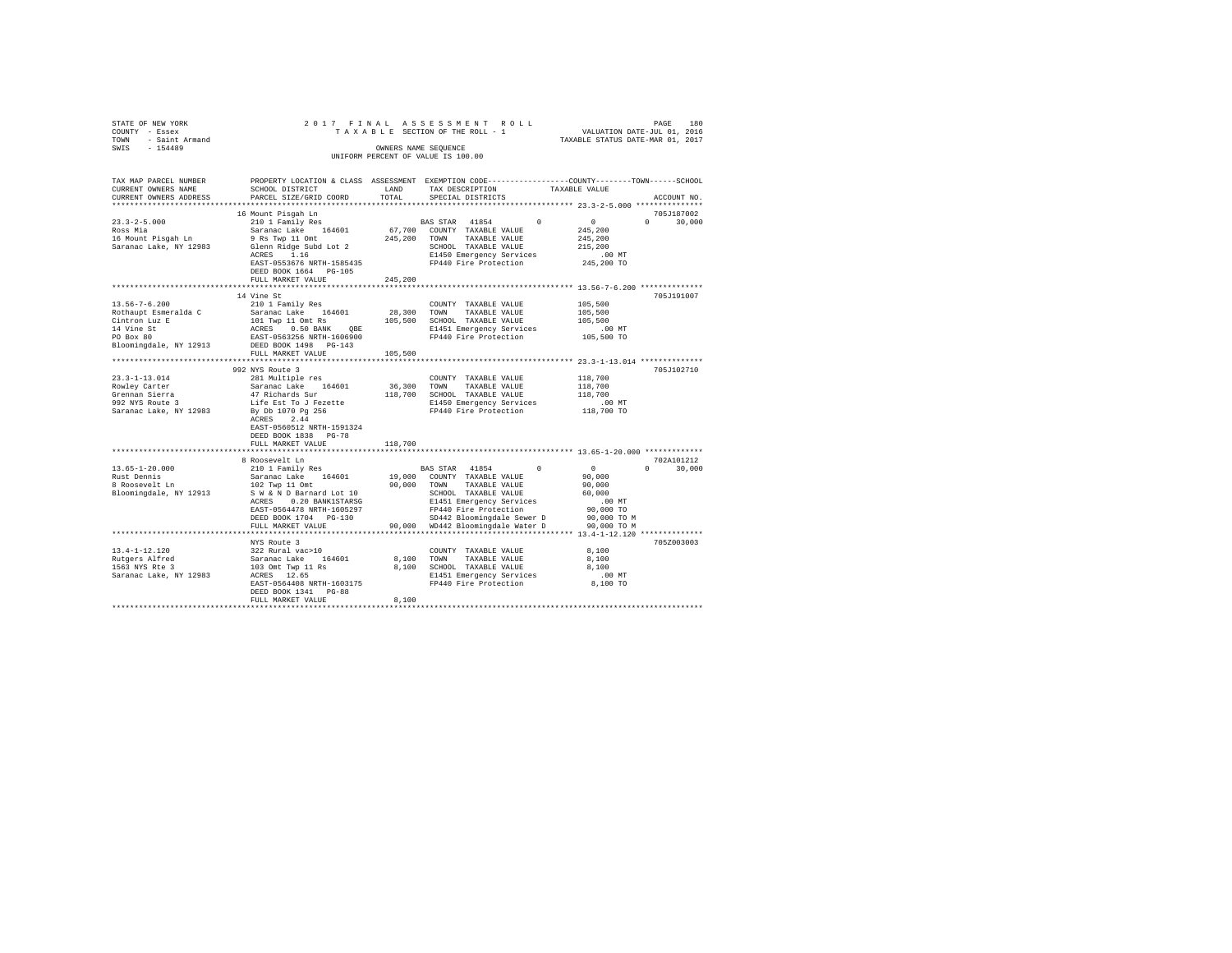|      | STATE OF NEW YORK |  |  |  | 2017 FINAL ASSESSMENT ROLL         |  |                                  | PAGE | 181 |
|------|-------------------|--|--|--|------------------------------------|--|----------------------------------|------|-----|
|      | COUNTY - Essex    |  |  |  | TAXABLE SECTION OF THE ROLL - 1    |  | VALUATION DATE-JUL 01, 2016      |      |     |
| TOWN | - Saint Armand    |  |  |  |                                    |  | TAXABLE STATUS DATE-MAR 01, 2017 |      |     |
| SWIS | $-154489$         |  |  |  | OWNERS NAME SEOUENCE               |  |                                  |      |     |
|      |                   |  |  |  | UNIFORM PERCENT OF VALUE IS 100.00 |  |                                  |      |     |

| TAX MAP PARCEL NUMBER<br>CURRENT OWNERS NAME<br>CURRENT OWNERS ADDRESS | PROPERTY LOCATION & CLASS ASSESSMENT<br>SCHOOL DISTRICT<br>PARCEL SIZE/GRID COORD | LAND<br>TOTAL     | EXEMPTION CODE----------------COUNTY-------TOWN------SCHOOL<br>TAX DESCRIPTION<br>SPECIAL DISTRICTS | TAXABLE VALUE<br>ACCOUNT NO.  |
|------------------------------------------------------------------------|-----------------------------------------------------------------------------------|-------------------|-----------------------------------------------------------------------------------------------------|-------------------------------|
| *********************                                                  | *****************************                                                     |                   |                                                                                                     |                               |
|                                                                        | 1563 NYS Route 3                                                                  |                   |                                                                                                     | 705J190003                    |
| $13.4 - 1 - 12.200$                                                    | 220 2 Family Res                                                                  |                   | $\Omega$<br><b>BAS STAR</b><br>41854                                                                | $\circ$<br>$\Omega$<br>30,000 |
| Rutgers Alfred                                                         | Saranac Lake<br>164601                                                            | 38,900            | COUNTY TAXABLE VALUE                                                                                | 228,600                       |
| Stephen Laurie L                                                       | 103 Twp 11 Omt Rs                                                                 | 228,600           | TOWN<br>TAXABLE VALUE                                                                               | 228,600                       |
| 1563 NYS Route 3                                                       | ACRES<br>4.86                                                                     |                   | SCHOOL TAXABLE VALUE                                                                                | 198,600                       |
| Saranac Lake, NY 12983                                                 | EAST-0565212 NRTH-1603238                                                         |                   | E1451 Emergency Services                                                                            | $.00$ MT                      |
|                                                                        | DEED BOOK 1636 PG-44                                                              |                   | FP440 Fire Protection                                                                               | 228,600 TO                    |
|                                                                        | FULL MARKET VALUE                                                                 | 228,600           |                                                                                                     |                               |
|                                                                        |                                                                                   |                   |                                                                                                     |                               |
|                                                                        | 56 Roosevelt Ln                                                                   |                   |                                                                                                     | 702A179011                    |
| $13.64 - 1 - 5.110$                                                    | 210 1 Family Res                                                                  |                   | 41854<br><b>BAS STAR</b>                                                                            | $\circ$<br>$\Omega$<br>30,000 |
| Ryan Barbara J                                                         | 164601<br>Saranac Lake                                                            | 35,500            | COUNTY TAXABLE VALUE                                                                                | 195,600                       |
| Chartier Judith A                                                      | 83 Twp 11 Omt                                                                     | 195,600           | TAXABLE VALUE<br>TOWN                                                                               | 195,600                       |
| 56 Roosevelt Ln                                                        | 1.46<br>ACRES                                                                     |                   | SCHOOL TAXABLE VALUE                                                                                | 165,600                       |
| Bloomingdale, NY 12913                                                 | EAST-0563345 NRTH-1604729                                                         |                   | E1451 Emergency Services                                                                            | .00MT                         |
|                                                                        | DEED BOOK 1513 PG-81                                                              |                   | FP440 Fire Protection                                                                               | 195,600 TO                    |
|                                                                        | FULL MARKET VALUE                                                                 |                   | 195,600 SD442 Bloomingdale Sewer D                                                                  | 195,600 TO M                  |
|                                                                        |                                                                                   |                   | WD442 Bloomingdale Water D                                                                          | 195,600 TO M                  |
|                                                                        |                                                                                   |                   |                                                                                                     | $13.3 - 1 - 21.200$ **        |
|                                                                        | Roosevelt Ln                                                                      |                   |                                                                                                     | 705z004002                    |
| $13.3 - 1 - 21.200$                                                    | 311 Res vac land                                                                  |                   | COUNTY TAXABLE VALUE                                                                                | 33,500                        |
| Ryan Gary J                                                            | Saranac Lake<br>164601                                                            | 33,500            | TOWN<br>TAXABLE VALUE                                                                               | 33,500                        |
| Ryan Lynn M                                                            | 84 Richards Sur                                                                   | 33,500            | SCHOOL TAXABLE VALUE                                                                                | 33,500                        |
| 11 George Downs Ln                                                     | 3.87<br>ACRES                                                                     |                   | E1451 Emergency Services                                                                            | $.00$ MT                      |
| Bloomingdale, NY 12913                                                 | EAST-0563147 NRTH-1603111                                                         |                   | FP440 Fire Protection                                                                               | 33,500 TO                     |
|                                                                        | DEED BOOK 1391<br>$PG-289$                                                        |                   |                                                                                                     |                               |
|                                                                        | FULL MARKET VALUE                                                                 | 33,500            |                                                                                                     |                               |
|                                                                        |                                                                                   |                   |                                                                                                     |                               |
|                                                                        | 11 George Downs Ln                                                                |                   |                                                                                                     | 705J190002                    |
| $13.3 - 1 - 22.200$                                                    | 210 1 Family Res                                                                  |                   | 41854<br><b>BAS STAR</b><br>$\Omega$                                                                | $\circ$<br>$\Omega$<br>30,000 |
| Ryan Gary J                                                            | Saranac Lake<br>164601                                                            | 55,300            | COUNTY TAXABLE VALUE                                                                                | 179,100                       |
| Ryan Lynn M                                                            | 84 Twp 11 Omt Rs                                                                  | 179,100           | TOWN<br>TAXABLE VALUE                                                                               | 179,100                       |
| 11 George Downs Ln                                                     | ACRES<br>3.75                                                                     |                   | SCHOOL TAXABLE VALUE                                                                                | 149,100                       |
| Bloomingdale, NY 12913                                                 | EAST-0563223 NRTH-1602948                                                         |                   | E1451 Emergency Services                                                                            | $.00$ MT                      |
|                                                                        | DEED BOOK 957<br>$PG-1$<br>FULL MARKET VALUE                                      | 179,100           | FP440 Fire Protection                                                                               | 179,100 TO                    |
|                                                                        | ********************                                                              |                   |                                                                                                     |                               |
|                                                                        | 35 Saranac Ln                                                                     |                   |                                                                                                     | 705J188001                    |
| $32.38 - 1 - 20.000$                                                   |                                                                                   |                   | 41854<br>$^{\circ}$                                                                                 | $\circ$<br>$\Omega$<br>30,000 |
|                                                                        | 210 1 Family Res                                                                  |                   | BAS STAR                                                                                            |                               |
| Salamy David A<br>Salamy Lauri J                                       | 164601<br>Saranac Lake<br>11 Twp 11 Omt Rs                                        | 38,000<br>192,400 | COUNTY TAXABLE VALUE<br>TOWN<br>TAXABLE VALUE                                                       | 192,400<br>192,400            |
| 35 Saranac Ln                                                          | Lot 13 Rockledge Park                                                             |                   | SCHOOL TAXABLE VALUE                                                                                | 162,400                       |
| Saranac Lake, NY 12983                                                 | ACRES<br>0.36 BANKTRANSAM                                                         |                   | E1450 Emergency Services                                                                            | .00MT                         |
|                                                                        | EAST-0555523 NRTH-1579046                                                         |                   | FP440 Fire Protection                                                                               | 192,400 TO                    |
|                                                                        | DEED BOOK 1044 PG-73                                                              |                   | WD441 Rockledge water                                                                               | 192,400 TO M                  |
|                                                                        | FULL MARKET VALUE                                                                 | 192,400           |                                                                                                     |                               |
|                                                                        |                                                                                   |                   |                                                                                                     |                               |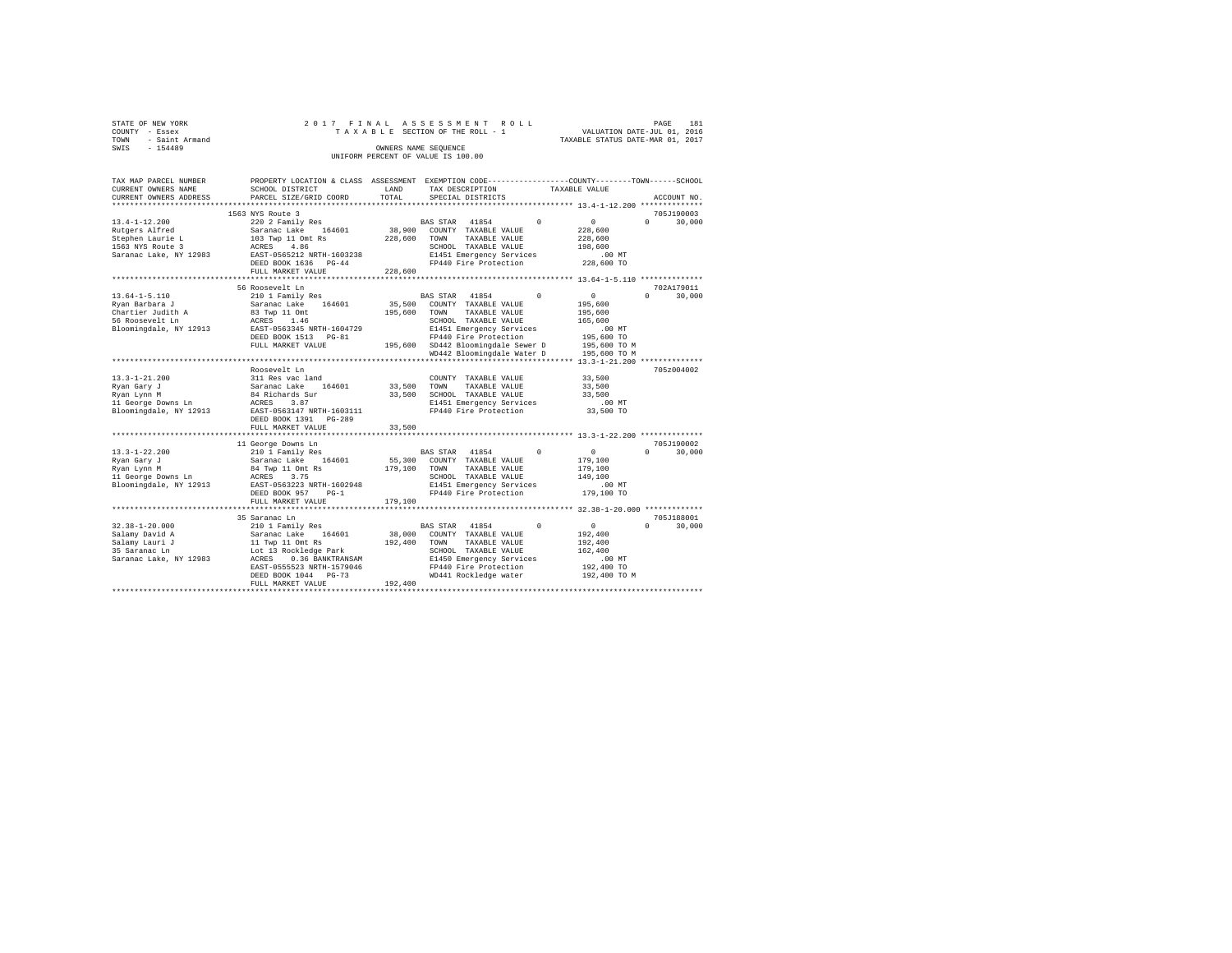| STATE OF NEW YORK<br>COUNTY - Essex<br>TOWN - Saint Armand<br>SWIS - 154489 | 2017 FINAL                                                                                                         |                       | ASSESSMENT ROLL<br>TAXABLE SECTION OF THE ROLL - 1                | PAGE 182<br>VALUATION DATE-JUL 01, 2016<br>TAXABLE STATUS DATE-MAR 01, 2017 |                                 |
|-----------------------------------------------------------------------------|--------------------------------------------------------------------------------------------------------------------|-----------------------|-------------------------------------------------------------------|-----------------------------------------------------------------------------|---------------------------------|
|                                                                             |                                                                                                                    |                       | OWNERS NAME SEOUENCE                                              |                                                                             |                                 |
|                                                                             |                                                                                                                    |                       | UNIFORM PERCENT OF VALUE IS 100.00                                |                                                                             |                                 |
|                                                                             |                                                                                                                    |                       |                                                                   |                                                                             |                                 |
| TAX MAP PARCEL NUMBER<br>CURRENT OWNERS NAME                                | PROPERTY LOCATION & CLASS ASSESSMENT EXEMPTION CODE----------------COUNTY-------TOWN-----SCHOOL<br>SCHOOL DISTRICT | LAND                  | TAX DESCRIPTION                                                   | TAXABLE VALUE                                                               |                                 |
| CURRENT OWNERS ADDRESS                                                      | PARCEL SIZE/GRID COORD                                                                                             | TOTAL                 | SPECIAL DISTRICTS                                                 |                                                                             | ACCOUNT NO.                     |
|                                                                             |                                                                                                                    |                       |                                                                   |                                                                             |                                 |
|                                                                             | 153 Moose Pond Ln                                                                                                  |                       |                                                                   |                                                                             | 705J179010                      |
| $13.4 - 1 - 71.112$                                                         | 210 1 Family Res                                                                                                   |                       | COUNTY TAXABLE VALUE                                              | 189,400                                                                     |                                 |
|                                                                             |                                                                                                                    |                       | TAXABLE VALUE                                                     | 189,400                                                                     |                                 |
|                                                                             |                                                                                                                    |                       | 189,400 SCHOOL TAXABLE VALUE                                      | 189,400                                                                     |                                 |
| New Smyrna Beach, FL 32169 ACRES 8.70                                       |                                                                                                                    |                       | AP902 Apptmnt tax C                                               | 48.12 MT                                                                    |                                 |
|                                                                             | EAST-0572919 NRTH-1599366                                                                                          |                       | $AP903$ Apptmnt tax T                                             | 57.90 MT                                                                    |                                 |
|                                                                             | DEED BOOK 1849 PG-44                                                                                               |                       | AP904 Apptmnt tax S                                               | 243.05 MT                                                                   |                                 |
|                                                                             | FULL MARKET VALUE                                                                                                  |                       | 189,400 E1451 Emergency Services                                  | .00 MT                                                                      |                                 |
|                                                                             |                                                                                                                    |                       | FP440 Fire Protection                                             | 189,400 TO                                                                  |                                 |
|                                                                             |                                                                                                                    |                       | OT902 Omitted tax C                                               | 157.36 MT                                                                   |                                 |
|                                                                             |                                                                                                                    |                       | OT903 Omitted tax T                                               | 195.63 MT                                                                   |                                 |
|                                                                             |                                                                                                                    |                       |                                                                   |                                                                             |                                 |
|                                                                             | 1187 NYS Route 3                                                                                                   |                       |                                                                   |                                                                             | 705J102806                      |
| $23.1 - 1 - 21.000$<br>Salls Steven A                                       | 210 1 Family Res<br>Saranac Lake 164601                                                                            |                       | ENH STAR 41834<br>37,000 COUNTY TAXABLE VALUE<br>ENH STAR 41834 0 | $\begin{array}{c} 0 \\ 97,500 \end{array}$                                  | 0 65,500                        |
| Salls Martha                                                                |                                                                                                                    | 97,500 TOWN           | TAXABLE VALUE                                                     | 97.500                                                                      |                                 |
|                                                                             | 87 Richards Sur<br>ACRES 3.00<br>EAST-0563662 NRTH-1594777                                                         |                       | SCHOOL TAXABLE VALUE                                              | 32,000                                                                      |                                 |
| 1187 NYS Rte 3<br>PO Box 771                                                |                                                                                                                    |                       | E1451 Emergency Services                                          | .00MT                                                                       |                                 |
| Saranac Lake, NY 12983 DEED BOOK 766 PG-242                                 |                                                                                                                    |                       | FP440 Fire Protection                                             | 97,500 TO                                                                   |                                 |
|                                                                             | FULL MARKET VALUE                                                                                                  | 97,500                |                                                                   |                                                                             |                                 |
| ************************                                                    | ************************                                                                                           | ********************* |                                                                   | *********************** 32.38-1-42.200 *************                        |                                 |
|                                                                             | Rockledge Ln                                                                                                       |                       |                                                                   |                                                                             | 705.T193001                     |
| $32.38 - 1 - 42.200$<br>$22.38 - 1 - 42.500$<br>$0.128$                     | 311 Res vac land                                                                                                   |                       | COUNTY TAXABLE VALUE                                              | 21,700                                                                      |                                 |
|                                                                             | Saranac Lake 164601                                                                                                | 21,700 TOWN           | TAXABLE VALUE                                                     | 21,700                                                                      |                                 |
| 7 Prospect St Unit #25                                                      | 11 Twp 11 Omt Rs                                                                                                   |                       | 21,700 SCHOOL TAXABLE VALUE                                       | 21,700                                                                      |                                 |
| Lake George, NY 12845                                                       | Lot 40<br>ACRES 0.25                                                                                               |                       | E1450 Emergency Services                                          | .00 MT                                                                      |                                 |
|                                                                             |                                                                                                                    |                       | FP440 Fire Protection                                             | 21,700 TO                                                                   |                                 |
|                                                                             | EAST-0555931 NRTH-1580074                                                                                          |                       | WD441 Rockledge water                                             | 21,700 TO M                                                                 |                                 |
|                                                                             | DEED BOOK 1021 PG-273                                                                                              |                       |                                                                   |                                                                             |                                 |
|                                                                             | FULL MARKET VALUE                                                                                                  | 21,700                |                                                                   |                                                                             |                                 |
|                                                                             | 72 Vista Dr                                                                                                        |                       |                                                                   |                                                                             | 7052004001                      |
| $23.3 - 2 - 25.000$                                                         | 210 1 Family Res                                                                                                   |                       | BAS STAR 41854 0 0                                                |                                                                             | $\Omega$ and $\Omega$<br>30,000 |
|                                                                             |                                                                                                                    |                       | 43.700 COUNTY TAXABLE VALUE                                       | 287,300                                                                     |                                 |
| Samperi Anthony M Saranac Lake 164601<br>Samperi Kathryn L 9 omt twp11 rs   |                                                                                                                    |                       | 287,300 TOWN TAXABLE VALUE                                        | 287,300                                                                     |                                 |
| 72 Vista Dr                                                                 | Lot 25 Glenn Ridge                                                                                                 |                       | SCHOOL TAXABLE VALUE                                              | 257,300                                                                     |                                 |
| Saranac Lake, NY 12983 ACRES                                                | 0.87 BANK1STARSG                                                                                                   |                       | E1450 Emergency Services                                          | $.00$ MT                                                                    |                                 |
|                                                                             | EAST-0553556 NRTH-1584160                                                                                          |                       | FP440 Fire Protection                                             | 287,300 TO                                                                  |                                 |
|                                                                             | DEED BOOK 1374 PG-223                                                                                              |                       |                                                                   |                                                                             |                                 |
|                                                                             | FULL MARKET VALUE                                                                                                  | 287,300               |                                                                   |                                                                             |                                 |
|                                                                             | ***************************                                                                                        |                       |                                                                   |                                                                             |                                 |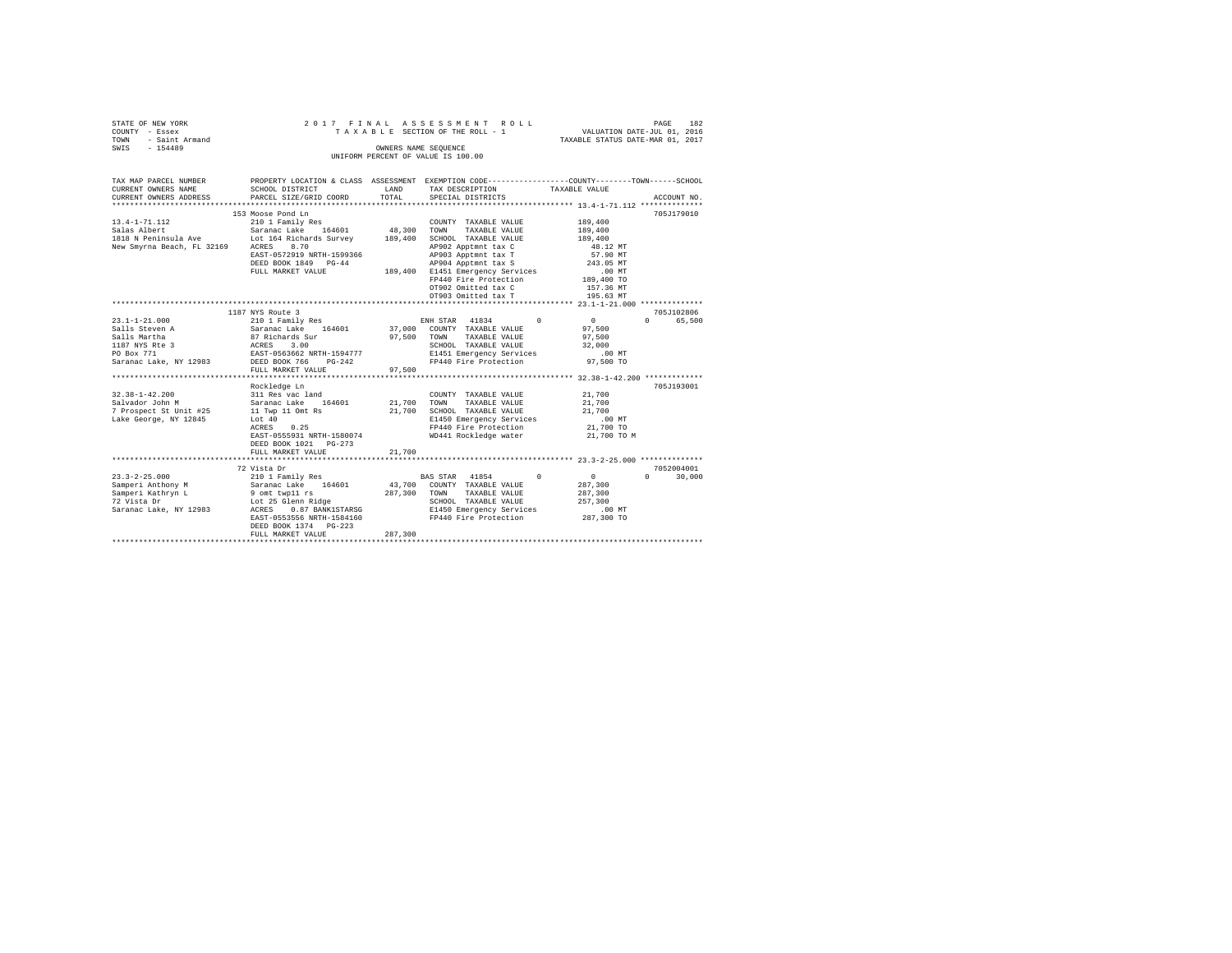|                               |                                                                                                                                                                                                                                                                                                                                                                                                             |         |                               | TAXABLE STATUS DATE-MAR 01, 2017 |             |
|-------------------------------|-------------------------------------------------------------------------------------------------------------------------------------------------------------------------------------------------------------------------------------------------------------------------------------------------------------------------------------------------------------------------------------------------------------|---------|-------------------------------|----------------------------------|-------------|
|                               |                                                                                                                                                                                                                                                                                                                                                                                                             |         | OWNERS NAME SEOUENCE          |                                  |             |
|                               |                                                                                                                                                                                                                                                                                                                                                                                                             |         |                               |                                  |             |
|                               |                                                                                                                                                                                                                                                                                                                                                                                                             |         |                               |                                  |             |
|                               |                                                                                                                                                                                                                                                                                                                                                                                                             |         |                               |                                  |             |
|                               | TAX MAP PARCEL NUMBER PROPERTY LOCATION & CLASS ASSESSMENT EXEMPTION CODE---------------COUNTY-------TOWN------SCHOOL                                                                                                                                                                                                                                                                                       |         |                               |                                  |             |
| CURRENT OWNERS NAME           | SCHOOL DISTRICT LAND                                                                                                                                                                                                                                                                                                                                                                                        |         | TAX DESCRIPTION TAXABLE VALUE |                                  |             |
| CURRENT OWNERS ADDRESS        | PARCEL SIZE/GRID COORD TOTAL                                                                                                                                                                                                                                                                                                                                                                                |         | SPECIAL DISTRICTS             |                                  | ACCOUNT NO. |
|                               |                                                                                                                                                                                                                                                                                                                                                                                                             |         |                               |                                  |             |
|                               | 35 Main St                                                                                                                                                                                                                                                                                                                                                                                                  |         |                               |                                  | 702A101404  |
| $13.56 - 9 - 2.000$           |                                                                                                                                                                                                                                                                                                                                                                                                             |         |                               |                                  |             |
| Sapnar John<br>205 Garnet Ave |                                                                                                                                                                                                                                                                                                                                                                                                             |         |                               |                                  |             |
|                               |                                                                                                                                                                                                                                                                                                                                                                                                             |         |                               |                                  |             |
| Mount Laurel, NJ 08054        |                                                                                                                                                                                                                                                                                                                                                                                                             |         |                               |                                  |             |
|                               |                                                                                                                                                                                                                                                                                                                                                                                                             |         |                               |                                  |             |
|                               |                                                                                                                                                                                                                                                                                                                                                                                                             |         |                               |                                  |             |
|                               |                                                                                                                                                                                                                                                                                                                                                                                                             |         |                               |                                  |             |
|                               |                                                                                                                                                                                                                                                                                                                                                                                                             |         |                               |                                  |             |
|                               | 726 NYS Route 3                                                                                                                                                                                                                                                                                                                                                                                             |         |                               |                                  | 705J102715  |
| $23.3 - 1 - 30.000$           | 534 Social org.                                                                                                                                                                                                                                                                                                                                                                                             |         | COUNTY TAXABLE VALUE          | 111,000                          |             |
|                               | Saranac Lake Fish & Saranac Lake 164601 75,200 TOWN TAXABLE VALUE 111,000<br>Samac Lake Tish & Saranac Lake 164601 75,200 TOWN TAXABLE VALUE 111,000<br>Came Cub 29 Richards Sur<br>29 00008.00 ECHOL TAXABLE VALUE 111,000<br>PO Box                                                                                                                                                                       |         |                               |                                  |             |
|                               |                                                                                                                                                                                                                                                                                                                                                                                                             |         |                               |                                  |             |
|                               |                                                                                                                                                                                                                                                                                                                                                                                                             |         |                               |                                  |             |
|                               |                                                                                                                                                                                                                                                                                                                                                                                                             |         |                               |                                  |             |
|                               | EAST-0557743 NRTH-1585720                                                                                                                                                                                                                                                                                                                                                                                   |         |                               |                                  |             |
|                               | DEED BOOK 205 PG-140                                                                                                                                                                                                                                                                                                                                                                                        |         |                               |                                  |             |
|                               | FULL MARKET VALUE                                                                                                                                                                                                                                                                                                                                                                                           | 111,000 |                               |                                  |             |
|                               |                                                                                                                                                                                                                                                                                                                                                                                                             |         |                               |                                  |             |
|                               | 1421 NYS Route 3                                                                                                                                                                                                                                                                                                                                                                                            |         |                               |                                  | 705J195007  |
|                               |                                                                                                                                                                                                                                                                                                                                                                                                             |         |                               |                                  |             |
|                               |                                                                                                                                                                                                                                                                                                                                                                                                             |         |                               |                                  |             |
|                               |                                                                                                                                                                                                                                                                                                                                                                                                             |         |                               |                                  |             |
|                               |                                                                                                                                                                                                                                                                                                                                                                                                             |         |                               |                                  |             |
|                               | $\begin{tabular}{lllllllllllll} 23.2-1-1.120 & & & 1444\; \text{Nther Storag} & & & 200\text{NRT} & \text{TAABLE VALUE} & 203,200 \\ \text{Sarance River Barnes LLC} & & & & 37,300\; \text{TOMN} & \text{TAXABLE VALUE} & 203,200 \\ \text{Sarance Liver Barnes LLC} & & & 104\; \text{Wup 11 out} & & 203,200\; \text{TOMM} & \text{TAXABLE VALUE} & 203,200 \\ \text{Sf6 NTS Route 3} & & 104\; \text{W$ |         |                               |                                  |             |
|                               | DEED BOOK 1860 PG-232                                                                                                                                                                                                                                                                                                                                                                                       |         |                               |                                  |             |
|                               | FULL MARKET VALUE                                                                                                                                                                                                                                                                                                                                                                                           | 203,200 |                               |                                  |             |
|                               |                                                                                                                                                                                                                                                                                                                                                                                                             |         |                               |                                  |             |
|                               | 1403 NYS Route 3                                                                                                                                                                                                                                                                                                                                                                                            |         |                               |                                  | 705J103506  |
|                               |                                                                                                                                                                                                                                                                                                                                                                                                             |         |                               |                                  |             |
|                               |                                                                                                                                                                                                                                                                                                                                                                                                             |         |                               |                                  |             |
|                               |                                                                                                                                                                                                                                                                                                                                                                                                             |         |                               |                                  |             |
|                               |                                                                                                                                                                                                                                                                                                                                                                                                             |         |                               |                                  |             |
|                               |                                                                                                                                                                                                                                                                                                                                                                                                             |         |                               |                                  |             |
|                               |                                                                                                                                                                                                                                                                                                                                                                                                             |         |                               |                                  |             |
|                               | FULL MARKET VALUE 220,000                                                                                                                                                                                                                                                                                                                                                                                   |         |                               |                                  |             |
|                               |                                                                                                                                                                                                                                                                                                                                                                                                             |         |                               |                                  |             |
|                               | 956 NYS Route 3                                                                                                                                                                                                                                                                                                                                                                                             |         |                               |                                  | 705J103413  |
|                               |                                                                                                                                                                                                                                                                                                                                                                                                             |         |                               |                                  |             |
|                               |                                                                                                                                                                                                                                                                                                                                                                                                             |         |                               |                                  |             |
|                               |                                                                                                                                                                                                                                                                                                                                                                                                             |         |                               |                                  |             |
|                               |                                                                                                                                                                                                                                                                                                                                                                                                             |         |                               |                                  |             |
|                               |                                                                                                                                                                                                                                                                                                                                                                                                             |         |                               |                                  |             |
|                               | FULL MARKET VALUE                                                                                                                                                                                                                                                                                                                                                                                           | 461,500 |                               |                                  |             |
|                               |                                                                                                                                                                                                                                                                                                                                                                                                             |         |                               |                                  |             |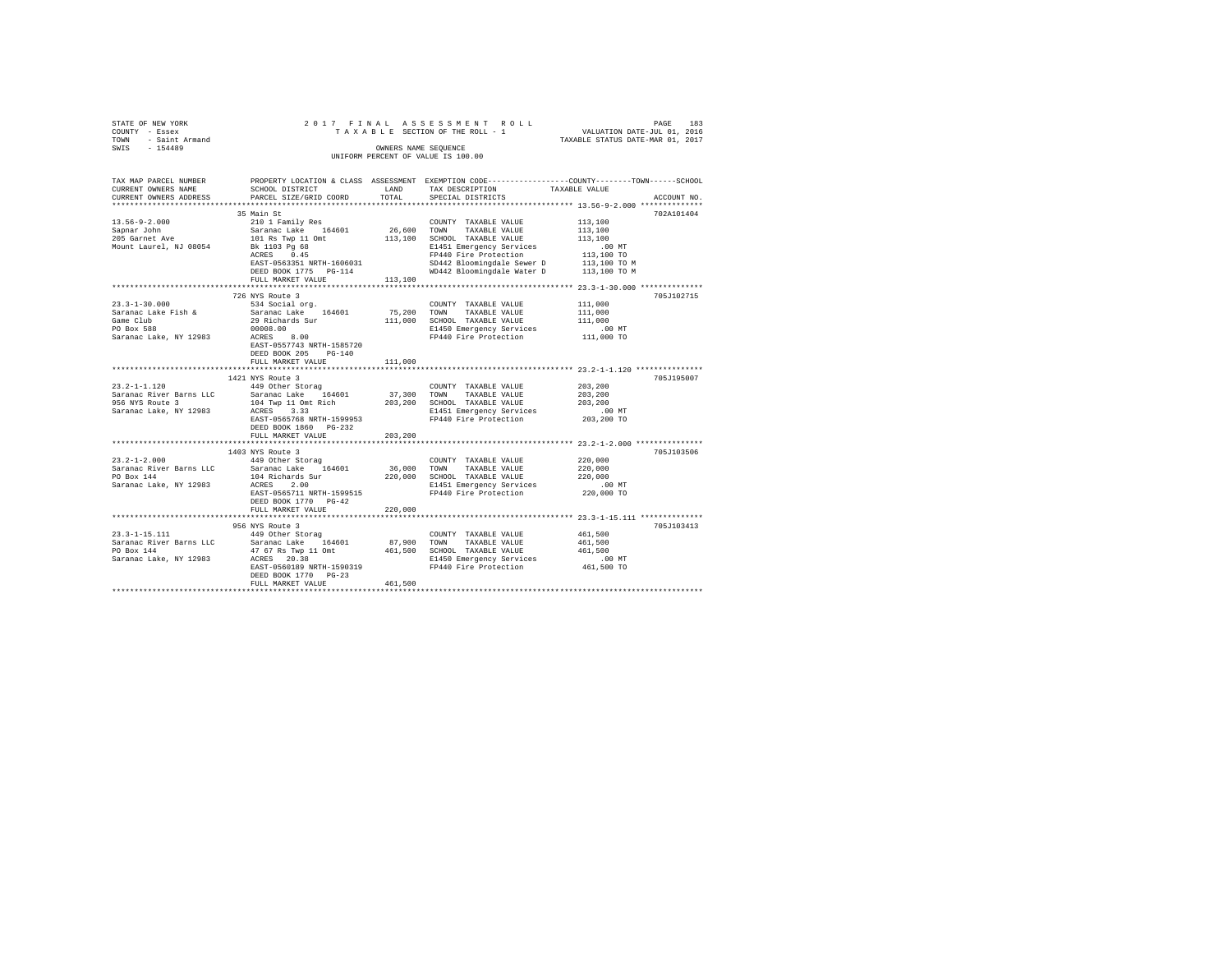| STATE OF NEW YORK<br>COUNTY - Essex<br>TOWN - Saint Armand<br>SWIS - 154489                                                                                                                                               | 2017 FINAL                                                                                                                                                                                                                                                                                                                                                                 | OWNERS NAME SEQUENCE                       | ASSESSMENT ROLL<br>TAXABLE SECTION OF THE ROLL - 1                                                                                                                                                                                                                     | 184<br>PAGE<br>VALUATION DATE-JUL 01, 2016<br>TAXABLE STATUS DATE-MAR 01, 2017                                                                                                                     |
|---------------------------------------------------------------------------------------------------------------------------------------------------------------------------------------------------------------------------|----------------------------------------------------------------------------------------------------------------------------------------------------------------------------------------------------------------------------------------------------------------------------------------------------------------------------------------------------------------------------|--------------------------------------------|------------------------------------------------------------------------------------------------------------------------------------------------------------------------------------------------------------------------------------------------------------------------|----------------------------------------------------------------------------------------------------------------------------------------------------------------------------------------------------|
|                                                                                                                                                                                                                           |                                                                                                                                                                                                                                                                                                                                                                            |                                            | UNIFORM PERCENT OF VALUE IS 100.00                                                                                                                                                                                                                                     |                                                                                                                                                                                                    |
| TAX MAP PARCEL NUMBER<br>CURRENT OWNERS NAME<br>CURRENT OWNERS ADDRESS                                                                                                                                                    | SCHOOL DISTRICT<br>PARCEL SIZE/GRID COORD                                                                                                                                                                                                                                                                                                                                  | LAND<br>TOTAL                              | TAX DESCRIPTION<br>SPECIAL DISTRICTS                                                                                                                                                                                                                                   | PROPERTY LOCATION & CLASS ASSESSMENT EXEMPTION CODE---------------COUNTY-------TOWN------SCHOOL<br>TAXABLE VALUE<br>ACCOUNT NO.                                                                    |
|                                                                                                                                                                                                                           |                                                                                                                                                                                                                                                                                                                                                                            |                                            |                                                                                                                                                                                                                                                                        |                                                                                                                                                                                                    |
| $23.3 - 1 - 15.112$<br>Saranac River Barns LLC<br>PO Box 144<br>Saranac Lake, NY 12983                                                                                                                                    | NYS Route 3<br>322 Rural vac>10<br>Saranac Lake 164601<br>67 R S Twp 11 Omt<br>ACRES 15.00<br>EAST-0561042 NRTH-1591200<br>DEED BOOK 1770 PG-19                                                                                                                                                                                                                            | 52,300<br>52,300                           | COUNTY TAXABLE VALUE<br>TOWN<br>TAXABLE VALUE<br>SCHOOL TAXABLE VALUE<br>E1450 Emergency Services<br>FP440 Fire Protection                                                                                                                                             | 705J185012<br>52,300<br>52,300<br>52,300<br>.00 MT<br>52,300 TO                                                                                                                                    |
|                                                                                                                                                                                                                           | FULL MARKET VALUE                                                                                                                                                                                                                                                                                                                                                          | 52,300                                     |                                                                                                                                                                                                                                                                        |                                                                                                                                                                                                    |
| $23.3 - 1 - 15.220$<br>Saranac River Barns LLC<br>PO Box 144<br>Saranac Lake, NY 12983<br>$15. - 1 - 52.000$<br>Sardella Paul M<br>Sardella Marc S<br>$c/o$ Paul F Sardella<br>213 Goodspeed Ln<br>Bloomingdale, NY 12913 | 967 NYS Route 3<br>331 Com vac w/im<br>Saranac Lake 164601<br>47 Richards Survey<br>ACRES 1.12<br>EAST-0560002 NRTH-1590932<br>DEED BOOK 1770 PG-23<br>FULL MARKET VALUE<br>213 Goodspeed Ln<br>210 1 Family Res<br>Saranac Lake 164601<br>363 Richards Sur<br>1816/175 Life Use to<br>Paul F Sardella<br>ACRES 6.20<br>EAST-0602605 NRTH-1607521<br>DEED BOOK 1816 PG-175 | 27,700<br>77,700<br>77,700<br>132,500 TOWN | COUNTY TAXABLE VALUE<br>TOWN TAXABLE VALUE<br>SCHOOL TAXABLE VALUE<br>E1450 Emergency Services<br>FP440 Fire Protection<br>ENH STAR 41834<br>40,300 COUNTY TAXABLE VALUE<br>TAXABLE VALUE<br>SCHOOL TAXABLE VALUE<br>E1451 Emergency Services<br>FP440 Fire Protection | 705J192004<br>77,700<br>77,700<br>77,700<br>.00 MT<br>77,700 TO<br>705J104211<br>$\Omega$<br>$\sim$ 0<br>$\Omega$ and $\Omega$<br>65,500<br>132,500<br>132,500<br>67,000<br>$.00$ MT<br>132,500 TO |
|                                                                                                                                                                                                                           | FULL MARKET VALUE                                                                                                                                                                                                                                                                                                                                                          | 132,500                                    |                                                                                                                                                                                                                                                                        |                                                                                                                                                                                                    |
| $13.4 - 1 - 65.200$<br>Savarie Henry A<br>Savarie Joan<br>55 Main St<br>Bloomingdale, NY 12913                                                                                                                            | Campion Way<br>323 Vacant rural<br>Saranac Lake 164601<br>141 Rs Twp 11 Omt<br>Campion Subd Lot 2<br>ACRES 30.43<br>EAST-0569989 NRTH-1608166<br>DEED BOOK 837 PG-196<br>FULL MARKET VALUE                                                                                                                                                                                 | 44,200<br>44,200<br>44,200                 | COUNTY TAXABLE VALUE<br>TOWN<br>TAXABLE VALUE<br>SCHOOL TAXABLE VALUE<br>E1451 Emergency Services<br>FP440 Fire Protection                                                                                                                                             | 705.7183002<br>44,200<br>44,200<br>44,200<br>$.00$ MT<br>44,200 TO                                                                                                                                 |
|                                                                                                                                                                                                                           |                                                                                                                                                                                                                                                                                                                                                                            |                                            |                                                                                                                                                                                                                                                                        |                                                                                                                                                                                                    |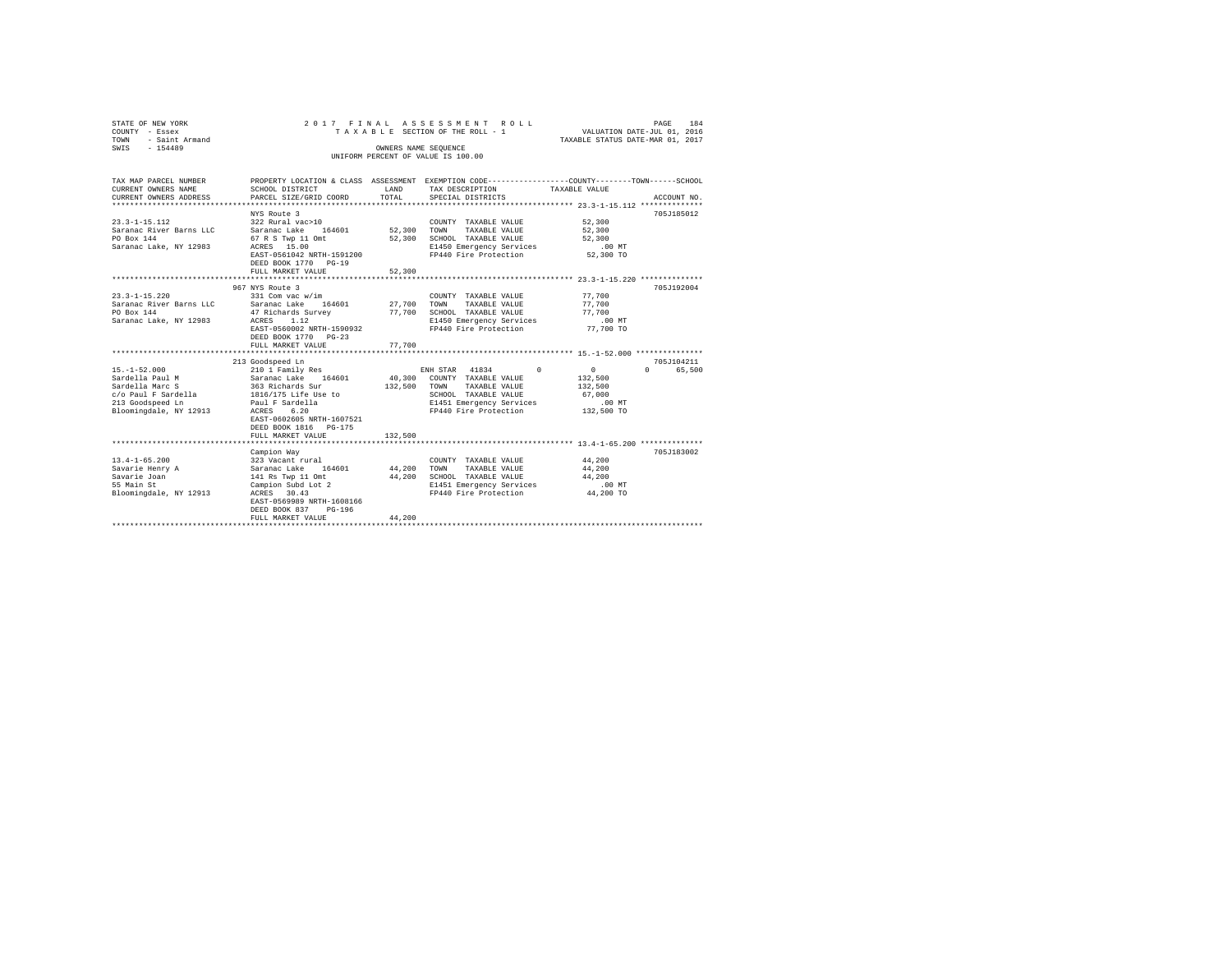|      | STATE OF NEW YORK                  |                      |  |  |  |  |  |  |  | 2017 FINAL ASSESSMENT ROLL      |  |  |  |  |  |  | 185<br>PAGE                      |
|------|------------------------------------|----------------------|--|--|--|--|--|--|--|---------------------------------|--|--|--|--|--|--|----------------------------------|
|      | COUNTY - Essex                     |                      |  |  |  |  |  |  |  | TAXABLE SECTION OF THE ROLL - 1 |  |  |  |  |  |  | VALUATION DATE-JUL 01, 2016      |
| TOWN | - Saint Armand                     |                      |  |  |  |  |  |  |  |                                 |  |  |  |  |  |  | TAXABLE STATUS DATE-MAR 01, 2017 |
| SWIS | $-154489$                          | OWNERS NAME SEOUENCE |  |  |  |  |  |  |  |                                 |  |  |  |  |  |  |                                  |
|      | UNIFORM PERCENT OF VALUE IS 100.00 |                      |  |  |  |  |  |  |  |                                 |  |  |  |  |  |  |                                  |

| TAX MAP PARCEL NUMBER<br>CURRENT OWNERS NAME<br>CURRENT OWNERS ADDRESS                                  | PROPERTY LOCATION & CLASS ASSESSMENT EXEMPTION CODE---------------COUNTY-------TOWN------SCHOOL<br>SCHOOL DISTRICT<br>PARCEL SIZE/GRID COORD                                                      | LAND<br>TOTAL                | TAX DESCRIPTION<br>SPECIAL DISTRICTS                                                                                                                                                                             |          | TAXABLE VALUE                                                                                | ACCOUNT NO.                          |
|---------------------------------------------------------------------------------------------------------|---------------------------------------------------------------------------------------------------------------------------------------------------------------------------------------------------|------------------------------|------------------------------------------------------------------------------------------------------------------------------------------------------------------------------------------------------------------|----------|----------------------------------------------------------------------------------------------|--------------------------------------|
| ***********************                                                                                 | *****************************                                                                                                                                                                     |                              |                                                                                                                                                                                                                  |          |                                                                                              |                                      |
|                                                                                                         | 55 Main St                                                                                                                                                                                        |                              |                                                                                                                                                                                                                  |          |                                                                                              | 705J188003                           |
| $13.64 - 1 - 4.200$<br>Savarie Henry A<br>Savarie Joan T<br>55 Main St<br>Bloomingdale, NY 12913        | 210 1 Family Res<br>Saranac Lake 164601<br>82 83 Twp 11 Omt Rs<br>ACRES 6.40<br>EAST-0563042 NRTH-1605359<br>DEED BOOK 883<br>$PG-159$<br>FULL MARKET VALUE                                       | 49,100<br>182,000            | BAS STAR 41854<br>COUNTY TAXABLE VALUE<br>TOWN<br>TAXABLE VALUE<br>SCHOOL TAXABLE VALUE<br>E1451 Emergency Services<br>FP440 Fire Protection<br>182,000 SD442 Bloomingdale Sewer D<br>WD442 Bloomingdale Water D | $\Omega$ | 0<br>182,000<br>182,000<br>152,000<br>$.00$ MT<br>182,000 TO<br>182,000 TO M<br>182,000 TO M | $\Omega$<br>30,000                   |
|                                                                                                         |                                                                                                                                                                                                   |                              |                                                                                                                                                                                                                  |          |                                                                                              |                                      |
| $13.4 - 1 - 71.116$<br>Scheidt Family LLC<br>1119 Remsen Mill Rd<br>Wall, NJ 07719                      | Grass Pond Way<br>323 Vacant rural<br>Saranac Lake<br>164601<br>164 Richards Survey<br>7.00<br>ACRES<br>EAST-0573304 NRTH-1600601<br>DEED BOOK 1479<br>PG-236<br>FULL MARKET VALUE                | 26,900<br>26,900<br>26,900   | COUNTY TAXABLE VALUE<br>TAXABLE VALUE<br>TOWN<br>SCHOOL TAXABLE VALUE<br>E1451 Emergency Services<br>FP440 Fire Protection                                                                                       |          | 26,900<br>26,900<br>26,900<br>.00 MT<br>26,900 TO                                            | 705J180022                           |
|                                                                                                         | ************************                                                                                                                                                                          | ********                     |                                                                                                                                                                                                                  |          | *********************** 13.4-1-75.000 **************                                         |                                      |
| $13.4 - 1 - 75.000$<br>Scheidt Family LLC<br>1119 Remsen Mill Rd<br>Wall, NJ 07719                      | 95 Moose Pond Ln<br>312 Vac w/imprv<br>Saranac Lake<br>164601<br>164 Richards Sur<br>ACRES<br>6.70<br>EAST-0573067 NRTH-1601271<br>DEED BOOK 1479 PG-236<br>FULL MARKET VALUE                     | 55,300<br>62,000<br>62,000   | COUNTY TAXABLE VALUE<br>TOWN<br>TAXABLE VALUE<br>SCHOOL TAXABLE VALUE<br>E1451 Emergency Services<br>FP440 Fire Protection                                                                                       |          | 62,000<br>62,000<br>62,000<br>$.00$ MT<br>62,000 TO                                          | 705J103805                           |
|                                                                                                         |                                                                                                                                                                                                   |                              | *********************************** 13.64-1-19.221 *************                                                                                                                                                 |          |                                                                                              |                                      |
| 13.64-1-19.221<br>Schelle Mark<br>Shelle Robin<br>12 Cassavaugh Way<br>Bloomingdale, NY 12983           | 12 Cassavaugh Way<br>210 1 Family Res<br>Saranac Lake 164601<br>Rs Twp 11 Omt Lot 102<br>ACRES 1.87 BANK ADIRON<br>EAST-0563694 NRTH-1604613<br>DEED BOOK 1399 PG-202<br>FULL MARKET VALUE        | 35,900<br>104,200<br>104,200 | BAS STAR 41854<br>COUNTY TAXABLE VALUE<br>TOWN<br>TAXABLE VALUE<br>SCHOOL TAXABLE VALUE<br>E1451 Emergency Services<br>FP440 Fire Protection                                                                     | $\Omega$ | $\circ$<br>104,200<br>104,200<br>74,200<br>$.00$ MT<br>104,200 TO                            | 702A178030<br>$\Omega$<br>30,000     |
|                                                                                                         |                                                                                                                                                                                                   |                              |                                                                                                                                                                                                                  |          |                                                                                              |                                      |
| $13.4 - 1 - 65.120$<br>Schenk Jeremy W<br>Schenk Kathryn M<br>177 Campion Way<br>Vermontville, NY 12989 | 177 Campion Way<br>210 1 Family Res<br>Saranac Lake<br>164601<br>141 Omt Twp 11 Rs<br>4 Campion Sub<br>ACRES<br>9.64<br>EAST-0568844 NRTH-1606987<br>DEED BOOK 1786<br>PG-76<br>FULL MARKET VALUE | 32,200<br>75,600<br>75,600   | BAS STAR 41854<br>COUNTY TAXABLE VALUE<br>TOWN<br>TAXABLE VALUE<br>SCHOOL TAXABLE VALUE<br>E1451 Emergency Services<br>FP440 Fire Protection                                                                     | $\Omega$ | $\circ$<br>75,600<br>75,600<br>45,600<br>$.00$ MT<br>75,600 TO                               | 705Z005001<br>$\mathbf{r}$<br>30,000 |
|                                                                                                         |                                                                                                                                                                                                   |                              |                                                                                                                                                                                                                  |          |                                                                                              |                                      |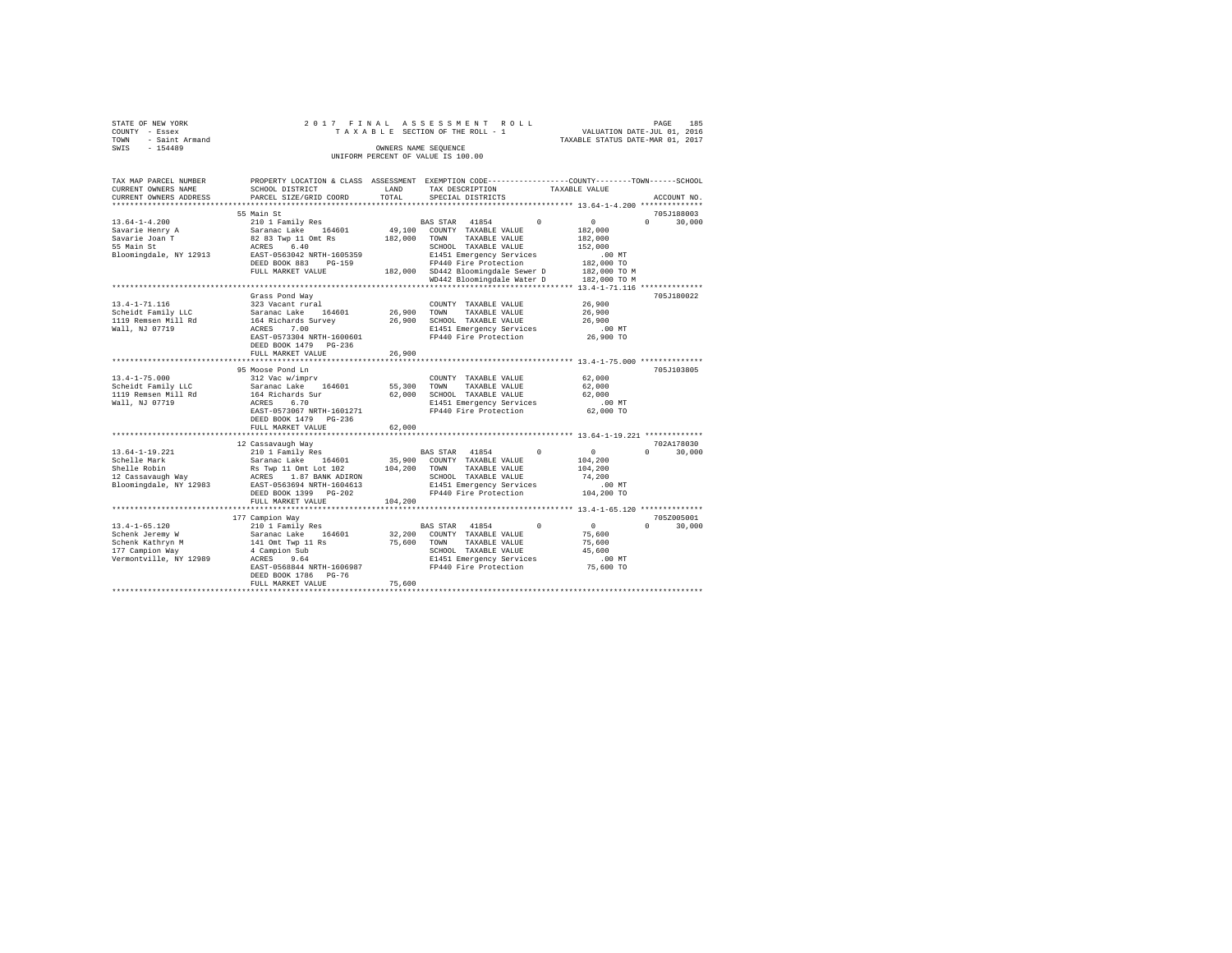| STATE OF NEW YORK<br>COUNTY - Essex                 |                                                                                                |             | 2017 FINAL ASSESSMENT ROLL<br>TAXABLE SECTION OF THE ROLL - 1 | VALUATION DATE-JUL 01, 2016                     | PAGE       | 186         |
|-----------------------------------------------------|------------------------------------------------------------------------------------------------|-------------|---------------------------------------------------------------|-------------------------------------------------|------------|-------------|
| - Saint Armand<br>TOWN                              |                                                                                                |             |                                                               | TAXABLE STATUS DATE-MAR 01, 2017                |            |             |
| SWIS - 154489                                       |                                                                                                |             | OWNERS NAME SEQUENCE<br>UNIFORM PERCENT OF VALUE IS 100.00    |                                                 |            |             |
|                                                     |                                                                                                |             |                                                               |                                                 |            |             |
| TAX MAP PARCEL NUMBER                               | PROPERTY LOCATION & CLASS ASSESSMENT EXEMPTION CODE---------------COUNTY-------TOWN-----SCHOOL |             |                                                               |                                                 |            |             |
| CURRENT OWNERS NAME                                 | SCHOOL DISTRICT                                                                                | LAND        | TAX DESCRIPTION                                               | TAXABLE VALUE                                   |            |             |
| CURRENT OWNERS ADDRESS<br>************************* | PARCEL SIZE/GRID COORD                                                                         | TOTAL       | SPECIAL DISTRICTS                                             |                                                 |            | ACCOUNT NO. |
|                                                     |                                                                                                |             |                                                               |                                                 |            |             |
|                                                     | Poplar Ln                                                                                      |             |                                                               |                                                 | 7079978026 |             |
| $13.56 - 7 - 23.000$                                | 311 Res vac land                                                                               |             | COUNTY TAXABLE VALUE                                          | 13,300                                          |            |             |
| Schmidt Donald E<br>Schmidt Barbara A               | Saranac Lake 164601                                                                            |             | 13,300 TOWN TAXABLE VALUE<br>13,300 SCHOOL TAXABLE VALUE      | 13,300<br>13,300                                |            |             |
| PO Box 315                                          | Rs Twp 11 Omt 82                                                                               |             |                                                               |                                                 |            |             |
|                                                     | Whiteface Mtn Park Lot 23<br>ACRES 0.20                                                        |             | E1451 Emergency Services<br>FP440 Fire Protection             | .00MT                                           |            |             |
| Bloomingdale, NY 12913                              | EAST-0562612 NRTH-1606551<br>DEED BOOK 802<br>PG-039                                           |             |                                                               | 13,300 TO                                       |            |             |
|                                                     | FULL MARKET VALUE                                                                              | 13,300      |                                                               |                                                 |            |             |
|                                                     | 7 Poplar Ln                                                                                    |             |                                                               |                                                 | 702A183001 |             |
| 13.56-7-28.210                                      | 210 1 Family Res                                                                               |             | BAS STAR 41854 0                                              | $\sim$ 0                                        | $\Omega$   | 30,000      |
| Schmidt Donald E                                    | Saranac Lake 164601                                                                            |             | 53,300 COUNTY TAXABLE VALUE                                   |                                                 |            |             |
| Schmidt Barbara A                                   | 82 Rs Twp 11 Omt                                                                               |             | 214,000 TOWN TAXABLE VALUE                                    | 214,000<br>214,000                              |            |             |
| 7 Poplar Ln                                         | ACRES 8.64                                                                                     |             | SCHOOL TAXABLE VALUE                                          | 184,000                                         |            |             |
| Bloomingdale, NY 12913                              | EAST-0562914 NRTH-1606715                                                                      |             | E1451 Emergency Services                                      | $.00$ MT                                        |            |             |
|                                                     | DEED BOOK 769<br>$PG-222$                                                                      |             | FP440 Fire Protection                                         | 214,000 TO                                      |            |             |
|                                                     | FULL MARKET VALUE                                                                              |             | 214,000 SD442 Bloomingdale Sewer D                            | 214,000 TO M                                    |            |             |
|                                                     |                                                                                                |             | WD442 Bloomingdale Water D                                    | 214,000 TO M                                    |            |             |
|                                                     |                                                                                                |             |                                                               | ********************* 13.4-2-7.000 ************ |            |             |
|                                                     | 37 James Way                                                                                   |             |                                                               |                                                 | 705J178056 |             |
| $13.4 - 2 - 7.000$                                  | 260 Seasonal res                                                                               |             | COUNTY TAXABLE VALUE                                          | 53,200                                          |            |             |
| Schmidt Hart Mut                                    | Saranac Lake 164601                                                                            | 40,400 TOWN | TAXABLE VALUE                                                 | 53,200                                          |            |             |
| Schmidt Rosemarv                                    | Richards Survey Lot 123                                                                        |             | 53,200 SCHOOL TAXABLE VALUE                                   | 53,200                                          |            |             |
| Mastic Rd                                           | 40x357xirr                                                                                     |             | E1451 Emergency Services                                      | $.00$ MT                                        |            |             |
| PO Box 598                                          | ACRES 0.70                                                                                     |             | FP440 Fire Protection                                         | 53,200 TO                                       |            |             |
| Sound Beach LI, NY 11789                            | EAST-0566839 NRTH-1603120                                                                      |             |                                                               |                                                 |            |             |
|                                                     | DEED BOOK 502<br>$PG-270$                                                                      |             |                                                               |                                                 |            |             |
|                                                     | FULL MARKET VALUE                                                                              | 53,200      |                                                               |                                                 |            |             |
|                                                     | *****************************                                                                  |             |                                                               |                                                 |            |             |
|                                                     | James Way                                                                                      |             |                                                               |                                                 | 705J174007 |             |
| $13.4 - 2 - 6.000$                                  | 314 Rural vac<10                                                                               |             | COUNTY TAXABLE VALUE                                          | 21,200                                          |            |             |
| Schmidt Hartmut                                     | Saranac Lake 164601                                                                            |             | 21,200 TOWN<br>TAXABLE VALUE                                  | 21,200                                          |            |             |
| Schmidt Rosemary                                    | Lot 123 Richards Survey                                                                        |             | 21,200 SCHOOL TAXABLE VALUE                                   | 21,200                                          |            |             |
| Mastic Rd                                           | 45 X 355 X Irr                                                                                 |             | E1451 Emergency Services                                      | $.00$ MT                                        |            |             |
| PO Box 598                                          | ACRES<br>0.70                                                                                  |             | FP440 Fire Protection                                         | 21,200 TO                                       |            |             |
| Sound Beach LI, NY 11789 EAST-0566810 NRTH-1603208  |                                                                                                |             |                                                               |                                                 |            |             |
|                                                     | DEED BOOK 502<br>$PG-270$                                                                      |             |                                                               |                                                 |            |             |
|                                                     | FULL MARKET VALUE                                                                              | 21,200      |                                                               |                                                 |            |             |
|                                                     |                                                                                                |             |                                                               |                                                 |            |             |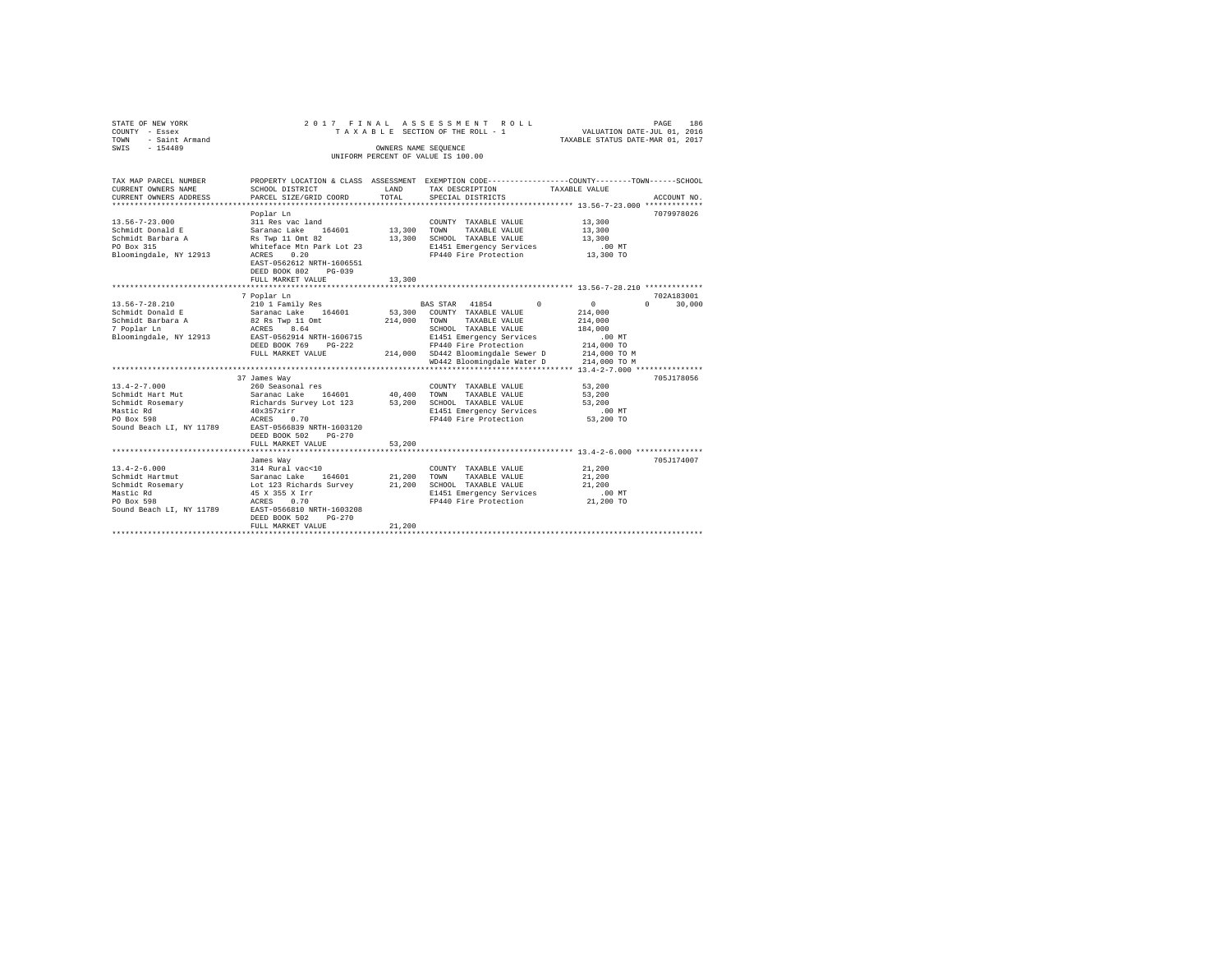| STATE OF NEW YORK                  |                      | 2017 FINAL ASSESSMENT ROLL      | PAGE                             | 187 |  |  |  |  |  |  |  |  |  |
|------------------------------------|----------------------|---------------------------------|----------------------------------|-----|--|--|--|--|--|--|--|--|--|
| COUNTY - Essex                     |                      | TAXABLE SECTION OF THE ROLL - 1 | VALUATION DATE-JUL 01, 2016      |     |  |  |  |  |  |  |  |  |  |
| TOWN - Saint Armand                |                      |                                 | TAXABLE STATUS DATE-MAR 01, 2017 |     |  |  |  |  |  |  |  |  |  |
| SWIS<br>$-154489$                  | OWNERS NAME SEOUENCE |                                 |                                  |     |  |  |  |  |  |  |  |  |  |
| UNIFORM PERCENT OF VALUE IS 100.00 |                      |                                 |                                  |     |  |  |  |  |  |  |  |  |  |

| TAX MAP PARCEL NUMBER<br>CURRENT OWNERS NAME                                                                   | SCHOOL DISTRICT                                                                                                                                                                                   | LAND                            | TAX DESCRIPTION                                                                                                                                                                                    | PROPERTY LOCATION & CLASS ASSESSMENT EXEMPTION CODE----------------COUNTY-------TOWN------SCHOOL<br>TAXABLE VALUE |             |  |  |  |  |
|----------------------------------------------------------------------------------------------------------------|---------------------------------------------------------------------------------------------------------------------------------------------------------------------------------------------------|---------------------------------|----------------------------------------------------------------------------------------------------------------------------------------------------------------------------------------------------|-------------------------------------------------------------------------------------------------------------------|-------------|--|--|--|--|
| CURRENT OWNERS ADDRESS                                                                                         | PARCEL SIZE/GRID COORD                                                                                                                                                                            | TOTAL                           | SPECIAL DISTRICTS                                                                                                                                                                                  |                                                                                                                   | ACCOUNT NO. |  |  |  |  |
|                                                                                                                | 1663 NYS Route 3                                                                                                                                                                                  |                                 |                                                                                                                                                                                                    |                                                                                                                   | 702A101407  |  |  |  |  |
| $13.65 - 1 - 15.000$<br>Schmidt Steven P<br>Schmidt Monica D<br>974 McKenzie Pond Rd<br>Saranac Lake, NY 12983 | 423 Snack bar<br>Saranac Lake 164601<br>102 Twp 11 O.m.t<br>ACRES 0.50<br>EAST-0564485 NRTH-1605541<br>DEED BOOK 1864 PG-1<br>FULL MARKET VALUE                                                   | 40,000 TOWN<br>76,500           | COUNTY TAXABLE VALUE<br>TAXABLE VALUE<br>SCHOOL TAXABLE VALUE<br>E1451 Emergency Services<br>FP440 Fire Protection<br>SD442 Bloomingdale Sewer D<br>76,500 WD442 Bloomingdale Water D              | 76,500<br>76,500<br>76,500<br>.00 MT<br>76,500 TO<br>76,500 TO M<br>76,500 TO M                                   |             |  |  |  |  |
|                                                                                                                | 31 Curtis Wav                                                                                                                                                                                     |                                 |                                                                                                                                                                                                    |                                                                                                                   | 705J102810  |  |  |  |  |
| $13.4 - 3 - 3.000$<br>Schrage Allan J<br>31 Curtis Way<br>PO Box 73<br>Bloomingdale, NY 12913                  | 210 1 Family Res<br>Saranac Lake 164601<br>123 Richards Sur<br>ACRES 1.20<br>EAST-0568297 NRTH-1603422<br>DEED BOOK 1743 PG-74<br>FULL MARKET VALUE                                               | 44,000<br>81,700 TOWN<br>81,700 | $\Omega$<br>BAS STAR 41854<br>COUNTY TAXABLE VALUE<br>TAXABLE VALUE<br>SCHOOL TAXABLE VALUE<br>E1451 Emergency Services<br>FP440 Fire Protection                                                   | $\sim$ 0<br>$\Omega$<br>81,700<br>81,700<br>51,700<br>$.00$ MT<br>81,700 TO                                       | 30,000      |  |  |  |  |
|                                                                                                                | 11 Reservoir Ln                                                                                                                                                                                   |                                 |                                                                                                                                                                                                    |                                                                                                                   | 705Z006001  |  |  |  |  |
| $13.56 - 10 - 9.200$<br>Schwartz John J<br>Schwartz Diana L<br>11 Reservoir Ln                                 | 210 1 Family Res<br>Saranac Lake 164601<br>82 OMT TWP 11 RS<br>ACRES 1.09 BANK CORE<br>Bloomingdale, NY 12913 EAST-0560894 NRTH-1605836<br>DEED BOOK 1439 PG-252<br>FULL MARKET VALUE             | 192,000<br>192,000              | BAS STAR 41854<br>$\Omega$<br>35,100 COUNTY TAXABLE VALUE<br>TOWN<br>TAXABLE VALUE<br>SCHOOL TAXABLE VALUE<br>E1451 Emergency Services<br>FP440 Fire Protection                                    | $\overline{0}$<br>$\Omega$<br>192,000<br>192,000<br>162,000<br>.00MT<br>00 MT.<br>192,000 TO                      | 30,000      |  |  |  |  |
|                                                                                                                |                                                                                                                                                                                                   |                                 |                                                                                                                                                                                                    |                                                                                                                   |             |  |  |  |  |
| $13.65 - 2 - 16.000$<br>1666 NYS Route 3<br>Saranac Lake, NY 12983                                             | 1666 NYS Route 3<br>210 1 Family Res<br>Schwiezer Mary Allyn Saranac Lake 164601<br>102 Twp 11 O.m.t.<br>225.5 X 138S Xirr<br>0.50<br>ACRES<br>EAST-0564622 NRTH-1605653<br>DEED BOOK 1768 PG-249 | 28,300<br>89,000                | COUNTY TAXABLE VALUE<br>TOWN<br>TAXABLE VALUE<br>SCHOOL TAXABLE VALUE<br>E1451 Emergency Services<br>FP440 Fire Protection<br>SD442 Bloomingdale Sewer D 89,000 TO M<br>WD442 Bloomingdale Water D | 89,000<br>89,000<br>89,000<br>$.00$ MT<br>89,000 TO<br>89,000 TO M                                                | 702A101814  |  |  |  |  |
|                                                                                                                | FULL MARKET VALUE                                                                                                                                                                                 | 89,000                          |                                                                                                                                                                                                    |                                                                                                                   |             |  |  |  |  |
| $13.4 - 1 - 55.000$<br>Scott Michael D<br>12 Riverview St<br>Veazie, ME 04401                                  | 255 River Rd<br>210 1 Family Res<br>Saranac Lake 164601<br>143 Richards Sur<br>0.10<br>ACRES<br>EAST-0570291 NRTH-1603974<br>DEED BOOK 777<br>$PG-132$<br>FULL MARKET VALUE                       | 16,900<br>178,100<br>178,100    | COUNTY TAXABLE VALUE<br>TAXABLE VALUE<br>TOWN<br>SCHOOL TAXABLE VALUE<br>E1451 Emergency Services<br>FP440 Fire Protection                                                                         | 178,100<br>178,100<br>178,100<br>.00MT<br>178,100 TO                                                              | 705J104301  |  |  |  |  |
|                                                                                                                |                                                                                                                                                                                                   |                                 |                                                                                                                                                                                                    |                                                                                                                   |             |  |  |  |  |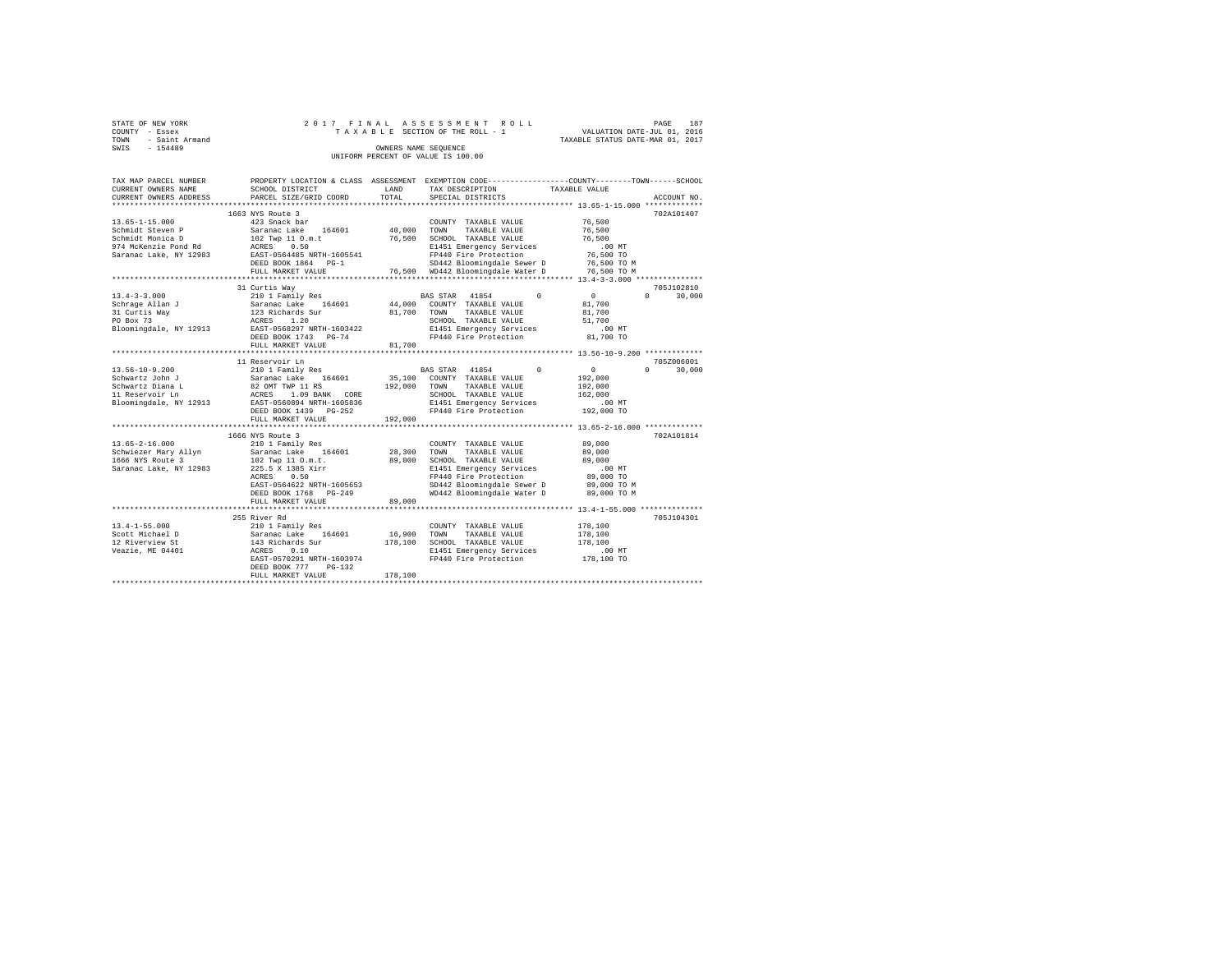| STATE OF NEW YORK<br>COUNTY - Essex         | 2017 FINAL                               |                      | ASSESSMENT ROLL<br>TAXABLE SECTION OF THE ROLL - 1 | PAGE<br>188<br>VALUATION DATE-JUL 01, 2016                                                     |
|---------------------------------------------|------------------------------------------|----------------------|----------------------------------------------------|------------------------------------------------------------------------------------------------|
| - Saint Armand<br>TOWN                      |                                          |                      | TAXABLE STATUS DATE-MAR 01, 2017                   |                                                                                                |
| $-154489$<br>SWIS                           |                                          | OWNERS NAME SEQUENCE | UNIFORM PERCENT OF VALUE IS 100.00                 |                                                                                                |
|                                             |                                          |                      |                                                    |                                                                                                |
|                                             |                                          |                      |                                                    |                                                                                                |
| TAX MAP PARCEL NUMBER                       |                                          |                      |                                                    | PROPERTY LOCATION & CLASS ASSESSMENT EXEMPTION CODE---------------COUNTY-------TOWN-----SCHOOL |
| CURRENT OWNERS NAME                         | SCHOOL DISTRICT                          | LAND                 | TAX DESCRIPTION                                    | TAXABLE VALUE                                                                                  |
| CURRENT OWNERS ADDRESS                      | PARCEL SIZE/GRID COORD                   | TOTAL                | SPECIAL DISTRICTS                                  | ACCOUNT NO.                                                                                    |
|                                             |                                          |                      |                                                    |                                                                                                |
|                                             | River Rd                                 |                      |                                                    | 705Z012001                                                                                     |
| $13.4 - 1 - 61.200$                         | 314 Rural vac<10                         |                      | COUNTY TAXABLE VALUE                               | 2,500                                                                                          |
| Scott Michael D                             | Saranac Lake 164601<br>143 Omt Twp II Rs | 2.500 TOWN           | TAXABLE VALUE                                      | 2,500                                                                                          |
| 12 Riverview St                             |                                          |                      | 2,500 SCHOOL TAXABLE VALUE                         | 2.500                                                                                          |
| Veazie, ME 04401                            | ACRES 0.25                               |                      | E1451 Emergency Services                           | .00 MT                                                                                         |
|                                             | EAST-0570235 NRTH-1604012                |                      | FP440 Fire Protection                              | 2,500 TO                                                                                       |
|                                             | DEED BOOK 1664 PG-65                     |                      |                                                    |                                                                                                |
|                                             | FULL MARKET VALUE                        | 2.500                |                                                    |                                                                                                |
|                                             |                                          |                      |                                                    |                                                                                                |
| $13.4 - 1 - 64.000$                         | River Rd<br>322 Rural vac>10             |                      | COUNTY TAXABLE VALUE                               | 705J104302<br>109,000                                                                          |
| Scott Michael D                             | Saranac Lake 164601                      |                      | TOWN<br>TAXABLE VALUE                              |                                                                                                |
|                                             |                                          | 109,000              |                                                    | 109,000                                                                                        |
| 12 Riverview St                             | 142 Richards Sur<br>ACRES 160.00         | 109,000              | SCHOOL TAXABLE VALUE                               | 109,000                                                                                        |
| Veazie, ME 04401                            | EAST-0570109 NRTH-1605453                |                      | E1451 Emergency Services<br>FP440 Fire Protection  | $.00$ MT<br>109,000 TO                                                                         |
|                                             | DEED BOOK 777 PG-132                     |                      |                                                    |                                                                                                |
|                                             | FULL MARKET VALUE                        | 109,000              |                                                    |                                                                                                |
|                                             |                                          |                      |                                                    |                                                                                                |
|                                             | 2078 Gillespie Dr                        |                      |                                                    | 705J103914                                                                                     |
| $15. - 1 - 56.000$                          | 210 1 Family Res                         |                      | COUNTY TAXABLE VALUE                               | 93,000                                                                                         |
| Sedlacko Martin P                           |                                          | 17,900               | TOWN<br>TAXABLE VALUE                              | 93,000                                                                                         |
| Sedlacko Carolyn                            | Saranac Lake 164601<br>367 Rs Twp 11 Omt | 93,000               | SCHOOL TAXABLE VALUE                               | 93,000                                                                                         |
| 838 Wave Dr                                 | Old School House Lot                     |                      | E1451 Emergency Services                           | $.00$ MT                                                                                       |
| Forked River, NJ 08731                      | <b>ACRES</b><br>0.15                     |                      | FP440 Fire Protection                              | 93,000 TO                                                                                      |
|                                             | EAST-0603253 NRTH-1612269                |                      |                                                    |                                                                                                |
|                                             | DEED BOOK 1099 PG-115                    |                      |                                                    |                                                                                                |
|                                             | FULL MARKET VALUE                        | 93,000               |                                                    |                                                                                                |
|                                             |                                          |                      |                                                    |                                                                                                |
|                                             | 81 Goodspeed Ln                          |                      |                                                    | 705J104001                                                                                     |
| $15. - 1 - 15.000$                          | 312 Vac w/imprv                          |                      | COUNTY TAXABLE VALUE                               | 21,900                                                                                         |
| Sellers Ruth L Trust                        | Saranac Lake 164601                      | 20,400               | TOWN<br>TAXABLE VALUE                              | 21,900                                                                                         |
| c/o Carol A Albano Trustee 368 Richards Sur |                                          | 21,900               | SCHOOL TAXABLE VALUE                               | 21,900                                                                                         |
| 51 Spaulding St                             | Life Use To Ruth Sellers                 |                      | E1451 Emergency Services                           | $.00$ MT                                                                                       |
| Amherst, MA 01002                           | By Db 1043 Pg 241                        |                      | FP440 Fire Protection                              | 21,900 TO                                                                                      |
|                                             | ACRES 0.60                               |                      |                                                    |                                                                                                |
|                                             | EAST-0602867 NRTH-1610606                |                      |                                                    |                                                                                                |
|                                             | DEED BOOK 1043 PG-241                    |                      |                                                    |                                                                                                |
|                                             | FULL MARKET VALUE                        | 21,900               |                                                    |                                                                                                |
|                                             |                                          |                      |                                                    |                                                                                                |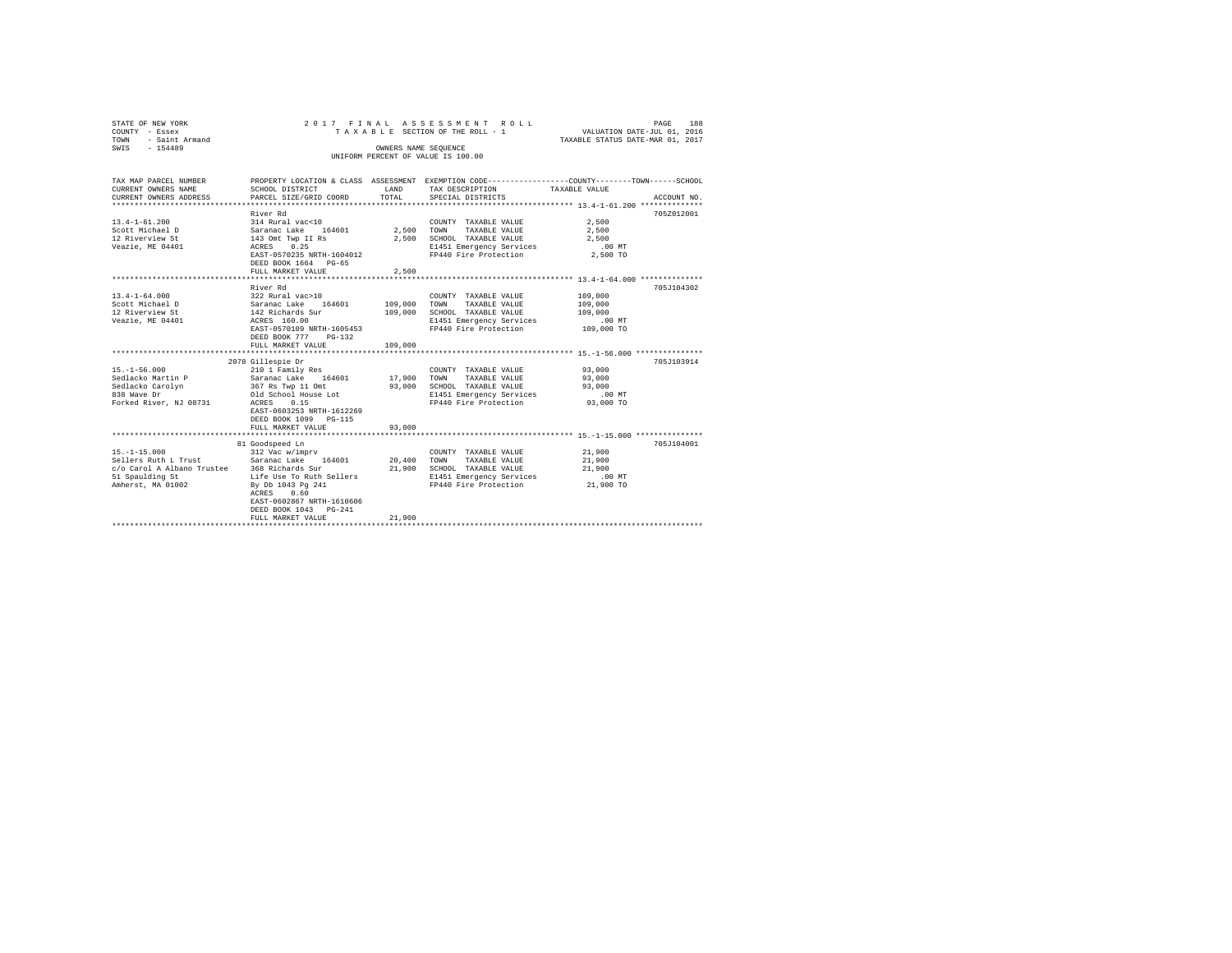| STATE OF NEW YORK                  |                     |                      |  |  |  |  | 2017 FINAL ASSESSMENT ROLL      |  |  |  |  |  |  |  |  |  |                                  |  | PAGE | 189 |  |
|------------------------------------|---------------------|----------------------|--|--|--|--|---------------------------------|--|--|--|--|--|--|--|--|--|----------------------------------|--|------|-----|--|
| COUNTY - Essex                     |                     |                      |  |  |  |  | TAXABLE SECTION OF THE ROLL - 1 |  |  |  |  |  |  |  |  |  | VALUATION DATE-JUL 01, 2016      |  |      |     |  |
|                                    | TOWN - Saint Armand |                      |  |  |  |  |                                 |  |  |  |  |  |  |  |  |  | TAXABLE STATUS DATE-MAR 01, 2017 |  |      |     |  |
| SWIS                               | $-154489$           | OWNERS NAME SEOUENCE |  |  |  |  |                                 |  |  |  |  |  |  |  |  |  |                                  |  |      |     |  |
| UNIFORM PERCENT OF VALUE IS 100.00 |                     |                      |  |  |  |  |                                 |  |  |  |  |  |  |  |  |  |                                  |  |      |     |  |

| TAX MAP PARCEL NUMBER  | PROPERTY LOCATION & CLASS ASSESSMENT EXEMPTION CODE----------------COUNTY-------TOWN------SCHOOL                                                                 |             |                                                                                            |                                            |                                      |          |             |
|------------------------|------------------------------------------------------------------------------------------------------------------------------------------------------------------|-------------|--------------------------------------------------------------------------------------------|--------------------------------------------|--------------------------------------|----------|-------------|
| CURRENT OWNERS NAME    | SCHOOL DISTRICT                                                                                                                                                  | LAND        | TAX DESCRIPTION                                                                            |                                            | TAXABLE VALUE                        |          |             |
| CURRENT OWNERS ADDRESS | PARCEL SIZE/GRID COORD                                                                                                                                           | TOTAL       | SPECIAL DISTRICTS                                                                          |                                            |                                      |          | ACCOUNT NO. |
|                        |                                                                                                                                                                  |             |                                                                                            |                                            |                                      |          |             |
|                        | 1689 NYS Route 3                                                                                                                                                 |             |                                                                                            |                                            |                                      |          | 702A101915  |
| $13.57 - 2 - 4.000$    | 210 1 Family Res                                                                                                                                                 |             | BAS STAR 41854                                                                             | $\Omega$                                   | $\sim$                               | $\Omega$ | 30,000      |
| Serrano Alelie         | Saranac Lake 164601                                                                                                                                              |             | 23,000 COUNTY TAXABLE VALUE                                                                |                                            | 118,000                              |          |             |
| PO Box 187             | 101 Richards Sur Omt 11<br>ACRES 0.34 BANK NBT                                                                                                                   | 118,000     | TOWN<br>TAXABLE VALUE                                                                      |                                            | 118,000                              |          |             |
| Bloomingdale, NY 12913 |                                                                                                                                                                  |             | SCHOOL TAXABLE VALUE                                                                       |                                            | 88,000                               |          |             |
|                        | EAST-0564201 NRTH-1606112                                                                                                                                        |             | E1451 Emergency Services                                                                   |                                            | .00 MT                               |          |             |
|                        | DEED BOOK 1433 PG-286                                                                                                                                            |             | FP440 Fire Protection                                                                      |                                            | 118,000 TO                           |          |             |
|                        | FULL MARKET VALUE                                                                                                                                                |             | 118,000 SD442 Bloomingdale Sewer D 118,000 TO M<br>WD442 Bloomingdale Water D 118,000 TO M |                                            |                                      |          |             |
|                        |                                                                                                                                                                  |             |                                                                                            |                                            |                                      |          |             |
|                        |                                                                                                                                                                  |             |                                                                                            |                                            |                                      |          |             |
|                        | 197 Goodspeed Ln                                                                                                                                                 |             |                                                                                            |                                            |                                      |          | 705J185006  |
| $15. - 1 - 53.200$     | 210 1 Family Res                                                                                                                                                 |             | BAS STAR 41854                                                                             | $\begin{array}{ccc} & & & 0 & \end{array}$ |                                      | $\Omega$ | 30,000      |
|                        |                                                                                                                                                                  |             | 40,800 VETCOM CTS 41130                                                                    | $^{\circ}$                                 | 25,000                               | 25,000   | 10,000      |
|                        |                                                                                                                                                                  |             | 246,800 COUNTY TAXABLE VALUE                                                               |                                            | 221,800                              |          |             |
|                        |                                                                                                                                                                  |             | TOWN<br>TAXABLE VALUE                                                                      |                                            | 221,800                              |          |             |
|                        | Bloomingdale, NY 12913 EAST-0603030 NRTH-1608089                                                                                                                 |             | SCHOOL TAXABLE VALUE                                                                       |                                            | 206,800                              |          |             |
|                        | DEED BOOK 1489 PG-18                                                                                                                                             |             | E1451 Emergency Services                                                                   |                                            | $.00$ MT                             |          |             |
|                        | FULL MARKET VALUE                                                                                                                                                |             | 246,800 FP440 Fire Protection                                                              |                                            | 246,800 TO                           |          |             |
|                        |                                                                                                                                                                  |             |                                                                                            |                                            |                                      |          |             |
|                        | 92 Grass Pond Way                                                                                                                                                |             |                                                                                            |                                            |                                      |          | 705J179022  |
| $13.4 - 1 - 71.115$    | 312 Vac w/imprv                                                                                                                                                  |             | COUNTY TAXABLE VALUE                                                                       |                                            | 29,400                               |          |             |
| Servadio Samuel D      | Saranac Lake 164601<br>Saranac Lake 16<br>164 Rs Twp 11 Omt                                                                                                      | 15,200      | TOWN<br>TAXABLE VALUE                                                                      |                                            | 29,400                               |          |             |
| Servadio Barbara J     |                                                                                                                                                                  | 29,400      | SCHOOL TAXABLE VALUE                                                                       |                                            | 29,400                               |          |             |
| 197 Goodspeed Ln       | ACRES 3.98                                                                                                                                                       |             | E1451 Emergency Services<br>FP440 Fire Protection                                          |                                            | $29,400$ TO                          |          |             |
| Bloomingdale, NY 12913 | EAST-0574490 NRTH-1599315                                                                                                                                        |             |                                                                                            |                                            |                                      |          |             |
|                        | DEED BOOK 1313 PG-165                                                                                                                                            |             |                                                                                            |                                            |                                      |          |             |
|                        | FULL MARKET VALUE                                                                                                                                                | 29,400      |                                                                                            |                                            |                                      |          |             |
|                        | *******************                                                                                                                                              |             |                                                                                            |                                            | ********** 13.56-4-4.000 *********** |          |             |
|                        | Poplar Ln                                                                                                                                                        |             |                                                                                            |                                            |                                      |          | 702A100707  |
| $13.56 - 4 - 4.000$    | 311 Res vac land                                                                                                                                                 |             | COUNTY TAXABLE VALUE                                                                       |                                            | 13,300                               |          |             |
| Shank Todd R           | Saranac Lake 164601                                                                                                                                              | 13,300 TOWN | TAXABLE VALUE                                                                              |                                            | 13,300                               |          |             |
| PO Box 2577            | 82 Rs Twp 11 Omt<br>ACRES 0.20                                                                                                                                   | 13,300      | SCHOOL TAXABLE VALUE                                                                       |                                            | 13,300<br>.00 MT                     |          |             |
| Kingshill, VI 00851    |                                                                                                                                                                  |             | E1451 Emergency Services                                                                   |                                            |                                      |          |             |
|                        | EAST-0562435 NRTH-1606646                                                                                                                                        |             | FP440 Fire Protection 13,300 TO                                                            |                                            |                                      |          |             |
|                        | DEED BOOK 470<br>$PG-198$                                                                                                                                        |             |                                                                                            |                                            |                                      |          |             |
|                        | FULL MARKET VALUE                                                                                                                                                | 13,300      |                                                                                            |                                            |                                      |          |             |
|                        |                                                                                                                                                                  |             |                                                                                            |                                            |                                      |          |             |
|                        | 30 Roosevelt Ln                                                                                                                                                  |             |                                                                                            |                                            |                                      |          | 702A101312  |
| $13.64 - 1 - 17.000$   | 210 1 Family Res                                                                                                                                                 |             | COUNTY TAXABLE VALUE                                                                       |                                            | 81,100                               |          |             |
|                        |                                                                                                                                                                  | 19,000      | TOWN<br>TAXABLE VALUE                                                                      |                                            | 81,100                               |          |             |
|                        | Shelley Christopher P<br>Saranac Lake 164601<br>Shelley Cynthia A<br>102 Twp 11 0.m.t.<br>20 Roosevelt Ln<br>Ricomingdale, NY 12913<br>RAST-0563955 NRTH-1605102 | 81,100      | SCHOOL TAXABLE VALUE                                                                       |                                            | 81,100                               |          |             |
|                        |                                                                                                                                                                  |             | E1451 Emergency Services                                                                   |                                            | $.00$ MT                             |          |             |
|                        |                                                                                                                                                                  |             | FP440 Fire Protection                                                                      |                                            | 81,100 TO                            |          |             |
|                        | DEED BOOK 1459 PG-20                                                                                                                                             |             | SD442 Bloomingdale Sewer D                                                                 |                                            | 81,100 TO M                          |          |             |
|                        | FULL MARKET VALUE                                                                                                                                                |             | 81,100 WD442 Bloomingdale Water D                                                          |                                            | 81,100 TO M                          |          |             |
|                        |                                                                                                                                                                  |             |                                                                                            |                                            |                                      |          |             |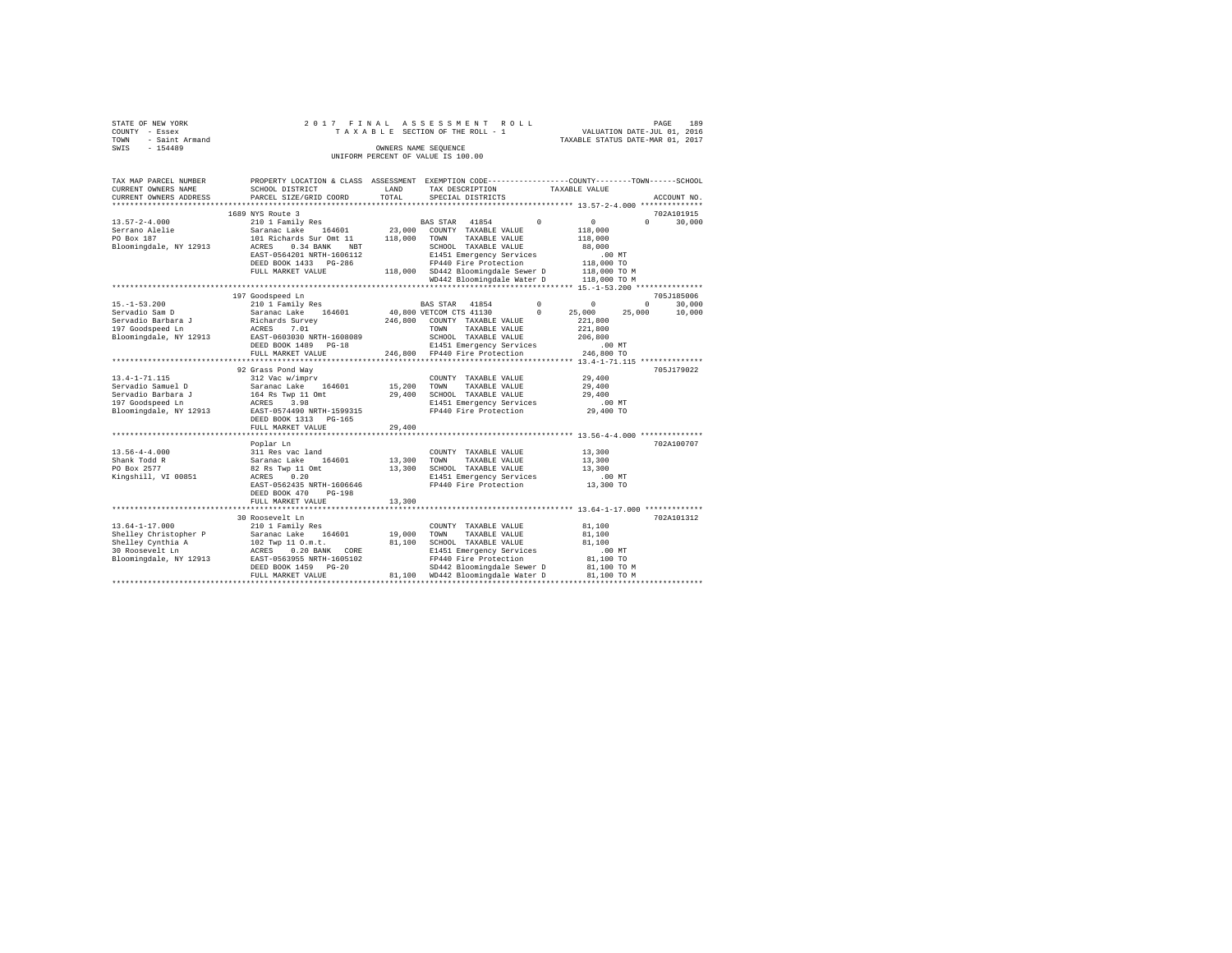| STATE OF NEW YORK   |  |  | 2017 FINAL ASSESSMENT ROLL         |                                  | PAGE | 190 |
|---------------------|--|--|------------------------------------|----------------------------------|------|-----|
| COUNTY - Essex      |  |  | TAXABLE SECTION OF THE ROLL - 1    | VALUATION DATE-JUL 01, 2016      |      |     |
| TOWN - Saint Armand |  |  |                                    | TAXABLE STATUS DATE-MAR 01, 2017 |      |     |
| SWIS<br>$-154489$   |  |  | OWNERS NAME SEOUENCE               |                                  |      |     |
|                     |  |  | UNIFORM PERCENT OF VALUE IS 100.00 |                                  |      |     |
|                     |  |  |                                    |                                  |      |     |

| TAX MAP PARCEL NUMBER  | PROPERTY LOCATION & CLASS  | ASSESSMENT    | EXEMPTION CODE----------------COUNTY-------TOWN------SCHOOL         |            |                                                    |                    |
|------------------------|----------------------------|---------------|---------------------------------------------------------------------|------------|----------------------------------------------------|--------------------|
| CURRENT OWNERS NAME    | SCHOOL DISTRICT            | LAND          | TAX DESCRIPTION                                                     |            | TAXABLE VALUE                                      |                    |
| CURRENT OWNERS ADDRESS | PARCEL SIZE/GRID COORD     | TOTAL         | SPECIAL DISTRICTS                                                   |            |                                                    | ACCOUNT NO.        |
|                        |                            |               |                                                                     |            |                                                    |                    |
|                        | Roseman Rd                 |               |                                                                     |            |                                                    | 705J104014         |
| $15. - 1 - 31.100$     | 910 Priv forest            |               | COUNTY TAXABLE VALUE                                                |            | 85,400                                             |                    |
| Short Michael T        | Saranac Lake<br>164601     | 85,400        | TOWN<br>TAXABLE VALUE                                               |            | 85,400                                             |                    |
| Short Gail D           | 373 379 Richards Sur       | 85,400        | SCHOOL TAXABLE VALUE                                                |            | 85,400                                             |                    |
| 220 Dietrich Rd        | ACRES 118.90               |               | E1451 Emergency Services                                            |            | $.00$ MT                                           |                    |
| Kempton, PA 19529      | EAST-0609203 NRTH-1613446  |               | FP440 Fire Protection                                               |            | 85,400 TO                                          |                    |
|                        | DEED BOOK 1827 PG-328      |               |                                                                     |            |                                                    |                    |
|                        | FULL MARKET VALUE          | 85,400        |                                                                     |            |                                                    |                    |
|                        | ********************       |               |                                                                     |            | ********************* 13.64-2-1.113 ************** |                    |
|                        | 79 Maple Ln                |               |                                                                     |            |                                                    | 705Z009003         |
| $13.64 - 2 - 1.113$    | 210 1 Family Res           |               | 41834<br>ENH STAR                                                   | $^{\circ}$ | $\overline{0}$                                     | $\Omega$<br>65,500 |
| Shumway Daniel R       | 164601<br>Saranac Lake     | 70,200 CLERGY | 41400                                                               | $^{\circ}$ | 1,500                                              | 1,500<br>1,500     |
| Shumway Nancy L        | 83 OMT TWP 11 RS           | 280,100       | COUNTY TAXABLE VALUE                                                |            | 278,600                                            |                    |
| 79 Maple Ln            | 1.16<br>ACRES              |               | TOWN<br>TAXABLE VALUE                                               |            | 278,600                                            |                    |
| Bloomingdale, NY 12913 | EAST-0561054 NRTH-1605493  |               | SCHOOL TAXABLE VALUE                                                |            | 213,100                                            |                    |
|                        | DEED BOOK 1679<br>PG-237   |               | E1451 Emergency Services                                            |            | .00MT                                              |                    |
|                        | FULL MARKET VALUE          |               | 280.100 FP440 Fire Protection                                       |            | 280,100 TO                                         |                    |
|                        | *********************      |               | ************************************* 13.64-2-1.114 *************** |            |                                                    |                    |
|                        | Maple Ln                   |               |                                                                     |            |                                                    | 705Z009004         |
| $13.64 - 2 - 1.114$    | 311 Res vac land           |               | COUNTY TAXABLE VALUE                                                |            | 49,800                                             |                    |
| Shumway Daniel R       | Saranac Lake 164601        | 49,800        | TOWN<br>TAXABLE VALUE                                               |            | 49,800                                             |                    |
| Shumway Nancy L        | 83 OMT TWP 11 RS           | 49,800        | SCHOOL TAXABLE VALUE                                                |            | 49,800                                             |                    |
| 79 Maple Ln            | 1.75<br>ACRES              |               | E1451 Emergency Services                                            |            | $.00$ MT                                           |                    |
| Bloomingdale, NY 12913 | EAST-0561346 NRTH-1605557  |               | FP440 Fire Protection                                               |            | 49,800 TO                                          |                    |
|                        | DEED BOOK 1679 PG-237      |               |                                                                     |            |                                                    |                    |
|                        | FULL MARKET VALUE          | 49,800        |                                                                     |            |                                                    |                    |
|                        |                            |               |                                                                     |            |                                                    |                    |
|                        | 52 Roosevelt Ln            |               |                                                                     |            |                                                    | 705J191003         |
| $13.64 - 1 - 5.120$    | 210 1 Family Res           |               | ENH STAR 41834                                                      | $\Omega$   | $\circ$                                            | $\Omega$<br>65,500 |
| Shumway Darwin B       | 164601<br>Saranac Lake     | 35,500        | COUNTY TAXABLE VALUE                                                |            | 110,600                                            |                    |
| Shumway Lillian J      | 83 Twp 11 Omt Rs           | 110,600       | TAXABLE VALUE<br>TOWN                                               |            | 110,600                                            |                    |
| 52 Roosevelt Ln        | ACRES<br>1.46              |               | SCHOOL TAXABLE VALUE                                                |            | 45,100                                             |                    |
| Bloomingdale, NY 12913 | EAST-0563344 NRTH-1604995  |               | E1451 Emergency Services                                            |            | $.00$ MT                                           |                    |
|                        | DEED BOOK 969<br>$PG-121$  |               | FP440 Fire Protection                                               |            | 110,600 TO                                         |                    |
|                        | FULL MARKET VALUE          |               | 110,600 SD442 Bloomingdale Sewer D                                  |            | 110,600 TO M                                       |                    |
|                        |                            |               | WD442 Bloomingdale Water D                                          |            | 110,600 TO M                                       |                    |
|                        | ************************** |               |                                                                     |            |                                                    |                    |
|                        | 11 Vine St                 |               |                                                                     |            |                                                    | 705J190004         |
| $13.56 - 8 - 16.200$   | 210 1 Family Res           |               | BAS STAR<br>41854                                                   | $\Omega$   | $\circ$                                            | $\Omega$<br>30,000 |
|                        |                            |               |                                                                     |            |                                                    |                    |
| Shumway Rodney A       | Saranac Lake 164601        | 30,100        | COUNTY TAXABLE VALUE                                                |            | 161,600                                            |                    |
| Shumway Lisa M         | 101 Twp 11 Omt Rs          | 161,600       | TOWN<br>TAXABLE VALUE                                               |            | 161,600                                            |                    |
| 11 Vine St             | ACRES<br>0.59              |               | SCHOOL TAXABLE VALUE                                                |            | 131,600                                            |                    |
| PO Box 299             | EAST-0563484 NRTH-1606986  |               | E1451 Emergency Services                                            |            | .00MT                                              |                    |
| Bloomingdale, NY 12913 | DEED BOOK 1071 PG-10       |               | FP440 Fire Protection                                               |            | 161,600 TO                                         |                    |
|                        | FULL MARKET VALUE          |               | 161,600 SD442 Bloomingdale Sewer D                                  |            | 161,600 TO M                                       |                    |
|                        |                            |               | WD442 Bloomingdale Water D<br>*********************************     |            | 161,600 TO M                                       |                    |
|                        |                            |               |                                                                     |            |                                                    |                    |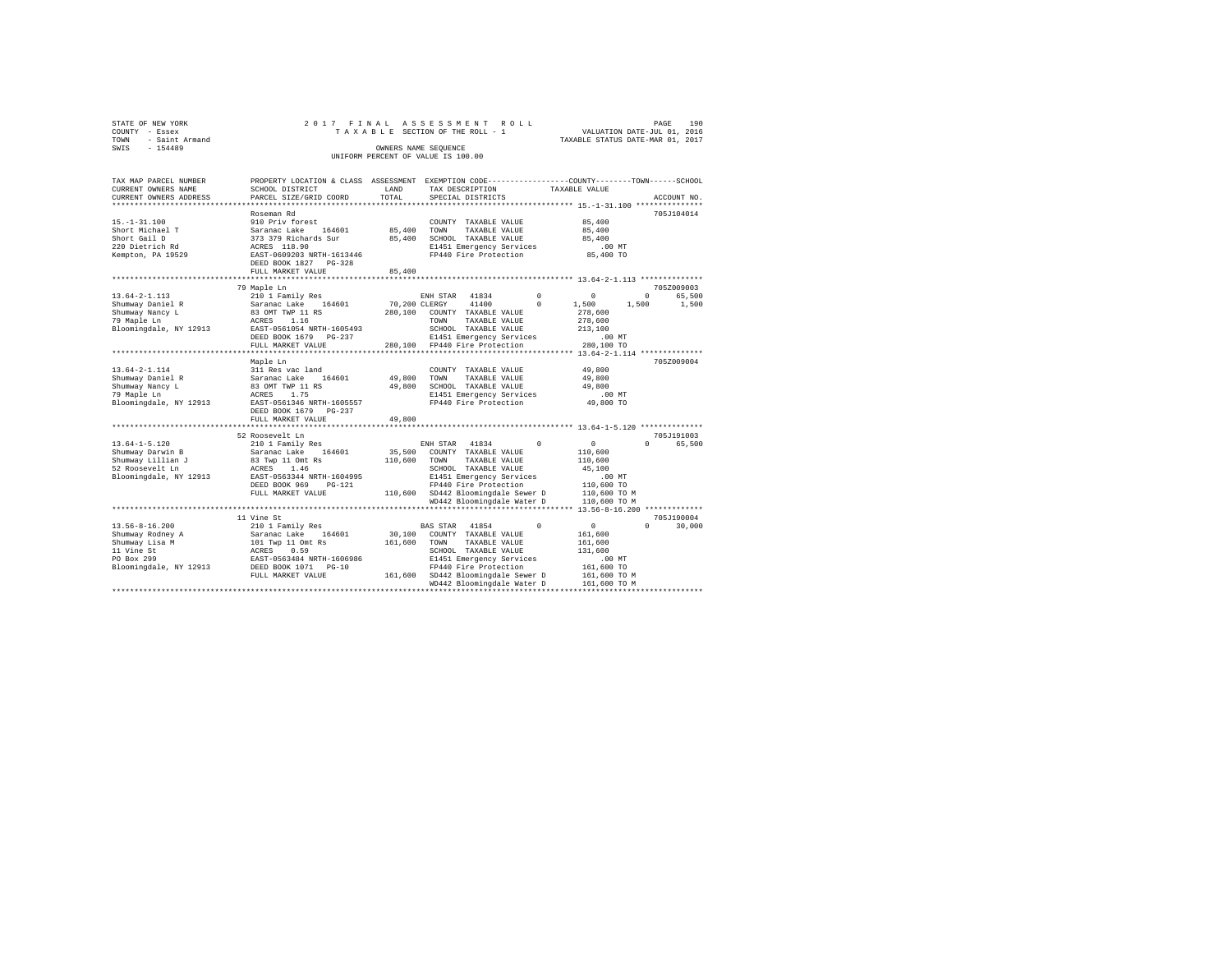|                | STATE OF NEW YORK   |  |  |  |  | 2017 FINAL ASSESSMENT ROLL         |  |  |  |  |                                  | PAGE | 191 |
|----------------|---------------------|--|--|--|--|------------------------------------|--|--|--|--|----------------------------------|------|-----|
| COUNTY - Essex |                     |  |  |  |  | TAXABLE SECTION OF THE ROLL - 1    |  |  |  |  | VALUATION DATE-JUL 01, 2016      |      |     |
|                | TOWN - Saint Armand |  |  |  |  |                                    |  |  |  |  | TAXABLE STATUS DATE-MAR 01, 2017 |      |     |
| SWIS           | $-154489$           |  |  |  |  | OWNERS NAME SEOUENCE               |  |  |  |  |                                  |      |     |
|                |                     |  |  |  |  | UNIFORM PERCENT OF VALUE IS 100.00 |  |  |  |  |                                  |      |     |

| TAX MAP PARCEL NUMBER<br>CURRENT OWNERS NAME<br>CURRENT OWNERS ADDRESS                                                                     | SCHOOL DISTRICT<br>PARCEL SIZE/GRID COORD                                                                                                                                                                                 | LAND<br>TOTAL                | TAX DESCRIPTION<br>SPECIAL DISTRICTS                                                                                                                                                                                          | PROPERTY LOCATION & CLASS ASSESSMENT EXEMPTION CODE---------------COUNTY-------TOWN-----SCHOOL<br>TAXABLE VALUE<br>ACCOUNT NO.             |
|--------------------------------------------------------------------------------------------------------------------------------------------|---------------------------------------------------------------------------------------------------------------------------------------------------------------------------------------------------------------------------|------------------------------|-------------------------------------------------------------------------------------------------------------------------------------------------------------------------------------------------------------------------------|--------------------------------------------------------------------------------------------------------------------------------------------|
| $13.56 - 6 - 7.200$<br>Siddell Teddie<br>Siddell Trudi<br>Maple Ln<br>PO Box 79<br>Bloomingdale, NY 12913 FULL MARKET VALUE                | 16 Maple Ln<br>210 1 Family Res<br>164601 19,400<br>Saranac Lake<br>ACRES 0.22 BANK NATION<br>EAST-0562564 NRTH-1605929<br>DEED BOOK 1494 PG-102                                                                          | 65,800                       | BAS STAR 41854<br>$\Omega$<br>COUNTY TAXABLE VALUE<br>TOWN<br>TAXABLE VALUE<br>SCHOOL TAXABLE VALUE<br>E1451 Emergency Services<br>65,800 FP440 Fire Protection<br>SD442 Bloomingdale Sewer D<br>WD442 Bloomingdale Water D   | 702Z007006<br>$\Omega$<br>$0 \qquad \qquad$<br>30,000<br>65,800<br>65,800<br>35,800<br>$.00$ MT<br>65,800 TO<br>65,800 TO M<br>65,800 TO M |
|                                                                                                                                            | 16 School St                                                                                                                                                                                                              |                              |                                                                                                                                                                                                                               | 702A178034                                                                                                                                 |
| $13.65 - 1 - 7.000$<br>Silver Rick B<br>Silver Diane M<br>PO Box 27<br>Bloomingdale, NY 12913                                              | 270 Mfg housing<br>164601 19,000<br>Saranac Lake<br>Twp 11 Omt Lot 102<br>60x125<br>ACRES<br>0.20<br>EAST-0564107 NRTH-1605751<br>DEED BOOK 1415 PG-242<br>FULL MARKET VALUE                                              | 51,200                       | BAS STAR 41854<br>$^{\circ}$<br>COUNTY TAXABLE VALUE<br>TOWN<br>TAXABLE VALUE<br>SCHOOL TAXABLE VALUE<br>E1451 Emergency Services<br>FP440 Fire Protection<br>SD442 Bloomingdale Sewer D<br>51,200 WD442 Bloomingdale Water D | $\sim$ 0<br>$\mathbf{r}$<br>30,000<br>51,200<br>51,200<br>21,200<br>$.00$ MT<br>51,200 TO<br>51,200 TO M<br>51,200 TO M                    |
| $32.38 - 1 - 8.000$<br>Simkins Mark S<br>Simkins Janet L<br>8 Saranac Ln<br>Saranac Lake, NY 12983                                         | 8 Saranac Ln<br>210 1 Family Res<br>164601 36,900<br>Saranac Lake<br>11 Richards Survey Lot 24 224,300<br>ACRES<br>0.30<br>EAST-0555532 NRTH-1578460<br>DEED BOOK 989<br>$PG-273$<br>FULL MARKET VALUE                    |                              | BAS STAR 41854<br>$\Omega$<br>COUNTY TAXABLE VALUE<br>TOWN<br>TAXABLE VALUE<br>SCHOOL TAXABLE VALUE<br>E1450 Emergency Services<br>FP440 Fire Protection<br>224,300 WD441 Rockledge water                                     | 705J180009<br>$\mathbf{0}$<br>$\Omega$<br>30,000<br>224,300<br>224,300<br>194,300<br>.00MT<br>224,300 TO<br>224,300 TO M                   |
| $13.56 - 8 - 5.000$<br>Simmons Joseph M<br>Simmons Michelle M 101 Rs Twp 11 Omt<br>842 St Regis Ave<br>PO Box 99<br>Bloomingdale, NY 12913 | 842 Saint Regis Ave<br>210 1 Family Res<br>164601<br>Saranac Lake<br>Life Use Doris Stickney<br>By Db 1146 Pg 195<br>0.60 BANK WFARGO<br>ACRES<br>EAST-0563831 NRTH-1606688<br>DEED BOOK 1532 PG-287<br>FULL MARKET VALUE | 30,300<br>119,400<br>119,400 | BAS STAR 41854<br>$\Omega$<br>COUNTY TAXABLE VALUE<br>TOWN<br>TAXABLE VALUE<br>SCHOOL TAXABLE VALUE<br>E1451 Emergency Services<br>FP440 Fire Protection<br>SD442 Bloomingdale Sewer D<br>WD442 Bloomingdale Water D          | 702A101811<br>$\sim$ 0<br>$\Omega$<br>30,000<br>119,400<br>119,400<br>89,400<br>$.00$ MT<br>119,400 TO<br>119,400 TO M<br>119,400 TO M     |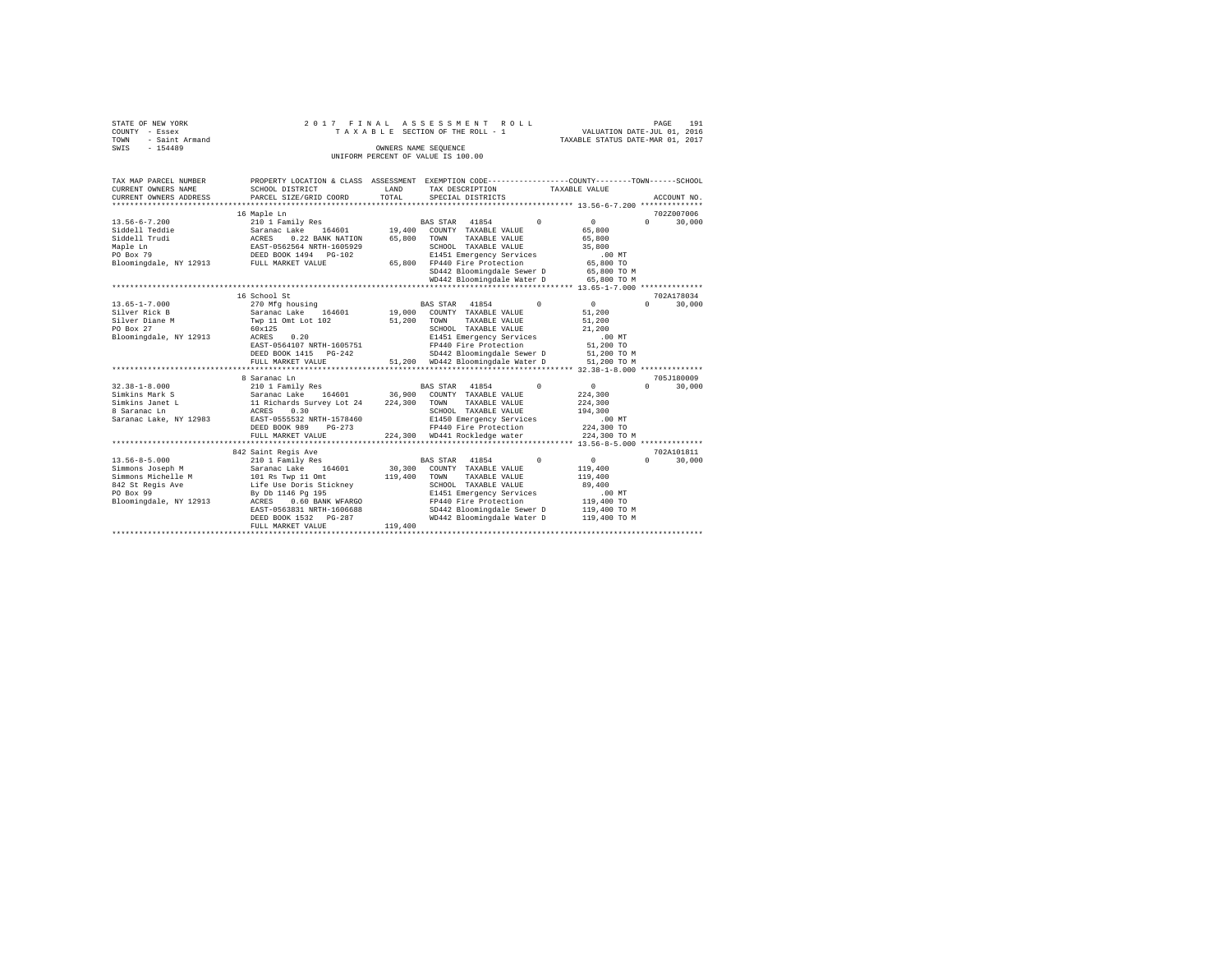| STATE OF NEW YORK   |  |  |  | 2017 FINAL ASSESSMENT ROLL         |                                  | PAGE                        | 192 |
|---------------------|--|--|--|------------------------------------|----------------------------------|-----------------------------|-----|
| COUNTY - Essex      |  |  |  | TAXABLE SECTION OF THE ROLL - 1    |                                  | VALUATION DATE-JUL 01, 2016 |     |
| TOWN - Saint Armand |  |  |  |                                    | TAXABLE STATUS DATE-MAR 01, 2017 |                             |     |
| SWIS<br>$-154489$   |  |  |  | OWNERS NAME SEOUENCE               |                                  |                             |     |
|                     |  |  |  | UNIFORM PERCENT OF VALUE IS 100.00 |                                  |                             |     |

| SCHOOL DISTRICT<br>PARCEL SIZE/GRID COORD                                                                                                                                                | LAND<br>TOTAL                                                           | TAX DESCRIPTION<br>SPECIAL DISTRICTS                                                                    |                                                                                                                                                                                                                                                   |                                                                                                                                                                                                                                  |                                                       | ACCOUNT NO.                                                                                                                                                                                                                                                                                                              |
|------------------------------------------------------------------------------------------------------------------------------------------------------------------------------------------|-------------------------------------------------------------------------|---------------------------------------------------------------------------------------------------------|---------------------------------------------------------------------------------------------------------------------------------------------------------------------------------------------------------------------------------------------------|----------------------------------------------------------------------------------------------------------------------------------------------------------------------------------------------------------------------------------|-------------------------------------------------------|--------------------------------------------------------------------------------------------------------------------------------------------------------------------------------------------------------------------------------------------------------------------------------------------------------------------------|
| 770 Saint Regis Ave                                                                                                                                                                      |                                                                         |                                                                                                         |                                                                                                                                                                                                                                                   |                                                                                                                                                                                                                                  |                                                       | 702A101709<br>10,000                                                                                                                                                                                                                                                                                                     |
| 82 Richards Surtwp.11 Omt<br>1535/172 Life Use to<br>August & Ilean Simpson<br>0.50<br>ACRES<br>DEED BOOK 1535 PG-172                                                                    |                                                                         | TOWN<br>TAXABLE VALUE<br>SCHOOL TAXABLE VALUE<br>FP440 Fire Protection                                  | $\Omega$                                                                                                                                                                                                                                          | $\Omega$<br>95,500<br>95,500<br>45,000                                                                                                                                                                                           | $\Omega$                                              | 65,500                                                                                                                                                                                                                                                                                                                   |
|                                                                                                                                                                                          |                                                                         |                                                                                                         |                                                                                                                                                                                                                                                   |                                                                                                                                                                                                                                  |                                                       |                                                                                                                                                                                                                                                                                                                          |
| 23 Oregon Plains Rd                                                                                                                                                                      |                                                                         |                                                                                                         |                                                                                                                                                                                                                                                   |                                                                                                                                                                                                                                  |                                                       | 702A100910                                                                                                                                                                                                                                                                                                               |
| 210 1 Family Res<br>Saranac Lake 164601<br>101 Richards Surtwp11 Omt<br>23 Oregon Plains Rd ACRES<br>0.62<br>EAST-0563515 NRTH-1607416<br>DEED BOOK 958<br>$PG-163$<br>FULL MARKET VALUE | 161,600                                                                 | 41834<br>COUNTY TAXABLE VALUE<br>TOWN<br>TAXABLE VALUE<br>SCHOOL TAXABLE VALUE<br>FP440 Fire Protection | $\Omega$                                                                                                                                                                                                                                          | 0<br>161,600<br>161,600<br>96,100                                                                                                                                                                                                | $\Omega$                                              | 65,500                                                                                                                                                                                                                                                                                                                   |
| 14 James Way<br>210 1 Family Res<br>Saranac Lake 164601<br>ACRES<br>1.50 BANK1STARSG<br>EAST-0567480 NRTH-1603353<br>DEED BOOK 1455 PG-238<br>FULL MARKET VALUE                          | 134,200                                                                 | TOWN<br>TAXABLE VALUE<br>SCHOOL TAXABLE VALUE                                                           | $^{\circ}$                                                                                                                                                                                                                                        | $\mathbf{0}$<br>134,200<br>134,200<br>104,200                                                                                                                                                                                    | $\Omega$                                              | 705J175003<br>30,000                                                                                                                                                                                                                                                                                                     |
| 31 James Way<br>210 1 Family Res<br>164601<br>Saranac Lake<br>123 Richards Sur<br>Jim San Subd Lot # 27<br>ACRES<br>0.50<br>DEED BOOK 952<br>$PG-041$<br>FULL MARKET VALUE               |                                                                         | 41804<br>COUNTY TAXABLE VALUE<br>TAXABLE VALUE<br>TOWN<br>SCHOOL TAXABLE VALUE<br>FP440 Fire Protection | $^{\circ}$<br>$^{\circ}$<br>$\Omega$                                                                                                                                                                                                              | 18,775<br>$^{\circ}$<br>$\circ$<br>56.325<br>56,325<br>$\mathbf{r}$                                                                                                                                                              | $^{\circ}$<br>$\Omega$                                | 705J104215<br>10,000<br>22,785<br>42,315                                                                                                                                                                                                                                                                                 |
|                                                                                                                                                                                          | 210 1 Family Res<br>FULL MARKET VALUE<br>****************************** | EAST-0562436 NRTH-1607505<br>Richards Survey Lot 123<br>EAST-0566963 NRTH-1603126                       | VETCOM CTS 41130<br>Saranac Lake 164601 28,300 ENH STAR<br>120,500 COUNTY TAXABLE VALUE<br>ENH STAR<br>30,700<br>BAS STAR 41854<br>35,500 COUNTY TAXABLE VALUE<br>134,200<br>VETCOM CTS 41130<br>28,300 AGED S<br>75,100 ENH STAR 41834<br>75,100 | $^{\circ}$<br>41834<br>E1451 Emergency Services<br>120,500 WD442 Bloomingdale Water D<br>E1451 Emergency Services<br>WD442 Bloomingdale Water D<br>E1451 Emergency Services<br>FP440 Fire Protection<br>E1451 Emergency Services | TAXABLE VALUE<br>25,000<br>SD442 Bloomingdale Sewer D | PROPERTY LOCATION & CLASS ASSESSMENT EXEMPTION CODE----------------COUNTY-------TOWN-----SCHOOL<br>25,000<br>$.00$ MT<br>120,500 TO<br>120,500 TO M<br>120,500 TO M<br>$.00$ MT<br>161,600 TO<br>161.600 SD442 Bloomingdale Sewer D 161.600 TO M<br>161,600 TO M<br>.00 MT<br>134,200 TO<br>18,775<br>.00MT<br>75,100 TO |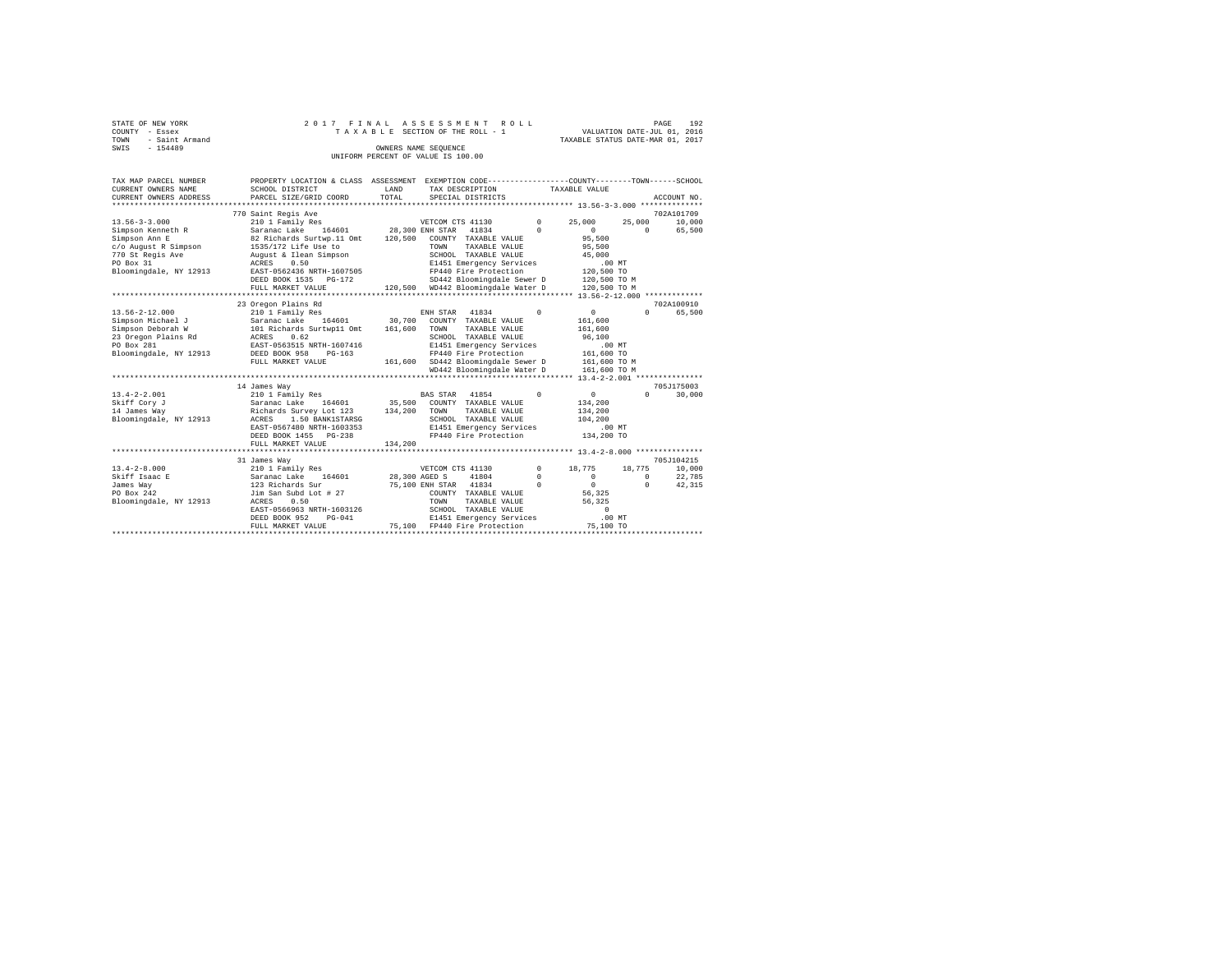|              | STATE OF NEW YORK<br>COUNTY - Essex |  | 2017 FINAL ASSESSMENT ROLL<br>TAXABLE SECTION OF THE ROLL - 1 | VALUATION DATE-JUL 01, 2016      | PAGE | 193 |
|--------------|-------------------------------------|--|---------------------------------------------------------------|----------------------------------|------|-----|
| TOWN<br>SWIS | - Saint Armand<br>$-154489$         |  | OWNERS NAME SEOUENCE                                          | TAXABLE STATUS DATE-MAR 01, 2017 |      |     |
|              |                                     |  | UNIFORM PERCENT OF VALUE IS 100.00                            |                                  |      |     |

| TAX MAP PARCEL NUMBER<br>CURRENT OWNERS NAME | SCHOOL DISTRICT                                        | LAND    | TAX DESCRIPTION                                                 | PROPERTY LOCATION & CLASS ASSESSMENT EXEMPTION CODE----------------COUNTY-------TOWN------SCHOOL<br>TAXABLE VALUE |
|----------------------------------------------|--------------------------------------------------------|---------|-----------------------------------------------------------------|-------------------------------------------------------------------------------------------------------------------|
| CURRENT OWNERS ADDRESS                       | PARCEL SIZE/GRID COORD                                 | TOTAL   | SPECIAL DISTRICTS                                               | ACCOUNT NO.                                                                                                       |
|                                              | 4 Union Ln                                             |         |                                                                 | 702A101712                                                                                                        |
| $13.57 - 4 - 3.100$                          | 210 1 Family Res                                       |         | COUNTY TAXABLE VALUE                                            | 39,500                                                                                                            |
| Skiff Wilfred I                              |                                                        | 20,000  | TOWN<br>TAXABLE VALUE                                           | 39,500                                                                                                            |
| c/o Rose M Lowndes                           | Saranac Lake 164601<br>101 Rs Twp 11 Omt<br>ACRES 0.25 | 39,500  | SCHOOL TAXABLE VALUE                                            | 39,500                                                                                                            |
| PO Box 174                                   |                                                        |         | E1451 Emergency Services                                        | $.00$ MT                                                                                                          |
| Bloomingdale, NY 12913                       | EAST-0565402 NRTH-1606580                              |         | FP440 Fire Protection                                           | 39,500 TO                                                                                                         |
|                                              | DEED BOOK 1187 PG-7<br>FULL MARKET VALUE               |         | SD442 Bloomingdale Sewer D<br>39,500 WD442 Bloomingdale Water D | 39,500 TO M<br>39,500 TO M                                                                                        |
|                                              |                                                        |         |                                                                 |                                                                                                                   |
|                                              | 12 George & Bliss Ln                                   |         |                                                                 | 705J185014                                                                                                        |
| $33.8 - 2 - 7.000$                           | 260 Seasonal res - WTRFNT                              |         | COUNTY TAXABLE VALUE                                            | 462.500                                                                                                           |
| Skoal Anorkum LLC                            | Saranac Lake 164601                                    | 342,200 | TOWN<br>TAXABLE VALUE                                           | 462,500                                                                                                           |
| c/o Keith Olsen                              | 311 Richard Survey                                     | 462,500 | SCHOOL TAXABLE VALUE                                            | 462.500                                                                                                           |
| 16210 Villarreal De Avila                    | Echo Bay                                               |         | BTI44 BTI District                                              | $.00$ MT                                                                                                          |
| Tampa, FL 33613                              | Lake Placid West Lake                                  |         | E1450 Emergency Services                                        | $.00$ MT                                                                                                          |
|                                              | 9.30<br>ACRES                                          |         | FP403 Fire Pro LP Lake                                          | 462,500 TO                                                                                                        |
|                                              | EAST-0595179 NRTH-1583621                              |         |                                                                 |                                                                                                                   |
|                                              | DEED BOOK 1731 PG-54                                   |         |                                                                 |                                                                                                                   |
|                                              | FULL MARKET VALUE<br>****************************      | 462.500 |                                                                 |                                                                                                                   |
|                                              | 29 Mount Pisqah Ln                                     |         |                                                                 | 705-7178001                                                                                                       |
| $23.3 - 1 - 56.200$                          | 210 1 Family Res                                       |         | $\sim$ 0<br>ENH STAR 41834                                      | $\sim$ 0<br>$\Omega$<br>65,500                                                                                    |
| Slingerland Karl C                           | Saranac Lake 164601                                    | 90,000  | COUNTY TAXABLE VALUE                                            | 273,200                                                                                                           |
| Slingerland Russell G Jr                     | 9 Rs Twp 11 Omt                                        |         | 273,200 TOWN<br>TAXABLE VALUE                                   | 273,200                                                                                                           |
| c/o Margaret A Slingerland                   | 1866/3 LIfe Use To                                     |         | SCHOOL TAXABLE VALUE                                            | 207,700                                                                                                           |
| 29 Mount Pisqah Ln                           | Margaret A Slingerland                                 |         | E1450 Emergency Services                                        | $.00$ MT                                                                                                          |
| Saranac Lake, NY 12983                       | ACRES 1.00                                             |         | FP440 Fire Protection                                           | 273,200 TO                                                                                                        |
|                                              | EAST-0554009 NRTH-1585131                              |         |                                                                 |                                                                                                                   |
|                                              | DEED BOOK 1866 PG-3                                    |         |                                                                 |                                                                                                                   |
|                                              | FULL MARKET VALUE                                      | 273.200 |                                                                 |                                                                                                                   |
|                                              | 773 Saint Regis Ave                                    |         |                                                                 | 702A101615                                                                                                        |
| $13.56 - 2 - 4.000$                          | 220 2 Family Res                                       |         | BAS STAR 41854<br>$\sim$ 0                                      | $\circ$<br>$\Omega$<br>30,000                                                                                     |
| Smith Craig S                                | Saranac Lake 164601                                    | 33,600  | COUNTY TAXABLE VALUE                                            | 183,000                                                                                                           |
| Smith Lisa M                                 | 82 Twp 11 Omt 183,000                                  |         | TOWN<br>TAXABLE VALUE                                           | 183,000                                                                                                           |
| PO Box 276                                   | ACRES 0.80 BANK ADIRON                                 |         | SCHOOL TAXABLE VALUE                                            | 153,000                                                                                                           |
| Bloomingdale, NY 12913                       | EAST-0562599 NRTH-1607719                              |         | E1451 Emergency Services                                        | .00MT                                                                                                             |
|                                              | DEED BOOK 1117 PG-157                                  |         | FP440 Fire Protection                                           | 183,000 TO                                                                                                        |
|                                              | FULL MARKET VALUE                                      | 183,000 | SD442 Bloomingdale Sewer D                                      | 183,000 TO M                                                                                                      |
|                                              |                                                        |         | WD442 Bloomingdale Water D                                      | 183,000 TO M                                                                                                      |
|                                              |                                                        |         |                                                                 |                                                                                                                   |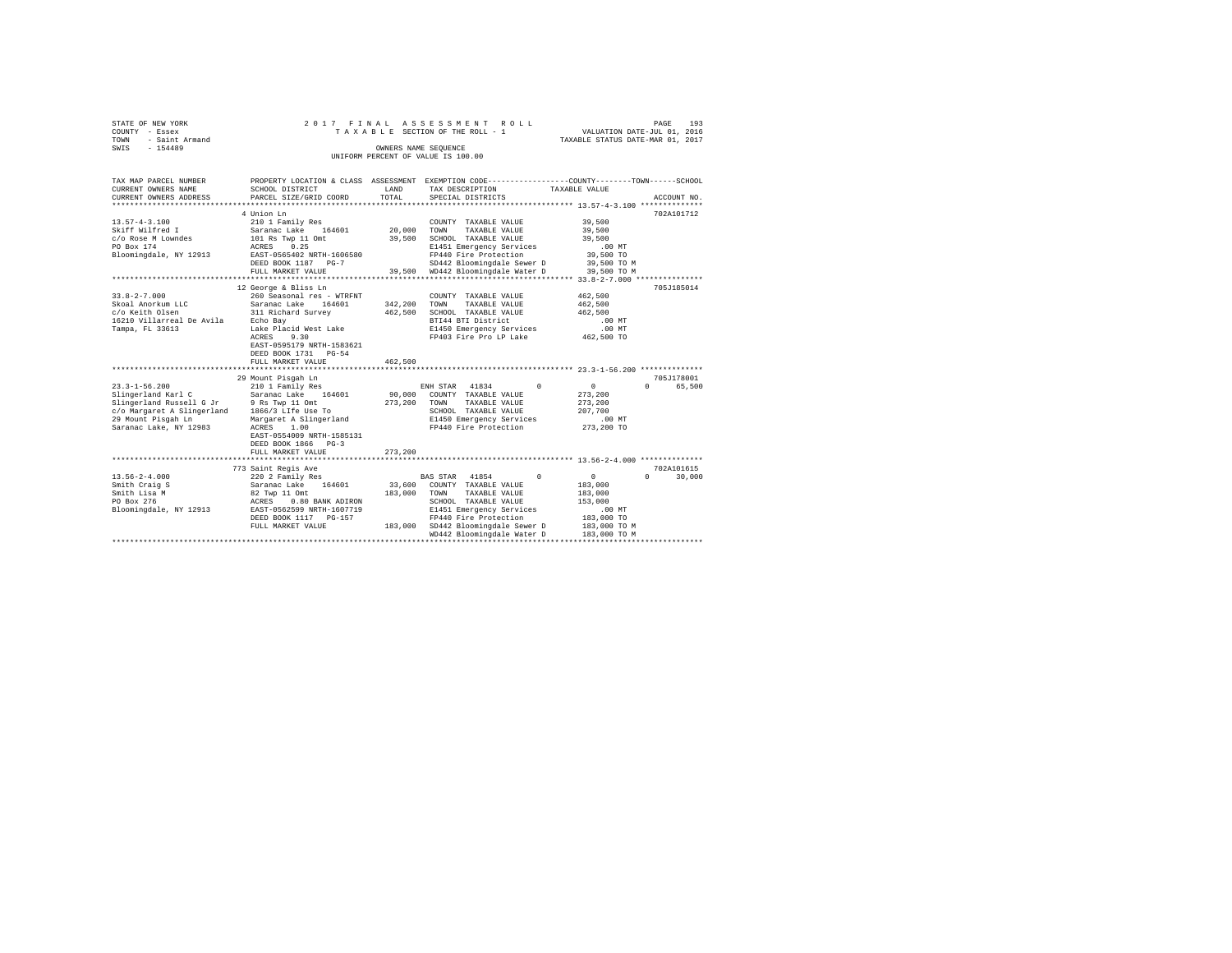| TOWN<br>SWTS | STATE OF NEW YORK<br>COUNTY - Essex<br>- Saint Armand<br>$-154489$ |                                                         | OWNERS NAME SEOUENCE | 2017 FINAL ASSESSMENT ROLL<br>TAXABLE SECTION OF THE ROLL - 1<br>UNIFORM PERCENT OF VALUE IS 100.00 | TAXABLE STATUS DATE-MAR 01, 2017 | PAGE<br>VALUATION DATE-JUL 01, 2016 | 194 |
|--------------|--------------------------------------------------------------------|---------------------------------------------------------|----------------------|-----------------------------------------------------------------------------------------------------|----------------------------------|-------------------------------------|-----|
|              | TAX MAP PARCEL NUMBER<br>CURRENT OWNERS NAME                       | PROPERTY LOCATION & CLASS ASSESSMENT<br>SCHOOL DISTRICT | LAND                 | EXEMPTION CODE-----------------COUNTY-------TOWN------SCHOOL<br>TAX DESCRIPTION                     | TAXABLE VALUE                    |                                     |     |
|              | CURRENT OWNERS ADDRESS                                             | PARCEL SIZE/GRID COORD                                  | TOTAL                | SPECIAL DISTRICTS                                                                                   |                                  | ACCOUNT NO.                         |     |

|                                    | FARCED SIZE/GRID COORD                                                                                                                                                                                                                     |         |                                                          |                                                  |                                  |
|------------------------------------|--------------------------------------------------------------------------------------------------------------------------------------------------------------------------------------------------------------------------------------------|---------|----------------------------------------------------------|--------------------------------------------------|----------------------------------|
|                                    | 407 Bloomingdale Ave<br>EAST-0555505 NRTH-1581162                                                                                                                                                                                          |         | E1450 Emergency Services                                 | $\sim$ 0 $\sim$<br>138,000<br>138,000<br>108,000 | 705J103915<br>$\Omega$<br>30,000 |
|                                    | DEED BOOK 1406 PG-13<br>138,000<br>FULL MARKET VALUE                                                                                                                                                                                       |         | FP440 Fire Protection                                    | .00 MT<br>138,000 TO                             |                                  |
|                                    |                                                                                                                                                                                                                                            |         |                                                          |                                                  |                                  |
| $13.3 - 1 - 10.000$                | Maple Ln<br>322 Rural vac>10                                                                                                                                                                                                               |         | COUNTY TAXABLE VALUE                                     | 18,400                                           | 705J178039                       |
| Smith Jason G                      |                                                                                                                                                                                                                                            |         | 18,400 TOWN TAXABLE VALUE                                | 18,400                                           |                                  |
| 56 Cedar St                        | Saranac Lake 164601<br>Richards Survey Lot 62                                                                                                                                                                                              |         | 18,400 SCHOOL TAXABLE VALUE                              | 18,400                                           |                                  |
| Saranac Lake, NY 12983 ACRES 19.81 |                                                                                                                                                                                                                                            |         | E1451 Emergency Services                                 |                                                  |                                  |
|                                    | EAST-0559783 NRTH-1604694                                                                                                                                                                                                                  |         | FP440 Fire Protection                                    | .00 MT.<br>18,400 TO                             |                                  |
|                                    | DEED BOOK 1854 PG-219                                                                                                                                                                                                                      |         |                                                          |                                                  |                                  |
|                                    | FULL MARKET VALUE                                                                                                                                                                                                                          | 18,400  |                                                          |                                                  |                                  |
|                                    |                                                                                                                                                                                                                                            |         |                                                          |                                                  |                                  |
|                                    | Maple Ln                                                                                                                                                                                                                                   |         |                                                          |                                                  | 702A100911                       |
| $13.3 - 2 - 1.000$                 | 322 Rural vac>10                                                                                                                                                                                                                           |         | COUNTY TAXABLE VALUE                                     | 26,800                                           |                                  |
| Smith Jason G                      |                                                                                                                                                                                                                                            |         | TAXABLE VALUE                                            | 26,800                                           |                                  |
| 56 Cedar St                        | 62 Twp 11 O.m.t.                                                                                                                                                                                                                           |         | 26,800 SCHOOL TAXABLE VALUE                              | 26,800                                           |                                  |
| Saranac Lake, NY 12983             | ACRES 19.47                                                                                                                                                                                                                                |         | E1451 Emergency Services                                 | $.00$ MT                                         |                                  |
|                                    | EAST-0560495 NRTH-1604632                                                                                                                                                                                                                  |         | FP440 Fire Protection                                    | 26,800 TO                                        |                                  |
|                                    | DEED BOOK 1854 PG-219                                                                                                                                                                                                                      |         |                                                          |                                                  |                                  |
|                                    | FULL MARKET VALUE                                                                                                                                                                                                                          | 26,800  |                                                          |                                                  |                                  |
|                                    |                                                                                                                                                                                                                                            |         |                                                          |                                                  |                                  |
|                                    | 92 Maple Ln                                                                                                                                                                                                                                |         |                                                          |                                                  | 705J102903                       |
| $13.3 - 1 - 8.000$                 | 92 mapie in<br>210 1 Family Res<br>Saranac Lake 164601<br>61 Richards Sur<br>1854/304 Life Use To                                                                                                                                          |         | COUNTY TAXABLE VALUE 62,400<br>25,000 TOWN TAXABLE VALUE |                                                  |                                  |
| Smith Jeffery M<br>5 Lenore Rd     |                                                                                                                                                                                                                                            |         | 62,400 SCHOOL TAXABLE VALUE                              | 62,400<br>62,400                                 |                                  |
| Califon, NJ 07830                  |                                                                                                                                                                                                                                            |         | E1451 Emergency Services                                 | $.00$ MT                                         |                                  |
|                                    | Mark B Smith                                                                                                                                                                                                                               |         | FP440 Fire Protection 62,400 TO                          |                                                  |                                  |
|                                    | ACRES 0.40                                                                                                                                                                                                                                 |         |                                                          |                                                  |                                  |
|                                    | EAST-0560704 NRTH-1605683                                                                                                                                                                                                                  |         |                                                          |                                                  |                                  |
|                                    | DEED BOOK 1854 PG-304                                                                                                                                                                                                                      |         |                                                          |                                                  |                                  |
|                                    | FULL MARKET VALUE                                                                                                                                                                                                                          | 62,400  |                                                          |                                                  |                                  |
|                                    |                                                                                                                                                                                                                                            |         |                                                          |                                                  |                                  |
|                                    | 29 Whiteface Ln                                                                                                                                                                                                                            |         |                                                          |                                                  | 702A101609                       |
| 13.56-11-1.000                     | $210$ 1 Family Res                                                                                                                                                                                                                         |         | BAS STAR 41854 0                                         | $\sim$ 0 $\sim$                                  | $\Omega$ and $\Omega$<br>30,000  |
| Smith Neil A                       | Example 164601 28,700 COUNTY TAXABLE VALUE<br>Richards Surtwp11 Omtlt82 173,700 TOWN TAXABLE VALUE<br>Whiteface Mtn Park 51000 SCHOOL TAXABLE VALUE<br>SCHOOL TAXABLE VALUE<br>COLO TAXABLE VALUE<br>COLO TAXABLE VALUE<br>COLO TAXABLE VA |         |                                                          | 173,700                                          |                                  |
| Smith Teresa M<br>-0 Dow 220       |                                                                                                                                                                                                                                            |         |                                                          | 173,700                                          |                                  |
|                                    |                                                                                                                                                                                                                                            |         | SCHOOL TAXABLE VALUE 143,700                             |                                                  |                                  |
| Bloomingdale, NY 12913             |                                                                                                                                                                                                                                            |         |                                                          | .00 MT                                           |                                  |
|                                    | ACRES 0.52                                                                                                                                                                                                                                 |         | FP440 Fire Protection 173,700 TO                         |                                                  |                                  |
|                                    | EAST-0562080 NRTH-1606462                                                                                                                                                                                                                  |         |                                                          |                                                  |                                  |
|                                    | DEED BOOK 1065 PG-247                                                                                                                                                                                                                      |         |                                                          |                                                  |                                  |
|                                    | FULL MARKET VALUE<br>*****************************                                                                                                                                                                                         | 173,700 |                                                          |                                                  |                                  |
|                                    |                                                                                                                                                                                                                                            |         |                                                          |                                                  |                                  |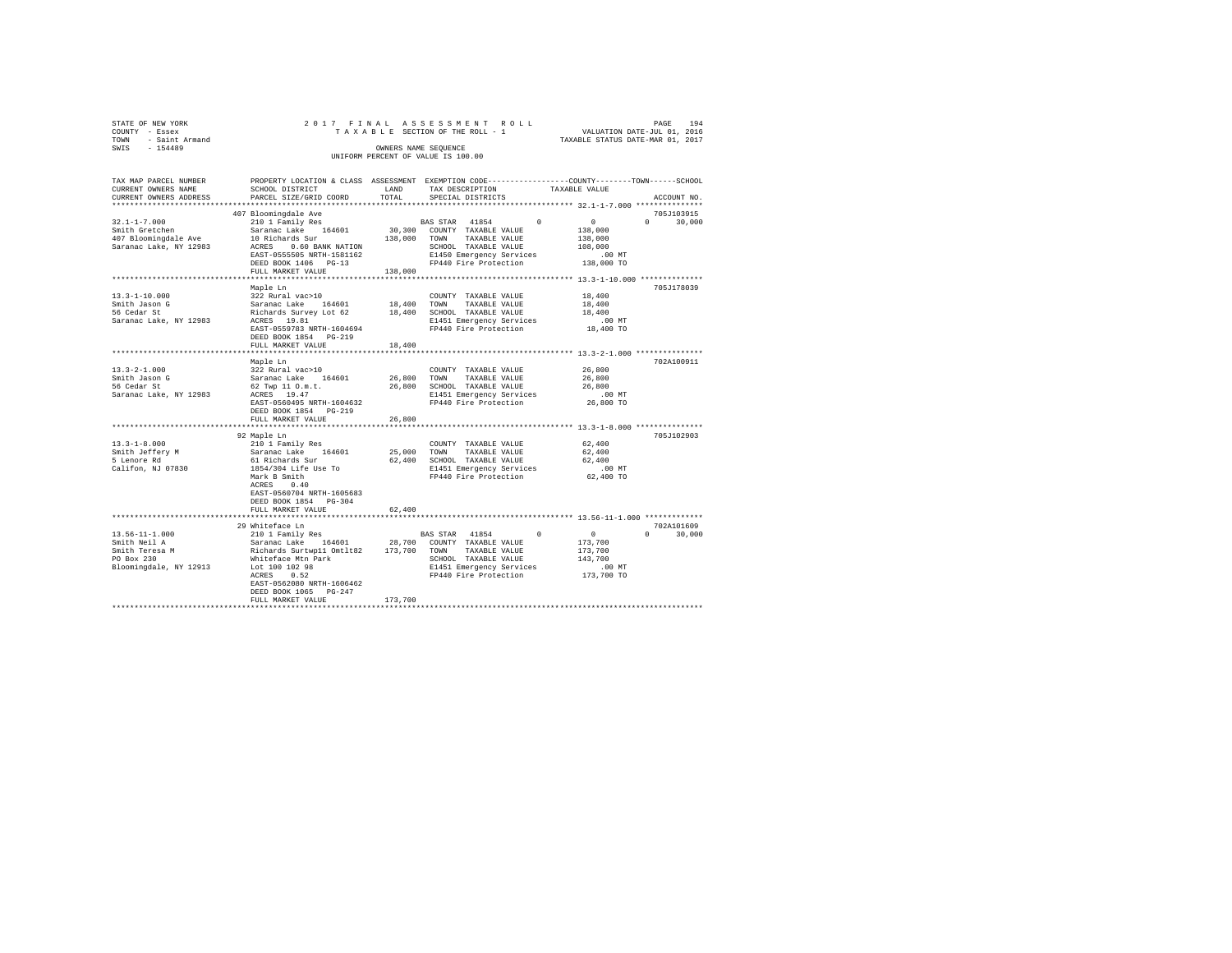| STATE OF NEW YORK      |  |  | 2017 FINAL ASSESSMENT ROLL         |  |  |  |                                  | PAGE | 195 |
|------------------------|--|--|------------------------------------|--|--|--|----------------------------------|------|-----|
| COUNTY - Essex         |  |  | TAXABLE SECTION OF THE ROLL - 1    |  |  |  | VALUATION DATE-JUL 01, 2016      |      |     |
| - Saint Armand<br>TOWN |  |  |                                    |  |  |  | TAXABLE STATUS DATE-MAR 01, 2017 |      |     |
| SWIS<br>$-154489$      |  |  | OWNERS NAME SEOUENCE               |  |  |  |                                  |      |     |
|                        |  |  | UNIFORM PERCENT OF VALUE IS 100.00 |  |  |  |                                  |      |     |

| TAX MAP PARCEL NUMBER  | PROPERTY LOCATION & CLASS ASSESSMENT EXEMPTION CODE---------------COUNTY-------TOWN------SCHOOL |             |                                                               |            |                  |                    |
|------------------------|-------------------------------------------------------------------------------------------------|-------------|---------------------------------------------------------------|------------|------------------|--------------------|
| CURRENT OWNERS NAME    | SCHOOL DISTRICT                                                                                 | LAND        | TAX DESCRIPTION                                               |            | TAXABLE VALUE    |                    |
| CURRENT OWNERS ADDRESS | PARCEL SIZE/GRID COORD                                                                          | TOTAL       | SPECIAL DISTRICTS                                             |            |                  | ACCOUNT NO.        |
|                        |                                                                                                 |             |                                                               |            |                  |                    |
|                        | River Rd                                                                                        |             |                                                               |            |                  | 705Z006003         |
| $13.65 - 4 - 5.000$    | 311 Res vac land                                                                                |             | COUNTY TAXABLE VALUE                                          |            | 26,100           |                    |
| Snickles Douglas E     | Saranac Lake<br>164601                                                                          | 26,100      | TAXABLE VALUE<br>TOWN                                         |            | 26,100           |                    |
| Snickles Barbara J     | ACRES<br>2.57                                                                                   |             | 26.100 SCHOOL TAXABLE VALUE                                   |            | 26,100           |                    |
| 35 River Rd            | EAST-0565395 NRTH-1605622                                                                       |             | E1451 Emergency Services                                      |            | $.00$ MT         |                    |
| Bloomingdale, NY 12913 | DEED BOOK 1438 PG-152                                                                           |             | FP440 Fire Protection                                         |            | 26,100 TO        |                    |
|                        | FULL MARKET VALUE                                                                               | 26,100      |                                                               |            |                  |                    |
|                        |                                                                                                 |             |                                                               |            |                  |                    |
|                        | 35 River Rd                                                                                     |             |                                                               |            |                  | 705Z001002         |
| $13.65 - 4 - 4.000$    | 210 1 Family Res                                                                                |             | BAS STAR 41854                                                | $\Omega$   | $\Omega$         | 30,000<br>$\Omega$ |
| Snickles Douglas E Jr  | Saranac Lake 164601                                                                             |             | 36,100 COUNTY TAXABLE VALUE                                   |            | 146,700          |                    |
| Snickles Barbara J     | 2.06 BANK CORE 146,700<br>ACRES                                                                 |             | TOWN<br>TAXABLE VALUE                                         |            | 146,700          |                    |
| 35 River Rd            | EAST-0565365 NRTH-1605828                                                                       |             | SCHOOL TAXABLE VALUE                                          |            | 116,700          |                    |
|                        | DEED BOOK 1429 PG-83                                                                            |             |                                                               |            | $.00$ MT         |                    |
| Bloomingdale, NY 12913 |                                                                                                 |             | E1451 Emergency Services                                      |            |                  |                    |
|                        | FULL MARKET VALUE                                                                               |             | 146,700 FP440 Fire Protection                                 |            | 146,700 TO       |                    |
|                        |                                                                                                 |             |                                                               |            |                  |                    |
|                        | 37 Basil Hill Way                                                                               |             |                                                               |            |                  | 705z005004         |
| $13.3 - 1 - 29.230$    | 210 1 Family Res                                                                                |             | COUNTY TAXABLE VALUE                                          |            | 85,100           |                    |
| Snickles Michael       | Saranac Lake<br>164601                                                                          | 39,100 TOWN | TAXABLE VALUE                                                 |            | 85,100           |                    |
| Rushlow Linda          | 63 OMT TWP 11 RS                                                                                |             | 85,100 SCHOOL TAXABLE VALUE                                   |            | 85,100           |                    |
| PO Box 152             | Lot 3 filed mp #5706                                                                            |             | E1451 Emergency Services                                      |            | .00MT            |                    |
| Lake Clear, NY 12945   | ACRES<br>2.19                                                                                   |             | FP440 Fire Protection                                         |            | 85,100 TO        |                    |
|                        | EAST-0560982 NRTH-1602220                                                                       |             |                                                               |            |                  |                    |
|                        | DEED BOOK 1403 PG-35                                                                            |             |                                                               |            |                  |                    |
|                        | FULL MARKET VALUE                                                                               | 85,100      |                                                               |            |                  |                    |
|                        |                                                                                                 |             |                                                               |            |                  |                    |
|                        | 25 Union Ln                                                                                     |             |                                                               |            |                  | 702A185001         |
| $13.65 - 4 - 2.000$    | 270 Mfg housing                                                                                 |             | AGED ALL 41800                                                | $\Omega$   | 39,400<br>39,400 | 39,400             |
| Snickles Penny P       | Saranac Lake 164601                                                                             |             | 32,300 ENH STAR 41834                                         | $^{\circ}$ | $^{\circ}$       | $\Omega$<br>39,400 |
| 25 Union Ln            |                                                                                                 |             | 78,800 COUNTY TAXABLE VALUE                                   |            | 39,400           |                    |
| PO Box 331             | 102 Rs Twp 11 Omt<br>ACRES 0.70 BANK WFARGO                                                     |             | TOWN<br>TAXABLE VALUE                                         |            | 39,400           |                    |
|                        |                                                                                                 |             |                                                               |            | $\sim$ 0         |                    |
| Bloomingdale, NY 12913 | EAST-0565602 NRTH-1606126                                                                       |             | SCHOOL TAXABLE VALUE                                          |            |                  |                    |
|                        | DEED BOOK 813<br>$PG-266$                                                                       |             | E1451 Emergency Services                                      |            | $.00$ MT         |                    |
|                        | FULL MARKET VALUE                                                                               |             | 78,800 FP440 Fire Protection                                  |            | 78,800 TO        |                    |
|                        |                                                                                                 |             | SD442 Bloomingdale Sewer D                                    |            | 78,800 TO M      |                    |
|                        |                                                                                                 |             | WD442 Bloomingdale Water D                                    |            | 78,800 TO M      |                    |
|                        |                                                                                                 |             | ********************************* 13.57-2-3.000 ************* |            |                  |                    |
|                        | 1691 NYS Route 3                                                                                |             |                                                               |            |                  | 702A102010         |
| $13.57 - 2 - 3.000$    | 210 1 Family Res                                                                                |             | COUNTY TAXABLE VALUE                                          |            | 143,200          |                    |
| Snickles Robert C      | Saranac Lake 164601                                                                             | 23,000 TOWN | TAXABLE VALUE                                                 |            | 143,200          |                    |
| 1691 NYS Rte 3         | 101 Richards Sur Omt 11<br>Life Use Mildred Swinyer                                             |             | 143,200 SCHOOL TAXABLE VALUE                                  |            | 143,200          |                    |
| PO Box 351             |                                                                                                 |             | E1451 Emergency Services                                      |            | $.00$ MT         |                    |
| Bloomingdale, NY 12913 | By Db 967 Pg 92                                                                                 |             | FP440 Fire Protection                                         |            | 143,200 TO       |                    |
|                        | 0.34<br>ACRES                                                                                   |             | SD442 Bloomingdale Sewer D                                    |            | 143,200 TO M     |                    |
|                        | EAST-0564165 NRTH-1606173                                                                       |             | WD442 Bloomingdale Water D                                    |            | 143,200 TO M     |                    |
|                        | DEED BOOK 1584 PG-289                                                                           |             |                                                               |            |                  |                    |
|                        | FULL MARKET VALUE                                                                               | 143,200     |                                                               |            |                  |                    |
|                        |                                                                                                 |             |                                                               |            |                  |                    |
|                        |                                                                                                 |             |                                                               |            |                  |                    |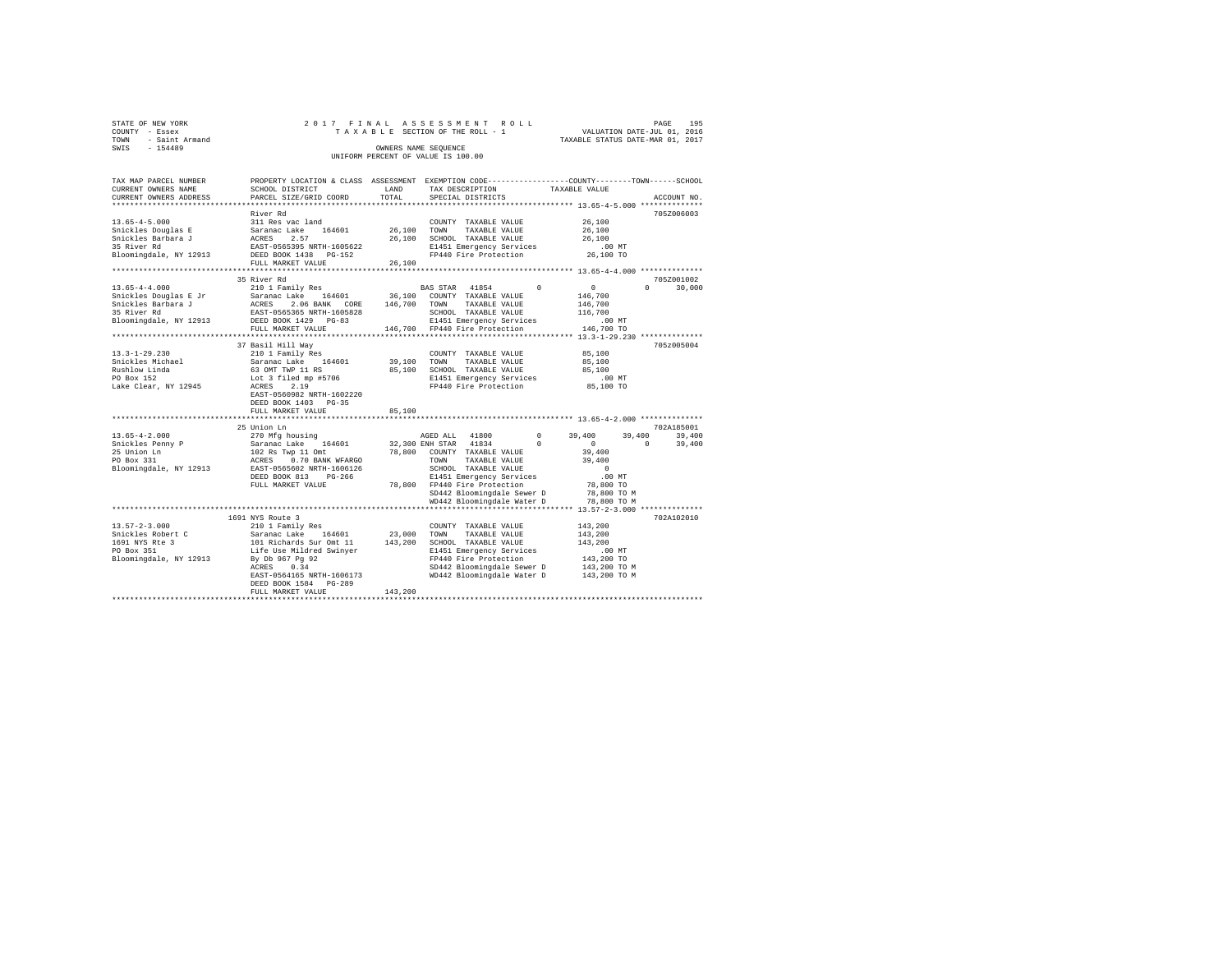| STATE OF NEW YORK   | 2017 FINAL ASSESSMENT ROLL         | PAGE                             | 196 |
|---------------------|------------------------------------|----------------------------------|-----|
| COUNTY - Essex      | TAXABLE SECTION OF THE ROLL - 1    | VALUATION DATE-JUL 01, 2016      |     |
| TOWN - Saint Armand |                                    | TAXABLE STATUS DATE-MAR 01, 2017 |     |
| SWIS<br>$-154489$   | OWNERS NAME SEOUENCE               |                                  |     |
|                     | UNIFORM PERCENT OF VALUE IS 100.00 |                                  |     |
|                     |                                    |                                  |     |
|                     |                                    |                                  |     |

| TAX MAP PARCEL NUMBER  |                                    |             | PROPERTY LOCATION & CLASS ASSESSMENT EXEMPTION CODE---------------COUNTY-------TOWN-----SCHOOL |                              |
|------------------------|------------------------------------|-------------|------------------------------------------------------------------------------------------------|------------------------------|
| CURRENT OWNERS NAME    | SCHOOL DISTRICT                    | LAND        | TAX DESCRIPTION                                                                                | TAXABLE VALUE                |
| CURRENT OWNERS ADDRESS | PARCEL SIZE/GRID COORD             | TOTAL       | SPECIAL DISTRICTS                                                                              | ACCOUNT NO.                  |
|                        |                                    |             |                                                                                                |                              |
|                        | Poplar Ln                          |             |                                                                                                | 702A178024                   |
| $13.56 - 7 - 17.000$   | 311 Res vac land                   |             | COUNTY TAXABLE VALUE                                                                           | 13,300                       |
| Snickles Vi Marie      | Saranac Lake 164601                | 13,300 TOWN | TAXABLE VALUE                                                                                  | 13,300                       |
| 53 Poplar Ln           | 82 Rs Twp 11 Omt                   |             | 13,300 SCHOOL TAXABLE VALUE                                                                    | 13,300                       |
| PO Box 324             | 0.20<br>ACRES                      |             | E1451 Emergency Services                                                                       | $.00$ MT                     |
| Bloomingdale, NY 12913 | EAST-0562661 NRTH-1606195          |             | FP440 Fire Protection                                                                          | 13,300 TO                    |
|                        | DEED BOOK 1131 PG-178              |             |                                                                                                |                              |
|                        | FULL MARKET VALUE                  | 13,300      |                                                                                                |                              |
|                        |                                    |             |                                                                                                |                              |
|                        | Poplar Ln                          |             |                                                                                                | 702A101109                   |
| $13.56 - 7 - 18.000$   | 311 Res vac land                   |             | COUNTY TAXABLE VALUE                                                                           | 13,300                       |
| Snickles Vi Marie      | Saranac Lake 164601                | 13,300 TOWN | TAXABLE VALUE                                                                                  | 13,300                       |
| 53 Poplar Ln           | 82 Rs Twp 11 Omt                   | 13,300      | SCHOOL TAXABLE VALUE                                                                           | 13,300                       |
| PO Box 324             | ACRES 0.20                         |             | E1451 Emergency Services                                                                       | $.00$ MT                     |
|                        | EAST-0562655 NRTH-1606254          |             | FP440 Fire Protection                                                                          | 13,300 TO                    |
| Bloomingdale, NY 12913 |                                    |             |                                                                                                |                              |
|                        | DEED BOOK 896<br>$PG-151$          |             |                                                                                                |                              |
|                        | FULL MARKET VALUE                  | 13,300      |                                                                                                |                              |
|                        |                                    |             |                                                                                                |                              |
|                        | 53 Poplar Ln                       |             |                                                                                                | 705J198003                   |
| $13.56 - 7 - 28.120$   | 210 1 Family Res                   |             | BAS STAR 41854<br>$\Omega$                                                                     | $\sim$<br>$\Omega$<br>30,000 |
| Snickles Vimarie       | Saranac Lake 164601                |             | 35,300 COUNTY TAXABLE VALUE                                                                    | 84,100                       |
| 53 Poplar Ln           | 82 Twp 11 Omt Rs                   |             | 84,100 TOWN TAXABLE VALUE                                                                      | 84,100                       |
| PO Box 324             | ACRES 1.25 BANK<br>NBT             |             | SCHOOL TAXABLE VALUE                                                                           | 54,100                       |
| Bloomingdale, NY 12913 | EAST-0562878 NRTH-1606278          |             | E1451 Emergency Services                                                                       | .00 MT                       |
|                        | DEED BOOK 1152 PG-266              |             | FP440 Fire Protection                                                                          | 84,100 TO                    |
|                        | FULL MARKET VALUE                  | 84,100      |                                                                                                |                              |
|                        |                                    |             |                                                                                                |                              |
|                        | 302 River Rd                       |             |                                                                                                | 705J103212                   |
| $13.4 - 1 - 6.001$     | 240 Rural res                      |             | COUNTY TAXABLE VALUE                                                                           | 154,900                      |
| Snow Ann               | Saranac Lake 164601                |             | 62,800 TOWN<br>TAXABLE VALUE                                                                   | 154,900                      |
| PO Box 962             | 143 Richards Sur                   |             | 154,900 SCHOOL TAXABLE VALUE                                                                   | 154,900                      |
| Saranac Lake, NY 12983 | 00023.00                           |             | E1451 Emergency Services                                                                       | $.00$ MT                     |
|                        | ACRES 23.00                        |             | FP440 Fire Protection                                                                          | 154,900 TO                   |
|                        | EAST-0570921 NRTH-1602017          |             |                                                                                                |                              |
|                        | DEED BOOK 783<br>$PG-282$          |             |                                                                                                |                              |
|                        | FULL MARKET VALUE                  | 154,900     |                                                                                                |                              |
|                        |                                    |             |                                                                                                |                              |
|                        | River Rd                           |             |                                                                                                | 705J103511                   |
| $13.4 - 1 - 2.001$     | 314 Rural vac<10                   |             | COUNTY TAXABLE VALUE                                                                           | 18,700                       |
| Snow Ann E             | Saranac Lake<br>164601             | 18,700      | TOWN<br>TAXABLE VALUE                                                                          | 18,700                       |
| PO Box 962             | 143 Richards Sur                   | 18,700      | SCHOOL TAXABLE VALUE                                                                           | 18,700                       |
| Saranac Lake, NY 12983 | 2.10                               |             |                                                                                                |                              |
|                        | ACRES<br>EAST-0570979 NRTH-1602721 |             | E1451 Emergency Services<br>FP440 Fire Protection                                              | .00 MT<br>18,700 TO          |
|                        |                                    |             |                                                                                                |                              |
|                        | DEED BOOK 783<br>PG-282            |             |                                                                                                |                              |
|                        | FULL MARKET VALUE                  | 18,700      |                                                                                                |                              |
|                        |                                    |             |                                                                                                |                              |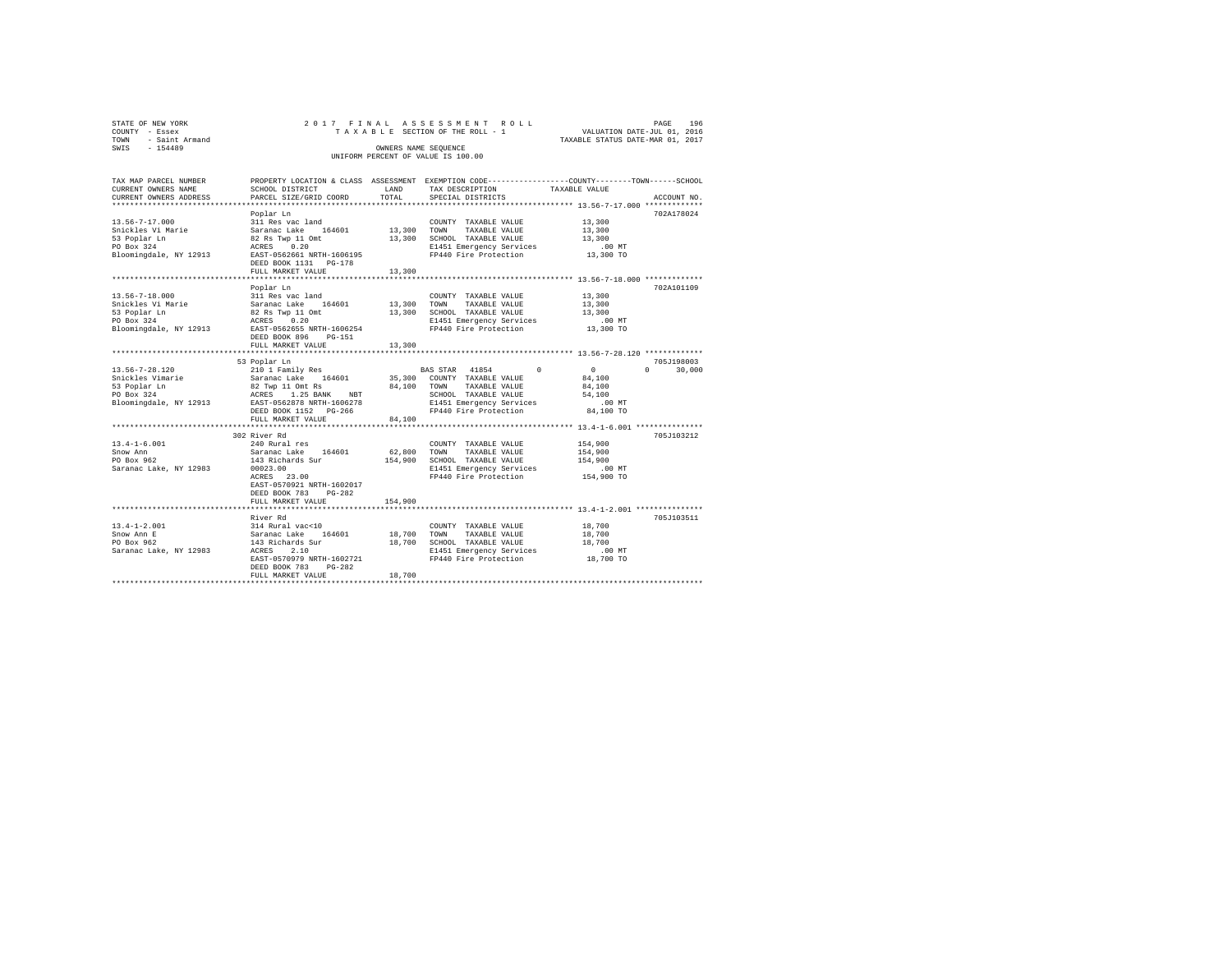|      |                   |  |  |  |                                    |  |  |  | 197<br>PAGE                      |
|------|-------------------|--|--|--|------------------------------------|--|--|--|----------------------------------|
|      | STATE OF NEW YORK |  |  |  | 2017 FINAL ASSESSMENT ROLL         |  |  |  |                                  |
|      | COUNTY - Essex    |  |  |  | TAXABLE SECTION OF THE ROLL - 1    |  |  |  | VALUATION DATE-JUL 01, 2016      |
| TOWN | - Saint Armand    |  |  |  |                                    |  |  |  | TAXABLE STATUS DATE-MAR 01, 2017 |
| SWIS | $-154489$         |  |  |  | OWNERS NAME SEOUENCE               |  |  |  |                                  |
|      |                   |  |  |  | UNIFORM PERCENT OF VALUE IS 100.00 |  |  |  |                                  |

| TAX MAP PARCEL NUMBER<br>CURRENT OWNERS NAME                                                                                                                                                                                       | PROPERTY LOCATION & CLASS ASSESSMENT EXEMPTION CODE----------------COUNTY-------TOWN-----SCHOOL<br>SCHOOL DISTRICT                                                                        | LAND                       | TAX DESCRIPTION                                                                                                                                            | TAXABLE VALUE                                                              |                                           |
|------------------------------------------------------------------------------------------------------------------------------------------------------------------------------------------------------------------------------------|-------------------------------------------------------------------------------------------------------------------------------------------------------------------------------------------|----------------------------|------------------------------------------------------------------------------------------------------------------------------------------------------------|----------------------------------------------------------------------------|-------------------------------------------|
| CURRENT OWNERS ADDRESS                                                                                                                                                                                                             | PARCEL SIZE/GRID COORD                                                                                                                                                                    | TOTAL                      | SPECIAL DISTRICTS                                                                                                                                          |                                                                            | ACCOUNT NO.                               |
|                                                                                                                                                                                                                                    | 5 Meadow Rd                                                                                                                                                                               |                            |                                                                                                                                                            |                                                                            | 7052002005                                |
| $23.3 - 2 - 8.000$<br>Sofield Richard W<br>Sofield Alice M<br>5 Meadow Rd<br>Saranac Lake, NY 12983                                                                                                                                | 210 1 Family Res<br>Saranac Lake 164601<br>18 Glenn Ridge Subd<br>ACRES 0.94 BANK1STARSG<br>EAST-0553315 NRTH-1585290<br>DEED BOOK 1724 PG-250<br>FULL MARKET VALUE                       | 235,000                    | BAS STAR 41854 0<br>44,000 COUNTY TAXABLE VALUE<br>235,000 TOWN TAXABLE VALUE<br>SCHOOL TAXABLE VALUE<br>E1450 Emergency Services<br>FP440 Fire Protection | $\sim$ 0 $\sim$<br>235,000<br>235,000<br>205,000<br>$.00$ MT<br>235,000 TO | $\Omega$ and $\Omega$<br>30,000           |
|                                                                                                                                                                                                                                    |                                                                                                                                                                                           |                            |                                                                                                                                                            |                                                                            |                                           |
| $23.2 - 1 - 16.000$<br>Sorrell Barbara<br>2035 Rte 22B<br>Morrisonville, NY 12962                                                                                                                                                  | 106 Grass Pond Wav<br>312 Vac w/imprv<br>Saranac Lake 164601<br>164 Richards Sur<br>ACRES<br>0.10<br>EAST-0574779 NRTH-1599316<br>DEED BOOK 716<br>$PG-299$                               | 7.500                      | COUNTY TAXABLE VALUE<br>3,300 TOWN<br>TAXABLE VALUE<br>SCHOOL TAXABLE VALUE<br>E1451 Emergency Services<br>FP440 Fire Protection                           | 7.500<br>7,500<br>7.500<br>$.00$ MT<br>7,500 TO                            | 705J103902                                |
|                                                                                                                                                                                                                                    | FULL MARKET VALUE                                                                                                                                                                         | 7.500                      |                                                                                                                                                            |                                                                            |                                           |
|                                                                                                                                                                                                                                    | 61 Mount Pisgah Ln                                                                                                                                                                        |                            | BAS STAR 41854<br>90,500 COUNTY TAXABLE VALUE                                                                                                              | $\sim$ 0<br>$\Omega$<br>449,300                                            | 705J176008<br>$0 \qquad \qquad$<br>30,000 |
| 23.3-1-67.100<br>Sperling Mark D 5 Saranac Lake 164601 90,500 COUNTY<br>Sperling Pamela J Richards Survey Lot 9 449,300 TOWN<br>273 Whiteface Inn Ln RCRES 1.48 SCHOOL<br>273 Whiteface Inn Ln RCRES 1.48<br>Lake Placid, NY 12946 | EAST-0554249 NRTH-1584366<br>DEED BOOK 1695 PG-229<br>FULL MARKET VALUE                                                                                                                   | 449,300                    | TAXABLE VALUE<br>SCHOOL TAXABLE VALUE<br>E1450 Emergency Services<br>FP440 Fire Protection                                                                 | 449,300<br>419,300<br>.00MT<br>449,300 TO                                  |                                           |
|                                                                                                                                                                                                                                    |                                                                                                                                                                                           |                            |                                                                                                                                                            |                                                                            |                                           |
| $15. - 1 - 24.000$<br>Spohn Glenn D<br>Spohn Todd R<br>28 Broadway<br>West Milford, NJ 07480                                                                                                                                       | Gillespie Dr<br>314 Rural vac<10<br>314 Rural vac<10<br>367 Richards Sur<br>367 Richards Sur<br>RCRES 0.95<br>EAST-0604342 NRTH-1612890<br>$PG-203$<br>DEED BOOK 701<br>FULL MARKET VALUE | 23,900<br>23,900<br>23,900 | COUNTY TAXABLE VALUE<br>TOWN<br>TAXABLE VALUE<br>SCHOOL TAXABLE VALUE<br>E1451 Emergency Services<br>FP440 Fire Protection                                 | 23,900<br>23,900<br>23,900<br>$.00$ MT<br>23,900 TO                        | 705J104305                                |
|                                                                                                                                                                                                                                    |                                                                                                                                                                                           |                            |                                                                                                                                                            | ******** 32.38-1-22.000 **********                                         |                                           |
| $32.38 - 1 - 22.000$<br>St Louis Andrew J<br>St Louis Michelle L<br>11 Saranac Ln<br>Saranac Lake, NY 12983 ACRES 1.10 BANK CORE                                                                                                   | 11 Saranac Ln<br>210 1 Family Res<br>Saranac Lake 164601<br>11 Twp 11 Omt Rs<br>Lot 8 9 & 10 Rockledge P<br>EAST-0555446 NRTH-1578709<br>DEED BOOK 1837 PG-141                            | 235,000                    | COUNTY TAXABLE VALUE<br>70,300 TOWN<br>TAXABLE VALUE<br>SCHOOL TAXABLE VALUE<br>E1450 Emergency Services<br>FP440 Fire Protection<br>WD441 Rockledge water | 235,000<br>235,000<br>235,000<br>$.00$ MT<br>235,000 TO<br>235,000 TO M    | 705J188005                                |
|                                                                                                                                                                                                                                    | FULL MARKET VALUE                                                                                                                                                                         | 235,000                    |                                                                                                                                                            |                                                                            |                                           |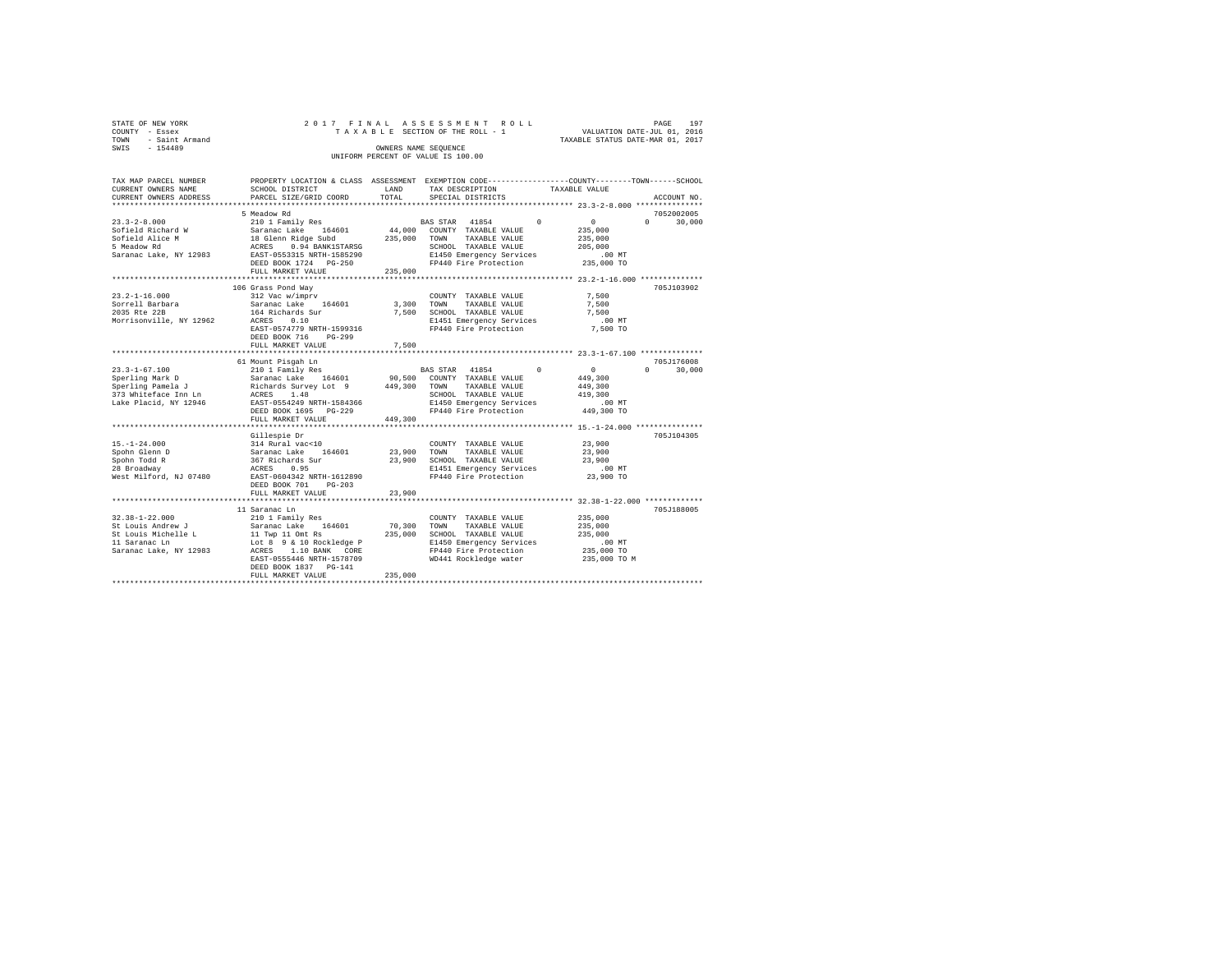| STATE OF NEW YORK<br>COUNTY - Essex                                   |                                                                                                                                                                                                                                                             |         | 2017 FINAL ASSESSMENT ROLL<br>TAXABLE SECTION OF THE ROLL - 1              | PAGE 198<br>VALUATION DATE-JUL 01, 2016 |               |
|-----------------------------------------------------------------------|-------------------------------------------------------------------------------------------------------------------------------------------------------------------------------------------------------------------------------------------------------------|---------|----------------------------------------------------------------------------|-----------------------------------------|---------------|
| TOWN - Saint Armand                                                   |                                                                                                                                                                                                                                                             |         |                                                                            | TAXABLE STATUS DATE-MAR 01, 2017        |               |
| SWIS - 154489                                                         |                                                                                                                                                                                                                                                             |         | OWNERS NAME SEQUENCE                                                       |                                         |               |
|                                                                       |                                                                                                                                                                                                                                                             |         | UNIFORM PERCENT OF VALUE IS 100.00                                         |                                         |               |
| TAX MAP PARCEL NUMBER                                                 | PROPERTY LOCATION & CLASS ASSESSMENT EXEMPTION CODE---------------COUNTY-------TOWN------SCHOOL                                                                                                                                                             |         |                                                                            |                                         |               |
| CURRENT OWNERS NAME                                                   | SCHOOL DISTRICT                                                                                                                                                                                                                                             | LAND    | TAX DESCRIPTION                                                            | TAXABLE VALUE                           |               |
| CURRENT OWNERS ADDRESS                                                | PARCEL SIZE/GRID COORD                                                                                                                                                                                                                                      | TOTAL   | SPECIAL DISTRICTS                                                          |                                         | ACCOUNT NO.   |
|                                                                       |                                                                                                                                                                                                                                                             |         |                                                                            |                                         |               |
|                                                                       | 792 Saint Regis Ave                                                                                                                                                                                                                                         |         |                                                                            |                                         | 702A101910    |
| $13.56 - 7 - 3.000$                                                   | 210 1 Family Res                                                                                                                                                                                                                                            |         | BAS STAR 41854 0                                                           | $\sim$ 0                                | $0 \t 30.000$ |
| Stavenhagen Richard F Jr                                              | Saranac Lake 164601                                                                                                                                                                                                                                         |         | 26,000 COUNTY TAXABLE VALUE                                                | 119,700                                 |               |
| Stavenhagen Jennifer M                                                | 82 Richard Sur Twp 11 Omt 119,700 TOWN TAXABLE VALUE<br>% Richard Sur Twp 11 Units<br>ACRES 0 0.43 BANK1STARSG<br>ERST-0562952 NRTH-1607268<br>FRIP 1634 PG-1 PH400 FRIP 1640 PT440 FRIP 1706 CORP PT440 PT440<br>CORPORATION CONTINUES TO CONTINUES Away D |         |                                                                            | 119,700                                 |               |
| 792 St Regis Ave                                                      |                                                                                                                                                                                                                                                             |         |                                                                            | 89,700                                  |               |
| Bloomingdale, NY 12913                                                |                                                                                                                                                                                                                                                             |         |                                                                            | $.00$ MT                                |               |
|                                                                       |                                                                                                                                                                                                                                                             |         |                                                                            | 119,700 TO                              |               |
|                                                                       | FULL MARKET VALUE                                                                                                                                                                                                                                           |         | 119,700 SD442 Bloomingdale Sewer D                                         | 119,700 TO M                            |               |
|                                                                       |                                                                                                                                                                                                                                                             |         | WD442 Bloomingdale Water D 119,700 TO M                                    |                                         |               |
|                                                                       |                                                                                                                                                                                                                                                             |         |                                                                            |                                         |               |
|                                                                       | 1208 NYS Route 3                                                                                                                                                                                                                                            |         |                                                                            |                                         | 705.T196003   |
| $23.1 - 1 - 23.200$                                                   | 210 1 Family Res                                                                                                                                                                                                                                            |         | BAS STAR 41854                                                             | $\Omega$<br>$\sim$ 0                    | $0 \t 30.000$ |
| Stearns George G                                                      | Saranac Lake 164601                                                                                                                                                                                                                                         |         | 41,700 COUNTY TAXABLE VALUE                                                | 176,300                                 |               |
| Stearns Susan<br>1208 NYS Rte 3                                       | 87 Omt Twp 11 Rs                                                                                                                                                                                                                                            |         | 176,300 TOWN TAXABLE VALUE                                                 | 176,300                                 |               |
|                                                                       | ACRES 8.59 BANK TLNB                                                                                                                                                                                                                                        |         | SCHOOL TAXABLE VALUE                                                       | 146,300                                 |               |
| Saranac Lake, NY 12983                                                | EAST-0564339 NRTH-1595053                                                                                                                                                                                                                                   |         | E1451 Emergency Services                                                   | $.00$ MT                                |               |
|                                                                       | DEED BOOK 1096 PG-55                                                                                                                                                                                                                                        |         | FP440 Fire Protection                                                      | 176,300 TO                              |               |
|                                                                       | FULL MARKET VALUE                                                                                                                                                                                                                                           | 176,300 |                                                                            |                                         |               |
|                                                                       |                                                                                                                                                                                                                                                             |         |                                                                            |                                         |               |
|                                                                       | Curtis Way                                                                                                                                                                                                                                                  |         |                                                                            | 21,200                                  | 705J103715    |
| $13.4 - 2 - 16.000$                                                   | 314 Rural vac<10<br>Saranac Lake 164601                                                                                                                                                                                                                     |         | COUNTY TAXABLE VALUE                                                       | 21,200                                  |               |
| $\begin{array}{c}\n \text{stelling Peter} \\  1305 = 7\n \end{array}$ | 123 Richards Sur                                                                                                                                                                                                                                            |         | 21,200 TOWN TAXABLE VALUE<br>21,200 SCHOOL TAXABLE VALUE                   | 21,200                                  |               |
| 1306 County Rte 5                                                     |                                                                                                                                                                                                                                                             |         |                                                                            | $.00$ MT                                |               |
| Canaan, NY 12029                                                      | ACRES 0.70<br>EAST-0567983 NRTH-1603493                                                                                                                                                                                                                     |         | E1451 Emergency Services<br>FP440 Fire Protection                          | 21,200 TO                               |               |
|                                                                       | DEED BOOK 1357 PG-132                                                                                                                                                                                                                                       |         |                                                                            |                                         |               |
|                                                                       | FULL MARKET VALUE                                                                                                                                                                                                                                           | 21,200  |                                                                            |                                         |               |
|                                                                       |                                                                                                                                                                                                                                                             |         |                                                                            |                                         |               |
|                                                                       | 49 Curtis Way                                                                                                                                                                                                                                               |         |                                                                            |                                         | 705J102307    |
| $13.4 - 3 - 6.000$                                                    | 260 Seasonal res                                                                                                                                                                                                                                            |         | COUNTY TAXABLE VALUE                                                       | 36,700                                  |               |
| Stelling Peter E                                                      | Saranac Lake 164601                                                                                                                                                                                                                                         |         | 33,600 TOWN TAXABLE VALUE                                                  | 36,700                                  |               |
| 1306 County Rte 5                                                     |                                                                                                                                                                                                                                                             |         | 36,700 SCHOOL TAXABLE VALUE                                                | 36,700                                  |               |
| Canaan, NY 12029                                                      | 123 Richards Sur<br>Jin San No 1 Lot 4                                                                                                                                                                                                                      |         | E1451 Emergency Services                                                   | $.00$ MT                                |               |
|                                                                       | ACRES 0.80                                                                                                                                                                                                                                                  |         | FP440 Fire Protection                                                      | 36,700 TO                               |               |
|                                                                       | EAST-0568061 NRTH-1603106                                                                                                                                                                                                                                   |         |                                                                            |                                         |               |
|                                                                       | DEED BOOK 822 PG-304                                                                                                                                                                                                                                        |         |                                                                            |                                         |               |
|                                                                       | FULL MARKET VALUE                                                                                                                                                                                                                                           | 36,700  |                                                                            |                                         |               |
|                                                                       |                                                                                                                                                                                                                                                             |         |                                                                            |                                         |               |
|                                                                       | Moose Pond Ln                                                                                                                                                                                                                                               |         |                                                                            |                                         | 705J104010    |
| $23.2 - 1 - 7.100$                                                    | 314 Rural vac<10                                                                                                                                                                                                                                            |         | COUNTY TAXABLE VALUE                                                       | 24,900                                  |               |
|                                                                       | Saranac Lake 164601                                                                                                                                                                                                                                         | 24,900  | TOWN<br>TAXABLE VALUE                                                      | 24,900                                  |               |
| Stephenson Michael<br>Stephenson William                              | 164 Twp 11 Omt Rs                                                                                                                                                                                                                                           |         | 24,900 SCHOOL TAXABLE VALUE                                                | 24,900                                  |               |
| c/o Patricia Stephenson                                               | Life Est To Patricia &                                                                                                                                                                                                                                      |         |                                                                            | $.00$ MT                                |               |
| 673 Co Rte 55                                                         | William Stephenson                                                                                                                                                                                                                                          |         | E1451 Emergency Services<br>FP440 Fire Protection<br>FP440 Fire Protection | 24,900 TO                               |               |
| Saranac Lake, NY 12983                                                | ACRES 1.39                                                                                                                                                                                                                                                  |         |                                                                            |                                         |               |
|                                                                       | EAST-0572442 NRTH-1599221                                                                                                                                                                                                                                   |         |                                                                            |                                         |               |
|                                                                       | DEED BOOK 1314 PG-251                                                                                                                                                                                                                                       |         |                                                                            |                                         |               |
|                                                                       |                                                                                                                                                                                                                                                             |         |                                                                            |                                         |               |
|                                                                       | FULL MARKET VALUE                                                                                                                                                                                                                                           | 24,900  |                                                                            |                                         |               |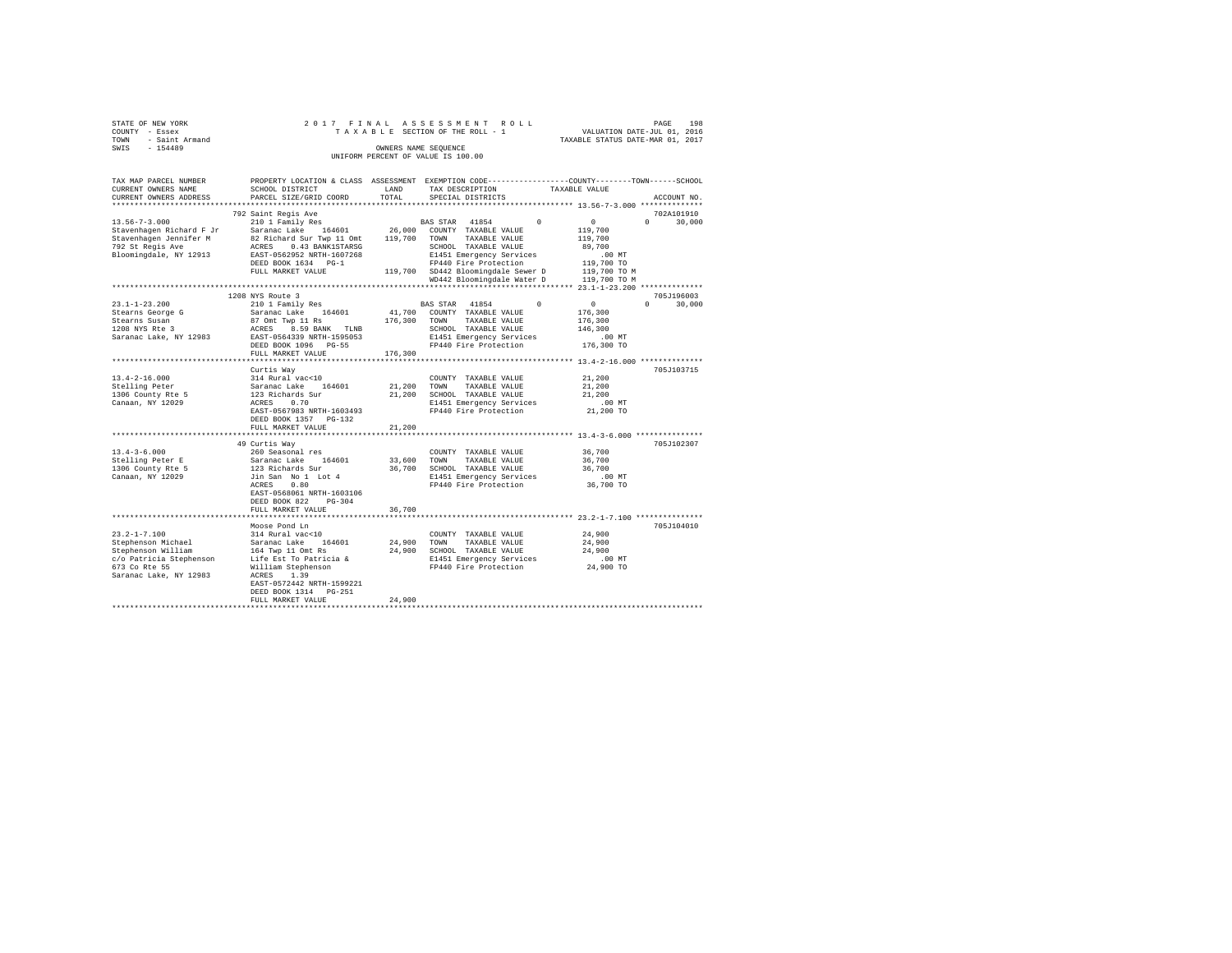|      | STATE OF NEW YORK | 2017 FINAL ASSESSMENT ROLL         | PAGE                             | 199 |
|------|-------------------|------------------------------------|----------------------------------|-----|
|      | COUNTY - Essex    | TAXABLE SECTION OF THE ROLL - 1    | VALUATION DATE-JUL 01, 2016      |     |
| TOWN | - Saint Armand    |                                    | TAXABLE STATUS DATE-MAR 01, 2017 |     |
| SWIS | $-154489$         | OWNERS NAME SEOUENCE               |                                  |     |
|      |                   | UNIFORM PERCENT OF VALUE IS 100.00 |                                  |     |

| TOTAL                        | SPECIAL DISTRICTS                                                                                                                |                                                                                                                                    |                                                                                                                                                                                                                  |                       |                                                                     |
|------------------------------|----------------------------------------------------------------------------------------------------------------------------------|------------------------------------------------------------------------------------------------------------------------------------|------------------------------------------------------------------------------------------------------------------------------------------------------------------------------------------------------------------|-----------------------|---------------------------------------------------------------------|
|                              |                                                                                                                                  |                                                                                                                                    |                                                                                                                                                                                                                  |                       | ACCOUNT NO.                                                         |
|                              |                                                                                                                                  |                                                                                                                                    |                                                                                                                                                                                                                  |                       | 705J192017                                                          |
| 30,500<br>119,600            | 41854<br>COUNTY TAXABLE VALUE<br>TOWN<br>TAXABLE VALUE<br>SCHOOL TAXABLE VALUE<br>FP440 Fire Protection                          | $\Omega$                                                                                                                           | $\circ$<br>119,600<br>119,600<br>89,600<br>.00MT<br>119,600 TO                                                                                                                                                   | $\Omega$              | 30,000                                                              |
|                              |                                                                                                                                  |                                                                                                                                    |                                                                                                                                                                                                                  |                       |                                                                     |
| 28,300<br>75,000             | COUNTY TAXABLE VALUE<br>TOWN<br>TAXABLE VALUE<br>SCHOOL TAXABLE VALUE<br>FP440 Fire Protection                                   |                                                                                                                                    | 75,000<br>75,000<br>75,000<br>$.00$ MT<br>75,000 TO<br>75,000 TO M<br>75,000 TO M                                                                                                                                |                       | 702C101807                                                          |
|                              |                                                                                                                                  |                                                                                                                                    |                                                                                                                                                                                                                  |                       | 705J188002                                                          |
| 40,500<br>168,100<br>168,100 | 41854<br>COUNTY TAXABLE VALUE<br>TOWN<br>TAXABLE VALUE<br>SCHOOL TAXABLE VALUE<br>FP440 Fire Protection<br>WD441 Rockledge water | $^{\circ}$                                                                                                                         | $\circ$<br>168,100<br>168,100<br>138,100<br>$.00$ MT<br>168,100 TO<br>168,100 TO M                                                                                                                               | $\Omega$              | 30,000                                                              |
|                              |                                                                                                                                  |                                                                                                                                    |                                                                                                                                                                                                                  |                       |                                                                     |
|                              |                                                                                                                                  |                                                                                                                                    |                                                                                                                                                                                                                  |                       | 705J189011                                                          |
| 227,600                      | 41834<br>COUNTY TAXABLE VALUE<br>TOWN<br>TAXABLE VALUE<br>SCHOOL TAXABLE VALUE<br>FP440 Fire Protection                          | $\Omega$                                                                                                                           | $\circ$<br>226,100<br>226,100<br>160,600<br>$.00$ MT<br>227,600 TO                                                                                                                                               | $\Omega$              | 1,500<br>65,500                                                     |
|                              |                                                                                                                                  |                                                                                                                                    |                                                                                                                                                                                                                  |                       |                                                                     |
|                              |                                                                                                                                  |                                                                                                                                    |                                                                                                                                                                                                                  |                       |                                                                     |
| 33,800<br>55,200<br>55,200   | 41854<br>COUNTY TAXABLE VALUE<br>TAXABLE VALUE<br>TOWN<br>SCHOOL TAXABLE VALUE<br>FP440 Fire Protection                          | $\Omega$                                                                                                                           | $\circ$<br>55,200<br>55,200<br>25,200<br>.00MT<br>55,200 TO                                                                                                                                                      | $\Omega$              | 702A178018<br>30,000                                                |
|                              | 119,600                                                                                                                          | <b>BAS STAR</b><br>75,000<br>BAS STAR<br>41400<br>CLERGY<br>39,200 ENH STAR<br>227,600<br>WD441 Rockledge water<br><b>BAS STAR</b> | E1451 Emergency Services<br>E1451 Emergency Services<br>SD442 Bloomingdale Sewer D<br>WD442 Bloomingdale Water D<br>E1450 Emergency Services<br>$\Omega$<br>E1450 Emergency Services<br>E1451 Emergency Services | 1,500<br>227,600 TO M | ***************************** 32.38-1-34.000 *************<br>1,500 |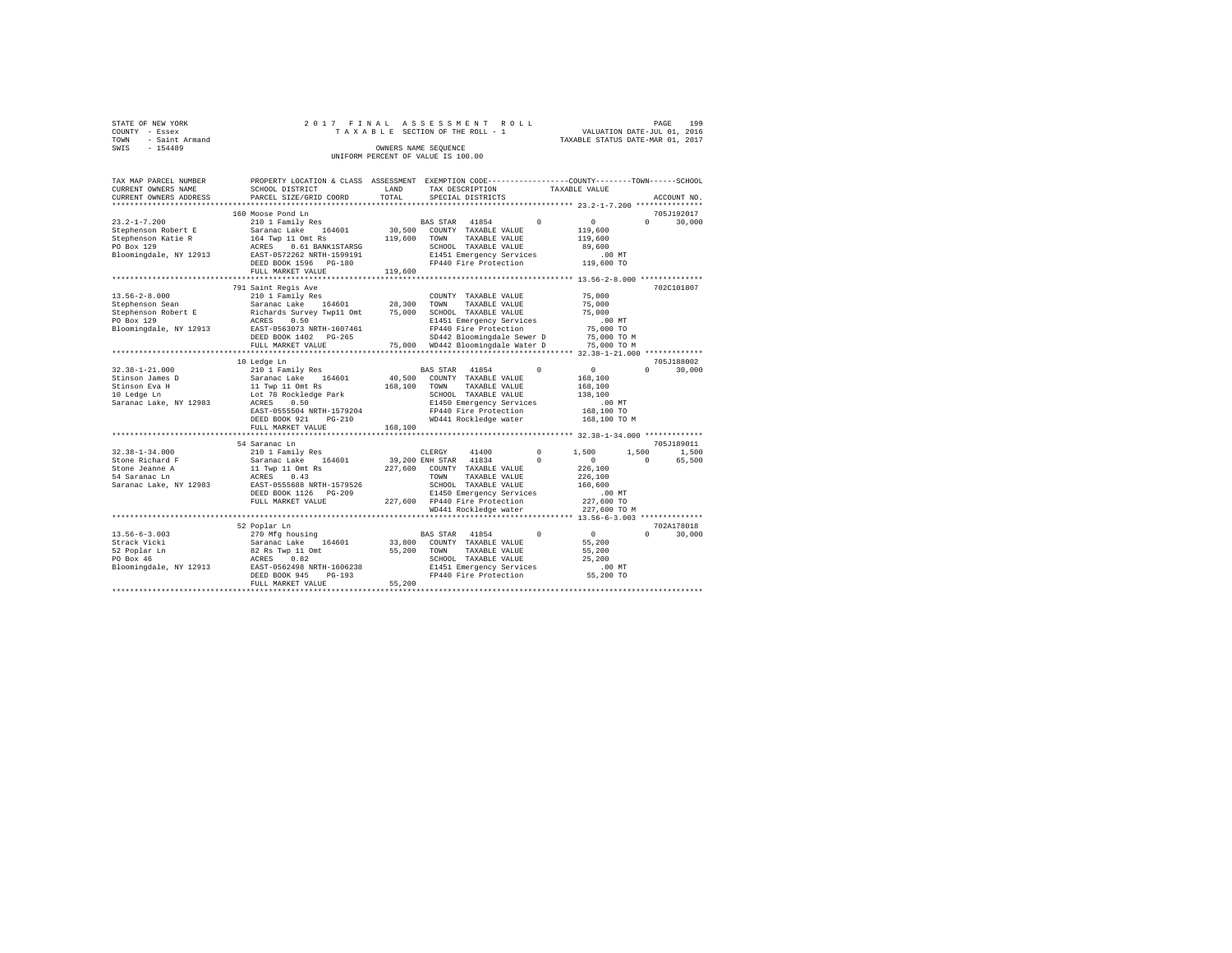| STATE OF NEW YORK   |  | 2017 FINAL ASSESSMENT ROLL         |                                  | PAGE | 200 |
|---------------------|--|------------------------------------|----------------------------------|------|-----|
| COUNTY - Essex      |  | TAXABLE SECTION OF THE ROLL - 1    | VALUATION DATE-JUL 01, 2016      |      |     |
| TOWN - Saint Armand |  |                                    | TAXABLE STATUS DATE-MAR 01, 2017 |      |     |
| SWIS<br>$-154489$   |  | OWNERS NAME SEOUENCE               |                                  |      |     |
|                     |  | UNIFORM PERCENT OF VALUE IS 100.00 |                                  |      |     |

| TAX MAP PARCEL NUMBER<br>CURRENT OWNERS NAME                                                                                                                                                                                                                         | PROPERTY LOCATION & CLASS ASSESSMENT EXEMPTION CODE---------------COUNTY-------TOWN------SCHOOL<br>SCHOOL DISTRICT                                                                                                                                                         | LAND                   | TAX DESCRIPTION                                                                                                                                                                                                                                                                                                                                                                    | TAXABLE VALUE |                                                                                                                |                                                         |
|----------------------------------------------------------------------------------------------------------------------------------------------------------------------------------------------------------------------------------------------------------------------|----------------------------------------------------------------------------------------------------------------------------------------------------------------------------------------------------------------------------------------------------------------------------|------------------------|------------------------------------------------------------------------------------------------------------------------------------------------------------------------------------------------------------------------------------------------------------------------------------------------------------------------------------------------------------------------------------|---------------|----------------------------------------------------------------------------------------------------------------|---------------------------------------------------------|
| CURRENT OWNERS ADDRESS                                                                                                                                                                                                                                               | PARCEL SIZE/GRID COORD                                                                                                                                                                                                                                                     | TOTAL                  | SPECIAL DISTRICTS                                                                                                                                                                                                                                                                                                                                                                  |               |                                                                                                                | ACCOUNT NO.                                             |
|                                                                                                                                                                                                                                                                      |                                                                                                                                                                                                                                                                            |                        |                                                                                                                                                                                                                                                                                                                                                                                    |               |                                                                                                                |                                                         |
| $13.56 - 9 - 5.000$<br>Stratford Gregory Saranac Lake 164601<br>Stratford Susan S 101 Rs Twp 11 Omt<br>PO Box 161 10213 ACRES 0.90<br>Bloomingdale, NY 12913 EAST-0563663 NRTH-1606081<br>13.4-1-89.000<br>Streeter Janeen<br>332 River Rd<br>Bloomingdale, NY 12913 | 27 Main St<br>210 1 Family Res 60 8 BAS STAR 41854 0<br>DEED BOOK 976 PG-84<br>FULL MARKET VALUE<br>332 River Rd<br>210 1 Family Res<br>Saranac Lake 164601<br>143 Richards Sur<br>ACRES 1.33 BANK NBT                                                                     | 35,300 TOWN<br>166,000 | 34.300 COUNTY TAXABLE VALUE<br>152,700 TOWN TAXABLE VALUE<br>SCHOOL TAXABLE VALUE<br>E1451 Emergency Services<br>84   FP440 Fire Protection   152,700 TO<br>152,700   SD442   Bloomingdale Sewer D   152,700 TO M<br>WD442 Bloomingdale Water D 152,700 TO M<br>COUNTY TAXABLE VALUE<br>TAXABLE VALUE<br>SCHOOL TAXABLE VALUE<br>E1451 Emergency Services<br>FP440 Fire Protection |               | $\sim$ 0<br>152,700<br>152,700<br>122,700<br>.00 MT<br>152,700 TO<br>166,000<br>166,000<br>166,000<br>$.00$ MT | 702A100905<br>$0 \qquad \qquad$<br>30,000<br>705J102610 |
|                                                                                                                                                                                                                                                                      | EAST-0571598 NRTH-1602743<br>DEED BOOK 1714 PG-233<br>FULL MARKET VALUE                                                                                                                                                                                                    | 166,000                |                                                                                                                                                                                                                                                                                                                                                                                    |               | 166,000 TO                                                                                                     |                                                         |
|                                                                                                                                                                                                                                                                      |                                                                                                                                                                                                                                                                            |                        |                                                                                                                                                                                                                                                                                                                                                                                    |               |                                                                                                                |                                                         |
| $13.3 - 2 - 6.300$<br>Strickland Heather L Saranac Lake 164601 10,700 TOWN<br>3289 Antica St<br>Port Myers, FL 33905<br>Fort Myers, FL 33905<br>EAST-0560894 NRTH-1602968<br>PRIOR OWNER ON 3/01/2017 DEED BOOK 1873 PG-148                                          | McKenzie Mountain Way<br>311 Res vac land<br>62 Omt Twp 11 Rs                                                                                                                                                                                                              |                        | COUNTY TAXABLE VALUE<br>TAXABLE VALUE<br>10,700 SCHOOL TAXABLE VALUE<br>E1451 Emergency Services<br>FP440 Fire Protection                                                                                                                                                                                                                                                          |               | 10,700<br>10,700<br>10,700<br>.00 MT<br>10,700 TO                                                              | 705Z002021                                              |
|                                                                                                                                                                                                                                                                      |                                                                                                                                                                                                                                                                            | 10,700                 |                                                                                                                                                                                                                                                                                                                                                                                    |               |                                                                                                                |                                                         |
| $23.3 - 1 - 62.000$<br>Stumpf Mary E<br>242 Trudeau Rd<br>Saranac Lake, NY 12983                                                                                                                                                                                     | 242 Trudeau Rd<br>212 Indeed AM Res BAS STAR 41854 0<br>Saranac Lake 164601 77,000 COUNTY TAXABLE VALUE<br>9 Richards Sur 346,700 TOWN TAXABLE VALUE<br>RCRES 0.90 346,700 SCHOOL TAXABLE VALUE<br>EAST-0554588 NRTH-1584896<br>DEED BOOK 1379 PG-281<br>FULL MARKET VALUE | 346,700                | E1450 Emergency Services<br>FP440 Fire Protection                                                                                                                                                                                                                                                                                                                                  |               | $\sim$ 0<br>346,700<br>346,700<br>316,700<br>.00MT<br>346,700 TO                                               | 705J103001<br>$\Omega$<br>30,000                        |
| 13.64-1-15.000<br>Sullivan Valerie<br>PO Box 1131                                                                                                                                                                                                                    | Roosevelt Ln<br>311 Res vac land<br>Saranac Lake      164601               19,600<br>102 Twp 11 O.m.t.                        19,600<br>DEED BOOK 1267 PG-324<br>FULL MARKET VALUE                                                                                         | 19,600                 | COUNTY TAXABLE VALUE<br>TOWN<br>TAXABLE VALUE<br>19,600 SCHOOL TAXABLE VALUE<br>E1451 Emergency Services<br>FP440 Fire Protection                                                                                                                                                                                                                                                  |               | 19,600<br>19,600<br>19,600<br>$.00$ MT<br>19,600 TO                                                            | 702A101406                                              |
|                                                                                                                                                                                                                                                                      |                                                                                                                                                                                                                                                                            |                        |                                                                                                                                                                                                                                                                                                                                                                                    |               |                                                                                                                |                                                         |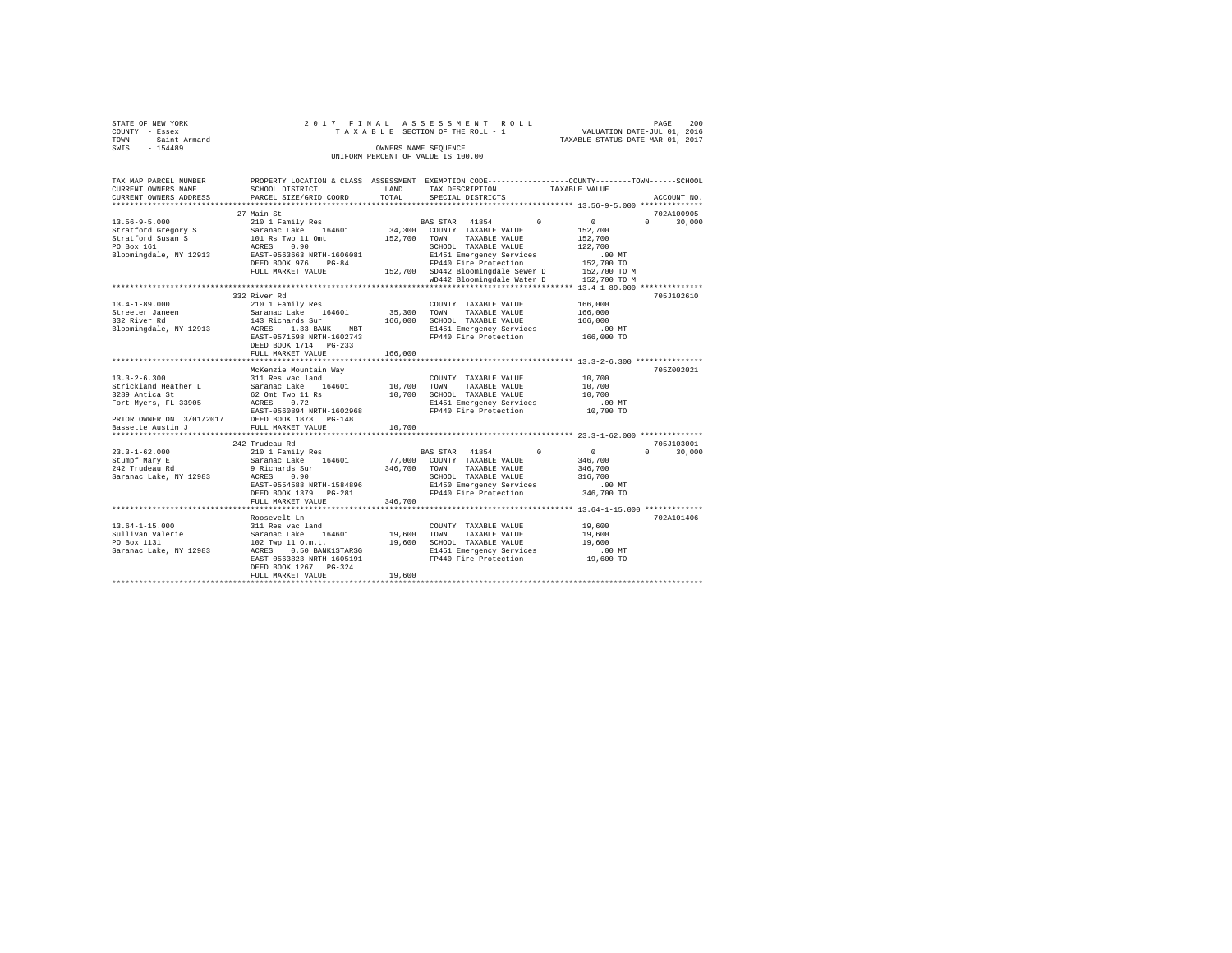|      | STATE OF NEW YORK |  |  |  | 2017 FINAL ASSESSMENT ROLL         |  |  |  | 201<br>PAGE                      |
|------|-------------------|--|--|--|------------------------------------|--|--|--|----------------------------------|
|      | COUNTY - Essex    |  |  |  | TAXABLE SECTION OF THE ROLL - 1    |  |  |  | VALUATION DATE-JUL 01, 2016      |
| TOWN | - Saint Armand    |  |  |  |                                    |  |  |  | TAXABLE STATUS DATE-MAR 01, 2017 |
| SWIS | $-154489$         |  |  |  | OWNERS NAME SEOUENCE               |  |  |  |                                  |
|      |                   |  |  |  | UNIFORM PERCENT OF VALUE IS 100.00 |  |  |  |                                  |

| TAX MAP PARCEL NUMBER<br>CURRENT OWNERS NAME<br>CURRENT OWNERS ADDRESS                      | SCHOOL DISTRICT<br>PARCEL SIZE/GRID COORD                                                                                                                                                              | LAND<br>TOTAL              | PROPERTY LOCATION & CLASS ASSESSMENT EXEMPTION CODE---------------COUNTY-------TOWN------SCHOOL<br>TAX DESCRIPTION TAXABLE VALUE<br>SPECIAL DISTRICTS                                                                                                        |                                                                                   | ACCOUNT NO.                      |
|---------------------------------------------------------------------------------------------|--------------------------------------------------------------------------------------------------------------------------------------------------------------------------------------------------------|----------------------------|--------------------------------------------------------------------------------------------------------------------------------------------------------------------------------------------------------------------------------------------------------------|-----------------------------------------------------------------------------------|----------------------------------|
| $13.64 - 1 - 16.000$<br>Sullivan Valerie<br>PO Box 1131<br>Saranac Lake, NY 12983           | 34 Roosevelt Ln<br>210 1 Family Res<br>164601<br>Saranac Lake<br>102 Rs Twp 11 Omt<br>ACRES 0.20 BANK1STARSG<br>EAST-0563867 NRTH-1605058<br>DEED BOOK 1267 PG-324<br>FULL MARKET VALUE                | 59,300                     | $\Omega$<br>BAS STAR 41854<br>19,000 COUNTY TAXABLE VALUE<br>TOWN<br>TAXABLE VALUE<br>SCHOOL TAXABLE VALUE<br>E1451 Emergency Services<br>FP440 Fire Protection<br>59,300 SD442 Bloomingdale Sewer D 59,300 TO M<br>WD442 Bloomingdale Water D 59,300 TO M   | $\mathbf{0}$<br>59,300<br>59,300<br>29,300<br>$.00$ MT<br>59,300 TO               | 702A101311<br>30,000<br>$\Omega$ |
| $13.57 - 2 - 2.000$<br>Summers Stephanie C<br>PO Box 34<br>Bloomingdale, NY 12913           | 1693 NYS Route 3<br>411 Apartment<br>164601<br>Saranac Lake<br>101 Rs Twp 11 Omt<br>ACRES 0.43 BANKBAYVIEW<br>EAST-0564144 NRTH-1606259<br>DEED BOOK 1378 PG-131<br>FULL MARKET VALUE                  | 39,400<br>171,400          | COUNTY TAXABLE VALUE<br>TOWN<br>TAXABLE VALUE<br>SCHOOL TAXABLE VALUE<br>E1451 Emergency Services<br>FP440 Fire Protection<br>SD442 Bloomingdale Sewer D 171,400 TO M<br>171,400 WD442 Bloomingdale Water D                                                  | 171,400<br>171,400<br>171,400<br>$.00$ MT<br>171,400 TO<br>171,400 TO M           | 702A101301                       |
| $13.56 - 7 - 9.000$<br>Sweet Robert G<br>PO Box 171<br>Bloomingdale, NY 12913 Arlene&robert | 40 Vine St<br>311 Res vac land<br>Saranac Lake 164601<br>101 Richards Sur Omt 11<br>Sweet By Db 859 Pg 183<br>0.20<br>ACRES<br>EAST-0563392 NRTH-1606268<br>DEED BOOK 1370 PG-203<br>FULL MARKET VALUE | 19,000<br>19,000<br>19,000 | COUNTY TAXABLE VALUE<br>TAXABLE VALUE<br>TOWN<br>SCHOOL TAXABLE VALUE<br>E1451 Emergency Services<br>FP440 Fire Protection<br>SD442 Bloomingdale Sewer D<br>WD442 Bloomingdale Water D                                                                       | 19,000<br>19,000<br>19,000<br>$.00$ MT<br>19,000 TO<br>19,000 TO M<br>19,000 TO M | 702A101501                       |
| $13.57 - 3 - 1.000$<br>Swinver Andrea<br>PO Box 5<br>Bloomingdale, NY 12913                 | 1692 NYS Route 3<br>422 Diner/lunch<br>Saranac Lake 164601<br>101 Richards Sur Omt 11<br>ACRES<br>0.30<br>EAST-0564336 NRTH-1606285<br>DEED BOOK 1686 PG-79<br>FULL MARKET VALUE                       | 38,200<br>109,200          | COUNTY TAXABLE VALUE<br>TOWN<br>TAXABLE VALUE<br>SCHOOL TAXABLE VALUE<br>E1451 Emergency Services<br>FP440 Fire Protection<br>$SD442$ Bloomingdale Sewer D $109,200$ TO M<br>WD442 Bloomingdale Water D $109,200$ TO M<br>109.200 WD442 Bloomingdale Water D | 109,200<br>109,200<br>109,200<br>$.00$ MT<br>109,200 TO<br>109,200 TO M           | 702A100713                       |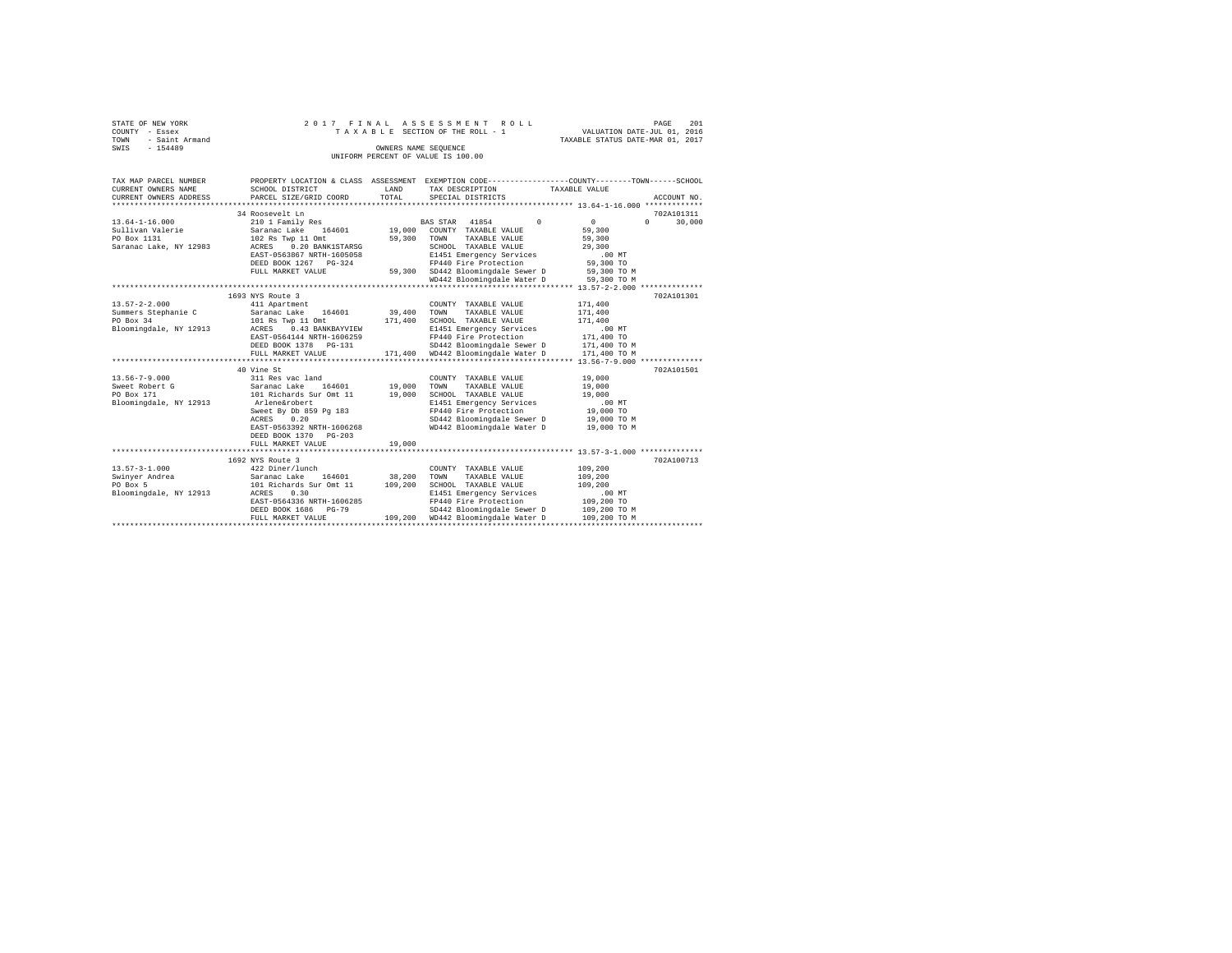|      | STATE OF NEW YORK |  |  |  | 2017 FINAL ASSESSMENT ROLL         |  |  |  |                                  | PAGE | 202 |
|------|-------------------|--|--|--|------------------------------------|--|--|--|----------------------------------|------|-----|
|      | COUNTY - Essex    |  |  |  | TAXABLE SECTION OF THE ROLL - 1    |  |  |  | VALUATION DATE-JUL 01, 2016      |      |     |
| TOWN | - Saint Armand    |  |  |  |                                    |  |  |  | TAXABLE STATUS DATE-MAR 01, 2017 |      |     |
| SWIS | $-154489$         |  |  |  | OWNERS NAME SEOUENCE               |  |  |  |                                  |      |     |
|      |                   |  |  |  | UNIFORM PERCENT OF VALUE IS 100.00 |  |  |  |                                  |      |     |

| TAX MAP PARCEL NUMBER<br>CURRENT OWNERS NAME<br>CURRENT OWNERS ADDRESS | SCHOOL DISTRICT<br>PARCEL SIZE/GRID COORD | LAND<br>TOTAL | PROPERTY LOCATION & CLASS ASSESSMENT EXEMPTION CODE----------------COUNTY-------TOWN------SCHOOL<br>TAX DESCRIPTION<br>SPECIAL DISTRICTS | TAXABLE VALUE                    | ACCOUNT NO.        |
|------------------------------------------------------------------------|-------------------------------------------|---------------|------------------------------------------------------------------------------------------------------------------------------------------|----------------------------------|--------------------|
|                                                                        |                                           |               |                                                                                                                                          |                                  |                    |
|                                                                        | 1679 NYS Route 3                          |               |                                                                                                                                          |                                  | 702A101902         |
| $13.65 - 1 - 2.000$                                                    | 210 1 Family Res                          |               | 41834<br>$\Omega$<br>ENH STAR                                                                                                            | $\circ$                          | $\Omega$<br>65,500 |
| Swinyer Sheridan C                                                     | Saranac Lake 164601                       | 20,700        | COUNTY TAXABLE VALUE                                                                                                                     | 122,200                          |                    |
| Swinyer Nancy J                                                        | 102 Twp.11 O.m.t.                         | 122,200       | TAXABLE VALUE<br>TOWN                                                                                                                    | 122,200                          |                    |
| 1679 NYS Rte 3                                                         | 0.27<br>ACRES                             |               | SCHOOL TAXABLE VALUE                                                                                                                     | 56,700                           |                    |
| PO Box 134                                                             | EAST-0564338 NRTH-1605939                 |               | E1451 Emergency Services                                                                                                                 | $.00$ MT                         |                    |
| Bloomingdale, NY 12913                                                 | DEED BOOK 688<br>$PG-077$                 |               | FP440 Fire Protection                                                                                                                    | 122,200 TO                       |                    |
|                                                                        | FULL MARKET VALUE                         |               | 122,200 SD442 Bloomingdale Sewer D                                                                                                       | 122,200 TO M                     |                    |
|                                                                        |                                           |               | WD442 Bloomingdale Water D                                                                                                               | 122,200 TO M                     |                    |
|                                                                        |                                           |               | ******************************                                                                                                           | *** 13.56-7-12.000 ************* |                    |
|                                                                        | 44 Main St                                |               |                                                                                                                                          |                                  | 702A101414         |
| $13.56 - 7 - 12.000$                                                   | 210 1 Family Res                          |               | COUNTY TAXABLE VALUE                                                                                                                     | 113,700                          |                    |
| Swirsky Ian                                                            | Saranac Lake 164601                       | 35,600        | TOWN<br>TAXABLE VALUE                                                                                                                    | 113,700                          |                    |
| Swirsky Carol                                                          | 82 Rs Twp 11 Omt                          | 113,700       | SCHOOL TAXABLE VALUE                                                                                                                     | 113,700                          |                    |
| PO Box 92                                                              | 00001.50                                  |               | E1451 Emergency Services                                                                                                                 | $.00$ MT                         |                    |
| Rainbow Lake, NY 12976                                                 | ACRES<br>1.60                             |               | FP440 Fire Protection                                                                                                                    | 113,700 TO                       |                    |
|                                                                        | EAST-0563109 NRTH-1606328                 |               | SD442 Bloomingdale Sewer D                                                                                                               | 113,700 TO M                     |                    |
|                                                                        | DEED BOOK 1401 PG-128                     |               | WD442 Bloomingdale Water D                                                                                                               | 113,700 TO M                     |                    |
|                                                                        | FULL MARKET VALUE                         | 113,700       |                                                                                                                                          |                                  |                    |
|                                                                        | ****************************              |               |                                                                                                                                          |                                  |                    |
|                                                                        | 153 River Rd                              |               |                                                                                                                                          |                                  | 705J184014         |
| $13.4 - 1 - 39.120$                                                    | 240 Rural res                             |               | COUNTY TAXABLE VALUE                                                                                                                     | 173,300                          |                    |
| Syrup Susan D                                                          | 164601<br>Saranac Lake                    | 39,100        | TOWN<br>TAXABLE VALUE                                                                                                                    | 173,300                          |                    |
| 153 River Rd                                                           | 122 Rs Twp 11 Omt                         | 173,300       | SCHOOL TAXABLE VALUE                                                                                                                     | 173,300                          |                    |
| Bloomingdale, NY 12913                                                 | ACRES 24.50 BANK CORE                     |               | E1451 Emergency Services                                                                                                                 | $.00$ MT                         |                    |
|                                                                        | EAST-0567493 NRTH-1605682                 |               | FP440 Fire Protection                                                                                                                    | 173,300 TO                       |                    |
|                                                                        | DEED BOOK 1854 PG-228                     |               |                                                                                                                                          |                                  |                    |
|                                                                        | FULL MARKET VALUE                         | 173,300       |                                                                                                                                          |                                  |                    |
|                                                                        | **********************                    |               | ********************************** 32.1-2-4.000 **************                                                                           |                                  |                    |
|                                                                        | Bloomingdale Ave                          |               |                                                                                                                                          |                                  | 705J178071         |
| $32.1 - 2 - 4.000$                                                     | 311 Res vac land                          |               | COUNTY TAXABLE VALUE                                                                                                                     | 17,300                           |                    |
| Taitt Francis F Jr                                                     | Saranac Lake 164601                       | 17,300        | TOWN<br>TAXABLE VALUE                                                                                                                    | 17,300                           |                    |
| 2119 Lake Shore Rd                                                     | Richards Survey Lot 10                    | 17,300        | SCHOOL TAXABLE VALUE                                                                                                                     | 17,300                           |                    |
| PO Box 445                                                             | Pq-Ref<br>Bk-No                           |               | E1450 Emergency Services                                                                                                                 | $.00$ MT                         |                    |
| Chazy, NY 12921                                                        | 6.50<br>ACRES                             |               | FP440 Fire Protection                                                                                                                    | 17,300 TO                        |                    |
|                                                                        | EAST-0555889 NRTH-1580873                 |               |                                                                                                                                          |                                  |                    |
|                                                                        | DEED BOOK 1768 PG-216                     |               |                                                                                                                                          |                                  |                    |
|                                                                        | FULL MARKET VALUE                         | 17,300        |                                                                                                                                          |                                  |                    |
|                                                                        | ****************************              |               |                                                                                                                                          |                                  |                    |
|                                                                        | 47 Poplar Ln                              |               |                                                                                                                                          |                                  | 702A100615         |
| $13.56 - 7 - 21.000$                                                   | 270 Mfg housing                           |               | BAS STAR 41854<br>$\Omega$                                                                                                               | $\sim$                           | $\Omega$<br>30,000 |
| Tarka Linda J                                                          | Saranac Lake<br>164601                    | 19,000        | COUNTY TAXABLE VALUE                                                                                                                     | 57,700                           |                    |
| 47 Poplar Ln                                                           | 82 Rs Twp 11 Omt                          | 57,700        | TAXABLE VALUE<br>TOWN                                                                                                                    | 57,700                           |                    |
| PO Box 151                                                             | 0.20<br>ACRES                             |               | SCHOOL TAXABLE VALUE                                                                                                                     | 27,700                           |                    |
| Bloomingdale, NY 12913                                                 | EAST-0562630 NRTH-1606428                 |               | E1451 Emergency Services                                                                                                                 | $.00$ MT                         |                    |
|                                                                        | DEED BOOK 1102 PG-24                      |               | FP440 Fire Protection                                                                                                                    | 57,700 TO                        |                    |
|                                                                        | FULL MARKET VALUE                         | 57,700        |                                                                                                                                          |                                  |                    |
|                                                                        |                                           |               |                                                                                                                                          |                                  |                    |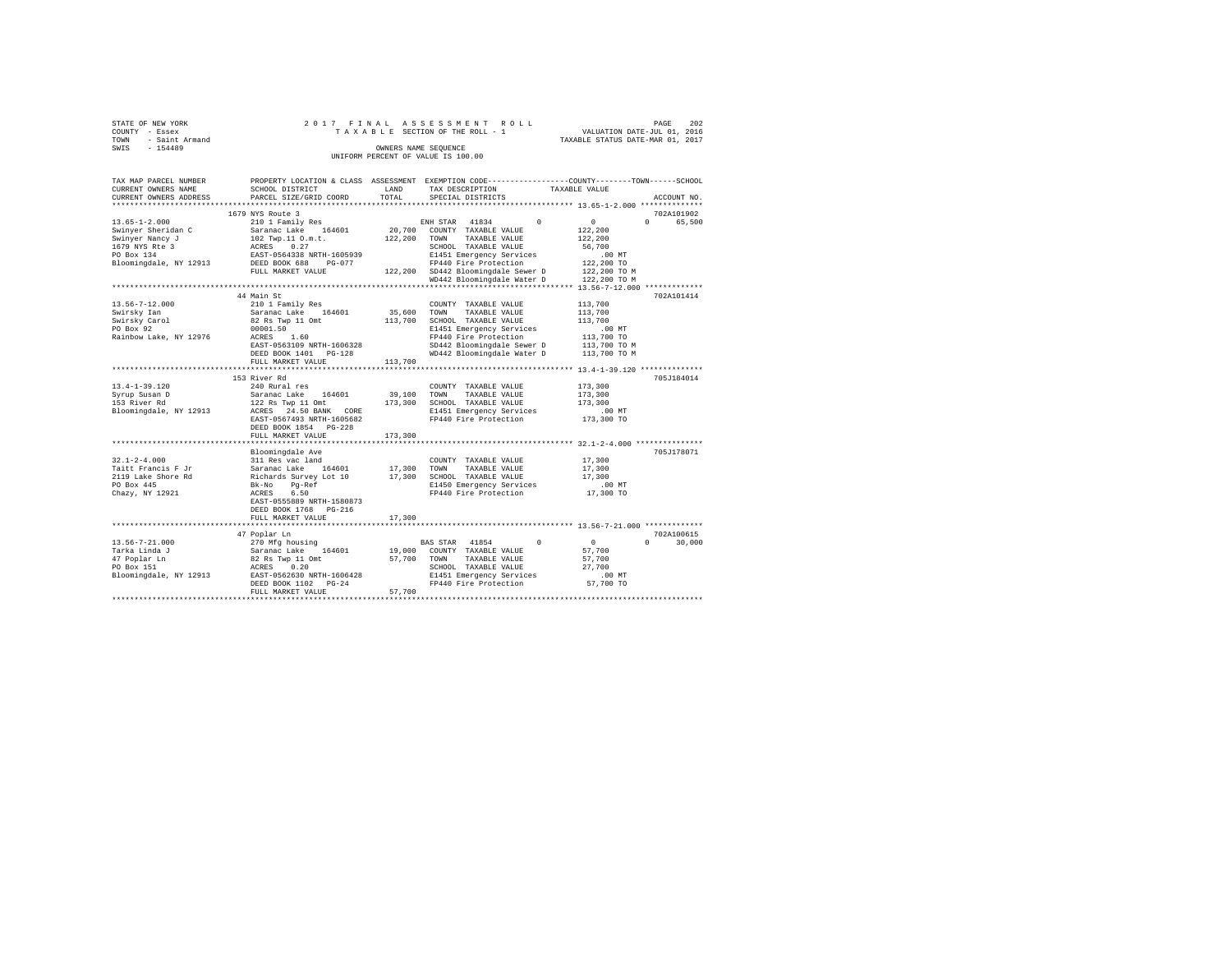|                | STATE OF NEW YORK   |  |  | 2017 FINAL ASSESSMENT ROLL         |  |                                  | PAGE | 203 |
|----------------|---------------------|--|--|------------------------------------|--|----------------------------------|------|-----|
| COUNTY - Essex |                     |  |  | TAXABLE SECTION OF THE ROLL - 1    |  | VALUATION DATE-JUL 01, 2016      |      |     |
|                | TOWN - Saint Armand |  |  |                                    |  | TAXABLE STATUS DATE-MAR 01, 2017 |      |     |
| SWTS           | $-154489$           |  |  | OWNERS NAME SEOUENCE               |  |                                  |      |     |
|                |                     |  |  | UNIFORM PERCENT OF VALUE IS 100.00 |  |                                  |      |     |

| TAX MAP PARCEL NUMBER  | PROPERTY LOCATION & CLASS ASSESSMENT EXEMPTION CODE---------------COUNTY-------TOWN------SCHOOL                          |         |                               |                   |                  |                      |
|------------------------|--------------------------------------------------------------------------------------------------------------------------|---------|-------------------------------|-------------------|------------------|----------------------|
| CURRENT OWNERS NAME    | SCHOOL DISTRICT                                                                                                          | LAND    | TAX DESCRIPTION               |                   | TAXABLE VALUE    |                      |
| CURRENT OWNERS ADDRESS | PARCEL SIZE/GRID COORD                                                                                                   | TOTAL   | SPECIAL DISTRICTS             |                   |                  | ACCOUNT NO.          |
|                        |                                                                                                                          |         |                               |                   |                  |                      |
|                        | 60 Vista Dr                                                                                                              |         |                               |                   |                  | 705J193006           |
| $23.3 - 2 - 23.000$    | 210 1 Family Res                                                                                                         |         | BAS STAR 41854 0              |                   | 0                | 30,000<br>$\Omega$   |
| Tatro Paul R           | Saranac Lake 164601                                                                                                      |         | 45,300 COUNTY TAXABLE VALUE   |                   | 253,500          |                      |
| PO Box 1251            | 9 Omt Twp 11 Rs                                                                                                          | 253,500 | TOWN<br>TAXABLE VALUE         |                   | 253,500          |                      |
| Saranac Lake, NY 12983 | ACRES 1.27 BANK NATION                                                                                                   |         | SCHOOL TAXABLE VALUE          |                   | 223,500          |                      |
|                        | EAST-0553180 NRTH-1584265                                                                                                |         | E1450 Emergency Services      |                   | .00MT            |                      |
|                        | DEED BOOK 1508 PG-36                                                                                                     |         | FP440 Fire Protection         |                   | 253,500 TO       |                      |
|                        | FULL MARKET VALUE                                                                                                        | 253,500 |                               |                   |                  |                      |
|                        |                                                                                                                          |         |                               |                   |                  |                      |
|                        | 755 Saint Regis Ave                                                                                                      |         |                               |                   |                  | 702A101607           |
| $13.56 - 2 - 1.000$    | 270 Mfg housing                                                                                                          |         | BAS STAR 41854                | $^{\circ}$        | $\mathbf{0}$     | $\cap$<br>30,000     |
| Taylor Richard J       | Saranac Lake 164601                                                                                                      |         | 28,300 COUNTY TAXABLE VALUE   |                   | 34,100           |                      |
| Taylor Deborah A       | 82 Richards Surtwp.11 Omt                                                                                                | 34,100  | TAXABLE VALUE<br>TOWN         |                   | 34,100           |                      |
| 755 St Regis Ave       | Life Use To J & T Taylor                                                                                                 |         | SCHOOL TAXABLE VALUE          |                   | 4,100            |                      |
| Bloomingdale, NY 12913 | By Db 1050 Pg 33                                                                                                         |         | E1451 Emergency Services      |                   | .00MT            |                      |
|                        | 0.50<br>ACRES                                                                                                            |         | FP440 Fire Protection         |                   | 34,100 TO        |                      |
|                        | EAST-0562266 NRTH-1607759                                                                                                |         | SD442 Bloomingdale Sewer D    |                   | 34,100 TO M      |                      |
|                        | DEED BOOK 1050 PG-33                                                                                                     |         | WD442 Bloomingdale Water D    |                   | 34,100 TO M      |                      |
|                        | FULL MARKET VALUE                                                                                                        | 34,100  |                               |                   |                  |                      |
|                        |                                                                                                                          |         |                               |                   |                  |                      |
|                        | 763 Saint Regis Ave                                                                                                      |         |                               |                   |                  | 702A101903           |
| $13.56 - 2 - 2.000$    | 210 1 Family Res                                                                                                         |         | VETCOM CTS 41130              | $0 \qquad \qquad$ | 25,000<br>25,000 | 10,000               |
| Taylor Theresa         |                                                                                                                          |         |                               | $^{\circ}$        | $\sim$           | 42,350<br>$^{\circ}$ |
| 763 St Regis Ave       |                                                                                                                          |         |                               | $^{\circ}$        | $\sim$ 0         | $\Omega$<br>65,500   |
| Bloomingdale, NY 12913 | Saranac Lake 164601<br>82 Richards Surtwp.11 Omt 131,000 ENH STAR 41834<br>82 Richards Surtwp.11 Omt 131,000 ENH TAXABLE |         | COUNTY TAXABLE VALUE          |                   | 106,000          |                      |
|                        | 0.40<br><b>ACRES</b>                                                                                                     |         | TAXABLE VALUE<br>TOWN         |                   | 106,000          |                      |
|                        | EAST-0562393 NRTH-1607738                                                                                                |         | SCHOOL TAXABLE VALUE          |                   | 13,150           |                      |
|                        | DEED BOOK 305<br>$PG-269$                                                                                                |         | E1451 Emergency Services      |                   | $.00$ MT         |                      |
|                        | FULL MARKET VALUE                                                                                                        |         | 131,000 FP440 Fire Protection |                   | 131,000 TO       |                      |
|                        |                                                                                                                          |         | SD442 Bloomingdale Sewer D    |                   | 131,000 TO M     |                      |
|                        |                                                                                                                          |         | WD442 Bloomingdale Water D    |                   | 131,000 TO M     |                      |
|                        |                                                                                                                          |         |                               |                   |                  |                      |
|                        | 1832 NYS Route 3                                                                                                         |         |                               |                   |                  | 705J104315           |
| $13.4 - 1 - 41.000$    | 210 1 Family Res                                                                                                         |         | 41834<br>ENH STAR             | $^{\circ}$        | $\mathbf{0}$     | $\Omega$<br>65,500   |
| Techman Carol R        | Saranac Lake 164601                                                                                                      |         | 37,400 COUNTY TAXABLE VALUE   |                   | 144,000          |                      |
| 1832 NYS Rte 3         | 121 Richards Sur                                                                                                         | 144,000 | TOWN<br>TAXABLE VALUE         |                   | 144,000          |                      |
| Vermontville, NY 12989 | ACRES<br>3.35                                                                                                            |         | SCHOOL TAXABLE VALUE          |                   | 78,500           |                      |
|                        | EAST-0567124 NRTH-1607646                                                                                                |         | E1451 Emergency Services      |                   | .00MT            |                      |
|                        | DEED BOOK 1323 PG-252                                                                                                    |         | FP440 Fire Protection         |                   | 144,000 TO       |                      |
|                        | FULL MARKET VALUE                                                                                                        | 144,000 |                               |                   |                  |                      |
|                        |                                                                                                                          |         |                               |                   |                  |                      |
|                        |                                                                                                                          |         |                               |                   |                  |                      |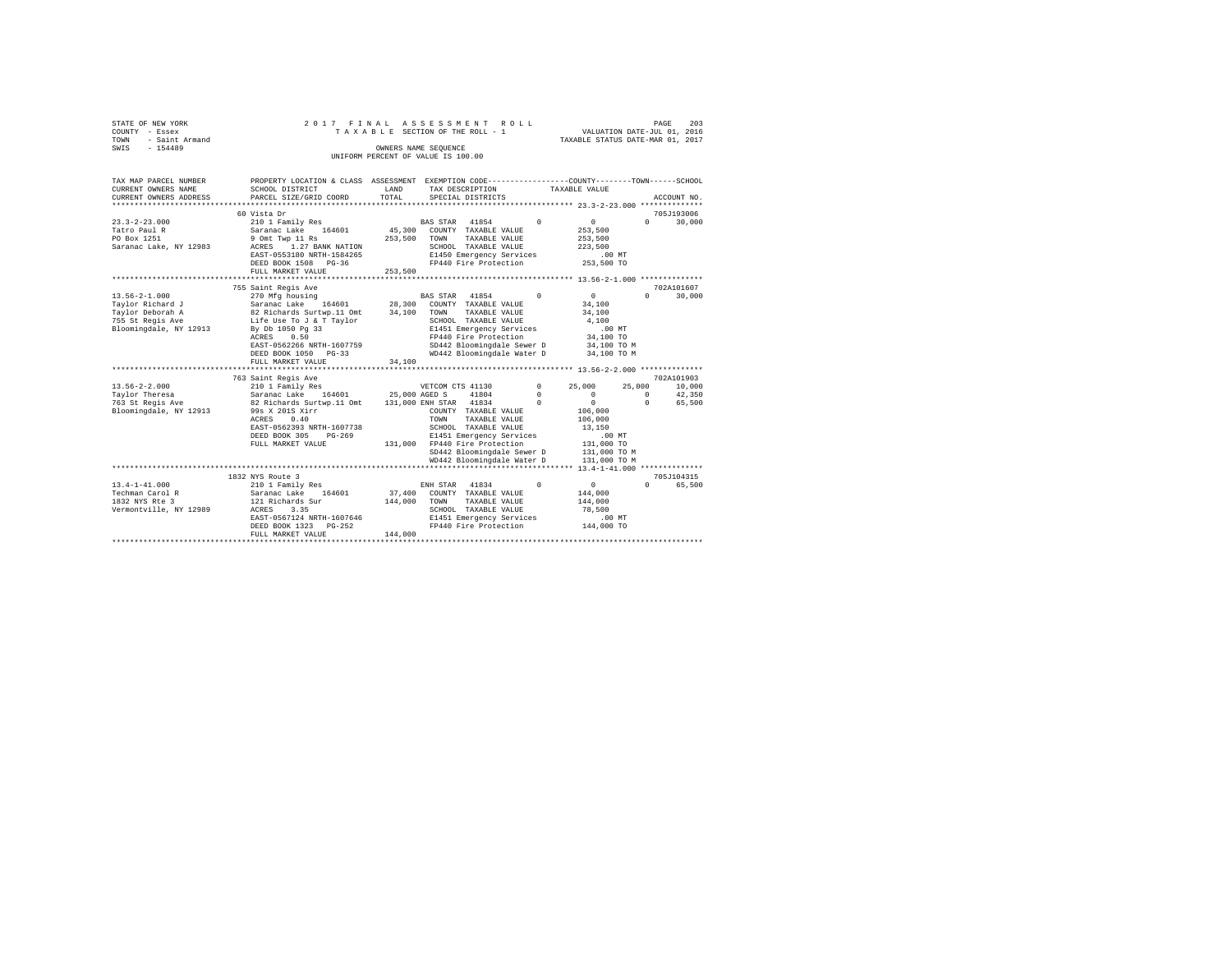| STATE OF NEW YORK                  |  |  |  |  |  | 2017 FINAL ASSESSMENT ROLL      |  |                                  | PAGE |  | 204 |
|------------------------------------|--|--|--|--|--|---------------------------------|--|----------------------------------|------|--|-----|
| COUNTY - Essex                     |  |  |  |  |  | TAXABLE SECTION OF THE ROLL - 1 |  | VALUATION DATE-JUL 01, 2016      |      |  |     |
| TOWN - Saint Armand                |  |  |  |  |  |                                 |  | TAXABLE STATUS DATE-MAR 01, 2017 |      |  |     |
| SWIS<br>$-154489$                  |  |  |  |  |  | OWNERS NAME SEOUENCE            |  |                                  |      |  |     |
| UNIFORM PERCENT OF VALUE IS 100.00 |  |  |  |  |  |                                 |  |                                  |      |  |     |

| TAX MAP PARCEL NUMBER<br>CURRENT OWNERS NAME<br>CURRENT OWNERS ADDRESS | SCHOOL DISTRICT<br>PARCEL SIZE/GRID COORD             | LAND<br>TOTAL | PROPERTY LOCATION & CLASS ASSESSMENT EXEMPTION CODE---------------COUNTY-------TOWN-----SCHOOL<br>TAX DESCRIPTION<br>SPECIAL DISTRICTS | TAXABLE VALUE                       | ACCOUNT NO |
|------------------------------------------------------------------------|-------------------------------------------------------|---------------|----------------------------------------------------------------------------------------------------------------------------------------|-------------------------------------|------------|
| .                                                                      |                                                       |               |                                                                                                                                        |                                     |            |
|                                                                        | 46 Matthew Way                                        |               |                                                                                                                                        |                                     | 702A101302 |
| $13.64 - 1 - 13.000$                                                   | 416 Mfg hsing pk                                      |               | COUNTY TAXABLE VALUE                                                                                                                   | 290,000                             |            |
| Tedford Jeffrey                                                        | Saranac Lake 164601                                   | 93,000        | TOWN<br>TAXABLE VALUE                                                                                                                  | 290,000                             |            |
| 90 Main St                                                             | 102 Twp 11 Omt                                        | 290,000       | SCHOOL TAXABLE VALUE                                                                                                                   | 290,000                             |            |
| Bloomingdale, NY 12913                                                 | Db 902 Pa 202                                         |               | E1451 Emergency Services                                                                                                               | $.00$ MT                            |            |
|                                                                        | 4.60<br>ACRES                                         |               | FP440 Fire Protection                                                                                                                  | 290,000 TO                          |            |
|                                                                        | EAST-0563591 NRTH-1605701                             |               | SD442 Bloomingdale Sewer D                                                                                                             | 290,000 TO M                        |            |
|                                                                        | DEED BOOK 800<br>$PG-200$                             |               | WD442 Bloomingdale Water D                                                                                                             | 290,000 TO M                        |            |
|                                                                        | FULL MARKET VALUE                                     | 290,000       |                                                                                                                                        |                                     |            |
|                                                                        | **************************                            |               | ************************************* 13.65-1-8.000 ***************                                                                    |                                     |            |
|                                                                        | 18 School St                                          |               |                                                                                                                                        |                                     | 702A100708 |
| $13.65 - 1 - 8.000$                                                    | 210 1 Family Res                                      |               | COUNTY TAXABLE VALUE                                                                                                                   | 35,800                              |            |
| Tedford Jeffrey                                                        | Saranac Lake 164601                                   | 19,000        | TOWN<br>TAXABLE VALUE                                                                                                                  | 35,800                              |            |
| 90 Main St                                                             | 102 Twp 11 Omt                                        | 35,800        | SCHOOL TAXABLE VALUE                                                                                                                   | 35,800                              |            |
| Bloomingdale, NY 12913                                                 | ACRES 0.20                                            |               | E1451 Emergency Services                                                                                                               | .00 MT                              |            |
|                                                                        | EAST-0564049 NRTH-1605732                             |               | FP440 Fire Protection                                                                                                                  | 35,800 TO                           |            |
|                                                                        | DEED BOOK 1859 PG-163                                 |               | SD442 Bloomingdale Sewer D                                                                                                             | 35,800 TO M                         |            |
|                                                                        | FULL MARKET VALUE                                     |               | 35,800 WD442 Bloomingdale Water D                                                                                                      | 35,800 TO M                         |            |
|                                                                        |                                                       |               |                                                                                                                                        | ********* 13.65-1-9.000 *********** |            |
|                                                                        | School St                                             |               |                                                                                                                                        |                                     | 702A101512 |
| $13.65 - 1 - 9.000$                                                    | 311 Res vac land                                      |               | COUNTY TAXABLE VALUE                                                                                                                   | 13,300                              |            |
| Tedford Jeffrey                                                        | Saranac Lake<br>164601                                | 13,300        | TOWN<br>TAXABLE VALUE                                                                                                                  | 13,300                              |            |
| 90 Main St                                                             | 102 Twp 11 Omt                                        | 13,300        | SCHOOL TAXABLE VALUE                                                                                                                   | 13,300                              |            |
| Bloomingdale, NY 12913                                                 | ACRES<br>0.20                                         |               | E1451 Emergency Services                                                                                                               | .00 MT                              |            |
|                                                                        | EAST-0563993 NRTH-1605719                             |               | FP440 Fire Protection                                                                                                                  | 13,300 TO                           |            |
|                                                                        | DEED BOOK 1859 PG-165                                 |               | SD442 Bloomingdale Sewer D                                                                                                             | 13,300 TO M                         |            |
|                                                                        | FULL MARKET VALUE                                     | 13,300        | WD442 Bloomingdale Water D                                                                                                             | 13,300 TO M                         |            |
|                                                                        | ***************************                           |               |                                                                                                                                        |                                     |            |
|                                                                        | 90 Main St                                            |               |                                                                                                                                        |                                     | 702A103505 |
| $13.64 - 2 - 2.111$                                                    | 210 1 Family Res                                      |               | 41854<br>$\Omega$<br>BAS STAR                                                                                                          | $\Omega$<br>$\mathbf{0}$            | 30,000     |
| Tedford Jeffrey A                                                      | Saranac Lake 164601                                   | 55,200        | COUNTY TAXABLE VALUE                                                                                                                   | 391,500                             |            |
| Tedford Lisl M                                                         | 83 Twp 11 Omt                                         | 391,500       | TOWN<br>TAXABLE VALUE                                                                                                                  | 391,500                             |            |
| 90 Main St                                                             | ACRES<br>3.72                                         |               | SCHOOL TAXABLE VALUE                                                                                                                   | 361,500                             |            |
| Bloomingdale, NY 12913                                                 | EAST-0562283 NRTH-1605404<br>DEED BOOK 908<br>$PG-29$ |               | E1451 Emergency Services<br>FP440 Fire Protection                                                                                      | $.00$ MT<br>391,500 TO              |            |
|                                                                        | FULL MARKET VALUE                                     |               | 391,500 SD442 Bloomingdale Sewer D                                                                                                     | 391,500 TO M                        |            |
|                                                                        |                                                       |               | WD442 Bloomingdale Water D                                                                                                             | 391,500 TO M                        |            |
|                                                                        | **********************************                    |               |                                                                                                                                        |                                     |            |
|                                                                        | 1840 NYS Route 3                                      |               |                                                                                                                                        |                                     | 705J189005 |
| $13.4 - 1 - 44.200$                                                    | 210 1 Family Res                                      |               | BAS STAR 41854<br>$\Omega$                                                                                                             | $\sim$ 0<br>$\Omega$                | 30,000     |
| Tempestilli Raymond J                                                  | 164601<br>Saranac Lake                                | 37,300        | COUNTY TAXABLE VALUE                                                                                                                   | 173,200                             |            |
| 1840 NYS Rte 3                                                         | 121 Rs                                                | 173,200       | TOWN<br>TAXABLE VALUE                                                                                                                  | 173,200                             |            |
| Vermontville, NY 12989                                                 | Lot 5 Darrylwood Subd                                 |               | SCHOOL TAXABLE VALUE                                                                                                                   | 143,200                             |            |
|                                                                        | 3.34 BANK<br>ACRES<br>NBT                             |               | E1451 Emergency Services                                                                                                               | .00MT                               |            |
|                                                                        | EAST-0567512 NRTH-1608026                             |               | FP440 Fire Protection                                                                                                                  | 173,200 TO                          |            |
|                                                                        | DEED BOOK 926<br>$PG-301$                             |               |                                                                                                                                        |                                     |            |
|                                                                        | FULL MARKET VALUE                                     | 173,200       |                                                                                                                                        |                                     |            |
|                                                                        |                                                       |               |                                                                                                                                        |                                     |            |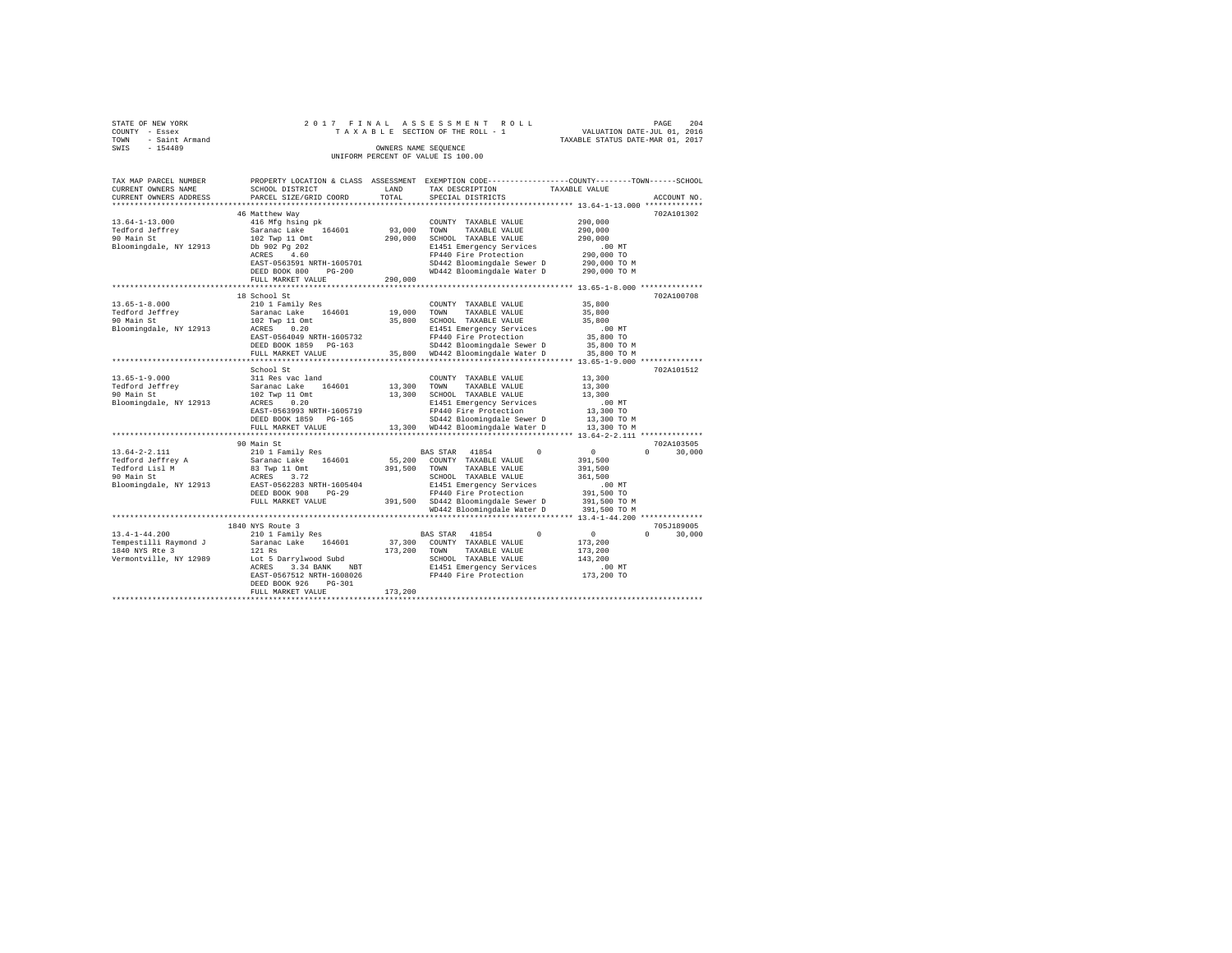| STATE OF NEW YORK      |                                                      |         | 2017 FINAL ASSESSMENT ROLL                                                                      |                                  | PAGE<br>205   |
|------------------------|------------------------------------------------------|---------|-------------------------------------------------------------------------------------------------|----------------------------------|---------------|
| COUNTY - Essex         |                                                      |         | TAXABLE SECTION OF THE ROLL - 1                                                                 | VALUATION DATE-JUL 01, 2016      |               |
| - Saint Armand<br>TOWN |                                                      |         |                                                                                                 | TAXABLE STATUS DATE-MAR 01, 2017 |               |
| SWIS - 154489          |                                                      |         | OWNERS NAME SEQUENCE                                                                            |                                  |               |
|                        |                                                      |         | UNIFORM PERCENT OF VALUE IS 100.00                                                              |                                  |               |
|                        |                                                      |         |                                                                                                 |                                  |               |
|                        |                                                      |         |                                                                                                 |                                  |               |
| TAX MAP PARCEL NUMBER  |                                                      |         | PROPERTY LOCATION & CLASS ASSESSMENT EXEMPTION CODE---------------COUNTY-------TOWN------SCHOOL |                                  |               |
| CURRENT OWNERS NAME    | SCHOOL DISTRICT                                      | LAND    | TAX DESCRIPTION                                                                                 | TAXABLE VALUE                    |               |
| CURRENT OWNERS ADDRESS | PARCEL SIZE/GRID COORD                               | TOTAL   | SPECIAL DISTRICTS                                                                               |                                  | ACCOUNT NO.   |
|                        |                                                      |         |                                                                                                 |                                  |               |
|                        | 43 Curtis Way                                        |         |                                                                                                 |                                  | 705J104102    |
| $13.4 - 3 - 4.000$     | 210 1 Family Res                                     |         | COUNTY TAXABLE VALUE                                                                            | 124,700                          |               |
| Thomas Ronald B        | Saranac Lake 164601                                  | 34,300  | TOWN<br>TAXABLE VALUE                                                                           | 124,700                          |               |
| Thomas Amy L           | 123 Richards Sur                                     | 124,700 | SCHOOL TAXABLE VALUE                                                                            | 124,700                          |               |
| PO Box 155             | 1803/189 Life Use To                                 |         | E1451 Emergency Services                                                                        | $.00$ MT                         |               |
| Bloomingdale, NY 12913 | Josephine Thomas                                     |         | FP440 Fire Protection                                                                           | 124,700 TO                       |               |
|                        | ACRES 0.90 BANK WELLS                                |         |                                                                                                 |                                  |               |
|                        | EAST-0568121 NRTH-1603272                            |         |                                                                                                 |                                  |               |
|                        | DEED BOOK 1803 PG-189                                |         |                                                                                                 |                                  |               |
|                        | FULL MARKET VALUE<br>******************************* | 124,700 |                                                                                                 |                                  |               |
|                        |                                                      |         |                                                                                                 |                                  |               |
|                        | Curtis Way                                           |         |                                                                                                 |                                  | 705J104101    |
| $13.4 - 3 - 5.000$     | 314 Rural vac<10                                     |         | COUNTY TAXABLE VALUE                                                                            | 24,500                           |               |
| Thomas Ronald B        | Saranac Lake 164601                                  | 24,500  | TAXABLE VALUE<br>TOWN                                                                           | 24,500                           |               |
| Thomas Amy L           | 123 Richards Sur                                     | 24,500  | SCHOOL TAXABLE VALUE                                                                            | 24,500                           |               |
| PO Box 155             | 1803/189 Life Use To                                 |         | E1451 Emergency Services                                                                        | $.00$ MT                         |               |
| Bloomingdale, NY 12913 | Josephine Thomas                                     |         | FP440 Fire Protection                                                                           | 24,500 TO                        |               |
|                        | ACRES 1.00                                           |         |                                                                                                 |                                  |               |
|                        | EAST-0568110 NRTH-1603174                            |         |                                                                                                 |                                  |               |
|                        | DEED BOOK 1803 PG-189                                |         |                                                                                                 |                                  |               |
|                        | FULL MARKET VALUE                                    | 24,500  |                                                                                                 |                                  |               |
|                        |                                                      |         |                                                                                                 |                                  |               |
|                        | 1704 NYS Route 3                                     |         |                                                                                                 |                                  | 702A101111    |
| $13.57 - 3 - 7.008$    | 210 1 Family Res                                     |         | BAS STAR 41854 0                                                                                | $\sim$ 0                         | $0 \t 30.000$ |
| Thurston Davina M      | Saranac Lake 164601                                  |         | 35,300 COUNTY TAXABLE VALUE                                                                     | 92,500                           |               |
| PO Box 259             | 101 Twp 11 Omt                                       | 92,500  | TAXABLE VALUE<br>TOWN                                                                           | 92,500                           |               |
| Bloomingdale, NY 12913 | ACRES 1.30 BANK CORE                                 |         | SCHOOL TAXABLE VALUE                                                                            | 62,500                           |               |
|                        | EAST-0564603 NRTH-1606228                            |         | E1451 Emergency Services                                                                        | $.00$ MT                         |               |
|                        | DEED BOOK 1772 PG-155                                |         | FP440 Fire Protection                                                                           | 92,500 TO                        |               |
|                        | FULL MARKET VALUE                                    |         | 92,500 SD442 Bloomingdale Sewer D                                                               | 92,500 TO M                      |               |
|                        |                                                      |         | WD442 Bloomingdale Water D                                                                      | 92,500 TO M                      |               |
|                        |                                                      |         |                                                                                                 |                                  |               |
|                        | 19 Maple Ln                                          |         |                                                                                                 |                                  | 702A180024    |
| $13.64 - 2 - 2.200$    | 210 1 Family Res                                     |         | BAS STAR 41854<br>$\Omega$                                                                      | $\sim$ 0                         | $0 \t 30.000$ |
| Thurston Jason         | Saranac Lake 164601                                  |         | 35,100 COUNTY TAXABLE VALUE                                                                     | 92,500                           |               |
| 19 Maple Ln            | 83 Twp 11 Omt                                        | 92,500  | TOWN TAXABLE VALUE                                                                              | 92,500                           |               |
| Bloomingdale, NY 12913 | ACRES 1.28 BANK1STARSG                               |         | SCHOOL TAXABLE VALUE                                                                            | 62,500                           |               |
|                        | EAST-0562422 NRTH-1605668                            |         | E1451 Emergency Services                                                                        | $.00$ MT                         |               |
|                        | DEED BOOK 1516 PG-1                                  |         | FP440 Fire Protection                                                                           | 92,500 TO                        |               |
|                        | FULL MARKET VALUE                                    |         | 92,500 SD442 Bloomingdale Sewer D                                                               | 92,500 TO M                      |               |
|                        |                                                      |         | WD442 Bloomingdale Water D                                                                      | 92,500 TO M                      |               |
|                        |                                                      |         |                                                                                                 |                                  |               |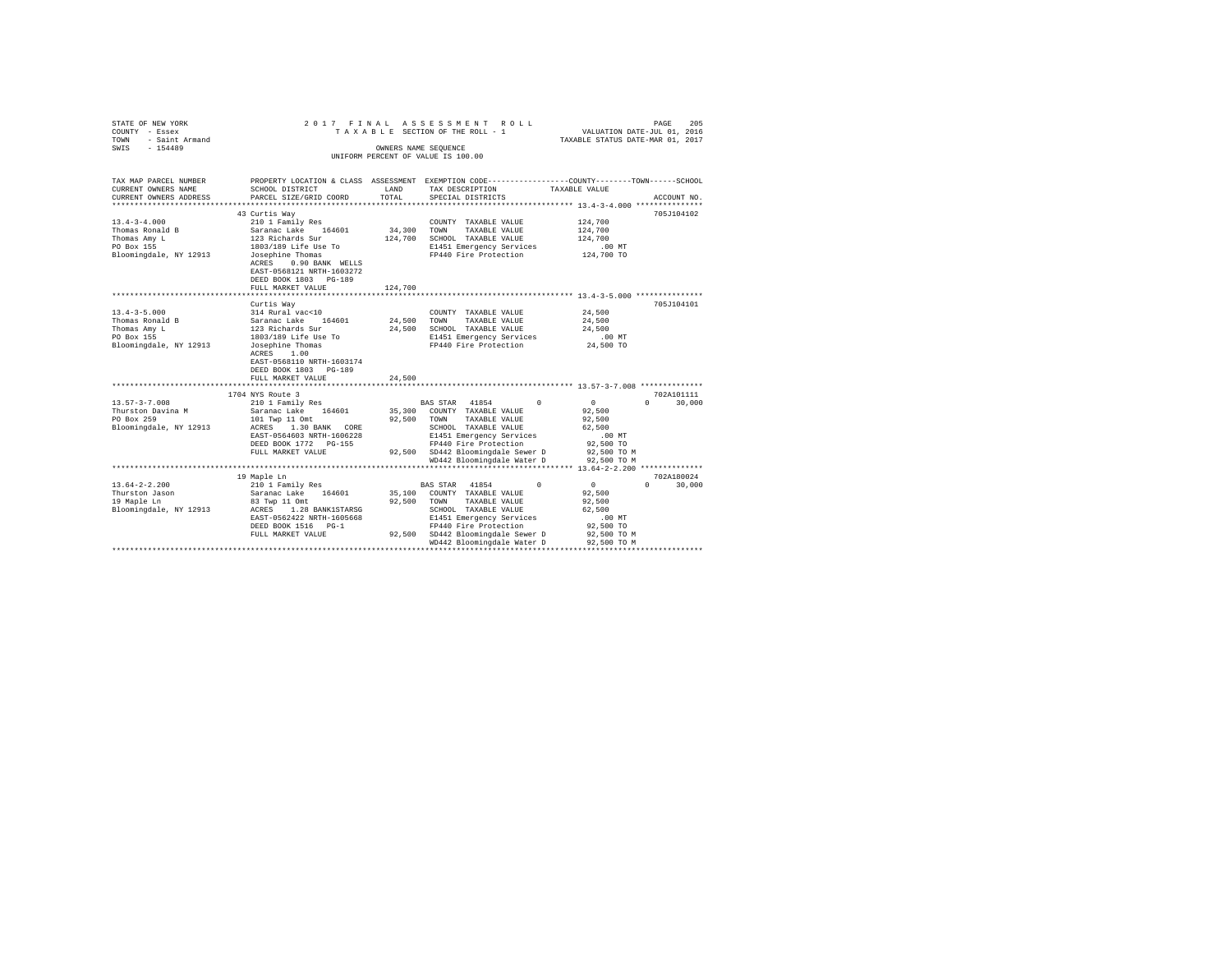| STATE OF NEW YORK                  | 2017 FINAL ASSESSMENT ROLL      | 206<br>PAGE                      |  |  |  |  |  |  |  |  |
|------------------------------------|---------------------------------|----------------------------------|--|--|--|--|--|--|--|--|
| COUNTY - Essex                     | TAXABLE SECTION OF THE ROLL - 1 | VALUATION DATE-JUL 01, 2016      |  |  |  |  |  |  |  |  |
| TOWN - Saint Armand                |                                 | TAXABLE STATUS DATE-MAR 01, 2017 |  |  |  |  |  |  |  |  |
| SWIS<br>$-154489$                  | OWNERS NAME SEOUENCE            |                                  |  |  |  |  |  |  |  |  |
| UNIFORM PERCENT OF VALUE IS 100.00 |                                 |                                  |  |  |  |  |  |  |  |  |

| TAX MAP PARCEL NUMBER<br>CURRENT OWNERS NAME          | SCHOOL DISTRICT                                       | LAND    | TAX DESCRIPTION              | PROPERTY LOCATION & CLASS ASSESSMENT EXEMPTION CODE---------------COUNTY-------TOWN-----SCHOOL<br>TAXABLE VALUE |
|-------------------------------------------------------|-------------------------------------------------------|---------|------------------------------|-----------------------------------------------------------------------------------------------------------------|
| CURRENT OWNERS ADDRESS                                | PARCEL SIZE/GRID COORD                                | TOTAL   | SPECIAL DISTRICTS            | ACCOUNT NO.                                                                                                     |
|                                                       |                                                       |         |                              |                                                                                                                 |
|                                                       | 96 Maple Ln                                           |         |                              | 705J179006                                                                                                      |
| $13.3 - 1 - 9.000$                                    | 210 1 Family Res                                      |         | BAS STAR 41854<br>$\Omega$   | $\mathbf{0}$<br>$\Omega$ and $\Omega$<br>30,000                                                                 |
| Thurston Justin                                       | ---<br>Saranac Lake 164601<br>61 Richards Survey      |         | 28,300 COUNTY TAXABLE VALUE  | 44,600                                                                                                          |
| 96 Maple Ln                                           |                                                       |         | 44,600 TOWN TAXABLE VALUE    | 44,600                                                                                                          |
| Bloomingdale, NY 12913                                | ACRES 0.50                                            |         | SCHOOL TAXABLE VALUE         | 14,600                                                                                                          |
|                                                       | EAST-0560617 NRTH-1605675                             |         | E1451 Emergency Services     | $.00$ MT                                                                                                        |
|                                                       | DEED BOOK 1596 PG-19                                  |         | FP440 Fire Protection        | 44,600 TO                                                                                                       |
|                                                       | FULL MARKET VALUE                                     | 44,600  |                              |                                                                                                                 |
|                                                       |                                                       |         |                              |                                                                                                                 |
|                                                       | 103 Grass Pond Way                                    |         |                              | 705J104103                                                                                                      |
| $23.2 - 1 - 9.000$                                    | 312 Vac w/imprv                                       |         | COUNTY TAXABLE VALUE         | 12,300                                                                                                          |
| Tietjen Carl                                          |                                                       |         | 12,300 TOWN TAXABLE VALUE    | 12,300                                                                                                          |
| Tietjen Carr<br>Tietjen Glenn                         |                                                       |         | 12,300 SCHOOL TAXABLE VALUE  | 12,300                                                                                                          |
| 336 Berkelev St                                       | Saranac Lake 164601<br>164 Richards Sur<br>ACRES 1.00 |         | E1451 Emergency Services     | $.00$ MT                                                                                                        |
| Rochester, NY 14607                                   |                                                       |         | FP440 Fire Protection        | 12,300 TO                                                                                                       |
|                                                       | EAST-0574779 NRTH-1599564                             |         |                              |                                                                                                                 |
|                                                       | DEED BOOK 1730 PG-216                                 |         |                              |                                                                                                                 |
|                                                       | FULL MARKET VALUE                                     | 12,300  |                              |                                                                                                                 |
|                                                       |                                                       |         |                              |                                                                                                                 |
|                                                       | Main St                                               |         |                              | 705Z007009                                                                                                      |
| $13.3 - 2 - 10.000$                                   |                                                       |         | COUNTY TAXABLE VALUE         | 41,100                                                                                                          |
| Tinkler Deforest E                                    |                                                       |         | 41,100 TOWN TAXABLE VALUE    | 41,100                                                                                                          |
| Tinkler Arlene A                                      |                                                       |         | 41.100 SCHOOL TAXABLE VALUE  | 41,100                                                                                                          |
| PO Box 353                                            |                                                       |         | E1451 Emergency Services     | .00MT                                                                                                           |
| Bloomingdale, NY 12913                                |                                                       |         | FP440 Fire Protection        | 41,100 TO                                                                                                       |
|                                                       | EAST-0561129 NRTH-1604077                             |         |                              |                                                                                                                 |
|                                                       | DEED BOOK 1523 PG-211                                 |         |                              |                                                                                                                 |
|                                                       | FULL MARKET VALUE                                     | 41,100  |                              |                                                                                                                 |
|                                                       |                                                       |         |                              |                                                                                                                 |
|                                                       | 147 Main St                                           |         |                              | 705Z003006                                                                                                      |
| $13.3 - 3 - 3.000$                                    | 311 Res vac land<br>Saranac Lake 164601               |         | COUNTY TAXABLE VALUE         | 43,000                                                                                                          |
| Tinkler Deforest E                                    |                                                       |         | 43,000 TOWN<br>TAXABLE VALUE | 43,000                                                                                                          |
| Tinkler Arlene A                                      | 83 Richards Survey (23,000 SCHOOL TAXABLE VALUE       |         |                              | 43,000                                                                                                          |
| 159 Main St                                           | Lot 3                                                 |         | E1451 Emergency Services     | .00 MT                                                                                                          |
| PO Box 353                                            | ACRES<br>4.12                                         |         | FP440 Fire Protection        | 43,000 TO                                                                                                       |
| Bloomingdale, NY 12913 EAST-0561843 NRTH-1603889      |                                                       |         |                              |                                                                                                                 |
|                                                       | DEED BOOK 1636 PG-245                                 |         |                              |                                                                                                                 |
|                                                       | FULL MARKET VALUE                                     | 43,000  |                              |                                                                                                                 |
|                                                       | *****************************                         |         |                              |                                                                                                                 |
|                                                       | 159 Main St                                           |         |                              | 705Z003007                                                                                                      |
| $13.3 - 3 - 4.000$                                    | 210 1 Family Res                                      |         | BAS STAR 41854<br>$^{\circ}$ | $\sim$ 0<br>$\Omega$<br>30,000                                                                                  |
| Tinkler Deforest E                                    |                                                       |         | 58,900 COUNTY TAXABLE VALUE  | 231,000                                                                                                         |
|                                                       | Saranac Lake 164601<br>83 Richards Survey             |         | 231,000 TOWN TAXABLE VALUE   | 231,000                                                                                                         |
| Tinkler Arlene A<br>PO Box 353                        | Lot 4                                                 |         | SCHOOL TAXABLE VALUE         | 201,000                                                                                                         |
|                                                       |                                                       |         | E1451 Emergency Services     |                                                                                                                 |
| Bloomingdale, NY 12913 Johnson Hill Est<br>ACRES 4.20 | 4.20<br>ACRES                                         |         | FP440 Fire Protection        | 00 MT.<br>231,000 TO                                                                                            |
|                                                       | EAST-0561735 NRTH-1603671                             |         |                              |                                                                                                                 |
|                                                       | DEED BOOK 1356 PG-138                                 |         |                              |                                                                                                                 |
|                                                       | FULL MARKET VALUE                                     | 231,000 |                              |                                                                                                                 |
|                                                       |                                                       |         |                              |                                                                                                                 |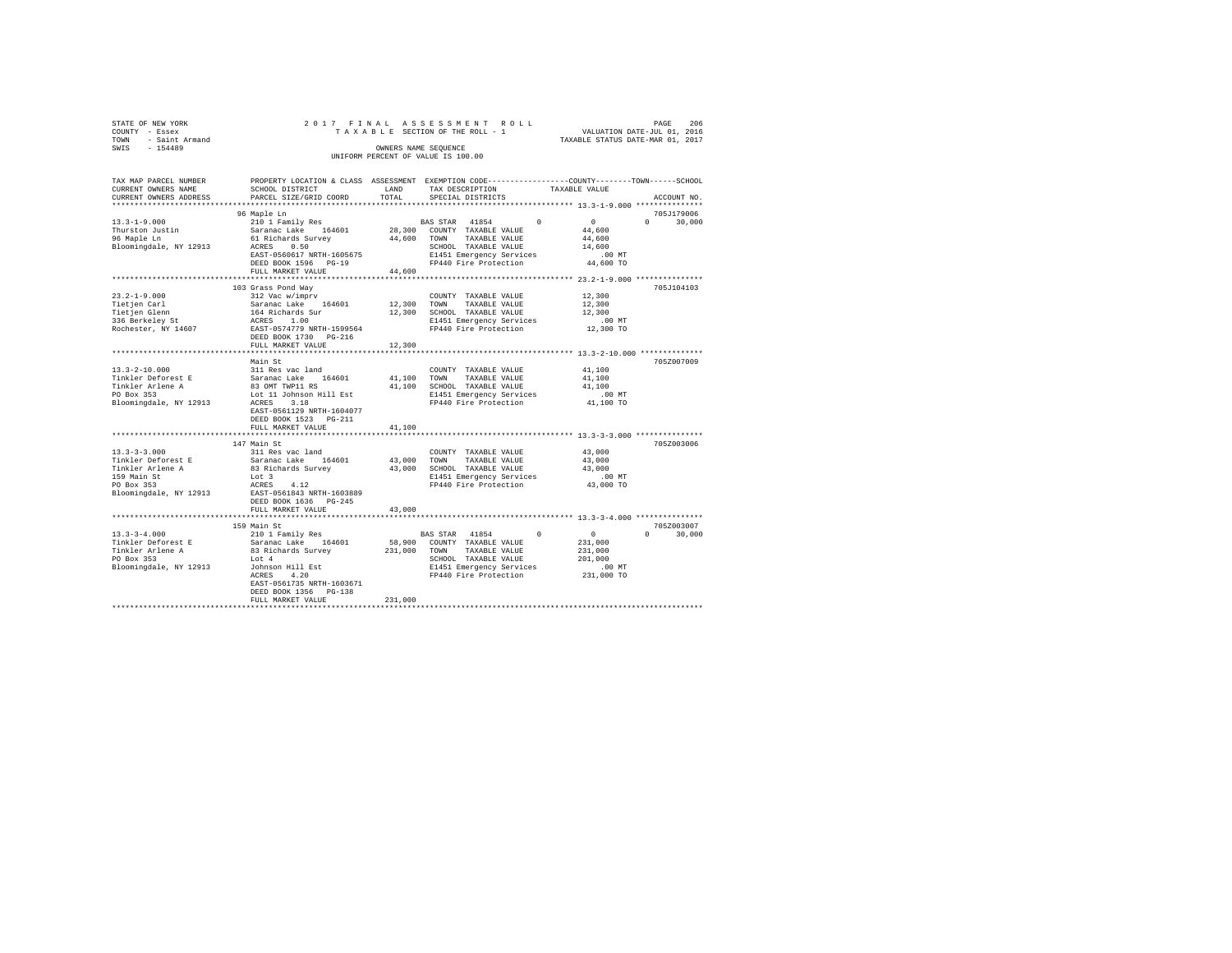| STATE OF NEW YORK   | 2017 FINAL ASSESSMENT ROLL         | 207<br>PAGE                      |
|---------------------|------------------------------------|----------------------------------|
| COUNTY - Essex      | TAXABLE SECTION OF THE ROLL - 1    | VALUATION DATE-JUL 01, 2016      |
| TOWN - Saint Armand |                                    | TAXABLE STATUS DATE-MAR 01, 2017 |
| SWIS<br>$-154489$   | OWNERS NAME SEOUENCE               |                                  |
|                     | UNIFORM PERCENT OF VALUE IS 100.00 |                                  |
|                     |                                    |                                  |

| TAX MAP PARCEL NUMBER                 |                                          |             | PROPERTY LOCATION & CLASS ASSESSMENT EXEMPTION CODE---------------COUNTY-------TOWN-----SCHOOL |                  |             |
|---------------------------------------|------------------------------------------|-------------|------------------------------------------------------------------------------------------------|------------------|-------------|
| CURRENT OWNERS NAME                   | SCHOOL DISTRICT                          | LAND        | TAX DESCRIPTION                                                                                | TAXABLE VALUE    |             |
| CURRENT OWNERS ADDRESS                | PARCEL SIZE/GRID COORD                   | TOTAL       | SPECIAL DISTRICTS                                                                              |                  | ACCOUNT NO. |
|                                       |                                          |             |                                                                                                |                  |             |
|                                       | 1673 NYS Route 3                         |             |                                                                                                |                  | 702A101914  |
| $13.65 - 1 - 4.000$                   | 210 1 Family Res                         |             | COUNTY TAXABLE VALUE                                                                           | 123,200          |             |
| Torrance Scott P                      | Saranac Lake 164601                      | 19,200 TOWN | TAXABLE VALUE                                                                                  | 123,200          |             |
| Torrance Katherine R                  | Lot 102 Twp 11 Omt                       |             | 123,200 SCHOOL TAXABLE VALUE                                                                   | 123,200          |             |
| 5177 Cascade Rd                       | ACRES 0.21                               |             | E1451 Emergency Services                                                                       | .00 MT           |             |
| Lake Placid, NY 12946                 | EAST-0564389 NRTH-1605804                |             | FP440 Fire Protection                                                                          | 123,200 TO       |             |
|                                       | DEED BOOK 585<br>$PG-170$                |             | SD442 Bloomingdale Sewer D 123,200 TO M                                                        |                  |             |
|                                       | FULL MARKET VALUE                        |             | 123.200 WD442 Bloomingdale Water D                                                             | 123,200 TO M     |             |
|                                       |                                          |             |                                                                                                |                  |             |
|                                       | 156 Moose Pond Ln                        |             |                                                                                                |                  | 705J177003  |
| $13.4 - 1 - 71.200$                   | 260 Seasonal res                         |             | COUNTY TAXABLE VALUE                                                                           | 56,400           |             |
|                                       | Saranac Lake 164601                      | 32,300 TOWN | TAXABLE VALUE                                                                                  | 56,400           |             |
| Trackstew Lodge<br>2774 Aqueduct Rd   | 164 Rs Twp 11 Omt                        | 56,400      | SCHOOL TAXABLE VALUE                                                                           | 56,400           |             |
| Schenectady, NY 12309                 | ACRES 0.70                               |             |                                                                                                | .00 MT           |             |
|                                       | EAST-0572225 NRTH-1599392                |             | E1451 Emergency Services<br>FP440 Fire Protection                                              | 56,400 TO        |             |
|                                       | DEED BOOK 615<br>PG-071                  |             |                                                                                                |                  |             |
|                                       | FULL MARKET VALUE                        | 56,400      |                                                                                                |                  |             |
|                                       |                                          |             |                                                                                                |                  |             |
|                                       | NYS Route 3                              |             |                                                                                                |                  | 705J180011  |
| $13.4 - 1 - 16.300$                   | 322 Rural vac>10                         |             | COUNTY TAXABLE VALUE                                                                           | 42,400           |             |
| Trudeau Carolyn                       | 164601 42,400 TOWN                       |             | TAXABLE VALUE                                                                                  | 42,400           |             |
| PO Box 315                            |                                          |             | 42,400 SCHOOL TAXABLE VALUE                                                                    | 42,400           |             |
| Saranac Lake, NY 12983                |                                          |             | E1451 Emergency Services                                                                       | $.00$ MT         |             |
|                                       | EAST-0564841 NRTH-1601261                |             | FP440 Fire Protection                                                                          | 42,400 TO        |             |
|                                       | DEED BOOK 989<br>$PG-87$                 |             |                                                                                                |                  |             |
|                                       | FULL MARKET VALUE                        | 42,400      |                                                                                                |                  |             |
|                                       |                                          |             |                                                                                                |                  |             |
|                                       |                                          |             |                                                                                                |                  | 705J104203  |
|                                       | NYS Route 3                              |             |                                                                                                | 34,000           |             |
| $23.1 - 1 - 5.000$                    | 910 Priv forest                          |             | COUNTY TAXABLE VALUE                                                                           |                  |             |
| Trudeau Carolyn (Saranac Lake 164601) |                                          |             | 34,000 TOWN TAXABLE VALUE                                                                      | 34,000<br>34,000 |             |
| PO Box 315                            | 85 Richards Sur                          |             | 34,000 SCHOOL TAXABLE VALUE                                                                    |                  |             |
| Saranac Lake, NY 12983                | 80.0 Acres                               |             | E1451 Emergency Services                                                                       | .00 MT           |             |
|                                       | ACRES 80.00                              |             | FP440 Fire Protection                                                                          | 34,000 TO        |             |
|                                       | EAST-0562771 NRTH-1599793                |             |                                                                                                |                  |             |
|                                       | DEED BOOK 989<br>$PG-87$                 |             |                                                                                                |                  |             |
|                                       | FULL MARKET VALUE                        | 34,000      |                                                                                                |                  |             |
|                                       |                                          |             |                                                                                                |                  |             |
|                                       | NYS Route 3                              |             |                                                                                                |                  | 705J102609  |
| $23.1 - 1 - 6.000$                    | 910 Priv forest                          |             | COUNTY TAXABLE VALUE                                                                           | 58,000           |             |
| Trudeau Carolyn                       | 164601                                   | 58,000      | TOWN<br>TAXABLE VALUE                                                                          | 58,000           |             |
| Trudeau Richard                       | Saranac Lake 16<br>85 Richards Sur       | 58,000      | SCHOOL TAXABLE VALUE                                                                           | 58,000           |             |
| PO Box 315                            | ACRES 77.30<br>EAST-0562981 NRTH-1598530 |             | E1451 Emergency Services                                                                       | $.00$ MT         |             |
| Saranac Lake, NY 12983                |                                          |             | FP440 Fire Protection                                                                          | 58,000 TO        |             |
|                                       | DEED BOOK 1425 PG-251                    |             |                                                                                                |                  |             |
|                                       | FULL MARKET VALUE                        | 58,000      |                                                                                                |                  |             |
|                                       |                                          |             |                                                                                                |                  |             |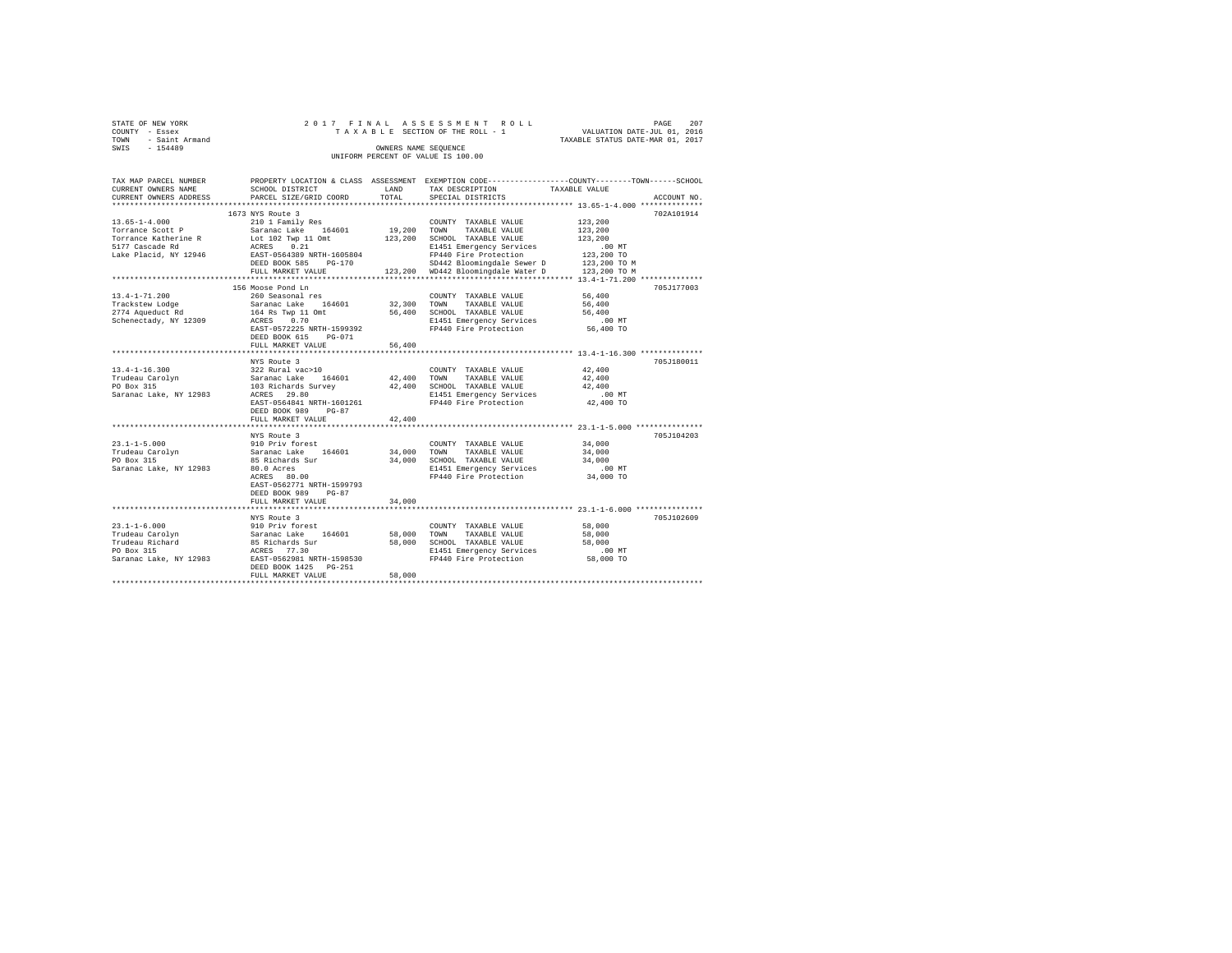| STATE OF NEW YORK<br>COUNTY - Essex              |                                              |             | 2017 FINAL ASSESSMENT ROLL<br>TAXABLE SECTION OF THE ROLL - 1                                   | PAGE 208<br>VALUATION DATE-JUL 01, 2016 |             |
|--------------------------------------------------|----------------------------------------------|-------------|-------------------------------------------------------------------------------------------------|-----------------------------------------|-------------|
| TOWN - Saint Armand<br>SWIS - 154489             |                                              |             | OWNERS NAME SEQUENCE                                                                            | TAXABLE STATUS DATE-MAR 01, 2017        |             |
|                                                  |                                              |             | UNIFORM PERCENT OF VALUE IS 100.00                                                              |                                         |             |
|                                                  |                                              |             |                                                                                                 |                                         |             |
| TAX MAP PARCEL NUMBER                            |                                              |             | PROPERTY LOCATION & CLASS ASSESSMENT EXEMPTION CODE---------------COUNTY-------TOWN------SCHOOL |                                         |             |
| CURRENT OWNERS NAME                              | SCHOOL DISTRICT                              | LAND        | TAX DESCRIPTION                                                                                 | TAXABLE VALUE                           |             |
| CURRENT OWNERS ADDRESS                           | PARCEL SIZE/GRID COORD                       | TOTAL       | SPECIAL DISTRICTS                                                                               |                                         | ACCOUNT NO. |
|                                                  |                                              |             |                                                                                                 |                                         |             |
|                                                  | NYS Route 3                                  |             |                                                                                                 |                                         | 705J104115  |
| $23.2 - 1 - 1.111$                               | 105 Vac farmland                             |             | COUNTY TAXABLE VALUE                                                                            | 60,400                                  |             |
| Trudeau Carolyn<br>DO Box 315                    | Saranac Lake 164601                          | 60,400 TOWN | TAXABLE VALUE                                                                                   | 60,400                                  |             |
|                                                  | 104 Richards Sur<br>ACRES 93.00              |             | 60.400 SCHOOL TAXABLE VALUE                                                                     | 60,400                                  |             |
| Saranac Lake, NY 12983                           |                                              |             | E1451 Emergency Services                                                                        | $.00$ MT                                |             |
|                                                  | EAST-0565203 NRTH-1599507                    |             | FP440 Fire Protection                                                                           | 60,400 TO                               |             |
|                                                  | DEED BOOK 989 PG-87                          |             |                                                                                                 |                                         |             |
|                                                  | FULL MARKET VALUE                            | 60,400      |                                                                                                 |                                         |             |
|                                                  | NYS Route 3                                  |             |                                                                                                 |                                         | 705J104202  |
| $23.1 - 1 - 10.000$                              | 322 Rural vac>10                             |             | COUNTY TAXABLE VALUE                                                                            | 35,300                                  |             |
| Trudeau Carolyn M                                | Saranac Lake 164601                          | 35,300      | TOWN TAXABLE VALUE                                                                              | 35,300                                  |             |
| Trudeau Richard A                                | 86 Richards Sur                              |             | 35,300 SCHOOL TAXABLE VALUE                                                                     | 35,300                                  |             |
| PO Box 315                                       |                                              |             | E1451 Emergency Services                                                                        | $.00$ MT                                |             |
| Saranac Lake, NY 12983                           | $40.0$ Acres<br>ACRES $40.00$                |             | FP440 Fire Protection                                                                           | 35,300 TO                               |             |
|                                                  | EAST-0563089 NRTH-1597527                    |             |                                                                                                 |                                         |             |
|                                                  | DEED BOOK 1425 PG-251                        |             |                                                                                                 |                                         |             |
|                                                  | FULL MARKET VALUE                            | 35,300      |                                                                                                 |                                         |             |
|                                                  |                                              |             |                                                                                                 |                                         |             |
|                                                  | 1341 NYS Route 3                             |             |                                                                                                 |                                         | 705-1102606 |
| $23.2 - 1 - 15.001$                              | 210 1 Family Res                             |             | VETWAR CTS 41120                                                                                | $0 \t 15,000$<br>15,000                 | 6.000       |
|                                                  | Saranac Lake 164601                          |             | 56,600 BAS STAR 41854<br>$^{\circ}$                                                             | $\sim$ 0<br>$\sim$ 0                    | 30,000      |
| Trudeau Richard<br>Trudeau Carolyn<br>PO Box 315 | 105 Richards Sur<br>Life Est To J&j Demattos |             | 434,900 COUNTY TAXABLE VALUE                                                                    | 419,900<br>419,900                      |             |
| Saranac Lake, NY 12983                           |                                              |             | TOWN TAXABLE VALUE<br>SCHOOL TAXABLE VALUE                                                      | 398,900                                 |             |
|                                                  | By Db 962 Pg 121<br>ACRES 4.70               |             | E1451 Emergency Services                                                                        | .00 MT                                  |             |
|                                                  | EAST-0565060 NRTH-1597980                    |             | FP440 Fire Protection                                                                           | 434,900 TO                              |             |
|                                                  | DEED BOOK 1507 PG-287                        |             |                                                                                                 |                                         |             |
|                                                  | FULL MARKET VALUE                            | 434,900     |                                                                                                 |                                         |             |
|                                                  |                                              |             |                                                                                                 |                                         |             |
|                                                  | NYS Route 3                                  |             |                                                                                                 |                                         | 705J102608  |
| $23.2 - 1 - 30.000$                              | 314 Rural vac<10                             |             | COUNTY TAXABLE VALUE                                                                            | 13,800                                  |             |
| Trudeau Richard<br>Trudeau Carolyn<br>PO Box 315 | Saranac Lake 164601                          | 13,800      | TOWN<br>TAXABLE VALUE                                                                           | 13,800                                  |             |
|                                                  | 105 Richards Sur<br>ACRES 3.20               |             | 13,800 SCHOOL TAXABLE VALUE                                                                     | 13,800                                  |             |
|                                                  |                                              |             | E1451 Emergency Services                                                                        | .00MT                                   |             |
| Saranac Lake, NY 12983                           | EAST-0565690 NRTH-1597965                    |             | FP440 Fire Protection                                                                           | 13,800 TO                               |             |
|                                                  | DEED BOOK 1499 PG-97                         |             |                                                                                                 |                                         |             |
|                                                  | FULL MARKET VALUE                            | 13,800      |                                                                                                 |                                         |             |
|                                                  | NYS Route 3                                  |             |                                                                                                 |                                         | 705J102607  |
| $23.2 - 1 - 31.000$                              | 314 Rural vac<10                             |             | COUNTY TAXABLE VALUE                                                                            | 25,200                                  |             |
| Trudeau Richard                                  | Saranac Lake 164601                          | 25,200 TOWN | TAXABLE VALUE                                                                                   | 25,200                                  |             |
| Trudeau Carolyn                                  | 105 Richards Sur                             |             | 25,200 SCHOOL TAXABLE VALUE                                                                     | 25,200                                  |             |
| PO Box 315                                       | ACRES 1.70                                   |             | E1451 Emergency Services                                                                        | .00 MT                                  |             |
| Saranac Lake, NY 12983                           | EAST-0565251 NRTH-1598118                    |             | FP440 Fire Protection                                                                           | 25,200 TO                               |             |
|                                                  | DEED BOOK 1499 PG-97                         |             |                                                                                                 |                                         |             |
|                                                  | FULL MARKET VALUE                            | 25,200      |                                                                                                 |                                         |             |
|                                                  |                                              |             |                                                                                                 |                                         |             |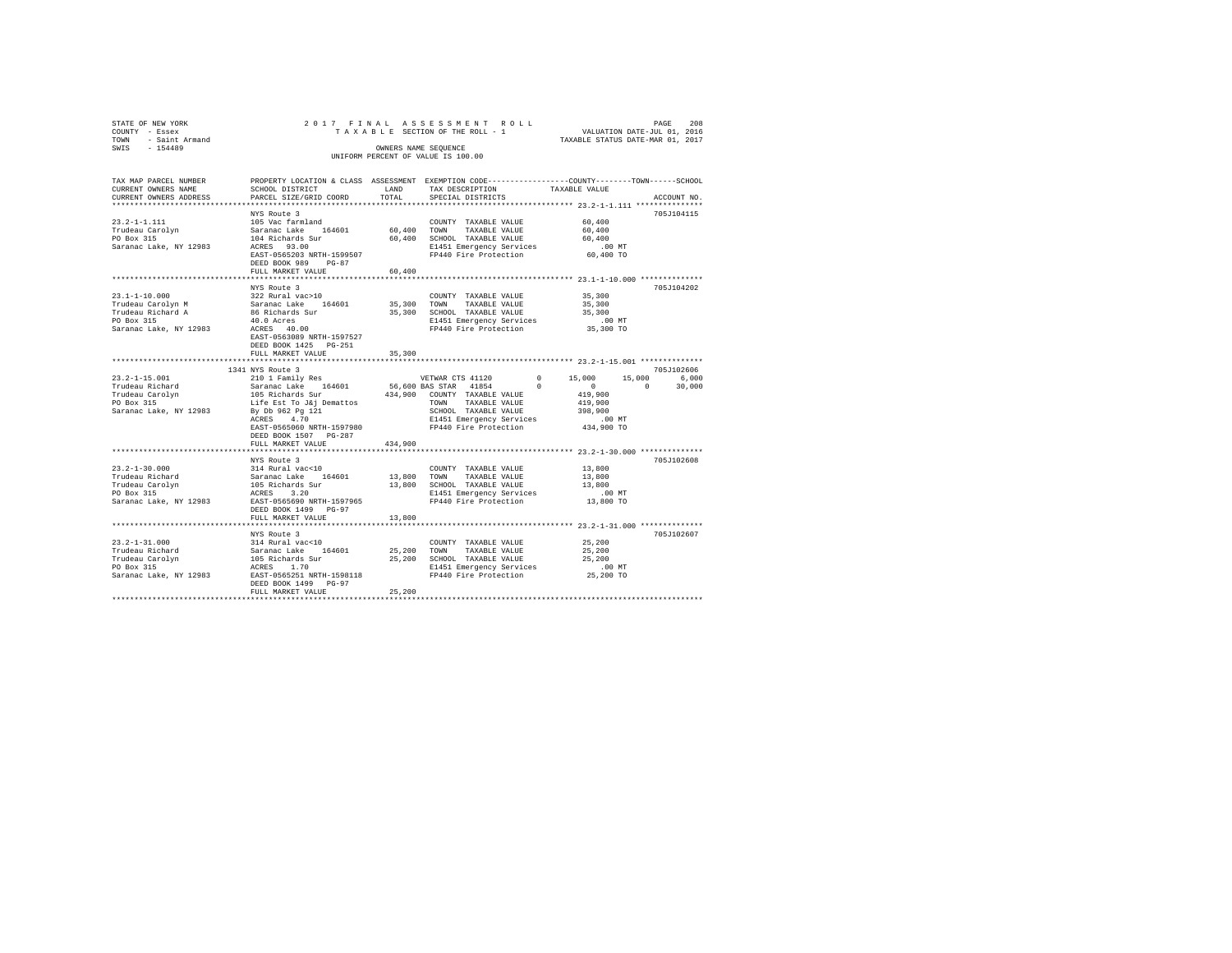| STATE OF NEW YORK<br>COUNTY - Essex             |                                                |         | 2017 FINAL ASSESSMENT ROLL<br>TAXABLE SECTION OF THE ROLL - 1                                   | VALUATION DATE-JUL 01, 2016<br>TAXABLE STATUS DATE-MAR 01, 2017 | PAGE<br>209 |
|-------------------------------------------------|------------------------------------------------|---------|-------------------------------------------------------------------------------------------------|-----------------------------------------------------------------|-------------|
| TOWN - Saint Armand                             |                                                |         |                                                                                                 |                                                                 |             |
| SWIS - 154489                                   |                                                |         | OWNERS NAME SEQUENCE                                                                            |                                                                 |             |
|                                                 |                                                |         | UNIFORM PERCENT OF VALUE IS 100.00                                                              |                                                                 |             |
|                                                 |                                                |         |                                                                                                 |                                                                 |             |
| TAX MAP PARCEL NUMBER                           |                                                |         | PROPERTY LOCATION & CLASS ASSESSMENT EXEMPTION CODE---------------COUNTY-------TOWN------SCHOOL |                                                                 |             |
| CURRENT OWNERS NAME                             | SCHOOL DISTRICT                                | LAND    | TAX DESCRIPTION                                                                                 | TAXABLE VALUE                                                   |             |
| CURRENT OWNERS ADDRESS                          | PARCEL SIZE/GRID COORD                         | TOTAL   | SPECIAL DISTRICTS                                                                               |                                                                 | ACCOUNT NO. |
|                                                 |                                                |         |                                                                                                 |                                                                 |             |
|                                                 | 1560 NYS Route 3                               |         |                                                                                                 |                                                                 | 705J103802  |
| $13.4 - 1 - 22.000$                             | 240 Rural res                                  |         | COUNTY TAXABLE VALUE                                                                            | 105,700                                                         |             |
| Trudeau Richard A                               | Saranac Lake 164601                            |         | 77,900 TOWN TAXABLE VALUE                                                                       | 105,700                                                         |             |
| Trudeau Carolyn M<br>PO Box 315                 | 103/123 Richards Sur                           |         | 105,700 SCHOOL TAXABLE VALUE<br>E1451 Emergency Services                                        | 105,700<br>$.00$ MT                                             |             |
| Saranac Lake, NY 12983                          | 00021.00<br>ACRES 18.68                        |         | FP440 Fire Protection                                                                           | 105,700 TO                                                      |             |
|                                                 | EAST-0566141 NRTH-1603168                      |         |                                                                                                 |                                                                 |             |
|                                                 | DEED BOOK 1543 PG-186                          |         |                                                                                                 |                                                                 |             |
|                                                 | FULL MARKET VALUE                              | 105,700 |                                                                                                 |                                                                 |             |
|                                                 |                                                |         |                                                                                                 |                                                                 |             |
|                                                 | NYS Route 3                                    |         |                                                                                                 |                                                                 | 705J103408  |
| $23.1 - 1 - 17.002$                             | 322 Rural vac>10                               |         | COUNTY TAXABLE VALUE                                                                            | 96,700                                                          |             |
| Trudeau Richard A<br>PO Box 315                 | Saranac Lake 164601                            |         | 96,700 TOWN TAXABLE VALUE                                                                       | 96,700                                                          |             |
|                                                 | 46 Richards Sur                                |         | 96,700 SCHOOL TAXABLE VALUE                                                                     | 96,700                                                          |             |
| Saranac Lake, NY 12983                          | ACRES 144.77                                   |         | E1451 Emergency Services                                                                        | $.00$ MT                                                        |             |
|                                                 | EAST-0558471 NRTH-1593099                      |         | FP440 Fire Protection                                                                           | 96,700 TO                                                       |             |
|                                                 | DEED BOOK 1131 PG-160                          |         |                                                                                                 |                                                                 |             |
|                                                 | FULL MARKET VALUE<br>************************  | 96,700  | ********************************* 23.1-1-19.200 **************                                  |                                                                 |             |
|                                                 |                                                |         |                                                                                                 |                                                                 |             |
| $23.1 - 1 - 19.200$                             | 1115 NYS Route 3<br>720 Mine/guarry            |         | COUNTY TAXABLE VALUE                                                                            | 257,300                                                         | 705J179015  |
|                                                 | Saranac Lake 164601                            |         | 123,600 TOWN TAXABLE VALUE                                                                      | 257,300                                                         |             |
| Trudeau Richard A<br>PO Box 315                 | 66 Richards Survey                             |         | 257,300 SCHOOL TAXABLE VALUE                                                                    | 257,300                                                         |             |
| Saranac Lake, NY 12983                          | ACRES 80.20                                    |         | E1451 Emergency Services                                                                        |                                                                 |             |
|                                                 | EAST-0561402 NRTH-1594015                      |         | FP440 Fire Protection                                                                           | 00 MT.<br>257,300 TO                                            |             |
|                                                 | DEED BOOK 1100 PG-198                          |         |                                                                                                 |                                                                 |             |
|                                                 | FULL MARKET VALUE                              | 257,300 |                                                                                                 |                                                                 |             |
|                                                 |                                                |         |                                                                                                 |                                                                 |             |
|                                                 | NYS Route 3                                    |         |                                                                                                 |                                                                 | 705J103405  |
|                                                 | 720 Mine/quarry                                |         | COUNTY TAXABLE VALUE                                                                            | 47.500                                                          |             |
| 23.3-1-5.100<br>Trudeau Richard A<br>PO Box 315 | Saranac Lake 164601                            |         | 47,500 TOWN TAXABLE VALUE                                                                       | 47.500                                                          |             |
|                                                 | 47-67 Richards Sur                             |         | 47,500 SCHOOL TAXABLE VALUE                                                                     | 47.500                                                          |             |
| Saranac Lake, NY 12983                          | ACRES 47.52                                    |         | E1450 Emergency Services                                                                        | $.00$ MT                                                        |             |
|                                                 | EAST-0558403 NRTH-1591316                      |         | FP440 Fire Protection                                                                           | 47,500 TO                                                       |             |
|                                                 | DEED BOOK 1100 PG-198                          | 47.500  |                                                                                                 |                                                                 |             |
|                                                 | FULL MARKET VALUE                              |         |                                                                                                 |                                                                 |             |
|                                                 | NYS Route 3                                    |         |                                                                                                 |                                                                 | 705J184007  |
| $23.3 - 1 - 5.200$                              | 720 Mine/quarry                                |         | COUNTY TAXABLE VALUE                                                                            | 184,200                                                         |             |
|                                                 | Saranac Lake 164601 184,200 TOWN TAXABLE VALUE |         |                                                                                                 | 184,200                                                         |             |
| Trudeau Richard A<br>PO Box 315                 | 46 47 66 67 Rs Survey                          |         | 184,200 SCHOOL TAXABLE VALUE                                                                    | 184,200                                                         |             |
| Saranac Lake, NY 12983                          | ACRES 41.87                                    |         | E1450 Emergency Services                                                                        | $.00$ MT                                                        |             |
|                                                 | EAST-0559999 NRTH-1592123                      |         | FP440 Fire Protection                                                                           | 184,200 TO                                                      |             |
|                                                 | DEED BOOK 1100 PG-198                          |         |                                                                                                 |                                                                 |             |
|                                                 | FULL MARKET VALUE                              | 184,200 |                                                                                                 |                                                                 |             |
|                                                 |                                                |         |                                                                                                 |                                                                 |             |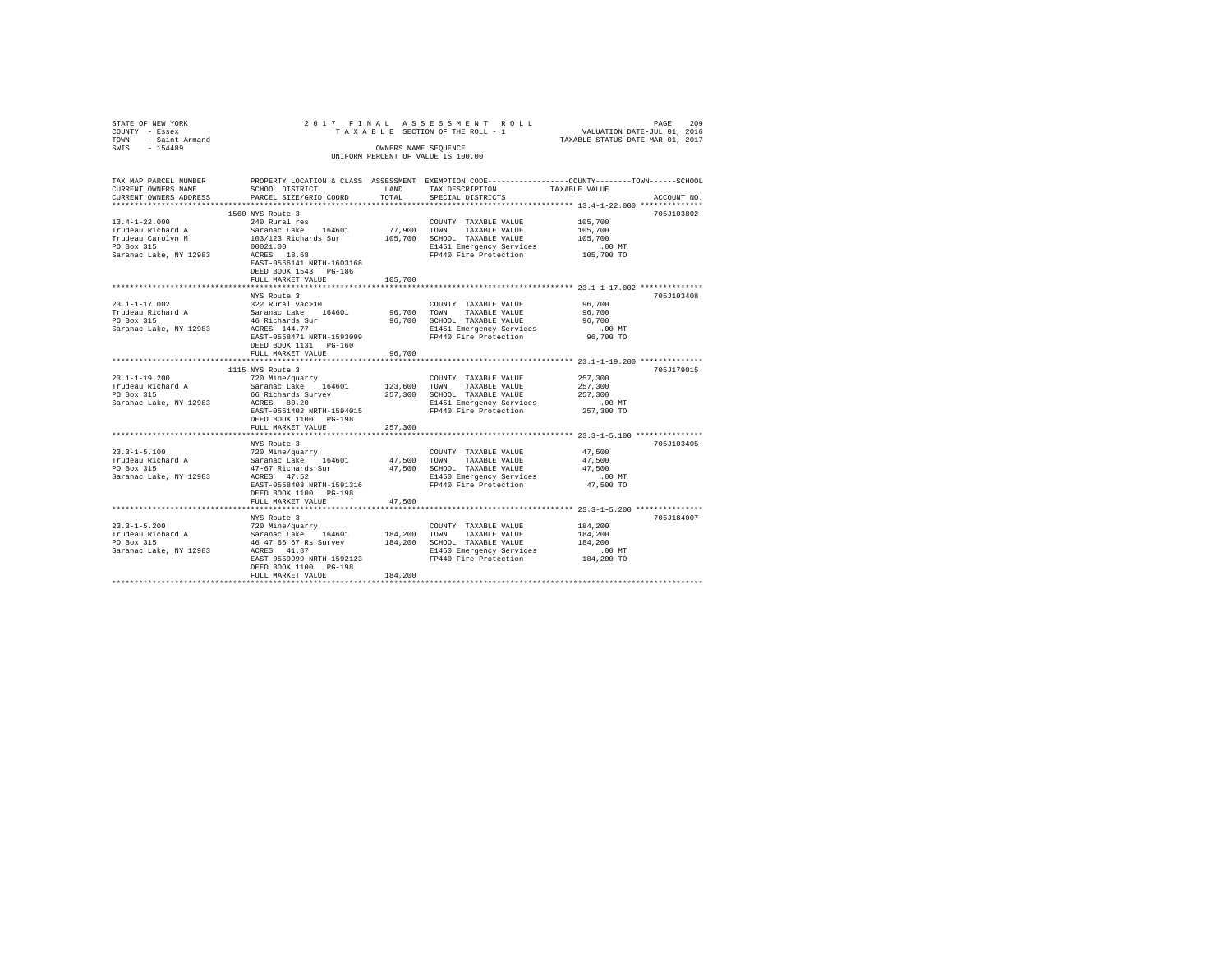| STATE OF NEW YORK |                     |  |  |                                    |                                 | 2017 FINAL ASSESSMENT ROLL |                                  | PAGE | 210 |
|-------------------|---------------------|--|--|------------------------------------|---------------------------------|----------------------------|----------------------------------|------|-----|
| COUNTY - Essex    |                     |  |  |                                    | TAXABLE SECTION OF THE ROLL - 1 |                            | VALUATION DATE-JUL 01, 2016      |      |     |
|                   | TOWN - Saint Armand |  |  |                                    |                                 |                            | TAXABLE STATUS DATE-MAR 01, 2017 |      |     |
| SWIS              | $-154489$           |  |  | OWNERS NAME SEOUENCE               |                                 |                            |                                  |      |     |
|                   |                     |  |  | UNIFORM PERCENT OF VALUE IS 100.00 |                                 |                            |                                  |      |     |
|                   |                     |  |  |                                    |                                 |                            |                                  |      |     |

| TAX MAP PARCEL NUMBER                       |                                                                                                                                                                                                                                                                                                                                                                                                                                                                                                                               |             | PROPERTY LOCATION & CLASS ASSESSMENT EXEMPTION CODE---------------COUNTY-------TOWN-----SCHOOL |                                         |
|---------------------------------------------|-------------------------------------------------------------------------------------------------------------------------------------------------------------------------------------------------------------------------------------------------------------------------------------------------------------------------------------------------------------------------------------------------------------------------------------------------------------------------------------------------------------------------------|-------------|------------------------------------------------------------------------------------------------|-----------------------------------------|
| CURRENT OWNERS NAME                         | SCHOOL DISTRICT                                                                                                                                                                                                                                                                                                                                                                                                                                                                                                               | LAND        | TAX DESCRIPTION                                                                                | TAXABLE VALUE                           |
| CURRENT OWNERS ADDRESS                      | PARCEL SIZE/GRID COORD                                                                                                                                                                                                                                                                                                                                                                                                                                                                                                        | TOTAL       | SPECIAL DISTRICTS                                                                              | ACCOUNT NO.                             |
|                                             |                                                                                                                                                                                                                                                                                                                                                                                                                                                                                                                               |             |                                                                                                |                                         |
|                                             | 1019 NYS Route 3                                                                                                                                                                                                                                                                                                                                                                                                                                                                                                              |             |                                                                                                | 705J184008                              |
|                                             |                                                                                                                                                                                                                                                                                                                                                                                                                                                                                                                               |             |                                                                                                | 182,600                                 |
|                                             |                                                                                                                                                                                                                                                                                                                                                                                                                                                                                                                               |             |                                                                                                | 182,600                                 |
|                                             |                                                                                                                                                                                                                                                                                                                                                                                                                                                                                                                               |             |                                                                                                | 182,600                                 |
|                                             |                                                                                                                                                                                                                                                                                                                                                                                                                                                                                                                               |             | E1450 Emergency Services                                                                       | $182,600$ TO                            |
|                                             |                                                                                                                                                                                                                                                                                                                                                                                                                                                                                                                               |             | FP440 Fire Protection                                                                          |                                         |
|                                             |                                                                                                                                                                                                                                                                                                                                                                                                                                                                                                                               |             |                                                                                                |                                         |
|                                             | FULL MARKET VALUE                                                                                                                                                                                                                                                                                                                                                                                                                                                                                                             | 182,600     |                                                                                                |                                         |
|                                             |                                                                                                                                                                                                                                                                                                                                                                                                                                                                                                                               |             |                                                                                                |                                         |
|                                             | 81 River Rd                                                                                                                                                                                                                                                                                                                                                                                                                                                                                                                   |             |                                                                                                | 702A103315                              |
| $13.65 - 4 - 7.000$                         | 312 Vac w/imprv                                                                                                                                                                                                                                                                                                                                                                                                                                                                                                               |             | COUNTY TAXABLE VALUE                                                                           | 23,900                                  |
|                                             |                                                                                                                                                                                                                                                                                                                                                                                                                                                                                                                               |             | TAXABLE VALUE                                                                                  | 23,900                                  |
|                                             |                                                                                                                                                                                                                                                                                                                                                                                                                                                                                                                               |             | 23,900 SCHOOL TAXABLE VALUE                                                                    | 23,900                                  |
|                                             | $\begin{tabular}{lcccc} {\small\texttt{Tuthill Dale E}} & & & & & \\ {\small\texttt{Tuthill Pale E}} & & & & \\ {\small\texttt{Tuthill Paula}} & & & & 102 & {\small\texttt{Type 110m}} & & \\ {\small\texttt{Twhill Paula}} & & & & 102 & {\small\texttt{Type 110m}} & & \\ {\small\texttt{PO Box 47}} & & & & & \\ {\small\texttt{PO Box 47}} & & & & & \\ {\small\texttt{POD Box 47}} & & & & & \\ {\small\texttt{POD BOM}} & & & & & \\ {\small\texttt{POD BOM}} & & & & \\ {\small\texttt{POD BOM}} & & & & \\ {\small\$ |             |                                                                                                |                                         |
|                                             |                                                                                                                                                                                                                                                                                                                                                                                                                                                                                                                               |             | E1451 Emergency Services .00 MT<br>FP440 Fire Protection 23,900 TO                             |                                         |
|                                             |                                                                                                                                                                                                                                                                                                                                                                                                                                                                                                                               |             |                                                                                                |                                         |
|                                             | DEED BOOK 1348 PG-38                                                                                                                                                                                                                                                                                                                                                                                                                                                                                                          |             |                                                                                                |                                         |
|                                             | FULL MARKET VALUE                                                                                                                                                                                                                                                                                                                                                                                                                                                                                                             | 23,900      |                                                                                                |                                         |
|                                             |                                                                                                                                                                                                                                                                                                                                                                                                                                                                                                                               |             |                                                                                                |                                         |
|                                             | River Rd<br>13.65-4-8.120<br>Tuthill Dale E<br>Tuthill Paula M<br>Tuthill Paula M<br>102 Omt Twp 11 RS<br>PO Box 47<br>PO BOX 47<br>Nermontville, NY 12989<br>EAST-055898 NRTH-1605389<br>PO BOX 47<br>PERT-0558928 NRTH-1605389<br>PO RST-05589<br>PERT-05589<br>P                                                                                                                                                                                                                                                           |             |                                                                                                | 705Z012004                              |
|                                             |                                                                                                                                                                                                                                                                                                                                                                                                                                                                                                                               |             | COUNTY TAXABLE VALUE                                                                           | 3,300                                   |
|                                             |                                                                                                                                                                                                                                                                                                                                                                                                                                                                                                                               | 3,300 TOWN  | TAXABLE VALUE                                                                                  | 3,300                                   |
|                                             |                                                                                                                                                                                                                                                                                                                                                                                                                                                                                                                               |             | 3,300 SCHOOL TAXABLE VALUE                                                                     | 3,300                                   |
|                                             |                                                                                                                                                                                                                                                                                                                                                                                                                                                                                                                               |             | E1451 Emergency Services                                                                       | $.00$ MT                                |
|                                             |                                                                                                                                                                                                                                                                                                                                                                                                                                                                                                                               |             | FP440 Fire Protection                                                                          | 3,300 TO                                |
|                                             | DEED BOOK 1683 PG-83                                                                                                                                                                                                                                                                                                                                                                                                                                                                                                          |             |                                                                                                |                                         |
|                                             | FULL MARKET VALUE                                                                                                                                                                                                                                                                                                                                                                                                                                                                                                             | 3,300       |                                                                                                |                                         |
|                                             |                                                                                                                                                                                                                                                                                                                                                                                                                                                                                                                               |             |                                                                                                |                                         |
|                                             | 12 River Rd                                                                                                                                                                                                                                                                                                                                                                                                                                                                                                                   |             |                                                                                                | 702A101908                              |
| $13.57 - 3 - 9.001$                         | 210 1 Family Res                                                                                                                                                                                                                                                                                                                                                                                                                                                                                                              |             | ENH STAR 41834 0                                                                               | $\sim$ 0<br>$0 \qquad \qquad$<br>65,500 |
| Tuthill Francis M Trust Saranac Lake 164601 |                                                                                                                                                                                                                                                                                                                                                                                                                                                                                                                               |             |                                                                                                | 118,200                                 |
| 12 River Rd                                 | 101/102 Rs Omt 11                                                                                                                                                                                                                                                                                                                                                                                                                                                                                                             |             | 35,300 COUNTY TAXABLE VALUE<br>118,200 TOWN TAXABLE VALUE                                      | 118,200                                 |
| Bloomingdale, NY 12913 1302/263 Bla         |                                                                                                                                                                                                                                                                                                                                                                                                                                                                                                                               |             | SCHOOL TAXABLE VALUE                                                                           | 52,700                                  |
|                                             | 1.30<br>ACRES                                                                                                                                                                                                                                                                                                                                                                                                                                                                                                                 |             | E1451 Emergency Services                                                                       | $.00$ MT                                |
|                                             | EAST-0565024 NRTH-1606239                                                                                                                                                                                                                                                                                                                                                                                                                                                                                                     |             |                                                                                                |                                         |
|                                             | DEED BOOK 1714 PG-303                                                                                                                                                                                                                                                                                                                                                                                                                                                                                                         |             | FP440 Fire Protection<br>SD442 Bloomingdale Sewer D                                            | 118,200 TO<br>118,200 TO M              |
|                                             | FULL MARKET VALUE                                                                                                                                                                                                                                                                                                                                                                                                                                                                                                             |             | 118,200 WD442 Bloomingdale Water D 118,200 TO M                                                |                                         |
|                                             |                                                                                                                                                                                                                                                                                                                                                                                                                                                                                                                               |             |                                                                                                |                                         |
|                                             | 737 NYS Route 3                                                                                                                                                                                                                                                                                                                                                                                                                                                                                                               |             |                                                                                                | 705J102407                              |
| $23.3 - 1 - 41.000$                         | 210 1 Family Res                                                                                                                                                                                                                                                                                                                                                                                                                                                                                                              |             | COUNTY TAXABLE VALUE                                                                           | 174,500                                 |
|                                             |                                                                                                                                                                                                                                                                                                                                                                                                                                                                                                                               | 35,600 TOWN |                                                                                                |                                         |
|                                             |                                                                                                                                                                                                                                                                                                                                                                                                                                                                                                                               |             | TAXABLE VALUE                                                                                  | 174,500                                 |
|                                             | 2019 11:00 11:00 11:00 11:00 11:00 11:00 11:00 11:00 11:00 11:00 11:00 11:00 11:00 11:00 11:00 11:00 11:00 11:00 11:00 11:00 11:00 11:00 11:00 11:00 11:00 11:00 11:00 11:00 11:00 11:00 11:00 11:00 11:00 11:00 11:00 11:00 1                                                                                                                                                                                                                                                                                                |             | 174,500 SCHOOL TAXABLE VALUE                                                                   | 174,500                                 |
|                                             |                                                                                                                                                                                                                                                                                                                                                                                                                                                                                                                               |             | E1450 Emergency Services                                                                       | 00 MT.<br>174,500 TO                    |
|                                             |                                                                                                                                                                                                                                                                                                                                                                                                                                                                                                                               |             | FP440 Fire Protection                                                                          |                                         |
|                                             | DEED BOOK 1262 PG-301                                                                                                                                                                                                                                                                                                                                                                                                                                                                                                         |             |                                                                                                |                                         |
|                                             | FULL MARKET VALUE                                                                                                                                                                                                                                                                                                                                                                                                                                                                                                             | 174,500     |                                                                                                |                                         |
|                                             |                                                                                                                                                                                                                                                                                                                                                                                                                                                                                                                               |             |                                                                                                |                                         |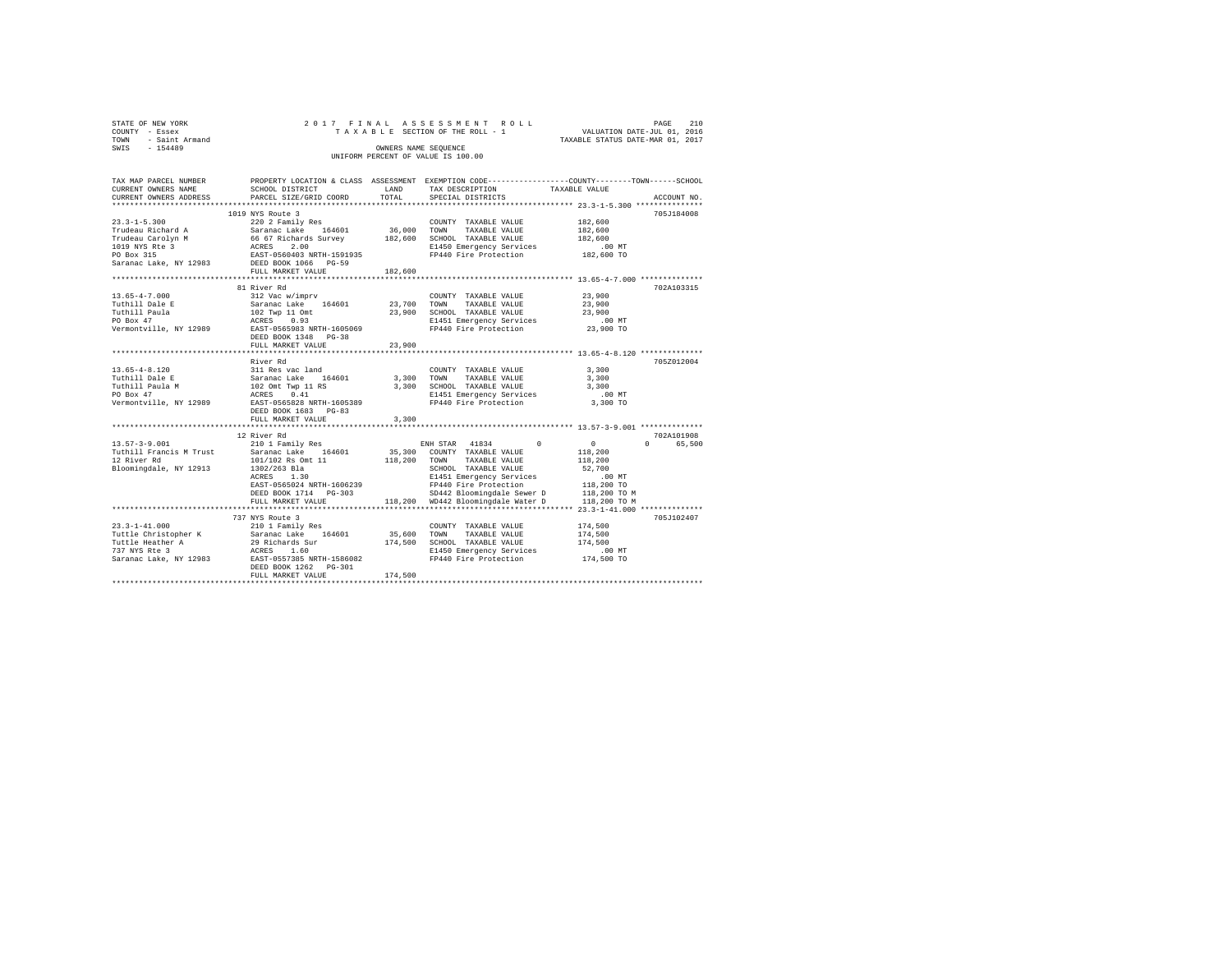| STATE OF NEW YORK<br>COUNTY - Essex<br>TOWN<br>- Saint Armand<br>SWIS - 154489 |                                                   |             | 2017 FINAL ASSESSMENT ROLL<br>TAXABLE SECTION OF THE ROLL - 1<br>OWNERS NAME SEQUENCE<br>UNIFORM PERCENT OF VALUE IS 100.00 | PAGE<br>211<br>VALUATION DATE-JUL 01, 2016<br>TAXABLE STATUS DATE-MAR 01, 2017                                   |  |
|--------------------------------------------------------------------------------|---------------------------------------------------|-------------|-----------------------------------------------------------------------------------------------------------------------------|------------------------------------------------------------------------------------------------------------------|--|
| TAX MAP PARCEL NUMBER<br>CURRENT OWNERS NAME                                   | SCHOOL DISTRICT                                   | LAND        | TAX DESCRIPTION                                                                                                             | PROPERTY LOCATION & CLASS ASSESSMENT EXEMPTION CODE---------------COUNTY-------TOWN------SCHOOL<br>TAXABLE VALUE |  |
| CURRENT OWNERS ADDRESS                                                         | PARCEL SIZE/GRID COORD                            | TOTAL       | SPECIAL DISTRICTS                                                                                                           | ACCOUNT NO.                                                                                                      |  |
|                                                                                |                                                   |             |                                                                                                                             |                                                                                                                  |  |
|                                                                                | 274 River Rd                                      |             |                                                                                                                             | 705J104113                                                                                                       |  |
| $13.4 - 1 - 27.094$                                                            | 312 Vac w/imprv                                   |             | COUNTY TAXABLE VALUE                                                                                                        | 46,400                                                                                                           |  |
| Tyler Charles S Jr                                                             | Saranac Lake 164601                               | 41,000 TOWN | TAXABLE VALUE                                                                                                               | 46,400                                                                                                           |  |
| 552 N Windsor Ave                                                              | 143 Richards Sur<br>ACRES 35.00                   |             | 46,400 SCHOOL TAXABLE VALUE                                                                                                 | 46,400<br>$.00$ MT                                                                                               |  |
| Brightwaters, NY 11718                                                         | EAST-0569893 NRTH-1602714                         |             | E1451 Emergency Services<br>FP440 Fire Protection                                                                           | 46,400 TO                                                                                                        |  |
|                                                                                | DEED BOOK 1611 PG-6                               |             |                                                                                                                             |                                                                                                                  |  |
|                                                                                | FULL MARKET VALUE                                 | 46,400      |                                                                                                                             |                                                                                                                  |  |
|                                                                                |                                                   |             |                                                                                                                             |                                                                                                                  |  |
|                                                                                | NYS Route 3                                       |             |                                                                                                                             | 705J192001                                                                                                       |  |
| $23.1 - 1 - 22.200$                                                            | 314 Rural vac<10                                  |             | COUNTY TAXABLE VALUE                                                                                                        | 21,300                                                                                                           |  |
| Tylus Margaret                                                                 | Saranac Lake 164601                               | 21,300 TOWN | TAXABLE VALUE                                                                                                               | 21,300                                                                                                           |  |
| Helmke John                                                                    | 87 Rs                                             |             | 21,300 SCHOOL TAXABLE VALUE                                                                                                 | 21,300                                                                                                           |  |
| 1201 NYS Rte 3                                                                 | ACRES 0.71                                        |             | E1451 Emergency Services                                                                                                    | $.00$ MT                                                                                                         |  |
| Saranac Lake, NY 12983                                                         | EAST-0563862 NRTH-1595044<br>DEED BOOK 1544 PG-20 |             | FP440 Fire Protection                                                                                                       | 21,300 TO                                                                                                        |  |
|                                                                                | FULL MARKET VALUE                                 | 21,300      |                                                                                                                             |                                                                                                                  |  |
|                                                                                |                                                   |             |                                                                                                                             |                                                                                                                  |  |
|                                                                                | 1201 NYS Route 3                                  |             |                                                                                                                             | 705J102804                                                                                                       |  |
| $23.1 - 1 - 24.000$                                                            | 210 1 Family Res                                  |             | ENH STAR 41834<br>$^{\circ}$                                                                                                | $\sim$ 0<br>0 65,500                                                                                             |  |
| Tylus Margaret                                                                 | Saranac Lake 164601                               |             | 21,300 COUNTY TAXABLE VALUE                                                                                                 | 129,300                                                                                                          |  |
| Helmke John                                                                    | 87 Richards Sur                                   |             | 129,300 TOWN<br>TAXABLE VALUE                                                                                               | 129,300                                                                                                          |  |
| 1201 NYS Rte 3                                                                 | ACRES 0.29 BANK CORE                              |             | SCHOOL TAXABLE VALUE                                                                                                        | 63,800                                                                                                           |  |
| Saranac Lake, NY 12983                                                         | EAST-0563840 NRTH-1594925                         |             | E1451 Emergency Services                                                                                                    | $.00$ MT                                                                                                         |  |
|                                                                                | DEED BOOK 1544 PG-20                              |             | FP440 Fire Protection                                                                                                       | 129,300 TO                                                                                                       |  |
|                                                                                | FULL MARKET VALUE                                 | 129,300     |                                                                                                                             |                                                                                                                  |  |
|                                                                                | Rockledge Ln                                      |             |                                                                                                                             | 7057008006                                                                                                       |  |
| $32.38 - 1 - 79.000$                                                           | 311 Res vac land                                  |             | COUNTY TAXABLE VALUE                                                                                                        | 100                                                                                                              |  |
| VanAnden John                                                                  | Saranac Lake 164601                               |             | 100 TOWN TAXABLE VALUE                                                                                                      | 100                                                                                                              |  |
| VanAnden Elizabeth                                                             | 11 RS TWP 11 OMT                                  |             | 100 SCHOOL TAXABLE VALUE                                                                                                    | 100                                                                                                              |  |
| 5 Rockledge Ln                                                                 | Pt 2 Rockledge Subd                               |             | FP440 Fire Protection                                                                                                       | 100 TO                                                                                                           |  |
| Saranac Lake, NY 12983                                                         | ACRES 0.01                                        |             |                                                                                                                             |                                                                                                                  |  |
|                                                                                | EAST-0555085 NRTH-1578168                         |             |                                                                                                                             |                                                                                                                  |  |
|                                                                                | DEED BOOK 894<br>$PG-98$                          |             |                                                                                                                             |                                                                                                                  |  |
|                                                                                | FULL MARKET VALUE                                 | 100         |                                                                                                                             |                                                                                                                  |  |
|                                                                                |                                                   |             |                                                                                                                             |                                                                                                                  |  |
|                                                                                | 997 NYS Route 3                                   |             |                                                                                                                             | 705J190006                                                                                                       |  |
| $23.3 - 1 - 6.300$<br>Vander Wiele Karen M                                     | 210 1 Family Res                                  |             | COUNTY TAXABLE VALUE                                                                                                        | 71,600<br>71,600                                                                                                 |  |
| 997 NYS Route 3                                                                | Saranac Lake 164601<br>67 Twp 11 Omt Rs           | 27,300 TOWN | TAXABLE VALUE<br>71,600 SCHOOL TAXABLE VALUE                                                                                | 71,600                                                                                                           |  |
| Saranac Lake, NY 12983                                                         | ACRES 0.47 BANK1STARSG                            |             | E1450 Emergency Services                                                                                                    | .00 MT                                                                                                           |  |
|                                                                                | EAST-0560225 NRTH-1591349                         |             | FP440 Fire Protection                                                                                                       | 71,600 TO                                                                                                        |  |
|                                                                                | DEED BOOK 1611 PG-216                             |             |                                                                                                                             |                                                                                                                  |  |
|                                                                                | FULL MARKET VALUE                                 | 71,600      |                                                                                                                             |                                                                                                                  |  |
|                                                                                |                                                   |             |                                                                                                                             |                                                                                                                  |  |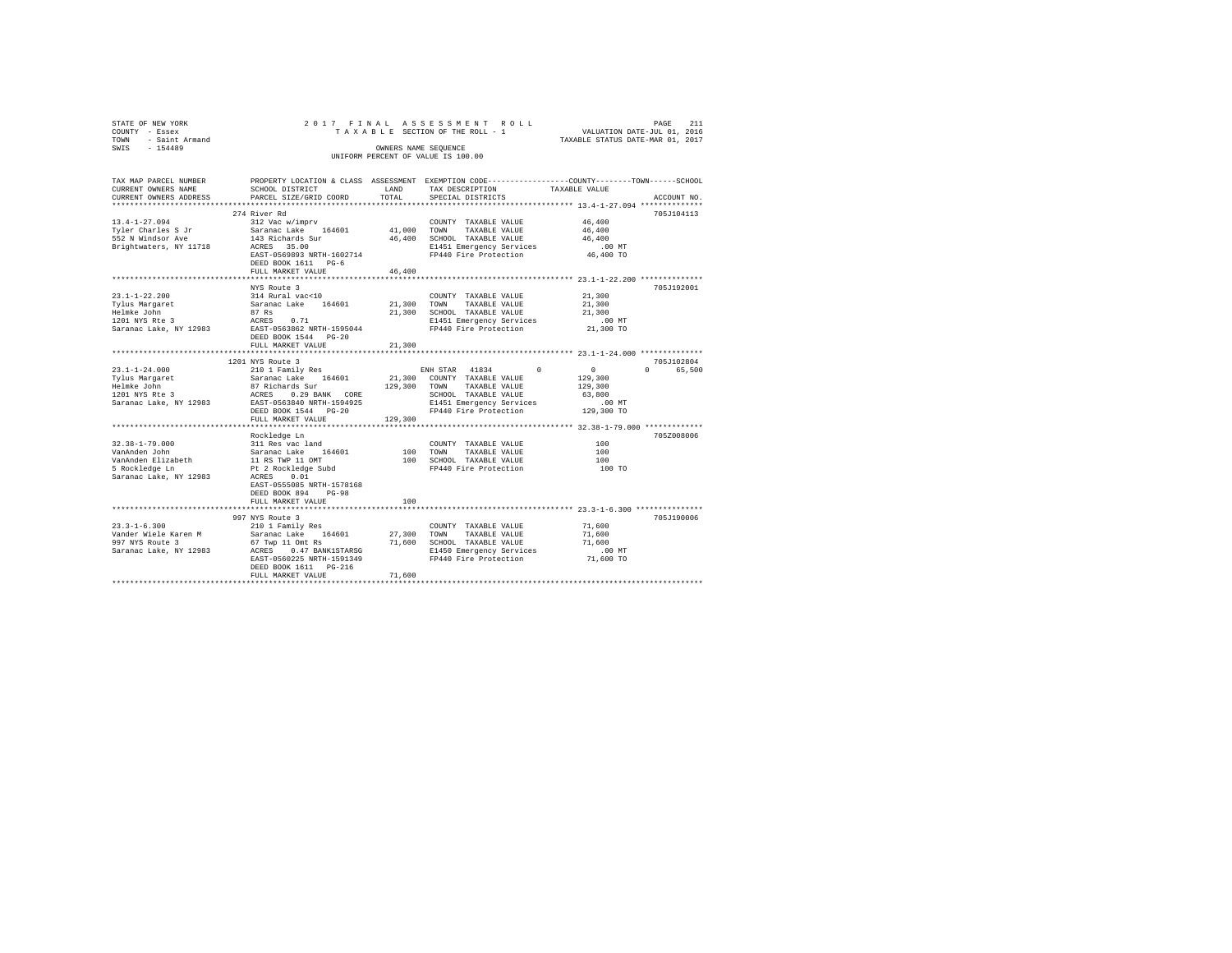|      | STATE OF NEW YORK | 2017 FINAL ASSESSMENT ROLL         | PAGE                             | 2.12 |
|------|-------------------|------------------------------------|----------------------------------|------|
|      | COUNTY - Essex    | TAXABLE SECTION OF THE ROLL - 1    | VALUATION DATE-JUL 01, 2016      |      |
| TOWN | - Saint Armand    |                                    | TAXABLE STATUS DATE-MAR 01, 2017 |      |
| SWIS | $-154489$         | OWNERS NAME SEOUENCE               |                                  |      |
|      |                   | UNIFORM PERCENT OF VALUE IS 100.00 |                                  |      |

| TAX MAP PARCEL NUMBER<br>CURRENT OWNERS NAME<br>CURRENT OWNERS ADDRESS                                          | PROPERTY LOCATION & CLASS ASSESSMENT EXEMPTION CODE----------------COUNTY-------TOWN------SCHOOL<br>SCHOOL DISTRICT<br>PARCEL SIZE/GRID COORD                                                                      | LAND<br>TOTAL              | TAX DESCRIPTION<br>SPECIAL DISTRICTS                                                                                                                        | TAXABLE VALUE                                                         | ACCOUNT NO.                               |
|-----------------------------------------------------------------------------------------------------------------|--------------------------------------------------------------------------------------------------------------------------------------------------------------------------------------------------------------------|----------------------------|-------------------------------------------------------------------------------------------------------------------------------------------------------------|-----------------------------------------------------------------------|-------------------------------------------|
| *************************                                                                                       |                                                                                                                                                                                                                    |                            |                                                                                                                                                             |                                                                       |                                           |
| 23.3-2-7.000<br>VanWeelden Doug<br>Alan Gail<br>24 Vista Dr                                                     | 24 Vista Dr<br>210 1 Family Res<br>Saranac Lake 164601<br>9 Richards Survey 167,200<br>ACRES 1.30 BANK TLNB<br>Saranac Lake, NY 12983 EAST-0553031 NRTH-1585342<br>DEED BOOK 1428 PG-10<br>FULL MARKET VALUE       | 167,200                    | ENH STAR 41834 0<br>45,300 COUNTY TAXABLE VALUE<br>TOWN<br>TAXABLE VALUE<br>SCHOOL TAXABLE VALUE<br>E1450 Emergency Services<br>FP440 Fire Protection       | $\mathbf{0}$<br>167,200<br>167.200<br>101,700<br>.00 MT<br>167,200 TO | 705J179005<br>$\Omega$<br>65,500          |
|                                                                                                                 |                                                                                                                                                                                                                    |                            |                                                                                                                                                             |                                                                       |                                           |
| $23.3 - 2 - 14.000$<br>Vanweelden Robin L<br>Vanweelden Bruce J<br>30 Vista Dr<br>Saranac Lake, NY 12983        | 30 Vista Dr<br>210 1 Family Res<br>Saranac Lake 164601<br>9 Omt Twpllrs<br>19 Glenn Ridge Sub.<br>ACRES 0.98 BANK W<br>0.98 BANK WFARGO<br>EAST-0553028 NRTH-1585131<br>DEED BOOK 1772 PG-165<br>FULL MARKET VALUE | 323,500                    | BAS STAR 41854<br>44,800 COUNTY TAXABLE VALUE<br>323,500 TOWN<br>TAXABLE VALUE<br>SCHOOL TAXABLE VALUE<br>E1450 Emergency Services<br>FP440 Fire Protection | $\sim$<br>0<br>323,500<br>323,500<br>293,500<br>.00MT<br>323,500 TO   | 7052002006<br>30,000<br>$0 \qquad \qquad$ |
|                                                                                                                 |                                                                                                                                                                                                                    |                            |                                                                                                                                                             | ******** 13.4-1-20.000 ************                                   |                                           |
| $13.4 - 1 - 20.000$<br>Ventello Anthony J<br>Ventello Trudy K<br>1175 Grange Rd<br>Towanda, PA 18848            | 1498 NYS Route 3<br>210 1 Family Res<br>210 1 Family Res<br>Saranac Lake      164601<br>103 Richards Survey<br>100 X 190<br>ACRES 0.50<br>EAST-0566177 NRTH-1601843<br>DEED BOOK 1725 PG-28<br>FULL MARKET VALUE   | 28,300<br>79,000<br>79,000 | COUNTY TAXABLE VALUE<br>TOWN<br>TAXABLE VALUE<br>SCHOOL TAXABLE VALUE<br>E1451 Emergency Services<br>FP440 Fire Protection                                  | 79,000<br>79,000<br>79,000<br>$.00$ MT<br>79,000 TO                   | 705L104208                                |
|                                                                                                                 |                                                                                                                                                                                                                    |                            |                                                                                                                                                             |                                                                       |                                           |
| $14. - 1 - 2.000$<br>Vickers John<br>Vickers Beth<br>25 Crestwood Dr<br>Delhi, NY 13753                         | River Rd<br>322 Rural vac>10<br>Saranac Lake<br>164601<br>181 Richards Sur<br>ACRES 60.00<br>EAST-0577355 NRTH-1608873<br>DEED BOOK 1364 PG-111                                                                    | 52,900                     | COUNTY TAXABLE VALUE<br>TOWN<br>TAXABLE VALUE<br>52,900 SCHOOL TAXABLE VALUE<br>E1451 Emergency Services<br>FP440 Fire Protection                           | 52,900<br>52,900<br>52,900<br>.00 MT<br>52,900 TO                     | 705J103301                                |
|                                                                                                                 | FULL MARKET VALUE                                                                                                                                                                                                  | 52,900                     |                                                                                                                                                             |                                                                       |                                           |
|                                                                                                                 |                                                                                                                                                                                                                    |                            |                                                                                                                                                             |                                                                       |                                           |
| $23.3 - 1 - 67.200$<br>Vickers John H<br>Vickers vum<br>Vickers Bethany B<br>^^ ^~eetwood Dr<br>Delhi, NY 13753 | 53 Mount Pisgah Ln<br>210 1 Family Res<br>210 1 Pamily Res<br>Sarance Lake 164601<br>9 Rs Twp 11 Omt<br>ACRES 1.41<br>EAST-0554223 NRTH-1584522<br>DEED BOOK 1456    PG-254<br>FULL MARKET VALUE                   | 90,600 TOWN<br>285,200     | COUNTY TAXABLE VALUE<br>TAXABLE VALUE<br>285,200 SCHOOL TAXABLE VALUE<br>E1450 Emergency Services<br>FP440 Fire Protection                                  | 285,200<br>285,200<br>285,200<br>.00MT<br>285,200 TO                  | 705J186001                                |
|                                                                                                                 |                                                                                                                                                                                                                    |                            |                                                                                                                                                             |                                                                       |                                           |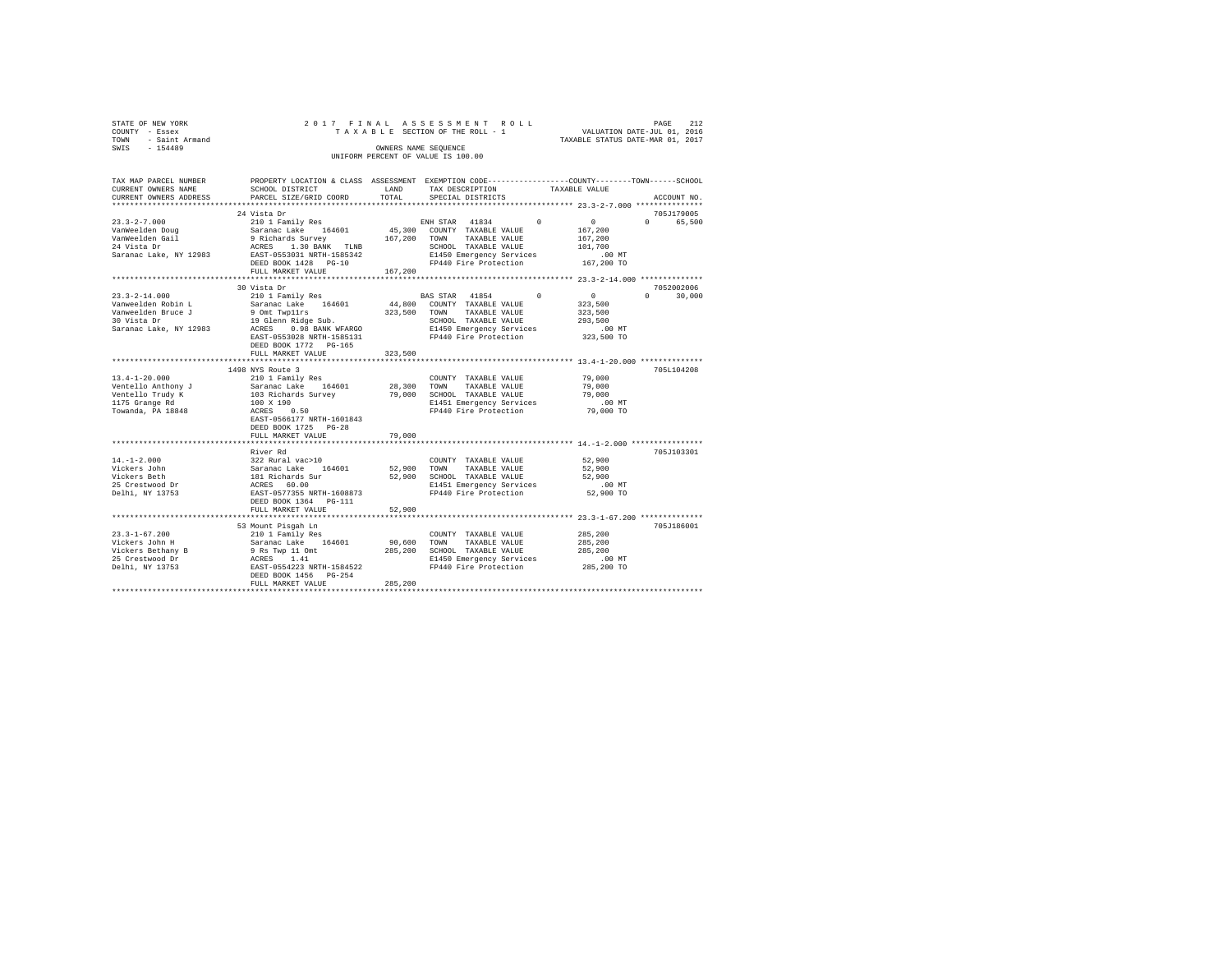| STATE OF NEW YORK<br>COUNTY - Essex<br>TOWN - Saint Armand<br>SWIS<br>$-154489$ |                                                                    | OWNERS NAME SEQUENCE | 2017 FINAL ASSESSMENT ROLL<br>TAXABLE SECTION OF THE ROLL - 1 | PAGE<br>VALUATION DATE-JUL 01, 2016<br>TAXABLE STATUS DATE-MAR 01, 2017                                                         | 213    |
|---------------------------------------------------------------------------------|--------------------------------------------------------------------|----------------------|---------------------------------------------------------------|---------------------------------------------------------------------------------------------------------------------------------|--------|
|                                                                                 |                                                                    |                      | UNIFORM PERCENT OF VALUE IS 100.00                            |                                                                                                                                 |        |
| TAX MAP PARCEL NUMBER<br>CURRENT OWNERS NAME<br>CURRENT OWNERS ADDRESS          | SCHOOL DISTRICT<br>PARCEL SIZE/GRID COORD                          | LAND<br>TOTAL        | TAX DESCRIPTION<br>SPECIAL DISTRICTS                          | PROPERTY LOCATION & CLASS ASSESSMENT EXEMPTION CODE---------------COUNTY-------TOWN------SCHOOL<br>TAXABLE VALUE<br>ACCOUNT NO. |        |
|                                                                                 | NYS Route 3                                                        |                      |                                                               | 705J102515                                                                                                                      |        |
| $23.3 - 1 - 19.000$                                                             | 910 Priv forest                                                    |                      | COUNTY TAXABLE VALUE                                          | 81,500                                                                                                                          |        |
| Village Of Saranac Lake                                                         | Saranac Lake 164601                                                |                      | 81,500 TOWN TAXABLE VALUE                                     | 81,500                                                                                                                          |        |
| 39 Main St Fl 2Ste9                                                             | 49 Richards Sur                                                    |                      | 81,500 SCHOOL TAXABLE VALUE                                   | 81,500                                                                                                                          |        |
| Saranac Lake, NY 12983                                                          | 00160.00                                                           |                      | E1450 Emergency Services                                      | $.00$ MT                                                                                                                        |        |
|                                                                                 | ACRES 160.00<br>EAST-0559481 NRTH-1585160<br>DEED BOOK 1347 PG-100 |                      | FP440 Fire Protection                                         | 81,500 TO                                                                                                                       |        |
|                                                                                 | FULL MARKET VALUE                                                  | 81,500               |                                                               |                                                                                                                                 |        |
|                                                                                 | NYS Route 3                                                        |                      |                                                               | 705J178059                                                                                                                      |        |
| $23.3 - 1 - 29.000$                                                             | 330 Vacant comm                                                    |                      | COUNTY TAXABLE VALUE                                          | 7.400                                                                                                                           |        |
| Village Of Saranac Lake                                                         | Saranac Lake 164601                                                | 7,400                | TOWN<br>TAXABLE VALUE                                         | 7.400                                                                                                                           |        |
| 39 Main St Fl 2Ste9                                                             | Richards Survey Lot 29                                             |                      | 7,400 SCHOOL TAXABLE VALUE                                    | 7.400                                                                                                                           |        |
| Saranac Lake, NY 12983                                                          | 4.20<br>ACRES                                                      |                      | E1450 Emergency Services                                      | $.00$ MT                                                                                                                        |        |
|                                                                                 | EAST-0557954 NRTH-1586001                                          |                      | FP440 Fire Protection                                         | 7,400 TO                                                                                                                        |        |
|                                                                                 | DEED BOOK 1347 PG-100                                              |                      |                                                               |                                                                                                                                 |        |
|                                                                                 | FULL MARKET VALUE<br>******************                            | 7.400                |                                                               | ********************* 23.3-1-32.000 **************                                                                              |        |
|                                                                                 | NYS Route 3                                                        |                      |                                                               | 705J178060                                                                                                                      |        |
| $23.3 - 1 - 32.000$                                                             | 330 Vacant comm                                                    |                      | COUNTY TAXABLE VALUE                                          | 44,200                                                                                                                          |        |
| Village Of Saranac Lake                                                         | Saranac Lake 164601                                                | 44,200               | TOWN<br>TAXABLE VALUE                                         | 44,200                                                                                                                          |        |
| 39 Main St Fl 2Ste9                                                             | Richards Survey Lot 29                                             |                      | 44,200 SCHOOL TAXABLE VALUE                                   | 44,200                                                                                                                          |        |
| Saranac Lake, NY 12983                                                          | ACRES 49.10                                                        |                      | E1450 Emergency Services                                      | $.00$ MT                                                                                                                        |        |
|                                                                                 | EAST-0557600 NRTH-1584365                                          |                      | FP440 Fire Protection                                         | 44,200 TO                                                                                                                       |        |
|                                                                                 | DEED BOOK 1347 PG-100<br>FULL MARKET VALUE                         | 44,200               |                                                               |                                                                                                                                 |        |
|                                                                                 |                                                                    |                      |                                                               |                                                                                                                                 |        |
|                                                                                 | NYS Route 3                                                        |                      |                                                               | 705J178061                                                                                                                      |        |
| $23.3 - 1 - 34.000$                                                             | 330 Vacant comm                                                    |                      | COUNTY TAXABLE VALUE                                          | 12,700                                                                                                                          |        |
| Village Of Saranac Lake                                                         | Saranac Lake 164601                                                | 12,700               | TOWN<br>TAXABLE VALUE                                         | 12,700                                                                                                                          |        |
| 39 Main St Fl 2Ste9                                                             | Richards Survey Lot 29                                             |                      | 12,700 SCHOOL TAXABLE VALUE                                   | 12,700                                                                                                                          |        |
| Saranac Lake, NY 12983                                                          | ACRES 1.40<br>EAST-0556642 NRTH-1584538                            |                      | E1450 Emergency Services<br>FP440 Fire Protection             | .00 MT<br>12,700 TO                                                                                                             |        |
|                                                                                 | DEED BOOK 1347 PG-100                                              |                      |                                                               |                                                                                                                                 |        |
|                                                                                 | FULL MARKET VALUE                                                  | 12,700               |                                                               |                                                                                                                                 |        |
|                                                                                 |                                                                    |                      |                                                               |                                                                                                                                 |        |
|                                                                                 | 48 Oregon Plains Rd                                                |                      |                                                               | 702A100609                                                                                                                      |        |
| $13.57 - 1 - 1.000$                                                             | 210 1 Family Res                                                   |                      | BAS STAR 41854<br>$^{\circ}$                                  | $\sim$ 0<br>$\Omega$ and $\Omega$                                                                                               | 30,000 |
| Villani Robin                                                                   | Saranac Lake 164601                                                |                      | 35,400 COUNTY TAXABLE VALUE                                   | 138,100                                                                                                                         |        |
| 48 Oregon Plains Rd<br>Bloomingdale, NY 12913                                   | 101 Richards Sur Omt 11<br>ACRES 1.37                              |                      | 138,100 TOWN TAXABLE VALUE<br>SCHOOL TAXABLE VALUE            | 138,100<br>108,100                                                                                                              |        |
|                                                                                 | EAST-0564078 NRTH-1607829                                          |                      | E1451 Emergency Services                                      | .00MT                                                                                                                           |        |
|                                                                                 | DEED BOOK 1823 PG-288                                              |                      | FP440 Fire Protection                                         | 138,100 TO                                                                                                                      |        |
|                                                                                 | FULL MARKET VALUE                                                  | 138,100              |                                                               |                                                                                                                                 |        |
|                                                                                 |                                                                    |                      |                                                               |                                                                                                                                 |        |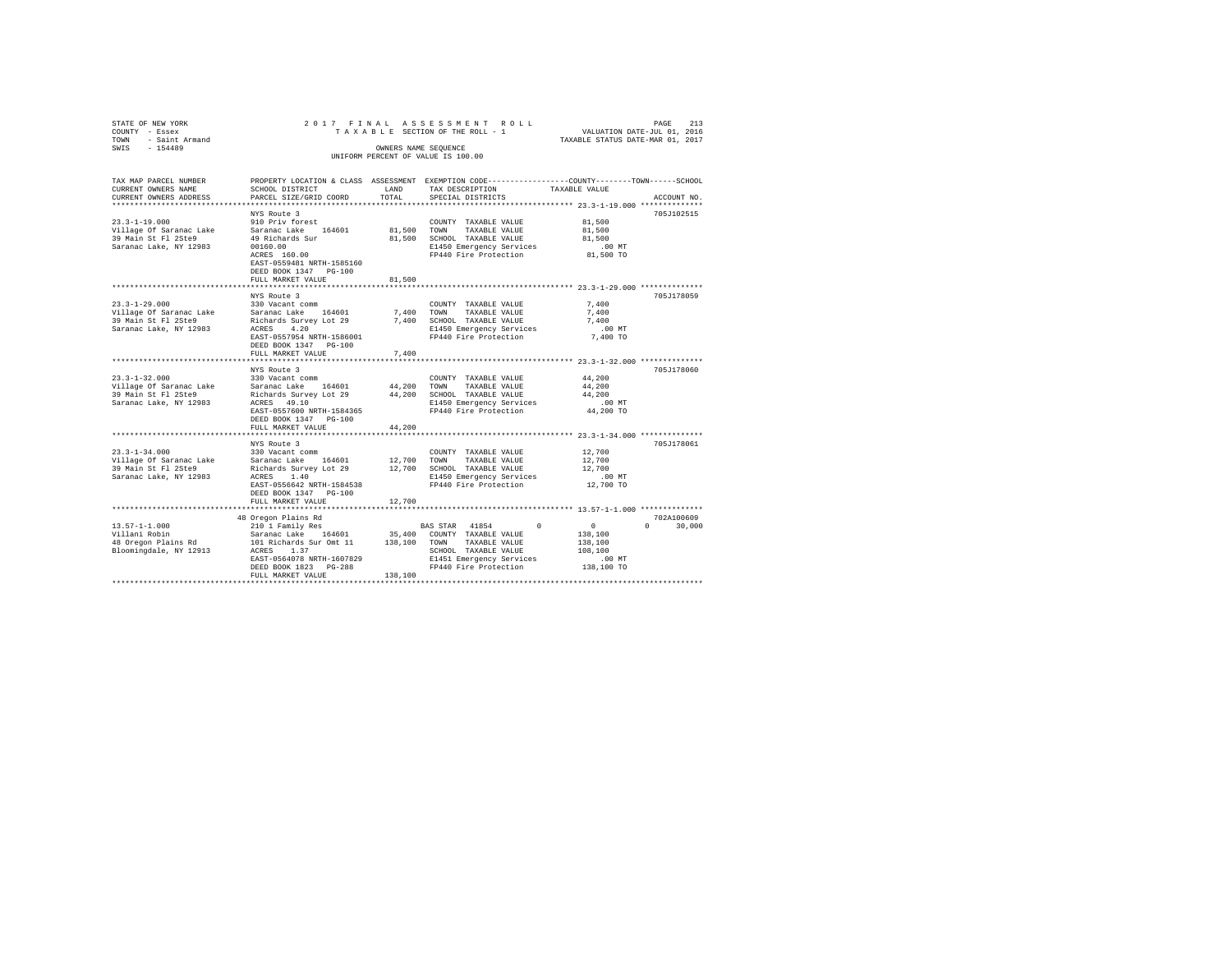| STATE OF NEW YORK<br>COUNTY - Essex<br>TOWN - Saint Armand<br>SWIS - 154489                                                                                            |                                           | OWNERS NAME SEOUENCE | 2017 FINAL ASSESSMENT ROLL<br>TAXABLE SECTION OF THE ROLL - 1<br>UNIFORM PERCENT OF VALUE IS 100.00 |            | VALUATION DATE-JUL 01, 2016<br>TAXABLE STATUS DATE-MAR 01, 2017 | 214<br>PAGE                 |
|------------------------------------------------------------------------------------------------------------------------------------------------------------------------|-------------------------------------------|----------------------|-----------------------------------------------------------------------------------------------------|------------|-----------------------------------------------------------------|-----------------------------|
| TAX MAP PARCEL NUMBER PROPERTY LOCATION & CLASS ASSESSMENT EXEMPTION CODE---------------COUNTY-------TOWN------SCHOOL<br>CURRENT OWNERS NAME<br>CURRENT OWNERS ADDRESS | SCHOOL DISTRICT<br>PARCEL SIZE/GRID COORD | LAND<br>TOTAL        | TAX DESCRIPTION<br>SPECIAL DISTRICTS                                                                |            | TAXABLE VALUE                                                   | ACCOUNT NO.                 |
|                                                                                                                                                                        |                                           |                      |                                                                                                     |            | **************** 13.4-1-39.002 **************                   |                             |
|                                                                                                                                                                        | 152 River Rd                              |                      |                                                                                                     |            |                                                                 | 705J184002                  |
| $13.4 - 1 - 39.002$                                                                                                                                                    | 240 Rural res                             |                      | BAS STAR 41854                                                                                      | $\Omega$   | $\sim$ 0                                                        | $0 \t 30,000$               |
| Viscardo William M Jr                                                                                                                                                  | Saranac Lake 164601                       |                      | 40,100 COUNTY TAXABLE VALUE                                                                         |            | 254,800                                                         |                             |
| Viscardo Kirsten J                                                                                                                                                     | 122 Rs Twp 11 Omt                         |                      | 254,800 TOWN TAXABLE VALUE                                                                          |            | 254,800                                                         |                             |
| 152 River Rd                                                                                                                                                           | See 1071/228                              |                      | SCHOOL TAXABLE VALUE<br>E1451 Emergency Services                                                    |            | 224,800                                                         |                             |
| Bloomingdale, NY 12913                                                                                                                                                 | Survey By G Odone Mp 3283                 |                      |                                                                                                     |            | $.00$ MT                                                        |                             |
|                                                                                                                                                                        | ACRES 12.75                               |                      | FP440 Fire Protection                                                                               |            | 254,800 TO                                                      |                             |
|                                                                                                                                                                        | EAST-0567203 NRTH-1604339                 |                      |                                                                                                     |            |                                                                 |                             |
|                                                                                                                                                                        | DEED BOOK 1042 PG-220                     |                      |                                                                                                     |            |                                                                 |                             |
|                                                                                                                                                                        | FULL MARKET VALUE                         | 254,800              |                                                                                                     |            |                                                                 |                             |
|                                                                                                                                                                        |                                           |                      |                                                                                                     |            |                                                                 |                             |
|                                                                                                                                                                        | 18 Vine St                                |                      |                                                                                                     |            | $\sim$ 0                                                        | 702A101409<br>$0 \t 30,000$ |
| $13.56 - 7 - 6.100$                                                                                                                                                    | 210 1 Family Res                          |                      | BAS STAR 41854 0                                                                                    |            | 98,200                                                          |                             |
| Walker Gregory                                                                                                                                                         | Saranac Lake 164601                       |                      | 26,300 COUNTY TAXABLE VALUE                                                                         |            | 98,200                                                          |                             |
| Walker Jayne<br>18 Vine St                                                                                                                                             | 101 Rs Twp 11 Omt<br>ACRES 0.44           |                      | 98,200 TOWN TAXABLE VALUE                                                                           |            | 68,200                                                          |                             |
| PO Box 309                                                                                                                                                             | EAST-0563275 NRTH-1606778                 |                      | SCHOOL TAXABLE VALUE<br>E1451 Emergency Services<br>FP440 Fire Protection                           |            | $.00$ MT                                                        |                             |
| Bloomingdale, NY 12913 DEED BOOK 1153 PG-281                                                                                                                           |                                           |                      |                                                                                                     |            | 98,200 TO                                                       |                             |
|                                                                                                                                                                        | FULL MARKET VALUE                         | 98,200               |                                                                                                     |            |                                                                 |                             |
|                                                                                                                                                                        |                                           |                      |                                                                                                     |            |                                                                 |                             |
|                                                                                                                                                                        | 47 Rockledge Ln                           |                      |                                                                                                     |            |                                                                 | 705J103012                  |
| $32.38 - 1 - 12.000$                                                                                                                                                   | 210 1 Family Res                          |                      | BAS STAR 41854                                                                                      | $^{\circ}$ | $\sim$ 0                                                        | $\Omega$<br>30,000          |
| Walker Jason                                                                                                                                                           | Saranac Lake 164601                       |                      | 38,000 COUNTY TAXABLE VALUE                                                                         |            | 120,000                                                         |                             |
| Walker Arthur F<br>47 Rockledge Ln                                                                                                                                     | 11 Richards Sur<br>ACRES 0.36             |                      | 120,000 TOWN TAXABLE VALUE                                                                          |            | 120,000                                                         |                             |
|                                                                                                                                                                        |                                           |                      | SCHOOL TAXABLE VALUE                                                                                |            | 90,000                                                          |                             |
| Saranac Lake, NY 12983                                                                                                                                                 | EAST-0555920 NRTH-1578705                 |                      | E1450 Emergency Services<br>FP440 Fire Protection                                                   |            | .00 MT                                                          |                             |
|                                                                                                                                                                        | DEED BOOK 1729 PG-100                     |                      |                                                                                                     |            | 120,000 TO                                                      |                             |
|                                                                                                                                                                        | FULL MARKET VALUE                         |                      | 120,000 WD441 Rockledge water                                                                       |            | 120,000 TO M                                                    |                             |
|                                                                                                                                                                        |                                           |                      |                                                                                                     |            |                                                                 |                             |
|                                                                                                                                                                        | Stevenson Rd                              |                      |                                                                                                     |            |                                                                 | 705J102902                  |
| $32.166 - 6 - 4.000$                                                                                                                                                   | 311 Res vac land                          |                      | COUNTY TAXABLE VALUE                                                                                |            | 4,400                                                           |                             |
| Wamsqanz John                                                                                                                                                          | Saranac Lake 164601                       | 4,400 TOWN           | TAXABLE VALUE                                                                                       |            | 4,400                                                           |                             |
| Wamsganz Claudia<br>30 Stevenson Rd                                                                                                                                    | 11 Richards Sur<br>ACRES 0.48             |                      | 4,400 SCHOOL TAXABLE VALUE                                                                          |            | 4,400                                                           |                             |
| Saranac Lake, NY 12983                                                                                                                                                 | EAST-0554493 NRTH-1578291                 |                      | E1450 Emergency Services<br>FP440 Fire Protection                                                   |            | $.00$ MT<br>4,400 TO                                            |                             |
|                                                                                                                                                                        | DEED BOOK 1534 PG-71                      |                      |                                                                                                     |            |                                                                 |                             |
|                                                                                                                                                                        | FULL MARKET VALUE                         | 4,400                |                                                                                                     |            |                                                                 |                             |
|                                                                                                                                                                        |                                           |                      |                                                                                                     |            |                                                                 |                             |
|                                                                                                                                                                        | Stevenson Rd                              |                      |                                                                                                     |            |                                                                 | 705J192016                  |
| $32.166 - 6 - 7.000$                                                                                                                                                   | 311 Res vac land                          |                      | COUNTY TAXABLE VALUE                                                                                |            | 100                                                             |                             |
| Wamsganz John P                                                                                                                                                        | Saranac Lake 164601                       |                      | 100 TOWN TAXABLE VALUE                                                                              |            | 100                                                             |                             |
|                                                                                                                                                                        | Richards Survey Lot 11                    |                      | 100 SCHOOL TAXABLE VALUE                                                                            |            | 100                                                             |                             |
|                                                                                                                                                                        | ACRES 0.01                                |                      | E1450 Emergency Services                                                                            |            | .00 MT<br>100 TO                                                |                             |
| Wamsganz Claudia<br>Gray Cottage<br>30 Stevenson Ln                                                                                                                    | EAST-0554505 NRTH-1578138                 |                      | FP440 Fire Protection                                                                               |            |                                                                 |                             |
| Saranac Lake, NY 12983                                                                                                                                                 | DEED BOOK 528 PG-235                      |                      |                                                                                                     |            |                                                                 |                             |
|                                                                                                                                                                        | FULL MARKET VALUE                         | 100                  |                                                                                                     |            |                                                                 |                             |
|                                                                                                                                                                        |                                           |                      |                                                                                                     |            |                                                                 |                             |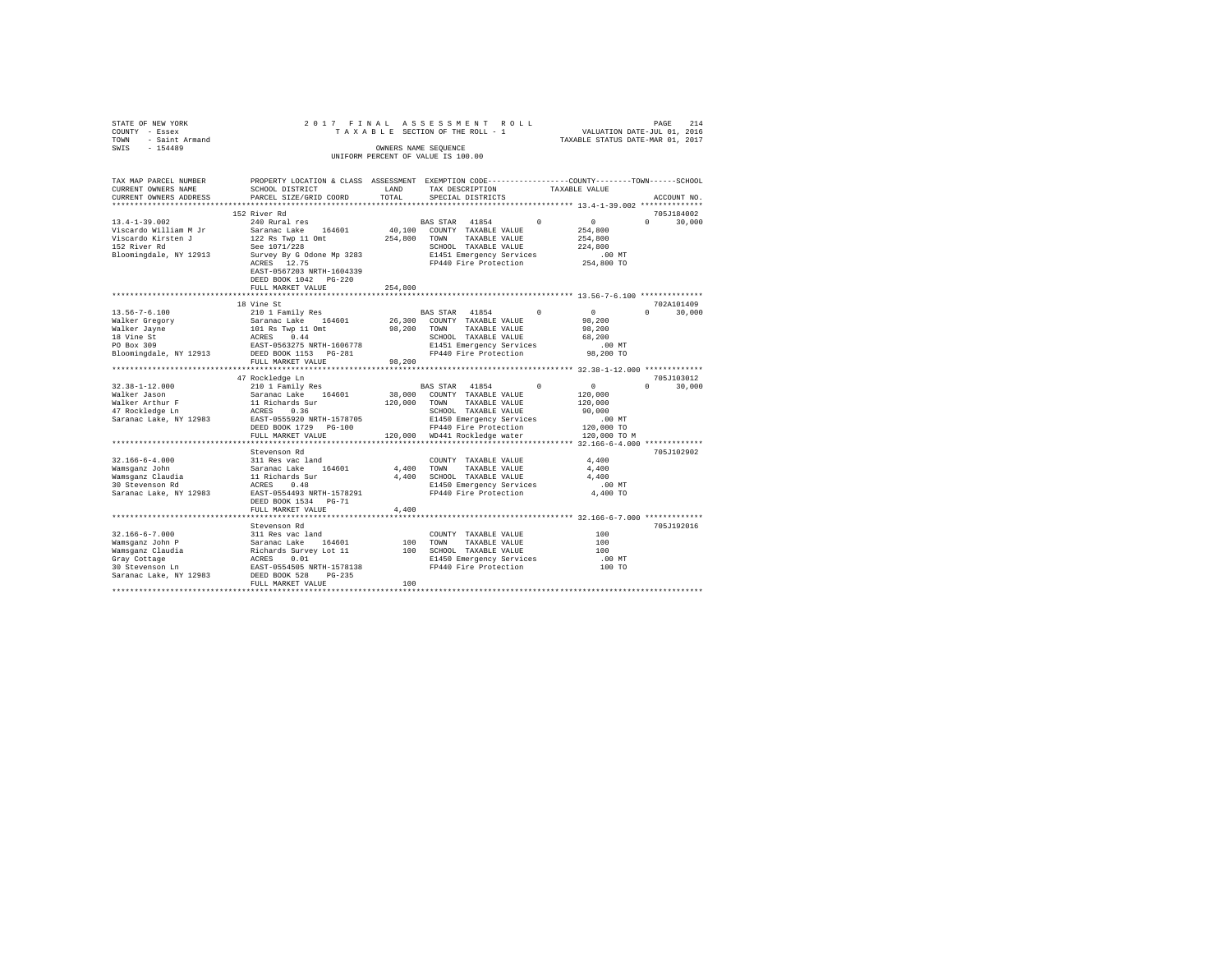| STATE OF NEW YORK   | 2017 FINAL ASSESSMENT ROLL         | 215<br>PAGE                      |
|---------------------|------------------------------------|----------------------------------|
| COUNTY - Essex      | TAXABLE SECTION OF THE ROLL - 1    | VALUATION DATE-JUL 01, 2016      |
| TOWN - Saint Armand |                                    | TAXABLE STATUS DATE-MAR 01, 2017 |
| SWIS<br>$-154489$   | OWNERS NAME SEOUENCE               |                                  |
|                     | UNIFORM PERCENT OF VALUE IS 100.00 |                                  |

| TAX MAP PARCEL NUMBER<br>CURRENT OWNERS NAME<br>CURRENT OWNERS ADDRESS                                                            | SCHOOL DISTRICT<br>PARCEL SIZE/GRID COORD<br>************************                                                                                                         | LAND<br>TOTAL           | TAX DESCRIPTION<br>SPECIAL DISTRICTS                                                                                                                                                       | PROPERTY LOCATION & CLASS ASSESSMENT EXEMPTION CODE----------------COUNTY-------TOWN-----SCHOOL<br>TAXABLE VALUE<br>ACCOUNT NO. |
|-----------------------------------------------------------------------------------------------------------------------------------|-------------------------------------------------------------------------------------------------------------------------------------------------------------------------------|-------------------------|--------------------------------------------------------------------------------------------------------------------------------------------------------------------------------------------|---------------------------------------------------------------------------------------------------------------------------------|
|                                                                                                                                   |                                                                                                                                                                               |                         |                                                                                                                                                                                            |                                                                                                                                 |
| $32.166 - 7 - 3.001$<br>Wamsganz John P<br>Wamsganz Claudia                                                                       | Stevenson Rd<br>311 Res vac land<br>Saranac Lake<br>164601<br>11 Omt Rs<br>FULL MARKET VALUE                                                                                  | 100<br>100<br>100       | COUNTY TAXABLE VALUE<br>TOWN<br>TAXABLE VALUE<br>SCHOOL TAXABLE VALUE<br>E1450 Emergency Services<br>FP440 Fire Protection                                                                 | 705J192015<br>100<br>100<br>100<br>.00 MT<br>100 TO                                                                             |
|                                                                                                                                   | *****************************                                                                                                                                                 |                         |                                                                                                                                                                                            |                                                                                                                                 |
| $32.166 - 6 - 3.000$<br>Wamsqanz John R<br>Wamsganz Claudia<br>30 Stevenson Ln<br>Saranac Lake, NY 12983                          | Stevenson Rd<br>311 Res vac land<br>Saranac Lake 164601<br>Richards Survey Lot 11<br>ACRES 1.00<br>EAST-0554556 NRTH-1578423<br>DEED BOOK 1055<br>PG-299<br>FULL MARKET VALUE | 5,000<br>5.000          | COUNTY TAXABLE VALUE<br>5,000 TOWN<br>TAXABLE VALUE<br>SCHOOL TAXABLE VALUE<br>E1450 Emergency Services<br>FP440 Fire Protection                                                           | 7079978063<br>5,000<br>5,000<br>5,000<br>$.00$ MT<br>5,000 TO                                                                   |
|                                                                                                                                   | ********************                                                                                                                                                          |                         |                                                                                                                                                                                            | **************** 32.166-7-1.000 **************                                                                                  |
| $32.166 - 7 - 1.000$<br>Wamsqanz John R<br>Wamsganz Claudia<br>30 Stevenson Rd<br>Saranac Lake, NY 12983                          | Stevenson Rd<br>311 Res vac land<br>Saranac Lake 164601<br>Richards Survey Lot 11<br>ACRES 0.03<br>EAST-0554629 NRTH-1578119<br>DEED BOOK 1055 PG-299                         | 100<br>100              | COUNTY TAXABLE VALUE<br>TOWN<br>TAXABLE VALUE<br>SCHOOL TAXABLE VALUE<br>E1450 Emergency Services<br>FP440 Fire Protection                                                                 | 705J178065<br>100<br>100<br>100<br>$.00$ MT<br>100 TO                                                                           |
|                                                                                                                                   | FULL MARKET VALUE                                                                                                                                                             | 100                     |                                                                                                                                                                                            |                                                                                                                                 |
|                                                                                                                                   |                                                                                                                                                                               |                         |                                                                                                                                                                                            | 705J104213                                                                                                                      |
| $32.38 - 1 - 6.000$<br>Wareham Arthur W<br>Wareham Alice E<br>46 Rockledge Ln<br>Saranac Lake, NY 12983 EAST-0556067 NRTH-1578383 | 46 Rockledge Ln<br>210 1 Family Res<br>Saranac Lake 164601<br>11 Richards Sur<br>ACRES 1.30<br>DEED BOOK 352<br>PG-578<br>FULL MARKET VALUE                                   | 223,900 TOWN            | BAS STAR 41854<br>$^{\circ}$<br>45,300 COUNTY TAXABLE VALUE<br>TAXABLE VALUE<br>SCHOOL TAXABLE VALUE<br>E1450 Emergency Services<br>FP440 Fire Protection<br>223,900 WD441 Rockledge water | $\sim$ 0<br>$\mathbf{r}$<br>30,000<br>223,900<br>223,900<br>193,900<br>00 MT.<br>223,900 TO<br>223,900 TO M                     |
|                                                                                                                                   |                                                                                                                                                                               |                         |                                                                                                                                                                                            |                                                                                                                                 |
| $23.3 - 2 - 3.000$<br>Warner David P<br>Warner Nancy J<br>168 Trudeau Rd<br>Saranac Lake, NY 12983                                | 168 Trudeau Rd<br>210 1 Family Res<br>Saranac Lake 164601<br>9 Richards Sur<br>ACRES 0.90<br>EAST-0553440 NRTH-1585658<br>$PG-262$<br>DEED BOOK 1619<br>FULL MARKET VALUE     | 211,200 TOWN<br>211,200 | ENH STAR 41834<br>$\Omega$<br>44,000 COUNTY TAXABLE VALUE<br>TAXABLE VALUE<br>SCHOOL TAXABLE VALUE<br>E1450 Emergency Services<br>FP440 Fire Protection                                    | 705J103714<br>$\sim$ 0<br>$0 \qquad \qquad$<br>65,500<br>211,200<br>211,200<br>145,700<br>$.00$ MT<br>211,200 TO                |
|                                                                                                                                   |                                                                                                                                                                               |                         |                                                                                                                                                                                            |                                                                                                                                 |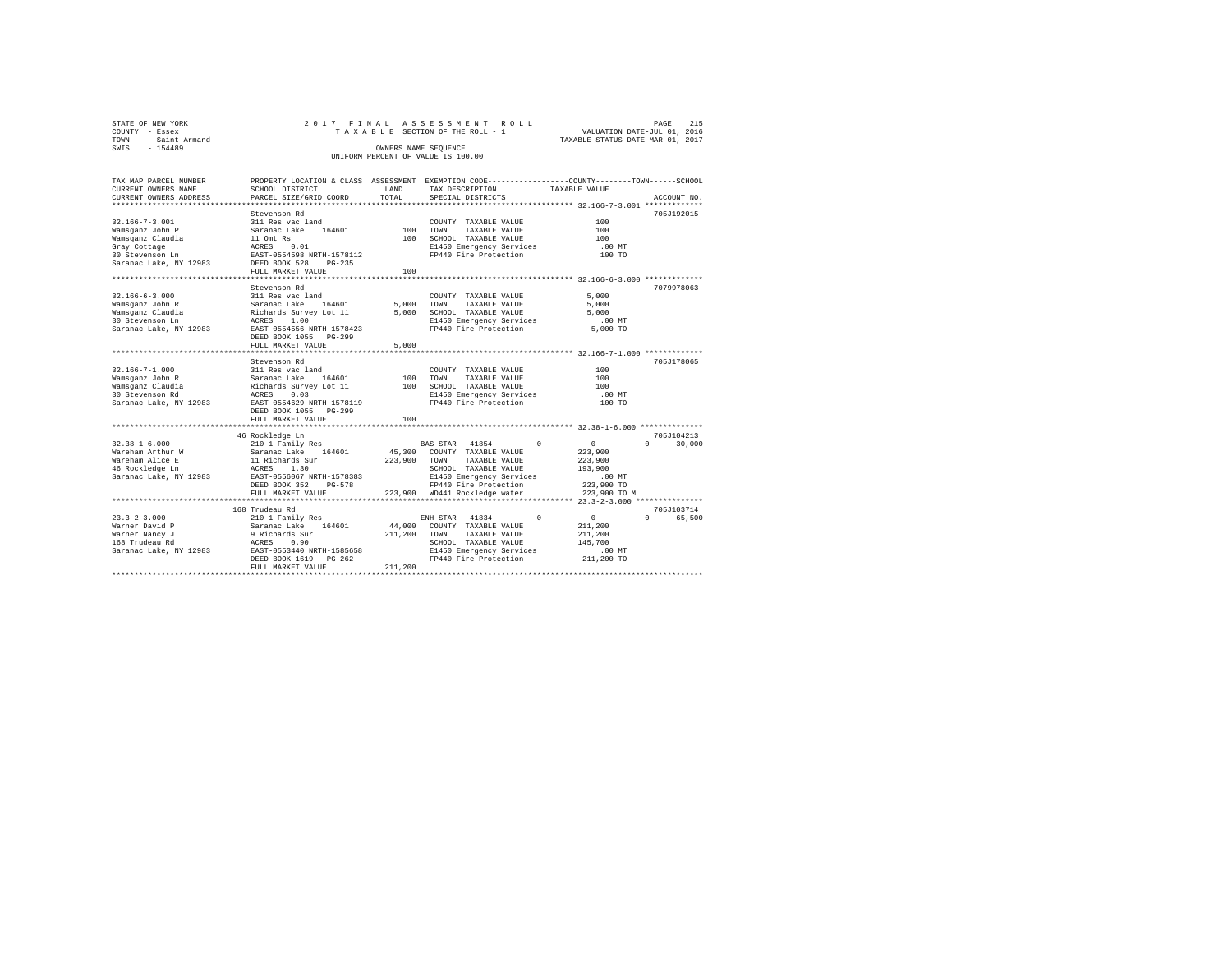| STATE OF NEW YORK<br>COUNTY - Essex<br>- Saint Armand<br>TOWN<br>SWIS - 154489                                                                                                                 |                                                                                                                                                                                                                                                                                                                                                                                              |                                              | 2017 FINAL ASSESSMENT ROLL<br>TAXABLE SECTION OF THE ROLL - 1<br>OWNERS NAME SEQUENCE<br>UNIFORM PERCENT OF VALUE IS 100.00                                                                                                                              | PAGE<br>216<br>VALUATION DATE-JUL 01, 2016<br>TAXABLE STATUS DATE-MAR 01, 2017                                                   |
|------------------------------------------------------------------------------------------------------------------------------------------------------------------------------------------------|----------------------------------------------------------------------------------------------------------------------------------------------------------------------------------------------------------------------------------------------------------------------------------------------------------------------------------------------------------------------------------------------|----------------------------------------------|----------------------------------------------------------------------------------------------------------------------------------------------------------------------------------------------------------------------------------------------------------|----------------------------------------------------------------------------------------------------------------------------------|
| TAX MAP PARCEL NUMBER<br>CURRENT OWNERS NAME<br>CURRENT OWNERS ADDRESS                                                                                                                         | SCHOOL DISTRICT<br>PARCEL SIZE/GRID COORD                                                                                                                                                                                                                                                                                                                                                    | LAND<br>TOTAL                                | TAX DESCRIPTION<br>SPECIAL DISTRICTS                                                                                                                                                                                                                     | PROPERTY LOCATION & CLASS ASSESSMENT EXEMPTION CODE---------------COUNTY-------TOWN------SCHOOL<br>TAXABLE VALUE<br>ACCOUNT NO.  |
| $23.3 - 2 - 4.000$<br>Warner David P<br>Warner Nancy J<br>168 Trudeau Rd<br>Saranac Lake, NY 12983                                                                                             | Mount Pisgah Ln<br>311 Res vac land<br>Saranac Lake 164601<br>9 Rs Twp 11 Omt<br>Glenn Ridge Subd Lot 1<br>ACRES 1.20<br>EAST-0553594 NRTH-1585667<br>DEED BOOK 1688 PG-209<br>FULL MARKET VALUE                                                                                                                                                                                             | 33,700 TOWN<br>33,700                        | COUNTY TAXABLE VALUE<br>TAXABLE VALUE<br>33,700 SCHOOL TAXABLE VALUE<br>E1450 Emergency Services<br>FP440 Fire Protection                                                                                                                                | 705J187003<br>33,700<br>33,700<br>33,700<br>$.00$ MT<br>33,700 TO                                                                |
|                                                                                                                                                                                                |                                                                                                                                                                                                                                                                                                                                                                                              | ************                                 |                                                                                                                                                                                                                                                          |                                                                                                                                  |
| $23.3 - 2 - 30.000$<br>Warner Matthew S<br>Warner Rosemary T<br>405 McKenzie Pond Rd<br>Saranac Lake, NY 12983<br>$32.166 - 5 - 1.111$<br>Weinberg Ira<br>PO Box 107<br>Saranac Lake, NY 12983 | Trudeau Rd<br>311 Res vac land<br>Saranac Lake 164601<br>OMT TWP 11 RS<br>ACRES 1.00<br>EAST-0553884 NRTH-1585720<br>DEED BOOK 1855 PG-180<br>FULL MARKET VALUE<br>Cantwell Way<br>311 Res vac land<br>Saranac Lake 164601<br>11 Richards Sur<br>Old Military Est Pt Lt 11<br>Common Parcel 887/100<br>ACRES 0.45<br>EAST-0554018 NRTH-1578682<br>DEED BOOK 1242 PG-222<br>FULL MARKET VALUE | 50,300<br>50,300<br>50,300<br>9.500<br>9,500 | COUNTY TAXABLE VALUE<br>TOWN TAXABLE VALUE<br>SCHOOL TAXABLE VALUE<br>E1450 Emergency Services<br>FP440 Fire Protection<br>COUNTY TAXABLE VALUE<br>9.500 TOWN TAXABLE VALUE<br>SCHOOL TAXABLE VALUE<br>E1450 Emergency Services<br>FP440 Fire Protection | 705Z017003<br>50,300<br>50,300<br>50,300<br>.00 MT<br>50,300 TO<br>705J102210<br>9.500<br>9,500<br>9,500<br>$.00$ MT<br>9,500 TO |
| $32.166 - 5 - 1.115$<br>Weinberg Ira<br>PO Box 107<br>Saranac Lake, NY 12983                                                                                                                   | 14 Cantwell Way<br>220 2 Family Res<br>Saranac Lake 164601<br>11 Richards Survey<br>Old Military Est Lot 10<br>Survey Map # 3027<br>ACRES 0.41<br>EAST-0554167 NRTH-1578687<br>DEED BOOK 1223 PG-253<br>FULL MARKET VALUE<br>*********************                                                                                                                                           | 19,000<br>56,100<br>56,100                   | COUNTY TAXABLE VALUE<br>TOWN<br>TAXABLE VALUE<br>SCHOOL TAXABLE VALUE<br>E1450 Emergency Services<br>FP440 Fire Protection                                                                                                                               | 705J181007<br>56,100<br>56,100<br>56,100<br>$.00$ MT<br>56,100 TO                                                                |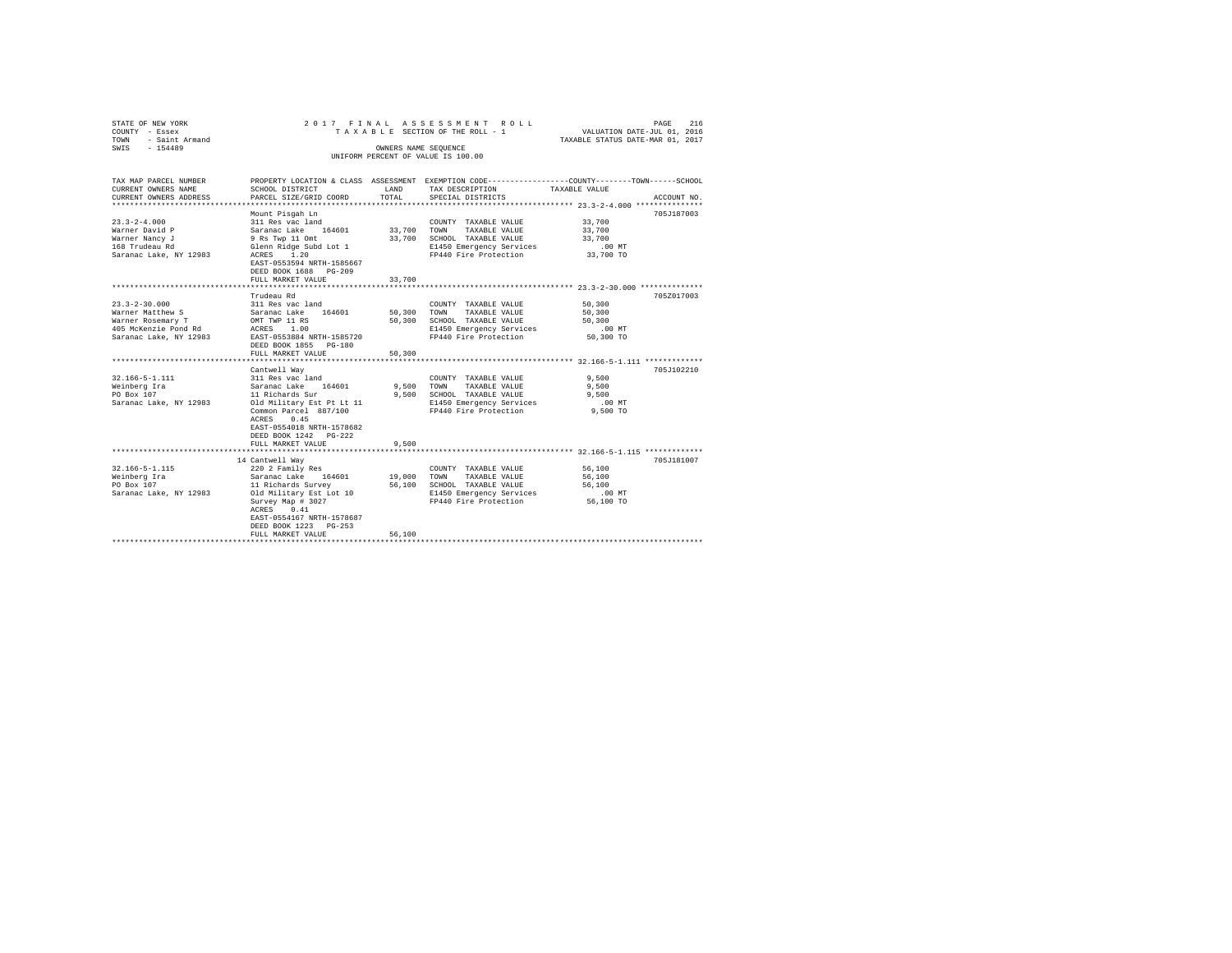| STATE OF NEW YORK<br>COUNTY - Essex<br>TOWN - Saint Armand<br>SWIS - 154489 |                                                   | OWNERS NAME SEQUENCE | 2017 FINAL ASSESSMENT ROLL<br>TAXABLE SECTION OF THE ROLL - 1 | PAGE<br>217<br>VALUATION DATE-JUL 01, 2016<br>TAXABLE STATUS DATE-MAR 01, 2017                  |  |
|-----------------------------------------------------------------------------|---------------------------------------------------|----------------------|---------------------------------------------------------------|-------------------------------------------------------------------------------------------------|--|
|                                                                             |                                                   |                      | UNIFORM PERCENT OF VALUE IS 100.00                            |                                                                                                 |  |
|                                                                             |                                                   |                      |                                                               |                                                                                                 |  |
| TAX MAP PARCEL NUMBER                                                       |                                                   |                      |                                                               | PROPERTY LOCATION & CLASS ASSESSMENT EXEMPTION CODE---------------COUNTY-------TOWN------SCHOOL |  |
| CURRENT OWNERS NAME                                                         | SCHOOL DISTRICT                                   | LAND                 | TAX DESCRIPTION                                               | TAXABLE VALUE                                                                                   |  |
| CURRENT OWNERS ADDRESS                                                      | PARCEL SIZE/GRID COORD                            | TOTAL                | SPECIAL DISTRICTS                                             | ACCOUNT NO.                                                                                     |  |
|                                                                             | Bloomingdale Ave                                  |                      |                                                               | 705J179024                                                                                      |  |
| $32.166 - 5 - 1.210$                                                        | 311 Res vac land                                  |                      | COUNTY TAXABLE VALUE                                          | 17,400                                                                                          |  |
| Weinberg Ira                                                                | Saranac Lake 164601                               | 17,400               | TOWN<br>TAXABLE VALUE                                         | 17,400                                                                                          |  |
| PO Box 107                                                                  | 11 OMT TWP 11 RS                                  | 17,400               | SCHOOL TAXABLE VALUE                                          | 17,400                                                                                          |  |
| Saranac Lake, NY 12983                                                      | Parcel 4                                          |                      | E1450 Emergency Services                                      | $.00$ MT                                                                                        |  |
|                                                                             | ACRES 0.32                                        |                      | FP440 Fire Protection                                         | 17,400 TO                                                                                       |  |
|                                                                             | EAST-0553821 NRTH-1578589                         |                      |                                                               |                                                                                                 |  |
|                                                                             | DEED BOOK 1529 PG-292<br>FULL MARKET VALUE        | 17,400               |                                                               |                                                                                                 |  |
|                                                                             |                                                   |                      |                                                               |                                                                                                 |  |
|                                                                             | 13 Cantwell Way                                   |                      |                                                               | 705J180026                                                                                      |  |
| 32.166-5-1.112                                                              | 220 2 Family Res                                  |                      | COUNTY TAXABLE VALUE                                          | 52,600                                                                                          |  |
| Weinberg Ira S                                                              | Saranac Lake 164601                               | 14,800               | TOWN<br>TAXABLE VALUE                                         | 52,600                                                                                          |  |
| $PO$ Box $107$                                                              | 11 Richards Survey                                | 52,600               | SCHOOL TAXABLE VALUE                                          | 52,600                                                                                          |  |
| Saranac Lake, NY 12983                                                      | Old Military Est Lot 1                            |                      | E1450 Emergency Services                                      | .00MT                                                                                           |  |
|                                                                             | John Deming Survey 3027                           |                      | FP440 Fire Protection                                         | 52,600 TO                                                                                       |  |
|                                                                             | ACRES 0.24                                        |                      |                                                               |                                                                                                 |  |
|                                                                             | EAST-0554069 NRTH-1578587<br>DEED BOOK 1206 PG-82 |                      |                                                               |                                                                                                 |  |
|                                                                             | FULL MARKET VALUE                                 | 52,600               |                                                               |                                                                                                 |  |
|                                                                             |                                                   |                      |                                                               | ******************************** 32.166-5-1.116 *************                                   |  |
|                                                                             | 40 Cantwell Way                                   |                      |                                                               | 705J181008                                                                                      |  |
| 32.166-5-1.116                                                              | 210 1 Family Res                                  |                      | COUNTY TAXABLE VALUE                                          | 93,300                                                                                          |  |
| Weinberg Ira S                                                              | Saranac Lake 164601                               | 14,400               | TOWN<br>TAXABLE VALUE                                         | 93,300                                                                                          |  |
| 98 Donaldson Rd                                                             | 11 Richards Survey                                |                      | 93,300 SCHOOL TAXABLE VALUE                                   | 93,300                                                                                          |  |
| Lake Clear, NY 12983                                                        | Old Military Est Lot 5                            |                      | E1450 Emergency Services                                      | $.00$ MT                                                                                        |  |
|                                                                             | Survey 3027                                       |                      | FP440 Fire Protection                                         | 93,300 TO                                                                                       |  |
|                                                                             | ACRES 0.21                                        |                      |                                                               |                                                                                                 |  |
|                                                                             | EAST-0554031 NRTH-1578533                         |                      |                                                               |                                                                                                 |  |
|                                                                             | DEED BOOK 1768 PG-179<br>FULL MARKET VALUE        | 93,300               |                                                               |                                                                                                 |  |
|                                                                             |                                                   |                      |                                                               |                                                                                                 |  |
|                                                                             | 38 Cantwell Way                                   |                      |                                                               | 705J181009                                                                                      |  |
| 32.166-5-1.117                                                              | 220 2 Family Res                                  |                      | COUNTY TAXABLE VALUE                                          | 78,700                                                                                          |  |
| Weinberg Ira S<br>20 Boy 107                                                | Saranac Lake 164601                               | 12,500               | TOWN<br>TAXABLE VALUE                                         | 78,700                                                                                          |  |
|                                                                             | 11 Richards Survey                                |                      | 78,700 SCHOOL TAXABLE VALUE                                   | 78,700                                                                                          |  |
| Saranac Lake, NY 12983                                                      | Old Military Est Lot 6                            |                      | E1450 Emergency Services                                      | .00MT                                                                                           |  |
|                                                                             | John Deeming Survey 3027                          |                      | FP440 Fire Protection                                         | 78,700 TO                                                                                       |  |
|                                                                             | ACRES 0.09                                        |                      |                                                               |                                                                                                 |  |
|                                                                             | EAST-0553934 NRTH-1578589                         |                      |                                                               |                                                                                                 |  |
|                                                                             | DEED BOOK 1206 PG-82<br>FULL MARKET VALUE         | 78,700               |                                                               |                                                                                                 |  |
|                                                                             |                                                   |                      |                                                               |                                                                                                 |  |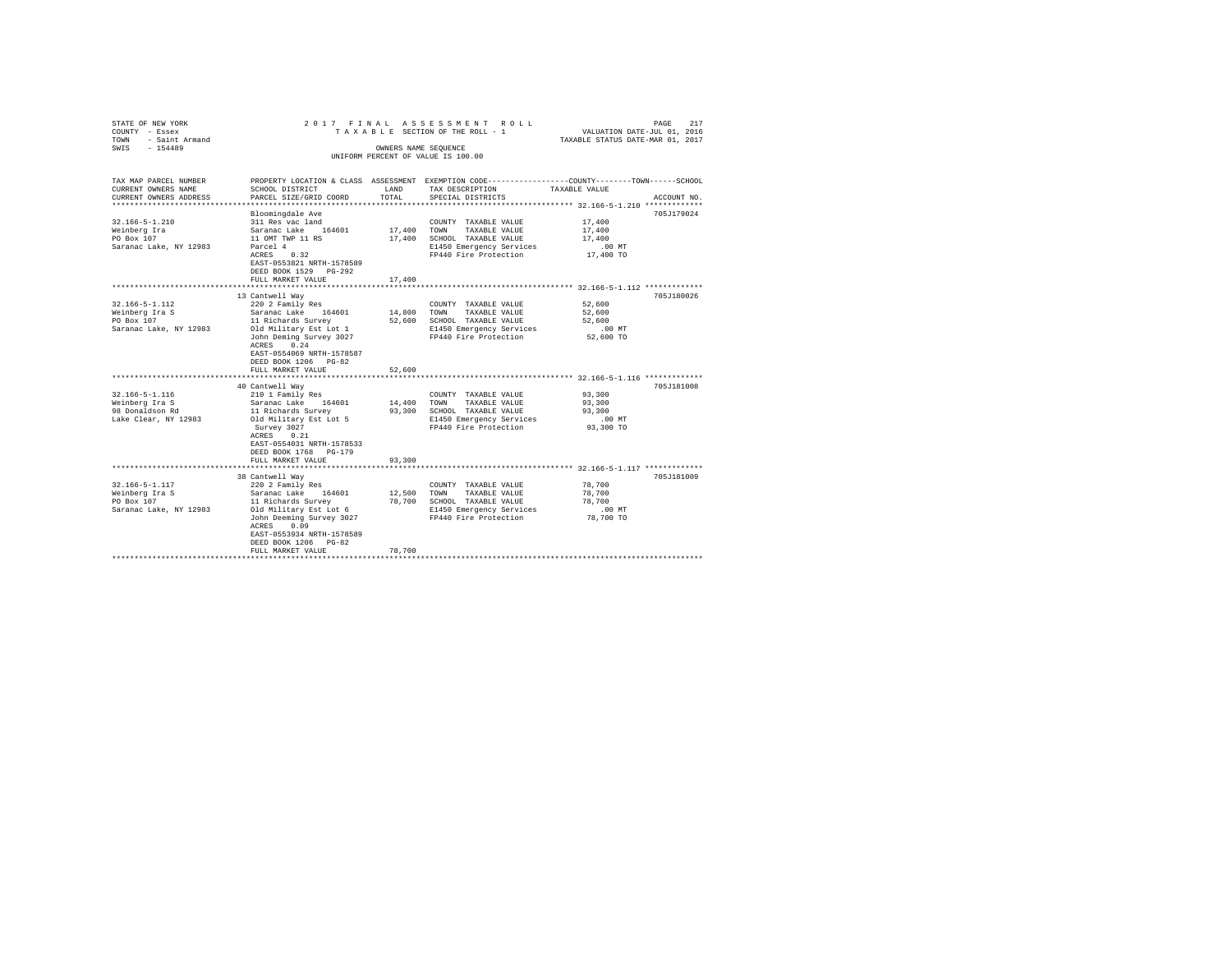| STATE OF NEW YORK<br>COUNTY<br>- Essex<br>- Saint Armand<br>TOWN<br>SWIS - 154489 |                                      | OWNERS NAME SEQUENCE | 2017 FINAL ASSESSMENT ROLL<br>UNIFORM PERCENT OF VALUE IS 100.00 | 218<br>PAGE<br>TAXABLE SECTION OF THE ROLL - 1 VALUATION DATE-JUL 01, 2016<br>TAXABLE STATUS DATE-MAR 01, 2017 |
|-----------------------------------------------------------------------------------|--------------------------------------|----------------------|------------------------------------------------------------------|----------------------------------------------------------------------------------------------------------------|
| TAX MAP PARCEL NUMBER                                                             | PROPERTY LOCATION & CLASS ASSESSMENT |                      |                                                                  | EXEMPTION CODE-----------------COUNTY-------TOWN------SCHOOL                                                   |
| CURRENT OWNERS NAME                                                               | SCHOOL DISTRICT                      | <b>LAND</b>          | TAX DESCRIPTION TAXABLE VALUE                                    |                                                                                                                |
| CURRENT OWNERS ADDRESS 6 PARCEL SIZE/GRID COORD 6 TOTAL SPECIAL DISTRICTS         |                                      |                      |                                                                  | ACCOUNT NO.                                                                                                    |
|                                                                                   |                                      |                      |                                                                  |                                                                                                                |
|                                                                                   | 683 NYS Route 3                      |                      |                                                                  | 705J103004                                                                                                     |
| $23.3 - 1 - 40.100$                                                               | 240 Rural res                        |                      | COUNTY TAXABLE VALUE                                             | 199,300                                                                                                        |
| Weller Mary A                                                                     | Saranac Lake 164601 46,700           |                      | TOWN<br>TAXABLE VALUE                                            | 199,300                                                                                                        |
| Weller Mark F                                                                     | 29 Richards Sur 199,300              |                      | SCHOOL TAXABLE VALUE 199,300                                     |                                                                                                                |
| 20 Bloomingdale Ave MCRES 15.56                                                   |                                      |                      | E1450 Emergency Services .00 MT                                  |                                                                                                                |
| Saranac Lake, NY 12983                                                            | EAST-0555939 NRTH-1584974            |                      | FP440 Fire Protection 199,300 TO                                 |                                                                                                                |
|                                                                                   | DEED BOOK 849<br>PG-229              |                      |                                                                  |                                                                                                                |
|                                                                                   | FULL MARKET VALUE                    | 199,300              |                                                                  |                                                                                                                |
|                                                                                   |                                      |                      |                                                                  |                                                                                                                |

|                        | **************                                 |         | ****************** 13.56-2-6.000 *************** |              |                    |
|------------------------|------------------------------------------------|---------|--------------------------------------------------|--------------|--------------------|
|                        | Saint Regis Ave                                |         |                                                  |              | 702A102003         |
| $13.56 - 2 - 6.000$    | 311 Res vac land                               |         | COUNTY TAXABLE VALUE                             | 22,200       |                    |
| WGD Enterprises Inc    | Saranac Lake 164601                            | 22,200  | TOWN<br>TAXABLE VALUE                            | 22,200       |                    |
| 37 St Lawrence Ave     | 82 Richards Sur Omt 11                         | 22,200  | SCHOOL TAXABLE VALUE                             | 22,200       |                    |
| Saranac Lake, NY 12983 | 0.80<br>ACRES                                  |         | E1451 Emergency Services                         | $.00$ MT     |                    |
|                        | EAST-0562784 NRTH-1607698                      |         | FP440 Fire Protection                            | 22,200 TO    |                    |
|                        | DEED BOOK 1336 PG-11                           |         |                                                  |              |                    |
|                        | FULL MARKET VALUE                              | 22,200  |                                                  |              |                    |
|                        |                                                |         |                                                  |              |                    |
|                        | 781 Saint Regis Ave                            |         |                                                  |              | 702A102002         |
| $13.56 - 2 - 7.000$    | 416 Mfg hsing pk                               |         | COUNTY TAXABLE VALUE                             | 244,500      |                    |
| WGD Enterprises Inc    | Saranac Lake 164601 86,200                     |         | TOWN<br>TAXABLE VALUE                            | 244,500      |                    |
| 37 St Lawrence Ave     | 82 Richards Surtwp.11 Omt                      | 244,500 | SCHOOL TAXABLE VALUE                             | 244,500      |                    |
| Saranac Lake, NY 12983 | 2.50<br>ACRES                                  |         | E1451 Emergency Services                         | .00MT        |                    |
|                        | EAST-0562952 NRTH-1607665                      |         | FP440 Fire Protection                            | 244,500 TO   |                    |
|                        | DEED BOOK 1336 PG-11                           |         | SD442 Bloomingdale Sewer D                       | 244,500 TO M |                    |
|                        | FULL MARKET VALUE                              | 244,500 | WD442 Bloomingdale Water D                       | 244,500 TO M |                    |
|                        |                                                |         |                                                  |              |                    |
|                        | 13 School St                                   |         |                                                  |              | 702A101010         |
| $13.65 - 1 - 10.000$   | 416 Mfg hsing pk                               |         | COUNTY TAXABLE VALUE                             | 190,000      |                    |
|                        | WGD Enterprises Inc 5aranac Lake 164601 72.800 |         | TOWN<br>TAXABLE VALUE                            | 190,000      |                    |
| 37 St Lawrence Ave     | 102 Twp 11 OMT                                 | 190,000 | SCHOOL TAXABLE VALUE                             | 190,000      |                    |
| Saranac Lake, NY 12983 | ACRES<br>3.10                                  |         | E1451 Emergency Services                         | .00MT        |                    |
|                        | EAST-0564069 NRTH-1605444                      |         | FP440 Fire Protection                            | 190,000 TO   |                    |
|                        | DEED BOOK 1336 PG-11                           |         | SD442 Bloomingdale Sewer D 190.000 TO M          |              |                    |
|                        | FULL MARKET VALUE                              |         | 190,000 WD442 Bloomingdale Water D               | 190,000 TO M |                    |
|                        |                                                |         |                                                  |              |                    |
|                        | 60 Maple Ln                                    |         |                                                  |              | 702A196001         |
| $13.56 - 10 - 4.000$   | 210 1 Family Res                               |         | BAS STAR 41854<br>$\Omega$                       | 0            | $\Omega$<br>30,000 |
| Whitelaw Francis W     | Saranac Lake 164601                            |         | 31,300 COUNTY TAXABLE VALUE                      | 127,800      |                    |
| 60 Maple Ln            | 82 Omt Twp 11 Rs                               | 127,800 | TAXABLE VALUE<br>TOWN                            | 127,800      |                    |
| Bloomingdale, NY 12913 | ACRES 0.65 BANK1STARSG                         |         | SCHOOL TAXABLE VALUE                             | 97.800       |                    |
|                        | EAST-0561443 NRTH-1605785                      |         | E1451 Emergency Services                         | $.00$ MT     |                    |
|                        | DEED BOOK 1093 PG-71                           |         | FP440 Fire Protection                            | 127,800 TO   |                    |
|                        | FULL MARKET VALUE                              | 127,800 |                                                  |              |                    |
|                        | *************************************          |         |                                                  |              |                    |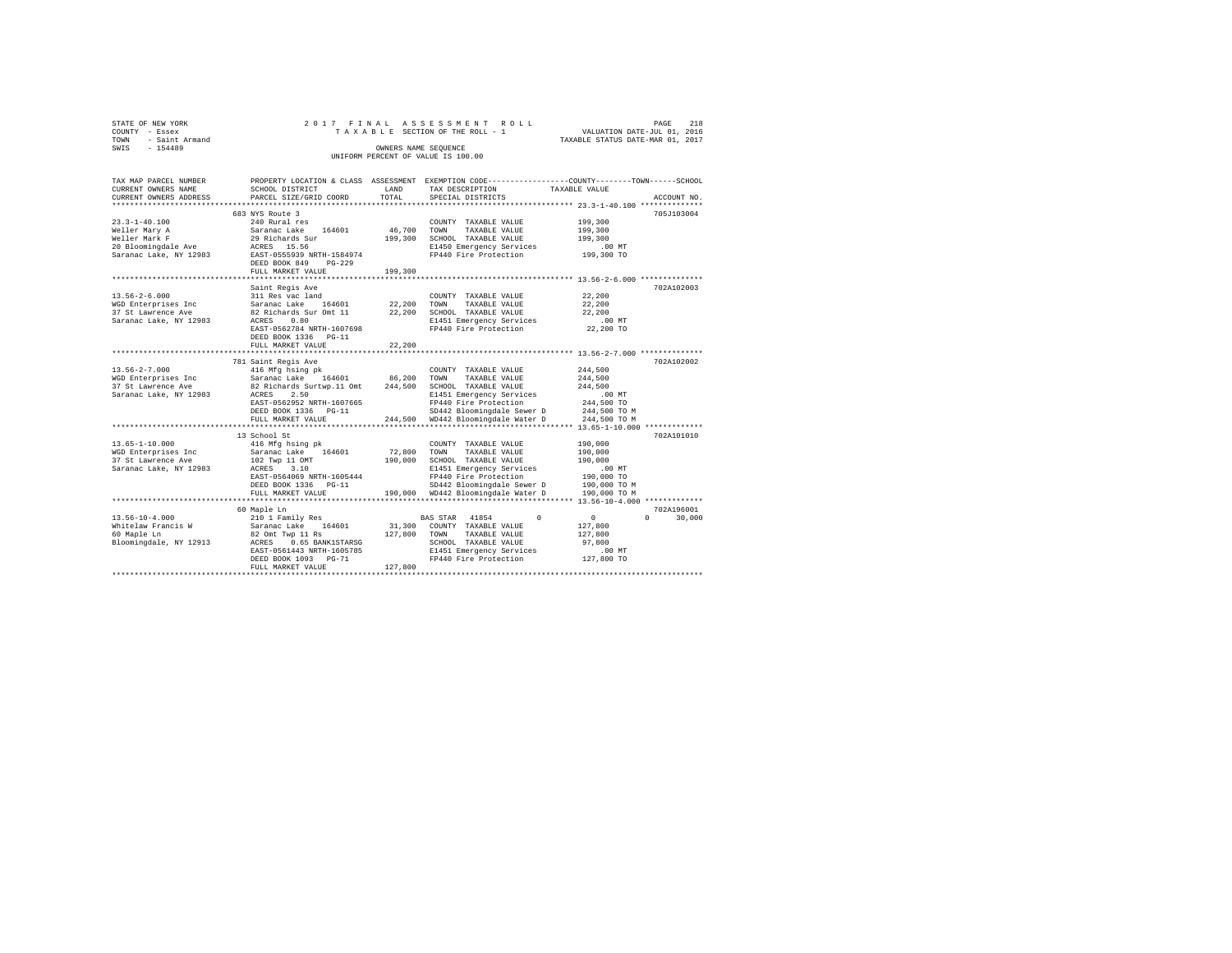|                | STATE OF NEW YORK   |  |  |  |  | 2017 FINAL ASSESSMENT ROLL         |  |  |  |                                  |                             | PAGE | 219 |
|----------------|---------------------|--|--|--|--|------------------------------------|--|--|--|----------------------------------|-----------------------------|------|-----|
| COUNTY - Essex |                     |  |  |  |  | TAXABLE SECTION OF THE ROLL - 1    |  |  |  |                                  | VALUATION DATE-JUL 01, 2016 |      |     |
|                | TOWN - Saint Armand |  |  |  |  |                                    |  |  |  | TAXABLE STATUS DATE-MAR 01, 2017 |                             |      |     |
| SWIS           | $-154489$           |  |  |  |  | OWNERS NAME SEOUENCE               |  |  |  |                                  |                             |      |     |
|                |                     |  |  |  |  | UNIFORM PERCENT OF VALUE IS 100.00 |  |  |  |                                  |                             |      |     |

| TAX MAP PARCEL NUMBER<br>CURRENT OWNERS NAME<br>CURRENT OWNERS ADDRESS                                                                                                                                           | PROPERTY LOCATION & CLASS ASSESSMENT EXEMPTION CODE----------------COUNTY-------TOWN------SCHOOL<br>SCHOOL DISTRICT<br>PARCEL SIZE/GRID COORD                                                             | LAND<br>TOTAL         | TAX DESCRIPTION<br>SPECIAL DISTRICTS                                                                                                                                                                    | TAXABLE VALUE                                                     | ACCOUNT NO.                                          |
|------------------------------------------------------------------------------------------------------------------------------------------------------------------------------------------------------------------|-----------------------------------------------------------------------------------------------------------------------------------------------------------------------------------------------------------|-----------------------|---------------------------------------------------------------------------------------------------------------------------------------------------------------------------------------------------------|-------------------------------------------------------------------|------------------------------------------------------|
| $13.56 - 10 - 9.600$<br>Whitelaw Francis W<br>60 Maple Ln<br>Bloomingdale, NY 12913                                                                                                                              | Maple Ln<br>311 Res vac land<br>Saranac Lake 164601<br>ACRES 0.74<br>EAST-0561598 NRTH-1605811<br>DEED BOOK 1475 PG-175                                                                                   | 21,500 TOWN<br>21,500 | COUNTY TAXABLE VALUE<br>TAXABLE VALUE<br>SCHOOL TAXABLE VALUE 21,500<br>E1451 Emergency Services .00 MT<br>FP440 Fire Protection 21,500 TO                                                              | 21,500<br>21,500                                                  | 705Z006008                                           |
|                                                                                                                                                                                                                  | FULL MARKET VALUE                                                                                                                                                                                         | 21,500                |                                                                                                                                                                                                         |                                                                   |                                                      |
| 13.56-10-9.100<br>Whitelaw James F Saranac Lake 164601 34,700 BAS STAR 41854<br>Whitelaw Ramona R 62 Richards Surtwp.11 Omt 135,200 COUNTY TAXABLE VALUE<br>PO Box 218<br><b>ACRES</b><br>Bloomingdale, NY 12913 | 70 Maple Ln<br>210 1 Family Res<br>0.95<br>EAST-0561259 NRTH-1605760<br>DEED BOOK 688<br>PG-191<br>FULL MARKET VALUE                                                                                      |                       | VETCOM CTS 41130 0<br>TOWN<br>TAXABLE VALUE<br>SCHOOL TAXABLE VALUE<br>E1451 Emergency Services .00 MT<br>135,200 FP440 Fire Protection 135,200 TO                                                      | 25,000<br>$\Omega$<br>$\Omega$<br>110,200<br>110,200<br>95,200    | 702A101507<br>25,000<br>10,000<br>30,000<br>$\Omega$ |
| $13.56 - 3 - 2.000$<br>Whitelaw Virginia             Saranac Lake     164601         26,600   COUNTY TAXABLE VALUE<br>PO Box 12<br>Bloomingdale, NY 12913                                                        | 764 Saint Regis Ave<br>210 1 Family Res<br>82 Richards Surtwp.11 Omt 93,000 TOWN<br>ACRES 0.45<br>EAST-0562301 NRTH-1607523<br>DEED BOOK 786<br>PG-199<br>FULL MARKET VALUE                               |                       | BAS STAR 41854 0<br>TAXABLE VALUE<br>SCHOOL TAXABLE VALUE<br>E1451 Emergency Services<br>FP440 Fire Protection 93,000 TO<br>93,000 SD442 Bloomingdale Sewer D 93,000 TO M<br>WD442 Bloomingdale Water D | $\sim$ 0<br>93,000<br>93,000<br>63,000<br>$.00$ MT<br>93,000 TO M | 702A101707<br>30,000<br>$\mathbf{r}$                 |
| $32.38 - 1 - 38.000$<br>Whitman Lisa<br>855 County Rte 52<br>Greenwich, NY 12834                                                                                                                                 | Ledge Ln<br>311 Res vac land<br>164601 29,100<br>Saranac Lake<br>11 Twp 11 Omt Rs<br>Lot $14$ Rockledge Park<br>ACRES 0.45<br>EAST-0555418 NRTH-1578937<br>DEED BOOK 943<br>$PG-314$<br>FULL MARKET VALUE | 29,100<br>29,100      | COUNTY TAXABLE VALUE<br>TOWN<br>TAXABLE VALUE<br>SCHOOL TAXABLE VALUE<br>E1450 Emergency Services<br>FP440 Fire Protection                                                                              | 29,100<br>29,100<br>29,100<br>.00MT<br>29,100 TO                  | 705J189015                                           |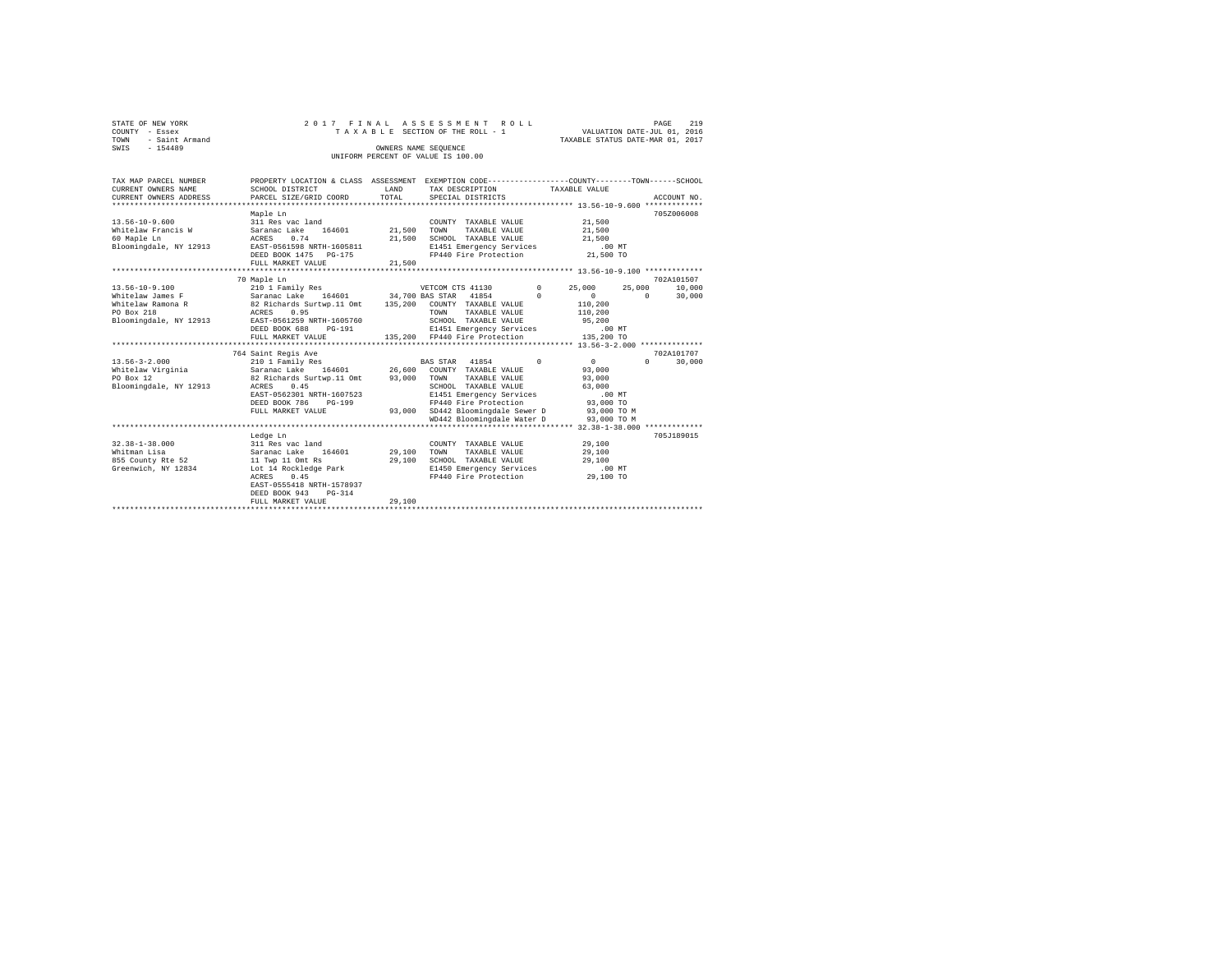| STATE OF NEW YORK      | 2017 FINAL ASSESSMENT ROLL         | 220<br>PAGE                      |
|------------------------|------------------------------------|----------------------------------|
| COUNTY - Essex         | TAXABLE SECTION OF THE ROLL - 1    | VALUATION DATE-JUL 01, 2016      |
| - Saint Armand<br>TOWN |                                    | TAXABLE STATUS DATE-MAR 01, 2017 |
| SWIS<br>$-154489$      | OWNERS NAME SEOUENCE               |                                  |
|                        | UNIFORM PERCENT OF VALUE IS 100.00 |                                  |
|                        |                                    |                                  |

| TAX MAP PARCEL NUMBER  | PROPERTY LOCATION & CLASS ASSESSMENT EXEMPTION CODE---------------COUNTY-------TOWN------SCHOOL |         |                                    |            |                  |                      |
|------------------------|-------------------------------------------------------------------------------------------------|---------|------------------------------------|------------|------------------|----------------------|
| CURRENT OWNERS NAME    | SCHOOL DISTRICT                                                                                 | LAND    | TAX DESCRIPTION                    |            | TAXABLE VALUE    |                      |
| CURRENT OWNERS ADDRESS | PARCEL SIZE/GRID COORD                                                                          | TOTAL   | SPECIAL DISTRICTS                  |            |                  | ACCOUNT NO.          |
|                        |                                                                                                 |         |                                    |            |                  |                      |
|                        | 25 Prospect St                                                                                  |         |                                    |            |                  | 702A100602           |
| $13.56 - 3 - 19.002$   | 210 1 Family Res                                                                                |         | VETWAR CTS 41120                   | $^{\circ}$ | 15,000<br>15,000 | 6,000                |
| Whitson Charles        | Saranac Lake 164601                                                                             |         | 34,500 ENH STAR<br>41834           | $^{\circ}$ | $^{\circ}$       | $^{\circ}$<br>65,500 |
| Whitson Franca         | 82 Rs Twp 11 Omt                                                                                |         | 131,700 COUNTY TAXABLE VALUE       |            | 116,700          |                      |
| 25 Prospect St         | Also 1141/188                                                                                   |         | TOWN<br>TAXABLE VALUE              |            | 116,700          |                      |
| Bloomingdale, NY 12913 | Wface Mtn Pklt 88&89&81-3                                                                       |         | SCHOOL TAXABLE VALUE               |            | 60,200           |                      |
|                        | 0.92<br>ACRES                                                                                   |         | E1451 Emergency Services           |            | .00MT            |                      |
|                        | EAST-0562170 NRTH-1607028                                                                       |         | FP440 Fire Protection              |            | 131,700 TO       |                      |
|                        | $PG-94$<br>DEED BOOK 551                                                                        |         | SD442 Bloomingdale Sewer D         |            | 131,700 TO M     |                      |
|                        | FULL MARKET VALUE                                                                               |         | 131,700 WD442 Bloomingdale Water D |            | 131,700 TO M     |                      |
|                        |                                                                                                 |         |                                    |            |                  |                      |
|                        | 77 Roosevelt Ln                                                                                 |         |                                    |            |                  | 705J196005           |
| $13.3 - 1 - 18.210$    | 210 1 Family Res                                                                                |         | BAS STAR 41854                     | $\Omega$   | $\sim$ 0         | $\Omega$<br>30,000   |
| Whitson David M        | Saranac Lake 164601                                                                             | 44,300  | COUNTY TAXABLE VALUE               |            | 114,300          |                      |
| Whitson Michelle       | 83 Omt Twp 11 Rs                                                                                | 114,300 | TOWN<br>TAXABLE VALUE              |            | 114,300          |                      |
| 77 Roosevelt Ln        | ACRES 1.57                                                                                      |         | SCHOOL TAXABLE VALUE               |            | 84,300           |                      |
| Bloomingdale, NY 12913 | EAST-0563437 NRTH-1604222                                                                       |         | E1451 Emergency Services           |            | $.00$ MT         |                      |
|                        | DEED BOOK 1101 PG-227                                                                           |         | FP440 Fire Protection              |            | 114,300 TO       |                      |
|                        | FULL MARKET VALUE                                                                               | 114,300 |                                    |            |                  |                      |
|                        |                                                                                                 |         |                                    |            |                  |                      |
|                        | 42 Maple Ln                                                                                     |         |                                    |            |                  | 702A178503           |
| $13.56 - 11 - 6.000$   | 210 1 Family Res                                                                                |         | BAS STAR 41854                     | $\Omega$   | $\circ$          | $\Omega$<br>30,000   |
| Wilcox Craig E         | Saranac Lake 164601                                                                             | 28,300  | COUNTY TAXABLE VALUE               |            | 117,900          |                      |
| Wilcox Donna J         | 82 Rs Twp 11 Omt                                                                                | 117,900 | TOWN<br>TAXABLE VALUE              |            | 117,900          |                      |
| 42 Maple Ln            | Whiteface Mtn Park Lt 118                                                                       |         | SCHOOL TAXABLE VALUE               |            | 87,900           |                      |
| Bloomingdale, NY 12913 | Lot 120 Lot 121                                                                                 |         | E1451 Emergency Services           |            | .00MT            |                      |
|                        | ACRES<br>0.50 BANKBACTAXS                                                                       |         | FP440 Fire Protection              |            | 117,900 TO       |                      |
|                        | EAST-0561917 NRTH-1605870                                                                       |         | SD442 Bloomingdale Sewer D         |            | 117,900 TO M     |                      |
|                        |                                                                                                 |         | WD442 Bloomingdale Water D         |            | 117,900 TO M     |                      |
|                        | DEED BOOK 1053 PG-64                                                                            |         |                                    |            |                  |                      |
|                        | FULL MARKET VALUE                                                                               | 117,900 |                                    |            |                  |                      |
|                        |                                                                                                 |         |                                    |            |                  | 702A102004           |
|                        | 20 Roosevelt Ln                                                                                 |         |                                    |            |                  |                      |
| $13.65 - 1 - 25.000$   | 210 1 Family Res<br>Saranac Lake 164601                                                         |         | COUNTY TAXABLE VALUE               |            | 88,100           |                      |
| Willette Cheryl        |                                                                                                 | 19,800  | TOWN<br>TAXABLE VALUE              |            | 88,100           |                      |
| Willette Russvl        | 102 Twp 11 O.m.t                                                                                | 88,100  | SCHOOL TAXABLE VALUE               |            | 88,100           |                      |
| 20 Roosevelt Ln        | ACRES 0.24                                                                                      |         | E1451 Emergency Services           |            | $.00$ MT         |                      |
| Bloomingdale, NY 12913 | EAST-0564184 NRTH-1605205                                                                       |         | FP440 Fire Protection              |            | 88,100 TO        |                      |
|                        | DEED BOOK 1269 PG-163                                                                           |         |                                    |            |                  |                      |
|                        | FULL MARKET VALUE                                                                               | 88,100  |                                    |            |                  |                      |
|                        |                                                                                                 |         |                                    |            |                  |                      |
|                        | 129 Dinsmore Way                                                                                |         |                                    |            |                  | 705J104312           |
| $14. - 1 - 3.000$      | 314 Rural vac<10                                                                                |         | COUNTY TAXABLE VALUE               |            | 52,600           |                      |
| Willette Erryl         | 164601<br>Saranac Lake                                                                          | 52,600  | TOWN<br>TAXABLE VALUE              |            | 52,600           |                      |
| Willette Karyl         | 181 Richards Sur                                                                                | 52,600  | SCHOOL TAXABLE VALUE               |            | 52,600           |                      |
| PO Box 109             |                                                                                                 |         | E1451 Emergency Services           |            | $.00$ MT         |                      |
| Bloomingdale, NY 12913 | $ACRES$ 60.00                                                                                   |         | FP440 Fire Protection              |            | 52,600 TO        |                      |
|                        | EAST-0578692 NRTH-1609067                                                                       |         |                                    |            |                  |                      |
|                        | DEED BOOK 915<br>$PG-083$                                                                       |         |                                    |            |                  |                      |
|                        | FULL MARKET VALUE                                                                               | 52,600  |                                    |            |                  |                      |
|                        |                                                                                                 |         |                                    |            |                  |                      |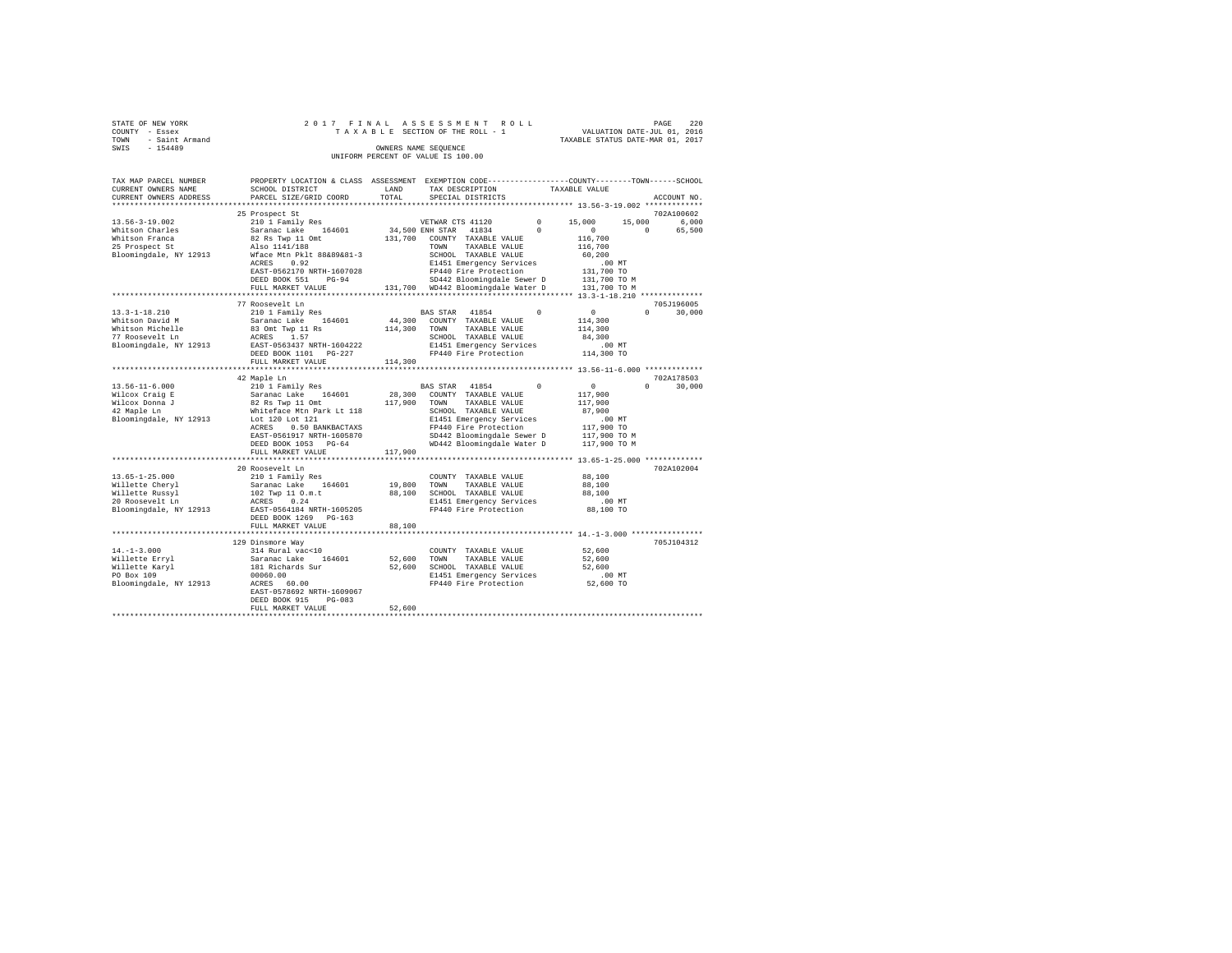|                | STATE OF NEW YORK   |  |  | 2017 FINAL ASSESSMENT ROLL         |                                  | PAGE | - 221 |
|----------------|---------------------|--|--|------------------------------------|----------------------------------|------|-------|
| COUNTY - Essex |                     |  |  | TAXABLE SECTION OF THE ROLL - 1    | VALUATION DATE-JUL 01, 2016      |      |       |
|                | TOWN - Saint Armand |  |  |                                    | TAXABLE STATUS DATE-MAR 01, 2017 |      |       |
| SWIS           | $-154489$           |  |  | OWNERS NAME SEOUENCE               |                                  |      |       |
|                |                     |  |  | UNIFORM PERCENT OF VALUE IS 100.00 |                                  |      |       |

| TAX MAP PARCEL NUMBER                            |                                                                                                                                                |              | PROPERTY LOCATION & CLASS ASSESSMENT EXEMPTION CODE----------------COUNTY-------TOWN------SCHOOL |                                    |
|--------------------------------------------------|------------------------------------------------------------------------------------------------------------------------------------------------|--------------|--------------------------------------------------------------------------------------------------|------------------------------------|
| CURRENT OWNERS NAME                              | SCHOOL DISTRICT                                                                                                                                | LAND         | TAX DESCRIPTION                                                                                  | TAXABLE VALUE                      |
| CURRENT OWNERS ADDRESS                           | PARCEL SIZE/GRID COORD                                                                                                                         | TOTAL        | SPECIAL DISTRICTS                                                                                | ACCOUNT NO.                        |
|                                                  |                                                                                                                                                |              |                                                                                                  |                                    |
|                                                  | 485 Bloomingdale Ave                                                                                                                           |              |                                                                                                  | 705J104310                         |
| $32.1 - 1 - 5.000$                               | 210 1 Family Res                                                                                                                               |              | ENH STAR 41834<br>$\Omega$                                                                       | $\sim$ 0<br>$\Omega$<br>65,500     |
| Willette Gabriel                                 | Saranac Lake 164601                                                                                                                            |              | 30,700 COUNTY TAXABLE VALUE                                                                      | 147,700                            |
| Willette Connie                                  | 10 Richard Sur                                                                                                                                 | 147,700 TOWN | TAXABLE VALUE                                                                                    | 147,700                            |
| 485 Bloomingdale Ave ACRES                       | 0.62                                                                                                                                           |              | SCHOOL TAXABLE VALUE                                                                             | 82,200                             |
| Saranac Lake, NY 12983                           | EAST-0555693 NRTH-1581980                                                                                                                      |              | E1450 Emergency Services<br>FP440 Fire Protection                                                | $.00$ MT                           |
|                                                  | $PG-284$<br>DEED BOOK 463                                                                                                                      |              |                                                                                                  | 147,700 TO                         |
|                                                  | FULL MARKET VALUE                                                                                                                              | 147,700      |                                                                                                  |                                    |
|                                                  |                                                                                                                                                |              |                                                                                                  |                                    |
|                                                  | Bloomingdale Ave                                                                                                                               |              |                                                                                                  | 705J102408                         |
| $32.1 - 1 - 6.000$                               |                                                                                                                                                |              | COUNTY TAXABLE VALUE                                                                             | 12,500                             |
| Willette Gabriel T                               | 312 Vac w/imprv<br>Saranac Lake 164601                                                                                                         | 3,800 TOWN   | TAXABLE VALUE                                                                                    | 12,500                             |
| Willette Connie A                                | $10 \text{ Richards Sur}$ $12,500$<br>ACRES $3.80$                                                                                             |              | SCHOOL TAXABLE VALUE                                                                             | 12,500                             |
| 485 Bloomingdale Ave                             |                                                                                                                                                |              | E1450 Emergency Services<br>FP440 Fire Protection                                                | $.00$ MT                           |
| Saranac Lake, NY 12983 EAST-0555643 NRTH-1581593 |                                                                                                                                                |              |                                                                                                  | 12,500 TO                          |
|                                                  | DEED BOOK 1627 PG-269                                                                                                                          |              |                                                                                                  |                                    |
|                                                  | FULL MARKET VALUE                                                                                                                              | 12,500       |                                                                                                  |                                    |
|                                                  |                                                                                                                                                |              |                                                                                                  |                                    |
|                                                  | Bloomingdale Ave                                                                                                                               |              |                                                                                                  | 705J178070                         |
| $32.1 - 2 - 2.000$                               | 311 Res vac land                                                                                                                               |              | COUNTY TAXABLE VALUE                                                                             | 1,200                              |
| Willette Gabriel T                               |                                                                                                                                                |              |                                                                                                  | 1,200                              |
| Willette Connie A                                | Saranac Lake 164601 1,200 TOWN TAXABLE VALUE<br>Richards Survey Lot 10 1,200 SCHOOL TAXABLE VALUE<br>ACRES 1.60 R1450 E1450 Emergency Services |              |                                                                                                  | 1,200                              |
| 485 Bloomingdale Ave                             |                                                                                                                                                |              | E1450 Emergency Services                                                                         | $.00$ MT                           |
| Saranac Lake, NY 12983 EAST-0555949 NRTH-1581716 |                                                                                                                                                |              | FP440 Fire Protection                                                                            | 1,200 TO                           |
|                                                  | DEED BOOK 1627 PG-269                                                                                                                          |              |                                                                                                  |                                    |
|                                                  | FULL MARKET VALUE                                                                                                                              | 1,200        |                                                                                                  |                                    |
|                                                  |                                                                                                                                                |              |                                                                                                  |                                    |
|                                                  | 219 River Rd                                                                                                                                   |              |                                                                                                  | 705J103410                         |
| $13.4 - 1 - 54.000$                              | 210 1 Family Res<br>Saranac Lake 164601<br>143 Richards Sur                                                                                    |              | ENH STAR 41834<br>$\Omega$                                                                       | $\sim$ 0<br>$\mathbf{0}$<br>65,500 |
| Willette Karyl                                   |                                                                                                                                                |              | 36,200 COUNTY TAXABLE VALUE                                                                      | 84,600                             |
| Willette Mary                                    |                                                                                                                                                | 84,600 TOWN  | TAXABLE VALUE                                                                                    | 84,600                             |
| 219 River Rd                                     |                                                                                                                                                |              | SCHOOL TAXABLE VALUE                                                                             | 19,100                             |
| Bloomingdale, NY 12913                           | 00002.20<br>ACRES<br>2.20                                                                                                                      |              | E1451 Emergency Services                                                                         | $.00$ MT                           |
|                                                  | EAST-0569205 NRTH-1603883                                                                                                                      |              | FP440 Fire Protection                                                                            | 84,600 TO                          |
|                                                  | DEED BOOK 740<br>$PG-078$                                                                                                                      |              |                                                                                                  |                                    |
|                                                  | FULL MARKET VALUE                                                                                                                              | 84,600       |                                                                                                  |                                    |
|                                                  |                                                                                                                                                |              |                                                                                                  |                                    |
|                                                  | 1806 NYS Route 3                                                                                                                               |              |                                                                                                  | 705J194008                         |
| $13.57 - 1 - 12.300$                             | 210 1 Family Res                                                                                                                               |              | BAS STAR 41854 0                                                                                 | $\sim$ 0<br>$\Omega$<br>30,000     |
|                                                  |                                                                                                                                                |              | 37,200 COUNTY TAXABLE VALUE                                                                      | 239,200                            |
| Willette Loweyl T<br>Willette Carol J            | Saranac Lake 164601 37,200 COUNTY<br>Lot 121 Rs Twp 11 Omt 239,200 TOWN                                                                        |              | TAXABLE VALUE                                                                                    | 239,200                            |
| PO Box 211                                       |                                                                                                                                                |              | SCHOOL TAXABLE VALUE                                                                             | 209,200                            |
| Bloomingdale, NY 12913                           | Darrylwood Subd #3                                                                                                                             |              | E1451 Emergency Services                                                                         | $.00$ MT                           |
|                                                  | EAST-0566970 NRTH-1606969                                                                                                                      |              | FP440 Fire Protection                                                                            | 239,200 TO                         |
|                                                  |                                                                                                                                                |              | SD442 Bloomingdale Sewer D                                                                       | 239,200 TO M                       |
|                                                  |                                                                                                                                                |              |                                                                                                  | 239,200 TO M                       |
|                                                  |                                                                                                                                                |              |                                                                                                  |                                    |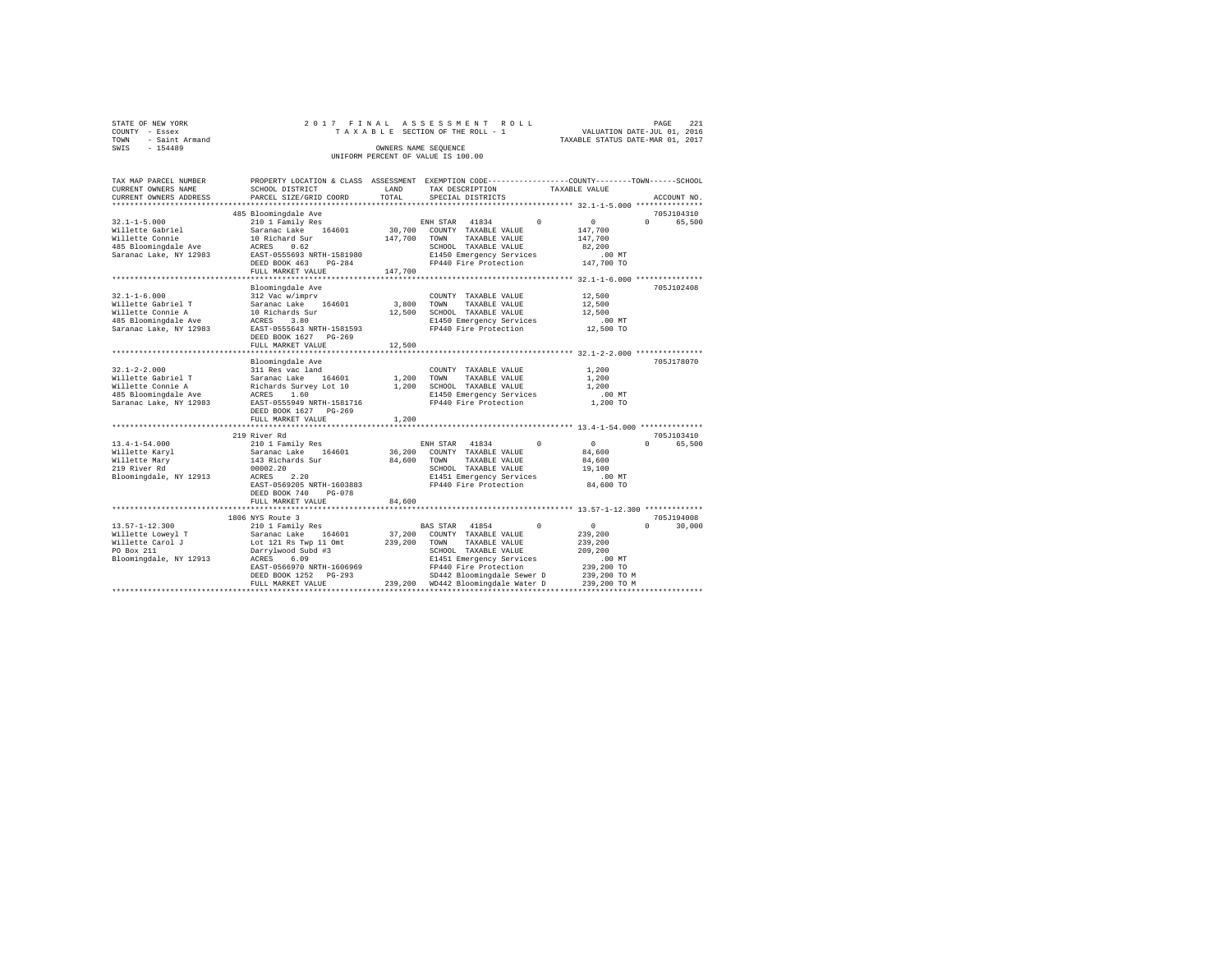| STATE OF NEW YORK<br>COUNTY - Essex<br>TOWN - Saint Armand<br>SWIS - 154489                |                                                                                                                                                                                                                                                                  |                       | 2017 FINAL ASSESSMENT ROLL<br>TAXABLE SECTION OF THE ROLL - 1<br>OWNERS NAME SEOUENCE<br>UNIFORM PERCENT OF VALUE IS 100.00                                                                                                    | PAGE 222<br>VALUATION DATE-JUL 01, 2016<br>TAXABLE STATUS DATE-MAR 01, 2017                                                            |
|--------------------------------------------------------------------------------------------|------------------------------------------------------------------------------------------------------------------------------------------------------------------------------------------------------------------------------------------------------------------|-----------------------|--------------------------------------------------------------------------------------------------------------------------------------------------------------------------------------------------------------------------------|----------------------------------------------------------------------------------------------------------------------------------------|
| TAX MAP PARCEL NUMBER<br>CURRENT OWNERS NAME<br>CURRENT OWNERS ADDRESS                     | SCHOOL DISTRICT<br>PARCEL SIZE/GRID COORD                                                                                                                                                                                                                        | LAND<br>TOTAL         | TAX DESCRIPTION<br>SPECIAL DISTRICTS                                                                                                                                                                                           | PROPERTY LOCATION & CLASS ASSESSMENT EXEMPTION CODE----------------COUNTY-------TOWN-----SCHOOL<br>TAXABLE VALUE<br>ACCOUNT NO.        |
| $13.4 - 1 - 86.000$<br>Willette Susan J<br>PO Box 342<br>South Colton, NY 13687            | 24 Moose Pond Ln<br>260 Seasonal res<br>Saranac Lake 164601<br>143 Richards Sur<br>00003.00<br>ACRES 3.00<br>00003.00<br>EAST-0571404 NRTH-1601905<br>DEED BOOK 1395 PG-302<br>FULL MARKET VALUE                                                                 | 37,600 TOWN<br>58,500 | COUNTY TAXABLE VALUE<br>TAXABLE VALUE<br>58,500 SCHOOL TAXABLE VALUE<br>E1451 Emergency Services<br>FP440 Fire Protection                                                                                                      | 705J104003<br>58,500<br>58,500<br>58,500<br>$.00$ MT<br>58,500 TO                                                                      |
| $13.4 - 1 - 87.000$<br>Willette Susan J<br>PO Box 342                                      | ***************************<br>24 Moose Pond Ln<br>210 1 Family Res<br>Saranac Lake 164601<br>143 Richards Sur                                                                                                                                                   | ************          | COUNTY TAXABLE VALUE<br>54,100 TOWN TAXABLE VALUE<br>109,300 SCHOOL TAXABLE VALUE                                                                                                                                              | 705J104002<br>109,300<br>109,300<br>109,300                                                                                            |
| South Colton, NY 13687                                                                     | 00002.60<br>ACRES 2.60<br>EAST-0571424 NRTH-1602459<br>DEED BOOK 1395 PG-302                                                                                                                                                                                     |                       | E1451 Emergency Services<br>FP440 Fire Protection                                                                                                                                                                              | .00 MT<br>109,300 TO                                                                                                                   |
|                                                                                            | FULL MARKET VALUE                                                                                                                                                                                                                                                | 109,300               |                                                                                                                                                                                                                                |                                                                                                                                        |
| 13.56-5-1.002<br>Williams Jamie L<br>Lezak David S<br>PO Box 200<br>Bloomingdale, NY 12913 | 32 Whiteface Ln<br>z whiterace En<br>210 1 Family Res<br>Saranac Lake 164601<br>Rs Twp 11 Omt Lot 82<br>Db 1001 Pg 89 Lot 68 & 70<br>Whiteface Mountain Park<br>ACRES 0.30 BANK LOANC<br>EAST-0562239 NRTH-1606455<br>DEED BOOK 1642 PG-189<br>FULL MARKET VALUE | 180,000               | BAS STAR 41854 0<br>21,700 COUNTY TAXABLE VALUE<br>180,000 TOWN TAXABLE VALUE<br>SCHOOL TAXABLE VALUE<br>E1451 Emergency Services<br>FP440 Fire Protection                                                                     | 702A178512<br>$0 \t 30,000$<br>$\sim$ 0<br>180,000<br>180,000<br>150,000<br>$.00$ MT<br>180,000 TO                                     |
|                                                                                            |                                                                                                                                                                                                                                                                  |                       |                                                                                                                                                                                                                                |                                                                                                                                        |
| $13.56 - 7 - 27.100$<br>Williams Matthew<br>PO Box 626<br>Saranac Lake, NY 12983           | 13 Poplar Ln<br>210 1 Family Res<br>Saranac Lake 164601<br>82 Rs Twp 11 Omt<br>Lot 13 Whiteface Mt Park<br>ACRES 0.68 BANK1STARSG<br>EAST-0562547 NRTH-1607037<br>DEED BOOK 1362 PG-67<br>FULL MARKET VALUE                                                      |                       | BAS STAR 41854 0<br>31,900 COUNTY TAXABLE VALUE<br>169,000 TOWN TAXABLE VALUE<br>SCHOOL TAXABLE VALUE<br>E1451 Emergency Services<br>FP440 Fire Protection<br>SD442 Bloomingdale Sewer D<br>169,000 WD442 Bloomingdale Water D | 702A100702<br>$0 \t 30,000$<br>$\sim$ 0 $\sim$<br>169,000<br>169,000<br>139,000<br>.00MT<br>169,000 TO<br>169,000 TO M<br>169,000 TO M |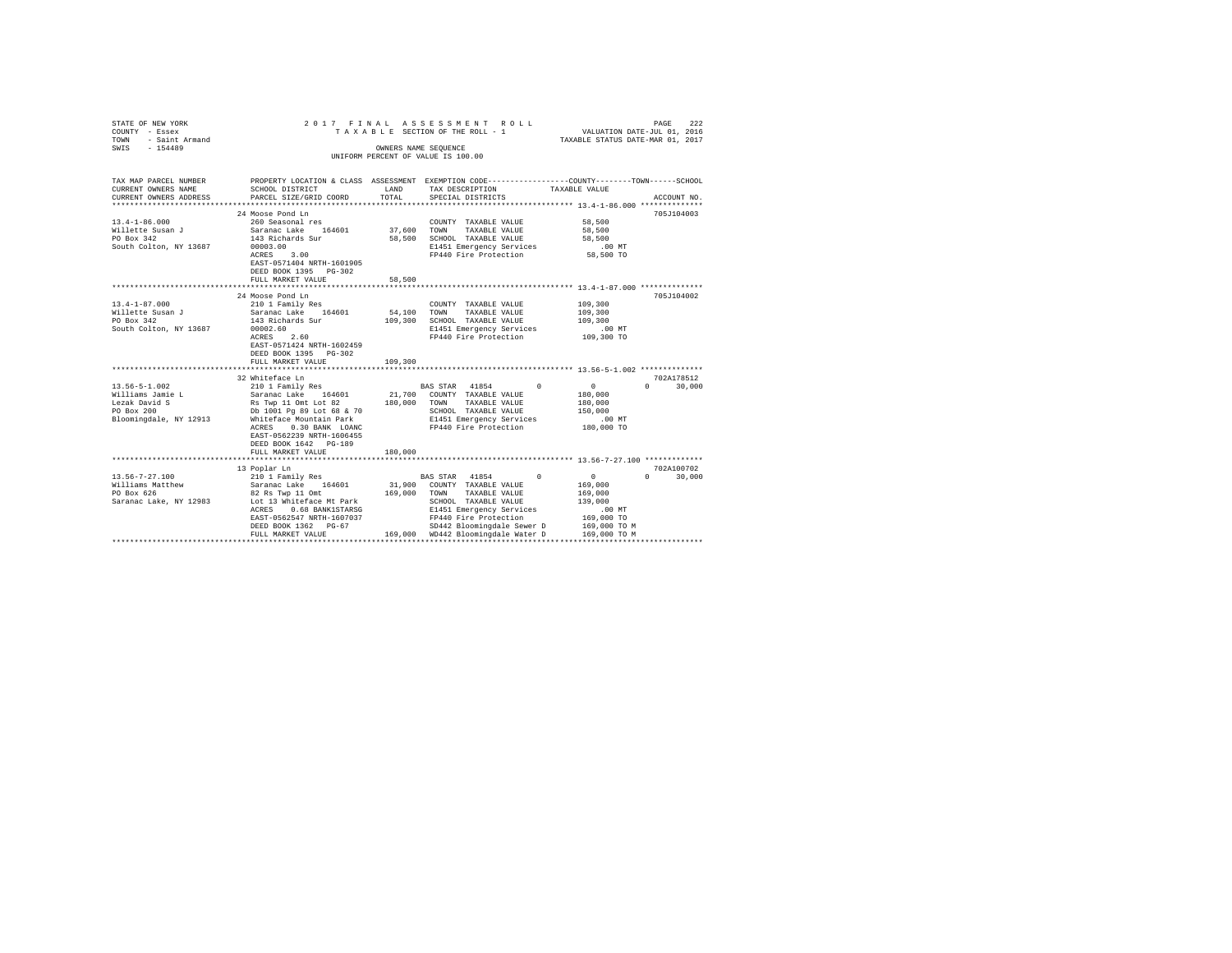|      | STATE OF NEW YORK |  |  |  | 2017 FINAL ASSESSMENT ROLL         |  |  |  |                                  |  | PAGE | 223 |
|------|-------------------|--|--|--|------------------------------------|--|--|--|----------------------------------|--|------|-----|
|      | COUNTY - Essex    |  |  |  | TAXABLE SECTION OF THE ROLL - 1    |  |  |  | VALUATION DATE-JUL 01, 2016      |  |      |     |
| TOWN | - Saint Armand    |  |  |  |                                    |  |  |  | TAXABLE STATUS DATE-MAR 01, 2017 |  |      |     |
| SWIS | $-154489$         |  |  |  | OWNERS NAME SEOUENCE               |  |  |  |                                  |  |      |     |
|      |                   |  |  |  |                                    |  |  |  |                                  |  |      |     |
|      |                   |  |  |  | UNIFORM PERCENT OF VALUE IS 100.00 |  |  |  |                                  |  |      |     |

| TAX MAP PARCEL NUMBER<br>CURRENT OWNERS NAME<br>CURRENT OWNERS ADDRESS                                            | SCHOOL DISTRICT<br>PARCEL SIZE/GRID COORD                                                                                                                                                                                                   | LAND<br>TOTAL              | PROPERTY LOCATION & CLASS ASSESSMENT EXEMPTION CODE---------------COUNTY-------TOWN------SCHOOL<br>TAX DESCRIPTION<br>SPECIAL DISTRICTS                                                                                                 | TAXABLE VALUE                                                                      | ACCOUNT NO.                               |
|-------------------------------------------------------------------------------------------------------------------|---------------------------------------------------------------------------------------------------------------------------------------------------------------------------------------------------------------------------------------------|----------------------------|-----------------------------------------------------------------------------------------------------------------------------------------------------------------------------------------------------------------------------------------|------------------------------------------------------------------------------------|-------------------------------------------|
| $13.65 - 4 - 3.000$<br>Wilson Arthur W<br>Snickles Lorna R<br>31 Union Ln<br>PO Box 103<br>Bloomingdale, NY 12913 | 31 Union Ln<br>270 Mfg housing<br>Saranac Lake 164601<br>102 Twp 11 O.m.t.<br>ACRES<br>0.40<br>EAST-0565624 NRTH-1605983<br>DEED BOOK 964 PG-218<br>FULL MARKET VALUE                                                                       | 25,000<br>51,900           | BAS STAR 41854<br>$\Omega$<br>COUNTY TAXABLE VALUE<br>TOWN<br>TAXABLE VALUE<br>SCHOOL TAXABLE VALUE<br>E1451 Emergency Services<br>FP440 Fire Protection<br>51,900 SD442 Bloomingdale Sewer D 51,900 TO M<br>WD442 Bloomingdale Water D | $\mathbf{0}$<br>51,900<br>51,900<br>21,900<br>$.00$ MT<br>51,900 TO<br>51,900 TO M | 702A101801<br>$0 \qquad \qquad$<br>30,000 |
| $13.3 - 1 - 24.200$<br>Wilson Eric E<br>31 George Downs Ln<br>Bloomingdale, NY 12913                              | 31 George Downs Ln<br>210 1 Family Res<br>Saranac Lake 164601<br>84 Twp 11 Omt Rs<br>ACRES 2.85 BANK1STARSG<br>EAST-0562694 NRTH-1602339<br>DEED BOOK 1314 PG-142<br>FULL MARKET VALUE                                                      | 169,000<br>169,000         | $\Omega$<br>BAS STAR 41854<br>54,400 COUNTY TAXABLE VALUE<br>TAXABLE VALUE<br>TOWN<br>SCHOOL TAXABLE VALUE<br>E1451 Emergency Services<br>FP440 Fire Protection                                                                         | $\overline{0}$<br>169,000<br>169,000<br>139,000<br>$.00$ MT<br>169,000 TO          | 705J187010<br>30,000<br>$\Omega$          |
| $13.56 - 3 - 5.000$<br>Wilson Patricia<br>35 Place Rd<br>Windsor, NY 13865                                        | Poplar Ln<br>311 Res vac land<br>164601 20.400<br>Saranac Lake<br>Richard Surtwp11 Omtlt 82 20,400<br>Life Use To Olga K<br>Sprague By 1147/287<br>ACRES<br>0.60<br>EAST-0562412 NRTH-1607228<br>DEED BOOK 1147 PG-287<br>FULL MARKET VALUE | 20,400                     | COUNTY TAXABLE VALUE<br>TOWN<br>TAXABLE VALUE<br>SCHOOL TAXABLE VALUE<br>E1451 Emergency Services<br>FP440 Fire Protection                                                                                                              | 20,400<br>20,400<br>20,400<br>$.00$ MT<br>20,400 TO                                | 702A178500                                |
| $13.56 - 3 - 6.000$<br>Wilson Patricia<br>35 Place Rd<br>Windsor, NY 13865                                        | Poplar Ln<br>311 Res vac land<br>Saranac Lake 164601<br>82 Richards Surtwp 11 Omt<br>Life Use To Olga K<br>Spraque By 1147/287<br>0.20<br>ACRES<br>EAST-0562299 NRTH-1607306<br>DEED BOOK 1147 PG-287<br>FULL MARKET VALUE                  | 10,000<br>10,000<br>10,000 | COUNTY TAXABLE VALUE<br>TAXABLE VALUE<br>TOWN<br>SCHOOL TAXABLE VALUE<br>E1451 Emergency Services<br>FP440 Fire Protection                                                                                                              | 10,000<br>10,000<br>10,000<br>$.00$ MT<br>10,000 TO                                | 702A101803                                |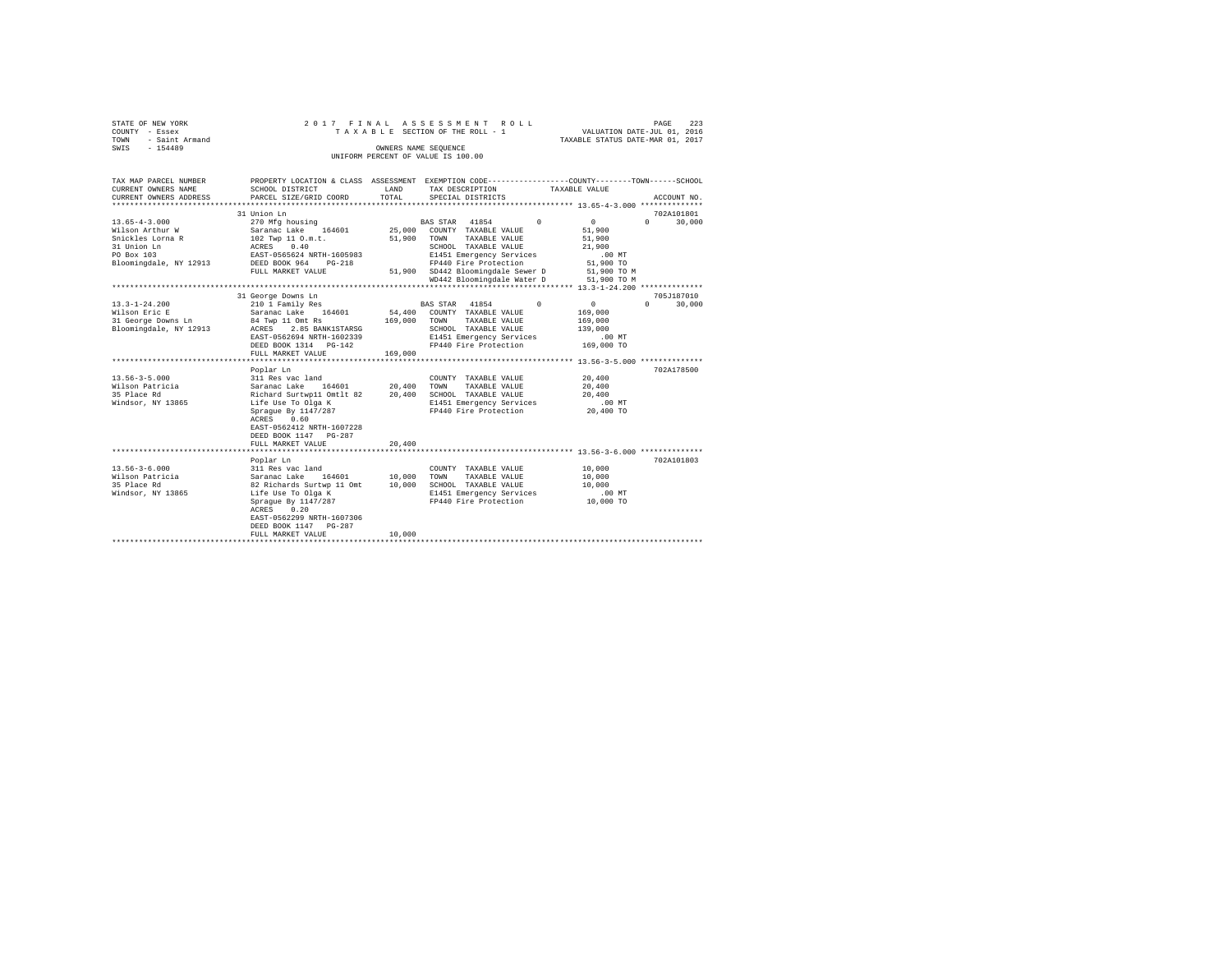|      | STATE OF NEW YORK |  |  |  | 2017 FINAL ASSESSMENT ROLL         |  |  |  |                                  | PAGE | 224 |
|------|-------------------|--|--|--|------------------------------------|--|--|--|----------------------------------|------|-----|
|      | COUNTY - Essex    |  |  |  | TAXABLE SECTION OF THE ROLL - 1    |  |  |  | VALUATION DATE-JUL 01, 2016      |      |     |
| TOWN | - Saint Armand    |  |  |  |                                    |  |  |  | TAXABLE STATUS DATE-MAR 01, 2017 |      |     |
| SWIS | $-154489$         |  |  |  | OWNERS NAME SEOUENCE               |  |  |  |                                  |      |     |
|      |                   |  |  |  | UNIFORM PERCENT OF VALUE IS 100.00 |  |  |  |                                  |      |     |

| TAX MAP PARCEL NUMBER<br>CURRENT OWNERS NAME       | PROPERTY LOCATION & CLASS ASSESSMENT EXEMPTION CODE---------------COUNTY-------TOWN-----SCHOOL<br>SCHOOL DISTRICT | LAND    | TAX DESCRIPTION                   | TAXABLE VALUE                           |                    |
|----------------------------------------------------|-------------------------------------------------------------------------------------------------------------------|---------|-----------------------------------|-----------------------------------------|--------------------|
| CURRENT OWNERS ADDRESS<br>************************ | PARCEL SIZE/GRID COORD                                                                                            | TOTAL   | SPECIAL DISTRICTS                 |                                         | ACCOUNT NO         |
|                                                    |                                                                                                                   |         |                                   |                                         |                    |
|                                                    | 129 Roosevelt Ln                                                                                                  |         |                                   |                                         | 705J103002         |
| $13.3 - 1 - 19.100$                                | 210 1 Family Res                                                                                                  |         | BAS STAR 41854                    | $\sqrt{2}$<br>$\sim$ 0                  | 30,000<br>$\Omega$ |
| Winter Mark C                                      | 164601<br>Saranac Lake                                                                                            | 44,500  | COUNTY TAXABLE VALUE              | 109,100                                 |                    |
| Gokey-Winter Nanette E                             | 84 Richards Sur                                                                                                   | 109,100 | TOWN<br>TAXABLE VALUE             | 109,100                                 |                    |
| 129 Roosevelt Ln                                   | ACRES<br>1.71                                                                                                     |         | SCHOOL TAXABLE VALUE              | 79,100                                  |                    |
| Bloomingdale, NY 12913                             | EAST-0562532 NRTH-1602979                                                                                         |         | E1451 Emergency Services          | $.00$ MT                                |                    |
|                                                    | DEED BOOK 1365 PG-135                                                                                             |         | FP440 Fire Protection             | 109,100 TO                              |                    |
|                                                    | FULL MARKET VALUE<br>*******************                                                                          | 109,100 |                                   |                                         |                    |
|                                                    |                                                                                                                   |         |                                   | ************ 13.56-9-1.000 ************ |                    |
|                                                    | 41 Main St                                                                                                        |         |                                   |                                         | 702C102014         |
| $13.56 - 9 - 1.000$                                | 210 1 Family Res                                                                                                  |         | COUNTY TAXABLE VALUE              | 53,300                                  |                    |
| Wolfe Daniel J                                     | Saranac Lake 164601                                                                                               | 19,000  | TOWN<br>TAXABLE VALUE             | 53,300                                  |                    |
| 41 Main St                                         | 82 Rs Twp 11 Omt                                                                                                  | 53,300  | SCHOOL TAXABLE VALUE              | 53,300                                  |                    |
| Bloomingdale, NY 12913                             | ACRES 0.20                                                                                                        |         | E1451 Emergency Services          | .00 MT                                  |                    |
|                                                    | EAST-0563277 NRTH-1606014                                                                                         |         | FP440 Fire Protection             | 53,300 TO                               |                    |
|                                                    | DEED BOOK 1363 PG-103                                                                                             |         | SD442 Bloomingdale Sewer D        | 53,300 TO M                             |                    |
|                                                    | FULL MARKET VALUE                                                                                                 |         | 53.300 WD442 Bloomingdale Water D | 53,300 TO M                             |                    |
|                                                    | *******************************                                                                                   |         |                                   |                                         |                    |
|                                                    | 10 Prospect St                                                                                                    |         |                                   |                                         | 702A180005         |
| $13.56 - 1 - 3.200$                                | 210 1 Family Res                                                                                                  |         | COUNTY TAXABLE VALUE              | 67,800                                  |                    |
| Wood Randy                                         | Saranac Lake 164601                                                                                               | 19,000  | TOWN<br>TAXABLE VALUE             | 67,800                                  |                    |
| Wood Heather                                       | 82 Rs Twp 11 Omt                                                                                                  | 67,800  | SCHOOL TAXABLE VALUE              | 67,800                                  |                    |
| 10 Prospect St                                     | ACRES<br>0.20                                                                                                     |         | E1451 Emergency Services          | $.00$ MT                                |                    |
| Bloomingdale, NY 12913                             | EAST-0562035 NRTH-1607491                                                                                         |         | FP440 Fire Protection             | 67,800 TO                               |                    |
|                                                    | DEED BOOK 1807 PG-19                                                                                              |         | SD442 Bloomingdale Sewer D        | 67,800 TO M                             |                    |
|                                                    | FULL MARKET VALUE                                                                                                 |         | 67.800 WD442 Bloomingdale Water D | 67.800 TO M                             |                    |
|                                                    | ******************                                                                                                |         |                                   |                                         |                    |
|                                                    | 21 Vine St                                                                                                        |         |                                   |                                         | 702A100804         |
| 13.56-8-15.000                                     | 210 1 Family Res                                                                                                  |         | BAS STAR 41854                    | $\Omega$<br>$\circ$                     | $\Omega$<br>30,000 |
| Woodruff Gary W                                    | Saranac Lake 164601<br>101 Rs Twp 11 Omt                                                                          | 34,300  | COUNTY TAXABLE VALUE              | 181,000                                 |                    |
| Woodruff Laurie D                                  |                                                                                                                   | 181,000 | TOWN<br>TAXABLE VALUE             | 181,000                                 |                    |
| PO Box 235                                         | ACRES<br>0.90                                                                                                     |         | SCHOOL TAXABLE VALUE              | 151,000                                 |                    |
| Bloomingdale, NY 12913                             | EAST-0563517 NRTH-1606722                                                                                         |         | E1451 Emergency Services          | $.00$ MT                                |                    |
|                                                    | DEED BOOK 1078 PG-37                                                                                              |         | FP440 Fire Protection             | 181,000 TO                              |                    |
|                                                    | FULL MARKET VALUE                                                                                                 | 181,000 |                                   |                                         |                    |
|                                                    |                                                                                                                   |         |                                   |                                         |                    |
|                                                    | 1291 NYS Route 3                                                                                                  |         |                                   |                                         | 705J198002         |
| $23.2 - 1 - 28.200$                                | 210 1 Family Res                                                                                                  |         | COUNTY TAXABLE VALUE              | 131,900                                 |                    |
| Woodruff Gerald R                                  | Saranac Lake<br>164601                                                                                            | 38,500  | TOWN<br>TAXABLE VALUE             | 131,900                                 |                    |
| Woodruff Timothy G                                 | 105 Twp 11 Omt Rs                                                                                                 | 131,900 | SCHOOL TAXABLE VALUE              | 131,900                                 |                    |
| PO Box 152                                         | ACRES<br>4.53                                                                                                     |         | E1451 Emergency Services          | .00 MT                                  |                    |
| Bloomingdale, NY 12913                             | EAST-0564641 NRTH-1596966                                                                                         |         | FP440 Fire Protection             | 131,900 TO                              |                    |
|                                                    | DEED BOOK 1444 PG-153                                                                                             |         |                                   |                                         |                    |
|                                                    | FULL MARKET VALUE                                                                                                 | 131,900 |                                   |                                         |                    |
|                                                    |                                                                                                                   |         |                                   |                                         |                    |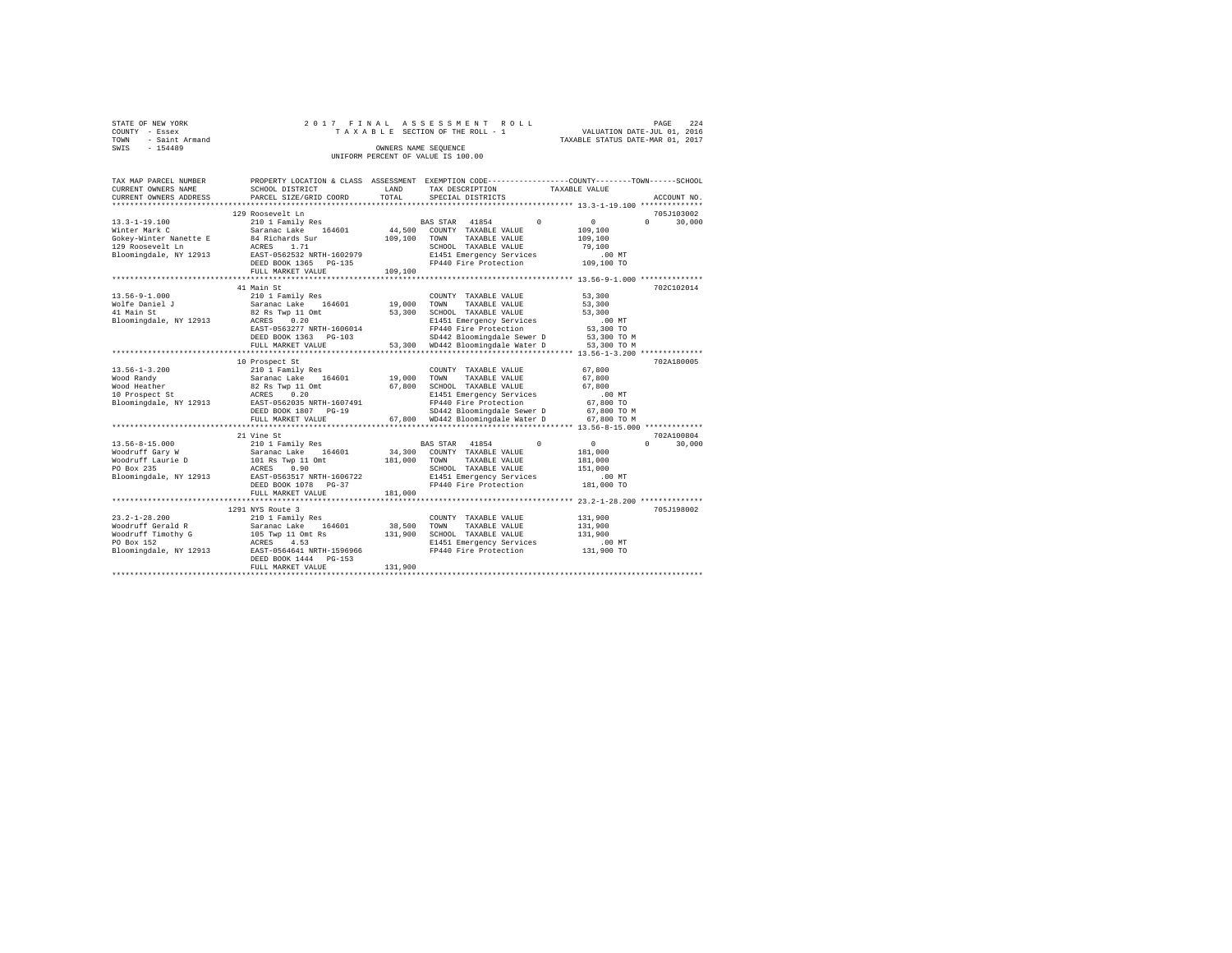|                | STATE OF NEW YORK |  |  |  | 2017 FINAL ASSESSMENT ROLL         |  |  |  |  |                                  | PAGE | 225 |
|----------------|-------------------|--|--|--|------------------------------------|--|--|--|--|----------------------------------|------|-----|
| COUNTY - Essex |                   |  |  |  | TAXABLE SECTION OF THE ROLL - 1    |  |  |  |  | VALUATION DATE-JUL 01, 2016      |      |     |
| TOWN           | - Saint Armand    |  |  |  |                                    |  |  |  |  | TAXABLE STATUS DATE-MAR 01, 2017 |      |     |
| SWIS           | $-154489$         |  |  |  | OWNERS NAME SEOUENCE               |  |  |  |  |                                  |      |     |
|                |                   |  |  |  | UNIFORM PERCENT OF VALUE IS 100.00 |  |  |  |  |                                  |      |     |

| TAX MAP PARCEL NUMBER<br>CURRENT OWNERS NAME<br>CURRENT OWNERS ADDRESS                                                                                                                                                         | SCHOOL DISTRICT<br>PARCEL SIZE/GRID COORD                                                                                                                                                                                                                                                                                                                               | LAND<br>TOTAL                 | PROPERTY LOCATION & CLASS ASSESSMENT EXEMPTION CODE---------------COUNTY-------TOWN------SCHOOL<br>TAX DESCRIPTION<br>SPECIAL DISTRICTS                                                                                                                                                                                                                                                                                              | TAXABLE VALUE<br>ACCOUNT NO.                                                                                                                                                                                                                           |
|--------------------------------------------------------------------------------------------------------------------------------------------------------------------------------------------------------------------------------|-------------------------------------------------------------------------------------------------------------------------------------------------------------------------------------------------------------------------------------------------------------------------------------------------------------------------------------------------------------------------|-------------------------------|--------------------------------------------------------------------------------------------------------------------------------------------------------------------------------------------------------------------------------------------------------------------------------------------------------------------------------------------------------------------------------------------------------------------------------------|--------------------------------------------------------------------------------------------------------------------------------------------------------------------------------------------------------------------------------------------------------|
|                                                                                                                                                                                                                                | 82 Main St                                                                                                                                                                                                                                                                                                                                                              |                               |                                                                                                                                                                                                                                                                                                                                                                                                                                      | 705J189020                                                                                                                                                                                                                                             |
| $13.64 - 2 - 2.112$<br>Woodruff Laurie Darrah<br>Woodruff Brittany Nicole<br>c/o William Darrah<br>82 Main St<br>Bloomingdale, NY 12913                                                                                        | 210 1 Family Res<br>Saranac Lake 164601<br>83 Twp 11 Omt Rs<br>1725/270 Life estate to<br>William R Darrah<br>ACRES<br>0.71<br>EAST-0562417 NRTH-1605480<br>DEED BOOK 1725 PG-270<br>FULL MARKET VALUE                                                                                                                                                                  | 48,800<br>211,700<br>211,700  | ENH STAR 41834<br>$\Omega$<br>COUNTY TAXABLE VALUE<br>TOWN<br>TAXABLE VALUE<br>SCHOOL TAXABLE VALUE<br>E1451 Emergency Services<br>FP440 Fire Protection<br>SD442 Bloomingdale Sewer D<br>WD442 Bloomingdale Water D 211,700 TO M                                                                                                                                                                                                    | $\sim$ 0<br>$0 \qquad \qquad$<br>65,500<br>211,700<br>211,700<br>146,200<br>$.00$ MT<br>211,700 TO<br>211,700 TO M                                                                                                                                     |
|                                                                                                                                                                                                                                |                                                                                                                                                                                                                                                                                                                                                                         |                               |                                                                                                                                                                                                                                                                                                                                                                                                                                      |                                                                                                                                                                                                                                                        |
| $13.57 - 1 - 31.100$<br>Woodruff Matthew R<br>Woodruff Thea M<br>839 St Regis Ave<br>PO Box 106<br>Bloomingdale, NY 12913<br>$13.65 - 2 - 17.100$<br>Woodruff Timothy G<br>44 River Rd<br>PO Box 152<br>Bloomingdale, NY 12913 | 839 Saint Regis Ave<br>210 1 Family Res<br>Saranac Lake 164601<br>101 Richards Sur Omt 11<br>ACRES<br>1.41<br>EAST-0564264 NRTH-1606921<br>DEED BOOK 1077 PG-163<br>FULL MARKET VALUE<br>44 River Rd<br>210 1 Family Res<br>Saranac Lake 164601<br>102 Twp 11 Omt<br>4.04 BANK TLNB<br>ACRES<br>EAST-0564980 NRTH-1605550<br>DEED BOOK 1209 PG-183<br>FULL MARKET VALUE | 235,000<br>235,000<br>235,000 | BAS STAR 41854<br>$\Omega$<br>35,400 COUNTY TAXABLE VALUE<br>TOWN<br>TAXABLE VALUE<br>SCHOOL TAXABLE VALUE<br>E1451 Emergency Services<br>FP440 Fire Protection<br>235,000 SD442 Bloomingdale Sewer D<br>WD442 Bloomingdale Water D<br>BAS STAR 41854<br>$\Omega$<br>38,000 COUNTY TAXABLE VALUE<br>TOWN<br>TAXABLE VALUE<br>SCHOOL TAXABLE VALUE<br>E1451 Emergency Services<br>FP440 Fire Protection<br>SD442 Bloomingdale Sewer D | 702A101012<br>0<br>$\Omega$<br>30,000<br>235,000<br>235,000<br>205,000<br>.00MT<br>235,000 TO<br>235,000 TO M<br>235,000 TO M<br>702A180003<br>30,000<br>$\sim$ 0<br>$\cap$<br>235,000<br>235,000<br>205,000<br>$.00$ MT<br>235,000 TO<br>235,000 TO M |
|                                                                                                                                                                                                                                |                                                                                                                                                                                                                                                                                                                                                                         |                               | WD442 Bloomingdale Water D                                                                                                                                                                                                                                                                                                                                                                                                           | 235,000 TO M                                                                                                                                                                                                                                           |
| $13.65 - 1 - 17.001$<br>Woodruff Victor<br>PO Box 213<br>Bloomingdale, NY 12913                                                                                                                                                | 24 Roosevelt Ln<br>210 1 Family Res<br>Saranac Lake 164601<br>102 Twp 11 O.m.t.<br>ACRES<br>0.30<br>EAST-0564130 NRTH-1605181<br>DEED BOOK 1776 PG-252<br>FULL MARKET VALUE                                                                                                                                                                                             | 66,200<br>66,200              | COUNTY TAXABLE VALUE<br>21.700 TOWN<br>TAXABLE VALUE<br>SCHOOL TAXABLE VALUE<br>E1451 Emergency Services<br>FP440 Fire Protection                                                                                                                                                                                                                                                                                                    | 702A102104<br>66,200<br>66,200<br>66,200<br>.00 MT<br>66,200 TO                                                                                                                                                                                        |
|                                                                                                                                                                                                                                |                                                                                                                                                                                                                                                                                                                                                                         |                               |                                                                                                                                                                                                                                                                                                                                                                                                                                      |                                                                                                                                                                                                                                                        |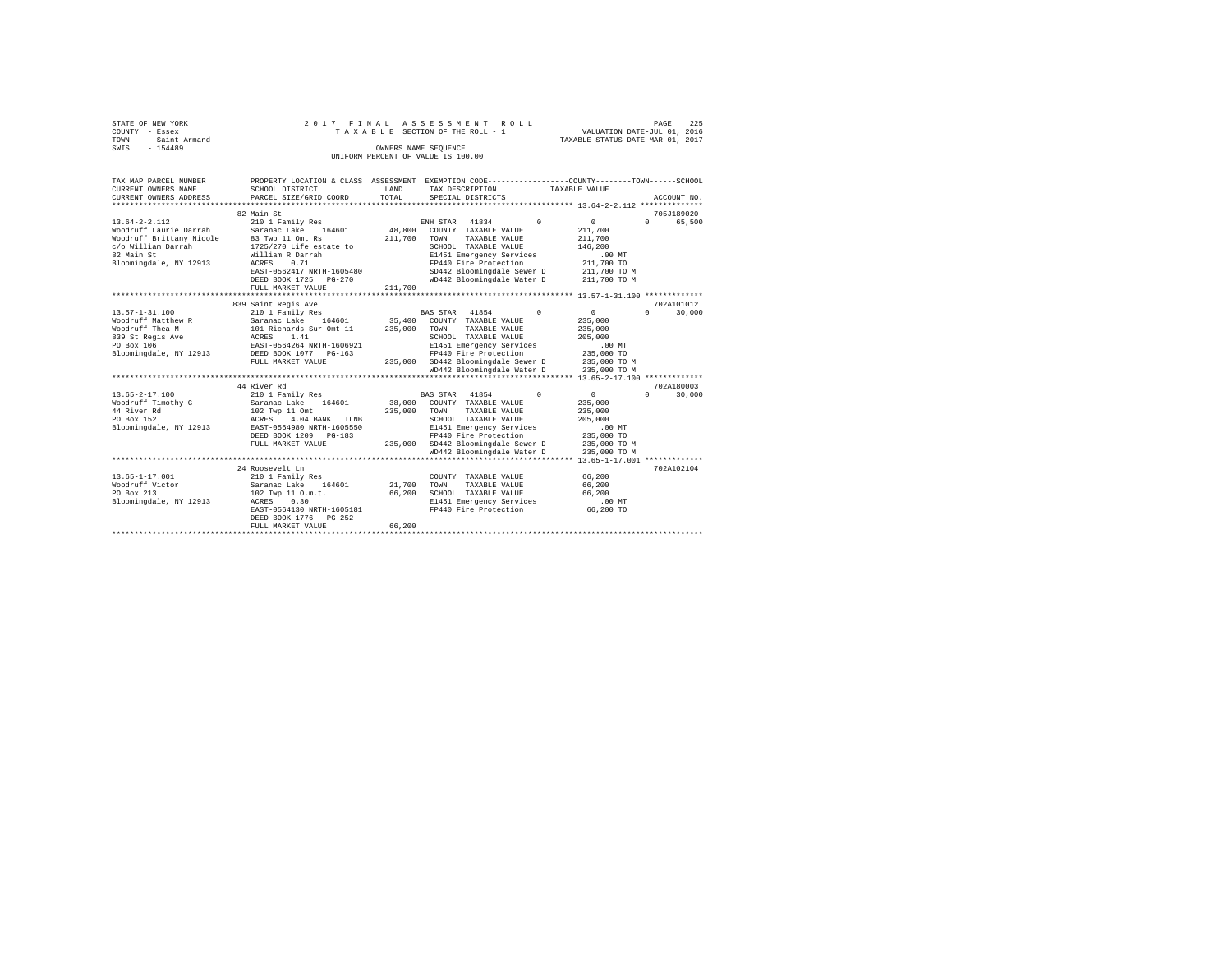| STATE OF NEW YORK   |  |  |  | 2017 FINAL ASSESSMENT ROLL         |  |  |                                  | PAGE | 226 |
|---------------------|--|--|--|------------------------------------|--|--|----------------------------------|------|-----|
| COUNTY - Essex      |  |  |  | TAXABLE SECTION OF THE ROLL - 1    |  |  | VALUATION DATE-JUL 01, 2016      |      |     |
| TOWN - Saint Armand |  |  |  |                                    |  |  | TAXABLE STATUS DATE-MAR 01, 2017 |      |     |
| SWIS<br>$-154489$   |  |  |  | OWNERS NAME SEOUENCE               |  |  |                                  |      |     |
|                     |  |  |  | UNIFORM PERCENT OF VALUE IS 100.00 |  |  |                                  |      |     |

| TAX MAP PARCEL NUMBER                                             |                                                                                                 |               |                                                                    | PROPERTY LOCATION & CLASS ASSESSMENT EXEMPTION CODE---------------COUNTY-------TOWN------SCHOOL |  |
|-------------------------------------------------------------------|-------------------------------------------------------------------------------------------------|---------------|--------------------------------------------------------------------|-------------------------------------------------------------------------------------------------|--|
| CURRENT OWNERS NAME<br>CURRENT OWNERS ADDRESS                     | SCHOOL DISTRICT<br>PARCEL SIZE/GRID COORD                                                       | LAND<br>TOTAL | TAX DESCRIPTION<br>SPECIAL DISTRICTS                               | TAXABLE VALUE<br>ACCOUNT NO.                                                                    |  |
|                                                                   |                                                                                                 |               |                                                                    |                                                                                                 |  |
|                                                                   | 28 Roosevelt Ln                                                                                 |               |                                                                    | 702C101208                                                                                      |  |
| $13.65 - 1 - 24.000$                                              | 210 1 Family Res                                                                                |               | BAS STAR 41854 0                                                   | $\sim$ 0<br>30,000<br>$\Omega$                                                                  |  |
|                                                                   | Saranac Lake 164601 30,300 COUNTY TAXABLE VALUE<br>Lot 102 Twp 11 Omt 55,200 TOWN TAXABLE VALUE |               |                                                                    | 55,200                                                                                          |  |
| Woodruff Victor J<br>PO Box 213                                   |                                                                                                 |               |                                                                    | 55,200                                                                                          |  |
| Bloomingdale, NY 12913 Life Use Mildred A                         |                                                                                                 |               | SCHOOL TAXABLE VALUE                                               | 25,200                                                                                          |  |
|                                                                   | Howard By 1138/277<br>ACRES 0.60                                                                |               | E1451 Emergency Services .00 MT<br>FP440 Fire Protection 55,200 TO |                                                                                                 |  |
|                                                                   |                                                                                                 |               |                                                                    |                                                                                                 |  |
|                                                                   | EAST-0564039 NRTH-1605143                                                                       |               | SD442 Bloomingdale Sewer D 55,200 TO M                             |                                                                                                 |  |
|                                                                   | DEED BOOK 1573 PG-313                                                                           |               | WD442 Bloomingdale Water D 55,200 TO M                             |                                                                                                 |  |
|                                                                   | FULL MARKET VALUE                                                                               | 55,200        |                                                                    |                                                                                                 |  |
|                                                                   |                                                                                                 |               |                                                                    |                                                                                                 |  |
|                                                                   | 2089 Gillespie Dr                                                                               |               |                                                                    | 705J194005                                                                                      |  |
| $15. - 1 - 10.300$                                                | 270 Mfg housing                                                                                 |               | ENH STAR 41834 0                                                   | $\sim$ 0<br>$\Omega$<br>48,100                                                                  |  |
| Woolley Sheri L . Saranac Lake 164601 42,000 COUNTY TAXABLE VALUE |                                                                                                 |               |                                                                    | 48,100                                                                                          |  |
| Allgauer Betsy J                                                  | 367 Richards                                                                                    | 48.100 TOWN   | TAXABLE VALUE                                                      | 48,100                                                                                          |  |
| c/o Carl L & Mary D Klaproth 1827/215 Life Use To                 |                                                                                                 |               | SCHOOL TAXABLE VALUE                                               | $\sim$ 0                                                                                        |  |
| 2089 Gillespie Dr                                                 |                                                                                                 |               | E1451 Emergency Services<br>FP440 Fire Protection                  | .00 MT                                                                                          |  |
| Bloomingdale, NY 12913                                            | EAST-0603461 NRTH-1612834                                                                       |               |                                                                    | 48,100 TO                                                                                       |  |
|                                                                   | DEED BOOK 1827 PG-215                                                                           |               |                                                                    |                                                                                                 |  |
|                                                                   | FULL MARKET VALUE                                                                               | 48,100        |                                                                    |                                                                                                 |  |
|                                                                   |                                                                                                 |               |                                                                    |                                                                                                 |  |
|                                                                   | Grass Pond Way                                                                                  |               |                                                                    | 705J185002                                                                                      |  |
| $13.4 - 1 - 71.119$                                               |                                                                                                 |               | COUNTY TAXABLE VALUE                                               | 25,800                                                                                          |  |
| Wright Brian P                                                    |                                                                                                 |               | TAXABLE VALUE 25,800                                               |                                                                                                 |  |
| Wright Jeanette F 164 Rs Twp 11 Omt 25,800 SCHOOL TAXABLE VALUE   |                                                                                                 |               |                                                                    | 25,800                                                                                          |  |
| 2545 Bradley Brook Rd                                             | 22.25 Acres                                                                                     |               | E1451 Emergency Services                                           | $.00$ MT                                                                                        |  |
| Eaton, NY 13334                                                   | 22.25 Acres<br>ACRES 22.25                                                                      |               | FP440 Fire Protection                                              | 25,800 TO                                                                                       |  |
|                                                                   | EAST-0574095 NRTH-1600813                                                                       |               |                                                                    |                                                                                                 |  |
|                                                                   | DEED BOOK 1191   PG-113                                                                         |               |                                                                    |                                                                                                 |  |
|                                                                   | FULL MARKET VALUE                                                                               | 25,800        |                                                                    |                                                                                                 |  |
|                                                                   |                                                                                                 |               |                                                                    |                                                                                                 |  |
|                                                                   | NYS Route 3                                                                                     |               |                                                                    | 705.7104107                                                                                     |  |
| $13.4 - 1 - 44.110$                                               | 322 Rural vac>10                                                                                |               | COUNTY TAXABLE VALUE 52,300                                        |                                                                                                 |  |
| Yaglou Peter<br>Bert Lafountain Rd                                | Saranac Lake 164601<br>121 Twp 11 Omt Rs                                                        |               | 52,300 TOWN TAXABLE VALUE                                          | 52,300                                                                                          |  |
|                                                                   |                                                                                                 |               | 52.300 SCHOOL TAXABLE VALUE                                        | 52,300                                                                                          |  |
| PO Box 22                                                         | ACRES 46.50                                                                                     |               | E1451 Emergency Services                                           | $.00$ MT                                                                                        |  |
| Gabriels, NY 12939                                                | EAST-0567970 NRTH-1607416                                                                       |               | FP440 Fire Protection 52,300 TO                                    |                                                                                                 |  |
|                                                                   | DEED BOOK 1239 PG-262<br>FULL MARKET VALUE                                                      | 52,300        |                                                                    |                                                                                                 |  |
|                                                                   |                                                                                                 |               |                                                                    |                                                                                                 |  |
|                                                                   |                                                                                                 |               |                                                                    |                                                                                                 |  |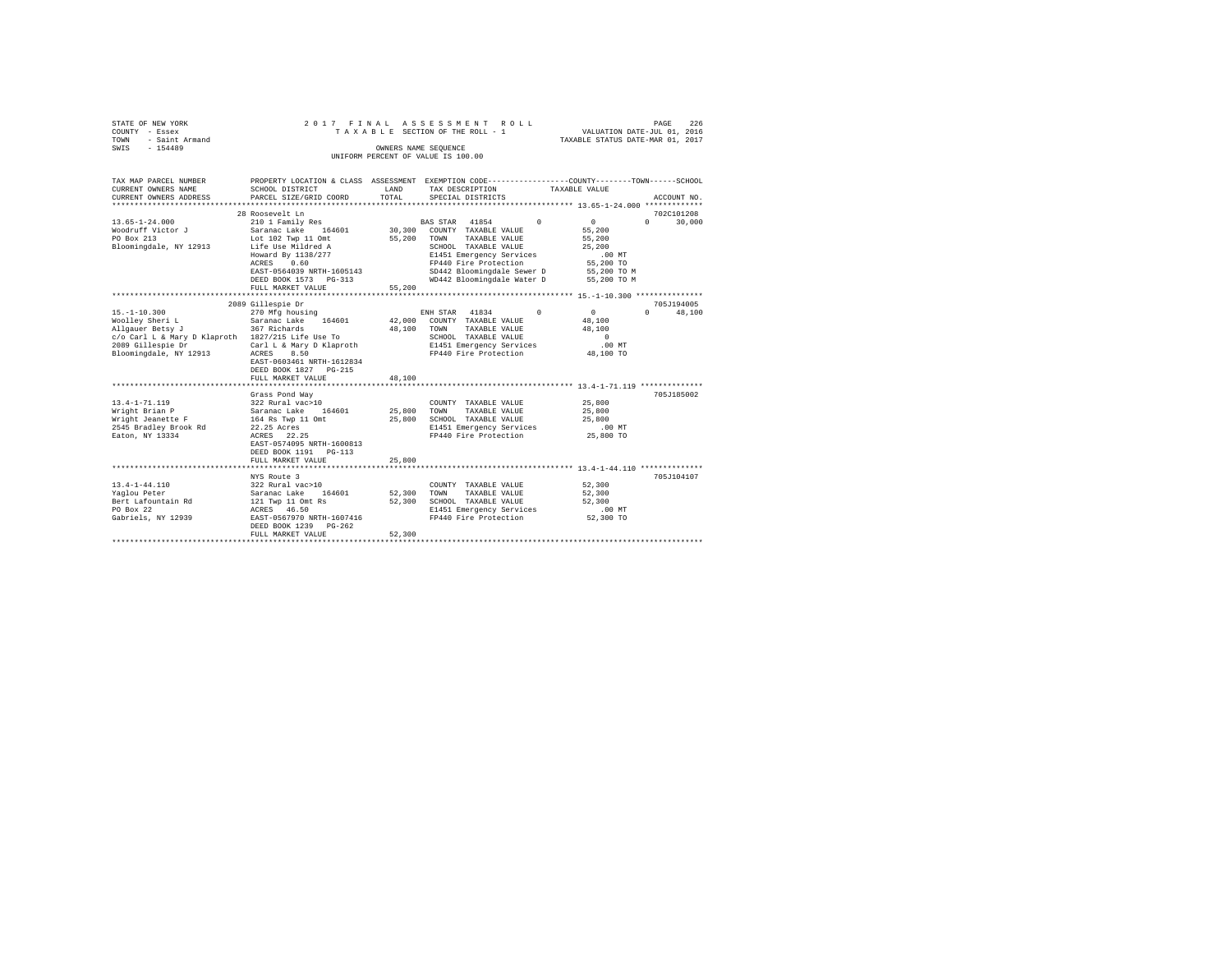| STATE OF NEW YORK<br>COUNTY - Essex  | 2017 FINAL                                                                                     |         | TAXABLE SECTION OF THE ROLL - 1    | ASSESSMENT ROLL                       |          | VALUATION DATE-JUL 01, 2016                   |          | PAGE        | 227    |
|--------------------------------------|------------------------------------------------------------------------------------------------|---------|------------------------------------|---------------------------------------|----------|-----------------------------------------------|----------|-------------|--------|
| TOWN<br>- Saint Armand               |                                                                                                |         |                                    |                                       |          | TAXABLE STATUS DATE-MAR 01, 2017              |          |             |        |
| $-154489$<br>SWIS                    |                                                                                                |         | OWNERS NAME SEQUENCE               |                                       |          |                                               |          |             |        |
|                                      |                                                                                                |         | UNIFORM PERCENT OF VALUE IS 100.00 |                                       |          |                                               |          |             |        |
|                                      |                                                                                                |         |                                    |                                       |          |                                               |          |             |        |
| TAX MAP PARCEL NUMBER                | PROPERTY LOCATION & CLASS ASSESSMENT EXEMPTION CODE---------------COUNTY-------TOWN-----SCHOOL |         |                                    |                                       |          |                                               |          |             |        |
| CURRENT OWNERS NAME                  | SCHOOL DISTRICT                                                                                | LAND    | TAX DESCRIPTION                    |                                       |          | TAXABLE VALUE                                 |          |             |        |
| CURRENT OWNERS ADDRESS               | PARCEL SIZE/GRID COORD                                                                         | TOTAL   | SPECIAL DISTRICTS                  |                                       |          |                                               |          | ACCOUNT NO. |        |
|                                      |                                                                                                |         |                                    |                                       |          |                                               |          |             |        |
|                                      | 45 Mount Pisgah Ln                                                                             |         |                                    |                                       |          |                                               |          | 705Z015007  |        |
| $23.3 - 1 - 61.200$                  | 210 1 Family Res                                                                               |         | BAS STAR 41854                     |                                       | $\Omega$ | $\circ$                                       | $\Omega$ |             | 30,000 |
| Yanchitis Lisa Ann                   | Saranac Lake 164601                                                                            |         | 88,200 COUNTY TAXABLE VALUE        |                                       |          | 211,900                                       |          |             |        |
| 2077 Saranac Ave                     | 9 OMT TWP11 RS                                                                                 |         | 211,900 TOWN TAXABLE VALUE         |                                       |          | 211,900                                       |          |             |        |
| Lake Placid, NY 12946                | ACRES 0.91                                                                                     |         |                                    | SCHOOL TAXABLE VALUE                  |          | 181,900                                       |          |             |        |
|                                      | EAST-0554101 NRTH-1584715                                                                      |         |                                    | E1450 Emergency Services              |          | $.00$ MT                                      |          |             |        |
|                                      | DEED BOOK 1782 PG-170                                                                          |         |                                    | FP440 Fire Protection                 |          | 211,900 TO                                    |          |             |        |
|                                      | FULL MARKET VALUE                                                                              | 211,900 |                                    |                                       |          |                                               |          |             |        |
|                                      | River Rd                                                                                       |         |                                    |                                       |          |                                               |          | 705J175001  |        |
| $13.4 - 1 - 35.000$                  | 314 Rural vac<10                                                                               |         |                                    | COUNTY TAXABLE VALUE                  |          | 25,500                                        |          |             |        |
| Yando Robert N                       | Saranac Lake 164601                                                                            |         | 25,500 TOWN                        | TAXABLE VALUE                         |          | 25,500                                        |          |             |        |
| 107 River Rd                         | Richards Survey Lot 122                                                                        |         |                                    | 25,500 SCHOOL TAXABLE VALUE           |          | 25,500                                        |          |             |        |
| Bloomingdale, NY 12913               | 1596/147 Life Use to                                                                           |         |                                    | E1451 Emergency Services              |          | $.00$ MT                                      |          |             |        |
|                                      | W. McCarthy                                                                                    |         |                                    | FP440 Fire Protection                 |          | 25,500 TO                                     |          |             |        |
|                                      | ACRES<br>2.00                                                                                  |         |                                    |                                       |          |                                               |          |             |        |
|                                      | EAST-0566822 NRTH-1604893                                                                      |         |                                    |                                       |          |                                               |          |             |        |
|                                      | DEED BOOK 1596 PG-147                                                                          |         |                                    |                                       |          |                                               |          |             |        |
|                                      | FULL MARKET VALUE                                                                              | 25,500  |                                    |                                       |          |                                               |          |             |        |
|                                      | ********************************                                                               |         |                                    |                                       |          |                                               |          |             |        |
|                                      | 107 River Rd                                                                                   |         |                                    |                                       |          |                                               |          | 705J175004  |        |
| $13.4 - 1 - 36.002$                  | 240 Rural res                                                                                  |         | AGED ALL 41800                     |                                       | $\sim$ 0 | 62,000                                        | 62,000   |             | 62,000 |
| Yando Robert N                       | Saranac Lake 164601                                                                            |         | 41,500 ENH STAR 41834              |                                       | $\Omega$ | $\Omega$                                      | $\Omega$ |             | 62,000 |
| c/o Warrene McCarthy<br>107 River Rd | Richards Survey Lot 122                                                                        |         | 124,000 COUNTY TAXABLE VALUE       |                                       |          | 62,000                                        |          |             |        |
|                                      | 1596/147 Life Use to<br>W. McCarthy                                                            |         | TOWN                               | TAXABLE VALUE<br>SCHOOL TAXABLE VALUE |          | 62,000<br>$\sim$ 0                            |          |             |        |
| Bloomingdale, NY 12913               | ACRES 14.33                                                                                    |         |                                    | E1451 Emergency Services              |          | $.00$ MT                                      |          |             |        |
|                                      | EAST-0566964 NRTH-1605751                                                                      |         |                                    | FP440 Fire Protection                 |          | 124,000 TO                                    |          |             |        |
|                                      | DEED BOOK 1596 PG-147                                                                          |         |                                    |                                       |          |                                               |          |             |        |
|                                      | FULL MARKET VALUE                                                                              | 124,000 |                                    |                                       |          |                                               |          |             |        |
|                                      | .                                                                                              |         |                                    |                                       |          | **************** 13.57-4-7.002 ************** |          |             |        |
|                                      | 21 River Rd                                                                                    |         |                                    |                                       |          |                                               |          | 702A100909  |        |
| $13.57 - 4 - 7.002$                  | 210 1 Family Res                                                                               |         | BAS STAR 41854                     |                                       | $\sim$ 0 | $\overline{0}$                                | $\Omega$ |             | 30,000 |
| Yelle-Daunais Deborah L              | Saranac Lake 164601                                                                            |         | 32,500 COUNTY TAXABLE VALUE        |                                       |          | 155,800                                       |          |             |        |
| Daunais Joseph A                     | 102 Rs Twp 11 Omt                                                                              |         | 155,800 TOWN TAXABLE VALUE         |                                       |          | 155,800                                       |          |             |        |
| 21 River Rd                          | ACRES 0.71 BANK WFARGO                                                                         |         |                                    | SCHOOL TAXABLE VALUE                  |          | 125,800                                       |          |             |        |
| Bloomingdale, NY 12913               | EAST-0565169 NRTH-1606084                                                                      |         |                                    | E1451 Emergency Services              |          | .00MT                                         |          |             |        |
|                                      | DEED BOOK 1732 PG-97                                                                           |         |                                    | FP440 Fire Protection                 |          | 155,800 TO                                    |          |             |        |
|                                      | FULL MARKET VALUE                                                                              |         |                                    | 155,800 SD442 Bloomingdale Sewer D    |          | 155,800 TO M                                  |          |             |        |
|                                      |                                                                                                |         |                                    | WD442 Bloomingdale Water D            |          | 155,800 TO M                                  |          |             |        |
|                                      |                                                                                                |         |                                    |                                       |          |                                               |          |             |        |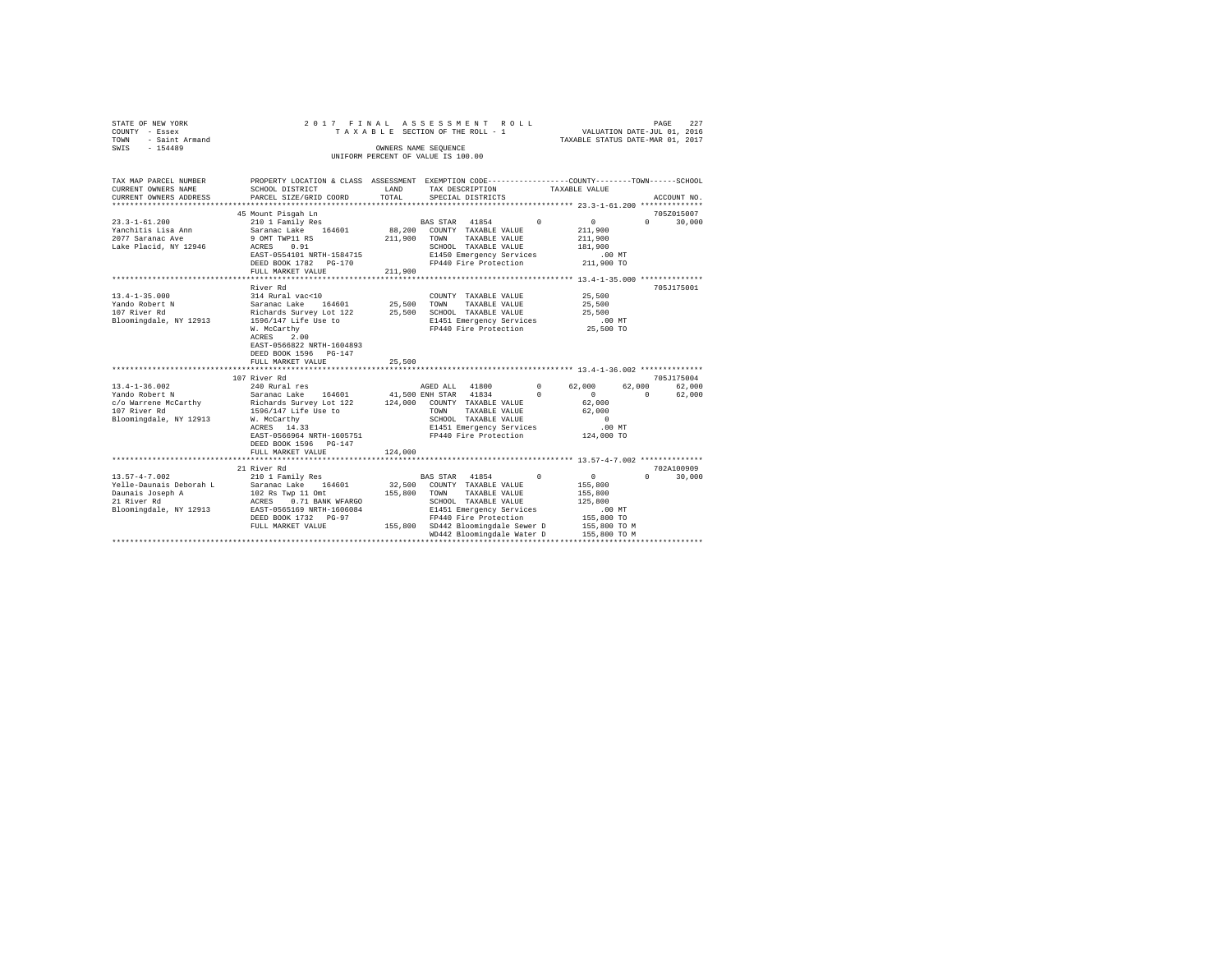| STATE OF NEW YORK<br>COUNTY<br>- Essex<br>- Saint Armand<br>TOWN<br>$-154489$<br>SWIS                                   | 2017 FINAL                                                          |         | ASSESSMENT<br>ROLL<br>TAXABLE SECTION OF THE ROLL - 1<br>OWNERS NAME SEOUENCE<br>UNIFORM PERCENT OF VALUE IS 100.00 | VALUATION DATE-JUL 01, 2016<br>TAXABLE STATUS DATE-MAR 01, 2017 | 228<br>PAGE        |
|-------------------------------------------------------------------------------------------------------------------------|---------------------------------------------------------------------|---------|---------------------------------------------------------------------------------------------------------------------|-----------------------------------------------------------------|--------------------|
| TAX MAP PARCEL NUMBER THE PROPERTY LOCATION & CLASS ASSESSMENT EXEMPTION CODE-------------COUNTY--------TOWN-----SCHOOL |                                                                     |         |                                                                                                                     |                                                                 |                    |
| CURRENT OWNERS NAME                                                                                                     | SCHOOL DISTRICT                                                     | LAND    | TAX DESCRIPTION TAXABLE VALUE                                                                                       |                                                                 |                    |
| CURRENT OWNERS ADDRESS PARCEL SIZE/GRID COORD TOTAL                                                                     |                                                                     |         | SPECIAL DISTRICTS                                                                                                   |                                                                 | ACCOUNT NO.        |
|                                                                                                                         |                                                                     |         |                                                                                                                     |                                                                 |                    |
|                                                                                                                         | 1812 NYS Route 3                                                    |         |                                                                                                                     |                                                                 | 705J194009         |
| $13.57 - 1 - 12.400$                                                                                                    | 210 1 Family Res                                                    |         | BAS STAR 41854                                                                                                      | $\Omega$<br>$\Omega$                                            | 30,000<br>$\Omega$ |
| Yorkey Richard B                                                                                                        | Saranac Lake 164601 37,200 COUNTY TAXABLE VALUE                     |         |                                                                                                                     | 238,800                                                         |                    |
| Yorkey Angela L Lot 121 Rs Twp 11 Omt                                                                                   |                                                                     | 238,800 | TOWN<br>TAXABLE VALUE                                                                                               | 238,800                                                         |                    |
| PO Box 991                                                                                                              | Darrylwood Subd #4                                                  |         | SCHOOL<br>TAXABLE VALUE                                                                                             | 208,800                                                         |                    |
| Saranac Lake, NY 12983                                                                                                  | ACRES 3.84                                                          |         | E1451 Emergency Services                                                                                            | $.00$ MT                                                        |                    |
|                                                                                                                         | EAST-0567041 NRTH-1607272                                           |         | FP440 Fire Protection 238,800 TO                                                                                    |                                                                 |                    |
|                                                                                                                         | DEED BOOK 1396 PG-293                                               |         | SD442 Bloomingdale Sewer D 238,800 TO M                                                                             |                                                                 |                    |
|                                                                                                                         | FULL MARKET VALUE $238,800$ WD442 Bloomingdale Water D 238,800 TO M |         |                                                                                                                     |                                                                 |                    |
|                                                                                                                         |                                                                     |         |                                                                                                                     |                                                                 |                    |
|                                                                                                                         | 68 Prospect St                                                      |         |                                                                                                                     |                                                                 | 705Z006005         |
| $13.56 - 10 - 9.500$                                                                                                    | 311 Res vac land                                                    |         | TAXABLE VALUE<br>COUNTY                                                                                             | 25,100                                                          |                    |
| Zatorski Robert J                                                                                                       | Saranac Lake 164601 25,100                                          |         | TOWN<br>TAXABLE VALUE                                                                                               | 25,100                                                          |                    |
| Ordonez Carmen                                                                                                          | ACRES 1.63                                                          | 25,100  | SCHOOL<br>TAXABLE VALUE                                                                                             | 25,100                                                          |                    |
| 317 Lake Flower Ave                                                                                                     | EAST-0561396 NRTH-1606032                                           |         | E1451 Emergency Services                                                                                            | $.00$ MT                                                        |                    |
| Saranac Lake, NY 12983 DEED BOOK 1442 PG-235                                                                            |                                                                     |         | FP440 Fire Protection 25,100 TO                                                                                     |                                                                 |                    |
|                                                                                                                         | FULL MARKET VALUE                                                   | 25,100  |                                                                                                                     |                                                                 |                    |
|                                                                                                                         |                                                                     |         |                                                                                                                     |                                                                 |                    |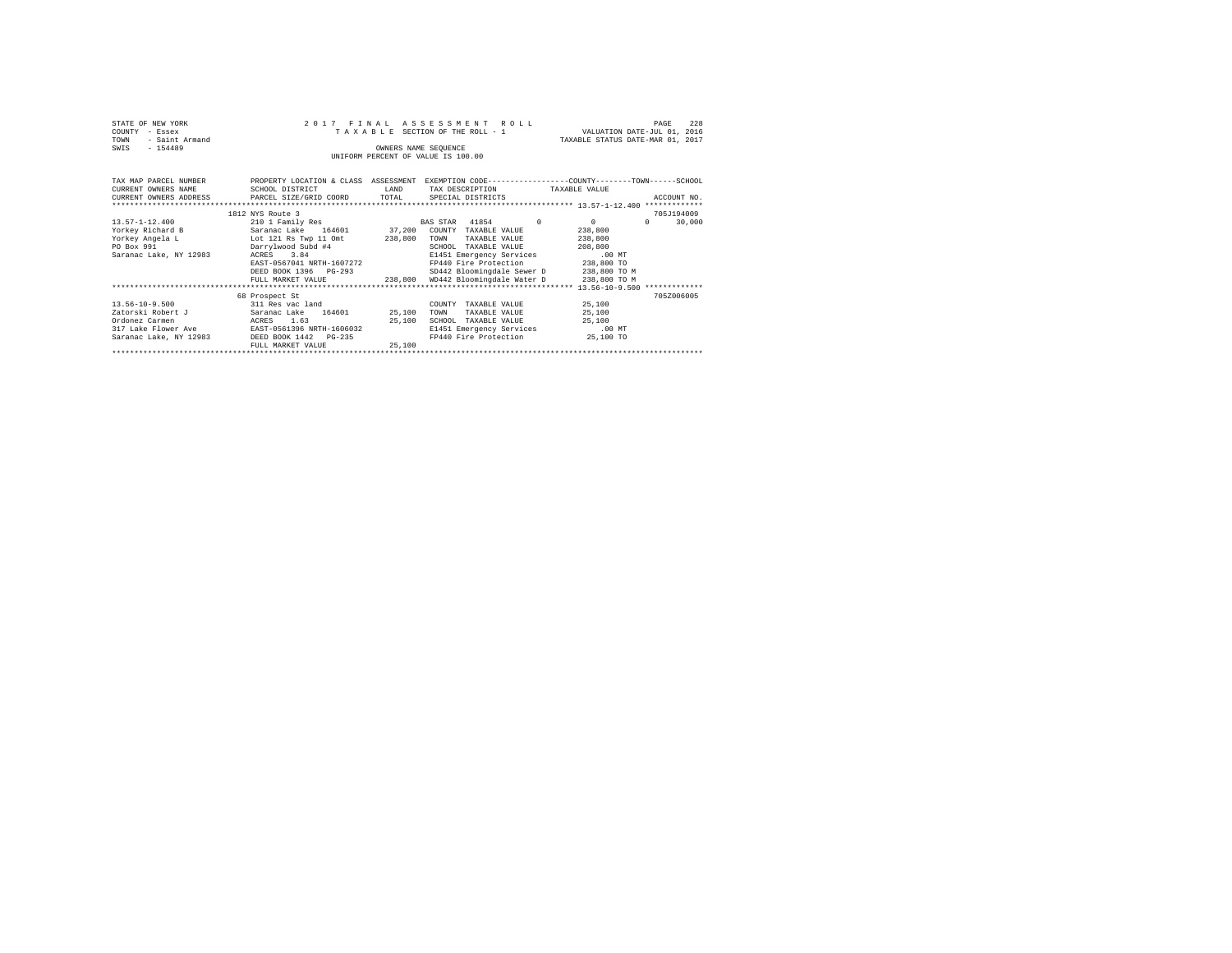| STATE OF NEW YORK      | 2017 FINAL ASSESSMENT ROLL         | 229<br>PAGE                      |
|------------------------|------------------------------------|----------------------------------|
| COUNTY - Essex         | TAXABLE SECTION OF THE ROLL - 1    | VALUATION DATE-JUL 01, 2016      |
| - Saint Armand<br>TOWN |                                    | TAXABLE STATUS DATE-MAR 01, 2017 |
| SWIS<br>$-154489$      |                                    | RPS150/V04/L015                  |
|                        |                                    | CURRENT DATE 6/21/2017           |
|                        | UNIFORM PERCENT OF VALUE IS 100.00 |                                  |
|                        | ROLL SUB SECTION- - TOTALS         |                                  |

| CODE | DISTRICT NAME        | TOTAL<br>PARCELS | EXTENSION<br>TYPE | <b>EXTENSION</b><br>VALUE | AD VALOREM<br>VALUE | EXEMPT<br>AMOUNT | TAXABLE<br>VALUE |
|------|----------------------|------------------|-------------------|---------------------------|---------------------|------------------|------------------|
|      | AP902 Apptmnt tax C  |                  | 3 MOVTAX          | 150.66                    |                     |                  | 150.66           |
|      | AP903 Apptmnt tax T  |                  | 3 MOVTAX          | 181.28                    |                     |                  | 181.28           |
|      | AP904 Apptmnt tax S  |                  | 3 MOVTAX          | 372.40                    |                     |                  | 372.40           |
|      | OT902 Omitted tax C  |                  | 3 MOVTAX          | 319.00                    |                     |                  | 319.00           |
|      | OT903 Omitted tax T  |                  | 3 MOVTAX          | 396.59                    |                     |                  | 396.59           |
|      | E1450 Emergency Serv |                  | 263 MOVTAX        |                           |                     |                  |                  |
|      | E1451 Emergency Serv |                  | 611 MOVTAX        |                           |                     |                  |                  |
|      | BTI44 BTI District   |                  | 13 MOVTAX         |                           |                     |                  |                  |
|      | FP403 Fire Pro LP La |                  | 13 TOTAL          |                           | 9376,400            |                  | 9376,400         |
|      | FP440 Fire Protectio |                  | 862 TOTAL         |                           | 94035,053           |                  | 94035.053        |
|      | SB440 Trudeau sewer  |                  | 1 TOTAL C         |                           | 630,300             |                  | 630,300          |
|      | SW440 Trudeau sewer  |                  | 1 TOTAL M         |                           | 630,300             |                  | 630,300          |
|      | WB440 Trudeau water  |                  | 1 TOTAL C         |                           | 630,300             |                  | 630,300          |
|      | WD440 Trudeau water  |                  | 1 TOTAL<br>M      |                           | 630,300             |                  | 630,300          |
|      | WD441 Rockledge wate |                  | 54 TOTAL<br>M     |                           | 8393,000            |                  | 8393,000         |
|      | SD442 Bloomingdale S |                  | 182 TOTAL M       |                           | 22677.600           |                  | 22677.600        |
|      | WD442 Bloomingdale W |                  | 182 TOTAL M       |                           | 22677.600           |                  | 22677.600        |

#### \*\*\* S C H O O L D I S T R I C T S U M M A R Y \*\*\*

| CODE   | DISTRICT NAME | TOTAL<br>PARCELS | ASSESSED<br>LAND | ASSESSED<br>TOTAL | <b>EXEMPT</b><br>AMOUNT | TOTAL<br>TAXABLE | STAR<br>AMOUNT | STAR<br>TAXABLE |
|--------|---------------|------------------|------------------|-------------------|-------------------------|------------------|----------------|-----------------|
| 164601 | Saranac Lake  | 875              | 36738.203        | 103411,453        | 1198.569                | 102212.884       | 11743.240      | 90469.644       |
|        | SUB-TOTAL     | 875              | 36738.203        | 103411.453        | 1198.569                | 102212.884       | 11743.240      | 90469.644       |
|        | TOTAL         | 875              | 36738.203        | 103411.453        | 1198.569                | 102212.884       | 11743.240      | 90469.644       |

\*\*\* S Y S T E M C O D E S S U M M A R Y \*\*\*

NO SYSTEM EXEMPTIONS AT THIS LEVEL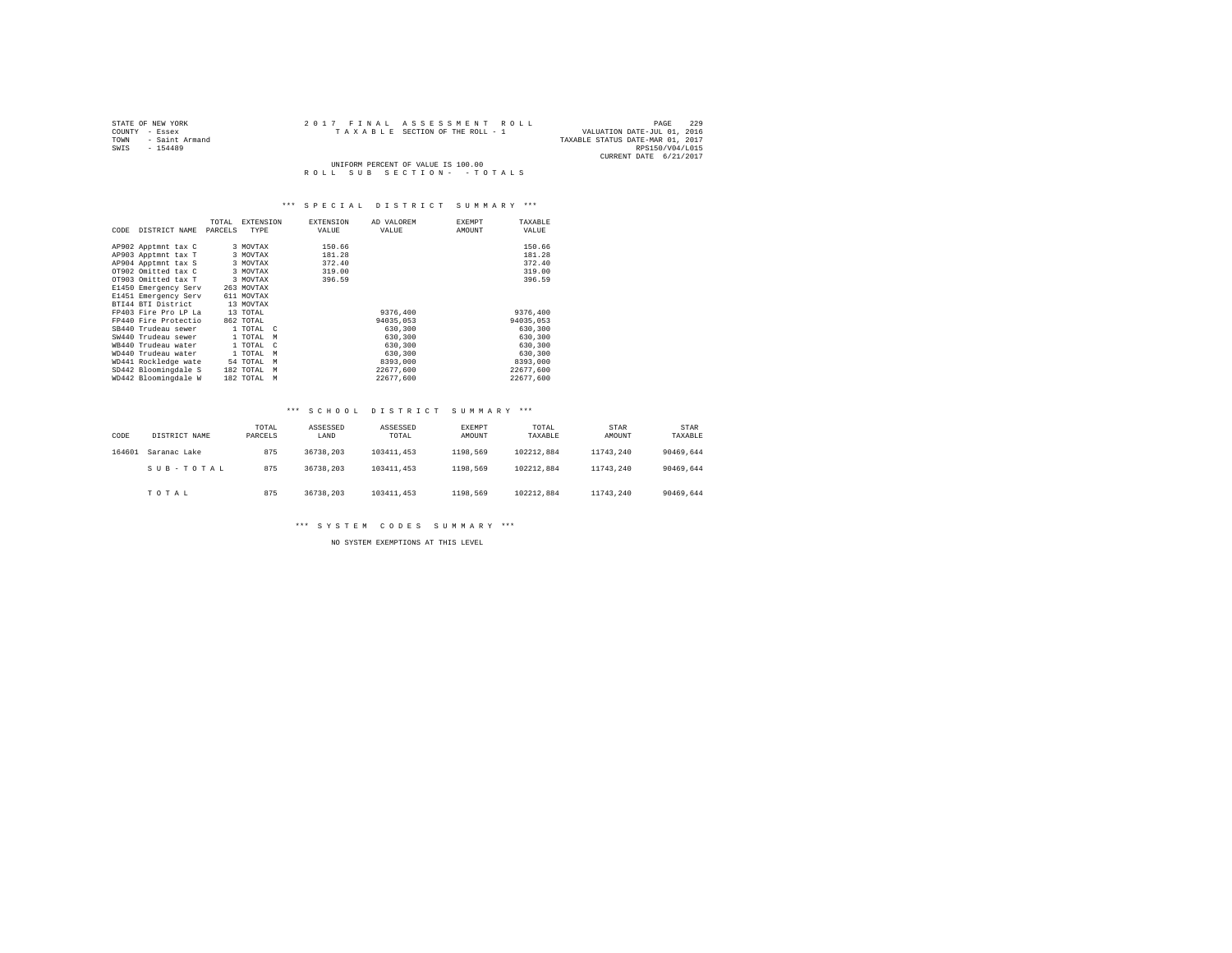| STATE OF NEW YORK      |                                    | 2017 FINAL ASSESSMENT ROLL      | 230<br>PAGE                      |
|------------------------|------------------------------------|---------------------------------|----------------------------------|
| COUNTY - Essex         |                                    | TAXABLE SECTION OF THE ROLL - 1 | VALUATION DATE-JUL 01, 2016      |
| TOWN<br>- Saint Armand |                                    |                                 | TAXABLE STATUS DATE-MAR 01, 2017 |
| SWIS<br>$-154489$      |                                    |                                 | RPS150/V04/L015                  |
|                        |                                    |                                 | CURRENT DATE 6/21/2017           |
|                        | UNIFORM PERCENT OF VALUE IS 100.00 |                                 |                                  |
|                        |                                    | ROLL SUB SECTION- - TOTALS      |                                  |

# \*\*\* E X E M P T I O N S U M M A R Y \*\*\*

|       |                 | TOTAL          |          |          |           |
|-------|-----------------|----------------|----------|----------|-----------|
| CODE  | DESCRIPTION     | PARCELS        | COUNTY   | TOWN     | SCHOOL    |
| 18020 | IND DEVLP       | ÷              | 259,080  | 259,080  | 259,080   |
| 41120 | VETWAR CTS      | 16             | 216.225  | 216.225  | 93.225    |
| 41130 | VETCOM CTS      | 19             | 460,800  | 460,800  | 190,000   |
| 41140 | VETDIS CTS      | 8              | 259,755  | 259.755  | 124.505   |
| 41400 | CLERGY          | $\overline{2}$ | 3,000    | 3,000    | 3.000     |
| 41720 | AG DIST C       | 3              | 33,549   | 33.549   | 33,549    |
| 41800 | AGED ALL        | 9              | 382,350  | 382,350  | 382,350   |
| 41801 | AGED C/T        |                | 38,950   | 38,950   |           |
| 41804 | AGED S          | $\overline{4}$ |          |          | 112,860   |
| 41834 | ENH STAR        | 68             |          |          | 4123.040  |
| 41854 | <b>BAS STAR</b> | 256            |          |          | 7620.200  |
|       | TOTAL           | 387            | 1653,709 | 1653.709 | 12941.809 |

| ROLL | DESCRIPTION | TOTAL   | ASSESSED  | ASSESSED   | TAXARLE    | TAXARLE    | TAXABLE    | STAR      |
|------|-------------|---------|-----------|------------|------------|------------|------------|-----------|
| SEC  |             | PARCELS | LAND      | TOTAL      | COUNTY     | TOWN       | SCHOOL     | TAXABLE   |
|      | TAXABLE     | 875     | 36738.203 | 103411.453 | 101757.744 | 101757.744 | 102212.884 | 90469.644 |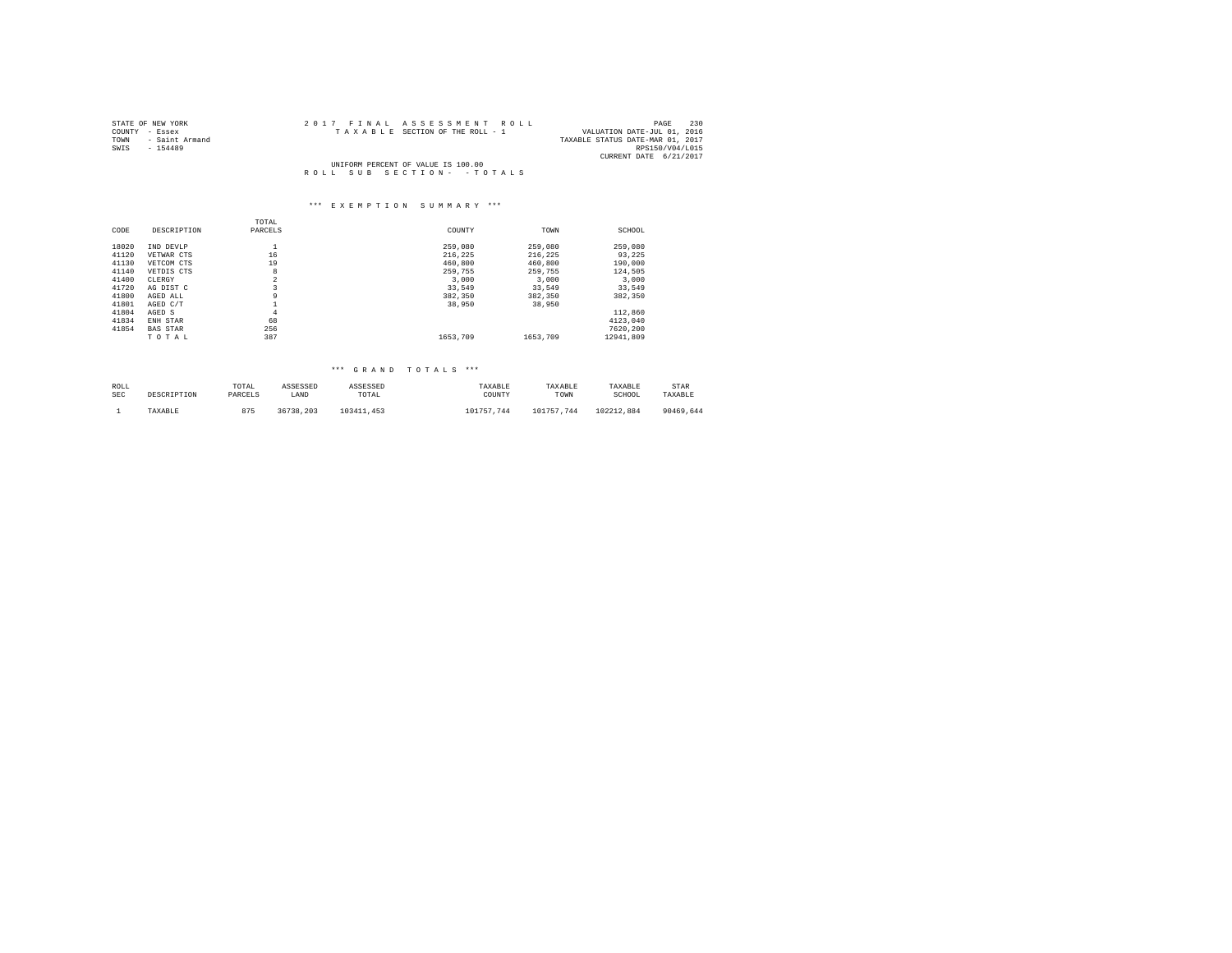| STATE OF NEW YORK<br>COUNTY - Essex<br>TOWN - Saint Armand<br>SWIS - 154489                                                                                                                                                                                                                                                                                                                      | 2017 FINAL ASSESSMENT ROLL                                                                                                                | OWNERS NAME SEQUENCE<br>UNIFORM PERCENT OF VALUE IS 100.00<br>UNIFORM PERCENT OF VALUE IS 100.00 |                      |  | TAXABLE SECTION OF THE ROLL - 1 SUB-SECT - B VALUATION DATE-JUL 01, 2016<br>TAXABLE STATUS DATE-MAR 01, 2017 | PAGE<br>231                 |
|--------------------------------------------------------------------------------------------------------------------------------------------------------------------------------------------------------------------------------------------------------------------------------------------------------------------------------------------------------------------------------------------------|-------------------------------------------------------------------------------------------------------------------------------------------|--------------------------------------------------------------------------------------------------|----------------------|--|--------------------------------------------------------------------------------------------------------------|-----------------------------|
| TAX MAP PARCEL NUMBER<br>CURRENT OWNERS NAME<br>CURRENT OWNERS ADDRESS PARCEL SIZE/GRID COORD TOTAL                                                                                                                                                                                                                                                                                              | PROPERTY LOCATION & CLASS ASSESSMENT EXEMPTION CODE-----------------COUNTY-------TOWN------SCHOOL<br>SCHOOL DISTRICT LAND TAX DESCRIPTION |                                                                                                  | SPECIAL DISTRICTS    |  | TAXABLE VALUE                                                                                                | ACCOUNT NO.                 |
|                                                                                                                                                                                                                                                                                                                                                                                                  | River Rd                                                                                                                                  |                                                                                                  |                      |  |                                                                                                              | 705J102914                  |
| $\begin{tabular}{lcccc} $4\texttt{--1--1-1.5}.\, \color{blue}012 & \texttt{Forest 8480a} & \texttt{PRIV FOR} & 47460 & 0 & 4,000 & 4,000 & 4,000 \\ \texttt{Linrocln } Brob & Saranaca Lake, NY & 12983 & 342 \texttt{ Richard} & 164601 & 9,000 & \texttt{COMNT} & TAXABLE VAUJE & 5,000 \\ \texttt{Soaanaca Lake, NY & 12983 & 342 \texttt{ Richard} & 800k RPTI & 9,000 & \texttt{COMNT} & T$ |                                                                                                                                           |                                                                                                  |                      |  | PRIV FOR 47460 0 4,000 4,000 4,000                                                                           |                             |
|                                                                                                                                                                                                                                                                                                                                                                                                  |                                                                                                                                           |                                                                                                  |                      |  |                                                                                                              |                             |
|                                                                                                                                                                                                                                                                                                                                                                                                  |                                                                                                                                           |                                                                                                  |                      |  |                                                                                                              |                             |
|                                                                                                                                                                                                                                                                                                                                                                                                  |                                                                                                                                           |                                                                                                  |                      |  |                                                                                                              |                             |
|                                                                                                                                                                                                                                                                                                                                                                                                  |                                                                                                                                           |                                                                                                  |                      |  |                                                                                                              |                             |
|                                                                                                                                                                                                                                                                                                                                                                                                  |                                                                                                                                           |                                                                                                  |                      |  |                                                                                                              |                             |
|                                                                                                                                                                                                                                                                                                                                                                                                  |                                                                                                                                           |                                                                                                  |                      |  |                                                                                                              |                             |
|                                                                                                                                                                                                                                                                                                                                                                                                  |                                                                                                                                           |                                                                                                  |                      |  |                                                                                                              |                             |
|                                                                                                                                                                                                                                                                                                                                                                                                  | River Rd                                                                                                                                  |                                                                                                  |                      |  |                                                                                                              | 705J102312                  |
|                                                                                                                                                                                                                                                                                                                                                                                                  |                                                                                                                                           |                                                                                                  |                      |  | PRIV FOR 47460 0 24,000 24,000                                                                               | 24,000                      |
|                                                                                                                                                                                                                                                                                                                                                                                                  |                                                                                                                                           |                                                                                                  |                      |  |                                                                                                              |                             |
|                                                                                                                                                                                                                                                                                                                                                                                                  |                                                                                                                                           |                                                                                                  |                      |  |                                                                                                              |                             |
|                                                                                                                                                                                                                                                                                                                                                                                                  |                                                                                                                                           |                                                                                                  |                      |  |                                                                                                              |                             |
|                                                                                                                                                                                                                                                                                                                                                                                                  |                                                                                                                                           |                                                                                                  |                      |  |                                                                                                              |                             |
|                                                                                                                                                                                                                                                                                                                                                                                                  |                                                                                                                                           |                                                                                                  |                      |  |                                                                                                              |                             |
| $[14.1-15.000$ $[12.1-15.000$ $[12.10] \text{POR}$ $[14.1-15.000$ $[14.10] \text{POR}$ $[14.10] \text{POR}$ $[14.10] \text{POR}$ $[14.10] \text{POR}$ $[14.10] \text{POR}$ $[14.10] \text{POR}$ $[14.10] \text{POR}$ $[14.10] \text{POR}$ $[14.10] \text{POR}$ $[14.10] \text{POR}$                                                                                                              |                                                                                                                                           |                                                                                                  |                      |  |                                                                                                              |                             |
|                                                                                                                                                                                                                                                                                                                                                                                                  |                                                                                                                                           |                                                                                                  |                      |  |                                                                                                              |                             |
|                                                                                                                                                                                                                                                                                                                                                                                                  |                                                                                                                                           |                                                                                                  |                      |  | ******************************** 14.-1-34.100 ***************                                                |                             |
|                                                                                                                                                                                                                                                                                                                                                                                                  | 302 Goodspeed Ln                                                                                                                          |                                                                                                  |                      |  |                                                                                                              | 705J103704<br>50,800 50,800 |
|                                                                                                                                                                                                                                                                                                                                                                                                  |                                                                                                                                           |                                                                                                  |                      |  |                                                                                                              |                             |
|                                                                                                                                                                                                                                                                                                                                                                                                  |                                                                                                                                           |                                                                                                  |                      |  |                                                                                                              |                             |
|                                                                                                                                                                                                                                                                                                                                                                                                  |                                                                                                                                           |                                                                                                  |                      |  |                                                                                                              |                             |
|                                                                                                                                                                                                                                                                                                                                                                                                  |                                                                                                                                           |                                                                                                  |                      |  |                                                                                                              |                             |
|                                                                                                                                                                                                                                                                                                                                                                                                  |                                                                                                                                           |                                                                                                  |                      |  |                                                                                                              |                             |
|                                                                                                                                                                                                                                                                                                                                                                                                  |                                                                                                                                           |                                                                                                  |                      |  |                                                                                                              |                             |
|                                                                                                                                                                                                                                                                                                                                                                                                  | FULL MARKET VALUE                                                                                                                         | 98,000                                                                                           |                      |  |                                                                                                              |                             |
|                                                                                                                                                                                                                                                                                                                                                                                                  |                                                                                                                                           |                                                                                                  |                      |  |                                                                                                              |                             |
|                                                                                                                                                                                                                                                                                                                                                                                                  | County Route 48                                                                                                                           |                                                                                                  |                      |  |                                                                                                              | 705J102311                  |
| $\begin{array}{cccccc} 15. -1-1.000 & 912\  \, \text{Forest s480a} & \text{PRIV FOR} & 47460 & 0 & 15,760 \\ \text{Lincoh Brook Timber Co LLC} & \text{Saranac Lake} & 164601 & 44,300\  \, \text{COUNTY Y TAXABLE VALUE} & 28,540 \end{array}$                                                                                                                                                  |                                                                                                                                           |                                                                                                  |                      |  |                                                                                                              | 15,760 15,760               |
|                                                                                                                                                                                                                                                                                                                                                                                                  |                                                                                                                                           |                                                                                                  |                      |  |                                                                                                              |                             |
| PO Box 349<br>PO Box 349<br>Sac Richards Survey 144,300 TOWN TAXABLE VALUE 28,540<br>Saranac Lake, NY 12983<br>28,540<br>MAY BE SURGER TO PAYMENT EARLY EXPLOIT NETH-1610A RPTL<br>MAY BE SURGER TO POSSES 30.40<br>THE SURGERY SURVEY EXPLO                                                                                                                                                     |                                                                                                                                           |                                                                                                  |                      |  |                                                                                                              |                             |
|                                                                                                                                                                                                                                                                                                                                                                                                  |                                                                                                                                           |                                                                                                  |                      |  |                                                                                                              |                             |
|                                                                                                                                                                                                                                                                                                                                                                                                  |                                                                                                                                           |                                                                                                  |                      |  |                                                                                                              |                             |
|                                                                                                                                                                                                                                                                                                                                                                                                  |                                                                                                                                           |                                                                                                  |                      |  |                                                                                                              |                             |
|                                                                                                                                                                                                                                                                                                                                                                                                  | FULL MARKET VALUE                                                                                                                         | 44,300                                                                                           |                      |  |                                                                                                              |                             |
|                                                                                                                                                                                                                                                                                                                                                                                                  |                                                                                                                                           |                                                                                                  |                      |  |                                                                                                              |                             |
|                                                                                                                                                                                                                                                                                                                                                                                                  | County Route 48                                                                                                                           |                                                                                                  |                      |  |                                                                                                              | 705J103204                  |
| $15. - 1 - 4.000$                                                                                                                                                                                                                                                                                                                                                                                | 912 Forest s480a                                                                                                                          |                                                                                                  | COUNTY TAXABLE VALUE |  | 21,200                                                                                                       |                             |
| Lincoln Brook Timber Co LLC Saranac Lake 164601                                                                                                                                                                                                                                                                                                                                                  |                                                                                                                                           | 21,200 TOWN TAXABLE VALUE                                                                        |                      |  | 21,200                                                                                                       |                             |
| PO Box 349<br>362 Richards Sur 21,200 SCHOOL TAXABLE VALUE<br>Saranac Lake, NY 12983<br>ACRES 0.70 E1451 Emergency Services                                                                                                                                                                                                                                                                      |                                                                                                                                           |                                                                                                  |                      |  | 21,200                                                                                                       |                             |
|                                                                                                                                                                                                                                                                                                                                                                                                  | ACRES 0.70<br>EAST-0601506 NRTH-1611171 FP440 Fire Protection<br>EAST-0601506 REPARTH-161171 FP440 Fire Protection                        |                                                                                                  |                      |  | .00 MT.<br>21,200 TO                                                                                         |                             |
|                                                                                                                                                                                                                                                                                                                                                                                                  | DEED BOOK 1396 PG-35                                                                                                                      |                                                                                                  |                      |  |                                                                                                              |                             |
|                                                                                                                                                                                                                                                                                                                                                                                                  | FULL MARKET VALUE                                                                                                                         | 21,200                                                                                           |                      |  |                                                                                                              |                             |
|                                                                                                                                                                                                                                                                                                                                                                                                  |                                                                                                                                           |                                                                                                  |                      |  |                                                                                                              |                             |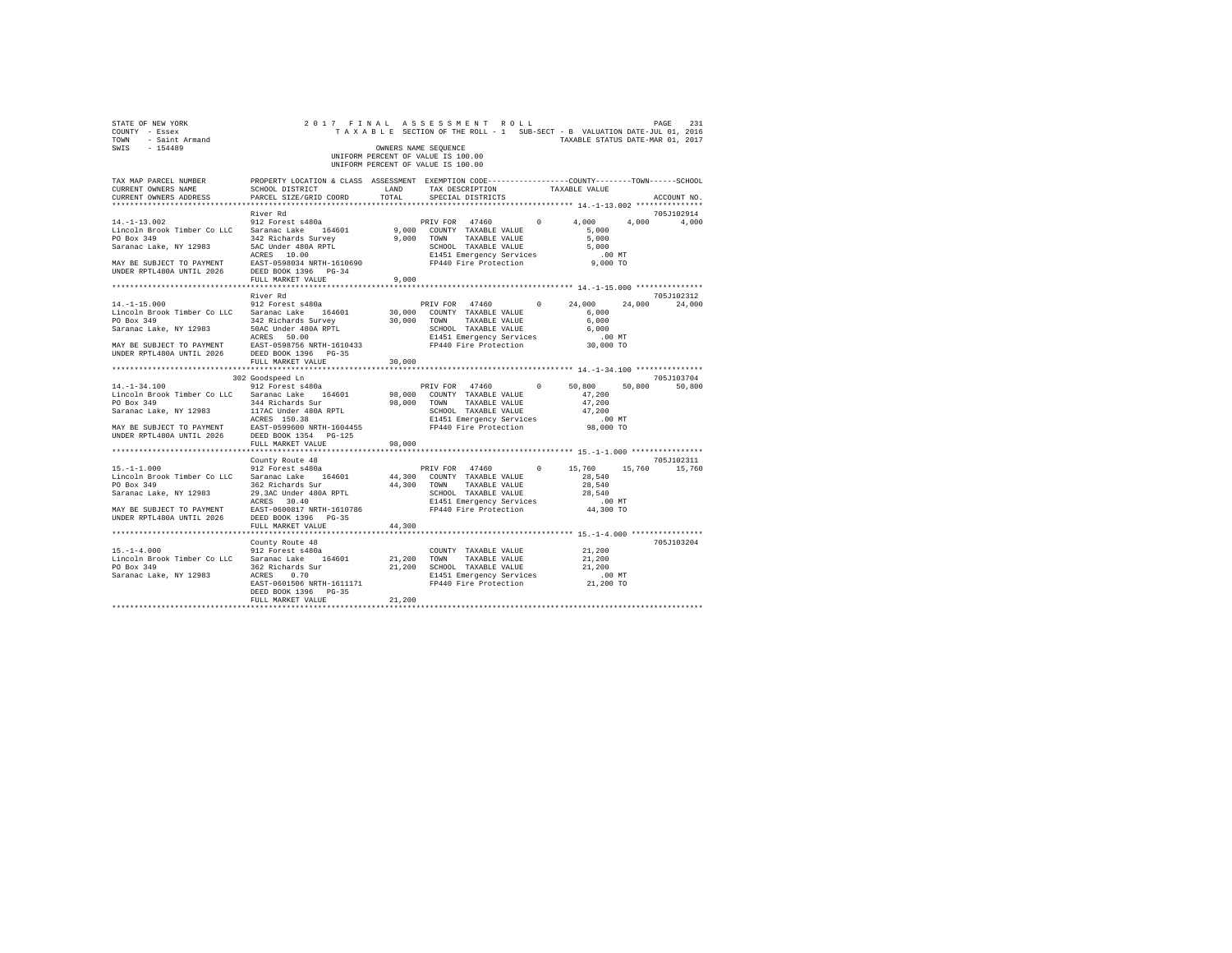| STATE OF NEW YORK<br>COUNTY - Essex<br>- Saint Armand<br>TOWN<br>SWIS - 154489                                                                                                                                                                                                                                                                                          |                                                                                                                                                                          | OWNERS NAME SEQUENCE    | 2017 FINAL ASSESSMENT ROLL<br>TAXABLE SECTION OF THE ROLL - 1 SUB-SECT - B VALUATION DATE-JUL 01, 2016<br>UNIFORM PERCENT OF VALUE IS 100.00<br>UNIFORM PERCENT OF VALUE IS 100.00 | TAXABLE STATUS DATE-MAR 01, 2017 | 232<br>PAGE |
|-------------------------------------------------------------------------------------------------------------------------------------------------------------------------------------------------------------------------------------------------------------------------------------------------------------------------------------------------------------------------|--------------------------------------------------------------------------------------------------------------------------------------------------------------------------|-------------------------|------------------------------------------------------------------------------------------------------------------------------------------------------------------------------------|----------------------------------|-------------|
| TAX MAP PARCEL NUMBER PROPERTY LOCATION & CLASS ASSESSMENT EXEMPTION CODE--------------COUNTY-------TOWN-----SCHOOL<br>CURRENT OWNERS NAME SCHOOL DISTRICT<br>CURRENT OWNERS ADDRESS PARCEL SIZE/GRID COORD                                                                                                                                                             | <b>LAND</b>                                                                                                                                                              | TOTAL                   | TAX DESCRIPTION TAXABLE VALUE<br>SPECIAL DISTRICTS                                                                                                                                 |                                  | ACCOUNT NO. |
| COUNT 912 Forest s480a<br>Lincoln Brook Timber Co LLC Saranac Lake 164601 36,200 TOWN<br>PO Box 349<br>Saranac Lake, NY 12983 ACRES                                                                                                                                                                                                                                     | 1928 County Route 48<br>362 Richards Sur<br>2.20<br>EXERS 2.20<br>EAST-0601584 NRTH-1610689 FP440 Fire Protection 44,300 TO<br>DEED BOOK 1396 PG-35<br>FULL MARKET VALUE | 44,300<br>44,300        | COUNTY TAXABLE VALUE<br>TAXABLE VALUE<br>SCHOOL TAXABLE VALUE 44,300<br>E1451 Emergency Services                                                                                   | 44,300<br>44,300<br>$.00$ MT     | 705J102913  |
| 15.-1-49.000 54.560 912 Forest s480a PRIV FOR 47460 0 54.560 54.560 54.560<br>Lincoln Brook Timber Co LLC Saranac Lake 164601 68,200 COUNTY TAXABLE VALUE 13,640<br>PO Box 349<br>Saranac Lake, NY 12983 126.4AC Under 480A RPTL<br>MAY BE SUBJECT TO PAYMENT<br>UNDER RPTL480A UNTIL 2026 BAST-0602629 NRTH-1604619<br>UNDER RPTL480A UNTIL 2026 BEED BOOK 1354 PG-125 | Goodspeed Ln<br>364 Richards Sur 68,200 TOWN<br>ACRES 126.40<br>FULL MARKET VALUE                                                                                        | 68,200                  | TAXABLE VALUE 13,640<br>SCHOOL TAXABLE VALUE 13,640<br>E1451 Emergency Services<br>FP440 Fire Protection                                                                           | .00 MT<br>68,200 TO              | 705J103703  |
| $15. - 1 - 55.000$<br>Lincoln Brook Timber Co LLC Saranac Lake 164601 68,700 COUNTY TAXABLE VALUE<br>PO Box 349<br>MAY BE SUBJECT TO PAYMENT EAST-0600948 NRTH-1607511<br>UNDER RPTL480A UNTIL 2026 DEED BOOK 1371 PG-257                                                                                                                                               | 302 Goodspeed Ln<br>Goodspeed Ln<br>912 Forest s480a<br>363 Richards Sur<br>FULL MARKET VALUE                                                                            | 103,700 TOWN<br>103,700 | PRIV FOR 47460 0 24,400 24,400 24,400<br>TAXABLE VALUE<br>SCHOOL TAXABLE VALUE<br>E1451 Emergency Services .00 MT<br>FP440 Fire Protection 103,700 TO                              | 79,300<br>79,300<br>79,300       | 705J103208  |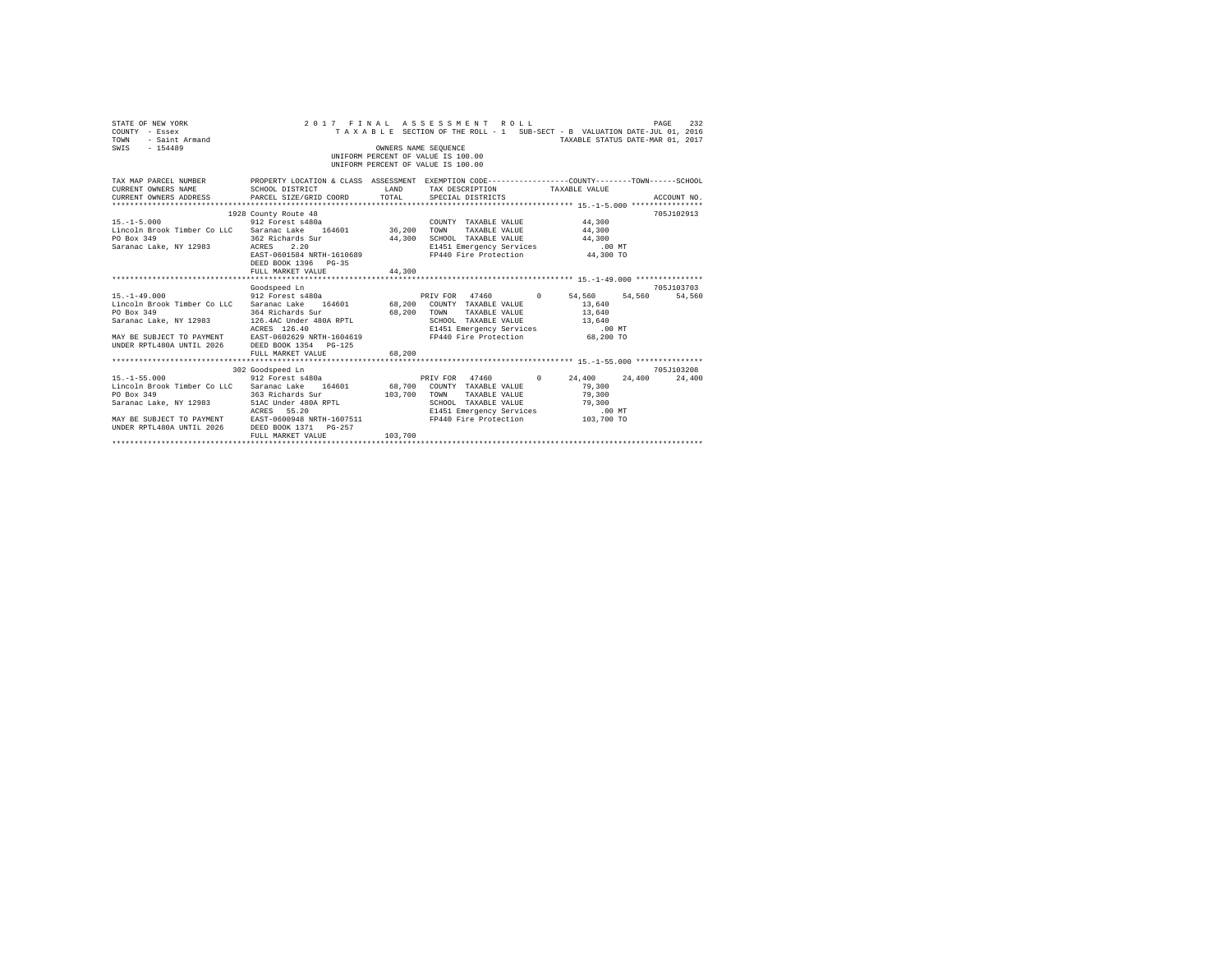| STATE OF NEW YORK      | 2017 FINAL ASSESSMENT ROLL<br>PAGE                                       | 233 |
|------------------------|--------------------------------------------------------------------------|-----|
| COUNTY - Essex         | TAXABLE SECTION OF THE ROLL - 1 SUB-SECT - B VALUATION DATE-JUL 01, 2016 |     |
| - Saint Armand<br>TOWN | TAXABLE STATUS DATE-MAR 01, 2017                                         |     |
| SWTS<br>$-154489$      | RPS150/V04/L015                                                          |     |
|                        | CURRENT DATE 6/21/2017                                                   |     |
|                        | UNIFORM PERCENT OF VALUE IS 100.00                                       |     |
|                        | ROLL SUB SECTION-B-TOTALS                                                |     |

| CODE | DISTRICT NAME                                | TOTAL.<br>PARCELS | EXTENSION<br><b>TYPE</b> | <b>EXTENSION</b><br><b>VALUE</b> | AD VALOREM<br>VALUE | <b>EXEMPT</b><br>AMOUNT | TAXARLE<br>VALUE |
|------|----------------------------------------------|-------------------|--------------------------|----------------------------------|---------------------|-------------------------|------------------|
|      | E1451 Emergency Serv<br>FP440 Fire Protectio |                   | 8 MOVTAX<br>8 TOTAL      |                                  | 418,700             |                         | 418,700          |

## \*\*\* S C H O O L D I S T R I C T S U M M A R Y \*\*\*

| CODE   | DISTRICT NAME | TOTAL<br>PARCELS | ASSESSED<br>LAND | ASSESSED<br>TOTAL | <b>EXEMPT</b><br>AMOUNT | TOTAL<br>TAXABLE | STAR<br>AMOUNT | STAR<br>TAXABLE |
|--------|---------------|------------------|------------------|-------------------|-------------------------|------------------|----------------|-----------------|
| 164601 | Saranac Lake  | 8                | 375,600          | 418,700           | 173,520                 | 245,180          |                | 245,180         |
|        | SUB-TOTAL     | 8                | 375,600          | 418,700           | 173.520                 | 245,180          |                | 245,180         |
|        | TOTAL         | 8                | 375,600          | 418,700           | 173,520                 | 245,180          |                | 245,180         |

## \*\*\* S Y S T E M C O D E S S U M M A R Y \*\*\*

NO SYSTEM EXEMPTIONS AT THIS LEVEL

## \*\*\* E X E M P T I O N S U M M A R Y \*\*\*

| CODE  | DESCRIPTION       | TOTAL<br>PARCELS | COUNTY             | TOWN               | SCHOOL             |
|-------|-------------------|------------------|--------------------|--------------------|--------------------|
| 47460 | PRIV FOR<br>TOTAL |                  | 173,520<br>173.520 | 173.520<br>173.520 | 173.520<br>173.520 |

| ROLL | DESCRIPTION | TOTAL   | ASSESSED | ASSESSED | TAXABLE | TAXABLE | TAXABLE     | STAR    |
|------|-------------|---------|----------|----------|---------|---------|-------------|---------|
| SEC  |             | PARCELS | LAND     | TOTAL    | COUNTY  | TOWN    | SCHOOL      | TAXABLE |
|      | TAXABLE     |         | 375,600  | 418,700  | 245,180 | 245.180 | 245<br>.180 | 245,180 |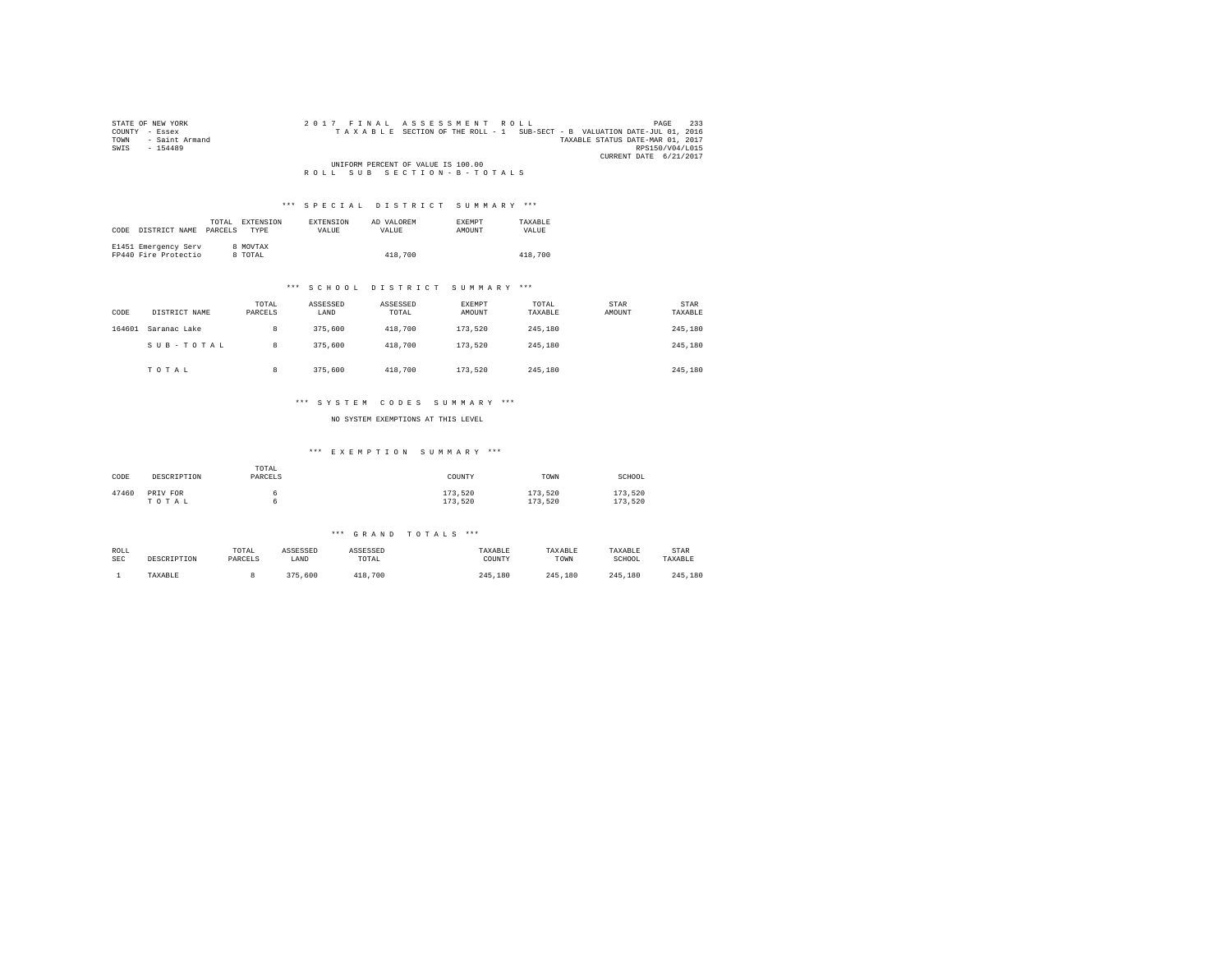| STATE OF NEW YORK      | 2017 FINAL ASSESSMENT ROLL         | 234<br>PAGE                      |
|------------------------|------------------------------------|----------------------------------|
| COUNTY - Essex         | TAXABLE SECTION OF THE ROLL - 1    | VALUATION DATE-JUL 01, 2016      |
| - Saint Armand<br>TOWN |                                    | TAXABLE STATUS DATE-MAR 01, 2017 |
| SWTS<br>$-154489$      |                                    | RPS150/V04/L015                  |
|                        | UNIFORM PERCENT OF VALUE IS 100.00 | CURRENT DATE 6/21/2017           |
|                        |                                    |                                  |
|                        | ROLL SECTION TOTALS                |                                  |

|      |                      | TOTAL   | <b>EXTENSION</b>       | <b>EXTENSION</b> | AD VALOREM | <b>EXEMPT</b> | TAXABLE   |
|------|----------------------|---------|------------------------|------------------|------------|---------------|-----------|
| CODE | DISTRICT NAME        | PARCELS | TYPE                   | VALUE            | VALUE      | AMOUNT        | VALUE     |
|      |                      |         |                        |                  |            |               |           |
|      | AP902 Apptmnt tax C  |         | 3 MOVTAX               | 150.66           |            |               | 150.66    |
|      | AP903 Apptmnt tax T  |         | 3 MOVTAX               | 181.28           |            |               | 181.28    |
|      | AP904 Apptmnt tax S  |         | 3 MOVTAX               | 372.40           |            |               | 372.40    |
|      | OT902 Omitted tax C  |         | 3 MOVTAX               | 319.00           |            |               | 319.00    |
|      | OT903 Omitted tax T  |         | 3 MOVTAX               | 396.59           |            |               | 396.59    |
|      | E1450 Emergency Serv |         | 263 MOVTAX             |                  |            |               |           |
|      | E1451 Emergency Serv |         | 619 MOVTAX             |                  |            |               |           |
|      | BTI44 BTI District   |         | 13 MOVTAX              |                  |            |               |           |
|      | FP403 Fire Pro LP La |         | 13 TOTAL               |                  | 9376.400   |               | 9376.400  |
|      | FP440 Fire Protectio |         | 870 TOTAL              |                  | 94453.753  |               | 94453.753 |
|      | SB440 Trudeau sewer  |         | 1 TOTAL C              |                  | 630,300    |               | 630,300   |
|      | SW440 Trudeau sewer  |         | 1 TOTAL<br>M           |                  | 630,300    |               | 630,300   |
|      | WB440 Trudeau water  |         | 1 TOTAL<br>$\mathbf C$ |                  | 630,300    |               | 630,300   |
|      | WD440 Trudeau water  |         | 1 TOTAL<br>M           |                  | 630,300    |               | 630,300   |
|      | WD441 Rockledge wate |         | 54 TOTAL<br>M          |                  | 8393,000   |               | 8393,000  |
|      | SD442 Bloomingdale S |         | 182 TOTAL<br>М         |                  | 22677.600  |               | 22677.600 |
|      | WD442 Bloomingdale W |         | 182 TOTAL<br>M         |                  | 22677.600  |               | 22677.600 |

#### \*\*\* S C H O O L D I S T R I C T S U M M A R Y \*\*\*

| CODE   | DISTRICT NAME | TOTAL<br>PARCELS | ASSESSED<br>LAND | ASSESSED<br>TOTAL | EXEMPT<br>AMOUNT | TOTAL<br>TAXABLE | STAR<br>AMOUNT | <b>STAR</b><br>TAXABLE |
|--------|---------------|------------------|------------------|-------------------|------------------|------------------|----------------|------------------------|
| 164601 | Saranac Lake  | 883              | 37113.803        | 103830.153        | 1372.089         | 102458.064       | 11743.240      | 90714.824              |
|        | SUB-TOTAL     | 883              | 37113.803        | 103830.153        | 1372.089         | 102458.064       | 11743.240      | 90714.824              |
|        | TOTAL         | 883              | 37113.803        | 103830.153        | 1372.089         | 102458.064       | 11743.240      | 90714.824              |

\*\*\* S Y S T E M C O D E S S U M M A R Y \*\*\*

NO SYSTEM EXEMPTIONS AT THIS LEVEL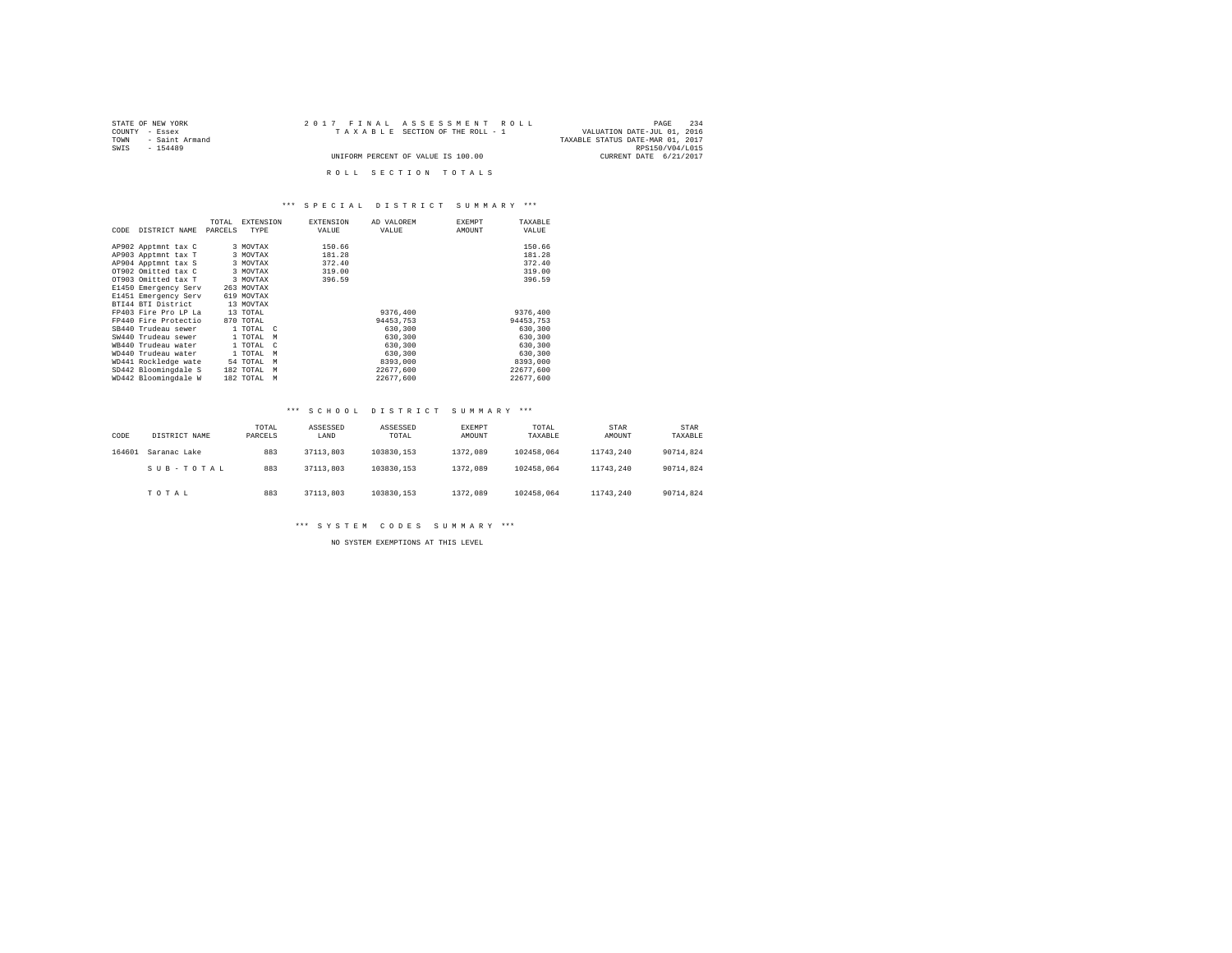| STATE OF NEW YORK      | 2017 FINAL ASSESSMENT ROLL         | 235<br>PAGE                      |
|------------------------|------------------------------------|----------------------------------|
| COUNTY - Essex         | TAXABLE SECTION OF THE ROLL - 1    | VALUATION DATE-JUL 01, 2016      |
| - Saint Armand<br>TOWN |                                    | TAXABLE STATUS DATE-MAR 01, 2017 |
| SWIS<br>$-154489$      |                                    | RPS150/V04/L015                  |
|                        | UNIFORM PERCENT OF VALUE IS 100.00 | CURRENT DATE 6/21/2017           |
|                        | ROLL SECTION TOTALS                |                                  |

## \*\*\* E X E M P T I O N S U M M A R Y \*\*\*

|       |                 | TOTAL          |          |          |           |
|-------|-----------------|----------------|----------|----------|-----------|
| CODE  | DESCRIPTION     | PARCELS        | COUNTY   | TOWN     | SCHOOL    |
| 18020 | IND DEVLP       | ÷              | 259,080  | 259,080  | 259,080   |
| 41120 | VETWAR CTS      | 16             | 216.225  | 216.225  | 93.225    |
| 41130 | VETCOM CTS      | 19             | 460,800  | 460,800  | 190,000   |
| 41140 | VETDIS CTS      | 8              | 259,755  | 259,755  | 124,505   |
| 41400 | CLERGY          | $\overline{a}$ | 3,000    | 3,000    | 3,000     |
| 41720 | AG DIST C       | 3              | 33,549   | 33,549   | 33,549    |
| 41800 | AGED ALL        | 9              | 382.350  | 382,350  | 382,350   |
| 41801 | AGED C/T        |                | 38,950   | 38,950   |           |
| 41804 | AGED S          | $\overline{4}$ |          |          | 112,860   |
| 41834 | ENH STAR        | 68             |          |          | 4123.040  |
| 41854 | <b>BAS STAR</b> | 256            |          |          | 7620.200  |
| 47460 | PRIV FOR        | 6              | 173.520  | 173.520  | 173.520   |
|       | TOTAL           | 393            | 1827.229 | 1827.229 | 13115,329 |

| ROLL       | DESCRIPTION | TOTAL   | ASSESSED  | ASSESSED   | TAXABLE    | TAXABLE    | TAXABLE    | STAR      |
|------------|-------------|---------|-----------|------------|------------|------------|------------|-----------|
| <b>SEC</b> |             | PARCELS | LAND      | TOTAL      | COUNTY     | TOWN       | SCHOOL     | TAXABLE   |
|            | TAXABLE     | 883     | 37113.803 | 103830.153 | 102002.924 | 102002.924 | 102458.064 | 90714.824 |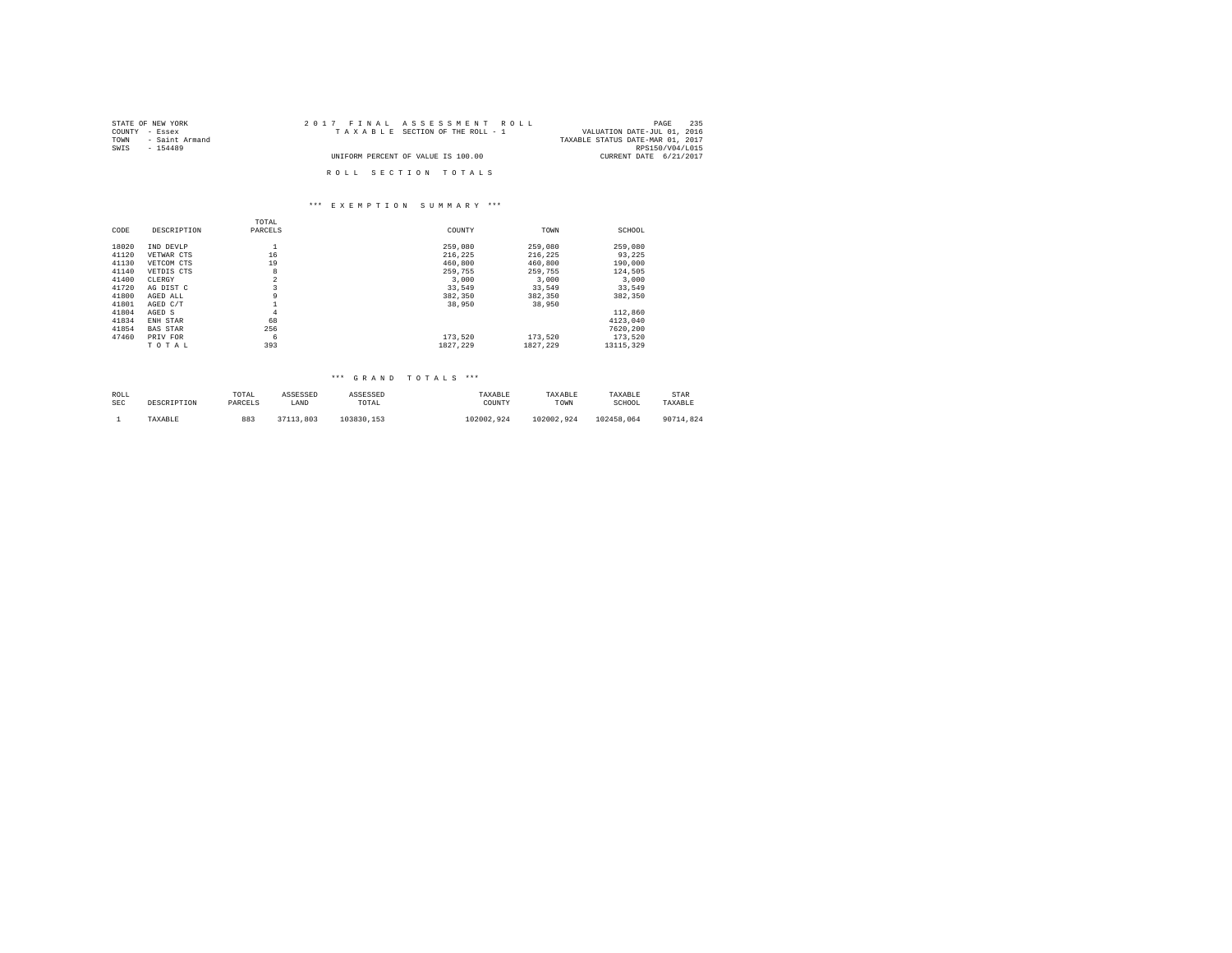| STATE OF NEW YORK      | 2017 FINAL ASSESSMENT ROLL               | 236<br>PAGE                      |
|------------------------|------------------------------------------|----------------------------------|
| COUNTY - Essex         | STATE OWNED LAND SECTION OF THE ROLL - 3 | VALUATION DATE-JUL 01, 2016      |
| - Saint Armand<br>TOWN |                                          | TAXABLE STATUS DATE-MAR 01, 2017 |
| $-154489$<br>SWIS      | OWNERS NAME SEOUENCE                     |                                  |
|                        | UNIFORM PERCENT OF VALUE IS 100.00       |                                  |

| TAX MAP PARCEL NUMBER<br>CURRENT OWNERS NAME                                                                                                                                                                                                                  | PROPERTY LOCATION & CLASS ASSESSMENT EXEMPTION CODE---------------COUNTY-------TOWN------SCHOOL<br>SCHOOL DISTRICT |        | LAND TAX DESCRIPTION                              | TAXABLE VALUE       |             |
|---------------------------------------------------------------------------------------------------------------------------------------------------------------------------------------------------------------------------------------------------------------|--------------------------------------------------------------------------------------------------------------------|--------|---------------------------------------------------|---------------------|-------------|
| CURRENT OWNERS ADDRESS                                                                                                                                                                                                                                        | PARCEL SIZE/GRID COORD                                                                                             | TOTAL  | SPECIAL DISTRICTS                                 |                     | ACCOUNT NO. |
|                                                                                                                                                                                                                                                               |                                                                                                                    |        |                                                   |                     |             |
|                                                                                                                                                                                                                                                               | Maple Ln                                                                                                           |        |                                                   |                     | 705J104108  |
| 13.3-1-13.001<br>931 Porest s532a<br>State of New York 24,202 Twp11 Omt Rs = 14,700 TONN TAXABLE VALUE<br>State of New York 24,34,21,622 Twp11 Omt Rs = 4,700 SCHOOL TAXABLE VALUE<br>State of New York 24,34,21,622 Twp11 Omt Rs = 14<br>$13.3 - 1 - 13.001$ |                                                                                                                    |        |                                                   | 4,700               |             |
|                                                                                                                                                                                                                                                               |                                                                                                                    |        |                                                   | 4,700               |             |
|                                                                                                                                                                                                                                                               |                                                                                                                    |        |                                                   | 4,700               |             |
|                                                                                                                                                                                                                                                               |                                                                                                                    |        | E1451 Emergency Services<br>FP440 Fire Protection | .00MT               |             |
|                                                                                                                                                                                                                                                               |                                                                                                                    |        |                                                   | 4,700 TO            |             |
|                                                                                                                                                                                                                                                               |                                                                                                                    |        |                                                   |                     |             |
|                                                                                                                                                                                                                                                               |                                                                                                                    |        |                                                   |                     |             |
|                                                                                                                                                                                                                                                               | FULL MARKET VALUE                                                                                                  | 4,700  |                                                   |                     |             |
|                                                                                                                                                                                                                                                               |                                                                                                                    |        |                                                   |                     |             |
|                                                                                                                                                                                                                                                               | NYS Route 3                                                                                                        |        |                                                   |                     | 705J103814  |
|                                                                                                                                                                                                                                                               |                                                                                                                    |        |                                                   | 93,700              |             |
|                                                                                                                                                                                                                                                               |                                                                                                                    |        |                                                   | 93,700              |             |
|                                                                                                                                                                                                                                                               |                                                                                                                    |        |                                                   | 93,700              |             |
|                                                                                                                                                                                                                                                               |                                                                                                                    |        |                                                   |                     |             |
|                                                                                                                                                                                                                                                               |                                                                                                                    |        |                                                   |                     |             |
|                                                                                                                                                                                                                                                               |                                                                                                                    |        |                                                   |                     |             |
|                                                                                                                                                                                                                                                               |                                                                                                                    |        |                                                   |                     |             |
|                                                                                                                                                                                                                                                               | FULL MARKET VALUE                                                                                                  | 93,700 |                                                   |                     |             |
|                                                                                                                                                                                                                                                               |                                                                                                                    |        |                                                   |                     |             |
|                                                                                                                                                                                                                                                               | NYS Route 3                                                                                                        |        |                                                   |                     | 705J103211  |
| 23.1-1-13.000 931 Forest s532a<br>0190601 Saranac Lake 164601<br>State of New York 25 Richards Sur                                                                                                                                                            |                                                                                                                    |        | COUNTY TAXABLE VALUE                              | 73,900              |             |
| 0190601<br>Saranac Lake 164601 73,900 TOWN TAXABLE VALUE 73,900<br>State of New York 25 Richards Sur 73,900 SCHOOL TAXABLE VALUE 73,900<br>NYS Office State Comptroller Deed Acreage - 160.0 B1451 Emergency Services .00 NT<br>Financ                        |                                                                                                                    |        |                                                   |                     |             |
|                                                                                                                                                                                                                                                               |                                                                                                                    |        |                                                   |                     |             |
|                                                                                                                                                                                                                                                               |                                                                                                                    |        |                                                   |                     |             |
|                                                                                                                                                                                                                                                               |                                                                                                                    |        |                                                   |                     |             |
|                                                                                                                                                                                                                                                               |                                                                                                                    |        |                                                   |                     |             |
|                                                                                                                                                                                                                                                               |                                                                                                                    |        |                                                   |                     |             |
|                                                                                                                                                                                                                                                               | FULL MARKET VALUE                                                                                                  | 73,900 |                                                   |                     |             |
|                                                                                                                                                                                                                                                               |                                                                                                                    |        |                                                   |                     |             |
|                                                                                                                                                                                                                                                               | Forest Hill Ave                                                                                                    |        |                                                   |                     | 705J184009  |
|                                                                                                                                                                                                                                                               |                                                                                                                    |        | COUNTY TAXABLE VALUE 67,700                       |                     |             |
|                                                                                                                                                                                                                                                               |                                                                                                                    |        |                                                   | 67,700              |             |
|                                                                                                                                                                                                                                                               |                                                                                                                    |        |                                                   | 67,700              |             |
| 32.1-2-10.200<br>23.1-2-10.200<br>23.1 Forest assex<br>23.1 Forest assex<br>23.1 Forest assex<br>23.1 Forest and COLOR (67,700 SCHOOL TAXABLE VALUE<br>23.1 Finance Office State Comptroller 105.0 action (67,700 SCHOOL TAXABLE VALUE<br>21                  |                                                                                                                    |        |                                                   | $.00$ MT            |             |
|                                                                                                                                                                                                                                                               |                                                                                                                    |        | FP440 Fire Protection                             | 67,700 TO           |             |
|                                                                                                                                                                                                                                                               |                                                                                                                    |        |                                                   |                     |             |
|                                                                                                                                                                                                                                                               |                                                                                                                    |        |                                                   |                     |             |
|                                                                                                                                                                                                                                                               | FULL MARKET VALUE                                                                                                  | 67,700 |                                                   |                     |             |
|                                                                                                                                                                                                                                                               | NYS Route 3                                                                                                        |        |                                                   |                     | 705J103713  |
|                                                                                                                                                                                                                                                               |                                                                                                                    |        | COUNTY TAXABLE VALUE 52,600                       |                     |             |
|                                                                                                                                                                                                                                                               |                                                                                                                    |        |                                                   | 52,600              |             |
|                                                                                                                                                                                                                                                               |                                                                                                                    |        |                                                   | 52,600              |             |
| 23.3-1-20.000<br>23.3-1-20.000 131 Forest 5532a<br>23.600 TOWN TAXABLE VALUE<br>25.600 TOWN TAXABLE VALUE<br>25.600 SCHOOL TAXABLE VALUE<br>25.600 SCHOOL TAXABLE VALUE<br>25.600 SCHOOL TAXABLE VALUE<br>25.600 SCHOOL TAXABLE VALUE<br>25.60                |                                                                                                                    |        |                                                   |                     |             |
|                                                                                                                                                                                                                                                               |                                                                                                                    |        |                                                   | 00 MT.<br>52,600 TO |             |
|                                                                                                                                                                                                                                                               |                                                                                                                    |        |                                                   |                     |             |
|                                                                                                                                                                                                                                                               |                                                                                                                    |        |                                                   |                     |             |
|                                                                                                                                                                                                                                                               | FULL MARKET VALUE                                                                                                  | 52,600 |                                                   |                     |             |
|                                                                                                                                                                                                                                                               |                                                                                                                    |        |                                                   |                     |             |
|                                                                                                                                                                                                                                                               |                                                                                                                    |        |                                                   |                     |             |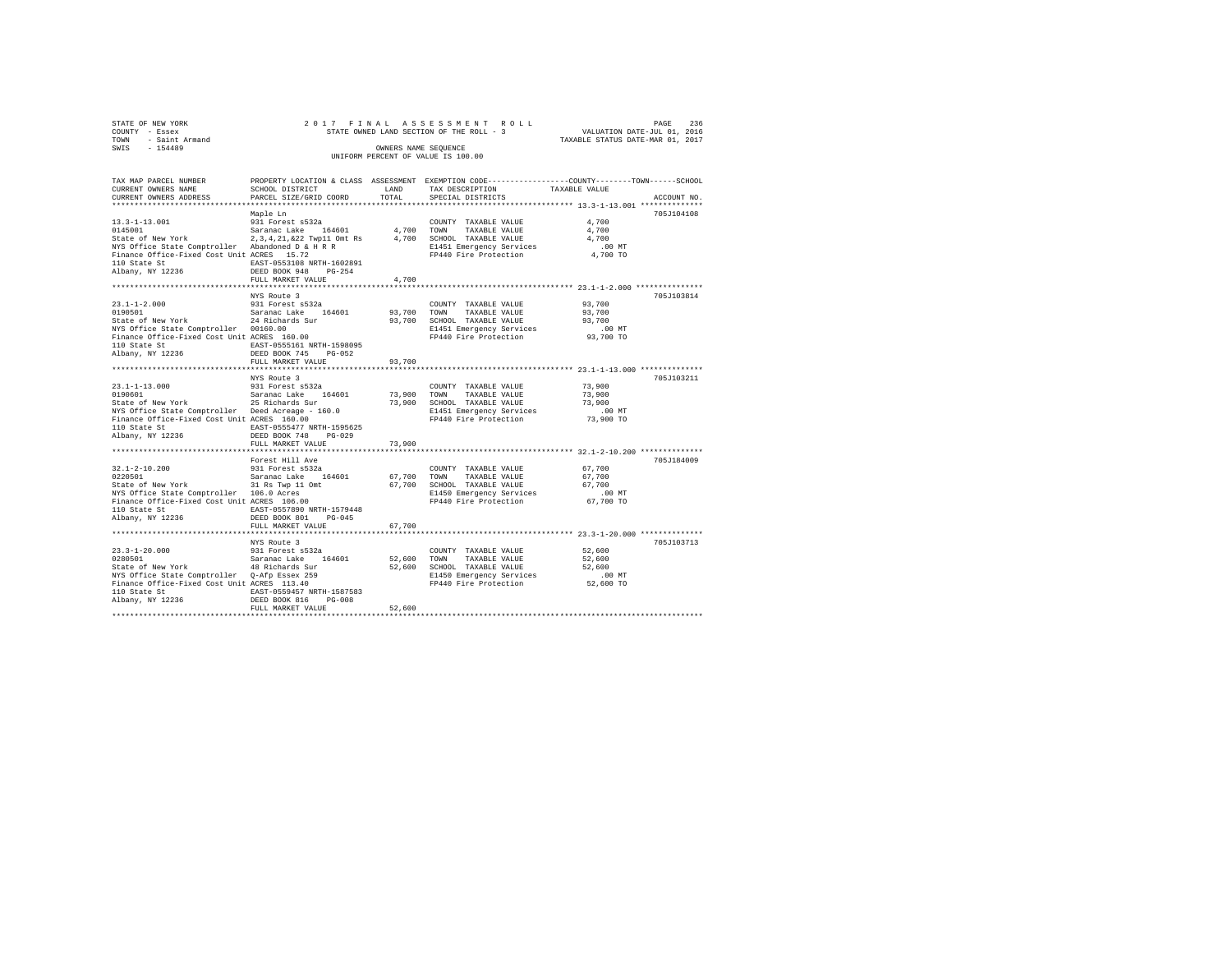| STATE OF NEW YORK      |  | 2017 FINAL ASSESSMENT ROLL               |                                  | PAGE | 237 |
|------------------------|--|------------------------------------------|----------------------------------|------|-----|
| COUNTY - Essex         |  | STATE OWNED LAND SECTION OF THE ROLL - 3 | VALUATION DATE-JUL 01, 2016      |      |     |
| - Saint Armand<br>TOWN |  |                                          | TAXABLE STATUS DATE-MAR 01, 2017 |      |     |
| SWTS<br>$-154489$      |  | OWNERS NAME SEOUENCE                     |                                  |      |     |
|                        |  | UNIFORM PERCENT OF VALUE IS 100.00       |                                  |      |     |

| TAX MAP PARCEL NUMBER<br>CURRENT OWNERS NAME                                                                                                                                                                                                                                                        | PROPERTY LOCATION & CLASS ASSESSMENT EXEMPTION CODE----------------COUNTY-------TOWN------SCHOOL<br>SCHOOL DISTRICT | LAND                 | TAX DESCRIPTION                                                                                                                       | TAXABLE VALUE                                           |             |
|-----------------------------------------------------------------------------------------------------------------------------------------------------------------------------------------------------------------------------------------------------------------------------------------------------|---------------------------------------------------------------------------------------------------------------------|----------------------|---------------------------------------------------------------------------------------------------------------------------------------|---------------------------------------------------------|-------------|
| CURRENT OWNERS ADDRESS                                                                                                                                                                                                                                                                              | PARCEL SIZE/GRID COORD                                                                                              |                      | TOTAL SPECIAL DISTRICTS                                                                                                               |                                                         | ACCOUNT NO. |
|                                                                                                                                                                                                                                                                                                     | Alina Wav                                                                                                           |                      |                                                                                                                                       | 73,500<br>73,500                                        | 705M404606  |
| NYS Office State Comptroller 00082.00<br>Finance Office-Fixed Cost Unit ACRES 82.00                                                                                                                                                                                                                 |                                                                                                                     |                      | E1451 Emergency Services<br>FP440 Fire Protection                                                                                     | 73,500<br>$.00$ MT<br>73,500 TO                         |             |
| 110 State St<br>Albany, NY 12236                                                                                                                                                                                                                                                                    | EAST-0559782 NRTH-1600913<br>DEED BOOK 426 PG-004<br>FULL MARKET VALUE<br>*************************                 | 73,500<br>********** |                                                                                                                                       | ************************* 23.3-1-12.100 *************** |             |
|                                                                                                                                                                                                                                                                                                     | NYS Route 3                                                                                                         |                      |                                                                                                                                       |                                                         | 705J176002  |
| 23.3-1-12.100<br>931 Forest a532a<br>5328 Saranac Lake 164601 28,300 TOWN TAXABLE VALUE<br>51450 State of New York Richards Survey Lot 67 28,300 SCHOOL TAXABLE VALUE<br>RI450 Emergency Services<br>NYS Office State Comptroller ACRES<br>Finance Office-Fixed Cost Unit EAST-0562289 NRTH-1591988 |                                                                                                                     |                      | E1450 Emergency Services<br>FP440 Fire Protection                                                                                     | 28,300<br>28,300<br>28,300<br>$.00$ MT<br>28,300 TO     |             |
| 110 State St<br>Albany, NY 12236                                                                                                                                                                                                                                                                    | DEED BOOK 772 PG-117<br>FULL MARKET VALUE                                                                           | 28,300               |                                                                                                                                       |                                                         |             |
| 23.3-1-17.000                                                                                                                                                                                                                                                                                       | NYS Route 3<br>931 Forest s532a                                                                                     |                      | COUNTY TAXABLE VALUE                                                                                                                  | 80,500                                                  | 705J102501  |
| 0321001  Saranac Lake 164601<br>State of New York    68 Richards Sur<br>NYS Office State Comptroller Q-Afp Essex 344<br>Finance Office-Fixed Cost Unit ACRES 173.20<br>110 State St 6 EAST-0561700 NRTH-1588175<br>Albany, NY 12236                                                                 | DEED BOOK 855 PG-277<br>FULL MARKET VALUE                                                                           | 80,500               | 80,500 TOWN TAXABLE VALUE<br>80.500 SCHOOL TAXABLE VALUE<br>E1450 Emergency Services<br>FP440 Fire Protection 80,500 TO               | 80,500<br>80,500<br>$.00$ MT                            |             |
|                                                                                                                                                                                                                                                                                                     |                                                                                                                     |                      |                                                                                                                                       |                                                         |             |
| NYS Office State Comptroller 77.0 Acres<br>Finance Office-Fixed Cost Unit ACRES 77.00<br>110 State St  EAST-0562107 NRTH-1590395<br>Albany, NY 12236                                                                                                                                                | DEED BOOK 784 PG-039                                                                                                |                      | COUNTY TAXABLE VALUE<br>47,100 TOWN TAXABLE VALUE<br>47,100 SCHOOL TAXABLE VALUE<br>E1450 Emergency Services<br>FP440 Fire Protection | 47,100<br>47,100<br>47,100<br>$.00$ MT<br>47,100 TO     | 705M183010  |
|                                                                                                                                                                                                                                                                                                     | FULL MARKET VALUE                                                                                                   | 47,100               |                                                                                                                                       |                                                         |             |
|                                                                                                                                                                                                                                                                                                     | NYS Route 3                                                                                                         | 50,900 TOWN          | COUNTY TAXABLE VALUE<br>TAXABLE VALUE<br>50,900 SCHOOL TAXABLE VALUE                                                                  | 50,900<br>50,900<br>50,900                              | 705M404612  |
| 110 State St<br>Albany, NY 12236                                                                                                                                                                                                                                                                    | EAST-0563612 NRTH-1593509<br>DEED BOOK 434 PG-341<br>FULL MARKET VALUE                                              | 50,900               | E1451 Emergency Services<br>FP440 Fire Protection                                                                                     | .00MT<br>$50,900$ TO                                    |             |
|                                                                                                                                                                                                                                                                                                     |                                                                                                                     |                      |                                                                                                                                       |                                                         |             |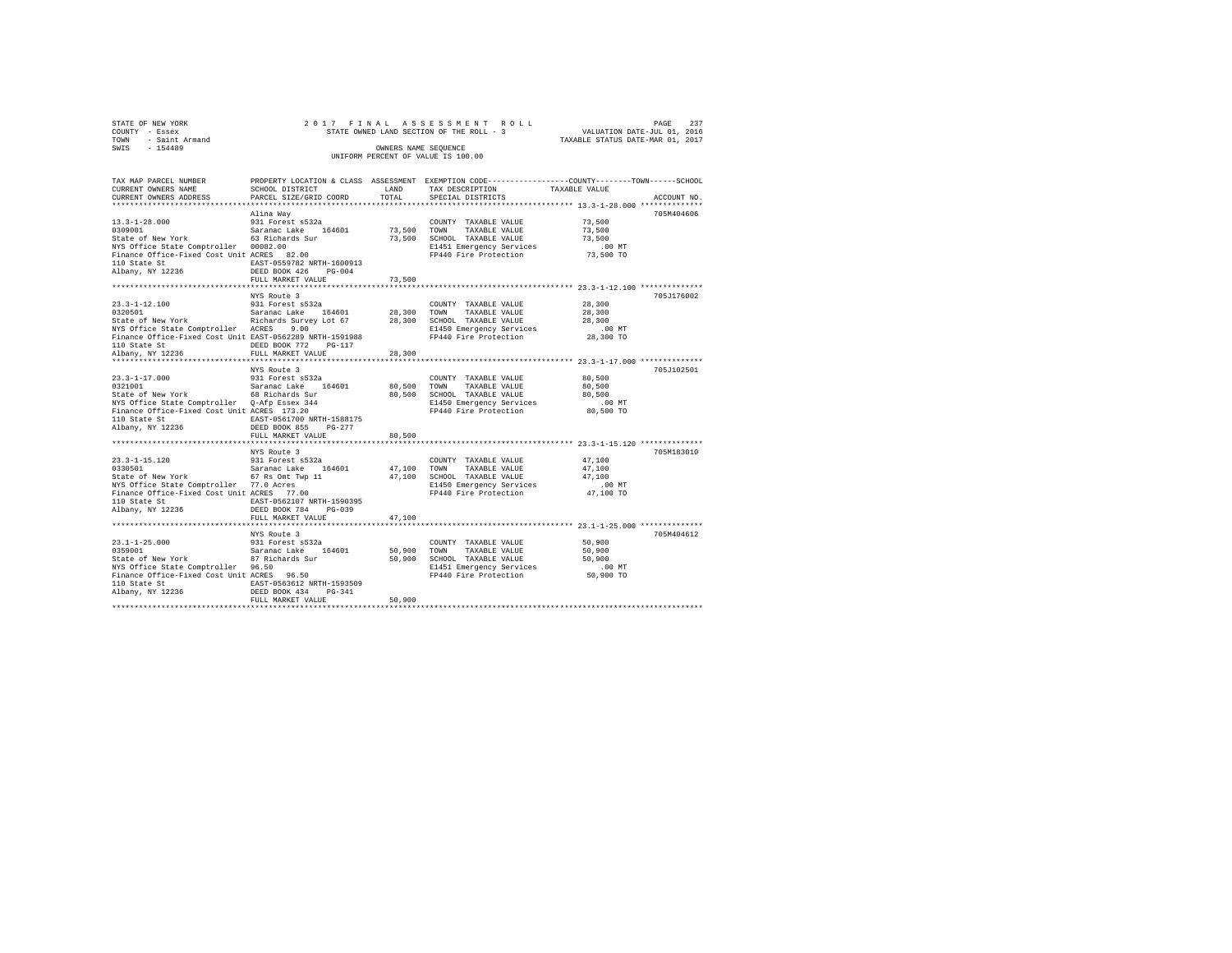| STATE OF NEW YORK      | 2017 FINAL ASSESSMENT ROLL               | 238<br>PAGE                      |
|------------------------|------------------------------------------|----------------------------------|
| COUNTY - Essex         | STATE OWNED LAND SECTION OF THE ROLL - 3 | VALUATION DATE-JUL 01, 2016      |
| - Saint Armand<br>TOWN |                                          | TAXABLE STATUS DATE-MAR 01, 2017 |
| SWIS<br>$-154489$      | OWNERS NAME SEOUENCE                     |                                  |
|                        | UNIFORM PERCENT OF VALUE IS 100.00       |                                  |

| TAX MAP PARCEL NUMBER<br>CURRENT OWNERS NAME                                                                                                                    | PROPERTY LOCATION & CLASS ASSESSMENT EXEMPTION CODE---------------COUNTY-------TOWN------SCHOOL<br>SCHOOL DISTRICT | LAND    | TAX DESCRIPTION                                        | TAXABLE VALUE    |             |
|-----------------------------------------------------------------------------------------------------------------------------------------------------------------|--------------------------------------------------------------------------------------------------------------------|---------|--------------------------------------------------------|------------------|-------------|
| CURRENT OWNERS ADDRESS                                                                                                                                          | PARCEL SIZE/GRID COORD                                                                                             |         | TOTAL SPECIAL DISTRICTS                                |                  | ACCOUNT NO. |
|                                                                                                                                                                 |                                                                                                                    |         |                                                        |                  |             |
|                                                                                                                                                                 | NYS Route 3                                                                                                        |         |                                                        |                  | 705M483008  |
|                                                                                                                                                                 |                                                                                                                    |         | COUNTY TAXABLE VALUE<br>14,000 TOWN TAXABLE VALUE      | 14,000<br>14,000 |             |
|                                                                                                                                                                 |                                                                                                                    |         | 14,000 SCHOOL TAXABLE VALUE                            | 14,000           |             |
| 23.2-1-1.200 931 Forest s532a<br>0400501 532a 542a 542a 542a 164601<br>5tate of New York 104 Rs Twp 11 Omt<br>NYS Office State Comptroller ACRES 20.00          |                                                                                                                    |         | E1451 Emergency Services                               | $.00$ MT         |             |
| Finance Office-Fixed Cost Unit EAST-0566642 NRTH-1599091                                                                                                        |                                                                                                                    |         | FP440 Fire Protection                                  | 14,000 TO        |             |
|                                                                                                                                                                 | DEED BOOK 775 PG-266                                                                                               |         |                                                        |                  |             |
| 110 State St<br>Albany, NY 12236                                                                                                                                | FULL MARKET VALUE                                                                                                  | 14,000  |                                                        |                  |             |
|                                                                                                                                                                 |                                                                                                                    |         |                                                        |                  |             |
|                                                                                                                                                                 | NYS Route 3                                                                                                        |         |                                                        |                  | 705M483007  |
| 13.4-1-5.972<br>0460501                                                                                                                                         | 931 Forest s532a                                                                                                   |         | COUNTY TAXABLE VALUE                                   | 41,400           |             |
|                                                                                                                                                                 |                                                                                                                    |         |                                                        | 41,400           |             |
|                                                                                                                                                                 |                                                                                                                    |         |                                                        | 41,400           |             |
|                                                                                                                                                                 |                                                                                                                    |         | E1451 Emergency Services                               | $.00$ MT         |             |
|                                                                                                                                                                 |                                                                                                                    |         | FP440 Fire Protection                                  | 41,400 TO        |             |
|                                                                                                                                                                 |                                                                                                                    |         |                                                        |                  |             |
|                                                                                                                                                                 | FULL MARKET VALUE                                                                                                  | 41,400  |                                                        |                  |             |
|                                                                                                                                                                 |                                                                                                                    |         |                                                        |                  |             |
|                                                                                                                                                                 | NYS Route 3                                                                                                        |         |                                                        |                  | 705M404711  |
|                                                                                                                                                                 |                                                                                                                    |         | COUNTY TAXABLE VALUE                                   | 314,100          |             |
| 23.2-1-26.000 931 Forest s532a - WTRFNT<br>0490001 931 Forest s532a - WTRFNT<br>5tate of New York 126 Richards Sur<br>NYS Office State Comptroller 12KES 141.60 |                                                                                                                    |         | 314,100 TOWN TAXABLE VALUE                             | 314,100          |             |
|                                                                                                                                                                 |                                                                                                                    |         | 314,100 SCHOOL TAXABLE VALUE                           | 314,100          |             |
|                                                                                                                                                                 |                                                                                                                    |         | E1451 Emergency Services                               | $.00$ MT         |             |
| Finance Office-Fixed Cost Unit EAST-0568871 NRTH-1594554                                                                                                        |                                                                                                                    |         | FP440 Fire Protection 314,100 TO                       |                  |             |
| 110 State St                                                                                                                                                    | DEED BOOK 410 PG-512                                                                                               |         |                                                        |                  |             |
| Albany, NY 12236                                                                                                                                                | FULL MARKET VALUE                                                                                                  | 314,100 |                                                        |                  |             |
|                                                                                                                                                                 |                                                                                                                    |         |                                                        |                  |             |
|                                                                                                                                                                 | NYS Route 3                                                                                                        |         |                                                        |                  | 705M404712  |
|                                                                                                                                                                 |                                                                                                                    |         | COUNTY TAXABLE VALUE                                   | 7.500            |             |
|                                                                                                                                                                 |                                                                                                                    |         | 7,500 TOWN TAXABLE VALUE                               | 7.500<br>7.500   |             |
|                                                                                                                                                                 |                                                                                                                    |         | 7,500 SCHOOL TAXABLE VALUE<br>E1451 Emergency Services | $.00$ MT         |             |
| NYS Office State Comptroller 00002.30<br>Finance Office-Fixed Cost Unit ACRES 2.28                                                                              |                                                                                                                    |         | FP440 Fire Protection                                  | 7,500 TO         |             |
| 110 State St                                                                                                                                                    | EAST-0567830 NRTH-1593168                                                                                          |         |                                                        |                  |             |
| Albany, NY 12236                                                                                                                                                | DEED BOOK 434 PG-338                                                                                               |         |                                                        |                  |             |
|                                                                                                                                                                 | FULL MARKET VALUE                                                                                                  | 7.500   |                                                        |                  |             |
|                                                                                                                                                                 |                                                                                                                    |         |                                                        |                  |             |
|                                                                                                                                                                 |                                                                                                                    |         |                                                        |                  | 705M404713  |
|                                                                                                                                                                 |                                                                                                                    |         | COUNTY TAXABLE VALUE                                   | 7,100            |             |
|                                                                                                                                                                 |                                                                                                                    |         | 7,100 TOWN TAXABLE VALUE                               | 7,100            |             |
|                                                                                                                                                                 |                                                                                                                    |         | 7,100 SCHOOL TAXABLE VALUE                             | 7.100            |             |
|                                                                                                                                                                 |                                                                                                                    |         | E1451 Emergency Services<br>FP440 Fire Protection      | $.00$ MT         |             |
| wis UIIIce State Comptroller 00002.20<br>Finance Office-Fixed Cost Unit ACRES 2.15<br>110 State Co                                                              |                                                                                                                    |         |                                                        | 7,100 TO         |             |
| 110 State St                                                                                                                                                    | EAST-0568794 NRTH-1593340                                                                                          |         |                                                        |                  |             |
| Albany, NY 12236                                                                                                                                                | DEED BOOK 434 PG-335                                                                                               |         |                                                        |                  |             |
|                                                                                                                                                                 | FULL MARKET VALUE                                                                                                  | 7,100   |                                                        |                  |             |
|                                                                                                                                                                 |                                                                                                                    |         |                                                        |                  |             |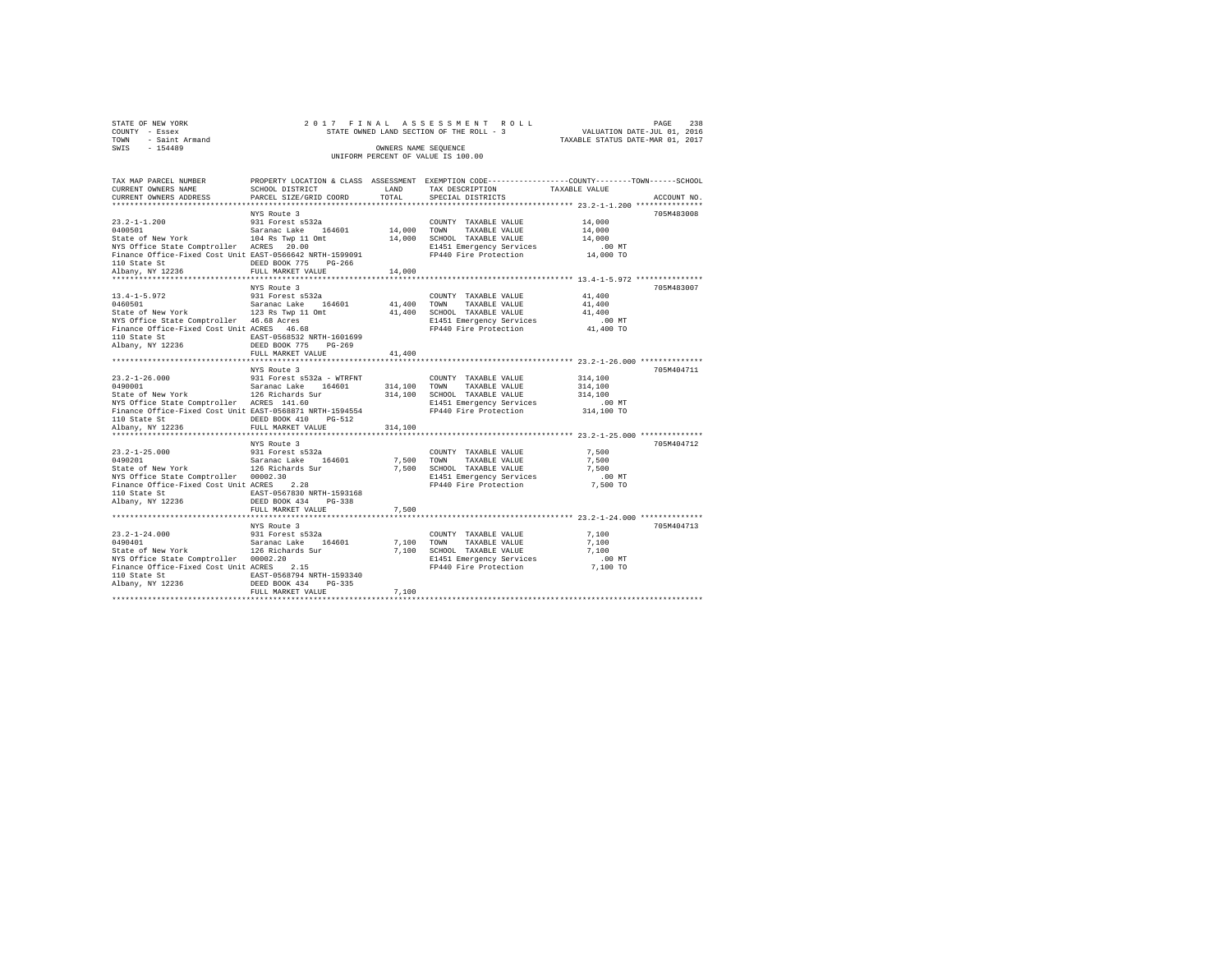| STATE OF NEW YORK   | 2017 FINAL ASSESSMENT ROLL               | 239<br>PAGE                      |
|---------------------|------------------------------------------|----------------------------------|
| COUNTY - Essex      | STATE OWNED LAND SECTION OF THE ROLL - 3 | VALUATION DATE-JUL 01, 2016      |
| TOWN - Saint Armand |                                          | TAXABLE STATUS DATE-MAR 01, 2017 |
| SWIS<br>$-154489$   | OWNERS NAME SEOUENCE                     |                                  |
|                     | UNIFORM PERCENT OF VALUE IS 100.00       |                                  |

| TAX MAP PARCEL NUMBER<br>CURRENT OWNERS NAME                                                                                               | SCHOOL DISTRICT                                        | LAND                 | PROPERTY LOCATION & CLASS ASSESSMENT EXEMPTION CODE----------------COUNTY-------TOWN------SCHOOL<br>TAX DESCRIPTION | TAXABLE VALUE        |             |
|--------------------------------------------------------------------------------------------------------------------------------------------|--------------------------------------------------------|----------------------|---------------------------------------------------------------------------------------------------------------------|----------------------|-------------|
| CURRENT OWNERS ADDRESS                                                                                                                     | PARCEL SIZE/GRID COORD                                 | TOTAL                | SPECIAL DISTRICTS                                                                                                   |                      | ACCOUNT NO. |
|                                                                                                                                            | NYS Route 3                                            |                      |                                                                                                                     |                      | 705M404714  |
| 13.2-1-23.000<br>1490601 0991 931 Forest s532a - WTRFNT 164,100<br>164,100 State of New York 126 State Sur 164,100 SCHO                    |                                                        |                      | COUNTY TAXABLE VALUE                                                                                                | 164,100              |             |
|                                                                                                                                            |                                                        |                      | TAXABLE VALUE                                                                                                       | 164,100              |             |
|                                                                                                                                            |                                                        |                      | 164,100 SCHOOL TAXABLE VALUE                                                                                        | 164,100              |             |
|                                                                                                                                            |                                                        |                      |                                                                                                                     | $.00$ MT             |             |
| NIS UIILCE State Comptroller 00002.40<br>Finance Office-Fixed Cost Unit ACRES 2.48                                                         |                                                        |                      | E1451 Emergency Services<br>FP440 Fire Protection                                                                   | 164,100 TO           |             |
|                                                                                                                                            | EAST-0569811 NRTH-1593931                              |                      |                                                                                                                     |                      |             |
| 110 State St<br>Albany, NY 12236                                                                                                           | DEED BOOK 434<br>PG-332                                |                      |                                                                                                                     |                      |             |
|                                                                                                                                            | FULL MARKET VALUE                                      | 164,100              |                                                                                                                     |                      |             |
|                                                                                                                                            |                                                        |                      |                                                                                                                     |                      |             |
|                                                                                                                                            | NYS Route 3                                            |                      |                                                                                                                     |                      | 705M404715  |
| $23.2 - 1 - 22.000$<br>13.2-1-22.000<br>1490801 099001 1082002010104 164601 64,800 100001<br>1490801 126 Richards Sur 164601 86,800 169000 |                                                        |                      | COUNTY TAXABLE VALUE                                                                                                | 86,800               |             |
|                                                                                                                                            |                                                        |                      | TAXABLE VALUE                                                                                                       | 86,800               |             |
|                                                                                                                                            |                                                        |                      | 86,800 SCHOOL TAXABLE VALUE                                                                                         | 86,800               |             |
| NYS Office State Comptroller 00001.30                                                                                                      | $\begin{array}{c} 30 \\ 1.31 \end{array}$              |                      | E1451 Emergency Services .00 MT<br>FP440 Fire Protection  86,800 TO                                                 |                      |             |
| Finance Office-Fixed Cost Unit ACRES                                                                                                       |                                                        |                      |                                                                                                                     |                      |             |
|                                                                                                                                            | EAST-0570095 NRTH-1594343                              |                      |                                                                                                                     |                      |             |
|                                                                                                                                            | $PG-329$                                               |                      |                                                                                                                     |                      |             |
|                                                                                                                                            | FULL MARKET VALUE                                      | 86,800<br>********** |                                                                                                                     |                      |             |
|                                                                                                                                            | River Rd                                               |                      |                                                                                                                     |                      | 705J103207  |
|                                                                                                                                            |                                                        |                      | COUNTY TAXABLE VALUE                                                                                                | 10,000               |             |
| $33. -1 - 8.000$                                                                                                                           |                                                        | 10,000 TOWN          | TAXABLE VALUE                                                                                                       | 10,000               |             |
| 33.-1-8.000 931 Forest $s532a$<br>1361001<br>State of New York 291 Richards Sur<br>NYS Office State Comptroller 2CRES 10.00                |                                                        |                      | 10,000 SCHOOL TAXABLE VALUE                                                                                         | 10,000               |             |
|                                                                                                                                            |                                                        |                      | E1450 Emergency Services                                                                                            | $.00$ MT             |             |
| Finance Office-Fixed Cost Unit EAST-0594338 NRTH-1582512                                                                                   |                                                        |                      | FP440 Fire Protection                                                                                               | 10,000 TO            |             |
|                                                                                                                                            | DEED BOOK 856<br>PG-169                                |                      |                                                                                                                     |                      |             |
| 110 State St<br>Albany, NY 12236                                                                                                           | FULL MARKET VALUE                                      | 10,000               |                                                                                                                     |                      |             |
|                                                                                                                                            |                                                        |                      |                                                                                                                     |                      |             |
|                                                                                                                                            | River Rd                                               |                      |                                                                                                                     |                      | 705M405502  |
| $33. -1 - 9.001$                                                                                                                           | 931 Forest s532a - WTRFNT                              |                      | COUNTY TAXABLE VALUE                                                                                                | 5177,400             |             |
|                                                                                                                                            |                                                        |                      | 5177,400 TOWN TAXABLE VALUE                                                                                         | 5177,400             |             |
| 33.-1-9.001 931 Forest s532a - WTRFNT<br>1550501 - Saranac Lake 164601<br>State of New York 331 Richards Sur                               |                                                        |                      | 5177,400 SCHOOL TAXABLE VALUE                                                                                       | 5177.400             |             |
|                                                                                                                                            |                                                        |                      | E1450 Emergency Services                                                                                            | $.00$ MT             |             |
| u.a.e comptroller 00059.90<br>Finance Office-Fixed Cost Unit ACRES 59.90<br>110 State St                                                   |                                                        |                      | FP403 Fire Pro LP Lake                                                                                              | 5177,400 TO          |             |
|                                                                                                                                            |                                                        |                      |                                                                                                                     |                      |             |
| Albany, NY 12236                                                                                                                           | DEED BOOK 423 PG-341                                   |                      |                                                                                                                     |                      |             |
|                                                                                                                                            | FULL MARKET VALUE                                      | 5177,400             |                                                                                                                     |                      |             |
|                                                                                                                                            |                                                        |                      |                                                                                                                     |                      |             |
|                                                                                                                                            | River Rd                                               |                      |                                                                                                                     |                      | 705M405511  |
| $33. -1 - 10.001$                                                                                                                          | 931 Forest s532a                                       |                      | COUNTY TAXABLE VALUE                                                                                                | 136,400              |             |
|                                                                                                                                            | Saranac Lake 164601<br>351 Richards Sur                | 136,400 TOWN         | TAXABLE VALUE                                                                                                       | 136,400              |             |
| State of New York                                                                                                                          |                                                        |                      | 136,400 SCHOOL TAXABLE VALUE                                                                                        | 136,400              |             |
|                                                                                                                                            |                                                        |                      | E1450 Emergency Services                                                                                            | 00 MT.<br>136,400 TO |             |
|                                                                                                                                            |                                                        |                      | FP403 Fire Pro LP Lake                                                                                              |                      |             |
| 110 State St<br>Albany, NY 12236                                                                                                           | EAST-0600253 NRTH-1584149<br>DEED BOOK 423<br>$PG-341$ |                      |                                                                                                                     |                      |             |
|                                                                                                                                            | FULL MARKET VALUE                                      | 136,400              |                                                                                                                     |                      |             |
|                                                                                                                                            |                                                        |                      |                                                                                                                     |                      |             |
|                                                                                                                                            |                                                        |                      |                                                                                                                     |                      |             |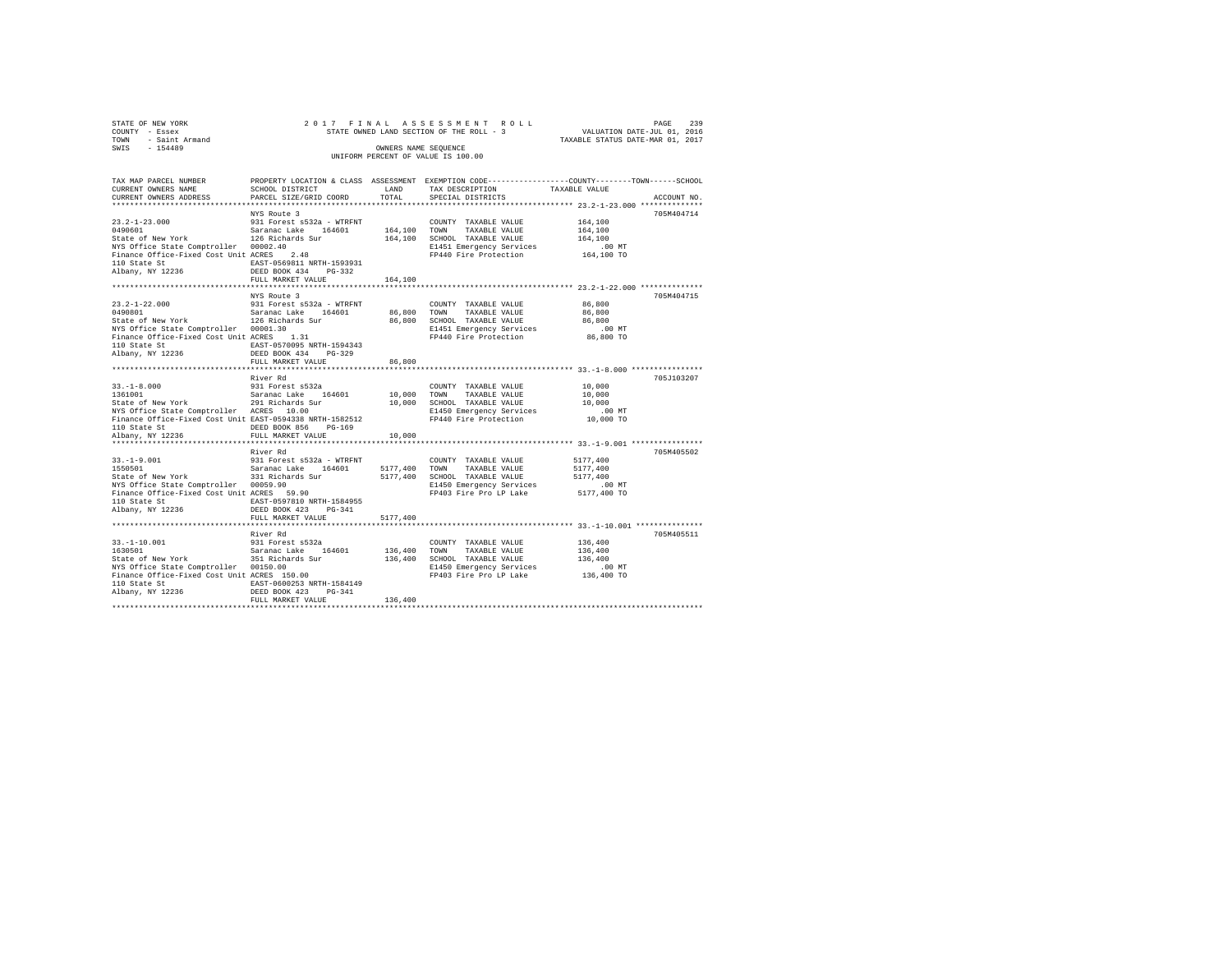| STATE OF NEW YORK<br>COUNTY<br>- Essex<br>- Saint Armand<br>TOWN<br>$-154489$<br>SWIS |                           | OWNERS NAME SEOUENCE | 2017 FINAL ASSESSMENT ROLL<br>STATE OWNED LAND SECTION OF THE ROLL - 3 | 240<br>PAGE<br>VALUATION DATE-JUL 01, 2016<br>TAXABLE STATUS DATE-MAR 01, 2017 |
|---------------------------------------------------------------------------------------|---------------------------|----------------------|------------------------------------------------------------------------|--------------------------------------------------------------------------------|
|                                                                                       |                           |                      | UNIFORM PERCENT OF VALUE IS 100.00                                     |                                                                                |
|                                                                                       |                           |                      |                                                                        |                                                                                |
| TAX MAP PARCEL NUMBER                                                                 | PROPERTY LOCATION & CLASS | ASSESSMENT           |                                                                        | EXEMPTION CODE----------------COUNTY-------TOWN------SCHOOL                    |
| CURRENT OWNERS NAME                                                                   | SCHOOL DISTRICT           | <b>T.AND</b>         | TAX DESCRIPTION                                                        | TAXARLE VALUE                                                                  |
| CURRENT OWNERS ADDRESS                                                                | PARCEL SIZE/GRID COORD    | TOTAL                | SPECIAL DISTRICTS                                                      | ACCOUNT NO.                                                                    |
|                                                                                       |                           |                      |                                                                        | *************                                                                  |
|                                                                                       | Errata                    |                      |                                                                        | 7057011002                                                                     |

|                                                        | Errata                    |        |      |                        |           | 705Z011002 |
|--------------------------------------------------------|---------------------------|--------|------|------------------------|-----------|------------|
| 999.99-1-7.000                                         | 993 Transition t          |        |      | COUNTY TAXABLE VALUE   | 73,150    |            |
| 7777777                                                | 164601<br>Saranac Lake    |        | TOWN | TAXABLE VALUE          | 73,150    |            |
| NYS Office State Comptroller 2017 Transition Assessmen |                           | 73,150 |      | SCHOOL TAXABLE VALUE   | 73,150    |            |
| Finance Office-Fixed Cost Unit All Purposes            |                           |        |      | FP403 Fire Pro LP Lake | 59,520 TO |            |
| 110 State St                                           | EAST-0564000 NRTH-1592000 |        |      | FP440 Fire Protection  | 13,640 TO |            |
| 31hany NV 12226                                        | UIIII MADVUT VAIHU        | 72 150 |      |                        |           |            |

Albany, NY 12236 FULL MARKET VALUE 73,150 \*\*\*\*\*\*\*\*\*\*\*\*\*\*\*\*\*\*\*\*\*\*\*\*\*\*\*\*\*\*\*\*\*\*\*\*\*\*\*\*\*\*\*\*\*\*\*\*\*\*\*\*\*\*\*\*\*\*\*\*\*\*\*\*\*\*\*\*\*\*\*\*\*\*\*\*\*\*\*\*\*\*\*\*\*\*\*\*\*\*\*\*\*\*\*\*\*\*\*\*\*\*\*\*\*\*\*\*\*\*\*\*\*\*\*\*\*\*\*\*\*\*\*\*\*\*\*\*\*\*\*\*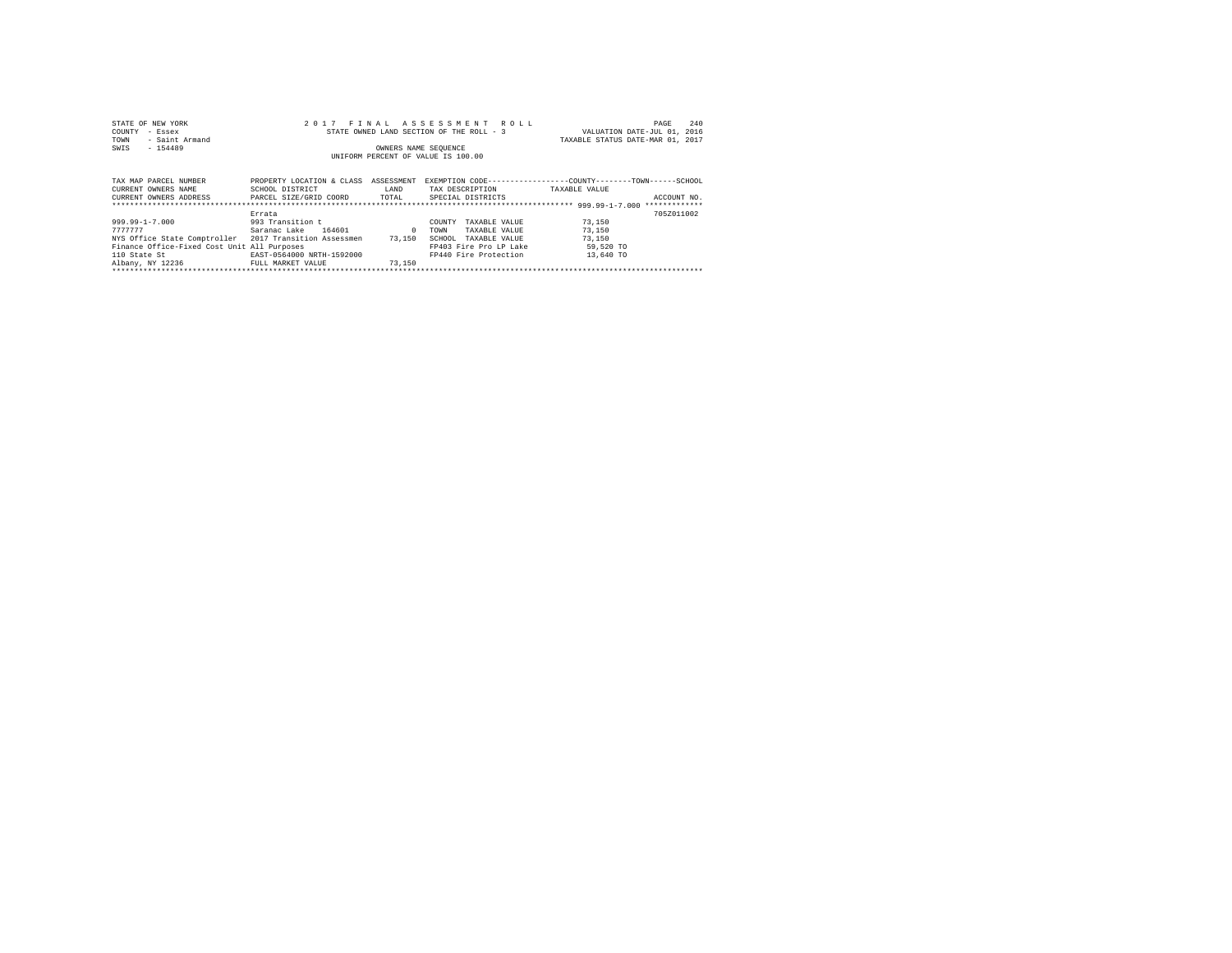| STATE OF NEW YORK   |  |  |  | 2017 FINAL ASSESSMENT ROLL               |  |  |  |                                  |                        | PAGE | 241 |
|---------------------|--|--|--|------------------------------------------|--|--|--|----------------------------------|------------------------|------|-----|
| COUNTY - Essex      |  |  |  | STATE OWNED LAND SECTION OF THE ROLL - 3 |  |  |  | VALUATION DATE-JUL 01, 2016      |                        |      |     |
| TOWN - Saint Armand |  |  |  |                                          |  |  |  | TAXABLE STATUS DATE-MAR 01, 2017 |                        |      |     |
| SWTS<br>$-154489$   |  |  |  |                                          |  |  |  |                                  | RPS150/V04/L015        |      |     |
|                     |  |  |  |                                          |  |  |  |                                  | CURRENT DATE 6/21/2017 |      |     |
|                     |  |  |  | UNIFORM PERCENT OF VALUE IS 100.00       |  |  |  |                                  |                        |      |     |
|                     |  |  |  | ROLL SUB SECTION- - TOTALS               |  |  |  |                                  |                        |      |     |

|      |                      | TOTAL   | EXTENSION | EXTENSION | AD VALOREM | <b>EXEMPT</b> | TAXABLE  |
|------|----------------------|---------|-----------|-----------|------------|---------------|----------|
| CODE | DISTRICT NAME        | PARCELS | TYPE      | VALUE     | VALUE      | AMOUNT        | VALUE    |
|      |                      |         |           |           |            |               |          |
|      | E1450 Emergency Serv |         | 8 MOVTAX  |           |            |               |          |
|      | E1451 Emergency Serv |         | 12 MOVTAX |           |            |               |          |
|      | FP403 Fire Pro LP La |         | 3 TOTAL   |           | 5373.320   |               | 5373.320 |
|      | FP440 Fire Protectio |         | 19 TOTAL  |           | 1231.540   |               | 1231,540 |

## \*\*\* S C H O O L D I S T R I C T S U M M A R Y \*\*\*

| CODE   | DISTRICT NAME | TOTAL<br>PARCELS | ASSESSED<br>LAND | ASSESSED<br>TOTAL | EXEMPT<br>AMOUNT | TOTAL<br>TAXABLE | STAR<br>AMOUNT | <b>STAR</b><br>TAXABLE |
|--------|---------------|------------------|------------------|-------------------|------------------|------------------|----------------|------------------------|
| 164601 | Saranac Lake  | 21               | 6531,700         | 6604,850          |                  | 6604,850         |                | 6604,850               |
|        | SUB-TOTAL     | 21               | 6531,700         | 6604,850          |                  | 6604,850         |                | 6604,850               |
|        | TOTAL         | 21               | 6531,700         | 6604,850          |                  | 6604,850         |                | 6604,850               |

## \*\*\* S Y S T E M C O D E S S U M M A R Y \*\*\*

## NO SYSTEM EXEMPTIONS AT THIS LEVEL

## \*\*\* E X E M P T I O N S U M M A R Y \*\*\*

## NO EXEMPTIONS AT THIS LEVEL

| ROLL<br><b>SEC</b> | DESCRIPTION      | TOTAL<br>PARCELS | ASSESSED<br>LAND | ASSESSED<br>TOTAL | TAXABLE<br>COUNTY | TAXABLE<br>TOWN | TAXABLE<br>SCHOOL | <b>STAR</b><br>TAXABLE |
|--------------------|------------------|------------------|------------------|-------------------|-------------------|-----------------|-------------------|------------------------|
|                    | STATE OWNED LAND | 22<br>--         | 6531<br>700      | 6604.850          | 6604.850          | 6604.850        | 6604,850          | 6604,850               |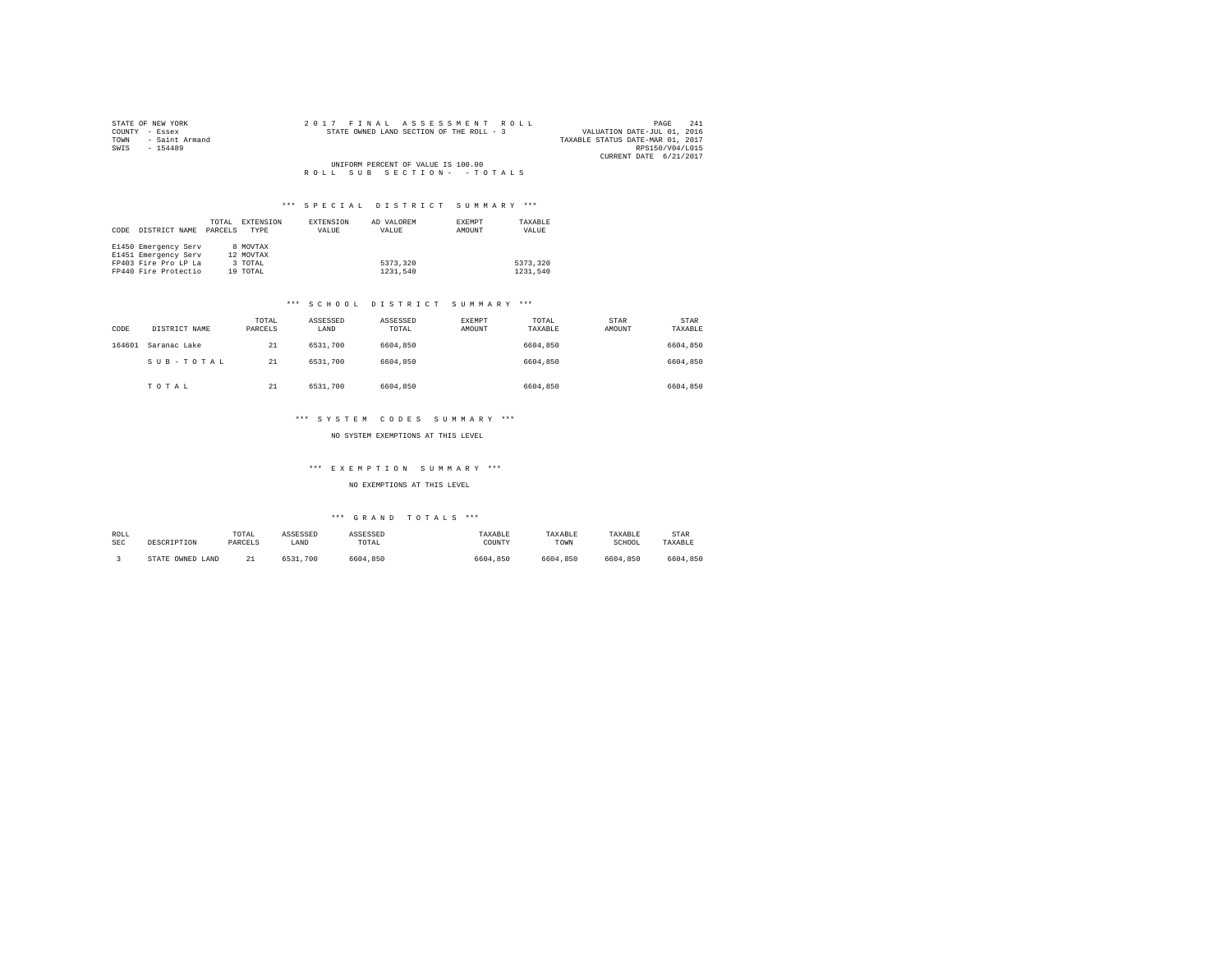| $\begin{array}{ccccccccc} \texttt{STATE OF NEW YORK} & & & & & 2\ 0 & 1 & 7 & & \texttt{F} \text{ I N A L} & \texttt{A S S S S S M E N T} & \texttt{R O L L} & & & & & & \texttt{PAGE} & 242 \\ \texttt{COUNTY} & - \texttt{Eseex} & & & & & & & \texttt{STATE ONNED LAND SECTION OF THE ROLL} & - 3 & & & & & \texttt{SUE-SET - A VALUATION DATE-JUL 01, 2016} \\ \texttt{TONN} & - \texttt{Saint Armand} & & & & & & \texttt{ROLL SUB-SECT - A - SECTION 532-A R$ |                                           | OWNERS NAME SEQUENCE |                                                                                                                                                        |                            |             |
|---------------------------------------------------------------------------------------------------------------------------------------------------------------------------------------------------------------------------------------------------------------------------------------------------------------------------------------------------------------------------------------------------------------------------------------------------------------------|-------------------------------------------|----------------------|--------------------------------------------------------------------------------------------------------------------------------------------------------|----------------------------|-------------|
|                                                                                                                                                                                                                                                                                                                                                                                                                                                                     |                                           |                      | UNIFORM PERCENT OF VALUE IS 100.00                                                                                                                     |                            |             |
| TAX MAP PARCEL NUMBER<br>CURRENT OWNERS NAME<br>CURRENT OWNERS ADDRESS                                                                                                                                                                                                                                                                                                                                                                                              | SCHOOL DISTRICT<br>PARCEL SIZE/GRID COORD | LAND<br>TOTAL        | PROPERTY LOCATION & CLASS ASSESSMENT EXEMPTION CODE----------------COUNTY-------TOWN------SCHOOL<br>TAX DESCRIPTION TAXABLE VALUE<br>SPECIAL DISTRICTS |                            | ACCOUNT NO. |
|                                                                                                                                                                                                                                                                                                                                                                                                                                                                     | Maple Ln                                  |                      |                                                                                                                                                        |                            | 705M404501  |
|                                                                                                                                                                                                                                                                                                                                                                                                                                                                     |                                           |                      | TAXABLE VALUE                                                                                                                                          | 37,200<br>37,200           |             |
|                                                                                                                                                                                                                                                                                                                                                                                                                                                                     |                                           |                      |                                                                                                                                                        |                            |             |
|                                                                                                                                                                                                                                                                                                                                                                                                                                                                     |                                           |                      |                                                                                                                                                        |                            |             |
|                                                                                                                                                                                                                                                                                                                                                                                                                                                                     | Maple Ln                                  |                      |                                                                                                                                                        |                            | 705M404502  |
|                                                                                                                                                                                                                                                                                                                                                                                                                                                                     |                                           |                      |                                                                                                                                                        |                            |             |
|                                                                                                                                                                                                                                                                                                                                                                                                                                                                     | Maple Ln                                  |                      |                                                                                                                                                        |                            | 705M488012  |
|                                                                                                                                                                                                                                                                                                                                                                                                                                                                     |                                           |                      |                                                                                                                                                        |                            |             |
|                                                                                                                                                                                                                                                                                                                                                                                                                                                                     |                                           |                      |                                                                                                                                                        |                            |             |
| 931 Forest space 13.1-16.032<br>0130101 Saranac Lake 164601<br>State of New York 3 Richards Sur<br>2010 Controller 2018 State Sur<br>Albany, NY 12236                                                                                                                                                                                                                                                                                                               | Maple Ln                                  |                      | COUNTY TAXABLE VALUE<br>TAXABLE VALUE                                                                                                                  | 23,300                     | 705M488013  |
|                                                                                                                                                                                                                                                                                                                                                                                                                                                                     |                                           |                      |                                                                                                                                                        |                            |             |
| NYS Office State Comptroller ACRES 90.75 E1451 Emergency Services COMMIC COMMIC COMMIC PROPERTY COMMIC PROPERTY COMMIC PROPERTY ON THE PROPERTY OF STATE 100 AT 100 AM 22,600 TO<br>PIAN STATE STATE PROPERTY AND PULL MARKET VAL<br>Albany, NY 12236                                                                                                                                                                                                               | Maple Ln                                  |                      | COUNTY TAXABLE VALUE<br>TAXABLE VALUE<br>32,600 SCHOOL TAXABLE VALUE                                                                                   | 32,600<br>32,600<br>32,600 | 705M404503  |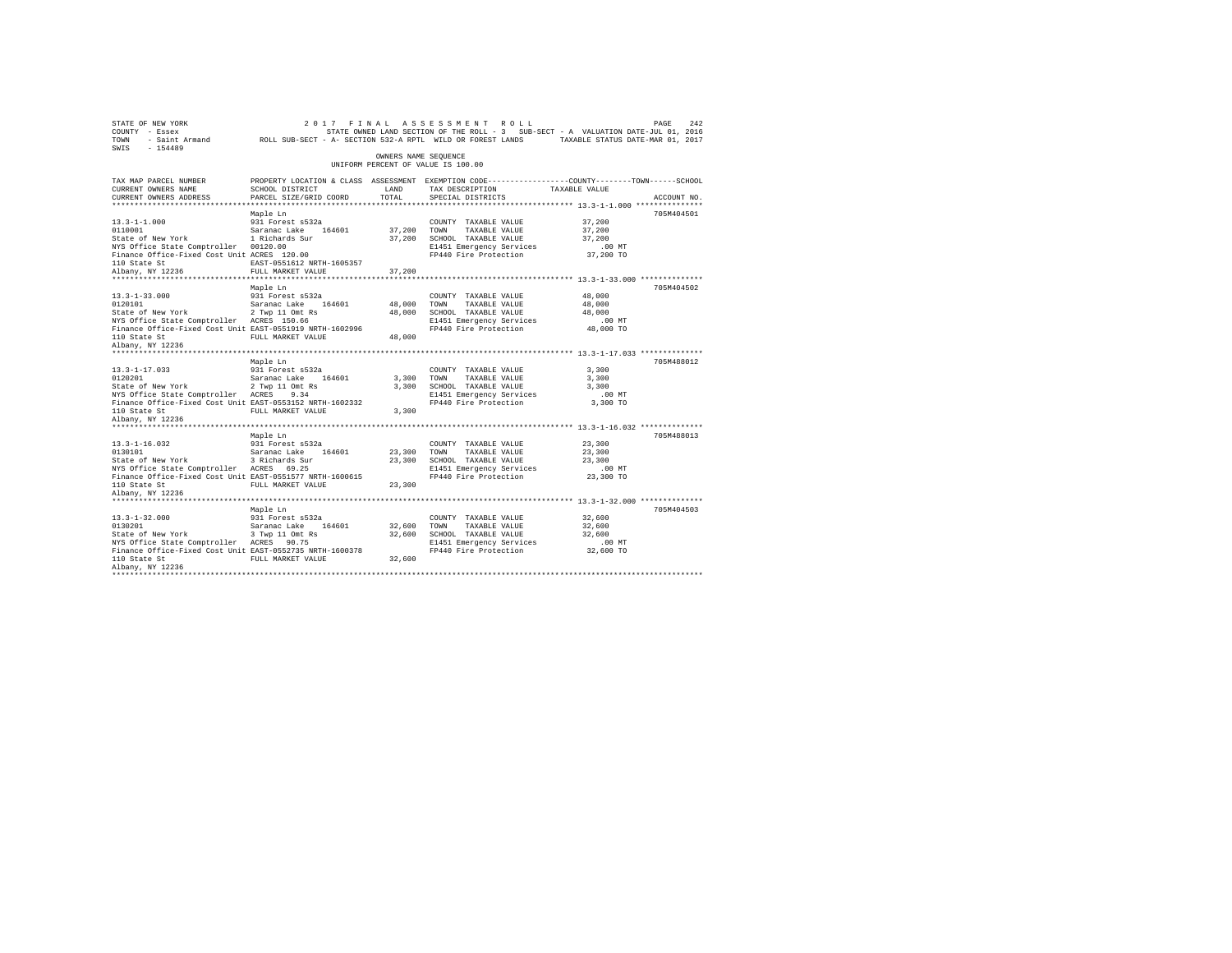| SWIS - 154489                                                                                                                                                                                                                                                                                                         |                                               | OWNERS NAME SEQUENCE |                                                                                                                                                      |                           |             |
|-----------------------------------------------------------------------------------------------------------------------------------------------------------------------------------------------------------------------------------------------------------------------------------------------------------------------|-----------------------------------------------|----------------------|------------------------------------------------------------------------------------------------------------------------------------------------------|---------------------------|-------------|
|                                                                                                                                                                                                                                                                                                                       |                                               |                      | UNIFORM PERCENT OF VALUE IS 100.00                                                                                                                   |                           |             |
| TAX MAP PARCEL NUMBER<br>CURRENT OWNERS NAME<br>CURRENT OWNERS ADDRESS                                                                                                                                                                                                                                                | SCHOOL DISTRICT<br>PARCEL SIZE/GRID COORD     | LAND<br>TOTAL        | PROPERTY LOCATION & CLASS ASSESSMENT EXEMPTION CODE---------------COUNTY-------TOWN-----SCHOOL<br>TAX DESCRIPTION TAXABLE VALUE<br>SPECIAL DISTRICTS |                           | ACCOUNT NO. |
|                                                                                                                                                                                                                                                                                                                       |                                               |                      |                                                                                                                                                      |                           | 705M488014  |
| $\begin{tabular}{lllllllllll} 13.3\text{--}1\text{--}34.000 & 931 Forest \text{ s}532 \text{a} \\ 0140101 & Saraanac Lake & 164601 \\ \text{State of New York} & 4 Type 11 Omt Rs \\ \text{NYS Office State Computer} & \text{ACRES} & 2.21 & \text{---} \\ \end{tabular}$                                            | Maple Ln                                      |                      | COUNTY TAXABLE VALUE                                                                                                                                 | 700<br>700                |             |
| Finance Office-Fixed Cost Unit EAST-0551273 NRTH-1598838<br>110 State St                                                                                                                                                                                                                                              | FULL MARKET VALUE                             | 700                  | TOWN TAXABLE VALUE<br>700 SCHOOL TAXABLE VALUE<br>81451 Emergency Services<br>FP440 Fire Protection                                                  | 700<br>$.00$ MT<br>700 TO |             |
| Albany, NY 12236                                                                                                                                                                                                                                                                                                      |                                               |                      |                                                                                                                                                      |                           |             |
|                                                                                                                                                                                                                                                                                                                       | NYS Route 3                                   |                      |                                                                                                                                                      |                           | 705M404504  |
|                                                                                                                                                                                                                                                                                                                       |                                               |                      | COUNTY TAXABLE VALUE                                                                                                                                 | 90,200                    |             |
|                                                                                                                                                                                                                                                                                                                       |                                               | 90,200 TOWN          | TAXABLE VALUE                                                                                                                                        | 90,200                    |             |
|                                                                                                                                                                                                                                                                                                                       |                                               |                      |                                                                                                                                                      |                           |             |
| Finance Office-Fixed Cost Unit EAST-0552583 NRTH-1597866                                                                                                                                                                                                                                                              |                                               |                      |                                                                                                                                                      |                           |             |
|                                                                                                                                                                                                                                                                                                                       |                                               |                      |                                                                                                                                                      |                           |             |
| 110 State St<br>Albany, NY 12236                                                                                                                                                                                                                                                                                      |                                               |                      |                                                                                                                                                      |                           |             |
|                                                                                                                                                                                                                                                                                                                       |                                               |                      |                                                                                                                                                      |                           |             |
|                                                                                                                                                                                                                                                                                                                       | NYS Route 3                                   |                      | COUNTY TAXABLE VALUE                                                                                                                                 | 146,600                   | 705M404505  |
| $\begin{tabular}{lllllllllll} 23.1\hbox{--}1\hbox{--}1\hbox{--}4.000 & & 931 Forest s532a \\ 0150001 & & Saranac Lake & 164601 \\ \end{tabular}$                                                                                                                                                                      |                                               | 146,600 TOWN         |                                                                                                                                                      | 146,600                   |             |
|                                                                                                                                                                                                                                                                                                                       |                                               |                      | 146,600 TOWN TAXABLE VALUE<br>146,600 SCHOOL TAXABLE VALUE                                                                                           | 146,600                   |             |
| NYS Office State Comptroller 00160.00                                                                                                                                                                                                                                                                                 |                                               |                      | E1451 Emergency Services                                                                                                                             | $.00$ MT                  |             |
| Finance Office-Fixed Cost Unit ACRES 160.00                                                                                                                                                                                                                                                                           |                                               |                      | FP440 Fire Protection 146,600 TO                                                                                                                     |                           |             |
| 110 State St                                                                                                                                                                                                                                                                                                          | EAST-0552831 NRTH-1595225                     |                      |                                                                                                                                                      |                           |             |
| Albany, NY 12236                                                                                                                                                                                                                                                                                                      | FULL MARKET VALUE 146,600                     |                      |                                                                                                                                                      |                           |             |
|                                                                                                                                                                                                                                                                                                                       | ****************************                  |                      |                                                                                                                                                      |                           |             |
|                                                                                                                                                                                                                                                                                                                       | NYS Route 3                                   |                      | COUNTY TAXABLE VALUE                                                                                                                                 | 109,900                   | 705M404506  |
|                                                                                                                                                                                                                                                                                                                       |                                               |                      |                                                                                                                                                      | 109,900                   |             |
| 23.1-1-15.000 931 Forest s532a<br>0160001 931 Forest and Saranac Lake 164601 109,900 TOWN<br>209,900 SCHOOL 6 Richards Sur 109,900 SCHOOL                                                                                                                                                                             |                                               |                      | 109,900 TOWN TAXABLE VALUE<br>109,900 SCHOOL TAXABLE VALUE                                                                                           | 109,900                   |             |
| NYS Office State Comptroller 00160.00                                                                                                                                                                                                                                                                                 |                                               |                      | E1451 Emergency Services                                                                                                                             | $.00$ MT                  |             |
| Finance Office-Fixed Cost Unit ACRES 160.00                                                                                                                                                                                                                                                                           |                                               |                      | FP440 Fire Protection 109,900 TO                                                                                                                     |                           |             |
| 110 State St                                                                                                                                                                                                                                                                                                          | EAST-0553253 NRTH-1592657                     |                      |                                                                                                                                                      |                           |             |
| Albany, NY 12236                                                                                                                                                                                                                                                                                                      | FULL MARKET VALUE<br>************************ | 109,900              | ************************************ 13.3-1-2.100 ****************                                                                                   |                           |             |
|                                                                                                                                                                                                                                                                                                                       | Maple Ln                                      |                      |                                                                                                                                                      |                           | 705M404507  |
| $13.3 - 1 - 2.100$                                                                                                                                                                                                                                                                                                    | 931 Forest s532a                              |                      | COUNTY TAXABLE VALUE                                                                                                                                 | 21,200                    |             |
|                                                                                                                                                                                                                                                                                                                       |                                               |                      | TAXABLE VALUE                                                                                                                                        | 21,200                    |             |
| $\begin{tabular}{lllllllllllll} 13.3\mbox{-}1\mbox{-}2.100 & 931 Forest $532a & 001\mbox{N}TY \\ 0170101 & Saranac Lake & 164601 & 21,200 T0\mbox{N} \\ \mbox{State of New York} & 21 kidney & 21,200 T0\mbox{N}TY \\ \mbox{NS Office State Computer Access} & 62.57 & 21,200 T0\mbox{N}T1451 & 21,200 \end{tabular}$ |                                               |                      | 21,200 SCHOOL TAXABLE VALUE                                                                                                                          | 21,200                    |             |
|                                                                                                                                                                                                                                                                                                                       |                                               |                      |                                                                                                                                                      |                           |             |
| Finance Office-Fixed Cost Unit EAST-0553683 NRTH-1605662                                                                                                                                                                                                                                                              |                                               |                      |                                                                                                                                                      |                           |             |
| 110 State St<br>Albany, NY 12236                                                                                                                                                                                                                                                                                      |                                               |                      |                                                                                                                                                      |                           |             |
|                                                                                                                                                                                                                                                                                                                       |                                               |                      |                                                                                                                                                      |                           |             |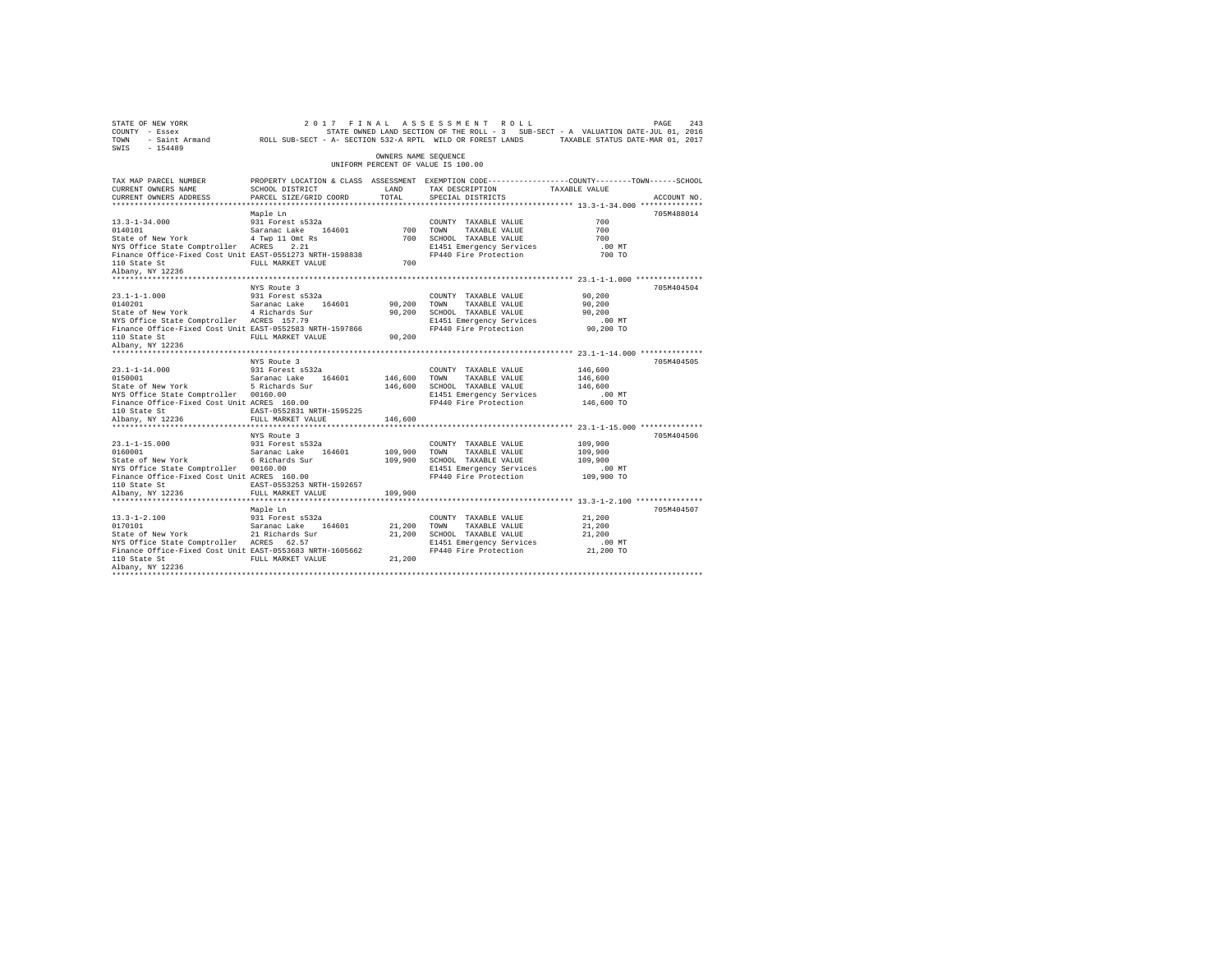| STATE OF NEW YORK<br>COUNTY - Essex<br>TOWN<br>$-154489$<br>SWIS                     |                              |                      | 2017 FINAL ASSESSMENT ROLL<br>STATE OWNED LAND SECTION OF THE ROLL - 3 SUB-SECT - A VALUATION DATE-JUL 01, 2016<br>- Saint Armand ROLL SUB-SECT - A- SECTION 532-A RPTL WILD OR FOREST LANDS TAXABLE STATUS DATE-MAR 01, 2017 |                     | 244<br>PAGE |
|--------------------------------------------------------------------------------------|------------------------------|----------------------|-------------------------------------------------------------------------------------------------------------------------------------------------------------------------------------------------------------------------------|---------------------|-------------|
|                                                                                      |                              | OWNERS NAME SEQUENCE | UNIFORM PERCENT OF VALUE IS 100.00                                                                                                                                                                                            |                     |             |
| TAX MAP PARCEL NUMBER<br>CURRENT OWNERS NAME                                         | SCHOOL DISTRICT              | LAND                 | PROPERTY LOCATION & CLASS ASSESSMENT EXEMPTION CODE---------------COUNTY-------TOWN-----SCHOOL<br>TAX DESCRIPTION                                                                                                             | TAXABLE VALUE       |             |
| CURRENT OWNERS ADDRESS                                                               | PARCEL SIZE/GRID COORD       | TOTAL                | SPECIAL DISTRICTS                                                                                                                                                                                                             |                     | ACCOUNT NO. |
|                                                                                      |                              |                      |                                                                                                                                                                                                                               |                     |             |
|                                                                                      | Maple Ln                     |                      |                                                                                                                                                                                                                               |                     | 705M488010  |
| $13.3 - 1 - 2.200$                                                                   | 931 Forest s532a             |                      | COUNTY TAXABLE VALUE                                                                                                                                                                                                          | 19,800              |             |
| 0170201                                                                              | Saranac Lake 164601          | 19,800               | TOWN<br>TAXABLE VALUE                                                                                                                                                                                                         | 19,800              |             |
| State of New York                                                                    | 21 Twp 11 Omt Rs             | 19,800               | SCHOOL TAXABLE VALUE                                                                                                                                                                                                          | 19,800              |             |
| NYS Office State Comptroller ACRES 57.43                                             |                              |                      | E1451 Emergency Services                                                                                                                                                                                                      | .00 MT              |             |
| Finance Office-Fixed Cost Unit EAST-0555018 NRTH-1605574                             | FULL MARKET VALUE            |                      | FP440 Fire Protection                                                                                                                                                                                                         | 19,800 TO           |             |
| 110 State St<br>Albany, NY 12236                                                     |                              | 19,800               |                                                                                                                                                                                                                               |                     |             |
|                                                                                      |                              |                      |                                                                                                                                                                                                                               |                     |             |
|                                                                                      | Maple Ln                     |                      |                                                                                                                                                                                                                               |                     | 705M488011  |
| $13.3 - 1 - 3.200$                                                                   | 931 Forest s532a             |                      | COUNTY TAXABLE VALUE                                                                                                                                                                                                          | 3,100               |             |
| 0180101                                                                              | Saranac Lake 164601          | 3,100                | TOWN<br>TAXABLE VALUE                                                                                                                                                                                                         | 3,100               |             |
| State of New York                                                                    | 22 Twp 11 Omt Rs             | 3,100                | SCHOOL TAXABLE VALUE                                                                                                                                                                                                          | 3,100               |             |
| NYS Office State Comptroller ACRES 10.34                                             |                              |                      | E1451 Emergency Services                                                                                                                                                                                                      | .00 MT              |             |
| Finance Office-Fixed Cost Unit EAST-0553320 NRTH-1604209                             |                              |                      | FP440 Fire Protection                                                                                                                                                                                                         | 3,100 TO            |             |
| 110 State St                                                                         | FULL MARKET VALUE            | 3,100                |                                                                                                                                                                                                                               |                     |             |
| Albany, NY 12236                                                                     |                              |                      |                                                                                                                                                                                                                               |                     |             |
|                                                                                      |                              |                      |                                                                                                                                                                                                                               |                     |             |
| $13.3 - 1 - 3.100$                                                                   | Maple Ln<br>931 Forest s532a |                      | COUNTY TAXABLE VALUE                                                                                                                                                                                                          | 80,600              | 705M404508  |
| 0180201                                                                              | Saranac Lake 164601          | 80,600               | TOWN<br>TAXABLE VALUE                                                                                                                                                                                                         | 80,600              |             |
| State of New York                                                                    | 22 Richards Sur              | 80,600               | SCHOOL TAXABLE VALUE                                                                                                                                                                                                          | 80,600              |             |
| NYS Office State Comptroller ACRES 149.66                                            |                              |                      | E1451 Emergency Services                                                                                                                                                                                                      | .00 MT              |             |
| Finance Office-Fixed Cost Unit EAST-0554497 NRTH-1603392                             |                              |                      | FP440 Fire Protection                                                                                                                                                                                                         | 80,600 TO           |             |
| 110 State St                                                                         | FULL MARKET VALUE            | 80,600               |                                                                                                                                                                                                                               |                     |             |
| Albany, NY 12236                                                                     |                              |                      |                                                                                                                                                                                                                               |                     |             |
|                                                                                      |                              |                      |                                                                                                                                                                                                                               |                     |             |
|                                                                                      | Basil Hill Way               |                      |                                                                                                                                                                                                                               |                     | 705M404509  |
| $13.3 - 1 - 31.000$                                                                  | 931 Forest s532a             |                      | COUNTY TAXABLE VALUE                                                                                                                                                                                                          | 123,600             |             |
| 0190001                                                                              | Saranac Lake<br>164601       | 123,600              | TAXABLE VALUE<br>TOWN                                                                                                                                                                                                         | 123,600             |             |
| State of New York                                                                    | 23 Richards Sur              | 123,600              | SCHOOL TAXABLE VALUE<br>E1451 Emergency Services                                                                                                                                                                              | 123,600<br>$.00$ MT |             |
| NYS Office State Comptroller 00160.00<br>Finance Office-Fixed Cost Unit ACRES 160.00 |                              |                      | FP440 Fire Protection                                                                                                                                                                                                         | 123,600 TO          |             |
| 110 State St                                                                         | EAST-0554781 NRTH-1600822    |                      |                                                                                                                                                                                                                               |                     |             |
| Albany, NY 12236                                                                     | DEED BOOK 208<br>$PG-078$    |                      |                                                                                                                                                                                                                               |                     |             |
|                                                                                      | FULL MARKET VALUE            | 123,600              |                                                                                                                                                                                                                               |                     |             |
|                                                                                      |                              |                      |                                                                                                                                                                                                                               |                     |             |
|                                                                                      | NYS Route 3                  |                      |                                                                                                                                                                                                                               |                     | 705M404510  |
| $23.1 - 1 - 16.000$                                                                  | 931 Forest s532a             |                      | COUNTY TAXABLE VALUE                                                                                                                                                                                                          | 103,600             |             |
| 0200001                                                                              | Saranac Lake<br>164601       | 103,600              | TAXABLE VALUE<br>TOWN                                                                                                                                                                                                         | 103,600             |             |
| State of New York                                                                    | 26 Richards Sur              | 103,600              | SCHOOL TAXABLE VALUE                                                                                                                                                                                                          | 103,600             |             |
| NYS Office State Comptroller 00160.00                                                |                              |                      | E1451 Emergency Services                                                                                                                                                                                                      | $.00$ MT            |             |
| Finance Office-Fixed Cost Unit ACRES 160.00<br>110 State St                          | EAST-0555862 NRTH-1592964    |                      | FP440 Fire Protection                                                                                                                                                                                                         | 103,600 TO          |             |
| Albany, NY 12236                                                                     | FULL MARKET VALUE            | 103,600              |                                                                                                                                                                                                                               |                     |             |
|                                                                                      |                              |                      |                                                                                                                                                                                                                               |                     |             |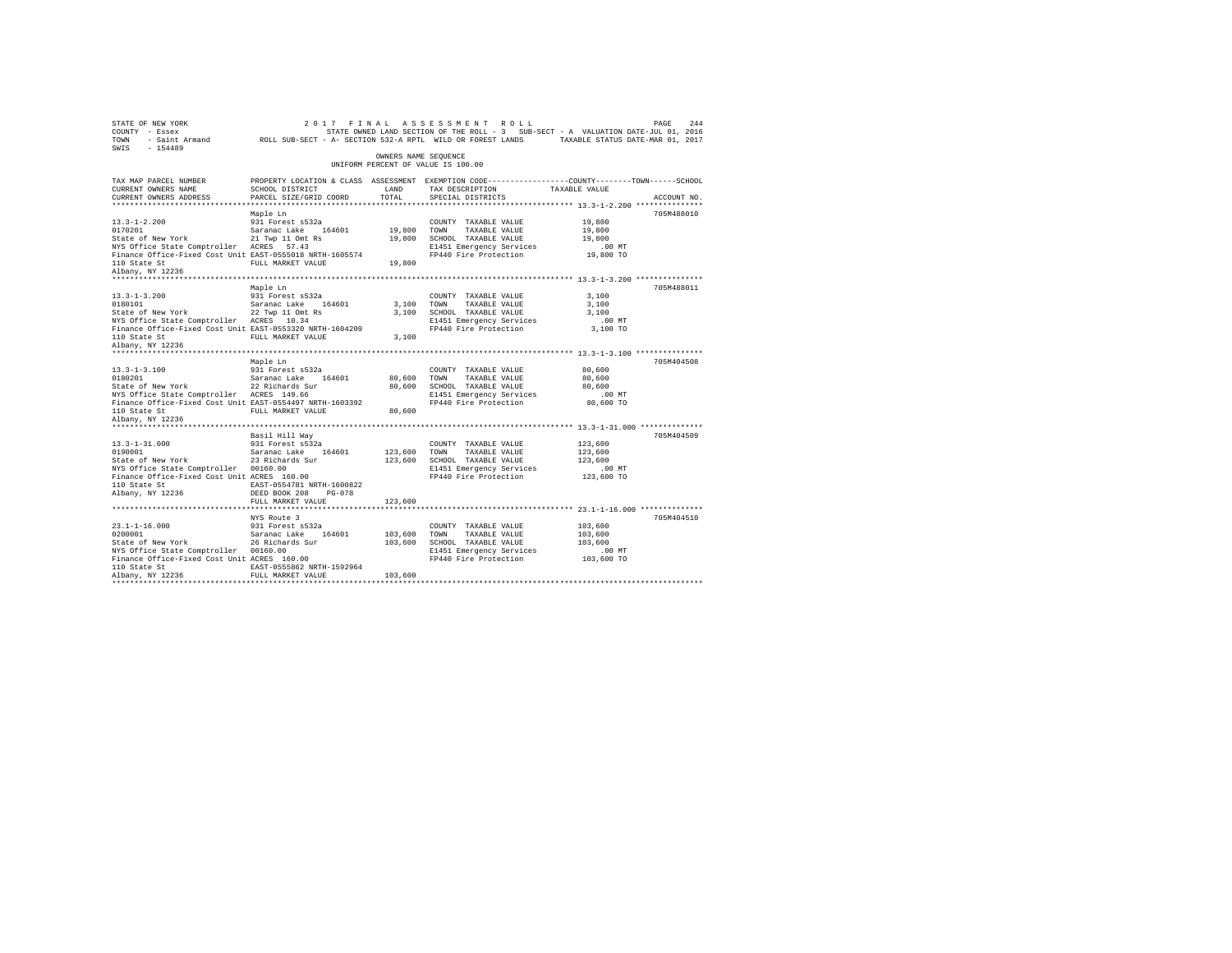| STATE OF NEW YORK<br>COUNTY - Essex<br>TOWN<br>$-154489$<br>SWIS                                                                                                                                             |                                                                                                                                                                                                |                                    | 2017 FINAL ASSESSMENT ROLL<br>STATE OWNED LAND SECTION OF THE ROLL - 3 SUB-SECT - A VALUATION DATE-JUL 01, 2016<br>- Saint Armand ROLL SUB-SECT - A- SECTION 532-A RPTL WILD OR FOREST LANDS TAXABLE STATUS DATE-MAR 01, 2017 |                                                                                                       | PAGE<br>245 |
|--------------------------------------------------------------------------------------------------------------------------------------------------------------------------------------------------------------|------------------------------------------------------------------------------------------------------------------------------------------------------------------------------------------------|------------------------------------|-------------------------------------------------------------------------------------------------------------------------------------------------------------------------------------------------------------------------------|-------------------------------------------------------------------------------------------------------|-------------|
|                                                                                                                                                                                                              |                                                                                                                                                                                                | OWNERS NAME SEOUENCE               | UNIFORM PERCENT OF VALUE IS 100.00                                                                                                                                                                                            |                                                                                                       |             |
| TAX MAP PARCEL NUMBER<br>CURRENT OWNERS NAME<br>CURRENT OWNERS ADDRESS                                                                                                                                       | SCHOOL DISTRICT<br>PARCEL SIZE/GRID COORD                                                                                                                                                      | LAND<br>TOTAL                      | PROPERTY LOCATION & CLASS ASSESSMENT EXEMPTION CODE---------------COUNTY-------TOWN------SCHOOL<br>TAX DESCRIPTION<br>SPECIAL DISTRICTS                                                                                       | TAXABLE VALUE                                                                                         | ACCOUNT NO. |
| $23.3 - 1 - 28.000$<br>0210001<br>State of New York<br>NYS Office State Comptroller 70.8 Acres<br>Finance Office-Fixed Cost Unit ACRES 50.00<br>110 State St<br>Albany, NY 12236<br>********************     | NYS Route 3<br>931 Forest s532a<br>Saranac Lake 164601<br>28 Richards Sur<br>EAST-0557438 NRTH-1586734<br>FULL MARKET VALUE<br>********************                                            | 15,000 TOWN<br>15,000<br>********* | COUNTY TAXABLE VALUE<br>TAXABLE VALUE<br>15,000 SCHOOL TAXABLE VALUE<br>E1450 Emergency Services<br>FP440 Fire Protection                                                                                                     | 15,000<br>15,000<br>15,000<br>.00 MT<br>15,000 TO                                                     | 705M404511  |
| $32.1 - 2 - 5.000$<br>0220001<br>State of New York<br>NYS Office State Comptroller 00157.00<br>Finance Office-Fixed Cost Unit ACRES 157.00<br>110 State St<br>Albany, NY 12236                               | Bloomingdale Ave<br>931 Forest s532a<br>Saranac Lake 164601<br>30 Richards Sur<br>EAST-0557339 NRTH-1582122<br>DEED BOOK 138 PG-323                                                            | 139,800                            | COUNTY TAXABLE VALUE<br>TOWN<br>TAXABLE VALUE<br>139,800 SCHOOL TAXABLE VALUE<br>E1450 Emergency Services<br>FP440 Fire Protection                                                                                            | ************ 32.1-2-5.000 ****************<br>139,800<br>139,800<br>139,800<br>$.00$ MT<br>139,800 TO | 705M404512  |
| $13.3 - 1 - 5.000$<br>0230001<br>State of New York<br>NYS Office State Comptroller 00103.00<br>Finance Office-Fixed Cost Unit ACRES 103.00<br>110 State St<br>Albany, NY 12236                               | FULL MARKET VALUE<br>Maple Ln<br>931 Forest s532a<br>Saranac Lake 164601<br>41 Richards Sur<br>EAST-0556580 NRTH-1605986<br>FULL MARKET VALUE                                                  | 139,800<br>58,500 TOWN<br>58,500   | COUNTY TAXABLE VALUE<br>TAXABLE VALUE<br>58,500 SCHOOL TAXABLE VALUE<br>E1451 Emergency Services<br>FP440 Fire Protection                                                                                                     | 58,500<br>58,500<br>58,500<br>$.00$ MT<br>58,500 TO                                                   | 705M404513  |
| $13.3 - 1 - 4.000$<br>0240001<br>State of New York<br>NYS Office State Comptroller 00160.00<br>Finance Office-Fixed Cost Unit ACRES 160.00<br>110 State St<br>Albany, NY 12236<br>************************** | ******************************<br>Maple Ln<br>931 Forest s532a<br>Saranac Lake 164601<br>42 Richards Sur<br>EAST-0557123 NRTH-1603735<br>FULL MARKET VALUE<br>******************************** | 128,400<br>128,400                 | ************************************* 13.3-1-4.000 ****************<br>COUNTY TAXABLE VALUE<br>TOWN<br>TAXABLE VALUE<br>128,400 SCHOOL TAXABLE VALUE<br>E1451 Emergency Services<br>FP440 Fire Protection                     | 128,400<br>128,400<br>128,400<br>$.00$ MT<br>128,400 TO                                               | 705M404514  |
| $13.3 - 1 - 30.000$<br>0250001<br>State of New York<br>NYS Office State Comptroller 00160.00<br>Finance Office-Fixed Cost Unit ACRES 160.00<br>110 State St<br>Albany, NY 12236                              | Basil Hill Way<br>931 Forest s532a<br>Saranac Lake 164601<br>43 Richards Sur<br>EAST-0557380 NRTH-1601196<br>DEED BOOK 144 PG-436<br>FULL MARKET VALUE                                         | 90,100<br>90,100<br>90,100         | COUNTY TAXABLE VALUE<br>TOWN<br>TAXABLE VALUE<br>SCHOOL TAXABLE VALUE<br>E1451 Emergency Services<br>FP440 Fire Protection                                                                                                    | 90,100<br>90,100<br>90,100<br>$.00$ MT<br>90,100 TO                                                   | 705M404515  |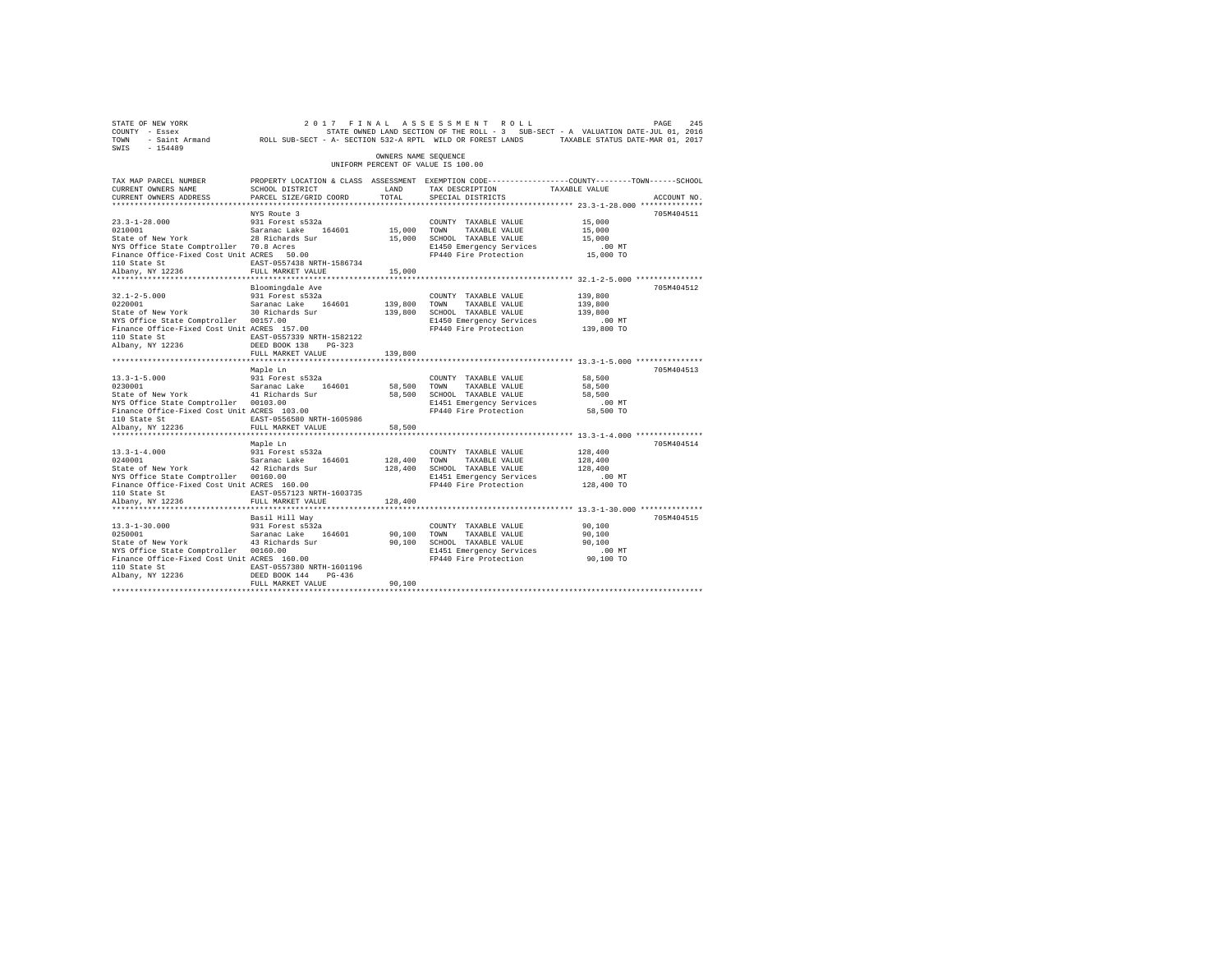| 2017 FINAL ASSESSMENT ROLL PAGE PAGE 246 (2017 FINAL ASSESSMENT ROLL)<br>COUNTY - Essex STATE STATE ONNED LAND SECTION OF THE ROLL - 3 SUB-SECT - A VALUATION DATE-JUL 01, 2016<br>TOWN - Saint_Armand ROLL SUB-SECT - A- SECTION 53<br>SWIS - 154489                                                                          |                                                                                                                                                |                         |                                                                                                                                                                                                      |                                                          |             |
|--------------------------------------------------------------------------------------------------------------------------------------------------------------------------------------------------------------------------------------------------------------------------------------------------------------------------------|------------------------------------------------------------------------------------------------------------------------------------------------|-------------------------|------------------------------------------------------------------------------------------------------------------------------------------------------------------------------------------------------|----------------------------------------------------------|-------------|
|                                                                                                                                                                                                                                                                                                                                |                                                                                                                                                | OWNERS NAME SEOUENCE    | UNIFORM PERCENT OF VALUE IS 100.00                                                                                                                                                                   |                                                          |             |
| TAX MAP PARCEL NUMBER<br>CURRENT OWNERS NAME<br>CURRENT OWNERS ADDRESS                                                                                                                                                                                                                                                         | PROPERTY LOCATION & CLASS ASSESSMENT EXEMPTION CODE---------------COUNTY-------TOWN-----SCHOOL<br>SCHOOL DISTRICT<br>PARCEL SIZE/GRID COORD    | LAND<br>TOTAL           | TAX DESCRIPTION TAXABLE VALUE<br>SPECIAL DISTRICTS                                                                                                                                                   |                                                          | ACCOUNT NO. |
|                                                                                                                                                                                                                                                                                                                                |                                                                                                                                                |                         |                                                                                                                                                                                                      |                                                          |             |
| $\begin{array}{cccc} 23.1\hbox{-}1\hbox{-}3.000 & 931\hbox{ Forests532a} & 154601 & 138,200\hbox{ CODWT}\\ 0260001 & 5874832 & 164601 & 138,200\hbox{ TODWT}\\ 35620001 & 44\hbox{ Richards Sur} & 138,200\hbox{ SCHOO}\\ \end{array}$<br>NYS Office State Comptroller 00160.00<br>Finance Office-Fixed Cost Unit ACRES 160.00 | NYS Route 3<br>EAST-0557782 NRTH-1598505                                                                                                       |                         | COUNTY TAXABLE VALUE<br>138,200 TOWN TAXABLE VALUE<br>138,200 SCHOOL TAXABLE VALUE<br>E1451 Emergency Services .00 MT<br>FP440 Fire Protection 138,200 TO                                            | 138,200<br>138,200<br>138,200                            | 705M404601  |
|                                                                                                                                                                                                                                                                                                                                |                                                                                                                                                | 138,200                 |                                                                                                                                                                                                      |                                                          |             |
| NYS Office State Comptroller 00160.00<br>Finance Office-Fixed Cost Unit ACRES 160.00<br>110 State St<br>Albany, NY 12236                                                                                                                                                                                                       | NYS Route 3<br>EAST-0558080 NRTH-1595918<br>FULL MARKET VALUE                                                                                  | 125,800 TOWN<br>125,800 | COUNTY TAXABLE VALUE<br>TAXABLE VALUE<br>125,800 SCHOOL TAXABLE VALUE<br>E1451 Emergency Services<br>FP440 Fire Protection 125,800 TO                                                                | 125,800<br>125,800<br>125,800<br>$.00$ MT                | 705M404602  |
|                                                                                                                                                                                                                                                                                                                                |                                                                                                                                                |                         |                                                                                                                                                                                                      |                                                          |             |
| 23.1-1-18.000 931 Forest s532a<br>0280001 931 Saranac Lake 164601<br>State of New York 46 Richards Sur<br>NYS Office State Comptroller 00040.00<br>Finance Office-Fixed Cost Unit ACRES $40.00$<br>110 Shek: $25$<br>110 State St<br>Albany, NY 12236                                                                          | NYS Route 3<br>EAST-0559013 NRTH-1594010<br>FULL MARKET VALUE                                                                                  | 26,000                  | COUNTY TAXABLE VALUE<br>26,000 TOWN TAXABLE VALUE<br>26,000 SCHOOL TAXABLE VALUE<br>E1451 Emergency Services<br>FP440 Fire Protection<br>E1451 Emergency Services<br>FP440 Fire Protection 26,000 TO | 26,000<br>26,000<br>26,000<br>$.00$ MT                   | 705M404603  |
|                                                                                                                                                                                                                                                                                                                                |                                                                                                                                                |                         |                                                                                                                                                                                                      | *************************** 32.1-2-6.000 *************** |             |
| $32.1 - 2 - 6.000$<br>32.1-2-6.000 931 Forest s532a<br>0290001 931 5aranac Lake 164601<br>State of New York 50 Richards Sur<br>NYS Office State Comptroller 00160.00<br>Finance Office-Fixed Cost Unit ACRES 160.00<br>110 State St<br>Albany, NY 12236                                                                        | Bloomingdale Ave<br>EAST-0559892 NRTH-1582531<br>FULL MARKET VALUE                                                                             | 147,600 TOWN<br>147,600 | COUNTY TAXABLE VALUE<br>147,600 TOWN TAXABLE VALUE<br>147,600 SCHOOL TAXABLE VALUE                                                                                                                   | 147,600<br>147,600<br>147,600                            | 705M404604  |
|                                                                                                                                                                                                                                                                                                                                |                                                                                                                                                |                         |                                                                                                                                                                                                      |                                                          |             |
| Finance Office-Fixed Cost Unit EAST-0560248 NRTH-1579964<br>110 State St<br>Albany, NY 12236                                                                                                                                                                                                                                   | NYS Route 3<br>RCRES 131.23 E1450 Emergency Services<br>The Sast-O560248 RF440 Fire Protection 50,000 TO<br>FULL MARKET VALUE 50,000 50,000 FO |                         | TAXABLE VALUE                                                                                                                                                                                        | 50,000<br>50,000<br>50,000                               | 705M404605  |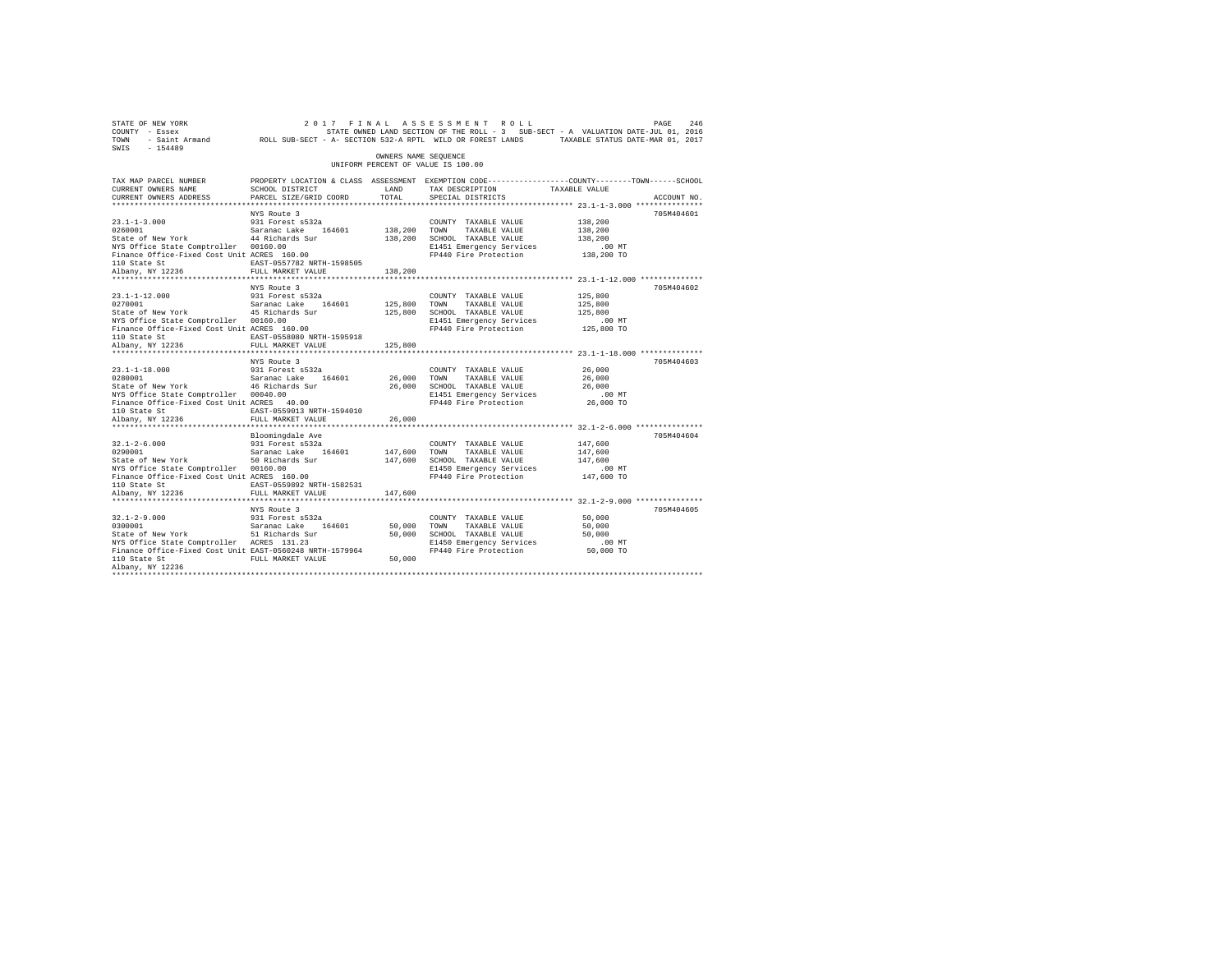| SWIS - 154489                                                                                                                                                                                                        |                                         | OWNERS NAME SEQUENCE |                                                                      | STATE OF NEW YORK THEORY OF THE ALL AS SES SEN EN THEORY PROFINE THEORY AND THE PACE 247<br>COUNTY - ESSEX AND SECTION OF THE ROLL - 3 SUB-SECT - A VALUATION DATE-JUL 01, 2016<br>SWIS - 154489<br>SWIS - 154489 |  |
|----------------------------------------------------------------------------------------------------------------------------------------------------------------------------------------------------------------------|-----------------------------------------|----------------------|----------------------------------------------------------------------|-------------------------------------------------------------------------------------------------------------------------------------------------------------------------------------------------------------------|--|
|                                                                                                                                                                                                                      |                                         |                      | UNIFORM PERCENT OF VALUE IS 100.00                                   |                                                                                                                                                                                                                   |  |
|                                                                                                                                                                                                                      |                                         |                      |                                                                      | TAX MAP PARCEL NUMBER PROPERTY LOCATION & CLASS ASSESSMENT EXEMPTION CODE--------------COUNTY-------TOWN-----SCHOOL                                                                                               |  |
| CURRENT OWNERS NAME                                                                                                                                                                                                  | SCHOOL DISTRICT<br>LAND TAX DESCRIPTION |                      |                                                                      | TAXABLE VALUE                                                                                                                                                                                                     |  |
| CURRENT OWNERS ADDRESS                                                                                                                                                                                               | PARCEL SIZE/GRID COORD TOTAL            |                      | SPECIAL DISTRICTS                                                    | ACCOUNT NO.<br>******************************** 23.1-1-4.000 ***************                                                                                                                                      |  |
|                                                                                                                                                                                                                      | NYS Route 3                             |                      |                                                                      | 705M404607                                                                                                                                                                                                        |  |
| $\begin{tabular}{lllllllllll} 23.1\mbox{-}1\mbox{-}4.000 & 931 Forest s532a \\ 0310001 & Saranac Lake & 164601 \\ \end{tabular}$<br>State of New York<br>$\begin{tabular}{lllllll} 64 Richards Sur \\ \end{tabular}$ |                                         |                      | COUNTY TAXABLE VALUE                                                 | 122,100                                                                                                                                                                                                           |  |
|                                                                                                                                                                                                                      |                                         | 122,100 TOWN         |                                                                      | 122,100                                                                                                                                                                                                           |  |
|                                                                                                                                                                                                                      |                                         |                      | 122,100 TOWN TAXABLE VALUE<br>122,100 SCHOOL TAXABLE VALUE           | 122,100                                                                                                                                                                                                           |  |
|                                                                                                                                                                                                                      |                                         |                      | E1451 Emergency Services<br>FP440 Fire Protection                    | .00 MT                                                                                                                                                                                                            |  |
| NYS Office State Comptroller 00160.00<br>Finance Office-Fixed Cost Unit ACRES 160.00                                                                                                                                 |                                         |                      |                                                                      | 122,100 TO                                                                                                                                                                                                        |  |
|                                                                                                                                                                                                                      |                                         |                      |                                                                      |                                                                                                                                                                                                                   |  |
|                                                                                                                                                                                                                      |                                         | 122,100              |                                                                      |                                                                                                                                                                                                                   |  |
|                                                                                                                                                                                                                      |                                         |                      |                                                                      | ************************************ 23.1-1-11.000 **************                                                                                                                                                 |  |
|                                                                                                                                                                                                                      | NYS Route 3                             |                      |                                                                      | 705M404608                                                                                                                                                                                                        |  |
| $23.1 - 1 - 11.000$<br>0320001                                                                                                                                                                                       | 931 Forest s532a                        | 121,000 TOWN         | COUNTY TAXABLE VALUE<br>TAXABLE VALUE                                | 121,000<br>121,000                                                                                                                                                                                                |  |
| 0320001 Saranac Lake 164601<br>State of New York 65 Richards Sur                                                                                                                                                     |                                         |                      |                                                                      | 121,000                                                                                                                                                                                                           |  |
|                                                                                                                                                                                                                      |                                         |                      | 121,000 SCHOOL TAXABLE VALUE                                         |                                                                                                                                                                                                                   |  |
| NYS Office State Comptroller 00160.00<br>Finance Office-Fixed Cost Unit ACRES 160.00                                                                                                                                 |                                         |                      | E1451 Emergency Services 6.00 MT<br>FP440 Fire Protection 121,000 TO |                                                                                                                                                                                                                   |  |
| 110 State St EAST-0560611 NRTH-1596279                                                                                                                                                                               |                                         |                      |                                                                      |                                                                                                                                                                                                                   |  |
| Albany, NY 12236                                                                                                                                                                                                     | DEED BOOK 144 PG-441                    |                      |                                                                      |                                                                                                                                                                                                                   |  |
|                                                                                                                                                                                                                      | FULL MARKET VALUE                       | 121,000              |                                                                      |                                                                                                                                                                                                                   |  |
|                                                                                                                                                                                                                      |                                         |                      |                                                                      |                                                                                                                                                                                                                   |  |
|                                                                                                                                                                                                                      | NYS Route 3                             |                      |                                                                      | 705M404609                                                                                                                                                                                                        |  |
|                                                                                                                                                                                                                      |                                         |                      |                                                                      | 91,500                                                                                                                                                                                                            |  |
|                                                                                                                                                                                                                      |                                         |                      |                                                                      | 91,500                                                                                                                                                                                                            |  |
|                                                                                                                                                                                                                      |                                         |                      |                                                                      | 91,500                                                                                                                                                                                                            |  |
|                                                                                                                                                                                                                      |                                         |                      |                                                                      | $.00$ MT<br>91,500 TO                                                                                                                                                                                             |  |
|                                                                                                                                                                                                                      |                                         |                      |                                                                      |                                                                                                                                                                                                                   |  |
| 110 State St EAST-0561965 NRTH-1585446<br>Albany, NY 12236 DEED BOOK 136 PG-597                                                                                                                                      |                                         |                      |                                                                      |                                                                                                                                                                                                                   |  |
|                                                                                                                                                                                                                      | FULL MARKET VALUE                       | 91,500               |                                                                      |                                                                                                                                                                                                                   |  |
|                                                                                                                                                                                                                      |                                         |                      |                                                                      |                                                                                                                                                                                                                   |  |
|                                                                                                                                                                                                                      | NYS Route 3                             |                      |                                                                      | 705M404610                                                                                                                                                                                                        |  |
|                                                                                                                                                                                                                      |                                         |                      |                                                                      |                                                                                                                                                                                                                   |  |
|                                                                                                                                                                                                                      |                                         |                      |                                                                      |                                                                                                                                                                                                                   |  |
|                                                                                                                                                                                                                      |                                         |                      |                                                                      |                                                                                                                                                                                                                   |  |
|                                                                                                                                                                                                                      |                                         |                      |                                                                      |                                                                                                                                                                                                                   |  |
|                                                                                                                                                                                                                      |                                         |                      |                                                                      |                                                                                                                                                                                                                   |  |
| ${\tt BAST-0562442\ NRTH-1582841}$ ${\tt RBAST-0562442\ NRTH-1582841}$ ${\tt DEED\ BOK\ 188}\ {\tt PG-245}$                                                                                                          |                                         |                      |                                                                      |                                                                                                                                                                                                                   |  |
|                                                                                                                                                                                                                      |                                         |                      |                                                                      |                                                                                                                                                                                                                   |  |
|                                                                                                                                                                                                                      | FULL MARKET VALUE                       | 170,200              |                                                                      |                                                                                                                                                                                                                   |  |
|                                                                                                                                                                                                                      | NYS Route 3                             |                      |                                                                      | 705M404611                                                                                                                                                                                                        |  |
|                                                                                                                                                                                                                      |                                         |                      | COUNTY TAXABLE VALUE                                                 | 624,300                                                                                                                                                                                                           |  |
|                                                                                                                                                                                                                      |                                         |                      | TAXABLE VALUE                                                        | 624,300                                                                                                                                                                                                           |  |
|                                                                                                                                                                                                                      |                                         |                      | 624,300 SCHOOL TAXABLE VALUE                                         | 624,300                                                                                                                                                                                                           |  |
|                                                                                                                                                                                                                      |                                         |                      |                                                                      | .00 MT                                                                                                                                                                                                            |  |
| NYS Office State Comptroller ACRES 133.90 E1450 Emergency Services<br>Finance Office-Fixed Cost Unit EAST-0562724 NRTH-1580214 FP440 Fire Protection                                                                 |                                         |                      |                                                                      | 624,300 TO                                                                                                                                                                                                        |  |
| 110 State St                                                                                                                                                                                                         | FULL MARKET VALUE                       | 624,300              |                                                                      |                                                                                                                                                                                                                   |  |
| Albany, NY 12236                                                                                                                                                                                                     |                                         |                      |                                                                      |                                                                                                                                                                                                                   |  |
|                                                                                                                                                                                                                      |                                         |                      |                                                                      |                                                                                                                                                                                                                   |  |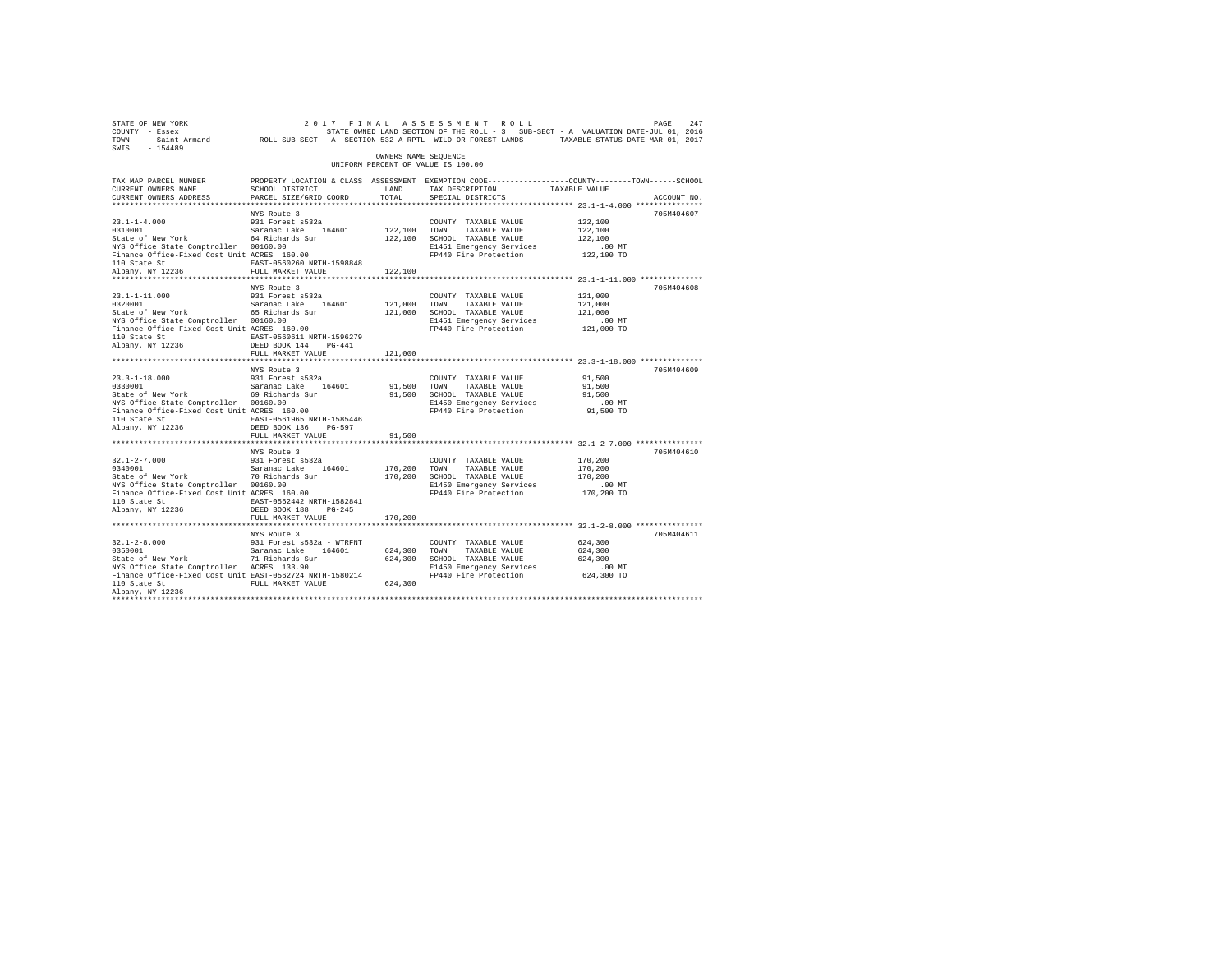| 248 PAGE 248 (2017 FINAL ASSESSMENT ROLL PAGE 248 PAGE 248 PAGE 249<br>COUNTY - Essex – STATE STATE ONNED LAND SECTION OF THE ROLL - 3 SUB-SECT - A VALUATION DATE-JUL 01, 2016<br>TOWN - Saint_Armand – ROLL SUB-SECT - A- SECTION<br>SWIS - 154489 |                                                                                                                   |                      |                                                                                                                                           |                                                             |             |
|------------------------------------------------------------------------------------------------------------------------------------------------------------------------------------------------------------------------------------------------------|-------------------------------------------------------------------------------------------------------------------|----------------------|-------------------------------------------------------------------------------------------------------------------------------------------|-------------------------------------------------------------|-------------|
|                                                                                                                                                                                                                                                      |                                                                                                                   | OWNERS NAME SEOUENCE | UNIFORM PERCENT OF VALUE IS 100.00                                                                                                        |                                                             |             |
| TAX MAP PARCEL NUMBER<br>CURRENT OWNERS NAME                                                                                                                                                                                                         | PROPERTY LOCATION & CLASS ASSESSMENT EXEMPTION CODE---------------COUNTY-------TOWN-----SCHOOL<br>SCHOOL DISTRICT | LAND<br>TOTAL        | TAX DESCRIPTION TAXABLE VALUE                                                                                                             |                                                             | ACCOUNT NO. |
| CURRENT OWNERS ADDRESS                                                                                                                                                                                                                               | PARCEL SIZE/GRID COORD                                                                                            |                      | SPECIAL DISTRICTS                                                                                                                         |                                                             |             |
|                                                                                                                                                                                                                                                      | NYS Route 3                                                                                                       |                      |                                                                                                                                           |                                                             | 705M404613  |
|                                                                                                                                                                                                                                                      |                                                                                                                   |                      | COUNTY TAXABLE VALUE                                                                                                                      | 129,300                                                     |             |
|                                                                                                                                                                                                                                                      |                                                                                                                   | 129,300 TOWN         | TAXABLE VALUE                                                                                                                             | 129,300                                                     |             |
| 23.3-1-16.000 931 Forest s532a<br>0360001 931 5aranac Lake 164601<br>State of New York 88 Richards Sur                                                                                                                                               |                                                                                                                   |                      | 129,300 SCHOOL TAXABLE VALUE                                                                                                              | 129,300                                                     |             |
| NYS Office State Comptroller 00160.00                                                                                                                                                                                                                |                                                                                                                   |                      | E1450 Emergency Services .00 MT<br>FP440 Fire Protection 129,300 TO                                                                       |                                                             |             |
| Finance Office-Fixed Cost Unit ACRES 160.00                                                                                                                                                                                                          |                                                                                                                   |                      |                                                                                                                                           |                                                             |             |
| 110 State St<br>Albany, NY 12236                                                                                                                                                                                                                     | EAST-0563952 NRTH-1591265<br>FULL MARKET VALUE                                                                    | 129,300              |                                                                                                                                           |                                                             |             |
|                                                                                                                                                                                                                                                      |                                                                                                                   |                      |                                                                                                                                           |                                                             |             |
|                                                                                                                                                                                                                                                      | NYS Route 3                                                                                                       |                      |                                                                                                                                           |                                                             | 705M404614  |
| $23.4 - 1 - 1.000$                                                                                                                                                                                                                                   | 931 Forest s532a                                                                                                  |                      | COUNTY TAXABLE VALUE                                                                                                                      | 82,800                                                      |             |
| 23.4-1-1.000 931 Forest s532a<br>0370001 9320 Saranac Lake 164601<br>State of New York 89 Richards Sur                                                                                                                                               |                                                                                                                   | 82,800 TOWN          | TAXABLE VALUE                                                                                                                             | 82,800                                                      |             |
|                                                                                                                                                                                                                                                      |                                                                                                                   |                      | 82,800 SCHOOL TAXABLE VALUE                                                                                                               | 82,800                                                      |             |
| NYS Office State Comptroller 00160.00                                                                                                                                                                                                                |                                                                                                                   |                      | E1450 Emergency Services                                                                                                                  | $.00$ MT                                                    |             |
| Finance Office-Fixed Cost Unit ACRES 160.00                                                                                                                                                                                                          |                                                                                                                   |                      | FP440 Fire Protection 82,800 TO                                                                                                           |                                                             |             |
| 110 State St<br>Albany, NY 12236                                                                                                                                                                                                                     |                                                                                                                   |                      |                                                                                                                                           |                                                             |             |
|                                                                                                                                                                                                                                                      |                                                                                                                   | 82,800               |                                                                                                                                           |                                                             |             |
|                                                                                                                                                                                                                                                      | NYS Route 3                                                                                                       |                      |                                                                                                                                           |                                                             | 705M404615  |
|                                                                                                                                                                                                                                                      |                                                                                                                   |                      | COUNTY TAXABLE VALUE                                                                                                                      | 76,600                                                      |             |
|                                                                                                                                                                                                                                                      |                                                                                                                   |                      |                                                                                                                                           | 76,600                                                      |             |
| 23.4-1-14.000 931 Forest s532a<br>0380001 Saranac Lake 164601<br>State of New York 90 Richards Sur                                                                                                                                                   |                                                                                                                   |                      |                                                                                                                                           | 76,600                                                      |             |
| NYS Office State Comptroller 00160.00                                                                                                                                                                                                                |                                                                                                                   |                      | 76,600 TOWN TAXABLE VALUE<br>76,600 SCHOOL TAXABLE VALUE<br>E1450 Emergency Services<br>FP440 Fire Protection<br>E1450 Emergency Services | $.00$ MT                                                    |             |
| Finance Office-Fixed Cost Unit ACRES 160.00                                                                                                                                                                                                          |                                                                                                                   |                      | FP440 Fire Protection                                                                                                                     | 76,600 TO                                                   |             |
| 110 State St                                                                                                                                                                                                                                         | EAST-0564694 NRTH-1585726                                                                                         |                      |                                                                                                                                           |                                                             |             |
| Albany, NY 12236                                                                                                                                                                                                                                     | FULL MARKET VALUE<br>                                                                                             | 76,600               |                                                                                                                                           | ************************* 32.2-1-1.000 ***************      |             |
|                                                                                                                                                                                                                                                      | NYS Route 3                                                                                                       |                      |                                                                                                                                           |                                                             | 705M404701  |
| $32.2 - 1 - 1.000$                                                                                                                                                                                                                                   |                                                                                                                   |                      | COUNTY TAXABLE VALUE                                                                                                                      | 220,800                                                     |             |
|                                                                                                                                                                                                                                                      |                                                                                                                   | 220,800 TOWN         |                                                                                                                                           | 220,800                                                     |             |
|                                                                                                                                                                                                                                                      |                                                                                                                   |                      | 220,800 TOWN TAXABLE VALUE<br>220,800 SCHOOL TAXABLE VALUE                                                                                | 220,800                                                     |             |
| NYS Office State Comptroller 00160.00                                                                                                                                                                                                                |                                                                                                                   |                      | E1450 Emergency Services                                                                                                                  | $.00$ MT                                                    |             |
| Finance Office-Fixed Cost Unit ACRES 160.00                                                                                                                                                                                                          |                                                                                                                   |                      | FP440 Fire Protection 220,800 TO                                                                                                          |                                                             |             |
| 110 State St                                                                                                                                                                                                                                         | EAST-0565079 NRTH-1583006<br>FULL MARKET VALUE                                                                    |                      |                                                                                                                                           |                                                             |             |
| Albany, NY 12236                                                                                                                                                                                                                                     |                                                                                                                   | 220,800              |                                                                                                                                           | ****************************** 32.2-1-7.000 *************** |             |
|                                                                                                                                                                                                                                                      | NYS Route 3                                                                                                       |                      |                                                                                                                                           |                                                             | 705M404702  |
|                                                                                                                                                                                                                                                      |                                                                                                                   |                      | COUNTY TAXABLE VALUE                                                                                                                      | 575,800                                                     |             |
| $\begin{tabular}{lllllllllllll} 32.2-1-7.000 & 931 Forest $532a - Winkrni \\ 0400001 & Saranac Lake & 164601 \\ State of New York & 92 Richardson & S2K 10hards Sur \\ & & & & & \\ \end{tabular}$                                                   |                                                                                                                   | 575,800 TOWN         | TAXABLE VALUE                                                                                                                             | 575,800                                                     |             |
|                                                                                                                                                                                                                                                      |                                                                                                                   |                      | 575,800 SCHOOL TAXABLE VALUE                                                                                                              | 575,800                                                     |             |
| NYS Office State Comptroller ACRES 136.43                                                                                                                                                                                                            |                                                                                                                   |                      | E1450 Emergency Services                                                                                                                  | .00MT                                                       |             |
| Finance Office-Fixed Cost Unit EAST-0565390 NRTH-1580570                                                                                                                                                                                             |                                                                                                                   |                      | FP440 Fire Protection 575,800 TO                                                                                                          |                                                             |             |
| 110 State St                                                                                                                                                                                                                                         | DEED BOOK 134 PG-071                                                                                              |                      |                                                                                                                                           |                                                             |             |
| Albany, NY 12236                                                                                                                                                                                                                                     | FULL MARKET VALUE                                                                                                 | 575,800              |                                                                                                                                           |                                                             |             |
|                                                                                                                                                                                                                                                      |                                                                                                                   |                      |                                                                                                                                           |                                                             |             |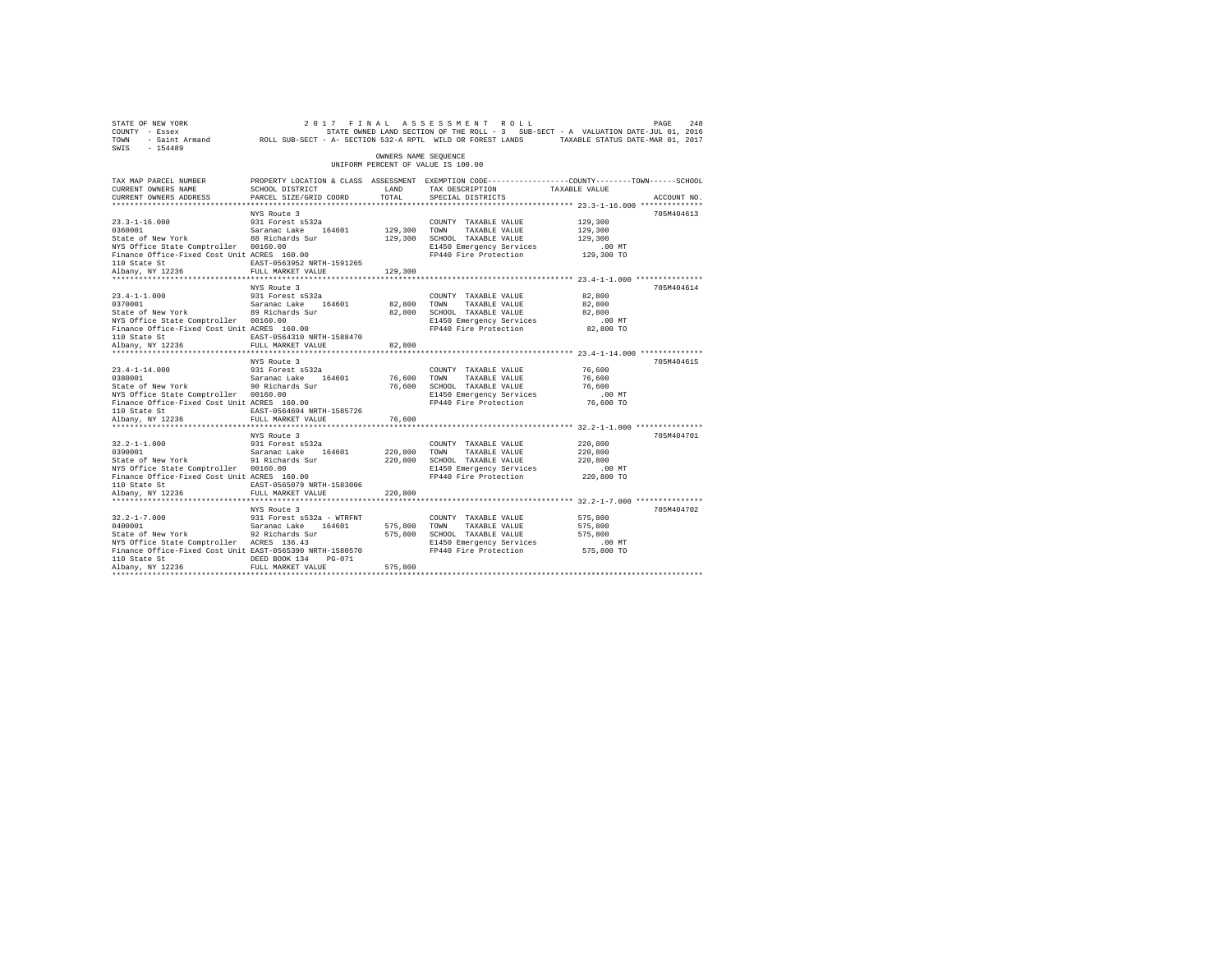| 2017 FINAL ASSESSMENT ROLL PAGE PAGE 249<br>COUNTY - Essex STATE STATE ONCE THE ROLL - 3 SUB-SECT - A VALUATION DATE-JUL 01, 2016<br>TOWN - Saint_Armand ROLL SUB-SECT - A-SECTION 532-A RPTL WILD OR FOREST LANDS TAXABLE STATUS DA<br>SWIS - 154489 |                                                                                                                   |                      |                                                              |                                                          |             |
|-------------------------------------------------------------------------------------------------------------------------------------------------------------------------------------------------------------------------------------------------------|-------------------------------------------------------------------------------------------------------------------|----------------------|--------------------------------------------------------------|----------------------------------------------------------|-------------|
|                                                                                                                                                                                                                                                       |                                                                                                                   | OWNERS NAME SEOUENCE | UNIFORM PERCENT OF VALUE IS 100.00                           |                                                          |             |
| TAX MAP PARCEL NUMBER<br>CURRENT OWNERS NAME                                                                                                                                                                                                          | PROPERTY LOCATION & CLASS ASSESSMENT EXEMPTION CODE---------------COUNTY-------TOWN-----SCHOOL<br>SCHOOL DISTRICT | LAND                 | TAX DESCRIPTION TAXABLE VALUE                                |                                                          |             |
| CURRENT OWNERS ADDRESS                                                                                                                                                                                                                                | PARCEL SIZE/GRID COORD                                                                                            | TOTAL                | SPECIAL DISTRICTS                                            |                                                          | ACCOUNT NO. |
|                                                                                                                                                                                                                                                       |                                                                                                                   |                      |                                                              |                                                          |             |
|                                                                                                                                                                                                                                                       | NYS Route 3                                                                                                       |                      |                                                              |                                                          | 705M404703  |
|                                                                                                                                                                                                                                                       |                                                                                                                   |                      | COUNTY TAXABLE VALUE                                         | 96,100<br>96,100                                         |             |
|                                                                                                                                                                                                                                                       |                                                                                                                   |                      | 96,100 TOWN TAXABLE VALUE<br>96,100 SCHOOL TAXABLE VALUE     |                                                          |             |
| NYS Office State Comptroller 160.00                                                                                                                                                                                                                   |                                                                                                                   |                      |                                                              |                                                          |             |
| Finance Office-Fixed Cost Unit ACRES 160.00                                                                                                                                                                                                           |                                                                                                                   |                      |                                                              |                                                          |             |
|                                                                                                                                                                                                                                                       |                                                                                                                   |                      |                                                              |                                                          |             |
| 110 State St<br>Albany, NY 12236                                                                                                                                                                                                                      | FULL MARKET VALUE                                                                                                 | 96,100               |                                                              |                                                          |             |
|                                                                                                                                                                                                                                                       |                                                                                                                   |                      |                                                              |                                                          |             |
|                                                                                                                                                                                                                                                       | NYS Route 3                                                                                                       |                      |                                                              |                                                          | 705M404704  |
| $23.4 - 1 - 3.000$                                                                                                                                                                                                                                    | 931 Forest s532a                                                                                                  |                      | COUNTY TAXABLE VALUE                                         | 179,000                                                  |             |
|                                                                                                                                                                                                                                                       |                                                                                                                   | 179,000 TOWN         | TAXABLE VALUE                                                | 179,000                                                  |             |
|                                                                                                                                                                                                                                                       |                                                                                                                   |                      | 179,000 SCHOOL TAXABLE VALUE                                 | 179,000                                                  |             |
| NYS Office State Comptroller 00160.00<br>Finance Office-Fixed Cost Unit ACRES 160.00                                                                                                                                                                  |                                                                                                                   |                      | E1450 Emergency Services<br>FP440 Fire Protection 179,000 TO | $.00$ MT                                                 |             |
|                                                                                                                                                                                                                                                       | EAST-0566531 NRTH-1591507                                                                                         |                      |                                                              |                                                          |             |
| 110 State St<br>Albany, NY 12236                                                                                                                                                                                                                      | FULL MARKET VALUE                                                                                                 | 179,000              |                                                              |                                                          |             |
|                                                                                                                                                                                                                                                       |                                                                                                                   |                      |                                                              |                                                          |             |
|                                                                                                                                                                                                                                                       | NYS Route 3                                                                                                       |                      |                                                              |                                                          | 705M404705  |
| $23.4 - 1 - 2.000$                                                                                                                                                                                                                                    |                                                                                                                   |                      | COUNTY TAXABLE VALUE                                         | 84,400                                                   |             |
|                                                                                                                                                                                                                                                       |                                                                                                                   |                      |                                                              | 84,400                                                   |             |
|                                                                                                                                                                                                                                                       |                                                                                                                   |                      | 84,400 TOWN TAXABLE VALUE<br>84,400 SCHOOL TAXABLE VALUE     | 84,400                                                   |             |
| NYS Office State Comptroller 00160.00                                                                                                                                                                                                                 |                                                                                                                   |                      | E1450 Emergency Services                                     | .00MT                                                    |             |
| Finance Office-Fixed Cost Unit ACRES 160.00                                                                                                                                                                                                           |                                                                                                                   |                      | FP440 Fire Protection 84,400 TO                              |                                                          |             |
| 110 State St                                                                                                                                                                                                                                          | EAST-0566890 NRTH-1588803                                                                                         |                      |                                                              |                                                          |             |
| Albany, NY 12236                                                                                                                                                                                                                                      | FULL MARKET VALUE<br>*************************                                                                    | 84,400               |                                                              | *************************** 23.4-1-13.000 ************** |             |
|                                                                                                                                                                                                                                                       | NYS Route 3                                                                                                       |                      |                                                              |                                                          | 705M404706  |
| $23.4 - 1 - 13.000$                                                                                                                                                                                                                                   |                                                                                                                   |                      | COUNTY TAXABLE VALUE                                         | 131,800                                                  |             |
|                                                                                                                                                                                                                                                       |                                                                                                                   |                      |                                                              | 131,800                                                  |             |
| 23.4-1-13.000 931 Forest s532a<br>0440001 931 Saranac Lake 164601<br>State of New York 109 Richards Sur                                                                                                                                               |                                                                                                                   |                      | 131,800 TOWN TAXABLE VALUE<br>131,800 SCHOOL TAXABLE VALUE   | 131,800                                                  |             |
| NYS Office State Comptroller 00160.00                                                                                                                                                                                                                 |                                                                                                                   |                      | E1450 Emergency Services                                     | $.00$ MT                                                 |             |
| Finance Office-Fixed Cost Unit ACRES 160.00                                                                                                                                                                                                           |                                                                                                                   |                      | FP440 Fire Protection 131,800 TO                             |                                                          |             |
| 110 State St                                                                                                                                                                                                                                          | EAST-0567237 NRTH-1586057                                                                                         |                      |                                                              |                                                          |             |
| Albany, NY 12236                                                                                                                                                                                                                                      | FULL MARKET VALUE                                                                                                 | 131,800              |                                                              |                                                          |             |
|                                                                                                                                                                                                                                                       |                                                                                                                   |                      |                                                              |                                                          |             |
|                                                                                                                                                                                                                                                       | NYS Route 3                                                                                                       |                      |                                                              |                                                          | 705M404707  |
| $32.2 - 1 - 2.000$                                                                                                                                                                                                                                    | 931 Forest s532a                                                                                                  |                      | COUNTY TAXABLE VALUE                                         | 236,800                                                  |             |
|                                                                                                                                                                                                                                                       |                                                                                                                   | 236,800 TOWN         | TAXABLE VALUE                                                | 236,800                                                  |             |
| NYS Office State Comptroller 00160.00                                                                                                                                                                                                                 |                                                                                                                   |                      | 236,800 SCHOOL TAXABLE VALUE<br>E1450 Emergency Services     | 236,800<br>$.00$ MT                                      |             |
| Finance Office-Fixed Cost Unit ACRES 160.00                                                                                                                                                                                                           |                                                                                                                   |                      | FP440 Fire Protection 236,800 TO                             |                                                          |             |
| 110 State St                                                                                                                                                                                                                                          | EAST-0567613 NRTH-1583307                                                                                         |                      |                                                              |                                                          |             |
| Albany, NY 12236                                                                                                                                                                                                                                      | FULL MARKET VALUE                                                                                                 | 236,800              |                                                              |                                                          |             |
|                                                                                                                                                                                                                                                       |                                                                                                                   |                      |                                                              |                                                          |             |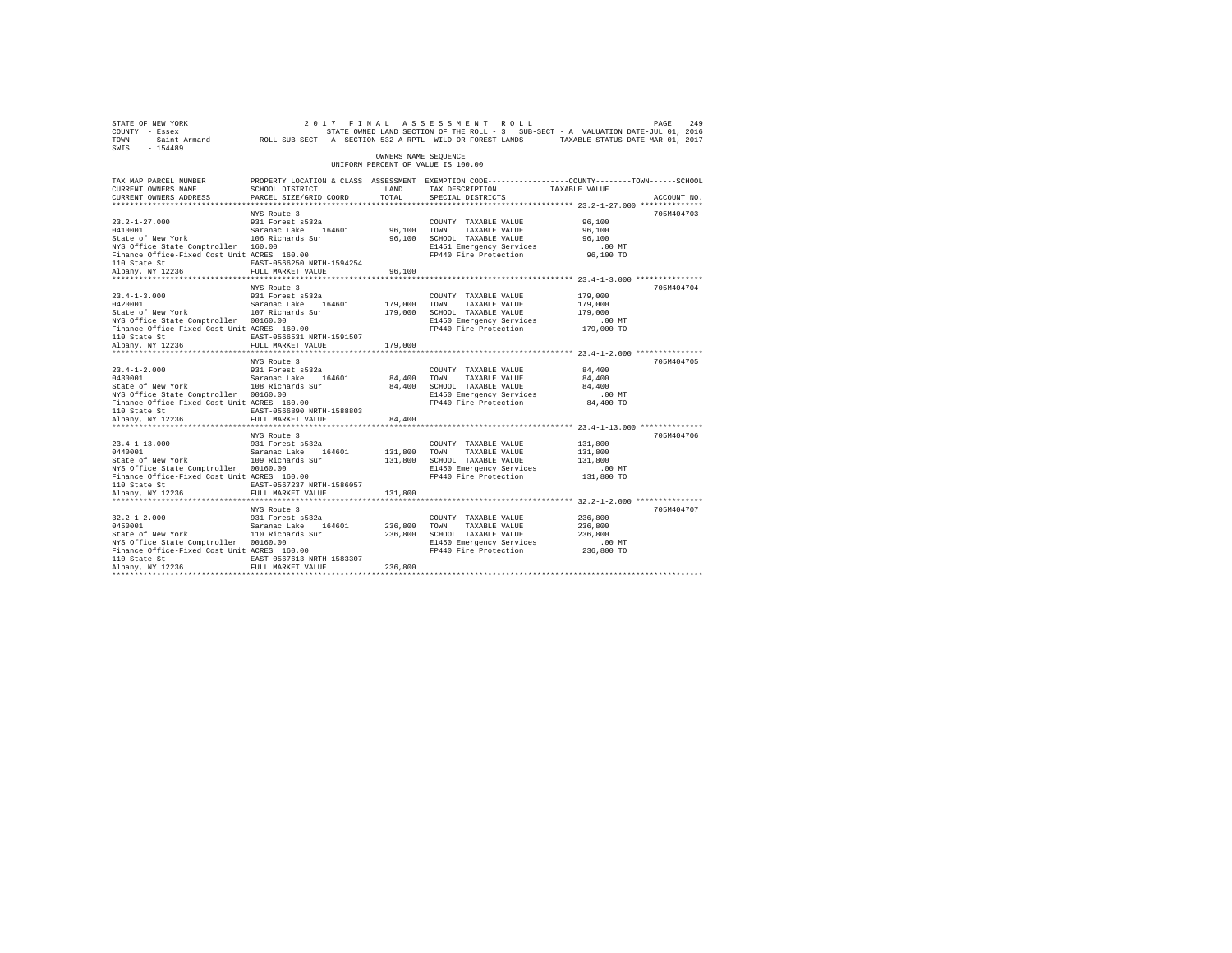| 260 PME PAGE 250 250 250 250 250 250 260 27 27 1 N A L A S S E S S M E N T R O L L<br>COUNTY - Essex 5 250 250 250 STATE ONNED LAND SECTION OF THE ROLL - 3 SUB-SECT - A VALUATION DATE-JUL 01, 2016<br>2011 - TOWN - Saint Armand<br>SWIS - 154489 |                                                                                                                   |                      |                                                                   |                  |             |
|-----------------------------------------------------------------------------------------------------------------------------------------------------------------------------------------------------------------------------------------------------|-------------------------------------------------------------------------------------------------------------------|----------------------|-------------------------------------------------------------------|------------------|-------------|
|                                                                                                                                                                                                                                                     |                                                                                                                   | OWNERS NAME SEOUENCE | UNIFORM PERCENT OF VALUE IS 100.00                                |                  |             |
| TAX MAP PARCEL NUMBER<br>CURRENT OWNERS NAME                                                                                                                                                                                                        | PROPERTY LOCATION & CLASS ASSESSMENT EXEMPTION CODE---------------COUNTY-------TOWN-----SCHOOL<br>SCHOOL DISTRICT | LAND                 | TAX DESCRIPTION TAXABLE VALUE                                     |                  |             |
| CURRENT OWNERS ADDRESS                                                                                                                                                                                                                              | PARCEL SIZE/GRID COORD                                                                                            | TOTAL                | SPECIAL DISTRICTS                                                 |                  | ACCOUNT NO. |
|                                                                                                                                                                                                                                                     |                                                                                                                   |                      |                                                                   |                  |             |
|                                                                                                                                                                                                                                                     | NYS Route 3                                                                                                       |                      |                                                                   |                  | 705M404708  |
| $\begin{tabular}{lllllllllll} 32.2\text{--}1\text{--}6.000 & 931 Forest s532a \\ 0460001 & Saranca: Lake & 164601 \\ State of New York & 111 Richards Sur \\ NYS Office State Computer & ACRES & 139.22 \\ \end{tabular}$                           |                                                                                                                   |                      | COUNTY TAXABLE VALUE                                              | 92,000<br>92,000 |             |
|                                                                                                                                                                                                                                                     |                                                                                                                   |                      | 92,000 TOWN TAXABLE VALUE<br>92,000 SCHOOL TAXABLE VALUE          | 92,000           |             |
|                                                                                                                                                                                                                                                     |                                                                                                                   |                      |                                                                   |                  |             |
| NYS Office State Comptroller ACRES 139.22<br>Finance Office-Fixed Cost Unit EAST-0567970 NRTH-1580839 PP440 Fire Protection 92,000 TO                                                                                                               |                                                                                                                   |                      |                                                                   |                  |             |
|                                                                                                                                                                                                                                                     | DEED BOOK 138 PG-362                                                                                              |                      |                                                                   |                  |             |
| 110 State St<br>Albany, NY 12236                                                                                                                                                                                                                    | FULL MARKET VALUE                                                                                                 | 92,000               |                                                                   |                  |             |
|                                                                                                                                                                                                                                                     |                                                                                                                   |                      |                                                                   |                  |             |
|                                                                                                                                                                                                                                                     | NYS Route 3                                                                                                       |                      |                                                                   |                  | 705M404709  |
|                                                                                                                                                                                                                                                     | 931 Forest s532a                                                                                                  |                      | COUNTY TAXABLE VALUE                                              | 85,600           |             |
| 23.2-1-4.000 931 Forest s532a<br>0470001 931 Saranac Lake 164601<br>State of New York 124 Richards Sur                                                                                                                                              |                                                                                                                   | 85,600 TOWN          | TAXABLE VALUE                                                     | 85,600           |             |
|                                                                                                                                                                                                                                                     |                                                                                                                   |                      | 85,600 SCHOOL TAXABLE VALUE                                       | 85,600           |             |
|                                                                                                                                                                                                                                                     |                                                                                                                   |                      | E1451 Emergency Services<br>FP440 Fire Protection 85,600 TO       | $.00$ MT         |             |
|                                                                                                                                                                                                                                                     |                                                                                                                   |                      |                                                                   |                  |             |
|                                                                                                                                                                                                                                                     |                                                                                                                   | 85,600               |                                                                   |                  |             |
|                                                                                                                                                                                                                                                     |                                                                                                                   |                      |                                                                   |                  |             |
|                                                                                                                                                                                                                                                     | NYS Route 3                                                                                                       |                      |                                                                   |                  | 705M404710  |
|                                                                                                                                                                                                                                                     |                                                                                                                   |                      | COUNTY TAXABLE VALUE                                              | 142,700          |             |
| 23.2-1-5.000 931 Forest s532a<br>0480001 931 Saranac Lake 164601<br>State of New York 125 Richards Sur                                                                                                                                              |                                                                                                                   |                      | 142,700 TOWN TAXABLE VALUE<br>142,700 SCHOOL TAXABLE VALUE        | 142,700          |             |
|                                                                                                                                                                                                                                                     |                                                                                                                   |                      |                                                                   | 142,700          |             |
| NYS Office State Comptroller 00160.00                                                                                                                                                                                                               |                                                                                                                   |                      | E1451 Emergency Services                                          | .00 MT           |             |
| Finance Office-Fixed Cost Unit ACRES 160.00                                                                                                                                                                                                         |                                                                                                                   |                      | FP440 Fire Protection 142,700 TO                                  |                  |             |
| 110 State St                                                                                                                                                                                                                                        | EAST-0568408 NRTH-1597149                                                                                         |                      |                                                                   |                  |             |
| Albany, NY 12236                                                                                                                                                                                                                                    | FULL MARKET VALUE<br>************************                                                                     | 142,700              |                                                                   |                  |             |
|                                                                                                                                                                                                                                                     | NYS Route 3                                                                                                       |                      |                                                                   |                  | 705M404801  |
| $23.4 - 1 - 4.000$                                                                                                                                                                                                                                  | 931 Forest s532a - WTRFNT                                                                                         |                      |                                                                   | 788,800          |             |
|                                                                                                                                                                                                                                                     |                                                                                                                   |                      |                                                                   | 788,800          |             |
|                                                                                                                                                                                                                                                     |                                                                                                                   |                      |                                                                   | 788,800          |             |
| NYS Office State Comptroller 00160.00                                                                                                                                                                                                               |                                                                                                                   |                      | E1450 Emergency Services                                          | $.00$ MT         |             |
| Finance Office-Fixed Cost Unit ACRES 160.00                                                                                                                                                                                                         |                                                                                                                   |                      | FP440 Fire Protection                                             | 788,800 TO       |             |
| 110 State St                                                                                                                                                                                                                                        | EAST-0569176 NRTH-1591803                                                                                         |                      |                                                                   |                  |             |
| Albany, NY 12236                                                                                                                                                                                                                                    | FULL MARKET VALUE                                                                                                 | 788,800              | *********************************** 23.4-1-5.000 **************** |                  |             |
|                                                                                                                                                                                                                                                     | NYS Route 3                                                                                                       |                      |                                                                   |                  | 705M404802  |
| $23.4 - 1 - 5.000$                                                                                                                                                                                                                                  | 931 Forest s532a                                                                                                  |                      | COUNTY TAXABLE VALUE                                              | 122,500          |             |
| 23.4-1-5.000 931 Forest s532a<br>0510001 930 Saranac Lake 164601<br>State of New York 128 Richards Sur                                                                                                                                              |                                                                                                                   | 122,500 TOWN         | TAXABLE VALUE                                                     | 122,500          |             |
|                                                                                                                                                                                                                                                     |                                                                                                                   |                      | 122,500 SCHOOL TAXABLE VALUE                                      | 122,500          |             |
| NYS Office State Comptroller 00160.00                                                                                                                                                                                                               |                                                                                                                   |                      | E1450 Emergency Services                                          | $.00$ MT         |             |
| Finance Office-Fixed Cost Unit ACRES 160.00                                                                                                                                                                                                         |                                                                                                                   |                      | FP440 Fire Protection 122.500 TO                                  |                  |             |
| 110 State St                                                                                                                                                                                                                                        | EAST-0569471 NRTH-1589121                                                                                         |                      |                                                                   |                  |             |
| Albany, NY 12236                                                                                                                                                                                                                                    | FULL MARKET VALUE                                                                                                 | 122,500              |                                                                   |                  |             |
|                                                                                                                                                                                                                                                     |                                                                                                                   |                      |                                                                   |                  |             |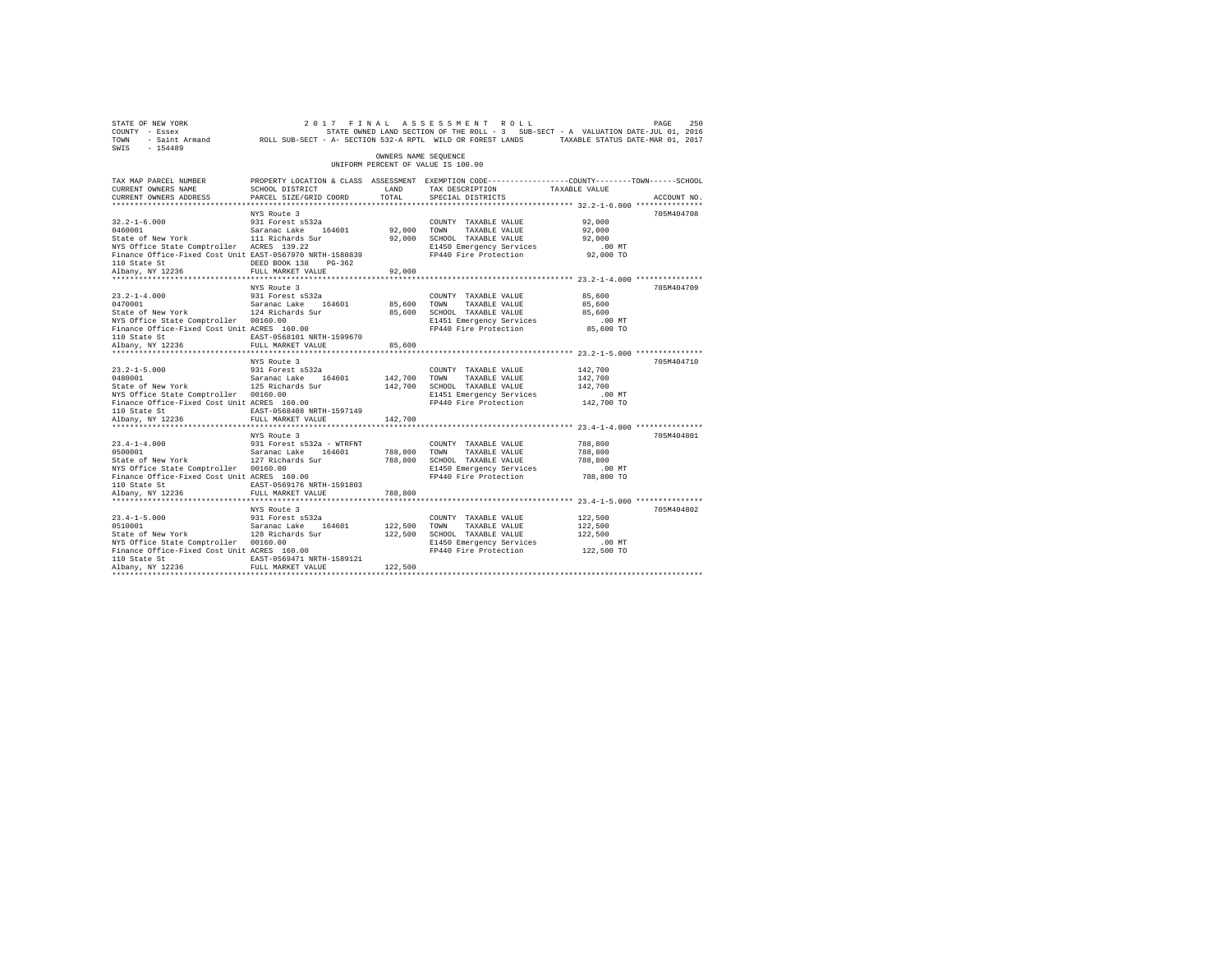| 2017 FINAL ASSESSMENT ROLL PAGE 251 PAGE 251 PAGE 251 PAGE 251 PAGE 251<br>COUNTY - Essex<br>TOWN - Saint_Armand ROLL SUB-SECT - A-SECTION 532-A RPTL WILD OR FOREST LANDS TAXABLE STATUS DATE-NAR 01, 2016<br>SWIS - 154489                                                                                                                      |             |
|---------------------------------------------------------------------------------------------------------------------------------------------------------------------------------------------------------------------------------------------------------------------------------------------------------------------------------------------------|-------------|
| OWNERS NAME SEOUENCE<br>UNIFORM PERCENT OF VALUE IS 100.00                                                                                                                                                                                                                                                                                        |             |
| PROPERTY LOCATION & CLASS ASSESSMENT EXEMPTION CODE---------------COUNTY-------TOWN-----SCHOOL<br>TAX MAP PARCEL NUMBER<br>TAX DESCRIPTION TAXABLE VALUE<br>CURRENT OWNERS NAME<br>SCHOOL DISTRICT<br>LAND                                                                                                                                        |             |
| CURRENT OWNERS ADDRESS<br>PARCEL SIZE/GRID COORD<br>TOTAL<br>SPECIAL DISTRICTS                                                                                                                                                                                                                                                                    | ACCOUNT NO. |
|                                                                                                                                                                                                                                                                                                                                                   |             |
| NYS Route 3                                                                                                                                                                                                                                                                                                                                       | 705M404803  |
| 23.4-1-12.000 931 Forest s532a<br>0520001 932001 5120 527201 528001<br>State of New York 129 Richards Sur<br>207,600<br>COUNTY TAXABLE VALUE                                                                                                                                                                                                      |             |
| 207.600<br>207,600<br>TOWN<br>TAXABLE VALUE                                                                                                                                                                                                                                                                                                       |             |
| 207,600 SCHOOL TAXABLE VALUE<br>207,600<br>NYS Office State Comptroller 00160.00                                                                                                                                                                                                                                                                  |             |
| E1450 Emergency Services<br>$.00$ MT<br>Finance Office-Fixed Cost Unit ACRES 160.00<br>FP440 Fire Protection 207,600 TO                                                                                                                                                                                                                           |             |
| EAST-0569822 NRTH-1586392                                                                                                                                                                                                                                                                                                                         |             |
| 110 State St<br>Albany, NY 12236<br>FULL MARKET VALUE<br>207,600                                                                                                                                                                                                                                                                                  |             |
|                                                                                                                                                                                                                                                                                                                                                   |             |
| NYS Route 3                                                                                                                                                                                                                                                                                                                                       | 705M404804  |
| $32.2 - 1 - 3.000$<br>931 Forest s532a<br>230,600<br>COUNTY TAXABLE VALUE                                                                                                                                                                                                                                                                         |             |
| $\begin{array}{lll} 32.2\text{--}1\text{--}3.000 & \phantom{00}931\text{ Forest s}532\text{a} \\ 0530001 & \phantom{00}530001 & \phantom{00}530001 \\ 0530001 & \phantom{000}332001 & \phantom{000}332000 \\ \text{State of New York} & \phantom{0000}332000 & \phantom{0000}33200 \\ \end{array}$<br>230,600<br>TAXABLE VALUE<br>230,600<br>TOWN |             |
| 230,600 SCHOOL TAXABLE VALUE<br>230,600                                                                                                                                                                                                                                                                                                           |             |
| NYS Office State Comptroller 00160.00<br>E1450 Emergency Services<br>$.00$ MT                                                                                                                                                                                                                                                                     |             |
| Finance Office-Fixed Cost Unit ACRES 160.00<br>FP440 Fire Protection 230,600 TO                                                                                                                                                                                                                                                                   |             |
| EAST-0570290 NRTH-1583752<br>110 State St<br>Albany, NY 12236                                                                                                                                                                                                                                                                                     |             |
| FULL MARKET VALUE<br>230,600                                                                                                                                                                                                                                                                                                                      |             |
| NYS Route 3                                                                                                                                                                                                                                                                                                                                       | 705M404805  |
| 130,300<br>COUNTY TAXABLE VALUE                                                                                                                                                                                                                                                                                                                   |             |
| 130,300                                                                                                                                                                                                                                                                                                                                           |             |
| 32.2-1-5.000 931 Forest s532a<br>0540001 5 Saranac Lake 164601<br>State of New York 131 Richards Sur<br>130,300 TOWN TAXABLE VALUE<br>130,300 SCHOOL TAXABLE VALUE<br>130,300                                                                                                                                                                     |             |
| NYS Office State Comptroller ACRES 141.76<br>E1450 Emergency Services<br>.00 MT                                                                                                                                                                                                                                                                   |             |
| Finance Office-Fixed Cost Unit EAST-0570588 NRTH-1581199<br>FP440 Fire Protection 130,300 TO                                                                                                                                                                                                                                                      |             |
| 110 State St<br>DEED BOOK 164 PG-114                                                                                                                                                                                                                                                                                                              |             |
| FULL MARKET VALUE<br>Albany, NY 12236<br>130,300                                                                                                                                                                                                                                                                                                  |             |
| **************************<br>*************************** 13.4-1-79.000 **************                                                                                                                                                                                                                                                            |             |
| Moose Pond Ln                                                                                                                                                                                                                                                                                                                                     | 705M404806  |
| 126,300<br>$13.4 - 1 - 79.000$<br>931 Forest s532a<br>COUNTY TAXABLE VALUE<br>$13.4 - 1 - 79.000$<br>0550001                                                                                                                                                                                                                                      |             |
| 0550001 Saranac Lake 164601<br>State of New York 144 Richards Sur<br>126,300 TOWN<br>126,300<br>TAXABLE VALUE<br>126,300 SCHOOL TAXABLE VALUE<br>126,300                                                                                                                                                                                          |             |
| NYS Office State Comptroller 00160.00<br>E1451 Emergency Services<br>$.00$ MT                                                                                                                                                                                                                                                                     |             |
| Finance Office-Fixed Cost Unit ACRES 160.00<br>FP440 Fire Protection 126,300 TO                                                                                                                                                                                                                                                                   |             |
| EAST-0570781 NRTH-1600017<br>110 State St                                                                                                                                                                                                                                                                                                         |             |
| FULL MARKET VALUE<br>Albany, NY 12236<br>126,300                                                                                                                                                                                                                                                                                                  |             |
|                                                                                                                                                                                                                                                                                                                                                   |             |
| Moose Pond Ln                                                                                                                                                                                                                                                                                                                                     | 705M404807  |
| $23.2 - 1 - 6.000$<br>931 Forest s532a<br>141,100<br>COUNTY TAXABLE VALUE<br>$23.2 - 1 - 6.000$<br>0560001                                                                                                                                                                                                                                        |             |
| 0560001 Saranac Lake 164601<br>State of New York 145 Richards Sur<br>141.100 TOWN<br>141,100<br>TAXABLE VALUE                                                                                                                                                                                                                                     |             |
| 141,100 SCHOOL TAXABLE VALUE<br>141,100                                                                                                                                                                                                                                                                                                           |             |
| NYS Office State Comptroller 00160.00<br>E1451 Emergency Services<br>$.00$ MT<br>Finance Office-Fixed Cost Unit ACRES 160.00<br>FP440 Fire Protection 141,100 TO                                                                                                                                                                                  |             |
| EAST-0571042 NRTH-1597464<br>110 State St                                                                                                                                                                                                                                                                                                         |             |
| 141,100<br>Albany, NY 12236<br>FULL MARKET VALUE                                                                                                                                                                                                                                                                                                  |             |
|                                                                                                                                                                                                                                                                                                                                                   |             |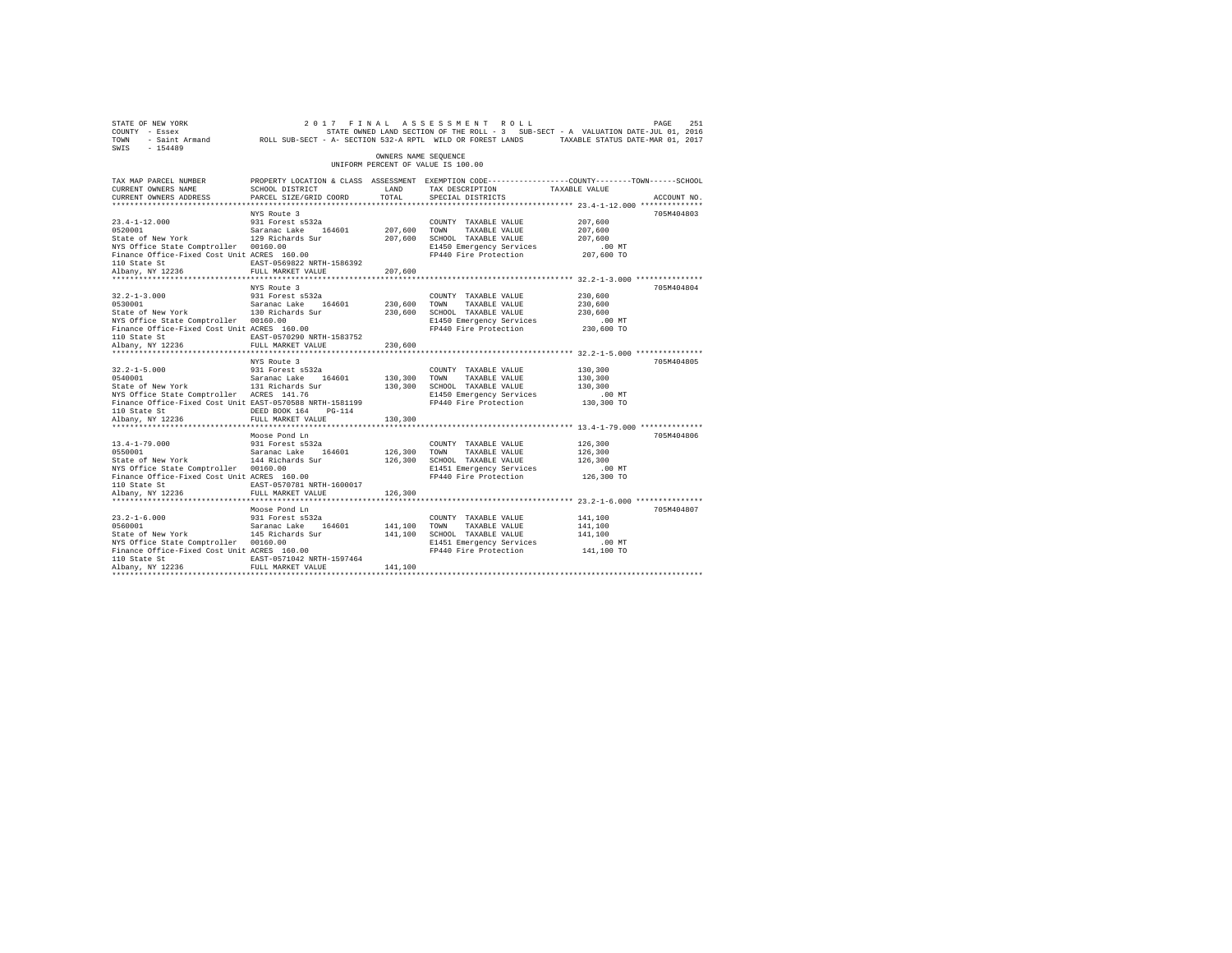| STATE OF NEW YORK<br>COUNTY - Essex<br>TOWN<br>$-154489$<br>SWIS                                                                                                                                    |                                                                                                               |                         | 2017 FINAL ASSESSMENT ROLL<br>STATE OWNED LAND SECTION OF THE ROLL - 3 SUB-SECT - A VALUATION DATE-JUL 01, 2016<br>- Saint Armand ROLL SUB-SECT - A- SECTION 532-A RPTL WILD OR FOREST LANDS TAXABLE STATUS DATE-MAR 01, 2017 |                                                         | 252<br>PAGE |  |
|-----------------------------------------------------------------------------------------------------------------------------------------------------------------------------------------------------|---------------------------------------------------------------------------------------------------------------|-------------------------|-------------------------------------------------------------------------------------------------------------------------------------------------------------------------------------------------------------------------------|---------------------------------------------------------|-------------|--|
| OWNERS NAME SEOUENCE<br>UNIFORM PERCENT OF VALUE IS 100.00                                                                                                                                          |                                                                                                               |                         |                                                                                                                                                                                                                               |                                                         |             |  |
| TAX MAP PARCEL NUMBER<br>CURRENT OWNERS NAME<br>CURRENT OWNERS ADDRESS<br>**************************                                                                                                | SCHOOL DISTRICT<br>PARCEL SIZE/GRID COORD                                                                     | LAND<br>TOTAL.          | PROPERTY LOCATION & CLASS ASSESSMENT EXEMPTION CODE---------------COUNTY-------TOWN-----SCHOOL<br>TAX DESCRIPTION<br>SPECIAL DISTRICTS                                                                                        | TAXABLE VALUE                                           | ACCOUNT NO. |  |
|                                                                                                                                                                                                     | Moose Pond Ln                                                                                                 |                         |                                                                                                                                                                                                                               |                                                         | 705M404808  |  |
| $23.2 - 1 - 21.000$<br>0570001<br>State of New York                                                                                                                                                 | 931 Forest s532a - WTRFNT<br>Saranac Lake 164601<br>146 Richards Sur                                          | 1101,300 TOWN           | COUNTY TAXABLE VALUE<br>TAXABLE VALUE<br>1101,300 SCHOOL TAXABLE VALUE                                                                                                                                                        | 1101,300<br>1101,300<br>1101,300                        |             |  |
| wis UIIIce State Comptroller 00160.00<br>Finance Office-Fixed Cost Unit ACRES 160.00<br>110 Otel –<br>110 State St<br>Albany, NY 12236                                                              | EAST-0571540 NRTH-1594743<br>DEED BOOK 152 PG-110<br>FULL MARKET VALUE                                        | 1101,300                | E1451 Emergency Services<br>FP440 Fire Protection                                                                                                                                                                             | $.00$ MT<br>1101,300 TO                                 |             |  |
|                                                                                                                                                                                                     |                                                                                                               |                         |                                                                                                                                                                                                                               |                                                         |             |  |
| $23.2 - 1 - 20.000$<br>0580001<br>State of New York 147 Richards Sur<br>NYS Office State Comptroller 00160.00<br>Finance Office-Fixed Cost Unit ACRES 160.00                                        | Moose Pond Ln<br>931 Forest s532a - WTRFNT<br>Saranac Lake 164601                                             | 577,700 TOWN            | COUNTY TAXABLE VALUE<br>TAXABLE VALUE<br>577,700 SCHOOL TAXABLE VALUE<br>E1451 Emergency Services<br>FP440 Fire Protection                                                                                                    | 577,700<br>577,700<br>577.700<br>$.00$ MT<br>577,700 TO | 705M404809  |  |
| 110 State St<br>Albany, NY 12236                                                                                                                                                                    | EAST-0571837 NRTH-1591932<br>FULL MARKET VALUE                                                                | 577,700                 |                                                                                                                                                                                                                               |                                                         |             |  |
|                                                                                                                                                                                                     | NYS Route 3                                                                                                   |                         |                                                                                                                                                                                                                               |                                                         | 705M404810  |  |
| $23.4 - 1 - 6.000$<br>0590001<br>State of New York<br>NYS Office State Comptroller 00160.00<br>NYS Office State Comptroller 00160.00<br>Finance Office-Fixed Cost Unit ACRES 160.00<br>110 State St | 931 Forest s532a<br>Saranac Lake 164601<br>148 Richards Sur<br>EAST-0572134 NRTH-1589380                      | 142,400 TOWN            | COUNTY TAXABLE VALUE<br>TAXABLE VALUE<br>142,400 SCHOOL TAXABLE VALUE<br>E1450 Emergency Services<br>FP440 Fire Protection                                                                                                    | 142,400<br>142,400<br>142,400<br>$.00$ MT<br>142,400 TO |             |  |
| Albany, NY 12236                                                                                                                                                                                    | FULL MARKET VALUE                                                                                             | 142,400                 |                                                                                                                                                                                                                               |                                                         |             |  |
|                                                                                                                                                                                                     | NYS Route 3                                                                                                   |                         |                                                                                                                                                                                                                               |                                                         | 705M404811  |  |
| $23.4 - 1 - 11.000$<br>0600001<br>State of New York<br>NYS Office State Comptroller 00160.00<br>Finance Office-Fixed Cost Unit ACRES 160.00<br>110 State St<br>Albany, NY 12236                     | 931 Forest s532a<br>Saranac Lake 164601<br>149 Richards Sur<br>EAST-0572447 NRTH-1586688<br>FULL MARKET VALUE | 177,500 TOWN<br>177,500 | COUNTY TAXABLE VALUE<br>TAXABLE VALUE<br>177,500 SCHOOL TAXABLE VALUE<br>E1450 Emergency Services<br>FP440 Fire Protection                                                                                                    | 177,500<br>177,500<br>177.500<br>$.00$ MT<br>177,500 TO |             |  |
|                                                                                                                                                                                                     | NYS Route 3                                                                                                   |                         |                                                                                                                                                                                                                               |                                                         | 705M404812  |  |
| $23.4 - 1 - 10.000$<br>0610001<br>State of New York<br>NYS Office State Comptroller 00160.00<br>Finance Office-Fixed Cost Unit ACRES 160.00<br>110 State St                                         | 931 Forest s532a<br>Saranac Lake 164601<br>150 Richards Sur<br>EAST-0572793 NRTH-1584046                      | 170,500                 | COUNTY TAXABLE VALUE<br>TOWN<br>TAXABLE VALUE<br>170,500 SCHOOL TAXABLE VALUE<br>E1450 Emergency Services<br>FP440 Fire Protection                                                                                            | 170,500<br>170,500<br>170,500<br>.00 MT<br>170,500 TO   |             |  |
| Albany, NY 12236                                                                                                                                                                                    | FULL MARKET VALUE                                                                                             | 170,500                 |                                                                                                                                                                                                                               |                                                         |             |  |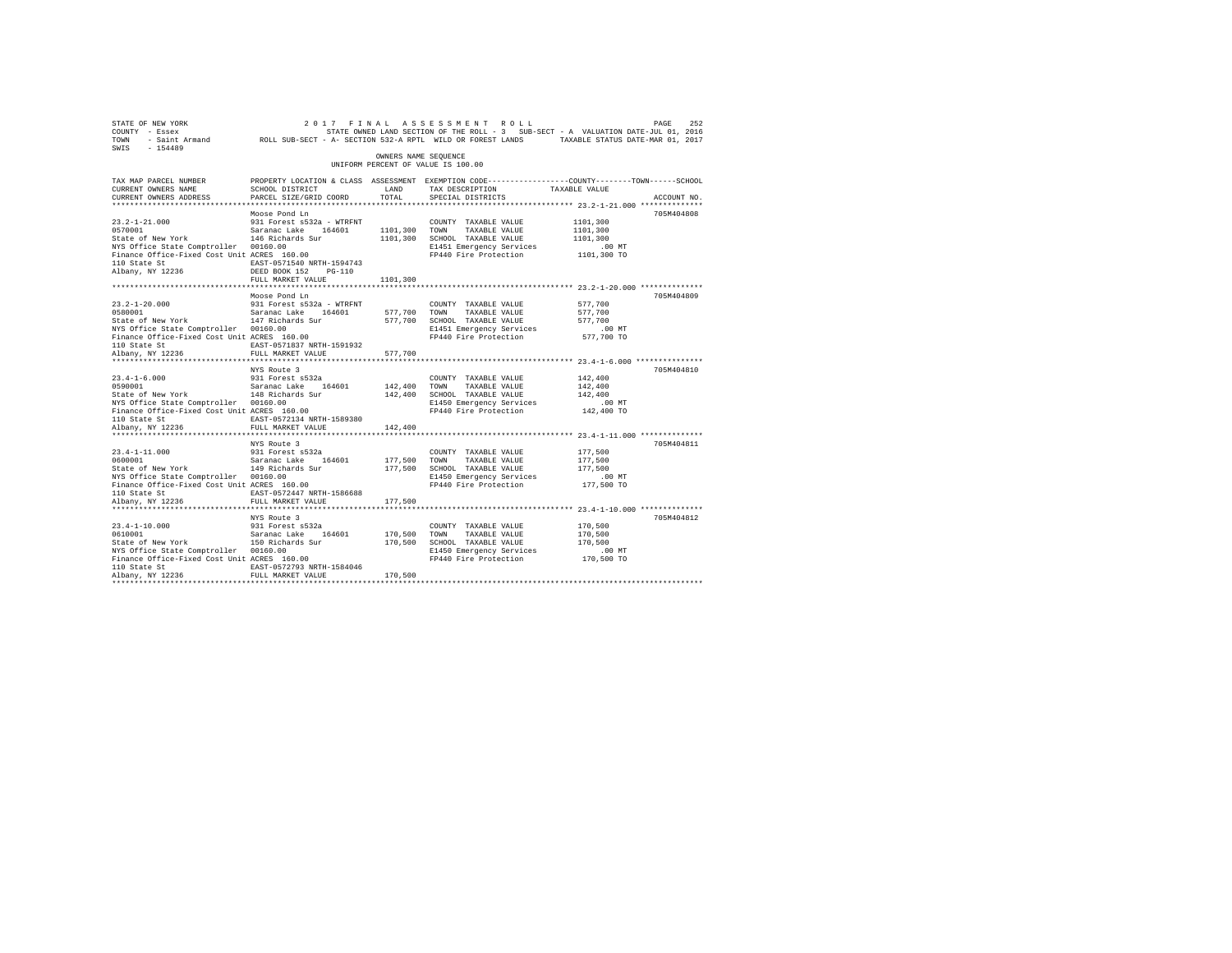| STATE OF NEW YORK<br>COUNTY - Essex<br>TOWN<br>SWIS<br>$-154489$                                                                                                                                                                                  | - Saint Armand ROLL SUB-SECT - A- SECTION 532-A RPTL WILD OR FOREST LANDS TAXABLE STATUS DATE-MAR 01, 2017                                   |                         | 2017 FINAL ASSESSMENT ROLL<br>STATE OWNED LAND SECTION OF THE ROLL - 3 SUB-SECT - A VALUATION DATE-JUL 01, 2016            |                                                         | 253<br>PAGE |
|---------------------------------------------------------------------------------------------------------------------------------------------------------------------------------------------------------------------------------------------------|----------------------------------------------------------------------------------------------------------------------------------------------|-------------------------|----------------------------------------------------------------------------------------------------------------------------|---------------------------------------------------------|-------------|
|                                                                                                                                                                                                                                                   |                                                                                                                                              | OWNERS NAME SEQUENCE    | UNIFORM PERCENT OF VALUE IS 100.00                                                                                         |                                                         |             |
| TAX MAP PARCEL NUMBER<br>CURRENT OWNERS NAME<br>CURRENT OWNERS ADDRESS                                                                                                                                                                            | PROPERTY LOCATION & CLASS ASSESSMENT EXEMPTION CODE----------------COUNTY-------TOWN-----SCHOOL<br>SCHOOL DISTRICT<br>PARCEL SIZE/GRID COORD | LAND<br>TOTAL           | TAX DESCRIPTION<br>SPECIAL DISTRICTS                                                                                       | TAXABLE VALUE                                           | ACCOUNT NO. |
| $32.2 - 1 - 4.000$<br>$32.2 - 1 - 4.000$<br>0620001<br>0620001 Saranac Lake 164601<br>State of New York 151 Richards Sur<br>NYS Office State Comptroller ACRES 144.99<br>Finance Office-Fixed Cost Unit EAST-0573188 NRTH-1581427<br>110 State St | NYS Route 3<br>931 Forest s532a<br>DEED BOOK 164 PG-114                                                                                      | 108,800 TOWN            | COUNTY TAXABLE VALUE<br>TAXABLE VALUE<br>108,800 SCHOOL TAXABLE VALUE<br>E1450 Emergency Services<br>FP440 Fire Protection | 108,800<br>108,800<br>108,800<br>$.00$ MT<br>108,800 TO | 705M404813  |
| Albany, NY 12236<br>**********************                                                                                                                                                                                                        | FULL MARKET VALUE<br>************************                                                                                                | 108,800<br>***********  |                                                                                                                            | ************** 13.4-1-66.000 ***************            |             |
| $13.4 - 1 - 66.000$<br>0630001<br>State of New York<br>wis UIIIce State Comptroller 00150.00<br>Finance Office-Fixed Cost Unit ACRES 150.00<br>110 Oktober<br>110 State St<br>Albany, NY 12236                                                    | River Rd<br>931 Forest s532a<br>Saranac Lake 164601<br>161 Richards Sur<br>EAST-0572663 NRTH-1608047<br>DEED BOOK 215 PG-426                 | 79,300<br>79,300        | COUNTY TAXABLE VALUE<br>TAXABLE VALUE<br>TOWN<br>SCHOOL TAXABLE VALUE<br>E1451 Emergency Services<br>FP440 Fire Protection | 79,300<br>79,300<br>79,300<br>$.00$ MT<br>79,300 TO     | 705M404814  |
|                                                                                                                                                                                                                                                   | FULL MARKET VALUE                                                                                                                            | 79,300                  |                                                                                                                            |                                                         |             |
| $13.4 - 1 - 67.000$<br>0640001 Saranac Lake 164601<br>State of New York 162 Richards Sur<br>NYS Office State Comptroller 00200.00<br>Finance Office-Fixed Cost Unit ACRES 200.00<br>110 State St<br>Albany, NY 12236                              | River Rd<br>931 Forest s532a<br>EAST-0573090 NRTH-1605770<br>DEED BOOK 215 PG-426                                                            | 110,900 TOWN            | COUNTY TAXABLE VALUE<br>TAXABLE VALUE<br>110,900 SCHOOL TAXABLE VALUE<br>E1451 Emergency Services<br>FP440 Fire Protection | 110,900<br>110,900<br>110,900<br>$.00$ MT<br>110,900 TO | 705M404815  |
|                                                                                                                                                                                                                                                   | FULL MARKET VALUE                                                                                                                            | 110,900                 |                                                                                                                            |                                                         |             |
| $13.4 - 1 - 68.000$<br>0650001<br>State of New York 163 Richards Sur<br>NYS Office State Comptroller 00200.00<br>Finance Office-Fixed Cost Unit ACRES 200.00<br>110 State St<br>Albany, NY 12236                                                  | River Rd<br>931 Forest s532a<br>Saranac Lake 164601<br>EAST-0573359 NRTH-1603163<br>FULL MARKET VALUE                                        | 183,100 TOWN<br>183,100 | COUNTY TAXABLE VALUE<br>TAXABLE VALUE<br>183,100 SCHOOL TAXABLE VALUE<br>E1451 Emergency Services<br>FP440 Fire Protection | 183,100<br>183,100<br>183,100<br>$.00$ MT<br>183,100 TO | 705M404901  |
| $23.2 - 1 - 17.000$<br>0660001<br>State of New York<br>NYS Office State Comptroller 00200.00<br>Finance Office-Fixed Cost Unit ACRES 200.00<br>110 State St<br>Albany, NY 12236                                                                   | Moose Pond Ln<br>931 Forest s532a<br>Saranac Lake 164601<br>165 Richards Sur<br>EAST-0573923 NRTH-1597774<br>FULL MARKET VALUE               | 153,900 TOWN<br>153,900 | COUNTY TAXABLE VALUE<br>TAXABLE VALUE<br>153,900 SCHOOL TAXABLE VALUE<br>E1451 Emergency Services<br>FP440 Fire Protection | 153,900<br>153,900<br>153,900<br>$.00$ MT<br>153,900 TO | 705M404902  |
|                                                                                                                                                                                                                                                   |                                                                                                                                              |                         |                                                                                                                            |                                                         |             |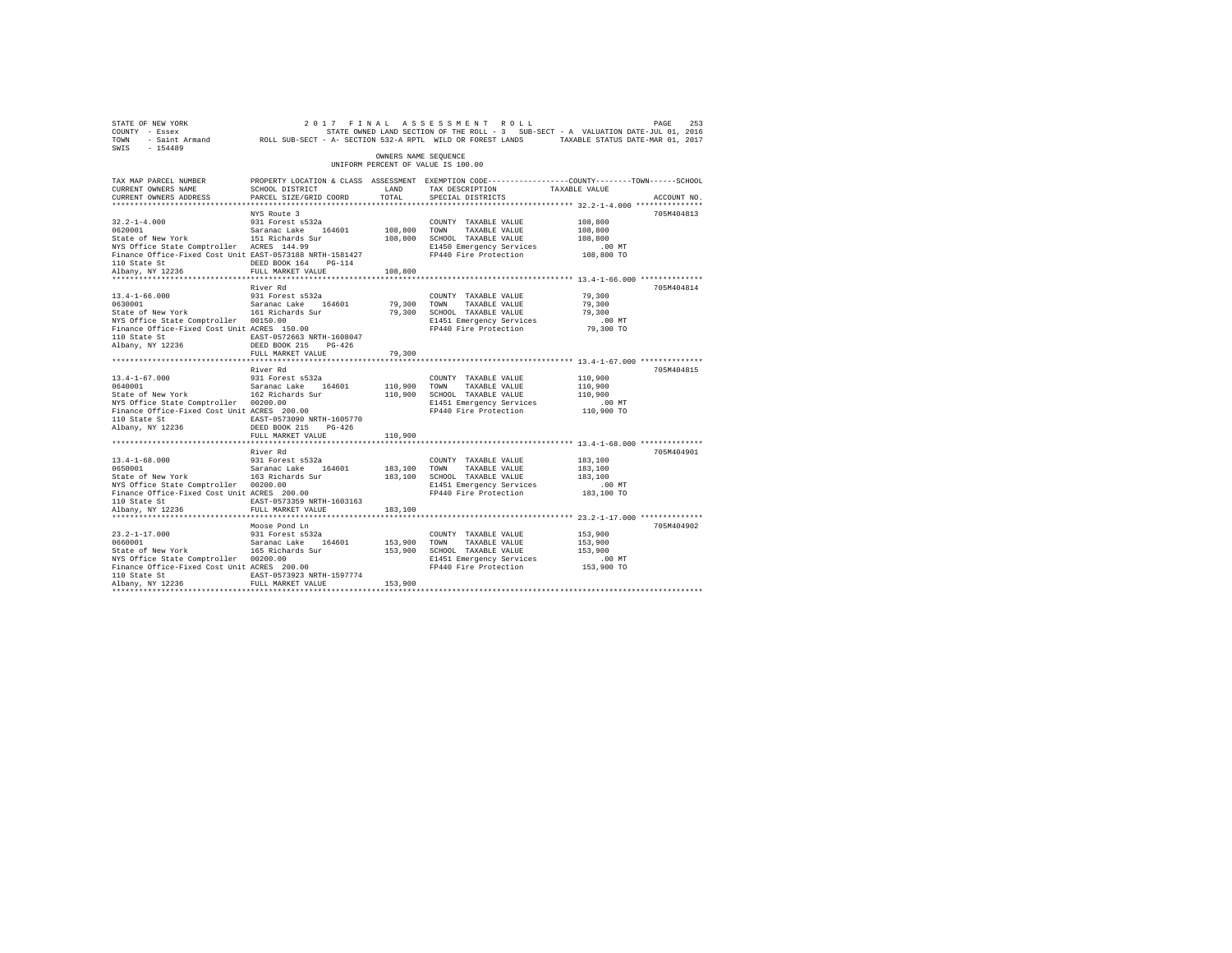| 2017 FINAL ASSESSMENT ROLL PAGE 254 PAGE 254 PAGE 254 PAGE 254 PAGE 254 PAGE 254 PAGE 254 PAGE 254 PAGE 254 PAGE 254 PAGE 254 PAGE 254 PAGE 254 PAGE 276 PAGE 276 PAGE 276 PAGE 276 PAGE 276 PAGE 276 PAGE 276 PAGE 276 PAGE 2<br>SWIS - 154489 |                                                                                                                   |                      |                                                              |                                                          |             |
|-------------------------------------------------------------------------------------------------------------------------------------------------------------------------------------------------------------------------------------------------|-------------------------------------------------------------------------------------------------------------------|----------------------|--------------------------------------------------------------|----------------------------------------------------------|-------------|
|                                                                                                                                                                                                                                                 |                                                                                                                   | OWNERS NAME SEOUENCE | UNIFORM PERCENT OF VALUE IS 100.00                           |                                                          |             |
| TAX MAP PARCEL NUMBER<br>CURRENT OWNERS NAME                                                                                                                                                                                                    | PROPERTY LOCATION & CLASS ASSESSMENT EXEMPTION CODE---------------COUNTY-------TOWN-----SCHOOL<br>SCHOOL DISTRICT | LAND                 | TAX DESCRIPTION TAXABLE VALUE                                |                                                          |             |
| CURRENT OWNERS ADDRESS                                                                                                                                                                                                                          | PARCEL SIZE/GRID COORD                                                                                            | TOTAL                | SPECIAL DISTRICTS                                            |                                                          | ACCOUNT NO. |
|                                                                                                                                                                                                                                                 | Moose Pond Ln                                                                                                     |                      |                                                              |                                                          | 705M404903  |
|                                                                                                                                                                                                                                                 |                                                                                                                   |                      | COUNTY TAXABLE VALUE                                         | 167,000                                                  |             |
|                                                                                                                                                                                                                                                 |                                                                                                                   | 167,000              | TOWN<br>TAXABLE VALUE                                        | 167,000                                                  |             |
|                                                                                                                                                                                                                                                 |                                                                                                                   |                      | 167,000 SCHOOL TAXABLE VALUE                                 | 167,000                                                  |             |
| NYS Office State Comptroller 00200.00                                                                                                                                                                                                           |                                                                                                                   |                      | E1451 Emergency Services                                     | $.00$ MT                                                 |             |
| Finance Office-Fixed Cost Unit ACRES 200.00                                                                                                                                                                                                     |                                                                                                                   |                      | FP440 Fire Protection 167,000 TO                             |                                                          |             |
| 110 State St<br>Albany, NY 12236                                                                                                                                                                                                                | EAST-0574296 NRTH-1595132                                                                                         |                      |                                                              |                                                          |             |
|                                                                                                                                                                                                                                                 | FULL MARKET VALUE                                                                                                 | 167,000              |                                                              |                                                          |             |
|                                                                                                                                                                                                                                                 |                                                                                                                   |                      |                                                              |                                                          |             |
|                                                                                                                                                                                                                                                 | Moose Pond Ln                                                                                                     |                      |                                                              |                                                          | 705M404904  |
| $23.2 - 1 - 19.000$                                                                                                                                                                                                                             | 931 Forest s532a                                                                                                  |                      | COUNTY TAXABLE VALUE                                         | 168,000                                                  |             |
| 0680001 Saranac Lake 164601<br>State of New York 167 Richards Sur                                                                                                                                                                               |                                                                                                                   | 168,000              | TAXABLE VALUE<br>TOWN                                        | 168,000                                                  |             |
| NYS Office State Comptroller 00200.00                                                                                                                                                                                                           |                                                                                                                   |                      | 168,000 SCHOOL TAXABLE VALUE                                 | 168,000                                                  |             |
| Finance Office-Fixed Cost Unit ACRES 200.00                                                                                                                                                                                                     |                                                                                                                   |                      | E1451 Emergency Services<br>FP440 Fire Protection 168,000 TO | $.00$ MT                                                 |             |
|                                                                                                                                                                                                                                                 | EAST-0574818 NRTH-1592436                                                                                         |                      |                                                              |                                                          |             |
| 110 State St<br>Albany, NY 12236                                                                                                                                                                                                                | FULL MARKET VALUE                                                                                                 | 168,000              |                                                              |                                                          |             |
|                                                                                                                                                                                                                                                 |                                                                                                                   |                      |                                                              |                                                          |             |
|                                                                                                                                                                                                                                                 | NYS Route 3                                                                                                       |                      |                                                              |                                                          | 705M404905  |
| $23.4 - 1 - 7.000$                                                                                                                                                                                                                              |                                                                                                                   |                      | COUNTY TAXABLE VALUE                                         | 201,000                                                  |             |
| 23.4-1-7.000 931 Forest s532a<br>0690001 931 582ananac Lake 164601<br>State of New York 168 Richards Sur                                                                                                                                        |                                                                                                                   | 201,000              | 201,000 TOWN TAXABLE VALUE<br>201,000 SCHOOL TAXABLE VALUE   | 201,000                                                  |             |
|                                                                                                                                                                                                                                                 |                                                                                                                   |                      |                                                              | 201,000                                                  |             |
| NYS Office State Comptroller 00200.00                                                                                                                                                                                                           |                                                                                                                   |                      | E1450 Emergency Services                                     | .00 MT                                                   |             |
| Finance Office-Fixed Cost Unit ACRES 200.00                                                                                                                                                                                                     |                                                                                                                   |                      | FP440 Fire Protection                                        | 201,000 TO                                               |             |
| 110 State St                                                                                                                                                                                                                                    | EAST-0575096 NRTH-1589678<br>FULL MARKET VALUE                                                                    |                      |                                                              |                                                          |             |
| Albany, NY 12236                                                                                                                                                                                                                                | ************************                                                                                          | 201,000              |                                                              | *************************** 23.4-1-8.000 *************** |             |
|                                                                                                                                                                                                                                                 | NYS Route 3                                                                                                       |                      |                                                              |                                                          | 705M404906  |
| $23.4 - 1 - 8.000$                                                                                                                                                                                                                              |                                                                                                                   |                      | COUNTY TAXABLE VALUE                                         | 126,000                                                  |             |
|                                                                                                                                                                                                                                                 |                                                                                                                   |                      |                                                              | 126,000                                                  |             |
| 23.4-1-8.000 931 Forest s532a<br>0700001 Saranac Lake 164601<br>State of New York 169 Richards Sur                                                                                                                                              |                                                                                                                   |                      | 126,000 TOWN TAXABLE VALUE<br>126,000 SCHOOL TAXABLE VALUE   | 126,000                                                  |             |
| NYS Office State Comptroller 00200.00                                                                                                                                                                                                           |                                                                                                                   |                      | E1450 Emergency Services                                     | $.00$ MT                                                 |             |
| Finance Office-Fixed Cost Unit ACRES 200.00                                                                                                                                                                                                     |                                                                                                                   |                      | FP440 Fire Protection 126,000 TO                             |                                                          |             |
| 110 State St                                                                                                                                                                                                                                    | EAST-0575376 NRTH-1587040                                                                                         |                      |                                                              |                                                          |             |
| Albany, NY 12236                                                                                                                                                                                                                                | FULL MARKET VALUE                                                                                                 | 126,000              |                                                              |                                                          |             |
|                                                                                                                                                                                                                                                 |                                                                                                                   |                      |                                                              |                                                          | 705M404907  |
| $23.4 - 1 - 9.000$                                                                                                                                                                                                                              | NYS Route 3<br>931 Forest s532a                                                                                   |                      |                                                              | 153,000                                                  |             |
| 23.4-1-9.000<br>0710001                                                                                                                                                                                                                         |                                                                                                                   | 153,000 TOWN         | COUNTY TAXABLE VALUE<br>TAXABLE VALUE                        | 153,000                                                  |             |
| 0710001 Saranac Lake 164601<br>State of New York 170 Richards Sur                                                                                                                                                                               |                                                                                                                   |                      | 153,000 SCHOOL TAXABLE VALUE                                 | 153,000                                                  |             |
| NYS Office State Comptroller 00200.00                                                                                                                                                                                                           |                                                                                                                   |                      | E1450 Emergency Services                                     | $.00$ MT                                                 |             |
| Finance Office-Fixed Cost Unit ACRES 200.00                                                                                                                                                                                                     |                                                                                                                   |                      | FP440 Fire Protection 153,000 TO                             |                                                          |             |
| 110 State St                                                                                                                                                                                                                                    | EAST-0575778 NRTH-1584401                                                                                         |                      |                                                              |                                                          |             |
| Albany, NY 12236                                                                                                                                                                                                                                | FULL MARKET VALUE                                                                                                 | 153,000              |                                                              |                                                          |             |
|                                                                                                                                                                                                                                                 |                                                                                                                   |                      |                                                              |                                                          |             |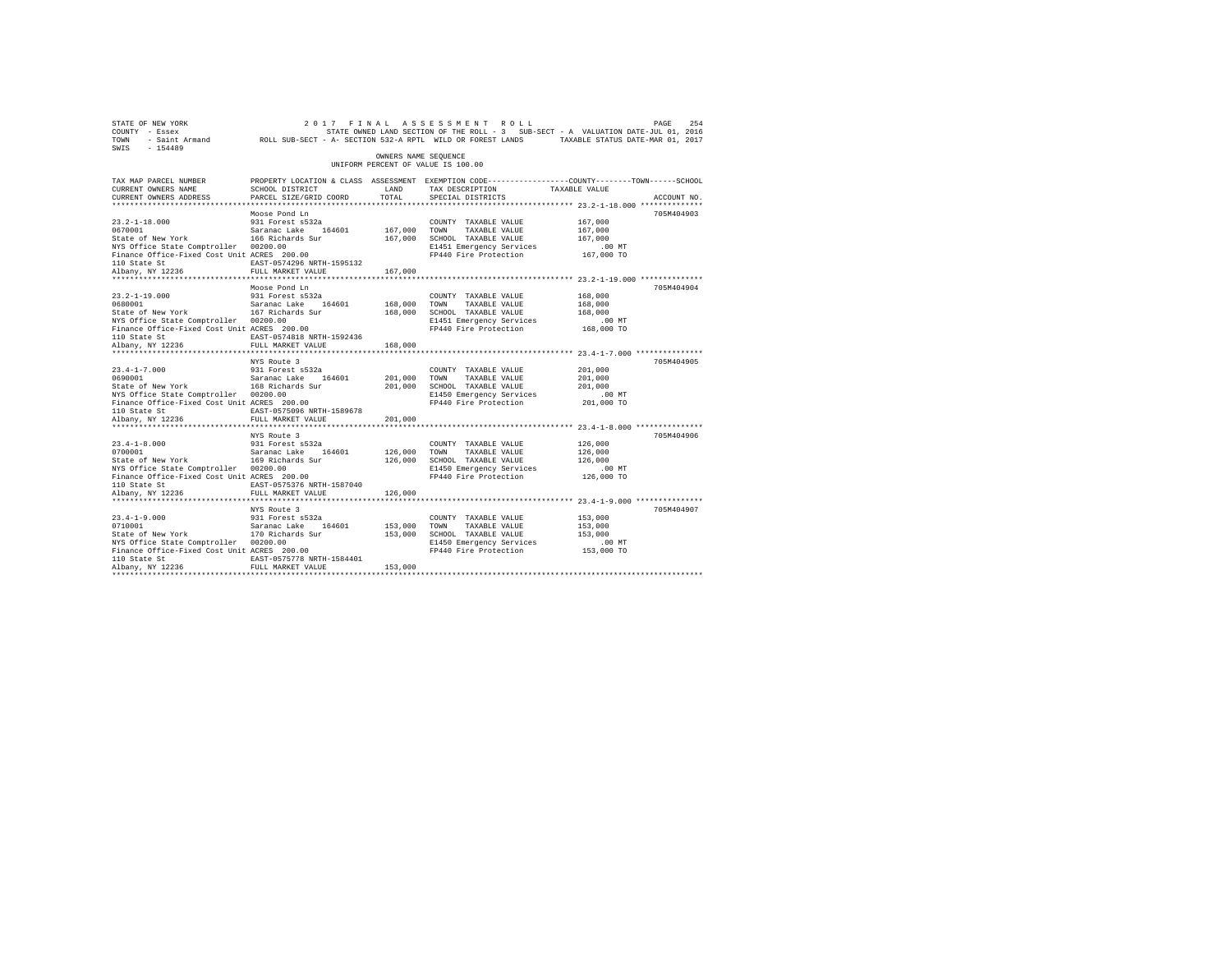| 2017 FINAL ASSESSMENT ROLL PAGE 255 PAGE 255 PAGE 255 PAGE 255 PAGE 255 PAGE 255<br>COUNTY - Essex<br>TOWN - Saint_Armand ROLL SUB-SECT - A-SECTION 532-A RPTL WILD OR FOREST LANDS TAXABLE STATUS DATE-MAR 01, 2017<br>SWIS - 154489 |                                                                                                                   |                      |                                                                    |                    |             |
|---------------------------------------------------------------------------------------------------------------------------------------------------------------------------------------------------------------------------------------|-------------------------------------------------------------------------------------------------------------------|----------------------|--------------------------------------------------------------------|--------------------|-------------|
|                                                                                                                                                                                                                                       |                                                                                                                   | OWNERS NAME SEOUENCE | UNIFORM PERCENT OF VALUE IS 100.00                                 |                    |             |
| TAX MAP PARCEL NUMBER<br>CURRENT OWNERS NAME                                                                                                                                                                                          | PROPERTY LOCATION & CLASS ASSESSMENT EXEMPTION CODE---------------COUNTY-------TOWN-----SCHOOL<br>SCHOOL DISTRICT | LAND                 | TAX DESCRIPTION TAXABLE VALUE                                      |                    |             |
| CURRENT OWNERS ADDRESS                                                                                                                                                                                                                | PARCEL SIZE/GRID COORD                                                                                            | TOTAL                | SPECIAL DISTRICTS                                                  |                    | ACCOUNT NO. |
|                                                                                                                                                                                                                                       |                                                                                                                   |                      |                                                                    |                    |             |
|                                                                                                                                                                                                                                       | River Rd                                                                                                          |                      |                                                                    |                    | 705M404908  |
| $33. -1 - 1.000$                                                                                                                                                                                                                      | 931 Forest s532a                                                                                                  | 118,300 TOWN         | COUNTY TAXABLE VALUE<br>TAXABLE VALUE                              | 118,300<br>118,300 |             |
| 0720001 Saranac Lake 164601<br>State of New York 171 Richards Sur                                                                                                                                                                     |                                                                                                                   |                      | 118,300 SCHOOL TAXABLE VALUE                                       | 118,300            |             |
| NYS Office State Comptroller ACRES 186.22                                                                                                                                                                                             |                                                                                                                   |                      |                                                                    |                    |             |
| Finance Office-Fixed Cost Unit EAST-0576205 NRTH-1581504                                                                                                                                                                              |                                                                                                                   |                      |                                                                    |                    |             |
| 110 State St<br>Albany, NY 12236                                                                                                                                                                                                      | FULL MARKET VALUE                                                                                                 | 118,300              |                                                                    |                    |             |
|                                                                                                                                                                                                                                       |                                                                                                                   |                      |                                                                    |                    |             |
|                                                                                                                                                                                                                                       | River Rd                                                                                                          |                      |                                                                    |                    | 705M404909  |
| $14. - 1 - 1.000$                                                                                                                                                                                                                     | 931 Forest s532a                                                                                                  |                      | COUNTY TAXABLE VALUE                                               | 61,300             |             |
| 17.1-1.000<br>Saranac Lake 164601<br>Saranac Lake 164601<br>Saranac Lake 164601                                                                                                                                                       |                                                                                                                   | 61,300               | TOWN<br>TAXABLE VALUE                                              | 61,300             |             |
|                                                                                                                                                                                                                                       |                                                                                                                   | 61,300               | SCHOOL TAXABLE VALUE                                               | 61,300             |             |
| NYS Office State Comptroller 00105.00                                                                                                                                                                                                 |                                                                                                                   |                      | E1451 Emergency Services                                           | $.00$ MT           |             |
| Finance Office-Fixed Cost Unit ACRES 105.00                                                                                                                                                                                           |                                                                                                                   |                      | FP440 Fire Protection 61,300 TO                                    |                    |             |
| 110 State St<br>Albany, NY 12236                                                                                                                                                                                                      | EAST-0575554 NRTH-1608621                                                                                         |                      |                                                                    |                    |             |
|                                                                                                                                                                                                                                       | FULL MARKET VALUE                                                                                                 | 61,300               |                                                                    |                    |             |
|                                                                                                                                                                                                                                       |                                                                                                                   |                      |                                                                    |                    |             |
| $14. - 1 - 24.000$                                                                                                                                                                                                                    | River Rd<br>931 Forest s532a                                                                                      |                      | COUNTY TAXABLE VALUE                                               | 243,800            | 705M404910  |
|                                                                                                                                                                                                                                       |                                                                                                                   | 243,800              | TOWN<br>TAXABLE VALUE                                              | 243,800            |             |
| 14.-1-24.000 931 Forest s532a<br>0740001 931 Saranac Lake 164601<br>State of New York 182 Richards Sur                                                                                                                                |                                                                                                                   |                      | 243,800 SCHOOL TAXABLE VALUE                                       | 243,800            |             |
| NYS Office State Comptroller 00300.00                                                                                                                                                                                                 |                                                                                                                   |                      | E1451 Emergency Services                                           | $.00$ MT           |             |
| Finance Office-Fixed Cost Unit ACRES 300.00                                                                                                                                                                                           |                                                                                                                   |                      | FP440 Fire Protection                                              | 243,800 TO         |             |
| 110 State St                                                                                                                                                                                                                          | EAST-0577239 NRTH-1606662                                                                                         |                      |                                                                    |                    |             |
| Albany, NY 12236                                                                                                                                                                                                                      | FULL MARKET VALUE                                                                                                 | 243,800              |                                                                    |                    |             |
|                                                                                                                                                                                                                                       | *************************                                                                                         |                      |                                                                    |                    |             |
|                                                                                                                                                                                                                                       | River Rd                                                                                                          |                      |                                                                    |                    | 705M404911  |
| $14. -1 - 25.000$<br>14.-1-25.000<br>0750001                                                                                                                                                                                          | 931 Forest s532a                                                                                                  |                      | COUNTY TAXABLE VALUE                                               | 248,400            |             |
| 0750001 Saranac Lake 164601<br>State of New York 183 Richards Sur                                                                                                                                                                     |                                                                                                                   | 248,400              | TOWN<br>TAXABLE VALUE                                              | 248,400            |             |
|                                                                                                                                                                                                                                       |                                                                                                                   |                      | 248,400 SCHOOL TAXABLE VALUE                                       | 248,400            |             |
| NYS Office State Comptroller 00300.00                                                                                                                                                                                                 |                                                                                                                   |                      | E1451 Emergency Services                                           | $.00$ MT           |             |
| Finance Office-Fixed Cost Unit ACRES 300.00                                                                                                                                                                                           |                                                                                                                   |                      | FP440 Fire Protection 248,400 TO                                   |                    |             |
| 110 State St<br>Albany, NY 12236                                                                                                                                                                                                      | EAST-0577433 NRTH-1604009<br>FULL MARKET VALUE                                                                    |                      |                                                                    |                    |             |
|                                                                                                                                                                                                                                       |                                                                                                                   | 248,400              | ************************************ 14.-1-42.000 **************** |                    |             |
|                                                                                                                                                                                                                                       | River Rd                                                                                                          |                      |                                                                    |                    | 705M404912  |
| $14. -1 - 42.000$                                                                                                                                                                                                                     | 931 Forest s532a                                                                                                  |                      | COUNTY TAXABLE VALUE                                               | 189,500            |             |
| 14.-1-42.000<br>0760001                                                                                                                                                                                                               |                                                                                                                   | 189,500 TOWN         | TAXABLE VALUE                                                      | 189,500            |             |
| 0760001 Saranac Lake 164601<br>State of New York 184 Richards Sur                                                                                                                                                                     |                                                                                                                   |                      | 189,500 SCHOOL TAXABLE VALUE                                       | 189,500            |             |
| NYS Office State Comptroller 00300.00                                                                                                                                                                                                 |                                                                                                                   |                      | E1451 Emergency Services                                           | $.00$ MT           |             |
| Finance Office-Fixed Cost Unit ACRES 300.00                                                                                                                                                                                           |                                                                                                                   |                      | FP440 Fire Protection 189,500 TO                                   |                    |             |
| 110 State St                                                                                                                                                                                                                          | EAST-0578004 NRTH-1601410                                                                                         |                      |                                                                    |                    |             |
| Albany, NY 12236                                                                                                                                                                                                                      | FULL MARKET VALUE                                                                                                 | 189,500              |                                                                    |                    |             |
|                                                                                                                                                                                                                                       |                                                                                                                   |                      |                                                                    |                    |             |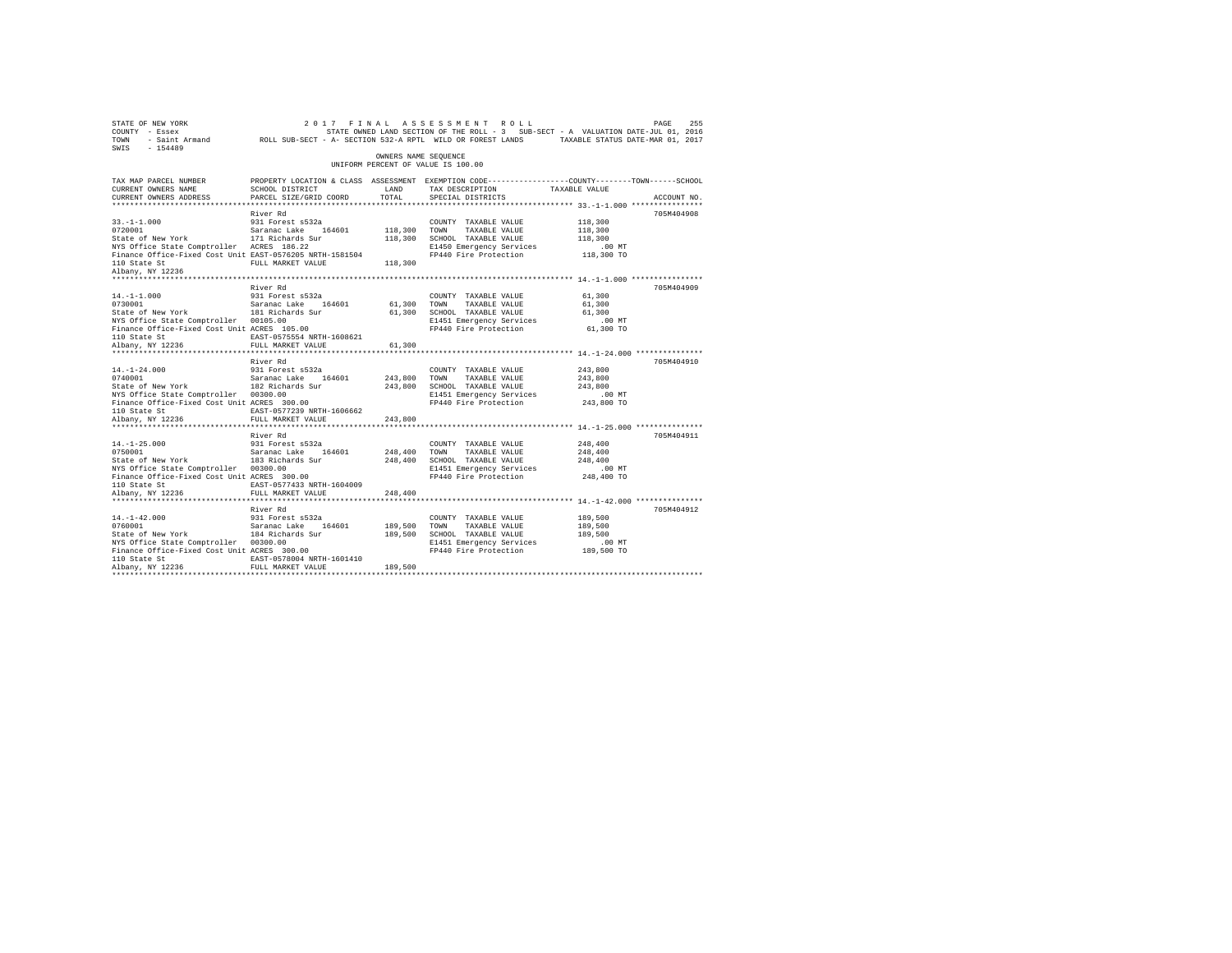| STATE OF NEW YORK<br>COUNTY - Essex<br>TOWN<br>$SWTS = 154489$                                                                                                                                                                                          |                                                                                |                         |                                                                                                                                                       |                                           |             |
|---------------------------------------------------------------------------------------------------------------------------------------------------------------------------------------------------------------------------------------------------------|--------------------------------------------------------------------------------|-------------------------|-------------------------------------------------------------------------------------------------------------------------------------------------------|-------------------------------------------|-------------|
|                                                                                                                                                                                                                                                         |                                                                                | OWNERS NAME SEQUENCE    | UNIFORM PERCENT OF VALUE IS 100.00                                                                                                                    |                                           |             |
| TAX MAP PARCEL NUMBER<br>CURRENT OWNERS NAME<br>CURRENT OWNERS ADDRESS                                                                                                                                                                                  | SCHOOL DISTRICT<br>PARCEL SIZE/GRID COORD                                      | LAND<br>TOTAL           | PROPERTY LOCATION & CLASS ASSESSMENT EXEMPTION CODE----------------COUNTY-------TOWN-----SCHOOL<br>TAX DESCRIPTION TAXABLE VALUE<br>SPECIAL DISTRICTS |                                           | ACCOUNT NO. |
| $24. -1 - 1.000$<br>2770001<br>Saranac Lake 164601<br>State of New York 185 Richards Sur<br>NYS Office State Comptroller 00300.00<br>Finance Office-Fixed Cost Unit ACRES 300.00<br>110 State St<br>Albany, NY 12236                                    | River Rd<br>931 Forest s532a<br>EAST-0578149 NRTH-1598733<br>FULL MARKET VALUE | 300,800 TOWN<br>300,800 | COUNTY TAXABLE VALUE<br>TAXABLE VALUE<br>300,800 SCHOOL TAXABLE VALUE<br>E1450 Emergency Services<br>FP440 Fire Protection 300,800 TO                 | 300,800<br>300,800<br>300,800<br>$.00$ MT | 705M404913  |
| $24. -1 - 2.000$<br>$24. -1 - 2.000$<br>0780001<br>0780001 Saranac Lake 164601<br>State of New York 186 Richards Sur<br>NYS Office State Comptroller 00300.00<br>Finance Office-Fixed Cost Unit ACRES 300.00                                            | River Rd<br>931 Forest s532a                                                   | 181,700 TOWN<br>181,700 | COUNTY TAXABLE VALUE<br>TAXABLE VALUE<br>181,700 SCHOOL TAXABLE VALUE<br>E1450 Emergency Services<br>FP440 Fire Protection 181,700 TO                 | 181,700<br>181,700<br>181,700<br>$.00$ MT | 705M404914  |
| $24. -1 - 21.000$<br>24.-1-21.000 931 Forest s532a<br>0790001 581 582anac Lake 164601<br>State of New York 187 Richards Sur<br>NYS Office State Comptroller 00160.00<br>Finance Office-Fixed Cost Unit ACRES 160.00<br>110 State St<br>Albany, NY 12236 | River Rd<br>931 Forest s532a<br>EAST-0577567 NRTH-1592991<br>FULL MARKET VALUE | 126,800 TOWN<br>126,800 | COUNTY TAXABLE VALUE<br>TAXABLE VALUE<br>126,800 SCHOOL TAXABLE VALUE<br>E1450 Emergency Services<br>FP440 Fire Protection 126,800 TO                 | 126,800<br>126,800<br>126,800<br>$.00$ MT | 705M404915  |
| $24. -1 - 22.000$<br>24.-1-22.000<br>0800001<br>0800001 Saranac Lake 164601<br>State of New York 188 Richards Sur<br>NYS Office State Comptroller 00160.00<br>Finance Office-Fixed Cost Unit ACRES 160.00<br>110 State St<br>Albany, NY 12236           | River Rd<br>931 Forest s532a<br>EAST-0577933 NRTH-1590211<br>FULL MARKET VALUE | 144,300                 | COUNTY TAXABLE VALUE<br>144,300 TOWN TAXABLE VALUE<br>144,300 SCHOOL TAXABLE VALUE<br>E1450 Emergency Services<br>FP440 Fire Protection 144,300 TO    | 144,300<br>144,300<br>144,300<br>$.00$ MT | 705M405001  |
| $24. -1 - 39.000$<br>$24. -1 - 39.000$<br>0810001<br>0810001  Saranac Lake 164601<br>State of New York  189 Richards Sur<br>NYS Office State Comptroller 00160.00<br>Finance Office-Fixed Cost Unit ACRES 160.00<br>110 State St<br>Albany, NY 12236    | River Rd<br>931 Forest s532a<br>EAST-0578311 NRTH-1587479<br>FULL MARKET VALUE | 148,000 TOWN<br>148,000 | COUNTY TAXABLE VALUE<br>TAXABLE VALUE<br>148,000 SCHOOL TAXABLE VALUE<br>E1450 Emergency Services<br>FP440 Fire Protection 148,000 TO                 | 148,000<br>148,000<br>148,000<br>$.00$ MT | 705M405002  |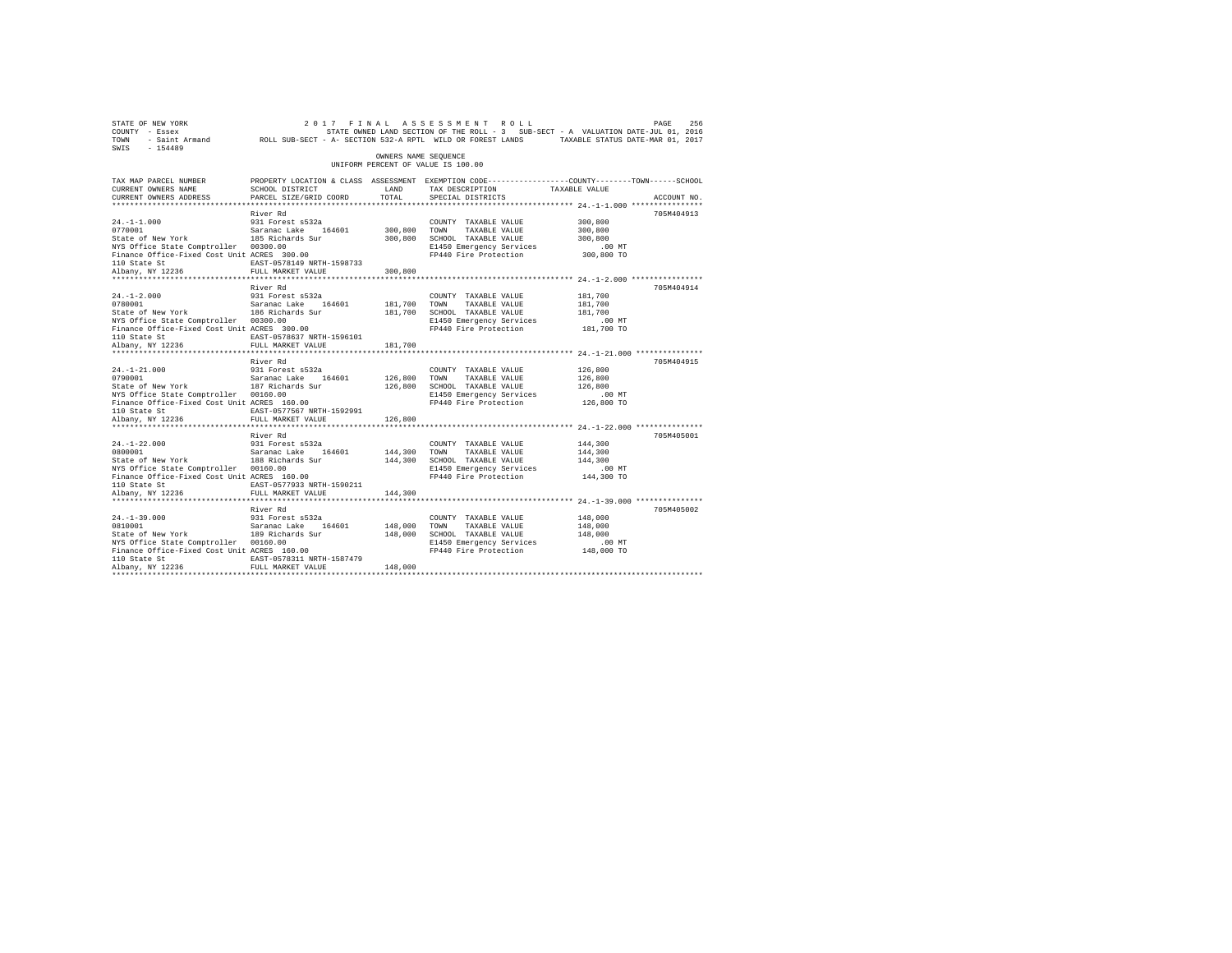| $\begin{array}{cccccccccccccc} \texttt{STATE OF NEW WORK} & \texttt{OREN} & \texttt{ORNE} & \texttt{ORNE} & \texttt{ORNE} & \texttt{ORNE} & \texttt{ORNE} & \texttt{ORNE} & \texttt{ORNE} & \texttt{ORNE} & \texttt{ORNE} & \texttt{ORNE} & \texttt{ORNE} & \texttt{ORNE} & \texttt{ORNE} & \texttt{ORNE} & \texttt{ORNE} & \texttt{ORNE} & \texttt{ORNE} & \texttt{ORNE} & \texttt{ORNE} & \texttt{ORNE} & \texttt{ORNE} & \texttt{ORNE} & \texttt{ORNE} & \texttt{ORNE}$<br>SWIS - 154489 |                                                                                                                                                                                                                                | OWNERS NAME SEQUENCE    |                                                                                                                                                         |                                                          |             |
|---------------------------------------------------------------------------------------------------------------------------------------------------------------------------------------------------------------------------------------------------------------------------------------------------------------------------------------------------------------------------------------------------------------------------------------------------------------------------------------------|--------------------------------------------------------------------------------------------------------------------------------------------------------------------------------------------------------------------------------|-------------------------|---------------------------------------------------------------------------------------------------------------------------------------------------------|----------------------------------------------------------|-------------|
|                                                                                                                                                                                                                                                                                                                                                                                                                                                                                             |                                                                                                                                                                                                                                |                         | UNIFORM PERCENT OF VALUE IS 100.00                                                                                                                      |                                                          |             |
| TAX MAP PARCEL NUMBER<br>CURRENT OWNERS NAME<br>CURRENT OWNERS ADDRESS                                                                                                                                                                                                                                                                                                                                                                                                                      | PROPERTY LOCATION & CLASS ASSESSMENT EXEMPTION CODE---------------COUNTY-------TOWN------SCHOOL<br>SCHOOL DISTRICT<br>PARCEL SIZE/GRID COORD                                                                                   | LAND<br>TOTAL           | TAX DESCRIPTION TAXABLE VALUE<br>SPECIAL DISTRICTS                                                                                                      |                                                          | ACCOUNT NO. |
|                                                                                                                                                                                                                                                                                                                                                                                                                                                                                             |                                                                                                                                                                                                                                |                         |                                                                                                                                                         |                                                          |             |
| $24. -1 - 40.000$<br>24.-1-40.000 931 Forest s532a<br>0820001 931 Saranac Lake 164601<br>State of New York 190 Richards Sur<br>NYS Office State Comptroller 00160.00<br>Finance Office-Fixed Cost Unit ACRES 160.00                                                                                                                                                                                                                                                                         | River Rd<br>931 Forest s532a                                                                                                                                                                                                   | 111,000 TOWN            | COUNTY TAXABLE VALUE<br>TAXABLE VALUE<br>111,000 SCHOOL TAXABLE VALUE<br>E1450 Emergency Services<br>FP440 Fire Protection 111,000 TO                   | 111,000<br>111,000<br>111,000<br>$.00$ MT                | 705M405003  |
| 110 State St<br>Albany, NY 12236                                                                                                                                                                                                                                                                                                                                                                                                                                                            | EAST-0578707 NRTH-1584753<br>FULL MARKET VALUE                                                                                                                                                                                 | 111,000                 |                                                                                                                                                         |                                                          |             |
| $33. - 1 - 2.000$                                                                                                                                                                                                                                                                                                                                                                                                                                                                           | River Rd<br>931 Forest s532a                                                                                                                                                                                                   |                         | COUNTY TAXABLE VALUE                                                                                                                                    | 70,700                                                   | 705M405004  |
| $33. - 1 - 2.000$<br>0830001<br>0830001 Saranac Lake 164601<br>State of New York 191 Richards Sur<br>NYS Office State Comptroller ACRES 151.82<br>Finance Office-Fixed Cost Unit EAST-0578896 NRTH-1581884                                                                                                                                                                                                                                                                                  | 912 - 2022 - 2022 - 2022 - 2022 - 2022 - 2022 - 2022 - 2022 - 2022 - 2022 - 2022 - 2022 - 2022 - 2022 - 2022 - 2022 - 2022 - 2022 - 2022 - 2022 - 2022 - 2022 - 2022 - 2022 - 2022 - 2022 - 2022 - 2022 - 2022 - 2022 - 2022 - |                         |                                                                                                                                                         |                                                          |             |
| 110 State St<br>Albany, NY 12236                                                                                                                                                                                                                                                                                                                                                                                                                                                            |                                                                                                                                                                                                                                |                         |                                                                                                                                                         |                                                          |             |
|                                                                                                                                                                                                                                                                                                                                                                                                                                                                                             | River Rd                                                                                                                                                                                                                       |                         |                                                                                                                                                         |                                                          | 705M405005  |
| $14. - 1 - 4.000$<br>14.-1-4.000 931 Forest s532a<br>0840001 931 Saranac Lake 164601<br>State of New York 201 Richards Sur<br>NYS Office State Comptroller 00120.00<br>Finance Office-Fixed Cost Unit ACRES 120.00<br>110 State St                                                                                                                                                                                                                                                          | 931 Forest s532a<br>EAST-0580704 NRTH-1609413                                                                                                                                                                                  |                         | COUNTY TAXABLE VALUE<br>86,000 TOWN TAXABLE VALUE<br>86,000 SCHOOL TAXABLE VALUE<br>E1451 Emergency Services .00 MT<br>FP440 Fire Protection  86,000 TO | 86,000<br>86,000<br>86,000                               |             |
| Albany, NY 12236                                                                                                                                                                                                                                                                                                                                                                                                                                                                            | FULL MARKET VALUE                                                                                                                                                                                                              | 86,000                  |                                                                                                                                                         |                                                          |             |
|                                                                                                                                                                                                                                                                                                                                                                                                                                                                                             | ***************************<br>River Rd                                                                                                                                                                                        |                         |                                                                                                                                                         | *************************** 14.-1-23.000 *************** | 705M405006  |
| 14.-1-23.000 931 Forest s532a<br>0850001 931 Saranac Lake 164601<br>State of New York 202 Richards Sur<br>NYS Office State Comptroller 00160.00<br>Finance Office-Fixed Cost Unit ACRES 160.00<br>110 State St<br>Albany, NY 12236                                                                                                                                                                                                                                                          | EAST-0581017 NRTH-1607116<br>FULL MARKET VALUE                                                                                                                                                                                 | 140,000 TOWN<br>140,000 | COUNTY TAXABLE VALUE<br>140,000 TOWN TAXABLE VALUE<br>140,000 SCHOOL TAXABLE VALUE<br>E1451 Emergency Services<br>FP440 Fire Protection 140,000 TO      | 140,000<br>140,000<br>140,000<br>$.00$ MT                |             |
|                                                                                                                                                                                                                                                                                                                                                                                                                                                                                             |                                                                                                                                                                                                                                |                         | ********************************** 14.-1-26.000 ****************                                                                                        |                                                          |             |
| $14. - 1 - 26.000$<br>NYS Office State Comptroller 00160.00<br>Finance Office-Fixed Cost Unit ACRES 160.00<br>110 State St                                                                                                                                                                                                                                                                                                                                                                  | River Rd<br>931 Forest s532a<br>EAST-0581378 NRTH-1604469                                                                                                                                                                      |                         | COUNTY TAXABLE VALUE<br>TAXABLE VALUE<br>138,600 SCHOOL TAXABLE VALUE<br>E1451 Emergency Services<br>FP440 Fire Protection 138,600 TO                   | 138,600<br>138,600<br>138,600<br>.00MT                   | 705M405007  |
| Albany, NY 12236                                                                                                                                                                                                                                                                                                                                                                                                                                                                            | FULL MARKET VALUE                                                                                                                                                                                                              | 138,600                 |                                                                                                                                                         |                                                          |             |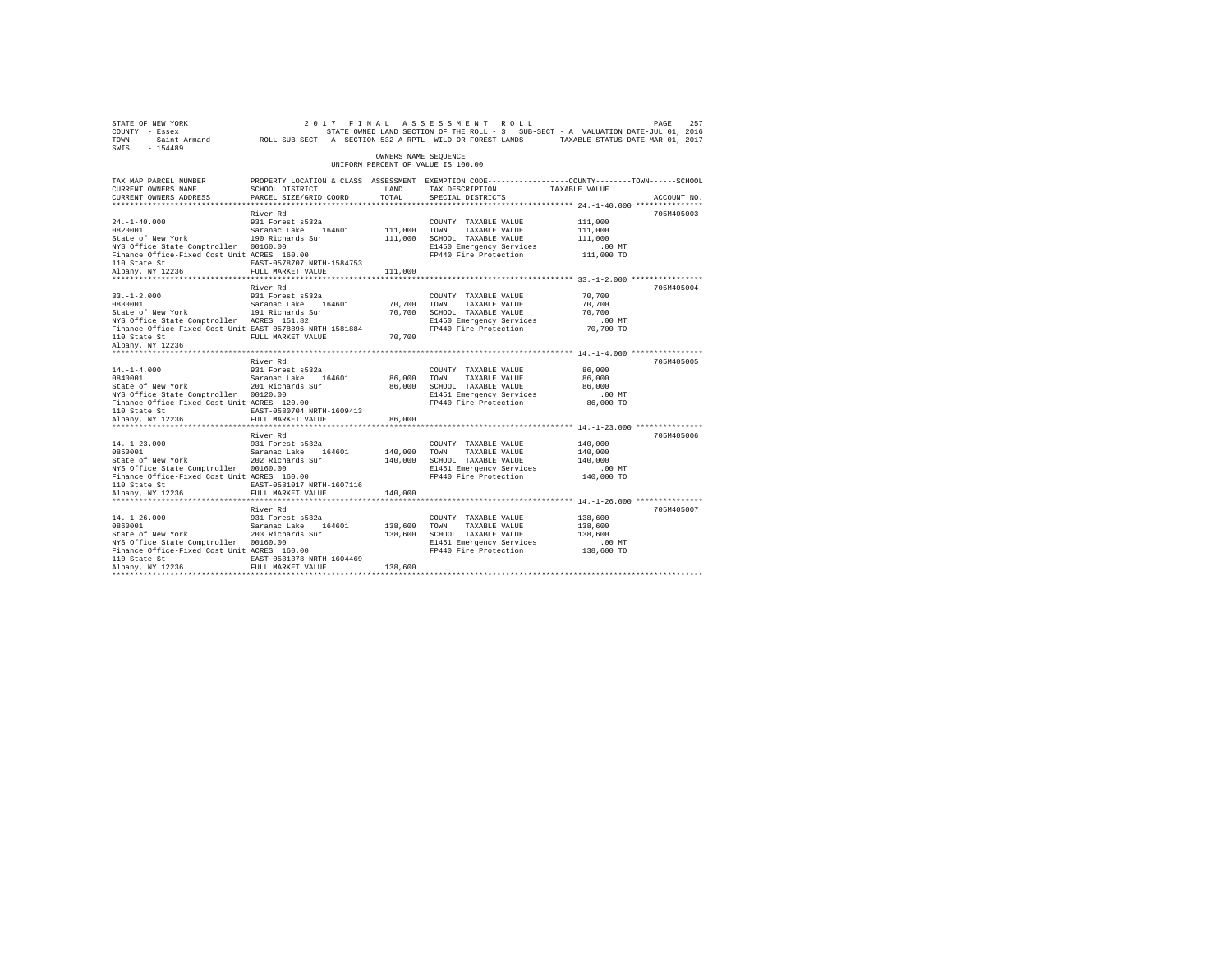| STATE OF NEW YORK<br>COUNTY - Essex<br>TOWN<br>$-154489$<br>SWIS                                                                                                                                           | - Saint Armand ROLL SUB-SECT - A- SECTION 532-A RPTL WILD OR FOREST LANDS TAXABLE STATUS DATE-MAR 01, 2017                                        |                         | 2017 FINAL ASSESSMENT ROLL<br>STATE OWNED LAND SECTION OF THE ROLL - 3 SUB-SECT - A VALUATION DATE-JUL 01, 2016            |                                                         | PAGE<br>258 |
|------------------------------------------------------------------------------------------------------------------------------------------------------------------------------------------------------------|---------------------------------------------------------------------------------------------------------------------------------------------------|-------------------------|----------------------------------------------------------------------------------------------------------------------------|---------------------------------------------------------|-------------|
|                                                                                                                                                                                                            |                                                                                                                                                   | OWNERS NAME SEOUENCE    | UNIFORM PERCENT OF VALUE IS 100.00                                                                                         |                                                         |             |
| TAX MAP PARCEL NUMBER<br>CURRENT OWNERS NAME<br>CURRENT OWNERS ADDRESS<br>*************************                                                                                                        | PROPERTY LOCATION & CLASS ASSESSMENT EXEMPTION CODE----------------COUNTY-------TOWN-----SCHOOL<br>SCHOOL DISTRICT<br>PARCEL SIZE/GRID COORD      | LAND<br>TOTAL.          | TAX DESCRIPTION<br>SPECIAL DISTRICTS                                                                                       | TAXABLE VALUE                                           | ACCOUNT NO. |
|                                                                                                                                                                                                            | River Rd                                                                                                                                          |                         |                                                                                                                            |                                                         | 705M405008  |
| $14. - 1 - 41.000$<br>0870001<br>State of New York<br>NYS Office State Comptroller 00160.00<br>Finance Office-Fixed Cost Unit ACRES 160.00<br>110 State St                                                 | 931 Forest s532a<br>Saranac Lake 164601<br>204 Richards Sur<br>EAST-0581707 NRTH-1601895                                                          | 102,600 TOWN            | COUNTY TAXABLE VALUE<br>TAXABLE VALUE<br>102,600 SCHOOL TAXABLE VALUE<br>E1451 Emergency Services<br>FP440 Fire Protection | 102,600<br>102,600<br>102,600<br>.00 MT<br>102,600 TO   |             |
| Albany, NY 12236                                                                                                                                                                                           | FULL MARKET VALUE                                                                                                                                 | 102,600                 |                                                                                                                            |                                                         |             |
| $24. -1 - 4.000$<br>0880001<br>State of New York<br>NYS Office State Comptroller 00160.00<br>Finance Office-Fixed Cost Unit ACRES 160.00<br>110 State St<br>Albany, NY 12236                               | River Rd<br>931 Forest s532a<br>Saranac Lake 164601<br>205 Richards Sur<br>EAST-0582039 NRTH-1599329<br>DEED BOOK 144 PG-435<br>FULL MARKET VALUE | 201.100 TOWN<br>201,100 | COUNTY TAXABLE VALUE<br>TAXABLE VALUE<br>201,100 SCHOOL TAXABLE VALUE<br>E1450 Emergency Services<br>FP440 Fire Protection | 201,100<br>201,100<br>201,100<br>$.00$ MT<br>201,100 TO | 705M405009  |
|                                                                                                                                                                                                            | ****************************                                                                                                                      |                         |                                                                                                                            |                                                         |             |
| $24. -1 - 3.000$<br>0890001<br>State of New York<br>NYS Office State Comptroller 00160.00<br>wis office state complicated contours 00160.00<br>Finance Office-Fixed Cost Unit ACRES 160.00<br>110 State St | River Rd<br>931 Forest s532a<br>Saranac Lake 164601<br>206 Richards Sur<br>EAST-0582439 NRTH-1596530                                              | 158,300 TOWN            | COUNTY TAXABLE VALUE<br>TAXABLE VALUE<br>158,300 SCHOOL TAXABLE VALUE<br>E1450 Emergency Services<br>FP440 Fire Protection | 158,300<br>158,300<br>158,300<br>$.00$ MT<br>158,300 TO | 705M405010  |
| Albany, NY 12236                                                                                                                                                                                           | FULL MARKET VALUE                                                                                                                                 | 158,300                 |                                                                                                                            |                                                         |             |
| $24. -1 - 20.000$<br>0900001<br>State of New York<br>NYS Office State Comptroller 00160.00<br>Finance Office-Fixed Cost Unit ACRES 160.00<br>110 State St<br>Albany, NY 12236                              | River Rd<br>931 Forest s532a<br>Saranac Lake 164601<br>207 Richards Sur<br>EAST-0580117 NRTH-1593408<br>FULL MARKET VALUE                         | 135,900 TOWN<br>135,900 | COUNTY TAXABLE VALUE<br>TAXABLE VALUE<br>135,900 SCHOOL TAXABLE VALUE<br>E1450 Emergency Services<br>FP440 Fire Protection | 135,900<br>135,900<br>135,900<br>.00 MT<br>135,900 TO   | 705M405011  |
|                                                                                                                                                                                                            | River Rd                                                                                                                                          |                         |                                                                                                                            |                                                         | 705M405012  |
| $24. -1 - 23.000$<br>0910001<br>State of New York<br>NYS Office State Comptroller 00160.00<br>Finance Office-Fixed Cost Unit ACRES 160.00<br>110 State St<br>Albany, NY 12236                              | 931 Forest s532a<br>Saranac Lake 164601<br>208 Richards Sur<br>EAST-0580524 NRTH-1590542<br>FULL MARKET VALUE                                     | 146,200 TOWN<br>146,200 | COUNTY TAXABLE VALUE<br>TAXABLE VALUE<br>146,200 SCHOOL TAXABLE VALUE<br>E1450 Emergency Services<br>FP440 Fire Protection | 146,200<br>146,200<br>146,200<br>$.00$ MT<br>146,200 TO |             |
|                                                                                                                                                                                                            |                                                                                                                                                   |                         |                                                                                                                            |                                                         |             |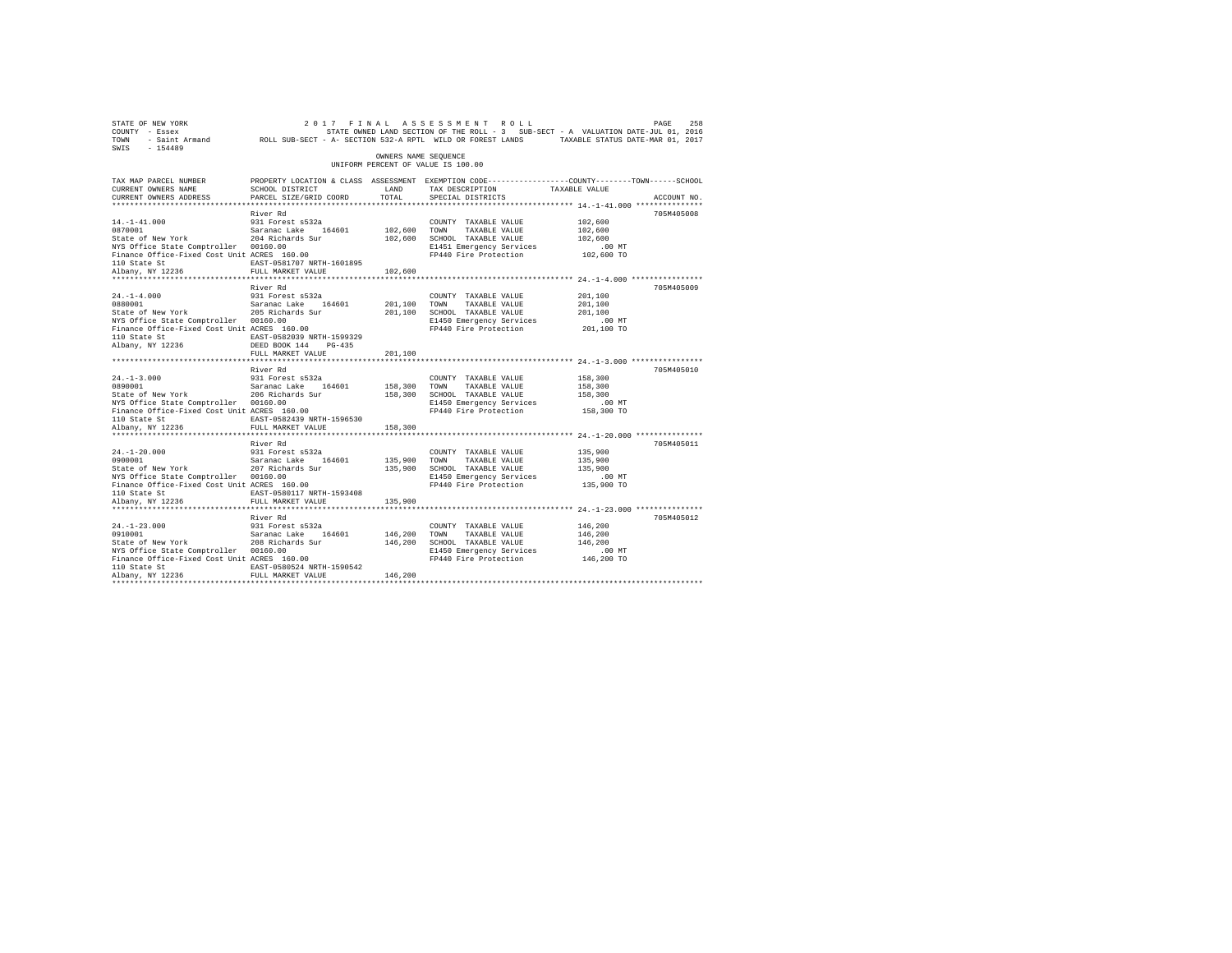| 9269 PAGE 269 217 FINAL ASSESSMENT ROLL 2017 PAGE 259 PAGE 259<br>COUNTY - Essex – STATE ON STATE ONNED LAND SECTION OF THE ROLL - 3 SUB-SECT - A VALUATION DATE-JUL 01, 2016<br>2011 - Saint Armand – ROLL SUB-SECT - A- SECTION 53<br>SWIS - 154489 |                                                                                                                    |                      |                                                                         |                    |             |
|-------------------------------------------------------------------------------------------------------------------------------------------------------------------------------------------------------------------------------------------------------|--------------------------------------------------------------------------------------------------------------------|----------------------|-------------------------------------------------------------------------|--------------------|-------------|
|                                                                                                                                                                                                                                                       |                                                                                                                    | OWNERS NAME SEOUENCE | UNIFORM PERCENT OF VALUE IS 100.00                                      |                    |             |
| TAX MAP PARCEL NUMBER<br>CURRENT OWNERS NAME                                                                                                                                                                                                          | PROPERTY LOCATION & CLASS ASSESSMENT EXEMPTION CODE----------------COUNTY-------TOWN-----SCHOOL<br>SCHOOL DISTRICT | LAND                 | TAX DESCRIPTION TAXABLE VALUE                                           |                    |             |
| CURRENT OWNERS ADDRESS                                                                                                                                                                                                                                | PARCEL SIZE/GRID COORD                                                                                             | TOTAL                | SPECIAL DISTRICTS                                                       |                    | ACCOUNT NO. |
|                                                                                                                                                                                                                                                       |                                                                                                                    |                      |                                                                         |                    |             |
|                                                                                                                                                                                                                                                       | River Rd                                                                                                           |                      |                                                                         |                    | 705M405013  |
| 24.-1-38.000 931 Forest s532a<br>0920001 93001 53ranac Lake 164601<br>State of New York 209 Richards Sur                                                                                                                                              |                                                                                                                    | 148,000 TOWN         | COUNTY TAXABLE VALUE                                                    | 148,000<br>148,000 |             |
|                                                                                                                                                                                                                                                       |                                                                                                                    |                      | 148,000 TOWN TAXABLE VALUE<br>148,000 SCHOOL TAXABLE VALUE              | 148,000            |             |
| NYS Office State Comptroller 00160.00                                                                                                                                                                                                                 |                                                                                                                    |                      |                                                                         |                    |             |
| Finance Office-Fixed Cost Unit ACRES 160.00                                                                                                                                                                                                           |                                                                                                                    |                      | E1450 Emergency Services .00 MT<br>FP440 Fire Protection 148,000 TO     |                    |             |
|                                                                                                                                                                                                                                                       | EAST-0580918 NRTH-1587776                                                                                          |                      |                                                                         |                    |             |
| 110 State St<br>110 State St<br>148,000<br>FULL MARKET VALUE 148,000                                                                                                                                                                                  |                                                                                                                    |                      |                                                                         |                    |             |
|                                                                                                                                                                                                                                                       |                                                                                                                    |                      |                                                                         |                    |             |
|                                                                                                                                                                                                                                                       | River Rd                                                                                                           |                      |                                                                         |                    | 705M405014  |
| 24.-1-41.000 931 Forest s532a<br>0930001 93001 512 52 52 532 546601<br>State of New York 210 Richards Sur                                                                                                                                             |                                                                                                                    |                      | COUNTY TAXABLE VALUE                                                    | 96,200             |             |
|                                                                                                                                                                                                                                                       |                                                                                                                    | 96,200 TOWN          | TAXABLE VALUE                                                           | 96,200             |             |
|                                                                                                                                                                                                                                                       |                                                                                                                    |                      |                                                                         | 96,200             |             |
| USAUGLE STATE MEW YORK 210 RICHARDS SURFACE 210 RICHARD 96, 200 SCHOOL TAXABLE VALUE<br>NYS Office State Comptroller 00160.00 96, 200 SCHOOL TAXABLE VALUE<br>NYS Office State Comptroller 00160.00 E1450 Emergency Services<br>FP44                  |                                                                                                                    |                      | E1450 Emergency Services .00 MT<br>FP440 Fire Protection .06,200 TO     |                    |             |
|                                                                                                                                                                                                                                                       |                                                                                                                    |                      |                                                                         |                    |             |
| 110 State St<br>Albany, NY 12236                                                                                                                                                                                                                      | FULL MARKET VALUE                                                                                                  | 96,200               |                                                                         |                    |             |
|                                                                                                                                                                                                                                                       |                                                                                                                    |                      |                                                                         |                    |             |
|                                                                                                                                                                                                                                                       | River Rd                                                                                                           |                      |                                                                         |                    | 705M405015  |
|                                                                                                                                                                                                                                                       |                                                                                                                    |                      |                                                                         |                    |             |
|                                                                                                                                                                                                                                                       |                                                                                                                    |                      |                                                                         |                    |             |
|                                                                                                                                                                                                                                                       |                                                                                                                    |                      |                                                                         |                    |             |
|                                                                                                                                                                                                                                                       |                                                                                                                    |                      |                                                                         |                    |             |
|                                                                                                                                                                                                                                                       |                                                                                                                    |                      |                                                                         |                    |             |
| Albany, NY 12236                                                                                                                                                                                                                                      |                                                                                                                    |                      |                                                                         |                    |             |
|                                                                                                                                                                                                                                                       |                                                                                                                    |                      |                                                                         |                    |             |
|                                                                                                                                                                                                                                                       | River Rd                                                                                                           |                      |                                                                         |                    | 705M405101  |
| $14. -1 - 5.000$                                                                                                                                                                                                                                      | 931 Forest s532a                                                                                                   |                      | COUNTY TAXABLE VALUE                                                    | 84,800             |             |
| 14.-1-5.000 931 Forest s532a<br>0950001 98001 5aranac Lake 164601<br>State of New York 221 Richards Sur                                                                                                                                               |                                                                                                                    |                      |                                                                         | 84,800             |             |
|                                                                                                                                                                                                                                                       |                                                                                                                    |                      | 84,800 TOWN TAXABLE VALUE<br>84,800 SCHOOL TAXABLE VALUE                | 84,800             |             |
| NYS Office State Comptroller 00120.00                                                                                                                                                                                                                 |                                                                                                                    |                      | E1451 Emergency Services .00 MT<br>FP440 Fire Protection  84,800 TO     |                    |             |
| NYS UTILE State Comptroller 00120.00<br>Finance Office-Fixed Cost Unit ACRES 120.00<br>110 State St                                                                                                                                                   |                                                                                                                    |                      |                                                                         |                    |             |
| 110 State St<br>Albany, NY 12236                                                                                                                                                                                                                      | FULL MARKET VALUE                                                                                                  |                      |                                                                         |                    |             |
|                                                                                                                                                                                                                                                       |                                                                                                                    | 84,800               | ********************************** 14.-1-22.000 ****************        |                    |             |
|                                                                                                                                                                                                                                                       | River Rd                                                                                                           |                      |                                                                         |                    | 705M405102  |
|                                                                                                                                                                                                                                                       |                                                                                                                    |                      | COUNTY TAXABLE VALUE                                                    | 591,000            |             |
|                                                                                                                                                                                                                                                       |                                                                                                                    |                      |                                                                         | 591,000            |             |
|                                                                                                                                                                                                                                                       |                                                                                                                    |                      | 591,000    TOWN      TAXABLE VALUE<br>591,000    SCHOOL   TAXABLE VALUE | 591,000            |             |
| NYS Office State Comptroller 00160.00                                                                                                                                                                                                                 |                                                                                                                    |                      | E1451 Emergency Services                                                | .00 MT             |             |
| Finance Office-Fixed Cost Unit ACRES 160.00                                                                                                                                                                                                           |                                                                                                                    |                      | FP440 Fire Protection 591.000 TO                                        |                    |             |
| 110 State St                                                                                                                                                                                                                                          | EAST-0583627 NRTH-1607570                                                                                          |                      |                                                                         |                    |             |
| Albany, NY 12236                                                                                                                                                                                                                                      | FULL MARKET VALUE                                                                                                  | 591,000              |                                                                         |                    |             |
|                                                                                                                                                                                                                                                       |                                                                                                                    |                      |                                                                         |                    |             |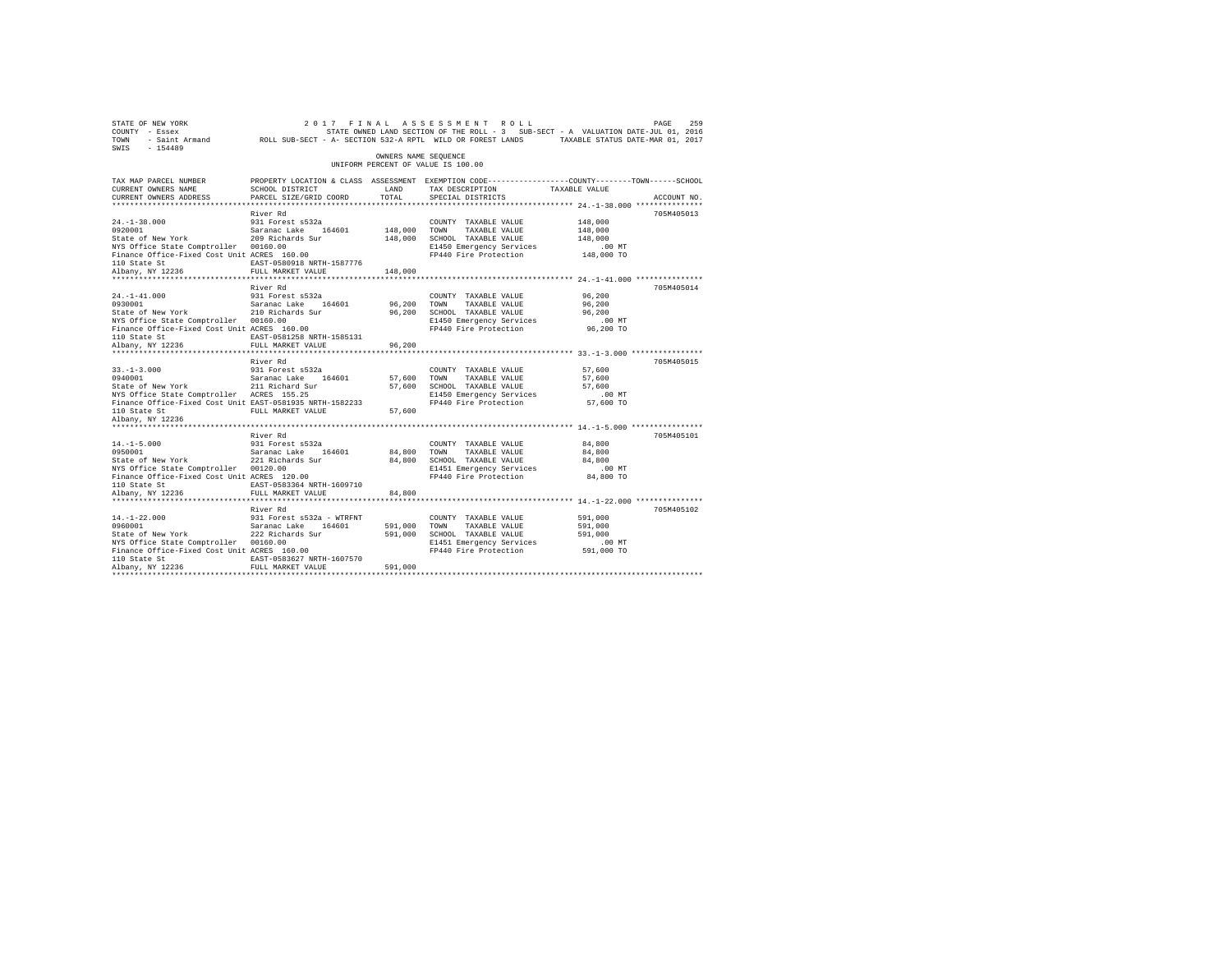| STATE OF NEW YORK<br>COUNTY - Essex<br>TOWN<br>$-154489$<br>SWIS                                                                                                               | - Saint Armand ROLL SUB-SECT - A- SECTION 532-A RPTL WILD OR FOREST LANDS TAXABLE STATUS DATE-MAR 01, 2017                                                                        |                                    | 2017 FINAL ASSESSMENT ROLL<br>STATE OWNED LAND SECTION OF THE ROLL - 3 SUB-SECT - A VALUATION DATE-JUL 01, 2016            |                                                         | PAGE<br>260 |
|--------------------------------------------------------------------------------------------------------------------------------------------------------------------------------|-----------------------------------------------------------------------------------------------------------------------------------------------------------------------------------|------------------------------------|----------------------------------------------------------------------------------------------------------------------------|---------------------------------------------------------|-------------|
|                                                                                                                                                                                |                                                                                                                                                                                   | OWNERS NAME SEOUENCE               | UNIFORM PERCENT OF VALUE IS 100.00                                                                                         |                                                         |             |
| TAX MAP PARCEL NUMBER<br>CURRENT OWNERS NAME<br>CURRENT OWNERS ADDRESS<br>*************************                                                                            | PROPERTY LOCATION & CLASS ASSESSMENT EXEMPTION CODE---------------COUNTY-------TOWN------SCHOOL<br>SCHOOL DISTRICT<br>PARCEL SIZE/GRID COORD                                      | LAND<br>TOTAL.                     | TAX DESCRIPTION<br>SPECIAL DISTRICTS                                                                                       | TAXABLE VALUE                                           | ACCOUNT NO. |
|                                                                                                                                                                                | River Rd                                                                                                                                                                          |                                    |                                                                                                                            |                                                         | 705M405103  |
| $14. - 1 - 27.000$<br>0970001<br>State of New York<br>NYS Office State Comptroller 00160.00<br>Finance Office-Fixed Cost Unit ACRES 160.00<br>110 State St                     | 931 Forest s532a<br>Saranac Lake 164601<br>223 Richards Sur<br>EAST-0583993 NRTH-1604825                                                                                          | 143,800 TOWN                       | COUNTY TAXABLE VALUE<br>TAXABLE VALUE<br>143,800 SCHOOL TAXABLE VALUE<br>E1451 Emergency Services<br>FP440 Fire Protection | 143,800<br>143,800<br>143,800<br>$.00$ MT<br>143,800 TO |             |
| Albany, NY 12236                                                                                                                                                               | FULL MARKET VALUE                                                                                                                                                                 | 143,800                            |                                                                                                                            |                                                         |             |
| $14. - 1 - 40.000$<br>0980001<br>State of New York<br>NYS Office State Comptroller 00160.00<br>Finance Office-Fixed Cost Unit ACRES 160.00<br>110 State St<br>Albany, NY 12236 | River Rd<br>931 Forest s532a<br>Saranac Lake 164601<br>224 Richards Sur<br>EAST-0584349 NRTH-1602263<br>DEED BOOK 148 PG-437<br>FULL MARKET VALUE<br>**************************** | 142,900 TOWN<br>142,900<br>142,900 | COUNTY TAXABLE VALUE<br>TAXABLE VALUE<br>SCHOOL TAXABLE VALUE<br>E1451 Emergency Services<br>FP440 Fire Protection         | 142,900<br>142,900<br>142,900<br>$.00$ MT<br>142,900 TO | 705M405104  |
|                                                                                                                                                                                | River Rd                                                                                                                                                                          |                                    |                                                                                                                            |                                                         | 705M405105  |
| $24. -1 - 5.000$<br>0990001<br>State of New York<br>NYS Office State Comptroller 00160.00<br>Finance Office-Fixed Cost Unit ACRES 160.00<br>110 State St                       | 931 Forest s532a<br>Saranac Lake 164601<br>225 Richards Sur<br>EAST-0584762 NRTH-1599716                                                                                          | 148,000 TOWN                       | COUNTY TAXABLE VALUE<br>TAXABLE VALUE<br>148,000 SCHOOL TAXABLE VALUE<br>E1450 Emergency Services<br>FP440 Fire Protection | 148,000<br>148,000<br>148,000<br>$.00$ MT<br>148,000 TO |             |
| Albany, NY 12236                                                                                                                                                               | FULL MARKET VALUE                                                                                                                                                                 | 148,000                            |                                                                                                                            |                                                         |             |
| $24. -1 - 6.000$<br>1000001<br>State of New York<br>NYS Office State Comptroller 00160.00<br>Finance Office-Fixed Cost Unit ACRES 160.00<br>110 State St<br>Albany, NY 12236   | River Rd<br>931 Forest s532a<br>Saranac Lake 164601<br>226 Richards Sur<br>EAST-0585120 NRTH-1596933<br>FULL MARKET VALUE                                                         | 111,000 TOWN<br>111,000<br>111,000 | COUNTY TAXABLE VALUE<br>TAXABLE VALUE<br>SCHOOL TAXABLE VALUE<br>E1450 Emergency Services<br>FP440 Fire Protection         | 111,000<br>111,000<br>111,000<br>$.00$ MT<br>111,000 TO | 705M405106  |
|                                                                                                                                                                                | River Rd                                                                                                                                                                          |                                    |                                                                                                                            |                                                         | 705M405107  |
| $24. -1 - 19.000$<br>1010001<br>State of New York<br>NYS Office State Comptroller 00160.00<br>Finance Office-Fixed Cost Unit ACRES 160.00<br>110 State St<br>Albany, NY 12236  | 931 Forest s532a<br>Saranac Lake<br>164601<br>227 Richards Sur<br>EAST-0582782 NRTH-1593770<br>FULL MARKET VALUE                                                                  | 136,100 TOWN<br>136,100            | COUNTY TAXABLE VALUE<br>TAXABLE VALUE<br>136,100 SCHOOL TAXABLE VALUE<br>E1450 Emergency Services<br>FP440 Fire Protection | 136,100<br>136,100<br>136,100<br>$.00$ MT<br>136,100 TO |             |
|                                                                                                                                                                                |                                                                                                                                                                                   |                                    |                                                                                                                            |                                                         |             |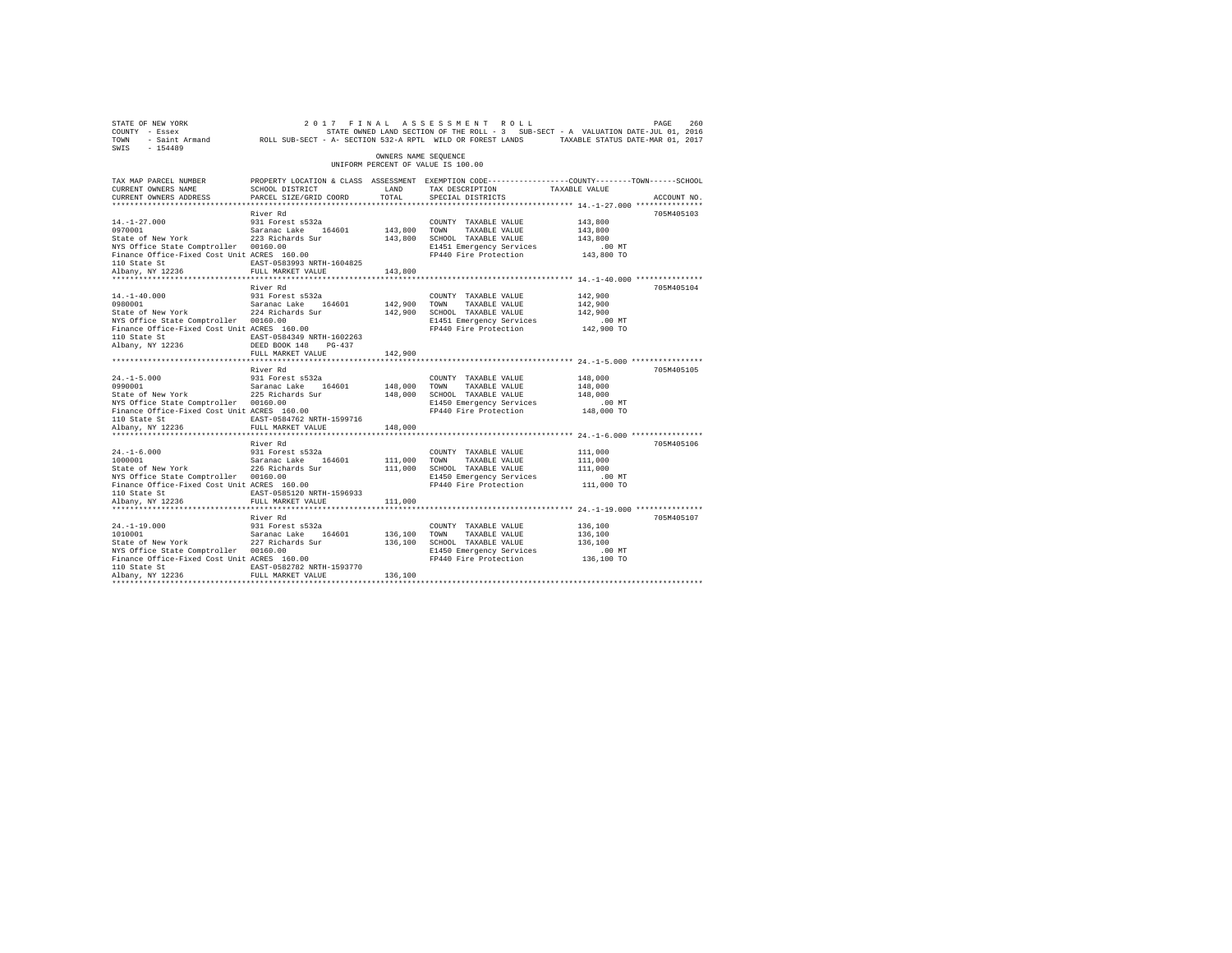| 2017 FINAL ASSESSMENT ROLL PAGE 261 PAGE 261 PAGE 261 PAGE 261<br>COUNTY - Essex – STATE ON A STATE ONNED LAND SECTION OF THE ROLL - 3 SUB-SECT - A VALUATION DATE-JUL 01, 2016<br>TOWN - Saint_Armand – ROLL SUB-SECT - A-SECTION 5<br>SWIS - 154489 |                                                                                                                    |                      |                                                                                                                                                  |                    |             |
|-------------------------------------------------------------------------------------------------------------------------------------------------------------------------------------------------------------------------------------------------------|--------------------------------------------------------------------------------------------------------------------|----------------------|--------------------------------------------------------------------------------------------------------------------------------------------------|--------------------|-------------|
|                                                                                                                                                                                                                                                       |                                                                                                                    | OWNERS NAME SEOUENCE | UNIFORM PERCENT OF VALUE IS 100.00                                                                                                               |                    |             |
| TAX MAP PARCEL NUMBER<br>CURRENT OWNERS NAME                                                                                                                                                                                                          | PROPERTY LOCATION & CLASS ASSESSMENT EXEMPTION CODE----------------COUNTY-------TOWN-----SCHOOL<br>SCHOOL DISTRICT | LAND                 | TAX DESCRIPTION TAXABLE VALUE                                                                                                                    |                    |             |
| CURRENT OWNERS ADDRESS                                                                                                                                                                                                                                | PARCEL SIZE/GRID COORD                                                                                             | TOTAL                | SPECIAL DISTRICTS                                                                                                                                |                    | ACCOUNT NO. |
|                                                                                                                                                                                                                                                       |                                                                                                                    |                      |                                                                                                                                                  |                    |             |
|                                                                                                                                                                                                                                                       | River Rd                                                                                                           |                      |                                                                                                                                                  |                    | 705M405108  |
| 24.-1-24.000 931 Forest s532a<br>1020001 5881 5812001 5812001 5812001<br>State of New York 228 Richards Sur                                                                                                                                           |                                                                                                                    | 222,000 TOWN         | COUNTY TAXABLE VALUE<br>TAXABLE VALUE                                                                                                            | 222,000<br>222,000 |             |
|                                                                                                                                                                                                                                                       |                                                                                                                    |                      | 222,000 SCHOOL TAXABLE VALUE                                                                                                                     | 222,000            |             |
| NYS Office State Comptroller 00160.00                                                                                                                                                                                                                 |                                                                                                                    |                      | E1450 Emergency Services                                                                                                                         | $.00$ MT           |             |
| Finance Office-Fixed Cost Unit ACRES 160.00                                                                                                                                                                                                           |                                                                                                                    |                      | FP440 Fire Protection 222,000 TO                                                                                                                 |                    |             |
|                                                                                                                                                                                                                                                       | EAST-0583179 NRTH-1590911                                                                                          |                      |                                                                                                                                                  |                    |             |
| 110 State St<br>Albany, NY 12236                                                                                                                                                                                                                      | FULL MARKET VALUE                                                                                                  | 222,000              |                                                                                                                                                  |                    |             |
|                                                                                                                                                                                                                                                       |                                                                                                                    |                      |                                                                                                                                                  |                    |             |
|                                                                                                                                                                                                                                                       | River Rd                                                                                                           |                      |                                                                                                                                                  |                    | 705M405109  |
|                                                                                                                                                                                                                                                       |                                                                                                                    |                      | COUNTY TAXABLE VALUE                                                                                                                             | 111,000            |             |
| 24.-1-37.000 931 Forest s532a<br>1030001 931 Saranac Lake 164601<br>State of New York 229 Richards Sur                                                                                                                                                |                                                                                                                    | 111,000 TOWN         | TAXABLE VALUE<br>111,000 SCHOOL TAXABLE VALUE                                                                                                    | 111,000<br>111,000 |             |
| NYS Office State Comptroller 00160.00                                                                                                                                                                                                                 |                                                                                                                    |                      | E1450 Emergency Services                                                                                                                         | $.00$ MT           |             |
| Finance Office-Fixed Cost Unit ACRES 160.00                                                                                                                                                                                                           |                                                                                                                    |                      | FP440 Fire Protection 111,000 TO                                                                                                                 |                    |             |
|                                                                                                                                                                                                                                                       | EAST-0583605 NRTH-1588123                                                                                          |                      |                                                                                                                                                  |                    |             |
| 110 State St<br>Albany, NY 12236                                                                                                                                                                                                                      | FULL MARKET VALUE                                                                                                  | 111,000              |                                                                                                                                                  |                    |             |
|                                                                                                                                                                                                                                                       |                                                                                                                    |                      |                                                                                                                                                  |                    |             |
|                                                                                                                                                                                                                                                       | River Rd                                                                                                           |                      |                                                                                                                                                  |                    | 705M405110  |
| $24. -1 - 42.000$<br>24.-1-42.000 931 Forest s532a<br>1040001 932 5aranac Lake 164601<br>State of New York 230 Richards Sur                                                                                                                           | 931 Forest s532a                                                                                                   |                      | COUNTY TAXABLE VALUE                                                                                                                             | 74,000             |             |
|                                                                                                                                                                                                                                                       |                                                                                                                    |                      |                                                                                                                                                  | 74,000             |             |
| NYS Office State Comptroller 00160.00                                                                                                                                                                                                                 |                                                                                                                    |                      | E1450 Emergency Services                                                                                                                         | 74,000<br>$.00$ MT |             |
| Finance Office-Fixed Cost Unit ACRES 160.00                                                                                                                                                                                                           |                                                                                                                    |                      | 74,000 TOWN TAXABLE VALUE<br>74,000 SCHOOL TAXABLE VALUE<br>E1450 Emergency Services<br>FP440 Fire Protection<br>FP440 Fire Protection 74,000 TO |                    |             |
| 110 State St                                                                                                                                                                                                                                          | EAST-0583950 NRTH-1585474                                                                                          |                      |                                                                                                                                                  |                    |             |
| Albany, NY 12236                                                                                                                                                                                                                                      | FULL MARKET VALUE                                                                                                  | 74,000               |                                                                                                                                                  |                    |             |
|                                                                                                                                                                                                                                                       | *************************                                                                                          |                      |                                                                                                                                                  |                    |             |
|                                                                                                                                                                                                                                                       | River Rd                                                                                                           |                      |                                                                                                                                                  |                    | 705M405111  |
| $33. -1 - 4.000$                                                                                                                                                                                                                                      | 931 Forest s532a                                                                                                   |                      | COUNTY TAXABLE VALUE                                                                                                                             | 66,100             |             |
| 33.-1-4.000 931 Forest s532a<br>1050001 931 54601 5aranac Lake 164601<br>State of New York 231 Richards Sur                                                                                                                                           |                                                                                                                    | 66,100 TOWN          | 66,100 TOWN TAXABLE VALUE<br>66,100 SCHOOL TAXABLE VALUE                                                                                         | 66,100             |             |
|                                                                                                                                                                                                                                                       |                                                                                                                    |                      |                                                                                                                                                  | 66,100             |             |
| NYS Office State Comptroller ACRES 158.54<br>Finance Office-Fixed Cost Unit EAST-0584805 NRTH-1582605                                                                                                                                                 |                                                                                                                    |                      | E1450 Emergency Services .00 MT<br>FP440 Fire Protection 66,100 TO                                                                               |                    |             |
| 110 State St                                                                                                                                                                                                                                          | FULL MARKET VALUE                                                                                                  |                      |                                                                                                                                                  |                    |             |
| Albany, NY 12236                                                                                                                                                                                                                                      |                                                                                                                    |                      |                                                                                                                                                  |                    |             |
|                                                                                                                                                                                                                                                       |                                                                                                                    |                      |                                                                                                                                                  |                    |             |
|                                                                                                                                                                                                                                                       | River Rd                                                                                                           |                      |                                                                                                                                                  |                    | 705M405112  |
| $14. - 1 - 6.000$                                                                                                                                                                                                                                     | 931 Forest s532a - WTRFNT                                                                                          |                      | COUNTY TAXABLE VALUE                                                                                                                             | 557,600            |             |
| $14.-1-6.000$<br>$1060001$<br>1060001  Saranac Lake  164601  557,600  TOWN<br>State of New York  241 Richards Sur  557,600  SCHOOL                                                                                                                    |                                                                                                                    |                      | TAXABLE VALUE                                                                                                                                    | 557,600            |             |
|                                                                                                                                                                                                                                                       |                                                                                                                    |                      | 557,600 SCHOOL TAXABLE VALUE                                                                                                                     | 557,600            |             |
| NYS Office State Comptroller 00120.00<br>NYS Office State Comptroller 00120.00<br>Finance Office-Fixed Cost Unit ACRES 120.00                                                                                                                         |                                                                                                                    |                      | E1451 Emergency Services<br>FP440 Fire Protection 557,600 TO                                                                                     | $.00$ MT           |             |
|                                                                                                                                                                                                                                                       |                                                                                                                    |                      |                                                                                                                                                  |                    |             |
| 110 State St<br>Albany, NY 12236                                                                                                                                                                                                                      | EAST-0585954 NRTH-1610141<br>FULL MARKET VALUE                                                                     | 557,600              |                                                                                                                                                  |                    |             |
|                                                                                                                                                                                                                                                       |                                                                                                                    |                      |                                                                                                                                                  |                    |             |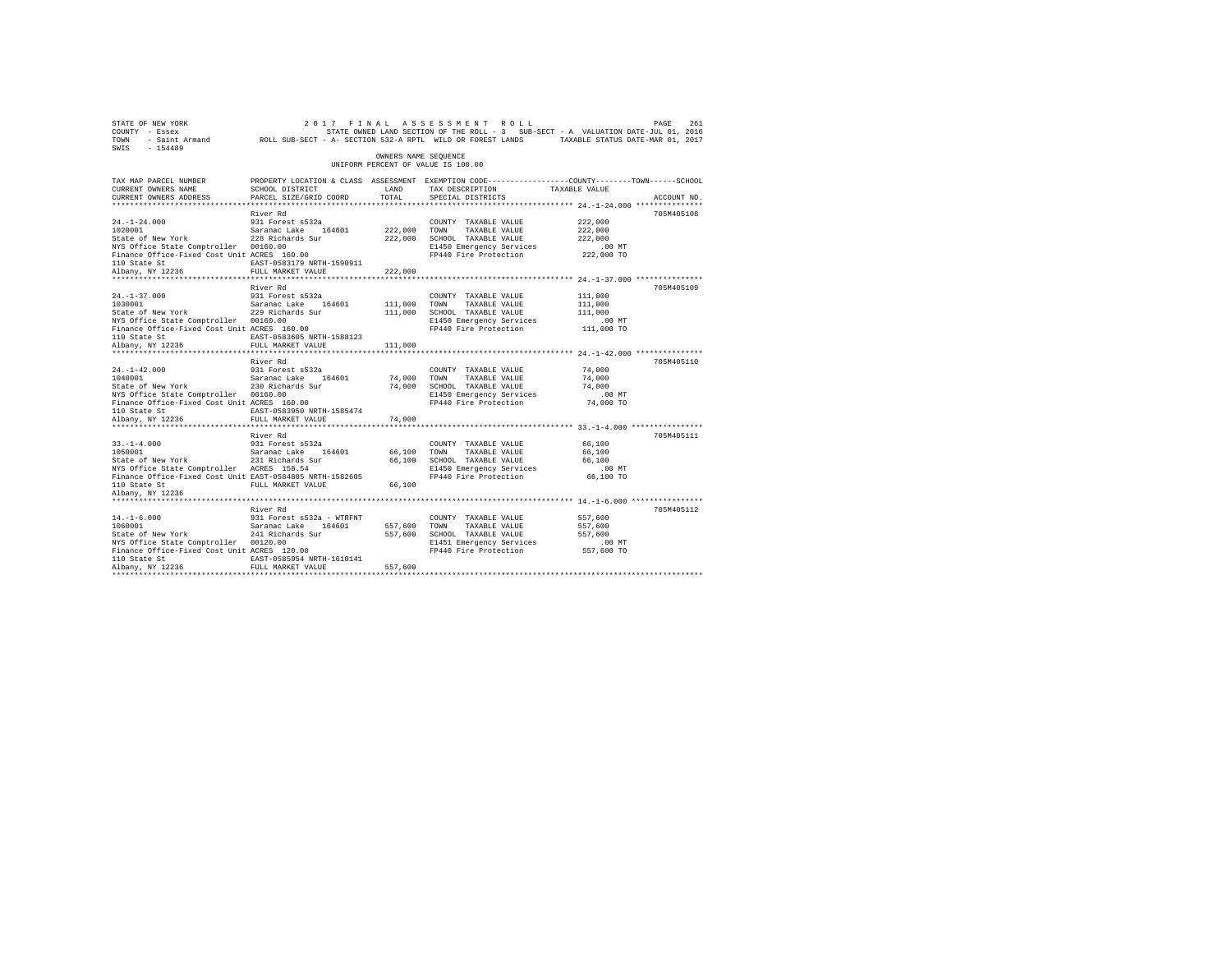| STATE OF NEW YORK<br>COUNTY - Essex<br>TOWN<br>$SWTS = 154489$                                                                                                                                                                    |                                                                                                                                               |                         | 2017 FINAL ASSESSMENT ROLL                                                                                                                                                                     |                                                         | 262<br>PAGE |
|-----------------------------------------------------------------------------------------------------------------------------------------------------------------------------------------------------------------------------------|-----------------------------------------------------------------------------------------------------------------------------------------------|-------------------------|------------------------------------------------------------------------------------------------------------------------------------------------------------------------------------------------|---------------------------------------------------------|-------------|
|                                                                                                                                                                                                                                   |                                                                                                                                               | OWNERS NAME SEQUENCE    | UNIFORM PERCENT OF VALUE IS 100.00                                                                                                                                                             |                                                         |             |
| TAX MAP PARCEL NUMBER<br>CURRENT OWNERS NAME<br>CURRENT OWNERS ADDRESS                                                                                                                                                            | PROPERTY LOCATION & CLASS ASSESSMENT EXEMPTION CODE----------------COUNTY-------TOWN------SCHOOL<br>SCHOOL DISTRICT<br>PARCEL SIZE/GRID COORD | LAND<br>TOTAL           | TAX DESCRIPTION TAXABLE VALUE<br>SPECIAL DISTRICTS                                                                                                                                             |                                                         | ACCOUNT NO. |
| $14.-1-21.000$<br>14.-1-21.000<br>1070001 - Saranac Lake 164601<br>State of New York 242 Richards Sur<br>NYS Office State Comptroller 00160.00<br>Finance Office-Fixed Cost Unit ACRES 160.00<br>110 State St<br>Albany, NY 12236 | River Rd<br>931 Forest s532a - WTRFNT<br>EAST-0586292 NRTH-1607939<br>FULL MARKET VALUE                                                       | 746,500 TOWN<br>746,500 | COUNTY TAXABLE VALUE<br>TAXABLE VALUE<br>746,500 SCHOOL TAXABLE VALUE<br>E1451 Emergency Services<br>FP440 Fire Protection                                                                     | 746,500<br>746,500<br>746,500<br>.00 MT<br>746,500 TO   | 705M405113  |
| $14. - 1 - 28.000$<br>1080001 Saranac Lake 164601<br>State of New York 243 Richards Sur<br>NYS Office State Comptroller 00160.00<br>Finance Office-Fixed Cost Unit ACRES 160.00<br>110 State St<br>Albany, NY 12236               | River Rd<br>931 Forest s532a<br>EAST-0586644 NRTH-1605259<br>FULL MARKET VALUE                                                                | 91,200 TOWN<br>91,200   | COUNTY TAXABLE VALUE<br>TAXABLE VALUE<br>91,200 SCHOOL TAXABLE VALUE<br>E1451 Emergency Services<br>FP440 Fire Protection 91,200 TO                                                            | 91,200<br>91,200<br>91,200<br>$.00$ MT                  | 705M405114  |
| $14. -1 - 39.000$<br>1090001<br>1090001<br>Saranac Lake 164601<br>244 Richards Sur<br>NYS Office State Comptroller 00160.00<br>Finance Office-Fixed Cost Unit ACRES 160.00<br>110 State St<br>Albany, NY 12236                    | River Rd<br>931 Forest s532a<br>EAST-0587100 NRTH-1602647<br>FULL MARKET VALUE                                                                | 134,900 TOWN<br>134,900 | COUNTY TAXABLE VALUE<br>TAXABLE VALUE<br>134,900 SCHOOL TAXABLE VALUE<br>E1451 Emergency Services<br>FP440 Fire Protection<br>********************************** 14.-1-43.000 **************** | 134,900<br>134,900<br>134,900<br>$.00$ MT<br>134,900 TO | 705M405115  |
| $14. -1 - 43.000$<br>14.-1-43.000<br>1100001<br>1100001 Saranac Lake 164601<br>State of New York 245 Richards Sur<br>NYS Office Comptroller<br>Finance Office-Fixed Cost Unit ACRES 160.00<br>110 State St<br>Albany, NY 12236    | River Rd<br>931 Forest s532a<br>00160.00<br>EAST-0587389 NRTH-1600086<br>FULL MARKET VALUE                                                    | 182,400 TOWN<br>182,400 | COUNTY TAXABLE VALUE<br>TAXABLE VALUE<br>182,400 SCHOOL TAXABLE VALUE<br>E1451 Emergency Services<br>FP440 Fire Protection                                                                     | 182,400<br>182,400<br>182,400<br>$.00$ MT<br>182,400 TO | 705M405201  |
| $24. -1 - 7.000$<br>1110001 Saranac Lake 164601<br>State of New York 246 Richards Sur<br>NYS Office State Comptroller 00160.00<br>Finance Office-Fixed Cost Unit ACRES 160.00<br>110 State St<br>Albany, NY 12236                 | River Rd<br>931 Forest s532a<br>EAST-0587825 NRTH-1597412<br>FULL MARKET VALUE                                                                | 185,000 TOWN<br>185,000 | COUNTY TAXABLE VALUE<br>TAXABLE VALUE<br>185,000 SCHOOL TAXABLE VALUE<br>E1450 Emergency Services<br>FP440 Fire Protection 185,000 TO                                                          | 185,000<br>185,000<br>185,000<br>.00MT                  | 705M405202  |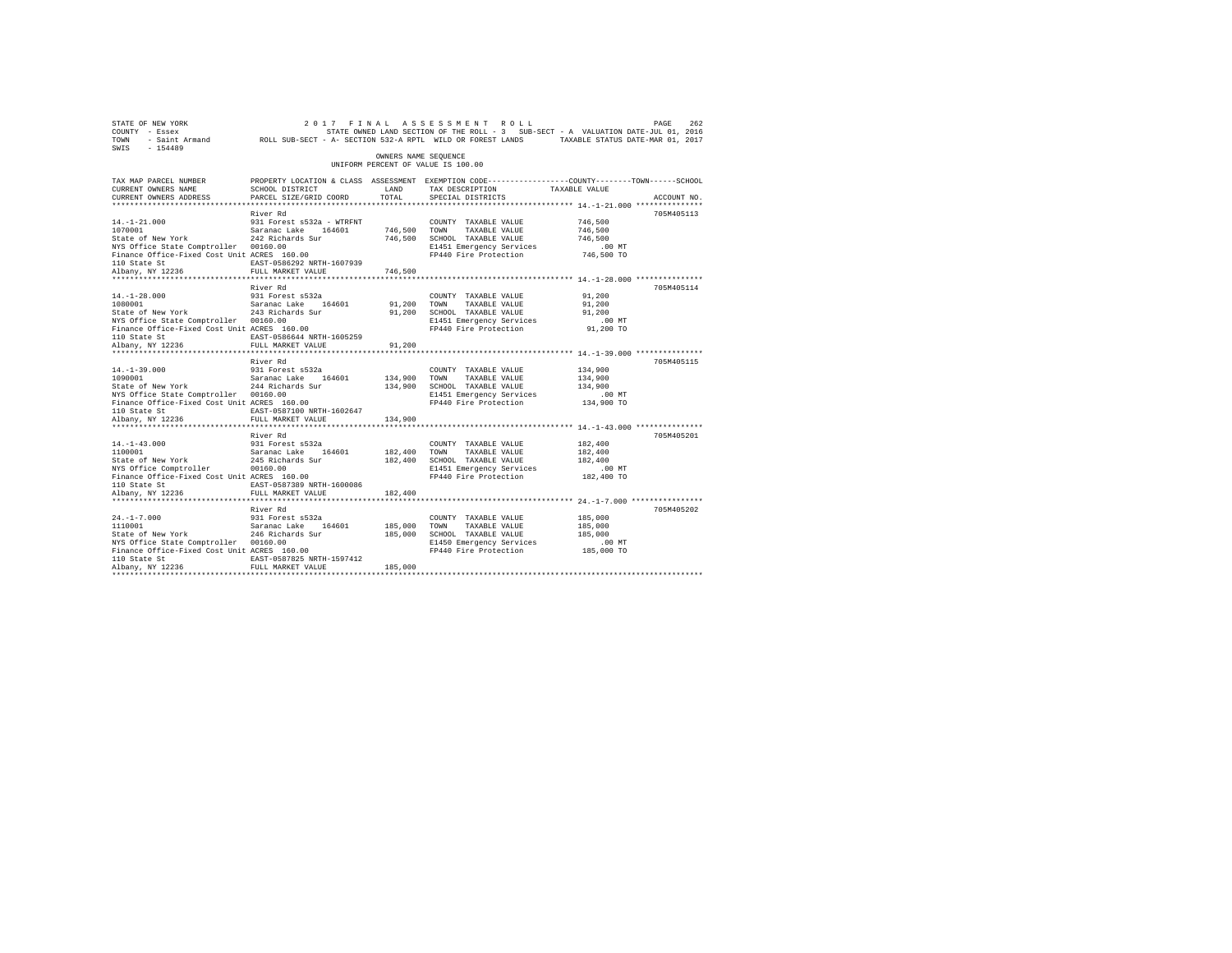| STATE OF NEW YORK<br>COUNTY - Essex<br>TOWN<br>SWIS - 154489                                                                                                                                                                                                                                                                                                                     |                                                                    |                      | 263 263 263 17 PINAL ASSESSMENT ROLL<br>The Resex STATE OWNED LAND SECTION OF THE ROLL -3 SUB-SECT - A VALUATION DATE-JUL 01, 2016<br>Saint Armand ROLL SUB-SECT - A SECTION 532-A RPTL WILD OR FOREST LANDS TAXABLE STATUS DATE-MAR |                                         |             |
|----------------------------------------------------------------------------------------------------------------------------------------------------------------------------------------------------------------------------------------------------------------------------------------------------------------------------------------------------------------------------------|--------------------------------------------------------------------|----------------------|--------------------------------------------------------------------------------------------------------------------------------------------------------------------------------------------------------------------------------------|-----------------------------------------|-------------|
|                                                                                                                                                                                                                                                                                                                                                                                  |                                                                    | OWNERS NAME SEQUENCE | UNIFORM PERCENT OF VALUE IS 100.00                                                                                                                                                                                                   |                                         |             |
| TAX MAP PARCEL NUMBER<br>CURRENT OWNERS NAME<br>CURRENT OWNERS ADDRESS                                                                                                                                                                                                                                                                                                           | SCHOOL DISTRICT<br>PARCEL SIZE/GRID COORD                          | LAND<br>TOTAL        | PROPERTY LOCATION & CLASS ASSESSMENT EXEMPTION CODE----------------COUNTY-------TOWN-----SCHOOL<br>TAX DESCRIPTION TAXABLE VALUE<br>SPECIAL DISTRICTS                                                                                |                                         | ACCOUNT NO. |
|                                                                                                                                                                                                                                                                                                                                                                                  |                                                                    |                      |                                                                                                                                                                                                                                      |                                         |             |
| 24.-1-18.000 931 Forest s532a<br>1120001 588 5aranac Lake 164601<br>State of New York 247 Richards Sur                                                                                                                                                                                                                                                                           | River Rd                                                           | 180,600 TOWN         | COUNTY TAXABLE VALUE<br>TAXABLE VALUE                                                                                                                                                                                                | 180,600<br>180,600                      | 705M405203  |
| NYS Office State Comptroller 00160.00<br>Finance Office-Fixed Cost Unit ACRES 160.00                                                                                                                                                                                                                                                                                             | EAST-0585492 NRTH-1594163                                          |                      | 180,600 SCHOOL TAXABLE VALUE<br>E1450 Emergency Services<br>FP440 Fire Protection 180,600 TO                                                                                                                                         | 180,600<br>$.00$ MT                     |             |
| 110 State St<br>Albany, NY 12236                                                                                                                                                                                                                                                                                                                                                 | FULL MARKET VALUE                                                  | 180,600              |                                                                                                                                                                                                                                      |                                         |             |
| 24.-1-25.000 931 Forest s532a<br>1130001 931 Saranac Lake 164601<br>State of New York 248 Richards Sur<br>NYS Office State Comptroller 00160.00<br>Finance Office-Fixed Cost Unit ACRES 160.00                                                                                                                                                                                   | River Rd                                                           | 113,500 TOWN         | COUNTY TAXABLE VALUE<br>TAXABLE VALUE<br>113,500 SCHOOL TAXABLE VALUE<br>E1450 Emergency Services<br>FP440 Fire Protection 113,500 TO                                                                                                | 113,500<br>113,500<br>113,500<br>.00 MT | 705M405204  |
| 110 State St<br>Albany, NY 12236                                                                                                                                                                                                                                                                                                                                                 | EAST-0585987 NRTH-1591365<br>FULL MARKET VALUE                     | 113,500              |                                                                                                                                                                                                                                      |                                         |             |
|                                                                                                                                                                                                                                                                                                                                                                                  | River Rd                                                           |                      |                                                                                                                                                                                                                                      |                                         | 705M405205  |
| $\begin{array}{cccc} 24 & -1-36.000 & 931\hbox{ Forest s532a} \\ 1140001 & 5044001 & 80,700\hbox{ TOWN} & 7\hbox{XABLE VALUE} \\ 5\hbox{426 eG} & 5\hbox{new York} & 249 \hbox{ Richardson} & 249 \hbox{Richardis} & 80 & 80,700\hbox{ TOWRABLE VALUE} \\ 249 \hbox{Richardis} & 80 & 80,700\hbox{ SCHODL TAXABLE VALUE} \\ 80,700 & 5\hbox{CEOOL} & 8\hbox{RHS$<br>110 State St | EAST-0586296 NRTH-1588539                                          |                      | E1450 Emergency Services<br>FP440 Fire Protection 80,700 TO                                                                                                                                                                          | 80,700<br>80,700<br>80,700<br>$.00$ MT  |             |
| Albany, NY 12236                                                                                                                                                                                                                                                                                                                                                                 | FULL MARKET VALUE                                                  | 80,700               |                                                                                                                                                                                                                                      |                                         |             |
|                                                                                                                                                                                                                                                                                                                                                                                  | River Rd                                                           |                      | ********************************** 24.-1-43.000 ****************                                                                                                                                                                     |                                         | 705M405206  |
| $24. -1 - 43.000$<br>24.-1-43.000 931 Forest s532a<br>1150001 931 5aranac Lake 164601<br>State of New York 250 Richards Sur<br>NYS Office State Comptroller 00160.00<br>Finance Office-Fixed Cost Unit ACRES 160.00<br>110 State St<br>Albany, NY 12236                                                                                                                          | 931 Forest s532a<br>EAST-0586664 NRTH-1585902<br>FULL MARKET VALUE | 59,200               | COUNTY TAXABLE VALUE<br>59,200 TOWN TAXABLE VALUE<br>59,200 SCHOOL TAXABLE VALUE<br>TAXABLE VALUE<br>E1450 Emergency Services<br>FP440 Fire Protection 59,200 TO                                                                     | 59,200<br>59,200<br>59,200<br>.00 MT    |             |
|                                                                                                                                                                                                                                                                                                                                                                                  |                                                                    |                      |                                                                                                                                                                                                                                      |                                         |             |
| $33. -1 - 5.000$<br>$33. -1 - 5.000$<br>1160001<br>1160001 Saranac Lake 164601<br>State of New York 251 Richards Sur<br>NYS Office State Comptroller 00160.00<br>Finance Office-Fixed Cost Unit ACRES 160.00<br>110 State St                                                                                                                                                     | River Rd<br>931 Forest s532a<br>EAST-0587516 NRTH-1582982          | 66,600               | COUNTY TAXABLE VALUE<br>TAXABLE VALUE<br>TOWN<br>66,600 SCHOOL TAXABLE VALUE<br>E1450 Emergency Services<br>FP440 Fire Protection 66.600 TO                                                                                          | 66,600<br>66,600<br>66,600<br>$.00$ MT  | 705M405207  |
| Albany, NY 12236                                                                                                                                                                                                                                                                                                                                                                 | FULL MARKET VALUE                                                  | 66,600               |                                                                                                                                                                                                                                      |                                         |             |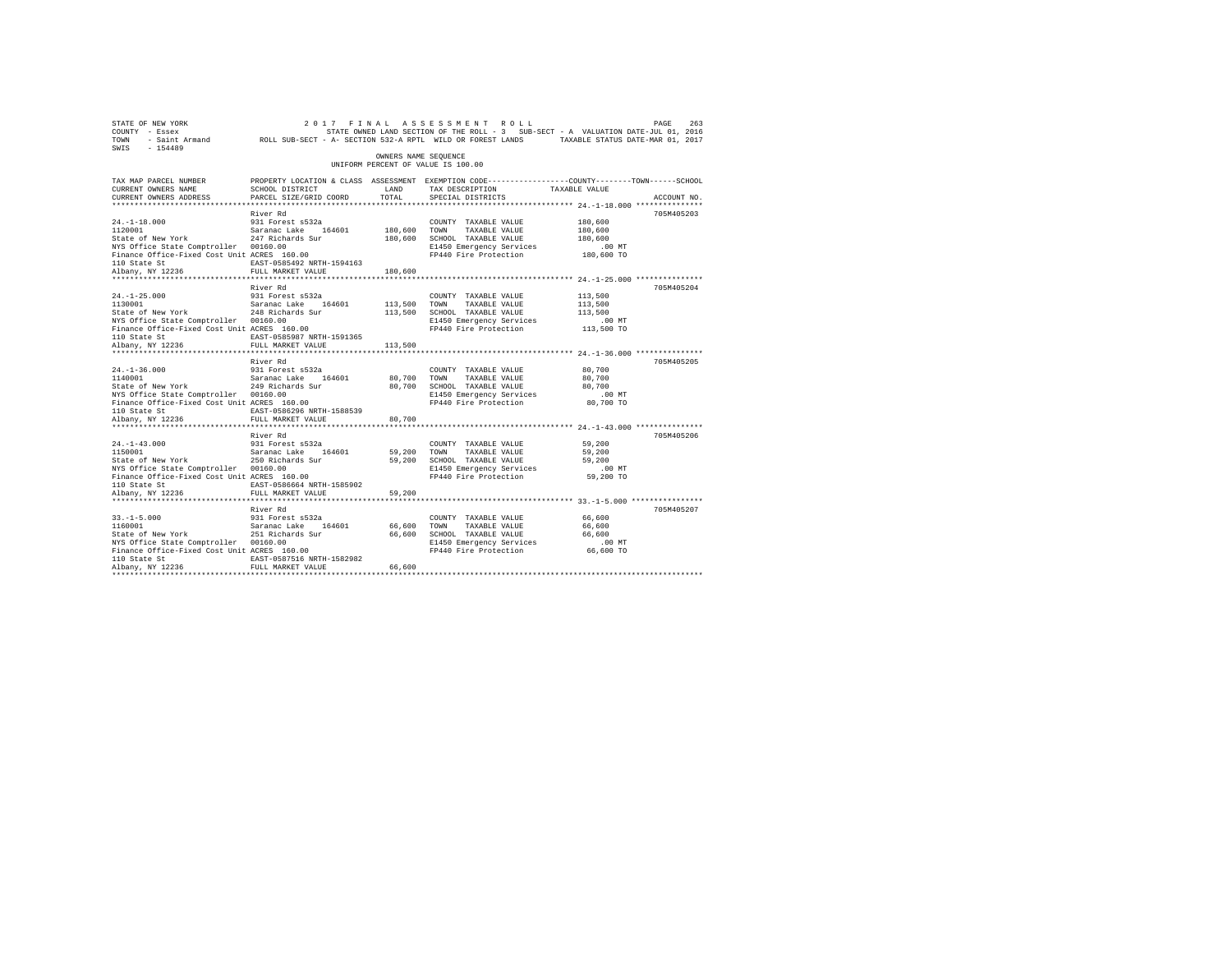| STATE OF NEW YORK<br>COUNTY - Essex<br>TOWN<br>SWIS - 154489                                                                                                                                                                                                                                                                                                         | DE NEW YORK PAGE 264 2017 FINAL ASSESSMENT ROLL DRES 264 PAGE 264 264 264 PAGE 264 264 264 264 PAGE 264 264 26<br>- Essex reserved on the Strats owned Land Section of The Roll - 3 SUB-SECT - A VALUATION DATE-JUL 01, 2016<br>- Sa |                         |                                                                                                                                                    |                                                         |             |
|----------------------------------------------------------------------------------------------------------------------------------------------------------------------------------------------------------------------------------------------------------------------------------------------------------------------------------------------------------------------|--------------------------------------------------------------------------------------------------------------------------------------------------------------------------------------------------------------------------------------|-------------------------|----------------------------------------------------------------------------------------------------------------------------------------------------|---------------------------------------------------------|-------------|
|                                                                                                                                                                                                                                                                                                                                                                      |                                                                                                                                                                                                                                      | OWNERS NAME SEQUENCE    | UNIFORM PERCENT OF VALUE IS 100.00                                                                                                                 |                                                         |             |
| TAX MAP PARCEL NUMBER<br>CURRENT OWNERS NAME<br>CURRENT OWNERS ADDRESS                                                                                                                                                                                                                                                                                               | PROPERTY LOCATION & CLASS ASSESSMENT EXEMPTION CODE---------------COUNTY-------TOWN-----SCHOOL<br>SCHOOL DISTRICT<br>PARCEL SIZE/GRID COORD                                                                                          | LAND<br>TOTAL           | TAX DESCRIPTION TAXABLE VALUE<br>SPECIAL DISTRICTS                                                                                                 |                                                         | ACCOUNT NO. |
| $14. - 1 - 20.000$<br>117-12000<br>1170001 170001 Saranac Lake 164601 823,900 TOWN TAXABLE VALUE<br>State of New York 262 Richards Sur 823,900 SCHOOL TAXABLE VALUE<br>NYS Office State Comptroller 00160.00 end of the matrice of E1451 Emergency Services<br>Finance Office-Fixed Cost Unit ACRES 160.00 end of the Protection<br>110 State St<br>Albany, NY 12236 | River Rd<br>931 Forest s532a - WTRFNT<br>EAST-0588969 NRTH-1608245<br>FULL MARKET VALUE                                                                                                                                              | 823,900                 | COUNTY TAXABLE VALUE<br>FP440 Fire Protection                                                                                                      | 823,900<br>823,900<br>823,900<br>$.00$ MT<br>823,900 TO | 705M405208  |
| $14. - 1 - 29.000$<br>14.-1-29.000<br>1180001<br>NYS Office State Comptroller 00160.00<br>Finance Office-Fixed Cost Unit ACRES 160.00<br>110 State St<br>Albany, NY 12236                                                                                                                                                                                            | River Rd<br>931 Forest s532a - WTRFNT<br>Saranac Lake 164601<br>EAST-0589307 NRTH-1605643<br>FULL MARKET VALUE                                                                                                                       | 175,200 TOWN<br>175,200 | COUNTY TAXABLE VALUE<br>TAXABLE VALUE<br>E1451 Emergency Services<br>FP440 Fire Protection 175,200 TO                                              | 175,200<br>175,200<br>175,200<br>$.00$ MT               | 705M405209  |
| $14. - 1 - 38.000$<br>14.-1-38.000 931 Forest s532a<br>1190001 - Saranac Lake 164601<br>State of New York 264 Richards Sur<br>NYS Office State Comptroller 00160.00<br>Finance Office-Fixed Cost Unit ACRES 160.00<br>110 State St<br>Albany, NY 12236                                                                                                               | River Rd<br>931 Forest s532a<br>EAST-0589648 NRTH-1603021<br>FULL MARKET VALUE                                                                                                                                                       | 147,100 TOWN<br>147,100 | COUNTY TAXABLE VALUE<br>TAXABLE VALUE<br>147,100 SCHOOL TAXABLE VALUE<br>E1451 Emergency Services<br>FP440 Fire Protection                         | 147,100<br>147,100<br>147,100<br>$.00$ MT<br>147,100 TO | 705M405210  |
| $14. - 1 - 44.000$<br>NYS Office State Comptroller 00160.00<br>Finance Office-Fixed Cost Unit ACRES 160.00<br>110 State St<br>Albany, NY 12236                                                                                                                                                                                                                       | River Rd<br>931 Forest s532a<br>EAST-0590004 NRTH-1600453<br>FULL MARKET VALUE                                                                                                                                                       | 118,400 TOWN<br>118,400 | COUNTY TAXABLE VALUE<br>118,400 TOWN TAXABLE VALUE<br>118,400 SCHOOL TAXABLE VALUE<br>E1451 Emergency Services<br>FP440 Fire Protection 118,400 TO | 118,400<br>118,400<br>118,400<br>$.00$ MT               | 705M405211  |
| $24. -1 - 8.000$<br>24.-1-8.000<br>1210001<br>Saranac Bake 194001<br>State of New York 266 Richards Sur<br>NYS Office State Comptroller 00160.00<br>NYS OII1ce State Comptroller 00160.00<br>Finance Office-Fixed Cost Unit ACRES 160.00<br>110 State St<br>Albany, NY 12236                                                                                         | River Rd<br>931 Forest s532a<br>Saranac Lake 164601<br>EAST-0590456 NRTH-1597780<br>FULL MARKET VALUE                                                                                                                                | 125,800 TOWN<br>125,800 | COUNTY TAXABLE VALUE<br>TAXABLE VALUE<br>125,800 SCHOOL TAXABLE VALUE<br>E1450 Emergency Services<br>FP440 Fire Protection 125,800 TO              | 125,800<br>125,800<br>125,800<br>$.00$ MT               | 705M405212  |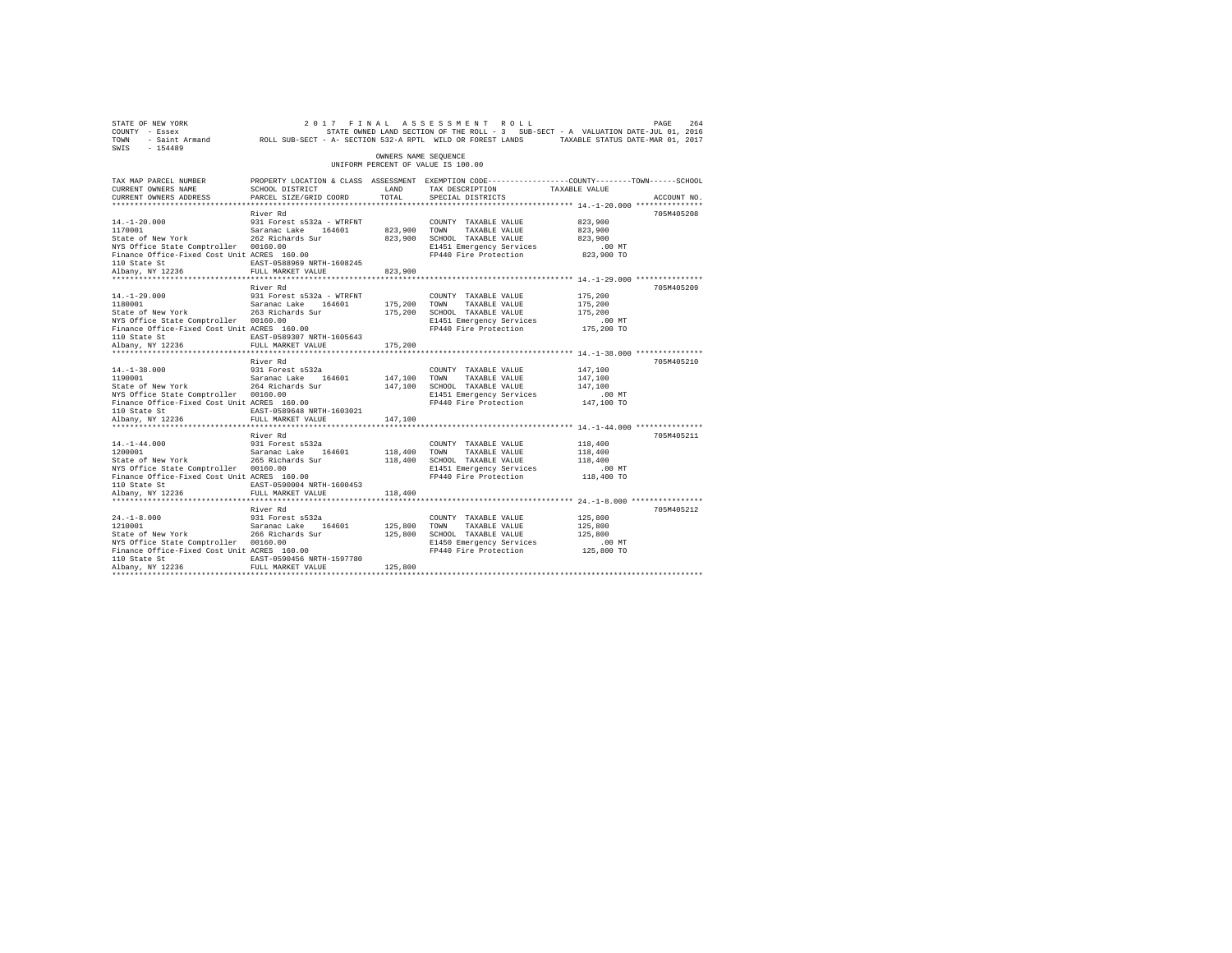| STATE OF NEW YORK<br>COUNTY - Essex<br>TOWN<br>$-154489$<br>SWIS                     | - Saint Armand ROLL SUB-SECT - A- SECTION 532-A RPTL WILD OR FOREST LANDS |                      | 2017 FINAL ASSESSMENT ROLL<br>STATE OWNED LAND SECTION OF THE ROLL - 3 SUB-SECT - A VALUATION DATE-JUL 01, 2016 | TAXABLE STATUS DATE-MAR 01, 2017 | PAGE<br>265 |
|--------------------------------------------------------------------------------------|---------------------------------------------------------------------------|----------------------|-----------------------------------------------------------------------------------------------------------------|----------------------------------|-------------|
|                                                                                      |                                                                           | OWNERS NAME SEOUENCE | UNIFORM PERCENT OF VALUE IS 100.00                                                                              |                                  |             |
| TAX MAP PARCEL NUMBER                                                                |                                                                           |                      | PROPERTY LOCATION & CLASS ASSESSMENT EXEMPTION CODE---------------COUNTY-------TOWN-----SCHOOL                  |                                  |             |
| CURRENT OWNERS NAME                                                                  | SCHOOL DISTRICT                                                           | LAND                 | TAX DESCRIPTION                                                                                                 | TAXABLE VALUE                    |             |
| CURRENT OWNERS ADDRESS                                                               | PARCEL SIZE/GRID COORD                                                    | TOTAL.               | SPECIAL DISTRICTS                                                                                               |                                  | ACCOUNT NO. |
| ***********************                                                              | ***************************                                               |                      |                                                                                                                 |                                  |             |
|                                                                                      | River Rd                                                                  |                      |                                                                                                                 |                                  | 705M405213  |
| $24. -1 - 17.000$<br>1220001                                                         | 931 Forest s532a<br>Saranac Lake 164601                                   | 194,400              | COUNTY TAXABLE VALUE<br>TAXABLE VALUE<br>TOWN                                                                   | 194,400<br>194,400               |             |
| State of New York                                                                    | 267 Richards Sur                                                          | 194,400              | SCHOOL TAXABLE VALUE                                                                                            | 194,400                          |             |
| NYS Office State Comptroller 00160.00                                                |                                                                           |                      | E1450 Emergency Services                                                                                        | $.00$ MT                         |             |
| Finance Office-Fixed Cost Unit ACRES 160.00                                          |                                                                           |                      | FP440 Fire Protection                                                                                           | 194,400 TO                       |             |
| 110 State St                                                                         | EAST-0588260 NRTH-1594536                                                 |                      |                                                                                                                 |                                  |             |
| Albany, NY 12236                                                                     | FULL MARKET VALUE                                                         | 194,400              |                                                                                                                 |                                  |             |
|                                                                                      |                                                                           |                      |                                                                                                                 |                                  |             |
|                                                                                      | River Rd                                                                  |                      |                                                                                                                 |                                  | 705M405214  |
| $24. -1 - 26.000$                                                                    | 931 Forest s532a                                                          |                      | COUNTY TAXABLE VALUE                                                                                            | 125,800                          |             |
| 1230001                                                                              | Saranac Lake 164601                                                       | 125,800              | TOWN<br>TAXABLE VALUE                                                                                           | 125,800                          |             |
| State of New York<br>NYS Office State Comptroller 00160.00                           | 268 Richards Sur                                                          | 125,800              | SCHOOL TAXABLE VALUE<br>E1450 Emergency Services                                                                | 125,800<br>.00MT                 |             |
| Finance Office-Fixed Cost Unit ACRES 160.00                                          |                                                                           |                      | FP440 Fire Protection                                                                                           | 125,800 TO                       |             |
| 110 State St                                                                         | EAST-0588595 NRTH-1591673                                                 |                      |                                                                                                                 |                                  |             |
| Albany, NY 12236                                                                     | FULL MARKET VALUE                                                         | 125,800              |                                                                                                                 |                                  |             |
| ************************                                                             | **************************                                                | ***********          |                                                                                                                 |                                  |             |
|                                                                                      | River Rd                                                                  |                      |                                                                                                                 |                                  | 705M405215  |
| $24. -1 - 35.000$                                                                    | 931 Forest s532a                                                          |                      | COUNTY TAXABLE VALUE                                                                                            | 59,200                           |             |
| 1240001                                                                              | Saranac Lake<br>164601                                                    | 59,200               | TOWN<br>TAXABLE VALUE                                                                                           | 59,200                           |             |
| State of New York                                                                    | 269 Richards Sur                                                          | 59,200               | SCHOOL TAXABLE VALUE                                                                                            | 59,200                           |             |
| NYS Office State Comptroller 00160.00<br>Finance Office-Fixed Cost Unit ACRES 160.00 |                                                                           |                      | E1450 Emergency Services<br>FP440 Fire Protection                                                               | $.00$ MT<br>59,200 TO            |             |
| 110 State St                                                                         | EAST-0589005 NRTH-1588926                                                 |                      |                                                                                                                 |                                  |             |
| Albany, NY 12236                                                                     | FULL MARKET VALUE                                                         | 59,200               |                                                                                                                 |                                  |             |
| *************************                                                            | *************************                                                 | .                    |                                                                                                                 |                                  |             |
|                                                                                      | River Rd                                                                  |                      |                                                                                                                 |                                  | 705M405301  |
| $24. -1 - 44.000$                                                                    | 931 Forest s532a                                                          |                      | COUNTY TAXABLE VALUE                                                                                            | 66,500                           |             |
| 1250001                                                                              | Saranac Lake<br>164601                                                    | 66,500               | TAXABLE VALUE<br>TOWN                                                                                           | 66,500                           |             |
| State of New York                                                                    | 270 Richards Sur                                                          | 66,500               | SCHOOL TAXABLE VALUE                                                                                            | 66,500                           |             |
| NYS Office State Comptroller 00160.00                                                |                                                                           |                      | E1450 Emergency Services<br>FP440 Fire Protection                                                               | $.00$ MT                         |             |
| Finance Office-Fixed Cost Unit ACRES 160.00<br>110 State St                          | EAST-0589450 NRTH-1586231                                                 |                      |                                                                                                                 | 66,500 TO                        |             |
| Albany, NY 12236                                                                     | FULL MARKET VALUE                                                         | 66,500               |                                                                                                                 |                                  |             |
|                                                                                      |                                                                           |                      |                                                                                                                 |                                  |             |
|                                                                                      | River Rd                                                                  |                      |                                                                                                                 |                                  | 705M405302  |
| $33. - 1 - 6.000$                                                                    | 931 Forest s532a                                                          |                      | COUNTY TAXABLE VALUE                                                                                            | 59,200                           |             |
| 1260001                                                                              | Saranac Lake<br>164601                                                    | 59,200               | TOWN<br>TAXABLE VALUE                                                                                           | 59,200                           |             |
| State of New York                                                                    | 271 Richards Sur                                                          | 59,200               | SCHOOL TAXABLE VALUE                                                                                            | 59,200                           |             |
| NYS Office State Comptroller Bk 000 Pg 000                                           |                                                                           |                      | E1450 Emergency Services                                                                                        | $.00$ MT                         |             |
| Finance Office-Fixed Cost Unit 00160.00                                              |                                                                           |                      | FP440 Fire Protection                                                                                           | 59,200 TO                        |             |
| 110 State St<br>Albany, NY 12236                                                     | ACRES 160.00<br>EAST-0590071 NRTH-1583287                                 |                      |                                                                                                                 |                                  |             |
|                                                                                      | FULL MARKET VALUE                                                         | 59,200               |                                                                                                                 |                                  |             |
|                                                                                      |                                                                           |                      |                                                                                                                 |                                  |             |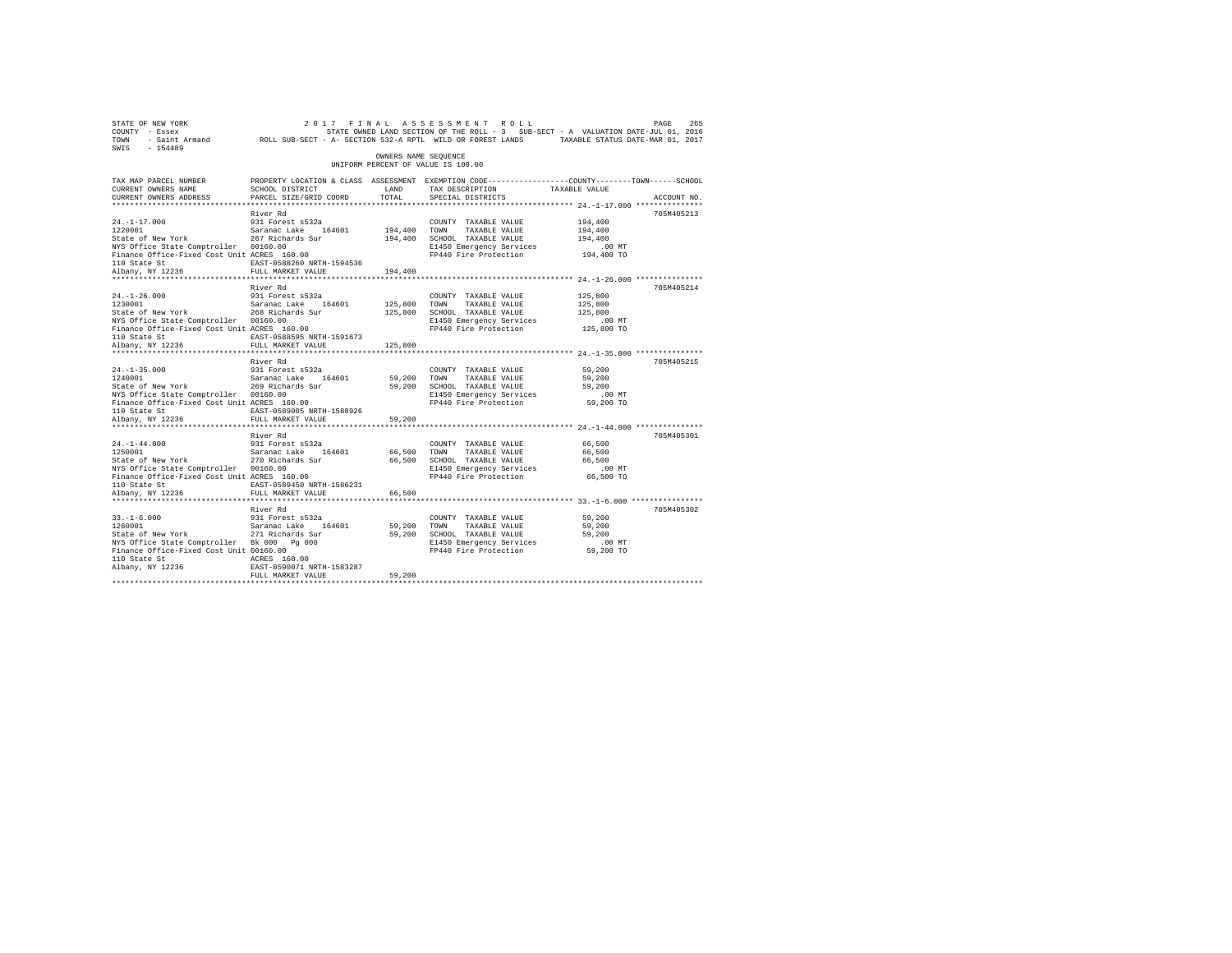| STATE OF NEW YORK<br>COUNTY - Essex<br>TOWN<br>$SWTS = 154489$                                                                                                                                                                                          |                                                                    |                         | 266 DE REW YORK 2017 FINAL ASSESSMENT ROLL (PAGE 266 PART ROLL)<br>Fasex - Essex STATE OWNED LAND SECTION OF THE ROLL -3 SUB-SECT - A VALUATION DATE-JUL 01, 2016<br>Saint Armand ROLL SUB-SECT - A-SECTION 532-A RPTL WILD OR FORES |                                           |             |
|---------------------------------------------------------------------------------------------------------------------------------------------------------------------------------------------------------------------------------------------------------|--------------------------------------------------------------------|-------------------------|--------------------------------------------------------------------------------------------------------------------------------------------------------------------------------------------------------------------------------------|-------------------------------------------|-------------|
|                                                                                                                                                                                                                                                         |                                                                    | OWNERS NAME SEQUENCE    | UNIFORM PERCENT OF VALUE IS 100.00                                                                                                                                                                                                   |                                           |             |
| TAX MAP PARCEL NUMBER<br>CURRENT OWNERS NAME<br>CURRENT OWNERS ADDRESS                                                                                                                                                                                  | SCHOOL DISTRICT<br>PARCEL SIZE/GRID COORD                          | LAND<br>TOTAL           | PROPERTY LOCATION & CLASS ASSESSMENT EXEMPTION CODE----------------COUNTY-------TOWN-----SCHOOL<br>TAX DESCRIPTION TAXABLE VALUE<br>SPECIAL DISTRICTS                                                                                |                                           | ACCOUNT NO. |
|                                                                                                                                                                                                                                                         |                                                                    |                         |                                                                                                                                                                                                                                      |                                           |             |
| $14. -1 - 19.000$<br>1270001<br>1270001 5aranac Lake 164601<br>Saranac Lake 164601<br>282 Richard Sur<br>NYS Office State Comptroller 00160.00<br>Finance Office-Fixed Cost Unit ACRES 160.00                                                           | River Rd<br>931 Forest s532a                                       | 189,300 TOWN            | COUNTY TAXABLE VALUE<br>TAXABLE VALUE<br>189,300 SCHOOL TAXABLE VALUE<br>E1451 Emergency Services<br>FP440 Fire Protection 189,300 TO                                                                                                | 189,300<br>189,300<br>189,300<br>$.00$ MT | 705M405303  |
| 110 State St<br>Albany, NY 12236                                                                                                                                                                                                                        | EAST-0591583 NRTH-1608618<br>FULL MARKET VALUE                     | 189,300                 |                                                                                                                                                                                                                                      |                                           |             |
| $14. - 1 - 30.000$<br>14.-1-30.000<br>1280001<br>1280001 Saranac Lake 164601<br>State of New York 283 Richard Sur<br>NYS Office State Comptroller 00160.00<br>Finance Office-Fixed Cost Unit ACRES 160.00                                               | River Rd<br>931 Forest s532a<br>EAST-0591925 NRTH-1606018          | 147,200 TOWN            | COUNTY TAXABLE VALUE<br>TAXABLE VALUE<br>147,200 SCHOOL TAXABLE VALUE<br>E1451 Emergency Services<br>FP440 Fire Protection 147,200 TO                                                                                                | 147,200<br>147,200<br>147,200<br>.00 MT   | 705M405304  |
| 110 State St<br>Albany, NY 12236                                                                                                                                                                                                                        | FULL MARKET VALUE                                                  | 147,200                 |                                                                                                                                                                                                                                      |                                           |             |
|                                                                                                                                                                                                                                                         | River Rd                                                           |                         |                                                                                                                                                                                                                                      |                                           | 705M405305  |
| $14. - 1 - 37.000$<br>14.-1-37.000 931 Forest s532a<br>1290001 - Saranac Lake 164601<br>State of New York 284 Richard Sur<br>NYS Office State Comptroller 00160.00<br>Finance Office-Fixed Cost Unit ACRES 160.00<br>110 State St                       | 931 Forest s532a<br>EAST-0592306 NRTH-1603345                      | 148,000                 | COUNTY TAXABLE VALUE<br>TOWN<br>TAXABLE VALUE<br>148,000 SCHOOL TAXABLE VALUE<br>E1451 Emergency Services<br>FP440 Fire Protection 148,000 TO                                                                                        | 148,000<br>148,000<br>148,000<br>$.00$ MT |             |
| Albany, NY 12236                                                                                                                                                                                                                                        | FULL MARKET VALUE                                                  | 148,000                 |                                                                                                                                                                                                                                      |                                           |             |
|                                                                                                                                                                                                                                                         | River Rd                                                           |                         |                                                                                                                                                                                                                                      |                                           | 705M405306  |
| $14. -1 - 45.000$<br>14.-1-45.000 931 Forest s532a<br>1300001 931 Saranac Lake 164601<br>State of New York 285 Richards Sur<br>NYS Office State Comptroller 00160.00<br>Finance Office-Fixed Cost Unit ACRES 160.00<br>110 State St<br>Albany, NY 12236 | 931 Forest s532a<br>EAST-0592678 NRTH-1600861<br>FULL MARKET VALUE | 103,600 TOWN<br>103,600 | COUNTY TAXABLE VALUE<br>TAXABLE VALUE<br>103,600 SCHOOL TAXABLE VALUE<br>E1451 Emergency Services<br>FP440 Fire Protection 103,600 TO                                                                                                | 103,600<br>103,600<br>103,600<br>$.00$ MT |             |
|                                                                                                                                                                                                                                                         | River Rd                                                           |                         |                                                                                                                                                                                                                                      |                                           | 705M405307  |
| $24. -1 - 9.000$<br>1310001 Saranac Lake 164601<br>State of New York 286 Richards Sur<br>NYS Office State Comptroller 00160.00<br>Finance Office-Fixed Cost Unit ACRES 160.00<br>110 State St                                                           | 931 Forest s532a<br>EAST-0593182 NRTH-1598186                      | 88,800                  | COUNTY TAXABLE VALUE<br>TAXABLE VALUE<br>TOWN<br>88,800 SCHOOL TAXABLE VALUE<br>E1450 Emergency Services<br>FP440 Fire Protection 88,800 TO                                                                                          | 88,800<br>88,800<br>88,800<br>$.00$ MT    |             |
| Albany, NY 12236                                                                                                                                                                                                                                        | FULL MARKET VALUE                                                  | 88,800                  |                                                                                                                                                                                                                                      |                                           |             |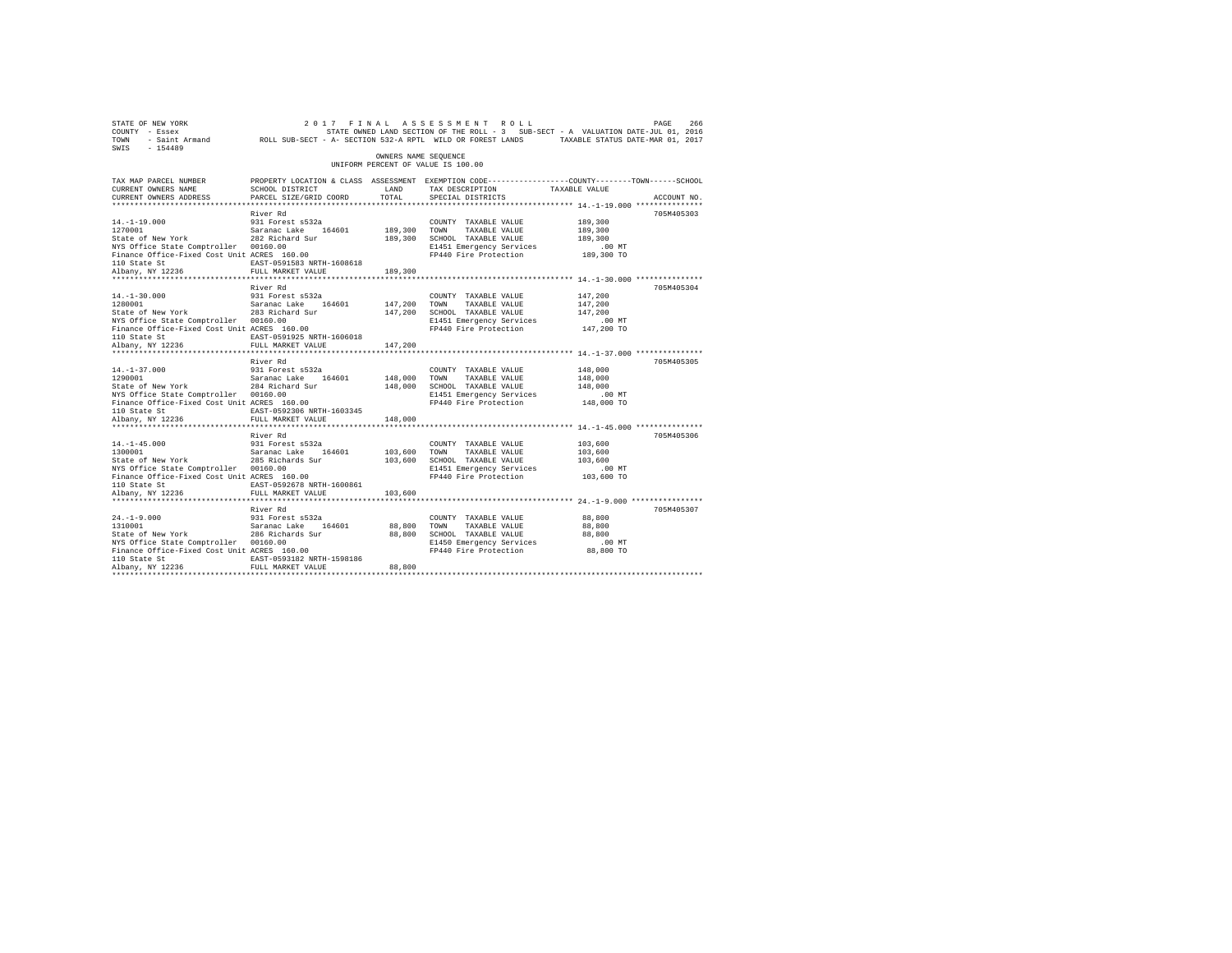| STATE OF NEW YORK<br>COUNTY - Essex<br>TOWN<br>SWTS<br>$-154489$                                                                                                                           |                                                                                                                                                   |                         | 2017 FINAL ASSESSMENT ROLL<br>STATE OWNED LAND SECTION OF THE ROLL - 3 SUB-SECT - A VALUATION DATE-JUL 01, 2016<br>- Saint Armand ROLL SUB-SECT - A- SECTION 532-A RPTL WILD OR FOREST LANDS TAXABLE STATUS DATE-MAR 01, 2017 |                                                         | 267<br>PAGE |
|--------------------------------------------------------------------------------------------------------------------------------------------------------------------------------------------|---------------------------------------------------------------------------------------------------------------------------------------------------|-------------------------|-------------------------------------------------------------------------------------------------------------------------------------------------------------------------------------------------------------------------------|---------------------------------------------------------|-------------|
|                                                                                                                                                                                            |                                                                                                                                                   | OWNERS NAME SEQUENCE    | UNIFORM PERCENT OF VALUE IS 100.00                                                                                                                                                                                            |                                                         |             |
| TAX MAP PARCEL NUMBER<br>CURRENT OWNERS NAME<br>CURRENT OWNERS ADDRESS                                                                                                                     | SCHOOL DISTRICT<br>PARCEL SIZE/GRID COORD                                                                                                         | LAND<br>TOTAL           | PROPERTY LOCATION & CLASS ASSESSMENT EXEMPTION CODE---------------COUNTY-------TOWN-----SCHOOL<br>TAX DESCRIPTION<br>SPECIAL DISTRICTS                                                                                        | TAXABLE VALUE                                           | ACCOUNT NO. |
|                                                                                                                                                                                            |                                                                                                                                                   |                         |                                                                                                                                                                                                                               |                                                         |             |
| $24. -1 - 16.000$<br>1320001<br>State of New York<br>NYS Office State Comptroller 00160.00<br>Finance Office-Fixed Cost Unit ACRES 160.00<br>110 State St                                  | River Rd<br>931 Forest s532a<br>Saranac Lake 164601<br>287 Richards Sur<br>EAST-0590914 NRTH-1594969                                              | 162.800 TOWN            | COUNTY TAXABLE VALUE<br>TAXABLE VALUE<br>162,800 SCHOOL TAXABLE VALUE<br>E1450 Emergency Services<br>FP440 Fire Protection                                                                                                    | 162,800<br>162,800<br>162,800<br>$.00$ MT<br>162,800 TO | 705M405308  |
| Albany, NY 12236                                                                                                                                                                           | FULL MARKET VALUE                                                                                                                                 | 162,800                 |                                                                                                                                                                                                                               |                                                         |             |
| $24. -1 - 27.000$<br>1330001<br>State of New York<br>wis UIIICE State Comptroller 00160.00<br>Finance Office-Fixed Cost Unit ACRES 160.00<br>110 Other<br>110 State St<br>Albany, NY 12236 | River Rd<br>931 Forest s532a<br>Saranac Lake 164601<br>288 Richards Sur<br>EAST-0591311 NRTH-1592142<br>DEED BOOK 144 PG-441<br>FULL MARKET VALUE | 103,600 TOWN<br>103,600 | COUNTY TAXABLE VALUE<br>TAXABLE VALUE<br>103,600 SCHOOL TAXABLE VALUE<br>E1450 Emergency Services<br>FP440 Fire Protection                                                                                                    | 103,600<br>103,600<br>103,600<br>$.00$ MT<br>103,600 TO | 705M405309  |
|                                                                                                                                                                                            |                                                                                                                                                   |                         |                                                                                                                                                                                                                               |                                                         |             |
| $24. -1 - 34.000$<br>1340001<br>State of New York<br>NYS Office State Comptroller 00160.00<br>Finance Office-Fixed Cost Unit ACRES 160.00<br>110 State St                                  | River Rd<br>931 Forest s532a<br>Saranac Lake 164601<br>289 Richards Sur<br>EAST-0591812 NRTH-1589323                                              | 59,200 TOWN             | COUNTY TAXABLE VALUE<br>TAXABLE VALUE<br>59,200 SCHOOL TAXABLE VALUE<br>E1450 Emergency Services<br>FP440 Fire Protection                                                                                                     | 59,200<br>59,200<br>59,200<br>$.00$ MT<br>59,200 TO     | 705M405310  |
| Albany, NY 12236                                                                                                                                                                           | FULL MARKET VALUE                                                                                                                                 | 59,200                  |                                                                                                                                                                                                                               |                                                         |             |
| $24. -1 - 45.000$<br>1350001<br>State of New York<br>NYS Office State Comptroller 00160.00<br>Finance Office-Fixed Cost Unit ACRES 160.00<br>110 State St<br>Albany, NY 12236              | River Rd<br>931 Forest s532a<br>Saranac Lake 164601<br>290 Richards Sur<br>EAST-0592257 NRTH-1586585<br>FULL MARKET VALUE                         | 100.500 TOWN<br>100,500 | COUNTY TAXABLE VALUE<br>TAXABLE VALUE<br>100,500 SCHOOL TAXABLE VALUE<br>E1450 Emergency Services<br>FP440 Fire Protection                                                                                                    | 100,500<br>100,500<br>100,500<br>$.00$ MT<br>100,500 TO | 705M405311  |
|                                                                                                                                                                                            |                                                                                                                                                   |                         |                                                                                                                                                                                                                               |                                                         |             |
| $33. -1 - 7.000$<br>1360001<br>State of New York<br>NYS Office State Comptroller 00150.00<br>Finance Office-Fixed Cost Unit ACRES 150.00<br>110 State St                                   | River Rd<br>931 Forest s532a<br>Saranac Lake 164601<br>291 Richards Sur<br>EAST-0592652 NRTH-1583638                                              | 77,000 TOWN<br>77,000   | COUNTY TAXABLE VALUE<br>TAXABLE VALUE<br>77,000 SCHOOL TAXABLE VALUE<br>E1450 Emergency Services<br>FP440 Fire Protection                                                                                                     | 77,000<br>77,000<br>77,000<br>$.00$ MT<br>77,000 TO     | 705M405312  |
| Albany, NY 12236                                                                                                                                                                           | FULL MARKET VALUE                                                                                                                                 |                         |                                                                                                                                                                                                                               |                                                         |             |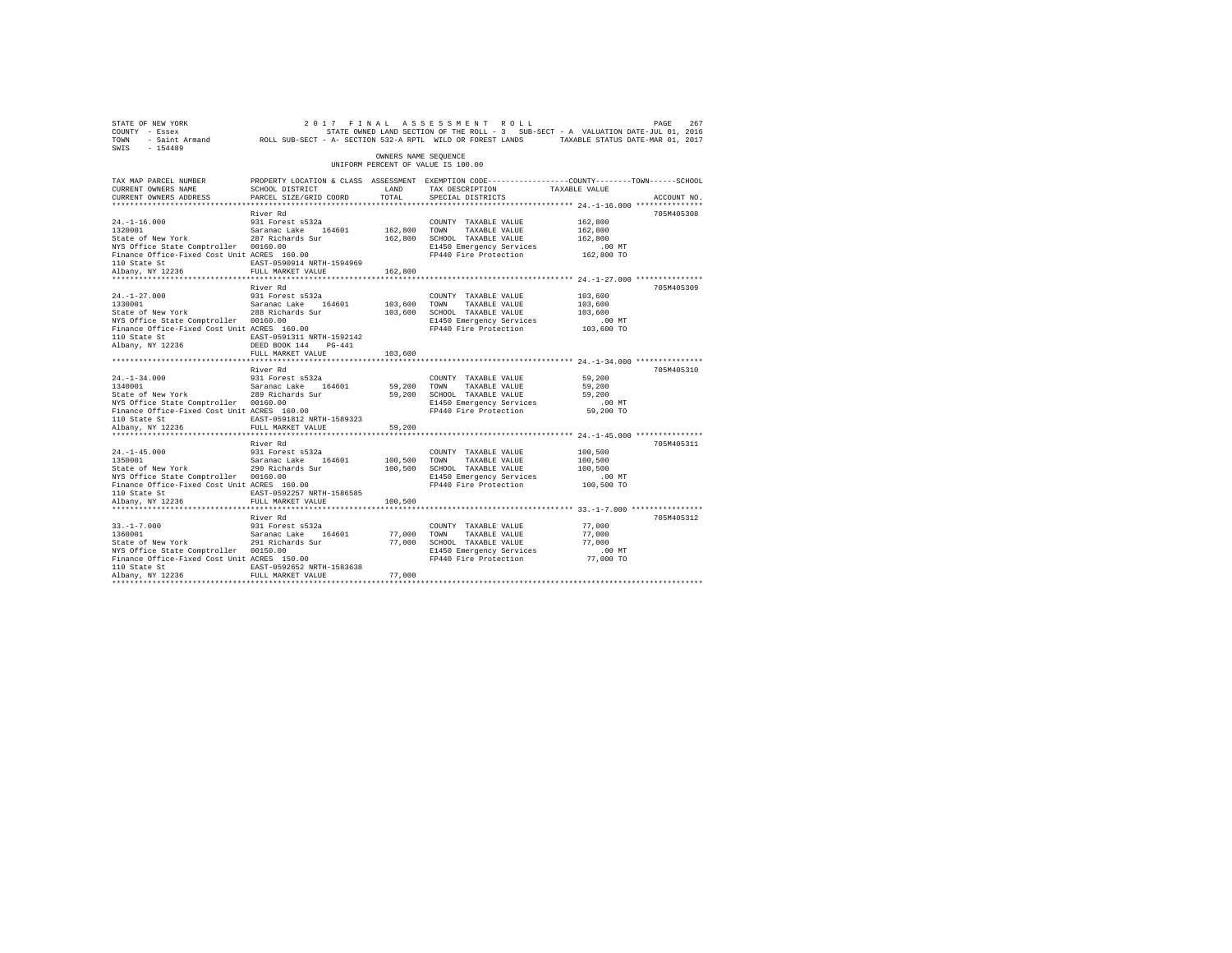| STATE OF NEW YORK<br>COUNTY - Essex<br>TOWN<br>SWIS - 154489                         | - Saint Armand MOLL SUB-SECT - A- SECTION 532-A RPTL WILD OR FOREST LANDS TAXABLE STATUS DATE-MAR 01, 2017                                  |                      | 2017 FINAL ASSESSMENT ROLL<br>STATE OWNED LAND SECTION OF THE ROLL - 3 SUB-SECT - A VALUATION DATE-JUL 01, 2016 |                        | PAGE<br>268 |
|--------------------------------------------------------------------------------------|---------------------------------------------------------------------------------------------------------------------------------------------|----------------------|-----------------------------------------------------------------------------------------------------------------|------------------------|-------------|
|                                                                                      |                                                                                                                                             | OWNERS NAME SEOUENCE | UNIFORM PERCENT OF VALUE IS 100.00                                                                              |                        |             |
| TAX MAP PARCEL NUMBER<br>CURRENT OWNERS NAME<br>CURRENT OWNERS ADDRESS               | PROPERTY LOCATION & CLASS ASSESSMENT EXEMPTION CODE---------------COUNTY-------TOWN-----SCHOOL<br>SCHOOL DISTRICT<br>PARCEL SIZE/GRID COORD | LAND<br>TOTAL.       | TAX DESCRIPTION<br>SPECIAL DISTRICTS                                                                            | TAXABLE VALUE          | ACCOUNT NO. |
|                                                                                      |                                                                                                                                             |                      |                                                                                                                 |                        |             |
|                                                                                      | River Rd                                                                                                                                    |                      |                                                                                                                 |                        | 705M405313  |
| $14. -1 - 18.000$<br>1370001                                                         | 931 Forest s532a                                                                                                                            |                      | COUNTY TAXABLE VALUE                                                                                            | 116,000                |             |
| State of New York                                                                    | Saranac Lake 164601                                                                                                                         | 116,000 TOWN         | TAXABLE VALUE<br>116,000 SCHOOL TAXABLE VALUE                                                                   | 116,000<br>116,000     |             |
|                                                                                      | 302 Richard Sur                                                                                                                             |                      | E1451 Emergency Services                                                                                        | .00 MT                 |             |
| NIS UIIICE State Comptroller 00120.00<br>Finance Office-Fixed Cost Unit ACRES 120.00 |                                                                                                                                             |                      | FP440 Fire Protection                                                                                           | 116,000 TO             |             |
| 110 State St                                                                         | EAST-0593832 NRTH-1608946                                                                                                                   |                      |                                                                                                                 |                        |             |
| Albany, NY 12236                                                                     | DEED BOOK 148 PG-437                                                                                                                        |                      |                                                                                                                 |                        |             |
|                                                                                      | FULL MARKET VALUE                                                                                                                           | 116,000              |                                                                                                                 |                        |             |
|                                                                                      |                                                                                                                                             |                      |                                                                                                                 |                        |             |
|                                                                                      | River Rd                                                                                                                                    |                      |                                                                                                                 |                        | 705M405314  |
| $14. -1 - 31.000$                                                                    | 931 Forest s532a                                                                                                                            |                      | COUNTY TAXABLE VALUE                                                                                            | 69,600                 |             |
| 1380001<br>State of New York 303 Richard Sur                                         | Saranac Lake 164601                                                                                                                         | 69,600               | TOWN<br>TAXABLE VALUE                                                                                           | 69,600<br>69,600       |             |
|                                                                                      |                                                                                                                                             |                      | 69,600 SCHOOL TAXABLE VALUE<br>E1451 Emergency Services                                                         | $.00$ MT               |             |
| NYS Office State Comptroller 00120.00<br>Finance Office-Fixed Cost Unit ACRES 120.00 |                                                                                                                                             |                      | FP440 Fire Protection                                                                                           | 69,600 TO              |             |
| 110 State St                                                                         | EAST-0594242 NRTH-1606287                                                                                                                   |                      |                                                                                                                 |                        |             |
| Albany, NY 12236                                                                     | FULL MARKET VALUE                                                                                                                           | 69,600               |                                                                                                                 |                        |             |
|                                                                                      |                                                                                                                                             | **************       | ********************************** 14.-1-36.000 ****************                                                |                        |             |
|                                                                                      | River Rd                                                                                                                                    |                      |                                                                                                                 |                        | 705M405315  |
| $14. - 1 - 36.000$                                                                   | 931 Forest s532a                                                                                                                            |                      | COUNTY TAXABLE VALUE                                                                                            | 150,800                |             |
| 1390001                                                                              | Saranac Lake 164601                                                                                                                         | 150,800 TOWN         | TAXABLE VALUE                                                                                                   | 150,800                |             |
| State of New York                                                                    | 304 Richard Sur                                                                                                                             |                      | 150,800 SCHOOL TAXABLE VALUE                                                                                    | 150,800                |             |
| NYS Office State Comptroller 00120.00<br>Finance Office-Fixed Cost Unit ACRES 120.00 |                                                                                                                                             |                      | E1451 Emergency Services<br>FP440 Fire Protection                                                               | $.00$ MT<br>150,800 TO |             |
| 110 State St                                                                         | EAST-0594591 NRTH-1603727                                                                                                                   |                      |                                                                                                                 |                        |             |
| Albany, NY 12236                                                                     | FULL MARKET VALUE                                                                                                                           | 150,800              |                                                                                                                 |                        |             |
|                                                                                      |                                                                                                                                             |                      |                                                                                                                 |                        |             |
|                                                                                      | River Rd                                                                                                                                    |                      |                                                                                                                 |                        | 705M405401  |
| $14. - 1 - 46.000$                                                                   | 931 Forest s532a                                                                                                                            |                      | COUNTY TAXABLE VALUE                                                                                            | 116,000                |             |
| 1400001                                                                              | Saranac Lake 164601                                                                                                                         | 116,000 TOWN         | TAXABLE VALUE                                                                                                   | 116,000                |             |
| State of New York                                                                    | 305 Richard Sur                                                                                                                             |                      | 116,000 SCHOOL TAXABLE VALUE                                                                                    | 116,000                |             |
| NYS Office State Comptroller 00120.00<br>Finance Office-Fixed Cost Unit ACRES 120.00 |                                                                                                                                             |                      | E1451 Emergency Services                                                                                        | $.00$ MT               |             |
|                                                                                      |                                                                                                                                             |                      | FP440 Fire Protection                                                                                           | 116,000 TO             |             |
| 110 State St<br>Albany, NY 12236                                                     | EAST-0594968 NRTH-1601105<br>FULL MARKET VALUE                                                                                              |                      |                                                                                                                 |                        |             |
|                                                                                      |                                                                                                                                             | 116,000              |                                                                                                                 |                        |             |
|                                                                                      | River Rd                                                                                                                                    |                      |                                                                                                                 |                        | 705M405402  |
| $24. -1 - 10.000$                                                                    | 931 Forest s532a                                                                                                                            |                      | COUNTY TAXABLE VALUE                                                                                            | 63,500                 |             |
|                                                                                      |                                                                                                                                             | 63,500 TOWN          | TAXABLE VALUE                                                                                                   | 63,500                 |             |
| 1410001 Saranac Lake 164601<br>State of New York 306 Richards Sur                    |                                                                                                                                             |                      | 63,500 SCHOOL TAXABLE VALUE                                                                                     | 63,500                 |             |
| NYS Office State Comptroller 00120.00                                                |                                                                                                                                             |                      | E1450 Emergency Services                                                                                        | $.00$ MT               |             |
| Finance Office-Fixed Cost Unit ACRES 120.00                                          |                                                                                                                                             |                      | FP440 Fire Protection                                                                                           | 63,500 TO              |             |
| 110 State St                                                                         | EAST-0595437 NRTH-1598508                                                                                                                   |                      |                                                                                                                 |                        |             |
| Albany, NY 12236                                                                     | FULL MARKET VALUE                                                                                                                           | 63,500               |                                                                                                                 |                        |             |
|                                                                                      |                                                                                                                                             |                      |                                                                                                                 |                        |             |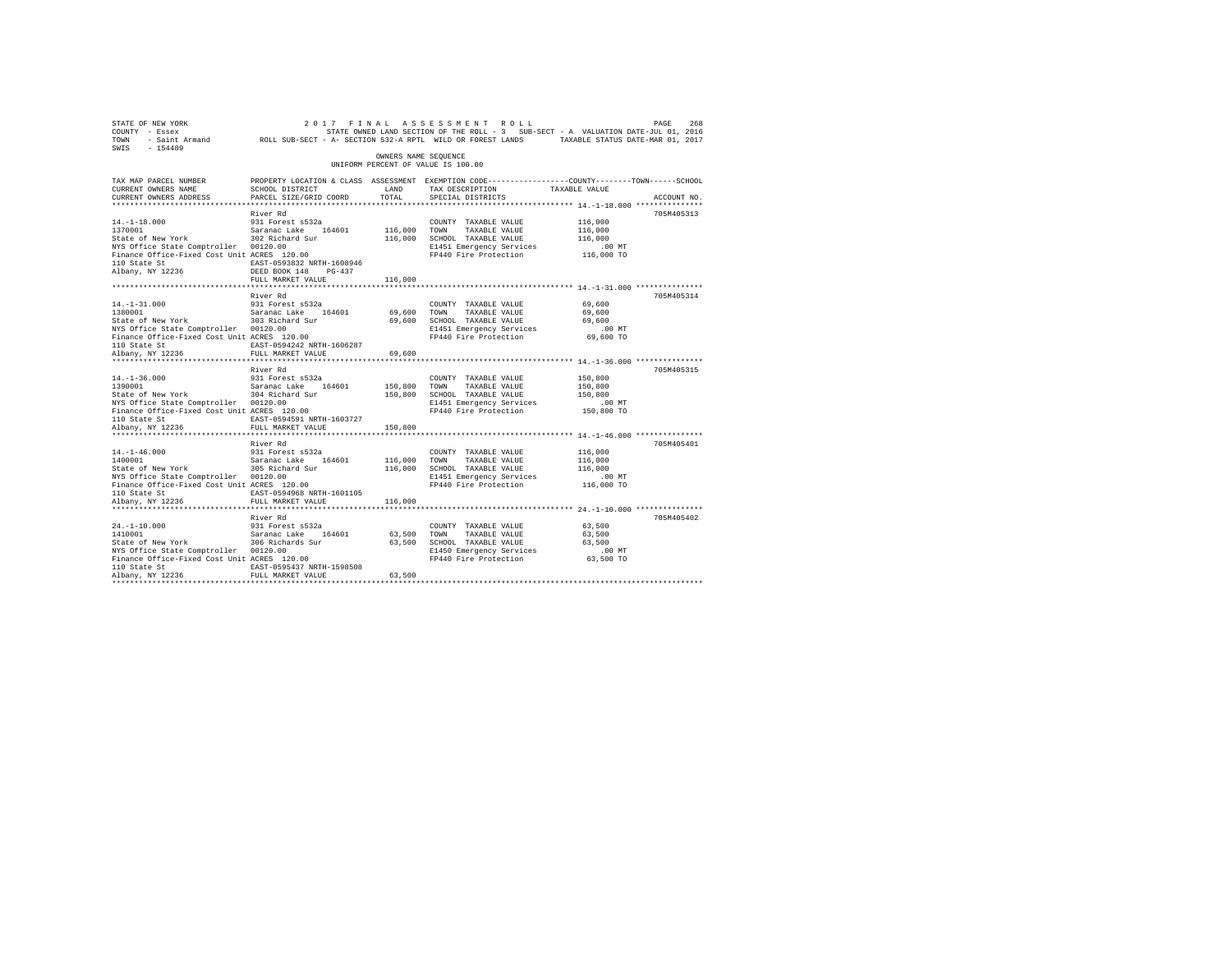| 269 PAGE 269 269 269 269 269 27 FINAL ASSESSMENT ROLL 2017 PAGE 269<br>COUNTY - Essex 57 STATE SONNED LAND SECTION OF THE ROLL - 3 SUB-SECT - A VALUATION DATE-JUL 01, 2016<br>2011 - Saint Armand 200LL SUB-SECT - A-SECTION 532-A<br>SWIS - 154489 |                                                                                                                    |                      |                                                                                                                  |                    |             |
|------------------------------------------------------------------------------------------------------------------------------------------------------------------------------------------------------------------------------------------------------|--------------------------------------------------------------------------------------------------------------------|----------------------|------------------------------------------------------------------------------------------------------------------|--------------------|-------------|
|                                                                                                                                                                                                                                                      |                                                                                                                    | OWNERS NAME SEOUENCE | UNIFORM PERCENT OF VALUE IS 100.00                                                                               |                    |             |
| TAX MAP PARCEL NUMBER<br>CURRENT OWNERS NAME                                                                                                                                                                                                         | PROPERTY LOCATION & CLASS ASSESSMENT EXEMPTION CODE----------------COUNTY-------TOWN-----SCHOOL<br>SCHOOL DISTRICT | LAND                 | TAX DESCRIPTION TAXABLE VALUE                                                                                    |                    |             |
| CURRENT OWNERS ADDRESS                                                                                                                                                                                                                               | PARCEL SIZE/GRID COORD                                                                                             | TOTAL                | SPECIAL DISTRICTS                                                                                                |                    | ACCOUNT NO. |
|                                                                                                                                                                                                                                                      |                                                                                                                    |                      |                                                                                                                  |                    |             |
|                                                                                                                                                                                                                                                      | River Rd                                                                                                           |                      |                                                                                                                  |                    | 705M405403  |
| 24.-1-15.000 931 Forest s532a<br>1420001 931 Saranac Lake 164601<br>State of New York 307 Richards Sur                                                                                                                                               |                                                                                                                    |                      | COUNTY TAXABLE VALUE                                                                                             | 75,400             |             |
|                                                                                                                                                                                                                                                      |                                                                                                                    |                      | 75,400 TOWN TAXABLE VALUE<br>75,400 SCHOOL TAXABLE VALUE                                                         | 75,400             |             |
|                                                                                                                                                                                                                                                      |                                                                                                                    |                      |                                                                                                                  | 75,400             |             |
| NYS Office State Comptroller 00120.00<br>Finance Office-Fixed Cost Unit ACRES 120.00                                                                                                                                                                 |                                                                                                                    |                      |                                                                                                                  |                    |             |
|                                                                                                                                                                                                                                                      |                                                                                                                    |                      |                                                                                                                  |                    |             |
| 110 State St<br>Albany, NY 12236                                                                                                                                                                                                                     | FULL MARKET VALUE                                                                                                  | 75,400               |                                                                                                                  |                    |             |
|                                                                                                                                                                                                                                                      |                                                                                                                    |                      |                                                                                                                  |                    |             |
|                                                                                                                                                                                                                                                      | River Rd                                                                                                           |                      |                                                                                                                  |                    | 705M405404  |
|                                                                                                                                                                                                                                                      |                                                                                                                    |                      | COUNTY TAXABLE VALUE                                                                                             | 58,000             |             |
| 24.-1-28.000 931 Forest s532a<br>1430001 931 Saranac Lake 164601<br>State of New York 308 Richards Sur                                                                                                                                               |                                                                                                                    | 58,000 TOWN          | TAXABLE VALUE                                                                                                    | 58,000             |             |
|                                                                                                                                                                                                                                                      |                                                                                                                    |                      | 58,000 SCHOOL TAXABLE VALUE                                                                                      | 58,000             |             |
| NYS Office State Comptroller 00120.00                                                                                                                                                                                                                |                                                                                                                    |                      | E1450 Emergency Services                                                                                         | .00MT              |             |
| Finance Office-Fixed Cost Unit ACRES 120.00                                                                                                                                                                                                          | t ACRES 120.00<br>EAST-0593675 NRTH-1592482                                                                        |                      | FP440 Fire Protection 58,000 TO                                                                                  |                    |             |
| 110 State St<br>Albany, NY 12236                                                                                                                                                                                                                     |                                                                                                                    |                      |                                                                                                                  |                    |             |
|                                                                                                                                                                                                                                                      | FULL MARKET VALUE                                                                                                  | 58,000               |                                                                                                                  |                    |             |
|                                                                                                                                                                                                                                                      | River Rd                                                                                                           |                      |                                                                                                                  |                    | 705M405405  |
| $24. -1 - 33.000$                                                                                                                                                                                                                                    |                                                                                                                    |                      | COUNTY TAXABLE VALUE                                                                                             | 57,400             |             |
|                                                                                                                                                                                                                                                      |                                                                                                                    |                      |                                                                                                                  | 57,400             |             |
| 24.-1-33.000 931 Forest s532a<br>1440001 - Saranac Lake 164601<br>State of New York 309 Richards Sur                                                                                                                                                 |                                                                                                                    |                      |                                                                                                                  | 57,400             |             |
| NYS Office State Comptroller 00120.00                                                                                                                                                                                                                |                                                                                                                    |                      | 57,400 TOWN TAXABLE VALUE<br>57,400 SCHOOL TAXABLE VALUE<br>E1450 Emergency Services<br>E1450 Emergency Services | $.00$ MT           |             |
| Finance Office-Fixed Cost Unit ACRES 120.00                                                                                                                                                                                                          |                                                                                                                    |                      | FP440 Fire Protection 57,400 TO                                                                                  |                    |             |
| 110 State St                                                                                                                                                                                                                                         | EAST-0594150 NRTH-1589614                                                                                          |                      |                                                                                                                  |                    |             |
| Albany, NY 12236                                                                                                                                                                                                                                     | FULL MARKET VALUE                                                                                                  | 57,400               |                                                                                                                  |                    |             |
|                                                                                                                                                                                                                                                      | ************************                                                                                           |                      | *************************** 24. -1-46.000 ***************                                                        |                    |             |
|                                                                                                                                                                                                                                                      | River Rd                                                                                                           |                      |                                                                                                                  |                    | 705M405406  |
| $24. -1 - 46.000$                                                                                                                                                                                                                                    |                                                                                                                    |                      | COUNTY TAXABLE VALUE                                                                                             | 115,500            |             |
| 24.-1-46.000 931 Forest s532a<br>1450001 931 Saranac Lake 164601<br>State of New York 310 Richards Sur                                                                                                                                               |                                                                                                                    | 115,500 TOWN         | TAXABLE VALUE<br>115,500 SCHOOL TAXABLE VALUE                                                                    | 115,500<br>115,500 |             |
| NYS Office State Comptroller 00120.00                                                                                                                                                                                                                |                                                                                                                    |                      | E1450 Emergency Services                                                                                         | $.00$ MT           |             |
| Finance Office-Fixed Cost Unit ACRES 120.00                                                                                                                                                                                                          |                                                                                                                    |                      | FP440 Fire Protection 115,500 TO                                                                                 |                    |             |
| 110 State St                                                                                                                                                                                                                                         | EAST-0594572 NRTH-1586867                                                                                          |                      |                                                                                                                  |                    |             |
| Albany, NY 12236                                                                                                                                                                                                                                     | FULL MARKET VALUE                                                                                                  | 115,500              |                                                                                                                  |                    |             |
|                                                                                                                                                                                                                                                      |                                                                                                                    |                      |                                                                                                                  |                    |             |
|                                                                                                                                                                                                                                                      | River Rd                                                                                                           |                      |                                                                                                                  |                    | 705M405407  |
| $14. - 1 - 10.000$<br>14.-1-10.000<br>1460001                                                                                                                                                                                                        | 931 Forest s532a                                                                                                   |                      | COUNTY TAXABLE VALUE                                                                                             | 112,900            |             |
| 1460001 Saranac Lake 164601<br>State of New York 321 Richard Sur                                                                                                                                                                                     |                                                                                                                    | 112,900 TOWN         | TAXABLE VALUE                                                                                                    | 112,900            |             |
|                                                                                                                                                                                                                                                      |                                                                                                                    |                      | 112,900 SCHOOL TAXABLE VALUE                                                                                     | 112,900            |             |
| NYS Office State Comptroller 00120.00<br>Finance Office-Fixed Cost Unit ACRES 120.00                                                                                                                                                                 |                                                                                                                    |                      | E1451 Emergency Services<br>FP440 Fire Protection 112,900 TO                                                     | $.00$ MT           |             |
| 110 State St                                                                                                                                                                                                                                         | EAST-0595870 NRTH-1611604                                                                                          |                      |                                                                                                                  |                    |             |
| Albany, NY 12236                                                                                                                                                                                                                                     | FULL MARKET VALUE                                                                                                  | 112,900              |                                                                                                                  |                    |             |
|                                                                                                                                                                                                                                                      |                                                                                                                    |                      |                                                                                                                  |                    |             |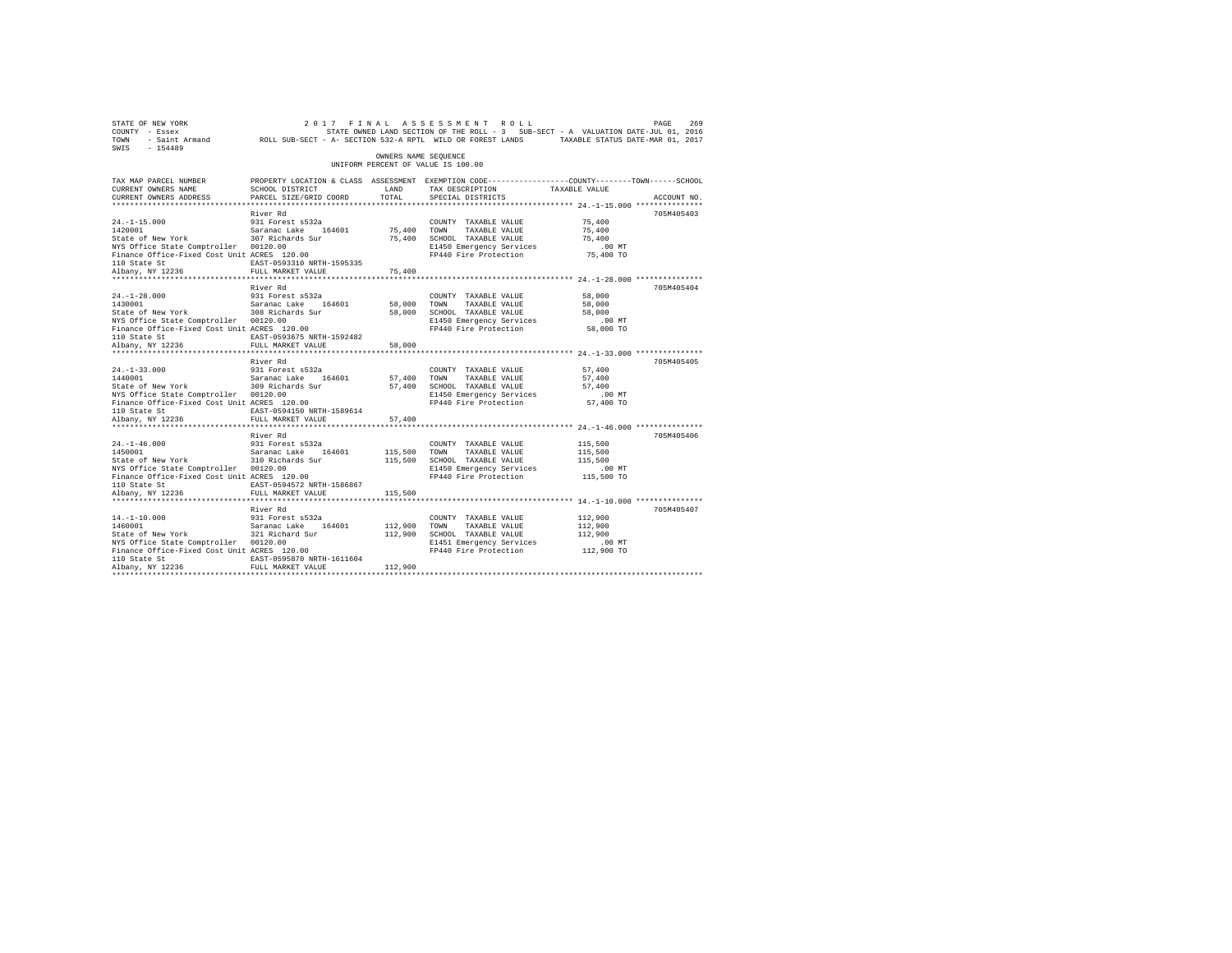| STATE OF NEW YORK<br>COUNTY - Essex<br>TOWN<br>$-154489$<br>SWIS                                                                                                               | - Saint Armand MCLL SUB-SECT - A- SECTION 532-A RPTL WILD OR FOREST LANDS                                                                                |                               | 2017 FINAL ASSESSMENT ROLL<br>STATE OWNED LAND SECTION OF THE ROLL - 3 SUB-SECT - A VALUATION DATE-JUL 01, 2016                         | TAXABLE STATUS DATE-MAR 01, 2017                       | PAGE<br>270 |
|--------------------------------------------------------------------------------------------------------------------------------------------------------------------------------|----------------------------------------------------------------------------------------------------------------------------------------------------------|-------------------------------|-----------------------------------------------------------------------------------------------------------------------------------------|--------------------------------------------------------|-------------|
|                                                                                                                                                                                |                                                                                                                                                          | OWNERS NAME SEOUENCE          | UNIFORM PERCENT OF VALUE IS 100.00                                                                                                      |                                                        |             |
| TAX MAP PARCEL NUMBER<br>CURRENT OWNERS NAME<br>CURRENT OWNERS ADDRESS                                                                                                         | SCHOOL DISTRICT<br>PARCEL SIZE/GRID COORD                                                                                                                | LAND<br>TOTAL.                | PROPERTY LOCATION & CLASS ASSESSMENT EXEMPTION CODE----------------COUNTY-------TOWN-----SCHOOL<br>TAX DESCRIPTION<br>SPECIAL DISTRICTS | TAXABLE VALUE                                          | ACCOUNT NO. |
|                                                                                                                                                                                | River Rd                                                                                                                                                 |                               |                                                                                                                                         |                                                        | 705M405408  |
| $14. -1 - 17.000$<br>1470001<br>State of New York<br>NYS Office State Comptroller 00160.00<br>Finance Office-Fixed Cost Unit ACRES 160.00<br>110 State St                      | 931 Forest s532a<br>Saranac Lake 164601<br>322 Richards Sur<br>EAST-0596201 NRTH-1609325                                                                 | 192,400<br>192,400            | COUNTY TAXABLE VALUE<br>TAXABLE VALUE<br>TOWN<br>SCHOOL TAXABLE VALUE<br>E1451 Emergency Services<br>FP440 Fire Protection              | 192,400<br>192,400<br>192,400<br>.00 MT<br>192,400 TO  |             |
| Albany, NY 12236                                                                                                                                                               | FULL MARKET VALUE                                                                                                                                        | 192,400                       |                                                                                                                                         |                                                        |             |
| $14. - 1 - 32.000$                                                                                                                                                             | River Rd<br>931 Forest s532a                                                                                                                             |                               | COUNTY TAXABLE VALUE                                                                                                                    | 110,700                                                | 705M405409  |
| 1480001<br>State of New York<br>NYS Office State Comptroller 00160.00<br>Finance Office-Fixed Cost Unit ACRES 160.00<br>110 State St                                           | Saranac Lake 164601<br>323 Richard Sur<br>EAST-0596556 NRTH-1606686                                                                                      | 110,700<br>110,700            | TOWN<br>TAXABLE VALUE<br>SCHOOL TAXABLE VALUE<br>E1451 Emergency Services<br>FP440 Fire Protection                                      | 110,700<br>110,700<br>.00MT<br>110,700 TO              |             |
| Albany, NY 12236                                                                                                                                                               | FULL MARKET VALUE                                                                                                                                        | 110,700                       |                                                                                                                                         |                                                        |             |
| *********************                                                                                                                                                          | ***********************<br>River Rd                                                                                                                      | ***********                   |                                                                                                                                         | ************************* 14.-1-35.000 *************** | 705M405410  |
| $14. -1 - 35.000$<br>1490001<br>State of New York<br>NYS Office State Comptroller 00160.00<br>Finance Office-Fixed Cost Unit ACRES 160.00<br>110 State St<br>Albany, NY 12236  | 931 Forest s532a<br>Saranac Lake<br>164601<br>324 Richard Sur<br>EAST-0596995 NRTH-1604041<br>FULL MARKET VALUE                                          | 137,000<br>137,000<br>137,000 | COUNTY TAXABLE VALUE<br>TOWN<br>TAXABLE VALUE<br>SCHOOL TAXABLE VALUE<br>E1451 Emergency Services<br>FP440 Fire Protection              | 137,000<br>137,000<br>137,000<br>.00MT<br>137,000 TO   |             |
|                                                                                                                                                                                | *********************                                                                                                                                    | *********                     | ************************************ 14.-1-47.000 ***************                                                                       |                                                        |             |
| $14. - 1 - 47.000$<br>1500001<br>State of New York<br>NYS Office State Comptroller 00160.00<br>Finance Office-Fixed Cost Unit ACRES 160.00<br>110 State St<br>Albany, NY 12236 | River Rd<br>931 Forest s532a<br>Saranac Lake<br>164601<br>325 Richard Sur<br>EAST-0597313 NRTH-1601416<br>DEED BOOK 162<br>$PG-205$<br>FULL MARKET VALUE | 188,200<br>188,200<br>188,200 | COUNTY TAXABLE VALUE<br>TAXABLE VALUE<br>TOWN<br>SCHOOL TAXABLE VALUE<br>E1451 Emergency Services<br>FP440 Fire Protection              | 188,200<br>188,200<br>188,200<br>.00 MT<br>188,200 TO  | 705M405411  |
|                                                                                                                                                                                |                                                                                                                                                          |                               |                                                                                                                                         |                                                        |             |
| $24. -1 - 11.000$<br>1510001<br>State of New York<br>NYS Office State Comptroller 00160.00<br>Finance Office-Fixed Cost Unit ACRES 160.00<br>110 State St<br>Albany, NY 12236  | River Rd<br>931 Forest s532a<br>Saranac Lake<br>164601<br>326 Richards Sur<br>EAST-0597824 NRTH-1598875<br>FULL MARKET VALUE                             | 118,000<br>118,000            | COUNTY TAXABLE VALUE<br>TOWN<br>TAXABLE VALUE<br>118,000 SCHOOL TAXABLE VALUE<br>E1450 Emergency Services<br>FP440 Fire Protection      | 118,000<br>118,000<br>118,000<br>.00 MT<br>118,000 TO  | 705M405412  |
|                                                                                                                                                                                |                                                                                                                                                          |                               |                                                                                                                                         |                                                        |             |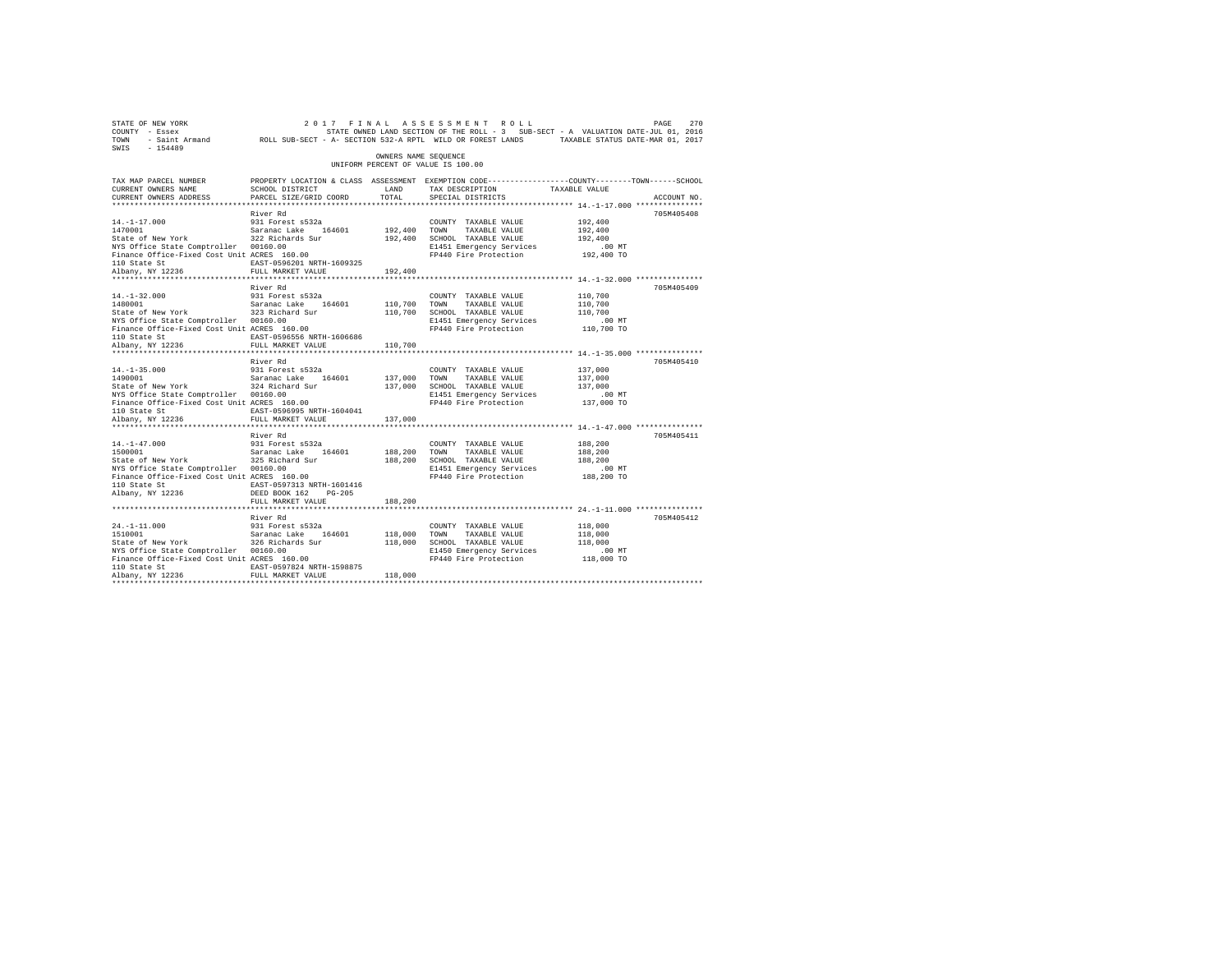| STATE OF NEW YORK<br>COUNTY - Essex<br>TOWN<br>SWIS<br>$-154489$            | - Saint Armand MOLL SUB-SECT - A- SECTION 532-A RPTL WILD OR FOREST LANDS |                      | 2017 FINAL ASSESSMENT<br>ROLL<br>STATE OWNED LAND SECTION OF THE ROLL - 3 SUB-SECT - A VALUATION DATE-JUL 01, 2016 | TAXABLE STATUS DATE-MAR 01, 2017 | PAGE<br>271 |
|-----------------------------------------------------------------------------|---------------------------------------------------------------------------|----------------------|--------------------------------------------------------------------------------------------------------------------|----------------------------------|-------------|
|                                                                             |                                                                           | OWNERS NAME SEQUENCE | UNIFORM PERCENT OF VALUE IS 100.00                                                                                 |                                  |             |
| TAX MAP PARCEL NUMBER<br>CURRENT OWNERS NAME                                | SCHOOL DISTRICT                                                           | LAND                 | PROPERTY LOCATION & CLASS ASSESSMENT EXEMPTION CODE---------------COUNTY-------TOWN-----SCHOOL<br>TAX DESCRIPTION  | TAXABLE VALUE                    |             |
| CURRENT OWNERS ADDRESS                                                      | PARCEL SIZE/GRID COORD                                                    | TOTAL                | SPECIAL DISTRICTS                                                                                                  |                                  | ACCOUNT NO. |
|                                                                             |                                                                           |                      |                                                                                                                    |                                  |             |
|                                                                             | River Rd                                                                  |                      |                                                                                                                    |                                  | 705M405413  |
| $24. -1 - 14.000$                                                           | 931 Forest s532a                                                          |                      | COUNTY TAXABLE VALUE                                                                                               | 59,200                           |             |
| 1520001                                                                     | Saranac Lake 164601                                                       | 59,200               | TOWN<br>TAXABLE VALUE                                                                                              | 59,200                           |             |
| State of New York                                                           | 327 Richards Sur                                                          | 59,200               | SCHOOL TAXABLE VALUE                                                                                               | 59,200                           |             |
| NYS Office State Comptroller 00160.00                                       |                                                                           |                      | E1450 Emergency Services                                                                                           | .00MT                            |             |
| Finance Office-Fixed Cost Unit ACRES 160.00<br>110 State St                 | EAST-0595616 NRTH-1595727                                                 |                      | FP440 Fire Protection                                                                                              | 59,200 TO                        |             |
| Albany, NY 12236                                                            | FULL MARKET VALUE                                                         | 59,200               |                                                                                                                    |                                  |             |
|                                                                             |                                                                           |                      |                                                                                                                    |                                  |             |
|                                                                             | River Rd                                                                  |                      |                                                                                                                    |                                  | 705M405414  |
| $24. -1 - 29.000$                                                           | 931 Forest s532a                                                          |                      | COUNTY TAXABLE VALUE                                                                                               | 74,000                           |             |
| 1530001                                                                     | Saranac Lake 164601                                                       | 74,000               | TOWN<br>TAXABLE VALUE                                                                                              | 74,000                           |             |
| State of New York                                                           | 328 Richards Sur                                                          | 74,000               | SCHOOL TAXABLE VALUE                                                                                               | 74,000                           |             |
| NYS Office State Comptroller 00160.00                                       |                                                                           |                      | E1450 Emergency Services                                                                                           | $.00$ $MT$                       |             |
| Finance Office-Fixed Cost Unit ACRES 160.00                                 |                                                                           |                      | FP440 Fire Protection                                                                                              | 74,000 TO                        |             |
| 110 State St                                                                | EAST-0596109 NRTH-1592797                                                 |                      |                                                                                                                    |                                  |             |
| Albany, NY 12236                                                            | FULL MARKET VALUE                                                         | 74,000               |                                                                                                                    |                                  |             |
| ***********************                                                     | ************************                                                  |                      |                                                                                                                    |                                  |             |
| $24. -1 - 32.000$                                                           | River Rd<br>931 Forest s532a                                              |                      |                                                                                                                    | 80,900                           | 705M405415  |
| 1540001                                                                     | Saranac Lake<br>164601                                                    | 80,900               | COUNTY TAXABLE VALUE<br>TOWN<br>TAXABLE VALUE                                                                      | 80,900                           |             |
| State of New York                                                           | 329 Richards Sur                                                          | 80,900               | SCHOOL TAXABLE VALUE                                                                                               | 80,900                           |             |
| NYS Office State Comptroller 00160.00                                       |                                                                           |                      | E1450 Emergency Services                                                                                           | .00 MT                           |             |
| Finance Office-Fixed Cost Unit ACRES 160.00                                 |                                                                           |                      | FP440 Fire Protection                                                                                              | 80,900 TO                        |             |
| 110 State St                                                                | EAST-0596523 NRTH-1589965                                                 |                      |                                                                                                                    |                                  |             |
| Albany, NY 12236                                                            | FULL MARKET VALUE                                                         | 80,900               |                                                                                                                    |                                  |             |
| *************************                                                   | *************************                                                 | **********           |                                                                                                                    |                                  |             |
|                                                                             | River Rd                                                                  |                      |                                                                                                                    |                                  | 705M405501  |
| $24. -1 - 47.000$                                                           | 931 Forest s532a                                                          |                      | COUNTY TAXABLE VALUE                                                                                               | 115,600                          |             |
| 1550001                                                                     | Saranac Lake<br>164601                                                    | 115,600              | TOWN<br>TAXABLE VALUE                                                                                              | 115,600                          |             |
| State of New York                                                           | 330 Richards Sur                                                          | 115,600              | SCHOOL TAXABLE VALUE                                                                                               | 115,600                          |             |
| NYS Office State Comptroller<br>Finance Office-Fixed Cost Unit ACRES 160.00 | 00160.00                                                                  |                      | E1450 Emergency Services<br>FP440 Fire Protection                                                                  | $.00$ MT<br>115,600 TO           |             |
| 110 State St                                                                | EAST-0597002 NRTH-1587155                                                 |                      |                                                                                                                    |                                  |             |
| Albany, NY 12236                                                            | FULL MARKET VALUE                                                         | 115,600              |                                                                                                                    |                                  |             |
|                                                                             |                                                                           |                      |                                                                                                                    |                                  |             |
|                                                                             | River Rd                                                                  |                      |                                                                                                                    |                                  | 705M405503  |
| $14. -1 - 12.000$                                                           | 931 Forest s532a                                                          |                      | COUNTY TAXABLE VALUE                                                                                               | 68,000                           |             |
| 1560001                                                                     | Saranac Lake<br>164601                                                    | 68,000               | TOWN<br>TAXABLE VALUE                                                                                              | 68,000                           |             |
| State of New York                                                           | 341 Richards Sur                                                          | 68,000               | SCHOOL TAXABLE VALUE                                                                                               | 68,000                           |             |
| NYS Office State Comptroller 00068.00                                       |                                                                           |                      | E1451 Emergency Services                                                                                           | .00MT                            |             |
| Finance Office-Fixed Cost Unit ACRES 68.00                                  |                                                                           |                      | FP440 Fire Protection                                                                                              | 68,000 TO                        |             |
| 110 State St                                                                | EAST-0598617 NRTH-1611530                                                 |                      |                                                                                                                    |                                  |             |
| Albany, NY 12236                                                            | DEED BOOK 133<br>$PG-360$                                                 | 68,000               |                                                                                                                    |                                  |             |
|                                                                             | FULL MARKET VALUE                                                         |                      |                                                                                                                    |                                  |             |
|                                                                             |                                                                           |                      |                                                                                                                    |                                  |             |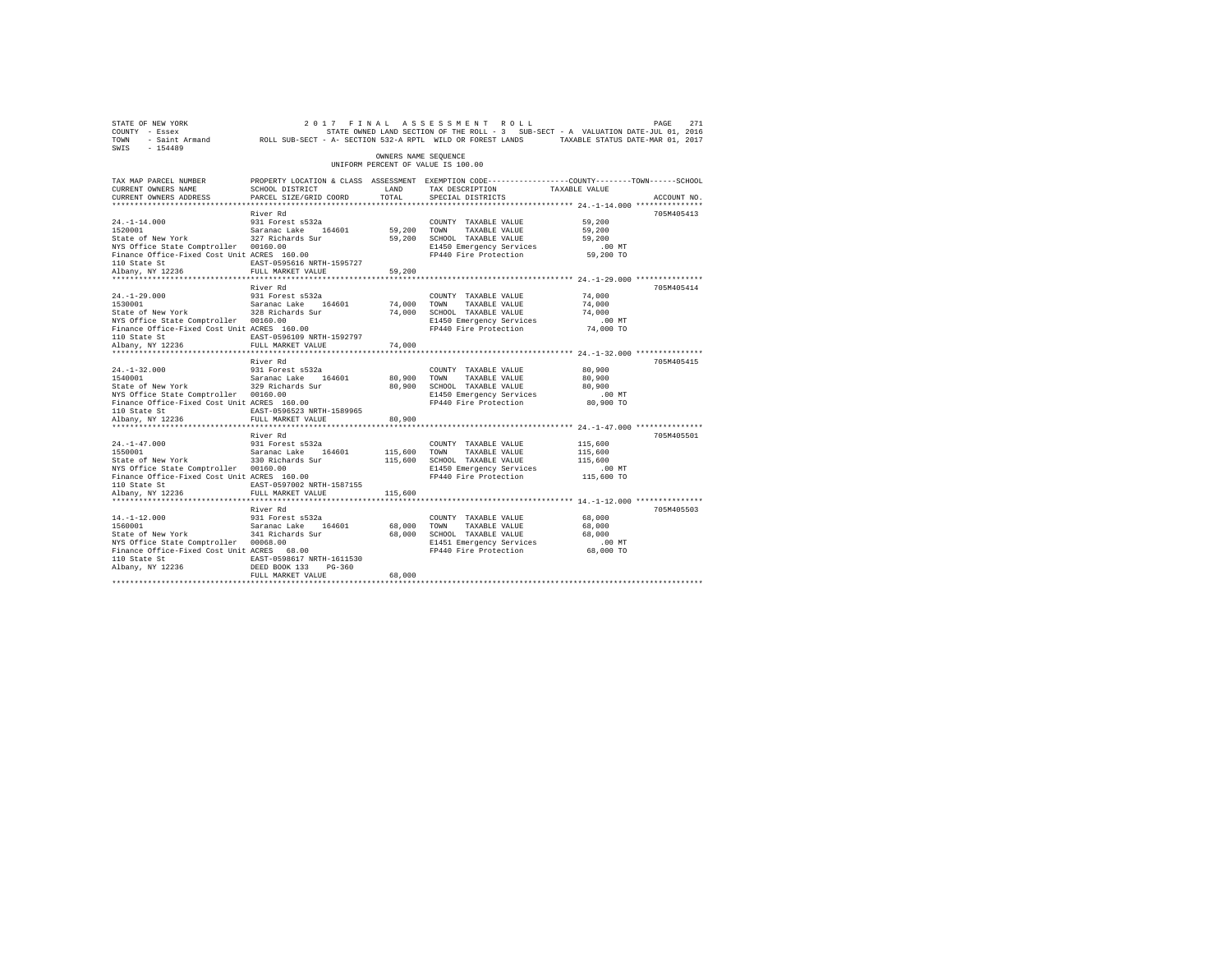| STATE OF NEW YORK<br>COUNTY - Essex<br>TOWN - Saint Armand ROLL SUB-SECT - A- SECTION 532-A RPTL WILD OR FOREST LANDS TAXABLE STATUS DATE-MAR 01, 2017<br>SWIS - 154489 |                                                                                                                                               |                      | 2017 FINAL ASSESSMENT ROLL<br>STATE OWNED LAND SECTION OF THE ROLL - 3 SUB-SECT - A VALUATION DATE-JUL 01, 2016 |                        | PAGE<br>272 |
|-------------------------------------------------------------------------------------------------------------------------------------------------------------------------|-----------------------------------------------------------------------------------------------------------------------------------------------|----------------------|-----------------------------------------------------------------------------------------------------------------|------------------------|-------------|
|                                                                                                                                                                         |                                                                                                                                               | OWNERS NAME SEQUENCE | UNIFORM PERCENT OF VALUE IS 100.00                                                                              |                        |             |
| TAX MAP PARCEL NUMBER<br>CURRENT OWNERS NAME<br>CURRENT OWNERS ADDRESS                                                                                                  | PROPERTY LOCATION & CLASS ASSESSMENT EXEMPTION CODE----------------COUNTY--------TOWN-----SCHOOL<br>SCHOOL DISTRICT<br>PARCEL SIZE/GRID COORD | LAND<br>TOTAL        | TAX DESCRIPTION<br>SPECIAL DISTRICTS                                                                            | TAXABLE VALUE          | ACCOUNT NO. |
|                                                                                                                                                                         | River Rd                                                                                                                                      |                      |                                                                                                                 |                        | 705M405504  |
| $14. -1 - 33.000$                                                                                                                                                       | 931 Forest s532a                                                                                                                              |                      | COUNTY TAXABLE VALUE                                                                                            | 259,000                |             |
| 1570001                                                                                                                                                                 | Saranac Lake 164601                                                                                                                           | 259,000 TOWN         | TAXABLE VALUE                                                                                                   | 259,000                |             |
| State of New York                                                                                                                                                       | 343 Richards Sur                                                                                                                              |                      | 259,000 SCHOOL TAXABLE VALUE                                                                                    | 259,000                |             |
| NYS Office State Comptroller 00160.00                                                                                                                                   |                                                                                                                                               |                      | E1451 Emergency Services<br>FP440 Fire Protection                                                               | $.00$ MT<br>259,000 TO |             |
|                                                                                                                                                                         |                                                                                                                                               |                      |                                                                                                                 |                        |             |
|                                                                                                                                                                         |                                                                                                                                               | 259,000              |                                                                                                                 |                        |             |
|                                                                                                                                                                         | River Rd                                                                                                                                      |                      |                                                                                                                 |                        | 705M405505  |
| $14. -1 - 14.001$                                                                                                                                                       | 931 Forest s532a                                                                                                                              |                      | COUNTY TAXABLE VALUE                                                                                            | 173,500                |             |
| 1580001                                                                                                                                                                 | Saranac Lake 164601<br>345 Richards Sur                                                                                                       | 173,500 TOWN         | TAXABLE VALUE                                                                                                   | 173,500                |             |
| State of New York                                                                                                                                                       |                                                                                                                                               |                      | 173,500 SCHOOL TAXABLE VALUE                                                                                    | 173,500                |             |
| NYS Office State Comptroller 00160.00<br>Finance Office-Fixed Cost Unit ACRES 160.00                                                                                    |                                                                                                                                               |                      | E1451 Emergency Services                                                                                        | $.00$ MT               |             |
|                                                                                                                                                                         |                                                                                                                                               |                      | FP440 Fire Protection                                                                                           | 173,500 TO             |             |
| 110 State St<br>Albany, NY 12236                                                                                                                                        | EAST-0600012 NRTH-1601866<br>DEED BOOK 196 PG-275                                                                                             |                      |                                                                                                                 |                        |             |
|                                                                                                                                                                         | FULL MARKET VALUE                                                                                                                             | 173,500              |                                                                                                                 |                        |             |
|                                                                                                                                                                         | River Rd                                                                                                                                      |                      |                                                                                                                 |                        | 705M405506  |
| $24. -1 - 12.000$                                                                                                                                                       | 931 Forest s532a                                                                                                                              |                      | COUNTY TAXABLE VALUE                                                                                            | 219,400                |             |
| 1590001                                                                                                                                                                 | Saranac Lake 164601                                                                                                                           | 219,400              | TOWN<br>TAXABLE VALUE                                                                                           | 219,400                |             |
| State of New York 346 Richards Sur                                                                                                                                      |                                                                                                                                               | 219,400              | SCHOOL TAXABLE VALUE                                                                                            | 219,400                |             |
| NYS Office State Comptroller 00160.00                                                                                                                                   |                                                                                                                                               |                      | E1450 Emergency Services                                                                                        | .00 MT                 |             |
| Finance Office-Fixed Cost Unit ACRES 160.00                                                                                                                             |                                                                                                                                               |                      | FP440 Fire Protection                                                                                           | 219,400 TO             |             |
| 110 State St                                                                                                                                                            | EAST-0600357 NRTH-1599178                                                                                                                     |                      |                                                                                                                 |                        |             |
| Albany, NY 12236                                                                                                                                                        | FULL MARKET VALUE                                                                                                                             | 219,400              |                                                                                                                 |                        |             |
|                                                                                                                                                                         | River Rd                                                                                                                                      |                      |                                                                                                                 |                        | 705M405507  |
| $24. -1 - 13.000$                                                                                                                                                       | 931 Forest s532a                                                                                                                              |                      | COUNTY TAXABLE VALUE                                                                                            | 81,400                 |             |
| 1600001                                                                                                                                                                 | Saranac Lake 164601                                                                                                                           | 81,400               | TOWN<br>TAXABLE VALUE                                                                                           | 81,400                 |             |
| State of New York<br>NYS Office State Comptroller 0160.00<br>Finance Office-Fixed Cost Unit ACRES 160.00                                                                |                                                                                                                                               | 81,400               | SCHOOL TAXABLE VALUE                                                                                            | 81,400                 |             |
|                                                                                                                                                                         |                                                                                                                                               |                      | E1450 Emergency Services                                                                                        | $.00$ MT               |             |
|                                                                                                                                                                         |                                                                                                                                               |                      | FP440 Fire Protection                                                                                           | 81,400 TO              |             |
| 110 State St                                                                                                                                                            | EAST-0598204 NRTH-1596020                                                                                                                     |                      |                                                                                                                 |                        |             |
| Albany, NY 12236                                                                                                                                                        | FULL MARKET VALUE                                                                                                                             | 81,400               |                                                                                                                 |                        |             |
|                                                                                                                                                                         |                                                                                                                                               |                      |                                                                                                                 |                        |             |
| $24. -1 - 30.000$                                                                                                                                                       | River Rd<br>931 Forest s532a                                                                                                                  |                      | COUNTY TAXABLE VALUE                                                                                            | 116,400                | 705M405508  |
| 1610001                                                                                                                                                                 | Saranac Lake 164601                                                                                                                           | 116,400 TOWN         | TAXABLE VALUE                                                                                                   | 116,400                |             |
| State of New York                                                                                                                                                       | 348 Richards Sur                                                                                                                              | 116,400              | SCHOOL TAXABLE VALUE                                                                                            | 116,400                |             |
| NYS Office State Comptroller 00160.00                                                                                                                                   |                                                                                                                                               |                      | E1450 Emergency Services                                                                                        | $.00$ MT               |             |
| Finance Office-Fixed Cost Unit ACRES 160.00                                                                                                                             |                                                                                                                                               |                      | FP440 Fire Protection                                                                                           | 116,400 TO             |             |
| 110 State St                                                                                                                                                            | EAST-0598731 NRTH-1593121                                                                                                                     |                      |                                                                                                                 |                        |             |
| Albany, NY 12236                                                                                                                                                        | FULL MARKET VALUE                                                                                                                             | 116,400              |                                                                                                                 |                        |             |
|                                                                                                                                                                         |                                                                                                                                               |                      |                                                                                                                 |                        |             |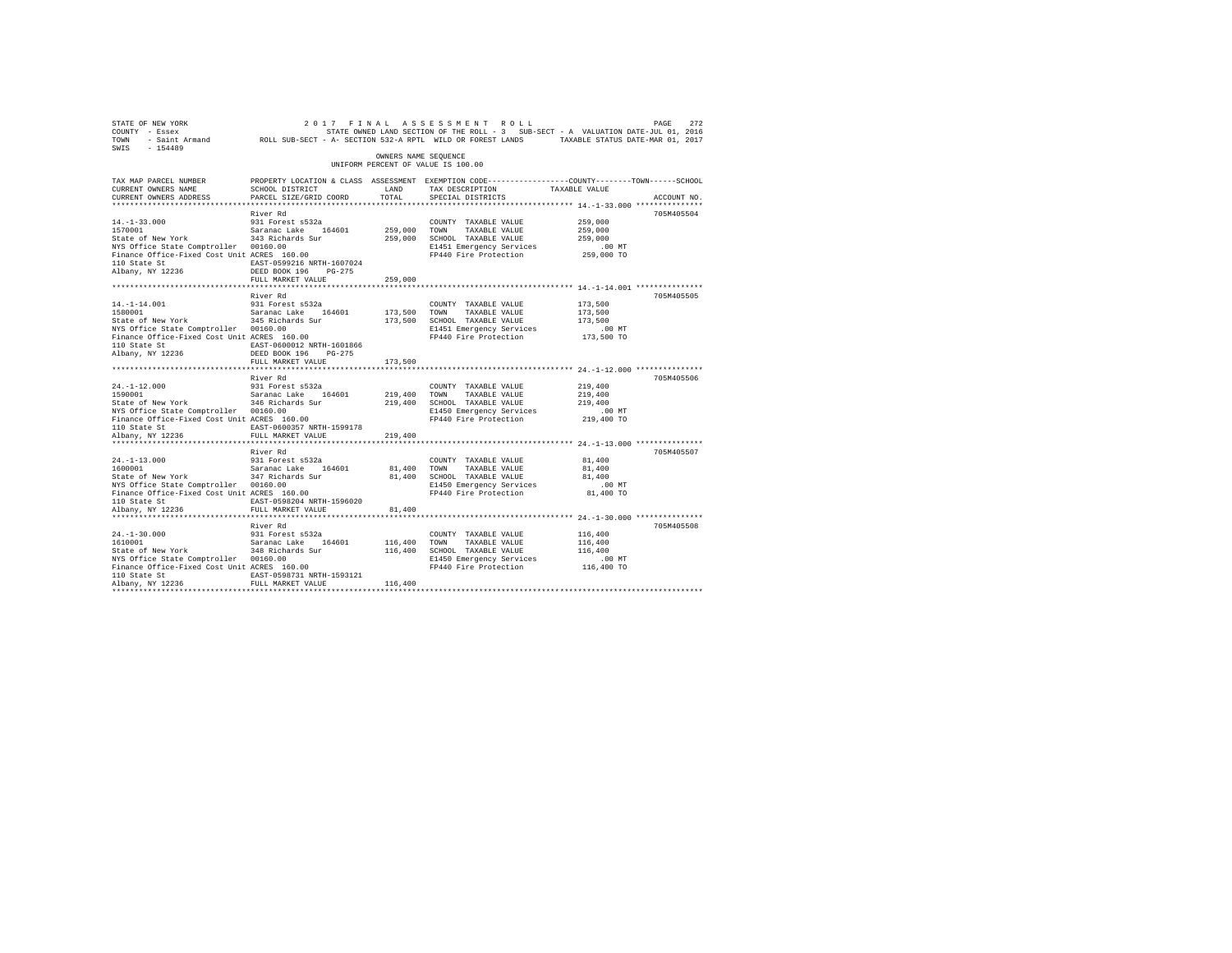| STATE OF NEW YORK<br>COUNTY - Essex<br>TOWN<br>SWIS<br>$-154489$                                                                                                                                                       | - Saint Armand MOLL SUB-SECT - A- SECTION 532-A RPTL WILD OR FOREST LANDS                                                                                |                       | 2017 FINAL ASSESSMENT ROLL<br>STATE OWNED LAND SECTION OF THE ROLL - 3 SUB-SECT - A VALUATION DATE-JUL 01, 2016                    | TAXABLE STATUS DATE-MAR 01, 2017                        | PAGE<br>273 |
|------------------------------------------------------------------------------------------------------------------------------------------------------------------------------------------------------------------------|----------------------------------------------------------------------------------------------------------------------------------------------------------|-----------------------|------------------------------------------------------------------------------------------------------------------------------------|---------------------------------------------------------|-------------|
|                                                                                                                                                                                                                        |                                                                                                                                                          | OWNERS NAME SEOUENCE  | UNIFORM PERCENT OF VALUE IS 100.00                                                                                                 |                                                         |             |
| TAX MAP PARCEL NUMBER<br>CURRENT OWNERS NAME<br>CURRENT OWNERS ADDRESS                                                                                                                                                 | PROPERTY LOCATION & CLASS ASSESSMENT EXEMPTION CODE---------------COUNTY-------TOWN------SCHOOL<br>SCHOOL DISTRICT<br>PARCEL SIZE/GRID COORD             | LAND<br>TOTAL         | TAX DESCRIPTION<br>SPECIAL DISTRICTS                                                                                               | TAXABLE VALUE                                           | ACCOUNT NO. |
| $24. -1 - 31.000$<br>1620001<br>State of New York<br>NYS Office State Comptroller 00160.00<br>Finance Office-Fixed Cost Unit ACRES 160.00<br>110 State St<br>Albany, NY 12236                                          | River Rd<br>931 Forest s532a<br>Saranac Lake 164601<br>349 Richards Sur<br>EAST-0599193 NRTH-1590225<br>FULL MARKET VALUE                                | 73,900 TOWN<br>73,900 | COUNTY TAXABLE VALUE<br>TAXABLE VALUE<br>73,900 SCHOOL TAXABLE VALUE<br>E1450 Emergency Services<br>FP440 Fire Protection          | 73,900<br>73,900<br>73,900<br>.00 MT<br>73,900 TO       | 705M405509  |
| *********************<br>$24. -1 - 48.000$                                                                                                                                                                             | River Rd<br>931 Forest s532a                                                                                                                             | *********             | COUNTY TAXABLE VALUE                                                                                                               | ************ 24.-1-48.000 ****************<br>96,200    | 705M405510  |
| 1630001<br>State of New York<br>NYS Office State Comptroller 00160.00<br>Finance Office-Fixed Cost Unit ACRES 160.00<br>110 State St<br>Albany, NY 12236                                                               | Saranac Lake 164601<br>350 Richards Sur<br>EAST-0599769 NRTH-1587500<br>FULL MARKET VALUE                                                                | 96,200<br>96,200      | TOWN<br>TAXABLE VALUE<br>96,200 SCHOOL TAXABLE VALUE<br>E1450 Emergency Services<br>FP440 Fire Protection                          | 96,200<br>96,200<br>$.00$ MT<br>96,200 TO               |             |
| $15. - 1 - 2.000$<br>1640001<br>State of New York<br>NYS Office State Comptroller ACRES 37.00<br>Finance Office-Fixed Cost Unit EAST-0600654 NRTH-1611753<br>110 State St<br>Albany, NY 12236<br>********************* | County Route 48<br>931 Forest s532a<br>Saranac Lake 164601<br>361 Richard Sur<br>DEED BOOK 133 PG-360<br>FULL MARKET VALUE                               | 37,000 TOWN<br>37,000 | COUNTY TAXABLE VALUE<br>TAXABLE VALUE<br>37,000 SCHOOL TAXABLE VALUE<br>E1451 Emergency Services<br>FP440 Fire Protection          | 37,000<br>37,000<br>37,000<br>$.00$ MT<br>37,000 TO     | 705M405512  |
| $15. - 1 - 48.000$<br>1650001<br>State of New York<br>NYS Office State Comptroller 00160.00<br>Finance Office-Fixed Cost Unit ACRES 160.00<br>110 State St                                                             | Goodspeed Ln<br>931 Forest s532a<br>Saranac Lake 164601<br>365 Richards Sur<br>EAST-0602630 NRTH-1602274                                                 | 142,100               | COUNTY TAXABLE VALUE<br>TOWN<br>TAXABLE VALUE<br>142,100 SCHOOL TAXABLE VALUE<br>E1451 Emergency Services<br>FP440 Fire Protection | 142,100<br>142,100<br>142,100<br>$.00$ MT<br>142,100 TO | 705M405513  |
| Albany, NY 12236                                                                                                                                                                                                       | DEED BOOK 196 PG-275<br>FULL MARKET VALUE<br>***************************                                                                                 | 142,100               |                                                                                                                                    |                                                         |             |
| $15. - 1 - 47.000$<br>1660001<br>State of New York<br>NYS Office State Comptroller 00160.00<br>Finance Office-Fixed Cost Unit ACRES 160.00<br>110 State St<br>Albany, NY 12236                                         | Goodspeed Ln<br>931 Forest s532a<br>Saranac Lake<br>164601<br>366 Richards Sur<br>EAST-0602948 NRTH-1599590<br>DEED BOOK 196 PG-275<br>FULL MARKET VALUE | 176,800<br>176,800    | COUNTY TAXABLE VALUE<br>TAXABLE VALUE<br>TOWN<br>176,800 SCHOOL TAXABLE VALUE<br>E1451 Emergency Services<br>FP440 Fire Protection | 176,800<br>176,800<br>176,800<br>$.00$ MT<br>176,800 TO | 705M405514  |
|                                                                                                                                                                                                                        |                                                                                                                                                          |                       |                                                                                                                                    |                                                         |             |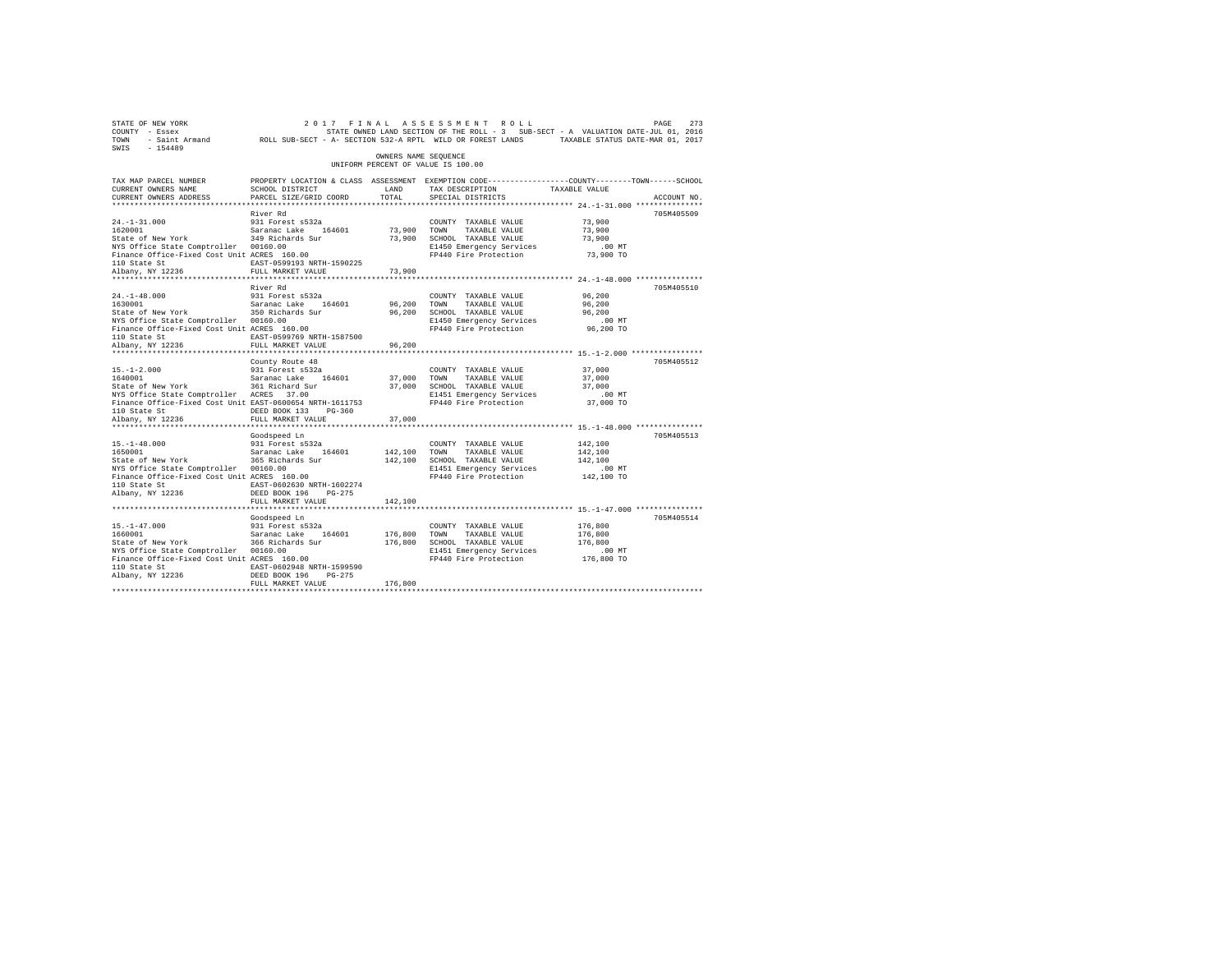| STATE OF NEW YORK<br>COUNTY - Essex<br>TOWN<br>SWIS<br>$-154489$                     | - Saint Armand MOLL SUB-SECT - A- SECTION 532-A RPTL WILD OR FOREST LANDS                                          |                      | 2017 FINAL ASSESSMENT ROLL                        | STATE OWNED LAND SECTION OF THE ROLL - 3 SUB-SECT - A VALUATION DATE-JUL 01, 2016<br>TAXABLE STATUS DATE-MAR 01, 2017 | PAGE<br>274 |
|--------------------------------------------------------------------------------------|--------------------------------------------------------------------------------------------------------------------|----------------------|---------------------------------------------------|-----------------------------------------------------------------------------------------------------------------------|-------------|
|                                                                                      |                                                                                                                    | OWNERS NAME SEQUENCE | UNIFORM PERCENT OF VALUE IS 100.00                |                                                                                                                       |             |
| TAX MAP PARCEL NUMBER<br>CURRENT OWNERS NAME                                         | PROPERTY LOCATION & CLASS ASSESSMENT EXEMPTION CODE---------------COUNTY-------TOWN------SCHOOL<br>SCHOOL DISTRICT | LAND                 | TAX DESCRIPTION                                   | TAXABLE VALUE                                                                                                         |             |
| CURRENT OWNERS ADDRESS                                                               | PARCEL SIZE/GRID COORD                                                                                             | TOTAL                | SPECIAL DISTRICTS                                 |                                                                                                                       | ACCOUNT NO. |
|                                                                                      |                                                                                                                    |                      |                                                   |                                                                                                                       |             |
|                                                                                      | Goodspeed Ln                                                                                                       |                      |                                                   |                                                                                                                       | 705M405515  |
| $15. - 1 - 43.000$                                                                   | 931 Forest s532a                                                                                                   |                      | COUNTY TAXABLE VALUE                              | 101,900                                                                                                               |             |
| 1670001                                                                              | Saranac Lake 164601                                                                                                | 101,900 TOWN         | TAXABLE VALUE                                     | 101,900                                                                                                               |             |
| State of New York                                                                    | 369 Richards Sur                                                                                                   | 101,900              | SCHOOL TAXABLE VALUE                              | 101,900                                                                                                               |             |
| NYS Office State Comptroller 00160.00<br>Finance Office-Fixed Cost Unit ACRES 160.00 |                                                                                                                    |                      | E1451 Emergency Services                          | .00 MT                                                                                                                |             |
| 110 State St                                                                         | EAST-0604605 NRTH-1607823                                                                                          |                      | FP440 Fire Protection                             | 101,900 TO                                                                                                            |             |
| Albany, NY 12236                                                                     | DEED BOOK 133 PG-057                                                                                               |                      |                                                   |                                                                                                                       |             |
|                                                                                      | FULL MARKET VALUE                                                                                                  | 101,900              |                                                   |                                                                                                                       |             |
|                                                                                      |                                                                                                                    |                      |                                                   |                                                                                                                       |             |
|                                                                                      | Goodspeed Ln                                                                                                       |                      |                                                   |                                                                                                                       | 705M405601  |
| $15. - 1 - 44.000$                                                                   | 931 Forest s532a                                                                                                   |                      | COUNTY TAXABLE VALUE                              | 145,500                                                                                                               |             |
| 1680001                                                                              | Saranac Lake 164601                                                                                                | 145,500              | TOWN<br>TAXABLE VALUE                             | 145,500                                                                                                               |             |
| State of New York                                                                    | 370 Richards Sur                                                                                                   | 145,500              | SCHOOL TAXABLE VALUE                              | 145,500                                                                                                               |             |
| NYS Office State Comptroller 00160.00                                                |                                                                                                                    |                      | E1451 Emergency Services                          | .00 MT                                                                                                                |             |
| Finance Office-Fixed Cost Unit ACRES 160.00                                          |                                                                                                                    |                      | FP440 Fire Protection                             | 145,500 TO                                                                                                            |             |
| 110 State St                                                                         | EAST-0604980 NRTH-1605231                                                                                          |                      |                                                   |                                                                                                                       |             |
| Albany, NY 12236                                                                     | DEED BOOK 196 PG-275                                                                                               |                      |                                                   |                                                                                                                       |             |
|                                                                                      | FULL MARKET VALUE                                                                                                  | 145,500              |                                                   |                                                                                                                       |             |
|                                                                                      |                                                                                                                    |                      |                                                   |                                                                                                                       |             |
|                                                                                      | Goodspeed Ln                                                                                                       |                      |                                                   |                                                                                                                       | 705M405602  |
| $15. - 1 - 45.000$                                                                   | 931 Forest s532a                                                                                                   |                      | COUNTY TAXABLE VALUE                              | 199,800                                                                                                               |             |
| 1690001                                                                              | Saranac Lake 164601                                                                                                | 199,800              | TOWN<br>TAXABLE VALUE                             | 199,800                                                                                                               |             |
| State of New York                                                                    | 371 Richards Sur                                                                                                   | 199,800              | SCHOOL TAXABLE VALUE                              | 199,800<br>$.00$ MT                                                                                                   |             |
| NYS Office State Comptroller 00160.00<br>Finance Office-Fixed Cost Unit ACRES 160.00 |                                                                                                                    |                      | E1451 Emergency Services<br>FP440 Fire Protection |                                                                                                                       |             |
| 110 State St                                                                         | EAST-0605359 NRTH-1602616                                                                                          |                      |                                                   | 199,800 TO                                                                                                            |             |
| Albany, NY 12236                                                                     | $PG-275$<br>DEED BOOK 196                                                                                          |                      |                                                   |                                                                                                                       |             |
|                                                                                      | FULL MARKET VALUE                                                                                                  | 199,800              |                                                   |                                                                                                                       |             |
|                                                                                      |                                                                                                                    |                      |                                                   |                                                                                                                       |             |
|                                                                                      | Goodspeed Ln                                                                                                       |                      |                                                   |                                                                                                                       | 705M405603  |
| $15. - 1 - 46.000$                                                                   | 931 Forest s532a                                                                                                   |                      | COUNTY TAXABLE VALUE                              | 111,000                                                                                                               |             |
| 1700001                                                                              | Saranac Lake 164601                                                                                                | 111,000              | TOWN<br>TAXABLE VALUE                             | 111,000                                                                                                               |             |
| State of New York                                                                    | 372 Richards Sur                                                                                                   | 111,000              | SCHOOL TAXABLE VALUE                              | 111,000                                                                                                               |             |
| NYS Office State Comptroller 00160.00                                                |                                                                                                                    |                      | E1451 Emergency Services                          | .00 MT                                                                                                                |             |
| Finance Office-Fixed Cost Unit ACRES 160.00                                          |                                                                                                                    |                      | FP440 Fire Protection                             | 111,000 TO                                                                                                            |             |
| 110 State St                                                                         | EAST-0605725 NRTH-1600044                                                                                          |                      |                                                   |                                                                                                                       |             |
| Albany, NY 12236                                                                     | DEED BOOK 196 PG-275                                                                                               |                      |                                                   |                                                                                                                       |             |
|                                                                                      | FULL MARKET VALUE                                                                                                  | 111,000              |                                                   |                                                                                                                       |             |
|                                                                                      |                                                                                                                    |                      |                                                   |                                                                                                                       |             |
|                                                                                      | Gillespie Dr                                                                                                       |                      |                                                   |                                                                                                                       | 705M405604  |
| $15. - 1 - 40.000$                                                                   | 931 Forest s532a                                                                                                   |                      | COUNTY TAXABLE VALUE                              | 143,100                                                                                                               |             |
| 1710001                                                                              | Saranac Lake 164601                                                                                                | 143,100              | TOWN<br>TAXABLE VALUE                             | 143,100                                                                                                               |             |
| State of New York                                                                    | 375 Richards Sur                                                                                                   | 143,100              | SCHOOL TAXABLE VALUE                              | 143,100                                                                                                               |             |
| NYS Office State Comptroller 00160.00<br>Finance Office-Fixed Cost Unit ACRES 160.00 |                                                                                                                    |                      | E1451 Emergency Services<br>FP440 Fire Protection | $.00$ MT<br>143,100 TO                                                                                                |             |
| 110 State St                                                                         | EAST-0607377 NRTH-1608312                                                                                          |                      |                                                   |                                                                                                                       |             |
| Albany, NY 12236                                                                     | FULL MARKET VALUE                                                                                                  | 143,100              |                                                   |                                                                                                                       |             |
|                                                                                      |                                                                                                                    |                      |                                                   |                                                                                                                       |             |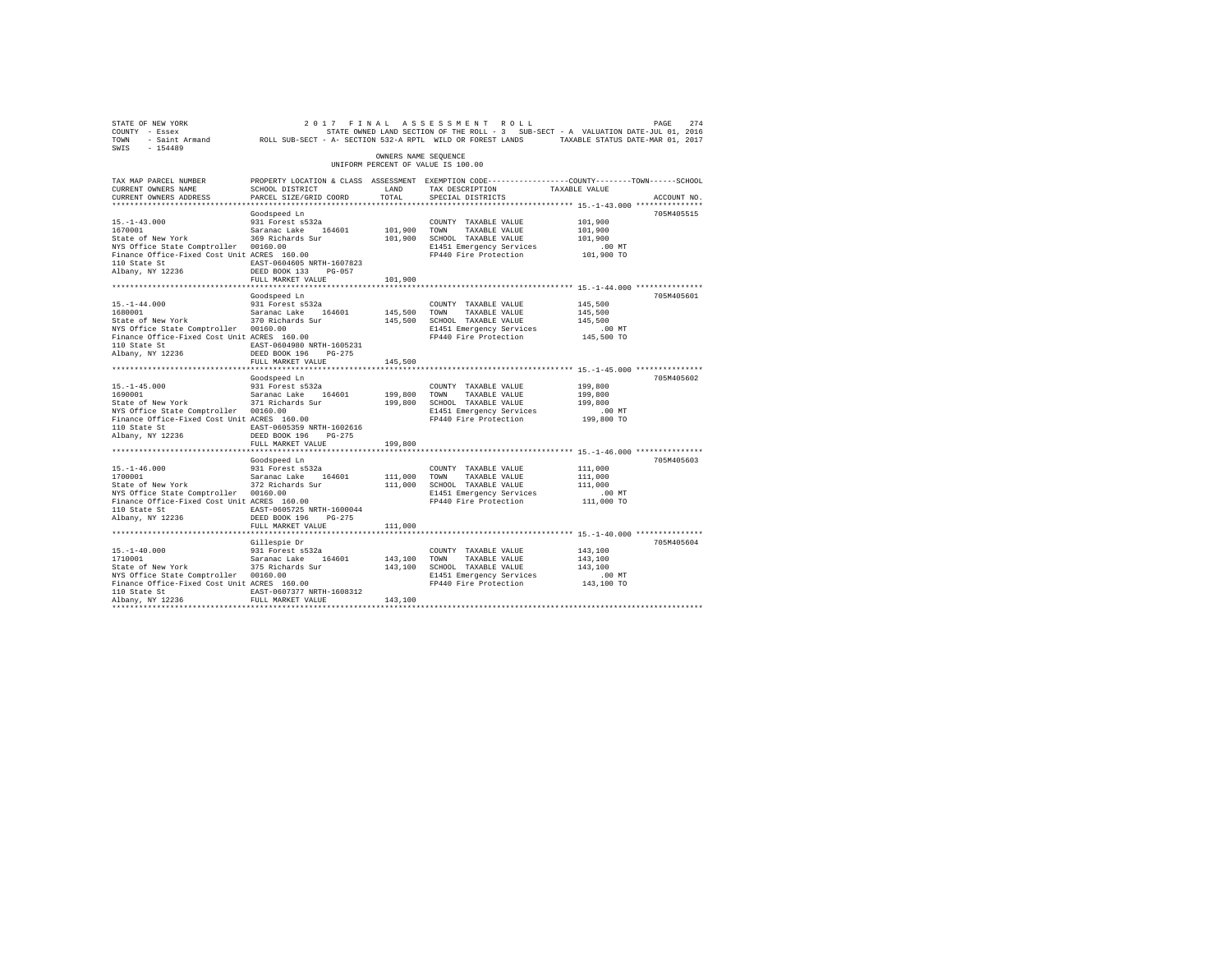| STATE OF NEW YORK<br>COUNTY - Essex<br>TOWN - Saint Armand ROLL SUB-SECT - A- SECTION 532-A RPTL WILD OR FOREST LANDS TAXABLE STATUS DATE-MAR 01, 2017<br>$-154489$<br>SWIS |                                                                                                                                              |                      | 2017 FINAL ASSESSMENT ROLL<br>STATE OWNED LAND SECTION OF THE ROLL - 3 SUB-SECT - A VALUATION DATE-JUL 01, 2016 |                    | PAGE<br>275 |
|-----------------------------------------------------------------------------------------------------------------------------------------------------------------------------|----------------------------------------------------------------------------------------------------------------------------------------------|----------------------|-----------------------------------------------------------------------------------------------------------------|--------------------|-------------|
|                                                                                                                                                                             |                                                                                                                                              | OWNERS NAME SEQUENCE | UNIFORM PERCENT OF VALUE IS 100.00                                                                              |                    |             |
| TAX MAP PARCEL NUMBER<br>CURRENT OWNERS NAME<br>CURRENT OWNERS ADDRESS                                                                                                      | PROPERTY LOCATION & CLASS ASSESSMENT EXEMPTION CODE---------------COUNTY-------TOWN------SCHOOL<br>SCHOOL DISTRICT<br>PARCEL SIZE/GRID COORD | LAND<br>TOTAL        | TAX DESCRIPTION<br>SPECIAL DISTRICTS                                                                            | TAXABLE VALUE      | ACCOUNT NO. |
|                                                                                                                                                                             |                                                                                                                                              |                      |                                                                                                                 |                    |             |
| $15. - 1 - 39.000$                                                                                                                                                          | Gillespie Dr<br>931 Forest s532a                                                                                                             |                      | COUNTY TAXABLE VALUE                                                                                            | 143,500            | 705M405605  |
| 1720001                                                                                                                                                                     |                                                                                                                                              | 143,500 TOWN         | TAXABLE VALUE                                                                                                   | 143,500            |             |
| State of New York                                                                                                                                                           | Saranac Lake 164601<br>376 Richards Sur                                                                                                      |                      | 143,500 SCHOOL TAXABLE VALUE                                                                                    | 143,500            |             |
| NYS Office State Comptroller 00160.00                                                                                                                                       |                                                                                                                                              |                      | E1451 Emergency Services                                                                                        | $.00$ MT           |             |
| Finance Office-Fixed Cost Unit ACRES 160.00                                                                                                                                 |                                                                                                                                              |                      | FP440 Fire Protection                                                                                           | 143,500 TO         |             |
| 110 State St                                                                                                                                                                | EAST-0607753 NRTH-1605599                                                                                                                    |                      |                                                                                                                 |                    |             |
| Albany, NY 12236                                                                                                                                                            | DEED BOOK 196 PG-275                                                                                                                         |                      |                                                                                                                 |                    |             |
|                                                                                                                                                                             | FULL MARKET VALUE                                                                                                                            | 143,500              |                                                                                                                 |                    |             |
|                                                                                                                                                                             |                                                                                                                                              |                      |                                                                                                                 |                    |             |
| $15. - 1 - 38.000$                                                                                                                                                          | NYS Route 3<br>931 Forest s532a                                                                                                              |                      | COUNTY TAXABLE VALUE                                                                                            | 148,000            | 705M405606  |
| 1730001                                                                                                                                                                     | Saranac Lake 164601                                                                                                                          | 148,000              | TAXABLE VALUE<br>TOWN                                                                                           | 148,000            |             |
| State of New York                                                                                                                                                           | 377 Richards Sur                                                                                                                             |                      | 148,000 SCHOOL TAXABLE VALUE                                                                                    | 148,000            |             |
| NYS Office State Comptroller 00160.00                                                                                                                                       |                                                                                                                                              |                      | E1451 Emergency Services                                                                                        | $.00$ MT           |             |
| NYS Office State Comptroller 00160.00<br>Finance Office-Fixed Cost Unit ACRES 160.00                                                                                        |                                                                                                                                              |                      | FP440 Fire Protection                                                                                           | 148,000 TO         |             |
| 110 State St                                                                                                                                                                | EAST-0608081 NRTH-1603030                                                                                                                    |                      |                                                                                                                 |                    |             |
| Albany, NY 12236                                                                                                                                                            | DEED BOOK 196 PG-275                                                                                                                         |                      |                                                                                                                 |                    |             |
|                                                                                                                                                                             | FULL MARKET VALUE                                                                                                                            | 148,000              |                                                                                                                 |                    |             |
|                                                                                                                                                                             |                                                                                                                                              | **************       |                                                                                                                 |                    |             |
|                                                                                                                                                                             | NYS Route 3                                                                                                                                  |                      |                                                                                                                 |                    | 705M405607  |
| $15. - 1 - 37.000$<br>1740001                                                                                                                                               | 931 Forest s532a<br>Saranac Lake 164601                                                                                                      | 103,600              | COUNTY TAXABLE VALUE<br>TOWN<br>TAXABLE VALUE                                                                   | 103,600<br>103,600 |             |
| State of New York                                                                                                                                                           | 378 Richards Sur                                                                                                                             | 103,600              | SCHOOL TAXABLE VALUE                                                                                            | 103,600            |             |
|                                                                                                                                                                             |                                                                                                                                              |                      | E1451 Emergency Services                                                                                        | $.00$ MT           |             |
| NYS Office State Comptroller 00160.00<br>Finance Office-Fixed Cost Unit ACRES 160.00                                                                                        |                                                                                                                                              |                      | FP440 Fire Protection                                                                                           | 103,600 TO         |             |
| 110 State St EAST-0608479 NRTH-1600440                                                                                                                                      |                                                                                                                                              |                      |                                                                                                                 |                    |             |
| Albany, NY 12236                                                                                                                                                            | DEED BOOK 196 PG-275                                                                                                                         |                      |                                                                                                                 |                    |             |
|                                                                                                                                                                             | FULL MARKET VALUE                                                                                                                            | 103,600              |                                                                                                                 |                    |             |
|                                                                                                                                                                             | *************************                                                                                                                    |                      |                                                                                                                 |                    |             |
|                                                                                                                                                                             | Gillespie Dr                                                                                                                                 |                      |                                                                                                                 |                    | 705M405608  |
| $15. - 1 - 32.000$                                                                                                                                                          | 931 Forest s532a                                                                                                                             | 177.800 TOWN         | COUNTY TAXABLE VALUE<br>TAXABLE VALUE                                                                           | 177,800<br>177,800 |             |
|                                                                                                                                                                             |                                                                                                                                              |                      | 177,800 SCHOOL TAXABLE VALUE                                                                                    | 177,800            |             |
|                                                                                                                                                                             |                                                                                                                                              |                      | E1451 Emergency Services                                                                                        | $.00$ MT           |             |
|                                                                                                                                                                             |                                                                                                                                              |                      | FP440 Fire Protection                                                                                           | 177,800 TO         |             |
|                                                                                                                                                                             |                                                                                                                                              |                      |                                                                                                                 |                    |             |
| Albany, NY 12236                                                                                                                                                            | DEED BOOK 196 PG-275                                                                                                                         |                      |                                                                                                                 |                    |             |
|                                                                                                                                                                             | FULL MARKET VALUE                                                                                                                            | 177,800              |                                                                                                                 |                    |             |
|                                                                                                                                                                             |                                                                                                                                              |                      |                                                                                                                 |                    |             |
|                                                                                                                                                                             | Gillespie Dr                                                                                                                                 |                      |                                                                                                                 |                    | 705M405609  |
| $15. - 1 - 33.000$<br>1760001                                                                                                                                               | 931 Forest s532a<br>Saranac Lake 164601                                                                                                      | 163,400 TOWN         | COUNTY TAXABLE VALUE<br>TAXABLE VALUE                                                                           | 163,400<br>163,400 |             |
| State of New York                                                                                                                                                           | 381 Richards Sur                                                                                                                             |                      | 163,400 SCHOOL TAXABLE VALUE                                                                                    | 163,400            |             |
| NYS Office State Comptroller 00160.00                                                                                                                                       |                                                                                                                                              |                      | E1451 Emergency Services                                                                                        | $.00$ MT           |             |
| Finance Office-Fixed Cost Unit ACRES 160.00                                                                                                                                 |                                                                                                                                              |                      | FP440 Fire Protection                                                                                           | 163,400 TO         |             |
| 110 State St EAST-0610154 NRTH-1608714                                                                                                                                      |                                                                                                                                              |                      |                                                                                                                 |                    |             |
| Albany, NY 12236                                                                                                                                                            | DEED BOOK 196 PG-275                                                                                                                         |                      |                                                                                                                 |                    |             |
|                                                                                                                                                                             | FULL MARKET VALUE                                                                                                                            | 163,400              |                                                                                                                 |                    |             |
|                                                                                                                                                                             |                                                                                                                                              |                      |                                                                                                                 |                    |             |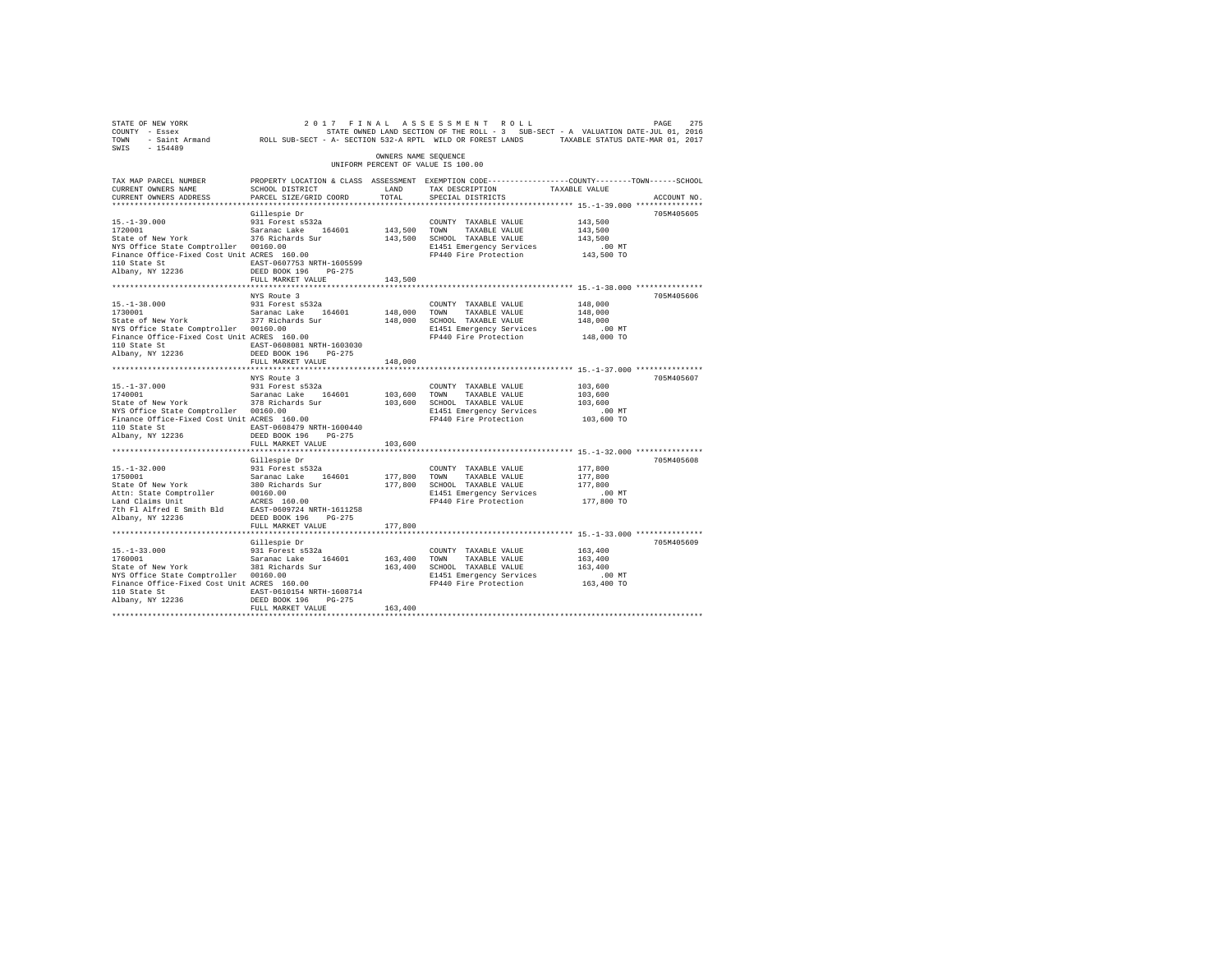| STATE OF NEW YORK<br>COUNTY - Essex<br>TOWN<br>SWIS - 154489                                                                                                                                                        | - Essex Particular Districts of the Section of the RULL - 3 SUP-SECT A VALUATION DATE-ULL UI, 2010<br>Saint Armand ROLL SUB-SECT - A- SECTION 532-A RPTL WILD OR FOREST LANDS TAXABLE STATUS DATE-MAR 01, 2017 | OWNERS NAME SEQUENCE            | 2017 FINAL ASSESSMENT ROLL<br>STATE OWNED LAND SECTION OF THE ROLL - 3 SUB-SECT - A VALUATION DATE-JUL 01, 2016              |                                                   | PAGE<br>276 |
|---------------------------------------------------------------------------------------------------------------------------------------------------------------------------------------------------------------------|----------------------------------------------------------------------------------------------------------------------------------------------------------------------------------------------------------------|---------------------------------|------------------------------------------------------------------------------------------------------------------------------|---------------------------------------------------|-------------|
|                                                                                                                                                                                                                     |                                                                                                                                                                                                                |                                 | UNIFORM PERCENT OF VALUE IS 100.00                                                                                           |                                                   |             |
| TAX MAP PARCEL NUMBER<br>CURRENT OWNERS NAME<br>CURRENT OWNERS ADDRESS                                                                                                                                              | PROPERTY LOCATION & CLASS ASSESSMENT EXEMPTION CODE----------------COUNTY-------TOWN------SCHOOL<br>SCHOOL DISTRICT<br>PARCEL SIZE/GRID COORD                                                                  | LAND<br>TOTAL                   | TAX DESCRIPTION<br>SPECIAL DISTRICTS                                                                                         | TAXABLE VALUE                                     | ACCOUNT NO. |
| $15. - 1 - 34.000$<br>1770001<br>State of New York 382 Richards Sur<br>NYS Office State Comptroller 00160.00<br>Finance Office-Fixed Cost Unit ACRES 160.00<br>110 State St<br>Albany, NY 12236 DEED BOOK 196       | Roseman Rd<br>931 Forest s532a<br>Saranac Lake 164601<br>EAST-0610501 NRTH-1605930<br>PG-275<br>FULL MARKET VALUE                                                                                              | 95,900 TOWN<br>95,900<br>95,900 | COUNTY TAXABLE VALUE<br>TAXABLE VALUE<br>SCHOOL TAXABLE VALUE<br>E1451 Emergency Services<br>FP440 Fire Protection 95,900 TO | 95,900<br>95,900<br>95,900<br>$.00$ MT            | 705M405610  |
| $15. - 1 - 35.000$<br>1780001 Saranac Lake 164601<br>State of New York 383 Richards Sur<br>NYS Office State Comptroller 00160.00<br>Finance Office-Fixed Cost Unit ACRES 160.00<br>110 State St<br>Albany, NY 12236 | NYS Route 3<br>931 Forest s532a<br>EAST-0610871 NRTH-1603377<br>DEED BOOK 196 PG-275<br>FULL MARKET VALUE                                                                                                      | 96,200 TOWN<br>96,200<br>96,200 | COUNTY TAXABLE VALUE 96,200<br>TAXABLE VALUE<br>SCHOOL TAXABLE VALUE<br>E1451 Emergency Services<br>FP440 Fire Protection    | 96,200<br>96,200<br>$.00$ MT<br>96,200 TO         | 705M405611  |
| $15. - 1 - 36.000$<br>1790001<br>State of New York<br>NYS Office State Comptroller 00160.00<br>Finance Office-Fixed Cost Unit ACRES 160.00<br>110 State St<br>Albany, NY 12236                                      | NYS Route 3<br>931 Forest s532a<br>Saranac Lake     164601<br>384 Richards Sur<br>EAST-0611236 NRTH-1600734<br>DEED BOOK 196<br>$PG-275$<br>FULL MARKET VALUE                                                  | 59,200<br>59,200<br>59,200      | COUNTY TAXABLE VALUE<br>TOWN<br>TAXABLE VALUE<br>SCHOOL TAXABLE VALUE<br>E1451 Emergency Services<br>FP440 Fire Protection   | 59,200<br>59,200<br>59,200<br>.00 MT<br>59,200 TO | 705M405612  |
| $999.99 - 1 - 6.000$<br>8888888<br>NYS Office State Comptroller 2017 Aggregate Assessment 1798,860 SCHOOL TAXABLE VALUE<br>Finance Office-Fixed Cost Unit All Purposes<br>110 State St<br>Albany, NY 12236          | Errata<br>991 Adirondack p<br>Saranac Lake 1<br>164601 0 TOWN<br>EAST-0564000 NRTH-1592000<br>FULL MARKET VALUE                                                                                                | 1798,860                        | COUNTY TAXABLE VALUE<br>TAXABLE VALUE<br>FP440 Fire Protection                                                               | 1798,860<br>1798,860<br>1798,860<br>1798,860 TO   | 705Z011001  |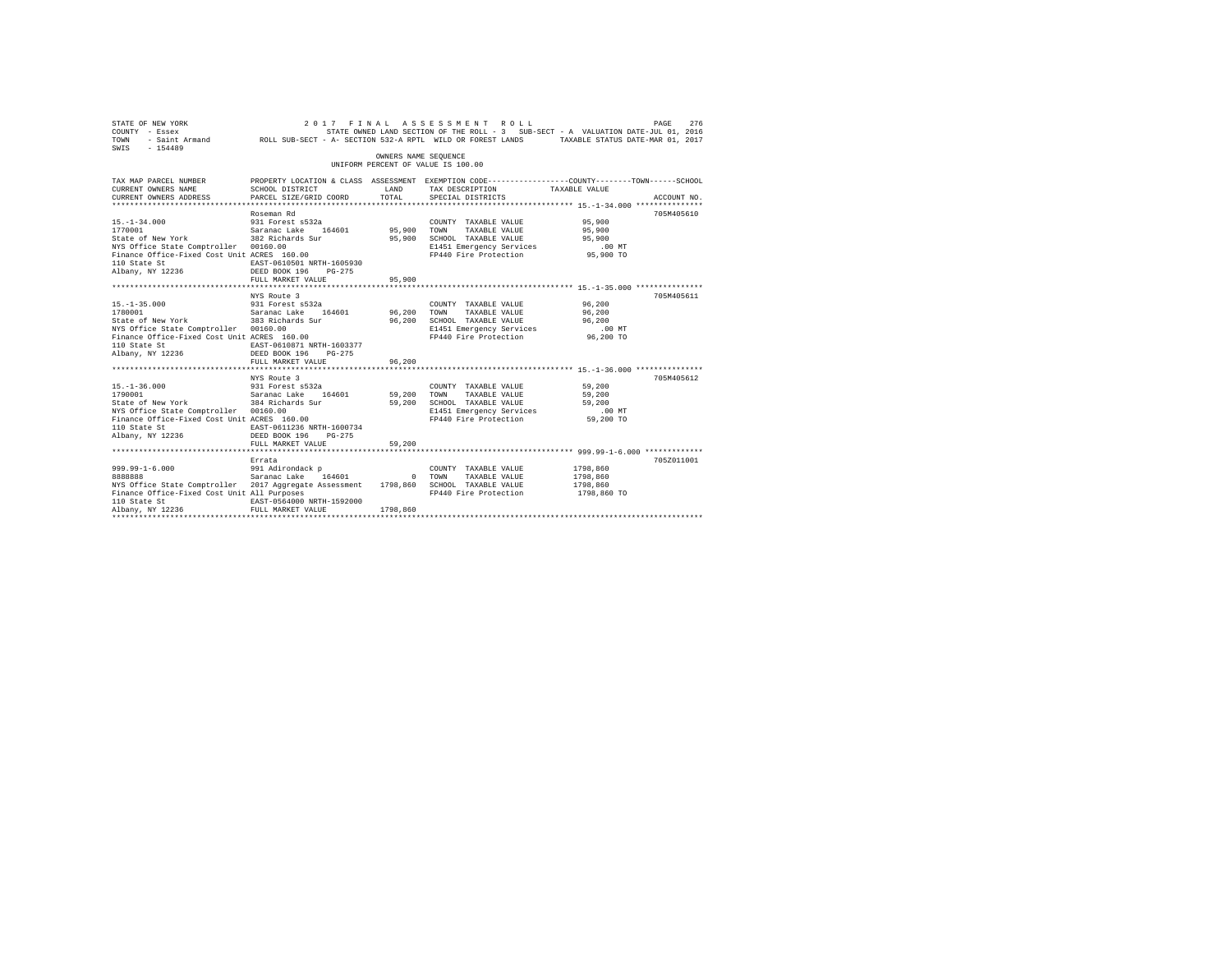|      | STATE OF NEW YORK | 2017 FINAL ASSESSMENT ROLL                                                                     | PAGE            | 2.77 |
|------|-------------------|------------------------------------------------------------------------------------------------|-----------------|------|
|      | COUNTY - Essex    | STATE OWNED LAND SECTION OF THE ROLL - 3 SUB-SECT - A VALUATION DATE-JUL 01, 2016              |                 |      |
| TOWN | - Saint Armand    | ROLL SUB-SECT - A- SECTION 532-A RPTL WILD OR FOREST LANDS<br>TAXABLE STATUS DATE-MAR 01, 2017 |                 |      |
| SWIS | $-154489$         |                                                                                                | RPS150/V04/L015 |      |
|      |                   | CURRENT DATE 6/21/2017                                                                         |                 |      |

UNIFORM PERCENT OF VALUE IS 100.00<br>R O L L S U B S E C T I O N - A - T O T A L S

# \*\*\* S P E C I A L D I S T R I C T S U M M A R Y \*\*\*

| CODE | DISTRICT NAME        | TOTAL<br>PARCELS | EXTENSION<br><b>TYPE</b> | EXTENSION<br>VALUE | AD VALOREM<br>VALUE | <b>EXEMPT</b><br>AMOUNT | TAXARLE<br>VALUE |
|------|----------------------|------------------|--------------------------|--------------------|---------------------|-------------------------|------------------|
|      | E1450 Emergency Serv |                  | 84 MOVTAX                |                    |                     |                         |                  |
|      | E1451 Emergency Serv |                  | 89 MOVTAX                |                    |                     |                         |                  |
|      | FP440 Fire Protectio |                  | 174 TOTAL                |                    | 27995.560           |                         | 27995,560        |

## \*\*\* S C H O O L D I S T R I C T S U M M A R Y \*\*\*

| CODE   | DISTRICT NAME | TOTAL<br>PARCELS | ASSESSED<br>LAND | ASSESSED<br>TOTAL | EXEMPT<br>AMOUNT | TOTAL<br>TAXABLE | STAR<br>AMOUNT | STAR<br>TAXABLE |
|--------|---------------|------------------|------------------|-------------------|------------------|------------------|----------------|-----------------|
| 164601 | Saranac Lake  | 174              | 26196.700        | 27995.560         |                  | 27995.560        |                | 27995.560       |
|        | SUB-TOTAL     | 174              | 26196.700        | 27995.560         |                  | 27995.560        |                | 27995.560       |
|        | TOTAL         | 174              | 26196.700        | 27995.560         |                  | 27995.560        |                | 27995.560       |

# \*\*\* S Y S T E M C O D E S S U M M A R Y \*\*\*

## NO SYSTEM EXEMPTIONS AT THIS LEVEL

## \*\*\* E X E M P T I O N S U M M A R Y \*\*\*

## NO EXEMPTIONS AT THIS LEVEL

| ROLL       | DESCRIPTION      | TOTAL   | ASSESSED  | ASSESSED  | TAXABLE   | TAXABLE   | TAXABLE   | <b>STAR</b> |
|------------|------------------|---------|-----------|-----------|-----------|-----------|-----------|-------------|
| <b>SEC</b> |                  | PARCELS | LAND      | TOTAL     | COUNTY    | TOWN      | SCHOOL    | TAXABLE     |
|            | STATE OWNED LAND | 174     | 26196.700 | 27995.560 | 27995.560 | 27995.560 | 27995.560 | 27995.560   |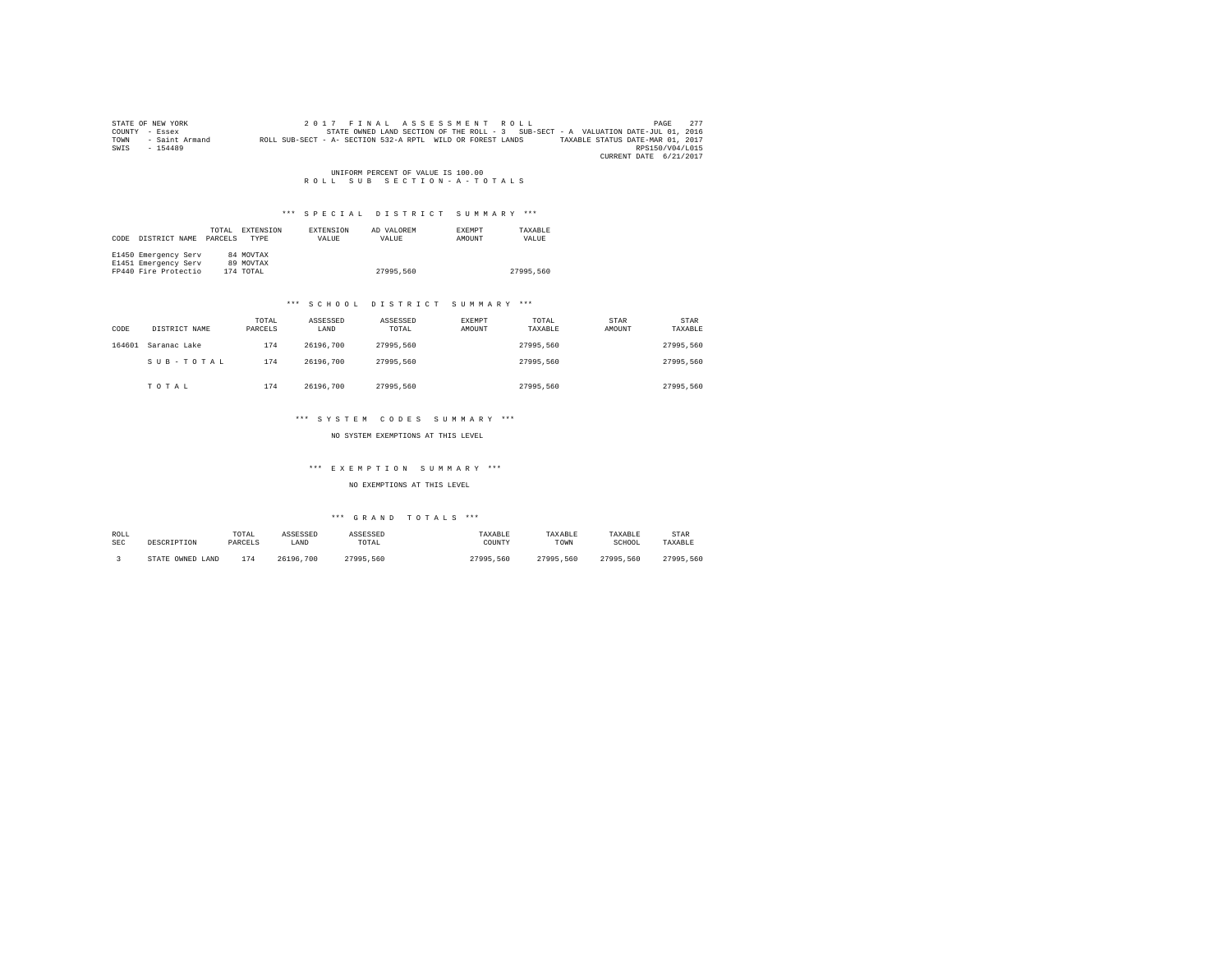| STATE OF NEW YORK<br>COUNTY - Essex<br>TOWN<br>$-154489$<br>SWIS | 2017 FINAL<br>- Saint Armand MOLL SUB-SECT - P- ECL CONSERVATION AND COMMON LAW EASEMENTS TAXABLE STATUS DATE-MAR 01, 2017 |                      | ASSESSMENT ROLL                               | STATE OWNED LAND SECTION OF THE ROLL - 3 SUB-SECT - P VALUATION DATE-JUL 01, 2016                                | 278<br>PAGE |
|------------------------------------------------------------------|----------------------------------------------------------------------------------------------------------------------------|----------------------|-----------------------------------------------|------------------------------------------------------------------------------------------------------------------|-------------|
|                                                                  |                                                                                                                            | OWNERS NAME SEQUENCE |                                               |                                                                                                                  |             |
|                                                                  |                                                                                                                            |                      | UNIFORM PERCENT OF VALUE IS 100.00            |                                                                                                                  |             |
| TAX MAP PARCEL NUMBER<br>CURRENT OWNERS NAME                     | SCHOOL DISTRICT                                                                                                            | LAND                 | TAX DESCRIPTION                               | PROPERTY LOCATION & CLASS ASSESSMENT EXEMPTION CODE---------------COUNTY-------TOWN------SCHOOL<br>TAXABLE VALUE |             |
| CURRENT OWNERS ADDRESS                                           | PARCEL SIZE/GRID COORD                                                                                                     | TOTAL                | SPECIAL DISTRICTS                             |                                                                                                                  | ACCOUNT NO. |
|                                                                  | River Rd                                                                                                                   |                      |                                               |                                                                                                                  | 705J199004  |
| 14. -1-7.120-ESMT                                                | 980 Consyn easmt                                                                                                           |                      | COUNTY TAXABLE VALUE                          | 17,892                                                                                                           |             |
| State Of New York                                                | Saranac Lake 164601                                                                                                        | 17,892               | TOWN<br>TAXABLE VALUE                         | 17,892                                                                                                           |             |
| C/O County Treasurer                                             | 261 Omt Twp 11 Rs                                                                                                          | 17,892               | SCHOOL TAXABLE VALUE                          | 17.892                                                                                                           |             |
| Essex                                                            | County Also Ease 1003/322                                                                                                  |                      | FP440 Fire Protection                         | 17,892 TO                                                                                                        |             |
|                                                                  | ACRES 1.70                                                                                                                 |                      |                                               |                                                                                                                  |             |
|                                                                  | EAST-0587265 NRTH-1611142                                                                                                  |                      |                                               |                                                                                                                  |             |
|                                                                  | DEED BOOK 1522 PG-162                                                                                                      |                      |                                               |                                                                                                                  |             |
|                                                                  | CONSERVATION ESMT % 71.00<br>FULL MARKET VALUE                                                                             | 17,892               |                                               |                                                                                                                  |             |
|                                                                  | ********************                                                                                                       |                      |                                               | ********************************* 14.-1-7.130-ESMT ************                                                  |             |
|                                                                  | River Rd                                                                                                                   |                      |                                               |                                                                                                                  | 705J199005  |
| 14. -1-7.130-ESMT                                                | 980 Consyn easmt                                                                                                           |                      | COUNTY TAXABLE VALUE                          | 2.343                                                                                                            |             |
| State Of New York                                                | Saranac Lake 164601                                                                                                        | 2.343                | TOWN<br>TAXABLE VALUE                         | 2.343                                                                                                            |             |
| C/O County Treasurer                                             | 261 Omt Twp 11 Rs                                                                                                          | 2,343                | SCHOOL TAXABLE VALUE                          | 2,343                                                                                                            |             |
| Essex                                                            | County Also Ease 1003/322                                                                                                  |                      | FP440 Fire Protection                         | 2,343 TO                                                                                                         |             |
|                                                                  | ACRES 4.10                                                                                                                 |                      |                                               |                                                                                                                  |             |
|                                                                  | EAST-0589465 NRTH-1611509                                                                                                  |                      |                                               |                                                                                                                  |             |
|                                                                  | DEED BOOK 1522 PG-162                                                                                                      |                      |                                               |                                                                                                                  |             |
|                                                                  | CONSERVATION ESMT % 71.00                                                                                                  |                      |                                               |                                                                                                                  |             |
|                                                                  | FULL MARKET VALUE                                                                                                          | 2,343                |                                               |                                                                                                                  |             |
|                                                                  |                                                                                                                            |                      |                                               |                                                                                                                  |             |
|                                                                  | River Rd                                                                                                                   |                      |                                               |                                                                                                                  | 705Z000014  |
| 14. -1-7.140-ESMT                                                | 980 Consvn easmt - WTRFNT                                                                                                  |                      | COUNTY TAXABLE VALUE                          | 43,381                                                                                                           |             |
| State Of New York                                                | Saranac Lake 164601                                                                                                        | 43.381               | TOWN<br>TAXABLE VALUE                         | 43,381                                                                                                           |             |
| C/O County Treasurer<br>Essex                                    | 261 Omt Twp 11 Rs<br>0.29<br>ACRES                                                                                         | 43,381               | SCHOOL TAXABLE VALUE<br>FP440 Fire Protection | 43.381<br>43,381 TO                                                                                              |             |
| County                                                           | EAST-0589938 NRTH-1609710                                                                                                  |                      |                                               |                                                                                                                  |             |
|                                                                  | DEED BOOK 1522 PG-162                                                                                                      |                      |                                               |                                                                                                                  |             |
|                                                                  | CONSERVATION ESMT % 71.00                                                                                                  |                      |                                               |                                                                                                                  |             |
|                                                                  | FULL MARKET VALUE                                                                                                          | 43,381               |                                               |                                                                                                                  |             |
|                                                                  |                                                                                                                            |                      |                                               |                                                                                                                  |             |
|                                                                  | Franklin Falls Dam                                                                                                         |                      |                                               |                                                                                                                  | 705J103702  |
| 14. -1-8.100-ESMT                                                | 980 Consvn easmt - WTRFNT                                                                                                  |                      | COUNTY TAXABLE VALUE                          | 334,339                                                                                                          |             |
| State Of New York                                                | Saranac Lake 164601                                                                                                        | 334,339              | TOWN<br>TAXABLE VALUE                         | 334,339                                                                                                          |             |
| C/O County Treasurer                                             | 281 Richards Sur                                                                                                           | 334,339              | SCHOOL TAXABLE VALUE                          | 334,339                                                                                                          |             |
| Essex<br>County                                                  | ACRES 68.17                                                                                                                |                      | FP440 Fire Protection                         | 334,339 TO                                                                                                       |             |
|                                                                  | EAST-0591824 NRTH-1610830                                                                                                  |                      |                                               |                                                                                                                  |             |
|                                                                  | DEED BOOK 1522 PG-162                                                                                                      |                      |                                               |                                                                                                                  |             |
|                                                                  | CONSERVATION ESMT % 71.00                                                                                                  |                      |                                               |                                                                                                                  |             |
|                                                                  | FULL MARKET VALUE                                                                                                          | 334,339              |                                               |                                                                                                                  |             |
|                                                                  |                                                                                                                            |                      |                                               |                                                                                                                  |             |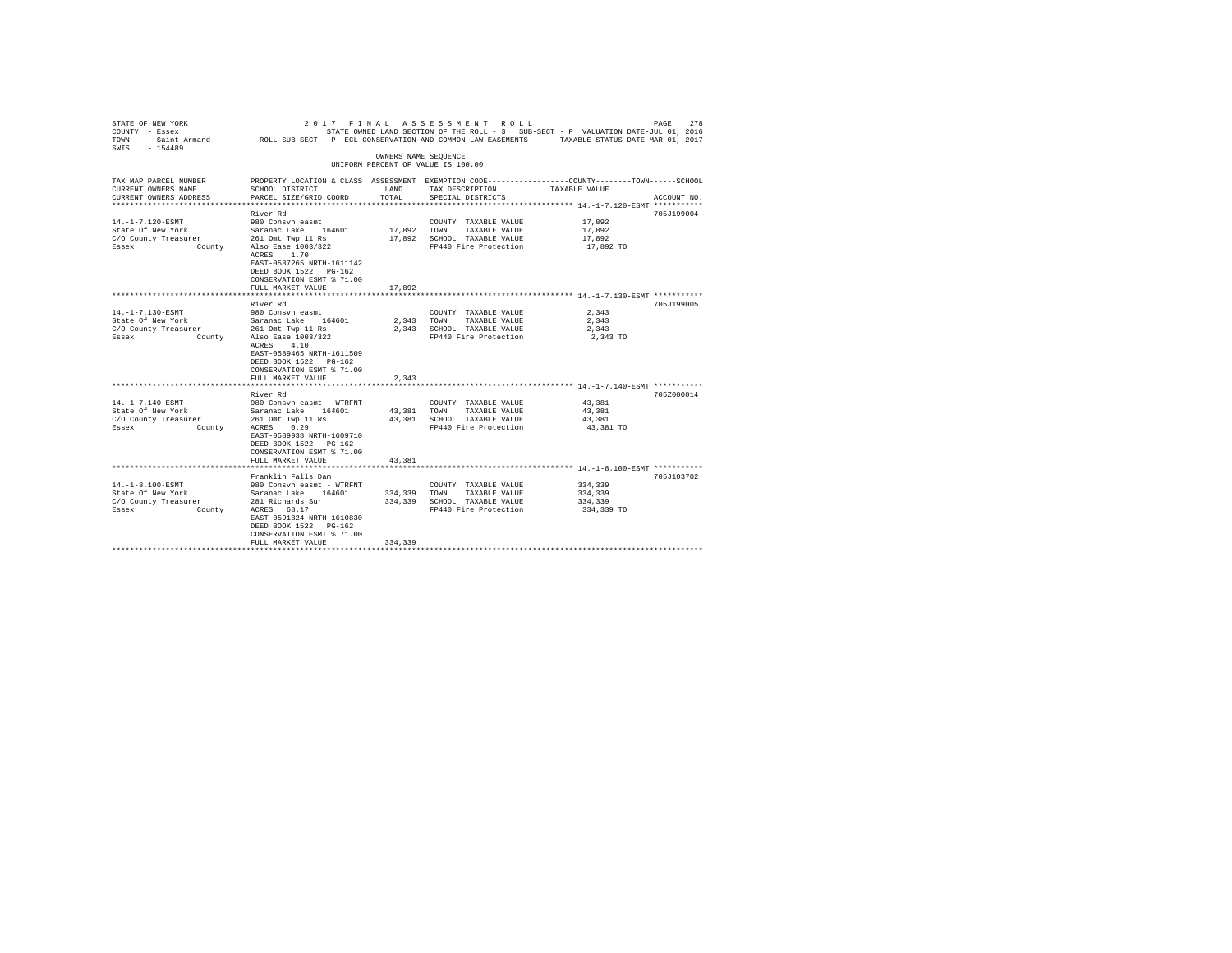| STATE OF NEW YORK<br>2017 FINAL<br>ASSESSMENT ROLL<br>STATE OWNED LAND SECTION OF THE ROLL - 3 SUB-SECT - P VALUATION DATE-JUL 01, 2016<br>COUNTY - Essex<br>- Saint Armand ROLL SUB-SECT - P- ECL CONSERVATION AND COMMON LAW EASEMENTS TAXABLE STATUS DATE-MAR 01, 2017<br>TOWN<br>$-154489$<br>SWIS |                                                                                                                                                                                                                |                       |                                                                                                                                         |                                             | PAGE<br>279 |
|--------------------------------------------------------------------------------------------------------------------------------------------------------------------------------------------------------------------------------------------------------------------------------------------------------|----------------------------------------------------------------------------------------------------------------------------------------------------------------------------------------------------------------|-----------------------|-----------------------------------------------------------------------------------------------------------------------------------------|---------------------------------------------|-------------|
|                                                                                                                                                                                                                                                                                                        |                                                                                                                                                                                                                | OWNERS NAME SEQUENCE  | UNIFORM PERCENT OF VALUE IS 100.00                                                                                                      |                                             |             |
| TAX MAP PARCEL NUMBER<br>CURRENT OWNERS NAME<br>CURRENT OWNERS ADDRESS                                                                                                                                                                                                                                 | SCHOOL DISTRICT<br>PARCEL SIZE/GRID COORD                                                                                                                                                                      | LAND<br>TOTAL         | PROPERTY LOCATION & CLASS ASSESSMENT EXEMPTION CODE---------------COUNTY-------TOWN------SCHOOL<br>TAX DESCRIPTION<br>SPECIAL DISTRICTS | TAXABLE VALUE                               | ACCOUNT NO. |
| $14. -1 - 9.000 - ESMT$<br>State Of New York Saranac Lake 164601<br>C/O County Treasurer 301 Richards Survey<br>County<br>Essex                                                                                                                                                                        | River Rd<br>980 Consyn easmt<br>100ac Deed<br>ACRES 90.00<br>EAST-0593478 NRTH-1611214<br>DEED BOOK 1522 PG-162<br>CONSERVATION ESMT % 71.00<br>FULL MARKET VALUE                                              | 35,500 TOWN<br>35,500 | COUNTY TAXABLE VALUE 35,500<br>TAXABLE VALUE<br>35,500 SCHOOL TAXABLE VALUE<br>FP440 Fire Protection                                    | 35,500<br>35,500<br>35,500 TO               | 705J103615  |
|                                                                                                                                                                                                                                                                                                        | 1124 River Rd                                                                                                                                                                                                  |                       |                                                                                                                                         |                                             | 705J103701  |
| 14. -1-7.110-ESMT<br>State Of New York<br>C/O County Treasurer 261 Richards Sur<br>Essex<br>County                                                                                                                                                                                                     | 980 Consvn easmt - WTRFNT<br>Saranac Lake 164601 383,542 TOWN<br>See #14.00-1-7.100/3333<br>ACRES 43.31<br>EAST-0587723 NRTH-1610826<br>DEED BOOK 1484 PG-79<br>CONSERVATION ESMT % 71.00<br>FULL MARKET VALUE | 383.542               | COUNTY TAXABLE VALUE<br>TAXABLE VALUE<br>383.542 SCHOOL TAXABLE VALUE<br>FP440 Fire Protection                                          | 383.542<br>383.542<br>383,542<br>383,542 TO |             |
|                                                                                                                                                                                                                                                                                                        |                                                                                                                                                                                                                |                       |                                                                                                                                         |                                             |             |
| 14. -1-7.200-ESMT<br>State Of New York<br>C/O County Treasurer 261 Twp 11 Omt Rs<br>Essex<br>County                                                                                                                                                                                                    | Franklin Falls Dam<br>980 Consvn easmt - WTRFNT<br>Saranac Lake 164601<br>Island Camp<br>0.70<br>ACRES<br>EAST-0588531 NRTH-1610279<br>DEED BOOK 1484 PG-79<br>CONSERVATION ESMT % 71.00                       | 156,200 TOWN          | COUNTY TAXABLE VALUE<br>TAXABLE VALUE<br>156,200 SCHOOL TAXABLE VALUE<br>FP440 Fire Protection                                          | 156,200<br>156,200<br>156,200<br>156,200 TO | 705J192006  |
|                                                                                                                                                                                                                                                                                                        | FULL MARKET VALUE                                                                                                                                                                                              | 156,200               |                                                                                                                                         |                                             |             |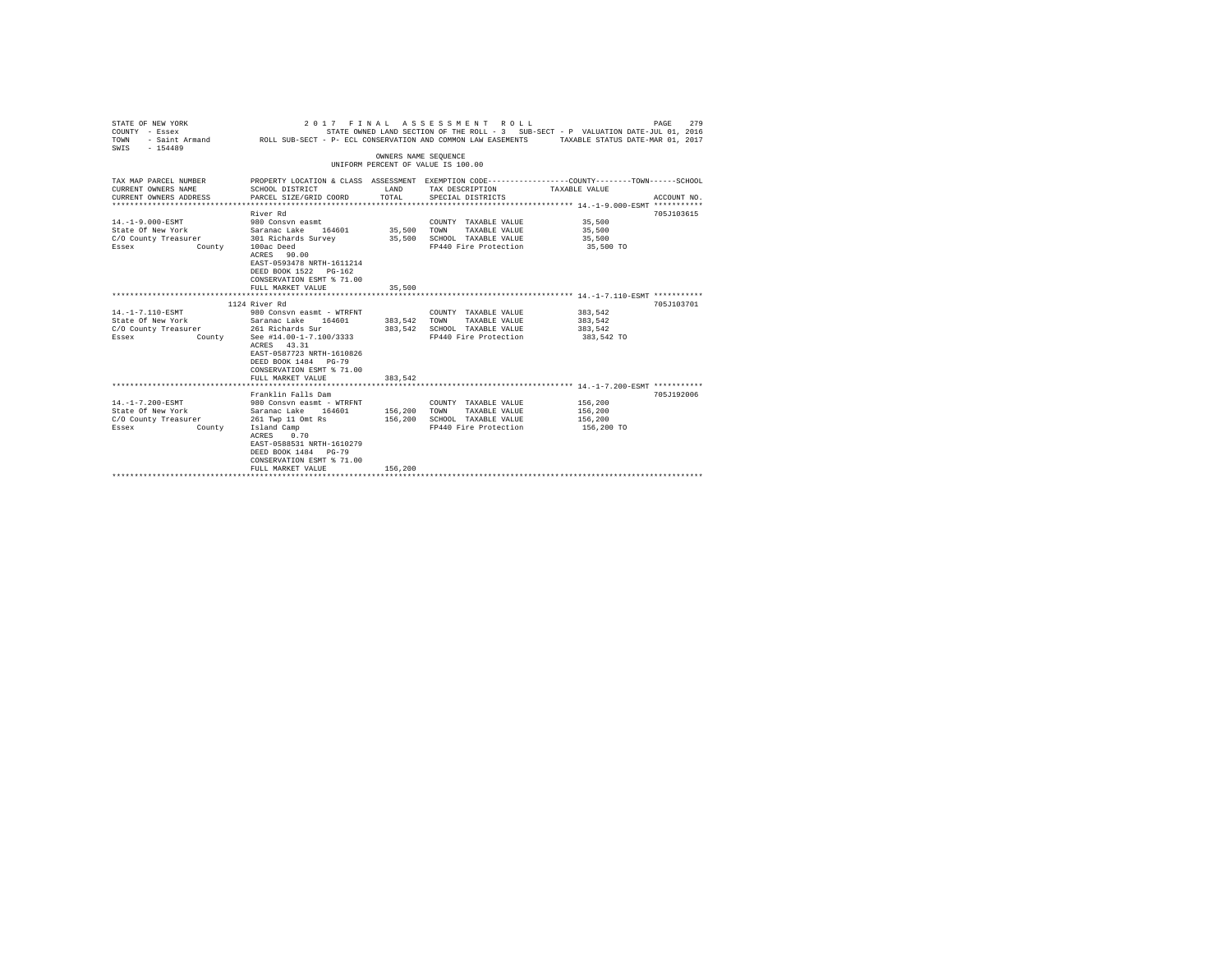|      | STATE OF NEW YORK | 2017 FINAL ASSESSMENT ROLL                                                                       | PAGE            | 280 |
|------|-------------------|--------------------------------------------------------------------------------------------------|-----------------|-----|
|      | COUNTY - Essex    | STATE OWNED LAND SECTION OF THE ROLL - 3 SUB-SECT - P VALUATION DATE-JUL 01, 2016                |                 |     |
| TOWN | - Saint Armand    | TAXABLE STATUS DATE-MAR 01, 2017<br>ROLL SUB-SECT - P- ECL CONSERVATION AND COMMON LAW EASEMENTS |                 |     |
| SWIS | $-154489$         |                                                                                                  | RPS150/V04/L015 |     |
|      |                   | CURRENT DATE 6/21/2017                                                                           |                 |     |

UNIFORM PERCENT OF VALUE IS 100.00<br>R O L L S U B S E C T I O N - P - T O T A L S

## \*\*\* S P E C I A L D I S T R I C T S U M M A R Y \*\*\*

| CODE | DISTRICT NAME                                | TOTAL<br>PARCELS | EXTENSION<br><b>TYPE</b> | EXTENSION<br>VALUE | AD VALOREM<br>VALUE | <b>EXEMPT</b><br>AMOUNT | TAXABLE<br>VALUE |  |
|------|----------------------------------------------|------------------|--------------------------|--------------------|---------------------|-------------------------|------------------|--|
|      | E1451 Emergency Serv<br>FP440 Fire Protectio |                  | 7 MOVTAX<br>7 TOTAL      |                    | 973,197             |                         | 973,197          |  |

#### \*\*\* S C H O O L D I S T R I C T S U M M A R Y \*\*\*

| CODE   | DISTRICT NAME | TOTAL<br>PARCELS | ASSESSED<br>LAND | ASSESSED<br>TOTAL | <b>EXEMPT</b><br>AMOUNT | TOTAL<br>TAXABLE | STAR<br>AMOUNT | STAR<br>TAXABLE |
|--------|---------------|------------------|------------------|-------------------|-------------------------|------------------|----------------|-----------------|
| 164601 | Saranac Lake  |                  | 973.197          | 973,197           |                         | 973,197          |                | 973,197         |
|        | SUB-TOTAL     |                  | 973.197          | 973,197           |                         | 973,197          |                | 973,197         |
|        | TOTAL         |                  | 973.197          | 973,197           |                         | 973.197          |                | 973,197         |

#### \*\*\* S Y S T E M C O D E S S U M M A R Y \*\*\*

NO SYSTEM EXEMPTIONS AT THIS LEVEL

## \*\*\* E X E M P T I O N S U M M A R Y \*\*\*

#### NO EXEMPTIONS AT THIS LEVEL

## $***$  GRAND TOTALS  $***$

| ROLL<br><b>SEC</b> | DESCRIPTION            | TOTAL<br>PARCELS | ASSESSED<br>LAND       | ASSESSED<br>TOTAL                | TAXABLE<br>COUNTY | TAXABLE<br>TOWN | TAXABLE<br>SCHOOL | STAR<br>TAXABLE             |
|--------------------|------------------------|------------------|------------------------|----------------------------------|-------------------|-----------------|-------------------|-----------------------------|
|                    | OWNED<br>STATE<br>LAND |                  | Q72<br>10 <sup>7</sup> | 07 <sup>o</sup><br>10'<br>1.3.17 | 107               | 0.75<br>$10-1$  | 973,197           | 072<br>197<br>, , , , , , , |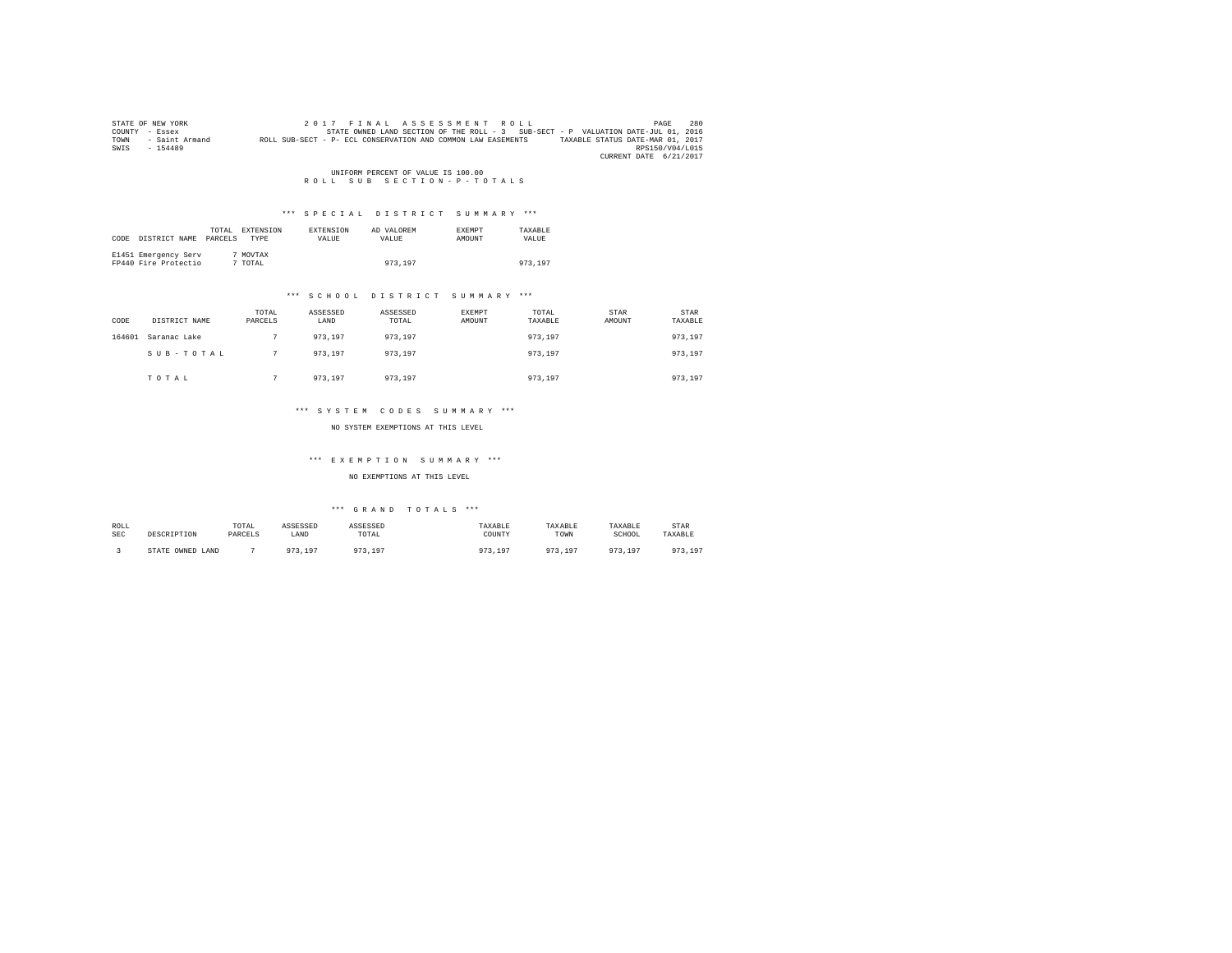| STATE OF NEW YORK      | 2017 FINAL ASSESSMENT ROLL               | 281<br>PAGE                      |
|------------------------|------------------------------------------|----------------------------------|
| COUNTY - Essex         | STATE OWNED LAND SECTION OF THE ROLL - 3 | VALUATION DATE-JUL 01, 2016      |
| TOWN<br>- Saint Armand |                                          | TAXABLE STATUS DATE-MAR 01, 2017 |
| SWIS<br>$-154489$      |                                          | RPS150/V04/L015                  |
|                        |                                          | CURRENT DATE 6/21/2017           |
|                        | UNIFORM PERCENT OF VALUE IS 100.00       |                                  |
|                        | ROLL SECTION TOTALS                      |                                  |

# \*\*\* S P E C I A L D I S T R I C T S U M M A R Y \*\*\*

| CODE | DISTRICT NAME        | TOTAL<br>PARCELS | EXTENSION<br>TYPE | EXTENSION<br>VALUE | AD VALOREM<br>VALUE | EXEMPT<br>AMOUNT | TAXABLE<br>VALUE |
|------|----------------------|------------------|-------------------|--------------------|---------------------|------------------|------------------|
|      | E1450 Emergency Serv |                  | 92 MOVTAX         |                    |                     |                  |                  |
|      | E1451 Emergency Serv |                  | 108 MOVTAX        |                    |                     |                  |                  |
|      | FP403 Fire Pro LP La |                  | 3 TOTAL           |                    | 5373,320            |                  | 5373.320         |
|      | FP440 Fire Protectio |                  | 200 TOTAL         |                    | 30200.297           |                  | 30200.297        |

# \*\*\* S C H O O L D I S T R I C T S U M M A R Y \*\*\*

| CODE   | DISTRICT NAME | TOTAL<br>PARCELS | ASSESSED<br>LAND | ASSESSED<br>TOTAL | <b>EXEMPT</b><br>AMOUNT | TOTAL<br>TAXABLE | <b>STAR</b><br>AMOUNT | STAR<br>TAXABLE |
|--------|---------------|------------------|------------------|-------------------|-------------------------|------------------|-----------------------|-----------------|
| 164601 | Saranac Lake  | 202              | 33701.597        | 35573.607         |                         | 35573.607        |                       | 35573.607       |
|        | SUB-TOTAL     | 202              | 33701.597        | 35573.607         |                         | 35573.607        |                       | 35573.607       |
|        | TOTAL         | 202              | 33701.597        | 35573.607         |                         | 35573.607        |                       | 35573.607       |

# \*\*\* S Y S T E M C O D E S S U M M A R Y \*\*\*

## NO SYSTEM EXEMPTIONS AT THIS LEVEL

## \*\*\* E X E M P T I O N S U M M A R Y \*\*\*

## NO EXEMPTIONS AT THIS LEVEL

| ROLL       | DESCRIPTION      | TOTAL   | ASSESSED  | ASSESSED  | TAXABLE   | TAXABLE   | TAXABLE   | STAR      |
|------------|------------------|---------|-----------|-----------|-----------|-----------|-----------|-----------|
| <b>SEC</b> |                  | PARCELS | LAND      | TOTAL     | COUNTY    | TOWN      | SCHOOL    | TAXABLE   |
|            | STATE OWNED LAND | 202     | 33701.597 | 35573.607 | 35573.607 | 35573.607 | 35573.607 | 35573.607 |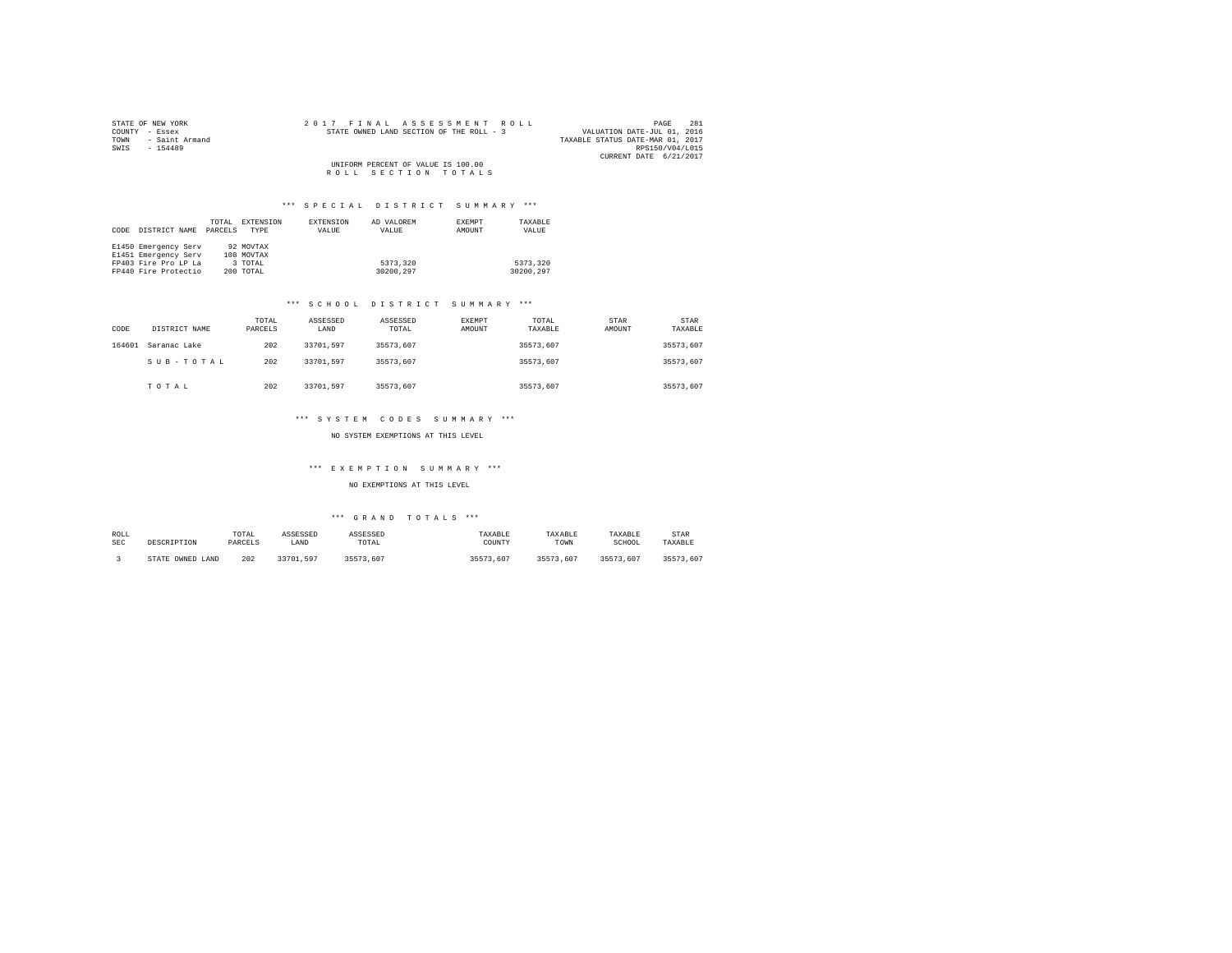| STATE OF NEW YORK<br>COUNTY - Essex<br>TOWN<br>- Saint Armand | 2017 FINAL ASSESSMENT<br>SPECIAL FRANCHISE SECTION OF THE ROLL - 5                               | 282<br>PAGE<br>VALUATION DATE-JUL 01, 2016<br>TAXABLE STATUS DATE-MAR 01, 2017 |                                    |                                          |             |
|---------------------------------------------------------------|--------------------------------------------------------------------------------------------------|--------------------------------------------------------------------------------|------------------------------------|------------------------------------------|-------------|
| $-154489$<br>SWIS                                             |                                                                                                  | OWNERS NAME SEQUENCE                                                           |                                    |                                          |             |
|                                                               |                                                                                                  |                                                                                | UNIFORM PERCENT OF VALUE IS 100.00 |                                          |             |
|                                                               |                                                                                                  |                                                                                | UNIFORM PERCENT OF VALUE IS 100.00 |                                          |             |
| TAX MAP PARCEL NUMBER                                         | PROPERTY LOCATION & CLASS ASSESSMENT EXEMPTION CODE----------------COUNTY-------TOWN------SCHOOL |                                                                                |                                    |                                          |             |
| CURRENT OWNERS NAME                                           | SCHOOL DISTRICT                                                                                  | LAND                                                                           | TAX DESCRIPTION                    | TAXABLE VALUE                            |             |
| CURRENT OWNERS ADDRESS                                        | PARCEL SIZE/GRID COORD                                                                           | TOTAL.                                                                         | SPECIAL DISTRICTS                  |                                          | ACCOUNT NO. |
| *********************                                         |                                                                                                  |                                                                                |                                    |                                          |             |
|                                                               | Town Outside Vlg                                                                                 |                                                                                |                                    |                                          | 7050305901  |
| 544.89-9999-602.500/8601                                      | 866 Telephone                                                                                    |                                                                                | COUNTY TAXABLE VALUE               | 7,348                                    |             |
| Citizens Communications                                       | Saranac Lake 164601                                                                              | $\Omega$                                                                       | TOWN<br>TAXABLE VALUE              | 7.348                                    |             |
| Frontier Communications                                       | Special Franchise Town                                                                           | 7.348                                                                          | SCHOOL TAXABLE VALUE               | 7.348                                    |             |
| c/o Duff & Phelps LLC                                         | No Land-Improvements Only                                                                        |                                                                                | FP440 Fire Protection              | 7,348 TO                                 |             |
| PO Box 2629                                                   | 602500-154489-860                                                                                |                                                                                |                                    |                                          |             |
| Addison, TX 75001                                             | EAST-0553614 NRTH-1586168                                                                        |                                                                                |                                    |                                          |             |
|                                                               | FULL MARKET VALUE                                                                                | 7.348                                                                          |                                    |                                          |             |
|                                                               | *****************                                                                                |                                                                                |                                    | *********** 544.89-9999-132.350/8601 *** |             |
|                                                               | Town Outside Vlg                                                                                 |                                                                                |                                    |                                          | 7050305908  |
| 544.89-9999-132.350/8601                                      | 861 Elec & gas                                                                                   |                                                                                | COUNTY TAXABLE VALUE               | 845,611                                  |             |
| National Grid                                                 | Saranac Lake 164601                                                                              | $^{\circ}$                                                                     | TOWN<br>TAXABLE VALUE              | 845,611                                  |             |
| Real Estate Tax Dept                                          | Special Franchise Town                                                                           | 845,611                                                                        | SCHOOL TAXABLE VALUE               | 845.611                                  |             |
| 300 Erie Blyd West<br>Syracuse, NY 13202                      | No Land-Improvements Only<br>132350-154489-860                                                   |                                                                                | FP440 Fire Protection              | 845,611 TO                               |             |
|                                                               | EAST-0553614 NRTH-1586168                                                                        |                                                                                |                                    |                                          |             |
|                                                               | FULL MARKET VALUE                                                                                | 845.611                                                                        |                                    |                                          |             |
|                                                               |                                                                                                  |                                                                                |                                    |                                          |             |
|                                                               | Town Outside Vla                                                                                 |                                                                                |                                    |                                          | 7050375100  |
| 544.89-9999-944.730/8601                                      | 869 Television                                                                                   |                                                                                | COUNTY TAXABLE VALUE               | 68.544                                   |             |
| Time Warner-Utica                                             | 164601<br>Saranac Lake                                                                           | $\Omega$                                                                       | TOWN<br>TAXABLE VALUE              | 68.544                                   |             |
| PO Box 7467                                                   | Special Franchise Town                                                                           | 68,544                                                                         | SCHOOL TAXABLE VALUE               | 68,544                                   |             |
| Charlotte, NC 28241-7467                                      | No Land-Improvements Only                                                                        |                                                                                | FP440 Fire Protection              | 68.544 TO                                |             |
|                                                               | 907800-154489-860                                                                                |                                                                                |                                    |                                          |             |
|                                                               | EAST-0553614 NRTH-1586168                                                                        |                                                                                |                                    |                                          |             |
|                                                               | FULL MARKET VALUE                                                                                | 68.544                                                                         |                                    |                                          |             |
|                                                               | **************************                                                                       |                                                                                |                                    |                                          |             |
|                                                               | Town Outside Vlg                                                                                 |                                                                                |                                    |                                          | 7050305907  |
| 544.89-9999-631.900/8601                                      | 866 Telephone                                                                                    |                                                                                | COUNTY TAXABLE VALUE               | 121,355                                  |             |
| Verizon                                                       | Saranac Lake 164601                                                                              | $\Omega$                                                                       | TOWN<br>TAXARLE VALUE              | 121,355                                  |             |
| $c$ /o Duff & Phelps                                          | Special Franchise Town                                                                           | 121,355                                                                        | SCHOOL TAXABLE VALUE               | 121,355                                  |             |
| PO Box 2749                                                   | No Land-Improvements Only                                                                        |                                                                                | FP440 Fire Protection              | 121,355 TO                               |             |
| Addison, TX 75001                                             | 631900-154489-860<br>EAST-0553614 NRTH-1586168                                                   |                                                                                |                                    |                                          |             |
|                                                               | FULL MARKET VALUE                                                                                | 121,355                                                                        |                                    |                                          |             |
|                                                               |                                                                                                  |                                                                                |                                    |                                          |             |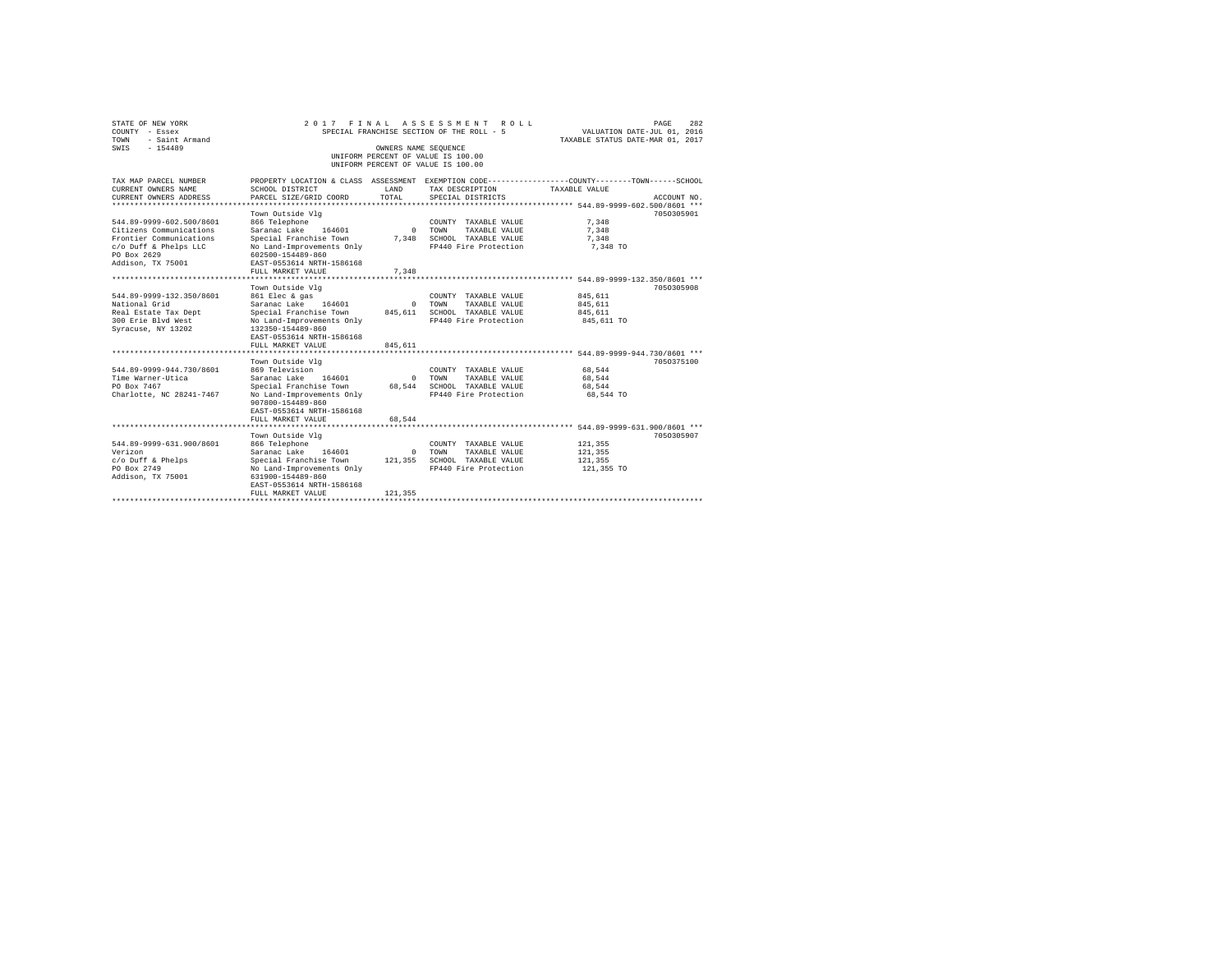| STATE OF NEW YORK      | 2017 FINAL ASSESSMENT ROLL                | 283<br>PAGE                      |
|------------------------|-------------------------------------------|----------------------------------|
| COUNTY - Essex         | SPECIAL FRANCHISE SECTION OF THE ROLL - 5 | VALUATION DATE-JUL 01, 2016      |
| - Saint Armand<br>TOWN |                                           | TAXABLE STATUS DATE-MAR 01, 2017 |
| SWIS<br>$-154489$      |                                           | RPS150/V04/L015                  |
|                        |                                           | CURRENT DATE 6/21/2017           |
|                        | UNIFORM PERCENT OF VALUE IS 100.00        |                                  |
|                        | ROLL SUB SECTION- - TOTALS                |                                  |

## \*\*\* S P E C I A L D I S T R I C T S U M M A R Y \*\*\*

|      |                       | TOTAL | <b>EXTENSION</b> | <b>EXTENSION</b> | AD VALOREM | <b>EXEMPT</b> | TAXARLE  |
|------|-----------------------|-------|------------------|------------------|------------|---------------|----------|
| CODE | DISTRICT NAME PARCELS |       | TYPE             | <b>VALUE</b>     | VALUE.     | <b>AMOUNT</b> | VALUE    |
|      |                       |       |                  |                  |            |               |          |
|      | FP440 Fire Protectio  |       | TOTAL            |                  | 1042,858   |               | 1042,858 |

## \*\*\* S C H O O L D I S T R I C T S U M M A R Y \*\*\*

| CODE   | DISTRICT NAME | TOTAL<br>PARCELS | ASSESSED<br>LAND | ASSESSED<br>TOTAL | EXEMPT<br>AMOUNT | TOTAL<br>TAXABLE | STAR<br>AMOUNT | STAR<br>TAXABLE |
|--------|---------------|------------------|------------------|-------------------|------------------|------------------|----------------|-----------------|
| 164601 | Saranac Lake  | 4                |                  | 1042.858          |                  | 1042.858         |                | 1042,858        |
|        | SUB-TOTAL     | 4                |                  | 1042.858          |                  | 1042.858         |                | 1042,858        |
|        | TOTAL         | 4                |                  | 1042.858          |                  | 1042.858         |                | 1042.858        |

## \*\*\* S Y S T E M C O D E S S U M M A R Y \*\*\*

#### NO SYSTEM EXEMPTIONS AT THIS LEVEL

## \*\*\* E X E M P T I O N S U M M A R Y \*\*\*

## NO EXEMPTIONS AT THIS LEVEL

| ROLL       |                   | TOTAL   | ASSESSED | ASSESSED | TAXABLE  | TAXABLE  | TAXABLE  | <b>STAR</b> |
|------------|-------------------|---------|----------|----------|----------|----------|----------|-------------|
| <b>SEC</b> | DESCRIPTION       | PARCELS | LAND     | TOTAL    | COUNTY   | TOWN     | SCHOOL   | TAXABLE     |
|            | SPECIAL FRANCHISE |         |          | 1042.858 | 1042.858 | 1042.858 | 1042.858 | 1042.858    |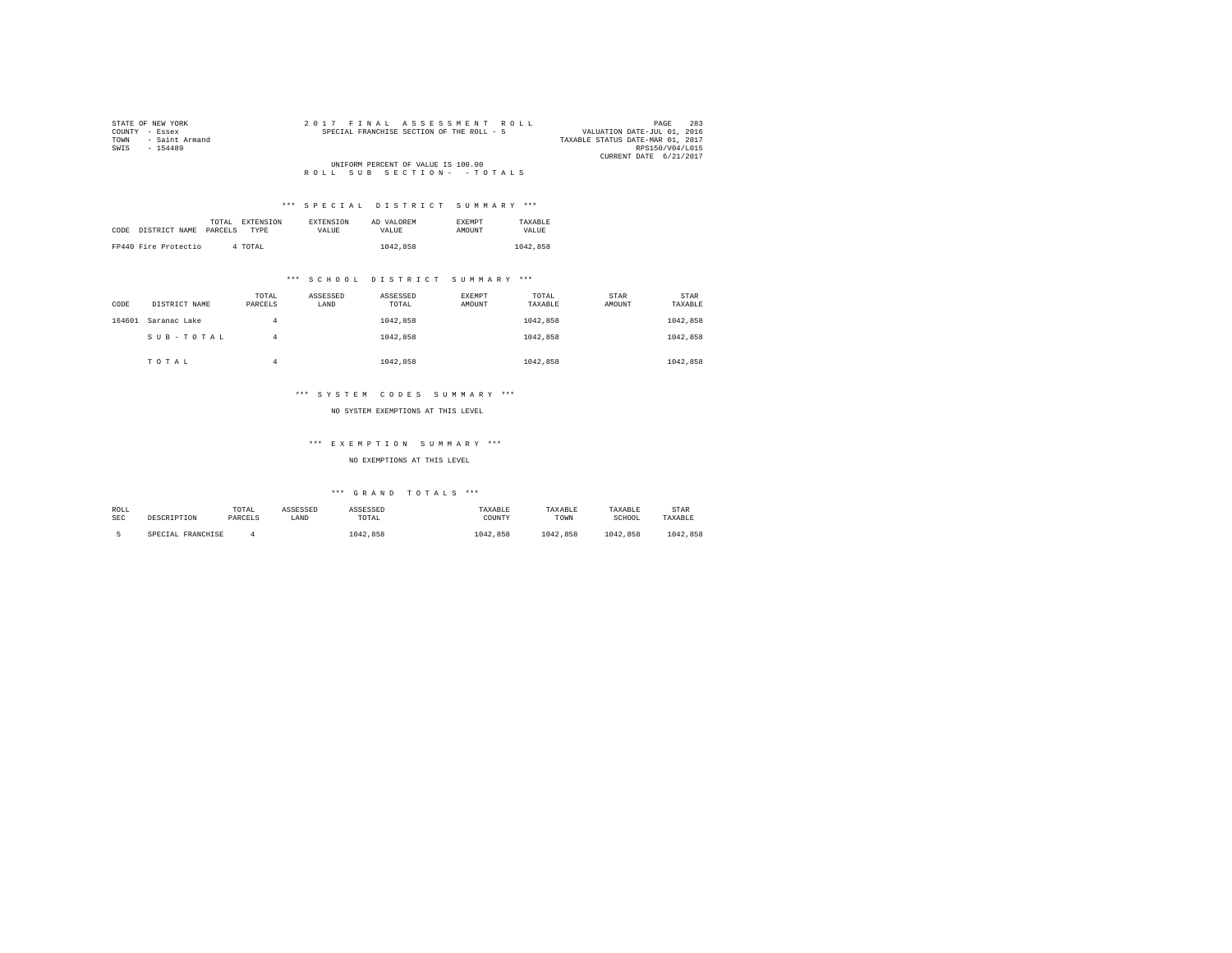| STATE OF NEW YORK      | 2017 FINAL ASSESSMENT ROLL                | 284<br>PAGE                      |
|------------------------|-------------------------------------------|----------------------------------|
| COUNTY - Essex         | SPECIAL FRANCHISE SECTION OF THE ROLL - 5 | VALUATION DATE-JUL 01, 2016      |
| - Saint Armand<br>TOWN |                                           | TAXABLE STATUS DATE-MAR 01, 2017 |
| SWIS<br>$-154489$      |                                           | RPS150/V04/L015                  |
|                        | UNIFORM PERCENT OF VALUE IS 100.00        | CURRENT DATE 6/21/2017           |
|                        |                                           |                                  |
|                        | ROLL SECTION TOTALS                       |                                  |

## \*\*\* S P E C I A L D I S T R I C T S U M M A R Y \*\*\*

|      |                      | TOTAL   | EXTENSION | <b>EXTENSION</b> | AD VALOREM | <b>EXEMPT</b> | TAXARLE  |
|------|----------------------|---------|-----------|------------------|------------|---------------|----------|
| CODE | DISTRICT NAME        | PARCELS | TYPE      | VALUE            | VALUE.     | <b>AMOUNT</b> | VALUE    |
|      |                      |         |           |                  |            |               |          |
|      | FP440 Fire Protectio | 4 TOTAL |           |                  | 1042.858   |               | 1042,858 |

## \*\*\* S C H O O L D I S T R I C T S U M M A R Y \*\*\*

| CODE   | DISTRICT NAME | TOTAL<br>PARCELS | ASSESSED<br>LAND | ASSESSED<br>TOTAL | <b>EXEMPT</b><br>AMOUNT | TOTAL<br>TAXABLE | STAR<br>AMOUNT | STAR<br>TAXABLE |
|--------|---------------|------------------|------------------|-------------------|-------------------------|------------------|----------------|-----------------|
| 164601 | Saranac Lake  | 4                |                  | 1042.858          |                         | 1042.858         |                | 1042,858        |
|        | SUB-TOTAL     | 4                |                  | 1042.858          |                         | 1042.858         |                | 1042.858        |
|        | TOTAL         | 4                |                  | 1042.858          |                         | 1042.858         |                | 1042.858        |

## \*\*\* S Y S T E M C O D E S S U M M A R Y \*\*\*

#### NO SYSTEM EXEMPTIONS AT THIS LEVEL

## \*\*\* E X E M P T I O N S U M M A R Y \*\*\*

## NO EXEMPTIONS AT THIS LEVEL

| ROLL       |                   | TOTAL   | ASSESSED | ASSESSED | TAXABLE  | TAXARI.R | TAXABLE  | STAR     |
|------------|-------------------|---------|----------|----------|----------|----------|----------|----------|
| <b>SEC</b> | DESCRIPTION       | PARCELS | LAND     | TOTAL    | COUNTY   | TOWN     | SCHOOL   | TAXABLE  |
|            | SPECIAL FRANCHISE |         |          | 1042.858 | 1042.858 | 1042.858 | 1042.858 | 1042.858 |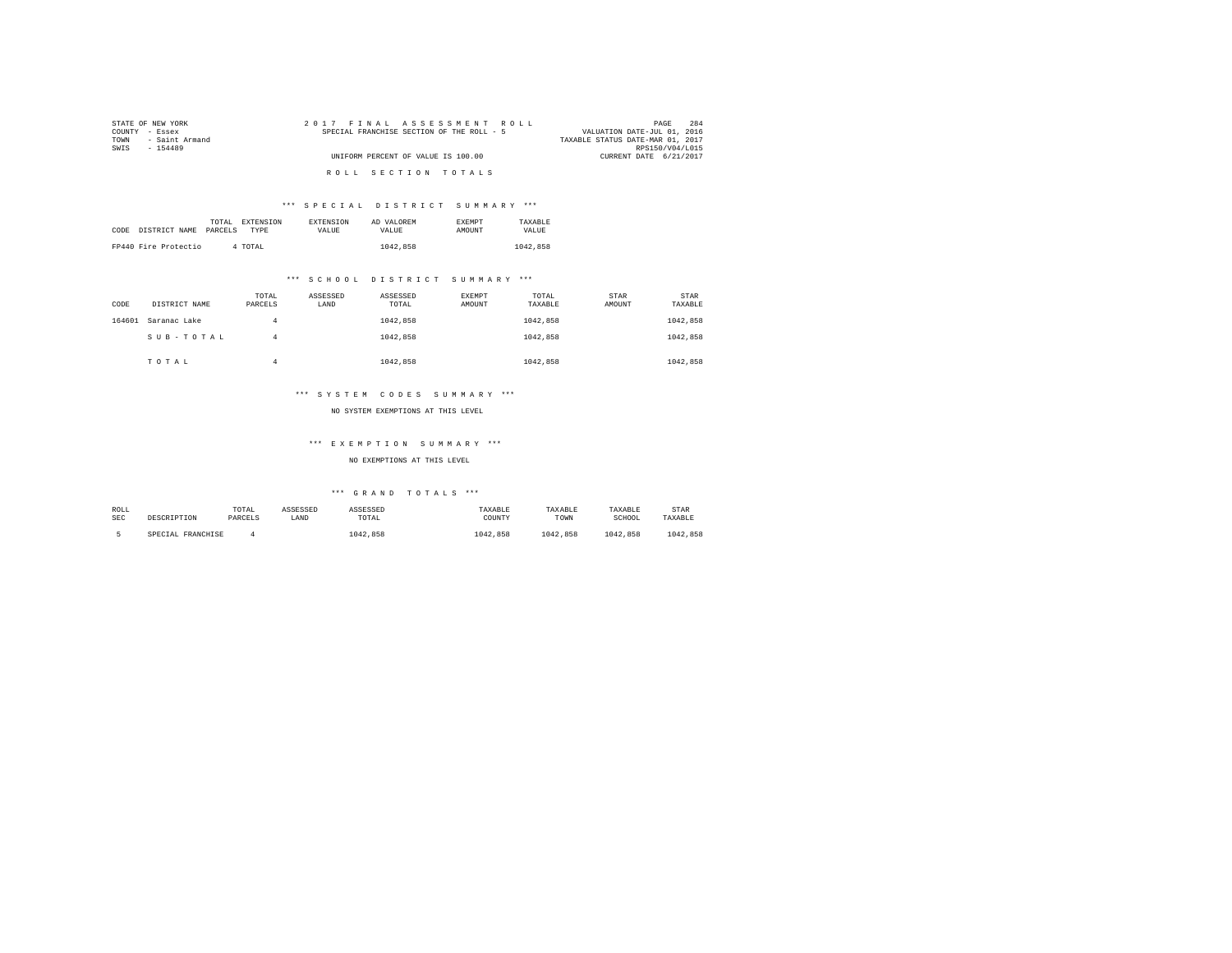| STATE OF NEW YORK                                             |                                                                                                                                                                                                                                |                    |                                                                                                                    |                      |             |
|---------------------------------------------------------------|--------------------------------------------------------------------------------------------------------------------------------------------------------------------------------------------------------------------------------|--------------------|--------------------------------------------------------------------------------------------------------------------|----------------------|-------------|
| COUNTY - Essex                                                | 285 PAGE 217 FINAL ASSESSMENT ROLL<br>UTILITY & R.R. SECTION OF THE ROLL - 6 VALUATION DATE-JUL 01, 2016<br>TAXABLE STATUS DATE-MAR 01, 2017                                                                                   |                    |                                                                                                                    |                      |             |
| TOWN - Saint Armand                                           |                                                                                                                                                                                                                                |                    |                                                                                                                    |                      |             |
| SWIS - 154489                                                 |                                                                                                                                                                                                                                |                    | OWNERS NAME SEOUENCE                                                                                               |                      |             |
|                                                               |                                                                                                                                                                                                                                |                    | UNIFORM PERCENT OF VALUE IS 100.00                                                                                 |                      |             |
| TAX MAP PARCEL NUMBER                                         | PROPERTY LOCATION & CLASS ASSESSMENT EXEMPTION CODE---------------COUNTY-------TOWN-----SCHOOL                                                                                                                                 |                    |                                                                                                                    |                      |             |
| CURRENT OWNERS NAME                                           | SCHOOL DISTRICT                                                                                                                                                                                                                |                    | LAND TAX DESCRIPTION                                                                                               | TAXABLE VALUE        |             |
| CURRENT OWNERS ADDRESS                                        | PARCEL SIZE/GRID COORD                                                                                                                                                                                                         |                    | TOTAL SPECIAL DISTRICTS                                                                                            |                      | ACCOUNT NO. |
|                                                               |                                                                                                                                                                                                                                |                    |                                                                                                                    |                      |             |
|                                                               | Public Service-Town                                                                                                                                                                                                            |                    |                                                                                                                    |                      | 705J190044  |
|                                                               |                                                                                                                                                                                                                                |                    | COUNTY TAXABLE VALUE                                                                                               | 475                  |             |
|                                                               |                                                                                                                                                                                                                                |                    | 0 TOWN TAXABLE VALUE                                                                                               | 475                  |             |
|                                                               |                                                                                                                                                                                                                                |                    |                                                                                                                    | 475                  |             |
|                                                               |                                                                                                                                                                                                                                |                    | 475 SCHOOL TAXABLE VALUE<br>475 SCHOOL TAXABLE VALUE<br>FP440 Fire Protection                                      | 475 TO               |             |
|                                                               |                                                                                                                                                                                                                                |                    |                                                                                                                    |                      |             |
|                                                               |                                                                                                                                                                                                                                | 475                |                                                                                                                    |                      |             |
|                                                               |                                                                                                                                                                                                                                |                    |                                                                                                                    |                      |             |
|                                                               | 1630 NYS Route 3                                                                                                                                                                                                               |                    |                                                                                                                    |                      | 702E205814  |
|                                                               | 872 Elec-Substation                                                                                                                                                                                                            |                    | $\texttt{COUNTY} \quad \texttt{TAXABLE} \quad \texttt{VALUE} \qquad \qquad 67 \, ,400$                             |                      |             |
| 13.65-2-9.000<br>National Grid                                |                                                                                                                                                                                                                                |                    |                                                                                                                    | 67,400               |             |
| Real Estate Tax Dept<br>300 Erie Blvd W<br>Syracuse, NY 13202 |                                                                                                                                                                                                                                |                    |                                                                                                                    | 67,400               |             |
|                                                               |                                                                                                                                                                                                                                |                    |                                                                                                                    |                      |             |
|                                                               |                                                                                                                                                                                                                                |                    |                                                                                                                    | .00 MT.<br>67,400 TO |             |
|                                                               | DEED BOOK 466 PG-593                                                                                                                                                                                                           |                    |                                                                                                                    |                      |             |
|                                                               | FULL MARKET VALUE                                                                                                                                                                                                              | 67,400             |                                                                                                                    |                      |             |
|                                                               |                                                                                                                                                                                                                                | ****************** | ******************************** 13.65-3-9.008 **************                                                      |                      |             |
|                                                               | 1627 NYS Route 3                                                                                                                                                                                                               |                    |                                                                                                                    |                      | 705N205713  |
| $13.65 - 3 - 9.008$                                           | 872 Elec-Substation                                                                                                                                                                                                            |                    | COUNTY TAXABLE VALUE                                                                                               | 1061,628             |             |
| National Grid                                                 | Saranac Lake 164601                                                                                                                                                                                                            |                    | 38,200 TOWN TAXABLE VALUE                                                                                          | 1061.628             |             |
|                                                               | Maticular or and the state of the set of the match of the conduction of the set of the set of the set of the set of the set of the set of the set of the set of the set of the set of the set of the set of the set of the set |                    |                                                                                                                    |                      |             |
|                                                               |                                                                                                                                                                                                                                |                    |                                                                                                                    | .00 MT               |             |
|                                                               |                                                                                                                                                                                                                                |                    |                                                                                                                    | 1061,628 TO          |             |
|                                                               | ACRES 0.30                                                                                                                                                                                                                     |                    |                                                                                                                    |                      |             |
|                                                               | EAST-0564624 NRTH-1604490                                                                                                                                                                                                      |                    |                                                                                                                    |                      |             |
|                                                               | DEED BOOK 135 PG-566                                                                                                                                                                                                           |                    |                                                                                                                    |                      |             |
|                                                               | FULL MARKET VALUE                                                                                                                                                                                                              | 1061,628           |                                                                                                                    |                      |             |
|                                                               |                                                                                                                                                                                                                                |                    |                                                                                                                    |                      |             |
|                                                               | 173 Trudeau Rd                                                                                                                                                                                                                 |                    |                                                                                                                    |                      | 705N205712  |
| $23.3 - 1 - 74.000$                                           | 872 Elec-Substation                                                                                                                                                                                                            |                    | COUNTY TAXABLE VALUE                                                                                               | 7489,465             |             |
|                                                               |                                                                                                                                                                                                                                |                    | 79,600 TOWN TAXABLE VALUE                                                                                          | 7489,465             |             |
|                                                               |                                                                                                                                                                                                                                |                    |                                                                                                                    |                      |             |
|                                                               |                                                                                                                                                                                                                                |                    | 7489,465 SCHOOL TAXABLE VALUE 7489,465<br>E1450 Emergency Services 7180 CD MT<br>FP440 Fire Protection 7489,465 TO |                      |             |
|                                                               |                                                                                                                                                                                                                                |                    |                                                                                                                    |                      |             |
|                                                               | ACRES 5.00                                                                                                                                                                                                                     |                    |                                                                                                                    |                      |             |
|                                                               | EAST-0553614 NRTH-1586168                                                                                                                                                                                                      |                    |                                                                                                                    |                      |             |
|                                                               | DEED BOOK 444 PG-243                                                                                                                                                                                                           |                    |                                                                                                                    |                      |             |
|                                                               | FULL MARKET VALUE                                                                                                                                                                                                              | 7489,465           |                                                                                                                    |                      |             |
|                                                               |                                                                                                                                                                                                                                |                    |                                                                                                                    |                      |             |
|                                                               | NYS Route 3                                                                                                                                                                                                                    |                    |                                                                                                                    |                      | 705N103705  |
|                                                               |                                                                                                                                                                                                                                |                    |                                                                                                                    |                      |             |
|                                                               |                                                                                                                                                                                                                                |                    |                                                                                                                    |                      |             |
|                                                               |                                                                                                                                                                                                                                |                    |                                                                                                                    |                      |             |
|                                                               |                                                                                                                                                                                                                                |                    |                                                                                                                    |                      |             |
|                                                               |                                                                                                                                                                                                                                |                    |                                                                                                                    |                      |             |
|                                                               |                                                                                                                                                                                                                                |                    |                                                                                                                    |                      |             |
|                                                               | DEED BOOK NO PG-REF<br>FULL MARKET VALUE                                                                                                                                                                                       | 19,800             |                                                                                                                    |                      |             |
|                                                               |                                                                                                                                                                                                                                |                    |                                                                                                                    |                      |             |
|                                                               |                                                                                                                                                                                                                                |                    |                                                                                                                    |                      |             |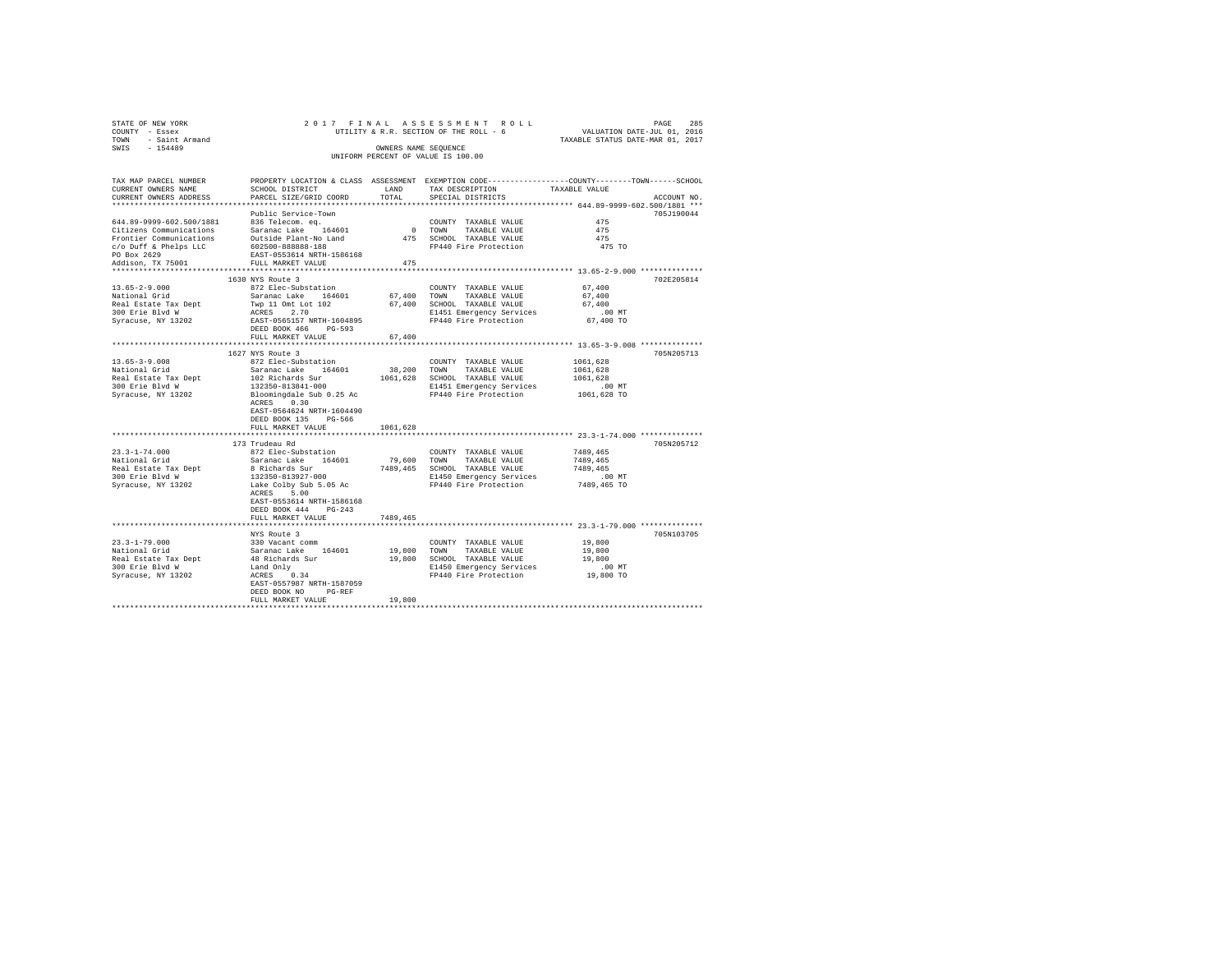| STATE OF NEW YORK   |                      |  | 2017 FINAL ASSESSMENT ROLL             |  |                                  | PAGE                        | 286 |
|---------------------|----------------------|--|----------------------------------------|--|----------------------------------|-----------------------------|-----|
| COUNTY - Essex      |                      |  | UTILITY & R.R. SECTION OF THE ROLL - 6 |  |                                  | VALUATION DATE-JUL 01, 2016 |     |
| TOWN - Saint Armand |                      |  |                                        |  | TAXABLE STATUS DATE-MAR 01, 2017 |                             |     |
| SWTS<br>$-154489$   | OWNERS NAME SEOUENCE |  |                                        |  |                                  |                             |     |
|                     |                      |  | UNIFORM PERCENT OF VALUE IS 100.00     |  |                                  |                             |     |
|                     |                      |  |                                        |  |                                  |                             |     |

| TAX MAP PARCEL NUMBER    |                                                 |             |                              | PROPERTY LOCATION & CLASS ASSESSMENT EXEMPTION CODE---------------COUNTY-------TOWN-----SCHOOL |
|--------------------------|-------------------------------------------------|-------------|------------------------------|------------------------------------------------------------------------------------------------|
| CURRENT OWNERS NAME      | SCHOOL DISTRICT                                 | LAND        | TAX DESCRIPTION              | TAXABLE VALUE                                                                                  |
| CURRENT OWNERS ADDRESS   | PARCEL SIZE/GRID COORD                          | TOTAL       | SPECIAL DISTRICTS            | ACCOUNT NO.                                                                                    |
|                          |                                                 |             |                              |                                                                                                |
|                          | 43 Stevenson Rd                                 |             |                              | 705N205714                                                                                     |
| $32.166 - 6 - 1.000$     | 380 Pub Util Vac                                |             | COUNTY TAXABLE VALUE         | 30,000                                                                                         |
| National Grid            | Saranac Lake<br>164601                          | 30,000 TOWN | TAXABLE VALUE                | 30,000                                                                                         |
| Real Estate Tax Dept     | 11 Richards Sur                                 | 30,000      | SCHOOL TAXABLE VALUE         | 30,000                                                                                         |
| 300 Erie Blvd W          | Land & Building                                 |             | E1450 Emergency Services     | $.00$ MT                                                                                       |
| Syracuse, NY 13202       | ACRES<br>0.60                                   |             | FP440 Fire Protection        | 30,000 TO                                                                                      |
|                          | EAST-0554620 NRTH-1578801                       |             |                              |                                                                                                |
|                          | FULL MARKET VALUE                               | 30,000      |                              |                                                                                                |
|                          |                                                 |             |                              |                                                                                                |
|                          | Public Service Town                             |             |                              | 705N205802                                                                                     |
| 644.89-9999-132.350/1001 | 882 Elec Trans Imp                              |             | COUNTY TAXABLE VALUE         | 308,727                                                                                        |
| National Grid            | Saranac Lake 164601                             |             | 0 TOWN<br>TAXABLE VALUE      | 308,727                                                                                        |
| Real Estate Tax Dept     | No Land-Improvements Only                       |             | 308,727 SCHOOL TAXABLE VALUE | 308,727                                                                                        |
| 300 Erie Blvd West       | 132350-812191-100 T383                          |             | FP440 Fire Protection        | 308,727 TO                                                                                     |
| Syracuse, NY 13202       | Malone-L Colby #5 115 Kv                        |             |                              |                                                                                                |
|                          | EAST-0553614 NRTH-1586168                       |             |                              |                                                                                                |
|                          | FULL MARKET VALUE                               | 308,727     |                              |                                                                                                |
|                          |                                                 |             |                              | ******************* 644.89-9999-132.350/1011 ***                                               |
|                          | Public Service Town                             |             |                              | 705N280008                                                                                     |
| 644.89-9999-132.350/1011 | 882 Elec Trans Imp                              |             | COUNTY TAXABLE VALUE         | 227.532                                                                                        |
| National Grid            | Saranac Lake 164601                             |             | 0 TOWN<br>TAXABLE VALUE      | 227,532                                                                                        |
| Real Estate Tax Dept     | L P Transmission Line                           |             | 227.532 SCHOOL TAXABLE VALUE | 227.532                                                                                        |
| 300 Erie Blvd West       | 132350-812237-101                               |             | FP440 Fire Protection        | 227,532 TO                                                                                     |
| Syracuse, NY 13202       | T605-Lk Colby-Lk Placid#3                       |             |                              |                                                                                                |
|                          | EAST-0553614 NRTH-1586168                       |             |                              |                                                                                                |
|                          | FULL MARKET VALUE                               | 227,532     |                              |                                                                                                |
|                          |                                                 |             |                              |                                                                                                |
|                          | Public Service Town                             |             |                              | 705N294010                                                                                     |
| 644.89-9999-132.350/1021 | 882 Elec Trans Imp                              |             | COUNTY TAXABLE VALUE         | 158,835                                                                                        |
| National Grid            | Saranac Lake 164601                             |             | 0 TOWN<br>TAXABLE VALUE      | 158,835                                                                                        |
| Real Estate Tax Dept     | 132350-812331-102                               |             | 158,835 SCHOOL TAXABLE VALUE | 158,835                                                                                        |
| 300 Erie Blyd West       | #35 Bloomingdale Tap                            |             | FP440 Fire Protection        | 158,835 TO                                                                                     |
| Syracuse, NY 13202       | T125a Union Flls Lk Clear                       |             |                              |                                                                                                |
|                          | EAST-0553614 NRTH-1586168                       |             |                              |                                                                                                |
|                          | FULL MARKET VALUE<br>************************** | 158,835     |                              | ********************** 644.89-9999-132.350/1031 ***                                            |
|                          |                                                 |             |                              |                                                                                                |
|                          | Public Service Town                             |             |                              | 705N205803                                                                                     |
| 644.89-9999-132.350/1031 | 882 Elec Trans Imp                              |             | COUNTY TAXABLE VALUE         | 23,713                                                                                         |
| National Grid            | Saranac Lake 164601                             |             | 0 TOWN<br>TAXABLE VALUE      | 23,713                                                                                         |
| Real Estate Tax Dept     | Transmission Line                               |             | 23.713 SCHOOL TAXABLE VALUE  | 23,713                                                                                         |
| 300 Erie Blvd West       | 132350-812334-103                               |             | FP440 Fire Protection        | 23,713 TO                                                                                      |
| Syracuse, NY 13202       | T1281k Clear Lk Colby #30                       |             |                              |                                                                                                |
|                          | EAST-0553614 NRTH-1586168<br>FULL MARKET VALUE  | 23,713      |                              |                                                                                                |
|                          |                                                 |             |                              |                                                                                                |
|                          |                                                 |             |                              |                                                                                                |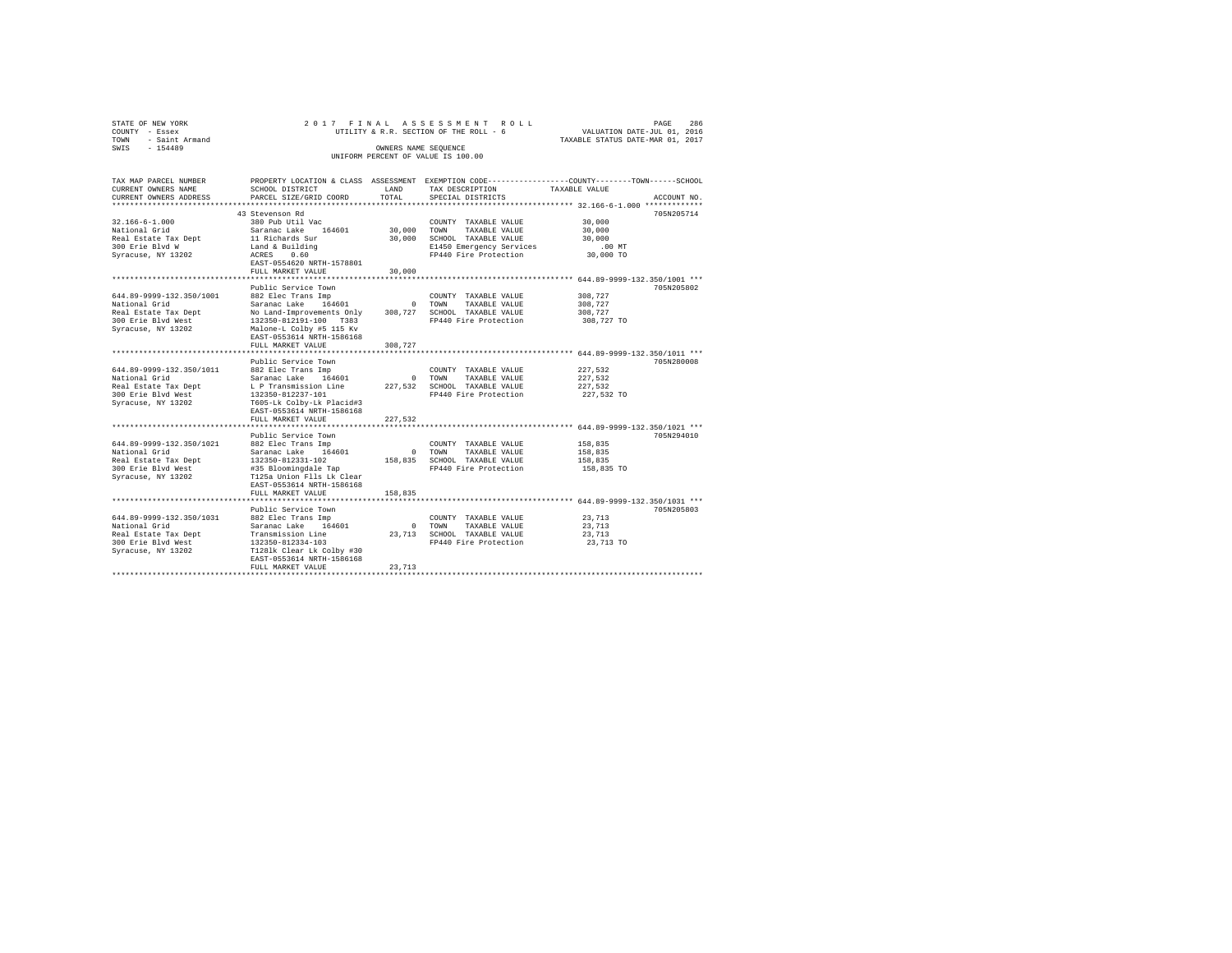| STATE OF NEW YORK<br>COUNTY - Essex<br>TOWN<br>- Saint Armand<br>$-154489$<br>SWIS                            |                                                                                                                                                                                                                                               | OWNERS NAME SEQUENCE             | 2017 FINAL ASSESSMENT ROLL<br>UTILITY & R.R. SECTION OF THE ROLL - 6<br>UNIFORM PERCENT OF VALUE IS 100.00 | PAGE<br>287<br>VALUATION DATE-JUL 01, 2016<br>TAXABLE STATUS DATE-MAR 01, 2017                                                 |
|---------------------------------------------------------------------------------------------------------------|-----------------------------------------------------------------------------------------------------------------------------------------------------------------------------------------------------------------------------------------------|----------------------------------|------------------------------------------------------------------------------------------------------------|--------------------------------------------------------------------------------------------------------------------------------|
| TAX MAP PARCEL NUMBER<br>CURRENT OWNERS NAME<br>CURRENT OWNERS ADDRESS                                        | SCHOOL DISTRICT<br>PARCEL SIZE/GRID COORD                                                                                                                                                                                                     | LAND<br>TOTAL                    | TAX DESCRIPTION<br>SPECIAL DISTRICTS                                                                       | PROPERTY LOCATION & CLASS ASSESSMENT EXEMPTION CODE---------------COUNTY-------TOWN-----SCHOOL<br>TAXABLE VALUE<br>ACCOUNT NO. |
| 644.89-9999-132.350/1041<br>National Grid<br>Real Estate Tax Dept<br>300 Erie Blvd West<br>Syracuse, NY 13202 | Public Service Town<br>882 Elec Trans Imp<br>Saranac Lake 164601<br>Transmission Line<br>132350-812335-103<br>T1281k Colby Franklin #31<br>EAST-0553614 NRTH-1586168                                                                          | $\overline{0}$<br>235,459        | COUNTY TAXABLE VALUE<br>TOWN<br>TAXABLE VALUE<br>SCHOOL TAXABLE VALUE<br>FP440 Fire Protection             | 705Z017006<br>235,459<br>235,459<br>235,459<br>235,459 TO                                                                      |
|                                                                                                               | FULL MARKET VALUE                                                                                                                                                                                                                             | 235,459                          |                                                                                                            |                                                                                                                                |
| 644.89-9999-132.350/1051<br>National Grid<br>Real Estate Tax Dept<br>300 Erie Blvd West<br>Syracuse, NY 13202 | erratta<br>882 Elec Trans Imp<br>Saranac Lake 164601<br>Transmission Line<br>132350-812337-105 T131<br>Franklin Fall Sar Lk#32<br>EAST-0553614 NRTH-1586168                                                                                   | $\Omega$                         | COUNTY TAXABLE VALUE<br>TOWN<br>TAXABLE VALUE<br>81,933 SCHOOL TAXABLE VALUE<br>FP440 Fire Protection      | 705N294012<br>81,933<br>81,933<br>81,933<br>81,933 TO                                                                          |
|                                                                                                               | FULL MARKET VALUE                                                                                                                                                                                                                             | 81,933                           |                                                                                                            |                                                                                                                                |
| 644.89-9999-132.350/1111<br>National Grid<br>Real Estate Tax Dept<br>300 Erie Blyd West<br>Syracuse, NY 13202 | *******************<br>Public Service Town<br>882 Elec Trans Imp<br>Saranac Lake<br>164601<br>132350-812330-111<br>Lake Colby Substation<br>Vehile Storeage Bldg<br>EAST-0553614 NRTH-1586168                                                 | $\Omega$<br>21,836               | COUNTY TAXABLE VALUE<br>TOWN<br>TAXABLE VALUE<br>SCHOOL TAXABLE VALUE<br>FP440 Fire Protection             | *************************** 644.89-9999-132.350/1111 ***<br>705Z000002<br>21,836<br>21,836<br>21,836<br>21,836 TO              |
|                                                                                                               | FULL MARKET VALUE                                                                                                                                                                                                                             | 21,836                           |                                                                                                            |                                                                                                                                |
| 644.89-9999-132.350/1881<br>National Grid<br>Real Estate Tax Dept<br>300 Erie Blyd West<br>Syracuse, NY 13202 | **************************************<br>Electric Distribution<br>882 Elec Trans Imp<br>Saranac Lake 164601<br>Distribution Facilities<br>132350-888888-188 Total<br>Electric Distribution<br>EAST-0553614 NRTH-1586168<br>FULL MARKET VALUE | $^{\circ}$<br>699,748<br>699,748 | COUNTY TAXABLE VALUE<br>TOWN<br>TAXABLE VALUE<br>SCHOOL TAXABLE VALUE<br>FP440 Fire Protection             | **************************** 644.89-9999-132.350/1881 ***<br>705N205715<br>699,748<br>699,748<br>699,748<br>699,748 TO         |
|                                                                                                               | ********************                                                                                                                                                                                                                          |                                  |                                                                                                            | **************************** 644.89-9999-631.900/1881 ***                                                                      |
| 644.89-9999-631.900/1881<br>Verizon New York<br>c/o Duff & Phelps<br>PO Box 2749<br>Addison, TX 75001         | Public Service<br>836 Telecom. eq.<br>Saranac Lake 164601<br>O/side Vil Ples Wres Cble<br>631900-888888-188<br>Outside Plant - No Land<br>EAST-0553614 NRTH-1586168<br>FULL MARKET VALUE                                                      | $\Omega$<br>57,317               | COUNTY TAXABLE VALUE<br>TOWN<br>TAXABLE VALUE<br>57,317 SCHOOL TAXABLE VALUE<br>FP440 Fire Protection      | 705N205711<br>57.317<br>57.317<br>57.317<br>57,317 TO                                                                          |
|                                                                                                               |                                                                                                                                                                                                                                               |                                  |                                                                                                            |                                                                                                                                |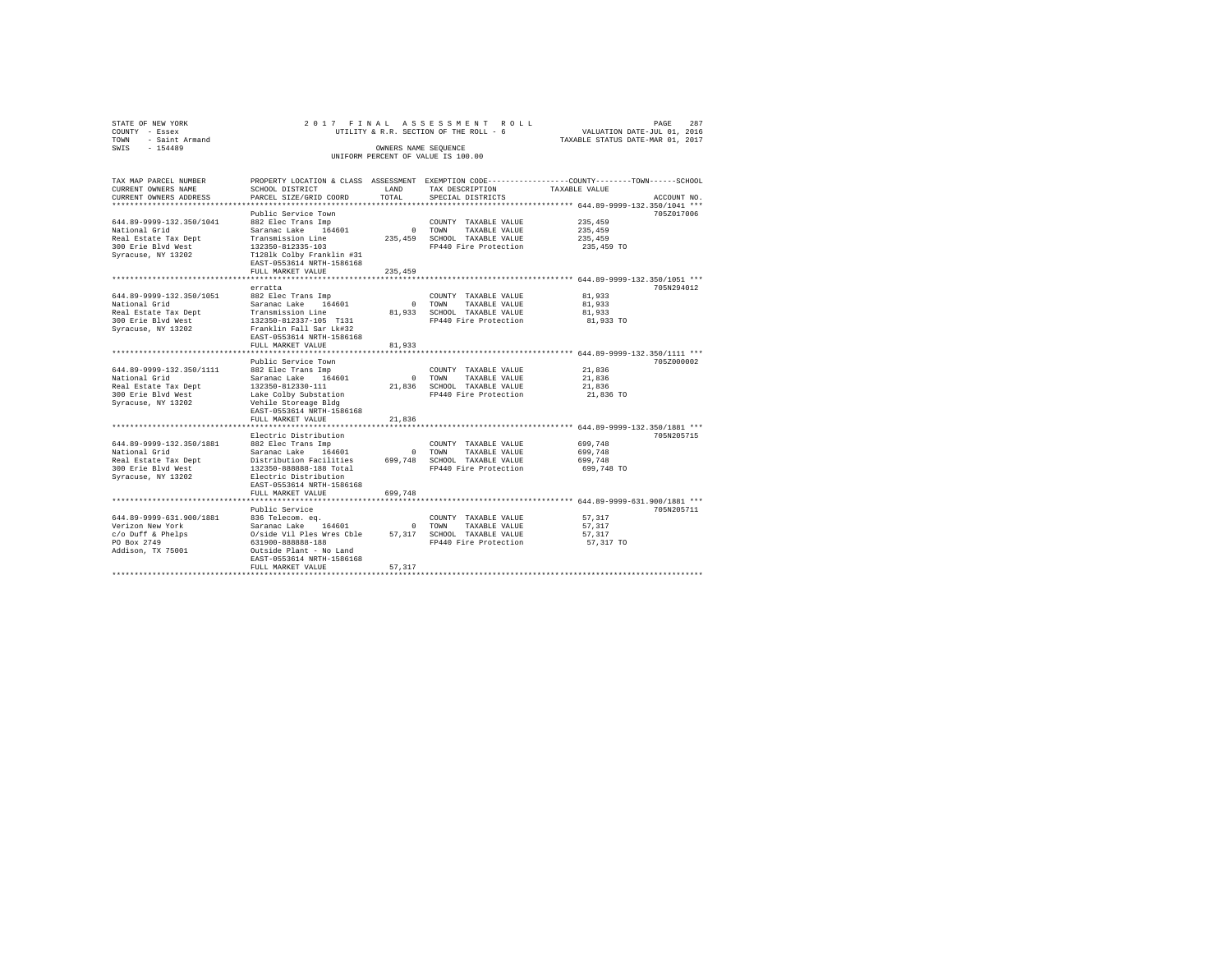| STATE OF NEW YORK<br>COUNTY<br>- Essex<br>- Saint Armand<br>TOWN<br>$-154489$<br>SWIS                 | 2017 FINAL                                                                                                                                                                                              | OWNERS NAME SEQUENCE         | ASSESSMENT ROLL<br>UTILITY & R.R. SECTION OF THE ROLL - 6<br>UNIFORM PERCENT OF VALUE IS 100.00                                  | 288<br>PAGE<br>VALUATION DATE-JUL 01, 2016<br>TAXABLE STATUS DATE-MAR 01, 2017               |  |
|-------------------------------------------------------------------------------------------------------|---------------------------------------------------------------------------------------------------------------------------------------------------------------------------------------------------------|------------------------------|----------------------------------------------------------------------------------------------------------------------------------|----------------------------------------------------------------------------------------------|--|
| TAX MAP PARCEL NUMBER<br>CURRENT OWNERS NAME<br>CURRENT OWNERS ADDRESS . PARCEL SIZE/GRID COORD TOTAL | PROPERTY LOCATION & CLASS ASSESSMENT<br>SCHOOL DISTRICT                                                                                                                                                 | LAND                         | TAX DESCRIPTION<br>SPECIAL DISTRICTS                                                                                             | EXEMPTION CODE-----------------COUNTY-------TOWN------SCHOOL<br>TAXABLE VALUE<br>ACCOUNT NO. |  |
| 13.56-10-8.000/1<br>Verizon New York Inc<br>c/o Duff & Phelps LLC<br>PO Box 2549<br>Addison, TX 75001 | 25 Reservoir Ln<br>837 Cell Tower<br>Saranac Lake 164601<br>82 Omttwp 11Rs<br>1765/51 Lease Extension<br>w/in 13.056-10-8.000<br>EAST-0560824 NRTH-1606166<br>DEED BOOK 1275 PG-79<br>FULL MARKET VALUE | 15,000<br>154,100<br>154,100 | COUNTY<br>TAXABLE VALUE<br>TAXABLE VALUE<br>TOWN<br>SCHOOL<br>TAXABLE VALUE<br>E1451 Emergency Services<br>FP440 Fire Protection | 705Z012005<br>154,100<br>154,100<br>154,100<br>$.00$ MT<br>154,100 TO                        |  |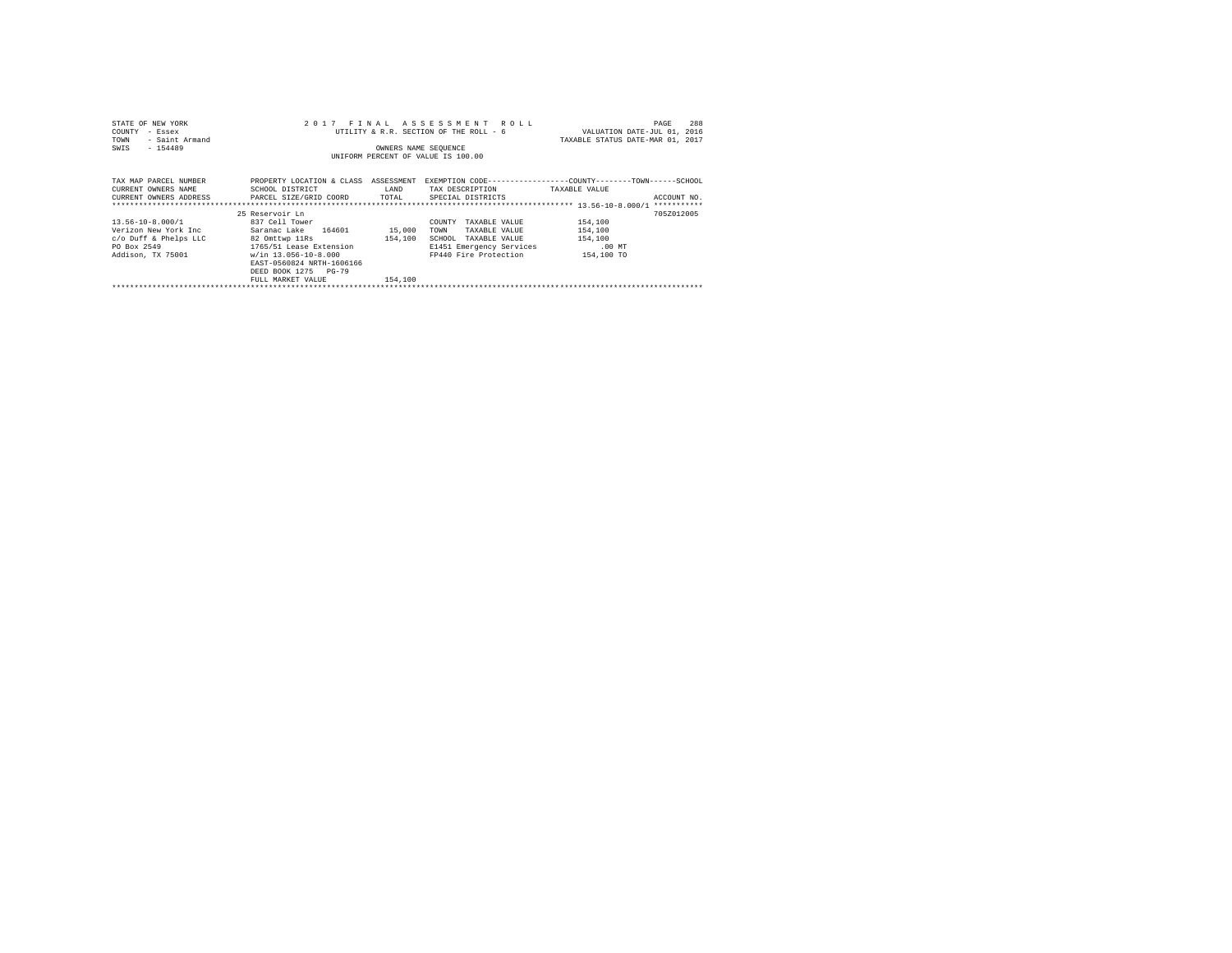| STATE OF NEW YORK      |  |  |  | 2017 FINAL ASSESSMENT ROLL             |  |  |                                  |                        | PAGE | 289 |
|------------------------|--|--|--|----------------------------------------|--|--|----------------------------------|------------------------|------|-----|
| COUNTY - Essex         |  |  |  | UTILITY & R.R. SECTION OF THE ROLL - 6 |  |  | VALUATION DATE-JUL 01, 2016      |                        |      |     |
| TOWN<br>- Saint Armand |  |  |  |                                        |  |  | TAXABLE STATUS DATE-MAR 01, 2017 |                        |      |     |
| SWIS<br>$-154489$      |  |  |  |                                        |  |  |                                  | RPS150/V04/L015        |      |     |
|                        |  |  |  |                                        |  |  |                                  | CURRENT DATE 6/21/2017 |      |     |
|                        |  |  |  | UNIFORM PERCENT OF VALUE IS 100.00     |  |  |                                  |                        |      |     |
|                        |  |  |  | ROLL SUB SECTION- - TOTALS             |  |  |                                  |                        |      |     |

| CODE | DISTRICT NAME        | TOTAL<br>PARCELS | EXTENSION<br><b>TYPE</b> | <b>EXTENSION</b><br>VALUE | AD VALOREM<br>VALUE | <b>EXEMPT</b><br>AMOUNT | TAXARLE<br>VALUE |
|------|----------------------|------------------|--------------------------|---------------------------|---------------------|-------------------------|------------------|
|      | E1450 Emergency Serv |                  | 3 MOVTAX                 |                           |                     |                         |                  |
|      | E1451 Emergency Serv |                  | 3 MOVTAX                 |                           |                     |                         |                  |
|      | FP440 Fire Protectio |                  | 16 TOTAL                 |                           | 10637.968           |                         | 10637.968        |

#### \*\*\* S C H O O L D I S T R I C T S U M M A R Y \*\*\*

| CODE   | DISTRICT NAME | TOTAL<br>PARCELS | ASSESSED<br>LAND | ASSESSED<br>TOTAL | EXEMPT<br>AMOUNT | TOTAL<br>TAXABLE | STAR<br>AMOUNT | <b>STAR</b><br>TAXABLE |
|--------|---------------|------------------|------------------|-------------------|------------------|------------------|----------------|------------------------|
| 164601 | Saranac Lake  | 16               | 250,000          | 10637.968         |                  | 10637.968        |                | 10637.968              |
|        | SUB-TOTAL     | 16               | 250,000          | 10637.968         |                  | 10637.968        |                | 10637.968              |
|        | TOTAL         | 16               | 250,000          | 10637.968         |                  | 10637.968        |                | 10637.968              |

#### \*\*\* S Y S T E M C O D E S S U M M A R Y \*\*\*

NO SYSTEM EXEMPTIONS AT THIS LEVEL

## \*\*\* E X E M P T I O N S U M M A R Y \*\*\*

NO EXEMPTIONS AT THIS LEVEL

| ROLL<br>SEC | DESCRIPTION      | TOTAL<br>PARCELS | ASSESSED<br>LAND | ASSESSED<br>TOTAL | TAXABLE<br>COUNTY | TAXABLE<br>TOWN | TAXABLE<br>SCHOOL | STAR<br>TAXABLE |
|-------------|------------------|------------------|------------------|-------------------|-------------------|-----------------|-------------------|-----------------|
|             | UTILITIES & N.C. |                  | .000<br>250      | 10637.968         | 10637<br>.968     | 10637<br>.968   | 10637.968         | 10637<br>.968   |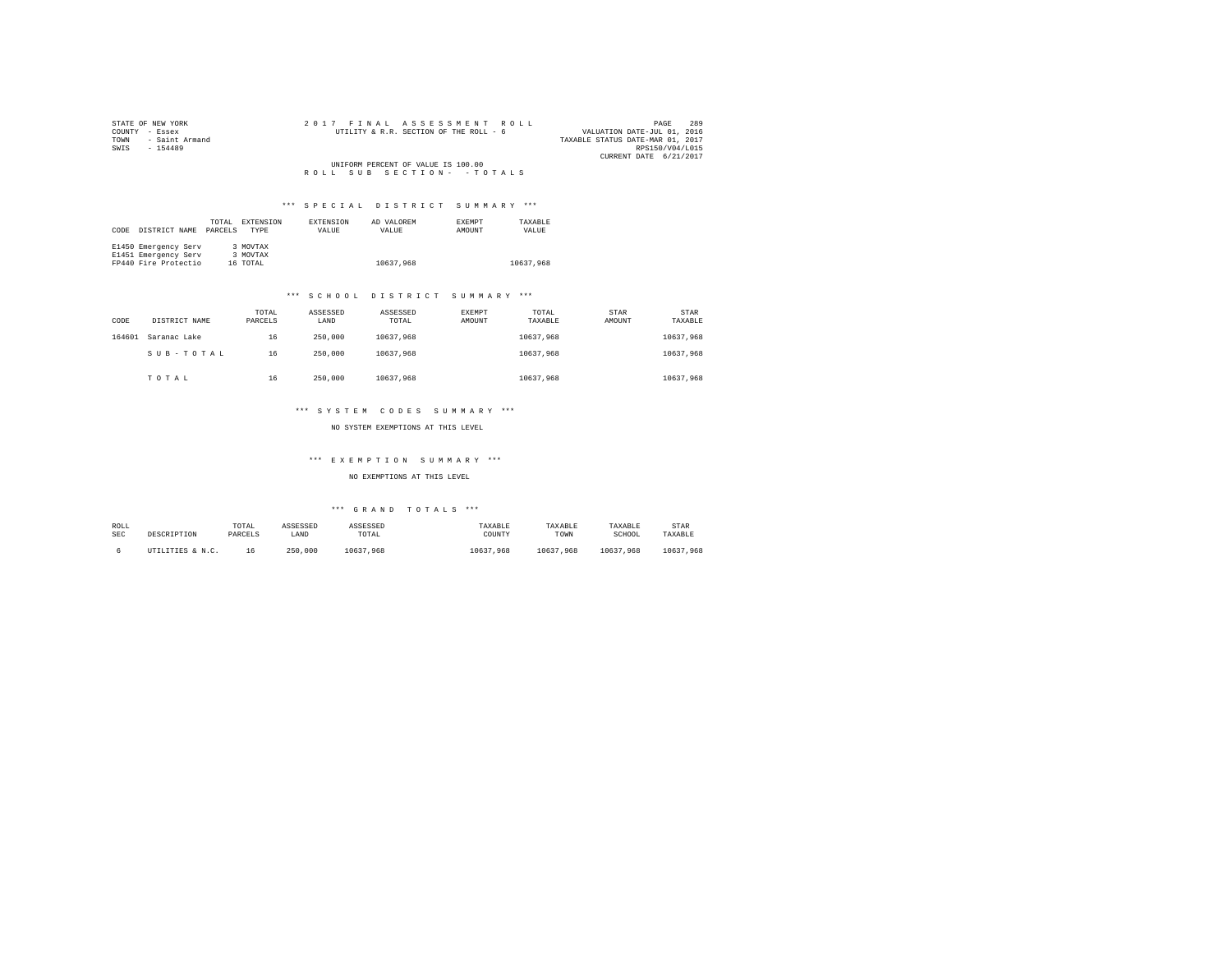| STATE OF NEW YORK      | 2017 FINAL ASSESSMENT ROLL             | 290<br>PAGE                      |
|------------------------|----------------------------------------|----------------------------------|
| COUNTY - Essex         | UTILITY & R.R. SECTION OF THE ROLL - 6 | VALUATION DATE-JUL 01, 2016      |
| - Saint Armand<br>TOWN |                                        | TAXABLE STATUS DATE-MAR 01, 2017 |
| SWTS<br>$-154489$      |                                        | RPS150/V04/L015                  |
|                        | UNIFORM PERCENT OF VALUE IS 100.00     | CURRENT DATE 6/21/2017           |
|                        |                                        |                                  |
|                        | ROLL SECTION TOTALS                    |                                  |

|      |                      | TOTAL   | EXTENSION | EXTENSION | AD VALOREM | <b>EXEMPT</b> | TAXARLE   |
|------|----------------------|---------|-----------|-----------|------------|---------------|-----------|
| CODE | DISTRICT NAME        | PARCELS | TYPE      | VALUE     | VALUE      | AMOUNT        | VALUE     |
|      |                      |         |           |           |            |               |           |
|      | E1450 Emergency Serv |         | 3 MOVTAX  |           |            |               |           |
|      | E1451 Emergency Serv |         | 3 MOVTAX  |           |            |               |           |
|      | FP440 Fire Protectio |         | 16 TOTAL  |           | 10637.968  |               | 10637.968 |

#### \*\*\* S C H O O L D I S T R I C T S U M M A R Y \*\*\*

| CODE   | DISTRICT NAME | TOTAL<br>PARCELS | ASSESSED<br>LAND | ASSESSED<br>TOTAL | EXEMPT<br>AMOUNT | TOTAL<br>TAXABLE | STAR<br>AMOUNT | <b>STAR</b><br>TAXABLE |
|--------|---------------|------------------|------------------|-------------------|------------------|------------------|----------------|------------------------|
| 164601 | Saranac Lake  | 16               | 250,000          | 10637.968         |                  | 10637.968        |                | 10637.968              |
|        | SUB-TOTAL     | 16               | 250,000          | 10637.968         |                  | 10637.968        |                | 10637.968              |
|        | TOTAL         | 16               | 250,000          | 10637.968         |                  | 10637.968        |                | 10637.968              |

#### \*\*\* S Y S T E M C O D E S S U M M A R Y \*\*\*

NO SYSTEM EXEMPTIONS AT THIS LEVEL

## \*\*\* E X E M P T I O N S U M M A R Y \*\*\*

#### NO EXEMPTIONS AT THIS LEVEL

| ROLL       | DESCRIPTION      | TOTAL   | ASSESSED | ASSESSED  | TAXABLE   | TAXABLE   | TAXABLE       | STAR          |
|------------|------------------|---------|----------|-----------|-----------|-----------|---------------|---------------|
| <b>SEC</b> |                  | PARCELS | LAND     | TOTAL     | COUNTY    | TOWN      | SCHOOL        | TAXABLE       |
|            | UTILITIES & N.C. | 16      | 250,000  | 10637.968 | 10637.968 | 10637.968 | 10637<br>.968 | 10637<br>.968 |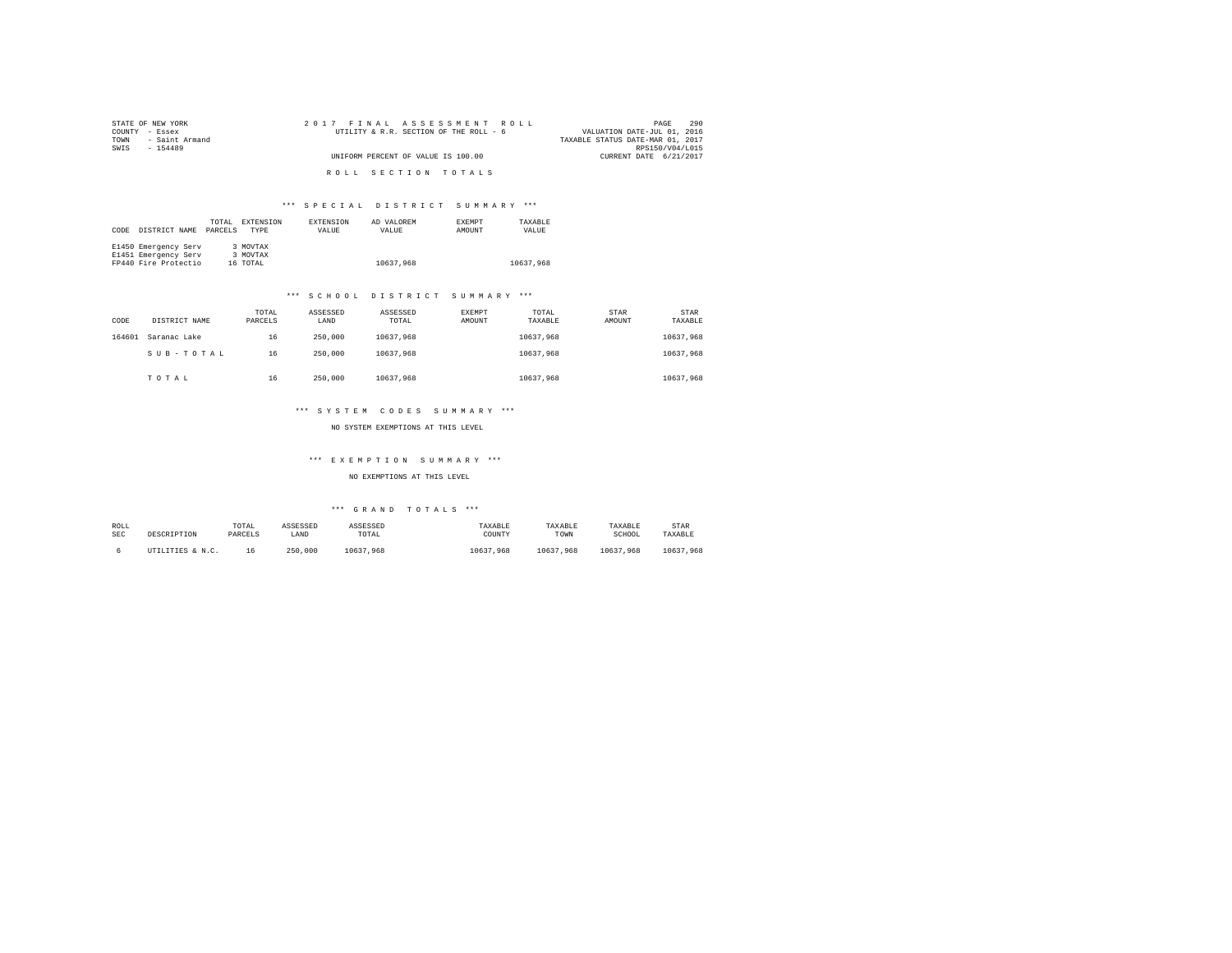| STATE OF NEW YORK<br>COUNTY - Essex<br>- Saint Armand<br>TOWN<br>$-154489$<br>SWIS                  |                                                                                                                                                                                                     | OWNERS NAME SEQUENCE | 2017 FINAL ASSESSMENT ROLL<br>WHOLLY EXEMPT SECTION OF THE ROLL - 8<br>UNIFORM PERCENT OF VALUE IS 100.00                                                     |                   |                                                      | VALUATION DATE-JUL 01, 2016<br>TAXABLE STATUS DATE-MAR 01, 2017 | 291<br>PAGE         |  |
|-----------------------------------------------------------------------------------------------------|-----------------------------------------------------------------------------------------------------------------------------------------------------------------------------------------------------|----------------------|---------------------------------------------------------------------------------------------------------------------------------------------------------------|-------------------|------------------------------------------------------|-----------------------------------------------------------------|---------------------|--|
| TAX MAP PARCEL NUMBER<br>CURRENT OWNERS NAME                                                        | PROPERTY LOCATION & CLASS ASSESSMENT EXEMPTION CODE---------------COUNTY-------TOWN------SCHOOL<br>SCHOOL DISTRICT                                                                                  | LAND                 | TAX DESCRIPTION                                                                                                                                               | TAXABLE VALUE     |                                                      |                                                                 |                     |  |
| CURRENT OWNERS ADDRESS                                                                              | PARCEL SIZE/GRID COORD                                                                                                                                                                              | TOTAL                | SPECIAL DISTRICTS                                                                                                                                             |                   |                                                      |                                                                 | ACCOUNT NO.         |  |
| $13.65 - 3 - 10.000$<br>Attn: Bloomingdale 102 Omt Twp 11 Rs<br>Fire Dept<br>Bloomingdale, NY 12913 | Roosevelt Ln<br>311 Res vac land<br>Artesian Hose Co #1 5aranac Lake 164601 2,800 COUNTY TAXABLE VALUE<br>ACRES 0.54<br>EAST-0564098 NRTH-1604801<br>$PG-393$<br>DEED BOOK 318<br>FULL MARKET VALUE | 2,800 TOWN<br>2,800  | VOL F DEPT 26400<br>TAXABLE VALUE<br>SCHOOL TAXABLE VALUE<br>E1451 Emergency Services<br>FP440 Fire Protection<br>2.800 EX                                    | $0 \qquad \qquad$ | 2.800<br>$\Omega$<br>$\circ$<br>$\Omega$<br>$.00$ MT | 2,800<br>0 <sub>T</sub>                                         | 7079995002<br>2,800 |  |
|                                                                                                     | 1635 NYS Route 3                                                                                                                                                                                    |                      |                                                                                                                                                               |                   |                                                      |                                                                 | 7079906111          |  |
| $13.65 - 3 - 6.000$<br>Bloomingdale Fire Dept<br>1635 NYS Rte 3<br>Bloomingdale, NY 12913           | 662 Police/fire<br>Saranac Lake 164601<br>102 Twp 11 Omt<br>ACRES 0.70<br>EAST-0564681 NRTH-1604924<br>DEED BOOK 452 PG-497                                                                         |                      | VOL F DEPT 26400<br>41.800 COUNTY TAXABLE VALUE<br>391,900 TOWN<br>TAXABLE VALUE<br>SCHOOL TAXABLE VALUE<br>E1451 Emergency Services<br>FP440 Fire Protection | $0 \t 391,900$    | $\circ$<br>$\circ$<br>$\Omega$<br>$.00$ MT           | 391,900 391,900<br>0.70                                         |                     |  |
|                                                                                                     | FULL MARKET VALUE                                                                                                                                                                                   | 391,900              | 391,900 EX<br>SD442 Bloomingdale Sewer D<br>391,900 EX<br>WD442 Bloomingdale Water D<br>391,900 EX                                                            |                   |                                                      | 0 TO M<br>0 TO M                                                |                     |  |
|                                                                                                     |                                                                                                                                                                                                     |                      |                                                                                                                                                               |                   |                                                      |                                                                 |                     |  |
|                                                                                                     | NYS Route 3                                                                                                                                                                                         |                      |                                                                                                                                                               |                   |                                                      |                                                                 | 7079978036          |  |
| $13.65 - 3 - 7.000$<br>Bloomingdale Vol Fire Saranac Lake 164601<br>Dept                            | 330 Vacant comm<br>Twp 11 Omt Lot 102                                                                                                                                                               | 13,200 TOWN          | VOL F DEPT 26400<br>13,200 COUNTY TAXABLE VALUE<br>TAXABLE VALUE                                                                                              | $0 \qquad \qquad$ | 13,200<br>$\Omega$<br>$\Omega$                       |                                                                 | 13,200 13,200       |  |
| Bloomingdale, NY 12913                                                                              | ACRES 0.37<br>EAST-0564722 NRTH-1604806                                                                                                                                                             |                      | SCHOOL TAXABLE VALUE<br>E1451 Emergency Services                                                                                                              |                   | $\Omega$                                             | $.00$ $MT$                                                      |                     |  |

| bioominguaic, ni issis | ------<br>.               |        | UCHOOD IAAADDB VADUB     |            |        |                |            |
|------------------------|---------------------------|--------|--------------------------|------------|--------|----------------|------------|
|                        | EAST-0564722 NRTH-1604806 |        | E1451 Emergency Services |            |        | $.00$ MT       |            |
|                        | DEED BOOK 588 PG-123      |        | FP440 Fire Protection    |            |        | 0.70           |            |
|                        | FULL MARKET VALUE         | 13,200 | 13,200 EX                |            |        |                |            |
|                        |                           |        |                          |            |        |                |            |
|                        | NYS Route 3               |        |                          |            |        |                | 7079978037 |
| $13.65 - 3 - 8.000$    | 330 Vacant comm           |        | VOL F DEPT 26400         | $^{\circ}$ | 17,400 | 17,400         | 17,400     |
| Bloomingdale Vol Fire  | Saranac Lake 164601       | 17,400 | COUNTY TAXABLE VALUE     |            |        |                |            |
| Dept                   | Twp 11 Omt Lot 102        | 17,400 | TAXABLE VALUE<br>TOWN    |            |        |                |            |
| Bloomingdale, NY 12913 | ACRES 0.59                |        | SCHOOL TAXABLE VALUE     |            |        |                |            |
|                        | EAST-0564740 NRTH-1604701 |        | E1451 Emergency Services |            |        | $.00$ MT       |            |
|                        | DEED BOOK 588 PG-123      |        | FP440 Fire Protection    |            |        | 0 <sub>T</sub> |            |
|                        | FULL MARKET VALUE         | 17,400 | 17,400 EX                |            |        |                |            |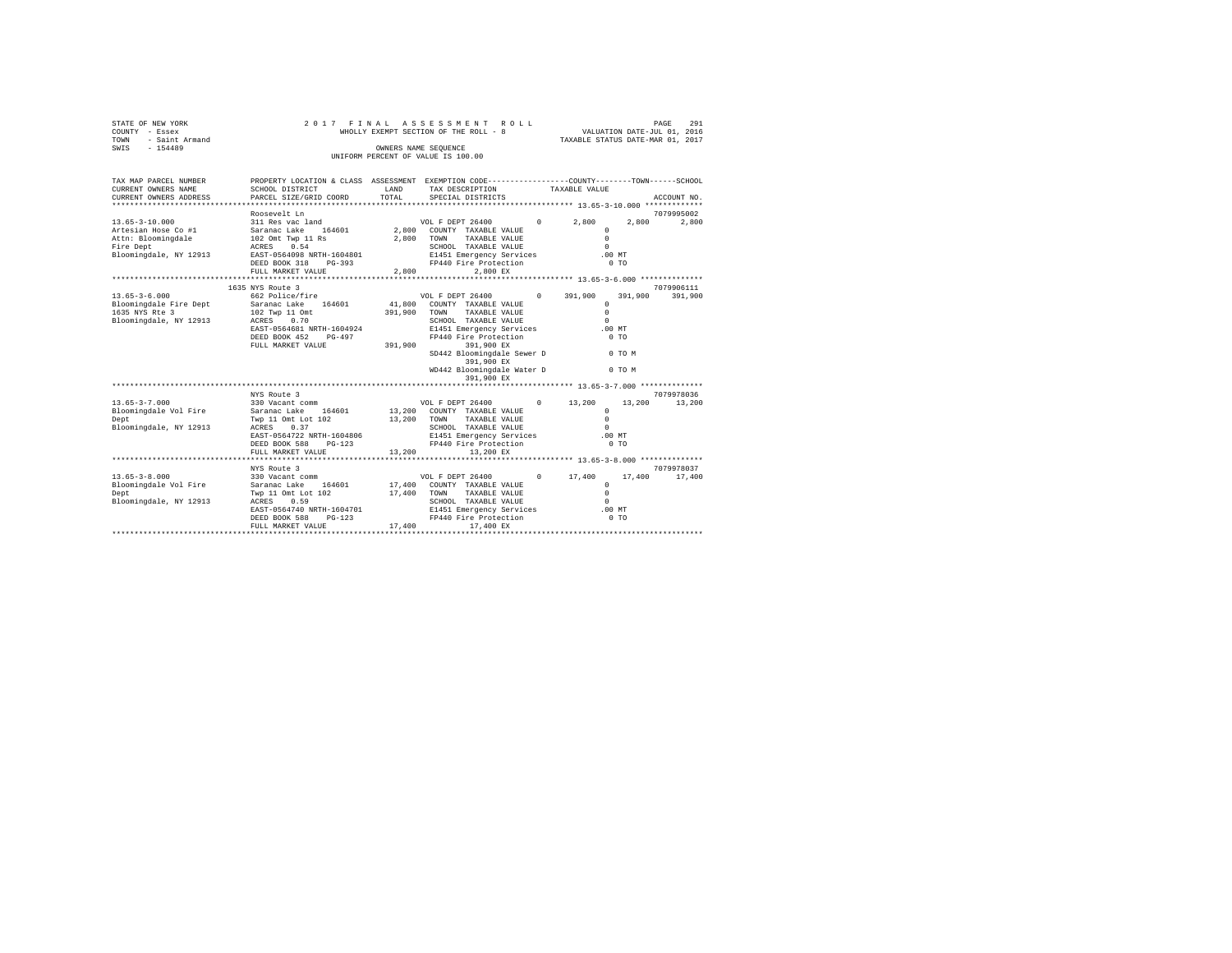| STATE OF NEW YORK<br>COUNTY - Essex<br>TOWN<br>- Saint Armand<br>$-154489$<br>SWIS                   | 2017 FINAL                                                                                                                                                     |                      | ASSESSMENT ROLL<br>WHOLLY EXEMPT SECTION OF THE ROLL - 8<br>OWNERS NAME SEQUENCE<br>UNIFORM PERCENT OF VALUE IS 100.00                                                                                                                                          |                      | VALUATION DATE-JUL 01, 2016<br>TAXABLE STATUS DATE-MAR 01, 2017                                            | PAGE<br>292            |
|------------------------------------------------------------------------------------------------------|----------------------------------------------------------------------------------------------------------------------------------------------------------------|----------------------|-----------------------------------------------------------------------------------------------------------------------------------------------------------------------------------------------------------------------------------------------------------------|----------------------|------------------------------------------------------------------------------------------------------------|------------------------|
| TAX MAP PARCEL NUMBER<br>CURRENT OWNERS NAME<br>CURRENT OWNERS ADDRESS                               | PROPERTY LOCATION & CLASS ASSESSMENT EXEMPTION CODE---------------COUNTY-------TOWN------SCHOOL<br>SCHOOL DISTRICT<br>PARCEL SIZE/GRID COORD                   | LAND<br>TOTAL        | TAX DESCRIPTION<br>SPECIAL DISTRICTS                                                                                                                                                                                                                            |                      | TAXABLE VALUE                                                                                              | ACCOUNT NO.            |
|                                                                                                      | NYS Route 3                                                                                                                                                    |                      |                                                                                                                                                                                                                                                                 |                      |                                                                                                            | 705Z000000             |
| $13.65 - 3 - 5.200$                                                                                  | 330 Vacant comm                                                                                                                                                |                      | VOL F DEPT 26400                                                                                                                                                                                                                                                | $0 \t 11.600$        | 11,600                                                                                                     | 11,600                 |
| Bloomingdale Volunteer<br>Fire Department Inc<br>PO Box 226<br>Bloomingdale, NY 12913                | Saranac Lake 164601<br>102 Omt Twp 11 Rs<br>ACRES 0.29<br>EAST-0564626 NRTH-1605007<br>DEED BOOK 1209 PG-113                                                   | 11,600               | 11,600 COUNTY TAXABLE VALUE<br>TOWN<br>TAXABLE VALUE<br>SCHOOL TAXABLE VALUE<br>E1451 Emergency Services<br>FP440 Fire Protection                                                                                                                               |                      | $\circ$<br>$\Omega$<br>$\Omega$<br>.00MT<br>0 <sub>T</sub>                                                 |                        |
|                                                                                                      | FULL MARKET VALUE                                                                                                                                              | 11,600               | 11,600 EX                                                                                                                                                                                                                                                       |                      |                                                                                                            |                        |
|                                                                                                      | 711 NYS Route 3                                                                                                                                                |                      |                                                                                                                                                                                                                                                                 |                      |                                                                                                            | 7079974008             |
| $23.3 - 1 - 42.200$<br>Board Of Cooperative<br>Educational Services<br>PO Box 28<br>Malone, NY 12953 | 612 School<br>Saranac Lake 164601<br>Lot 29 Richards Survey 1362,600<br>31.2 Acres<br>ACRES 31.20                                                              |                      | CONST ED 25120<br>145,500 COUNTY TAXABLE VALUE<br>TAXABLE VALUE<br>TOWN<br>SCHOOL TAXABLE VALUE<br>E1450 Emergency Services                                                                                                                                     | $0 \t1362.600$       | $\Omega$<br>$\Omega$<br>$\Omega$<br>.00MT                                                                  | 1362.600 1362.600      |
|                                                                                                      | EAST-0556567 NRTH-1585758<br>DEED BOOK 1158 PG-154<br>FULL MARKET VALUE                                                                                        | 1362,600             | FP440 Fire Protection<br>1362,600 EX                                                                                                                                                                                                                            |                      | $0$ TO                                                                                                     |                        |
|                                                                                                      | 1457 NYS Route 3                                                                                                                                               |                      |                                                                                                                                                                                                                                                                 |                      |                                                                                                            | 7079906108             |
| $13.4 - 1 - 18.000$<br>Brookside Cemetery<br>Bloomingdale, NY 12913                                  | 695 Cemetery<br>Saranac Lake 164601<br>104 Richards Sur<br>2.70<br>ACRES<br>EAST-0565811 NRTH-1600793<br>DEED BOOK 203 PG-245<br>FULL MARKET VALUE             | 12,500<br>12,500     | TOWN CEMET 13510<br>12,500 COUNTY TAXABLE VALUE<br>TOWN<br>TAXABLE VALUE<br>SCHOOL TAXABLE VALUE<br>E1451 Emergency Services<br>FP440 Fire Protection<br>12,500 EX                                                                                              | 12,500<br>$\Omega$   | 12,500<br>$\mathbf{r}$<br>$\Omega$<br>$\Omega$<br>.00 MT<br>0 <sub>T</sub>                                 | 12,500                 |
|                                                                                                      |                                                                                                                                                                |                      |                                                                                                                                                                                                                                                                 |                      |                                                                                                            |                        |
| $13.64 - 1 - 3.000$<br>Central School Dist No 1<br>Canaras Ave<br>Saranac Lake, NY 12983             | 93 Main St<br>612 School<br>Saranac Lake 164601<br>86 Twp 11 Omt<br>ACRES 20.00<br>EAST-0562534 NRTH-1604929<br>DEED BOOK 451<br>$PG-440$<br>FULL MARKET VALUE | 1769,200<br>1769,200 | SCHOOL DST 13800<br>451,400 COUNTY TAXABLE VALUE<br>TOWN<br>TAXABLE VALUE<br>SCHOOL TAXABLE VALUE<br>E1451 Emergency Services<br>FP440 Fire Protection<br>1769,200 EX<br>SD442 Bloomingdale Sewer D<br>1769,200 EX<br>WD442 Bloomingdale Water D<br>1769,200 EX | $\Omega$<br>1769,200 | 1769,200<br>$\Omega$<br>$\Omega$<br>$\Omega$<br>.00MT<br>0 <sub>T</sub><br><b>COMPANY</b> OF TOM<br>0 TO M | 7079906112<br>1769.200 |
|                                                                                                      |                                                                                                                                                                |                      |                                                                                                                                                                                                                                                                 |                      |                                                                                                            |                        |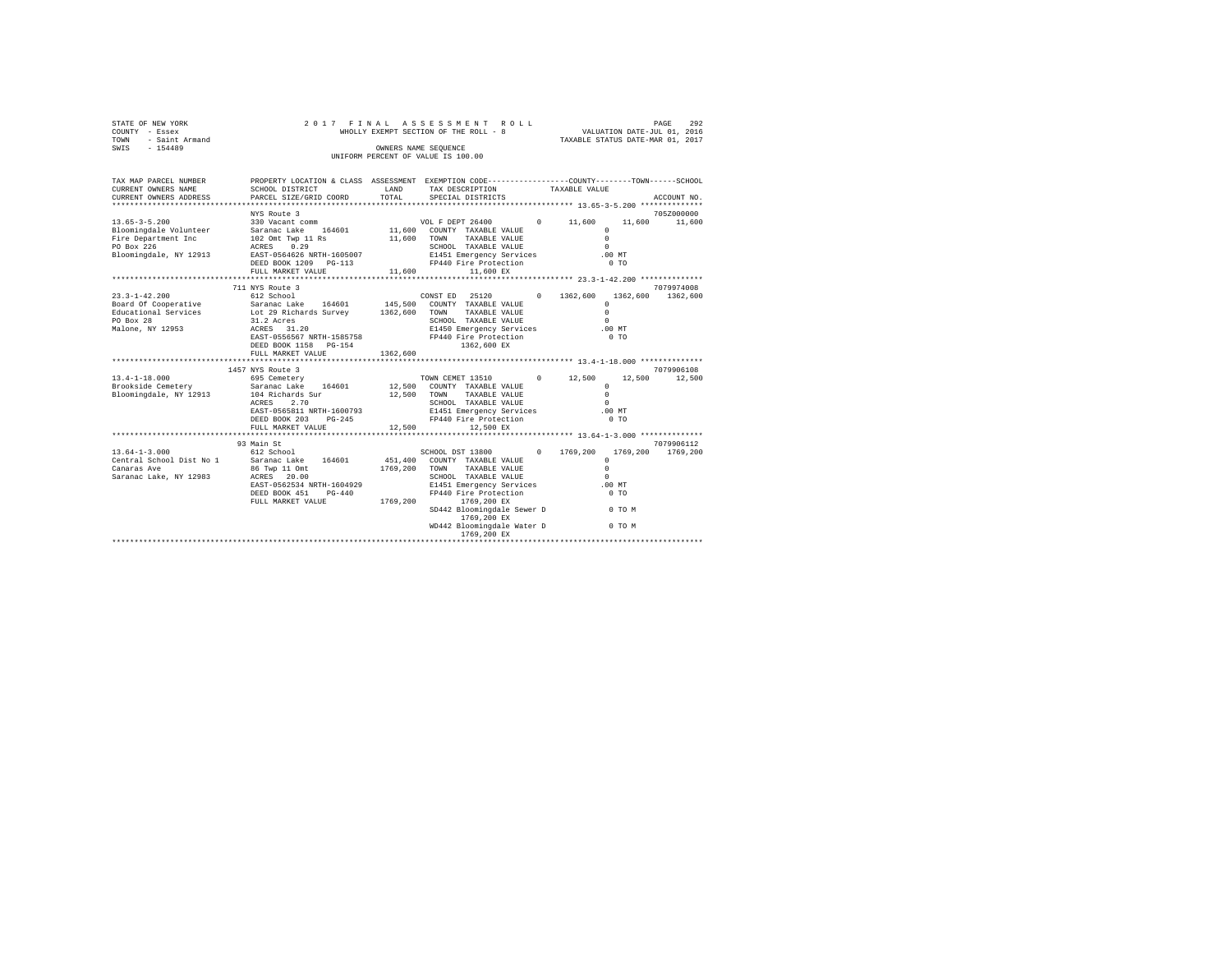| OF NEW YORK<br>- Essex<br>- Saint Armand<br>- 154489<br>STATE OF NEW YORK<br>COUNTY - Essex<br>TOWN                                                                                                                                                                                                                                                                                                                                                            | 2017 FINAL<br>WHOLLY EXEMPT SECTION OF THE ROLL - 8 | PAGE 293<br>VALUATION DATE-JUL 01, 2016<br>TAXABLE STATUS DATE-MAR 01, 2017 |                                                            |                                                                                                                   |                       |
|----------------------------------------------------------------------------------------------------------------------------------------------------------------------------------------------------------------------------------------------------------------------------------------------------------------------------------------------------------------------------------------------------------------------------------------------------------------|-----------------------------------------------------|-----------------------------------------------------------------------------|------------------------------------------------------------|-------------------------------------------------------------------------------------------------------------------|-----------------------|
| SWIS                                                                                                                                                                                                                                                                                                                                                                                                                                                           |                                                     |                                                                             | OWNERS NAME SEQUENCE<br>UNIFORM PERCENT OF VALUE IS 100.00 |                                                                                                                   |                       |
| TAX MAP PARCEL NUMBER<br>CURRENT OWNERS NAME<br>CURRENT OWNERS ADDRESS                                                                                                                                                                                                                                                                                                                                                                                         | SCHOOL DISTRICT<br>PARCEL SIZE/GRID COORD           | LAND<br>TOTAL                                                               | TAX DESCRIPTION<br>SPECIAL DISTRICTS                       | PROPERTY LOCATION & CLASS ASSESSMENT EXEMPTION CODE----------------COUNTY-------TOWN------SCHOOL<br>TAXABLE VALUE | ACCOUNT NO.           |
|                                                                                                                                                                                                                                                                                                                                                                                                                                                                | 1684 NYS Route 3                                    |                                                                             |                                                            |                                                                                                                   | 7079906008            |
| $13.57 - 3 - 5.000$                                                                                                                                                                                                                                                                                                                                                                                                                                            | 620 Religious                                       |                                                                             | CONST REL 25110                                            | $0 \t 183.500$<br>183,500                                                                                         | 183,500               |
| First United Methodist Church Saranac Lake 164601                                                                                                                                                                                                                                                                                                                                                                                                              |                                                     |                                                                             | 38,200 COUNTY TAXABLE VALUE                                | $\Omega$                                                                                                          |                       |
| of Saranac Lake<br>63 Church St                                                                                                                                                                                                                                                                                                                                                                                                                                | Rs 101 Twp 11 Omt                                   | 183,500 TOWN                                                                | TAXABLE VALUE                                              | $\Omega$                                                                                                          |                       |
|                                                                                                                                                                                                                                                                                                                                                                                                                                                                | 1861/126                                            |                                                                             | SCHOOL TAXABLE VALUE                                       | $\Omega$                                                                                                          |                       |
| Saranac Lake, NY 12983                                                                                                                                                                                                                                                                                                                                                                                                                                         | ACRES 0.30                                          |                                                                             | E1451 Emergency Services                                   | $.00$ MT                                                                                                          |                       |
|                                                                                                                                                                                                                                                                                                                                                                                                                                                                |                                                     |                                                                             | FP440 Fire Protection<br>183,500 EX                        | 0 <sub>T</sub>                                                                                                    |                       |
|                                                                                                                                                                                                                                                                                                                                                                                                                                                                |                                                     |                                                                             | SD442 Bloomingdale Sewer D<br>183,500 EX                   | 0 TO M                                                                                                            |                       |
|                                                                                                                                                                                                                                                                                                                                                                                                                                                                |                                                     |                                                                             | WD442 Bloomingdale Water D<br>183,500 EX                   | 0 TO M                                                                                                            |                       |
|                                                                                                                                                                                                                                                                                                                                                                                                                                                                |                                                     |                                                                             |                                                            |                                                                                                                   |                       |
|                                                                                                                                                                                                                                                                                                                                                                                                                                                                | 1747 NYS Route 3                                    |                                                                             |                                                            |                                                                                                                   | 7079901610            |
| $13.57 - 1 - 2.000$                                                                                                                                                                                                                                                                                                                                                                                                                                            | 312 Vac w/imprv                                     |                                                                             | CONST ED 25120<br>$^{\circ}$                               | 51,500<br>51,500<br>$\Omega$                                                                                      | 51,500                |
| Paul Smiths College Of<br>Arts & Science                                                                                                                                                                                                                                                                                                                                                                                                                       | Saranac Lake 164601<br>101 R S Omt 11               |                                                                             | 49,900 COUNTY TAXABLE VALUE<br>51,500 TOWN TAXABLE VALUE   | $\Omega$                                                                                                          |                       |
| Paul Smiths, NY 12970                                                                                                                                                                                                                                                                                                                                                                                                                                          | ACRES 41.83                                         |                                                                             | SCHOOL TAXABLE VALUE                                       | $\Omega$                                                                                                          |                       |
|                                                                                                                                                                                                                                                                                                                                                                                                                                                                | EAST-0565211 NRTH-1607335                           |                                                                             | E1451 Emergency Services                                   | $.00$ MT                                                                                                          |                       |
|                                                                                                                                                                                                                                                                                                                                                                                                                                                                | DEED BOOK 705 PG-073                                |                                                                             | FP440 Fire Protection                                      | 0 <sub>T</sub>                                                                                                    |                       |
|                                                                                                                                                                                                                                                                                                                                                                                                                                                                | FULL MARKET VALUE                                   | 51,500                                                                      | 51,500 EX                                                  |                                                                                                                   |                       |
|                                                                                                                                                                                                                                                                                                                                                                                                                                                                |                                                     |                                                                             |                                                            |                                                                                                                   |                       |
| $13.56 - 8 - 1.000$                                                                                                                                                                                                                                                                                                                                                                                                                                            | 812 Saint Regis Ave<br>210 1 Family Res             |                                                                             | CHURCH PAR 21600<br>$\Omega$                               | 114,900<br>114,900                                                                                                | 7079906011<br>114,900 |
| Pilgrim Holiness                                                                                                                                                                                                                                                                                                                                                                                                                                               |                                                     |                                                                             | 30,300 COUNTY TAXABLE VALUE                                | $\Omega$                                                                                                          |                       |
|                                                                                                                                                                                                                                                                                                                                                                                                                                                                | Saranac Lake 164601<br>101 Rs 11 Omt                |                                                                             | 114,900 TOWN TAXABLE VALUE                                 | $\Omega$                                                                                                          |                       |
| Parsonage<br>PO Box 194                                                                                                                                                                                                                                                                                                                                                                                                                                        | ACRES 0.60                                          |                                                                             | SCHOOL TAXABLE VALUE                                       | $\sim$                                                                                                            |                       |
| Bloomingdale, NY 12913                                                                                                                                                                                                                                                                                                                                                                                                                                         | EAST-0563435 NRTH-1607112                           |                                                                             | E1451 Emergency Services                                   | $.00$ MT                                                                                                          |                       |
|                                                                                                                                                                                                                                                                                                                                                                                                                                                                | DEED BOOK 268 PG-334                                |                                                                             | FP440 Fire Protection                                      | 114,900 TO                                                                                                        |                       |
|                                                                                                                                                                                                                                                                                                                                                                                                                                                                | FULL MARKET VALUE                                   |                                                                             | 114,900 SD442 Bloomingdale Sewer D                         | 114,900 TO M<br>$114,900$ TO M                                                                                    |                       |
|                                                                                                                                                                                                                                                                                                                                                                                                                                                                |                                                     |                                                                             | WD442 Bloomingdale Water D                                 |                                                                                                                   |                       |
|                                                                                                                                                                                                                                                                                                                                                                                                                                                                | 14 Oregon Plains Rd                                 |                                                                             |                                                            |                                                                                                                   | 7079906010            |
| $13.56 - 2 - 16.000$                                                                                                                                                                                                                                                                                                                                                                                                                                           | 620 Religious                                       |                                                                             | CONST REL 25110<br>$\Omega$                                | 101,400<br>101,400                                                                                                | 101,400               |
|                                                                                                                                                                                                                                                                                                                                                                                                                                                                |                                                     |                                                                             |                                                            | $\Omega$                                                                                                          |                       |
| $\begin{tabular}{l c c c c c} \hline \texttt{Pilgrim Holmes Church} & \texttt{Sarnac Lake} & \texttt{164601} & \texttt{37,000} & \texttt{COUNTT TAXABLE VALUE} \\ \hline \texttt{C} & \texttt{Dinalmiumy Pastor} & \texttt{101 Richard Surtwpl1 Omt} & \texttt{101,400} & \texttt{TONNN} & \texttt{TAXABLE VALUE} \\ \hline \texttt{812 St Reg1s Ave} & \texttt{ACES} & \texttt{0.20} & \texttt{0.20} & \texttt{SCHOOL TAXABLE VALUE} \\ \hline \end{tabular}$ |                                                     |                                                                             |                                                            | $\Omega$                                                                                                          |                       |
|                                                                                                                                                                                                                                                                                                                                                                                                                                                                |                                                     |                                                                             | SCHOOL TAXABLE VALUE                                       | $\Omega$                                                                                                          |                       |
| Bloomingdale, NY 12913                                                                                                                                                                                                                                                                                                                                                                                                                                         | EAST-0563822 NRTH-1607334                           |                                                                             | E1451 Emergency Services                                   | .00MT                                                                                                             |                       |
|                                                                                                                                                                                                                                                                                                                                                                                                                                                                | DEED BOOK 213 PG-479<br>FULL MARKET VALUE           | 101,400                                                                     | FP440 Fire Protection<br>101,400 EX                        | 0 <sub>T</sub>                                                                                                    |                       |
|                                                                                                                                                                                                                                                                                                                                                                                                                                                                |                                                     |                                                                             | SD442 Bloomingdale Sewer D<br>101,400 EX                   | 0 TO M                                                                                                            |                       |
|                                                                                                                                                                                                                                                                                                                                                                                                                                                                |                                                     |                                                                             | WD442 Bloomingdale Water D                                 | 0 TO M                                                                                                            |                       |
|                                                                                                                                                                                                                                                                                                                                                                                                                                                                |                                                     |                                                                             |                                                            |                                                                                                                   |                       |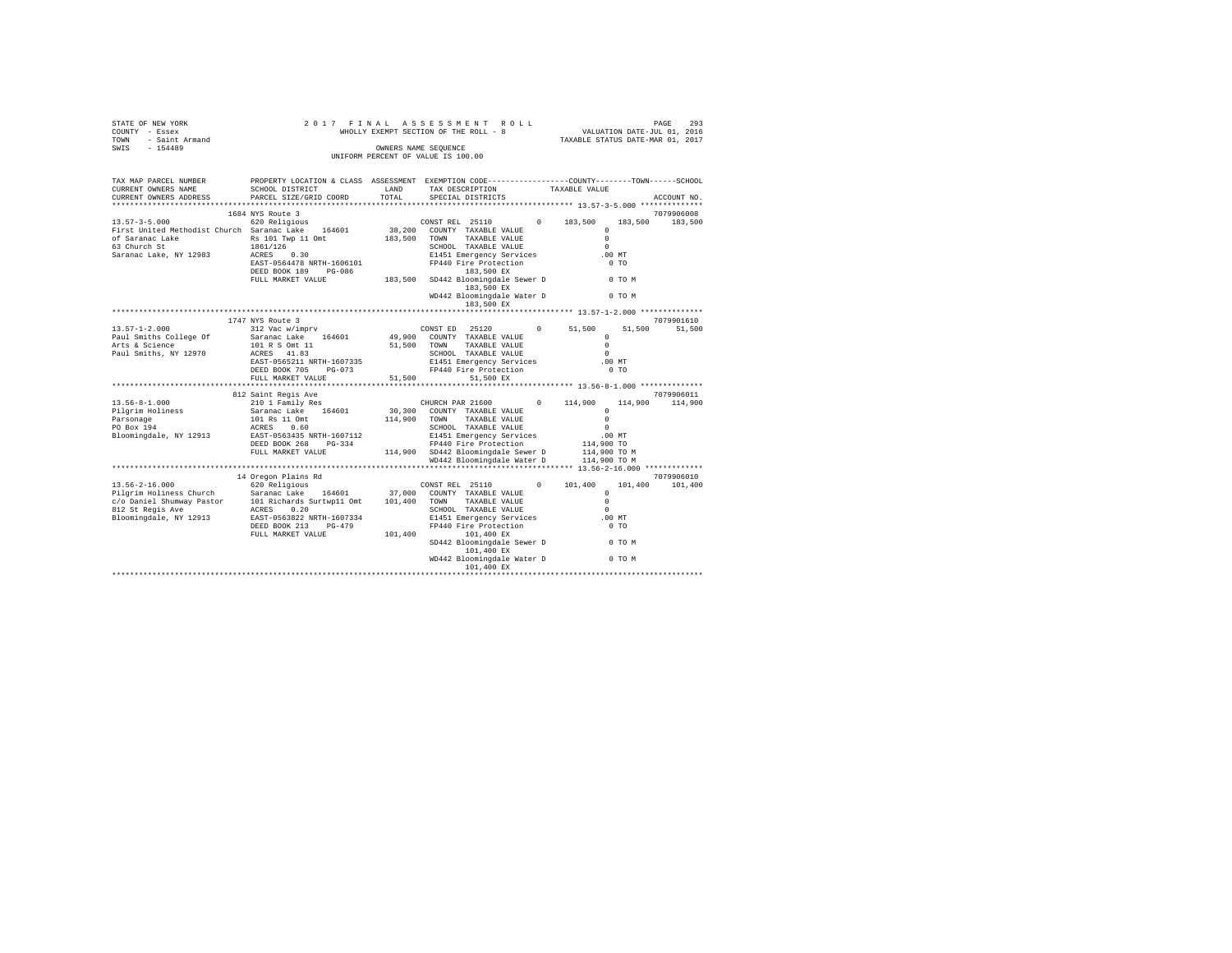| STATE OF NEW YORK<br>COUNTY - Essex<br>TOWN - Saint Armand<br>SWIS - 154489                                                                                                                                                                                                | 2017 FINAL                                                                                                                                                                           | PAGE 294 אפגע PAGE 294 אפגע PAGE 294<br>WHOLLY EXEMPT SECTION OF THE ROLL - 8 און WALUATION DATE-JUL 0.1<br>TAXABLE STATUS DATE-MAR 0.1, 2017 |                                                                                                                                                                                                                                                                                 |          |                   |
|----------------------------------------------------------------------------------------------------------------------------------------------------------------------------------------------------------------------------------------------------------------------------|--------------------------------------------------------------------------------------------------------------------------------------------------------------------------------------|-----------------------------------------------------------------------------------------------------------------------------------------------|---------------------------------------------------------------------------------------------------------------------------------------------------------------------------------------------------------------------------------------------------------------------------------|----------|-------------------|
|                                                                                                                                                                                                                                                                            |                                                                                                                                                                                      |                                                                                                                                               | OWNERS NAME SEQUENCE<br>UNIFORM PERCENT OF VALUE IS 100.00                                                                                                                                                                                                                      |          |                   |
|                                                                                                                                                                                                                                                                            |                                                                                                                                                                                      |                                                                                                                                               |                                                                                                                                                                                                                                                                                 |          |                   |
| TAX MAP PARCEL NUMBER<br>CURRENT OWNERS NAME<br>CURRENT OWNERS ADDRESS                                                                                                                                                                                                     | PROPERTY LOCATION & CLASS ASSESSMENT EXEMPTION CODE---------------COUNTY-------TOWN------SCHOOL<br>SCHOOL DISTRICT<br>PARCEL SIZE/GRID COORD                                         |                                                                                                                                               | ${\small \begin{tabular}{ll} \bf{LAND} \end{tabular} \hspace{0.2in} {\small \begin{tabular}{l} \bf{LAND} \end{tabular} \hspace{0.2in} {\small \begin{tabular}{l} \bf{LAND} \end{tabular} \hspace{0.2in} {\small \begin{tabular}{l} \bf{V}AXABLE} \end{tabular} \end{tabular} }$ |          | ACCOUNT NO.       |
|                                                                                                                                                                                                                                                                            |                                                                                                                                                                                      |                                                                                                                                               |                                                                                                                                                                                                                                                                                 |          |                   |
|                                                                                                                                                                                                                                                                            | 1640 NYS Route 3                                                                                                                                                                     |                                                                                                                                               |                                                                                                                                                                                                                                                                                 |          | 7079906012        |
|                                                                                                                                                                                                                                                                            |                                                                                                                                                                                      |                                                                                                                                               |                                                                                                                                                                                                                                                                                 |          |                   |
|                                                                                                                                                                                                                                                                            |                                                                                                                                                                                      |                                                                                                                                               |                                                                                                                                                                                                                                                                                 |          |                   |
|                                                                                                                                                                                                                                                                            |                                                                                                                                                                                      |                                                                                                                                               |                                                                                                                                                                                                                                                                                 |          |                   |
|                                                                                                                                                                                                                                                                            | 1.0001 1 = 0.95<br>ACRES 0.95<br>ACRES 0.95<br>ENGINE PRESS 0.95<br>ENGINEERING 227,400<br>ENGINEERING 227,400<br>EVILL MARKET VALUE 227,400<br>PLIL MARKET VALUE 227,400<br>227,400 |                                                                                                                                               |                                                                                                                                                                                                                                                                                 |          |                   |
|                                                                                                                                                                                                                                                                            |                                                                                                                                                                                      |                                                                                                                                               |                                                                                                                                                                                                                                                                                 | $.00$ MT |                   |
|                                                                                                                                                                                                                                                                            |                                                                                                                                                                                      |                                                                                                                                               |                                                                                                                                                                                                                                                                                 | $0$ TO   |                   |
|                                                                                                                                                                                                                                                                            |                                                                                                                                                                                      |                                                                                                                                               |                                                                                                                                                                                                                                                                                 |          |                   |
|                                                                                                                                                                                                                                                                            |                                                                                                                                                                                      |                                                                                                                                               | SD442 Bloomingdale Sewer D 0 TO M<br>227,400 EX                                                                                                                                                                                                                                 |          |                   |
|                                                                                                                                                                                                                                                                            |                                                                                                                                                                                      |                                                                                                                                               | WD442 Bloomingdale Water D 0 TO M<br>227,400 EX                                                                                                                                                                                                                                 |          |                   |
|                                                                                                                                                                                                                                                                            |                                                                                                                                                                                      |                                                                                                                                               |                                                                                                                                                                                                                                                                                 |          |                   |
|                                                                                                                                                                                                                                                                            | 1380 NYS Route 3                                                                                                                                                                     |                                                                                                                                               |                                                                                                                                                                                                                                                                                 |          | 7079906113        |
| $23.2 - 1 - 3.000$                                                                                                                                                                                                                                                         | 612 School                                                                                                                                                                           |                                                                                                                                               | SCHOOL DST 13800 0 317,700                                                                                                                                                                                                                                                      |          | 317,700 317,700   |
| Saranac Lake Central                                                                                                                                                                                                                                                       | Saranac Lake 164601                                                                                                                                                                  |                                                                                                                                               | 72,600 COUNTY TAXABLE VALUE                                                                                                                                                                                                                                                     | $\Omega$ |                   |
| School District #1                                                                                                                                                                                                                                                         | 104 Richards Sur<br>ACRES 12.30                                                                                                                                                      |                                                                                                                                               | 317,700 TOWN TAXABLE VALUE                                                                                                                                                                                                                                                      | $\Omega$ |                   |
| Saranac Lake, NY 12983                                                                                                                                                                                                                                                     |                                                                                                                                                                                      |                                                                                                                                               |                                                                                                                                                                                                                                                                                 |          |                   |
|                                                                                                                                                                                                                                                                            |                                                                                                                                                                                      |                                                                                                                                               |                                                                                                                                                                                                                                                                                 |          |                   |
|                                                                                                                                                                                                                                                                            |                                                                                                                                                                                      |                                                                                                                                               | 317,700 317,700 EX                                                                                                                                                                                                                                                              |          |                   |
|                                                                                                                                                                                                                                                                            |                                                                                                                                                                                      |                                                                                                                                               |                                                                                                                                                                                                                                                                                 |          |                   |
|                                                                                                                                                                                                                                                                            | 152 Bloomingdale Ave                                                                                                                                                                 |                                                                                                                                               |                                                                                                                                                                                                                                                                                 |          | 7079906103        |
| $32.166 - 5 - 2.000$                                                                                                                                                                                                                                                       | 963 Municpl park                                                                                                                                                                     |                                                                                                                                               | VIL OWN 0 13730 0 25,700                                                                                                                                                                                                                                                        |          | 25,700 25,700     |
|                                                                                                                                                                                                                                                                            |                                                                                                                                                                                      |                                                                                                                                               |                                                                                                                                                                                                                                                                                 |          |                   |
|                                                                                                                                                                                                                                                                            |                                                                                                                                                                                      |                                                                                                                                               |                                                                                                                                                                                                                                                                                 |          |                   |
|                                                                                                                                                                                                                                                                            |                                                                                                                                                                                      |                                                                                                                                               |                                                                                                                                                                                                                                                                                 |          |                   |
|                                                                                                                                                                                                                                                                            |                                                                                                                                                                                      |                                                                                                                                               |                                                                                                                                                                                                                                                                                 |          |                   |
|                                                                                                                                                                                                                                                                            |                                                                                                                                                                                      |                                                                                                                                               |                                                                                                                                                                                                                                                                                 |          |                   |
|                                                                                                                                                                                                                                                                            | DEED BOOK 258 PG-590                                                                                                                                                                 |                                                                                                                                               |                                                                                                                                                                                                                                                                                 |          |                   |
|                                                                                                                                                                                                                                                                            | FULL MARKET VALUE                                                                                                                                                                    | 25,700                                                                                                                                        |                                                                                                                                                                                                                                                                                 |          |                   |
|                                                                                                                                                                                                                                                                            |                                                                                                                                                                                      |                                                                                                                                               |                                                                                                                                                                                                                                                                                 |          |                   |
|                                                                                                                                                                                                                                                                            | 47 Main St                                                                                                                                                                           |                                                                                                                                               |                                                                                                                                                                                                                                                                                 |          | 7079980019        |
|                                                                                                                                                                                                                                                                            |                                                                                                                                                                                      |                                                                                                                                               |                                                                                                                                                                                                                                                                                 |          | 1273,400 1273,400 |
|                                                                                                                                                                                                                                                                            |                                                                                                                                                                                      |                                                                                                                                               |                                                                                                                                                                                                                                                                                 | $\Omega$ |                   |
|                                                                                                                                                                                                                                                                            |                                                                                                                                                                                      |                                                                                                                                               |                                                                                                                                                                                                                                                                                 |          |                   |
|                                                                                                                                                                                                                                                                            |                                                                                                                                                                                      |                                                                                                                                               |                                                                                                                                                                                                                                                                                 |          |                   |
|                                                                                                                                                                                                                                                                            |                                                                                                                                                                                      |                                                                                                                                               |                                                                                                                                                                                                                                                                                 | $.00$ MT |                   |
| $\begin{tabular}{l c c c c c} \hline 13.64-1-5.213 & 47 Mant & 81 & 844445 & 140445 & 14045 & 14045 & 14045 & 14045 & 14045 & 14045 & 14045 & 14045 & 14045 & 14045 & 14045 & 14045 & 14045 & 14045 & 14045 & 14045 & 14045 & 14045 & 14045 & 14045 & 14045 & 14045 & 140$ |                                                                                                                                                                                      |                                                                                                                                               |                                                                                                                                                                                                                                                                                 | $0$ TO   |                   |
|                                                                                                                                                                                                                                                                            |                                                                                                                                                                                      |                                                                                                                                               | SD442 Bloomingdale Sewer D 0 TO M<br>1273,400 EX                                                                                                                                                                                                                                |          |                   |
|                                                                                                                                                                                                                                                                            |                                                                                                                                                                                      |                                                                                                                                               | WD442 Bloomingdale Water D 0 TO M                                                                                                                                                                                                                                               |          |                   |
|                                                                                                                                                                                                                                                                            |                                                                                                                                                                                      |                                                                                                                                               |                                                                                                                                                                                                                                                                                 |          |                   |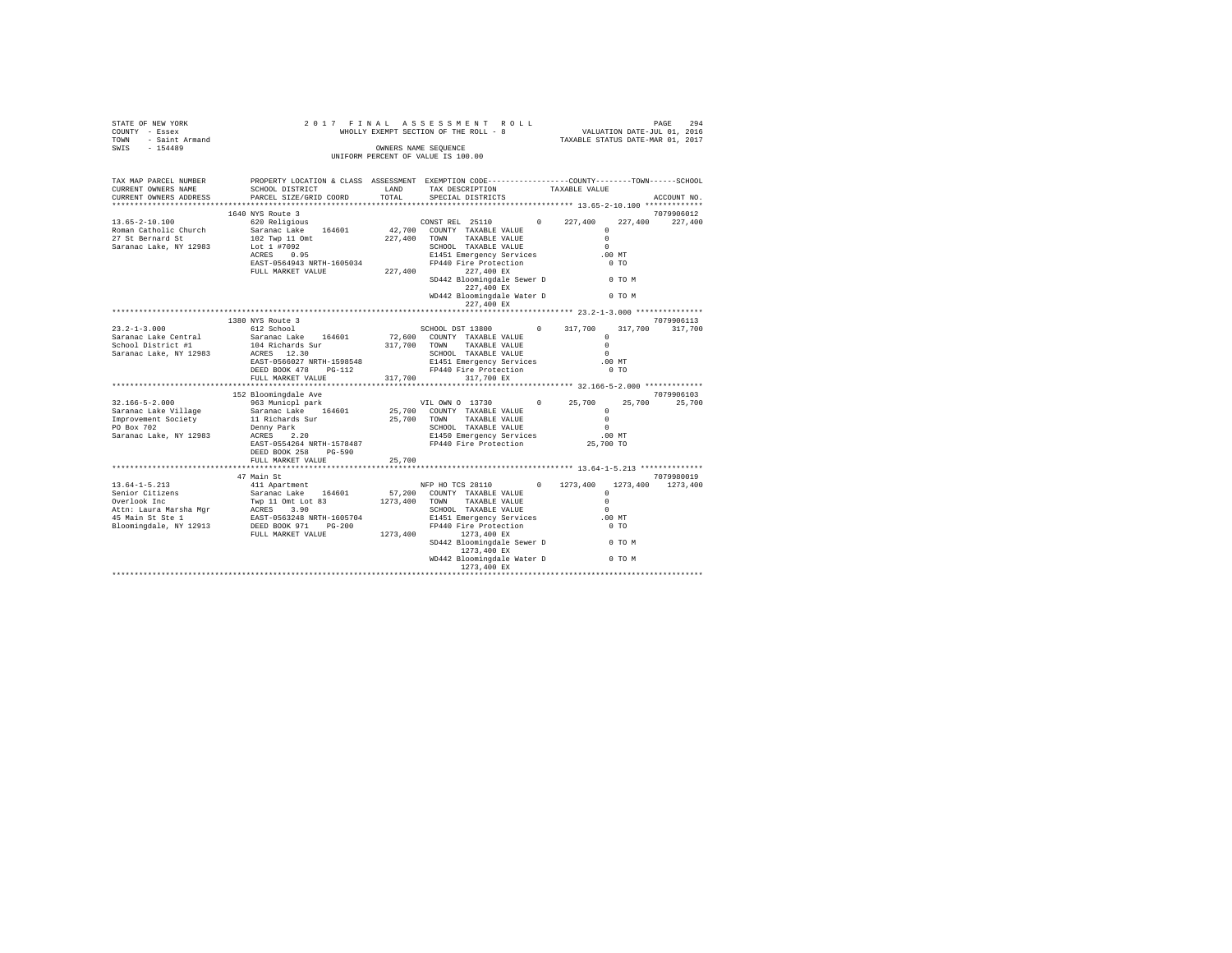| STATE OF NEW YORK<br>COUNTY - Essex<br>TOWN<br>- Saint Armand<br>SWIS - 154489                                                                                         | 2017 FINAL                                                                                                                                                                                                                                                                |               | ASSESSMENT ROLL<br>WHOLLY EXEMPT SECTION OF THE ROLL - 8<br>OWNERS NAME SEOUENCE<br>UNIFORM PERCENT OF VALUE IS 100.00                                                                                     |                                                | 295<br>PAGE<br>VALUATION DATE-JUL 01, 2016<br>TAXABLE STATUS DATE-MAR 01, 2017 |                             |  |
|------------------------------------------------------------------------------------------------------------------------------------------------------------------------|---------------------------------------------------------------------------------------------------------------------------------------------------------------------------------------------------------------------------------------------------------------------------|---------------|------------------------------------------------------------------------------------------------------------------------------------------------------------------------------------------------------------|------------------------------------------------|--------------------------------------------------------------------------------|-----------------------------|--|
|                                                                                                                                                                        |                                                                                                                                                                                                                                                                           |               |                                                                                                                                                                                                            |                                                |                                                                                |                             |  |
| TAX MAP PARCEL NUMBER PROPERTY LOCATION & CLASS ASSESSMENT EXEMPTION CODE---------------COUNTY-------TOWN------SCHOOL<br>CURRENT OWNERS NAME<br>CURRENT OWNERS ADDRESS | SCHOOL DISTRICT<br>PARCEL SIZE/GRID COORD                                                                                                                                                                                                                                 | LAND<br>TOTAL | TAX DESCRIPTION<br>SPECIAL DISTRICTS                                                                                                                                                                       | TAXABLE VALUE                                  |                                                                                | ACCOUNT NO.                 |  |
|                                                                                                                                                                        |                                                                                                                                                                                                                                                                           |               |                                                                                                                                                                                                            |                                                |                                                                                |                             |  |
|                                                                                                                                                                        | River Rd                                                                                                                                                                                                                                                                  |               |                                                                                                                                                                                                            |                                                |                                                                                | 705M492005                  |  |
| $14. -1 - 7.382$                                                                                                                                                       | 972 Underwater<br>DEED BOOK 1003 PG-318<br>FULL MARKET VALUE                                                                                                                                                                                                              | 12,300        | N.Y. STATE 12100 0 12,300<br>E1451 Emergency Services<br>FP440 Fire Protection<br>12,300 EX                                                                                                                |                                                | $\circ$<br>$\Omega$<br>$\Omega$<br>$.00$ MT<br>$0$ TO                          | 12,300 12,300               |  |
|                                                                                                                                                                        |                                                                                                                                                                                                                                                                           |               |                                                                                                                                                                                                            |                                                |                                                                                |                             |  |
|                                                                                                                                                                        | Maple Ln                                                                                                                                                                                                                                                                  |               |                                                                                                                                                                                                            |                                                |                                                                                | 7079906002                  |  |
| $13.3 - 1 - 7.200$<br>Town Of St Armand<br>Bloomingdale, NY 12913                                                                                                      | 330 Vacant comm<br>Saranac Lake 164601<br>61 Omt Twp 11 Rs<br>Reservoir<br>$ACRES$ 0.37<br>EAST-0560340 NRTH-1606059 FP440 Fire Protection<br>DEED BOOK 145 PG-211<br>FULL MARKET VALUE                                                                                   | 13,200        | TOWN OWN I 13500 0 13,200<br>13,200 COUNTY TAXABLE VALUE<br>13,200 TOWN TAXABLE VALUE<br>SCHOOL TAXABLE VALUE<br>E1451 Emergency Services<br>13,200 EX                                                     |                                                | $\Omega$<br>$\Omega$<br>$\Omega$<br>$.00$ MT<br>$0$ TO                         | 13,200 13,200               |  |
|                                                                                                                                                                        | *************************                                                                                                                                                                                                                                                 |               |                                                                                                                                                                                                            |                                                |                                                                                |                             |  |
| $13.3 - 1 - 27.000$<br>Town Of St Armand<br>Bloomingdale, NY 12913                                                                                                     | McKenzie Mountain Way<br>322 Rural vac>10<br>Saranac Lake 164601<br>63 Richards Sur<br>ACRES 16.00<br>EAST-0560915 NRTH-1601389<br>DEED BOOK 228 PG-316<br>FULL MARKET VALUE                                                                                              | 16,000        | TOWN OWN I 13500 0 16,000<br>16,000 COUNTY TAXABLE VALUE<br>16,000 TOWN TAXABLE VALUE<br>SCHOOL TAXABLE VALUE<br>E1451 Emergency Services<br>E1451 Emergency Services<br>FP440 Eire Brotoctic<br>16,000 EX |                                                | $\mathbf{r}$<br>$\Omega$<br>$\Omega$<br>$.00$ MT<br>0 <sub>T</sub>             | 7079906003<br>16,000 16,000 |  |
|                                                                                                                                                                        | *************************                                                                                                                                                                                                                                                 |               |                                                                                                                                                                                                            | **************** 13.4-1-31.110 *************** |                                                                                |                             |  |
| $13.4 - 1 - 31.110$<br>Town Of St Armand<br>Bloomingdale, NY 12913                                                                                                     | 112 River Rd<br>853 Sewage<br>our Common Saranac Lake 164601<br>Saranac Lake 164601 81,000 COUNTY TAXABLE VALUE<br>122 Richards Sur<br>Book 798 Page 116<br>Survey Map # 3283<br>ACRES 14.34<br>EAST-0566798 NRTH-1604049<br>DEED BOOK 798<br>PG-116<br>FULL MARKET VALUE | 6443,300      | TOWN OWN I 13500 0 6443.300<br>6443,300 TOWN TAXABLE VALUE<br>SCHOOL TAXABLE VALUE<br>SCHOOL IMANUM<br>E1451 Emergency Services<br>FP440 Fire Protection<br>6443,300 EX                                    |                                                | 6443,300<br>$\Omega$<br>$\Omega$<br>$\Omega$<br>$.00$ MT<br>0 <sub>T</sub>     | 7079906107<br>6443.300      |  |
|                                                                                                                                                                        | **************************                                                                                                                                                                                                                                                |               |                                                                                                                                                                                                            |                                                |                                                                                |                             |  |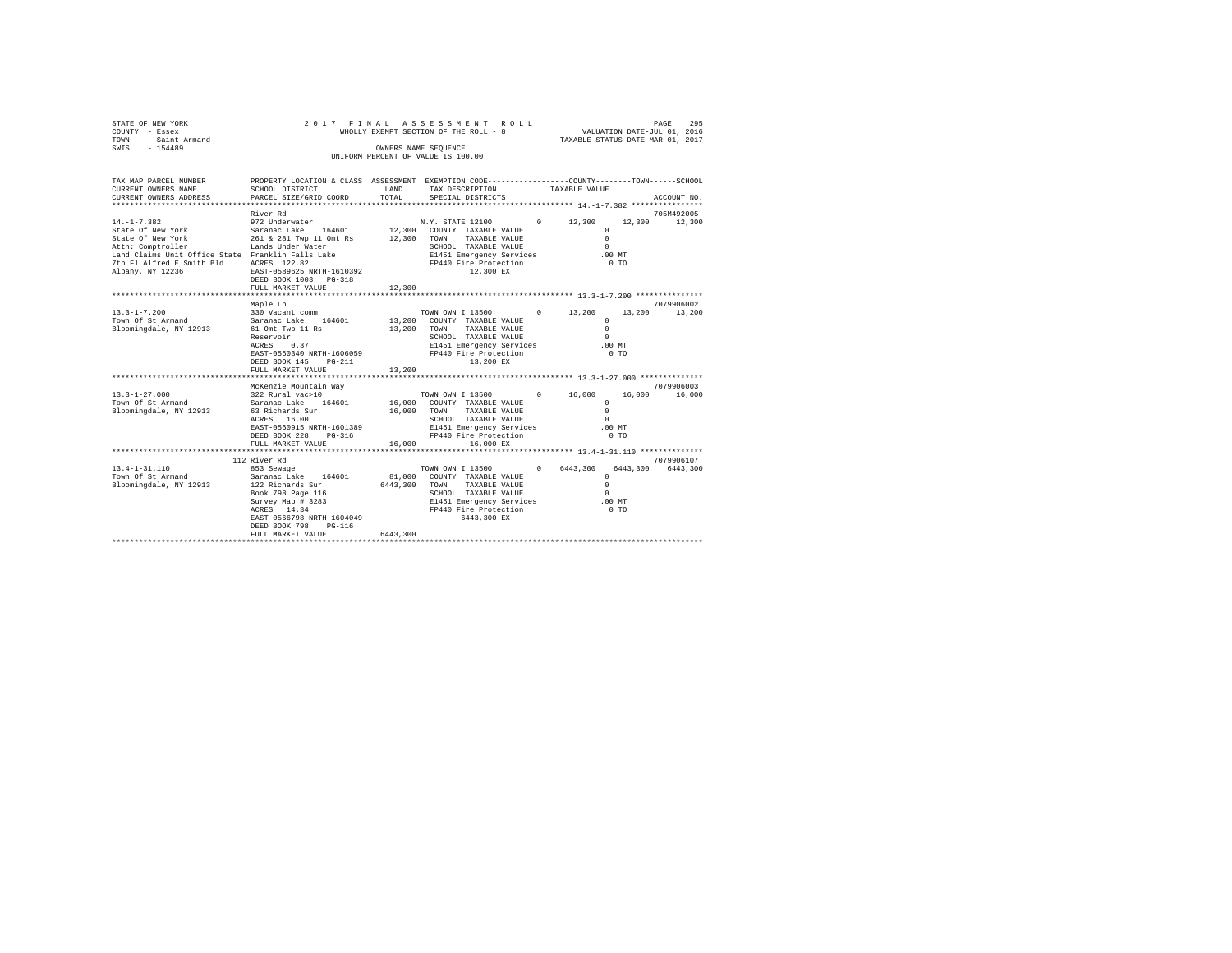|                                               | $\begin{tabular}{lcccc} \texttt{STATE} & \texttt{OF} & \texttt{NEW} & \texttt{VORE} & \texttt{9} & \texttt{1} & \texttt{0} & \texttt{0} \\ \texttt{COUNT} & - & \texttt{Eseex} & & & & & & & & \texttt{WHC} \\ \texttt{TOWN} & - & \texttt{Saint} & \texttt{Armand} & & & & & & & \texttt{WHC} \\ \texttt{SWIS} & - & 154489 & & & & & & & & \texttt{UNIF} \\ \end{tabular}$ |               | 2017 FINAL ASSESSMENT ROLL<br>WHOLLY EXEMPT SECTION OF THE ROLL - 8       | PAGE 296<br>VALUATION DATE-JUL 01, 2016<br>TAXABLE STATUS DATE-MAR 01, 2017 |                                |  |
|-----------------------------------------------|------------------------------------------------------------------------------------------------------------------------------------------------------------------------------------------------------------------------------------------------------------------------------------------------------------------------------------------------------------------------------|---------------|---------------------------------------------------------------------------|-----------------------------------------------------------------------------|--------------------------------|--|
|                                               |                                                                                                                                                                                                                                                                                                                                                                              |               | OWNERS NAME SEOUENCE<br>UNIFORM PERCENT OF VALUE IS 100.00                |                                                                             |                                |  |
|                                               |                                                                                                                                                                                                                                                                                                                                                                              |               |                                                                           |                                                                             |                                |  |
|                                               | TAX MAP PARCEL NUMBER PROPERTY LOCATION & CLASS ASSESSMENT EXEMPTION CODE---------------COUNTY-------TOWN------SCHOOL                                                                                                                                                                                                                                                        |               |                                                                           |                                                                             |                                |  |
| CURRENT OWNERS NAME<br>CURRENT OWNERS ADDRESS | SCHOOL DISTRICT                                                                                                                                                                                                                                                                                                                                                              | LAND<br>TOTAL | TAX DESCRIPTION                                                           | TAXABLE VALUE                                                               |                                |  |
|                                               | PARCEL SIZE/GRID COORD                                                                                                                                                                                                                                                                                                                                                       |               | SPECIAL DISTRICTS                                                         |                                                                             | ACCOUNT NO.                    |  |
|                                               | 27 Reservoir Ln                                                                                                                                                                                                                                                                                                                                                              |               |                                                                           |                                                                             | 705Z001010                     |  |
| $13.56 - 10 - 8.000$                          |                                                                                                                                                                                                                                                                                                                                                                              |               | TOWN OWN I 13500 0 220,000                                                |                                                                             | 220,000<br>220,000             |  |
| Town Of St Armand                             | 822 Water supply<br>Saranac Lake 164601                                                                                                                                                                                                                                                                                                                                      |               | 44,500 COUNTY TAXABLE VALUE                                               | $\circ$                                                                     |                                |  |
|                                               | PO Box 332 82 Omttwp 11Rs<br>Bloomingdale, NY 12913 ACRES 1.01                                                                                                                                                                                                                                                                                                               |               | 220,000 TOWN TAXABLE VALUE                                                | $\Omega$                                                                    |                                |  |
|                                               |                                                                                                                                                                                                                                                                                                                                                                              |               | SCHOOL TAXABLE VALUE<br>E1451 Emergency Services<br>FP440 Fire Protection | $\Omega$                                                                    |                                |  |
|                                               | EAST-0560824 NRTH-1606166                                                                                                                                                                                                                                                                                                                                                    |               |                                                                           | $.00$ MT                                                                    |                                |  |
|                                               | DEED BOOK 1275 PG-79                                                                                                                                                                                                                                                                                                                                                         |               |                                                                           | $0$ TO                                                                      |                                |  |
|                                               | FULL MARKET VALUE                                                                                                                                                                                                                                                                                                                                                            | 220,000       | 220,000 EX                                                                |                                                                             |                                |  |
|                                               | 1705 NYS Route 3                                                                                                                                                                                                                                                                                                                                                             |               |                                                                           |                                                                             | 7079900903                     |  |
| 13.57-1-13.037                                |                                                                                                                                                                                                                                                                                                                                                                              |               |                                                                           |                                                                             | 521,200                        |  |
|                                               |                                                                                                                                                                                                                                                                                                                                                                              |               |                                                                           | $\circ$                                                                     |                                |  |
|                                               | Town Of St Armand Saranac Lake 164601 40,800 COUNTY TAXABLE VALUE 1702 NYS Rte 3 101 Richards Sur 521,200 TOWN TAXABLE VALUE                                                                                                                                                                                                                                                 |               |                                                                           | $\Omega$                                                                    |                                |  |
|                                               | Bloomingdale, NY 12913 ACRES 0.59                                                                                                                                                                                                                                                                                                                                            |               | SCHOOL TAXABLE VALUE<br>E1451 Emergency Services                          | $\Omega$                                                                    |                                |  |
|                                               | EAST-0564518 NRTH-1606531                                                                                                                                                                                                                                                                                                                                                    |               |                                                                           | .00MT                                                                       |                                |  |
|                                               | DEED BOOK 549 PG-094                                                                                                                                                                                                                                                                                                                                                         |               | FP440 Fire Protection                                                     | $0$ TO                                                                      |                                |  |
|                                               | FULL MARKET VALUE 521,200                                                                                                                                                                                                                                                                                                                                                    |               | 521,200 EX                                                                |                                                                             |                                |  |
|                                               |                                                                                                                                                                                                                                                                                                                                                                              |               | SD442 Bloomingdale Sewer D 0 TO M                                         |                                                                             |                                |  |
|                                               |                                                                                                                                                                                                                                                                                                                                                                              |               | 521,200 EX                                                                |                                                                             |                                |  |
|                                               |                                                                                                                                                                                                                                                                                                                                                                              |               | WD442 Bloomingdale Water D 0 TO M                                         |                                                                             |                                |  |
|                                               |                                                                                                                                                                                                                                                                                                                                                                              |               | 521,200 EX                                                                |                                                                             |                                |  |
|                                               | 1729 NYS Route 3                                                                                                                                                                                                                                                                                                                                                             |               |                                                                           |                                                                             | 7079906001                     |  |
| $13.57 - 1 - 16.000$                          | 862 Water                                                                                                                                                                                                                                                                                                                                                                    |               | TOWN OWN I 13500 0 63,000                                                 |                                                                             | 63,000<br>63,000               |  |
| Town Of St Armand                             | Saranac Lake 164601                                                                                                                                                                                                                                                                                                                                                          |               |                                                                           | $\mathbf{r}$                                                                |                                |  |
| Bloomingdale, NY 12913                        | 101 Richards Sur Omt 11                                                                                                                                                                                                                                                                                                                                                      |               | 37,000 COUNTY TAXABLE VALUE<br>63,000 TOWN TAXABLE VALUE                  | $\Omega$                                                                    |                                |  |
|                                               | ACRES 0.20                                                                                                                                                                                                                                                                                                                                                                   |               | SCHOOL TAXABLE VALUE                                                      | $\Omega$                                                                    |                                |  |
|                                               | EAST-0565037 NRTH-1606606                                                                                                                                                                                                                                                                                                                                                    |               | E1451 Emergency Services .00 MT                                           |                                                                             |                                |  |
|                                               | DEED BOOK 142 PG-583                                                                                                                                                                                                                                                                                                                                                         |               | FP440 Fire Protection                                                     | $0$ TO                                                                      |                                |  |
|                                               | FULL MARKET VALUE                                                                                                                                                                                                                                                                                                                                                            | 63,000        | 63,000 EX                                                                 |                                                                             |                                |  |
|                                               |                                                                                                                                                                                                                                                                                                                                                                              |               | ********************************** 13.57-1-17.100 *************           |                                                                             |                                |  |
| 13.57-1-17.100                                | 3 Canal Ln<br>312 Vac w/imprv                                                                                                                                                                                                                                                                                                                                                |               | TOWN OWN I 13500 0 37,800                                                 |                                                                             | 702A101004<br>37,800<br>37,800 |  |
|                                               |                                                                                                                                                                                                                                                                                                                                                                              |               |                                                                           | $\Omega$                                                                    |                                |  |
| Town Of St Armand<br>PO Box 338               | Saranac Lake     164601                 23,300   COUNTY  TAXABLE VALUE<br>101 Richards Sur Omt 11            37,800    TOWN      TAXABLE VALUE                                                                                                                                                                                                                               |               |                                                                           | $\Omega$                                                                    |                                |  |
| Bloomingdale, NY 12913                        | 1217/115 Bla                                                                                                                                                                                                                                                                                                                                                                 |               | SCHOOL TAXABLE VALUE                                                      | $\Omega$                                                                    |                                |  |
|                                               | 1217/115 Bla<br>ACRES 0.35                                                                                                                                                                                                                                                                                                                                                   |               | E1451 Emergency Services 60 0 MT<br>FP440 Fire Protection 60 TO           |                                                                             |                                |  |
|                                               | EAST-0564935 NRTH-1606596                                                                                                                                                                                                                                                                                                                                                    |               |                                                                           |                                                                             |                                |  |
|                                               | DEED BOOK 938<br>$PG-9$                                                                                                                                                                                                                                                                                                                                                      |               | 37,800 EX                                                                 |                                                                             |                                |  |
|                                               | FULL MARKET VALUE                                                                                                                                                                                                                                                                                                                                                            | 37,800        |                                                                           |                                                                             |                                |  |
|                                               | *************************                                                                                                                                                                                                                                                                                                                                                    |               |                                                                           |                                                                             |                                |  |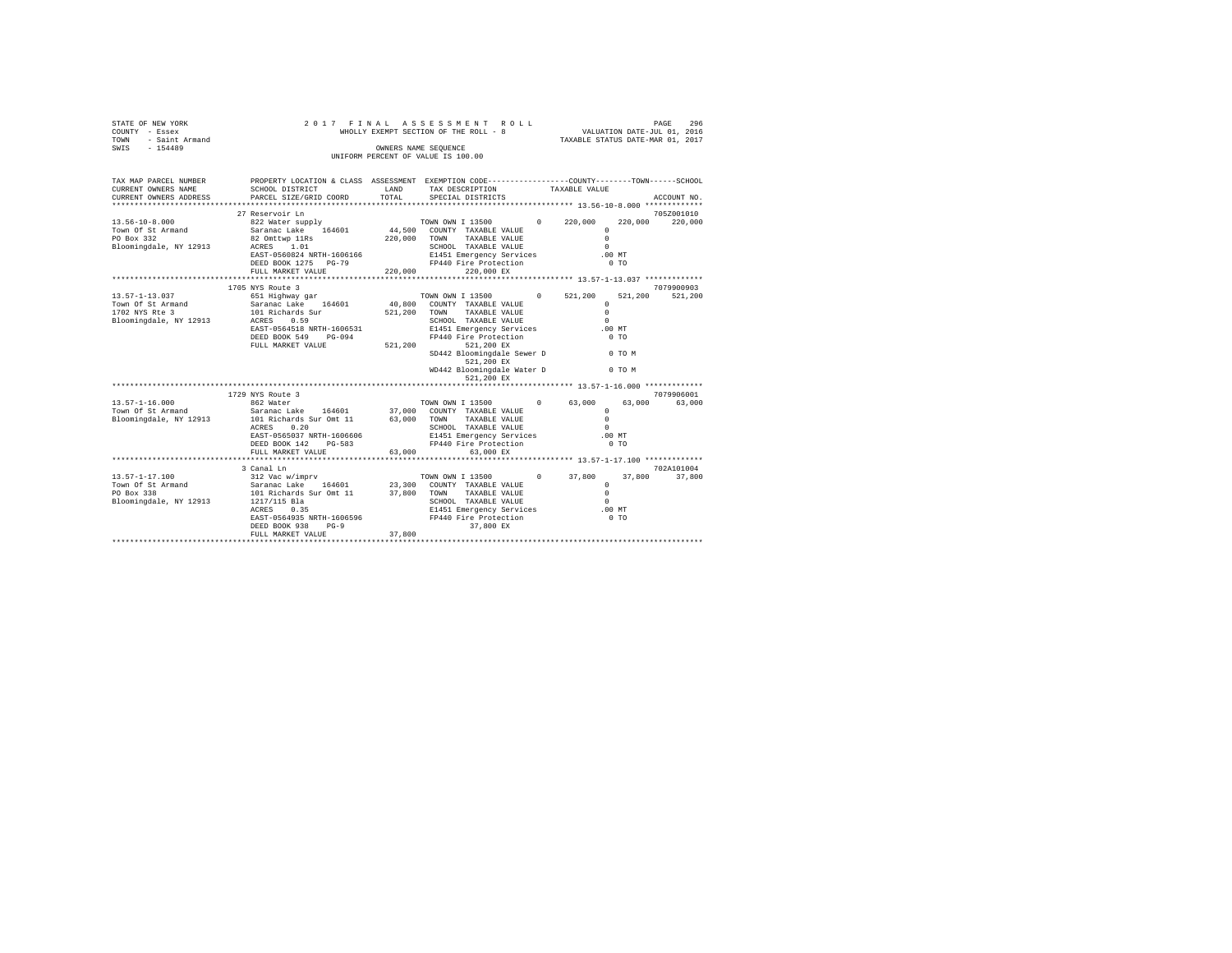| STATE OF NEW YORK<br>- Essex<br>COUNTY<br>- Saint Armand<br>TOWN<br>$-154489$<br>SWIS | 2017 FINAL<br>WHOLLY EXEMPT SECTION OF THE ROLL - 8<br>UNIFORM PERCENT OF VALUE IS 100.00 | ASSESSMENT ROLL             | 297<br>PAGE<br>VALUATION DATE-JUL 01, 2016<br>TAXABLE STATUS DATE-MAR 01, 2017                       |                   |                |
|---------------------------------------------------------------------------------------|-------------------------------------------------------------------------------------------|-----------------------------|------------------------------------------------------------------------------------------------------|-------------------|----------------|
| TAX MAP PARCEL NUMBER<br>CURRENT OWNERS NAME<br>CURRENT OWNERS ADDRESS                | PROPERTY LOCATION & CLASS<br>SCHOOL DISTRICT<br>PARCEL SIZE/GRID COORD                    | ASSESSMENT<br>LAND<br>TOTAL | EXEMPTION CODE-----------------COUNTY-------TOWN------SCHOOL<br>TAX DESCRIPTION<br>SPECIAL DISTRICTS | TAXABLE VALUE     | ACCOUNT NO.    |
|                                                                                       |                                                                                           |                             |                                                                                                      |                   |                |
|                                                                                       | NYS Route 3                                                                               |                             |                                                                                                      |                   | 705Z012002     |
| $13.57 - 1 - 26.200$                                                                  | 330 Vacant comm                                                                           |                             | TOWN OWN I 13500                                                                                     | $\Omega$<br>2,600 | 2,600<br>2,600 |
| Town of St Armand                                                                     | 164601<br>Saranac Lake                                                                    | 2,600                       | COUNTY<br>TAXABLE VALUE                                                                              |                   |                |
| PO Box 338                                                                            | 101 RS Omt Twp II                                                                         | 2,600                       | TOWN<br>TAXABLE VALUE                                                                                |                   |                |
| Bloomingdale, NY 12913                                                                | 0.20<br>ACRES                                                                             |                             | SCHOOL<br>TAXABLE VALUE                                                                              | $\Omega$          |                |
|                                                                                       | EAST-0564571 NRTH-1606699                                                                 |                             | E1451 Emergency Services                                                                             | .00MT             |                |
|                                                                                       | DEED BOOK 1672<br>$PG-292$                                                                |                             | FP440 Fire Protection                                                                                |                   | 0 <sub>T</sub> |

|                                                                                         | DESD BUOR 1072 PG-292<br>FULL MARKET VALUE                                                                                                               | PRESU PILE PLOLECLION<br>2.600<br>2.600 EX                                                                                                                                                                                                                                           | U 1 U                                                                                            |                   |
|-----------------------------------------------------------------------------------------|----------------------------------------------------------------------------------------------------------------------------------------------------------|--------------------------------------------------------------------------------------------------------------------------------------------------------------------------------------------------------------------------------------------------------------------------------------|--------------------------------------------------------------------------------------------------|-------------------|
|                                                                                         | NYS Route 3                                                                                                                                              |                                                                                                                                                                                                                                                                                      |                                                                                                  | 705Z013002        |
| $13.57 - 1 - 27.200$<br>Town of St Armand<br>1705 NYS Route 3<br>Bloomingdale, NY 12913 | 311 Res vac land<br>164601<br>Saranac Lake<br>101 Twp 11 Omt RS<br>ACRES 0.07<br>EAST-0564429 NRTH-1606511<br>DEED BOOK 1702 PG-241<br>FULL MARKET VALUE | TOWN OWN I 13500<br>$\circ$<br>4,600<br>COUNTY TAXABLE VALUE<br>4,600<br>TOWN<br>TAXABLE VALUE<br>SCHOOL TAXABLE VALUE<br>E1451 Emergency Services<br>FP440 Fire Protection<br>4,600<br>4.600 EX<br>SD442 Bloomingdale Sewer D<br>4.600 EX<br>WD442 Bloomingdale Water D<br>4.600 EX | 4,600<br>4,600<br>$\mathbf{r}$<br>$\Omega$<br>$\Omega$<br>$.00$ MT<br>0.70<br>$0$ TO M<br>0 TO M | 4,600             |
|                                                                                         |                                                                                                                                                          |                                                                                                                                                                                                                                                                                      |                                                                                                  |                   |
| $13.57 - 1 - 28.200$                                                                    | NYS Route 3<br>330 Vacant comm                                                                                                                           | TOWN OWN I 13500<br>$^{\circ}$                                                                                                                                                                                                                                                       | 900<br>900                                                                                       | 705Z013003<br>900 |
| Town of St Armand<br>1705 NYS Route 3<br>Bloomingdale, NY 12913                         | Saranac Lake 164601<br>101 Omt Twp 11 RS<br>0.02<br>ACRES<br>EAST-0564406 NRTH-1606605                                                                   | 900 COUNTY TAXABLE VALUE<br>900<br>TOWN<br>TAXABLE VALUE<br>SCHOOL TAXABLE VALUE<br>E1451 Emergency Services<br>FP440 Fire Protection                                                                                                                                                | $\mathbf{r}$<br>$\mathbf{r}$<br>$\Omega$<br>.00MT<br>0.70                                        |                   |
|                                                                                         | FULL MARKET VALUE                                                                                                                                        | 900<br>900 RX                                                                                                                                                                                                                                                                        |                                                                                                  |                   |
|                                                                                         | 1707 NYS Route 3                                                                                                                                         |                                                                                                                                                                                                                                                                                      |                                                                                                  | 7079974004        |
| $13.57 - 1 - 36.000$<br>Town Of St Armand<br>Bloomingdale, NY 12913                     | 651 Highway gar<br>164601<br>Saranac Lake<br>101 Rs Omt 11<br>1.0 Acres<br>ACRES 1.00<br>EAST-0564442 NRTH-1606813<br>DEED BOOK 553<br>$PG-138$          | TOWN OWN I 13500<br>$\circ$<br>27,200 COUNTY TAXABLE VALUE<br>TOWN<br>63,100<br>TAXABLE VALUE<br>SCHOOL TAXABLE VALUE<br>E1451 Emergency Services<br>FP440 Fire Protection<br>63,100 EX<br>$\sim$ 100                                                                                | 63,100<br>63,100<br>$\mathbf{r}$<br>$\Omega$<br>$\Omega$<br>$.00$ MT<br>0.70                     | 63,100            |

FULL MARKET VALUE 63,100 \*\*\*\*\*\*\*\*\*\*\*\*\*\*\*\*\*\*\*\*\*\*\*\*\*\*\*\*\*\*\*\*\*\*\*\*\*\*\*\*\*\*\*\*\*\*\*\*\*\*\*\*\*\*\*\*\*\*\*\*\*\*\*\*\*\*\*\*\*\*\*\*\*\*\*\*\*\*\*\*\*\*\*\*\*\*\*\*\*\*\*\*\*\*\*\*\*\*\*\*\*\*\*\*\*\*\*\*\*\*\*\*\*\*\*\*\*\*\*\*\*\*\*\*\*\*\*\*\*\*\*\*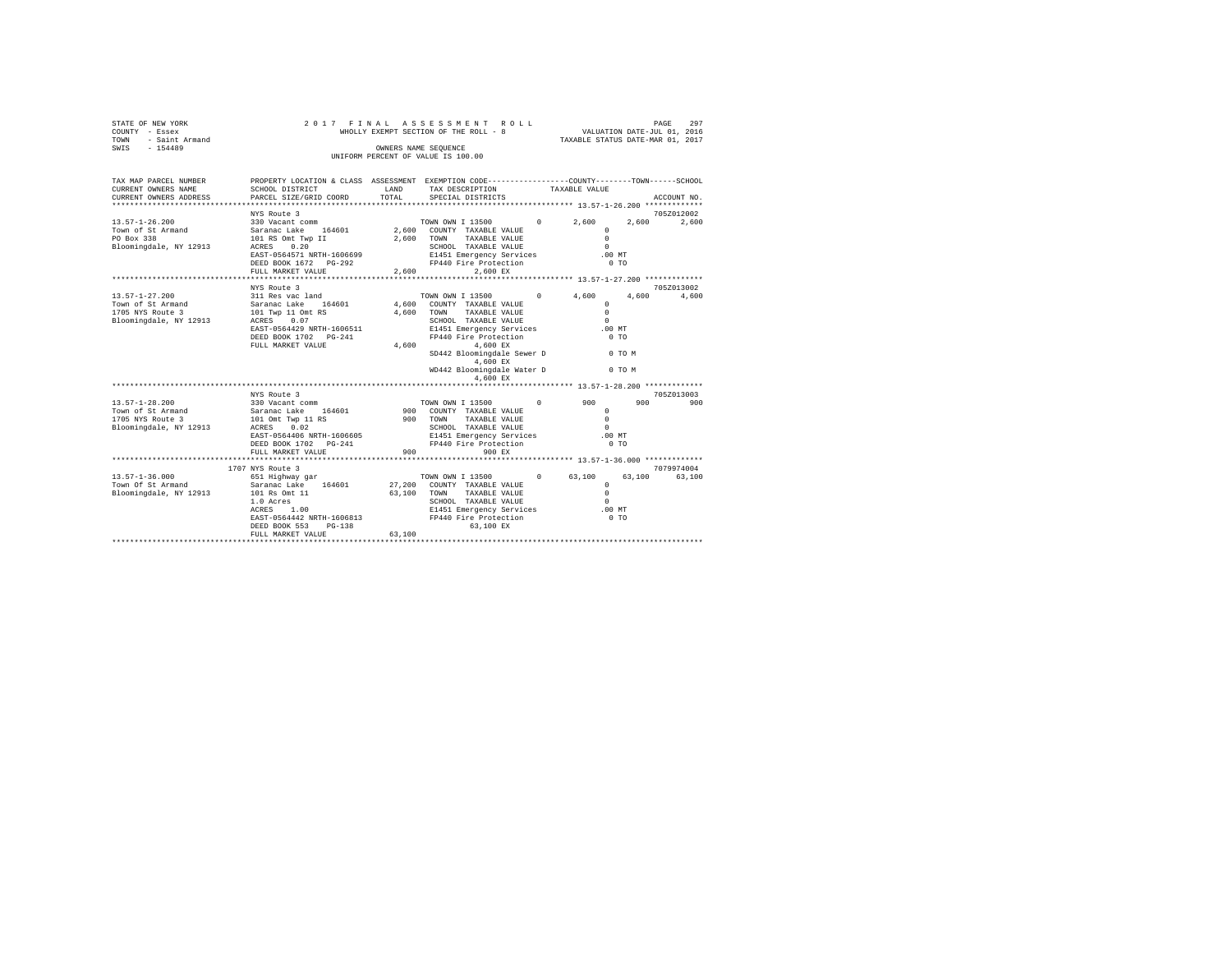| STATE OF NEW YORK<br>COUNTY - Essex<br>- Saint Armand<br>TOWN                                                                                                             | 2017 FINAL<br>WHOLLY EXEMPT SECTION OF THE ROLL - 8 | ASSESSMENT ROLL | 298<br>PAGE<br>VALUATION DATE-JUL 01, 2016<br>TAXABLE STATUS DATE-MAR 01, 2017 |                        |                |             |
|---------------------------------------------------------------------------------------------------------------------------------------------------------------------------|-----------------------------------------------------|-----------------|--------------------------------------------------------------------------------|------------------------|----------------|-------------|
| SWIS - 154489                                                                                                                                                             |                                                     |                 | OWNERS NAME SEQUENCE<br>UNIFORM PERCENT OF VALUE IS 100.00                     |                        |                |             |
|                                                                                                                                                                           |                                                     |                 |                                                                                |                        |                |             |
| TAX MAP PARCEL NUMBER THE PROPERTY LOCATION & CLASS ASSESSMENT EXEMPTION CODE--------------COUNTY-------TOWN------SCHOOL<br>CURRENT OWNERS NAME<br>CURRENT OWNERS ADDRESS | SCHOOL DISTRICT<br>PARCEL SIZE/GRID COORD           | LAND<br>TOTAL   | TAX DESCRIPTION<br>SPECIAL DISTRICTS                                           | TAXABLE VALUE          |                | ACCOUNT NO. |
| ***********************                                                                                                                                                   |                                                     |                 |                                                                                |                        |                |             |
|                                                                                                                                                                           | 1702 NYS Route 3                                    |                 |                                                                                |                        |                | 7079906101  |
|                                                                                                                                                                           |                                                     |                 |                                                                                | $0\qquad 229.000$      | 229,000        | 229,000     |
|                                                                                                                                                                           |                                                     |                 |                                                                                | $\Omega$               |                |             |
|                                                                                                                                                                           |                                                     |                 | TAXABLE VALUE                                                                  | $\Omega$               |                |             |
|                                                                                                                                                                           |                                                     |                 |                                                                                | $\Omega$               |                |             |
|                                                                                                                                                                           | DEED BOOK 135 PG-370                                |                 | E1451 Emergency Services<br>FP440 Fire Protection                              | .00 MT                 | 0 <sub>T</sub> |             |
|                                                                                                                                                                           | FULL MARKET VALUE                                   |                 | 229,000<br>229,000 EX                                                          |                        |                |             |
|                                                                                                                                                                           |                                                     |                 | SD442 Bloomingdale Sewer D 0 TO M<br>229,000 EX                                |                        |                |             |
|                                                                                                                                                                           |                                                     |                 | WD442 Bloomingdale Water D<br>229,000 EX                                       | O TO M                 |                |             |
|                                                                                                                                                                           |                                                     |                 |                                                                                |                        |                |             |
|                                                                                                                                                                           | NYS Route 3                                         |                 |                                                                                |                        |                | 702C101314  |
| $13.57 - 3 - 3.000$                                                                                                                                                       | 438 Parking lot<br>Saranac Lake 164601              |                 | TOWN OWN I 13500                                                               | $\circ$<br>6,600       | 6,600          | 6.600       |
| Town of St Armand                                                                                                                                                         |                                                     |                 | 6,600 COUNTY TAXABLE VALUE                                                     | $\Omega$               |                |             |
| PO Box 332                                                                                                                                                                | 101 Twp 11 Omt<br>ACRES 0.10<br>ACRES 0.10          |                 | TAXABLE VALUE<br>6.600 TOWN<br>SCHOOL TAXABLE VALUE                            | $\Omega$<br>$\Omega$   |                |             |
| Bloomingdale, NY 12913                                                                                                                                                    | EAST-0564413 NRTH-1606326                           |                 |                                                                                |                        | $.00$ MT       |             |
|                                                                                                                                                                           | DEED BOOK 1084 PG-96                                |                 | E1451 Emergency Services<br>FP440 Fire Protection                              |                        | 0.70           |             |
|                                                                                                                                                                           | FULL MARKET VALUE                                   |                 | 6.600<br>$6.600$ EX                                                            |                        |                |             |
|                                                                                                                                                                           |                                                     |                 |                                                                                |                        |                |             |
|                                                                                                                                                                           | NYS Route 3                                         |                 |                                                                                |                        |                | 7079906015  |
| $13.57 - 3 - 4.000$                                                                                                                                                       | 330 Vacant comm                                     |                 | TOWN OWN I 13500 0 13,700                                                      |                        | 13,700         | 13,700      |
| Town Of St Armand<br>PO Box 338                                                                                                                                           | Saranac Lake 164601<br>101 Omt Twp 11               |                 | 13,700 COUNTY TAXABLE VALUE<br>13,700 TOWN TAXABLE VALUE                       | $\Omega$               |                |             |
|                                                                                                                                                                           |                                                     |                 |                                                                                | $\Omega$<br>$\Omega$   |                |             |
| Bloomingdale, NY 12913                                                                                                                                                    | ACRES 0.40<br>EAST-0564445 NRTH-1606195             |                 | SCHOOL TAXABLE VALUE<br>E1451 Emergency Services                               | .00 MT                 |                |             |
|                                                                                                                                                                           | DEED BOOK 250 PG-371                                |                 | FP440 Fire Protection                                                          |                        | 0 <sub>T</sub> |             |
|                                                                                                                                                                           | FULL MARKET VALUE                                   | 13,700          | 13,700 EX                                                                      |                        |                |             |
|                                                                                                                                                                           |                                                     |                 |                                                                                |                        |                |             |
|                                                                                                                                                                           | Maple Ln                                            |                 |                                                                                |                        |                | 7079981001  |
| $13.64 - 2 - 2.120$                                                                                                                                                       | 311 Res vac land                                    |                 | TOWN OWN I 13500                                                               | $0 \t 1.300$           | 1,300          | 1,300       |
| Town Of St Armand                                                                                                                                                         | Saranac Lake 164601                                 |                 | 1,300 COUNTY TAXABLE VALUE                                                     | $^{\circ}$<br>$\Omega$ |                |             |
| Bloomingdale, NY 12913                                                                                                                                                    | 83 Twp 11 Omt<br>ACRES 0.07                         |                 | 1,300 TOWN<br>TAXABLE VALUE<br>SCHOOL TAXABLE VALUE                            | $\Omega$               |                |             |
|                                                                                                                                                                           | EAST-0562854 NRTH-1605811                           |                 | E1451 Emergency Services                                                       | .00 MT                 |                |             |
|                                                                                                                                                                           | DEED BOOK 731<br>$PG-275$                           |                 | FP440 Fire Protection                                                          |                        | 0 <sub>T</sub> |             |
|                                                                                                                                                                           | FULL MARKET VALUE                                   | 1,300           | 1,300 EX                                                                       |                        |                |             |
|                                                                                                                                                                           |                                                     |                 |                                                                                |                        |                |             |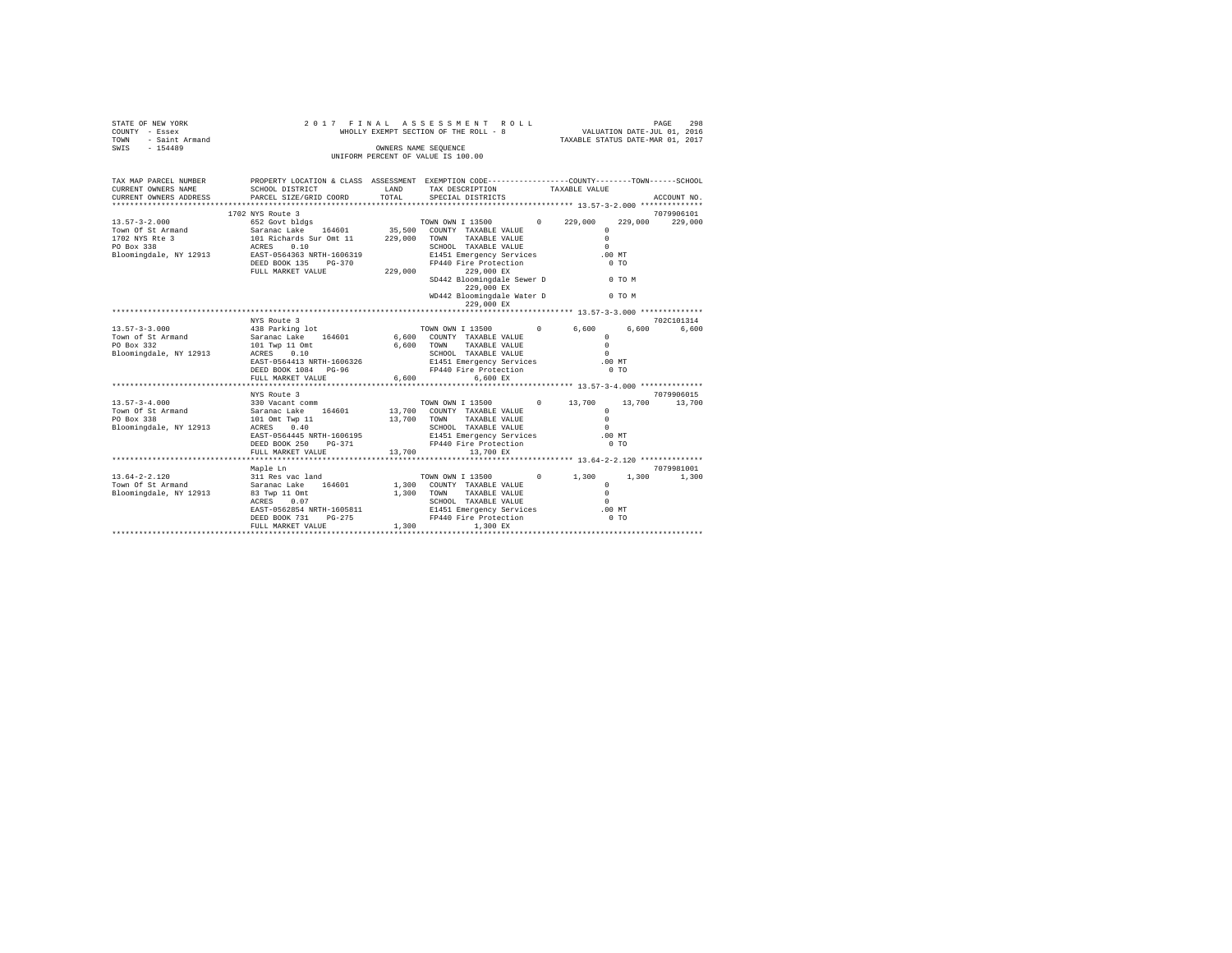| STATE OF NEW YORK<br>COUNTY - Essex<br>- Saint Armand<br>TOWN<br>SWIS<br>$-154489$                                                              | 2017 FINAL<br>WHOLLY EXEMPT SECTION OF THE ROLL - 8<br>UNIFORM PERCENT OF VALUE IS 100.00                                                                                                                        | ROLL               | PAGE 299<br>VALUATION DATE-JUL 01, 2016<br>TAXABLE STATUS DATE-MAR 01, 2017                                                                                                                     |                  |                                                                         |                       |
|-------------------------------------------------------------------------------------------------------------------------------------------------|------------------------------------------------------------------------------------------------------------------------------------------------------------------------------------------------------------------|--------------------|-------------------------------------------------------------------------------------------------------------------------------------------------------------------------------------------------|------------------|-------------------------------------------------------------------------|-----------------------|
| TAX MAP PARCEL NUMBER<br>CURRENT OWNERS NAME<br>CURRENT OWNERS ADDRESS                                                                          | PROPERTY LOCATION & CLASS ASSESSMENT EXEMPTION CODE---------------COUNTY-------TOWN------SCHOOL<br>SCHOOL DISTRICT<br>PARCEL SIZE/GRID COORD                                                                     | LAND<br>TOTAL      | TAX DESCRIPTION<br>SPECIAL DISTRICTS                                                                                                                                                            | TAXABLE VALUE    |                                                                         | ACCOUNT NO.           |
|                                                                                                                                                 |                                                                                                                                                                                                                  |                    |                                                                                                                                                                                                 |                  |                                                                         |                       |
| $13.65 - 2 - 6.120$<br>Town Of St Armand<br>Bloomingdale, NY 12913                                                                              | 56 River Rd<br>853 Sewage<br>Saranac Lake 164601<br>102 Rs Twp 11 Omt                                                                                                                                            | 129,300            | TOWN OWN I 13500<br>41,800 COUNTY TAXABLE VALUE<br>TOWN<br>TAXABLE VALUE                                                                                                                        | $0 \t 129,300$   | 129,300<br>$\Omega$<br>$\Omega$<br>$\Omega$                             | 7079985010<br>129,300 |
|                                                                                                                                                 | 0.71<br>ACRES<br>EAST-0565252 NRTH-1605202<br>DEED BOOK 1776 PG-28<br>FULL MARKET VALUE                                                                                                                          | 129,300            | SCHOOL TAXABLE VALUE<br>E1451 Emergency Services<br>FP440 Fire Protection<br>129,300 EX                                                                                                         |                  | .00MT<br>0.70                                                           |                       |
|                                                                                                                                                 |                                                                                                                                                                                                                  |                    |                                                                                                                                                                                                 |                  |                                                                         |                       |
| $13.65 - 3 - 2.000$<br>Town Of St Armand<br>Baseball Field<br>Bloomingdale, NY 12913                                                            | 15 Roosevelt Ln<br>591 Playground VILLAGE OW 13650<br>164601<br>Saranac Lake<br>102 Twp 11 Omt<br>Also See 302/581<br>4.87<br>ACRES<br>EAST-0564311 NRTH-1604885<br>DEED BOOK 250<br>PG-373<br>FULL MARKET VALUE | 156,600<br>156,600 | 96,600 COUNTY TAXABLE VALUE<br>TOWN TAXABLE VALUE<br>SCHOOL TAXABLE VALUE<br>E1451 Emergency Services<br>FP440 Fire Protection<br>156,600 EX<br>SD442 Bloomingdale Sewer D 0 TO M<br>156,600 EX | 0 156,600        | 156,600<br>$\Omega$<br>$\Omega$<br>$\Omega$<br>.00MT<br>0 <sub>T</sub>  | 7079906005<br>156,600 |
|                                                                                                                                                 |                                                                                                                                                                                                                  |                    | WD442 Bloomingdale Water D<br>156,600 EX                                                                                                                                                        |                  | 0 TO M                                                                  |                       |
|                                                                                                                                                 |                                                                                                                                                                                                                  |                    |                                                                                                                                                                                                 |                  |                                                                         |                       |
| $15. - 1 - 8.000$<br>Union Cemetery<br>PO Box 338<br>Bloomingdale, NY 12913                                                                     | 2004 Gillespie Dr<br>695 Cemetery<br>Saranac Lake 164601<br>361 Richards Sur<br>ACRES 1.90<br>EAST-0601772 NRTH-1613244<br>DEED BOOK 095<br>$PG-301$                                                             | 8,400              | TOWN CEMET 13510 0<br>8,400 COUNTY TAXABLE VALUE<br>TOWN<br>TAXABLE VALUE<br>SCHOOL TAXABLE VALUE<br>E1451 Emergency Services<br>FP440 Fire Protection                                          | 8,400            | 8.400<br>$\Omega$<br>$\Omega$<br>$\Omega$<br>$.00$ MT<br>0 <sub>T</sub> | 7079906007<br>8,400   |
|                                                                                                                                                 | FULL MARKET VALUE                                                                                                                                                                                                | 8.400              | 8.400 EX<br>*********************************** 999.44-2-21.000 ************                                                                                                                    |                  |                                                                         |                       |
| $999.44 - 2 - 21.000$<br>Village Of Saranac Lake Saranac Lake 164601<br>39 Main St Fl 2Ste9 EAST-0564363 NRTH-1606319<br>Saranac Lake, NY 12983 | St Armand<br>323 Vacant rural VIL OWN 0 13730<br>DEED BOOK 275<br>$PG-090$<br>FULL MARKET VALUE                                                                                                                  |                    | 50 COUNTY TAXABLE VALUE<br>50 TOWN TAXABLE VALUE<br>SCHOOL TAXABLE VALUE<br>SCHOOL TAXABLE VALUE<br>50 FP440 Fire Protection                                                                    | $^{\circ}$<br>50 | 50<br>$\Omega$<br>$\Omega$<br>$\Omega$<br>50 TO                         | 7079906105<br>50      |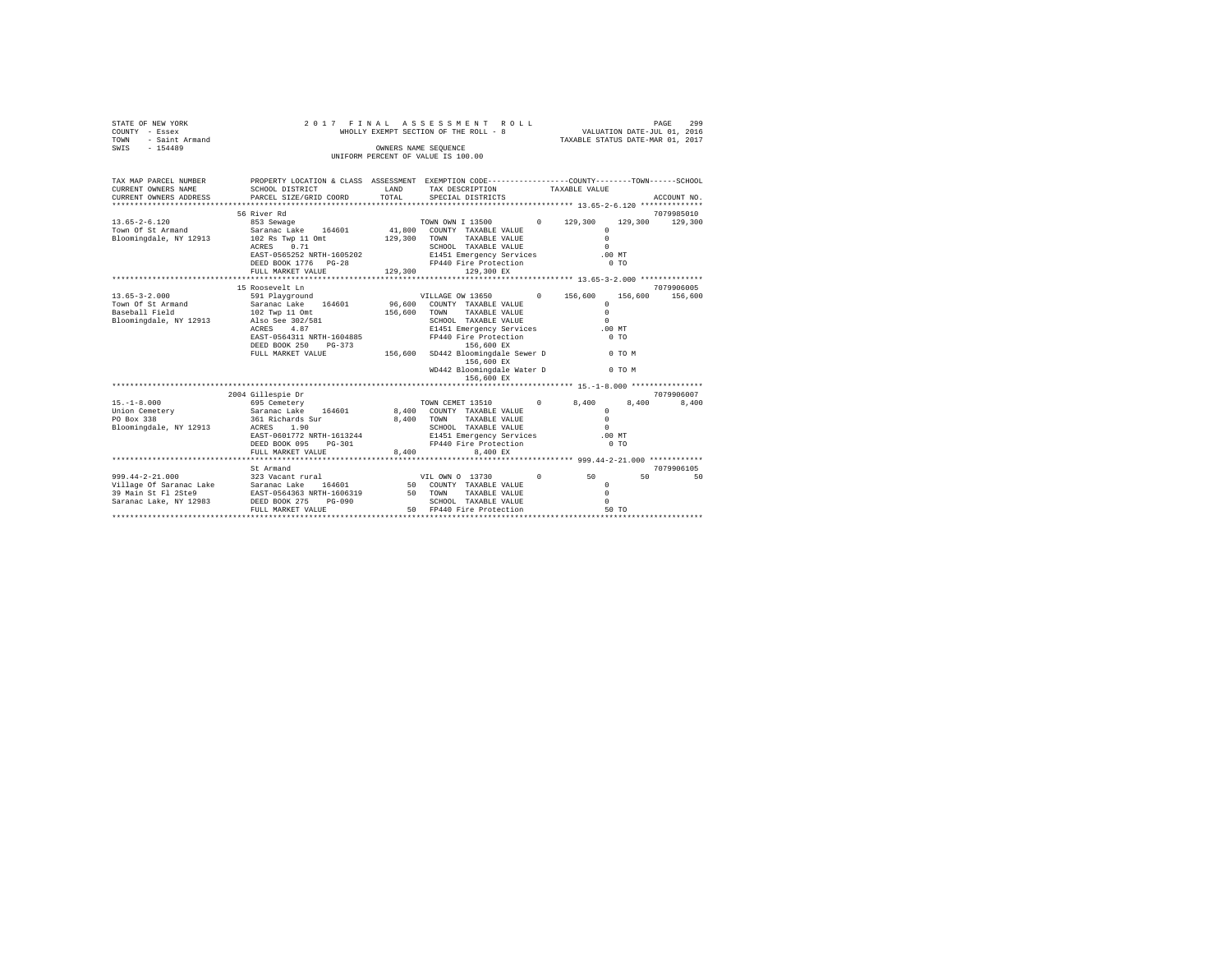| STATE OF NEW YORK   | 2017 FINAL ASSESSMENT ROLL            | 300<br>PAGE                      |
|---------------------|---------------------------------------|----------------------------------|
| COUNTY - Essex      | WHOLLY EXEMPT SECTION OF THE ROLL - 8 | VALUATION DATE-JUL 01, 2016      |
| TOWN - Saint Armand |                                       | TAXABLE STATUS DATE-MAR 01, 2017 |
| SWIS<br>$-154489$   |                                       | RPS150/V04/L015                  |
|                     |                                       | CURRENT DATE 6/21/2017           |
|                     | UNIFORM PERCENT OF VALUE IS 100.00    |                                  |
|                     | ROLL SUB SECTION- - TOTALS            |                                  |

| CODE | DISTRICT NAME        | TOTAL<br>PARCELS | EXTENSION<br>TYPE | EXTENSION<br>VALUE | AD VALOREM<br>VALUE | EXEMPT<br>AMOUNT | TAXABLE<br>VALUE |
|------|----------------------|------------------|-------------------|--------------------|---------------------|------------------|------------------|
|      | E1450 Emergency Serv |                  | 2 MOVTAX          |                    |                     |                  |                  |
|      | E1451 Emergency Serv |                  | 33 MOVTAX         |                    |                     |                  |                  |
|      | FP440 Fire Protectio |                  | 36 TOTAL          |                    | 13819,650           | 13679,000        | 140,650          |
|      | SD442 Bloomingdale S |                  | 11 TOTAL M        |                    | 4973,100            | 4858,200         | 114,900          |
|      | WD442 Bloomingdale W |                  | 11 TOTAL          | M                  | 4973,100            | 4858,200         | 114,900          |

## \*\*\* S C H O O L D I S T R I C T S U M M A R Y \*\*\*

| CODE   | DISTRICT NAME | TOTAL<br>PARCELS | ASSESSED<br>LAND | ASSESSED<br>TOTAL | EXEMPT<br>AMOUNT | TOTAL<br>TAXABLE | STAR<br>AMOUNT | STAR<br>TAXABLE |
|--------|---------------|------------------|------------------|-------------------|------------------|------------------|----------------|-----------------|
| 164601 | Saranac Lake  | 36               | 1557.150         | 13819,650         | 13819,650        |                  |                |                 |
|        | SUB-TOTAL     | 36               | 1557.150         | 13819,650         | 13819,650        |                  |                |                 |
|        | TOTAL         | 36               | 1557.150         | 13819,650         | 13819,650        |                  |                |                 |

## \*\*\* S Y S T E M C O D E S S U M M A R Y \*\*\*

## NO SYSTEM EXEMPTIONS AT THIS LEVEL

## \*\*\* E X E M P T I O N S U M M A R Y \*\*\*

| CODE  | DESCRIPTION | TOTAL<br>PARCELS    | COUNTY   | TOWN     | SCHOOL   |
|-------|-------------|---------------------|----------|----------|----------|
| 12100 | N.Y. STATE  |                     | 12,300   | 12,300   | 12,300   |
| 13500 | TOWN OWN I  | 16                  | 7765,600 | 7765,600 | 7765.600 |
| 13510 | TOWN CEMET  | o<br>۷              | 20,900   | 20,900   | 20,900   |
| 13650 | VILLAGE OW  |                     | 156,600  | 156,600  | 156,600  |
| 13730 | VIL OWN O   | n                   | 25,750   | 25,750   | 25,750   |
| 13800 | SCHOOL DST  | $\sim$              | 2086,900 | 2086,900 | 2086,900 |
| 21600 | CHURCH PAR  |                     | 114,900  | 114,900  | 114,900  |
| 25110 | CONST REL   |                     | 512,300  | 512,300  | 512,300  |
| 25120 | CONST ED    | $\hat{\phantom{a}}$ | 1414,100 | 1414,100 | 1414,100 |
| 26400 | VOL F DEPT  | 5                   | 436,900  | 436,900  | 436,900  |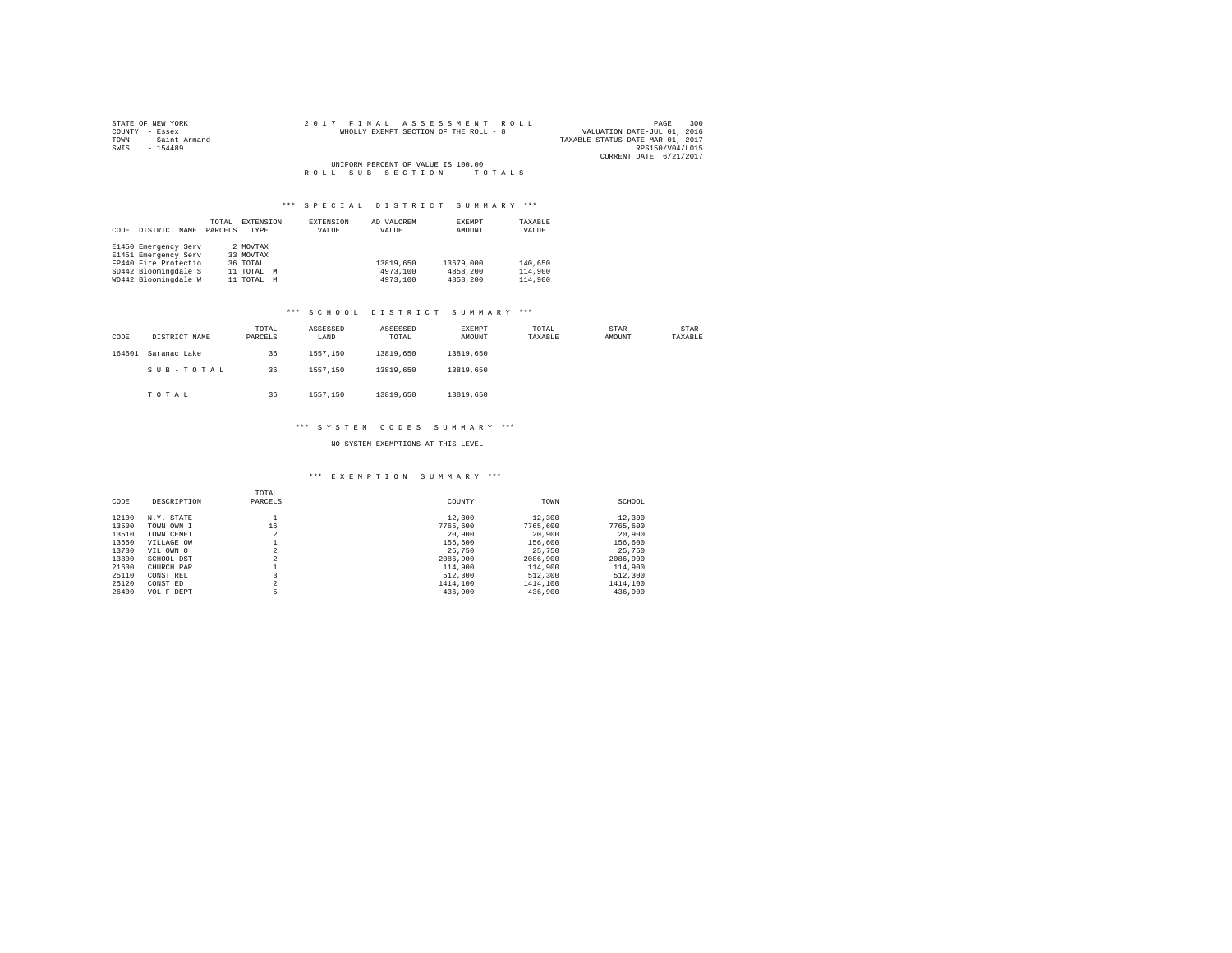| COUNTY<br>TOWN<br>SWIS | STATE OF NEW YORK<br>- Essex<br>- Saint Armand<br>$-154489$ |              | 2 0 1 7  | FTNAL    | ASSESSMENT<br>WHOLLY EXEMPT SECTION OF THE ROLL - 8 | R O L L |           | PAGE<br>VALUATION DATE-JUL 01, 2016<br>TAXABLE STATUS DATE-MAR 01, 2017<br>RPS150/V04/L015<br>CURRENT DATE 6/21/2017 | 301 |
|------------------------|-------------------------------------------------------------|--------------|----------|----------|-----------------------------------------------------|---------|-----------|----------------------------------------------------------------------------------------------------------------------|-----|
|                        |                                                             |              |          |          | UNIFORM PERCENT OF VALUE IS 100.00                  |         |           |                                                                                                                      |     |
|                        |                                                             |              | ROLL.    | SUB      | SECTION- - TOTALS                                   |         |           |                                                                                                                      |     |
|                        |                                                             |              |          |          |                                                     |         |           |                                                                                                                      |     |
|                        |                                                             |              |          |          | *** EXEMPTION SUMMARY ***                           |         |           |                                                                                                                      |     |
|                        |                                                             | TOTAL        |          |          |                                                     |         |           |                                                                                                                      |     |
| CODE                   | DESCRIPTION                                                 | PARCELS      |          |          | COUNTY                                              |         | TOWN      | SCHOOL                                                                                                               |     |
| 28110                  | NFP HO TCS                                                  | $\mathbf{1}$ |          |          | 1273,400                                            |         | 1273,400  | 1273,400                                                                                                             |     |
|                        | TOTAL                                                       | 36           |          |          | 13819,650                                           |         | 13819,650 | 13819,650                                                                                                            |     |
|                        |                                                             |              |          |          |                                                     |         |           |                                                                                                                      |     |
|                        |                                                             |              |          |          | *** GRAND TOTALS ***                                |         |           |                                                                                                                      |     |
| ROLL                   |                                                             | TOTAL        | ASSESSED | ASSESSED |                                                     | TAXABLE | TAXABLE   | TAXABLE<br>STAR                                                                                                      |     |
| <b>SEC</b>             | DESCRIPTION                                                 | PARCELS      | LAND     | TOTAL    |                                                     | COUNTY  | TOWN      | SCHOOL<br>TAXABLE                                                                                                    |     |

8 WHOLLY EXEMPT 36 1557,150 13819,650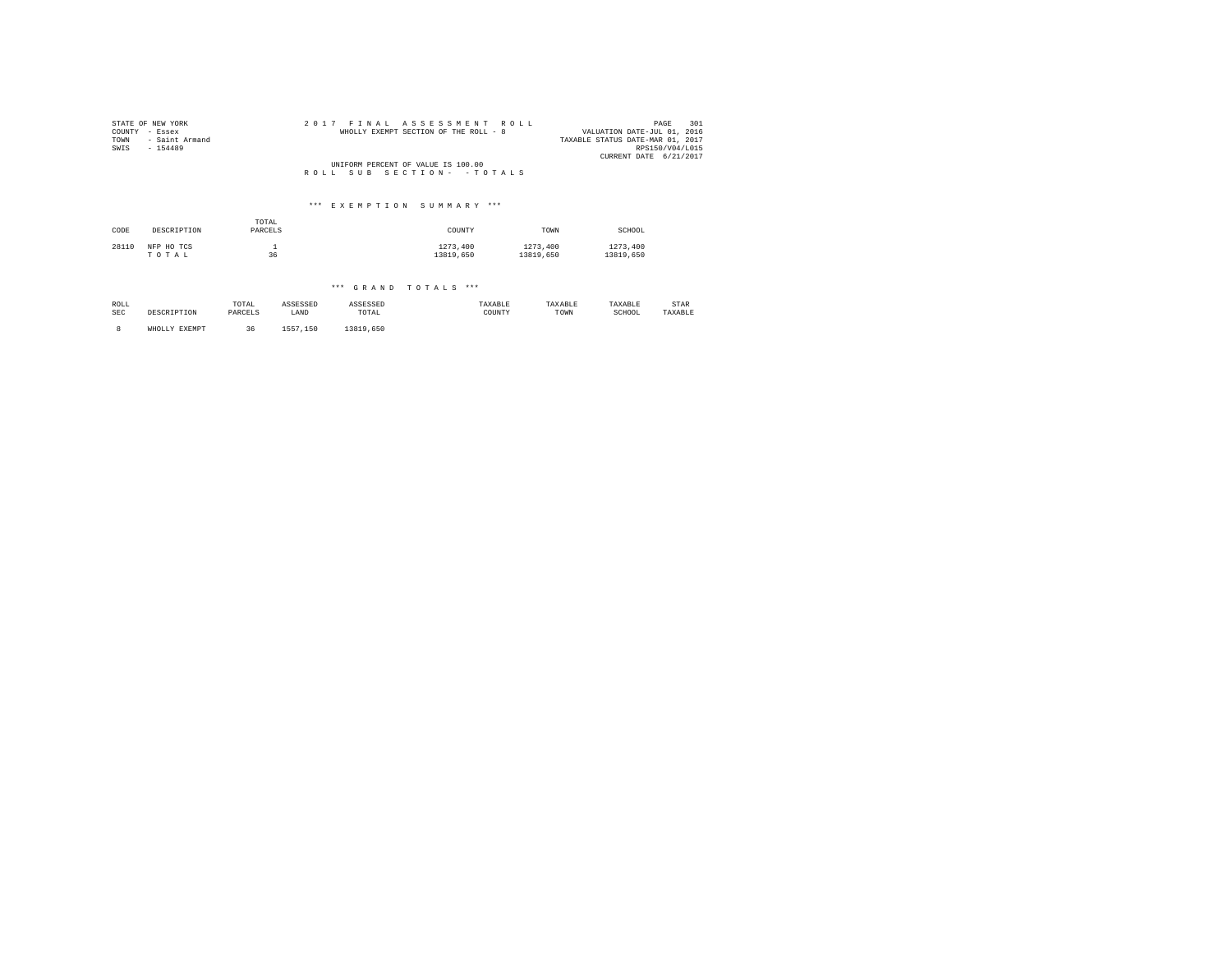| STATE OF NEW YORK   | 2017 FINAL ASSESSMENT ROLL            | 302<br>PAGE                      |
|---------------------|---------------------------------------|----------------------------------|
| COUNTY - Essex      | WHOLLY EXEMPT SECTION OF THE ROLL - 8 | VALUATION DATE-JUL 01, 2016      |
| TOWN - Saint Armand |                                       | TAXABLE STATUS DATE-MAR 01, 2017 |
| SWTS<br>$-154489$   |                                       | RPS150/V04/L015                  |
|                     | UNIFORM PERCENT OF VALUE IS 100.00    | CURRENT DATE 6/21/2017           |
|                     |                                       |                                  |
|                     | ROLL SECTION TOTALS                   |                                  |

|      |                      | TOTAL   | EXTENSION   |   | <b>EXTENSION</b> | AD VALOREM | EXEMPT    | TAXABLE |
|------|----------------------|---------|-------------|---|------------------|------------|-----------|---------|
| CODE | DISTRICT NAME        | PARCELS | <b>TYPE</b> |   | VALUE            | VALUE      | AMOUNT    | VALUE   |
|      |                      |         |             |   |                  |            |           |         |
|      | E1450 Emergency Serv |         | 2 MOVTAX    |   |                  |            |           |         |
|      | E1451 Emergency Serv |         | 33 MOVTAX   |   |                  |            |           |         |
|      | FP440 Fire Protectio |         | 36 TOTAL    |   |                  | 13819,650  | 13679,000 | 140,650 |
|      | SD442 Bloomingdale S |         | 11 TOTAL M  |   |                  | 4973,100   | 4858,200  | 114,900 |
|      | WD442 Bloomingdale W |         | 11 TOTAL    | M |                  | 4973,100   | 4858,200  | 114,900 |

## \*\*\* S C H O O L D I S T R I C T S U M M A R Y \*\*\*

| CODE   | DISTRICT NAME | TOTAL<br>PARCELS | ASSESSED<br>LAND | ASSESSED<br>TOTAL | <b>EXEMPT</b><br>AMOUNT | TOTAL<br>TAXABLE | STAR<br>AMOUNT | STAR<br>TAXABLE |
|--------|---------------|------------------|------------------|-------------------|-------------------------|------------------|----------------|-----------------|
| 164601 | Saranac Lake  | 36               | 1557.150         | 13819,650         | 13819,650               |                  |                |                 |
|        | SUB-TOTAL     | 36               | 1557.150         | 13819,650         | 13819,650               |                  |                |                 |
|        | TOTAL         | 36               | 1557.150         | 13819,650         | 13819,650               |                  |                |                 |

#### \*\*\* S Y S T E M C O D E S S U M M A R Y \*\*\*

## NO SYSTEM EXEMPTIONS AT THIS LEVEL

#### \*\*\* E X E M P T I O N S U M M A R Y \*\*\*

| CODE  | DESCRIPTION | TOTAL<br>PARCELS    | COUNTY   | TOWN     | SCHOOL   |
|-------|-------------|---------------------|----------|----------|----------|
| 12100 | N.Y. STATE  |                     | 12,300   | 12,300   | 12,300   |
| 13500 | TOWN OWN I  | 16                  | 7765,600 | 7765,600 | 7765.600 |
| 13510 | TOWN CEMET  | o<br>۷              | 20,900   | 20,900   | 20,900   |
| 13650 | VILLAGE OW  |                     | 156,600  | 156,600  | 156,600  |
| 13730 | VIL OWN O   | n                   | 25,750   | 25,750   | 25,750   |
| 13800 | SCHOOL DST  | $\sim$              | 2086,900 | 2086,900 | 2086,900 |
| 21600 | CHURCH PAR  |                     | 114,900  | 114,900  | 114,900  |
| 25110 | CONST REL   |                     | 512,300  | 512,300  | 512,300  |
| 25120 | CONST ED    | $\hat{\phantom{a}}$ | 1414,100 | 1414,100 | 1414,100 |
| 26400 | VOL F DEPT  | 5                   | 436,900  | 436,900  | 436,900  |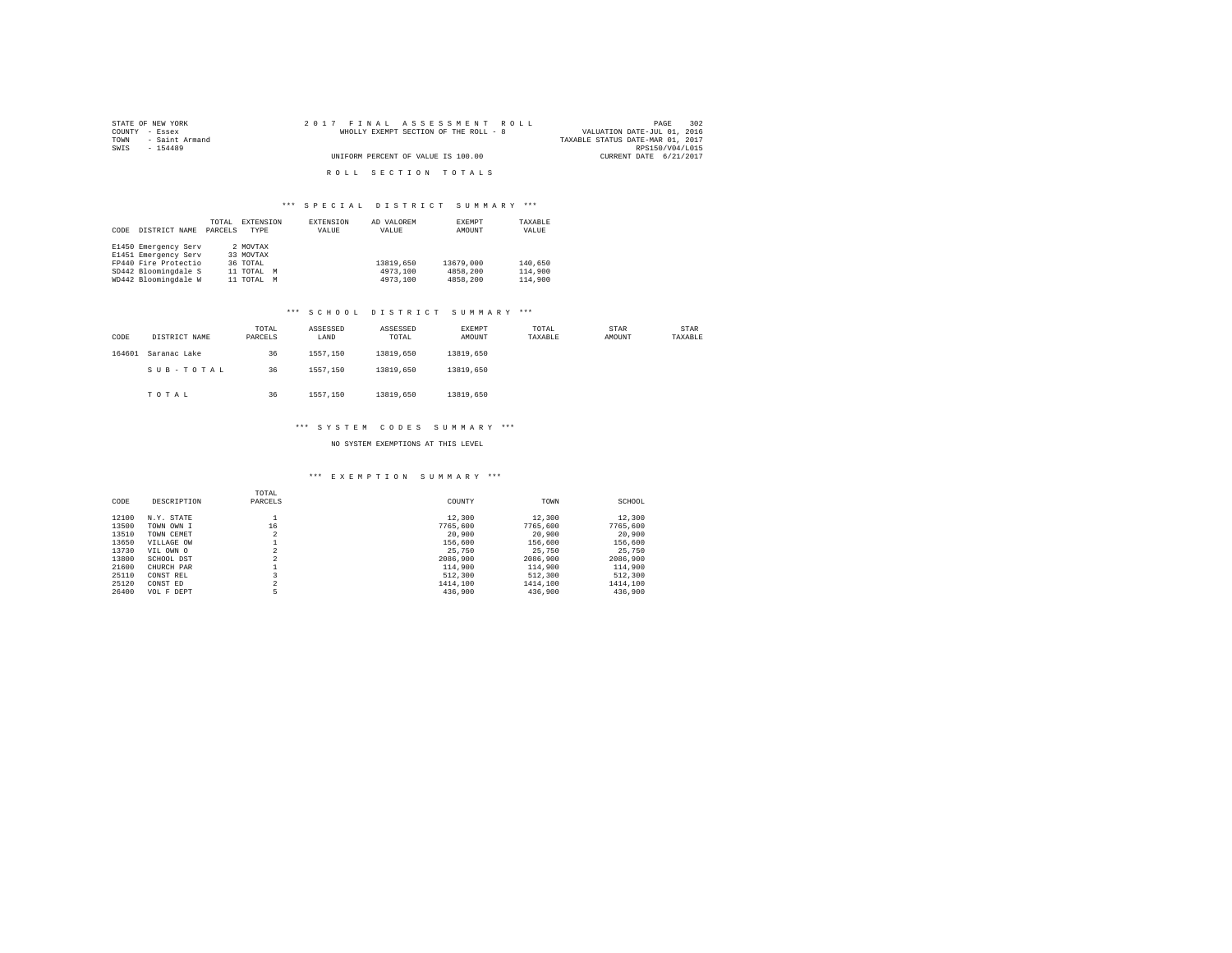| COUNTY<br>TOWN<br>SWIS | STATE OF NEW YORK<br>- Essex<br>- Saint Armand<br>$-154489$ |              | 2017 FINAL<br>WHOLLY EXEMPT SECTION OF THE ROLL - 8 | ASSESSMENT ROLL |           | PAGE<br>VALUATION DATE-JUL 01, 2016<br>TAXABLE STATUS DATE-MAR 01, 2017<br>RPS150/V04/L015 | 303 |
|------------------------|-------------------------------------------------------------|--------------|-----------------------------------------------------|-----------------|-----------|--------------------------------------------------------------------------------------------|-----|
|                        |                                                             |              | UNIFORM PERCENT OF VALUE IS 100.00                  |                 |           | CURRENT DATE 6/21/2017                                                                     |     |
|                        |                                                             |              | ROLL SECTION TOTALS                                 |                 |           |                                                                                            |     |
|                        |                                                             |              | *** EXEMPTION SUMMARY ***                           |                 |           |                                                                                            |     |
|                        |                                                             | TOTAL        |                                                     |                 |           |                                                                                            |     |
| CODE                   | DESCRIPTION                                                 | PARCELS      |                                                     | COUNTY          | TOWN      | SCHOOL                                                                                     |     |
| 28110                  | NFP HO TCS                                                  | $\mathbf{1}$ |                                                     | 1273,400        | 1273,400  | 1273,400                                                                                   |     |
|                        | TOTAL                                                       | 36           |                                                     | 13819,650       | 13819,650 | 13819,650                                                                                  |     |
|                        |                                                             |              |                                                     |                 |           |                                                                                            |     |
|                        |                                                             |              | *** GRAND TOTALS ***                                |                 |           |                                                                                            |     |

| ROLL | DESCRIPTION   | TOTAL   | ASSESSED | ASSESSED  | TAXABLE | TAXABLE | TAXABLE | STAR    |
|------|---------------|---------|----------|-----------|---------|---------|---------|---------|
| SEC  |               | PARCELS | LAND     | TOTAL     | COUNTY  | TOWN    | SCHOOL  | TAXABLE |
|      | WHOLLY EXEMPT | 36      | 1557.150 | 13819,650 |         |         |         |         |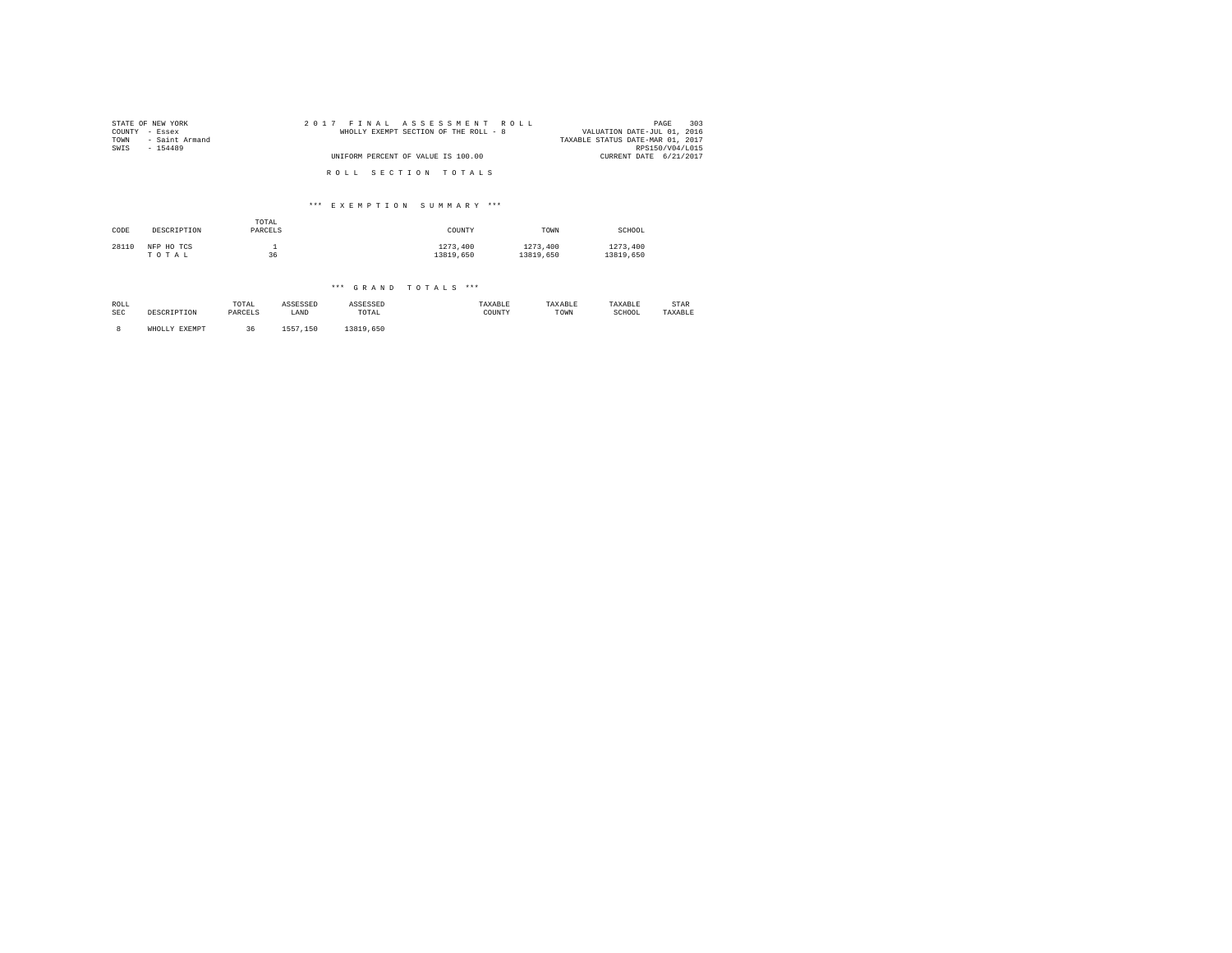| STATE OF NEW YORK |                |  | 2017 FINAL ASSESSMENT ROLL         |                                  | PAGE            | 304 |
|-------------------|----------------|--|------------------------------------|----------------------------------|-----------------|-----|
| COUNTY - Essex    |                |  |                                    | VALUATION DATE-JUL 01, 2016      |                 |     |
| TOWN              | - Saint Armand |  |                                    | TAXABLE STATUS DATE-MAR 01, 2017 |                 |     |
| SWTS<br>$-154489$ |                |  | SWIS TOTALS                        |                                  | RPS150/V04/L015 |     |
|                   |                |  | UNIFORM PERCENT OF VALUE IS 100.00 | CURRENT DATE 6/21/2017           |                 |     |

|      |                      | TOTAL   | <b>EXTENSION</b>         | <b>EXTENSION</b> | AD VALOREM | EXEMPT    | TAXABLE    |
|------|----------------------|---------|--------------------------|------------------|------------|-----------|------------|
| CODE | DISTRICT NAME        | PARCELS | TYPE                     | VALUE            | VALUE      | AMOUNT    | VALUE      |
|      |                      |         |                          |                  |            |           |            |
|      | AP902 Apptmnt tax C  |         | 3 MOVTAX                 | 150.66           |            |           | 150.66     |
|      | AP903 Apptmnt tax T  |         | 3 MOVTAX                 | 181.28           |            |           | 181.28     |
|      | AP904 Apptmnt tax S  |         | 3 MOVTAX                 | 372.40           |            |           | 372.40     |
|      | OT902 Omitted tax C  |         | 3 MOVTAX                 | 319.00           |            |           | 319.00     |
|      | OT903 Omitted tax T  |         | 3 MOVTAX                 | 396.59           |            |           | 396.59     |
|      | E1450 Emergency Serv |         | 360 MOVTAX               |                  |            |           |            |
|      | E1451 Emergency Serv |         | 763 MOVTAX               |                  |            |           |            |
|      | BTI44 BTI District   |         | 13 MOVTAX                |                  |            |           |            |
|      | FP403 Fire Pro LP La |         | 16 TOTAL                 |                  | 14749,720  |           | 14749,720  |
|      | FP440 Fire Protectio |         | 1,126 TOTAL              |                  | 150154.526 | 13679,000 | 136475.526 |
|      | SB440 Trudeau sewer  |         | 1 TOTAL C                |                  | 630,300    |           | 630,300    |
|      | SW440 Trudeau sewer  |         | 1 TOTAL<br>M             |                  | 630,300    |           | 630,300    |
|      | WB440 Trudeau water  |         | 1 TOTAL<br>$\mathcal{C}$ |                  | 630,300    |           | 630,300    |
|      | WD440 Trudeau water  |         | 1 TOTAL<br>M             |                  | 630,300    |           | 630,300    |
|      | WD441 Rockledge wate |         | 54 TOTAL<br>M            |                  | 8393,000   |           | 8393,000   |
|      | SD442 Bloomingdale S |         | 193 TOTAL<br>M           |                  | 27650.700  | 4858,200  | 22792.500  |
|      | WD442 Bloomingdale W |         | 193 TOTAL<br>M           |                  | 27650.700  | 4858,200  | 22792.500  |

## \*\*\* S C H O O L D I S T R I C T S U M M A R Y \*\*\*

| CODE   | DISTRICT NAME | TOTAL<br>PARCELS | ASSESSED<br>LAND | ASSESSED<br>TOTAL | <b>EXEMPT</b><br>AMOUNT | TOTAL<br>TAXABLE | <b>STAR</b><br>AMOUNT | STAR<br>TAXABLE |
|--------|---------------|------------------|------------------|-------------------|-------------------------|------------------|-----------------------|-----------------|
| 164601 | Saranac Lake  | 1.141            | 72622.550        | 164904.236        | 15191.739               | 149712.497       | 11743.240             | 137969.257      |
|        | SUB-TOTAL     | 1.141            | 72622.550        | 164904.236        | 15191.739               | 149712.497       | 11743.240             | 137969.257      |
|        | TOTAL         | 1.141            | 72622.550        | 164904.236        | 15191.739               | 149712.497       | 11743.240             | 137969.257      |

# \*\*\* S Y S T E M C O D E S S U M M A R Y \*\*\*

NO SYSTEM EXEMPTIONS AT THIS LEVEL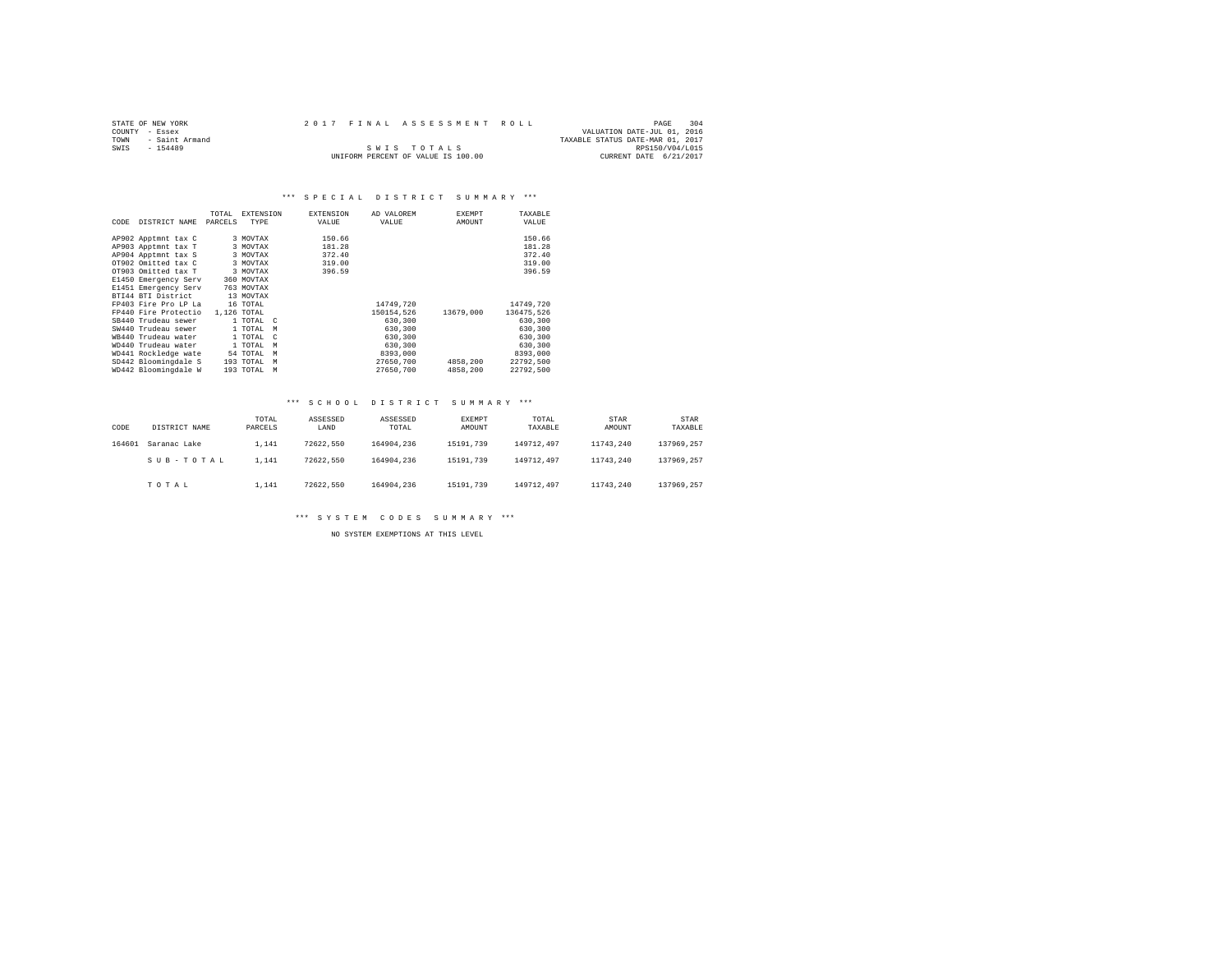| STATE OF NEW YORK |           |                |  | 2017 FINAL ASSESSMENT ROLL         |                                  | PAGE            | 305 |
|-------------------|-----------|----------------|--|------------------------------------|----------------------------------|-----------------|-----|
| COUNTY - Essex    |           |                |  |                                    | VALUATION DATE-JUL 01, 2016      |                 |     |
| TOWN              |           | - Saint Armand |  |                                    | TAXABLE STATUS DATE-MAR 01, 2017 |                 |     |
| SWIS              | $-154489$ |                |  | SWIS TOTALS                        |                                  | RPS150/V04/L015 |     |
|                   |           |                |  | UNIFORM PERCENT OF VALUE IS 100.00 | CURRENT DATE 6/21/2017           |                 |     |

# \*\*\* E X E M P T I O N S U M M A R Y \*\*\*

|       |                 | TOTAL                   |           |           |           |
|-------|-----------------|-------------------------|-----------|-----------|-----------|
| CODE  | DESCRIPTION     | PARCELS                 | COUNTY    | TOWN      | SCHOOL    |
| 12100 | N.Y. STATE      | 1                       | 12,300    | 12,300    | 12,300    |
| 13500 | TOWN OWN I      | 16                      | 7765,600  | 7765,600  | 7765,600  |
| 13510 | TOWN CEMET      | $\overline{2}$          | 20,900    | 20,900    | 20,900    |
| 13650 | VILLAGE OW      |                         | 156,600   | 156,600   | 156,600   |
| 13730 | VIL OWN O       | $\,2$                   | 25,750    | 25,750    | 25,750    |
| 13800 | SCHOOL DST      | $\,2$                   | 2086,900  | 2086,900  | 2086,900  |
| 18020 | IND DEVLP       |                         | 259,080   | 259,080   | 259,080   |
| 21600 | CHURCH PAR      |                         | 114,900   | 114,900   | 114,900   |
| 25110 | CONST REL       | $\overline{\mathbf{3}}$ | 512,300   | 512,300   | 512,300   |
| 25120 | CONST ED        | $\,2$                   | 1414,100  | 1414,100  | 1414,100  |
| 26400 | VOL F DEPT      | 5                       | 436,900   | 436,900   | 436,900   |
| 28110 | NFP HO TCS      | $\mathbf{1}$            | 1273,400  | 1273,400  | 1273,400  |
| 41120 | VETWAR CTS      | 16                      | 216,225   | 216.225   | 93.225    |
| 41130 | VETCOM CTS      | 19                      | 460,800   | 460,800   | 190,000   |
| 41140 | VETDIS CTS      | 8                       | 259.755   | 259,755   | 124,505   |
| 41400 | CLERGY          | $\overline{a}$          | 3,000     | 3,000     | 3,000     |
| 41720 | AG DIST C       | $\overline{\mathbf{3}}$ | 33,549    | 33,549    | 33,549    |
| 41800 | AGED ALL        | 9                       | 382,350   | 382,350   | 382,350   |
| 41801 | AGED C/T        | $\mathbf{1}$            | 38,950    | 38,950    |           |
| 41804 | AGED S          | $\overline{4}$          |           |           | 112,860   |
| 41834 | ENH STAR        | 68                      |           |           | 4123,040  |
| 41854 | <b>BAS STAR</b> | 256                     |           |           | 7620,200  |
| 47460 | PRIV FOR        | 6                       | 173.520   | 173.520   | 173,520   |
|       | TOTAL           | 429                     | 15646.879 | 15646.879 | 26934.979 |

| ROLL<br><b>SEC</b> | DESCRIPTION      | TOTAL<br>PARCELS | ASSESSED<br>LAND | ASSESSED<br>TOTAL | TAXABLE<br>COUNTY | TAXABLE<br>TOWN | TAXABLE<br>SCHOOL | STAR<br>TAXABLE |
|--------------------|------------------|------------------|------------------|-------------------|-------------------|-----------------|-------------------|-----------------|
|                    | TAXABLE          | 883              | 37113.803        | 103830.153        | 102002.924        | 102002.924      | 102458.064        | 90714.824       |
|                    | STATE OWNED LAND | 202              | 33701.597        | 35573.607         | 35573.607         | 35573.607       | 35573.607         | 35573.607       |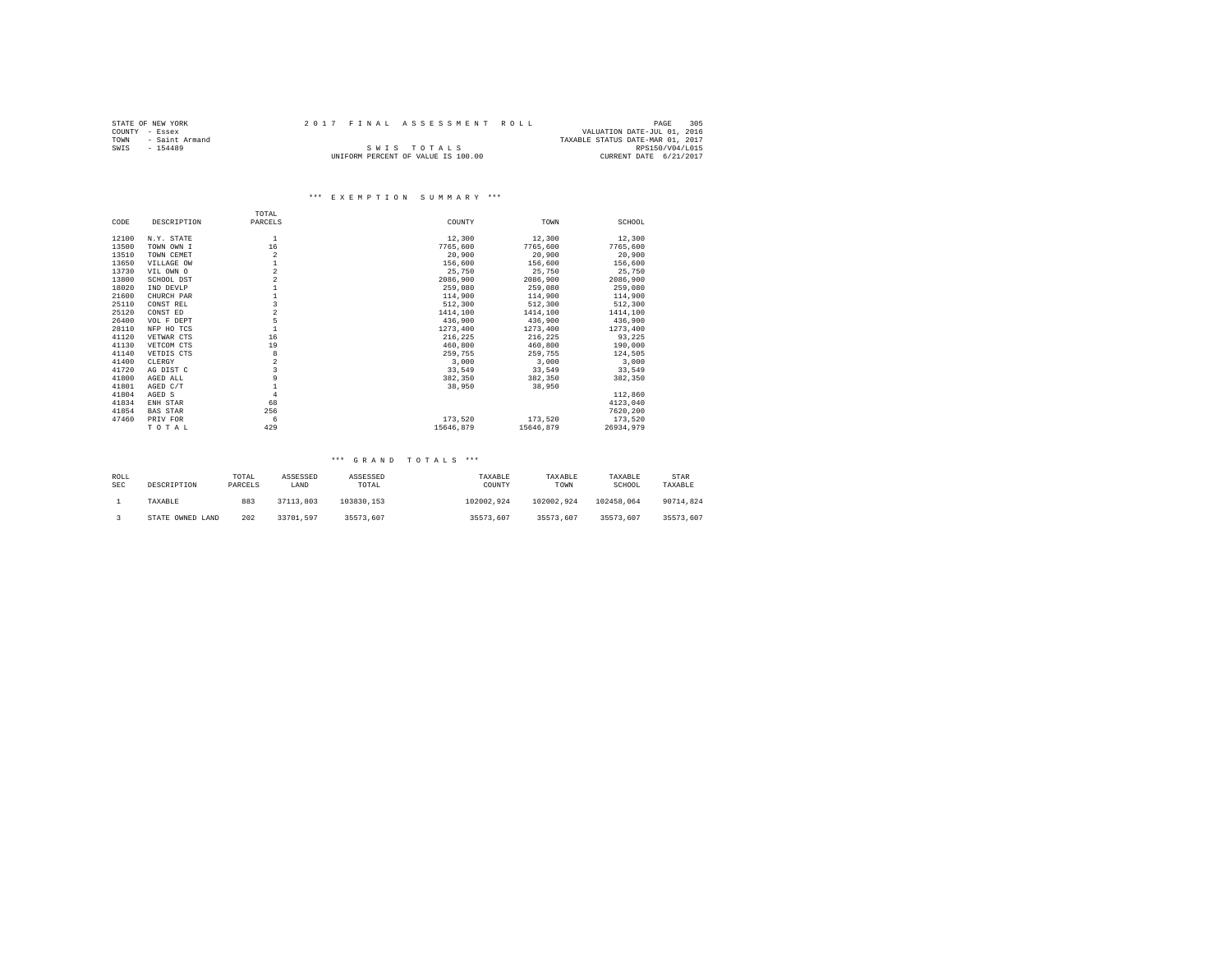| STATE OF NEW YORK |                |  | 2017 FINAL ASSESSMENT ROLL         |                                  | PAGE            | 306 |
|-------------------|----------------|--|------------------------------------|----------------------------------|-----------------|-----|
| COUNTY - Essex    |                |  |                                    | VALUATION DATE-JUL 01, 2016      |                 |     |
| TOWN              | - Saint Armand |  |                                    | TAXABLE STATUS DATE-MAR 01, 2017 |                 |     |
| SWIS              | $-154489$      |  | SWIS TOTALS                        |                                  | RPS150/V04/L015 |     |
|                   |                |  | UNIFORM PERCENT OF VALUE IS 100.00 | CURRENT DATE 6/21/2017           |                 |     |

| ROLL<br><b>SEC</b> | DESCRIPTION         | TOTAL<br>PARCELS | ASSESSED<br>LAND | ASSESSED<br>TOTAL | TAXABLE<br>COUNTY | TAXABLE<br>TOWN | TAXABLE<br>SCHOOL | STAR<br>TAXABLE |
|--------------------|---------------------|------------------|------------------|-------------------|-------------------|-----------------|-------------------|-----------------|
| 5.                 | SPECIAL FRANCHISE   | 4                |                  | 1042.858          | 1042.858          | 1042.858        | 1042.858          | 1042.858        |
| б.                 | HTTLITIES & N.C.    | 16               | 250,000          | 10637.968         | 10637.968         | 10637.968       | 10637.968         | 10637.968       |
| 8                  | WHOLLY EXEMPT       | 36               | 1557.150         | 13819,650         |                   |                 |                   |                 |
| $\star$            | <b>SUB</b><br>TOTAL | 1.141            | 72622.550        | 164904.236        | 149257.357        | 149257.357      | 149712.497        | 137969.257      |
| $***$              | GRAND TOTAL         | 1.141            | 72622.550        | 164904.236        | 149257.357        | 149257.357      | 149712.497        | 137969.257      |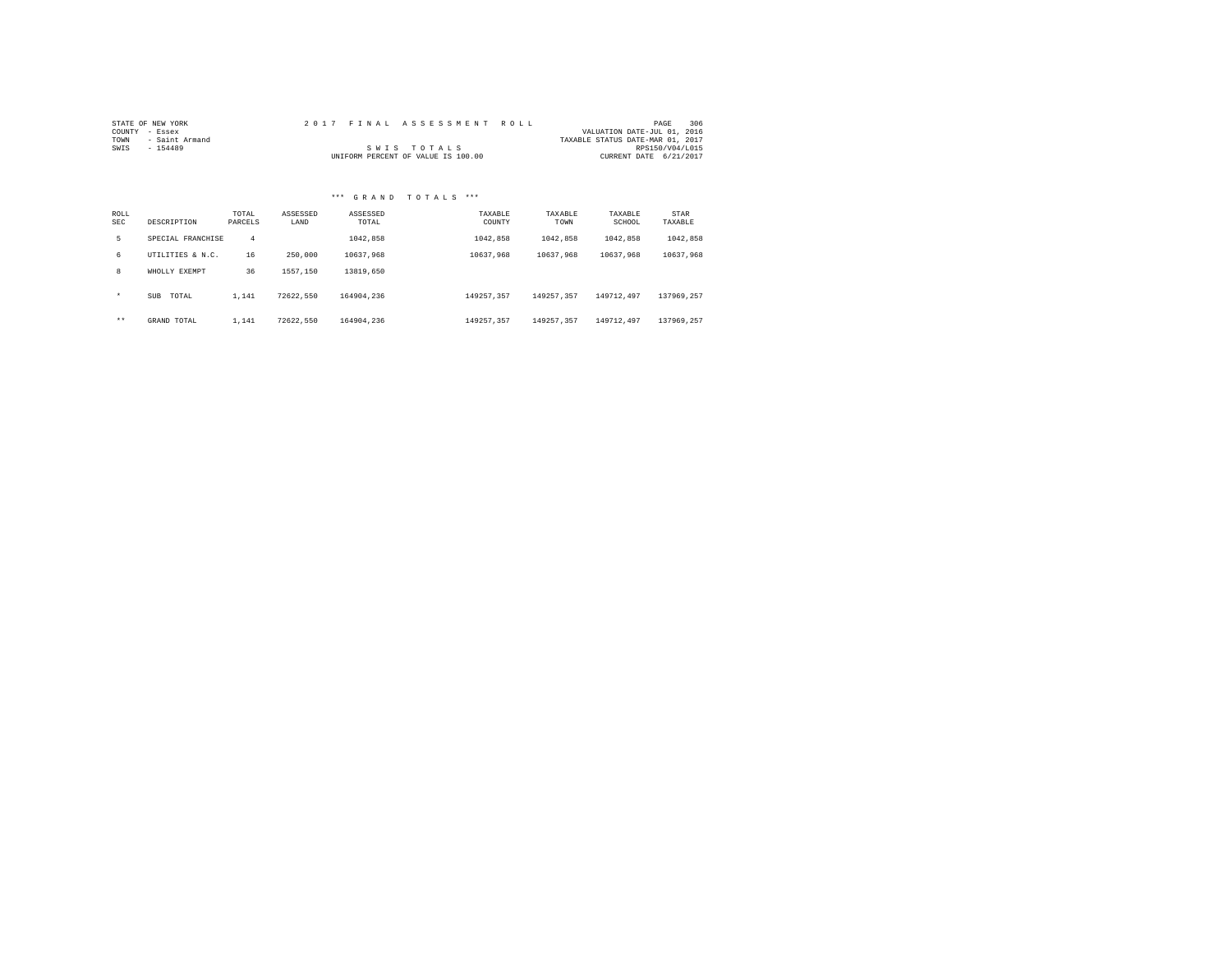| STATE OF NEW YORK   | 2017 FINAL ASSESSMENT ROLL         | 307<br>PAGE                      |
|---------------------|------------------------------------|----------------------------------|
| COUNTY - Essex      | TOWN TOTALS                        | VALUATION DATE-JUL 01, 2016      |
| TOWN - Saint Armand |                                    | TAXABLE STATUS DATE-MAR 01, 2017 |
| SWIS<br>$-1544$     |                                    | RPS150/V04/L015                  |
|                     | UNIFORM PERCENT OF VALUE IS 100.00 | CURRENT DATE 6/21/2017           |

|      |                      | TOTAL   | <b>EXTENSION</b>        | <b>EXTENSION</b> | AD VALOREM | <b>EXEMPT</b> | TAXABLE    |
|------|----------------------|---------|-------------------------|------------------|------------|---------------|------------|
| CODE | DISTRICT NAME        | PARCELS | TYPE                    | VALUE            | VALUE      | AMOUNT        | VALUE      |
|      |                      |         |                         |                  |            |               |            |
|      | AP902 Apptmnt tax C  |         | 3 MOVTAX                | 150.66           |            |               | 150.66     |
|      | AP903 Apptmnt tax T  |         | 3 MOVTAX                | 181.28           |            |               | 181.28     |
|      | AP904 Apptmnt tax S  |         | 3 MOVTAX                | 372.40           |            |               | 372.40     |
|      | OT902 Omitted tax C  |         | 3 MOVTAX                | 319.00           |            |               | 319.00     |
|      | OT903 Omitted tax T  |         | 3 MOVTAX                | 396.59           |            |               | 396.59     |
|      | E1450 Emergency Serv |         | 360 MOVTAX              |                  |            |               |            |
|      | E1451 Emergency Serv |         | 763 MOVTAX              |                  |            |               |            |
|      | E1480 Emergency Serv |         | 106 MOVTAX              |                  |            |               |            |
|      | BTI44 BTI District   |         | 13 MOVTAX               |                  |            |               |            |
|      | FP403 Fire Pro LP La |         | 16 TOTAL                |                  | 14749.720  |               | 14749.720  |
|      | FP440 Fire Protectio |         | 1,126 TOTAL             |                  | 150154.526 | 13679,000     | 136475.526 |
|      | SB440 Trudeau sewer  |         | 1 TOTAL C               |                  | 630,300    |               | 630,300    |
|      | SW440 Trudeau sewer  |         | 1 TOTAL<br>M            |                  | 630,300    |               | 630,300    |
|      | WB440 Trudeau water  |         | 1 TOTAL<br>$\mathbf{C}$ |                  | 630,300    |               | 630,300    |
|      | WD440 Trudeau water  |         | 1 TOTAL<br>M            |                  | 630,300    |               | 630,300    |
|      | WD441 Rockledge wate |         | 54 TOTAL<br>M           |                  | 8393,000   |               | 8393,000   |
|      | SD442 Bloomingdale S |         | 193 TOTAL<br>M          |                  | 27650.700  | 4858,200      | 22792.500  |
|      | WD442 Bloomingdale W |         | 193 TOTAL<br>M          |                  | 27650.700  | 4858,200      | 22792.500  |

#### \*\*\* S C H O O L D I S T R I C T S U M M A R Y \*\*\*

| CODE             | DISTRICT NAME                      | TOTAL<br>PARCELS | ASSESSED<br>LAND | ASSESSED<br>TOTAL | EXEMPT<br>AMOUNT | TOTAL<br>TAXABLE | STAR<br>AMOUNT | STAR<br>TAXABLE |
|------------------|------------------------------------|------------------|------------------|-------------------|------------------|------------------|----------------|-----------------|
| 164601<br>999999 | Saranac Lake<br>Schl Apportionment | 1.253<br>÷       | 78173.650        | 193255,948        | 26561,189        | 166694.759       | 13077.190      | 153617.569      |
|                  | SUB-TOTAL                          | 1.254            | 78173.650        | 193255.948        | 26561.189        | 166694.759       | 13077.190      | 153617.569      |
|                  | TOTAL                              | 1.254            | 78173.650        | 193255.948        | 26561.189        | 166694.759       | 13077.190      | 153617.569      |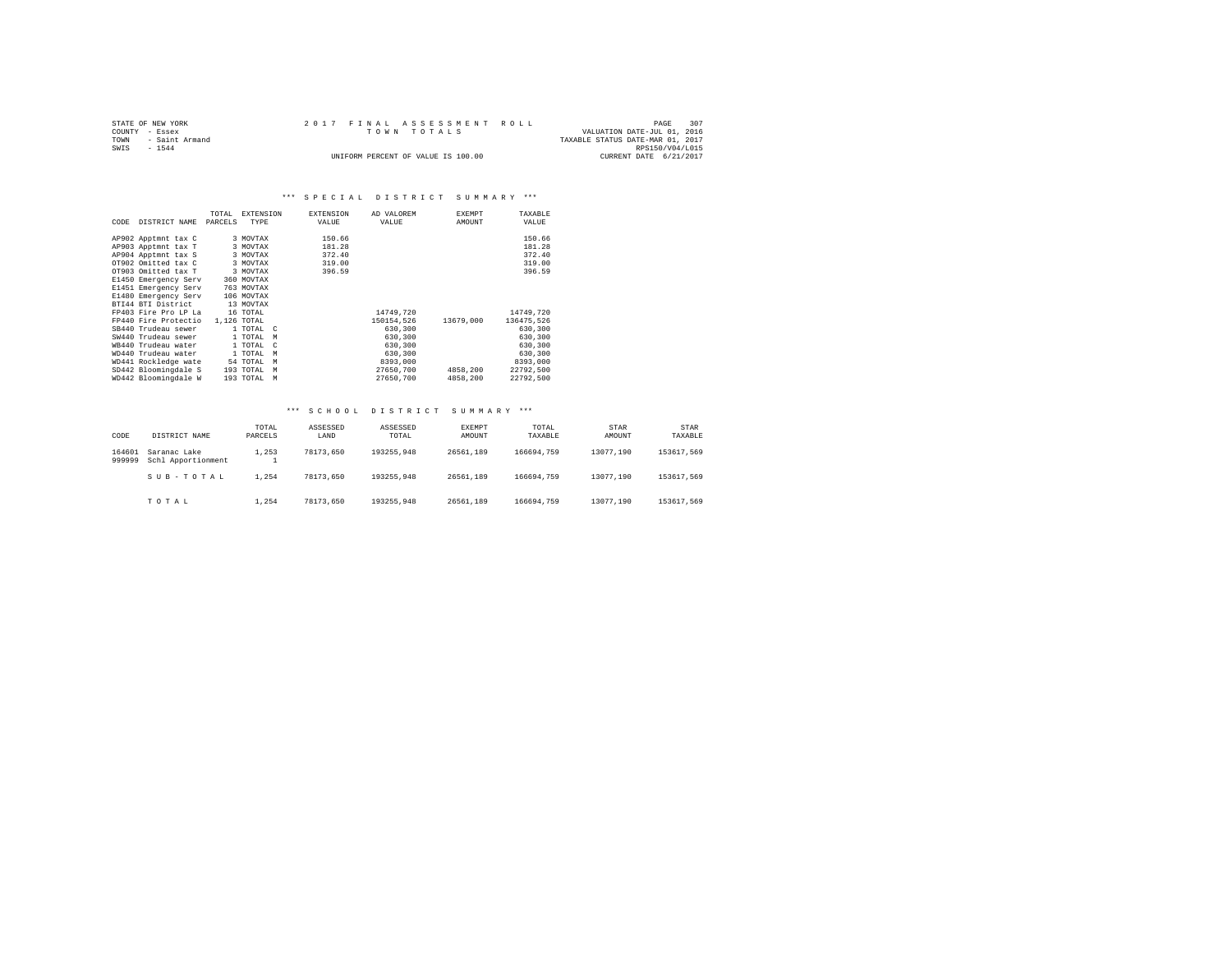| STATE OF NEW YORK   |  | 2017 FINAL ASSESSMENT ROLL         | PAGE                             | 308 |
|---------------------|--|------------------------------------|----------------------------------|-----|
| COUNTY - Essex      |  | TOWN TOTALS                        | VALUATION DATE-JUL 01, 2016      |     |
| TOWN - Saint Armand |  |                                    | TAXABLE STATUS DATE-MAR 01, 2017 |     |
| SWIS<br>$-1544$     |  |                                    | RPS150/V04/L015                  |     |
|                     |  | UNIFORM PERCENT OF VALUE IS 100.00 | CURRENT DATE 6/21/2017           |     |

# \*\*\* S Y S T E M C O D E S S U M M A R Y \*\*\*

# NO SYSTEM EXEMPTIONS AT THIS LEVEL

#### \*\*\* E X E M P T I O N S U M M A R Y \*\*\*

|       |                 | TOTAL                   |           |           |           |           |
|-------|-----------------|-------------------------|-----------|-----------|-----------|-----------|
| CODE  | DESCRIPTION     | PARCELS                 | VILLAGE   | COUNTY    | TOWN      | SCHOOL    |
| 12100 | N.Y. STATE      | $\mathbf{1}$            |           | 12,300    | 12,300    | 12,300    |
| 13500 | TOWN OWN I      | 17                      | 900       | 7766.500  | 7766,500  | 7766,500  |
| 13510 | TOWN CEMET      | $\overline{2}$          |           | 20,900    | 20,900    | 20,900    |
| 13650 | VILLAGE OW      | 4                       | 4437.500  | 4594,100  | 4594,100  | 4594.100  |
| 13730 | VIL OWN O       | $\overline{4}$          | 7.500     | 33,250    | 33,250    | 33,250    |
| 13800 | SCHOOL DST      |                         |           | 2086.900  | 2086,900  | 2086,900  |
| 18020 | IND DEVLP       |                         |           | 259,080   | 259,080   | 259,080   |
| 21600 | CHURCH PAR      |                         |           | 114,900   | 114,900   | 114,900   |
| 25110 | CONST REL       | 3                       |           | 512,300   | 512,300   | 512,300   |
| 25120 | CONST ED        | $\overline{a}$          |           | 1414,100  | 1414,100  | 1414,100  |
| 25300 | NP ORGANIZ      |                         | 6695,300  | 6695,300  | 6695,300  | 6695,300  |
| 26250 | HIST SOC        |                         | 120,300   | 120,300   | 120,300   | 120,300   |
| 26400 | VOL F DEPT      | 5                       |           | 436,900   | 436,900   | 436,900   |
| 28110 | NFP HO TCS      | $\mathbf{1}$            |           | 1273,400  | 1273,400  | 1273,400  |
| 41120 | VETWAR CTS      | 19                      | 54,000    | 261.225   | 261.225   | 111.225   |
| 41130 | VETCOM CTS      | 20                      | 30,000    | 485,800   | 485,800   | 200,000   |
| 41140 | VETDIS CTS      | 9                       |           | 309,755   | 309,755   | 144,505   |
| 41400 | CLERGY          | $\overline{\mathbf{2}}$ |           | 3,000     | 3,000     | 3,000     |
| 41720 | AG DIST C       | 3                       |           | 33,549    | 33,549    | 33,549    |
| 41800 | AGED ALL        | 10                      | 59,950    | 442,300   | 442,300   | 442,300   |
| 41801 | AGED C/T        | $\mathbf{1}$            |           | 38,950    | 38,950    |           |
| 41804 | AGED S          | 4                       |           |           |           | 112,860   |
| 41834 | ENH STAR        | 77                      |           |           |           | 4706.990  |
| 41854 | <b>BAS STAR</b> | 281                     |           |           |           | 8370.200  |
| 47460 | PRIV FOR        | 6                       |           | 173.520   | 173.520   | 173.520   |
|       | TOTAL           | 477                     | 11405,450 | 27088.329 | 27088.329 | 39638.379 |